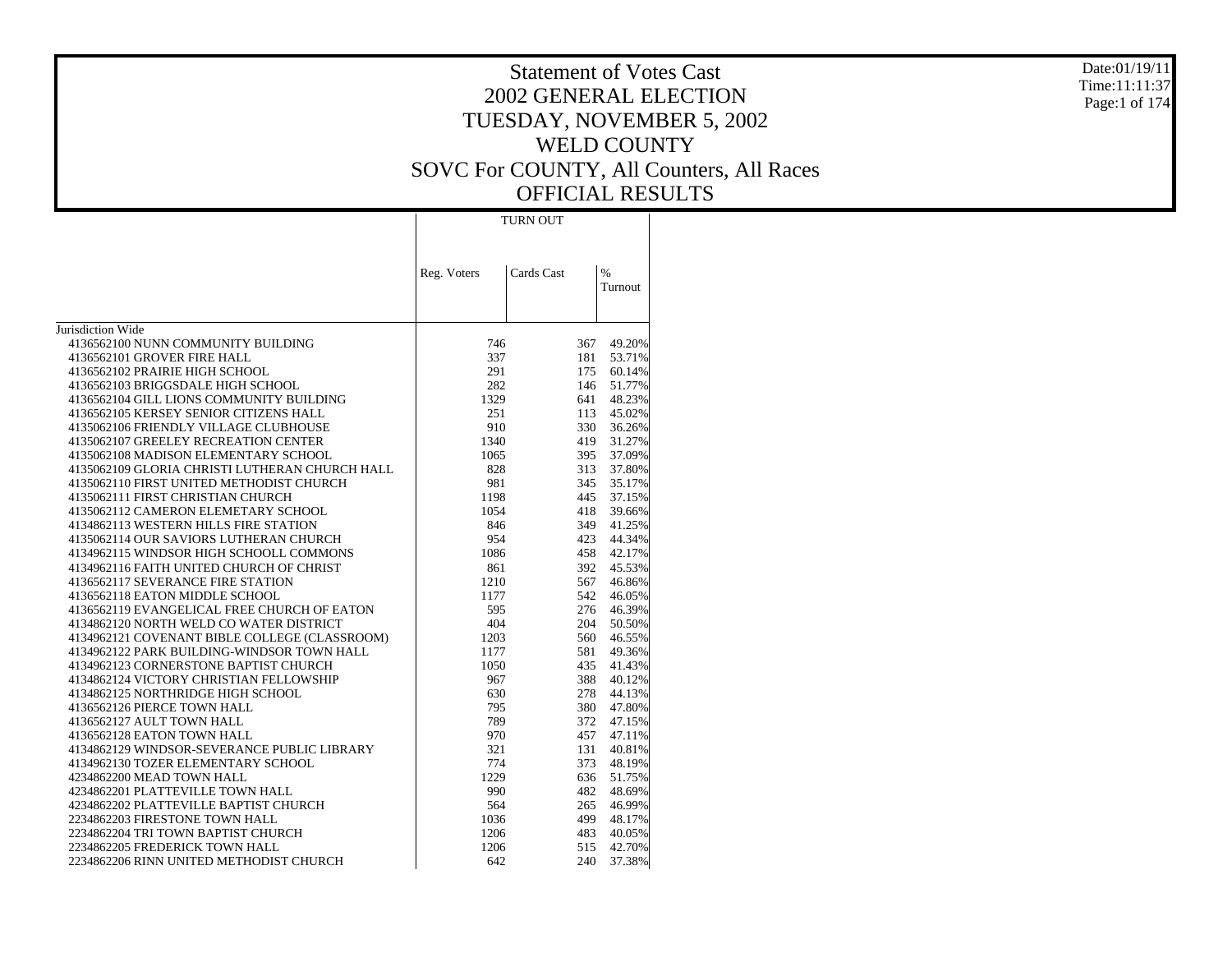Date:01/19/11 Time:11:11:37 Page:2 of 174

|                                                                                     | <b>TURN OUT</b> |            |                  |  |  |
|-------------------------------------------------------------------------------------|-----------------|------------|------------------|--|--|
|                                                                                     |                 |            |                  |  |  |
|                                                                                     | Reg. Voters     | Cards Cast | %<br>Turnout     |  |  |
| 2234862207 DEL CAMINO FIRE STATION                                                  |                 |            |                  |  |  |
|                                                                                     | 1790            | 728        | 40.67%           |  |  |
| 4234862208 MEAD ELEMENTARY SCHOOL                                                   | 729             | 389        | 53.36%           |  |  |
| 4134862209 SHEPHERD OF THE HILLS LUTHERAN                                           | 884             | 385        | 43.55%           |  |  |
| 4134862210 SHAWSHEEN ELEMENTARY SCHOOL                                              | 696             | 297        | 42.67%           |  |  |
| 4134862211 ASSEMBLY OF GOD CHURCH                                                   | 1107            | 411        | 37.13%           |  |  |
| 4134862212 AIMS COLLEGE CENTER-CONF ROOM<br>4134862213 MOUNTAIN VIEW ACADEMY        | 1115<br>888     | 401<br>348 | 35.96%<br>39.19% |  |  |
| 4134862214 ST PAULS CONGRETGATIONAL CHURCH                                          |                 |            | 41.22%           |  |  |
|                                                                                     | 1361            | 561        |                  |  |  |
| 4134862215 ST JOHNS UNITED CHURCH<br>4135062216 SCOTT ELEMENTARY SCHOOL             | 1048<br>394     | 484<br>154 | 46.18%           |  |  |
| 4135062217 FIRST ASSEMBLY OF GOD                                                    | 929             | 400        | 39.09%<br>43.06% |  |  |
| 4135062218 TWO RIVERS FELLOWSHIP                                                    | 779             | 315        | 40.44%           |  |  |
| 4135062219 WEST GREELEY BAPTIST CHURCH                                              | 491             | 218        | 44.40%           |  |  |
| 4135062220 CALVARY CHURCH                                                           | 769             | 293        | 38.10%           |  |  |
| 4135062221 MEEKER ELEMENTARY SCHOOL                                                 |                 | 471        | 42.05%           |  |  |
| 4134862222 TRINITY EPISCOPAL CHURCH                                                 | 1120<br>1280    | 543        |                  |  |  |
| 4134862223 MONFORT ELEMENTARY SCHOOL                                                | 1224            | 478        | 42.42%<br>39.05% |  |  |
| 4234862224 RE-5J ADMINISSTRATION BUILDING                                           | 498             | 193        | 38.76%           |  |  |
|                                                                                     | 812             | 320        |                  |  |  |
| 4135062225 TRINITY LUTHERAN CHURCH<br>4134862226 GATEWAY PLACE APARTMENTS CLUBHOUSE | 1273            | 444        | 39.41%<br>34.88% |  |  |
| 4234862227 RE-1 EDUCATION SERVICE CENTER                                            | 1069            | 520        | 48.64%           |  |  |
| 4234862228 MILLIKEN COMMUNITY COMPLEX                                               | 981             | 453        | 46.18%           |  |  |
| 4234862229 JOHNSTOWN FIRE HALL                                                      | 927             | 350        | 37.76%           |  |  |
| 4234862230 MEMORIAL LIBRARY                                                         | 1151            | 558        | 48.48%           |  |  |
|                                                                                     |                 |            |                  |  |  |
| 4234862231 HILL-IN-PARK SENIOR CENTER<br>4234862232 JOHNSTOWN TOWN HALL             | 691<br>1143     | 279<br>535 | 40.38%<br>46.81% |  |  |
| 4134862233 NEW LIFE COMMUNITY CHURCH                                                | 505             | 209        | 41.39%           |  |  |
| 4134862234 CHRISTA MCAULIFFE ELEMENTARY SCHOOL                                      | 1032            | 497        | 48.16%           |  |  |
| 4134862235 GRACE BAPTIST CHURCH                                                     | 889             | 369        | 41.51%           |  |  |
| 4235062236 MTN VIEW EVANGELICAL FREE CHURCH                                         | 436             | 150        | 34.40%           |  |  |
| 4234862237 LONGVIEW CLUBHOUSE                                                       | 1143            | 419        | 36.66%           |  |  |
| 4234862300 FT LUPTON FIRE STATION                                                   | 1017            | 469        | 46.12%           |  |  |
| 4236562301 ST WILLIAMS CATHOLIC CHURCH                                              | 846             | 371        | 43.85%           |  |  |
| 4236562302 FORT LUPTON CITY HALL                                                    | 933             | 393        | 42.12%           |  |  |
| 4236562303 CRANE COURT COMMUNITY BUILDING                                           | 740             | 312        | 42.16%           |  |  |
| 4236562304 BUTLER ELEMENTARY SCHOOL                                                 | 915             | 373        | 40.77%           |  |  |
| 2234862305 DACONO TOWN HALL                                                         | 687             | 330        | 48.03%           |  |  |
| 2234862306 ERIE TOWN HALL                                                           | 856             | 453        | 52.92%           |  |  |
|                                                                                     |                 | 509        | 46.48%           |  |  |
| 2234862307 ERIE JR/SR HIGH SCHOOL                                                   | 1095            |            |                  |  |  |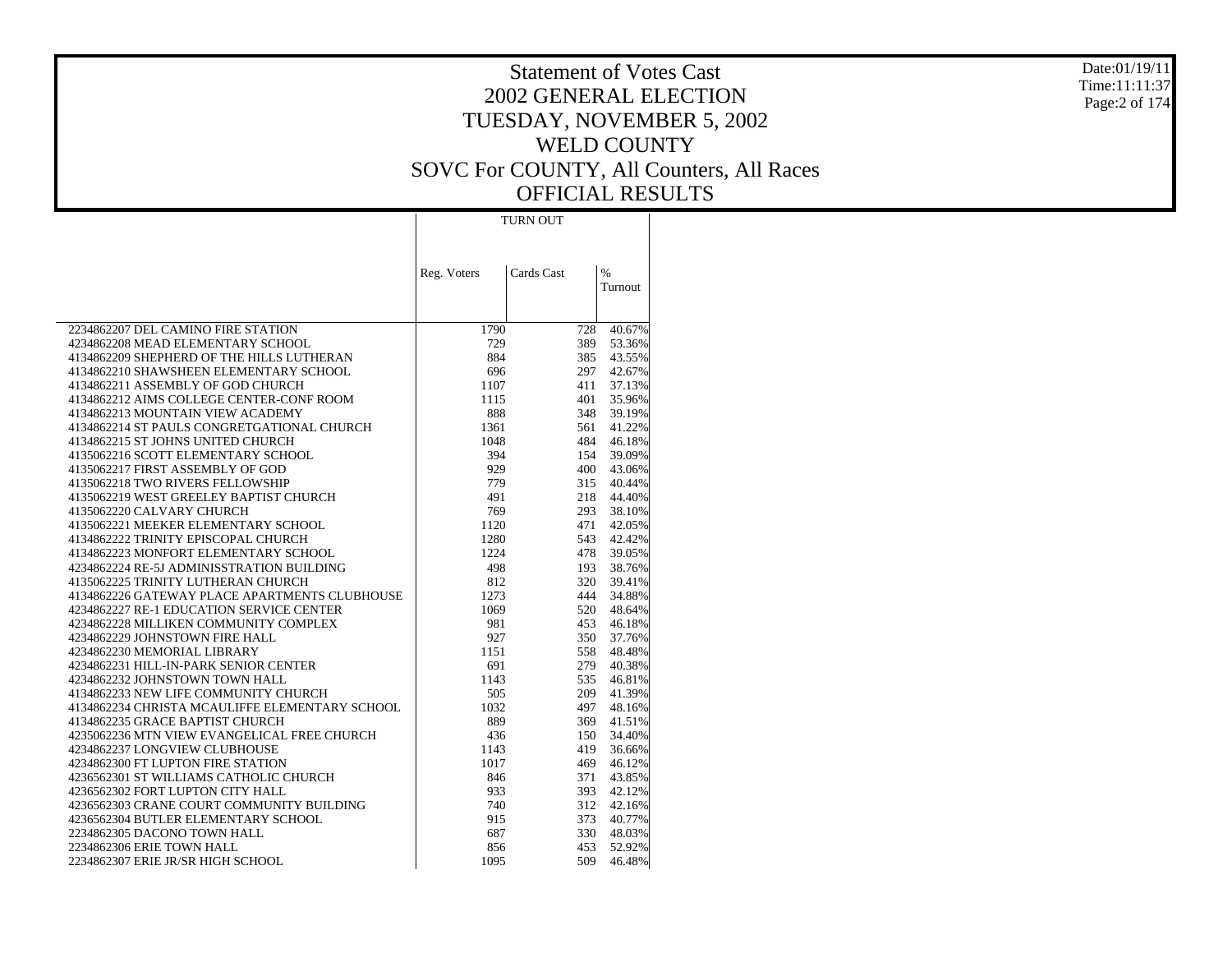#### Date:01/19/11 Time:11:11:37 Page:3 of 174

|                                            |                | <b>TURN OUT</b> |                 |  |  |  |
|--------------------------------------------|----------------|-----------------|-----------------|--|--|--|
|                                            | Reg. Voters    | Cards Cast      | $\%$<br>Turnout |  |  |  |
| 4136562308 KERSEY TOWN HALL                | 1099           | 589             | 53.59%          |  |  |  |
| 4236562309 PELICAN LAKES SALES OFFICE      | 383            | 164             | 42.82%          |  |  |  |
| 4236562310 HUDSON TOWN HALL                | 971            | 422             | 43.46%          |  |  |  |
| 4136562311 KEENESBURG FIRE HALL            | 1107           | 563             | 50.86%          |  |  |  |
| 4136562312 ROGGEN FIRE HOUSE               | 355            | 182             | 51.27%          |  |  |  |
| 4236562313 LOCHBUIE ELEMENTARY SCHOOL      | 573            | 256             | 44.68%          |  |  |  |
| 4236562314 AFTER GLOWS SENIOR CENTER       | 979            | 398             | 40.65%          |  |  |  |
| 4135062315 UNC CENTER (MAIN LEVEL)         | 933            | 244             | 26.15%          |  |  |  |
| 4135062316 EAST MEMORIAL ELEMENTARY SCHOOL | 1121           | 329             | 29.35%          |  |  |  |
| 4135062317 BETHEL BAPTIST CHURCH           | 709            | 347             | 48.94%          |  |  |  |
| 4135062318 JACKSON ELEMENTARY SCHOOL       | 801            | 318             | 39.70%          |  |  |  |
| 4135062319 GARDEN CITY TOWN HALL           | 531            | 212             | 39.92%          |  |  |  |
| 4135062320 BONELL TOWER (LOUNGE)           | 437            | 159             | 36.38%          |  |  |  |
| 4135062321 GREELEY MALL (NORTH ENTRANCE)   | 891            | 279             | 31.31%          |  |  |  |
| 4135062322 DOS RIOS ELEMENTARY SCHOOL      | 1062           | 433             | 40.77%          |  |  |  |
| 4135062323 CENTENNIAL ELEMENTARY SHOOL     | 959            | 344             | 35.87%          |  |  |  |
| 4135062324 CAVE CREEK CLUBHOUSE            | 969            | 352             | 36.33%          |  |  |  |
| 4135062325 EVANS COMMUNITY COMPLEX         | 684            | 255             | 37.28%          |  |  |  |
| 4134862326 FIRST BAPTIST CHURCH            | 1015           | 468             | 46.11%          |  |  |  |
| 2233362327 MAIL BALLOT PRECINCT            | 45             | 26              | 57.78%          |  |  |  |
| <b>ABSENTEE 1</b>                          | $\Omega$       | 13068           |                 |  |  |  |
| <b>ABSENTEE 2</b>                          | $\Omega$       | 4561            |                 |  |  |  |
| <b>EARLY</b>                               | $\Omega$       | 2441            |                 |  |  |  |
| PROVISIONAL 1                              | $\overline{0}$ | 257             |                 |  |  |  |
| PROVISIONAL 2                              | $\Omega$       | 107             |                 |  |  |  |
| Total                                      | 85161          | 56730           | 66.61%          |  |  |  |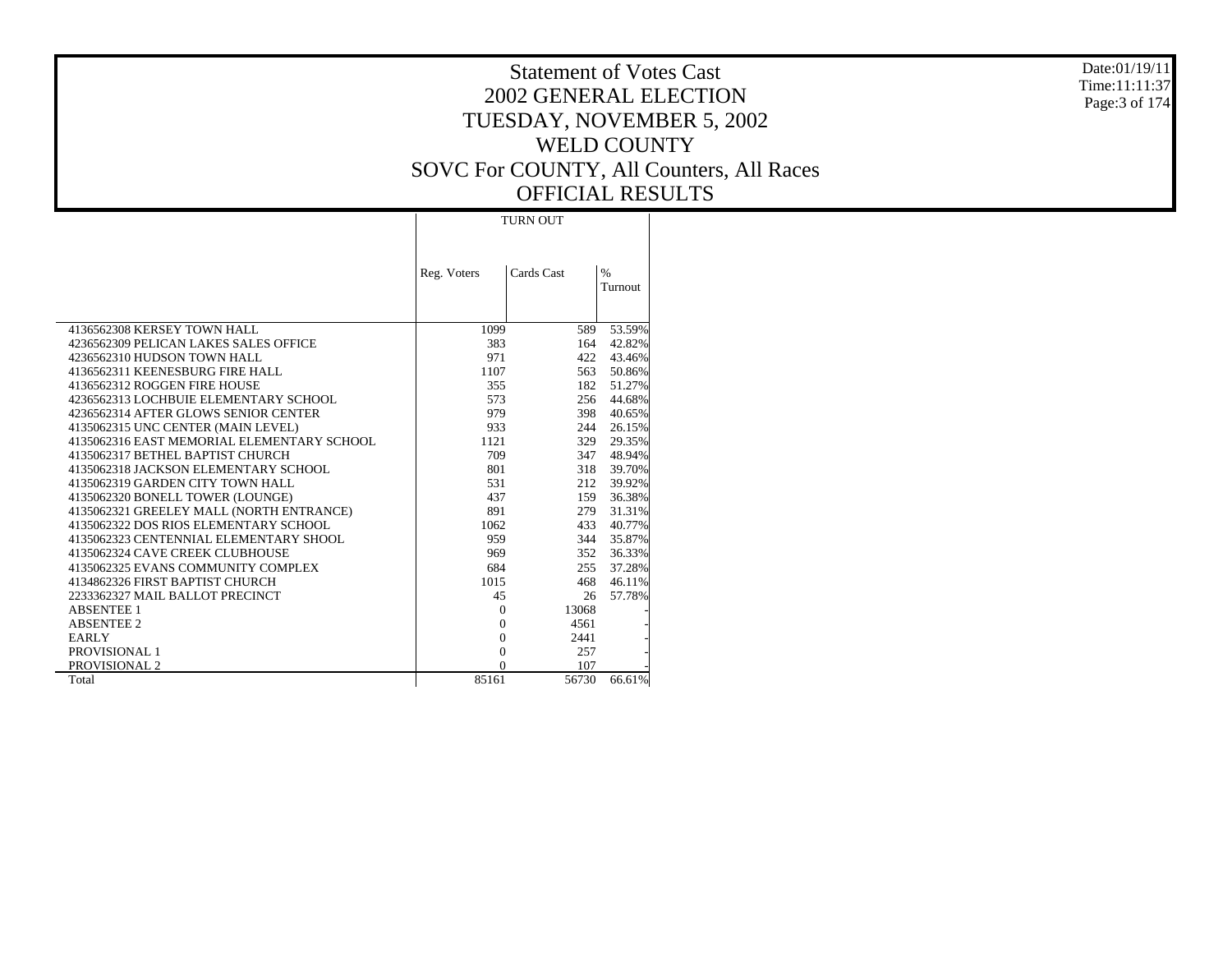UNITED STATES SENATOR

Jurisdiction Wide 4136562100 NUNN COMMUNITY BUILDING 4136562101 GROVER FIRE HALL 4136562102 PRAIRIE HIGH SCHOOL 4136562103 BRIGGSDALE HIGH SCHOOL 4136562104 GILL LIONS COMMUNITY BUILDING 4136562105 KERSEY SENIOR CITIZENS HALL 4135062106 FRIENDLY VILLAGE CLUBHOUSE 4135062107 GREELEY RECREATION CENTER 4135062108 MADISON ELEMENTARY SCHOOL 4135062109 GLORIA CHRISTI LUTHERAN CHURCH HALL 4135062110 FIRST UNITED METHODIST CHURCH 4135062111 FIRST CHRISTIAN CHURCH 4135062112 CAMERON ELEMETARY SCHOOL 4134862113 WESTERN HILLS FIRE STATION 4135062114 OUR SAVIORS LUTHERAN CHURCH 4134962115 WINDSOR HIGH SCHOOLL COMMONS 4134962116 FAITH UNITED CHURCH OF CHRIST 4136562117 SEVERANCE FIRE STATION 4136562118 EATON MIDDLE SCHOOL 4136562119 EVANGELICAL FREE CHURCH OF EATON 4134862120 NORTH WELD CO WATER DISTRICT 4134962121 COVENANT BIBLE COLLEGE (CLASSROOM) 4134962122 PARK BUILDING-WINDSOR TOWN HALL 4134962123 CORNERSTONE BAPTIST CHURCH 4134862124 VICTORY CHRISTIAN FELLOWSHIP 4134862125 NORTHRIDGE HIGH SCHOOL 4136562126 PIERCE TOWN HALL 4136562127 AULT TOWN HALL 4136562128 EATON TOWN HALL 4134862129 WINDSOR-SEVERANCE PUBLIC LIBRARY 4134962130 TOZER ELEMENTARY SCHOOL 4234862200 MEAD TOWN HALL 4234862201 PLATTEVILLE TOWN HALL 4234862202 PLATTEVILLE BAPTIST CHURCH 2234862203 FIRESTONE TOWN HALL 2234862204 TRI TOWN BAPTIST CHURCH 2234862205 FREDERICK TOWN HALL 2234862206 RINN UNITED METHODIST CHURCHReg. Voters Total Votes Wayne Allard (R) Tom Strickland (D) D"Dayhorse" Campbell (A) Rick Stanley (L) 746 367 264 71.93% 93 25.34% 7 1.91% 2 0.54% 337 175 139 79.43% 34 19.43% 1 0.57% 1 0.57% 291 174 143 82.18% 25 14.37% 3 1.72% 2 1.15% 282 141 107 75.89% 30 21.28% 2 1.42% 0 0.00% 1329 635 476 74.96% 133 20.94% 15 2.36% 8 1.26% 251 110 84 76.36% 22 20.00% 0 0.00% 3 2.73% 910 330 177 53.64% 143 43.33% 6 1.82% 2 0.61% 1340 414 161 38.89% 234 56.52% 12 2.90% 3 0.72% 1065 393 208 52.93% 169 43.00% 8 2.04% 7 1.78% 828 313 193 61.66% 113 36.10% 4 1.28% 2 0.64% 981 342 152 44.44% 171 50.00% 12 3.51% 2 0.58% 1198 439 231 52.62% 191 43.51% 4 0.91% 6 1.37% 1054 413 187 45.28% 207 50.12% 6 1.45% 9 2.18% 846 341 203 59.53% 128 37.54% 6 1.76% 1 0.29% 954 420 213 50.71% 199 47.38% 4 0.95% 2 0.48% 1086 454 312 68.72% 131 28.85% 5 1.10% 5 1.10% 861 389 228 58.61% 144 37.02% 7 1.80% 7 1.80% 1210 557 408 73.25% 140 25.13% 3 0.54% 2 0.36% 1177 541 393 72.64% 136 25.14% 6 1.11% 4 0.74% 595 274 178 64.96% 84 30.66% 5 1.82% 5 1.82% 404 203 156 76.85% 43 21.18% 3 1.48% 1 0.49% 1203 560 366 65.36% 181 32.32% 6 1.07% 6 1.07% 1177 573 358 62.48% 191 33.33% 8 1.40% 13 2.27% 1050 432 285 65.97% 135 31.25% 4 0.93% 6 1.39% 967 382 248 64.92% 127 33.25% 4 1.05% 2 0.52% 630 275 169 61.45% 98 35.64% 4 1.45% 3 1.09% 795 377 242 64.19% 124 32.89% 6 1.59% 4 1.06% 789 369 223 60.43% 130 35.23% 6 1.63% 8 2.17% 970 454 341 75.11% 106 23.35% 5 1.10% 1 0.22% 321 131 97 74.05% 29 22.14% 5 3.82% 0 0.00% 774 371 273 73.58% 96 25.88% 0 0.00% 1 0.27% 1229 626 421 67.25% 184 29.39% 10 1.60% 8 1.28% 990 476 278 58.40% 178 37.39% 12 2.52% 7 1.47% 564 264 143 54.17% 105 39.77% 7 2.65% 3 1.14% 1036 495 268 54.14% 201 40.61% 14 2.83% 8 1.62% 1206 474 270 56.96% 186 39.24% 10 2.11% 4 0.84% 1206 514 242 47.08% 246 47.86% 10 1.95% 12 2.33% 642 236 153 64.83%76 32.20% 5 2.12% 2 0.85%

Date:01/19/11Time:11:11:37Page:4 of 174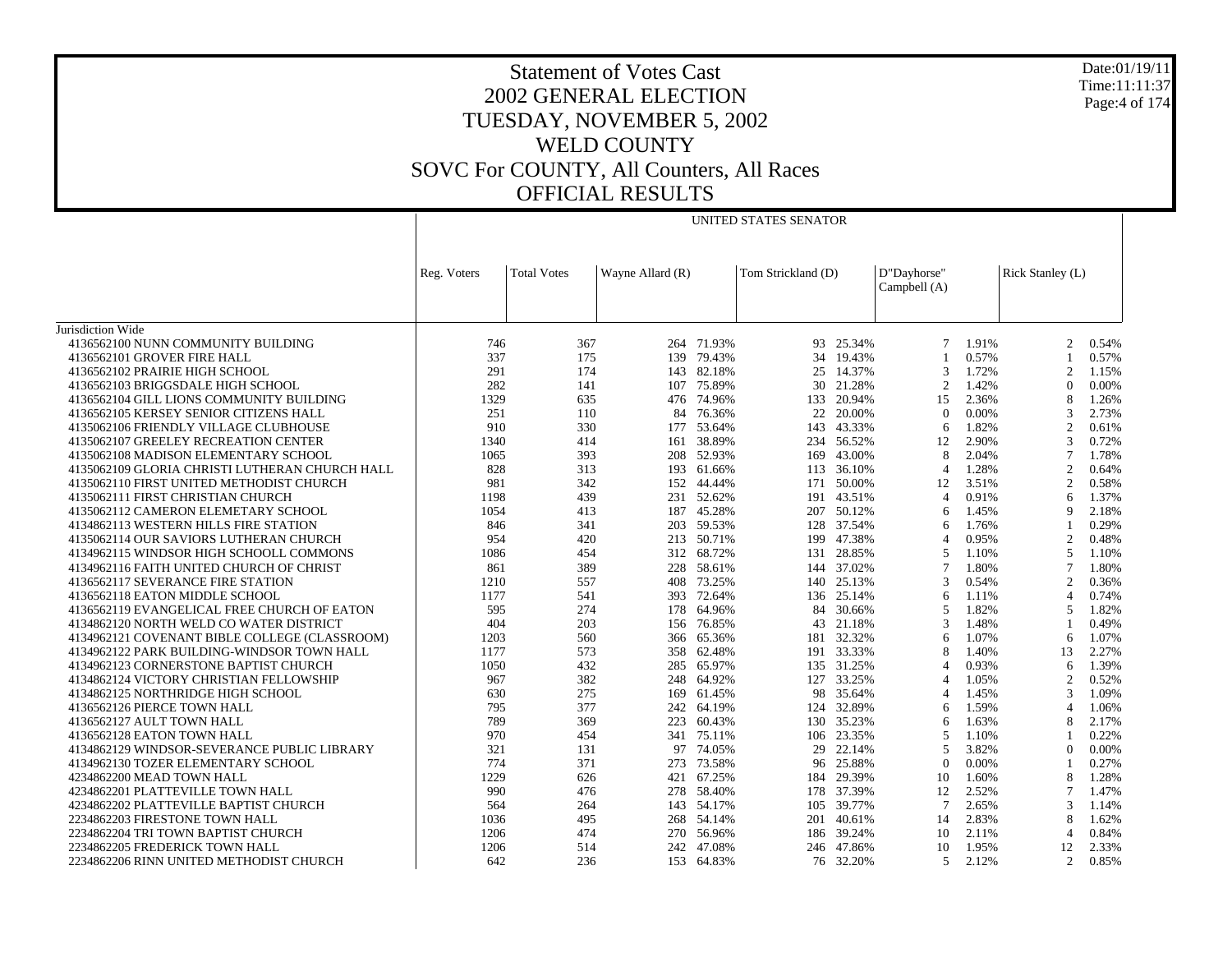Date:01/19/11 Time:11:11:37 Page:5 of 174

## Statement of Votes Cast 2002 GENERAL ELECTION TUESDAY, NOVEMBER 5, 2002 WELD COUNTY SOVC For COUNTY, All Counters, All Races OFFICIAL RESULTS

UNITED STATES SENATOR

|                                                | Reg. Voters | <b>Total Votes</b> | Wayne Allard (R) |            | Tom Strickland (D) |            | D"Dayhorse"<br>Campbell (A) |       | Rick Stanley (L) |          |
|------------------------------------------------|-------------|--------------------|------------------|------------|--------------------|------------|-----------------------------|-------|------------------|----------|
|                                                |             |                    |                  |            |                    |            |                             |       |                  |          |
| 2234862207 DEL CAMINO FIRE STATION             | 1790        | 718                | 429              | 59.75%     | 261                | 36.35%     | 7                           | 0.97% | 15               | 2.09%    |
| 4234862208 MEAD ELEMENTARY SCHOOL              | 729         | 386                | 280              | 72.54%     | 96                 | 24.87%     | 4                           | 1.04% | 5                | 1.30%    |
| 4134862209 SHEPHERD OF THE HILLS LUTHERAN      | 884         | 384                | 218              | 56.77%     | 153                | 39.84%     | 6                           | 1.56% | $\overline{7}$   | 1.82%    |
| 4134862210 SHAWSHEEN ELEMENTARY SCHOOL         | 696         | 294                |                  | 174 59.18% |                    | 111 37.76% | 6                           | 2.04% |                  | 0.34%    |
| 4134862211 ASSEMBLY OF GOD CHURCH              | 1107        | 406                | 228              | 56.16%     | 164                | 40.39%     | 8                           | 1.97% | 5                | 1.23%    |
| 4134862212 AIMS COLLEGE CENTER-CONF ROOM       | 1115        | 395                | 247              | 62.53%     | 140                | 35.44%     | 3                           | 0.76% | $\overline{2}$   | 0.51%    |
| 4134862213 MOUNTAIN VIEW ACADEMY               | 888         | 343                |                  | 193 56.27% |                    | 141 41.11% | $\Delta$                    | 1.17% | 3                | 0.87%    |
| 4134862214 ST PAULS CONGRETGATIONAL CHURCH     | 1361        | 559                | 360              | 64.40%     | 191                | 34.17%     | $\overline{4}$              | 0.72% | 3                | 0.54%    |
| 4134862215 ST JOHNS UNITED CHURCH              | 1048        | 479                | 317              | 66.18%     |                    | 151 31.52% | 5                           | 1.04% | 6                | 1.25%    |
| 4135062216 SCOTT ELEMENTARY SCHOOL             | 394         | 153                | 74               | 48.37%     | 75                 | 49.02%     | $\overline{c}$              | 1.31% | $\overline{c}$   | 1.31%    |
| 4135062217 FIRST ASSEMBLY OF GOD               | 929         | 400                | 204              | 51.00%     | 185                | 46.25%     | $\overline{5}$              | 1.25% | $\overline{1}$   | 0.25%    |
| 4135062218 TWO RIVERS FELLOWSHIP               | 779         | 311                |                  | 175 56.27% |                    | 131 42.12% | $\overline{2}$              | 0.64% | 3                | 0.96%    |
| 4135062219 WEST GREELEY BAPTIST CHURCH         | 491         | 216                | 124              | 57.41%     | 86                 | 39.81%     |                             | 0.46% | $\overline{4}$   | 1.85%    |
| 4135062220 CALVARY CHURCH                      | 769         | 289                | 143              | 49.48%     | 130                | 44.98%     | $\tau$                      | 2.42% | 6                | 2.08%    |
| 4135062221 MEEKER ELEMENTARY SCHOOL            | 1120        | 465                | 271              | 58.28%     | 186                | 40.00%     | 8                           | 1.72% | $\Omega$         | 0.00%    |
| 4134862222 TRINITY EPISCOPAL CHURCH            | 1280        | 540                | 336              | 62.22%     | 195                | 36.11%     | 5                           | 0.93% | $\overline{4}$   | 0.74%    |
| 4134862223 MONFORT ELEMENTARY SCHOOL           | 1224        | 474                | 314              | 66.24%     | 152                | 32.07%     | 5                           | 1.05% | 3                | 0.63%    |
| 4234862224 RE-5J ADMINISSTRATION BUILDING      | 498         | 193                | 123              | 63.73%     | 62                 | 32.12%     | $\mathcal{R}$               | 1.55% | 5                | 2.59%    |
| 4135062225 TRINITY LUTHERAN CHURCH             | 812         | 316                | 185              | 58.54%     | 124                | 39.24%     | 3                           | 0.95% | $\overline{4}$   | 1.27%    |
| 4134862226 GATEWAY PLACE APARTMENTS CLUBHOUSE  | 1273        | 442                | 278              | 62.90%     |                    | 154 34.84% | 4                           | 0.90% | 3                | 0.68%    |
| 4234862227 RE-1 EDUCATION SERVICE CENTER       | 1069        | 516                | 341              | 66.09%     | 158                | 30.62%     | 7                           | 1.36% | 8                | 1.55%    |
| 4234862228 MILLIKEN COMMUNITY COMPLEX          | 981         | 451                | 232              | 51.44%     | 193                | 42.79%     | 13                          | 2.88% | 9                | 2.00%    |
| 4234862229 JOHNSTOWN FIRE HALL                 | 927         | 348                | 242              | 69.54%     |                    | 96 27.59%  | 5                           | 1.44% | 3                | 0.86%    |
| 4234862230 MEMORIAL LIBRARY                    | 1151        | 553                | 361              | 65.28%     | 178                | 32.19%     |                             | 0.18% | $\overline{7}$   | 1.27%    |
| 4234862231 HILL-IN-PARK SENIOR CENTER          | 691         | 277                | 159              | 57.40%     | 109                | 39.35%     | $\tau$                      | 2.53% | $\overline{1}$   | 0.36%    |
| 4234862232 JOHNSTOWN TOWN HALL                 | 1143        | 524                | 319              | 60.88%     | 186                | 35.50%     | 10                          | 1.91% | 6                | 1.15%    |
| 4134862233 NEW LIFE COMMUNITY CHURCH           | 505         | 208                | 149              | 71.63%     | 59                 | 28.37%     | $\Omega$                    | 0.00% | $\theta$         | 0.00%    |
| 4134862234 CHRISTA MCAULIFFE ELEMENTARY SCHOOL | 1032        | 492                | 308              | 62.60%     | 171                | 34.76%     | 8                           | 1.63% | 3                | 0.61%    |
| 4134862235 GRACE BAPTIST CHURCH                | 889         | 367                | 254              | 69.21%     | 103                | 28.07%     | 5                           | 1.36% | $\overline{4}$   | 1.09%    |
| 4235062236 MTN VIEW EVANGELICAL FREE CHURCH    | 436         | 150                | 110              | 73.33%     | 40                 | 26.67%     | $\Omega$                    | 0.00% | $\Omega$         | $0.00\%$ |
| 4234862237 LONGVIEW CLUBHOUSE                  | 1143        | 413                | 242              | 58.60%     | 154                | 37.29%     | 11                          | 2.66% | $\overline{4}$   | 0.97%    |
| 4234862300 FT LUPTON FIRE STATION              | 1017        | 465                | 276              | 59.35%     | 171                | 36.77%     | 8                           | 1.72% | $\overline{4}$   | 0.86%    |
| 4236562301 ST WILLIAMS CATHOLIC CHURCH         | 846         | 367                | 149              | 40.60%     | 192                | 52.32%     | 10                          | 2.72% | 11               | 3.00%    |
| 4236562302 FORT LUPTON CITY HALL               | 933         | 386                | 175              | 45.34%     |                    | 198 51.30% | 6                           | 1.55% | $\overline{4}$   | 1.04%    |
| 4236562303 CRANE COURT COMMUNITY BUILDING      | 740         | 308                | 148              | 48.05%     | 148                | 48.05%     | 7                           | 2.27% | $\overline{4}$   | 1.30%    |
| 4236562304 BUTLER ELEMENTARY SCHOOL            | 915         | 372                | 217              | 58.33%     | 134                | 36.02%     | 9                           | 2.42% | 9                | 2.42%    |
| 2234862305 DACONO TOWN HALL                    | 687         | 329                |                  | 166 50.46% | 145                | 44.07%     | 11                          | 3.34% | 6                | 1.82%    |
| 2234862306 ERIE TOWN HALL                      | 856         | 449                | 186              | 41.43%     | 233                | 51.89%     | 10                          | 2.23% | 16               | 3.56%    |
| 2234862307 ERIE JR/SR HIGH SCHOOL              | 1095        | 500                |                  | 289 57.80% | 203                | 40.60%     | 3                           | 0.60% | 5                | 1.00%    |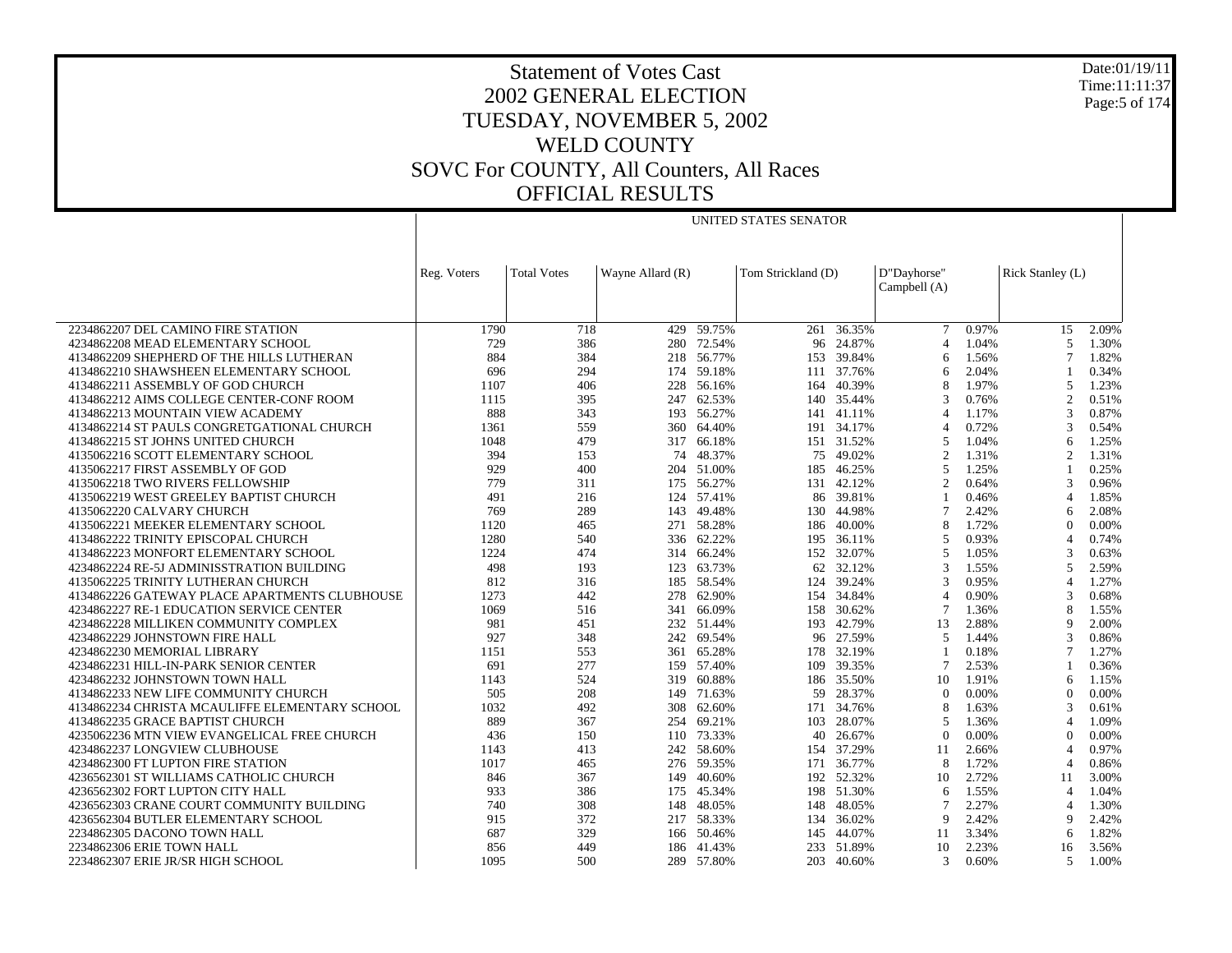Date:01/19/11 Time:11:11:37 Page:6 of 174

## Statement of Votes Cast 2002 GENERAL ELECTION TUESDAY, NOVEMBER 5, 2002 WELD COUNTY SOVC For COUNTY, All Counters, All Races OFFICIAL RESULTS

UNITED STATES SENATOR

|                                            | Reg. Voters | <b>Total Votes</b> | Tom Strickland (D)<br>Wayne Allard (R) |            |       | D"Dayhorse"<br>Campbell (A) | Rick Stanley (L) |       |                          |       |
|--------------------------------------------|-------------|--------------------|----------------------------------------|------------|-------|-----------------------------|------------------|-------|--------------------------|-------|
|                                            |             |                    |                                        |            |       |                             |                  |       |                          |       |
| 4136562308 KERSEY TOWN HALL                | 1099        | 588                | 425                                    | 72.28%     | 145   | 24.66%                      | 10               | 1.70% | 6                        | 1.02% |
| 4236562309 PELICAN LAKES SALES OFFICE      | 383         | 163                | 110                                    | 67.48%     | 46    | 28.22%                      | 3                | 1.84% | $\mathcal{R}$            | 1.84% |
| 4236562310 HUDSON TOWN HALL                | 971         | 415                | 259                                    | 62.41%     | 136   | 32.77%                      | 6                | 1.45% | 9                        | 2.17% |
| 4136562311 KEENESBURG FIRE HALL            | 1107        | 560                | 369                                    | 65.89%     | 168   | 30.00%                      | 15               | 2.68% | 6                        | 1.07% |
| 4136562312 ROGGEN FIRE HOUSE               | 355         | 182                | 138                                    | 75.82%     | 37    | 20.33%                      | $\mathfrak{D}$   | 1.10% | 3                        | 1.65% |
| 4236562313 LOCHBUIE ELEMENTARY SCHOOL      | 573         | 256                | 130                                    | 50.78%     | 115   | 44.92%                      |                  | 1.56% | 5                        | 1.95% |
| 4236562314 AFTER GLOWS SENIOR CENTER       | 979         | 394                | 189                                    | 47.97%     | 179   | 45.43%                      | 10               | 2.54% | 13                       | 3.30% |
| 4135062315 UNC CENTER (MAIN LEVEL)         | 933         | 239                | 82                                     | 34.31%     | 138   | 57.74%                      |                  | 1.26% | 8                        | 3.35% |
| 4135062316 EAST MEMORIAL ELEMENTARY SCHOOL | 1121        | 324                | 152                                    | 46.91%     | 161   | 49.69%                      |                  | 2.47% | $\overline{2}$           | 0.62% |
| 4135062317 BETHEL BAPTIST CHURCH           | 709         | 343                | 193                                    | 56.27%     | 146   | 42.57%                      |                  | 0.58% | $\mathfrak{D}$           | 0.58% |
| 4135062318 JACKSON ELEMENTARY SCHOOL       | 801         | 310                | 171                                    | 55.16%     | 132   | 42.58%                      |                  | 0.97% | $\overline{2}$           | 0.65% |
| 4135062319 GARDEN CITY TOWN HALL           | 531         | 212                | 117                                    | 55.19%     | 88    | 41.51%                      |                  | 0.00% | 6                        | 2.83% |
| 4135062320 BONELL TOWER (LOUNGE)           | 437         | 152                | 86                                     | 56.58%     | 59    | 38.82%                      |                  | 1.32% | $\overline{4}$           | 2.63% |
| 4135062321 GREELEY MALL (NORTH ENTRANCE)   | 891         | 276                | 136                                    | 49.28%     | 125   | 45.29%                      | 6                | 2.17% | $\overline{\phantom{0}}$ | 1.81% |
| 4135062322 DOS RIOS ELEMENTARY SCHOOL      | 1062        | 430                | 218                                    | 50.70%     | 193   | 44.88%                      | 13               | 3.02% | $\overline{4}$           | 0.93% |
| 4135062323 CENTENNIAL ELEMENTARY SHOOL     | 959         | 336                | 198                                    | 58.93%     | 127   | 37.80%                      | 9                | 2.68% |                          | 0.30% |
| 4135062324 CAVE CREEK CLUBHOUSE            | 969         | 349                | 226                                    | 64.76%     | 117   | 33.52%                      |                  | 1.15% |                          | 0.29% |
| 4135062325 EVANS COMMUNITY COMPLEX         | 684         | 253                | 125                                    | 49.41%     | 118   | 46.64%                      | 6                | 2.37% |                          | 0.40% |
| 4134862326 FIRST BAPTIST CHURCH            | 1015        | 463                | 248                                    | 53.56%     | 198   | 42.76%                      | 6                | 1.30% | 7                        | 1.51% |
| 2233362327 MAIL BALLOT PRECINCT            | 45          | 26                 | 12                                     | 46.15%     | 12    | 46.15%                      |                  | 0.00% |                          | 3.85% |
| <b>ABSENTEE 1</b>                          | 0           | 12775              | 7489                                   | 58.62%     | 4800  | 37.57%                      | 244              | 1.91% | 140                      | 1.10% |
| <b>ABSENTEE 2</b>                          |             | 4479               | 2695                                   | 60.17%     | 1565  | 34.94%                      | 104              | 2.32% | 75                       | 1.67% |
| <b>EARLY</b>                               | 0           | 2433               | 1640                                   | 67.41%     | 739   | 30.37%                      | 37               | 1.52% | 14                       | 0.58% |
| <b>PROVISIONAL1</b>                        |             | 249                |                                        | 128 51.41% | 108   | 43.37%                      |                  | 3.21% | $\mathfrak{D}$           | 0.80% |
| PROVISIONAL 2                              |             | 105                | 60                                     | 57.14%     |       | 39 37.14%                   |                  | 2.86% |                          | 0.95% |
| Total                                      | 85161       | 55984              | 33582                                  | 59.98%     | 20413 | 36.46%                      | 966              | 1.73% | 669                      | 1.19% |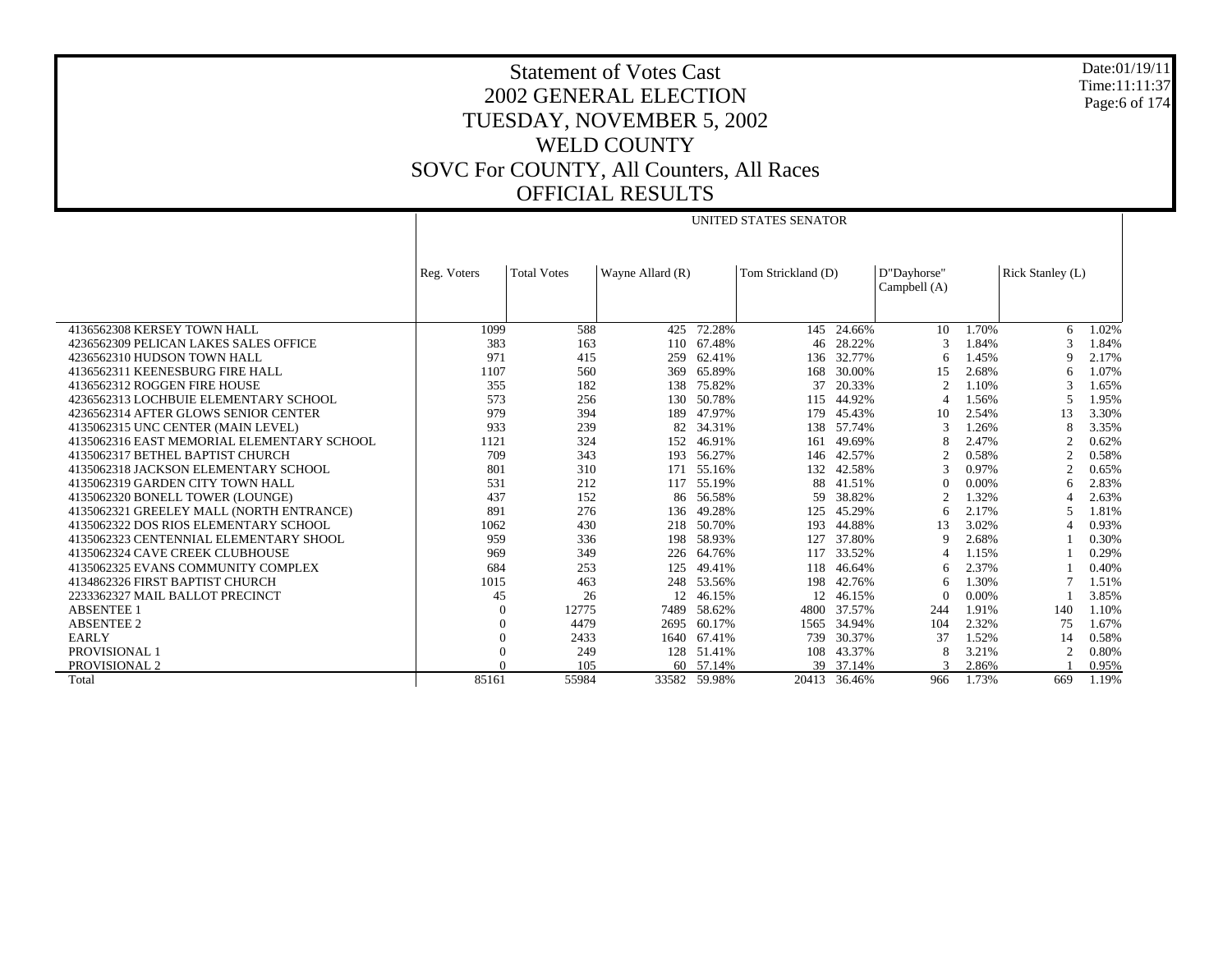#### Date:01/19/11 Time:11:11:37Page:7 of 174

|                                                | John Heckman (C) | UNITED STATES SENATOR<br>Write-In Votes<br>0.27%<br>$\mathbf{1}$<br>$\mathbf{0}$<br>$0.00\%$<br>1<br>0.57%<br>$\overline{2}$<br>1.42%<br>2<br>0.31%<br>$\mathbf{1}$<br>0.91%<br>$\overline{2}$<br>0.61%<br>$\overline{2}$<br>0.48%<br>$\mathbf{1}$<br>0.25%<br>0.32%<br>$\mathbf{1}$<br>5<br>1.46%<br>5<br>1.14%<br>$\overline{3}$<br>0.73%<br>$\overline{2}$<br>0.59%<br>$\mathbf{1}$<br>0.24%<br>$\mathbf{0}$<br>0.00%<br>$\overline{3}$<br>0.77%<br>$\overline{4}$<br>0.72%<br>2<br>0.37%<br>$\mathbf{1}$<br>0.36%<br>$\Omega$<br>0.00%<br>1<br>0.18%<br>3<br>0.52%<br>$\mathbf{1}$<br>0.23%<br>$\mathbf{1}$<br>0.26%<br>$\mathbf{1}$<br>0.36%<br>$\mathbf{0}$<br>$0.00\%$<br>2<br>0.54%<br>$\mathbf{1}$<br>0.22%<br>$\Omega$<br>0.00%<br>$\mathbf{1}$<br>0.27%<br>3<br>0.48%<br>$\mathbf{1}$<br>0.21%<br>5<br>1.89%<br>$\overline{4}$<br>0.81%<br>3<br>0.63%<br>$\overline{4}$<br>0.78% |                |       |
|------------------------------------------------|------------------|---------------------------------------------------------------------------------------------------------------------------------------------------------------------------------------------------------------------------------------------------------------------------------------------------------------------------------------------------------------------------------------------------------------------------------------------------------------------------------------------------------------------------------------------------------------------------------------------------------------------------------------------------------------------------------------------------------------------------------------------------------------------------------------------------------------------------------------------------------------------------------------------|----------------|-------|
|                                                |                  |                                                                                                                                                                                                                                                                                                                                                                                                                                                                                                                                                                                                                                                                                                                                                                                                                                                                                             |                |       |
|                                                |                  |                                                                                                                                                                                                                                                                                                                                                                                                                                                                                                                                                                                                                                                                                                                                                                                                                                                                                             |                |       |
| Jurisdiction Wide                              |                  |                                                                                                                                                                                                                                                                                                                                                                                                                                                                                                                                                                                                                                                                                                                                                                                                                                                                                             |                |       |
| 4136562100 NUNN COMMUNITY BUILDING             |                  |                                                                                                                                                                                                                                                                                                                                                                                                                                                                                                                                                                                                                                                                                                                                                                                                                                                                                             | $\overline{0}$ | 0.00% |
| 4136562101 GROVER FIRE HALL                    |                  |                                                                                                                                                                                                                                                                                                                                                                                                                                                                                                                                                                                                                                                                                                                                                                                                                                                                                             | $\overline{0}$ | 0.00% |
| 4136562102 PRAIRIE HIGH SCHOOL                 |                  |                                                                                                                                                                                                                                                                                                                                                                                                                                                                                                                                                                                                                                                                                                                                                                                                                                                                                             | $\overline{0}$ | 0.00% |
| 4136562103 BRIGGSDALE HIGH SCHOOL              |                  |                                                                                                                                                                                                                                                                                                                                                                                                                                                                                                                                                                                                                                                                                                                                                                                                                                                                                             | $\mathbf{0}$   | 0.00% |
| 4136562104 GILL LIONS COMMUNITY BUILDING       |                  |                                                                                                                                                                                                                                                                                                                                                                                                                                                                                                                                                                                                                                                                                                                                                                                                                                                                                             | $\mathbf{1}$   | 0.16% |
| 4136562105 KERSEY SENIOR CITIZENS HALL         |                  |                                                                                                                                                                                                                                                                                                                                                                                                                                                                                                                                                                                                                                                                                                                                                                                                                                                                                             | $\overline{0}$ | 0.00% |
| 4135062106 FRIENDLY VILLAGE CLUBHOUSE          |                  |                                                                                                                                                                                                                                                                                                                                                                                                                                                                                                                                                                                                                                                                                                                                                                                                                                                                                             | $\overline{0}$ | 0.00% |
| 4135062107 GREELEY RECREATION CENTER           |                  |                                                                                                                                                                                                                                                                                                                                                                                                                                                                                                                                                                                                                                                                                                                                                                                                                                                                                             | $\overline{2}$ | 0.48% |
| 4135062108 MADISON ELEMENTARY SCHOOL           |                  |                                                                                                                                                                                                                                                                                                                                                                                                                                                                                                                                                                                                                                                                                                                                                                                                                                                                                             | $\overline{0}$ | 0.00% |
| 4135062109 GLORIA CHRISTI LUTHERAN CHURCH HALL |                  |                                                                                                                                                                                                                                                                                                                                                                                                                                                                                                                                                                                                                                                                                                                                                                                                                                                                                             | $\Omega$       | 0.00% |
| 4135062110 FIRST UNITED METHODIST CHURCH       |                  |                                                                                                                                                                                                                                                                                                                                                                                                                                                                                                                                                                                                                                                                                                                                                                                                                                                                                             | $\mathbf{0}$   | 0.00% |
| 4135062111 FIRST CHRISTIAN CHURCH              |                  |                                                                                                                                                                                                                                                                                                                                                                                                                                                                                                                                                                                                                                                                                                                                                                                                                                                                                             | $\overline{c}$ | 0.46% |
| 4135062112 CAMERON ELEMETARY SCHOOL            |                  |                                                                                                                                                                                                                                                                                                                                                                                                                                                                                                                                                                                                                                                                                                                                                                                                                                                                                             | $\mathbf{1}$   | 0.24% |
| 4134862113 WESTERN HILLS FIRE STATION          |                  |                                                                                                                                                                                                                                                                                                                                                                                                                                                                                                                                                                                                                                                                                                                                                                                                                                                                                             | $\mathbf{1}$   | 0.29% |
| 4135062114 OUR SAVIORS LUTHERAN CHURCH         |                  |                                                                                                                                                                                                                                                                                                                                                                                                                                                                                                                                                                                                                                                                                                                                                                                                                                                                                             | $\mathbf{1}$   | 0.24% |
| 4134962115 WINDSOR HIGH SCHOOLL COMMONS        |                  |                                                                                                                                                                                                                                                                                                                                                                                                                                                                                                                                                                                                                                                                                                                                                                                                                                                                                             | $\mathbf{1}$   | 0.22% |
| 4134962116 FAITH UNITED CHURCH OF CHRIST       |                  |                                                                                                                                                                                                                                                                                                                                                                                                                                                                                                                                                                                                                                                                                                                                                                                                                                                                                             | $\Omega$       | 0.00% |
| 4136562117 SEVERANCE FIRE STATION              |                  |                                                                                                                                                                                                                                                                                                                                                                                                                                                                                                                                                                                                                                                                                                                                                                                                                                                                                             | $\Omega$       | 0.00% |
| 4136562118 EATON MIDDLE SCHOOL                 |                  |                                                                                                                                                                                                                                                                                                                                                                                                                                                                                                                                                                                                                                                                                                                                                                                                                                                                                             | $\theta$       | 0.00% |
| 4136562119 EVANGELICAL FREE CHURCH OF EATON    |                  |                                                                                                                                                                                                                                                                                                                                                                                                                                                                                                                                                                                                                                                                                                                                                                                                                                                                                             | $\mathbf{1}$   | 0.36% |
| 4134862120 NORTH WELD CO WATER DISTRICT        |                  |                                                                                                                                                                                                                                                                                                                                                                                                                                                                                                                                                                                                                                                                                                                                                                                                                                                                                             | $\Omega$       | 0.00% |
| 4134962121 COVENANT BIBLE COLLEGE (CLASSROOM)  |                  |                                                                                                                                                                                                                                                                                                                                                                                                                                                                                                                                                                                                                                                                                                                                                                                                                                                                                             | $\theta$       | 0.00% |
| 4134962122 PARK BUILDING-WINDSOR TOWN HALL     |                  |                                                                                                                                                                                                                                                                                                                                                                                                                                                                                                                                                                                                                                                                                                                                                                                                                                                                                             | $\theta$       | 0.00% |
| 4134962123 CORNERSTONE BAPTIST CHURCH          |                  |                                                                                                                                                                                                                                                                                                                                                                                                                                                                                                                                                                                                                                                                                                                                                                                                                                                                                             | $\mathbf{1}$   | 0.23% |
| 4134862124 VICTORY CHRISTIAN FELLOWSHIP        |                  |                                                                                                                                                                                                                                                                                                                                                                                                                                                                                                                                                                                                                                                                                                                                                                                                                                                                                             | $\overline{0}$ | 0.00% |
| 4134862125 NORTHRIDGE HIGH SCHOOL              |                  |                                                                                                                                                                                                                                                                                                                                                                                                                                                                                                                                                                                                                                                                                                                                                                                                                                                                                             | $\overline{0}$ | 0.00% |
| 4136562126 PIERCE TOWN HALL                    |                  |                                                                                                                                                                                                                                                                                                                                                                                                                                                                                                                                                                                                                                                                                                                                                                                                                                                                                             | $\mathbf{1}$   | 0.27% |
| 4136562127 AULT TOWN HALL                      |                  |                                                                                                                                                                                                                                                                                                                                                                                                                                                                                                                                                                                                                                                                                                                                                                                                                                                                                             | $\theta$       | 0.00% |
| 4136562128 EATON TOWN HALL                     |                  |                                                                                                                                                                                                                                                                                                                                                                                                                                                                                                                                                                                                                                                                                                                                                                                                                                                                                             | $\overline{0}$ | 0.00% |
| 4134862129 WINDSOR-SEVERANCE PUBLIC LIBRARY    |                  |                                                                                                                                                                                                                                                                                                                                                                                                                                                                                                                                                                                                                                                                                                                                                                                                                                                                                             | $\Omega$       | 0.00% |
| 4134962130 TOZER ELEMENTARY SCHOOL             |                  |                                                                                                                                                                                                                                                                                                                                                                                                                                                                                                                                                                                                                                                                                                                                                                                                                                                                                             | $\Omega$       | 0.00% |
| 4234862200 MEAD TOWN HALL                      |                  |                                                                                                                                                                                                                                                                                                                                                                                                                                                                                                                                                                                                                                                                                                                                                                                                                                                                                             | $\theta$       | 0.00% |
| 4234862201 PLATTEVILLE TOWN HALL               |                  |                                                                                                                                                                                                                                                                                                                                                                                                                                                                                                                                                                                                                                                                                                                                                                                                                                                                                             | $\Omega$       | 0.00% |
| 4234862202 PLATTEVILLE BAPTIST CHURCH          |                  |                                                                                                                                                                                                                                                                                                                                                                                                                                                                                                                                                                                                                                                                                                                                                                                                                                                                                             | $\mathbf{1}$   | 0.38% |
| 2234862203 FIRESTONE TOWN HALL                 |                  |                                                                                                                                                                                                                                                                                                                                                                                                                                                                                                                                                                                                                                                                                                                                                                                                                                                                                             | $\theta$       | 0.00% |
| 2234862204 TRI TOWN BAPTIST CHURCH             |                  |                                                                                                                                                                                                                                                                                                                                                                                                                                                                                                                                                                                                                                                                                                                                                                                                                                                                                             | 1              | 0.21% |
| 2234862205 FREDERICK TOWN HALL                 |                  |                                                                                                                                                                                                                                                                                                                                                                                                                                                                                                                                                                                                                                                                                                                                                                                                                                                                                             | $\theta$       | 0.00% |
| 2234862206 RINN UNITED METHODIST CHURCH        | $\Omega$         | 0.00%                                                                                                                                                                                                                                                                                                                                                                                                                                                                                                                                                                                                                                                                                                                                                                                                                                                                                       | $\mathbf{0}$   | 0.00% |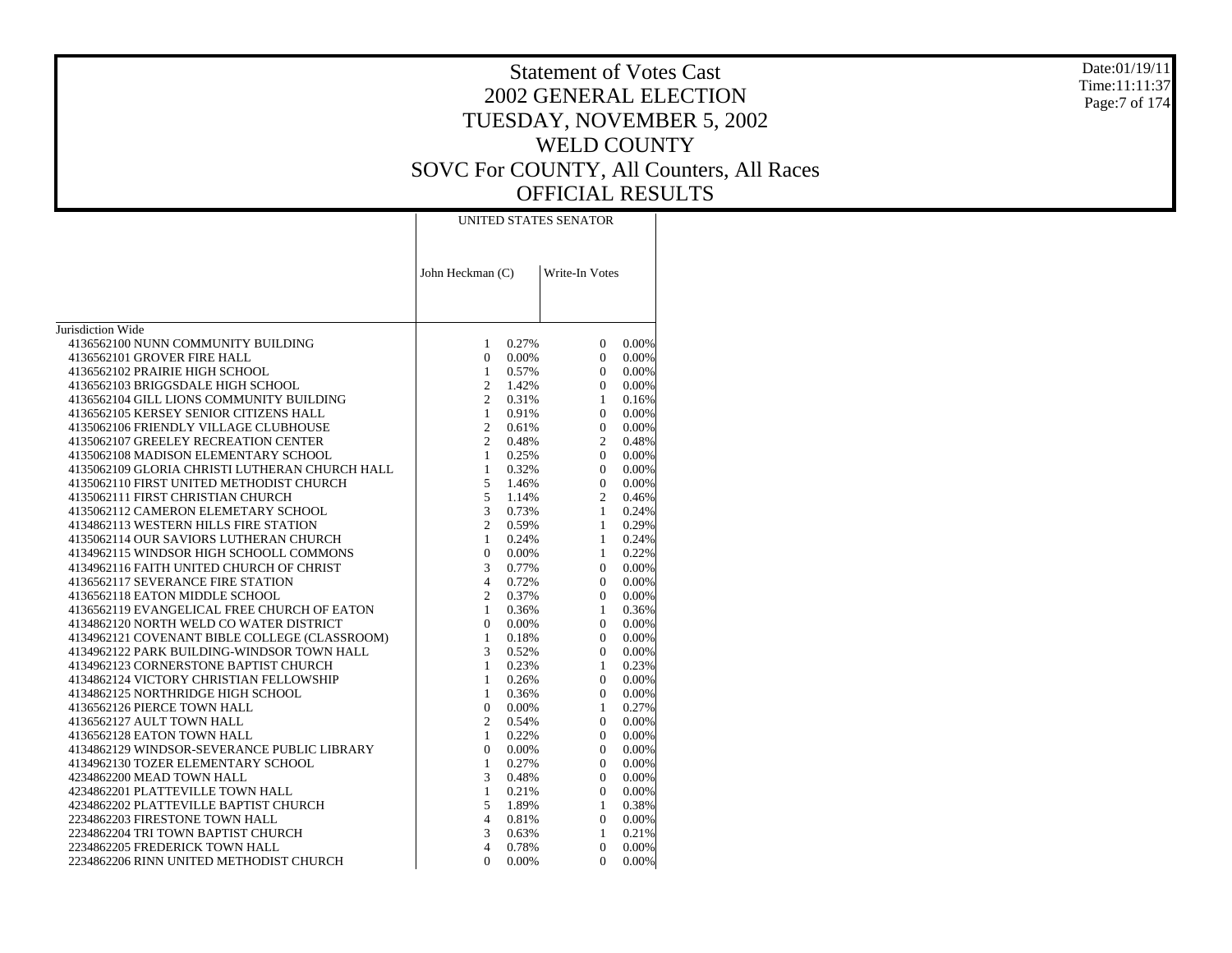#### Date:01/19/11 Time:11:11:37Page:8 of 174

|                                                | UNITED STATES SENATOR               |                         |  |  |  |  |
|------------------------------------------------|-------------------------------------|-------------------------|--|--|--|--|
|                                                |                                     |                         |  |  |  |  |
|                                                |                                     |                         |  |  |  |  |
|                                                |                                     |                         |  |  |  |  |
|                                                | John Heckman (C)                    | Write-In Votes          |  |  |  |  |
|                                                |                                     |                         |  |  |  |  |
|                                                |                                     |                         |  |  |  |  |
|                                                |                                     |                         |  |  |  |  |
| 2234862207 DEL CAMINO FIRE STATION             | $\overline{4}$<br>0.56%             | $\overline{c}$<br>0.28% |  |  |  |  |
| 4234862208 MEAD ELEMENTARY SCHOOL              | $\overline{0}$<br>0.00%<br>$\Omega$ | $\mathbf{1}$<br>0.26%   |  |  |  |  |
| 4134862209 SHEPHERD OF THE HILLS LUTHERAN      | 0.00%                               | $\overline{0}$<br>0.00% |  |  |  |  |
| 4134862210 SHAWSHEEN ELEMENTARY SCHOOL         | $\mathbf{0}$<br>0.00%               | $\overline{c}$<br>0.68% |  |  |  |  |
| 4134862211 ASSEMBLY OF GOD CHURCH              | $\mathbf{0}$<br>0.00%               | $\mathbf{1}$<br>0.25%   |  |  |  |  |
| 4134862212 AIMS COLLEGE CENTER-CONF ROOM       | 3<br>0.76%                          | $\overline{0}$<br>0.00% |  |  |  |  |
| 4134862213 MOUNTAIN VIEW ACADEMY               | $\overline{c}$<br>0.58%             | $\Omega$<br>0.00%       |  |  |  |  |
| 4134862214 ST PAULS CONGRETGATIONAL CHURCH     | $\mathbf{1}$<br>0.18%               | $\overline{0}$<br>0.00% |  |  |  |  |
| 4134862215 ST JOHNS UNITED CHURCH              | $\Omega$<br>0.00%                   | $\Omega$<br>0.00%       |  |  |  |  |
| 4135062216 SCOTT ELEMENTARY SCHOOL             | $\overline{0}$<br>0.00%             | $\overline{0}$<br>0.00% |  |  |  |  |
| 4135062217 FIRST ASSEMBLY OF GOD               | $\overline{4}$<br>1.00%             | $\mathbf{1}$<br>0.25%   |  |  |  |  |
| 4135062218 TWO RIVERS FELLOWSHIP               | $\mathbf{0}$<br>0.00%               | $\overline{0}$<br>0.00% |  |  |  |  |
| 4135062219 WEST GREELEY BAPTIST CHURCH         | $\mathbf{1}$<br>0.46%               | $\overline{0}$<br>0.00% |  |  |  |  |
| 4135062220 CALVARY CHURCH                      | 3<br>1.04%                          | $\overline{0}$<br>0.00% |  |  |  |  |
| 4135062221 MEEKER ELEMENTARY SCHOOL            | $\overline{0}$<br>0.00%             | $\overline{0}$<br>0.00% |  |  |  |  |
| 4134862222 TRINITY EPISCOPAL CHURCH            | $\mathbf{0}$<br>0.00%               | $\Omega$<br>0.00%       |  |  |  |  |
| 4134862223 MONFORT ELEMENTARY SCHOOL           | $\overline{0}$<br>0.00%             | $\overline{0}$<br>0.00% |  |  |  |  |
| 4234862224 RE-5J ADMINISSTRATION BUILDING      | $\Omega$<br>0.00%                   | $\Omega$<br>0.00%       |  |  |  |  |
| 4135062225 TRINITY LUTHERAN CHURCH             | $\mathbf{0}$<br>0.00%               | $\overline{0}$<br>0.00% |  |  |  |  |
| 4134862226 GATEWAY PLACE APARTMENTS CLUBHOUSE  | 1<br>0.23%                          | $\overline{2}$<br>0.45% |  |  |  |  |
| 4234862227 RE-1 EDUCATION SERVICE CENTER       | 1<br>0.19%                          | $\mathbf{1}$<br>0.19%   |  |  |  |  |
| 4234862228 MILLIKEN COMMUNITY COMPLEX          | 3<br>0.67%                          | $\mathbf{1}$<br>0.22%   |  |  |  |  |
| 4234862229 JOHNSTOWN FIRE HALL                 | 1<br>0.29%                          | $\mathbf{1}$<br>0.29%   |  |  |  |  |
| 4234862230 MEMORIAL LIBRARY                    | 1<br>0.18%                          | 5<br>0.90%              |  |  |  |  |
| 4234862231 HILL-IN-PARK SENIOR CENTER          | $\overline{0}$<br>$0.00\%$          | $\mathbf{1}$<br>0.36%   |  |  |  |  |
| 4234862232 JOHNSTOWN TOWN HALL                 | 2<br>0.38%                          | $\mathbf{1}$<br>0.19%   |  |  |  |  |
| 4134862233 NEW LIFE COMMUNITY CHURCH           | $\overline{0}$<br>0.00%             | $\overline{0}$<br>0.00% |  |  |  |  |
| 4134862234 CHRISTA MCAULIFFE ELEMENTARY SCHOOL | $\mathbf{1}$<br>0.20%               | 0.20%<br>$\mathbf{1}$   |  |  |  |  |
| 4134862235 GRACE BAPTIST CHURCH                | $\mathbf{0}$<br>0.00%               | 0.27%<br>$\mathbf{1}$   |  |  |  |  |
| 4235062236 MTN VIEW EVANGELICAL FREE CHURCH    | $\Omega$<br>0.00%                   | $\overline{0}$<br>0.00% |  |  |  |  |
| 4234862237 LONGVIEW CLUBHOUSE                  | 1<br>0.24%                          | $\mathbf{1}$<br>0.24%   |  |  |  |  |
| 4234862300 FT LUPTON FIRE STATION              | 5<br>1.08%                          | $\mathbf{1}$<br>0.22%   |  |  |  |  |
| 4236562301 ST WILLIAMS CATHOLIC CHURCH         | 5<br>1.36%                          | $\overline{0}$<br>0.00% |  |  |  |  |
| 4236562302 FORT LUPTON CITY HALL               | 3<br>0.78%                          | 0.00%<br>$\overline{0}$ |  |  |  |  |
| 4236562303 CRANE COURT COMMUNITY BUILDING      | $\mathbf{1}$<br>0.32%               | $\overline{0}$<br>0.00% |  |  |  |  |
| 4236562304 BUTLER ELEMENTARY SCHOOL            | $\mathbf{1}$<br>0.27%               | $\overline{c}$<br>0.54% |  |  |  |  |
| 2234862305 DACONO TOWN HALL                    | $\mathbf{1}$<br>0.30%               | $\overline{0}$<br>0.00% |  |  |  |  |
| 2234862306 ERIE TOWN HALL                      | $\overline{4}$<br>0.89%             | $\Omega$<br>0.00%       |  |  |  |  |
| 2234862307 ERIE JR/SR HIGH SCHOOL              | $\Omega$<br>0.00%                   | $\overline{0}$<br>0.00% |  |  |  |  |
|                                                |                                     |                         |  |  |  |  |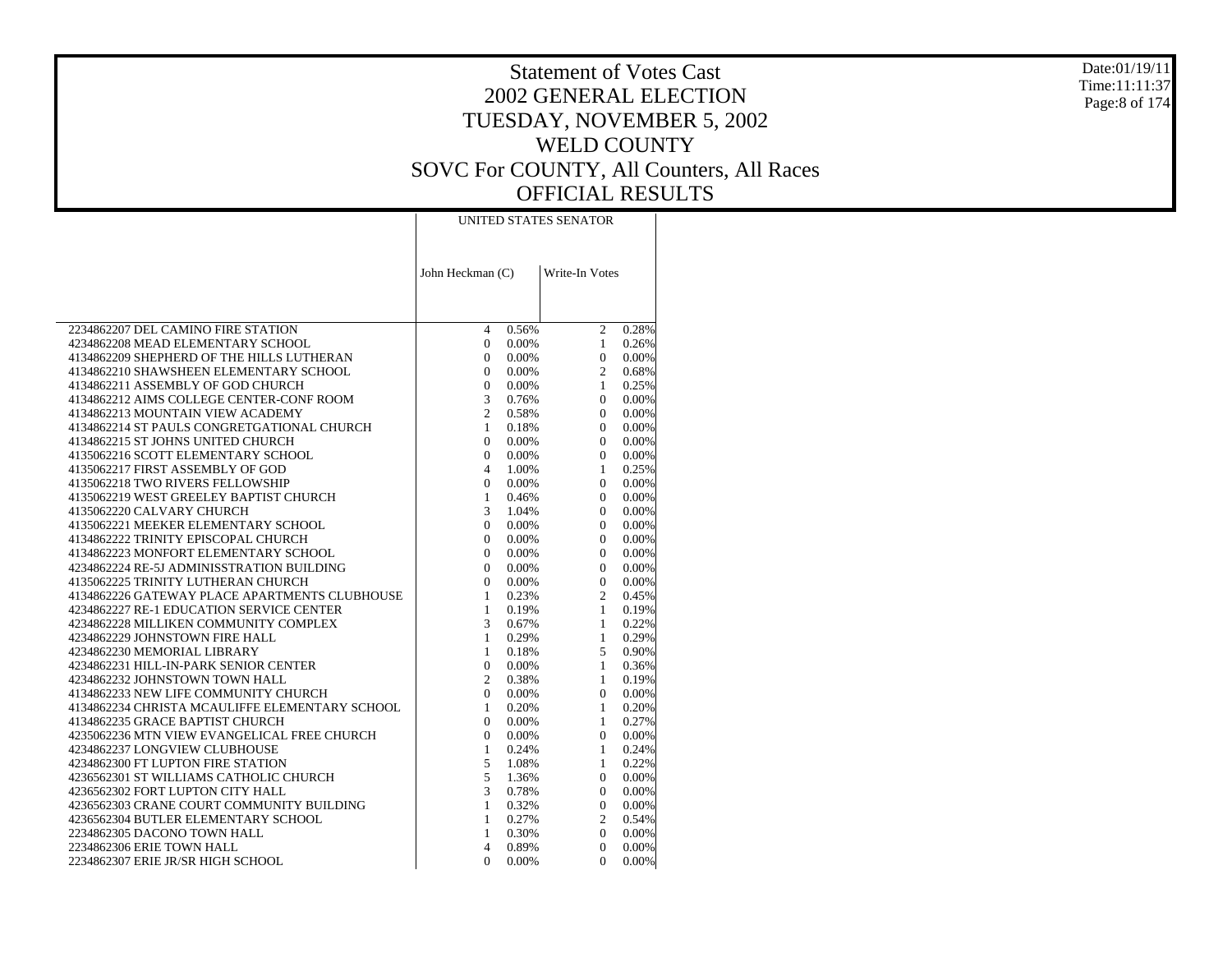#### Date:01/19/11 Time:11:11:37Page:9 of 174

|                                            | UNITED STATES SENATOR |                |              |          |  |  |  |  |  |
|--------------------------------------------|-----------------------|----------------|--------------|----------|--|--|--|--|--|
|                                            | John Heckman (C)      | Write-In Votes |              |          |  |  |  |  |  |
|                                            |                       |                |              |          |  |  |  |  |  |
| 4136562308 KERSEY TOWN HALL                | 1                     | 0.17%          | $\mathbf{1}$ | 0.17%    |  |  |  |  |  |
| 4236562309 PELICAN LAKES SALES OFFICE      | $\mathbf{1}$          | 0.61%          | $\Omega$     | $0.00\%$ |  |  |  |  |  |
| 4236562310 HUDSON TOWN HALL                | $\overline{4}$        | 0.96%          | $\mathbf{1}$ | 0.24%    |  |  |  |  |  |
| 4136562311 KEENESBURG FIRE HALL            | $\mathbf{1}$          | 0.18%          | $\mathbf{1}$ | 0.18%    |  |  |  |  |  |
| 4136562312 ROGGEN FIRE HOUSE               | $\overline{2}$        | 1.10%          | $\Omega$     | 0.00%    |  |  |  |  |  |
| 4236562313 LOCHBUIE ELEMENTARY SCHOOL      | $\overline{2}$        | 0.78%          | $\Omega$     | 0.00%    |  |  |  |  |  |
| 4236562314 AFTER GLOWS SENIOR CENTER       | 3                     | 0.76%          | $\Omega$     | $0.00\%$ |  |  |  |  |  |
| 4135062315 UNC CENTER (MAIN LEVEL)         | 8                     | 3.35%          | $\Omega$     | 0.00%    |  |  |  |  |  |
| 4135062316 EAST MEMORIAL ELEMENTARY SCHOOL | $\mathbf{1}$          | 0.31%          | $\Omega$     | 0.00%    |  |  |  |  |  |
| 4135062317 BETHEL BAPTIST CHURCH           | $\Omega$              | $0.00\%$       | $\Omega$     | 0.00%    |  |  |  |  |  |
| 4135062318 JACKSON ELEMENTARY SCHOOL       | $\overline{2}$        | 0.65%          | $\Omega$     | 0.00%    |  |  |  |  |  |
| 4135062319 GARDEN CITY TOWN HALL           | $\mathbf{1}$          | 0.47%          | $\Omega$     | $0.00\%$ |  |  |  |  |  |
| 4135062320 BONELL TOWER (LOUNGE)           | 1                     | 0.66%          | $\Omega$     | 0.00%    |  |  |  |  |  |
| 4135062321 GREELEY MALL (NORTH ENTRANCE)   | $\overline{4}$        | 1.45%          | $\Omega$     | 0.00%    |  |  |  |  |  |
| 4135062322 DOS RIOS ELEMENTARY SCHOOL      | $\overline{2}$        | 0.47%          | $\Omega$     | 0.00%    |  |  |  |  |  |
| 4135062323 CENTENNIAL ELEMENTARY SHOOL     | $\mathbf{1}$          | 0.30%          | $\Omega$     | 0.00%    |  |  |  |  |  |
| 4135062324 CAVE CREEK CLUBHOUSE            | $\mathbf{1}$          | 0.29%          | $\Omega$     | 0.00%    |  |  |  |  |  |
| 4135062325 EVANS COMMUNITY COMPLEX         | $\overline{2}$        | 0.79%          | $\mathbf{1}$ | 0.40%    |  |  |  |  |  |
| 4134862326 FIRST BAPTIST CHURCH            | $\mathcal{F}$         | 0.65%          | 1            | 0.22%    |  |  |  |  |  |
| 2233362327 MAIL BALLOT PRECINCT            | 1                     | 3.85%          | $\Omega$     | 0.00%    |  |  |  |  |  |
| <b>ABSENTEE 1</b>                          | 89                    | 0.70%          | 13           | 0.10%    |  |  |  |  |  |
| <b>ABSENTEE 2</b>                          | 35                    | 0.78%          | 5            | 0.11%    |  |  |  |  |  |
| <b>EARLY</b>                               | 2                     | 0.08%          | $\mathbf{1}$ | 0.04%    |  |  |  |  |  |
| PROVISIONAL 1                              | 2                     | 0.80%          | 1            | 0.40%    |  |  |  |  |  |
| PROVISIONAL 2                              |                       | 0.95%          |              | 0.95%    |  |  |  |  |  |
| Total                                      | 289                   | 0.52%          | 65           | 0.12%    |  |  |  |  |  |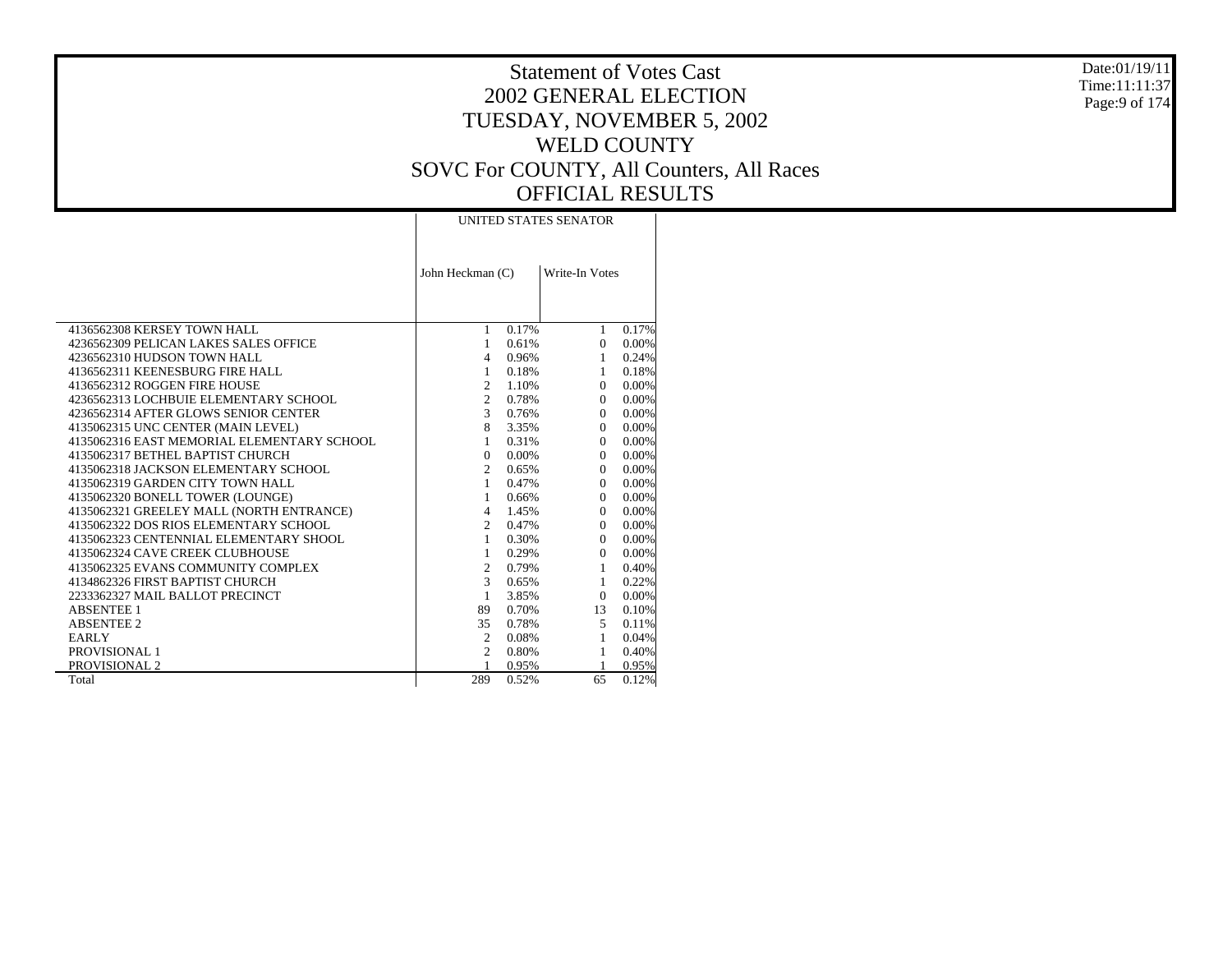US REPRESENTATIVE DISTRICT 2

Jurisdiction Wide 4136562100 NUNN COMMUNITY BUILDING 4136562101 GROVER FIRE HALL 4136562102 PRAIRIE HIGH SCHOOL 4136562103 BRIGGSDALE HIGH SCHOOL 4136562104 GILL LIONS COMMUNITY BUILDING 4136562105 KERSEY SENIOR CITIZENS HALL 4135062106 FRIENDLY VILLAGE CLUBHOUSE 4135062107 GREELEY RECREATION CENTER 4135062108 MADISON ELEMENTARY SCHOOL 4135062109 GLORIA CHRISTI LUTHERAN CHURCH HALL 4135062110 FIRST UNITED METHODIST CHURCH 4135062111 FIRST CHRISTIAN CHURCH 4135062112 CAMERON ELEMETARY SCHOOL 4134862113 WESTERN HILLS FIRE STATION 4135062114 OUR SAVIORS LUTHERAN CHURCH 4134962115 WINDSOR HIGH SCHOOLL COMMONS 4134962116 FAITH UNITED CHURCH OF CHRIST 4136562117 SEVERANCE FIRE STATION 4136562118 EATON MIDDLE SCHOOL 4136562119 EVANGELICAL FREE CHURCH OF EATON 4134862120 NORTH WELD CO WATER DISTRICT 4134962121 COVENANT BIBLE COLLEGE (CLASSROOM) 4134962122 PARK BUILDING-WINDSOR TOWN HALL 4134962123 CORNERSTONE BAPTIST CHURCH 4134862124 VICTORY CHRISTIAN FELLOWSHIP 4134862125 NORTHRIDGE HIGH SCHOOL 4136562126 PIERCE TOWN HALL 4136562127 AULT TOWN HALL 4136562128 EATON TOWN HALL 4134862129 WINDSOR-SEVERANCE PUBLIC LIBRARY 4134962130 TOZER ELEMENTARY SCHOOL 4234862200 MEAD TOWN HALL 4234862201 PLATTEVILLE TOWN HALL 4234862202 PLATTEVILLE BAPTIST CHURCH 2234862203 FIRESTONE TOWN HALL 2234862204 TRI TOWN BAPTIST CHURCH 2234862205 FREDERICK TOWN HALL 2234862206 RINN UNITED METHODIST CHURCHReg. Voters | Total Votes | Mark Udall (D) | Sandy Hume (R) | Erik J. Brauer (A) | Norm Olsen (L) - - - - - - - - - - - - - - - - - - - - - - - - - - - - - - - - - - - - - - - - - - - - - - - - - - - - - - - - - - - - - - - - - - - - - - - - - - - - - - - - - - - - - - - - - - - - - - - - - - - - - - - - - - - - - - - - - - - - - - - - - - - - - - - - - - - - - - - - - - - - - - - - - - - - - - - - - - - - - - - - - - - - - - - - - - - - - - - - - - - - - - - - - - - - - - - - - - - - - - - - - - - - - - - - - - - - - - - - - - - - - - - - - - - - - - - - - - - - - - - - - - - - - - - - - - - - - - - - - - - - - - - - - - - - - - - - - - - - - - - - - - - - - - - - - - - - - - - - - - - - - - - - - - 1036 480 203 42.29% 247 51.46% 19 3.96% 9 1.88% 1206 464 202 43.53% 245 52.80% 6 1.29% 7 1.51% 1206 502 264 52.59% 210 41.83% 10 1.99% 13 2.59% 642 238 99 41.60%130 54.62% 4 1.68% 4 1.68%

Date:01/19/11Time:11:11:37Page:10 of 174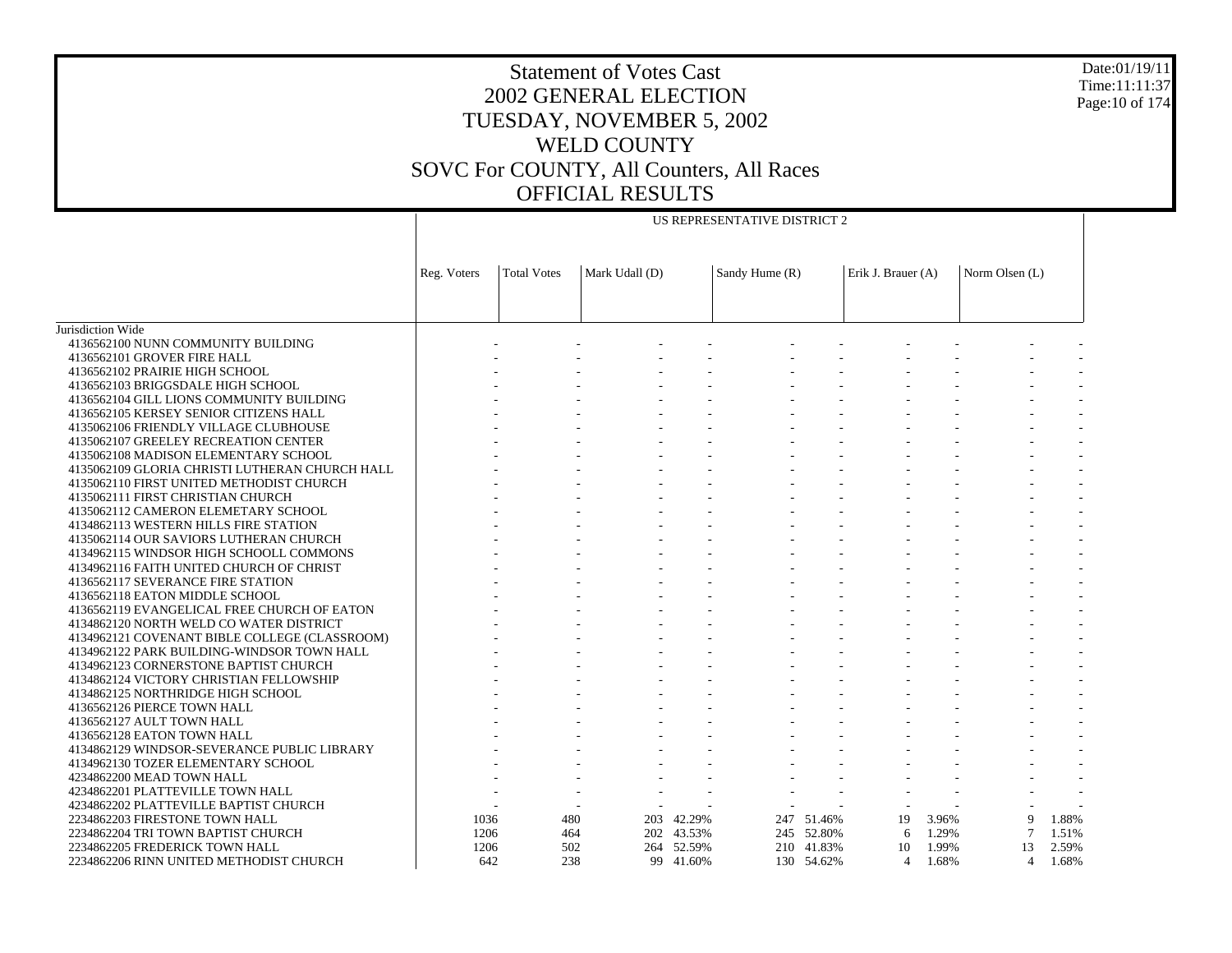US REPRESENTATIVE DISTRICT 2

Date:01/19/11 Time:11:11:37 Page:11 of 174

|                                                                        | Reg. Voters | <b>Total Votes</b> | Mark Udall (D) |            | Sandy Hume (R) |            | Erik J. Brauer (A) |       | Norm Olsen (L) |       |
|------------------------------------------------------------------------|-------------|--------------------|----------------|------------|----------------|------------|--------------------|-------|----------------|-------|
|                                                                        |             |                    |                |            |                |            |                    |       |                |       |
|                                                                        |             |                    |                |            |                |            |                    |       |                |       |
|                                                                        |             |                    |                |            |                |            |                    |       |                |       |
| 2234862207 DEL CAMINO FIRE STATION                                     | 1790        | 708                | 271            | 38.28%     |                | 416 58.76% | 6                  | 0.85% | 14             | 1.98% |
| 4234862208 MEAD ELEMENTARY SCHOOL                                      |             |                    |                |            |                |            |                    |       |                |       |
| 4134862209 SHEPHERD OF THE HILLS LUTHERAN                              |             |                    |                |            |                |            |                    |       |                |       |
| 4134862210 SHAWSHEEN ELEMENTARY SCHOOL                                 |             |                    |                |            |                |            |                    |       |                |       |
| 4134862211 ASSEMBLY OF GOD CHURCH                                      |             |                    |                |            |                |            |                    |       |                |       |
| 4134862212 AIMS COLLEGE CENTER-CONF ROOM                               |             |                    |                |            |                |            |                    |       |                |       |
| 4134862213 MOUNTAIN VIEW ACADEMY                                       |             |                    |                |            |                |            |                    |       |                |       |
| 4134862214 ST PAULS CONGRETGATIONAL CHURCH                             |             |                    |                |            |                |            |                    |       |                |       |
| 4134862215 ST JOHNS UNITED CHURCH                                      |             |                    |                |            |                |            |                    |       |                |       |
| 4135062216 SCOTT ELEMENTARY SCHOOL<br>4135062217 FIRST ASSEMBLY OF GOD |             |                    |                |            |                |            |                    |       |                |       |
| 4135062218 TWO RIVERS FELLOWSHIP                                       |             |                    |                |            |                |            |                    |       |                |       |
| 4135062219 WEST GREELEY BAPTIST CHURCH                                 |             |                    |                |            |                |            |                    |       |                |       |
| 4135062220 CALVARY CHURCH                                              |             |                    |                |            |                |            |                    |       |                |       |
| 4135062221 MEEKER ELEMENTARY SCHOOL                                    |             |                    |                |            |                |            |                    |       |                |       |
| 4134862222 TRINITY EPISCOPAL CHURCH                                    |             |                    |                |            |                |            |                    |       |                |       |
| 4134862223 MONFORT ELEMENTARY SCHOOL                                   |             |                    |                |            |                |            |                    |       |                |       |
| 4234862224 RE-5J ADMINISSTRATION BUILDING                              |             |                    |                |            |                |            |                    |       |                |       |
| 4135062225 TRINITY LUTHERAN CHURCH                                     |             |                    |                |            |                |            |                    |       |                |       |
| 4134862226 GATEWAY PLACE APARTMENTS CLUBHOUSE                          |             |                    |                |            |                |            |                    |       |                |       |
| 4234862227 RE-1 EDUCATION SERVICE CENTER                               |             |                    |                |            |                |            |                    |       |                |       |
| 4234862228 MILLIKEN COMMUNITY COMPLEX                                  |             |                    |                |            |                |            |                    |       |                |       |
| 4234862229 JOHNSTOWN FIRE HALL                                         |             |                    |                |            |                |            |                    |       |                |       |
| 4234862230 MEMORIAL LIBRARY                                            |             |                    |                |            |                |            |                    |       |                |       |
| 4234862231 HILL-IN-PARK SENIOR CENTER                                  |             |                    |                |            |                |            |                    |       |                |       |
| 4234862232 JOHNSTOWN TOWN HALL                                         |             |                    |                |            |                |            |                    |       |                |       |
| 4134862233 NEW LIFE COMMUNITY CHURCH                                   |             |                    |                |            |                |            |                    |       |                |       |
| 4134862234 CHRISTA MCAULIFFE ELEMENTARY SCHOOL                         |             |                    |                |            |                |            |                    |       |                |       |
| 4134862235 GRACE BAPTIST CHURCH                                        |             |                    |                |            |                |            |                    |       |                |       |
| 4235062236 MTN VIEW EVANGELICAL FREE CHURCH                            |             |                    |                |            |                |            |                    |       |                |       |
| 4234862237 LONGVIEW CLUBHOUSE                                          |             |                    |                |            |                |            |                    |       |                |       |
| 4234862300 FT LUPTON FIRE STATION                                      |             |                    |                |            |                |            |                    |       |                |       |
| 4236562301 ST WILLIAMS CATHOLIC CHURCH                                 |             |                    |                |            |                |            |                    |       |                |       |
| 4236562302 FORT LUPTON CITY HALL                                       |             |                    |                |            |                |            |                    |       |                |       |
| 4236562303 CRANE COURT COMMUNITY BUILDING                              |             |                    |                |            |                |            |                    |       |                |       |
| 4236562304 BUTLER ELEMENTARY SCHOOL                                    |             |                    |                |            |                |            |                    |       |                |       |
| 2234862305 DACONO TOWN HALL                                            | 687         | 329                |                | 163 49.54% | 149            | 45.29%     |                    | 2.13% |                | 2.43% |
| 2234862306 ERIE TOWN HALL                                              | 856         | 435                |                | 247 56.78% |                | 159 36.55% | 9                  | 2.07% | 18             | 4.14% |
| 2234862307 ERIE JR/SR HIGH SCHOOL                                      | 1095        | 491                |                | 236 48.07% |                | 238 48.47% | 3                  | 0.61% | 13             | 2.65% |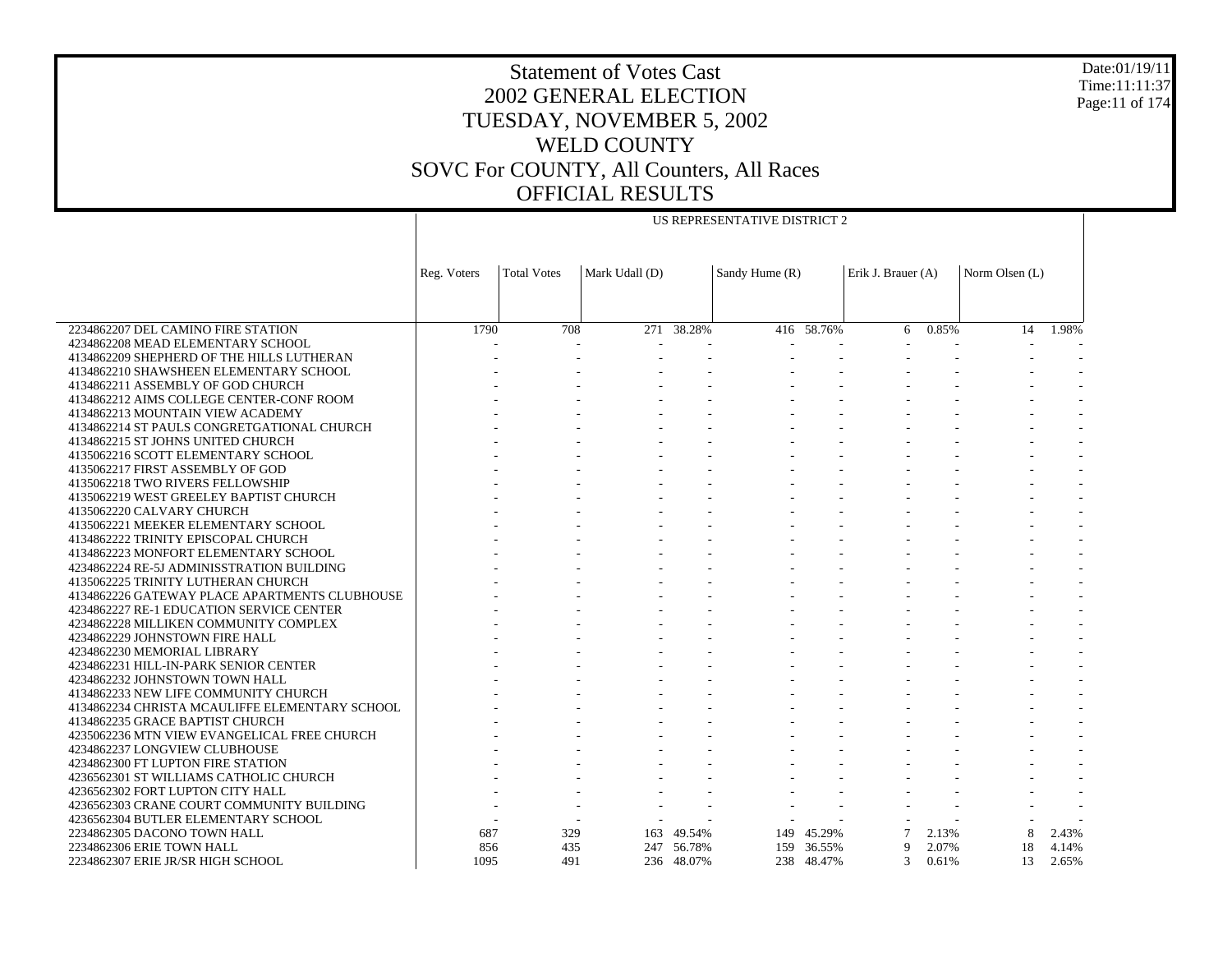US REPRESENTATIVE DISTRICT 2

Date:01/19/11 Time:11:11:37 Page:12 of 174

|                                            | Reg. Voters | <b>Total Votes</b> | Mark Udall (D) |            | Sandy Hume (R) |        | Erik J. Brauer (A) |       | Norm Olsen (L) |       |
|--------------------------------------------|-------------|--------------------|----------------|------------|----------------|--------|--------------------|-------|----------------|-------|
|                                            |             |                    |                |            |                |        |                    |       |                |       |
|                                            |             |                    |                |            |                |        |                    |       |                |       |
| 4136562308 KERSEY TOWN HALL                |             |                    |                |            |                |        |                    |       |                |       |
| 4236562309 PELICAN LAKES SALES OFFICE      |             |                    |                |            |                |        |                    |       |                |       |
| 4236562310 HUDSON TOWN HALL                |             |                    |                |            |                |        |                    |       |                |       |
| 4136562311 KEENESBURG FIRE HALL            |             |                    |                |            |                |        |                    |       |                |       |
| 4136562312 ROGGEN FIRE HOUSE               |             |                    |                |            |                |        |                    |       |                |       |
| 4236562313 LOCHBUIE ELEMENTARY SCHOOL      |             |                    |                |            |                |        |                    |       |                |       |
| 4236562314 AFTER GLOWS SENIOR CENTER       |             |                    |                |            |                |        |                    |       |                |       |
| 4135062315 UNC CENTER (MAIN LEVEL)         |             |                    |                |            |                |        |                    |       |                |       |
| 4135062316 EAST MEMORIAL ELEMENTARY SCHOOL |             |                    |                |            |                |        |                    |       |                |       |
| 4135062317 BETHEL BAPTIST CHURCH           |             |                    |                |            |                |        |                    |       |                |       |
| 4135062318 JACKSON ELEMENTARY SCHOOL       |             |                    |                |            |                |        |                    |       |                |       |
| 4135062319 GARDEN CITY TOWN HALL           |             |                    |                |            |                |        |                    |       |                |       |
| 4135062320 BONELL TOWER (LOUNGE)           |             |                    |                |            |                |        |                    |       |                |       |
| 4135062321 GREELEY MALL (NORTH ENTRANCE)   |             |                    |                |            |                |        |                    |       |                |       |
| 4135062322 DOS RIOS ELEMENTARY SCHOOL      |             |                    |                |            |                |        |                    |       |                |       |
| 4135062323 CENTENNIAL ELEMENTARY SHOOL     |             |                    |                |            |                |        |                    |       |                |       |
| 4135062324 CAVE CREEK CLUBHOUSE            |             |                    |                |            |                |        |                    |       |                |       |
| 4135062325 EVANS COMMUNITY COMPLEX         |             |                    |                |            |                |        |                    |       |                |       |
| 4134862326 FIRST BAPTIST CHURCH            |             |                    |                |            |                |        |                    |       |                |       |
| 2233362327 MAIL BALLOT PRECINCT            |             | 45                 | 26<br>15       | 57.69%     | 11             | 42.31% | $\Omega$           | 0.00% | $\Omega$       | 0.00% |
| <b>ABSENTEE 1</b>                          |             | 1566<br>$\Omega$   |                | 785 50.13% | 711            | 45.40% | 21                 | 1.34% | 32             | 2.04% |
| <b>ABSENTEE 2</b>                          |             |                    |                |            |                |        |                    |       |                |       |
| <b>EARLY</b>                               |             | 317<br>$\Omega$    | 103            | 32.49%     | 207            | 65.30% | $\mathcal{D}$      | 0.63% | 3              | 0.95% |
| PROVISIONAL 1                              |             | 21                 | 14             | 66.67%     | 6              | 28.57% | $\theta$           | 0.00% |                | 4.76% |
| PROVISIONAL 2                              |             |                    |                |            |                |        |                    |       |                |       |
| Total                                      | 8563        | 5577               | 2602           | 46.66%     | 2729           | 48.93% | 87                 | 1.56% | 122            | 2.19% |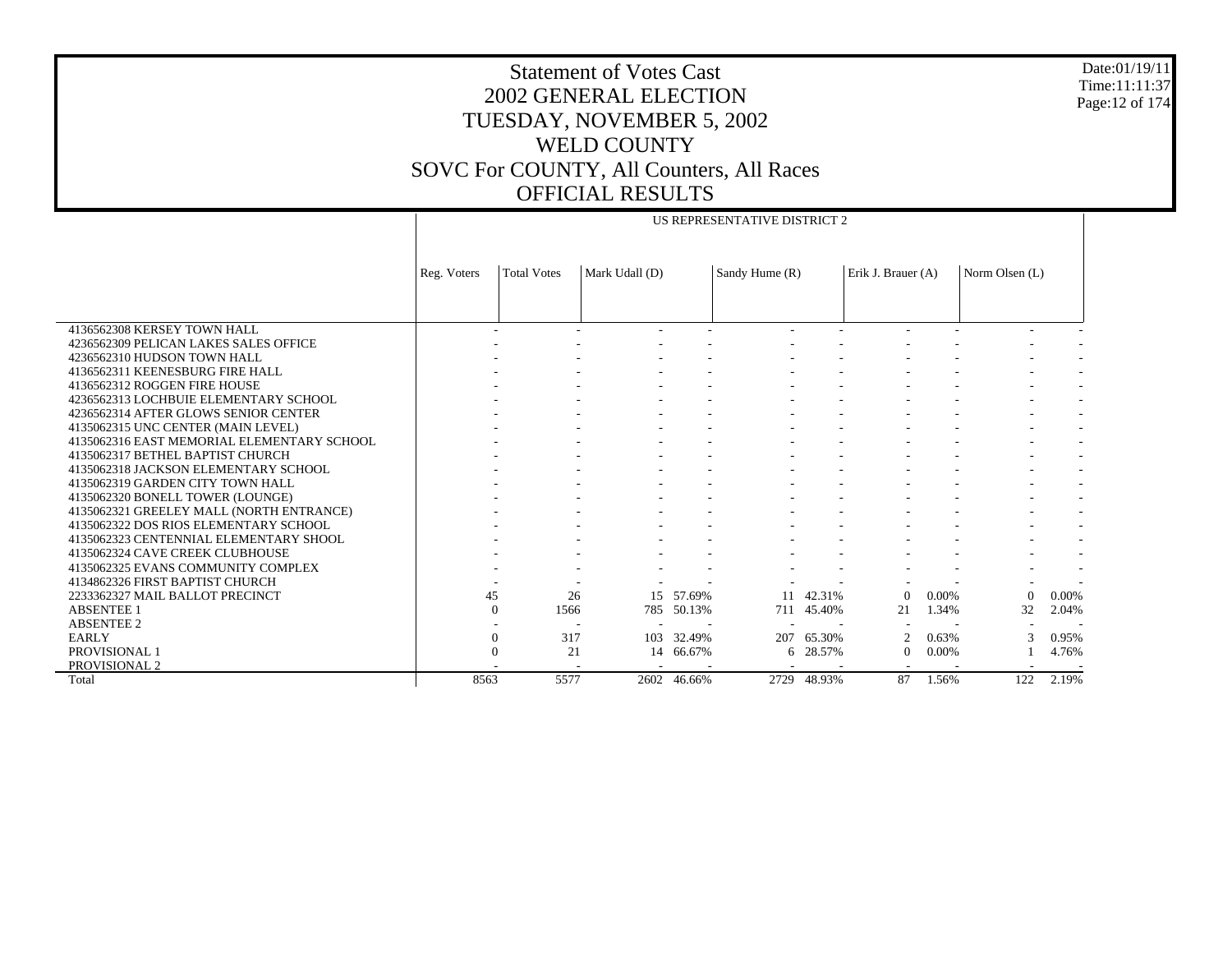Date:01/19/11 Time:11:11:37 Page:13 of 174

|                                                | US                             |             |                    | US REPRESENTATIVE DISTRICT 4 |            |                                           |            |                          |       |
|------------------------------------------------|--------------------------------|-------------|--------------------|------------------------------|------------|-------------------------------------------|------------|--------------------------|-------|
|                                                | <b>REPRESENTATIVE</b>          |             |                    |                              |            |                                           |            |                          |       |
|                                                | <b>DISTRICT 2</b>              |             |                    |                              |            |                                           |            |                          |       |
|                                                |                                |             |                    |                              |            |                                           |            |                          |       |
|                                                | Patrick West (N)               | Reg. Voters | <b>Total Votes</b> | Stan Matsunaka (D)           |            | Marilyn N. Musgrave $(R)$ John Volz $(L)$ |            |                          |       |
|                                                |                                |             |                    |                              |            |                                           |            |                          |       |
|                                                |                                |             |                    |                              |            |                                           |            |                          |       |
| Jurisdiction Wide                              |                                |             |                    |                              |            |                                           |            |                          |       |
| 4136562100 NUNN COMMUNITY BUILDING             |                                | 746         | 360                |                              | 102 28.33% |                                           | 244 67.78% | 14                       | 3.89% |
| 4136562101 GROVER FIRE HALL                    |                                | 337         | 178                |                              | 32 17.98%  |                                           | 136 76.40% | 10                       | 5.62% |
| 4136562102 PRAIRIE HIGH SCHOOL                 |                                | 291         | 169                | 23                           | 13.61%     | 141                                       | 83.43%     | $\overline{5}$           | 2.96% |
| 4136562103 BRIGGSDALE HIGH SCHOOL              |                                | 282         | 140                |                              | 33 23.57%  |                                           | 101 72.14% | 6                        | 4.29% |
| 4136562104 GILL LIONS COMMUNITY BUILDING       |                                | 1329        | 627                | 151                          | 24.08%     |                                           | 455 72.57% | 21                       | 3.35% |
| 4136562105 KERSEY SENIOR CITIZENS HALL         |                                | 251         | 110                |                              | 24 21.82%  |                                           | 82 74.55%  | $\overline{4}$           | 3.64% |
| 4135062106 FRIENDLY VILLAGE CLUBHOUSE          |                                | 910         | 324                |                              | 133 41.05% |                                           | 170 52.47% | 21                       | 6.48% |
| 4135062107 GREELEY RECREATION CENTER           |                                | 1340        | 401                |                              | 218 54.36% |                                           | 170 42.39% | 13                       | 3.24% |
| 4135062108 MADISON ELEMENTARY SCHOOL           |                                | 1065        | 376                |                              | 156 41.49% |                                           | 194 51.60% | 26                       | 6.91% |
| 4135062109 GLORIA CHRISTI LUTHERAN CHURCH HALL |                                | 828         | 307                | 124                          | 40.39%     |                                           | 172 56.03% | 11                       | 3.58% |
| 4135062110 FIRST UNITED METHODIST CHURCH       |                                | 981         | 333                |                              | 178 53.45% |                                           | 140 42.04% | 15                       | 4.50% |
| 4135062111 FIRST CHRISTIAN CHURCH              |                                | 1198        | 431                | 210                          | 48.72%     | 205                                       | 47.56%     | 16                       | 3.71% |
| 4135062112 CAMERON ELEMETARY SCHOOL            |                                | 1054        | 399                |                              | 235 58.90% |                                           | 151 37.84% | 13                       | 3.26% |
| 4134862113 WESTERN HILLS FIRE STATION          |                                | 846         | 342                | 121                          | 35.38%     | 207                                       | 60.53%     | 14                       | 4.09% |
| 4135062114 OUR SAVIORS LUTHERAN CHURCH         |                                | 954         | 414                | 229                          | 55.31%     |                                           | 178 43.00% | $7\phantom{.0}$          | 1.69% |
| 4134962115 WINDSOR HIGH SCHOOLL COMMONS        |                                | 1086        | 449                |                              | 147 32.74% |                                           | 283 63.03% | 19                       | 4.23% |
| 4134962116 FAITH UNITED CHURCH OF CHRIST       |                                | 861         | 388                |                              | 152 39.18% |                                           | 215 55.41% | 21                       | 5.41% |
| 4136562117 SEVERANCE FIRE STATION              |                                | 1210        | 556                |                              | 165 29.68% |                                           | 374 67.27% | 17                       | 3.06% |
| 4136562118 EATON MIDDLE SCHOOL                 |                                | 1177        | 535                |                              | 148 27.66% |                                           | 370 69.16% | 17                       | 3.18% |
| 4136562119 EVANGELICAL FREE CHURCH OF EATON    |                                | 595         | 271                |                              | 92 33.95%  |                                           | 166 61.25% | 13                       | 4.80% |
| 4134862120 NORTH WELD CO WATER DISTRICT        |                                | 404         | 198                |                              | 53 26.77%  |                                           | 139 70.20% | 6                        | 3.03% |
| 4134962121 COVENANT BIBLE COLLEGE (CLASSROOM)  |                                | 1203        | 548                | 201                          | 36.68%     | 332                                       | 60.58%     | 15                       | 2.74% |
| 4134962122 PARK BUILDING-WINDSOR TOWN HALL     |                                | 1177        | 569                |                              | 221 38.84% |                                           | 324 56.94% | 24                       | 4.22% |
| 4134962123 CORNERSTONE BAPTIST CHURCH          |                                | 1050        | 426                | 141                          | 33.10%     | 267                                       | 62.68%     | 18                       | 4.23% |
| 4134862124 VICTORY CHRISTIAN FELLOWSHIP        |                                | 967         | 378                |                              | 149 39.42% |                                           | 225 59.52% | $\overline{4}$           | 1.06% |
| 4134862125 NORTHRIDGE HIGH SCHOOL              |                                | 630         | 272                |                              | 120 44.12% |                                           | 144 52.94% | 8                        | 2.94% |
| 4136562126 PIERCE TOWN HALL                    |                                | 795         | 372                | 150                          | 40.32%     |                                           | 210 56.45% | 12                       | 3.23% |
| 4136562127 AULT TOWN HALL                      |                                | 789         | 364                |                              | 134 36.81% |                                           | 206 56.59% | 24                       | 6.59% |
| 4136562128 EATON TOWN HALL                     |                                | 970         | 455                | 121                          | 26.59%     | 328                                       | 72.09%     | 6                        | 1.32% |
| 4134862129 WINDSOR-SEVERANCE PUBLIC LIBRARY    |                                | 321         | 129                |                              | 44 34.11%  |                                           | 83 64.34%  | 2                        | 1.55% |
| 4134962130 TOZER ELEMENTARY SCHOOL             |                                | 774         | 367                | 127                          | 34.60%     |                                           | 235 64.03% | 5                        | 1.36% |
| 4234862200 MEAD TOWN HALL                      |                                | 1229        | 624                |                              | 197 31.57% |                                           | 401 64.26% | 26                       | 4.17% |
| 4234862201 PLATTEVILLE TOWN HALL               |                                | 990         | 473                |                              | 173 36.58% |                                           | 278 58.77% | 22                       | 4.65% |
| 4234862202 PLATTEVILLE BAPTIST CHURCH          |                                | 564         | 259                | 106                          | 40.93%     | 146                                       | 56.37%     | $7\phantom{.0}$          | 2.70% |
| 2234862203 FIRESTONE TOWN HALL                 | 2<br>0.42%                     |             |                    |                              |            |                                           |            |                          |       |
| 2234862204 TRI TOWN BAPTIST CHURCH             | 0.86%<br>$\boldsymbol{\Delta}$ |             |                    |                              |            |                                           |            |                          |       |
| 2234862205 FREDERICK TOWN HALL                 | $\overline{5}$<br>1.00%        |             |                    |                              |            |                                           |            |                          |       |
| 2234862206 RINN UNITED METHODIST CHURCH        | 0.42%<br>$\mathbf{1}$          |             |                    | $\overline{a}$               |            |                                           |            | $\overline{\phantom{a}}$ |       |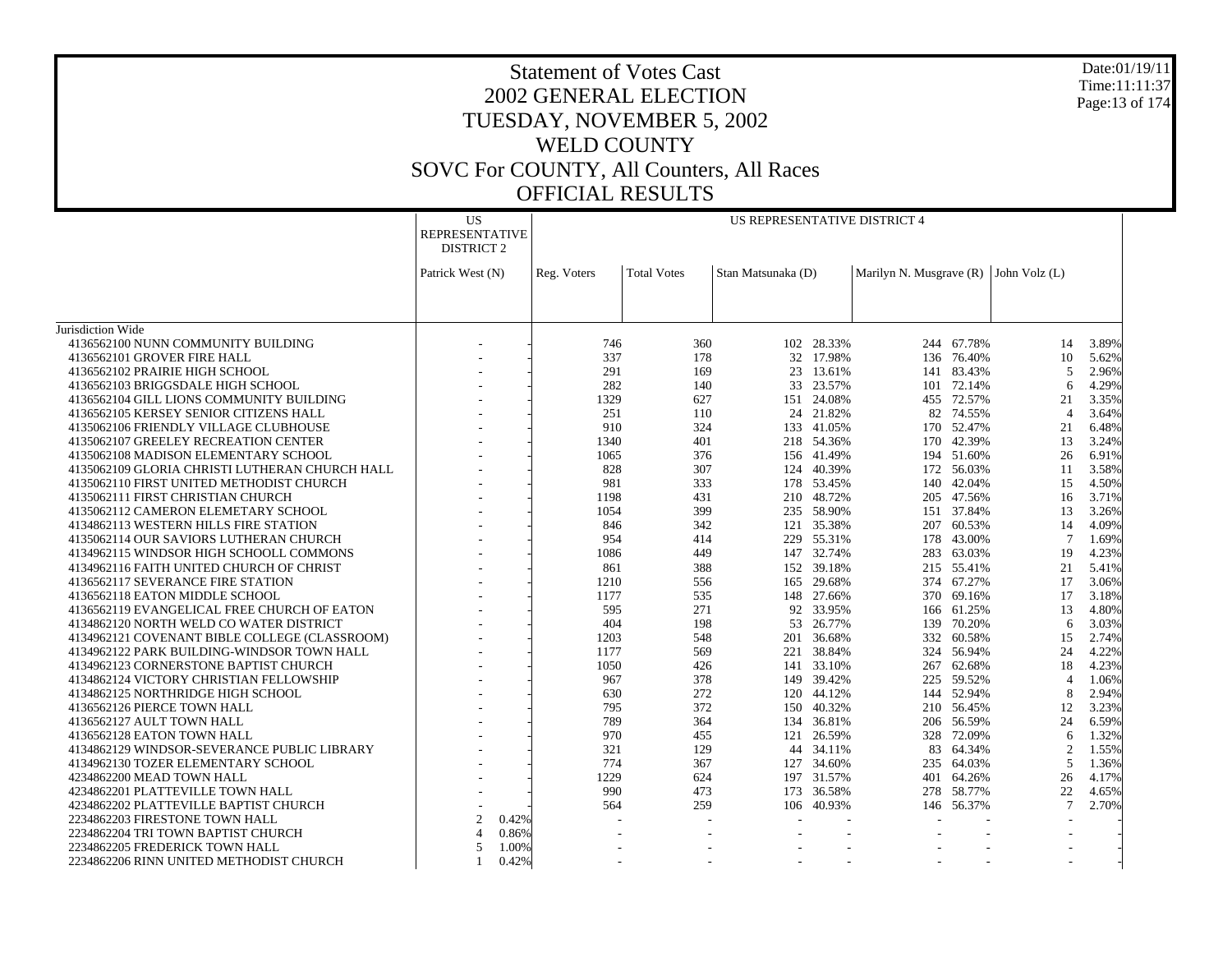Date:01/19/11 Time:11:11:37 Page:14 of 174

|                                                | <b>US</b>             | US REPRESENTATIVE DISTRICT 4      |                          |                    |            |                                           |            |                          |       |  |
|------------------------------------------------|-----------------------|-----------------------------------|--------------------------|--------------------|------------|-------------------------------------------|------------|--------------------------|-------|--|
|                                                | <b>REPRESENTATIVE</b> |                                   |                          |                    |            |                                           |            |                          |       |  |
|                                                | <b>DISTRICT 2</b>     |                                   |                          |                    |            |                                           |            |                          |       |  |
|                                                |                       |                                   |                          |                    |            |                                           |            |                          |       |  |
|                                                | Patrick West (N)      | Reg. Voters                       | <b>Total Votes</b>       | Stan Matsunaka (D) |            | Marilyn N. Musgrave $(R)$ John Volz $(L)$ |            |                          |       |  |
|                                                |                       |                                   |                          |                    |            |                                           |            |                          |       |  |
|                                                |                       |                                   |                          |                    |            |                                           |            |                          |       |  |
| 2234862207 DEL CAMINO FIRE STATION             | 0.14%<br>$\mathbf{1}$ |                                   | $\overline{\phantom{a}}$ |                    |            |                                           |            |                          |       |  |
| 4234862208 MEAD ELEMENTARY SCHOOL              |                       | 729                               | 378                      |                    | 112 29.63% | 259                                       | 68.52%     | 7                        | 1.85% |  |
| 4134862209 SHEPHERD OF THE HILLS LUTHERAN      |                       | 884                               | 379                      |                    | 174 45.91% |                                           | 196 51.72% | 9                        | 2.37% |  |
| 4134862210 SHAWSHEEN ELEMENTARY SCHOOL         |                       | 696                               | 293                      | 132                | 45.05%     | 147                                       | 50.17%     | 14                       | 4.78% |  |
| 4134862211 ASSEMBLY OF GOD CHURCH              |                       | 1107                              | 396                      |                    | 152 38.38% |                                           | 224 56.57% | 20                       | 5.05% |  |
| 4134862212 AIMS COLLEGE CENTER-CONF ROOM       |                       | 1115                              | 394                      | 187                | 47.46%     |                                           | 198 50.25% | 9                        | 2.28% |  |
| 4134862213 MOUNTAIN VIEW ACADEMY               |                       | 888                               | 338                      |                    | 147 43.49% |                                           | 181 53.55% | 10                       | 2.96% |  |
| 4134862214 ST PAULS CONGRETGATIONAL CHURCH     |                       | 1361                              | 547                      | 245                | 44.79%     |                                           | 290 53.02% | 12                       | 2.19% |  |
| 4134862215 ST JOHNS UNITED CHURCH              |                       | 1048                              | 473                      |                    | 183 38.69% |                                           | 274 57.93% | 16                       | 3.38% |  |
| 4135062216 SCOTT ELEMENTARY SCHOOL             |                       | 394                               | 150                      | 73                 | 48.67%     | 71                                        | 47.33%     | 6                        | 4.00% |  |
| 4135062217 FIRST ASSEMBLY OF GOD               |                       | 929                               | 393                      | 201                | 51.15%     | 181                                       | 46.06%     | 11                       | 2.80% |  |
| 4135062218 TWO RIVERS FELLOWSHIP               |                       | 779                               | 308                      |                    | 146 47.40% |                                           | 151 49.03% | 11                       | 3.57% |  |
| 4135062219 WEST GREELEY BAPTIST CHURCH         |                       | 491                               | 204                      | 96                 | 47.06%     |                                           | 103 50.49% | 5                        | 2.45% |  |
| 4135062220 CALVARY CHURCH                      |                       | 769                               | 284                      |                    | 134 47.18% |                                           | 135 47.54% | 15                       | 5.28% |  |
| 4135062221 MEEKER ELEMENTARY SCHOOL            |                       | 1120                              | 461                      | 213                | 46.20%     |                                           | 232 50.33% | 16                       | 3.47% |  |
| 4134862222 TRINITY EPISCOPAL CHURCH            |                       | 1280                              | 529                      |                    | 214 40.45% |                                           | 304 57.47% | 11                       | 2.08% |  |
| 4134862223 MONFORT ELEMENTARY SCHOOL           |                       | 1224                              | 465                      | 180                | 38.71%     |                                           | 275 59.14% | 10                       | 2.15% |  |
| 4234862224 RE-5J ADMINISSTRATION BUILDING      |                       | 498                               | 189                      | 86                 | 45.50%     | 94                                        | 49.74%     | $\mathbf Q$              | 4.76% |  |
| 4135062225 TRINITY LUTHERAN CHURCH             |                       | 812                               | 306                      | 110                | 35.95%     |                                           | 186 60.78% | 10                       | 3.27% |  |
| 4134862226 GATEWAY PLACE APARTMENTS CLUBHOUSE  |                       | 1273                              | 432                      | 159                | 36.81%     | 260                                       | 60.19%     | 13                       | 3.01% |  |
| 4234862227 RE-1 EDUCATION SERVICE CENTER       |                       | 1069                              | 511                      | 169                | 33.07%     |                                           | 324 63.41% | 18                       | 3.52% |  |
| 4234862228 MILLIKEN COMMUNITY COMPLEX          |                       | 981                               | 442                      | 189                | 42.76%     | 222                                       | 50.23%     | 31                       | 7.01% |  |
| 4234862229 JOHNSTOWN FIRE HALL                 |                       | 927                               | 340                      |                    | 107 31.47% | 225                                       | 66.18%     | 8                        | 2.35% |  |
| 4234862230 MEMORIAL LIBRARY                    |                       | 1151                              | 537                      | 203                | 37.80%     |                                           | 322 59.96% | 12                       | 2.23% |  |
| 4234862231 HILL-IN-PARK SENIOR CENTER          |                       | 691                               | 271                      | 101                | 37.27%     | 157                                       | 57.93%     | 13                       | 4.80% |  |
| 4234862232 JOHNSTOWN TOWN HALL                 |                       | 1143                              | 511                      |                    | 201 39.33% |                                           | 285 55.77% | 25                       | 4.89% |  |
| 4134862233 NEW LIFE COMMUNITY CHURCH           |                       | 505                               | 204                      | 61                 | 29.90%     | 140                                       | 68.63%     | 3                        | 1.47% |  |
| 4134862234 CHRISTA MCAULIFFE ELEMENTARY SCHOOL |                       | 1032                              | 485                      |                    | 182 37.53% |                                           | 288 59.38% | 15                       | 3.09% |  |
| 4134862235 GRACE BAPTIST CHURCH                |                       | 889                               | 359                      | 120                | 33.43%     | 228                                       | 63.51%     | 11                       | 3.06% |  |
| 4235062236 MTN VIEW EVANGELICAL FREE CHURCH    |                       | 436                               | 146                      |                    | 51 34.93%  | 92                                        | 63.01%     | 3                        | 2.05% |  |
| 4234862237 LONGVIEW CLUBHOUSE                  |                       | 1143                              | 413                      |                    | 136 32.93% |                                           | 262 63.44% | 15                       | 3.63% |  |
| 4234862300 FT LUPTON FIRE STATION              |                       | 1017                              | 451                      | 174                | 38.58%     |                                           | 251 55.65% | 26                       | 5.76% |  |
| 4236562301 ST WILLIAMS CATHOLIC CHURCH         |                       | 846                               | 358                      | 178                | 49.72%     |                                           | 160 44.69% | 20                       | 5.59% |  |
| 4236562302 FORT LUPTON CITY HALL               |                       | 933                               | 377                      | 184                | 48.81%     | 177                                       | 46.95%     | 16                       | 4.24% |  |
| 4236562303 CRANE COURT COMMUNITY BUILDING      |                       | 740                               | 300                      | 146                | 48.67%     |                                           | 145 48.33% | 9                        | 3.00% |  |
| 4236562304 BUTLER ELEMENTARY SCHOOL            |                       | 915                               | 360                      | 141                | 39.17%     | 204                                       | 56.67%     | 15                       | 4.17% |  |
| 2234862305 DACONO TOWN HALL                    | $\overline{c}$        | 0.61%                             |                          |                    |            |                                           |            |                          |       |  |
| 2234862306 ERIE TOWN HALL                      | $\overline{c}$        | 0.46%                             |                          |                    |            |                                           |            |                          |       |  |
| 2234862307 ERIE JR/SR HIGH SCHOOL              | 1                     | 0.20%<br>$\overline{\phantom{a}}$ |                          |                    |            |                                           |            | $\overline{\phantom{a}}$ |       |  |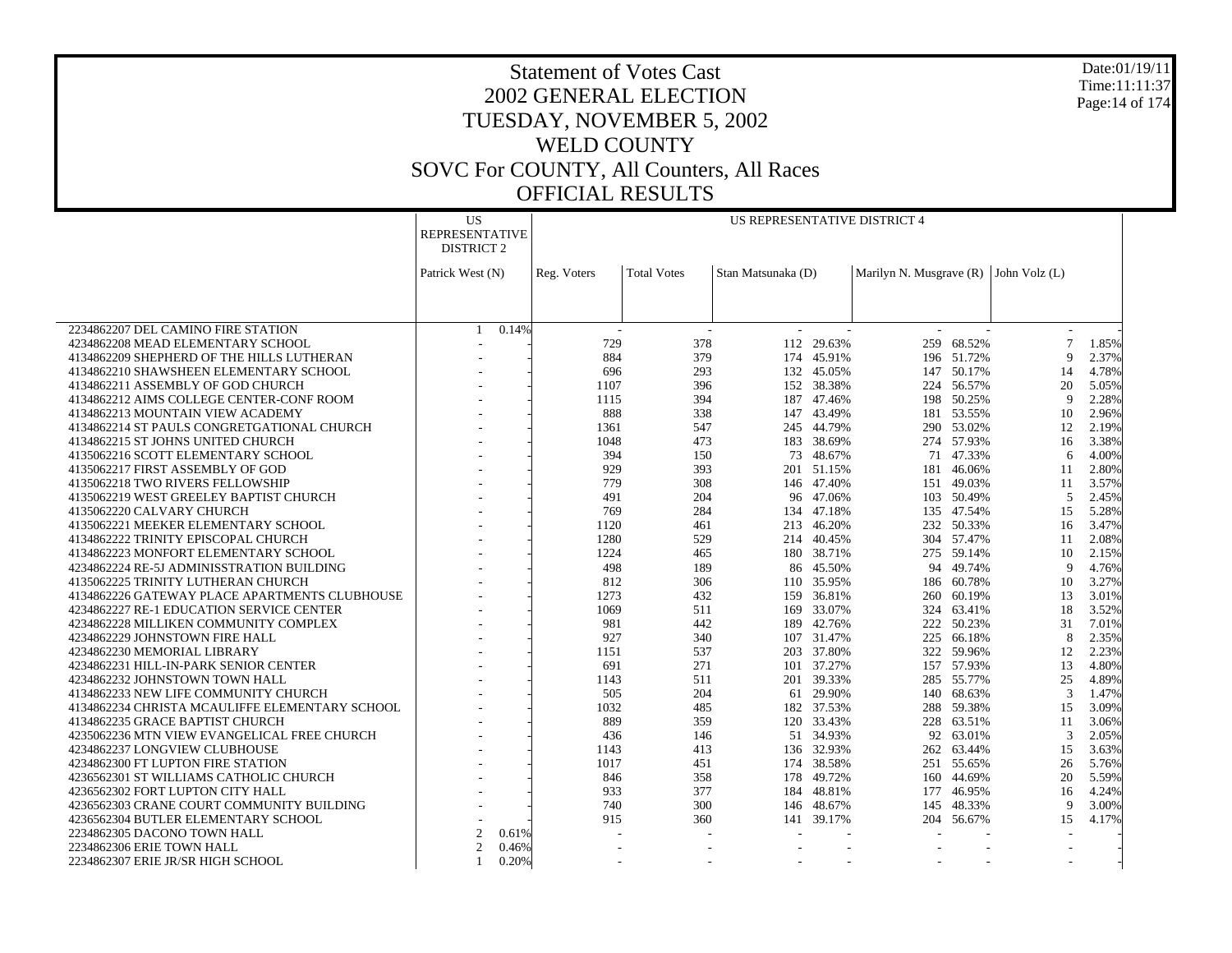Date:01/19/11 Time:11:11:37 Page:15 of 174

|                                            | US<br>US REPRESENTATIVE DISTRICT 4<br><b>REPRESENTATIVE</b><br><b>DISTRICT 2</b> |       |             |                    |                    |            |                                           |              |      |       |
|--------------------------------------------|----------------------------------------------------------------------------------|-------|-------------|--------------------|--------------------|------------|-------------------------------------------|--------------|------|-------|
|                                            | Patrick West (N)                                                                 |       | Reg. Voters | <b>Total Votes</b> | Stan Matsunaka (D) |            | Marilyn N. Musgrave $(R)$ John Volz $(L)$ |              |      |       |
|                                            |                                                                                  |       |             |                    |                    |            |                                           |              |      |       |
|                                            |                                                                                  |       |             |                    |                    |            |                                           |              |      |       |
| 4136562308 KERSEY TOWN HALL                | ۰                                                                                |       | 1099        | 580                |                    | 180 31.03% |                                           | 378 65.17%   | 22   | 3.79% |
| 4236562309 PELICAN LAKES SALES OFFICE      |                                                                                  |       | 383         | 157                | 47                 | 29.94%     |                                           | 104 66.24%   | 6    | 3.82% |
| 4236562310 HUDSON TOWN HALL                |                                                                                  |       | 971         | 414                | 124                | 29.95%     | 257                                       | 62.08%       | 33   | 7.97% |
| 4136562311 KEENESBURG FIRE HALL            |                                                                                  |       | 1107        | 537                | 145                | 27.00%     | 369                                       | 68.72%       | 23   | 4.28% |
| 4136562312 ROGGEN FIRE HOUSE               |                                                                                  |       | 355         | 181                | 32                 | 17.68%     | 142                                       | 78.45%       |      | 3.87% |
| 4236562313 LOCHBUIE ELEMENTARY SCHOOL      |                                                                                  |       | 573         | 253                | 108                | 42.69%     | 132                                       | 52.17%       | 13   | 5.14% |
| 4236562314 AFTER GLOWS SENIOR CENTER       |                                                                                  |       | 979         | 378                | 150                | 39.68%     | 197                                       | 52.12%       | 31   | 8.20% |
| 4135062315 UNC CENTER (MAIN LEVEL)         |                                                                                  |       | 933         | 236                | 141                | 59.75%     | 77                                        | 32.63%       | 18   | 7.63% |
| 4135062316 EAST MEMORIAL ELEMENTARY SCHOOL |                                                                                  |       | 1121        | 317                |                    | 172 54.26% | 128                                       | 40.38%       | 17   | 5.36% |
| 4135062317 BETHEL BAPTIST CHURCH           |                                                                                  |       | 709         | 337                |                    | 169 50.15% | 156                                       | 46.29%       | 12   | 3.56% |
| 4135062318 JACKSON ELEMENTARY SCHOOL       |                                                                                  |       | 801         | 311                | 148                | 47.59%     | 152                                       | 48.87%       | 11   | 3.54% |
| 4135062319 GARDEN CITY TOWN HALL           |                                                                                  |       | 531         | 207                | 95                 | 45.89%     | 105                                       | 50.72%       |      | 3.38% |
| 4135062320 BONELL TOWER (LOUNGE)           |                                                                                  |       | 437         | 148                | 67                 | 45.27%     | 73                                        | 49.32%       | 8    | 5.41% |
| 4135062321 GREELEY MALL (NORTH ENTRANCE)   |                                                                                  |       | 891         | 272                | 130                | 47.79%     | 125                                       | 45.96%       | 17   | 6.25% |
| 4135062322 DOS RIOS ELEMENTARY SCHOOL      |                                                                                  |       | 1062        | 420                | 197                | 46.90%     | 208                                       | 49.52%       | 15   | 3.57% |
| 4135062323 CENTENNIAL ELEMENTARY SHOOL     |                                                                                  |       | 959         | 334                | 123                | 36.83%     | 194                                       | 58.08%       | 17   | 5.09% |
| 4135062324 CAVE CREEK CLUBHOUSE            |                                                                                  |       | 969         | 346                | 124                | 35.84%     | 209                                       | 60.40%       | 13   | 3.76% |
| 4135062325 EVANS COMMUNITY COMPLEX         |                                                                                  |       | 684         | 247                |                    | 116 46.96% | 116                                       | 46.96%       | 15   | 6.07% |
| 4134862326 FIRST BAPTIST CHURCH            |                                                                                  |       | 1015        | 454                | 186                | 40.97%     | 250                                       | 55.07%       | 18   | 3.96% |
| 2233362327 MAIL BALLOT PRECINCT            | $\Omega$                                                                         | 0.00% |             |                    |                    |            |                                           |              |      |       |
| <b>ABSENTEE 1</b>                          | 17                                                                               | 1.09% | $\Omega$    | 11007              | 4161               | 37.80%     | 6507                                      | 59.12%       | 339  | 3.08% |
| <b>ABSENTEE 2</b>                          |                                                                                  |       | $\Omega$    | 4413               | 1569               | 35.55%     | 2671                                      | 60.53%       | 173  | 3.92% |
| <b>EARLY</b>                               | 2                                                                                | 0.63% | 0           | 2091               | 662                | 31.66%     | 1380                                      | 66.00%       | 49   | 2.34% |
| PROVISIONAL 1                              | $\Omega$                                                                         | 0.00% |             | 221                | 108                | 48.87%     |                                           | 105 47.51%   | 8    | 3.62% |
| PROVISIONAL 2                              |                                                                                  |       |             | 99                 | 38                 | 38.38%     |                                           | 58 58.59%    |      | 3.03% |
| Total                                      | 37                                                                               | 0.66% | 76598       | 49488              | 18889              | 38.17%     |                                           | 28808 58.21% | 1791 | 3.62% |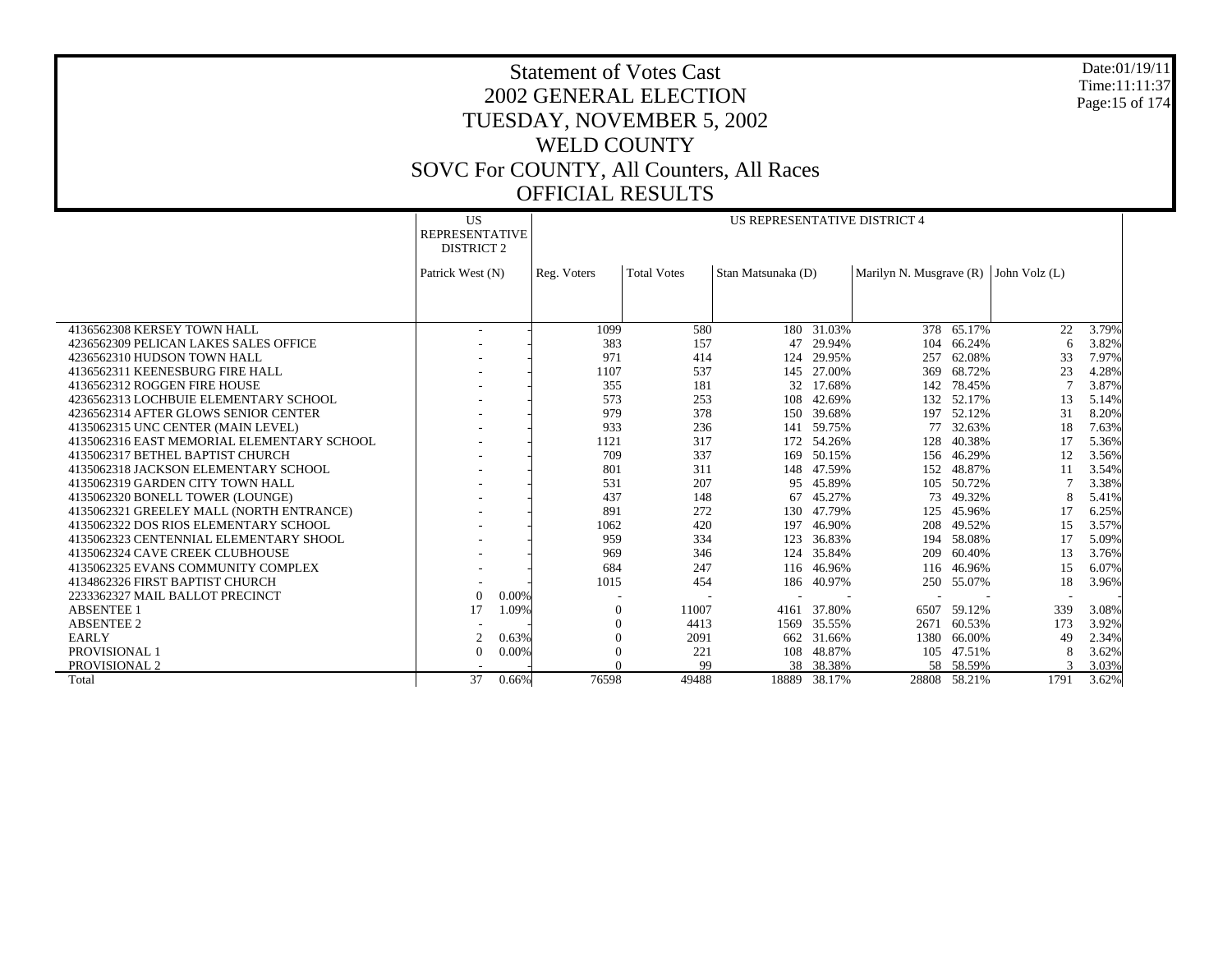Date:01/19/11 Time:11:11:37 Page:16 of 174

#### Statement of Votes Cast 2002 GENERAL ELECTION TUESDAY, NOVEMBER 5, 2002 WELD COUNTY SOVC For COUNTY, All Counters, All Races OFFICIAL RESULTS

COLO GOVERNOR / LIEUTENANT

|                                                                               | Heath / Thiebaut (D)<br><b>Total Votes</b><br>Reg. Voters |            | Owens / Norton $(R)$ |                 | Forthofer / Winters |                  | Shnelvar / Hickson (L)     |                |                     |                |
|-------------------------------------------------------------------------------|-----------------------------------------------------------|------------|----------------------|-----------------|---------------------|------------------|----------------------------|----------------|---------------------|----------------|
|                                                                               |                                                           |            |                      |                 |                     |                  | (G)                        |                |                     |                |
|                                                                               |                                                           |            |                      |                 |                     |                  |                            |                |                     |                |
|                                                                               |                                                           |            |                      |                 |                     |                  |                            |                |                     |                |
| Jurisdiction Wide                                                             |                                                           |            |                      |                 |                     |                  |                            |                |                     |                |
| 4136562100 NUNN COMMUNITY BUILDING                                            | 746                                                       | 365        | 68                   | 18.63%          |                     | 286 78.36%       | 3                          | 0.82%          | 8                   | 2.19%          |
| 4136562101 GROVER FIRE HALL                                                   | 337                                                       | 180        | 29                   | 16.11%          | 148                 | 82.22%           | $\theta$                   | 0.00%          | 3                   | 1.67%          |
| 4136562102 PRAIRIE HIGH SCHOOL                                                | 291                                                       | 170        | 18                   | 10.59%          | 147                 | 86.47%           | $\overline{c}$<br>$\Omega$ | 1.18%          | 3                   | 1.76%          |
| 4136562103 BRIGGSDALE HIGH SCHOOL                                             | 282                                                       | 145        | 22                   | 15.17%          | 122                 | 84.14%           |                            | 0.00%          |                     | 0.69%          |
| 4136562104 GILL LIONS COMMUNITY BUILDING                                      | 1329                                                      | 636        | 96                   | 15.09%          | 523                 | 82.23%           | 5                          | 0.79%          | 12                  | 1.89%          |
| 4136562105 KERSEY SENIOR CITIZENS HALL                                        | 251                                                       | 109<br>327 | 10                   | 9.17%<br>28.13% | 96                  | 88.07%           | $\mathfrak{2}$<br>3        | 1.83%          | $\overline{1}$<br>3 | 0.92%<br>0.92% |
| 4135062106 FRIENDLY VILLAGE CLUBHOUSE<br>4135062107 GREELEY RECREATION CENTER | 910<br>1340                                               | 413        | 92<br>179            | 43.34%          | 229<br>218          | 70.03%<br>52.78% | 11                         | 0.92%<br>2.66% | 5                   | 1.21%          |
| 4135062108 MADISON ELEMENTARY SCHOOL                                          | 1065                                                      | 386        | 104                  | 26.94%          | 265                 | 68.65%           | 13                         | 3.37%          | $\overline{4}$      | 1.04%          |
| 4135062109 GLORIA CHRISTI LUTHERAN CHURCH HALL                                | 828                                                       | 310        |                      | 85 27.42%       | 217                 | 70.00%           | 5                          | 1.61%          | 3                   | 0.97%          |
| 4135062110 FIRST UNITED METHODIST CHURCH                                      | 981                                                       | 343        | 127                  | 37.03%          | 194                 | 56.56%           | 16                         | 4.66%          | 6                   | 1.75%          |
| 4135062111 FIRST CHRISTIAN CHURCH                                             | 1198                                                      | 439        |                      | 143 32.57%      | 285                 | 64.92%           | 6                          | 1.37%          | 5                   | 1.14%          |
| 4135062112 CAMERON ELEMETARY SCHOOL                                           | 1054                                                      | 413        | 158                  | 38.26%          | 219                 | 53.03%           | 28                         | 6.78%          | 8                   | 1.94%          |
| 4134862113 WESTERN HILLS FIRE STATION                                         | 846                                                       | 342        | 78                   | 22.81%          | 252                 | 73.68%           | 6                          | 1.75%          | 6                   | 1.75%          |
| 4135062114 OUR SAVIORS LUTHERAN CHURCH                                        | 954                                                       | 411        |                      | 153 37.23%      | 247                 | 60.10%           | 8                          | 1.95%          | 3                   | 0.73%          |
| 4134962115 WINDSOR HIGH SCHOOLL COMMONS                                       | 1086                                                      | 451        | 87                   | 19.29%          | 349                 | 77.38%           | 5                          | 1.11%          | 10                  | 2.22%          |
| 4134962116 FAITH UNITED CHURCH OF CHRIST                                      | 861                                                       | 381        |                      | 112 29.40%      | 261                 | 68.50%           | 2                          | 0.52%          | 6                   | 1.57%          |
| 4136562117 SEVERANCE FIRE STATION                                             | 1210                                                      | 560        | 90                   | 16.07%          | 462                 | 82.50%           | 3                          | 0.54%          | 5                   | 0.89%          |
| 4136562118 EATON MIDDLE SCHOOL                                                | 1177                                                      | 541        | 89                   | 16.45%          | 438                 | 80.96%           | 6                          | 1.11%          | 8                   | 1.48%          |
| 4136562119 EVANGELICAL FREE CHURCH OF EATON                                   | 595                                                       | 272        | 63                   | 23.16%          | 198                 | 72.79%           | 4                          | 1.47%          | 7                   | 2.57%          |
| 4134862120 NORTH WELD CO WATER DISTRICT                                       | 404                                                       | 203        | 37                   | 18.23%          | 162                 | 79.80%           | $\theta$                   | 0.00%          | $\overline{4}$      | 1.97%          |
| 4134962121 COVENANT BIBLE COLLEGE (CLASSROOM)                                 | 1203                                                      | 554        | 112                  | 20.22%          | 431                 | 77.80%           | 2                          | 0.36%          | 9                   | 1.62%          |
| 4134962122 PARK BUILDING-WINDSOR TOWN HALL                                    | 1177                                                      | 571        |                      | 145 25.39%      |                     | 405 70.93%       | 12                         | 2.10%          | 9                   | 1.58%          |
| 4134962123 CORNERSTONE BAPTIST CHURCH                                         | 1050                                                      | 429        | 81                   | 18.88%          | 337                 | 78.55%           | 5                          | 1.17%          | 6                   | 1.40%          |
| 4134862124 VICTORY CHRISTIAN FELLOWSHIP                                       | 967                                                       | 378        | 76                   | 20.11%          | 292                 | 77.25%           | 6                          | 1.59%          | $\overline{4}$      | 1.06%          |
| 4134862125 NORTHRIDGE HIGH SCHOOL                                             | 630                                                       | 270        | 82                   | 30.37%          | 184                 | 68.15%           | $\overline{2}$             | 0.74%          | $\overline{2}$      | 0.74%          |
| 4136562126 PIERCE TOWN HALL                                                   | 795                                                       | 377        | 96                   | 25.46%          | 274                 | 72.68%           | 5                          | 1.33%          | $\overline{2}$      | 0.53%          |
| 4136562127 AULT TOWN HALL                                                     | 789                                                       | 367        | 86                   | 23.43%          | 265                 | 72.21%           | 2                          | 0.54%          | 14                  | 3.81%          |
| 4136562128 EATON TOWN HALL                                                    | 970                                                       | 454        | 69                   | 15.20%          |                     | 378 83.26%       | $\boldsymbol{\Delta}$      | 0.88%          | 3                   | 0.66%          |
| 4134862129 WINDSOR-SEVERANCE PUBLIC LIBRARY                                   | 321                                                       | 130        | 24                   | 18.46%          | 100                 | 76.92%           | $\mathbf{0}$               | 0.00%          | 6                   | 4.62%          |
| 4134962130 TOZER ELEMENTARY SCHOOL                                            | 774                                                       | 368        | 69                   | 18.75%          | 294                 | 79.89%           | 3                          | 0.82%          | $\overline{2}$      | 0.54%          |
| 4234862200 MEAD TOWN HALL                                                     | 1229                                                      | 631        |                      | 137 21.71%      |                     | 474 75.12%       | 9                          | 1.43%          | 11                  | 1.74%          |
| 4234862201 PLATTEVILLE TOWN HALL                                              | 990                                                       | 478        | 120                  | 25.10%          | 346                 | 72.38%           | $\overline{4}$             | 0.84%          | 8                   | 1.67%          |
| 4234862202 PLATTEVILLE BAPTIST CHURCH                                         | 564                                                       | 262        | 78                   | 29.77%          | 180                 | 68.70%           | $\mathbf{0}$               | 0.00%          | $\overline{4}$      | 1.53%          |
| 2234862203 FIRESTONE TOWN HALL                                                | 1036                                                      | 491        | 136                  | 27.70%          | 336                 | 68.43%           | 6                          | 1.22%          | 13                  | 2.65%          |
| 2234862204 TRI TOWN BAPTIST CHURCH                                            | 1206                                                      | 470        | 127                  | 27.02%          |                     | 336 71.49%       | $\overline{4}$             | 0.85%          | 3                   | 0.64%          |
| 2234862205 FREDERICK TOWN HALL                                                | 1206                                                      | 509        |                      | 179 35.17%      | 310                 | 60.90%           | 12                         | 2.36%          | 8                   | 1.57%          |
| 2234862206 RINN UNITED METHODIST CHURCH                                       | 642                                                       | 240        |                      | 50 20.83%       |                     | 183 76.25%       | 3                          | 1.25%          | $\overline{4}$      | 1.67%          |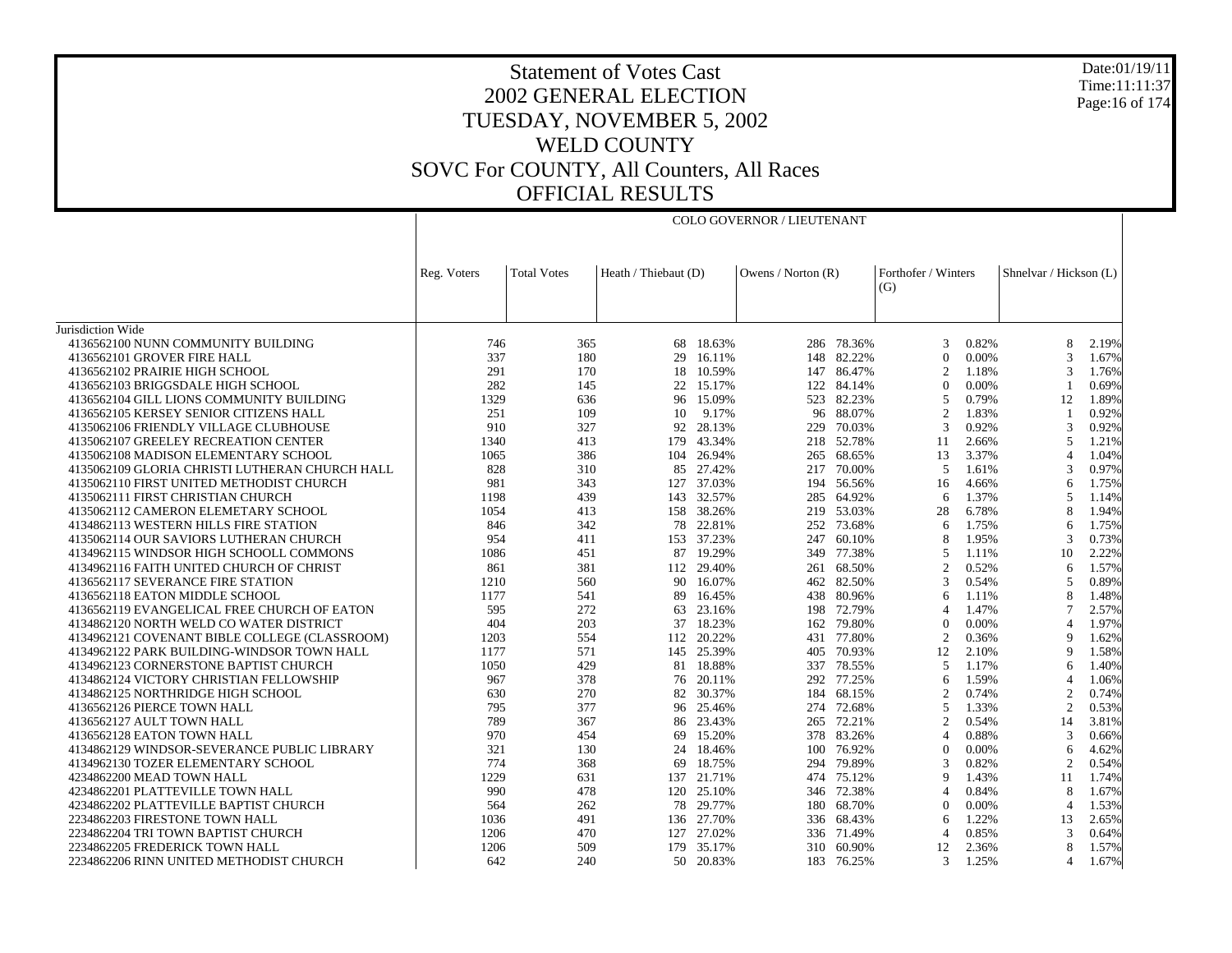Date:01/19/11 Time:11:11:37 Page:17 of 174

# Statement of Votes Cast 2002 GENERAL ELECTION TUESDAY, NOVEMBER 5, 2002 WELD COUNTY SOVC For COUNTY, All Counters, All Races OFFICIAL RESULTS

COLO GOVERNOR / LIEUTENANT

|                                                | Reg. Voters | <b>Total Votes</b> | Heath / Thiebaut (D) |            | Owens / Norton $(R)$ |            | Forthofer / Winters |       | Shnelvar / Hickson (L) |       |
|------------------------------------------------|-------------|--------------------|----------------------|------------|----------------------|------------|---------------------|-------|------------------------|-------|
|                                                |             |                    |                      |            |                      |            | (G)                 |       |                        |       |
|                                                |             |                    |                      |            |                      |            |                     |       |                        |       |
| 2234862207 DEL CAMINO FIRE STATION             | 1790        | 717                |                      | 163 22.73% | 532                  | 74.20%     | 10                  | 1.39% | 12                     | 1.67% |
| 4234862208 MEAD ELEMENTARY SCHOOL              | 729         | 388                | 65                   | 16.75%     | 310                  | 79.90%     | $\overline{4}$      | 1.03% | 9                      | 2.32% |
| 4134862209 SHEPHERD OF THE HILLS LUTHERAN      | 884         | 381                | 109                  | 28.61%     | 264                  | 69.29%     | 6                   | 1.57% | $\overline{2}$         | 0.52% |
| 4134862210 SHAWSHEEN ELEMENTARY SCHOOL         | 696         | 293                | 77                   | 26.28%     | 203                  | 69.28%     | 7                   | 2.39% | 6                      | 2.05% |
| 4134862211 ASSEMBLY OF GOD CHURCH              | 1107        | 404                | 109                  | 26.98%     | 284                  | 70.30%     | $\overline{4}$      | 0.99% | $\overline{7}$         | 1.73% |
| 4134862212 AIMS COLLEGE CENTER-CONF ROOM       | 1115        | 395                | 93                   | 23.54%     | 293                  | 74.18%     | $\mathfrak{D}$      | 0.51% | $\overline{7}$         | 1.77% |
| 4134862213 MOUNTAIN VIEW ACADEMY               | 888         | 344                | 103                  | 29.94%     | 229                  | 66.57%     | 6                   | 1.74% | 6                      | 1.74% |
| 4134862214 ST PAULS CONGRETGATIONAL CHURCH     | 1361        | 554                | 143                  | 25.81%     | 401                  | 72.38%     | 5                   | 0.90% | 5                      | 0.90% |
| 4134862215 ST JOHNS UNITED CHURCH              | 1048        | 476                |                      | 102 21.43% | 361                  | 75.84%     | 5                   | 1.05% | 8                      | 1.68% |
| 4135062216 SCOTT ELEMENTARY SCHOOL             | 394         | 151                | 46                   | 30.46%     | 101                  | 66.89%     |                     | 0.66% | 3                      | 1.99% |
| 4135062217 FIRST ASSEMBLY OF GOD               | 929         | 391                | 145                  | 37.08%     | 238                  | 60.87%     | 6                   | 1.53% | $\overline{2}$         | 0.51% |
| 4135062218 TWO RIVERS FELLOWSHIP               | 779         | 306                | 80                   | 26.14%     | 214                  | 69.93%     | 6                   | 1.96% | 6                      | 1.96% |
| 4135062219 WEST GREELEY BAPTIST CHURCH         | 491         | 215                | 66                   | 30.70%     | 141                  | 65.58%     | 5                   | 2.33% | 3                      | 1.40% |
| 4135062220 CALVARY CHURCH                      | 769         | 290                | 98                   | 33.79%     | 176                  | 60.69%     | 11                  | 3.79% | 5                      | 1.72% |
| 4135062221 MEEKER ELEMENTARY SCHOOL            | 1120        | 466                |                      | 145 31.12% | 311                  | 66.74%     | 7                   | 1.50% | 3                      | 0.64% |
| 4134862222 TRINITY EPISCOPAL CHURCH            | 1280        | 532                | 127                  | 23.87%     | 397                  | 74.62%     | 3                   | 0.56% | 5                      | 0.94% |
| 4134862223 MONFORT ELEMENTARY SCHOOL           | 1224        | 473                | 110                  | 23.26%     | 353                  | 74.63%     | $\tau$              | 1.48% | 3                      | 0.63% |
| 4234862224 RE-5J ADMINISSTRATION BUILDING      | 498         | 190                |                      | 50 26.32%  |                      | 134 70.53% |                     | 0.53% | 5                      | 2.63% |
| 4135062225 TRINITY LUTHERAN CHURCH             | 812         | 311                | 63                   | 20.26%     | 239                  | 76.85%     | 3                   | 0.96% | 6                      | 1.93% |
| 4134862226 GATEWAY PLACE APARTMENTS CLUBHOUSE  | 1273        | 438                | 116                  | 26.48%     |                      | 314 71.69% | $\overline{c}$      | 0.46% | 6                      | 1.37% |
| 4234862227 RE-1 EDUCATION SERVICE CENTER       | 1069        | 517                | 129                  | 24.95%     | 379                  | 73.31%     | $\Omega$            | 0.00% | 9                      | 1.74% |
| 4234862228 MILLIKEN COMMUNITY COMPLEX          | 981         | 446                | 139                  | 31.17%     | 291                  | 65.25%     | $\overline{4}$      | 0.90% | 12                     | 2.69% |
| 4234862229 JOHNSTOWN FIRE HALL                 | 927         | 346                | 69                   | 19.94%     | 268                  | 77.46%     | 5                   | 1.45% | $\overline{4}$         | 1.16% |
| 4234862230 MEMORIAL LIBRARY                    | 1151        | 552                |                      | 118 21.38% | 427                  | 77.36%     | 4                   | 0.72% | 3                      | 0.54% |
| 4234862231 HILL-IN-PARK SENIOR CENTER          | 691         | 277                | 72                   | 25.99%     | 199                  | 71.84%     | $\overline{c}$      | 0.72% | $\overline{4}$         | 1.44% |
| 4234862232 JOHNSTOWN TOWN HALL                 | 1143        | 523                | 125                  | 23.90%     | 381                  | 72.85%     | 7                   | 1.34% | 10                     | 1.91% |
| 4134862233 NEW LIFE COMMUNITY CHURCH           | 505         | 207                | 46                   | 22.22%     | 155                  | 74.88%     | 2                   | 0.97% | $\overline{4}$         | 1.93% |
| 4134862234 CHRISTA MCAULIFFE ELEMENTARY SCHOOL | 1032        | 490                | 120                  | 24.49%     | 360                  | 73.47%     | 6                   | 1.22% | $\overline{4}$         | 0.82% |
| 4134862235 GRACE BAPTIST CHURCH                | 889         | 365                | 62                   | 16.99%     |                      | 296 81.10% | 3                   | 0.82% | $\overline{4}$         | 1.10% |
| 4235062236 MTN VIEW EVANGELICAL FREE CHURCH    | 436         | 149                | 23                   | 15.44%     | 125                  | 83.89%     | $\Omega$            | 0.00% | $\overline{1}$         | 0.67% |
| 4234862237 LONGVIEW CLUBHOUSE                  | 1143        | 408                | 91                   | 22.30%     | 309                  | 75.74%     | 4                   | 0.98% | $\overline{4}$         | 0.98% |
| 4234862300 FT LUPTON FIRE STATION              | 1017        | 463                | 124                  | 26.78%     | 324                  | 69.98%     | 5                   | 1.08% | 10                     | 2.16% |
| 4236562301 ST WILLIAMS CATHOLIC CHURCH         | 846         | 363                | 131                  | 36.09%     | 219                  | 60.33%     | $\overline{c}$      | 0.55% | 11                     | 3.03% |
| 4236562302 FORT LUPTON CITY HALL               | 933         | 388                | 163                  | 42.01%     | 215                  | 55.41%     | 3                   | 0.77% | $\overline{7}$         | 1.80% |
| 4236562303 CRANE COURT COMMUNITY BUILDING      | 740         | 307                |                      | 108 35.18% |                      | 190 61.89% | $\overline{4}$      | 1.30% | 5                      | 1.63% |
| 4236562304 BUTLER ELEMENTARY SCHOOL            | 915         | 371                | 110                  | 29.65%     | 254                  | 68.46%     | $\overline{c}$      | 0.54% | 5                      | 1.35% |
| 2234862305 DACONO TOWN HALL                    | 687         | 329                |                      | 104 31.61% | 208                  | 63.22%     | 9                   | 2.74% | 8                      | 2.43% |
| 2234862306 ERIE TOWN HALL                      | 856         | 443                | 172                  | 38.83%     | 241                  | 54.40%     | 13                  | 2.93% | 17                     | 3.84% |
| 2234862307 ERIE JR/SR HIGH SCHOOL              | 1095        | 502                |                      | 146 29.08% |                      | 336 66.93% | 8                   | 1.59% | 12                     | 2.39% |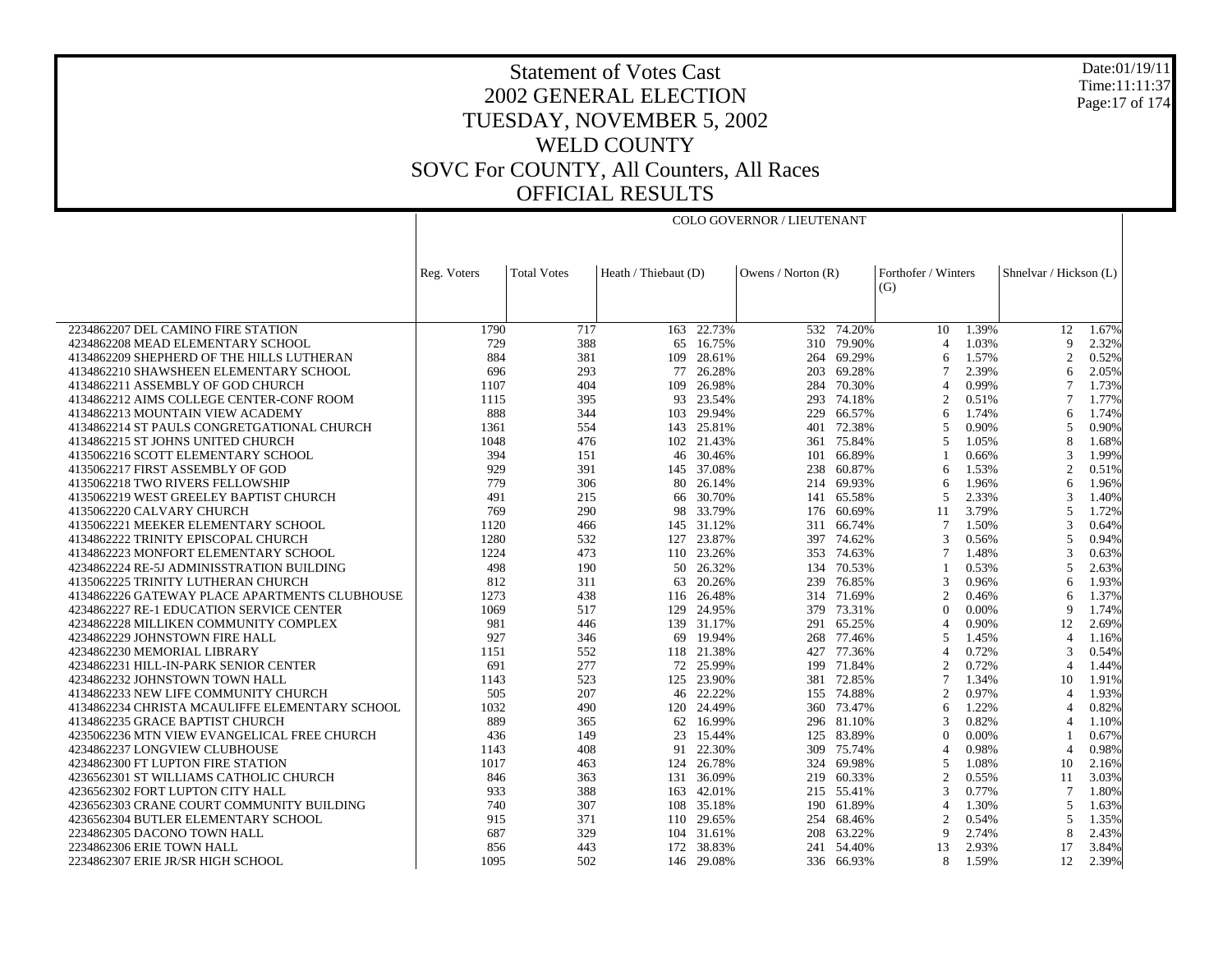Date:01/19/11 Time:11:11:37 Page:18 of 174

# Statement of Votes Cast 2002 GENERAL ELECTION TUESDAY, NOVEMBER 5, 2002 WELD COUNTY SOVC For COUNTY, All Counters, All Races OFFICIAL RESULTS

COLO GOVERNOR / LIEUTENANT

|                                            | Reg. Voters | <b>Total Votes</b> | Heath / Thiebaut (D) |        | Owens / Norton $(R)$ |        | Forthofer / Winters<br>(G) |        | Shnelvar / Hickson (L) |       |  |
|--------------------------------------------|-------------|--------------------|----------------------|--------|----------------------|--------|----------------------------|--------|------------------------|-------|--|
|                                            |             |                    |                      |        |                      |        |                            |        |                        |       |  |
| 4136562308 KERSEY TOWN HALL                | 1099        | 583                | 92                   | 15.78% | 480                  | 82.33% | 4                          | 0.69%  | 7                      | 1.20% |  |
| 4236562309 PELICAN LAKES SALES OFFICE      | 383         | 160                | 30                   | 18.75% | 127                  | 79.38% |                            | 0.63%  | $\overline{2}$         | 1.25% |  |
| 4236562310 HUDSON TOWN HALL                | 971         | 419                | 101                  | 24.11% | 305                  | 72.79% |                            | 0.24%  | 12                     | 2.86% |  |
| 4136562311 KEENESBURG FIRE HALL            | 1107        | 555                | 135                  | 24.32% | 405                  | 72.97% | 2                          | 0.36%  | 13                     | 2.34% |  |
| 4136562312 ROGGEN FIRE HOUSE               | 355         | 178                | 24                   | 13.48% | 150                  | 84.27% |                            | 0.56%  | 3                      | 1.69% |  |
| 4236562313 LOCHBUIE ELEMENTARY SCHOOL      | 573         | 254                | 87                   | 34.25% | 160                  | 62.99% |                            | 0.79%  | 5                      | 1.97% |  |
| 4236562314 AFTER GLOWS SENIOR CENTER       | 979         | 392                | 140                  | 35.71% | 243                  | 61.99% |                            | 0.26%  | 8                      | 2.04% |  |
| 4135062315 UNC CENTER (MAIN LEVEL)         | 933         | 234                | 93                   | 39.74% | 97                   | 41.45% | 34                         | 14.53% | 10                     | 4.27% |  |
| 4135062316 EAST MEMORIAL ELEMENTARY SCHOOL | 1121        | 326                | 106                  | 32.52% | 206                  | 63.19% |                            | 2.45%  | 6                      | 1.84% |  |
| 4135062317 BETHEL BAPTIST CHURCH           | 709         | 341                | 121                  | 35.48% | 209                  | 61.29% | 10                         | 2.93%  |                        | 0.29% |  |
| 4135062318 JACKSON ELEMENTARY SCHOOL       | 801         | 316                | 109                  | 34.49% | 195                  | 61.71% |                            | 2.53%  | $\overline{4}$         | 1.27% |  |
| 4135062319 GARDEN CITY TOWN HALL           | 531         | 209                | 61                   | 29.19% | 139                  | 66.51% | 6                          | 2.87%  | 3                      | 1.44% |  |
| 4135062320 BONELL TOWER (LOUNGE)           | 437         | 154                | 40                   | 25.97% | 110                  | 71.43% | $\mathfrak{D}$             | 1.30%  | $\overline{2}$         | 1.30% |  |
| 4135062321 GREELEY MALL (NORTH ENTRANCE)   | 891         | 276                | 91                   | 32.97% | 175                  | 63.41% | 6                          | 2.17%  | $\overline{4}$         | 1.45% |  |
| 4135062322 DOS RIOS ELEMENTARY SCHOOL      | 1062        | 424                | 130                  | 30.66% | 284                  | 66.98% |                            | 0.94%  | 6                      | 1.42% |  |
| 4135062323 CENTENNIAL ELEMENTARY SHOOL     | 959         | 340                | 91                   | 26.76% | 237                  | 69.71% | 6                          | 1.76%  | 6                      | 1.76% |  |
| 4135062324 CAVE CREEK CLUBHOUSE            | 969         | 350                | 77                   | 22.00% | 266                  | 76.00% |                            | 0.57%  | 5                      | 1.43% |  |
| 4135062325 EVANS COMMUNITY COMPLEX         | 684         | 252                | 70                   | 27.78% | 172                  | 68.25% |                            | 1.59%  | 6                      | 2.38% |  |
| 4134862326 FIRST BAPTIST CHURCH            | 1015        | 460                | 123                  | 26.74% | 317                  | 68.91% | Q                          | 1.96%  | 11                     | 2.39% |  |
| 2233362327 MAIL BALLOT PRECINCT            | 45          | 25                 |                      | 32.00% | 15                   | 60.00% | 2                          | 8.00%  | $\Omega$               | 0.00% |  |
| <b>ABSENTEE 1</b>                          | 0           | 12871              | 3538                 | 27.49% | 9044                 | 70.27% | 145                        | 1.13%  | 144                    | 1.12% |  |
| <b>ABSENTEE 2</b>                          |             | 4491               | 1183                 | 26.34% | 3193                 | 71.10% | 45                         | 1.00%  | 70                     | 1.56% |  |
| <b>EARLY</b>                               |             | 2420               | 545                  | 22.52% | 1814                 | 74.96% | 35                         | 1.45%  | 26                     | 1.07% |  |
| <b>PROVISIONAL 1</b>                       |             | 246                | 73                   | 29.67% | 159                  | 64.63% | 10                         | 4.07%  | $\overline{4}$         | 1.63% |  |
| <b>PROVISIONAL 2</b>                       |             | 103                | 33                   | 32.04% | 65                   | 63.11% | $\mathcal{D}$              | 1.94%  |                        | 2.91% |  |
| Total                                      | 85161       | 55916              | 14670                | 26.24% | 39682                | 70.97% | 741                        | 1.33%  | 823                    | 1.47% |  |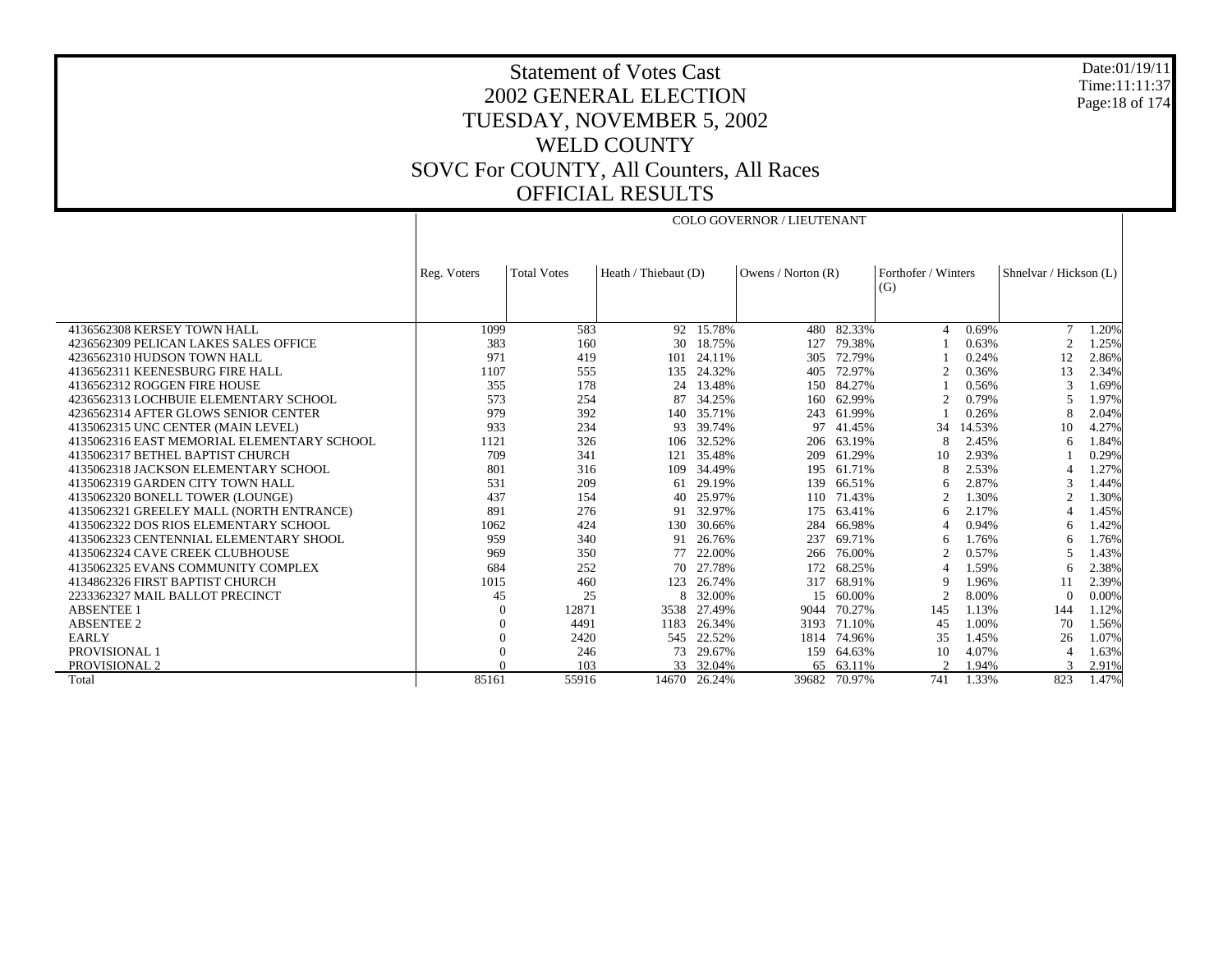Date:01/19/11 Time:11:11:37Page:19 of 174

|                                                | Reg. Voters | <b>Total Votes</b> | Donetta Davidson (R) |            | Anthony Martinez (D) |            | David Aitken (L) |       | Clyde J. Harkins (A) |       |
|------------------------------------------------|-------------|--------------------|----------------------|------------|----------------------|------------|------------------|-------|----------------------|-------|
|                                                |             |                    |                      |            |                      |            |                  |       |                      |       |
|                                                |             |                    |                      |            |                      |            |                  |       |                      |       |
| Jurisdiction Wide                              |             |                    |                      |            |                      |            |                  |       |                      |       |
| 4136562100 NUNN COMMUNITY BUILDING             | 746         | 354                |                      | 253 71.47% | 83                   | 23.45%     | 13               | 3.67% | 5                    | 1.41% |
| 4136562101 GROVER FIRE HALL                    | 337         | 169                |                      | 135 79.88% | 27                   | 15.98%     | $\overline{4}$   | 2.37% | 3                    | 1.78% |
| 4136562102 PRAIRIE HIGH SCHOOL                 | 291         | 163                |                      | 146 89.57% | 9                    | 5.52%      | 5                | 3.07% | 3                    | 1.84% |
| 4136562103 BRIGGSDALE HIGH SCHOOL              | 282         | 142                |                      | 118 83.10% | 20                   | 14.08%     | $\overline{c}$   | 1.41% | 2                    | 1.41% |
| 4136562104 GILL LIONS COMMUNITY BUILDING       | 1329        | 621                |                      | 483 77.78% |                      | 117 18.84% | 9                | 1.45% | 12                   | 1.93% |
| 4136562105 KERSEY SENIOR CITIZENS HALL         | 251         | 108                |                      | 88 81.48%  | 15                   | 13.89%     | $\overline{4}$   | 3.70% | -1                   | 0.93% |
| 4135062106 FRIENDLY VILLAGE CLUBHOUSE          | 910         | 320                |                      | 185 57.81% |                      | 117 36.56% |                  | 2.19% | 11                   | 3.44% |
| 4135062107 GREELEY RECREATION CENTER           | 1340        | 409                |                      | 171 41.81% |                      | 213 52.08% | 15               | 3.67% | 10                   | 2.44% |
| 4135062108 MADISON ELEMENTARY SCHOOL           | 1065        | 368                |                      | 209 56.79% |                      | 139 37.77% | 16               | 4.35% | $\overline{4}$       | 1.09% |
| 4135062109 GLORIA CHRISTI LUTHERAN CHURCH HALL | 828         | 298                |                      | 190 63.76% |                      | 96 32.21%  | 8                | 2.68% | $\overline{4}$       | 1.34% |
| 4135062110 FIRST UNITED METHODIST CHURCH       | 981         | 330                | 151                  | 45.76%     | 159                  | 48.18%     | 17               | 5.15% | 3                    | 0.91% |
| 4135062111 FIRST CHRISTIAN CHURCH              | 1198        | 426                |                      | 232 54.46% | 173                  | 40.61%     | 12               | 2.82% | 9                    | 2.11% |
| 4135062112 CAMERON ELEMETARY SCHOOL            | 1054        | 388                |                      | 180 46.39% |                      | 185 47.68% | 14               | 3.61% | 9                    | 2.32% |
| 4134862113 WESTERN HILLS FIRE STATION          | 846         | 344                | 217                  | 63.08%     | 101                  | 29.36%     | 15               | 4.36% | 11                   | 3.20% |
| 4135062114 OUR SAVIORS LUTHERAN CHURCH         | 954         | 403                |                      | 218 54.09% |                      | 169 41.94% | 12               | 2.98% | $\overline{4}$       | 0.99% |
| 4134962115 WINDSOR HIGH SCHOOLL COMMONS        | 1086        | 440                |                      | 320 72.73% |                      | 101 22.95% | 15               | 3.41% | $\overline{4}$       | 0.91% |
| 4134962116 FAITH UNITED CHURCH OF CHRIST       | 861         | 376                | 227                  | 60.37%     | 127                  | 33.78%     | 17               | 4.52% | 5                    | 1.33% |
| 4136562117 SEVERANCE FIRE STATION              | 1210        | 542                |                      | 429 79.15% |                      | 91 16.79%  | 12               | 2.21% | 10                   | 1.85% |
| 4136562118 EATON MIDDLE SCHOOL                 | 1177        | 533                |                      | 413 77.49% | 105                  | 19.70%     | 11               | 2.06% | $\overline{4}$       | 0.75% |
| 4136562119 EVANGELICAL FREE CHURCH OF EATON    | 595         | 266                | 187                  | 70.30%     | 59                   | 22.18%     | 15               | 5.64% | 5                    | 1.88% |
| 4134862120 NORTH WELD CO WATER DISTRICT        | 404         | 199                |                      | 153 76.88% | 39                   | 19.60%     | 6                | 3.02% | $\mathbf{1}$         | 0.50% |
| 4134962121 COVENANT BIBLE COLLEGE (CLASSROOM)  | 1203        | 536                | 375                  | 69.96%     | 146                  | 27.24%     | 14               | 2.61% | -1                   | 0.19% |
| 4134962122 PARK BUILDING-WINDSOR TOWN HALL     | 1177        | 556                | 375                  | 67.45%     | 158                  | 28.42%     | 19               | 3.42% | $\overline{4}$       | 0.72% |
| 4134962123 CORNERSTONE BAPTIST CHURCH          | 1050        | 407                |                      | 287 70.52% | 103                  | 25.31%     | 13               | 3.19% | $\overline{4}$       | 0.98% |
| 4134862124 VICTORY CHRISTIAN FELLOWSHIP        | 967         | 366                | 262                  | 71.58%     | 91                   | 24.86%     | 8                | 2.19% | 5                    | 1.37% |
| 4134862125 NORTHRIDGE HIGH SCHOOL              | 630         | 263                |                      | 180 68.44% | 73                   | 27.76%     | 6                | 2.28% | $\overline{4}$       | 1.52% |
| 4136562126 PIERCE TOWN HALL                    | 795         | 366                |                      | 240 65.57% | 113                  | 30.87%     | 8                | 2.19% | 5                    | 1.37% |
| 4136562127 AULT TOWN HALL                      | 789         | 351                | 239                  | 68.09%     | 93                   | 26.50%     | 16               | 4.56% | 3                    | 0.85% |
| 4136562128 EATON TOWN HALL                     | 970         | 443                |                      | 350 79.01% | 83                   | 18.74%     | 6                | 1.35% | $\overline{4}$       | 0.90% |
| 4134862129 WINDSOR-SEVERANCE PUBLIC LIBRARY    | 321         | 125                | 96                   | 76.80%     | 24                   | 19.20%     | 2                | 1.60% | 3                    | 2.40% |
| 4134962130 TOZER ELEMENTARY SCHOOL             | 774         | 360                | 273                  | 75.83%     | 82                   | 22.78%     | 3                | 0.83% | 2                    | 0.56% |
| 4234862200 MEAD TOWN HALL                      | 1229        | 605                | 429                  | 70.91%     |                      | 147 24.30% | 18               | 2.98% | -11                  | 1.82% |
| 4234862201 PLATTEVILLE TOWN HALL               | 990         | 471                | 297                  | 63.06%     |                      | 148 31.42% | 19               | 4.03% | 7                    | 1.49% |
| 4234862202 PLATTEVILLE BAPTIST CHURCH          | 564         | 249                | 156                  | 62.65%     | 79                   | 31.73%     | 11               | 4.42% | 3                    | 1.20% |
| 2234862203 FIRESTONE TOWN HALL                 | 1036        | 470                |                      | 260 55.32% |                      | 168 35.74% | 19               | 4.04% | 23                   | 4.89% |
| 2234862204 TRI TOWN BAPTIST CHURCH             | 1206        | 448                | 282                  | 62.95%     | 149                  | 33.26%     | 12               | 2.68% | 5                    | 1.12% |
| 2234862205 FREDERICK TOWN HALL                 | 1206        | 483                | 241                  | 49.90%     |                      | 212 43.89% | 17               | 3.52% | 13                   | 2.69% |
| 2234862206 RINN UNITED METHODIST CHURCH        | 642         | 232                |                      | 161 69.40% |                      | 60 25.86%  | $\tau$           | 3.02% | $\overline{4}$       | 1.72% |

COLO SECRETARY OF STATE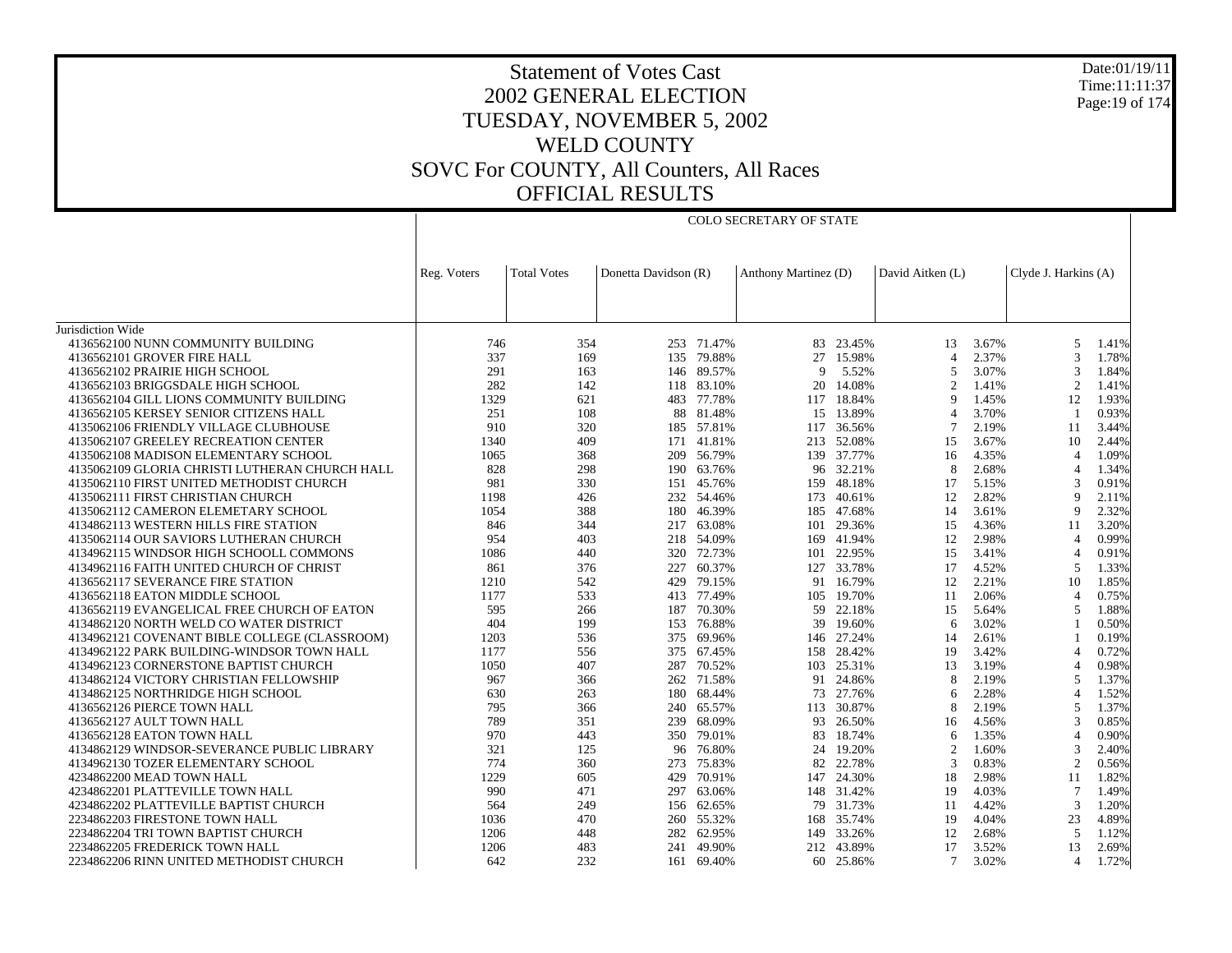Date:01/19/11 Time:11:11:37 Page:20 of 174

## Statement of Votes Cast 2002 GENERAL ELECTION TUESDAY, NOVEMBER 5, 2002 WELD COUNTY SOVC For COUNTY, All Counters, All Races OFFICIAL RESULTS

COLO SECRETARY OF STATE

|                                                                         | Reg. Voters | <b>Total Votes</b> | Donetta Davidson (R) |                  | Anthony Martinez (D) |                      | David Aitken (L) |                | Clyde J. Harkins (A) |                |
|-------------------------------------------------------------------------|-------------|--------------------|----------------------|------------------|----------------------|----------------------|------------------|----------------|----------------------|----------------|
|                                                                         |             |                    |                      |                  |                      |                      |                  |                |                      |                |
|                                                                         |             |                    |                      |                  |                      |                      |                  |                |                      |                |
|                                                                         | 1790        |                    |                      |                  |                      |                      |                  |                |                      |                |
| 2234862207 DEL CAMINO FIRE STATION<br>4234862208 MEAD ELEMENTARY SCHOOL | 729         | 680<br>370         | 460<br>283           | 67.65%<br>76.49% | 68                   | 186 27.35%<br>18.38% | 27<br>17         | 3.97%<br>4.59% | 7<br>2               | 1.03%<br>0.54% |
| 4134862209 SHEPHERD OF THE HILLS LUTHERAN                               | 884         | 361                |                      | 225 62.33%       |                      | 124 34.35%           | 8                | 2.22%          | $\overline{4}$       | 1.11%          |
| 4134862210 SHAWSHEEN ELEMENTARY SCHOOL                                  | 696         | 278                |                      | 165 59.35%       | 98                   | 35.25%               | 12               | 4.32%          | 3                    | 1.08%          |
| 4134862211 ASSEMBLY OF GOD CHURCH                                       | 1107        | 388                | 240                  | 61.86%           | 126                  | 32.47%               | 19               | 4.90%          | 3                    | 0.77%          |
| 4134862212 AIMS COLLEGE CENTER-CONF ROOM                                | 1115        | 374                |                      | 256 68.45%       | 108                  | 28.88%               | $\tau$           | 1.87%          | 3                    | 0.80%          |
| 4134862213 MOUNTAIN VIEW ACADEMY                                        | 888         | 329                | 215                  | 65.35%           | 100                  | 30.40%               | 8                | 2.43%          | 6                    | 1.82%          |
| 4134862214 ST PAULS CONGRETGATIONAL CHURCH                              | 1361        | 526                | 373                  | 70.91%           | 146                  | 27.76%               | $\overline{4}$   | 0.76%          | 3                    | 0.57%          |
| 4134862215 ST JOHNS UNITED CHURCH                                       | 1048        | 455                |                      | 340 74.73%       |                      | 101 22.20%           | 11               | 2.42%          | 3                    | 0.66%          |
| 4135062216 SCOTT ELEMENTARY SCHOOL                                      | 394         | 150                | 81                   | 54.00%           | 63                   | 42.00%               | $\overline{4}$   | 2.67%          | $\overline{2}$       | 1.33%          |
| 4135062217 FIRST ASSEMBLY OF GOD                                        | 929         | 368                | 213                  | 57.88%           | 145                  | 39.40%               | 6                | 1.63%          | $\overline{4}$       | 1.09%          |
| 4135062218 TWO RIVERS FELLOWSHIP                                        | 779         | 294                |                      | 175 59.52%       |                      | 105 35.71%           | 11               | 3.74%          | 3                    | 1.02%          |
| 4135062219 WEST GREELEY BAPTIST CHURCH                                  | 491         | 211                | 134                  | 63.51%           |                      | 72 34.12%            | $\overline{4}$   | 1.90%          |                      | 0.47%          |
| 4135062220 CALVARY CHURCH                                               | 769         | 283                |                      | 146 51.59%       | 119                  | 42.05%               | 12               | 4.24%          | 6                    | 2.12%          |
| 4135062221 MEEKER ELEMENTARY SCHOOL                                     | 1120        | 449                |                      | 295 65.70%       |                      | 143 31.85%           | 9                | 2.00%          | $\overline{c}$       | 0.45%          |
| 4134862222 TRINITY EPISCOPAL CHURCH                                     | 1280        | 513                | 360                  | 70.18%           | 139                  | 27.10%               | 10               | 1.95%          | $\overline{4}$       | 0.78%          |
| 4134862223 MONFORT ELEMENTARY SCHOOL                                    | 1224        | 447                |                      | 321 71.81%       |                      | 110 24.61%           | 10               | 2.24%          | 6                    | 1.34%          |
| 4234862224 RE-5J ADMINISSTRATION BUILDING                               | 498         | 186                | 120                  | 64.52%           |                      | 56 30.11%            | $\overline{7}$   | 3.76%          | 3                    | 1.61%          |
| 4135062225 TRINITY LUTHERAN CHURCH                                      | 812         | 298                | 204                  | 68.46%           | 79                   | 26.51%               | 12               | 4.03%          | 3                    | 1.01%          |
| 4134862226 GATEWAY PLACE APARTMENTS CLUBHOUSE                           | 1273        | 422                | 266                  | 63.03%           |                      | 140 33.18%           | 12               | 2.84%          | 4                    | 0.95%          |
| 4234862227 RE-1 EDUCATION SERVICE CENTER                                | 1069        | 504                | 331                  | 65.67%           |                      | 155 30.75%           | 12               | 2.38%          | 6                    | 1.19%          |
| 4234862228 MILLIKEN COMMUNITY COMPLEX                                   | 981         | 437                | 234                  | 53.55%           | 178                  | 40.73%               | 16               | 3.66%          | 9                    | 2.06%          |
| 4234862229 JOHNSTOWN FIRE HALL                                          | 927         | 336                |                      | 239 71.13%       | 87                   | 25.89%               | 9                | 2.68%          |                      | 0.30%          |
| 4234862230 MEMORIAL LIBRARY                                             | 1151        | 535                |                      | 375 70.09%       |                      | 149 27.85%           | 11               | 2.06%          | $\theta$             | 0.00%          |
| 4234862231 HILL-IN-PARK SENIOR CENTER                                   | 691         | 269                | 159                  | 59.11%           | 99                   | 36.80%               | 9                | 3.35%          | $\overline{2}$       | 0.74%          |
| 4234862232 JOHNSTOWN TOWN HALL                                          | 1143        | 500                | 307                  | 61.40%           |                      | 165 33.00%           | 21               | 4.20%          | 7                    | 1.40%          |
| 4134862233 NEW LIFE COMMUNITY CHURCH                                    | 505         | 199                |                      | 146 73.37%       | 47                   | 23.62%               | $\overline{5}$   | 2.51%          |                      | 0.50%          |
| 4134862234 CHRISTA MCAULIFFE ELEMENTARY SCHOOL                          | 1032        | 473                | 311                  | 65.75%           |                      | 151 31.92%           | 6                | 1.27%          | 5                    | 1.06%          |
| 4134862235 GRACE BAPTIST CHURCH                                         | 889         | 352                | 267                  | 75.85%           |                      | 74 21.02%            | $\mathbf Q$      | 2.56%          | $\overline{2}$       | 0.57%          |
| 4235062236 MTN VIEW EVANGELICAL FREE CHURCH                             | 436         | 148                | 116                  | 78.38%           | 29                   | 19.59%               | $\mathcal{R}$    | 2.03%          | $\theta$             | 0.00%          |
| 4234862237 LONGVIEW CLUBHOUSE                                           | 1143        | 393                | 266                  | 67.68%           | 115                  | 29.26%               | 10               | 2.54%          | $\overline{2}$       | 0.51%          |
| 4234862300 FT LUPTON FIRE STATION                                       | 1017        | 445                |                      | 284 63.82%       |                      | 134 30.11%           | 13               | 2.92%          | 14                   | 3.15%          |
| 4236562301 ST WILLIAMS CATHOLIC CHURCH                                  | 846         | 353                | 149                  | 42.21%           |                      | 186 52.69%           | 12               | 3.40%          | 6                    | 1.70%          |
| 4236562302 FORT LUPTON CITY HALL                                        | 933         | 378                | 166                  | 43.92%           | 200                  | 52.91%               | 6                | 1.59%          | 6                    | 1.59%          |
| 4236562303 CRANE COURT COMMUNITY BUILDING                               | 740         | 298                |                      | 165 55.37%       |                      | 124 41.61%           | 7                | 2.35%          | $\overline{2}$       | 0.67%          |
| 4236562304 BUTLER ELEMENTARY SCHOOL                                     | 915         | 362                | 223                  | 61.60%           |                      | 119 32.87%           | 12               | 3.31%          | 8                    | 2.21%          |
| 2234862305 DACONO TOWN HALL                                             | 687         | 324                | 177                  | 54.63%           | 128                  | 39.51%               | 14               | 4.32%          | .5                   | 1.54%          |
| 2234862306 ERIE TOWN HALL                                               | 856         | 426                | 180                  | 42.25%           | 207                  | 48.59%               | 29               | 6.81%          | 10                   | 2.35%          |
| 2234862307 ERIE JR/SR HIGH SCHOOL                                       | 1095        | 474                |                      | 280 59.07%       |                      | 171 36.08%           | 18               | 3.80%          | 5                    | 1.05%          |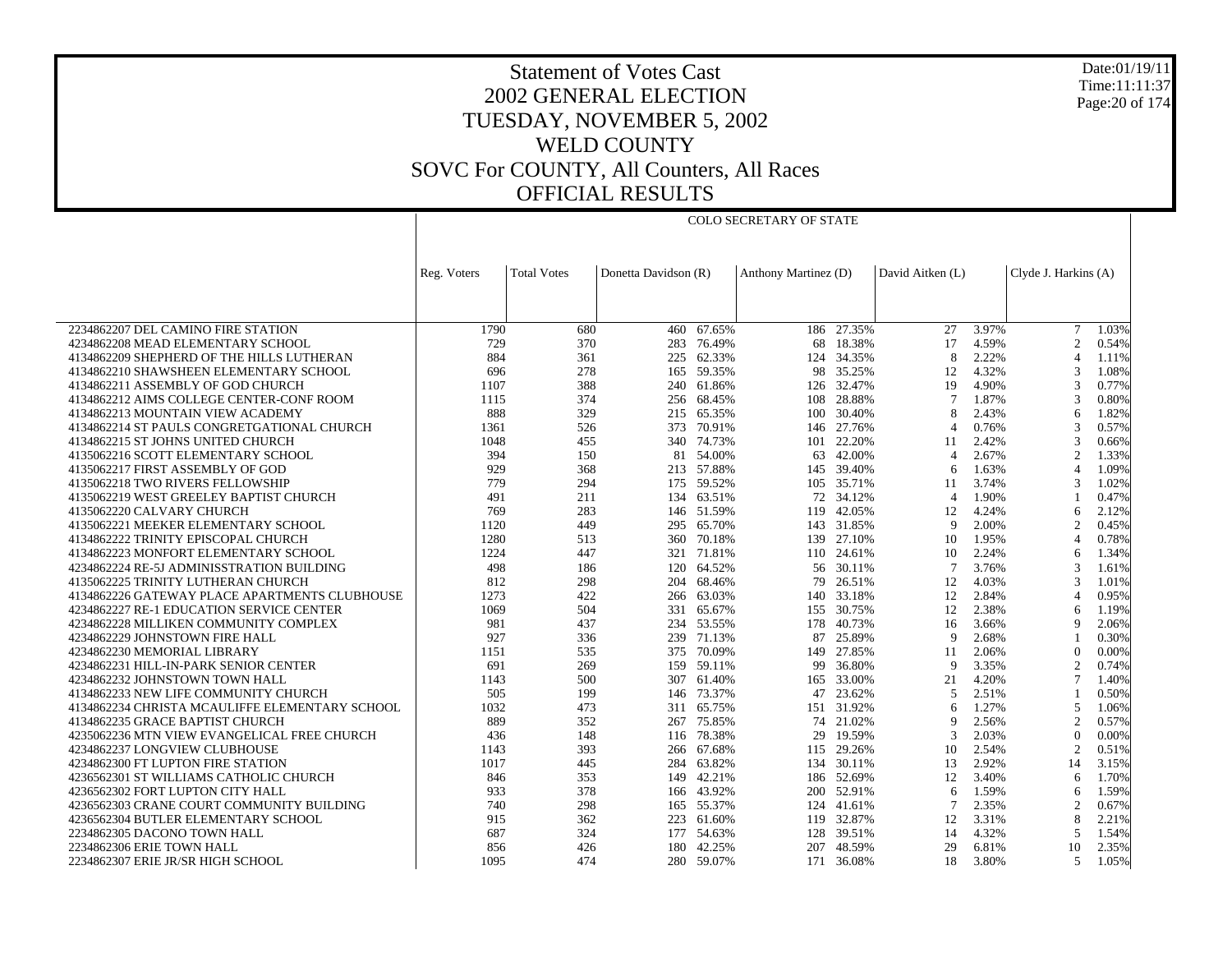Date:01/19/11 Time:11:11:37 Page:21 of 174

## Statement of Votes Cast 2002 GENERAL ELECTION TUESDAY, NOVEMBER 5, 2002 WELD COUNTY SOVC For COUNTY, All Counters, All Races OFFICIAL RESULTS

COLO SECRETARY OF STATE

|                                            | Reg. Voters | <b>Total Votes</b> | Donetta Davidson (R) |           | Anthony Martinez (D) |           | David Aitken (L) |       | Clyde J. Harkins (A) |       |
|--------------------------------------------|-------------|--------------------|----------------------|-----------|----------------------|-----------|------------------|-------|----------------------|-------|
|                                            |             |                    |                      |           |                      |           |                  |       |                      |       |
|                                            |             |                    |                      |           |                      |           |                  |       |                      |       |
| 4136562308 KERSEY TOWN HALL                | 1099        | 563                | 426                  | 75.67%    | 111                  | 19.72%    | 19               | 3.37% | $\overline{7}$       | 1.24% |
| 4236562309 PELICAN LAKES SALES OFFICE      | 383         | 159                | 119                  | 74.84%    | 30                   | 18.87%    | 6                | 3.77% |                      | 2.52% |
| 4236562310 HUDSON TOWN HALL                | 971         | 413                | 271                  | 65.62%    | 117                  | 28.33%    | 16               | 3.87% | <sup>Q</sup>         | 2.18% |
| 4136562311 KEENESBURG FIRE HALL            | 1107        | 540                | 361                  | 66.85%    | 147                  | 27.22%    | 25               | 4.63% |                      | 1.30% |
| 4136562312 ROGGEN FIRE HOUSE               | 355         | 171                | 126                  | 73.68%    | 34                   | 19.88%    | 8                | 4.68% | $\mathcal{R}$        | 1.75% |
| 4236562313 LOCHBUIE ELEMENTARY SCHOOL      | 573         | 251                | 143                  | 56.97%    | 88                   | 35.06%    |                  | 6.77% | 3                    | 1.20% |
| 4236562314 AFTER GLOWS SENIOR CENTER       | 979         | 388                | 203                  | 52.32%    | 159                  | 40.98%    | 17               | 4.38% | 9                    | 2.32% |
| 4135062315 UNC CENTER (MAIN LEVEL)         | 933         | 226                | 79                   | 34.96%    | 127                  | 56.19%    |                  | 7.52% | 3                    | 1.33% |
| 4135062316 EAST MEMORIAL ELEMENTARY SCHOOL | 1121        | 311                | 141                  | 45.34%    | 149                  | 47.91%    |                  | 5.47% |                      | 1.29% |
| 4135062317 BETHEL BAPTIST CHURCH           | 709         | 317                | 198                  | 62.46%    | 111                  | 35.02%    | 6                | 1.89% | $\overline{2}$       | 0.63% |
| 4135062318 JACKSON ELEMENTARY SCHOOL       | 801         | 307                | 170                  | 55.37%    | 120                  | 39.09%    |                  | 3.58% | 6                    | 1.95% |
| 4135062319 GARDEN CITY TOWN HALL           | 531         | 204                | 123                  | 60.29%    | 73                   | 35.78%    |                  | 3.92% | $\Omega$             | 0.00% |
| 4135062320 BONELL TOWER (LOUNGE)           | 437         | 147                | 88                   | 59.86%    | 54                   | 36.73%    |                  | 3.40% | $\Omega$             | 0.00% |
| 4135062321 GREELEY MALL (NORTH ENTRANCE)   | 891         | 264                | 136                  | 51.52%    | 113                  | 42.80%    | 10               | 3.79% | 5                    | 1.89% |
| 4135062322 DOS RIOS ELEMENTARY SCHOOL      | 1062        | 410                | 238                  | 58.05%    | 146                  | 35.61%    |                  | 4.15% | 9                    | 2.20% |
| 4135062323 CENTENNIAL ELEMENTARY SHOOL     | 959         | 332                | 213                  | 64.16%    | 104                  | 31.33%    | 9                | 2.71% | 6                    | 1.81% |
| 4135062324 CAVE CREEK CLUBHOUSE            | 969         | 335                | 227                  | 67.76%    | 93                   | 27.76%    | 14               | 4.18% |                      | 0.30% |
| 4135062325 EVANS COMMUNITY COMPLEX         | 684         | 249                | 143                  | 57.43%    | 89                   | 35.74%    | Q                | 3.61% | 8                    | 3.21% |
| 4134862326 FIRST BAPTIST CHURCH            | 1015        | 439                | 262                  | 59.68%    | 150                  | 34.17%    |                  | 3.87% | 10                   | 2.28% |
| 2233362327 MAIL BALLOT PRECINCT            | 45          | 24                 | 13                   | 54.17%    |                      | 45.83%    | $\Omega$         | 0.00% | $\Omega$             | 0.00% |
| <b>ABSENTEE 1</b>                          | $\Omega$    | 12417              | 8146                 | 65.60%    | 3842                 | 30.94%    | 300              | 2.42% | 129                  | 1.04% |
| <b>ABSENTEE 2</b>                          | $\Omega$    | 4357               | 2871                 | 65.89%    | 1290                 | 29.61%    | 136              | 3.12% | 60                   | 1.38% |
| <b>EARLY</b>                               | $\Omega$    | 2366               | 1684                 | 71.17%    | 612                  | 25.87%    | 43               | 1.82% | 27                   | 1.14% |
| PROVISIONAL 1                              | $\theta$    | 240                | 129                  | 53.75%    | 94                   | 39.17%    | 12               | 5.00% | 5                    | 2.08% |
| <b>PROVISIONAL 2</b>                       |             | 103                |                      | 60 58.25% |                      | 36 34.95% |                  | 3.88% |                      | 2.91% |
| Total                                      | 85161       | 54051              | 35025                | 64.80%    | 16720                | 30.93%    | 1602             | 2.96% | 704                  | 1.30% |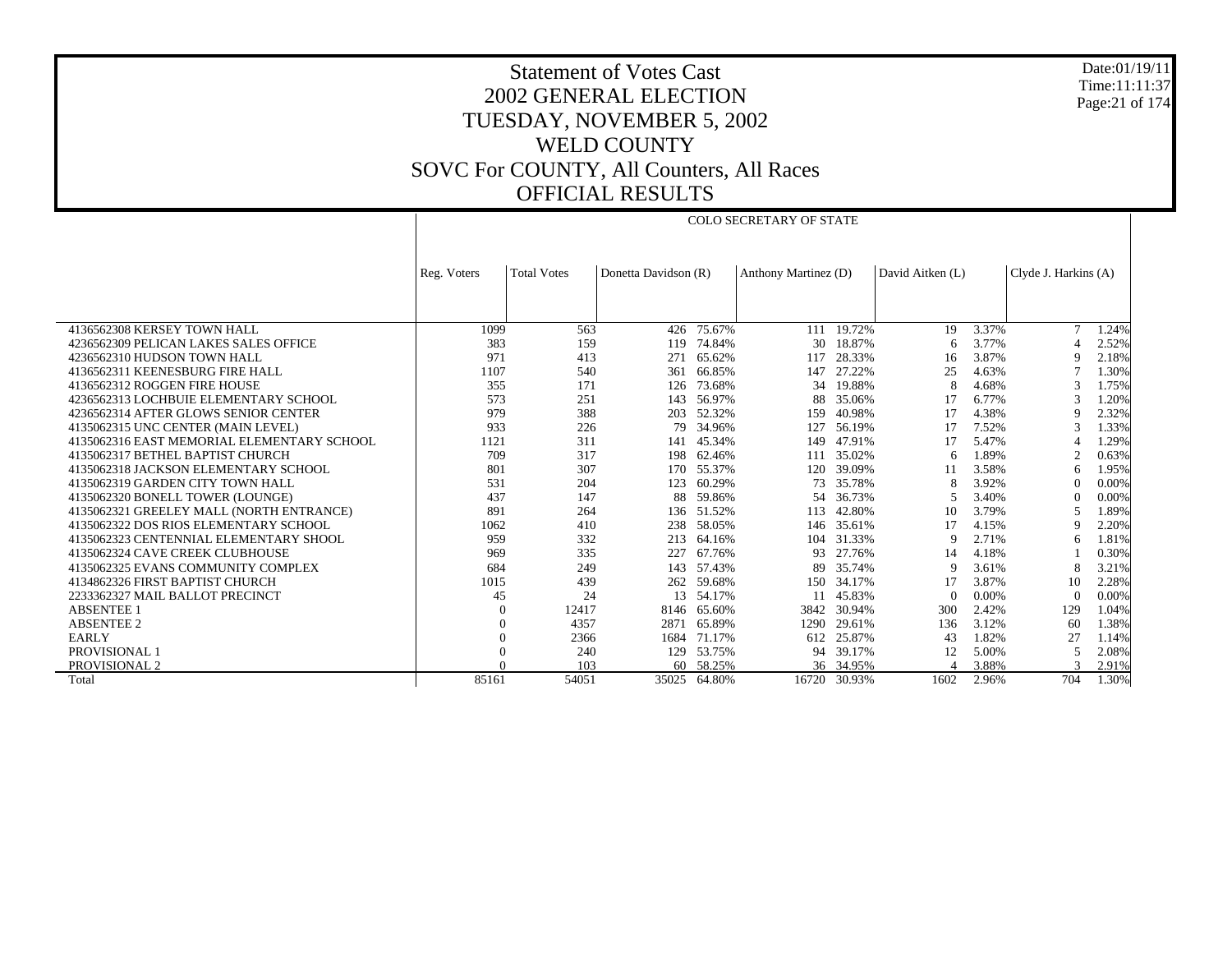COLO STATE TREASURER

Date:01/19/11 Time:11:11:37Page:22 of 174

|                                                         | Reg. Voters | <b>Total Votes</b> | Mike Coffman (R) |            | Terry L. Phillips (D) |            | Michael Sanchez (F) |        | Gaar Potter (L) |       |
|---------------------------------------------------------|-------------|--------------------|------------------|------------|-----------------------|------------|---------------------|--------|-----------------|-------|
|                                                         |             |                    |                  |            |                       |            |                     |        |                 |       |
|                                                         |             |                    |                  |            |                       |            |                     |        |                 |       |
| Jurisdiction Wide<br>4136562100 NUNN COMMUNITY BUILDING | 746         | 352                |                  | 253 71.88% |                       | 78 22.16%  | 12                  | 3.41%  | 9               | 2.56% |
| 4136562101 GROVER FIRE HALL                             | 337         | 169                |                  | 133 78.70% |                       | 32 18.93%  | $\Omega$            | 0.00%  | $\overline{4}$  | 2.37% |
| 4136562102 PRAIRIE HIGH SCHOOL                          | 291         | 162                |                  | 134 82.72% | 23                    | 14.20%     | 1                   | 0.62%  | $\overline{4}$  | 2.47% |
| 4136562103 BRIGGSDALE HIGH SCHOOL                       | 282         | 143                |                  | 118 82.52% |                       | 22 15.38%  | $\overline{c}$      | 1.40%  |                 | 0.70% |
| 4136562104 GILL LIONS COMMUNITY BUILDING                | 1329        | 619                | 473              | 76.41%     |                       | 113 18.26% | 20                  | 3.23%  | 13              | 2.10% |
| 4136562105 KERSEY SENIOR CITIZENS HALL                  | 251         | 107                | 87               | 81.31%     |                       | 12 11.21%  | 5                   | 4.67%  | 3               | 2.80% |
| 4135062106 FRIENDLY VILLAGE CLUBHOUSE                   | 910         | 317                |                  | 183 57.73% |                       | 111 35.02% | 18                  | 5.68%  | 5               | 1.58% |
| 4135062107 GREELEY RECREATION CENTER                    | 1340        | 406                | 161              | 39.66%     |                       | 195 48.03% | 41                  | 10.10% | 9               | 2.22% |
| 4135062108 MADISON ELEMENTARY SCHOOL                    | 1065        | 376                |                  | 222 59.04% |                       | 125 33.24% | 21                  | 5.59%  | 8               | 2.13% |
| 4135062109 GLORIA CHRISTI LUTHERAN CHURCH HALL          | 828         | 299                | 188              | 62.88%     | 94                    | 31.44%     | 13                  | 4.35%  | $\overline{4}$  | 1.34% |
| 4135062110 FIRST UNITED METHODIST CHURCH                | 981         | 333                | 162              | 48.65%     | 121                   | 36.34%     | 38                  | 11.41% | 12              | 3.60% |
| 4135062111 FIRST CHRISTIAN CHURCH                       | 1198        | 429                |                  | 242 56.41% |                       | 156 36.36% | 22                  | 5.13%  | 9               | 2.10% |
| 4135062112 CAMERON ELEMETARY SCHOOL                     | 1054        | 383                |                  | 198 51.70% | 160                   | 41.78%     | 12                  | 3.13%  | 13              | 3.39% |
| 4134862113 WESTERN HILLS FIRE STATION                   | 846         | 333                |                  | 216 64.86% | 97                    | 29.13%     | 15                  | 4.50%  | 5               | 1.50% |
| 4135062114 OUR SAVIORS LUTHERAN CHURCH                  | 954         | 396                | 220              | 55.56%     |                       | 154 38.89% | 15                  | 3.79%  | $\tau$          | 1.77% |
| 4134962115 WINDSOR HIGH SCHOOLL COMMONS                 | 1086        | 434                | 322              | 74.19%     | 97                    | 22.35%     | 5                   | 1.15%  | 10              | 2.30% |
| 4134962116 FAITH UNITED CHURCH OF CHRIST                | 861         | 370                | 220              | 59.46%     | 121                   | 32.70%     | 19                  | 5.14%  | 10              | 2.70% |
| 4136562117 SEVERANCE FIRE STATION                       | 1210        | 543                |                  | 416 76.61% |                       | 108 19.89% | 12                  | 2.21%  | 7               | 1.29% |
| 4136562118 EATON MIDDLE SCHOOL                          | 1177        | 526                | 393              | 74.71%     | 106                   | 20.15%     | 18                  | 3.42%  | 9               | 1.71% |
| 4136562119 EVANGELICAL FREE CHURCH OF EATON             | 595         | 264                |                  | 166 62.88% | 78                    | 29.55%     | 10                  | 3.79%  | 10              | 3.79% |
| 4134862120 NORTH WELD CO WATER DISTRICT                 | 404         | 201                |                  | 155 77.11% | 39                    | 19.40%     | $\overline{4}$      | 1.99%  | 3               | 1.49% |
| 4134962121 COVENANT BIBLE COLLEGE (CLASSROOM)           | 1203        | 533                | 359              | 67.35%     | 143                   | 26.83%     | 15                  | 2.81%  | 16              | 3.00% |
| 4134962122 PARK BUILDING-WINDSOR TOWN HALL              | 1177        | 551                |                  | 354 64.25% |                       | 159 28.86% | 24                  | 4.36%  | 14              | 2.54% |
| 4134962123 CORNERSTONE BAPTIST CHURCH                   | 1050        | 398                | 283              | 71.11%     | 89                    | 22.36%     | 18                  | 4.52%  | 8               | 2.01% |
| 4134862124 VICTORY CHRISTIAN FELLOWSHIP                 | 967         | 368                |                  | 262 71.20% | 86                    | 23.37%     | 15                  | 4.08%  | 5               | 1.36% |
| 4134862125 NORTHRIDGE HIGH SCHOOL                       | 630         | 261                | 173              | 66.28%     |                       | 71 27.20%  | 10                  | 3.83%  | 7               | 2.68% |
| 4136562126 PIERCE TOWN HALL                             | 795         | 362                | 233              | 64.36%     | 109                   | 30.11%     | 13                  | 3.59%  | $\overline{7}$  | 1.93% |
| 4136562127 AULT TOWN HALL                               | 789         | 353                | 233              | 66.01%     | 91                    | 25.78%     | 15                  | 4.25%  | 14              | 3.97% |
| 4136562128 EATON TOWN HALL                              | 970         | 438                |                  | 359 81.96% |                       | 70 15.98%  | $\tau$              | 1.60%  | 2               | 0.46% |
| 4134862129 WINDSOR-SEVERANCE PUBLIC LIBRARY             | 321         | 122                | 94               | 77.05%     | 24                    | 19.67%     | $\overline{c}$      | 1.64%  | $\mathbf{2}$    | 1.64% |
| 4134962130 TOZER ELEMENTARY SCHOOL                      | 774         | 357                | 283              | 79.27%     |                       | 65 18.21%  | 5                   | 1.40%  | $\overline{4}$  | 1.12% |
| 4234862200 MEAD TOWN HALL                               | 1229        | 605                |                  | 399 65.95% |                       | 166 27.44% | 22                  | 3.64%  | 18              | 2.98% |
| 4234862201 PLATTEVILLE TOWN HALL                        | 990         | 468                | 278              | 59.40%     | 155                   | 33.12%     | 19                  | 4.06%  | 16              | 3.42% |
| 4234862202 PLATTEVILLE BAPTIST CHURCH                   | 564         | 256                |                  | 150 58.59% |                       | 86 33.59%  | 13                  | 5.08%  | $\overline{7}$  | 2.73% |
| 2234862203 FIRESTONE TOWN HALL                          | 1036        | 470                | 268              | 57.02%     | 165                   | 35.11%     | 22                  | 4.68%  | 15              | 3.19% |
| 2234862204 TRI TOWN BAPTIST CHURCH                      | 1206        | 447                | 270              | 60.40%     | 148                   | 33.11%     | 18                  | 4.03%  | 11              | 2.46% |
| 2234862205 FREDERICK TOWN HALL                          | 1206        | 486                | 241              | 49.59%     | 204                   | 41.98%     | 20                  | 4.12%  | 21              | 4.32% |
| 2234862206 RINN UNITED METHODIST CHURCH                 | 642         | 230                |                  | 152 66.09% |                       | 65 28.26%  | 9                   | 3.91%  | $\overline{4}$  | 1.74% |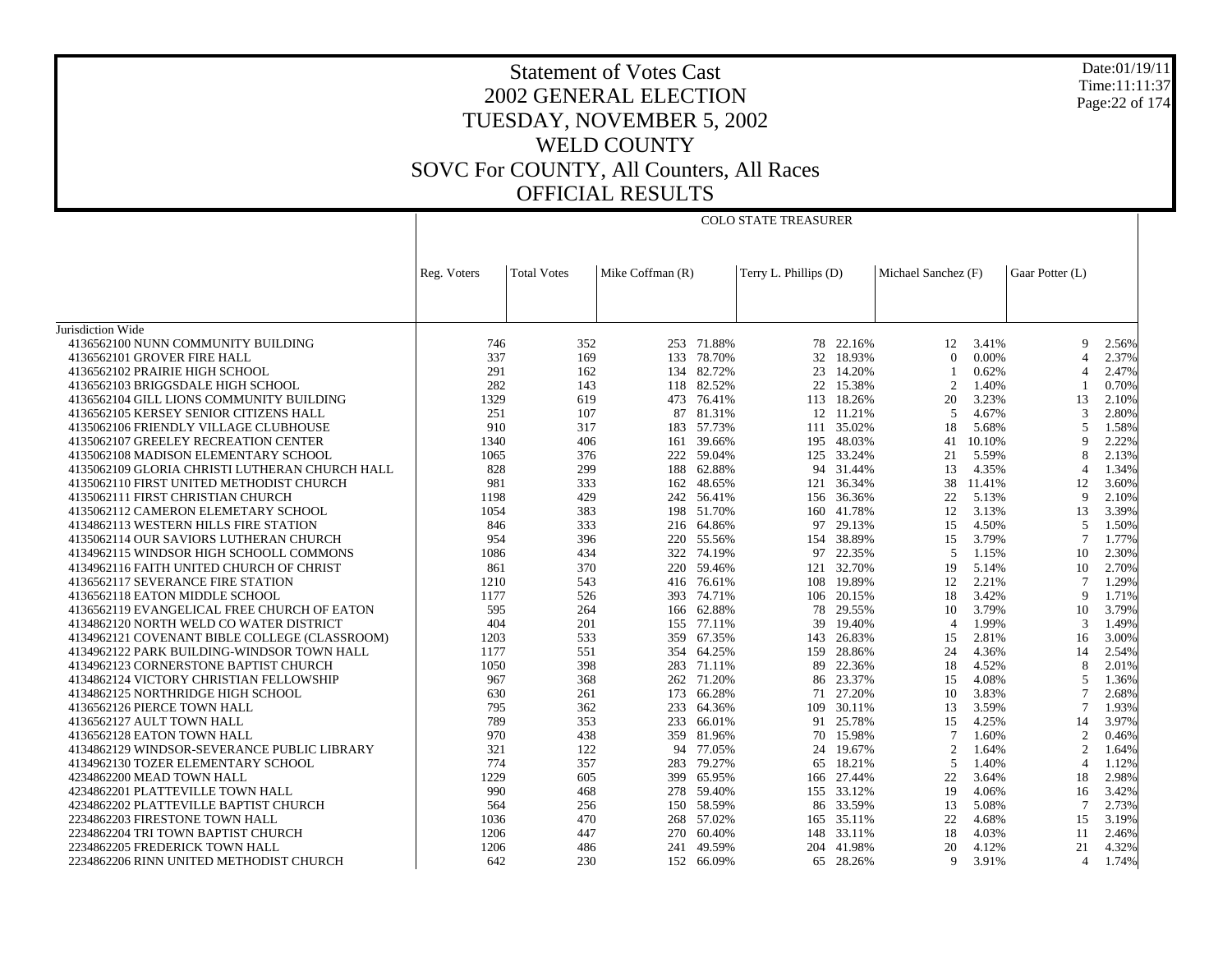Date:01/19/11 Time:11:11:37 Page:23 of 174

## Statement of Votes Cast 2002 GENERAL ELECTION TUESDAY, NOVEMBER 5, 2002 WELD COUNTY SOVC For COUNTY, All Counters, All Races OFFICIAL RESULTS

COLO STATE TREASURER

| Mike Coffman (R)<br>Terry L. Phillips (D)<br>Michael Sanchez (F)<br>Gaar Potter (L)<br>Reg. Voters<br><b>Total Votes</b><br>2234862207 DEL CAMINO FIRE STATION<br>446 65.98%<br>$191 - 28.25%$<br>1.92%<br>1790<br>676<br>13<br>26<br>3.85%<br>4234862208 MEAD ELEMENTARY SCHOOL<br>729<br>270 72.97%<br>21.08%<br>8<br>2.16%<br>370<br>78<br>14<br>3.78%<br>4134862209 SHEPHERD OF THE HILLS LUTHERAN<br>884<br>361<br>218 60.39%<br>127<br>35.18%<br>12<br>3.32%<br>1.11%<br>$\overline{4}$<br>4134862210 SHAWSHEEN ELEMENTARY SCHOOL<br>696<br>275<br>168 61.09%<br>84<br>30.55%<br>8<br>2.91%<br>5.45%<br>15<br>2.32%<br>1107<br>388<br>238 61.34%<br>33.76%<br>2.58%<br>4134862211 ASSEMBLY OF GOD CHURCH<br>131<br>10<br>9<br>372<br>67.20%<br>28.23%<br>2.96%<br>4134862212 AIMS COLLEGE CENTER-CONF ROOM<br>1115<br>250<br>105<br>11<br>1.61%<br>6<br>888<br>324<br>29.94%<br>209 64.51%<br>97<br>14<br>4.32%<br>1.23%<br>4134862213 MOUNTAIN VIEW ACADEMY<br>4134862214 ST PAULS CONGRETGATIONAL CHURCH<br>1361<br>524<br>376 71.76%<br>139<br>26.53%<br>1.15%<br>0.57%<br>6<br>3<br>4134862215 ST JOHNS UNITED CHURCH<br>341 75.11%<br>21.15%<br>0.66%<br>1048<br>454<br>96<br>$\mathcal{R}$<br>14<br>3.08%<br>86 57.72%<br>394<br>149<br>54 36.24%<br>4.70%<br>$\overline{2}$<br>1.34%<br>4135062216 SCOTT ELEMENTARY SCHOOL<br>4135062217 FIRST ASSEMBLY OF GOD<br>929<br>370<br>213 57.57%<br>36.76%<br>11<br>2.97%<br>10<br>2.70%<br>136<br>779<br>294<br>174 59.18%<br>100<br>34.01%<br>10<br>3.40%<br>3.40%<br>4135062218 TWO RIVERS FELLOWSHIP<br>10<br>32.54%<br>2.39%<br>2.87%<br>4135062219 WEST GREELEY BAPTIST CHURCH<br>491<br>209<br>130<br>62.20%<br>68<br>5<br>6<br>38.79%<br>4135062220 CALVARY CHURCH<br>769<br>281<br>148 52.67%<br>12<br>4.27%<br>4.27%<br>109<br>12<br>4135062221 MEEKER ELEMENTARY SCHOOL<br>1120<br>279 63.27%<br>144 32.65%<br>8<br>1.81%<br>10<br>2.27%<br>441<br>1280<br>4134862222 TRINITY EPISCOPAL CHURCH<br>516<br>69.96%<br>135<br>26.16%<br>10<br>1.94%<br>10<br>1.94%<br>361<br>72.83%<br>24.50%<br>4134862223 MONFORT ELEMENTARY SCHOOL<br>1224<br>449<br>327<br>110<br>1.34%<br>1.34%<br>6<br>6<br>4234862224 RE-5J ADMINISSTRATION BUILDING<br>498<br>113 62.43%<br>32.60%<br>1.66%<br>3.31%<br>181<br>59<br>3<br>6 |
|-----------------------------------------------------------------------------------------------------------------------------------------------------------------------------------------------------------------------------------------------------------------------------------------------------------------------------------------------------------------------------------------------------------------------------------------------------------------------------------------------------------------------------------------------------------------------------------------------------------------------------------------------------------------------------------------------------------------------------------------------------------------------------------------------------------------------------------------------------------------------------------------------------------------------------------------------------------------------------------------------------------------------------------------------------------------------------------------------------------------------------------------------------------------------------------------------------------------------------------------------------------------------------------------------------------------------------------------------------------------------------------------------------------------------------------------------------------------------------------------------------------------------------------------------------------------------------------------------------------------------------------------------------------------------------------------------------------------------------------------------------------------------------------------------------------------------------------------------------------------------------------------------------------------------------------------------------------------------------------------------------------------------------------------------------------------------------------------------------------------------------------------------------------------------------------------------------------------------------------------------------------------------------------|
|                                                                                                                                                                                                                                                                                                                                                                                                                                                                                                                                                                                                                                                                                                                                                                                                                                                                                                                                                                                                                                                                                                                                                                                                                                                                                                                                                                                                                                                                                                                                                                                                                                                                                                                                                                                                                                                                                                                                                                                                                                                                                                                                                                                                                                                                                   |
|                                                                                                                                                                                                                                                                                                                                                                                                                                                                                                                                                                                                                                                                                                                                                                                                                                                                                                                                                                                                                                                                                                                                                                                                                                                                                                                                                                                                                                                                                                                                                                                                                                                                                                                                                                                                                                                                                                                                                                                                                                                                                                                                                                                                                                                                                   |
|                                                                                                                                                                                                                                                                                                                                                                                                                                                                                                                                                                                                                                                                                                                                                                                                                                                                                                                                                                                                                                                                                                                                                                                                                                                                                                                                                                                                                                                                                                                                                                                                                                                                                                                                                                                                                                                                                                                                                                                                                                                                                                                                                                                                                                                                                   |
|                                                                                                                                                                                                                                                                                                                                                                                                                                                                                                                                                                                                                                                                                                                                                                                                                                                                                                                                                                                                                                                                                                                                                                                                                                                                                                                                                                                                                                                                                                                                                                                                                                                                                                                                                                                                                                                                                                                                                                                                                                                                                                                                                                                                                                                                                   |
|                                                                                                                                                                                                                                                                                                                                                                                                                                                                                                                                                                                                                                                                                                                                                                                                                                                                                                                                                                                                                                                                                                                                                                                                                                                                                                                                                                                                                                                                                                                                                                                                                                                                                                                                                                                                                                                                                                                                                                                                                                                                                                                                                                                                                                                                                   |
|                                                                                                                                                                                                                                                                                                                                                                                                                                                                                                                                                                                                                                                                                                                                                                                                                                                                                                                                                                                                                                                                                                                                                                                                                                                                                                                                                                                                                                                                                                                                                                                                                                                                                                                                                                                                                                                                                                                                                                                                                                                                                                                                                                                                                                                                                   |
|                                                                                                                                                                                                                                                                                                                                                                                                                                                                                                                                                                                                                                                                                                                                                                                                                                                                                                                                                                                                                                                                                                                                                                                                                                                                                                                                                                                                                                                                                                                                                                                                                                                                                                                                                                                                                                                                                                                                                                                                                                                                                                                                                                                                                                                                                   |
|                                                                                                                                                                                                                                                                                                                                                                                                                                                                                                                                                                                                                                                                                                                                                                                                                                                                                                                                                                                                                                                                                                                                                                                                                                                                                                                                                                                                                                                                                                                                                                                                                                                                                                                                                                                                                                                                                                                                                                                                                                                                                                                                                                                                                                                                                   |
|                                                                                                                                                                                                                                                                                                                                                                                                                                                                                                                                                                                                                                                                                                                                                                                                                                                                                                                                                                                                                                                                                                                                                                                                                                                                                                                                                                                                                                                                                                                                                                                                                                                                                                                                                                                                                                                                                                                                                                                                                                                                                                                                                                                                                                                                                   |
|                                                                                                                                                                                                                                                                                                                                                                                                                                                                                                                                                                                                                                                                                                                                                                                                                                                                                                                                                                                                                                                                                                                                                                                                                                                                                                                                                                                                                                                                                                                                                                                                                                                                                                                                                                                                                                                                                                                                                                                                                                                                                                                                                                                                                                                                                   |
|                                                                                                                                                                                                                                                                                                                                                                                                                                                                                                                                                                                                                                                                                                                                                                                                                                                                                                                                                                                                                                                                                                                                                                                                                                                                                                                                                                                                                                                                                                                                                                                                                                                                                                                                                                                                                                                                                                                                                                                                                                                                                                                                                                                                                                                                                   |
|                                                                                                                                                                                                                                                                                                                                                                                                                                                                                                                                                                                                                                                                                                                                                                                                                                                                                                                                                                                                                                                                                                                                                                                                                                                                                                                                                                                                                                                                                                                                                                                                                                                                                                                                                                                                                                                                                                                                                                                                                                                                                                                                                                                                                                                                                   |
|                                                                                                                                                                                                                                                                                                                                                                                                                                                                                                                                                                                                                                                                                                                                                                                                                                                                                                                                                                                                                                                                                                                                                                                                                                                                                                                                                                                                                                                                                                                                                                                                                                                                                                                                                                                                                                                                                                                                                                                                                                                                                                                                                                                                                                                                                   |
|                                                                                                                                                                                                                                                                                                                                                                                                                                                                                                                                                                                                                                                                                                                                                                                                                                                                                                                                                                                                                                                                                                                                                                                                                                                                                                                                                                                                                                                                                                                                                                                                                                                                                                                                                                                                                                                                                                                                                                                                                                                                                                                                                                                                                                                                                   |
|                                                                                                                                                                                                                                                                                                                                                                                                                                                                                                                                                                                                                                                                                                                                                                                                                                                                                                                                                                                                                                                                                                                                                                                                                                                                                                                                                                                                                                                                                                                                                                                                                                                                                                                                                                                                                                                                                                                                                                                                                                                                                                                                                                                                                                                                                   |
|                                                                                                                                                                                                                                                                                                                                                                                                                                                                                                                                                                                                                                                                                                                                                                                                                                                                                                                                                                                                                                                                                                                                                                                                                                                                                                                                                                                                                                                                                                                                                                                                                                                                                                                                                                                                                                                                                                                                                                                                                                                                                                                                                                                                                                                                                   |
|                                                                                                                                                                                                                                                                                                                                                                                                                                                                                                                                                                                                                                                                                                                                                                                                                                                                                                                                                                                                                                                                                                                                                                                                                                                                                                                                                                                                                                                                                                                                                                                                                                                                                                                                                                                                                                                                                                                                                                                                                                                                                                                                                                                                                                                                                   |
|                                                                                                                                                                                                                                                                                                                                                                                                                                                                                                                                                                                                                                                                                                                                                                                                                                                                                                                                                                                                                                                                                                                                                                                                                                                                                                                                                                                                                                                                                                                                                                                                                                                                                                                                                                                                                                                                                                                                                                                                                                                                                                                                                                                                                                                                                   |
|                                                                                                                                                                                                                                                                                                                                                                                                                                                                                                                                                                                                                                                                                                                                                                                                                                                                                                                                                                                                                                                                                                                                                                                                                                                                                                                                                                                                                                                                                                                                                                                                                                                                                                                                                                                                                                                                                                                                                                                                                                                                                                                                                                                                                                                                                   |
|                                                                                                                                                                                                                                                                                                                                                                                                                                                                                                                                                                                                                                                                                                                                                                                                                                                                                                                                                                                                                                                                                                                                                                                                                                                                                                                                                                                                                                                                                                                                                                                                                                                                                                                                                                                                                                                                                                                                                                                                                                                                                                                                                                                                                                                                                   |
|                                                                                                                                                                                                                                                                                                                                                                                                                                                                                                                                                                                                                                                                                                                                                                                                                                                                                                                                                                                                                                                                                                                                                                                                                                                                                                                                                                                                                                                                                                                                                                                                                                                                                                                                                                                                                                                                                                                                                                                                                                                                                                                                                                                                                                                                                   |
| 4135062225 TRINITY LUTHERAN CHURCH<br>812<br>66.55%<br>26.69%<br>3.72%<br>3.04%<br>296<br>197<br>79<br>11<br>$\mathbf Q$                                                                                                                                                                                                                                                                                                                                                                                                                                                                                                                                                                                                                                                                                                                                                                                                                                                                                                                                                                                                                                                                                                                                                                                                                                                                                                                                                                                                                                                                                                                                                                                                                                                                                                                                                                                                                                                                                                                                                                                                                                                                                                                                                          |
| 4134862226 GATEWAY PLACE APARTMENTS CLUBHOUSE<br>1273<br>272 64.92%<br>29.36%<br>3.82%<br>419<br>123<br>16<br>8<br>1.91%                                                                                                                                                                                                                                                                                                                                                                                                                                                                                                                                                                                                                                                                                                                                                                                                                                                                                                                                                                                                                                                                                                                                                                                                                                                                                                                                                                                                                                                                                                                                                                                                                                                                                                                                                                                                                                                                                                                                                                                                                                                                                                                                                          |
| 1069<br>503<br>333 66.20%<br>28.03%<br>18<br>3.58%<br>4234862227 RE-1 EDUCATION SERVICE CENTER<br>141<br>11<br>2.19%                                                                                                                                                                                                                                                                                                                                                                                                                                                                                                                                                                                                                                                                                                                                                                                                                                                                                                                                                                                                                                                                                                                                                                                                                                                                                                                                                                                                                                                                                                                                                                                                                                                                                                                                                                                                                                                                                                                                                                                                                                                                                                                                                              |
| 981<br>430<br>228 53.02%<br>153<br>35.58%<br>35<br>8.14%<br>14<br>3.26%<br>4234862228 MILLIKEN COMMUNITY COMPLEX                                                                                                                                                                                                                                                                                                                                                                                                                                                                                                                                                                                                                                                                                                                                                                                                                                                                                                                                                                                                                                                                                                                                                                                                                                                                                                                                                                                                                                                                                                                                                                                                                                                                                                                                                                                                                                                                                                                                                                                                                                                                                                                                                                  |
| 927<br>4234862229 JOHNSTOWN FIRE HALL<br>337<br>228<br>67.66%<br>86<br>25.52%<br>14<br>4.15%<br>9<br>2.67%                                                                                                                                                                                                                                                                                                                                                                                                                                                                                                                                                                                                                                                                                                                                                                                                                                                                                                                                                                                                                                                                                                                                                                                                                                                                                                                                                                                                                                                                                                                                                                                                                                                                                                                                                                                                                                                                                                                                                                                                                                                                                                                                                                        |
| 1151<br>535<br>367 68.60%<br>143<br>26.73%<br>17<br>3.18%<br>8<br>1.50%<br>4234862230 MEMORIAL LIBRARY                                                                                                                                                                                                                                                                                                                                                                                                                                                                                                                                                                                                                                                                                                                                                                                                                                                                                                                                                                                                                                                                                                                                                                                                                                                                                                                                                                                                                                                                                                                                                                                                                                                                                                                                                                                                                                                                                                                                                                                                                                                                                                                                                                            |
| 691<br>267<br>154 57.68%<br>87<br>32.58%<br>7.12%<br>4234862231 HILL-IN-PARK SENIOR CENTER<br>19<br>2.62%                                                                                                                                                                                                                                                                                                                                                                                                                                                                                                                                                                                                                                                                                                                                                                                                                                                                                                                                                                                                                                                                                                                                                                                                                                                                                                                                                                                                                                                                                                                                                                                                                                                                                                                                                                                                                                                                                                                                                                                                                                                                                                                                                                         |
| 4234862232 JOHNSTOWN TOWN HALL<br>318 63.73%<br>28.66%<br>3.81%<br>3.81%<br>1143<br>499<br>143<br>19<br>19                                                                                                                                                                                                                                                                                                                                                                                                                                                                                                                                                                                                                                                                                                                                                                                                                                                                                                                                                                                                                                                                                                                                                                                                                                                                                                                                                                                                                                                                                                                                                                                                                                                                                                                                                                                                                                                                                                                                                                                                                                                                                                                                                                        |
| 505<br>195<br>143 73.33%<br>43<br>22.05%<br>3.59%<br>2<br>1.03%<br>4134862233 NEW LIFE COMMUNITY CHURCH                                                                                                                                                                                                                                                                                                                                                                                                                                                                                                                                                                                                                                                                                                                                                                                                                                                                                                                                                                                                                                                                                                                                                                                                                                                                                                                                                                                                                                                                                                                                                                                                                                                                                                                                                                                                                                                                                                                                                                                                                                                                                                                                                                           |
| 1032<br>467<br>306 65.52%<br>28.69%<br>22<br>4.71%<br>$\overline{\phantom{0}}$<br>1.07%<br>4134862234 CHRISTA MCAULIFFE ELEMENTARY SCHOOL<br>134                                                                                                                                                                                                                                                                                                                                                                                                                                                                                                                                                                                                                                                                                                                                                                                                                                                                                                                                                                                                                                                                                                                                                                                                                                                                                                                                                                                                                                                                                                                                                                                                                                                                                                                                                                                                                                                                                                                                                                                                                                                                                                                                  |
| 4134862235 GRACE BAPTIST CHURCH<br>889<br>258 73.93%<br>23.21%<br>1.15%<br>349<br>81<br>$\overline{4}$<br>1.72%<br>6                                                                                                                                                                                                                                                                                                                                                                                                                                                                                                                                                                                                                                                                                                                                                                                                                                                                                                                                                                                                                                                                                                                                                                                                                                                                                                                                                                                                                                                                                                                                                                                                                                                                                                                                                                                                                                                                                                                                                                                                                                                                                                                                                              |
| 103 71.53%<br>4235062236 MTN VIEW EVANGELICAL FREE CHURCH<br>436<br>37<br>25.69%<br>3<br>2.08%<br>0.69%<br>144                                                                                                                                                                                                                                                                                                                                                                                                                                                                                                                                                                                                                                                                                                                                                                                                                                                                                                                                                                                                                                                                                                                                                                                                                                                                                                                                                                                                                                                                                                                                                                                                                                                                                                                                                                                                                                                                                                                                                                                                                                                                                                                                                                    |
| 30.77%<br>4234862237 LONGVIEW CLUBHOUSE<br>1143<br>390<br>253 64.87%<br>120<br>9<br>2.31%<br>8<br>2.05%                                                                                                                                                                                                                                                                                                                                                                                                                                                                                                                                                                                                                                                                                                                                                                                                                                                                                                                                                                                                                                                                                                                                                                                                                                                                                                                                                                                                                                                                                                                                                                                                                                                                                                                                                                                                                                                                                                                                                                                                                                                                                                                                                                           |
| 4234862300 FT LUPTON FIRE STATION<br>1017<br>276 61.88%<br>145 32.51%<br>2.91%<br>446<br>12<br>2.69%<br>13                                                                                                                                                                                                                                                                                                                                                                                                                                                                                                                                                                                                                                                                                                                                                                                                                                                                                                                                                                                                                                                                                                                                                                                                                                                                                                                                                                                                                                                                                                                                                                                                                                                                                                                                                                                                                                                                                                                                                                                                                                                                                                                                                                        |
| 4236562301 ST WILLIAMS CATHOLIC CHURCH<br>846<br>358<br>46.37%<br>152<br>42.46%<br>31<br>8.66%<br>9<br>2.51%<br>166                                                                                                                                                                                                                                                                                                                                                                                                                                                                                                                                                                                                                                                                                                                                                                                                                                                                                                                                                                                                                                                                                                                                                                                                                                                                                                                                                                                                                                                                                                                                                                                                                                                                                                                                                                                                                                                                                                                                                                                                                                                                                                                                                               |
| 933<br>4236562302 FORT LUPTON CITY HALL<br>379<br>174 45.91%<br>174<br>45.91%<br>26<br>6.86%<br>$\overline{\phantom{0}}$<br>1.32%                                                                                                                                                                                                                                                                                                                                                                                                                                                                                                                                                                                                                                                                                                                                                                                                                                                                                                                                                                                                                                                                                                                                                                                                                                                                                                                                                                                                                                                                                                                                                                                                                                                                                                                                                                                                                                                                                                                                                                                                                                                                                                                                                 |
| 40.40%<br>4236562303 CRANE COURT COMMUNITY BUILDING<br>740<br>297<br>151 50.84%<br>120<br>20<br>6.73%<br>2.02%<br>6                                                                                                                                                                                                                                                                                                                                                                                                                                                                                                                                                                                                                                                                                                                                                                                                                                                                                                                                                                                                                                                                                                                                                                                                                                                                                                                                                                                                                                                                                                                                                                                                                                                                                                                                                                                                                                                                                                                                                                                                                                                                                                                                                               |
| 915<br>214 60.28%<br>4.23%<br>2.54%<br>4236562304 BUTLER ELEMENTARY SCHOOL<br>355<br>117<br>32.96%<br>15<br>9                                                                                                                                                                                                                                                                                                                                                                                                                                                                                                                                                                                                                                                                                                                                                                                                                                                                                                                                                                                                                                                                                                                                                                                                                                                                                                                                                                                                                                                                                                                                                                                                                                                                                                                                                                                                                                                                                                                                                                                                                                                                                                                                                                     |
| 38.70%<br>2234862305 DACONO TOWN HALL<br>687<br>323<br>167 51.70%<br>125<br>15<br>4.64%<br>16<br>4.95%                                                                                                                                                                                                                                                                                                                                                                                                                                                                                                                                                                                                                                                                                                                                                                                                                                                                                                                                                                                                                                                                                                                                                                                                                                                                                                                                                                                                                                                                                                                                                                                                                                                                                                                                                                                                                                                                                                                                                                                                                                                                                                                                                                            |
| 856<br>423<br>187 44.21%<br>30<br>7.09%<br>26<br>2234862306 ERIE TOWN HALL<br>180<br>42.55%<br>6.15%                                                                                                                                                                                                                                                                                                                                                                                                                                                                                                                                                                                                                                                                                                                                                                                                                                                                                                                                                                                                                                                                                                                                                                                                                                                                                                                                                                                                                                                                                                                                                                                                                                                                                                                                                                                                                                                                                                                                                                                                                                                                                                                                                                              |
| 162 34.18%<br>2.74%<br>2.32%<br>2234862307 ERIE JR/SR HIGH SCHOOL<br>1095<br>474<br>288 60.76%<br>13<br>11                                                                                                                                                                                                                                                                                                                                                                                                                                                                                                                                                                                                                                                                                                                                                                                                                                                                                                                                                                                                                                                                                                                                                                                                                                                                                                                                                                                                                                                                                                                                                                                                                                                                                                                                                                                                                                                                                                                                                                                                                                                                                                                                                                        |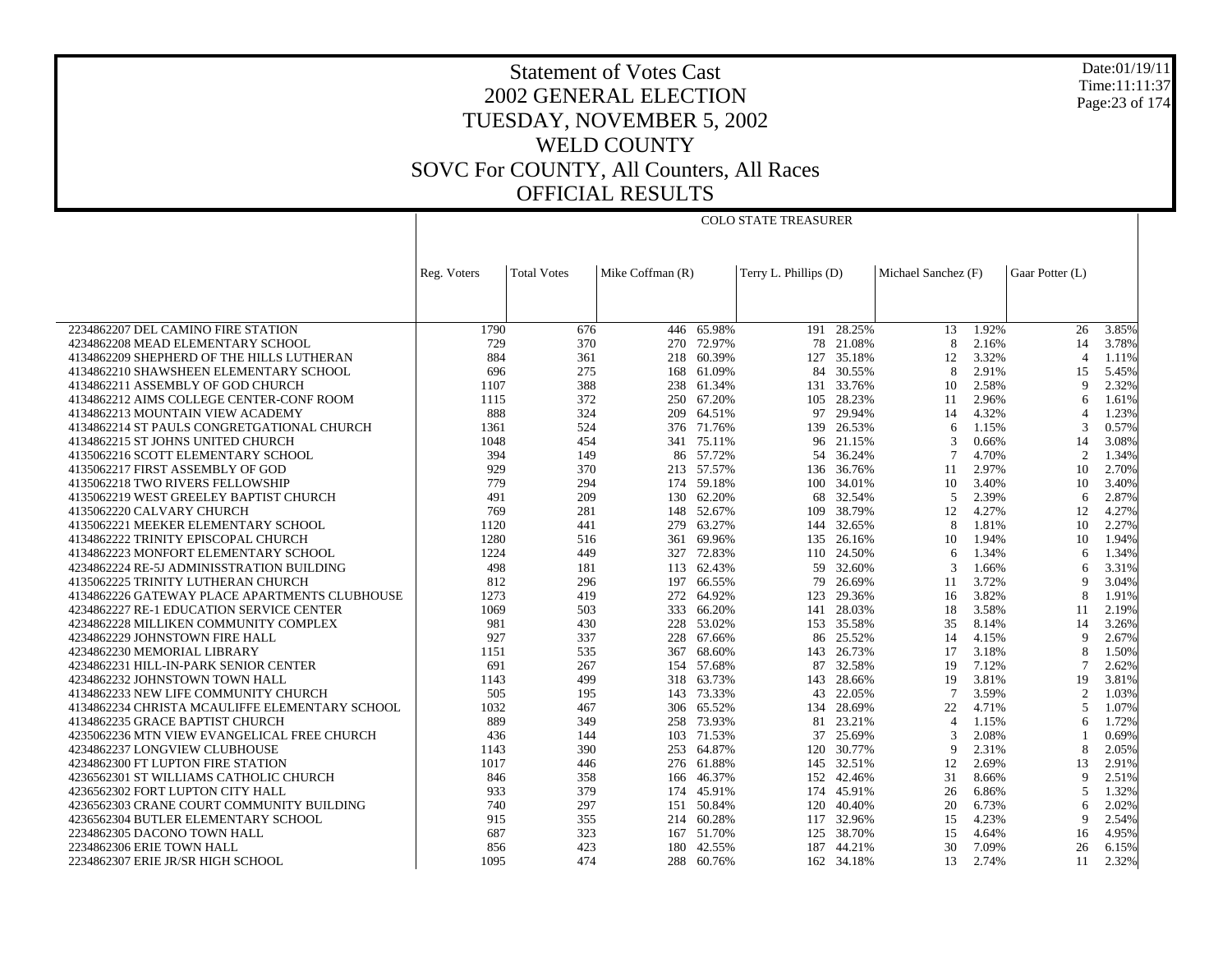Date:01/19/11 Time:11:11:37 Page:24 of 174

## Statement of Votes Cast 2002 GENERAL ELECTION TUESDAY, NOVEMBER 5, 2002 WELD COUNTY SOVC For COUNTY, All Counters, All Races OFFICIAL RESULTS

COLO STATE TREASURER

|                                            | Reg. Voters | <b>Total Votes</b> | Mike Coffman (R) |            | Terry L. Phillips (D) |            | Michael Sanchez (F) |       | Gaar Potter (L) |       |
|--------------------------------------------|-------------|--------------------|------------------|------------|-----------------------|------------|---------------------|-------|-----------------|-------|
|                                            |             |                    |                  |            |                       |            |                     |       |                 |       |
|                                            |             |                    |                  |            |                       |            |                     |       |                 |       |
| 4136562308 KERSEY TOWN HALL                | 1099        | 560                |                  | 410 73.21% | 124                   | 22.14%     | 13                  | 2.32% | 13              | 2.32% |
| 4236562309 PELICAN LAKES SALES OFFICE      | 383         | 163                | 112              | 68.71%     | 40                    | 24.54%     | 6                   | 3.68% | 5               | 3.07% |
| 4236562310 HUDSON TOWN HALL                | 971         | 409                | 270              | 66.01%     | 115                   | 28.12%     |                     | 1.71% | 17              | 4.16% |
| 4136562311 KEENESBURG FIRE HALL            | 1107        | 540                | 352              | 65.19%     | 157                   | 29.07%     | 13                  | 2.41% | 18              | 3.33% |
| 4136562312 ROGGEN FIRE HOUSE               | 355         | 171                | 117              | 68.42%     | 45                    | 26.32%     | $\Delta$            | 2.34% |                 | 2.92% |
| 4236562313 LOCHBUIE ELEMENTARY SCHOOL      | 573         | 250                | 133              | 53.20%     | 95                    | 38.00%     | -11                 | 4.40% | 11              | 4.40% |
| 4236562314 AFTER GLOWS SENIOR CENTER       | 979         | 384                | 204              | 53.13%     | 146                   | 38.02%     | 21                  | 5.47% | 13              | 3.39% |
| 4135062315 UNC CENTER (MAIN LEVEL)         | 933         | 218                | 85               | 38.99%     |                       | 113 51.83% | 8                   | 3.67% | 12              | 5.50% |
| 4135062316 EAST MEMORIAL ELEMENTARY SCHOOL | 1121        | 310                | 154              | 49.68%     | 123                   | 39.68%     | 20                  | 6.45% | 13              | 4.19% |
| 4135062317 BETHEL BAPTIST CHURCH           | 709         | 321                | 199              | 61.99%     | 110                   | 34.27%     | 5                   | 1.56% |                 | 2.18% |
| 4135062318 JACKSON ELEMENTARY SCHOOL       | 801         | 308                |                  | 176 57.14% | 114                   | 37.01%     | 13                  | 4.22% |                 | 1.62% |
| 4135062319 GARDEN CITY TOWN HALL           | 531         | 201                |                  | 116 57.71% | 64                    | 31.84%     | 12                  | 5.97% | 9               | 4.48% |
| 4135062320 BONELL TOWER (LOUNGE)           | 437         | 144                | 84               | 58.33%     | 52                    | 36.11%     | 3                   | 2.08% |                 | 3.47% |
| 4135062321 GREELEY MALL (NORTH ENTRANCE)   | 891         | 263                | 137              | 52.09%     | 109                   | 41.44%     | -11                 | 4.18% | 6               | 2.28% |
| 4135062322 DOS RIOS ELEMENTARY SCHOOL      | 1062        | 410                | 231              | 56.34%     | 152                   | 37.07%     | 20                  | 4.88% |                 | 1.71% |
| 4135062323 CENTENNIAL ELEMENTARY SHOOL     | 959         | 328                | 206              | 62.80%     | 97                    | 29.57%     | 19                  | 5.79% | 6               | 1.83% |
| 4135062324 CAVE CREEK CLUBHOUSE            | 969         | 338                | 224              | 66.27%     | 96                    | 28.40%     | 12                  | 3.55% | 6               | 1.78% |
| 4135062325 EVANS COMMUNITY COMPLEX         | 684         | 242                | 128              | 52.89%     | 87                    | 35.95%     | 19                  | 7.85% |                 | 3.31% |
| 4134862326 FIRST BAPTIST CHURCH            | 1015        | 436                | 264              | 60.55%     | 138                   | 31.65%     | 25                  | 5.73% | 9               | 2.06% |
| 2233362327 MAIL BALLOT PRECINCT            | 45          | 25                 | 12               | 48.00%     | 12                    | 48.00%     |                     | 4.00% | $\Omega$        | 0.00% |
| <b>ABSENTEE 1</b>                          | $\Omega$    | 12366              | 7770             | 62.83%     | 4050                  | 32.75%     | 301                 | 2.43% | 245             | 1.98% |
| <b>ABSENTEE 2</b>                          |             | 4355               | 2731             | 62.71%     | 1396                  | 32.06%     | 127                 | 2.92% | 101             | 2.32% |
| <b>EARLY</b>                               | $\Omega$    | 2350               | 1641             | 69.83%     | 583                   | 24.81%     | 79                  | 3.36% | 47              | 2.00% |
| <b>PROVISIONAL 1</b>                       | $\Omega$    | 234                |                  | 132 56.41% | 84                    | 35.90%     | 12                  | 5.13% | 6               | 2.56% |
| PROVISIONAL 2                              |             | 104                |                  | 60 57.69%  | 37                    | 35.58%     |                     | 3.85% |                 | 2.88% |
| Total                                      | 85161       | 53817              | 34124            | 63.41%     | 16592                 | 30.83%     | 1829                | 3.40% | 1272            | 2.36% |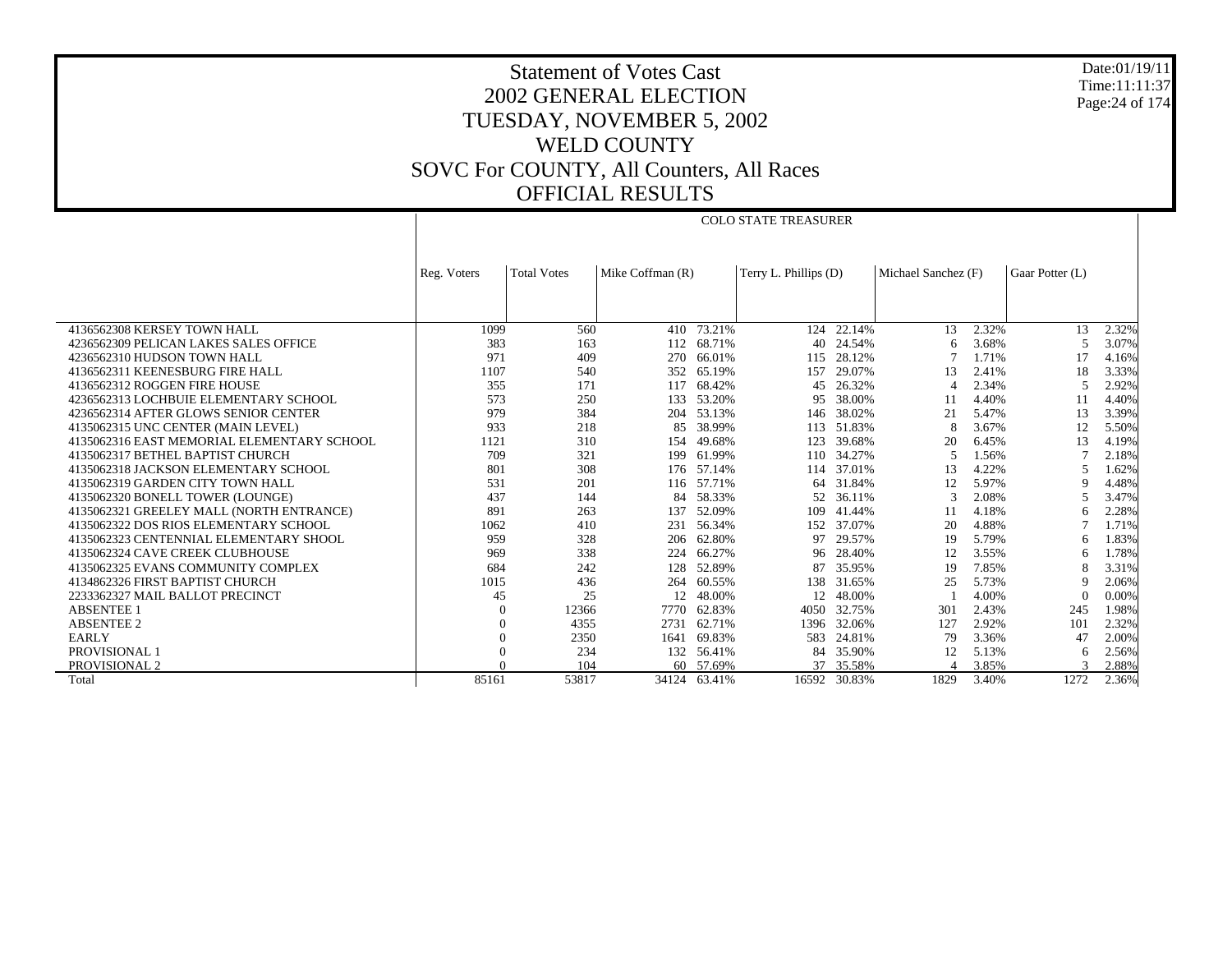Date:01/19/11 Time:11:11:38 Page:25 of 174

## Statement of Votes Cast 2002 GENERAL ELECTION TUESDAY, NOVEMBER 5, 2002 WELD COUNTY SOVC For COUNTY, All Counters, All Races OFFICIAL RESULTS

COLO ATTORNEY GENERAL

|                                                | Reg. Voters | <b>Total Votes</b> | Ken Salazar (D) |            | Marti Allbright (R) |            | Dwight K. Harding (L) |       | A "Sunny" Maynard        |       |
|------------------------------------------------|-------------|--------------------|-----------------|------------|---------------------|------------|-----------------------|-------|--------------------------|-------|
|                                                |             |                    |                 |            |                     |            |                       |       | (G)                      |       |
| Jurisdiction Wide                              |             |                    |                 |            |                     |            |                       |       |                          |       |
| 4136562100 NUNN COMMUNITY BUILDING             | 746         | 363                | 143             | 39.39%     | 204                 | 56.20%     | 8                     | 2.20% | 8                        | 2.20% |
| 4136562101 GROVER FIRE HALL                    | 337         | 171                | 61              | 35.67%     |                     | 104 60.82% | 6                     | 3.51% | $\Omega$                 | 0.00% |
| 4136562102 PRAIRIE HIGH SCHOOL                 | 291         | 165                | 67              | 40.61%     | 94                  | 56.97%     | 2                     | 1.21% | $\mathfrak{D}$           | 1.21% |
| 4136562103 BRIGGSDALE HIGH SCHOOL              | 282         | 144                | 55              | 38.19%     | 87                  | 60.42%     | 2                     | 1.39% | $\Omega$                 | 0.00% |
| 4136562104 GILL LIONS COMMUNITY BUILDING       | 1329        | 622                | 282             | 45.34%     |                     | 321 51.61% | 15                    | 2.41% |                          | 0.64% |
| 4136562105 KERSEY SENIOR CITIZENS HALL         | 251         | 109                | 40              | 36.70%     | 65                  | 59.63%     |                       | 0.92% | 3                        | 2.75% |
| 4135062106 FRIENDLY VILLAGE CLUBHOUSE          | 910         | 324                |                 | 186 57.41% | 125                 | 38.58%     | 6                     | 1.85% |                          | 2.16% |
| 4135062107 GREELEY RECREATION CENTER           | 1340        | 411                |                 | 276 67.15% |                     | 112 27.25% | Q                     | 2.19% | 14                       | 3.41% |
| 4135062108 MADISON ELEMENTARY SCHOOL           | 1065        | 383                |                 | 231 60.31% |                     | 132 34.46% |                       | 2.09% | 12                       | 3.13% |
| 4135062109 GLORIA CHRISTI LUTHERAN CHURCH HALL | 828         | 299                | 152             | 50.84%     | 136                 | 45.48%     | 5                     | 1.67% | 6                        | 2.01% |
| 4135062110 FIRST UNITED METHODIST CHURCH       | 981         | 339                |                 | 215 63.42% |                     | 103 30.38% | Q                     | 2.65% | 12                       | 3.54% |
| 4135062111 FIRST CHRISTIAN CHURCH              | 1198        | 433                |                 | 269 62.12% |                     | 149 34.41% | 8                     | 1.85% | 7                        | 1.62% |
| 4135062112 CAMERON ELEMETARY SCHOOL            | 1054        | 396                | 248             | 62.63%     | 112                 | 28.28%     | 15                    | 3.79% | 21                       | 5.30% |
| 4134862113 WESTERN HILLS FIRE STATION          | 846         | 343                | 209             | 60.93%     |                     | 123 35.86% |                       | 2.04% | $\boldsymbol{\Delta}$    | 1.17% |
| 4135062114 OUR SAVIORS LUTHERAN CHURCH         | 954         | 413                |                 | 246 59.56% |                     | 151 36.56% | 6                     | 1.45% | 10                       | 2.42% |
| 4134962115 WINDSOR HIGH SCHOOLL COMMONS        | 1086        | 447                | 200             | 44.74%     |                     | 230 51.45% | 11                    | 2.46% | 6                        | 1.34% |
| 4134962116 FAITH UNITED CHURCH OF CHRIST       | 861         | 380                |                 | 215 56.58% |                     | 148 38.95% | 12                    | 3.16% |                          | 1.32% |
| 4136562117 SEVERANCE FIRE STATION              | 1210        | 552                |                 | 234 42.39% |                     | 302 54.71% | 9                     | 1.63% |                          | 1.27% |
| 4136562118 EATON MIDDLE SCHOOL                 | 1177        | 531                |                 | 236 44.44% |                     | 285 53.67% | 9                     | 1.69% |                          | 0.19% |
| 4136562119 EVANGELICAL FREE CHURCH OF EATON    | 595         | 269                |                 | 134 49.81% |                     | 123 45.72% | 10                    | 3.72% | $\overline{c}$           | 0.74% |
| 4134862120 NORTH WELD CO WATER DISTRICT        | 404         | 201                | 79              | 39.30%     |                     | 116 57.71% | 5                     | 2.49% |                          | 0.50% |
| 4134962121 COVENANT BIBLE COLLEGE (CLASSROOM)  | 1203        | 541                | 268             | 49.54%     | 255                 | 47.13%     | 11                    | 2.03% |                          | 1.29% |
| 4134962122 PARK BUILDING-WINDSOR TOWN HALL     | 1177        | 562                | 263             | 46.80%     |                     | 274 48.75% | 12                    | 2.14% | 13                       | 2.31% |
| 4134962123 CORNERSTONE BAPTIST CHURCH          | 1050        | 415                | 175             | 42.17%     |                     | 222 53.49% | 11                    | 2.65% |                          | 1.69% |
| 4134862124 VICTORY CHRISTIAN FELLOWSHIP        | 967         | 377                | 179             | 47.48%     | 191                 | 50.66%     | $\overline{4}$        | 1.06% | $\mathcal{R}$            | 0.80% |
| 4134862125 NORTHRIDGE HIGH SCHOOL              | 630         | 266                |                 | 150 56.39% |                     | 105 39.47% | 5                     | 1.88% | 6                        | 2.26% |
| 4136562126 PIERCE TOWN HALL                    | 795         | 369                | 200             | 54.20%     | 160                 | 43.36%     | $\overline{4}$        | 1.08% | 5                        | 1.36% |
| 4136562127 AULT TOWN HALL                      | 789         | 362                |                 | 193 53.31% | 149                 | 41.16%     | 13                    | 3.59% |                          | 1.93% |
| 4136562128 EATON TOWN HALL                     | 970         | 448                | 207             | 46.21%     |                     | 229 51.12% | 7                     | 1.56% | $\overline{5}$           | 1.12% |
| 4134862129 WINDSOR-SEVERANCE PUBLIC LIBRARY    | 321         | 126                | 62              | 49.21%     | 57                  | 45.24%     | 3                     | 2.38% |                          | 3.17% |
| 4134962130 TOZER ELEMENTARY SCHOOL             | 774         | 360                | 149             | 41.39%     | 207                 | 57.50%     | $\Omega$              | 0.00% | $\boldsymbol{\varDelta}$ | 1.11% |
| 4234862200 MEAD TOWN HALL                      | 1229        | 613                |                 | 310 50.57% | 282                 | 46.00%     | 14                    | 2.28% |                          | 1.14% |
| 4234862201 PLATTEVILLE TOWN HALL               | 990         | 472                | 261             | 55.30%     | 183                 | 38.77%     | 14                    | 2.97% | 14                       | 2.97% |
| 4234862202 PLATTEVILLE BAPTIST CHURCH          | 564         | 261                | 163             | 62.45%     | 91                  | 34.87%     | 6                     | 2.30% |                          | 0.38% |
| 2234862203 FIRESTONE TOWN HALL                 | 1036        | 475                |                 | 238 50.11% |                     | 217 45.68% | 14                    | 2.95% | 6                        | 1.26% |
| 2234862204 TRI TOWN BAPTIST CHURCH             | 1206        | 455                |                 | 239 52.53% | 199                 | 43.74%     | 8                     | 1.76% | 9                        | 1.98% |
| 2234862205 FREDERICK TOWN HALL                 | 1206        | 500                |                 | 292 58.40% |                     | 177 35.40% | 20                    | 4.00% | 11                       | 2.20% |
| 2234862206 RINN UNITED METHODIST CHURCH        | 642         | 236                |                 | 119 50.42% |                     | 106 44.92% | $\tau$                | 2.97% | $\overline{4}$           | 1.69% |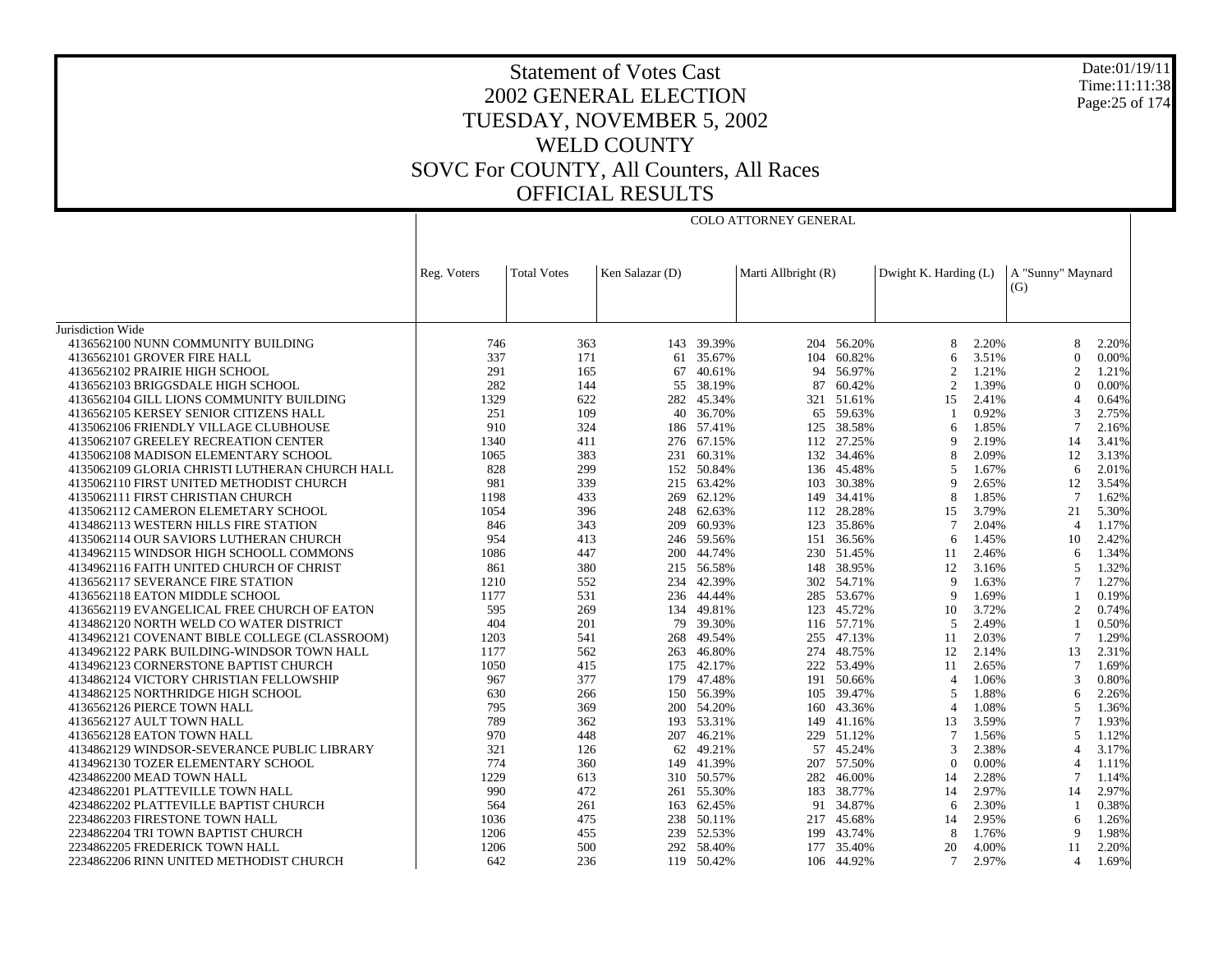Date:01/19/11 Time:11:11:38 Page:26 of 174

# Statement of Votes Cast 2002 GENERAL ELECTION TUESDAY, NOVEMBER 5, 2002 WELD COUNTY SOVC For COUNTY, All Counters, All Races OFFICIAL RESULTS

COLO ATTORNEY GENERAL

| <b>Total Votes</b><br>Ken Salazar (D)<br>Marti Allbright (R)<br>Dwight K. Harding (L)<br>A "Sunny" Maynard<br>Reg. Voters<br>(G)<br>$\tau$<br>2234862207 DEL CAMINO FIRE STATION<br>1790<br>311 45.01%<br>356 51.52%<br>17<br>2.46%<br>691<br>1.01%<br>729<br>380<br>171 45.00%<br>198 52.11%<br>2.37%<br>2<br>0.53%<br>4234862208 MEAD ELEMENTARY SCHOOL<br>9<br>4134862209 SHEPHERD OF THE HILLS LUTHERAN<br>884<br>366<br>56.83%<br>148<br>40.44%<br>1.09%<br>6<br>208<br>$\overline{4}$<br>1.64%<br>2.49%<br>4134862210 SHAWSHEEN ELEMENTARY SCHOOL<br>166 59.07%<br>102 36.30%<br>696<br>281<br>6<br>2.14%<br>1107<br>394<br>232 58.88%<br>149 37.82%<br>2.79%<br>$\overline{2}$<br>4134862211 ASSEMBLY OF GOD CHURCH<br>11<br>0.51%<br>4134862212 AIMS COLLEGE CENTER-CONF ROOM<br>383<br>40.99%<br>$\overline{7}$<br>1.83%<br>$\overline{4}$<br>1115<br>215 56.14%<br>157<br>1.04%<br>4134862213 MOUNTAIN VIEW ACADEMY<br>888<br>334<br>197 58.98%<br>130 38.92%<br>$\overline{2}$<br>0.60%<br>5<br>1.50%<br>533<br>240 45.03%<br>0.38%<br>3<br>4134862214 ST PAULS CONGRETGATIONAL CHURCH<br>1361<br>288 54.03%<br>2<br>0.56%<br>47.54%<br>2.36%<br>4134862215 ST JOHNS UNITED CHURCH<br>1048<br>467<br>230 49.25%<br>222<br>11<br>4<br>0.86%<br>394<br>53 35.10%<br>1.32%<br>3<br>4135062216 SCOTT ELEMENTARY SCHOOL<br>151<br>93 61.59%<br>2<br>1.99%<br>382<br>1.83%<br>929<br>249 65.18%<br>122 31.94%<br>7<br>1.05%<br>4135062217 FIRST ASSEMBLY OF GOD<br>4<br>301<br>2.33%<br>4135062218 TWO RIVERS FELLOWSHIP<br>779<br>184 61.13%<br>106 35.22%<br>7<br>4<br>1.33%<br>117 55.98%<br>39.71%<br>1.91%<br>4135062219 WEST GREELEY BAPTIST CHURCH<br>491<br>209<br>83<br>$\overline{4}$<br>5<br>2.39%<br>769<br>288<br>172 59.72%<br>33.68%<br>3.13%<br>10<br>3.47%<br>4135062220 CALVARY CHURCH<br>97<br>9<br>0.88%<br>4135062221 MEEKER ELEMENTARY SCHOOL<br>1120<br>457<br>58.42%<br>39.39%<br>1.31%<br>267<br>180<br>4<br>6<br>291 55.53%<br>4134862222 TRINITY EPISCOPAL CHURCH<br>1280<br>524<br>226 43.13%<br>2<br>0.38%<br>5<br>0.95%<br>217 47.07%<br>4134862223 MONFORT ELEMENTARY SCHOOL<br>1224<br>461<br>237 51.41%<br>3<br>0.65%<br>4<br>0.87%<br>4234862224 RE-5J ADMINISSTRATION BUILDING<br>498<br>186<br>107 57.53%<br>72<br>38.71%<br>2.15%<br>3<br>1.61%<br>$\overline{4}$<br>2.92%<br>4135062225 TRINITY LUTHERAN CHURCH<br>812<br>308<br>162 52.60%<br>132 42.86%<br>9<br>5<br>1.62%<br>$\overline{\phantom{0}}$<br>1273<br>420<br>217 51.67%<br>192 45.71%<br>1.43%<br>1.19%<br>4134862226 GATEWAY PLACE APARTMENTS CLUBHOUSE<br>6<br>1069<br>510<br>280 54.90%<br>219 42.94%<br>1.37%<br>$\overline{4}$<br>0.78%<br>4234862227 RE-1 EDUCATION SERVICE CENTER<br>7<br>4234862228 MILLIKEN COMMUNITY COMPLEX<br>981<br>427<br>243 56.91%<br>159 37.24%<br>3.28%<br>14<br>2.58%<br>11<br>927<br>340<br>161 47.35%<br>168 49.41%<br>2.06%<br>1.18%<br>4234862229 JOHNSTOWN FIRE HALL<br>7<br>4<br>544<br>279 51.29%<br>256 47.06%<br>0.74%<br>0.92%<br>4234862230 MEMORIAL LIBRARY<br>1151<br>4<br>5<br>691<br>272<br>155 56.99%<br>37.87%<br>2.57%<br>7<br>4234862231 HILL-IN-PARK SENIOR CENTER<br>103<br>7<br>2.57%<br>518<br>207 39.96%<br>2.32%<br>9<br>4234862232 JOHNSTOWN TOWN HALL<br>1143<br>290 55.98%<br>12<br>1.74%<br>203<br>112 55.17%<br>1.48%<br>4134862233 NEW LIFE COMMUNITY CHURCH<br>505<br>85 41.87%<br>3<br>3<br>1.48%<br>1032<br>477<br>218 45.70%<br>4134862234 CHRISTA MCAULIFFE ELEMENTARY SCHOOL<br>247 51.78%<br>1.26%<br>1.26%<br>6<br>6<br>352<br>184 52.27%<br>1.99%<br>5<br>4134862235 GRACE BAPTIST CHURCH<br>889<br>156 44.32%<br>7<br>1.42%<br>76 52.78%<br>45.83%<br>$\mathbf{0}$<br>4235062236 MTN VIEW EVANGELICAL FREE CHURCH<br>436<br>144<br>2<br>1.39%<br>0.00%<br>66<br>4234862237 LONGVIEW CLUBHOUSE<br>1143<br>399<br>199<br>49.87%<br>190<br>47.62%<br>5<br>1.25%<br>5<br>1.25%<br>2.65%<br>7<br>4234862300 FT LUPTON FIRE STATION<br>1017<br>452<br>254 56.19%<br>179 39.60%<br>12<br>1.55%<br>846<br>361<br>236 65.37%<br>114 31.58%<br>8<br>2.22%<br>3<br>0.83%<br>4236562301 ST WILLIAMS CATHOLIC CHURCH<br>2<br>4236562302 FORT LUPTON CITY HALL<br>933<br>385<br>64.42%<br>129<br>33.51%<br>1.56%<br>0.52%<br>248<br>6<br>4236562303 CRANE COURT COMMUNITY BUILDING<br>305<br>207 67.87%<br>89<br>29.18%<br>$\mathcal{R}$<br>0.98%<br>6<br>1.97%<br>740<br>200 55.25%<br>151 41.71%<br>1.93%<br>$\overline{4}$<br>4236562304 BUTLER ELEMENTARY SCHOOL<br>915<br>362<br>7<br>1.10%<br>2234862305 DACONO TOWN HALL<br>687<br>327<br>53.21%<br>129<br>39.45%<br>4.28%<br>174<br>14<br>10<br>3.06%<br>2234862306 ERIE TOWN HALL<br>431<br>273 63.34%<br>116 26.91%<br>22<br>5.10%<br>20<br>856<br>4.64% |                                   |      |     |  |  |    |       |   |       |
|-------------------------------------------------------------------------------------------------------------------------------------------------------------------------------------------------------------------------------------------------------------------------------------------------------------------------------------------------------------------------------------------------------------------------------------------------------------------------------------------------------------------------------------------------------------------------------------------------------------------------------------------------------------------------------------------------------------------------------------------------------------------------------------------------------------------------------------------------------------------------------------------------------------------------------------------------------------------------------------------------------------------------------------------------------------------------------------------------------------------------------------------------------------------------------------------------------------------------------------------------------------------------------------------------------------------------------------------------------------------------------------------------------------------------------------------------------------------------------------------------------------------------------------------------------------------------------------------------------------------------------------------------------------------------------------------------------------------------------------------------------------------------------------------------------------------------------------------------------------------------------------------------------------------------------------------------------------------------------------------------------------------------------------------------------------------------------------------------------------------------------------------------------------------------------------------------------------------------------------------------------------------------------------------------------------------------------------------------------------------------------------------------------------------------------------------------------------------------------------------------------------------------------------------------------------------------------------------------------------------------------------------------------------------------------------------------------------------------------------------------------------------------------------------------------------------------------------------------------------------------------------------------------------------------------------------------------------------------------------------------------------------------------------------------------------------------------------------------------------------------------------------------------------------------------------------------------------------------------------------------------------------------------------------------------------------------------------------------------------------------------------------------------------------------------------------------------------------------------------------------------------------------------------------------------------------------------------------------------------------------------------------------------------------------------------------------------------------------------------------------------------------------------------------------------------------------------------------------------------------------------------------------------------------------------------------------------------------------------------------------------------------------------------------------------------------------------------------------------------------------------------------------------------------------------------------------------------------------------------------------------------------------------------------------------------------------------------------------------------------------------------------------------------------------------------------------------------------------------------------------------------------------------------------------------------------------------------------------------------------------------------------------------------------------------------------|-----------------------------------|------|-----|--|--|----|-------|---|-------|
|                                                                                                                                                                                                                                                                                                                                                                                                                                                                                                                                                                                                                                                                                                                                                                                                                                                                                                                                                                                                                                                                                                                                                                                                                                                                                                                                                                                                                                                                                                                                                                                                                                                                                                                                                                                                                                                                                                                                                                                                                                                                                                                                                                                                                                                                                                                                                                                                                                                                                                                                                                                                                                                                                                                                                                                                                                                                                                                                                                                                                                                                                                                                                                                                                                                                                                                                                                                                                                                                                                                                                                                                                                                                                                                                                                                                                                                                                                                                                                                                                                                                                                                                                                                                                                                                                                                                                                                                                                                                                                                                                                                                                                                                                           |                                   |      |     |  |  |    |       |   |       |
|                                                                                                                                                                                                                                                                                                                                                                                                                                                                                                                                                                                                                                                                                                                                                                                                                                                                                                                                                                                                                                                                                                                                                                                                                                                                                                                                                                                                                                                                                                                                                                                                                                                                                                                                                                                                                                                                                                                                                                                                                                                                                                                                                                                                                                                                                                                                                                                                                                                                                                                                                                                                                                                                                                                                                                                                                                                                                                                                                                                                                                                                                                                                                                                                                                                                                                                                                                                                                                                                                                                                                                                                                                                                                                                                                                                                                                                                                                                                                                                                                                                                                                                                                                                                                                                                                                                                                                                                                                                                                                                                                                                                                                                                                           |                                   |      |     |  |  |    |       |   |       |
|                                                                                                                                                                                                                                                                                                                                                                                                                                                                                                                                                                                                                                                                                                                                                                                                                                                                                                                                                                                                                                                                                                                                                                                                                                                                                                                                                                                                                                                                                                                                                                                                                                                                                                                                                                                                                                                                                                                                                                                                                                                                                                                                                                                                                                                                                                                                                                                                                                                                                                                                                                                                                                                                                                                                                                                                                                                                                                                                                                                                                                                                                                                                                                                                                                                                                                                                                                                                                                                                                                                                                                                                                                                                                                                                                                                                                                                                                                                                                                                                                                                                                                                                                                                                                                                                                                                                                                                                                                                                                                                                                                                                                                                                                           |                                   |      |     |  |  |    |       |   |       |
|                                                                                                                                                                                                                                                                                                                                                                                                                                                                                                                                                                                                                                                                                                                                                                                                                                                                                                                                                                                                                                                                                                                                                                                                                                                                                                                                                                                                                                                                                                                                                                                                                                                                                                                                                                                                                                                                                                                                                                                                                                                                                                                                                                                                                                                                                                                                                                                                                                                                                                                                                                                                                                                                                                                                                                                                                                                                                                                                                                                                                                                                                                                                                                                                                                                                                                                                                                                                                                                                                                                                                                                                                                                                                                                                                                                                                                                                                                                                                                                                                                                                                                                                                                                                                                                                                                                                                                                                                                                                                                                                                                                                                                                                                           |                                   |      |     |  |  |    |       |   |       |
|                                                                                                                                                                                                                                                                                                                                                                                                                                                                                                                                                                                                                                                                                                                                                                                                                                                                                                                                                                                                                                                                                                                                                                                                                                                                                                                                                                                                                                                                                                                                                                                                                                                                                                                                                                                                                                                                                                                                                                                                                                                                                                                                                                                                                                                                                                                                                                                                                                                                                                                                                                                                                                                                                                                                                                                                                                                                                                                                                                                                                                                                                                                                                                                                                                                                                                                                                                                                                                                                                                                                                                                                                                                                                                                                                                                                                                                                                                                                                                                                                                                                                                                                                                                                                                                                                                                                                                                                                                                                                                                                                                                                                                                                                           |                                   |      |     |  |  |    |       |   |       |
|                                                                                                                                                                                                                                                                                                                                                                                                                                                                                                                                                                                                                                                                                                                                                                                                                                                                                                                                                                                                                                                                                                                                                                                                                                                                                                                                                                                                                                                                                                                                                                                                                                                                                                                                                                                                                                                                                                                                                                                                                                                                                                                                                                                                                                                                                                                                                                                                                                                                                                                                                                                                                                                                                                                                                                                                                                                                                                                                                                                                                                                                                                                                                                                                                                                                                                                                                                                                                                                                                                                                                                                                                                                                                                                                                                                                                                                                                                                                                                                                                                                                                                                                                                                                                                                                                                                                                                                                                                                                                                                                                                                                                                                                                           |                                   |      |     |  |  |    |       |   |       |
|                                                                                                                                                                                                                                                                                                                                                                                                                                                                                                                                                                                                                                                                                                                                                                                                                                                                                                                                                                                                                                                                                                                                                                                                                                                                                                                                                                                                                                                                                                                                                                                                                                                                                                                                                                                                                                                                                                                                                                                                                                                                                                                                                                                                                                                                                                                                                                                                                                                                                                                                                                                                                                                                                                                                                                                                                                                                                                                                                                                                                                                                                                                                                                                                                                                                                                                                                                                                                                                                                                                                                                                                                                                                                                                                                                                                                                                                                                                                                                                                                                                                                                                                                                                                                                                                                                                                                                                                                                                                                                                                                                                                                                                                                           |                                   |      |     |  |  |    |       |   |       |
|                                                                                                                                                                                                                                                                                                                                                                                                                                                                                                                                                                                                                                                                                                                                                                                                                                                                                                                                                                                                                                                                                                                                                                                                                                                                                                                                                                                                                                                                                                                                                                                                                                                                                                                                                                                                                                                                                                                                                                                                                                                                                                                                                                                                                                                                                                                                                                                                                                                                                                                                                                                                                                                                                                                                                                                                                                                                                                                                                                                                                                                                                                                                                                                                                                                                                                                                                                                                                                                                                                                                                                                                                                                                                                                                                                                                                                                                                                                                                                                                                                                                                                                                                                                                                                                                                                                                                                                                                                                                                                                                                                                                                                                                                           |                                   |      |     |  |  |    |       |   |       |
|                                                                                                                                                                                                                                                                                                                                                                                                                                                                                                                                                                                                                                                                                                                                                                                                                                                                                                                                                                                                                                                                                                                                                                                                                                                                                                                                                                                                                                                                                                                                                                                                                                                                                                                                                                                                                                                                                                                                                                                                                                                                                                                                                                                                                                                                                                                                                                                                                                                                                                                                                                                                                                                                                                                                                                                                                                                                                                                                                                                                                                                                                                                                                                                                                                                                                                                                                                                                                                                                                                                                                                                                                                                                                                                                                                                                                                                                                                                                                                                                                                                                                                                                                                                                                                                                                                                                                                                                                                                                                                                                                                                                                                                                                           |                                   |      |     |  |  |    |       |   |       |
|                                                                                                                                                                                                                                                                                                                                                                                                                                                                                                                                                                                                                                                                                                                                                                                                                                                                                                                                                                                                                                                                                                                                                                                                                                                                                                                                                                                                                                                                                                                                                                                                                                                                                                                                                                                                                                                                                                                                                                                                                                                                                                                                                                                                                                                                                                                                                                                                                                                                                                                                                                                                                                                                                                                                                                                                                                                                                                                                                                                                                                                                                                                                                                                                                                                                                                                                                                                                                                                                                                                                                                                                                                                                                                                                                                                                                                                                                                                                                                                                                                                                                                                                                                                                                                                                                                                                                                                                                                                                                                                                                                                                                                                                                           |                                   |      |     |  |  |    |       |   |       |
|                                                                                                                                                                                                                                                                                                                                                                                                                                                                                                                                                                                                                                                                                                                                                                                                                                                                                                                                                                                                                                                                                                                                                                                                                                                                                                                                                                                                                                                                                                                                                                                                                                                                                                                                                                                                                                                                                                                                                                                                                                                                                                                                                                                                                                                                                                                                                                                                                                                                                                                                                                                                                                                                                                                                                                                                                                                                                                                                                                                                                                                                                                                                                                                                                                                                                                                                                                                                                                                                                                                                                                                                                                                                                                                                                                                                                                                                                                                                                                                                                                                                                                                                                                                                                                                                                                                                                                                                                                                                                                                                                                                                                                                                                           |                                   |      |     |  |  |    |       |   |       |
|                                                                                                                                                                                                                                                                                                                                                                                                                                                                                                                                                                                                                                                                                                                                                                                                                                                                                                                                                                                                                                                                                                                                                                                                                                                                                                                                                                                                                                                                                                                                                                                                                                                                                                                                                                                                                                                                                                                                                                                                                                                                                                                                                                                                                                                                                                                                                                                                                                                                                                                                                                                                                                                                                                                                                                                                                                                                                                                                                                                                                                                                                                                                                                                                                                                                                                                                                                                                                                                                                                                                                                                                                                                                                                                                                                                                                                                                                                                                                                                                                                                                                                                                                                                                                                                                                                                                                                                                                                                                                                                                                                                                                                                                                           |                                   |      |     |  |  |    |       |   |       |
|                                                                                                                                                                                                                                                                                                                                                                                                                                                                                                                                                                                                                                                                                                                                                                                                                                                                                                                                                                                                                                                                                                                                                                                                                                                                                                                                                                                                                                                                                                                                                                                                                                                                                                                                                                                                                                                                                                                                                                                                                                                                                                                                                                                                                                                                                                                                                                                                                                                                                                                                                                                                                                                                                                                                                                                                                                                                                                                                                                                                                                                                                                                                                                                                                                                                                                                                                                                                                                                                                                                                                                                                                                                                                                                                                                                                                                                                                                                                                                                                                                                                                                                                                                                                                                                                                                                                                                                                                                                                                                                                                                                                                                                                                           |                                   |      |     |  |  |    |       |   |       |
|                                                                                                                                                                                                                                                                                                                                                                                                                                                                                                                                                                                                                                                                                                                                                                                                                                                                                                                                                                                                                                                                                                                                                                                                                                                                                                                                                                                                                                                                                                                                                                                                                                                                                                                                                                                                                                                                                                                                                                                                                                                                                                                                                                                                                                                                                                                                                                                                                                                                                                                                                                                                                                                                                                                                                                                                                                                                                                                                                                                                                                                                                                                                                                                                                                                                                                                                                                                                                                                                                                                                                                                                                                                                                                                                                                                                                                                                                                                                                                                                                                                                                                                                                                                                                                                                                                                                                                                                                                                                                                                                                                                                                                                                                           |                                   |      |     |  |  |    |       |   |       |
|                                                                                                                                                                                                                                                                                                                                                                                                                                                                                                                                                                                                                                                                                                                                                                                                                                                                                                                                                                                                                                                                                                                                                                                                                                                                                                                                                                                                                                                                                                                                                                                                                                                                                                                                                                                                                                                                                                                                                                                                                                                                                                                                                                                                                                                                                                                                                                                                                                                                                                                                                                                                                                                                                                                                                                                                                                                                                                                                                                                                                                                                                                                                                                                                                                                                                                                                                                                                                                                                                                                                                                                                                                                                                                                                                                                                                                                                                                                                                                                                                                                                                                                                                                                                                                                                                                                                                                                                                                                                                                                                                                                                                                                                                           |                                   |      |     |  |  |    |       |   |       |
|                                                                                                                                                                                                                                                                                                                                                                                                                                                                                                                                                                                                                                                                                                                                                                                                                                                                                                                                                                                                                                                                                                                                                                                                                                                                                                                                                                                                                                                                                                                                                                                                                                                                                                                                                                                                                                                                                                                                                                                                                                                                                                                                                                                                                                                                                                                                                                                                                                                                                                                                                                                                                                                                                                                                                                                                                                                                                                                                                                                                                                                                                                                                                                                                                                                                                                                                                                                                                                                                                                                                                                                                                                                                                                                                                                                                                                                                                                                                                                                                                                                                                                                                                                                                                                                                                                                                                                                                                                                                                                                                                                                                                                                                                           |                                   |      |     |  |  |    |       |   |       |
|                                                                                                                                                                                                                                                                                                                                                                                                                                                                                                                                                                                                                                                                                                                                                                                                                                                                                                                                                                                                                                                                                                                                                                                                                                                                                                                                                                                                                                                                                                                                                                                                                                                                                                                                                                                                                                                                                                                                                                                                                                                                                                                                                                                                                                                                                                                                                                                                                                                                                                                                                                                                                                                                                                                                                                                                                                                                                                                                                                                                                                                                                                                                                                                                                                                                                                                                                                                                                                                                                                                                                                                                                                                                                                                                                                                                                                                                                                                                                                                                                                                                                                                                                                                                                                                                                                                                                                                                                                                                                                                                                                                                                                                                                           |                                   |      |     |  |  |    |       |   |       |
|                                                                                                                                                                                                                                                                                                                                                                                                                                                                                                                                                                                                                                                                                                                                                                                                                                                                                                                                                                                                                                                                                                                                                                                                                                                                                                                                                                                                                                                                                                                                                                                                                                                                                                                                                                                                                                                                                                                                                                                                                                                                                                                                                                                                                                                                                                                                                                                                                                                                                                                                                                                                                                                                                                                                                                                                                                                                                                                                                                                                                                                                                                                                                                                                                                                                                                                                                                                                                                                                                                                                                                                                                                                                                                                                                                                                                                                                                                                                                                                                                                                                                                                                                                                                                                                                                                                                                                                                                                                                                                                                                                                                                                                                                           |                                   |      |     |  |  |    |       |   |       |
|                                                                                                                                                                                                                                                                                                                                                                                                                                                                                                                                                                                                                                                                                                                                                                                                                                                                                                                                                                                                                                                                                                                                                                                                                                                                                                                                                                                                                                                                                                                                                                                                                                                                                                                                                                                                                                                                                                                                                                                                                                                                                                                                                                                                                                                                                                                                                                                                                                                                                                                                                                                                                                                                                                                                                                                                                                                                                                                                                                                                                                                                                                                                                                                                                                                                                                                                                                                                                                                                                                                                                                                                                                                                                                                                                                                                                                                                                                                                                                                                                                                                                                                                                                                                                                                                                                                                                                                                                                                                                                                                                                                                                                                                                           |                                   |      |     |  |  |    |       |   |       |
|                                                                                                                                                                                                                                                                                                                                                                                                                                                                                                                                                                                                                                                                                                                                                                                                                                                                                                                                                                                                                                                                                                                                                                                                                                                                                                                                                                                                                                                                                                                                                                                                                                                                                                                                                                                                                                                                                                                                                                                                                                                                                                                                                                                                                                                                                                                                                                                                                                                                                                                                                                                                                                                                                                                                                                                                                                                                                                                                                                                                                                                                                                                                                                                                                                                                                                                                                                                                                                                                                                                                                                                                                                                                                                                                                                                                                                                                                                                                                                                                                                                                                                                                                                                                                                                                                                                                                                                                                                                                                                                                                                                                                                                                                           |                                   |      |     |  |  |    |       |   |       |
|                                                                                                                                                                                                                                                                                                                                                                                                                                                                                                                                                                                                                                                                                                                                                                                                                                                                                                                                                                                                                                                                                                                                                                                                                                                                                                                                                                                                                                                                                                                                                                                                                                                                                                                                                                                                                                                                                                                                                                                                                                                                                                                                                                                                                                                                                                                                                                                                                                                                                                                                                                                                                                                                                                                                                                                                                                                                                                                                                                                                                                                                                                                                                                                                                                                                                                                                                                                                                                                                                                                                                                                                                                                                                                                                                                                                                                                                                                                                                                                                                                                                                                                                                                                                                                                                                                                                                                                                                                                                                                                                                                                                                                                                                           |                                   |      |     |  |  |    |       |   |       |
|                                                                                                                                                                                                                                                                                                                                                                                                                                                                                                                                                                                                                                                                                                                                                                                                                                                                                                                                                                                                                                                                                                                                                                                                                                                                                                                                                                                                                                                                                                                                                                                                                                                                                                                                                                                                                                                                                                                                                                                                                                                                                                                                                                                                                                                                                                                                                                                                                                                                                                                                                                                                                                                                                                                                                                                                                                                                                                                                                                                                                                                                                                                                                                                                                                                                                                                                                                                                                                                                                                                                                                                                                                                                                                                                                                                                                                                                                                                                                                                                                                                                                                                                                                                                                                                                                                                                                                                                                                                                                                                                                                                                                                                                                           |                                   |      |     |  |  |    |       |   |       |
|                                                                                                                                                                                                                                                                                                                                                                                                                                                                                                                                                                                                                                                                                                                                                                                                                                                                                                                                                                                                                                                                                                                                                                                                                                                                                                                                                                                                                                                                                                                                                                                                                                                                                                                                                                                                                                                                                                                                                                                                                                                                                                                                                                                                                                                                                                                                                                                                                                                                                                                                                                                                                                                                                                                                                                                                                                                                                                                                                                                                                                                                                                                                                                                                                                                                                                                                                                                                                                                                                                                                                                                                                                                                                                                                                                                                                                                                                                                                                                                                                                                                                                                                                                                                                                                                                                                                                                                                                                                                                                                                                                                                                                                                                           |                                   |      |     |  |  |    |       |   |       |
|                                                                                                                                                                                                                                                                                                                                                                                                                                                                                                                                                                                                                                                                                                                                                                                                                                                                                                                                                                                                                                                                                                                                                                                                                                                                                                                                                                                                                                                                                                                                                                                                                                                                                                                                                                                                                                                                                                                                                                                                                                                                                                                                                                                                                                                                                                                                                                                                                                                                                                                                                                                                                                                                                                                                                                                                                                                                                                                                                                                                                                                                                                                                                                                                                                                                                                                                                                                                                                                                                                                                                                                                                                                                                                                                                                                                                                                                                                                                                                                                                                                                                                                                                                                                                                                                                                                                                                                                                                                                                                                                                                                                                                                                                           |                                   |      |     |  |  |    |       |   |       |
|                                                                                                                                                                                                                                                                                                                                                                                                                                                                                                                                                                                                                                                                                                                                                                                                                                                                                                                                                                                                                                                                                                                                                                                                                                                                                                                                                                                                                                                                                                                                                                                                                                                                                                                                                                                                                                                                                                                                                                                                                                                                                                                                                                                                                                                                                                                                                                                                                                                                                                                                                                                                                                                                                                                                                                                                                                                                                                                                                                                                                                                                                                                                                                                                                                                                                                                                                                                                                                                                                                                                                                                                                                                                                                                                                                                                                                                                                                                                                                                                                                                                                                                                                                                                                                                                                                                                                                                                                                                                                                                                                                                                                                                                                           |                                   |      |     |  |  |    |       |   |       |
|                                                                                                                                                                                                                                                                                                                                                                                                                                                                                                                                                                                                                                                                                                                                                                                                                                                                                                                                                                                                                                                                                                                                                                                                                                                                                                                                                                                                                                                                                                                                                                                                                                                                                                                                                                                                                                                                                                                                                                                                                                                                                                                                                                                                                                                                                                                                                                                                                                                                                                                                                                                                                                                                                                                                                                                                                                                                                                                                                                                                                                                                                                                                                                                                                                                                                                                                                                                                                                                                                                                                                                                                                                                                                                                                                                                                                                                                                                                                                                                                                                                                                                                                                                                                                                                                                                                                                                                                                                                                                                                                                                                                                                                                                           |                                   |      |     |  |  |    |       |   |       |
|                                                                                                                                                                                                                                                                                                                                                                                                                                                                                                                                                                                                                                                                                                                                                                                                                                                                                                                                                                                                                                                                                                                                                                                                                                                                                                                                                                                                                                                                                                                                                                                                                                                                                                                                                                                                                                                                                                                                                                                                                                                                                                                                                                                                                                                                                                                                                                                                                                                                                                                                                                                                                                                                                                                                                                                                                                                                                                                                                                                                                                                                                                                                                                                                                                                                                                                                                                                                                                                                                                                                                                                                                                                                                                                                                                                                                                                                                                                                                                                                                                                                                                                                                                                                                                                                                                                                                                                                                                                                                                                                                                                                                                                                                           |                                   |      |     |  |  |    |       |   |       |
|                                                                                                                                                                                                                                                                                                                                                                                                                                                                                                                                                                                                                                                                                                                                                                                                                                                                                                                                                                                                                                                                                                                                                                                                                                                                                                                                                                                                                                                                                                                                                                                                                                                                                                                                                                                                                                                                                                                                                                                                                                                                                                                                                                                                                                                                                                                                                                                                                                                                                                                                                                                                                                                                                                                                                                                                                                                                                                                                                                                                                                                                                                                                                                                                                                                                                                                                                                                                                                                                                                                                                                                                                                                                                                                                                                                                                                                                                                                                                                                                                                                                                                                                                                                                                                                                                                                                                                                                                                                                                                                                                                                                                                                                                           |                                   |      |     |  |  |    |       |   |       |
|                                                                                                                                                                                                                                                                                                                                                                                                                                                                                                                                                                                                                                                                                                                                                                                                                                                                                                                                                                                                                                                                                                                                                                                                                                                                                                                                                                                                                                                                                                                                                                                                                                                                                                                                                                                                                                                                                                                                                                                                                                                                                                                                                                                                                                                                                                                                                                                                                                                                                                                                                                                                                                                                                                                                                                                                                                                                                                                                                                                                                                                                                                                                                                                                                                                                                                                                                                                                                                                                                                                                                                                                                                                                                                                                                                                                                                                                                                                                                                                                                                                                                                                                                                                                                                                                                                                                                                                                                                                                                                                                                                                                                                                                                           |                                   |      |     |  |  |    |       |   |       |
|                                                                                                                                                                                                                                                                                                                                                                                                                                                                                                                                                                                                                                                                                                                                                                                                                                                                                                                                                                                                                                                                                                                                                                                                                                                                                                                                                                                                                                                                                                                                                                                                                                                                                                                                                                                                                                                                                                                                                                                                                                                                                                                                                                                                                                                                                                                                                                                                                                                                                                                                                                                                                                                                                                                                                                                                                                                                                                                                                                                                                                                                                                                                                                                                                                                                                                                                                                                                                                                                                                                                                                                                                                                                                                                                                                                                                                                                                                                                                                                                                                                                                                                                                                                                                                                                                                                                                                                                                                                                                                                                                                                                                                                                                           |                                   |      |     |  |  |    |       |   |       |
|                                                                                                                                                                                                                                                                                                                                                                                                                                                                                                                                                                                                                                                                                                                                                                                                                                                                                                                                                                                                                                                                                                                                                                                                                                                                                                                                                                                                                                                                                                                                                                                                                                                                                                                                                                                                                                                                                                                                                                                                                                                                                                                                                                                                                                                                                                                                                                                                                                                                                                                                                                                                                                                                                                                                                                                                                                                                                                                                                                                                                                                                                                                                                                                                                                                                                                                                                                                                                                                                                                                                                                                                                                                                                                                                                                                                                                                                                                                                                                                                                                                                                                                                                                                                                                                                                                                                                                                                                                                                                                                                                                                                                                                                                           |                                   |      |     |  |  |    |       |   |       |
|                                                                                                                                                                                                                                                                                                                                                                                                                                                                                                                                                                                                                                                                                                                                                                                                                                                                                                                                                                                                                                                                                                                                                                                                                                                                                                                                                                                                                                                                                                                                                                                                                                                                                                                                                                                                                                                                                                                                                                                                                                                                                                                                                                                                                                                                                                                                                                                                                                                                                                                                                                                                                                                                                                                                                                                                                                                                                                                                                                                                                                                                                                                                                                                                                                                                                                                                                                                                                                                                                                                                                                                                                                                                                                                                                                                                                                                                                                                                                                                                                                                                                                                                                                                                                                                                                                                                                                                                                                                                                                                                                                                                                                                                                           |                                   |      |     |  |  |    |       |   |       |
|                                                                                                                                                                                                                                                                                                                                                                                                                                                                                                                                                                                                                                                                                                                                                                                                                                                                                                                                                                                                                                                                                                                                                                                                                                                                                                                                                                                                                                                                                                                                                                                                                                                                                                                                                                                                                                                                                                                                                                                                                                                                                                                                                                                                                                                                                                                                                                                                                                                                                                                                                                                                                                                                                                                                                                                                                                                                                                                                                                                                                                                                                                                                                                                                                                                                                                                                                                                                                                                                                                                                                                                                                                                                                                                                                                                                                                                                                                                                                                                                                                                                                                                                                                                                                                                                                                                                                                                                                                                                                                                                                                                                                                                                                           |                                   |      |     |  |  |    |       |   |       |
|                                                                                                                                                                                                                                                                                                                                                                                                                                                                                                                                                                                                                                                                                                                                                                                                                                                                                                                                                                                                                                                                                                                                                                                                                                                                                                                                                                                                                                                                                                                                                                                                                                                                                                                                                                                                                                                                                                                                                                                                                                                                                                                                                                                                                                                                                                                                                                                                                                                                                                                                                                                                                                                                                                                                                                                                                                                                                                                                                                                                                                                                                                                                                                                                                                                                                                                                                                                                                                                                                                                                                                                                                                                                                                                                                                                                                                                                                                                                                                                                                                                                                                                                                                                                                                                                                                                                                                                                                                                                                                                                                                                                                                                                                           |                                   |      |     |  |  |    |       |   |       |
|                                                                                                                                                                                                                                                                                                                                                                                                                                                                                                                                                                                                                                                                                                                                                                                                                                                                                                                                                                                                                                                                                                                                                                                                                                                                                                                                                                                                                                                                                                                                                                                                                                                                                                                                                                                                                                                                                                                                                                                                                                                                                                                                                                                                                                                                                                                                                                                                                                                                                                                                                                                                                                                                                                                                                                                                                                                                                                                                                                                                                                                                                                                                                                                                                                                                                                                                                                                                                                                                                                                                                                                                                                                                                                                                                                                                                                                                                                                                                                                                                                                                                                                                                                                                                                                                                                                                                                                                                                                                                                                                                                                                                                                                                           |                                   |      |     |  |  |    |       |   |       |
|                                                                                                                                                                                                                                                                                                                                                                                                                                                                                                                                                                                                                                                                                                                                                                                                                                                                                                                                                                                                                                                                                                                                                                                                                                                                                                                                                                                                                                                                                                                                                                                                                                                                                                                                                                                                                                                                                                                                                                                                                                                                                                                                                                                                                                                                                                                                                                                                                                                                                                                                                                                                                                                                                                                                                                                                                                                                                                                                                                                                                                                                                                                                                                                                                                                                                                                                                                                                                                                                                                                                                                                                                                                                                                                                                                                                                                                                                                                                                                                                                                                                                                                                                                                                                                                                                                                                                                                                                                                                                                                                                                                                                                                                                           |                                   |      |     |  |  |    |       |   |       |
|                                                                                                                                                                                                                                                                                                                                                                                                                                                                                                                                                                                                                                                                                                                                                                                                                                                                                                                                                                                                                                                                                                                                                                                                                                                                                                                                                                                                                                                                                                                                                                                                                                                                                                                                                                                                                                                                                                                                                                                                                                                                                                                                                                                                                                                                                                                                                                                                                                                                                                                                                                                                                                                                                                                                                                                                                                                                                                                                                                                                                                                                                                                                                                                                                                                                                                                                                                                                                                                                                                                                                                                                                                                                                                                                                                                                                                                                                                                                                                                                                                                                                                                                                                                                                                                                                                                                                                                                                                                                                                                                                                                                                                                                                           |                                   |      |     |  |  |    |       |   |       |
|                                                                                                                                                                                                                                                                                                                                                                                                                                                                                                                                                                                                                                                                                                                                                                                                                                                                                                                                                                                                                                                                                                                                                                                                                                                                                                                                                                                                                                                                                                                                                                                                                                                                                                                                                                                                                                                                                                                                                                                                                                                                                                                                                                                                                                                                                                                                                                                                                                                                                                                                                                                                                                                                                                                                                                                                                                                                                                                                                                                                                                                                                                                                                                                                                                                                                                                                                                                                                                                                                                                                                                                                                                                                                                                                                                                                                                                                                                                                                                                                                                                                                                                                                                                                                                                                                                                                                                                                                                                                                                                                                                                                                                                                                           |                                   |      |     |  |  |    |       |   |       |
|                                                                                                                                                                                                                                                                                                                                                                                                                                                                                                                                                                                                                                                                                                                                                                                                                                                                                                                                                                                                                                                                                                                                                                                                                                                                                                                                                                                                                                                                                                                                                                                                                                                                                                                                                                                                                                                                                                                                                                                                                                                                                                                                                                                                                                                                                                                                                                                                                                                                                                                                                                                                                                                                                                                                                                                                                                                                                                                                                                                                                                                                                                                                                                                                                                                                                                                                                                                                                                                                                                                                                                                                                                                                                                                                                                                                                                                                                                                                                                                                                                                                                                                                                                                                                                                                                                                                                                                                                                                                                                                                                                                                                                                                                           |                                   |      |     |  |  |    |       |   |       |
|                                                                                                                                                                                                                                                                                                                                                                                                                                                                                                                                                                                                                                                                                                                                                                                                                                                                                                                                                                                                                                                                                                                                                                                                                                                                                                                                                                                                                                                                                                                                                                                                                                                                                                                                                                                                                                                                                                                                                                                                                                                                                                                                                                                                                                                                                                                                                                                                                                                                                                                                                                                                                                                                                                                                                                                                                                                                                                                                                                                                                                                                                                                                                                                                                                                                                                                                                                                                                                                                                                                                                                                                                                                                                                                                                                                                                                                                                                                                                                                                                                                                                                                                                                                                                                                                                                                                                                                                                                                                                                                                                                                                                                                                                           |                                   |      |     |  |  |    |       |   |       |
|                                                                                                                                                                                                                                                                                                                                                                                                                                                                                                                                                                                                                                                                                                                                                                                                                                                                                                                                                                                                                                                                                                                                                                                                                                                                                                                                                                                                                                                                                                                                                                                                                                                                                                                                                                                                                                                                                                                                                                                                                                                                                                                                                                                                                                                                                                                                                                                                                                                                                                                                                                                                                                                                                                                                                                                                                                                                                                                                                                                                                                                                                                                                                                                                                                                                                                                                                                                                                                                                                                                                                                                                                                                                                                                                                                                                                                                                                                                                                                                                                                                                                                                                                                                                                                                                                                                                                                                                                                                                                                                                                                                                                                                                                           |                                   |      |     |  |  |    |       |   |       |
|                                                                                                                                                                                                                                                                                                                                                                                                                                                                                                                                                                                                                                                                                                                                                                                                                                                                                                                                                                                                                                                                                                                                                                                                                                                                                                                                                                                                                                                                                                                                                                                                                                                                                                                                                                                                                                                                                                                                                                                                                                                                                                                                                                                                                                                                                                                                                                                                                                                                                                                                                                                                                                                                                                                                                                                                                                                                                                                                                                                                                                                                                                                                                                                                                                                                                                                                                                                                                                                                                                                                                                                                                                                                                                                                                                                                                                                                                                                                                                                                                                                                                                                                                                                                                                                                                                                                                                                                                                                                                                                                                                                                                                                                                           |                                   |      |     |  |  |    |       |   |       |
| 279 57.53%<br>188 38.76%                                                                                                                                                                                                                                                                                                                                                                                                                                                                                                                                                                                                                                                                                                                                                                                                                                                                                                                                                                                                                                                                                                                                                                                                                                                                                                                                                                                                                                                                                                                                                                                                                                                                                                                                                                                                                                                                                                                                                                                                                                                                                                                                                                                                                                                                                                                                                                                                                                                                                                                                                                                                                                                                                                                                                                                                                                                                                                                                                                                                                                                                                                                                                                                                                                                                                                                                                                                                                                                                                                                                                                                                                                                                                                                                                                                                                                                                                                                                                                                                                                                                                                                                                                                                                                                                                                                                                                                                                                                                                                                                                                                                                                                                  | 2234862307 ERIE JR/SR HIGH SCHOOL | 1095 | 485 |  |  | 12 | 2.47% | 6 | 1.24% |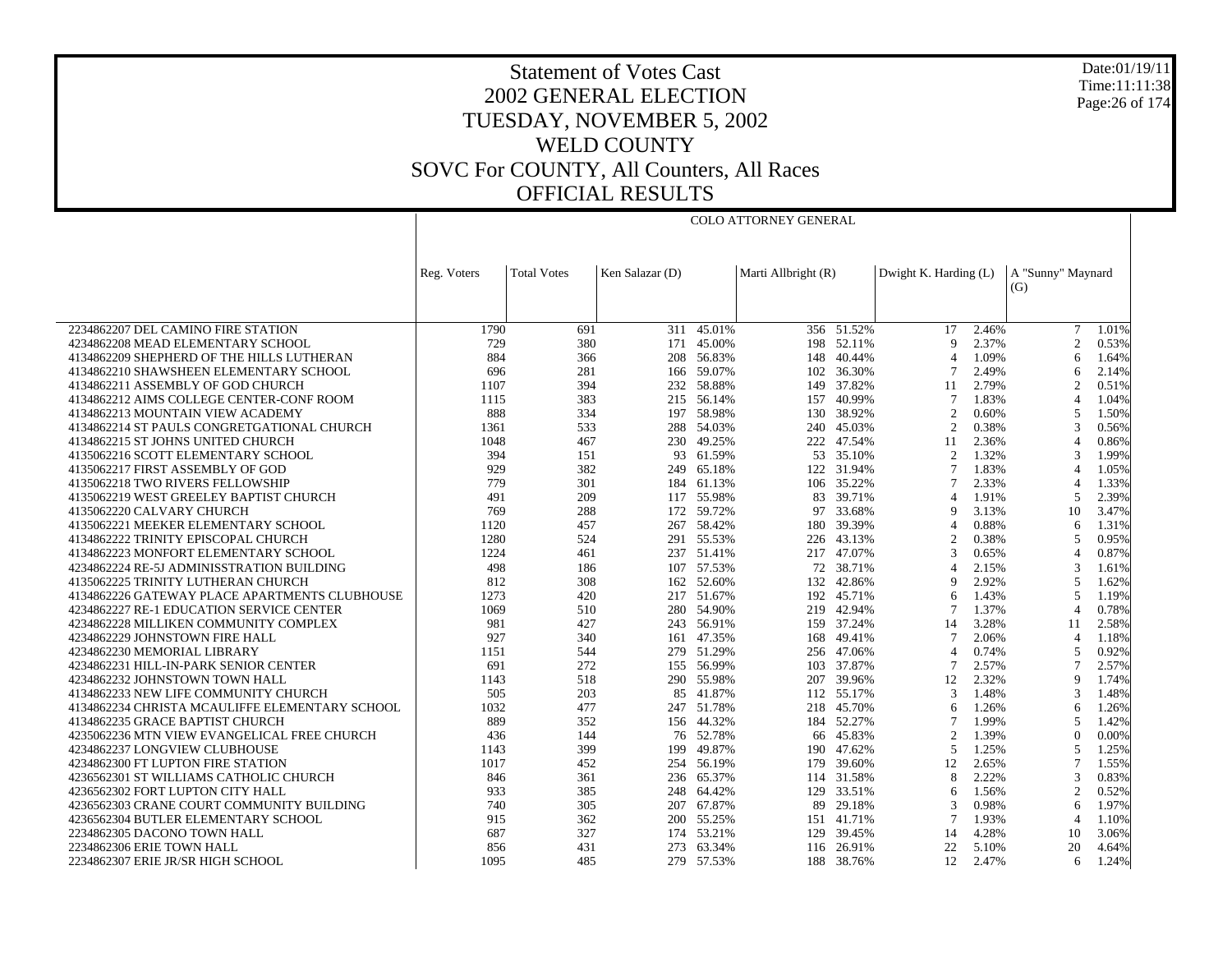Date:01/19/11 Time:11:11:38 Page:27 of 174

# Statement of Votes Cast 2002 GENERAL ELECTION TUESDAY, NOVEMBER 5, 2002 WELD COUNTY SOVC For COUNTY, All Counters, All Races OFFICIAL RESULTS

COLO ATTORNEY GENERAL

|                                            | Reg. Voters | <b>Total Votes</b> | Ken Salazar (D) |           | Marti Allbright (R) |            | Dwight K. Harding (L) |       | A "Sunny" Maynard |        |
|--------------------------------------------|-------------|--------------------|-----------------|-----------|---------------------|------------|-----------------------|-------|-------------------|--------|
|                                            |             |                    |                 |           |                     |            |                       |       | (G)               |        |
|                                            |             |                    |                 |           |                     |            |                       |       |                   |        |
|                                            |             |                    |                 |           |                     |            |                       |       |                   |        |
| 4136562308 KERSEY TOWN HALL                | 1099        | 568                | 278             | 48.94%    |                     | 276 48.59% | 10                    | 1.76% | 4                 | 0.70%  |
| 4236562309 PELICAN LAKES SALES OFFICE      | 383         | 162                | 72              | 44.44%    | 85                  | 52.47%     | 5                     | 3.09% | $\Omega$          | 0.00%  |
| 4236562310 HUDSON TOWN HALL                | 971         | 416                | 194             | 46.63%    | 204                 | 49.04%     | 15                    | 3.61% |                   | 0.72%  |
| 4136562311 KEENESBURG FIRE HALL            | 1107        | 542                | 267             | 49.26%    | 255                 | 47.05%     | 14                    | 2.58% | 6                 | 1.11%  |
| 4136562312 ROGGEN FIRE HOUSE               | 355         | 174                | 79              | 45.40%    | 92                  | 52.87%     | 3                     | 1.72% | $\Omega$          | 0.00%  |
| 4236562313 LOCHBUIE ELEMENTARY SCHOOL      | 573         | 253                | 156             | 61.66%    | 86                  | 33.99%     | 8                     | 3.16% |                   | 1.19%  |
| 4236562314 AFTER GLOWS SENIOR CENTER       | 979         | 387                | 228             | 58.91%    | 142                 | 36.69%     |                       | 2.84% | 6                 | 1.55%  |
| 4135062315 UNC CENTER (MAIN LEVEL)         | 933         | 229                | 137             | 59.83%    | 60                  | 26.20%     |                       | 3.06% | 25                | 10.92% |
| 4135062316 EAST MEMORIAL ELEMENTARY SCHOOL | 1121        | 320                | 201             | 62.81%    | 100                 | 31.25%     | 10                    | 3.13% | 9                 | 2.81%  |
| 4135062317 BETHEL BAPTIST CHURCH           | 709         | 332                | 209             | 62.95%    | 111                 | 33.43%     | $\overline{2}$        | 0.60% | 10                | 3.01%  |
| 4135062318 JACKSON ELEMENTARY SCHOOL       | 801         | 310                | 199             | 64.19%    | 102                 | 32.90%     | 3                     | 0.97% | 6                 | 1.94%  |
| 4135062319 GARDEN CITY TOWN HALL           | 531         | 202                | 114             | 56.44%    | 81                  | 40.10%     | Δ                     | 1.98% |                   | 1.49%  |
| 4135062320 BONELL TOWER (LOUNGE)           | 437         | 149                | 76              | 51.01%    | -66                 | 44.30%     |                       | 2.01% |                   | 2.68%  |
| 4135062321 GREELEY MALL (NORTH ENTRANCE)   | 891         | 269                | 176             | 65.43%    | 84                  | 31.23%     | 5                     | 1.86% | 4                 | 1.49%  |
| 4135062322 DOS RIOS ELEMENTARY SCHOOL      | 1062        | 414                | 259             | 62.56%    | 139                 | 33.57%     |                       | 1.21% | 11                | 2.66%  |
| 4135062323 CENTENNIAL ELEMENTARY SHOOL     | 959         | 335                | 175             | 52.24%    | 147                 | 43.88%     |                       | 1.79% |                   | 2.09%  |
| 4135062324 CAVE CREEK CLUBHOUSE            | 969         | 345                | 172             | 49.86%    | 160                 | 46.38%     |                       | 2.03% | 6                 | 1.74%  |
| 4135062325 EVANS COMMUNITY COMPLEX         | 684         | 247                | 149             | 60.32%    | 84                  | 34.01%     | 10                    | 4.05% |                   | 1.62%  |
| 4134862326 FIRST BAPTIST CHURCH            | 1015        | 445                | 281             | 63.15%    | 149                 | 33.48%     | 12                    | 2.70% |                   | 0.67%  |
| 2233362327 MAIL BALLOT PRECINCT            | 45          | 26                 | 16              | 61.54%    |                     | 9 34.62%   |                       | 3.85% | $\Omega$          | 0.00%  |
| <b>ABSENTEE 1</b>                          |             | 12645              | 6937            | 54.86%    | 5350                | 42.31%     | 207                   | 1.64% | 151               | 1.19%  |
| <b>ABSENTEE 2</b>                          |             | 4405               | 2335            | 53.01%    | 1912                | 43.41%     | 104                   | 2.36% | 54                | 1.23%  |
| <b>EARLY</b>                               |             | 2387               | 1110            | 46.50%    | 1211                | 50.73%     | 33                    | 1.38% | 33                | 1.38%  |
| PROVISIONAL 1                              |             | 241                | 132             | 54.77%    | 100                 | 41.49%     | Δ                     | 1.66% |                   | 2.07%  |
| PROVISIONAL 2                              |             | 104                |                 | 56 53.85% | 47                  | 45.19%     |                       | 0.96% |                   | 0.00%  |
| Total                                      | 85161       | 54850              | 29410           | 53.62%    | 23537               | 42.91%     | 1091                  | 1.99% | 812               | 1.48%  |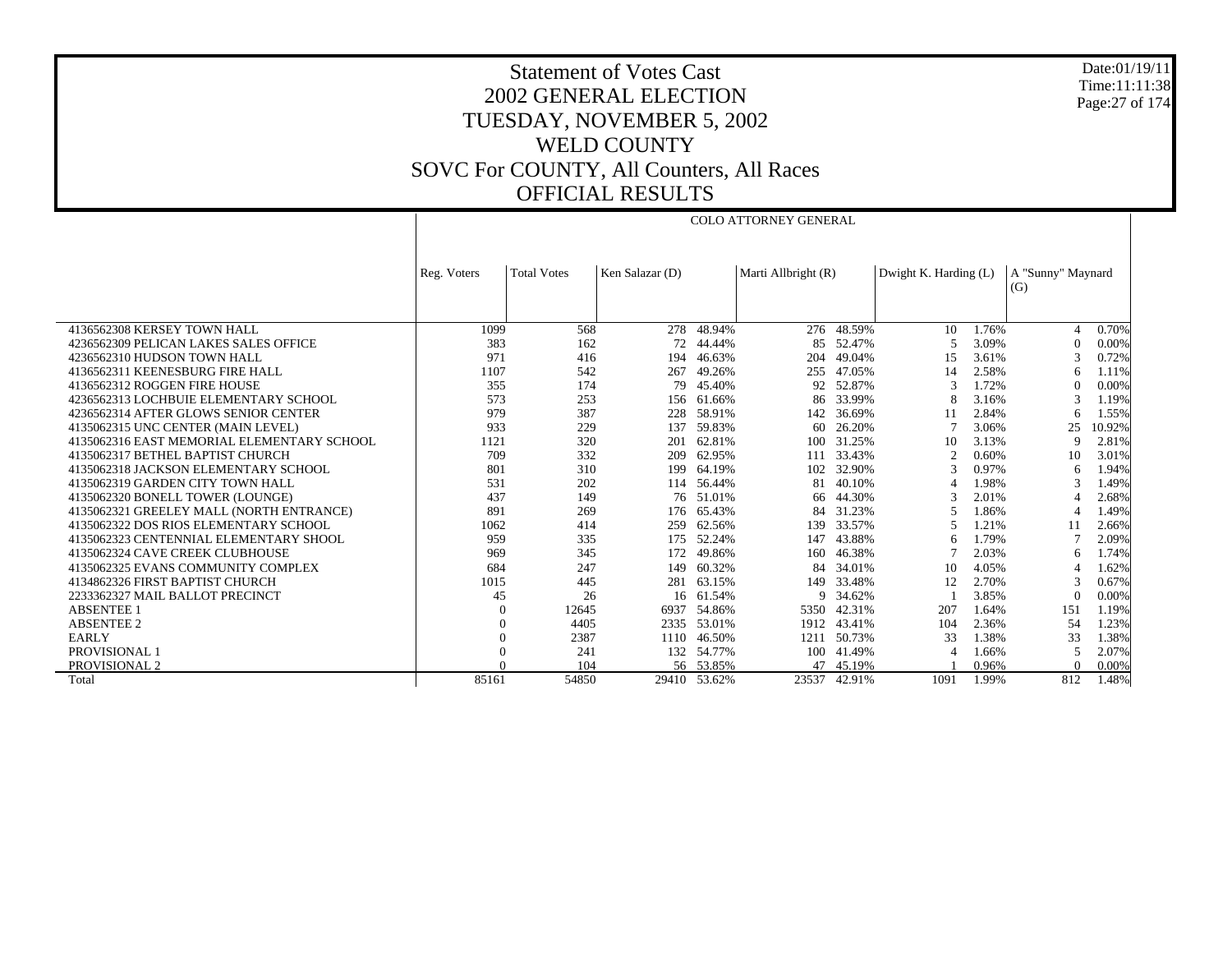Jurisdiction Wide 4136562100 NUNN COMMUNITY BUILDING 4136562101 GROVER FIRE HALL 4136562102 PRAIRIE HIGH SCHOOL 4136562103 BRIGGSDALE HIGH SCHOOL 4136562104 GILL LIONS COMMUNITY BUILDING 4136562105 KERSEY SENIOR CITIZENS HALL 4135062106 FRIENDLY VILLAGE CLUBHOUSE 4135062107 GREELEY RECREATION CENTER 4135062108 MADISON ELEMENTARY SCHOOL 4135062109 GLORIA CHRISTI LUTHERAN CHURCH HALL 4135062110 FIRST UNITED METHODIST CHURCH 4135062111 FIRST CHRISTIAN CHURCH 4135062112 CAMERON ELEMETARY SCHOOL 4134862113 WESTERN HILLS FIRE STATION 4135062114 OUR SAVIORS LUTHERAN CHURCH 4134962115 WINDSOR HIGH SCHOOLL COMMONS 4134962116 FAITH UNITED CHURCH OF CHRIST 4136562117 SEVERANCE FIRE STATION 4136562118 EATON MIDDLE SCHOOL 4136562119 EVANGELICAL FREE CHURCH OF EATON 4134862120 NORTH WELD CO WATER DISTRICT 4134962121 COVENANT BIBLE COLLEGE (CLASSROOM) 4134962122 PARK BUILDING-WINDSOR TOWN HALL 4134962123 CORNERSTONE BAPTIST CHURCH 4134862124 VICTORY CHRISTIAN FELLOWSHIP 4134862125 NORTHRIDGE HIGH SCHOOL 4136562126 PIERCE TOWN HALL 4136562127 AULT TOWN HALL 4136562128 EATON TOWN HALL 4134862129 WINDSOR-SEVERANCE PUBLIC LIBRARY 4134962130 TOZER ELEMENTARY SCHOOL 4234862200 MEAD TOWN HALL 4234862201 PLATTEVILLE TOWN HALL 4234862202 PLATTEVILLE BAPTIST CHURCH 2234862203 FIRESTONE TOWN HALL 2234862204 TRI TOWN BAPTIST CHURCH 2234862205 FREDERICK TOWN HALL 2234862206 RINN UNITED METHODIST CHURCHReg. Voters | Total Votes | Cindy Carlisle (D) | Diane Greenlee (R) | Flux J. Neo (L) CU REGENT DIST 2 - - - - - - - - - - - - - - - - - - - - - - - - - - - - - - - - - - - - - - - - - - - - - - - - - - - - - - - - - - - - - - - - - - - - - - - - - - - - - - - - - - - - - - - - - - - - - - - - - - - - - - - - - - - - - - - - - - - - - - - - - - - - - - - - - - - - - - - - - - - - - - - - - - - - - - - - - - - - - - - - - - - - - - - - - - - - - - - - - - - - - - - - - - - - - - - - - - - - - - - - - - - - - - - - - - - - - - - - - - - - - - - - - - - - - - - - - - - - - - 1036 443 171 38.60% 251 56.66% 21 4.74% 1206 423 161 38.06% 253 59.81% 9 2.13% 1206 466 227 48.71% 218 46.78% 21 4.51% 642 223 68 30.49%140 62.78% 15 6.73%

Date:01/19/11Time:11:11:38Page:28 of 174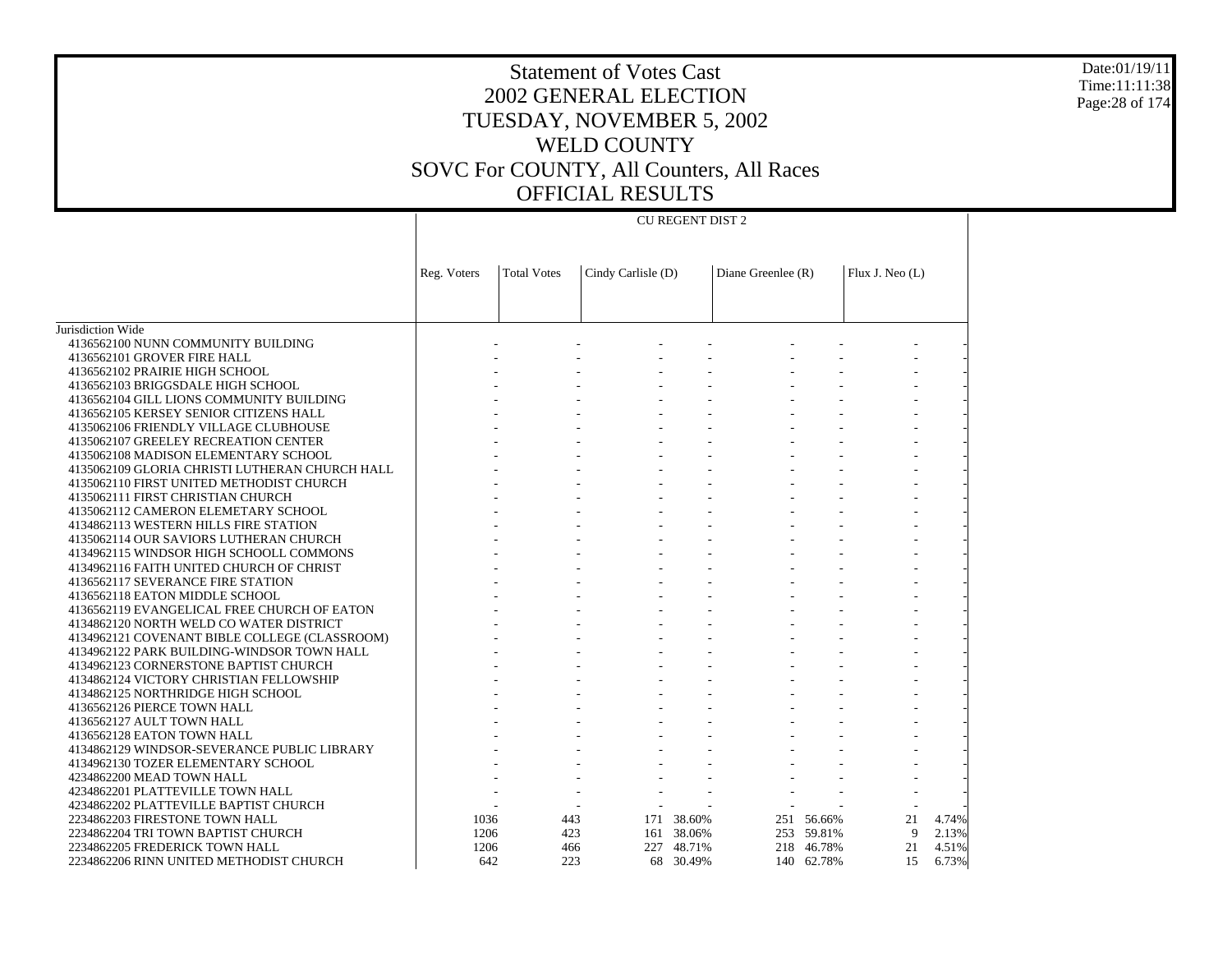CU REGENT DIST 2

 2234862207 DEL CAMINO FIRE STATION 4234862208 MEAD ELEMENTARY SCHOOL 4134862209 SHEPHERD OF THE HILLS LUTHERAN 4134862210 SHAWSHEEN ELEMENTARY SCHOOL 4134862211 ASSEMBLY OF GOD CHURCH 4134862212 AIMS COLLEGE CENTER-CONF ROOM 4134862213 MOUNTAIN VIEW ACADEMY 4134862214 ST PAULS CONGRETGATIONAL CHURCH 4134862215 ST JOHNS UNITED CHURCH 4135062216 SCOTT ELEMENTARY SCHOOL 4135062217 FIRST ASSEMBLY OF GOD 4135062218 TWO RIVERS FELLOWSHIP 4135062219 WEST GREELEY BAPTIST CHURCH 4135062220 CALVARY CHURCH 4135062221 MEEKER ELEMENTARY SCHOOL 4134862222 TRINITY EPISCOPAL CHURCH 4134862223 MONFORT ELEMENTARY SCHOOL 4234862224 RE-5J ADMINISSTRATION BUILDING 4135062225 TRINITY LUTHERAN CHURCH 4134862226 GATEWAY PLACE APARTMENTS CLUBHOUSE 4234862227 RE-1 EDUCATION SERVICE CENTER 4234862228 MILLIKEN COMMUNITY COMPLEX 4234862229 JOHNSTOWN FIRE HALL 4234862230 MEMORIAL LIBRARY 4234862231 HILL-IN-PARK SENIOR CENTER 4234862232 JOHNSTOWN TOWN HALL 4134862233 NEW LIFE COMMUNITY CHURCH 4134862234 CHRISTA MCAULIFFE ELEMENTARY SCHOOL 4134862235 GRACE BAPTIST CHURCH 4235062236 MTN VIEW EVANGELICAL FREE CHURCH 4234862237 LONGVIEW CLUBHOUSE 4234862300 FT LUPTON FIRE STATION 4236562301 ST WILLIAMS CATHOLIC CHURCH 4236562302 FORT LUPTON CITY HALL 4236562303 CRANE COURT COMMUNITY BUILDING 4236562304 BUTLER ELEMENTARY SCHOOL 2234862305 DACONO TOWN HALLReg. Voters | Total Votes | Cindy Carlisle (D) | Diane Greenlee (R) | Flux J. Neo (L) 1790 641 185 28.86% 413 64.43% 43 6.71% - - - - - - - - - - - - - - - - - - - - - - - - - - - - - - - - - - - - - - - - - - - - - - - - - - - - - - - - - - - - - - - - - - - - - - - - - - - - - - - - - - - - - - - - - - - - - - - - - - - - - - - - - - - - - - - - - - - - - - - - - - - - - - - - - - - - - - - - - - - - - - - - - - - - - - - - - - - - - - - - - - - - - - - - - - - - - - - - - - - - - - - - - - - - - - - - - - - - - - - - - - - - - - - - - - - - - - - - - - - - - - - - - - - - - - - - - - - - - - - - - - - - - 687 304 140 46.05%147 48.36% 17 5.59%

856

1095

404 193 47.77%

451 166 36.81%

165 40.84% 46 11.39%

265 58.76% 20 4.43%

 2234862306 ERIE TOWN HALL2234862307 ERIE JR/SR HIGH SCHOOL

Date:01/19/11Time:11:11:38Page:29 of 174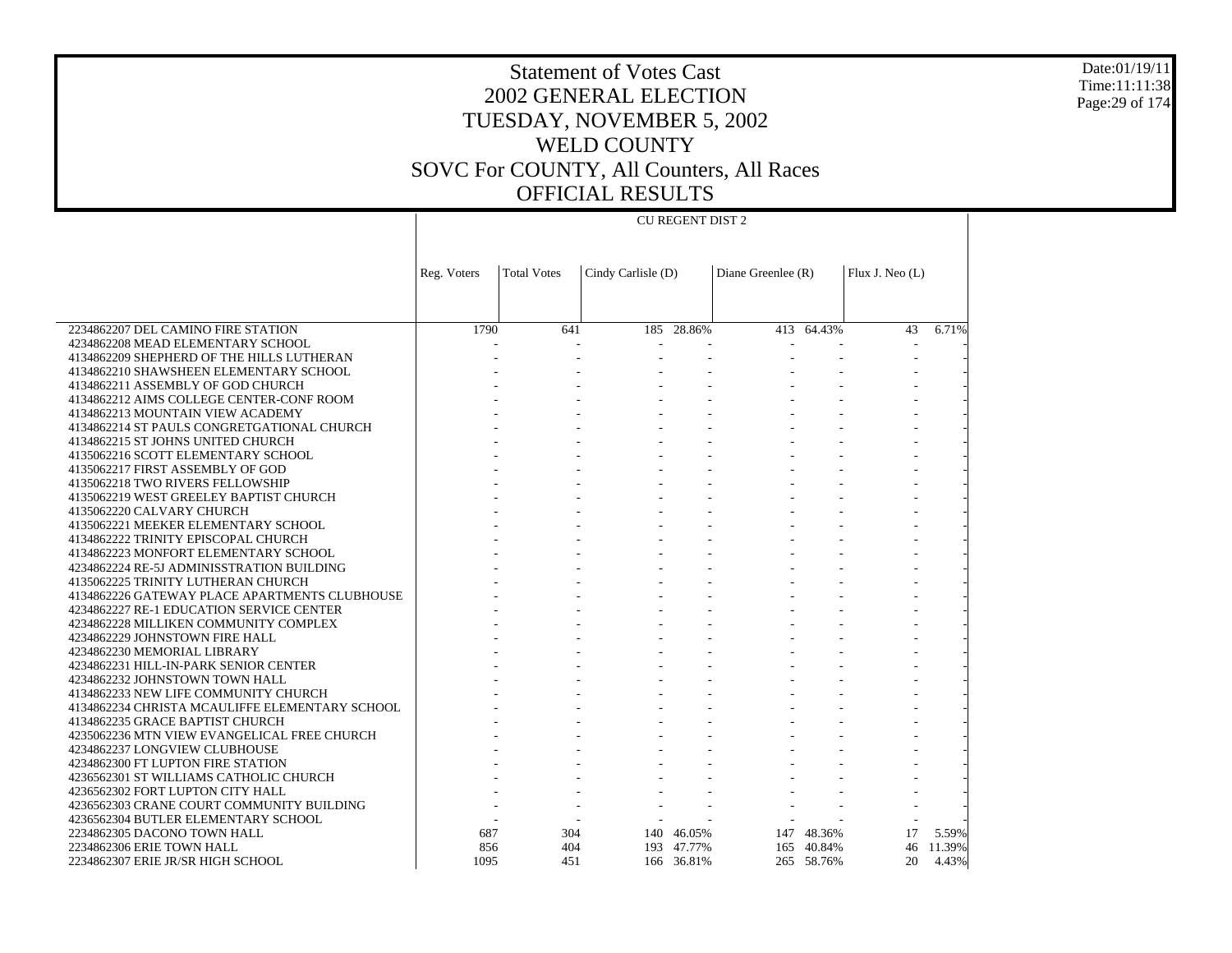4136562308 KERSEY TOWN HALL 4236562309 PELICAN LAKES SALES OFFICE 4236562310 HUDSON TOWN HALL 4136562311 KEENESBURG FIRE HALL 4136562312 ROGGEN FIRE HOUSE 4236562313 LOCHBUIE ELEMENTARY SCHOOL 4236562314 AFTER GLOWS SENIOR CENTER 4135062315 UNC CENTER (MAIN LEVEL) 4135062316 EAST MEMORIAL ELEMENTARY SCHOOL 4135062317 BETHEL BAPTIST CHURCH 4135062318 JACKSON ELEMENTARY SCHOOL 4135062319 GARDEN CITY TOWN HALL 4135062320 BONELL TOWER (LOUNGE) 4135062321 GREELEY MALL (NORTH ENTRANCE) 4135062322 DOS RIOS ELEMENTARY SCHOOL 4135062323 CENTENNIAL ELEMENTARY SHOOL 4135062324 CAVE CREEK CLUBHOUSE 4135062325 EVANS COMMUNITY COMPLEX 4134862326 FIRST BAPTIST CHURCH 2233362327 MAIL BALLOT PRECINCT ABSENTEE 1 ABSENTEE 2 EARLY PROVISIONAL 1 PROVISIONAL 2 TotalReg. Voters | Total Votes | Cindy Carlisle (D) | Diane Greenlee (R) | Flux J. Neo (L) CU REGENT DIST 2 - - - - - - - - - - - - - - - - - - - - - - - - - - - - - - - - - - - - - - - - - - - - - - - - - - - - - - - - - - - - - - - - - - - - - - - - - - - - - - - - - - - - - - - - - - - - - - - - - - - - - - - - - - - - - - - - - - - - - - - - - - - - - - - - - - - - - 45 21 10 47.62% 11 52.38% 0 0.00% 0 1433 616 42.99% 733 51.15% 84 5.86% - - - - - - - 0 297 81 27.27% 211 71.04% 5 1.68%  $\Omega$  21 11 52.38% 9 42.86% 1 4.76% - - - - - - - 8563 5127 2029 39.57%2816 54.92% 282 5.50%

Time:11:11:38Page:30 of 174

Date:01/19/11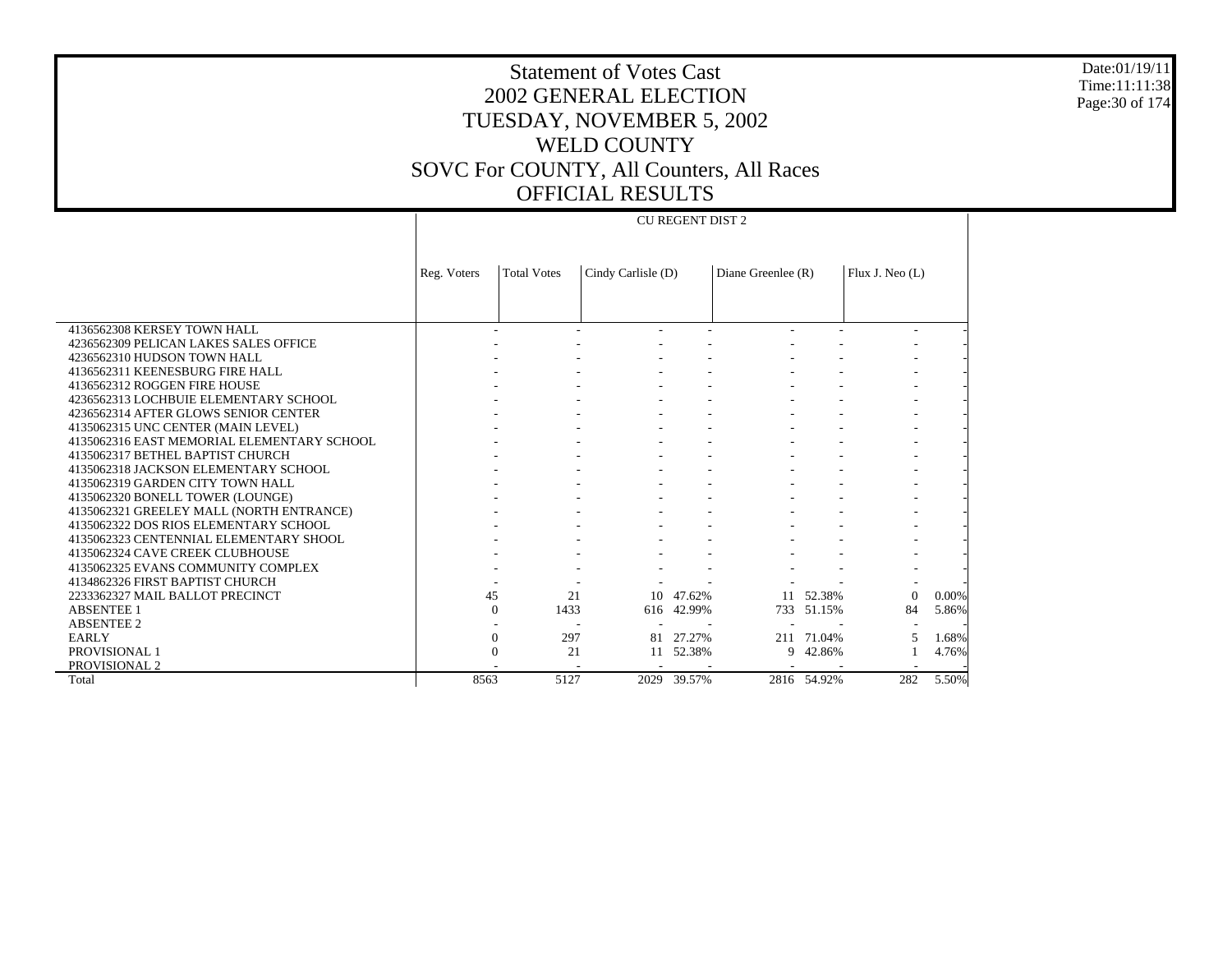#### Date:01/19/11 Time:11:11:38 Page:31 of 174

|                                                | Reg. Voters | <b>Total Votes</b> | Dave Owen (R) |            | Russ J. Haddad (L) |           |
|------------------------------------------------|-------------|--------------------|---------------|------------|--------------------|-----------|
|                                                |             |                    |               |            |                    |           |
|                                                |             |                    |               |            |                    |           |
| Jurisdiction Wide                              |             |                    |               |            |                    |           |
| 4136562100 NUNN COMMUNITY BUILDING             | 746         | 334                |               | 288 86.23% | 46                 | 13.77%    |
| 4136562101 GROVER FIRE HALL                    | 337         | 153                | 141           | 92.16%     | 12                 | 7.84%     |
| 4136562102 PRAIRIE HIGH SCHOOL                 | 291         | 146                |               | 138 94.52% | 8                  | 5.48%     |
| 4136562103 BRIGGSDALE HIGH SCHOOL              | 282         | 134                | 121           | 90.30%     | 13                 | 9.70%     |
| 4136562104 GILL LIONS COMMUNITY BUILDING       | 1329        | 584                |               | 521 89.21% | 63                 | 10.79%    |
| 4136562105 KERSEY SENIOR CITIZENS HALL         | 251         | 104                |               | 96 92.31%  | 8                  | 7.69%     |
| 4135062106 FRIENDLY VILLAGE CLUBHOUSE          | 910         | 294                |               | 231 78.57% | 63                 | 21.43%    |
| 4135062107 GREELEY RECREATION CENTER           | 1340        | 349                | 231           | 66.19%     | 118                | 33.81%    |
| 4135062108 MADISON ELEMENTARY SCHOOL           | 1065        | 353                | 282           | 79.89%     | 71                 | 20.11%    |
| 4135062109 GLORIA CHRISTI LUTHERAN CHURCH HALL | 828         | 276                | 233           | 84.42%     | 43                 | 15.58%    |
| 4135062110 FIRST UNITED METHODIST CHURCH       | 981         | 286                | 202           | 70.63%     | 84                 | 29.37%    |
| 4135062111 FIRST CHRISTIAN CHURCH              | 1198        | 390                | 297           | 76.15%     | 93                 | 23.85%    |
| 4135062112 CAMERON ELEMETARY SCHOOL            | 1054        | 350                | 223           | 63.71%     | 127                | 36.29%    |
| 4134862113 WESTERN HILLS FIRE STATION          | 846         | 315                | 265           | 84.13%     | 50                 | 15.87%    |
| 4135062114 OUR SAVIORS LUTHERAN CHURCH         | 954         | 365                | 285           | 78.08%     | 80                 | 21.92%    |
| 4134962115 WINDSOR HIGH SCHOOLL COMMONS        | 1086        | 399                | 349           | 87.47%     |                    | 50 12.53% |
| 4134962116 FAITH UNITED CHURCH OF CHRIST       | 861         | 343                | 280           | 81.63%     | 63                 | 18.37%    |
| 4136562117 SEVERANCE FIRE STATION              | 1210        | 514                |               | 454 88.33% | 60                 | 11.67%    |
| 4136562118 EATON MIDDLE SCHOOL                 | 1177        | 505                | 453           | 89.70%     | 52                 | 10.30%    |
| 4136562119 EVANGELICAL FREE CHURCH OF EATON    | 595         | 243                | 202           | 83.13%     | 41                 | 16.87%    |
| 4134862120 NORTH WELD CO WATER DISTRICT        | 404         | 192                | 168           | 87.50%     | 24                 | 12.50%    |
| 4134962121 COVENANT BIBLE COLLEGE (CLASSROOM)  | 1203        | 506                | 423           | 83.60%     | 83                 | 16.40%    |
| 4134962122 PARK BUILDING-WINDSOR TOWN HALL     | 1177        | 516                |               | 416 80.62% | 100                | 19.38%    |
| 4134962123 CORNERSTONE BAPTIST CHURCH          | 1050        | 370                | 327           | 88.38%     | 43                 | 11.62%    |
| 4134862124 VICTORY CHRISTIAN FELLOWSHIP        | 967         | 350                |               | 314 89.71% | 36                 | 10.29%    |
| 4134862125 NORTHRIDGE HIGH SCHOOL              | 630         | 255                | 207           | 81.18%     | 48                 | 18.82%    |
| 4136562126 PIERCE TOWN HALL                    | 795         | 332                | 286           | 86.14%     | 46                 | 13.86%    |
| 4136562127 AULT TOWN HALL                      | 789         | 321                |               | 269 83.80% | 52                 | 16.20%    |
| 4136562128 EATON TOWN HALL                     | 970         | 418                | 375           | 89.71%     | 43                 | 10.29%    |
| 4134862129 WINDSOR-SEVERANCE PUBLIC LIBRARY    | 321         | 118                | 103           | 87.29%     | 15                 | 12.71%    |
| 4134962130 TOZER ELEMENTARY SCHOOL             | 774         | 328                |               | 296 90.24% | 32                 | 9.76%     |
| 4234862200 MEAD TOWN HALL                      | ÷           |                    |               |            | $\overline{a}$     |           |
| 4234862201 PLATTEVILLE TOWN HALL               |             | L,                 |               |            |                    |           |
| 4234862202 PLATTEVILLE BAPTIST CHURCH          |             |                    |               |            |                    |           |
| 2234862203 FIRESTONE TOWN HALL                 |             |                    |               |            |                    |           |
| 2234862204 TRI TOWN BAPTIST CHURCH             |             |                    |               |            |                    |           |
| 2234862205 FREDERICK TOWN HALL                 |             |                    |               |            |                    |           |
| 2234862206 RINN UNITED METHODIST CHURCH        |             |                    |               |            |                    |           |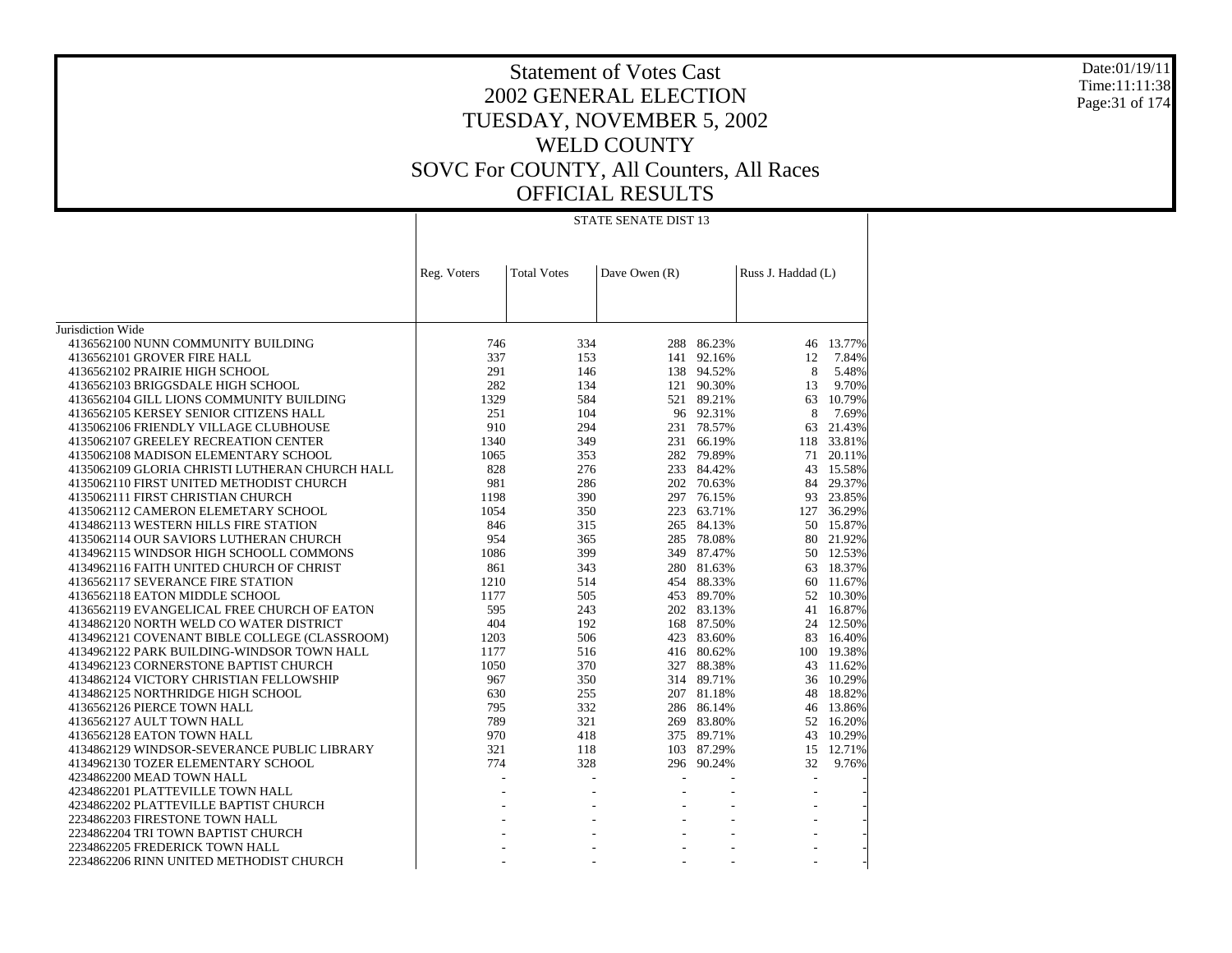Date:01/19/11 Time:11:11:38 Page:32 of 174

| STATE SENATE DIST 13 |  |
|----------------------|--|
|                      |  |

|                                                | Reg. Voters              | <b>Total Votes</b> | Dave Owen (R) |            | Russ J. Haddad (L)       |           |
|------------------------------------------------|--------------------------|--------------------|---------------|------------|--------------------------|-----------|
|                                                |                          |                    |               |            |                          |           |
|                                                |                          |                    |               |            |                          |           |
|                                                |                          |                    |               |            |                          |           |
| 2234862207 DEL CAMINO FIRE STATION             | $\overline{\phantom{a}}$ | $\sim$             |               |            | $\overline{\phantom{a}}$ |           |
| 4234862208 MEAD ELEMENTARY SCHOOL              |                          |                    |               |            |                          |           |
| 4134862209 SHEPHERD OF THE HILLS LUTHERAN      | 884                      | 335                | 278           | 82.99%     |                          | 57 17.01% |
| 4134862210 SHAWSHEEN ELEMENTARY SCHOOL         | 696                      | 262                |               | 217 82.82% | 45                       | 17.18%    |
| 4134862211 ASSEMBLY OF GOD CHURCH              | 1107                     | 363                |               | 302 83.20% | 61                       | 16.80%    |
| 4134862212 AIMS COLLEGE CENTER-CONF ROOM       | 1115                     | 360                |               | 312 86.67% | 48                       | 13.33%    |
| 4134862213 MOUNTAIN VIEW ACADEMY               | 888                      | 305                |               | 262 85.90% | 43                       | 14.10%    |
| 4134862214 ST PAULS CONGRETGATIONAL CHURCH     | 1361                     | 483                |               | 424 87.78% | 59                       | 12.22%    |
| 4134862215 ST JOHNS UNITED CHURCH              | 1048                     | 433                |               | 382 88.22% | 51                       | 11.78%    |
| 4135062216 SCOTT ELEMENTARY SCHOOL             | 394                      | 142                |               | 108 76.06% | 34                       | 23.94%    |
| 4135062217 FIRST ASSEMBLY OF GOD               | 929                      | 347                |               | 270 77.81% | 77                       | 22.19%    |
| 4135062218 TWO RIVERS FELLOWSHIP               | 779                      | 277                |               | 218 78.70% | 59                       | 21.30%    |
| 4135062219 WEST GREELEY BAPTIST CHURCH         | 491                      | 186                |               | 159 85.48% |                          | 27 14.52% |
| 4135062220 CALVARY CHURCH                      | 769                      | 257                |               | 193 75.10% |                          | 64 24.90% |
| 4135062221 MEEKER ELEMENTARY SCHOOL            | 1120                     | 415                |               | 340 81.93% | 75                       | 18.07%    |
| 4134862222 TRINITY EPISCOPAL CHURCH            | 1280                     | 485                |               | 431 88.87% | 54                       | 11.13%    |
| 4134862223 MONFORT ELEMENTARY SCHOOL           | 1224                     | 427                |               | 375 87.82% |                          | 52 12.18% |
| 4234862224 RE-5J ADMINISSTRATION BUILDING      |                          |                    |               |            |                          |           |
| 4135062225 TRINITY LUTHERAN CHURCH             | 812                      | 278                |               | 232 83.45% | 46                       | 16.55%    |
| 4134862226 GATEWAY PLACE APARTMENTS CLUBHOUSE  | 1273                     | 394                |               | 321 81.47% | 73                       | 18.53%    |
| 4234862227 RE-1 EDUCATION SERVICE CENTER       |                          |                    |               |            |                          |           |
| 4234862228 MILLIKEN COMMUNITY COMPLEX          |                          |                    |               |            |                          |           |
| 4234862229 JOHNSTOWN FIRE HALL                 |                          |                    |               |            |                          |           |
| 4234862230 MEMORIAL LIBRARY                    |                          |                    |               |            |                          |           |
| 4234862231 HILL-IN-PARK SENIOR CENTER          |                          |                    |               |            |                          |           |
| 4234862232 JOHNSTOWN TOWN HALL                 |                          |                    |               |            |                          |           |
| 4134862233 NEW LIFE COMMUNITY CHURCH           | 505                      | 183                |               | 155 84.70% | 28                       | 15.30%    |
| 4134862234 CHRISTA MCAULIFFE ELEMENTARY SCHOOL | 1032                     | 437                |               | 382 87.41% | 55                       | 12.59%    |
| 4134862235 GRACE BAPTIST CHURCH                | 889                      | 328                |               | 294 89.63% |                          | 34 10.37% |
| 4235062236 MTN VIEW EVANGELICAL FREE CHURCH    |                          |                    |               |            |                          |           |
| 4234862237 LONGVIEW CLUBHOUSE                  |                          |                    |               |            |                          |           |
| 4234862300 FT LUPTON FIRE STATION              |                          |                    |               |            |                          |           |
| 4236562301 ST WILLIAMS CATHOLIC CHURCH         |                          |                    |               |            |                          |           |
| 4236562302 FORT LUPTON CITY HALL               |                          |                    |               |            |                          |           |
| 4236562303 CRANE COURT COMMUNITY BUILDING      |                          |                    |               |            |                          |           |
| 4236562304 BUTLER ELEMENTARY SCHOOL            |                          |                    |               |            |                          |           |
| 2234862305 DACONO TOWN HALL                    |                          |                    |               |            |                          |           |
| 2234862306 ERIE TOWN HALL                      |                          |                    |               |            |                          |           |
| 2234862307 ERIE JR/SR HIGH SCHOOL              |                          |                    |               |            |                          |           |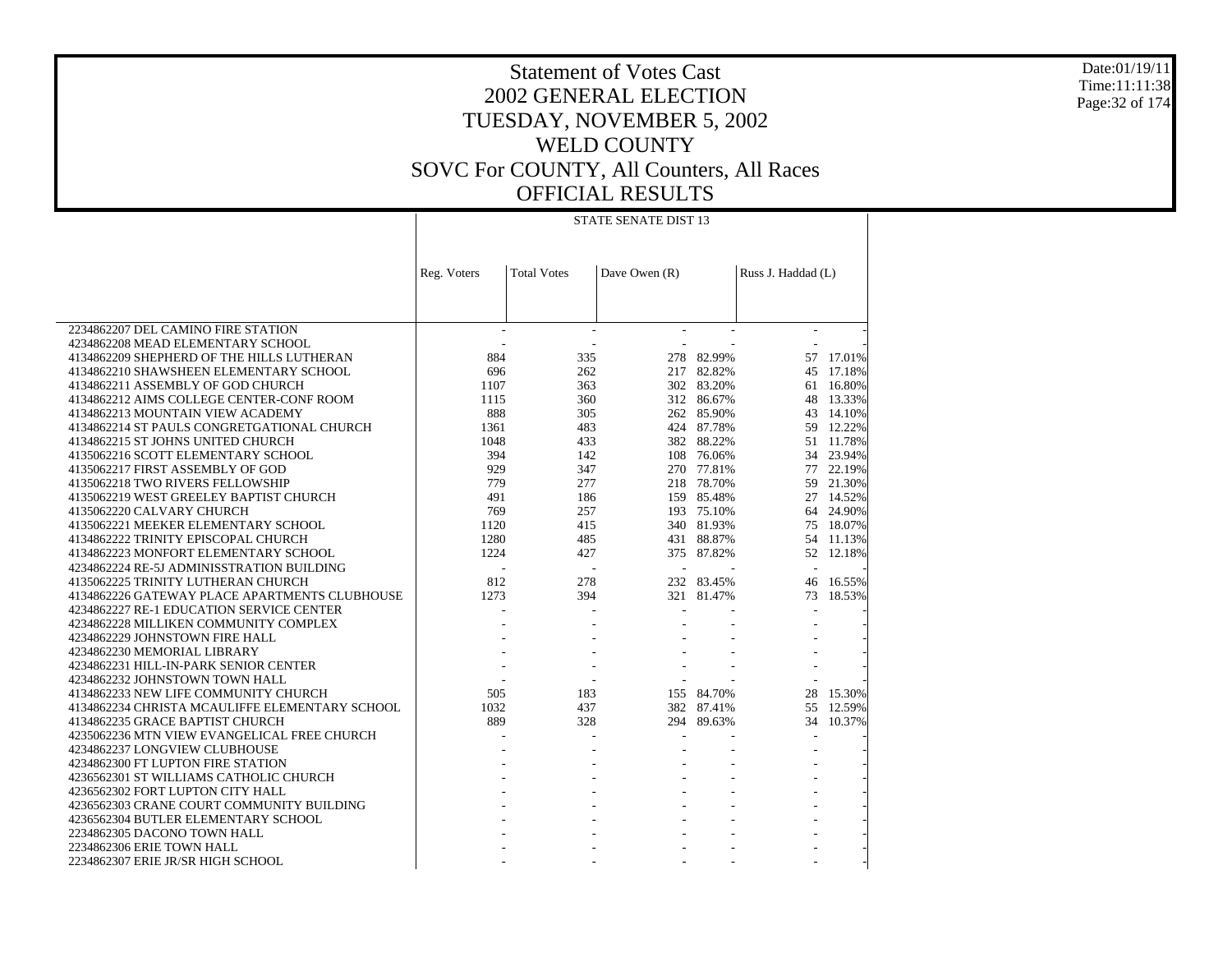Date:01/19/11 Time:11:11:38 Page:33 of 174

## Statement of Votes Cast 2002 GENERAL ELECTION TUESDAY, NOVEMBER 5, 2002 WELD COUNTY SOVC For COUNTY, All Counters, All Races OFFICIAL RESULTS

#### STATE SENATE DIST 13

|                                            | Reg. Voters | <b>Total Votes</b> | Dave Owen (R) |            | Russ J. Haddad (L) |        |
|--------------------------------------------|-------------|--------------------|---------------|------------|--------------------|--------|
|                                            |             |                    |               |            |                    |        |
| 4136562308 KERSEY TOWN HALL                | 1099        | 514                | 459           | 89.30%     | 55                 | 10.70% |
| 4236562309 PELICAN LAKES SALES OFFICE      |             |                    |               |            |                    |        |
| 4236562310 HUDSON TOWN HALL                |             |                    |               |            |                    |        |
| 4136562311 KEENESBURG FIRE HALL            | 1107        | 492                | 394           | 80.08%     | 98                 | 19.92% |
| 4136562312 ROGGEN FIRE HOUSE               | 355         | 157                |               | 141 89.81% | 16                 | 10.19% |
| 4236562313 LOCHBUIE ELEMENTARY SCHOOL      |             |                    |               |            |                    |        |
| 4236562314 AFTER GLOWS SENIOR CENTER       |             |                    |               |            |                    |        |
| 4135062315 UNC CENTER (MAIN LEVEL)         | 933         | 198                | 105           | 53.03%     | 93                 | 46.97% |
| 4135062316 EAST MEMORIAL ELEMENTARY SCHOOL | 1121        | 292                | 212           | 72.60%     | 80                 | 27.40% |
| 4135062317 BETHEL BAPTIST CHURCH           | 709         | 287                | 242           | 84.32%     | 45                 | 15.68% |
| 4135062318 JACKSON ELEMENTARY SCHOOL       | 801         | 277                | 215           | 77.62%     | 62                 | 22.38% |
| 4135062319 GARDEN CITY TOWN HALL           | 531         | 190                | 151           | 79.47%     | 39                 | 20.53% |
| 4135062320 BONELL TOWER (LOUNGE)           | 437         | 136                | 104           | 76.47%     | 32                 | 23.53% |
| 4135062321 GREELEY MALL (NORTH ENTRANCE)   | 891         | 247                | 180           | 72.87%     | 67                 | 27.13% |
| 4135062322 DOS RIOS ELEMENTARY SCHOOL      | 1062        | 389                | 308           | 79.18%     | 81                 | 20.82% |
| 4135062323 CENTENNIAL ELEMENTARY SHOOL     | 959         | 315                | 258           | 81.90%     | 57                 | 18.10% |
| 4135062324 CAVE CREEK CLUBHOUSE            | 969         | 319                | 268           | 84.01%     | 51                 | 15.99% |
| 4135062325 EVANS COMMUNITY COMPLEX         | 684         | 231                | 183           | 79.22%     | 48                 | 20.78% |
| 4134862326 FIRST BAPTIST CHURCH            | 1015        | 413                | 339           | 82.08%     | 74                 | 17.92% |
| 2233362327 MAIL BALLOT PRECINCT            |             |                    |               |            |                    |        |
| <b>ABSENTEE 1</b>                          | $\Omega$    | 10006              | 8400          | 83.95%     | 1606               | 16.05% |
| <b>ABSENTEE 2</b>                          | $\Omega$    | 786                | 692           | 88.04%     | 94                 | 11.96% |
| <b>EARLY</b>                               | $\Omega$    | 1552               | 1289          | 83.05%     | 263                | 16.95% |
| PROVISIONAL 1                              |             | 200                | 161           | 80.50%     | 39                 | 19.50% |
| PROVISIONAL 2                              |             | 16                 | 13            | 81.25%     | $\mathcal{R}$      | 18.75% |
| Total                                      | 57690       | 33857              | 28245         | 83.42%     | 5612               | 16.58% |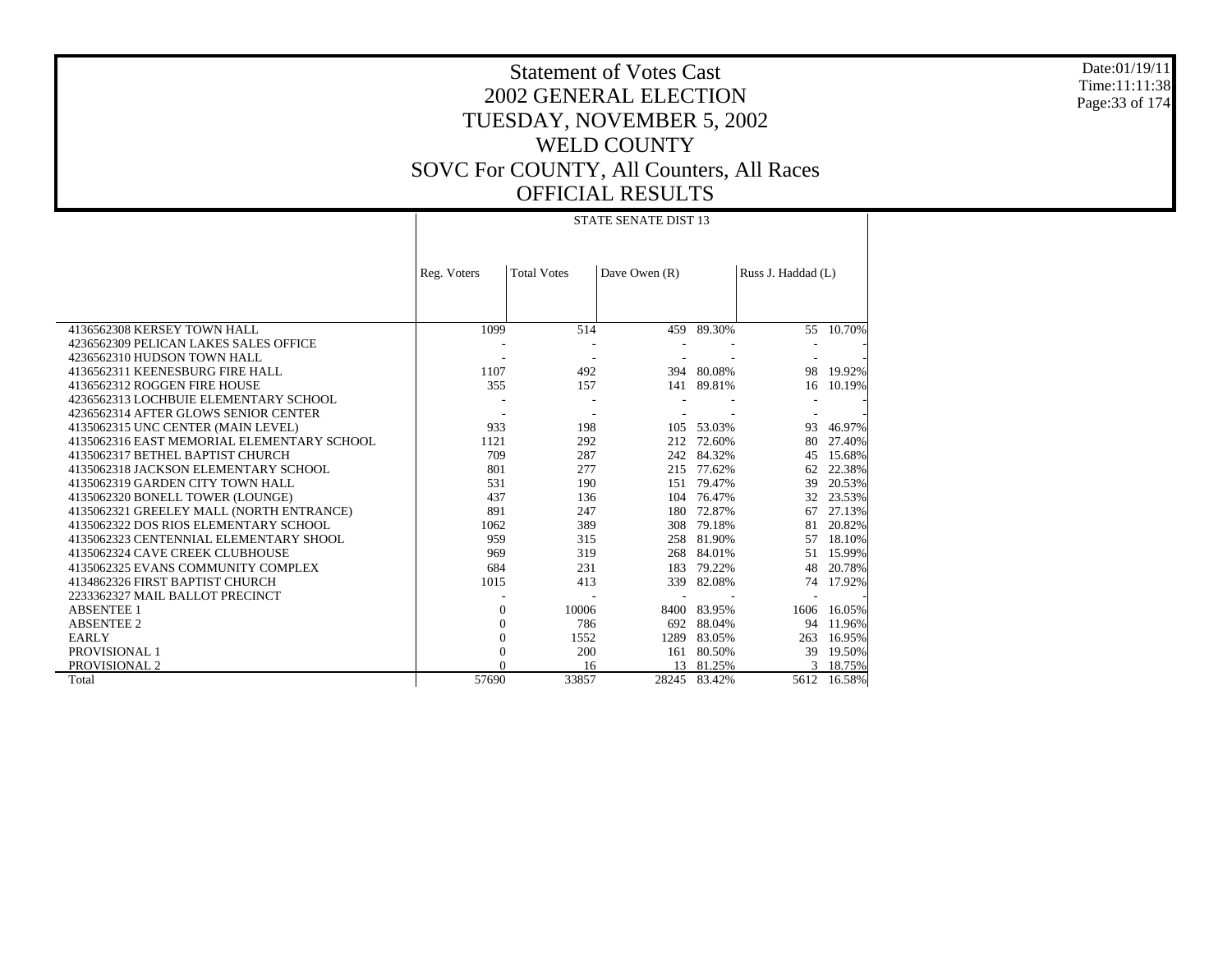Date:01/19/11 Time:11:11:38 Page:34 of 174

#### REPRESENTATIVE DIST 33

|                                                | Reg.<br>Voters | Total Votes   Shawn Mitchell (R) | Vincent J. Buzek (D)   W. Earl Allen (L) |  |
|------------------------------------------------|----------------|----------------------------------|------------------------------------------|--|
| Jurisdiction Wide                              |                |                                  |                                          |  |
| 4136562100 NUNN COMMUNITY BUILDING             |                |                                  |                                          |  |
| 4136562101 GROVER FIRE HALL                    |                |                                  |                                          |  |
| 4136562102 PRAIRIE HIGH SCHOOL                 |                |                                  |                                          |  |
| 4136562103 BRIGGSDALE HIGH SCHOOL              |                |                                  |                                          |  |
| 4136562104 GILL LIONS COMMUNITY BUILDING       |                |                                  |                                          |  |
| 4136562105 KERSEY SENIOR CITIZENS HALL         |                |                                  |                                          |  |
| 4135062106 FRIENDLY VILLAGE CLUBHOUSE          |                |                                  |                                          |  |
| 4135062107 GREELEY RECREATION CENTER           |                |                                  |                                          |  |
| 4135062108 MADISON ELEMENTARY SCHOOL           |                |                                  |                                          |  |
| 4135062109 GLORIA CHRISTI LUTHERAN CHURCH HALL |                |                                  |                                          |  |
| 4135062110 FIRST UNITED METHODIST CHURCH       |                |                                  |                                          |  |
| 4135062111 FIRST CHRISTIAN CHURCH              |                |                                  |                                          |  |
| 4135062112 CAMERON ELEMETARY SCHOOL            |                |                                  |                                          |  |
| 4134862113 WESTERN HILLS FIRE STATION          |                |                                  |                                          |  |
| 4135062114 OUR SAVIORS LUTHERAN CHURCH         |                |                                  |                                          |  |
| 4134962115 WINDSOR HIGH SCHOOLL COMMONS        |                |                                  |                                          |  |
| 4134962116 FAITH UNITED CHURCH OF CHRIST       |                |                                  |                                          |  |
| 4136562117 SEVERANCE FIRE STATION              |                |                                  |                                          |  |
| 4136562118 EATON MIDDLE SCHOOL                 |                |                                  |                                          |  |
| 4136562119 EVANGELICAL FREE CHURCH OF EATON    |                |                                  |                                          |  |
| 4134862120 NORTH WELD CO WATER DISTRICT        |                |                                  |                                          |  |
| 4134962121 COVENANT BIBLE COLLEGE (CLASSROOM)  |                |                                  |                                          |  |
| 4134962122 PARK BUILDING-WINDSOR TOWN HALL     |                |                                  |                                          |  |
| 4134962123 CORNERSTONE BAPTIST CHURCH          |                |                                  |                                          |  |
| 4134862124 VICTORY CHRISTIAN FELLOWSHIP        |                |                                  |                                          |  |
| 4134862125 NORTHRIDGE HIGH SCHOOL              |                |                                  |                                          |  |
| 4136562126 PIERCE TOWN HALL                    |                |                                  |                                          |  |
| 4136562127 AULT TOWN HALL                      |                |                                  |                                          |  |
| 4136562128 EATON TOWN HALL                     |                |                                  |                                          |  |
| 4134862129 WINDSOR-SEVERANCE PUBLIC LIBRARY    |                |                                  |                                          |  |
| 4134962130 TOZER ELEMENTARY SCHOOL             |                |                                  |                                          |  |
| 4234862200 MEAD TOWN HALL                      |                |                                  |                                          |  |
| 4234862201 PLATTEVILLE TOWN HALL               |                |                                  |                                          |  |
| 4234862202 PLATTEVILLE BAPTIST CHURCH          |                |                                  |                                          |  |
| 2234862203 FIRESTONE TOWN HALL                 |                |                                  |                                          |  |
| 2234862204 TRI TOWN BAPTIST CHURCH             |                |                                  |                                          |  |
| 2234862205 FREDERICK TOWN HALL                 |                |                                  |                                          |  |
| 2234862206 RINN UNITED METHODIST CHURCH        |                |                                  |                                          |  |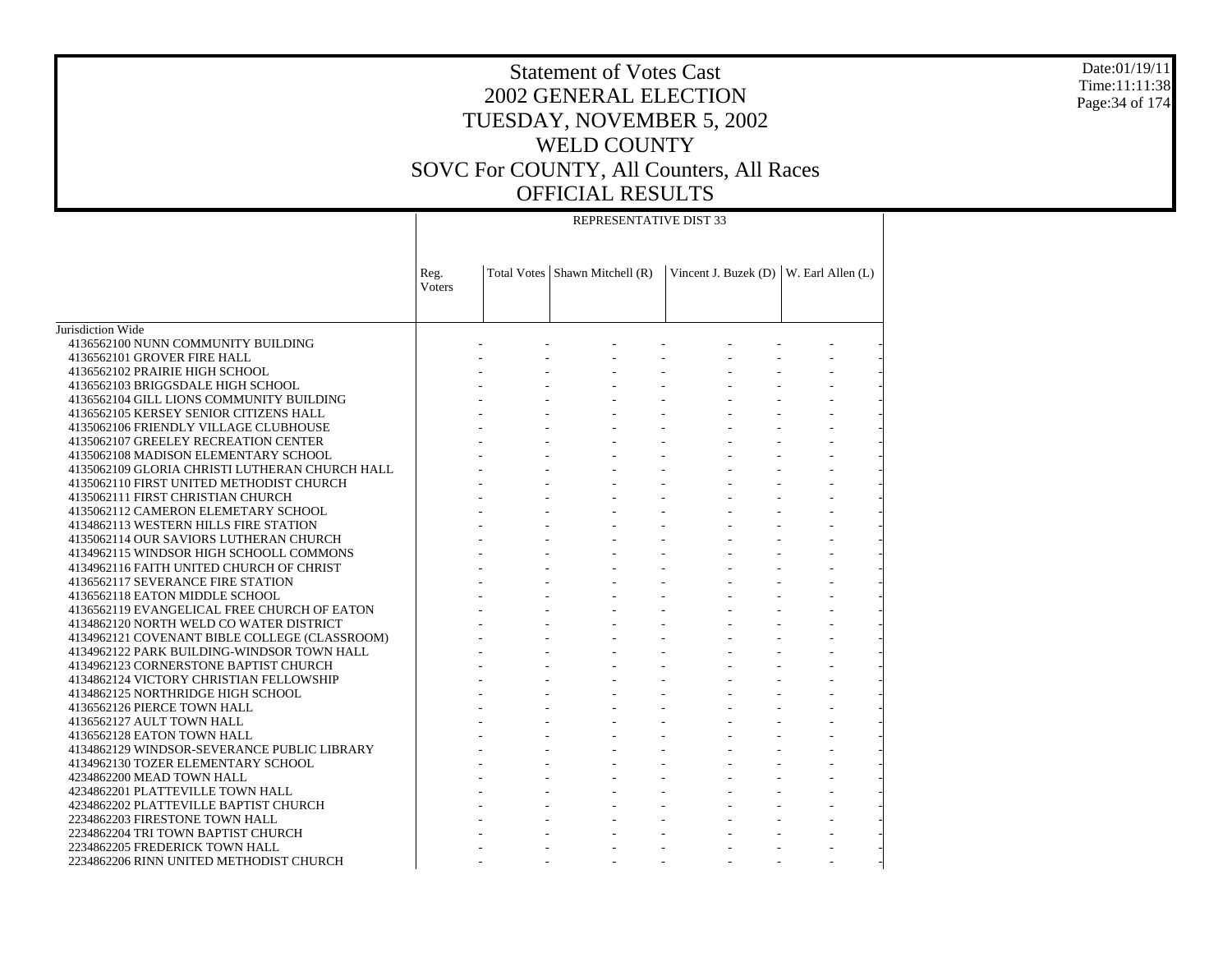Date:01/19/11 Time:11:11:38 Page:35 of 174

#### REPRESENTATIVE DIST 33

|                                                                              | Reg.<br>Voters | Total Votes   Shawn Mitchell (R) | Vincent J. Buzek (D)   W. Earl Allen (L) |  |
|------------------------------------------------------------------------------|----------------|----------------------------------|------------------------------------------|--|
|                                                                              |                |                                  |                                          |  |
| 2234862207 DEL CAMINO FIRE STATION                                           |                |                                  |                                          |  |
| 4234862208 MEAD ELEMENTARY SCHOOL                                            |                |                                  |                                          |  |
| 4134862209 SHEPHERD OF THE HILLS LUTHERAN                                    |                |                                  |                                          |  |
| 4134862210 SHAWSHEEN ELEMENTARY SCHOOL<br>4134862211 ASSEMBLY OF GOD CHURCH  |                |                                  |                                          |  |
|                                                                              |                |                                  |                                          |  |
| 4134862212 AIMS COLLEGE CENTER-CONF ROOM<br>4134862213 MOUNTAIN VIEW ACADEMY |                |                                  |                                          |  |
| 4134862214 ST PAULS CONGRETGATIONAL CHURCH                                   |                |                                  |                                          |  |
|                                                                              |                |                                  |                                          |  |
| 4134862215 ST JOHNS UNITED CHURCH<br>4135062216 SCOTT ELEMENTARY SCHOOL      |                |                                  |                                          |  |
| 4135062217 FIRST ASSEMBLY OF GOD                                             |                |                                  |                                          |  |
| 4135062218 TWO RIVERS FELLOWSHIP                                             |                |                                  |                                          |  |
| 4135062219 WEST GREELEY BAPTIST CHURCH                                       |                |                                  |                                          |  |
| 4135062220 CALVARY CHURCH                                                    |                |                                  |                                          |  |
| 4135062221 MEEKER ELEMENTARY SCHOOL                                          |                |                                  |                                          |  |
|                                                                              |                |                                  |                                          |  |
| 4134862222 TRINITY EPISCOPAL CHURCH                                          |                |                                  |                                          |  |
| 4134862223 MONFORT ELEMENTARY SCHOOL                                         |                |                                  |                                          |  |
| 4234862224 RE-5J ADMINISSTRATION BUILDING                                    |                |                                  |                                          |  |
| 4135062225 TRINITY LUTHERAN CHURCH                                           |                |                                  |                                          |  |
| 4134862226 GATEWAY PLACE APARTMENTS CLUBHOUSE                                |                |                                  |                                          |  |
| 4234862227 RE-1 EDUCATION SERVICE CENTER                                     |                |                                  |                                          |  |
| 4234862228 MILLIKEN COMMUNITY COMPLEX                                        |                |                                  |                                          |  |
| 4234862229 JOHNSTOWN FIRE HALL                                               |                |                                  |                                          |  |
| 4234862230 MEMORIAL LIBRARY                                                  |                |                                  |                                          |  |
| 4234862231 HILL-IN-PARK SENIOR CENTER                                        |                |                                  |                                          |  |
| 4234862232 JOHNSTOWN TOWN HALL                                               |                |                                  |                                          |  |
| 4134862233 NEW LIFE COMMUNITY CHURCH                                         |                |                                  |                                          |  |
| 4134862234 CHRISTA MCAULIFFE ELEMENTARY SCHOOL                               |                |                                  |                                          |  |
| 4134862235 GRACE BAPTIST CHURCH                                              |                |                                  |                                          |  |
| 4235062236 MTN VIEW EVANGELICAL FREE CHURCH                                  |                |                                  |                                          |  |
| 4234862237 LONGVIEW CLUBHOUSE                                                |                |                                  |                                          |  |
| 4234862300 FT LUPTON FIRE STATION                                            |                |                                  |                                          |  |
| 4236562301 ST WILLIAMS CATHOLIC CHURCH                                       |                |                                  |                                          |  |
| 4236562302 FORT LUPTON CITY HALL                                             |                |                                  |                                          |  |
| 4236562303 CRANE COURT COMMUNITY BUILDING                                    |                |                                  |                                          |  |
| 4236562304 BUTLER ELEMENTARY SCHOOL                                          |                |                                  |                                          |  |
| 2234862305 DACONO TOWN HALL                                                  |                |                                  |                                          |  |
| 2234862306 ERIE TOWN HALL                                                    |                |                                  |                                          |  |
| 2234862307 ERIE JR/SR HIGH SCHOOL                                            |                |                                  |                                          |  |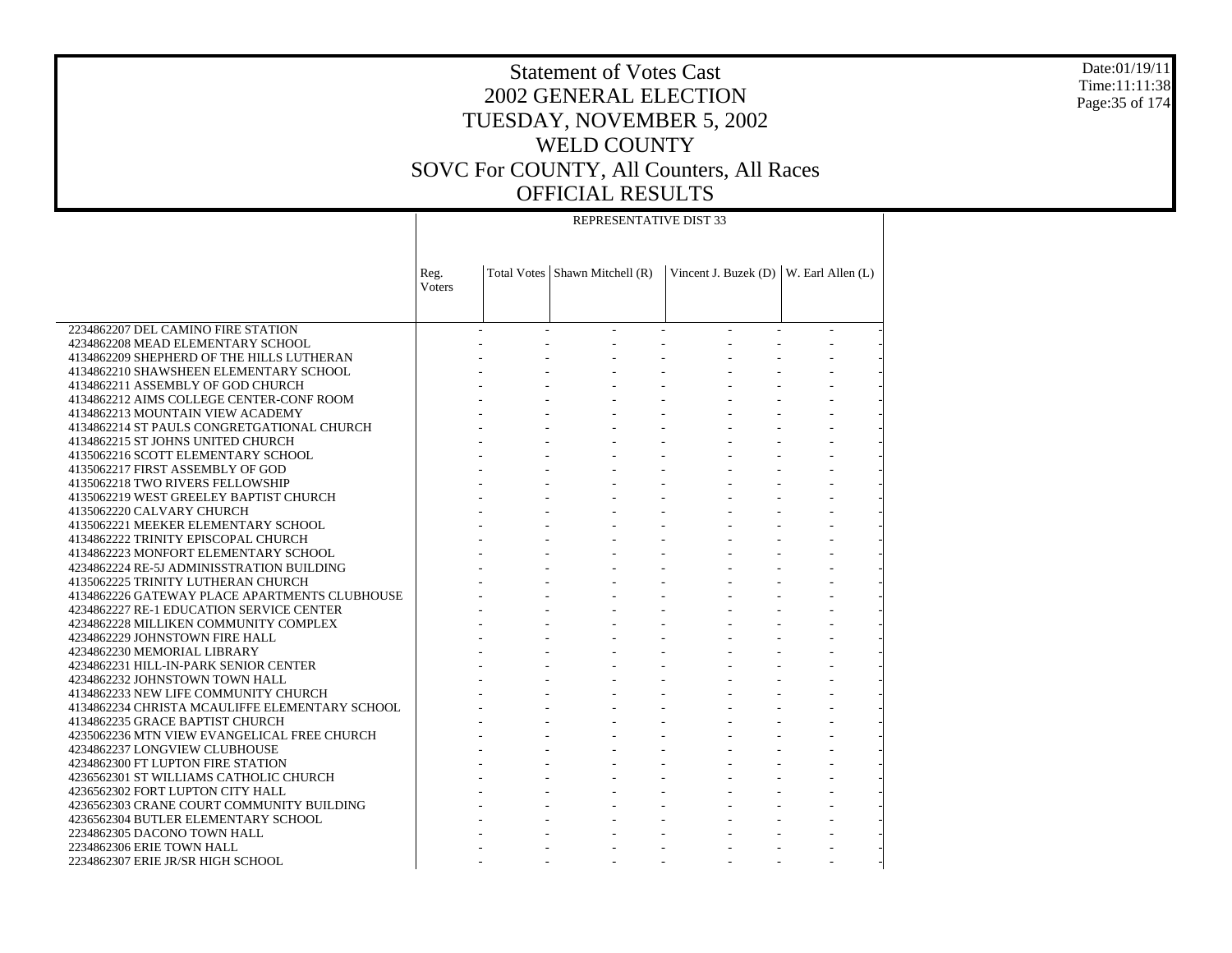Date:01/19/11 Time:11:11:38 Page:36 of 174

#### REPRESENTATIVE DIST 33

|                                            | Reg.<br><b>V</b> oters |                      | Total Votes   Shawn Mitchell (R) |           | Vincent J. Buzek $(D)$ |           | W. Earl Allen (L) |       |
|--------------------------------------------|------------------------|----------------------|----------------------------------|-----------|------------------------|-----------|-------------------|-------|
|                                            |                        |                      |                                  |           |                        |           |                   |       |
| 4136562308 KERSEY TOWN HALL                |                        |                      |                                  |           |                        |           |                   |       |
| 4236562309 PELICAN LAKES SALES OFFICE      |                        |                      |                                  |           |                        |           |                   |       |
| 4236562310 HUDSON TOWN HALL                |                        |                      |                                  |           |                        |           |                   |       |
| 4136562311 KEENESBURG FIRE HALL            |                        |                      |                                  |           |                        |           |                   |       |
| 4136562312 ROGGEN FIRE HOUSE               |                        |                      |                                  |           |                        |           |                   |       |
| 4236562313 LOCHBUIE ELEMENTARY SCHOOL      |                        |                      |                                  |           |                        |           |                   |       |
| 4236562314 AFTER GLOWS SENIOR CENTER       |                        |                      |                                  |           |                        |           |                   |       |
| 4135062315 UNC CENTER (MAIN LEVEL)         |                        |                      |                                  |           |                        |           |                   |       |
| 4135062316 EAST MEMORIAL ELEMENTARY SCHOOL |                        |                      |                                  |           |                        |           |                   |       |
| 4135062317 BETHEL BAPTIST CHURCH           |                        |                      |                                  |           |                        |           |                   |       |
| 4135062318 JACKSON ELEMENTARY SCHOOL       |                        |                      |                                  |           |                        |           |                   |       |
| 4135062319 GARDEN CITY TOWN HALL           |                        |                      |                                  |           |                        |           |                   |       |
| 4135062320 BONELL TOWER (LOUNGE)           |                        |                      |                                  |           |                        |           |                   |       |
| 4135062321 GREELEY MALL (NORTH ENTRANCE)   |                        |                      |                                  |           |                        |           |                   |       |
| 4135062322 DOS RIOS ELEMENTARY SCHOOL      |                        |                      |                                  |           |                        |           |                   |       |
| 4135062323 CENTENNIAL ELEMENTARY SHOOL     |                        |                      |                                  |           |                        |           |                   |       |
| 4135062324 CAVE CREEK CLUBHOUSE            |                        |                      |                                  |           |                        |           |                   |       |
| 4135062325 EVANS COMMUNITY COMPLEX         |                        |                      |                                  |           |                        |           |                   |       |
| 4134862326 FIRST BAPTIST CHURCH            |                        |                      |                                  |           |                        |           |                   |       |
| 2233362327 MAIL BALLOT PRECINCT            |                        | 45<br>23             |                                  | 10 43.48% | 12 <sub>1</sub>        | 52.17%    |                   | 4.35% |
| <b>ABSENTEE 1</b>                          |                        |                      |                                  |           |                        |           |                   |       |
| <b>ABSENTEE 2</b>                          |                        |                      |                                  |           |                        |           |                   |       |
| EARLY                                      |                        | $\Omega$<br>$\Omega$ | $\Omega$                         |           | $\Omega$               |           | $\Omega$          |       |
| PROVISIONAL 1                              |                        |                      |                                  |           |                        |           |                   |       |
| PROVISIONAL 2                              |                        |                      |                                  |           |                        |           |                   |       |
| Total                                      |                        | 45<br>23             |                                  | 10 43.48% |                        | 12 52.17% | $\mathbf{1}$      | 4.35% |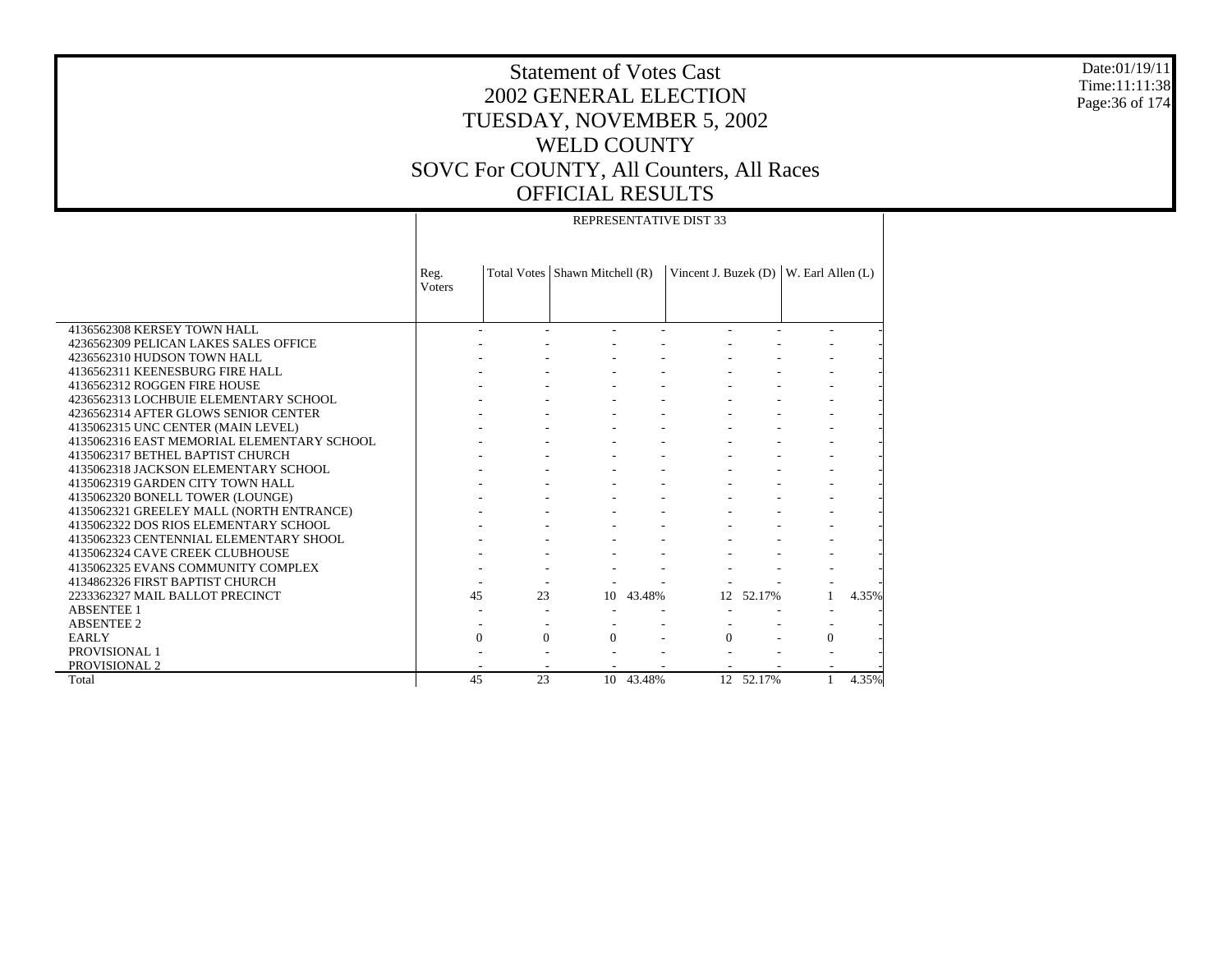| Date:01/19/11<br><b>Statement of Votes Cast</b><br>Time:11:11:38<br>2002 GENERAL ELECTION<br>Page: 37 of 174<br>TUESDAY, NOVEMBER 5, 2002<br><b>WELD COUNTY</b><br>SOVC For COUNTY, All Counters, All Races<br><b>OFFICIAL RESULTS</b> |             |                    |                        |                          |                  |                      |             |                        |                    |  |
|----------------------------------------------------------------------------------------------------------------------------------------------------------------------------------------------------------------------------------------|-------------|--------------------|------------------------|--------------------------|------------------|----------------------|-------------|------------------------|--------------------|--|
|                                                                                                                                                                                                                                        |             |                    |                        |                          |                  |                      |             |                        |                    |  |
|                                                                                                                                                                                                                                        |             |                    | REPRESENTATIVE DIST 48 |                          |                  |                      |             | REPRESENTATIVE DIST 49 |                    |  |
|                                                                                                                                                                                                                                        |             |                    |                        |                          |                  |                      |             |                        |                    |  |
|                                                                                                                                                                                                                                        | Reg. Voters | <b>Total Votes</b> | Dale K. Hall (R)       |                          | Pam Shaddock (D) |                      | Reg. Voters | <b>Total Votes</b>     | Kevin Lundberg (R) |  |
|                                                                                                                                                                                                                                        |             |                    |                        |                          |                  |                      |             |                        |                    |  |
| Jurisdiction Wide<br>4136562100 NUNN COMMUNITY BUILDING                                                                                                                                                                                |             |                    |                        |                          |                  |                      |             |                        |                    |  |
| 4136562101 GROVER FIRE HALL                                                                                                                                                                                                            |             |                    |                        |                          |                  |                      |             |                        |                    |  |
| 4136562102 PRAIRIE HIGH SCHOOL                                                                                                                                                                                                         |             |                    |                        |                          |                  |                      |             |                        |                    |  |
| 4136562103 BRIGGSDALE HIGH SCHOOL                                                                                                                                                                                                      |             |                    |                        |                          |                  |                      |             |                        |                    |  |
| 4136562104 GILL LIONS COMMUNITY BUILDING                                                                                                                                                                                               |             |                    |                        |                          |                  |                      |             |                        |                    |  |
| 4136562105 KERSEY SENIOR CITIZENS HALL                                                                                                                                                                                                 |             |                    |                        |                          |                  |                      |             |                        |                    |  |
| 4135062106 FRIENDLY VILLAGE CLUBHOUSE                                                                                                                                                                                                  |             |                    |                        |                          |                  |                      |             |                        |                    |  |
| 4135062107 GREELEY RECREATION CENTER                                                                                                                                                                                                   |             |                    |                        |                          |                  |                      |             |                        |                    |  |
| 4135062108 MADISON ELEMENTARY SCHOOL                                                                                                                                                                                                   |             |                    |                        |                          |                  |                      |             |                        |                    |  |
| 4135062109 GLORIA CHRISTI LUTHERAN CHURCH HALL                                                                                                                                                                                         |             |                    |                        |                          |                  |                      |             |                        |                    |  |
| 4135062110 FIRST UNITED METHODIST CHURCH                                                                                                                                                                                               |             |                    |                        |                          |                  |                      |             |                        |                    |  |
| 4135062111 FIRST CHRISTIAN CHURCH                                                                                                                                                                                                      |             |                    |                        |                          |                  |                      |             |                        |                    |  |
| 4135062112 CAMERON ELEMETARY SCHOOL                                                                                                                                                                                                    |             |                    |                        |                          |                  |                      |             |                        |                    |  |
| 4134862113 WESTERN HILLS FIRE STATION                                                                                                                                                                                                  | 846         | 317                |                        | 195 61.51%               | 122              | 38.49%               |             |                        |                    |  |
| 4135062114 OUR SAVIORS LUTHERAN CHURCH                                                                                                                                                                                                 |             |                    |                        |                          |                  |                      |             |                        |                    |  |
| 4134962115 WINDSOR HIGH SCHOOLL COMMONS                                                                                                                                                                                                |             |                    |                        |                          |                  |                      | 1086        | 319                    | 319 100.00%        |  |
| 4134962116 FAITH UNITED CHURCH OF CHRIST                                                                                                                                                                                               |             |                    |                        |                          |                  |                      | 861         | 263                    | 263 100.00%        |  |
| 4136562117 SEVERANCE FIRE STATION                                                                                                                                                                                                      |             |                    |                        |                          |                  |                      |             |                        |                    |  |
| 4136562118 EATON MIDDLE SCHOOL                                                                                                                                                                                                         |             |                    |                        |                          |                  |                      |             |                        |                    |  |
| 4136562119 EVANGELICAL FREE CHURCH OF EATON                                                                                                                                                                                            |             |                    |                        |                          |                  |                      |             |                        |                    |  |
| 4134862120 NORTH WELD CO WATER DISTRICT                                                                                                                                                                                                | 404         | 191                |                        | 135 70.68%               |                  | 56 29.32%            |             |                        |                    |  |
| 4134962121 COVENANT BIBLE COLLEGE (CLASSROOM)                                                                                                                                                                                          |             |                    |                        |                          |                  |                      | 1203        | 409                    | 409 100.00%        |  |
| 4134962122 PARK BUILDING-WINDSOR TOWN HALL                                                                                                                                                                                             |             |                    |                        |                          |                  |                      | 1177        | 407                    | 407 100.00%        |  |
| 4134962123 CORNERSTONE BAPTIST CHURCH                                                                                                                                                                                                  | 967         |                    |                        |                          |                  |                      | 1050        | 317                    | 317 100.00%        |  |
| 4134862124 VICTORY CHRISTIAN FELLOWSHIP<br>4134862125 NORTHRIDGE HIGH SCHOOL                                                                                                                                                           | 630         | 369<br>266         |                        | 227 61.52%<br>137 51.50% | 129              | 142 38.48%<br>48.50% |             |                        |                    |  |
| 4136562126 PIERCE TOWN HALL                                                                                                                                                                                                            |             |                    |                        |                          |                  |                      |             |                        |                    |  |
| 4136562127 AULT TOWN HALL                                                                                                                                                                                                              |             |                    |                        |                          |                  |                      |             |                        |                    |  |
| 4136562128 EATON TOWN HALL                                                                                                                                                                                                             |             |                    |                        |                          |                  |                      |             |                        |                    |  |
| 4134862129 WINDSOR-SEVERANCE PUBLIC LIBRARY                                                                                                                                                                                            | 321         | 121                |                        | 88 72.73%                | 33               | 27.27%               |             |                        |                    |  |
| 4134962130 TOZER ELEMENTARY SCHOOL                                                                                                                                                                                                     |             |                    |                        |                          |                  |                      | 774         | 279                    | 279 100.00%        |  |
| 4234862200 MEAD TOWN HALL                                                                                                                                                                                                              | 1229        | 594                |                        | 379 63.80%               |                  | 215 36.20%           |             |                        |                    |  |
| 4234862201 PLATTEVILLE TOWN HALL                                                                                                                                                                                                       | 990         | 462                |                        | 237 51.30%               | 225              | 48.70%               |             |                        |                    |  |
| 4234862202 PLATTEVILLE BAPTIST CHURCH                                                                                                                                                                                                  | 564         | 250                |                        | 130 52.00%               | 120              | 48.00%               |             |                        |                    |  |
| 2234862203 FIRESTONE TOWN HALL                                                                                                                                                                                                         | 1036        | 461                | 234                    | 50.76%                   | 227              | 49.24%               |             |                        |                    |  |
| 2234862204 TRI TOWN BAPTIST CHURCH                                                                                                                                                                                                     | 1206        | 441                | 234                    | 53.06%                   | 207              | 46.94%               |             |                        |                    |  |
| 2234862205 FREDERICK TOWN HALL                                                                                                                                                                                                         | 1206        | 479                |                        | 216 45.09%               |                  | 263 54.91%           |             |                        |                    |  |
| 2234862206 RINN UNITED METHODIST CHURCH                                                                                                                                                                                                | 642         | 229                |                        | 138 60.26%               |                  | 91 39.74%            |             |                        |                    |  |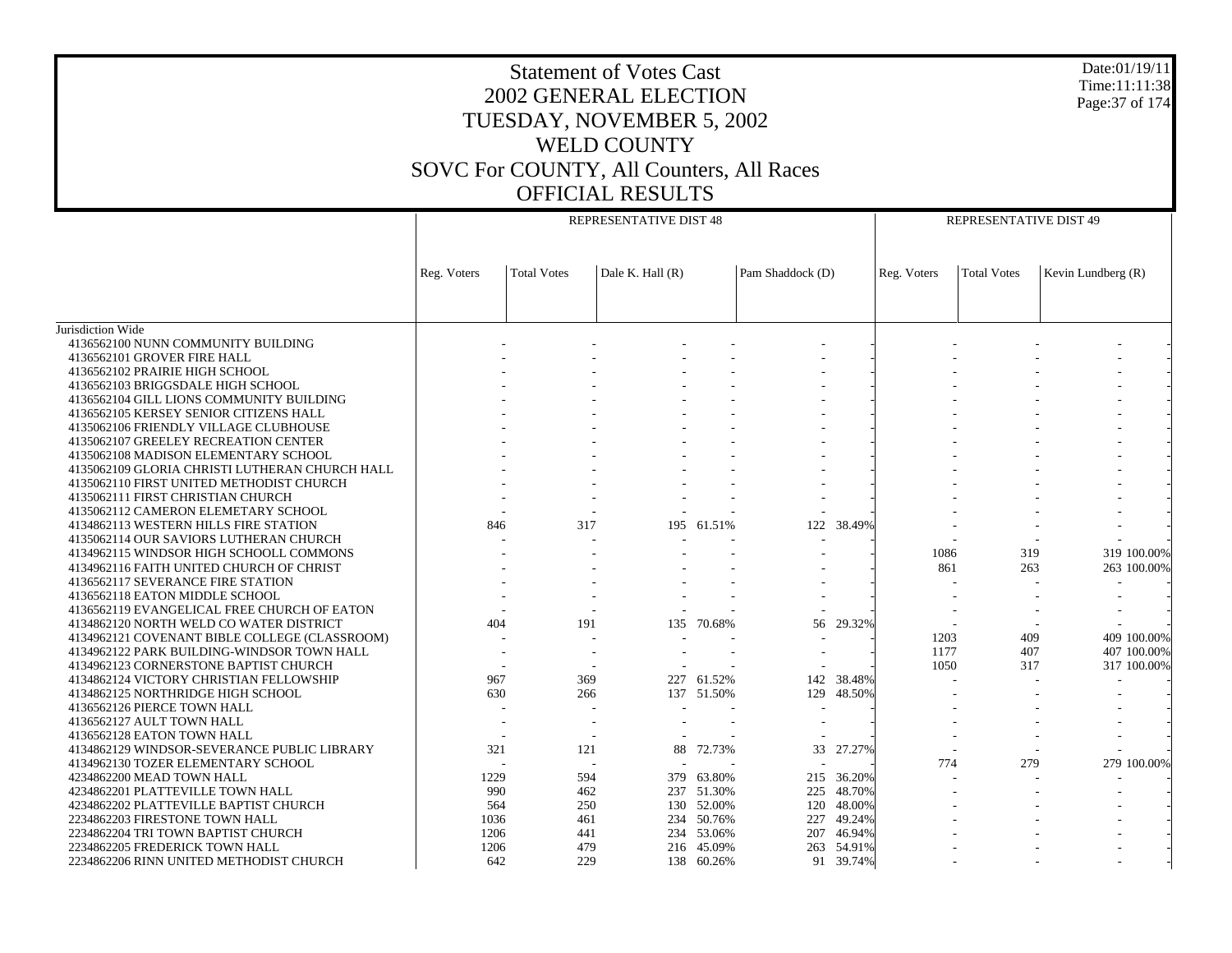Date:01/19/11 Time:11:11:38 Page:38 of 174

|                                                |             |                    | REPRESENTATIVE DIST 48 |            |                          |                 |             | REPRESENTATIVE DIST 49 |                    |  |
|------------------------------------------------|-------------|--------------------|------------------------|------------|--------------------------|-----------------|-------------|------------------------|--------------------|--|
|                                                |             |                    |                        |            |                          |                 |             |                        |                    |  |
|                                                |             |                    |                        |            |                          |                 |             |                        |                    |  |
|                                                |             |                    |                        |            |                          |                 |             |                        |                    |  |
|                                                | Reg. Voters | <b>Total Votes</b> | Dale K. Hall (R)       |            | Pam Shaddock (D)         |                 | Reg. Voters | <b>Total Votes</b>     | Kevin Lundberg (R) |  |
|                                                |             |                    |                        |            |                          |                 |             |                        |                    |  |
|                                                |             |                    |                        |            |                          |                 |             |                        |                    |  |
|                                                |             |                    |                        | $-56.19%$  |                          |                 |             |                        |                    |  |
| 2234862207 DEL CAMINO FIRE STATION             | 1790        | 678                | 381                    |            |                          | $297 - 43.81\%$ |             |                        |                    |  |
| 4234862208 MEAD ELEMENTARY SCHOOL              | 729         | 370                |                        | 253 68.38% |                          | 117 31.62%      |             |                        |                    |  |
| 4134862209 SHEPHERD OF THE HILLS LUTHERAN      | 884         | 367                | 199                    | 54.22%     |                          | 168 45.78%      |             |                        |                    |  |
| 4134862210 SHAWSHEEN ELEMENTARY SCHOOL         | 696         | 279                |                        | 166 59.50% |                          | 113 40.50%      |             |                        |                    |  |
| 4134862211 ASSEMBLY OF GOD CHURCH              | 1107        | 381                | 192                    | 50.39%     | 189                      | 49.61%          |             |                        |                    |  |
| 4134862212 AIMS COLLEGE CENTER-CONF ROOM       | 1115        | 382                |                        | 221 57.85% | 161                      | 42.15%          |             |                        |                    |  |
| 4134862213 MOUNTAIN VIEW ACADEMY               | 888         | 322                | 192                    | 59.63%     | 130                      | 40.37%          |             |                        |                    |  |
| 4134862214 ST PAULS CONGRETGATIONAL CHURCH     | 1361        | 518                |                        | 289 55.79% | 229                      | 44.21%          |             |                        |                    |  |
| 4134862215 ST JOHNS UNITED CHURCH              | 1048        | 457                | 279                    | 61.05%     | 178                      | 38.95%          |             |                        |                    |  |
| 4135062216 SCOTT ELEMENTARY SCHOOL             |             |                    |                        |            |                          |                 |             |                        |                    |  |
| 4135062217 FIRST ASSEMBLY OF GOD               |             |                    |                        |            |                          |                 |             |                        |                    |  |
| 4135062218 TWO RIVERS FELLOWSHIP               |             |                    |                        |            |                          |                 |             |                        |                    |  |
| 4135062219 WEST GREELEY BAPTIST CHURCH         |             |                    |                        |            |                          |                 |             |                        |                    |  |
| 4135062220 CALVARY CHURCH                      |             |                    |                        |            |                          |                 |             |                        |                    |  |
| 4135062221 MEEKER ELEMENTARY SCHOOL            |             | $\overline{a}$     |                        |            |                          |                 |             |                        |                    |  |
| 4134862222 TRINITY EPISCOPAL CHURCH            | 1280        | 511                |                        | 295 57.73% | 216                      | 42.27%          |             |                        |                    |  |
| 4134862223 MONFORT ELEMENTARY SCHOOL           | 1224        | 446                |                        | 266 59.64% | 180                      | 40.36%          |             |                        |                    |  |
| 4234862224 RE-5J ADMINISSTRATION BUILDING      | 498         | 182                |                        | 112 61.54% | 70                       | 38.46%          |             |                        |                    |  |
| 4135062225 TRINITY LUTHERAN CHURCH             |             | $\sim$             |                        |            |                          |                 |             |                        |                    |  |
| 4134862226 GATEWAY PLACE APARTMENTS CLUBHOUSE  | 1273        | 413                |                        | 232 56.17% | 181                      | 43.83%          |             |                        |                    |  |
| 4234862227 RE-1 EDUCATION SERVICE CENTER       | 1069        | 493                | 291                    | 59.03%     | 202                      | 40.97%          |             |                        |                    |  |
| 4234862228 MILLIKEN COMMUNITY COMPLEX          | 981         | 433                | 203                    | 46.88%     |                          | 230 53.12%      |             |                        |                    |  |
| 4234862229 JOHNSTOWN FIRE HALL                 | 927         | 328                | 219                    | 66.77%     |                          | 109 33.23%      |             |                        |                    |  |
| 4234862230 MEMORIAL LIBRARY                    | 1151        | 529                | 342                    | 64.65%     | 187                      | 35.35%          |             |                        |                    |  |
| 4234862231 HILL-IN-PARK SENIOR CENTER          | 691         | 267                |                        | 145 54.31% | 122                      | 45.69%          |             |                        |                    |  |
| 4234862232 JOHNSTOWN TOWN HALL                 | 1143        | 495                | 289                    | 58.38%     |                          | 206 41.62%      |             |                        |                    |  |
| 4134862233 NEW LIFE COMMUNITY CHURCH           | 505         | 200                |                        | 123 61.50% | 77                       | 38.50%          |             |                        |                    |  |
| 4134862234 CHRISTA MCAULIFFE ELEMENTARY SCHOOL | 1032        | 462                |                        | 256 55.41% | 206                      | 44.59%          |             |                        |                    |  |
| 4134862235 GRACE BAPTIST CHURCH                | 889         | 348                |                        | 242 69.54% |                          | 106 30.46%      |             |                        |                    |  |
| 4235062236 MTN VIEW EVANGELICAL FREE CHURCH    |             |                    |                        |            |                          |                 |             |                        |                    |  |
| 4234862237 LONGVIEW CLUBHOUSE                  | 1143        | 380                |                        | 234 61.58% | 146                      | 38.42%          |             |                        |                    |  |
| 4234862300 FT LUPTON FIRE STATION              | 1017        | 436                |                        | 257 58.94% | 179                      | 41.06%          |             |                        |                    |  |
| 4236562301 ST WILLIAMS CATHOLIC CHURCH         |             |                    |                        |            |                          |                 |             |                        |                    |  |
| 4236562302 FORT LUPTON CITY HALL               |             |                    |                        |            | $\overline{\phantom{a}}$ |                 |             |                        |                    |  |
| 4236562303 CRANE COURT COMMUNITY BUILDING      |             |                    |                        |            |                          |                 |             |                        |                    |  |
| 4236562304 BUTLER ELEMENTARY SCHOOL            |             |                    |                        |            |                          |                 |             |                        |                    |  |
| 2234862305 DACONO TOWN HALL                    | 687         | 311                |                        | 160 51.45% | 151                      | 48.55%          |             |                        |                    |  |
| 2234862306 ERIE TOWN HALL                      | 856         | 419                |                        | 176 42.00% | 243                      | 58.00%          |             |                        |                    |  |
| 2234862307 ERIE JR/SR HIGH SCHOOL              | 1095        | 458                |                        | 263 57.42% |                          | 195 42.58%      |             |                        |                    |  |
|                                                |             |                    |                        |            |                          |                 |             |                        |                    |  |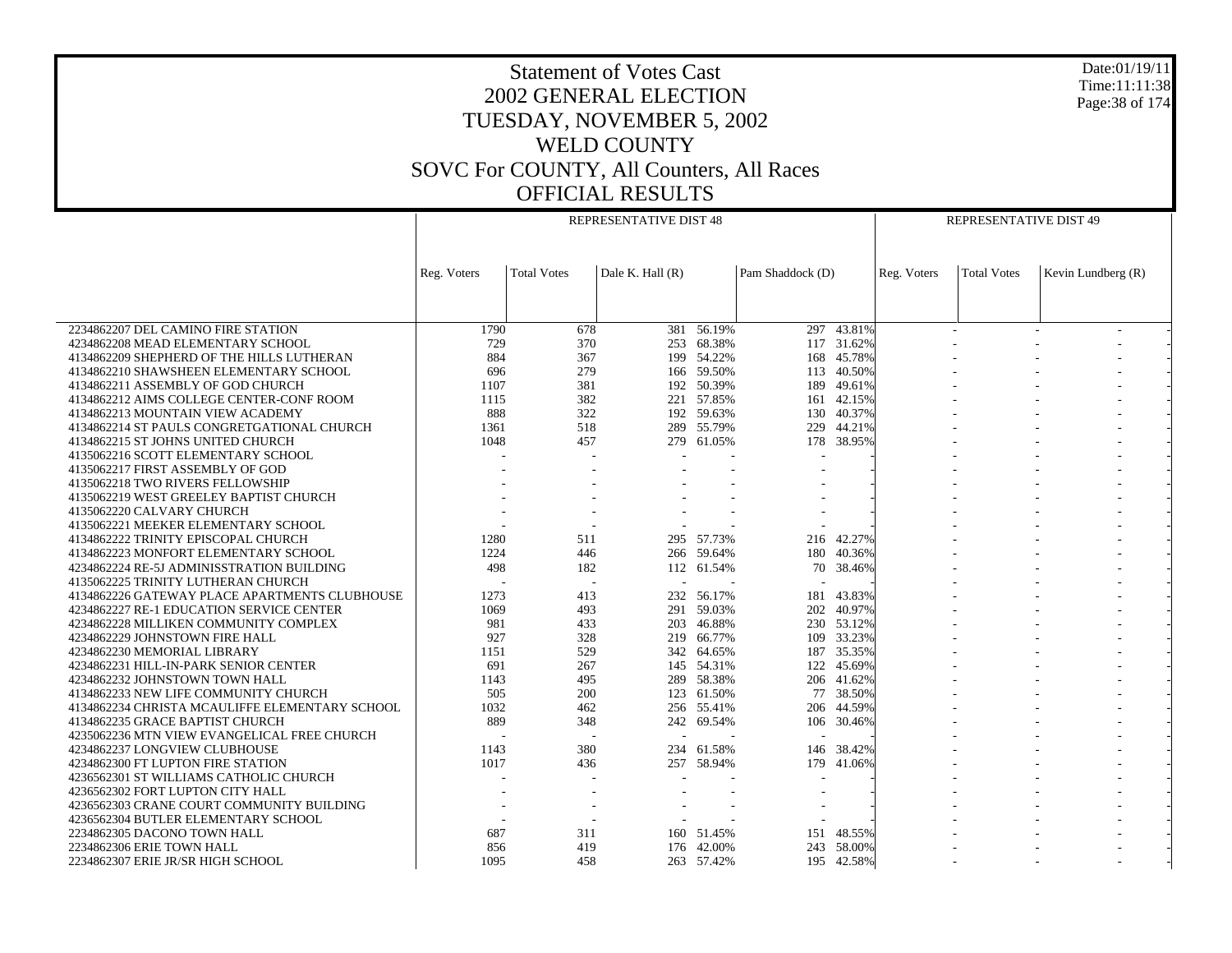| Date:01/19/11<br><b>Statement of Votes Cast</b><br>Time:11:11:38<br><b>2002 GENERAL ELECTION</b><br>Page: 39 of 174<br>TUESDAY, NOVEMBER 5, 2002<br><b>WELD COUNTY</b><br>SOVC For COUNTY, All Counters, All Races<br><b>OFFICIAL RESULTS</b> |             |                    |                        |              |                  |              |             |                        |                    |  |
|-----------------------------------------------------------------------------------------------------------------------------------------------------------------------------------------------------------------------------------------------|-------------|--------------------|------------------------|--------------|------------------|--------------|-------------|------------------------|--------------------|--|
|                                                                                                                                                                                                                                               |             |                    | REPRESENTATIVE DIST 48 |              |                  |              |             | REPRESENTATIVE DIST 49 |                    |  |
|                                                                                                                                                                                                                                               | Reg. Voters | <b>Total Votes</b> | Dale K. Hall $(R)$     |              | Pam Shaddock (D) |              | Reg. Voters | <b>Total Votes</b>     | Kevin Lundberg (R) |  |
|                                                                                                                                                                                                                                               |             |                    |                        |              |                  |              |             |                        |                    |  |
| 4136562308 KERSEY TOWN HALL                                                                                                                                                                                                                   |             |                    |                        |              |                  |              |             |                        |                    |  |
| 4236562309 PELICAN LAKES SALES OFFICE                                                                                                                                                                                                         |             |                    |                        |              |                  |              |             |                        |                    |  |
| 4236562310 HUDSON TOWN HALL                                                                                                                                                                                                                   |             |                    |                        |              |                  |              |             |                        |                    |  |
| 4136562311 KEENESBURG FIRE HALL                                                                                                                                                                                                               |             |                    |                        |              |                  |              |             |                        |                    |  |
| 4136562312 ROGGEN FIRE HOUSE                                                                                                                                                                                                                  |             |                    |                        |              |                  |              |             |                        |                    |  |
| 4236562313 LOCHBUIE ELEMENTARY SCHOOL                                                                                                                                                                                                         |             |                    |                        |              |                  |              |             |                        |                    |  |
| 4236562314 AFTER GLOWS SENIOR CENTER<br>4135062315 UNC CENTER (MAIN LEVEL)                                                                                                                                                                    |             |                    |                        |              |                  |              |             |                        |                    |  |
| 4135062316 EAST MEMORIAL ELEMENTARY SCHOOL                                                                                                                                                                                                    |             |                    |                        |              |                  |              |             |                        |                    |  |
| 4135062317 BETHEL BAPTIST CHURCH                                                                                                                                                                                                              |             |                    |                        |              |                  |              |             |                        |                    |  |
| 4135062318 JACKSON ELEMENTARY SCHOOL                                                                                                                                                                                                          |             |                    |                        |              |                  |              |             |                        |                    |  |
| 4135062319 GARDEN CITY TOWN HALL                                                                                                                                                                                                              |             |                    |                        |              |                  |              |             |                        |                    |  |
| 4135062320 BONELL TOWER (LOUNGE)                                                                                                                                                                                                              |             |                    |                        |              |                  |              |             |                        |                    |  |
| 4135062321 GREELEY MALL (NORTH ENTRANCE)                                                                                                                                                                                                      |             |                    |                        |              |                  |              |             |                        |                    |  |
| 4135062322 DOS RIOS ELEMENTARY SCHOOL                                                                                                                                                                                                         |             |                    |                        |              |                  |              |             |                        |                    |  |
| 4135062323 CENTENNIAL ELEMENTARY SHOOL                                                                                                                                                                                                        |             |                    |                        |              |                  |              |             |                        |                    |  |
| 4135062324 CAVE CREEK CLUBHOUSE                                                                                                                                                                                                               |             |                    |                        |              |                  |              |             |                        |                    |  |
| 4135062325 EVANS COMMUNITY COMPLEX                                                                                                                                                                                                            |             |                    |                        |              |                  |              |             |                        |                    |  |
| 4134862326 FIRST BAPTIST CHURCH<br>2233362327 MAIL BALLOT PRECINCT                                                                                                                                                                            | 1015        | 431                |                        | 223 51.74%   | 208              | 48.26%       |             |                        |                    |  |
| <b>ABSENTEE 1</b>                                                                                                                                                                                                                             |             | 5898               | 3297                   | 55.90%       |                  | 2601 44.10%  |             | $\Omega$<br>753        | 753 100.00%        |  |
| <b>ABSENTEE 2</b>                                                                                                                                                                                                                             |             | 2204               | 1298                   | 58.89%       |                  | 906 41.11%   |             |                        |                    |  |
| EARLY                                                                                                                                                                                                                                         |             | 1250               |                        | 834 66.72%   |                  | 416 33.28%   |             | $\Omega$<br>71         | 71 100.00%         |  |
| PROVISIONAL 1                                                                                                                                                                                                                                 |             | 56                 | 24                     | 42.86%       |                  | 32 57.14%    |             | $\Omega$<br>20         | 20 100.00%         |  |
| PROVISIONAL 2                                                                                                                                                                                                                                 |             | 41                 |                        | 23 56.10%    |                  | 18 43.90%    |             |                        |                    |  |
| Total                                                                                                                                                                                                                                         | 38135       | 24925              |                        | 14326 57.48% |                  | 10599 42.52% | 6151        | 2838                   | 2838 100.00%       |  |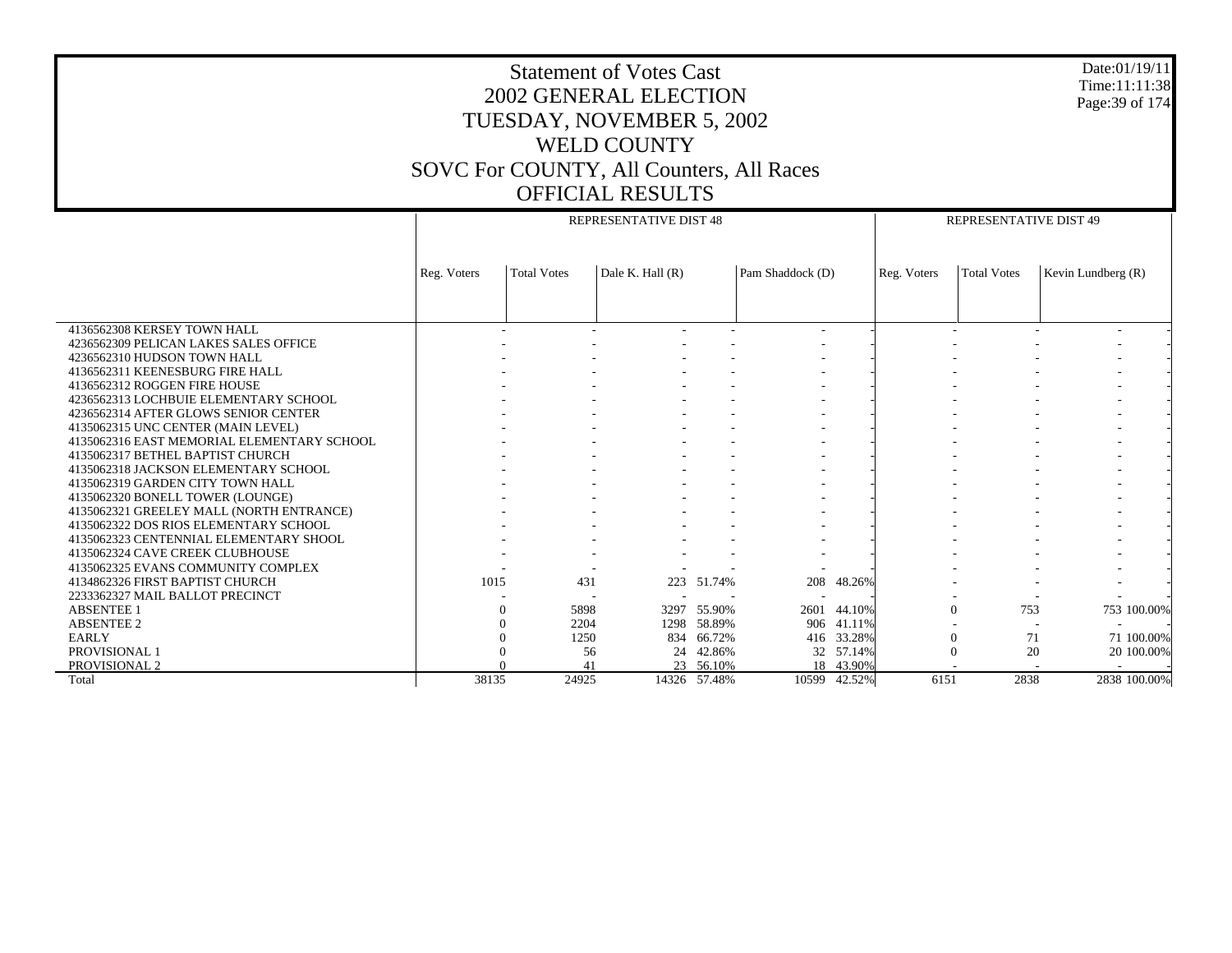Date:01/19/11 Time:11:11:38 Page:40 of 174

#### REPRESENTATIVE DIST 50

|                                                | Reg. Voters | <b>Total Votes</b> | Tambor Williams (R) |            | Lester W. Edgett (L) |           |
|------------------------------------------------|-------------|--------------------|---------------------|------------|----------------------|-----------|
|                                                |             |                    |                     |            |                      |           |
|                                                |             |                    |                     |            |                      |           |
|                                                |             |                    |                     |            |                      |           |
| Jurisdiction Wide                              |             |                    |                     |            |                      |           |
| 4136562100 NUNN COMMUNITY BUILDING             |             |                    |                     |            |                      |           |
| 4136562101 GROVER FIRE HALL                    |             |                    |                     |            |                      |           |
| 4136562102 PRAIRIE HIGH SCHOOL                 |             |                    |                     |            |                      |           |
| 4136562103 BRIGGSDALE HIGH SCHOOL              |             |                    |                     |            |                      |           |
| 4136562104 GILL LIONS COMMUNITY BUILDING       |             |                    |                     |            |                      |           |
| 4136562105 KERSEY SENIOR CITIZENS HALL         |             |                    |                     |            |                      |           |
| 4135062106 FRIENDLY VILLAGE CLUBHOUSE          | 910         | 292                | 228                 | 78.08%     | 64                   | 21.92%    |
| 4135062107 GREELEY RECREATION CENTER           | 1340        | 355                | 237                 | 66.76%     | 118                  | 33.24%    |
| 4135062108 MADISON ELEMENTARY SCHOOL           | 1065        | 348                |                     | 269 77.30% |                      | 79 22.70% |
| 4135062109 GLORIA CHRISTI LUTHERAN CHURCH HALL | 828         | 277                |                     | 224 80.87% |                      | 53 19.13% |
| 4135062110 FIRST UNITED METHODIST CHURCH       | 981         | 284                |                     | 193 67.96% |                      | 91 32.04% |
| 4135062111 FIRST CHRISTIAN CHURCH              | 1198        | 388                |                     | 301 77.58% |                      | 87 22.42% |
| 4135062112 CAMERON ELEMETARY SCHOOL            | 1054        | 345                |                     | 244 70.72% | 101                  | 29.28%    |
| 4134862113 WESTERN HILLS FIRE STATION          |             |                    |                     |            |                      |           |
| 4135062114 OUR SAVIORS LUTHERAN CHURCH         | 954         | 372                |                     | 293 78.76% | 79                   | 21.24%    |
| 4134962115 WINDSOR HIGH SCHOOLL COMMONS        |             |                    |                     |            |                      |           |
| 4134962116 FAITH UNITED CHURCH OF CHRIST       |             |                    |                     |            |                      |           |
| 4136562117 SEVERANCE FIRE STATION              |             |                    |                     |            |                      |           |
| 4136562118 EATON MIDDLE SCHOOL                 |             |                    |                     |            |                      |           |
| 4136562119 EVANGELICAL FREE CHURCH OF EATON    |             |                    |                     |            |                      |           |
| 4134862120 NORTH WELD CO WATER DISTRICT        |             |                    |                     |            |                      |           |
| 4134962121 COVENANT BIBLE COLLEGE (CLASSROOM)  |             |                    |                     |            |                      |           |
| 4134962122 PARK BUILDING-WINDSOR TOWN HALL     |             |                    |                     |            |                      |           |
| 4134962123 CORNERSTONE BAPTIST CHURCH          |             |                    |                     |            |                      |           |
| 4134862124 VICTORY CHRISTIAN FELLOWSHIP        |             |                    |                     |            |                      |           |
| 4134862125 NORTHRIDGE HIGH SCHOOL              |             |                    |                     |            |                      |           |
| 4136562126 PIERCE TOWN HALL                    |             |                    |                     |            |                      |           |
| 4136562127 AULT TOWN HALL                      |             |                    |                     |            |                      |           |
| 4136562128 EATON TOWN HALL                     |             |                    |                     |            |                      |           |
| 4134862129 WINDSOR-SEVERANCE PUBLIC LIBRARY    |             |                    |                     |            |                      |           |
| 4134962130 TOZER ELEMENTARY SCHOOL             |             |                    |                     |            |                      |           |
| 4234862200 MEAD TOWN HALL                      |             |                    |                     |            |                      |           |
| 4234862201 PLATTEVILLE TOWN HALL               |             |                    |                     |            |                      |           |
| 4234862202 PLATTEVILLE BAPTIST CHURCH          |             |                    |                     |            |                      |           |
| 2234862203 FIRESTONE TOWN HALL                 |             |                    |                     |            |                      |           |
| 2234862204 TRI TOWN BAPTIST CHURCH             |             |                    |                     |            |                      |           |
| 2234862205 FREDERICK TOWN HALL                 |             |                    |                     |            |                      |           |
| 2234862206 RINN UNITED METHODIST CHURCH        |             |                    |                     |            |                      |           |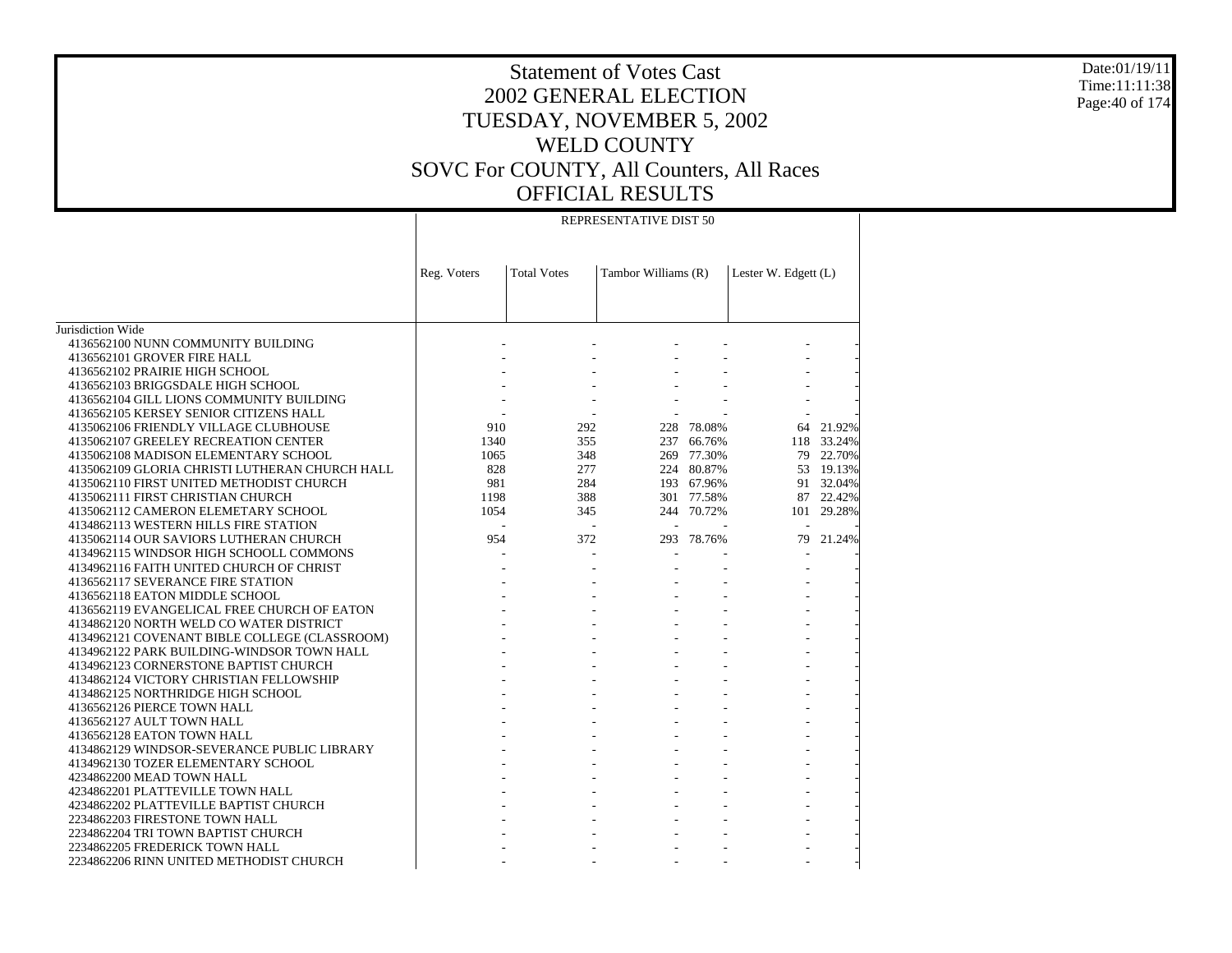#### Date:01/19/11 Time:11:11:38 Page:41 of 174

### Statement of Votes Cast 2002 GENERAL ELECTION TUESDAY, NOVEMBER 5, 2002 WELD COUNTY SOVC For COUNTY, All Counters, All Races OFFICIAL RESULTS

#### REPRESENTATIVE DIST 50

|                                                                                 | Reg. Voters | <b>Total Votes</b> | Tambor Williams (R) |            | Lester W. Edgett (L) |           |
|---------------------------------------------------------------------------------|-------------|--------------------|---------------------|------------|----------------------|-----------|
|                                                                                 |             |                    |                     |            |                      |           |
|                                                                                 |             |                    |                     |            |                      |           |
| 2234862207 DEL CAMINO FIRE STATION                                              |             |                    |                     |            |                      |           |
| 4234862208 MEAD ELEMENTARY SCHOOL                                               |             |                    |                     |            |                      |           |
| 4134862209 SHEPHERD OF THE HILLS LUTHERAN                                       |             |                    |                     |            |                      |           |
| 4134862210 SHAWSHEEN ELEMENTARY SCHOOL                                          |             |                    |                     |            |                      |           |
| 4134862211 ASSEMBLY OF GOD CHURCH                                               |             |                    |                     |            |                      |           |
| 4134862212 AIMS COLLEGE CENTER-CONF ROOM                                        |             |                    |                     |            |                      |           |
| 4134862213 MOUNTAIN VIEW ACADEMY                                                |             |                    |                     |            |                      |           |
|                                                                                 |             |                    |                     |            |                      |           |
| 4134862214 ST PAULS CONGRETGATIONAL CHURCH<br>4134862215 ST JOHNS UNITED CHURCH |             |                    |                     |            |                      |           |
|                                                                                 | 394         | 139                |                     |            |                      |           |
| 4135062216 SCOTT ELEMENTARY SCHOOL                                              |             |                    |                     | 102 73.38% |                      | 37 26.62% |
| 4135062217 FIRST ASSEMBLY OF GOD                                                | 929         | 344                |                     | 259 75.29% |                      | 85 24.71% |
| 4135062218 TWO RIVERS FELLOWSHIP                                                | 779         | 274                |                     | 213 77.74% |                      | 61 22.26% |
| 4135062219 WEST GREELEY BAPTIST CHURCH                                          | 491         | 190                |                     | 155 81.58% |                      | 35 18.42% |
| 4135062220 CALVARY CHURCH                                                       | 769         | 249                |                     | 181 72.69% |                      | 68 27.31% |
| 4135062221 MEEKER ELEMENTARY SCHOOL                                             | 1120        | 408                |                     | 335 82.11% |                      | 73 17.89% |
| 4134862222 TRINITY EPISCOPAL CHURCH                                             |             |                    |                     |            |                      |           |
| 4134862223 MONFORT ELEMENTARY SCHOOL                                            |             |                    |                     |            |                      |           |
| 4234862224 RE-5J ADMINISSTRATION BUILDING                                       |             |                    |                     |            |                      |           |
| 4135062225 TRINITY LUTHERAN CHURCH                                              | 812         | 274                |                     | 224 81.75% | 50                   | 18.25%    |
| 4134862226 GATEWAY PLACE APARTMENTS CLUBHOUSE                                   |             |                    |                     |            |                      |           |
| 4234862227 RE-1 EDUCATION SERVICE CENTER                                        |             |                    |                     |            |                      |           |
| 4234862228 MILLIKEN COMMUNITY COMPLEX                                           |             |                    |                     |            |                      |           |
| 4234862229 JOHNSTOWN FIRE HALL                                                  |             |                    |                     |            |                      |           |
| 4234862230 MEMORIAL LIBRARY                                                     |             |                    |                     |            |                      |           |
| 4234862231 HILL-IN-PARK SENIOR CENTER                                           |             |                    |                     |            |                      |           |
| 4234862232 JOHNSTOWN TOWN HALL                                                  |             |                    |                     |            |                      |           |
| 4134862233 NEW LIFE COMMUNITY CHURCH                                            |             |                    |                     |            |                      |           |
| 4134862234 CHRISTA MCAULIFFE ELEMENTARY SCHOOL                                  |             |                    |                     |            |                      |           |
| 4134862235 GRACE BAPTIST CHURCH                                                 |             |                    |                     |            |                      |           |
| 4235062236 MTN VIEW EVANGELICAL FREE CHURCH                                     | 436         | 140                |                     | 124 88.57% |                      | 16 11.43% |
| 4234862237 LONGVIEW CLUBHOUSE                                                   |             |                    |                     |            |                      |           |
| 4234862300 FT LUPTON FIRE STATION                                               |             |                    |                     |            |                      |           |
| 4236562301 ST WILLIAMS CATHOLIC CHURCH                                          |             |                    |                     |            |                      |           |
| 4236562302 FORT LUPTON CITY HALL                                                |             |                    |                     |            |                      |           |
| 4236562303 CRANE COURT COMMUNITY BUILDING                                       |             |                    |                     |            |                      |           |
| 4236562304 BUTLER ELEMENTARY SCHOOL                                             |             |                    |                     |            |                      |           |
| 2234862305 DACONO TOWN HALL                                                     |             |                    |                     |            |                      |           |
| 2234862306 ERIE TOWN HALL                                                       |             |                    |                     |            |                      |           |
| 2234862307 ERIE JR/SR HIGH SCHOOL                                               |             |                    |                     |            |                      |           |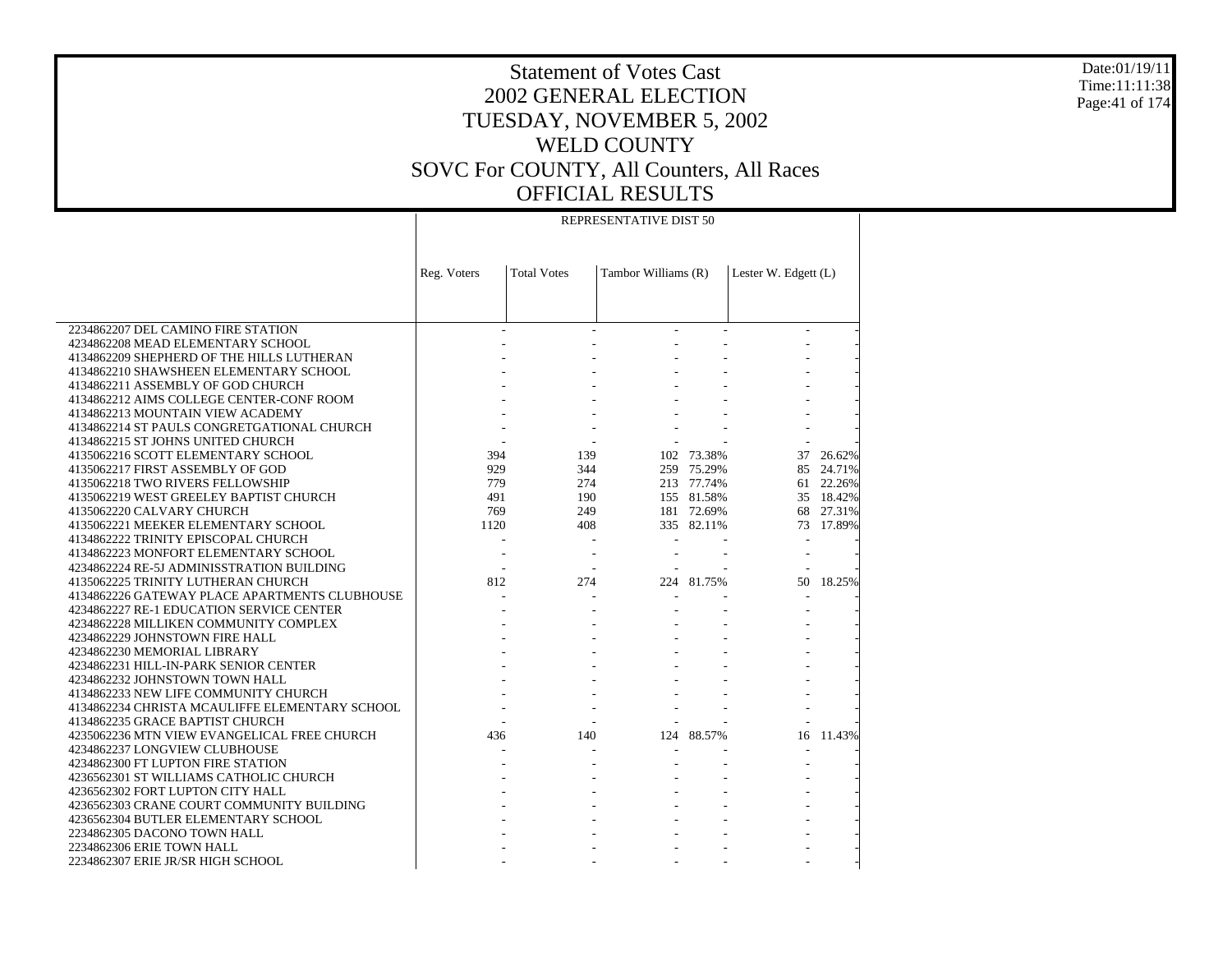Date:01/19/11 Time:11:11:38 Page:42 of 174

# Statement of Votes Cast 2002 GENERAL ELECTION TUESDAY, NOVEMBER 5, 2002 WELD COUNTY SOVC For COUNTY, All Counters, All Races OFFICIAL RESULTS

#### REPRESENTATIVE DIST 50

|                                            | Reg. Voters | <b>Total Votes</b> | Tambor Williams (R) |        | Lester W. Edgett (L) |             |
|--------------------------------------------|-------------|--------------------|---------------------|--------|----------------------|-------------|
|                                            |             |                    |                     |        |                      |             |
|                                            |             |                    |                     |        |                      |             |
|                                            |             |                    |                     |        |                      |             |
| 4136562308 KERSEY TOWN HALL                |             |                    |                     |        |                      |             |
| 4236562309 PELICAN LAKES SALES OFFICE      |             |                    |                     |        |                      |             |
| 4236562310 HUDSON TOWN HALL                |             |                    |                     |        |                      |             |
| 4136562311 KEENESBURG FIRE HALL            |             |                    |                     |        |                      |             |
| 4136562312 ROGGEN FIRE HOUSE               |             |                    |                     |        |                      |             |
| 4236562313 LOCHBUIE ELEMENTARY SCHOOL      |             |                    |                     |        |                      |             |
| 4236562314 AFTER GLOWS SENIOR CENTER       |             |                    |                     |        |                      |             |
| 4135062315 UNC CENTER (MAIN LEVEL)         | 933         | 189                | 105                 | 55.56% | 84                   | 44.44%      |
| 4135062316 EAST MEMORIAL ELEMENTARY SCHOOL | 1121        | 294                | 209                 | 71.09% | 85                   | 28.91%      |
| 4135062317 BETHEL BAPTIST CHURCH           | 709         | 291                | 240                 | 82.47% | 51                   | 17.53%      |
| 4135062318 JACKSON ELEMENTARY SCHOOL       | 801         | 270                | 214                 | 79.26% | 56                   | 20.74%      |
| 4135062319 GARDEN CITY TOWN HALL           | 531         | 187                | 148                 | 79.14% | 39                   | 20.86%      |
| 4135062320 BONELL TOWER (LOUNGE)           | 437         | 133                | 106                 | 79.70% | 27                   | 20.30%      |
| 4135062321 GREELEY MALL (NORTH ENTRANCE)   | 891         | 241                | 172                 | 71.37% | 69                   | 28.63%      |
| 4135062322 DOS RIOS ELEMENTARY SCHOOL      | 1062        | 385                | 298                 | 77.40% | 87                   | 22.60%      |
| 4135062323 CENTENNIAL ELEMENTARY SHOOL     | 959         | 311                | 242                 | 77.81% | 69                   | 22.19%      |
| 4135062324 CAVE CREEK CLUBHOUSE            | 969         | 314                | 262                 | 83.44% | 52.                  | 16.56%      |
| 4135062325 EVANS COMMUNITY COMPLEX         | 684         | 234                | 175                 | 74.79% | 59                   | 25.21%      |
| 4134862326 FIRST BAPTIST CHURCH            |             |                    |                     |        |                      |             |
| 2233362327 MAIL BALLOT PRECINCT            |             |                    |                     |        |                      |             |
| <b>ABSENTEE 1</b>                          | $\Omega$    | 3675               | 2935                | 79.86% | 740                  | 20.14%      |
| <b>ABSENTEE 2</b>                          | $\Omega$    | 125                | 108                 | 86.40% | 17                   | 13.60%      |
| <b>EARLY</b>                               | $\Omega$    | 650                | 499                 | 76.77% | 151                  | 23.23%      |
| PROVISIONAL 1                              | $\Omega$    | 102                | 75                  | 73.53% | 27                   | 26.47%      |
| PROVISIONAL 2                              | $\Omega$    | $\mathcal{D}$      | $\Omega$            | 0.00%  |                      | 2 100.00%   |
| Total                                      | 23157       | 12082              | 9370                | 77.55% |                      | 2712 22.45% |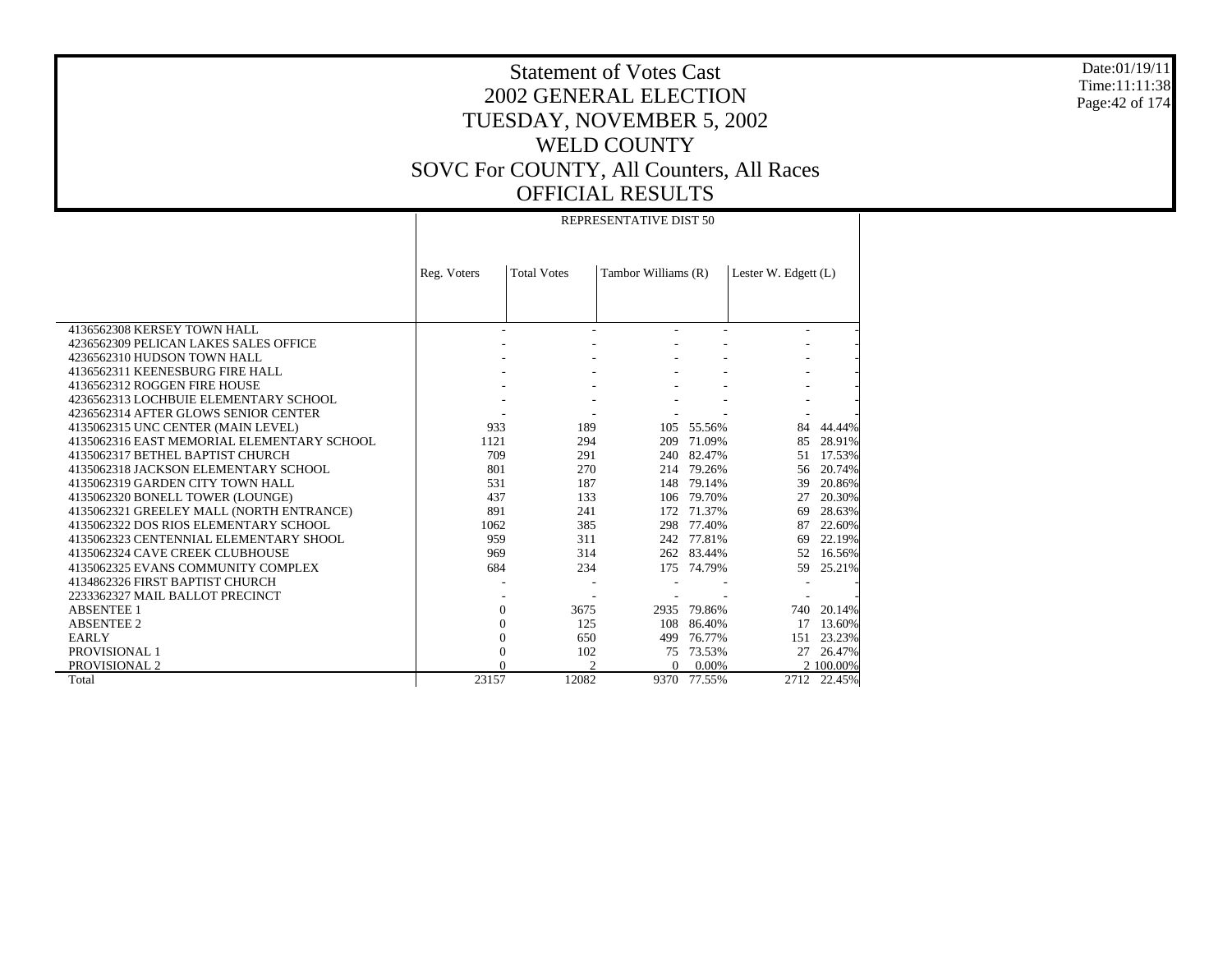REPRESENTATIVE DIST 65

- - - - - - -

Jurisdiction Wide 4136562100 NUNN COMMUNITY BUILDING 4136562101 GROVER FIRE HALL 4136562102 PRAIRIE HIGH SCHOOL 4136562103 BRIGGSDALE HIGH SCHOOL 4136562104 GILL LIONS COMMUNITY BUILDING 4136562105 KERSEY SENIOR CITIZENS HALL 4135062106 FRIENDLY VILLAGE CLUBHOUSE 4135062107 GREELEY RECREATION CENTER 4135062108 MADISON ELEMENTARY SCHOOL 4135062109 GLORIA CHRISTI LUTHERAN CHURCH HALL 4135062110 FIRST UNITED METHODIST CHURCH 4135062111 FIRST CHRISTIAN CHURCH 4135062112 CAMERON ELEMETARY SCHOOL 4134862113 WESTERN HILLS FIRE STATION 4135062114 OUR SAVIORS LUTHERAN CHURCH 4134962115 WINDSOR HIGH SCHOOLL COMMONS 4134962116 FAITH UNITED CHURCH OF CHRIST 4136562117 SEVERANCE FIRE STATION 4136562118 EATON MIDDLE SCHOOL 4136562119 EVANGELICAL FREE CHURCH OF EATON 4134862120 NORTH WELD CO WATER DISTRICT 4134962121 COVENANT BIBLE COLLEGE (CLASSROOM) 4134962122 PARK BUILDING-WINDSOR TOWN HALL 4134962123 CORNERSTONE BAPTIST CHURCH 4134862124 VICTORY CHRISTIAN FELLOWSHIP 4134862125 NORTHRIDGE HIGH SCHOOL 4136562126 PIERCE TOWN HALL 4136562127 AULT TOWN HALL 4136562128 EATON TOWN HALL 4134862129 WINDSOR-SEVERANCE PUBLIC LIBRARY 4134962130 TOZER ELEMENTARY SCHOOL 4234862200 MEAD TOWN HALL 4234862201 PLATTEVILLE TOWN HALL 4234862202 PLATTEVILLE BAPTIST CHURCH 2234862203 FIRESTONE TOWN HALL 2234862204 TRI TOWN BAPTIST CHURCH 2234862205 FREDERICK TOWN HALL 2234862206 RINN UNITED METHODIST CHURCHReg. Voters  $|Total Votes | Ken Clark (D) | Diane Hoppe (R) | Jerry O. From (L)$ 746 346 98 28.32% 236 68.21% 12 3.47% 337 164 35 21.34% 126 76.83% 3 1.83% 291 166 18 10.84% 143 86.14% 5 3.01% 282 133 25 18.80% 105 78.95% 3 2.26% 1329 608 126 20.72% 468 76.97% 14 2.30% 251 107 16 14.95% 88 82.24% 3 2.80% - - - - - - - - - - - - - - - - - - - - - - - - - - - - - - - - - - - - - - - - - - - - - - - - - - - - - - - - - - - - - - - - - - - - - - - - - - - - - - 1210 526 121 23.00% 397 75.48% 8 1.52% 1177 518 122 23.55% 387 74.71% 9 1.74% 595 256 70 27.34% 172 67.19% 14 5.47% - - - - - - - - - - - - - - - - - - - - - - - - - - - - - - - - - - - - - - - - - - - 795 351 123 35.04% 216 61.54% 12 3.42% 789 340 100 29.41% 220 64.71% 20 5.88% 970 431 96 22.27% 327 75.87% 8 1.86% - - - - - - - - - - - - - - - - - - - - - - - - - - - - - - - - - - - - - - - - - - - - - - - - - - - - - - - -

Date:01/19/11Time:11:11:38Page:43 of 174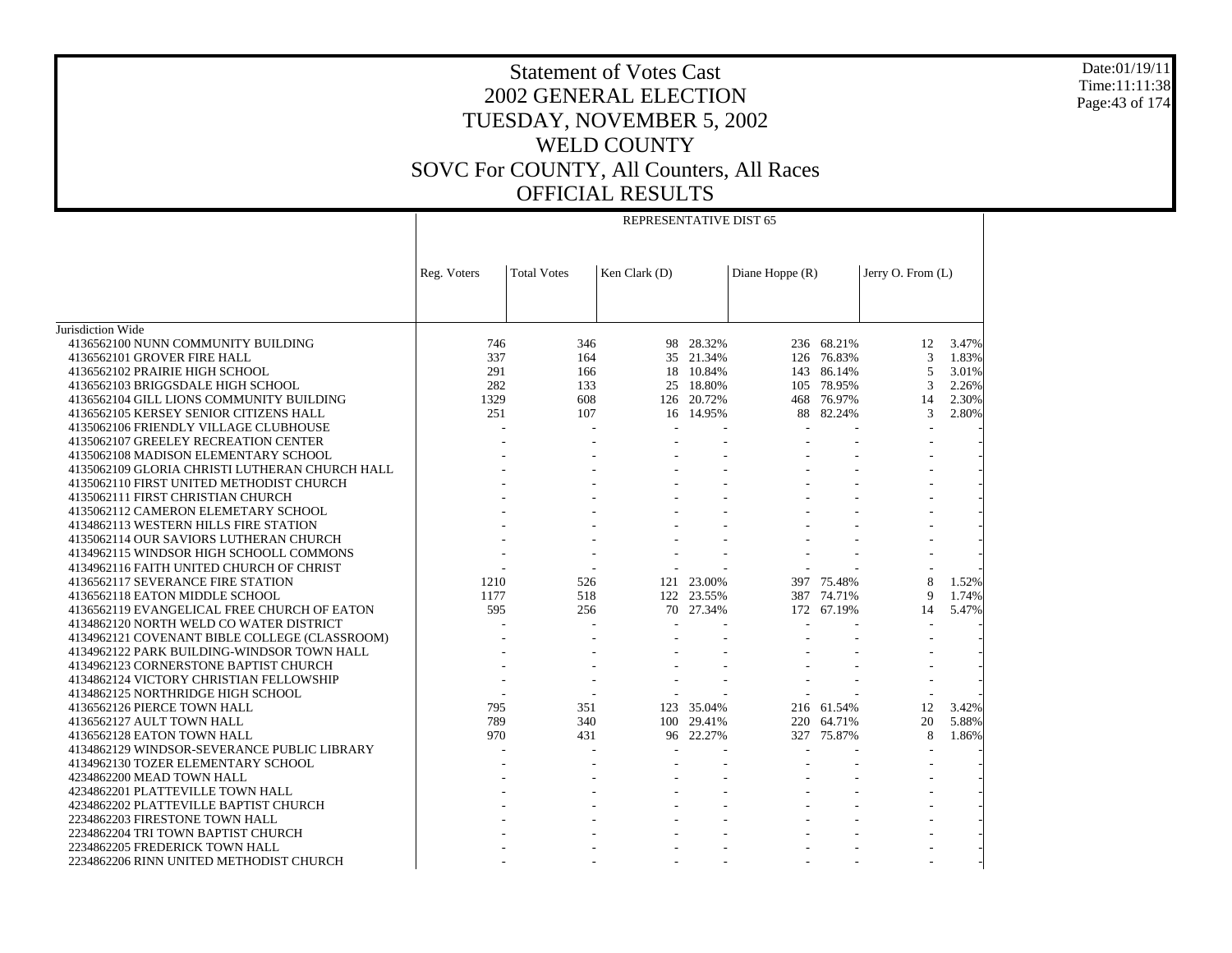REPRESENTATIVE DIST 65

 2234862207 DEL CAMINO FIRE STATION 4234862208 MEAD ELEMENTARY SCHOOL 4134862209 SHEPHERD OF THE HILLS LUTHERAN 4134862210 SHAWSHEEN ELEMENTARY SCHOOL 4134862211 ASSEMBLY OF GOD CHURCH 4134862212 AIMS COLLEGE CENTER-CONF ROOM 4134862213 MOUNTAIN VIEW ACADEMY 4134862214 ST PAULS CONGRETGATIONAL CHURCH 4134862215 ST JOHNS UNITED CHURCH 4135062216 SCOTT ELEMENTARY SCHOOL 4135062217 FIRST ASSEMBLY OF GOD 4135062218 TWO RIVERS FELLOWSHIP 4135062219 WEST GREELEY BAPTIST CHURCH 4135062220 CALVARY CHURCH 4135062221 MEEKER ELEMENTARY SCHOOL 4134862222 TRINITY EPISCOPAL CHURCH 4134862223 MONFORT ELEMENTARY SCHOOL 4234862224 RE-5J ADMINISSTRATION BUILDING 4135062225 TRINITY LUTHERAN CHURCH 4134862226 GATEWAY PLACE APARTMENTS CLUBHOUSE 4234862227 RE-1 EDUCATION SERVICE CENTER 4234862228 MILLIKEN COMMUNITY COMPLEX 4234862229 JOHNSTOWN FIRE HALL 4234862230 MEMORIAL LIBRARY 4234862231 HILL-IN-PARK SENIOR CENTER 4234862232 JOHNSTOWN TOWN HALL 4134862233 NEW LIFE COMMUNITY CHURCH 4134862234 CHRISTA MCAULIFFE ELEMENTARY SCHOOL 4134862235 GRACE BAPTIST CHURCH 4235062236 MTN VIEW EVANGELICAL FREE CHURCH 4234862237 LONGVIEW CLUBHOUSE 4234862300 FT LUPTON FIRE STATION 4236562301 ST WILLIAMS CATHOLIC CHURCH 4236562302 FORT LUPTON CITY HALL 4236562303 CRANE COURT COMMUNITY BUILDING 4236562304 BUTLER ELEMENTARY SCHOOL 2234862305 DACONO TOWN HALL 2234862306 ERIE TOWN HALL 2234862307 ERIE JR/SR HIGH SCHOOL Reg. Voters  $|Total Votes | Ken Clark (D) | Diane Hoppe (R) | Jerry O. From (L)$  - - - - - - - - - - - - - - - - - - - - - - - - - - - - - - - - - - - - - - - - - - - - - - - - - - - - - - - - - - - - - - - - - - - - - - - - - - - - - - - - - - - - - - - - - - - - - - - - - - - - - - - - - - - - - - - - - - - - - - - - - - - - - - - - - - - - - - - - - - - - - - - - - - - - - - - - - - - - - - - - - - - - - - - - - - - - - - - - - - - - - - - - - - - - - - - - - - - - - - - - - - - - - - - - - - - - - - - - - - - - - - - - - 846 350 187 53.43% 153 43.71% 10 2.86% 933 377 201 53.32% 165 43.77% 11 2.92% 740 294 141 47.96% 149 50.68% 4 1.36% 915 351 136 38.75% 202 57.55% 13 3.70% - - - - - - - - - - - - - - - - - - - - - -

Date:01/19/11Time:11:11:38Page:44 of 174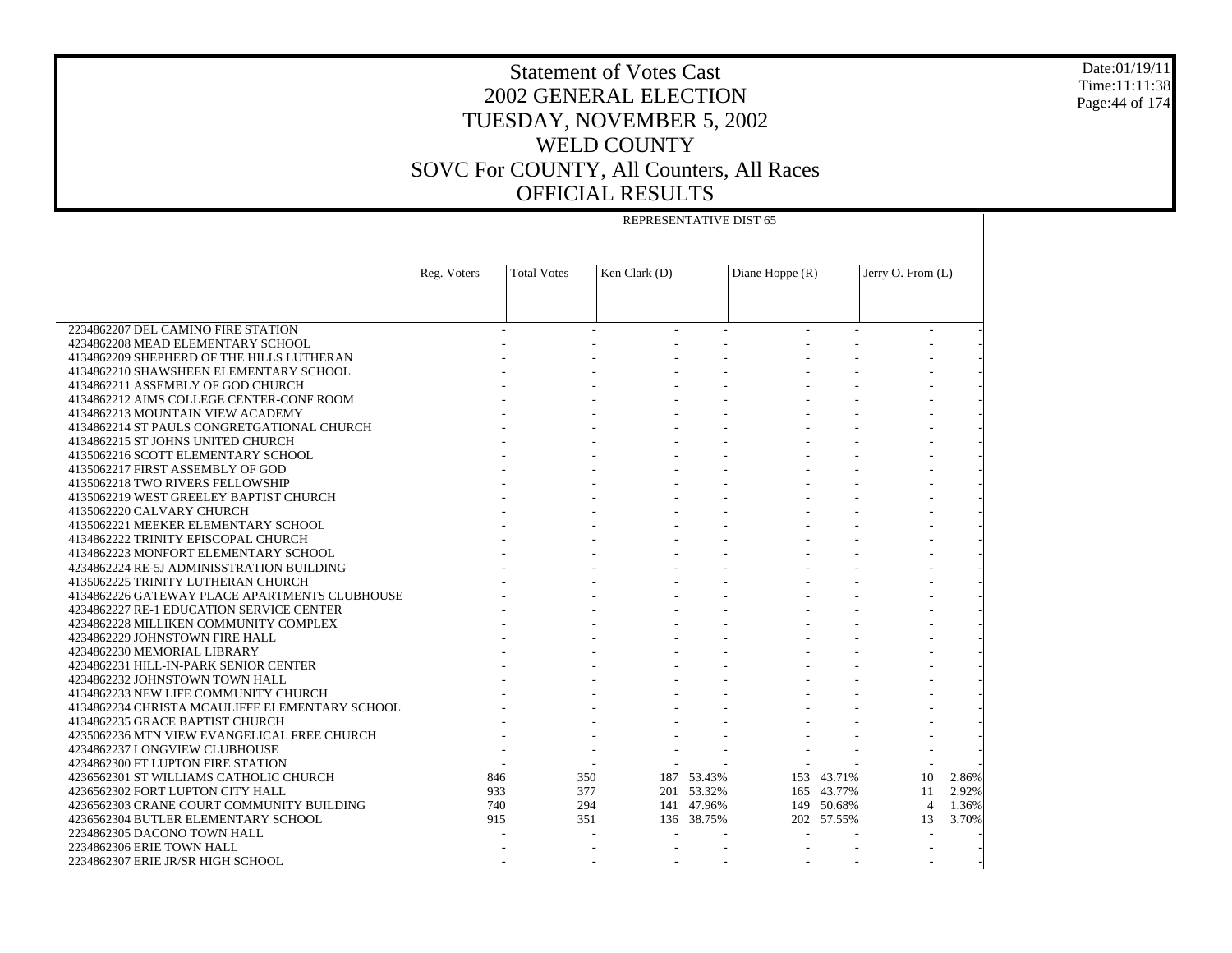REPRESENTATIVE DIST 65

Date:01/19/11 Time:11:11:38 Page:45 of 174

|                                            | Reg. Voters | <b>Total Votes</b> | Ken Clark (D) |           | Diane Hoppe $(R)$ |            | Jerry O. From $(L)$ |       |
|--------------------------------------------|-------------|--------------------|---------------|-----------|-------------------|------------|---------------------|-------|
|                                            |             |                    |               |           |                   |            |                     |       |
|                                            |             |                    |               |           |                   |            |                     |       |
|                                            |             |                    |               |           |                   |            |                     |       |
| 4136562308 KERSEY TOWN HALL                | 1099<br>383 | 537                | 124           | 23.09%    |                   | 392 73.00% | 21                  | 3.91% |
| 4236562309 PELICAN LAKES SALES OFFICE      |             | 156                | 36            | 23.08%    | 112               | 71.79%     | 8                   | 5.13% |
| 4236562310 HUDSON TOWN HALL                | 971         | 404                | 131           | 32.43%    | 261               | 64.60%     | 12                  | 2.97% |
| 4136562311 KEENESBURG FIRE HALL            | 1107        | 515                | 163           | 31.65%    | 338               | 65.63%     | 14                  | 2.72% |
| 4136562312 ROGGEN FIRE HOUSE               | 355         | 165                | 36            | 21.82%    | 125               | 75.76%     | $\overline{4}$      | 2.42% |
| 4236562313 LOCHBUIE ELEMENTARY SCHOOL      | 573         | 249                | 109           | 43.78%    | 131               | 52.61%     | 9                   | 3.61% |
| 4236562314 AFTER GLOWS SENIOR CENTER       | 979         | 379                | 170           | 44.85%    |                   | 198 52.24% | 11                  | 2.90% |
| 4135062315 UNC CENTER (MAIN LEVEL)         |             |                    |               |           |                   |            |                     |       |
| 4135062316 EAST MEMORIAL ELEMENTARY SCHOOL |             |                    |               |           |                   |            |                     |       |
| 4135062317 BETHEL BAPTIST CHURCH           |             |                    |               |           |                   |            |                     |       |
| 4135062318 JACKSON ELEMENTARY SCHOOL       |             |                    |               |           |                   |            |                     |       |
| 4135062319 GARDEN CITY TOWN HALL           |             |                    |               |           |                   |            |                     |       |
| 4135062320 BONELL TOWER (LOUNGE)           |             |                    |               |           |                   |            |                     |       |
| 4135062321 GREELEY MALL (NORTH ENTRANCE)   |             |                    |               |           |                   |            |                     |       |
| 4135062322 DOS RIOS ELEMENTARY SCHOOL      |             |                    |               |           |                   |            |                     |       |
| 4135062323 CENTENNIAL ELEMENTARY SHOOL     |             |                    |               |           |                   |            |                     |       |
| 4135062324 CAVE CREEK CLUBHOUSE            |             |                    |               |           |                   |            |                     |       |
| 4135062325 EVANS COMMUNITY COMPLEX         |             |                    |               |           |                   |            |                     |       |
| 4134862326 FIRST BAPTIST CHURCH            |             |                    |               |           |                   |            |                     |       |
| 2233362327 MAIL BALLOT PRECINCT            |             |                    |               |           |                   |            |                     |       |
| <b>ABSENTEE 1</b>                          | $\Omega$    | 1112               | 287           | 25.81%    | 793               | 71.31%     | 32                  | 2.88% |
| <b>ABSENTEE 2</b>                          |             | 1947               | 732           | 37.60%    | 1164              | 59.78%     | 51                  | 2.62% |
| <b>EARLY</b>                               |             | 296                | 60            | 20.27%    | 229               | 77.36%     | $\overline{7}$      | 2.36% |
| PROVISIONAL 1                              |             | 24                 | 9             | 37.50%    |                   | 15 62.50%  | $\Omega$            | 0.00% |
| PROVISIONAL 2                              |             | 53                 |               | 22 41.51% | 29                | 54.72%     | $\mathcal{D}$       | 3.77% |
| Total                                      | 17673       | 11155              | 3494          | 31.32%    | 7341              | 65.81%     | 320                 | 2.87% |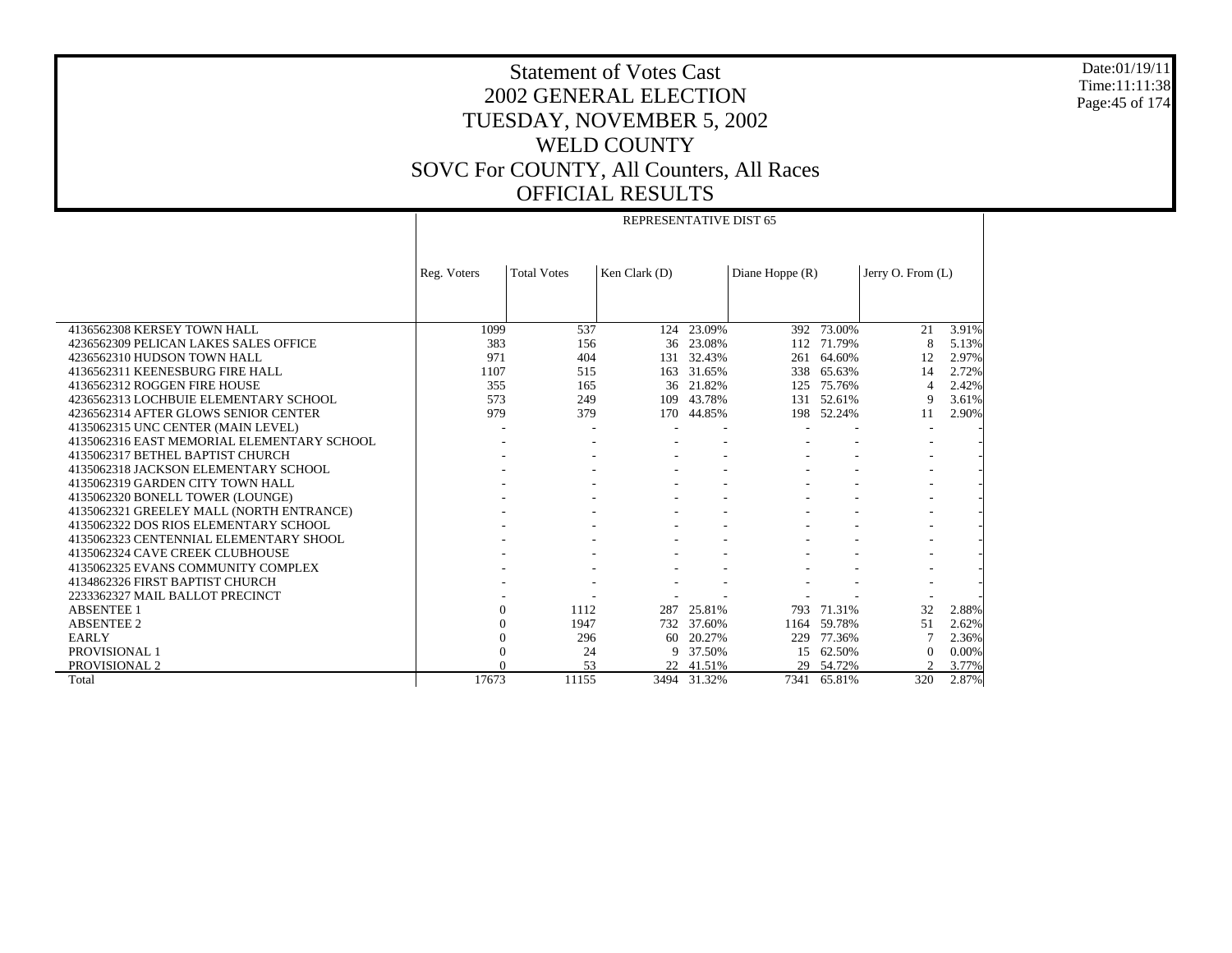Jurisdiction Wide 4136562100 NUNN COMMUNITY BUILDING 4136562101 GROVER FIRE HALL 4136562102 PRAIRIE HIGH SCHOOL 4136562103 BRIGGSDALE HIGH SCHOOL 4136562104 GILL LIONS COMMUNITY BUILDING 4136562105 KERSEY SENIOR CITIZENS HALL 4135062106 FRIENDLY VILLAGE CLUBHOUSE 4135062107 GREELEY RECREATION CENTER 4135062108 MADISON ELEMENTARY SCHOOL 4135062109 GLORIA CHRISTI LUTHERAN CHURCH HALL 4135062110 FIRST UNITED METHODIST CHURCH 4135062111 FIRST CHRISTIAN CHURCH 4135062112 CAMERON ELEMETARY SCHOOL 4134862113 WESTERN HILLS FIRE STATION 4135062114 OUR SAVIORS LUTHERAN CHURCH 4134962115 WINDSOR HIGH SCHOOLL COMMONS 4134962116 FAITH UNITED CHURCH OF CHRIST 4136562117 SEVERANCE FIRE STATION 4136562118 EATON MIDDLE SCHOOL 4136562119 EVANGELICAL FREE CHURCH OF EATON 4134862120 NORTH WELD CO WATER DISTRICT 4134962121 COVENANT BIBLE COLLEGE (CLASSROOM) 4134962122 PARK BUILDING-WINDSOR TOWN HALL 4134962123 CORNERSTONE BAPTIST CHURCH 4134862124 VICTORY CHRISTIAN FELLOWSHIP 4134862125 NORTHRIDGE HIGH SCHOOL 4136562126 PIERCE TOWN HALL 4136562127 AULT TOWN HALL 4136562128 EATON TOWN HALL 4134862129 WINDSOR-SEVERANCE PUBLIC LIBRARY 4134962130 TOZER ELEMENTARY SCHOOL 4234862200 MEAD TOWN HALL 4234862201 PLATTEVILLE TOWN HALL 4234862202 PLATTEVILLE BAPTIST CHURCH 2234862203 FIRESTONE TOWN HALL 2234862204 TRI TOWN BAPTIST CHURCH 2234862205 FREDERICK TOWN HALL 2234862206 RINN UNITED METHODIST CHURCHReg. Voters | Total Votes | YES | NO COLORADO SUPREME COURT746 315 206 65.40% 109 34.60% 337 142 103 72.54% 39 27.46% 291 146 76 52.05% 70 47.95% 282 110 77 70.00% 33 30.00% 1329 548 367 66.97% 181 33.03% 251 96 63 65.63% 33 34.38% 910 285 214 75.09% 71 24.91% 1340 357 267 74.79% 90 25.21% 1065 334 241 72.16% 93 27.84% 828 255 199 78.04% 56 21.96% 981 286 196 68.53% 90 31.47% 1198 377 293 77.72% 84 22.28% 1054 333 252 75.68% 81 24.32% 846 300 222 74.00% 78 26.00% 954 328 270 82.32% 58 17.68% 1086 357 267 74.79% 90 25.21% 861 326 226 69.33% 100 30.67% 1210 473 333 70.40% 140 29.60% 1177 468 322 68.80% 146 31.20% 595 225 154 68.44% 71 31.56% 404 179 123 68.72% 56 31.28% 1203 452 341 75.44% 111 24.56% 1177 483 353 73.08% 130 26.92% 1050 335 252 75.22% 83 24.78% 967 322 263 81.68% 59 18.32% 630 229 188 82.10% 41 17.90% 795 338 229 67.75% 109 32.25% 789 317 224 70.66% 93 29.34% 970 404 312 77.23% 92 22.77% 321 107 78 72.90% 29 27.10% 774 298 243 81.54% 55 18.46% 1229 536 379 70.71% 157 29.29% 990 417 288 69.06% 129 30.94% 564 219 146 66.67% 73 33.33% 1036 407 272 66.83% 135 33.17% 1206 379 288 75.99% 91 24.01% 1206 422 273 64.69% 149 35.31% 642 203 142 69.95%61 30.05%

Date:01/19/11Time:11:11:38Page:46 of 174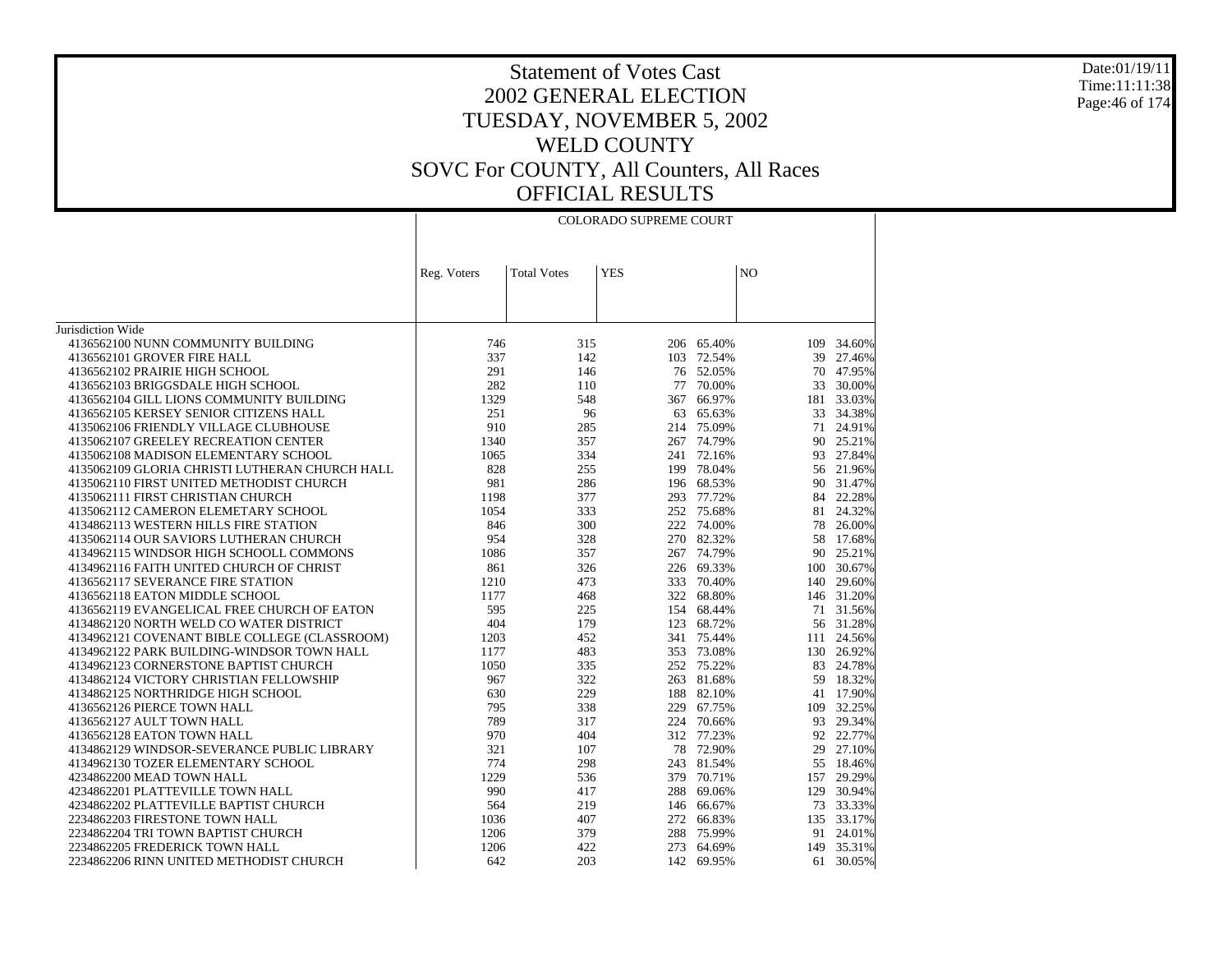Date:01/19/11 Time:11:11:38 Page:47 of 174

|                                                                     | <b>COLORADO SUPREME COURT</b> |                    |            |                      |                |                     |  |
|---------------------------------------------------------------------|-------------------------------|--------------------|------------|----------------------|----------------|---------------------|--|
|                                                                     |                               |                    |            |                      |                |                     |  |
|                                                                     | Reg. Voters                   | <b>Total Votes</b> | <b>YES</b> |                      | N <sub>O</sub> |                     |  |
|                                                                     |                               |                    |            |                      |                |                     |  |
|                                                                     |                               |                    |            |                      |                |                     |  |
|                                                                     |                               |                    |            |                      |                |                     |  |
| 2234862207 DEL CAMINO FIRE STATION                                  | 1790                          | 578                |            | $415 - 71.80%$       | 163            | 28.20%              |  |
| 4234862208 MEAD ELEMENTARY SCHOOL                                   | 729                           | 299                | 207        | 69.23%               | 92             | 30.77%              |  |
| 4134862209 SHEPHERD OF THE HILLS LUTHERAN                           | 884                           | 317                | 255        | 80.44%               |                | 62 19.56%           |  |
| 4134862210 SHAWSHEEN ELEMENTARY SCHOOL                              | 696                           | 239                |            | 186 77.82%           | 53             | 22.18%              |  |
| 4134862211 ASSEMBLY OF GOD CHURCH                                   | 1107                          | 355                | 272        | 76.62%               | 83             | 23.38%              |  |
| 4134862212 AIMS COLLEGE CENTER-CONF ROOM                            | 1115                          | 331                |            | 276 83.38%           | 55             | 16.62%              |  |
| 4134862213 MOUNTAIN VIEW ACADEMY                                    | 888                           | 279                |            | 210 75.27%           | 69             | 24.73%              |  |
| 4134862214 ST PAULS CONGRETGATIONAL CHURCH                          | 1361                          | 446                |            | 354 79.37%           | 92             | 20.63%              |  |
| 4134862215 ST JOHNS UNITED CHURCH                                   | 1048                          | 396                |            | 316 79.80%           | 80             | 20.20%              |  |
| 4135062216 SCOTT ELEMENTARY SCHOOL                                  | 394                           | 126                |            | 92 73.02%            | 34             | 26.98%              |  |
| 4135062217 FIRST ASSEMBLY OF GOD                                    | 929                           | 336                | 268        | 79.76%               | 68             | 20.24%              |  |
| 4135062218 TWO RIVERS FELLOWSHIP                                    | 779<br>491                    | 268                | 127        | 204 76.12%<br>73.84% |                | 64 23.88%           |  |
| 4135062219 WEST GREELEY BAPTIST CHURCH<br>4135062220 CALVARY CHURCH | 769                           | 172<br>245         | 198        | 80.82%               | 45             | 26.16%<br>47 19.18% |  |
| 4135062221 MEEKER ELEMENTARY SCHOOL                                 | 1120                          | 380                | 299        | 78.68%               | 81             | 21.32%              |  |
| 4134862222 TRINITY EPISCOPAL CHURCH                                 | 1280                          | 444                |            | 371 83.56%           |                | 73 16.44%           |  |
| 4134862223 MONFORT ELEMENTARY SCHOOL                                | 1224                          | 385                | 311        | 80.78%               | 74             | 19.22%              |  |
| 4234862224 RE-5J ADMINISSTRATION BUILDING                           | 498                           | 142                |            | 105 73.94%           | 37             | 26.06%              |  |
| 4135062225 TRINITY LUTHERAN CHURCH                                  | 812                           | 263                | 203        | 77.19%               | 60             | 22.81%              |  |
| 4134862226 GATEWAY PLACE APARTMENTS CLUBHOUSE                       | 1273                          | 356                | 279        | 78.37%               | 77             | 21.63%              |  |
| 4234862227 RE-1 EDUCATION SERVICE CENTER                            | 1069                          | 442                |            | 313 70.81%           | 129            | 29.19%              |  |
| 4234862228 MILLIKEN COMMUNITY COMPLEX                               | 981                           | 380                | 263        | 69.21%               | 117            | 30.79%              |  |
| 4234862229 JOHNSTOWN FIRE HALL                                      | 927                           | 294                |            | 210 71.43%           |                | 84 28.57%           |  |
| 4234862230 MEMORIAL LIBRARY                                         | 1151                          | 470                | 363        | 77.23%               |                | 107 22.77%          |  |
| 4234862231 HILL-IN-PARK SENIOR CENTER                               | 691                           | 253                |            | 186 73.52%           | 67             | 26.48%              |  |
| 4234862232 JOHNSTOWN TOWN HALL                                      | 1143                          | 439                |            | 316 71.98%           |                | 123 28.02%          |  |
| 4134862233 NEW LIFE COMMUNITY CHURCH                                | 505                           | 170                | 133        | 78.24%               | 37             | 21.76%              |  |
| 4134862234 CHRISTA MCAULIFFE ELEMENTARY SCHOOL                      | 1032                          | 426                |            | 348 81.69%           | 78             | 18.31%              |  |
| 4134862235 GRACE BAPTIST CHURCH                                     | 889                           | 286                |            | 220 76.92%           | 66             | 23.08%              |  |
| 4235062236 MTN VIEW EVANGELICAL FREE CHURCH                         | 436                           | 126                |            | 92 73.02%            | 34             | 26.98%              |  |
| 4234862237 LONGVIEW CLUBHOUSE                                       | 1143                          | 339                | 271        | 79.94%               | 68             | 20.06%              |  |
| 4234862300 FT LUPTON FIRE STATION                                   | 1017                          | 401                | 259        | 64.59%               |                | 142 35.41%          |  |
| 4236562301 ST WILLIAMS CATHOLIC CHURCH                              | 846                           | 310                |            | 203 65.48%           |                | 107 34.52%          |  |
| 4236562302 FORT LUPTON CITY HALL                                    | 933                           | 334                | 227        | 67.96%               | 107            | 32.04%              |  |
| 4236562303 CRANE COURT COMMUNITY BUILDING                           | 740                           | 268                | 177        | 66.04%               |                | 91 33.96%           |  |
| 4236562304 BUTLER ELEMENTARY SCHOOL                                 | 915                           | 316                | 189        | 59.81%               | 127            | 40.19%              |  |
| 2234862305 DACONO TOWN HALL                                         | 687                           | 288                | 189        | 65.63%               | 99             | 34.38%              |  |
| 2234862306 ERIE TOWN HALL                                           | 856                           | 367                | 241        | 65.67%               |                | 126 34.33%          |  |
| 2234862307 ERIE JR/SR HIGH SCHOOL                                   | 1095                          | 408                |            | 283 69.36%           |                | 125 30.64%          |  |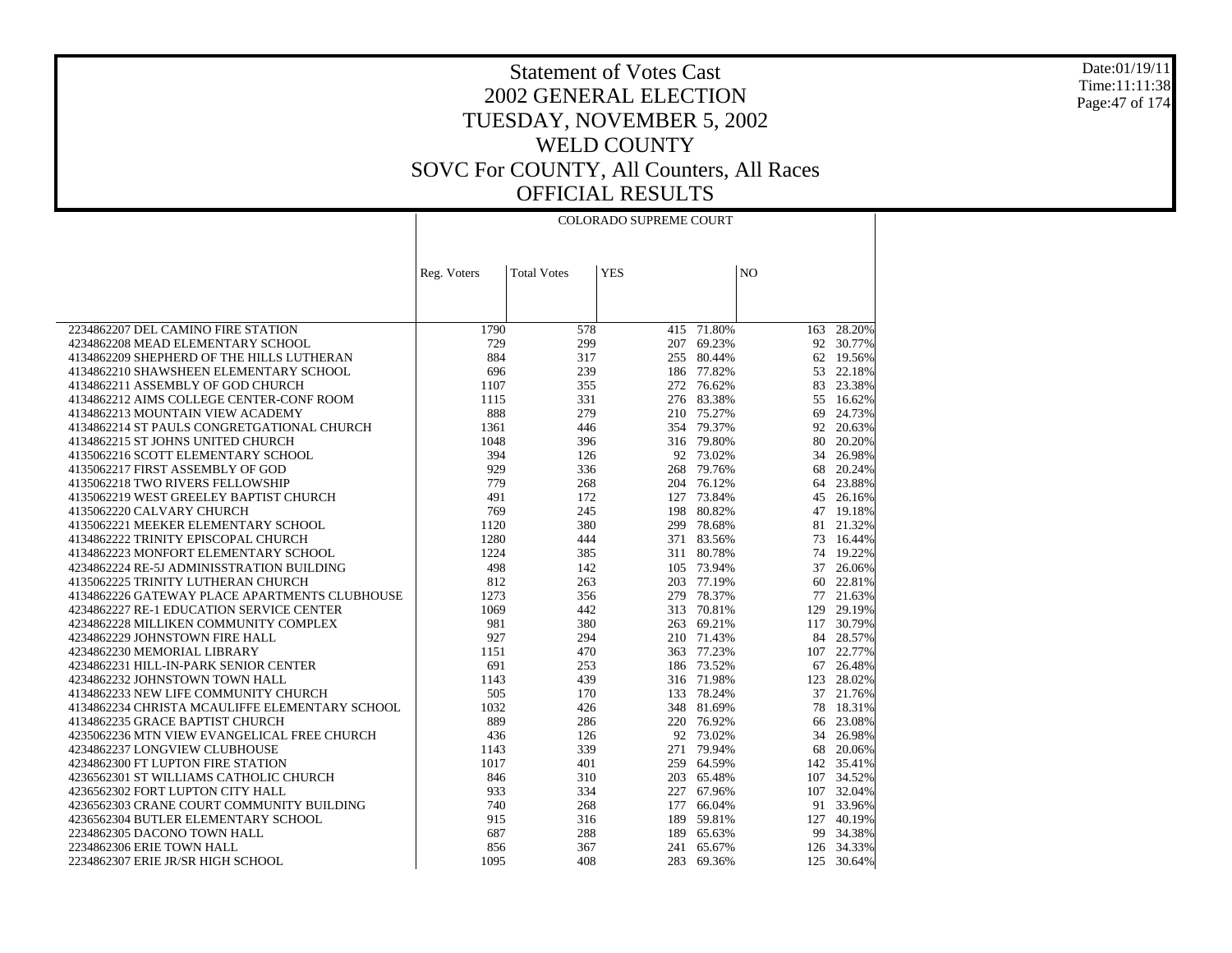#### Date:01/19/11 Time:11:11:38 Page:48 of 174

### Statement of Votes Cast 2002 GENERAL ELECTION TUESDAY, NOVEMBER 5, 2002 WELD COUNTY SOVC For COUNTY, All Counters, All Races OFFICIAL RESULTS

|                                            |                |                    | <b>COLORADO SUPREME COURT</b> |            |                |        |
|--------------------------------------------|----------------|--------------------|-------------------------------|------------|----------------|--------|
|                                            |                |                    |                               |            |                |        |
|                                            |                |                    |                               |            |                |        |
|                                            | Reg. Voters    | <b>Total Votes</b> | <b>YES</b>                    |            | N <sub>O</sub> |        |
|                                            |                |                    |                               |            |                |        |
|                                            |                |                    |                               |            |                |        |
|                                            |                |                    |                               |            |                |        |
| 4136562308 KERSEY TOWN HALL                | 1099           | 491                | 382                           | 77.80%     | 109            | 22.20% |
| 4236562309 PELICAN LAKES SALES OFFICE      | 383            | 137                | 101                           | 73.72%     | 36             | 26.28% |
| 4236562310 HUDSON TOWN HALL                | 971            | 352                | 222                           | 63.07%     | 130            | 36.93% |
| 4136562311 KEENESBURG FIRE HALL            | 1107           | 463                | 306                           | 66.09%     | 157            | 33.91% |
| 4136562312 ROGGEN FIRE HOUSE               | 355            | 134                | 89                            | 66.42%     | 45             | 33.58% |
| 4236562313 LOCHBUIE ELEMENTARY SCHOOL      | 573            | 222                | 130                           | 58.56%     | 92             | 41.44% |
| 4236562314 AFTER GLOWS SENIOR CENTER       | 979            | 338                | 227                           | 67.16%     | 111            | 32.84% |
| 4135062315 UNC CENTER (MAIN LEVEL)         | 933            | 177                | 140                           | 79.10%     | 37             | 20.90% |
| 4135062316 EAST MEMORIAL ELEMENTARY SCHOOL | 1121           | 279                | 202                           | 72.40%     | 77             | 27.60% |
| 4135062317 BETHEL BAPTIST CHURCH           | 709            | 289                | 229                           | 79.24%     | 60             | 20.76% |
| 4135062318 JACKSON ELEMENTARY SCHOOL       | 801            | 267                | 208                           | 77.90%     | 59             | 22.10% |
| 4135062319 GARDEN CITY TOWN HALL           | 531            | 180                | 147                           | 81.67%     | 33             | 18.33% |
| 4135062320 BONELL TOWER (LOUNGE)           | 437            | 119                | 96                            | 80.67%     | 23             | 19.33% |
| 4135062321 GREELEY MALL (NORTH ENTRANCE)   | 891            | 238                | 187                           | 78.57%     | 51             | 21.43% |
| 4135062322 DOS RIOS ELEMENTARY SCHOOL      | 1062           | 366                | 289                           | 78.96%     | 77             | 21.04% |
| 4135062323 CENTENNIAL ELEMENTARY SHOOL     | 959            | 302                | 239                           | 79.14%     | 63             | 20.86% |
| 4135062324 CAVE CREEK CLUBHOUSE            | 969            | 290                | 232                           | 80.00%     | 58             | 20.00% |
| 4135062325 EVANS COMMUNITY COMPLEX         | 684            | 228                | 169                           | 74.12%     | 59             | 25.88% |
| 4134862326 FIRST BAPTIST CHURCH            | 1015           | 394                | 314                           | 79.70%     | 80             | 20.30% |
| 2233362327 MAIL BALLOT PRECINCT            | 45             | 19                 |                               | 11 57.89%  | 8              | 42.11% |
| <b>ABSENTEE 1</b>                          | $\overline{0}$ | 10538              | 7954                          | 75.48%     | 2584           | 24.52% |
| <b>ABSENTEE 2</b>                          | $\overline{0}$ | 3682               | 2575                          | 69.93%     | 1107           | 30.07% |
| <b>EARLY</b>                               | $\mathbf{0}$   | 2066               | 1482                          | 71.73%     | 584            | 28.27% |
| PROVISIONAL 1                              | $\overline{0}$ | 196                |                               | 148 75.51% | 48             | 24.49% |
| PROVISIONAL 2                              | $\Omega$       | 86                 |                               | 51 59.30%  | 35             | 40.70% |
| Total                                      | 85161          | 46635              | 34303                         | 73.56%     | 12332          | 26.44% |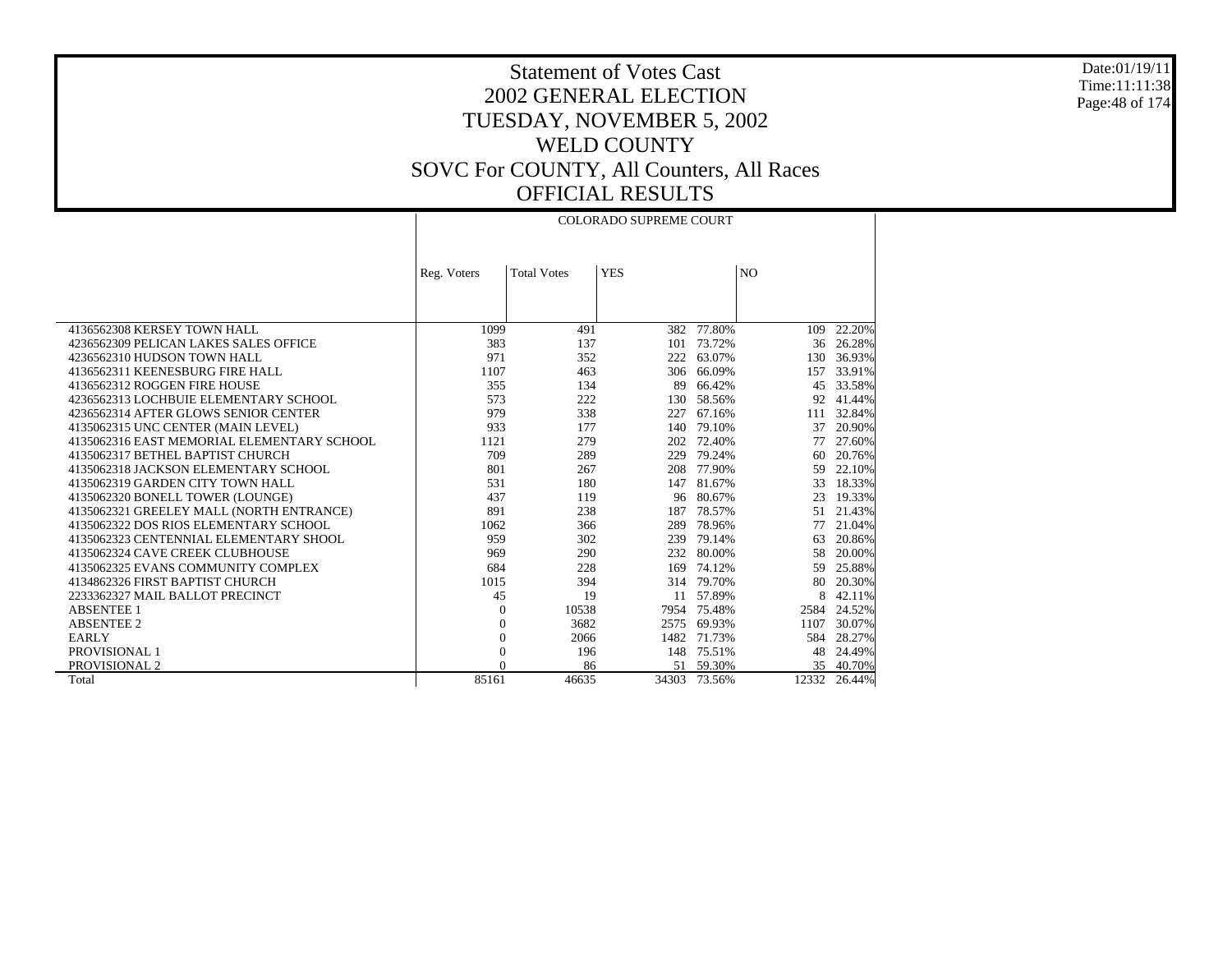Jurisdiction Wide 4136562100 NUNN COMMUNITY BUILDING 4136562101 GROVER FIRE HALL 4136562102 PRAIRIE HIGH SCHOOL 4136562103 BRIGGSDALE HIGH SCHOOL 4136562104 GILL LIONS COMMUNITY BUILDING 4136562105 KERSEY SENIOR CITIZENS HALL 4135062106 FRIENDLY VILLAGE CLUBHOUSE 4135062107 GREELEY RECREATION CENTER 4135062108 MADISON ELEMENTARY SCHOOL 4135062109 GLORIA CHRISTI LUTHERAN CHURCH HALL 4135062110 FIRST UNITED METHODIST CHURCH 4135062111 FIRST CHRISTIAN CHURCH 4135062112 CAMERON ELEMETARY SCHOOL 4134862113 WESTERN HILLS FIRE STATION 4135062114 OUR SAVIORS LUTHERAN CHURCH 4134962115 WINDSOR HIGH SCHOOLL COMMONS 4134962116 FAITH UNITED CHURCH OF CHRIST 4136562117 SEVERANCE FIRE STATION 4136562118 EATON MIDDLE SCHOOL 4136562119 EVANGELICAL FREE CHURCH OF EATON 4134862120 NORTH WELD CO WATER DISTRICT 4134962121 COVENANT BIBLE COLLEGE (CLASSROOM) 4134962122 PARK BUILDING-WINDSOR TOWN HALL 4134962123 CORNERSTONE BAPTIST CHURCH 4134862124 VICTORY CHRISTIAN FELLOWSHIP 4134862125 NORTHRIDGE HIGH SCHOOL 4136562126 PIERCE TOWN HALL 4136562127 AULT TOWN HALL 4136562128 EATON TOWN HALL 4134862129 WINDSOR-SEVERANCE PUBLIC LIBRARY 4134962130 TOZER ELEMENTARY SCHOOL 4234862200 MEAD TOWN HALL 4234862201 PLATTEVILLE TOWN HALL 4234862202 PLATTEVILLE BAPTIST CHURCH 2234862203 FIRESTONE TOWN HALL 2234862204 TRI TOWN BAPTIST CHURCH 2234862205 FREDERICK TOWN HALL 2234862206 RINN UNITED METHODIST CHURCHReg. Voters | Total Votes | YES | NO COURT OF APPEALS - DAILEY746 315 205 65.08% 110 34.92% 337 143 100 69.93% 43 30.07% 291 145 73 50.34% 72 49.66% 282 111 77 69.37% 34 30.63% 1329 550 374 68.00% 176 32.00% 251 96 64 66.67% 32 33.33% 910 284 214 75.35% 70 24.65% 1340 357 266 74.51% 91 25.49% 1065 341 246 72.14% 95 27.86% 828 254 199 78.35% 55 21.65% 981 281 195 69.40% 86 30.60% 1198 370 285 77.03% 85 22.97% 1054 330 250 75.76% 80 24.24% 846 295 221 74.92% 74 25.08% 954 330 271 82.12% 59 17.88% 1086 357 262 73.39% 95 26.61% 861 323 224 69.35% 99 30.65% 1210 469 332 70.79% 137 29.21% 1177 459 310 67.54% 149 32.46% 595 224 153 68.30% 71 31.70% 404 180 126 70.00% 54 30.00% 1203 447 339 75.84% 108 24.16% 1177 482 357 74.07% 125 25.93% 1050 331 242 73.11% 89 26.89% 967 321 262 81.62% 59 18.38% 630 227 187 82.38% 40 17.62% 795 336 231 68.75% 105 31.25% 789 317 217 68.45% 100 31.55% 970 400 308 77.00% 92 23.00% 321 108 78 72.22% 30 27.78% 774 298 244 81.88% 54 18.12% 1229 530 375 70.75% 155 29.25% 990 410 285 69.51% 125 30.49% 564 219 145 66.21% 74 33.79% 1036 403 265 65.76% 138 34.24% 1206 375 281 74.93% 94 25.07% 1206 419 270 64.44% 149 35.56% 642 202 141 69.80%61 30.20%

Date:01/19/11Time:11:11:38Page:49 of 174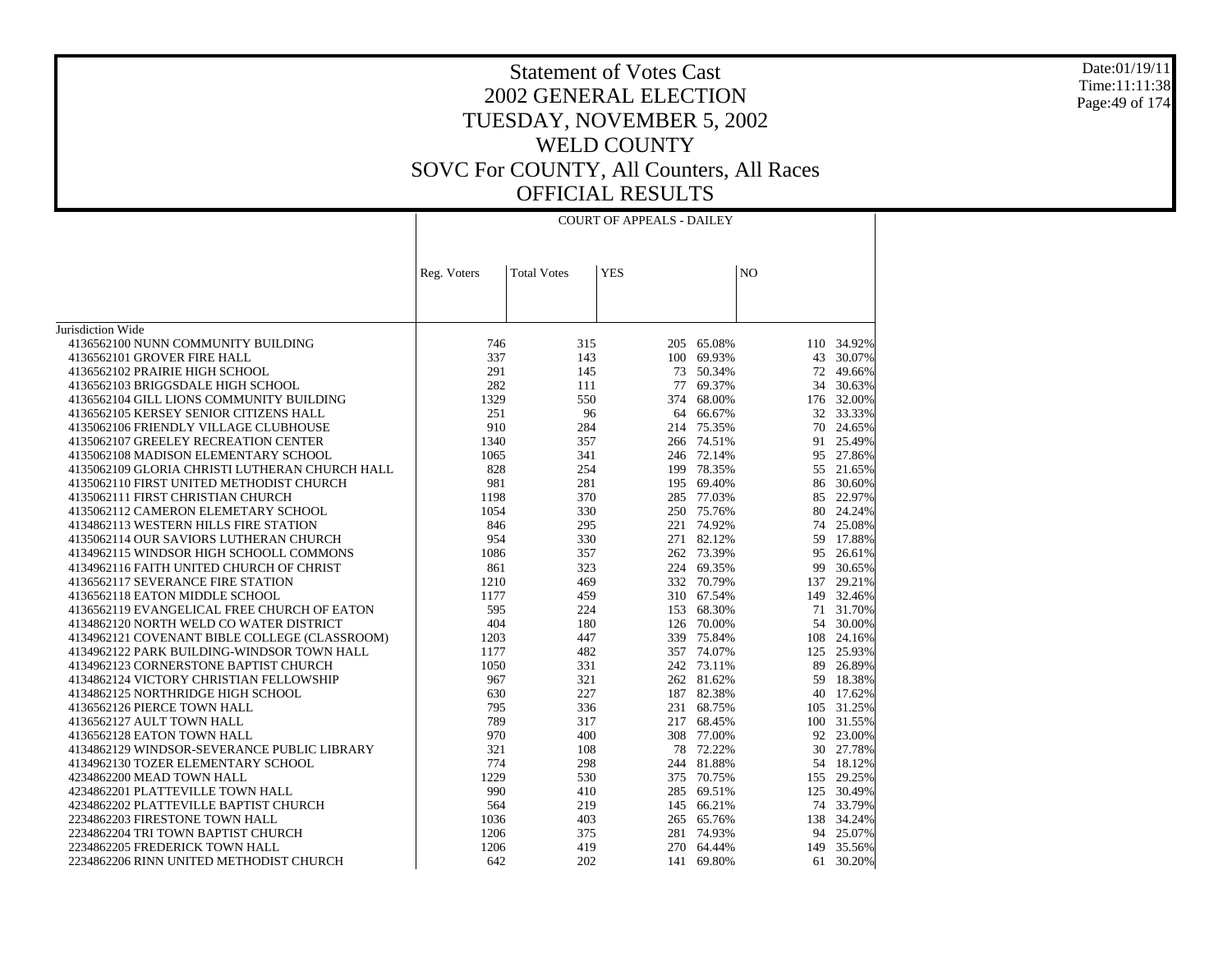#### Date:01/19/11 Time:11:11:39 Page:50 of 174

#### Statement of Votes Cast 2002 GENERAL ELECTION TUESDAY, NOVEMBER 5, 2002 WELD COUNTY SOVC For COUNTY, All Counters, All Races OFFICIAL RESULTS

| <b>YES</b><br>N <sub>O</sub><br><b>Total Votes</b><br>Reg. Voters<br>1790<br>71.20%<br>28.80%<br>2234862207 DEL CAMINO FIRE STATION<br>573<br>408<br>165<br>729<br>92 30.98%<br>4234862208 MEAD ELEMENTARY SCHOOL<br>297<br>205<br>69.02%<br>884<br>4134862209 SHEPHERD OF THE HILLS LUTHERAN<br>316<br>254<br>80.38%<br>62 19.62%<br>4134862210 SHAWSHEEN ELEMENTARY SCHOOL<br>696<br>237<br>182 76.79%<br>55 23.21%<br>345<br>258 74.78%<br>25.22%<br>4134862211 ASSEMBLY OF GOD CHURCH<br>1107<br>87<br>332<br>274 82.53%<br>4134862212 AIMS COLLEGE CENTER-CONF ROOM<br>1115<br>58<br>17.47%<br>888<br>278<br>209 75.18%<br>24.82%<br>4134862213 MOUNTAIN VIEW ACADEMY<br>69<br>4134862214 ST PAULS CONGRETGATIONAL CHURCH<br>1361<br>440<br>346<br>78.64%<br>94<br>21.36%<br>4134862215 ST JOHNS UNITED CHURCH<br>1048<br>393<br>308<br>78.37%<br>85 21.63%<br>394<br>126<br>94<br>74.60%<br>32 25.40%<br>4135062216 SCOTT ELEMENTARY SCHOOL<br>929<br>79.76%<br>20.24%<br>4135062217 FIRST ASSEMBLY OF GOD<br>331<br>264<br>67<br>779<br>4135062218 TWO RIVERS FELLOWSHIP<br>265<br>205<br>77.36%<br>60<br>22.64%<br>491<br>171<br>126 73.68%<br>26.32%<br>4135062219 WEST GREELEY BAPTIST CHURCH<br>45<br>4135062220 CALVARY CHURCH<br>769<br>241<br>192 79.67%<br>49<br>20.33%<br>4135062221 MEEKER ELEMENTARY SCHOOL<br>1120<br>374<br>291<br>77.81%<br>83<br>22.19%<br>4134862222 TRINITY EPISCOPAL CHURCH<br>1280<br>368 82.70%<br>77 17.30%<br>445<br>1224<br>4134862223 MONFORT ELEMENTARY SCHOOL<br>387<br>317 81.91%<br>70<br>18.09%<br>498<br>4234862224 RE-5J ADMINISSTRATION BUILDING<br>141<br>103<br>73.05%<br>38<br>26.95%<br>812<br>4135062225 TRINITY LUTHERAN CHURCH<br>262<br>202 77.10%<br>60<br>22.90%<br>4134862226 GATEWAY PLACE APARTMENTS CLUBHOUSE<br>1273<br>357<br>285<br>79.83%<br>72<br>20.17%<br>4234862227 RE-1 EDUCATION SERVICE CENTER<br>1069<br>442<br>316 71.49%<br>28.51%<br>126 |
|------------------------------------------------------------------------------------------------------------------------------------------------------------------------------------------------------------------------------------------------------------------------------------------------------------------------------------------------------------------------------------------------------------------------------------------------------------------------------------------------------------------------------------------------------------------------------------------------------------------------------------------------------------------------------------------------------------------------------------------------------------------------------------------------------------------------------------------------------------------------------------------------------------------------------------------------------------------------------------------------------------------------------------------------------------------------------------------------------------------------------------------------------------------------------------------------------------------------------------------------------------------------------------------------------------------------------------------------------------------------------------------------------------------------------------------------------------------------------------------------------------------------------------------------------------------------------------------------------------------------------------------------------------------------------------------------------------------------------------------------------------------------------------------------------------------------------------------------------------------------------------------------------------------------------|
|                                                                                                                                                                                                                                                                                                                                                                                                                                                                                                                                                                                                                                                                                                                                                                                                                                                                                                                                                                                                                                                                                                                                                                                                                                                                                                                                                                                                                                                                                                                                                                                                                                                                                                                                                                                                                                                                                                                              |
|                                                                                                                                                                                                                                                                                                                                                                                                                                                                                                                                                                                                                                                                                                                                                                                                                                                                                                                                                                                                                                                                                                                                                                                                                                                                                                                                                                                                                                                                                                                                                                                                                                                                                                                                                                                                                                                                                                                              |
|                                                                                                                                                                                                                                                                                                                                                                                                                                                                                                                                                                                                                                                                                                                                                                                                                                                                                                                                                                                                                                                                                                                                                                                                                                                                                                                                                                                                                                                                                                                                                                                                                                                                                                                                                                                                                                                                                                                              |
|                                                                                                                                                                                                                                                                                                                                                                                                                                                                                                                                                                                                                                                                                                                                                                                                                                                                                                                                                                                                                                                                                                                                                                                                                                                                                                                                                                                                                                                                                                                                                                                                                                                                                                                                                                                                                                                                                                                              |
|                                                                                                                                                                                                                                                                                                                                                                                                                                                                                                                                                                                                                                                                                                                                                                                                                                                                                                                                                                                                                                                                                                                                                                                                                                                                                                                                                                                                                                                                                                                                                                                                                                                                                                                                                                                                                                                                                                                              |
|                                                                                                                                                                                                                                                                                                                                                                                                                                                                                                                                                                                                                                                                                                                                                                                                                                                                                                                                                                                                                                                                                                                                                                                                                                                                                                                                                                                                                                                                                                                                                                                                                                                                                                                                                                                                                                                                                                                              |
|                                                                                                                                                                                                                                                                                                                                                                                                                                                                                                                                                                                                                                                                                                                                                                                                                                                                                                                                                                                                                                                                                                                                                                                                                                                                                                                                                                                                                                                                                                                                                                                                                                                                                                                                                                                                                                                                                                                              |
|                                                                                                                                                                                                                                                                                                                                                                                                                                                                                                                                                                                                                                                                                                                                                                                                                                                                                                                                                                                                                                                                                                                                                                                                                                                                                                                                                                                                                                                                                                                                                                                                                                                                                                                                                                                                                                                                                                                              |
|                                                                                                                                                                                                                                                                                                                                                                                                                                                                                                                                                                                                                                                                                                                                                                                                                                                                                                                                                                                                                                                                                                                                                                                                                                                                                                                                                                                                                                                                                                                                                                                                                                                                                                                                                                                                                                                                                                                              |
|                                                                                                                                                                                                                                                                                                                                                                                                                                                                                                                                                                                                                                                                                                                                                                                                                                                                                                                                                                                                                                                                                                                                                                                                                                                                                                                                                                                                                                                                                                                                                                                                                                                                                                                                                                                                                                                                                                                              |
|                                                                                                                                                                                                                                                                                                                                                                                                                                                                                                                                                                                                                                                                                                                                                                                                                                                                                                                                                                                                                                                                                                                                                                                                                                                                                                                                                                                                                                                                                                                                                                                                                                                                                                                                                                                                                                                                                                                              |
|                                                                                                                                                                                                                                                                                                                                                                                                                                                                                                                                                                                                                                                                                                                                                                                                                                                                                                                                                                                                                                                                                                                                                                                                                                                                                                                                                                                                                                                                                                                                                                                                                                                                                                                                                                                                                                                                                                                              |
|                                                                                                                                                                                                                                                                                                                                                                                                                                                                                                                                                                                                                                                                                                                                                                                                                                                                                                                                                                                                                                                                                                                                                                                                                                                                                                                                                                                                                                                                                                                                                                                                                                                                                                                                                                                                                                                                                                                              |
|                                                                                                                                                                                                                                                                                                                                                                                                                                                                                                                                                                                                                                                                                                                                                                                                                                                                                                                                                                                                                                                                                                                                                                                                                                                                                                                                                                                                                                                                                                                                                                                                                                                                                                                                                                                                                                                                                                                              |
|                                                                                                                                                                                                                                                                                                                                                                                                                                                                                                                                                                                                                                                                                                                                                                                                                                                                                                                                                                                                                                                                                                                                                                                                                                                                                                                                                                                                                                                                                                                                                                                                                                                                                                                                                                                                                                                                                                                              |
|                                                                                                                                                                                                                                                                                                                                                                                                                                                                                                                                                                                                                                                                                                                                                                                                                                                                                                                                                                                                                                                                                                                                                                                                                                                                                                                                                                                                                                                                                                                                                                                                                                                                                                                                                                                                                                                                                                                              |
|                                                                                                                                                                                                                                                                                                                                                                                                                                                                                                                                                                                                                                                                                                                                                                                                                                                                                                                                                                                                                                                                                                                                                                                                                                                                                                                                                                                                                                                                                                                                                                                                                                                                                                                                                                                                                                                                                                                              |
|                                                                                                                                                                                                                                                                                                                                                                                                                                                                                                                                                                                                                                                                                                                                                                                                                                                                                                                                                                                                                                                                                                                                                                                                                                                                                                                                                                                                                                                                                                                                                                                                                                                                                                                                                                                                                                                                                                                              |
|                                                                                                                                                                                                                                                                                                                                                                                                                                                                                                                                                                                                                                                                                                                                                                                                                                                                                                                                                                                                                                                                                                                                                                                                                                                                                                                                                                                                                                                                                                                                                                                                                                                                                                                                                                                                                                                                                                                              |
|                                                                                                                                                                                                                                                                                                                                                                                                                                                                                                                                                                                                                                                                                                                                                                                                                                                                                                                                                                                                                                                                                                                                                                                                                                                                                                                                                                                                                                                                                                                                                                                                                                                                                                                                                                                                                                                                                                                              |
|                                                                                                                                                                                                                                                                                                                                                                                                                                                                                                                                                                                                                                                                                                                                                                                                                                                                                                                                                                                                                                                                                                                                                                                                                                                                                                                                                                                                                                                                                                                                                                                                                                                                                                                                                                                                                                                                                                                              |
|                                                                                                                                                                                                                                                                                                                                                                                                                                                                                                                                                                                                                                                                                                                                                                                                                                                                                                                                                                                                                                                                                                                                                                                                                                                                                                                                                                                                                                                                                                                                                                                                                                                                                                                                                                                                                                                                                                                              |
|                                                                                                                                                                                                                                                                                                                                                                                                                                                                                                                                                                                                                                                                                                                                                                                                                                                                                                                                                                                                                                                                                                                                                                                                                                                                                                                                                                                                                                                                                                                                                                                                                                                                                                                                                                                                                                                                                                                              |
|                                                                                                                                                                                                                                                                                                                                                                                                                                                                                                                                                                                                                                                                                                                                                                                                                                                                                                                                                                                                                                                                                                                                                                                                                                                                                                                                                                                                                                                                                                                                                                                                                                                                                                                                                                                                                                                                                                                              |
|                                                                                                                                                                                                                                                                                                                                                                                                                                                                                                                                                                                                                                                                                                                                                                                                                                                                                                                                                                                                                                                                                                                                                                                                                                                                                                                                                                                                                                                                                                                                                                                                                                                                                                                                                                                                                                                                                                                              |
|                                                                                                                                                                                                                                                                                                                                                                                                                                                                                                                                                                                                                                                                                                                                                                                                                                                                                                                                                                                                                                                                                                                                                                                                                                                                                                                                                                                                                                                                                                                                                                                                                                                                                                                                                                                                                                                                                                                              |
| 981<br>383<br>259<br>67.62%<br>124 32.38%<br>4234862228 MILLIKEN COMMUNITY COMPLEX                                                                                                                                                                                                                                                                                                                                                                                                                                                                                                                                                                                                                                                                                                                                                                                                                                                                                                                                                                                                                                                                                                                                                                                                                                                                                                                                                                                                                                                                                                                                                                                                                                                                                                                                                                                                                                           |
| 4234862229 JOHNSTOWN FIRE HALL<br>927<br>293<br>202 68.94%<br>91 31.06%                                                                                                                                                                                                                                                                                                                                                                                                                                                                                                                                                                                                                                                                                                                                                                                                                                                                                                                                                                                                                                                                                                                                                                                                                                                                                                                                                                                                                                                                                                                                                                                                                                                                                                                                                                                                                                                      |
| 1151<br>470<br>357 75.96%<br>113<br>24.04%<br>4234862230 MEMORIAL LIBRARY                                                                                                                                                                                                                                                                                                                                                                                                                                                                                                                                                                                                                                                                                                                                                                                                                                                                                                                                                                                                                                                                                                                                                                                                                                                                                                                                                                                                                                                                                                                                                                                                                                                                                                                                                                                                                                                    |
| 27.06%<br>4234862231 HILL-IN-PARK SENIOR CENTER<br>691<br>255<br>186 72.94%<br>69                                                                                                                                                                                                                                                                                                                                                                                                                                                                                                                                                                                                                                                                                                                                                                                                                                                                                                                                                                                                                                                                                                                                                                                                                                                                                                                                                                                                                                                                                                                                                                                                                                                                                                                                                                                                                                            |
| 4234862232 JOHNSTOWN TOWN HALL<br>1143<br>442<br>312 70.59%<br>130 29.41%                                                                                                                                                                                                                                                                                                                                                                                                                                                                                                                                                                                                                                                                                                                                                                                                                                                                                                                                                                                                                                                                                                                                                                                                                                                                                                                                                                                                                                                                                                                                                                                                                                                                                                                                                                                                                                                    |
| 4134862233 NEW LIFE COMMUNITY CHURCH<br>505<br>170<br>131<br>77.06%<br>39<br>22.94%                                                                                                                                                                                                                                                                                                                                                                                                                                                                                                                                                                                                                                                                                                                                                                                                                                                                                                                                                                                                                                                                                                                                                                                                                                                                                                                                                                                                                                                                                                                                                                                                                                                                                                                                                                                                                                          |
| 1032<br>342 81.04%<br>4134862234 CHRISTA MCAULIFFE ELEMENTARY SCHOOL<br>422<br>80<br>18.96%                                                                                                                                                                                                                                                                                                                                                                                                                                                                                                                                                                                                                                                                                                                                                                                                                                                                                                                                                                                                                                                                                                                                                                                                                                                                                                                                                                                                                                                                                                                                                                                                                                                                                                                                                                                                                                  |
| 889<br>4134862235 GRACE BAPTIST CHURCH<br>287<br>221<br>77.00%<br>23.00%<br>66                                                                                                                                                                                                                                                                                                                                                                                                                                                                                                                                                                                                                                                                                                                                                                                                                                                                                                                                                                                                                                                                                                                                                                                                                                                                                                                                                                                                                                                                                                                                                                                                                                                                                                                                                                                                                                               |
| 4235062236 MTN VIEW EVANGELICAL FREE CHURCH<br>436<br>128<br>94<br>73.44%<br>34<br>26.56%                                                                                                                                                                                                                                                                                                                                                                                                                                                                                                                                                                                                                                                                                                                                                                                                                                                                                                                                                                                                                                                                                                                                                                                                                                                                                                                                                                                                                                                                                                                                                                                                                                                                                                                                                                                                                                    |
| 4234862237 LONGVIEW CLUBHOUSE<br>1143<br>341<br>270 79.18%<br>71<br>20.82%                                                                                                                                                                                                                                                                                                                                                                                                                                                                                                                                                                                                                                                                                                                                                                                                                                                                                                                                                                                                                                                                                                                                                                                                                                                                                                                                                                                                                                                                                                                                                                                                                                                                                                                                                                                                                                                   |
| 4234862300 FT LUPTON FIRE STATION<br>1017<br>406<br>260 64.04%<br>146 35.96%                                                                                                                                                                                                                                                                                                                                                                                                                                                                                                                                                                                                                                                                                                                                                                                                                                                                                                                                                                                                                                                                                                                                                                                                                                                                                                                                                                                                                                                                                                                                                                                                                                                                                                                                                                                                                                                 |
| 846<br>191<br>112 36.96%<br>4236562301 ST WILLIAMS CATHOLIC CHURCH<br>303<br>63.04%<br>107                                                                                                                                                                                                                                                                                                                                                                                                                                                                                                                                                                                                                                                                                                                                                                                                                                                                                                                                                                                                                                                                                                                                                                                                                                                                                                                                                                                                                                                                                                                                                                                                                                                                                                                                                                                                                                   |
| 933<br>334<br>227<br>67.96%<br>32.04%<br>4236562302 FORT LUPTON CITY HALL<br>4236562303 CRANE COURT COMMUNITY BUILDING<br>740<br>168<br>63.64%<br>96 36.36%<br>264                                                                                                                                                                                                                                                                                                                                                                                                                                                                                                                                                                                                                                                                                                                                                                                                                                                                                                                                                                                                                                                                                                                                                                                                                                                                                                                                                                                                                                                                                                                                                                                                                                                                                                                                                           |
| 915<br>309<br>39.48%<br>4236562304 BUTLER ELEMENTARY SCHOOL<br>187<br>60.52%<br>122                                                                                                                                                                                                                                                                                                                                                                                                                                                                                                                                                                                                                                                                                                                                                                                                                                                                                                                                                                                                                                                                                                                                                                                                                                                                                                                                                                                                                                                                                                                                                                                                                                                                                                                                                                                                                                          |
| 687<br>287<br>60.98%<br>112<br>39.02%<br>2234862305 DACONO TOWN HALL<br>175                                                                                                                                                                                                                                                                                                                                                                                                                                                                                                                                                                                                                                                                                                                                                                                                                                                                                                                                                                                                                                                                                                                                                                                                                                                                                                                                                                                                                                                                                                                                                                                                                                                                                                                                                                                                                                                  |
| 2234862306 ERIE TOWN HALL<br>233<br>128 35.46%<br>856<br>361<br>64.54%                                                                                                                                                                                                                                                                                                                                                                                                                                                                                                                                                                                                                                                                                                                                                                                                                                                                                                                                                                                                                                                                                                                                                                                                                                                                                                                                                                                                                                                                                                                                                                                                                                                                                                                                                                                                                                                       |
| 404<br>281<br>123 30.45%<br>2234862307 ERIE JR/SR HIGH SCHOOL<br>1095<br>69.55%                                                                                                                                                                                                                                                                                                                                                                                                                                                                                                                                                                                                                                                                                                                                                                                                                                                                                                                                                                                                                                                                                                                                                                                                                                                                                                                                                                                                                                                                                                                                                                                                                                                                                                                                                                                                                                              |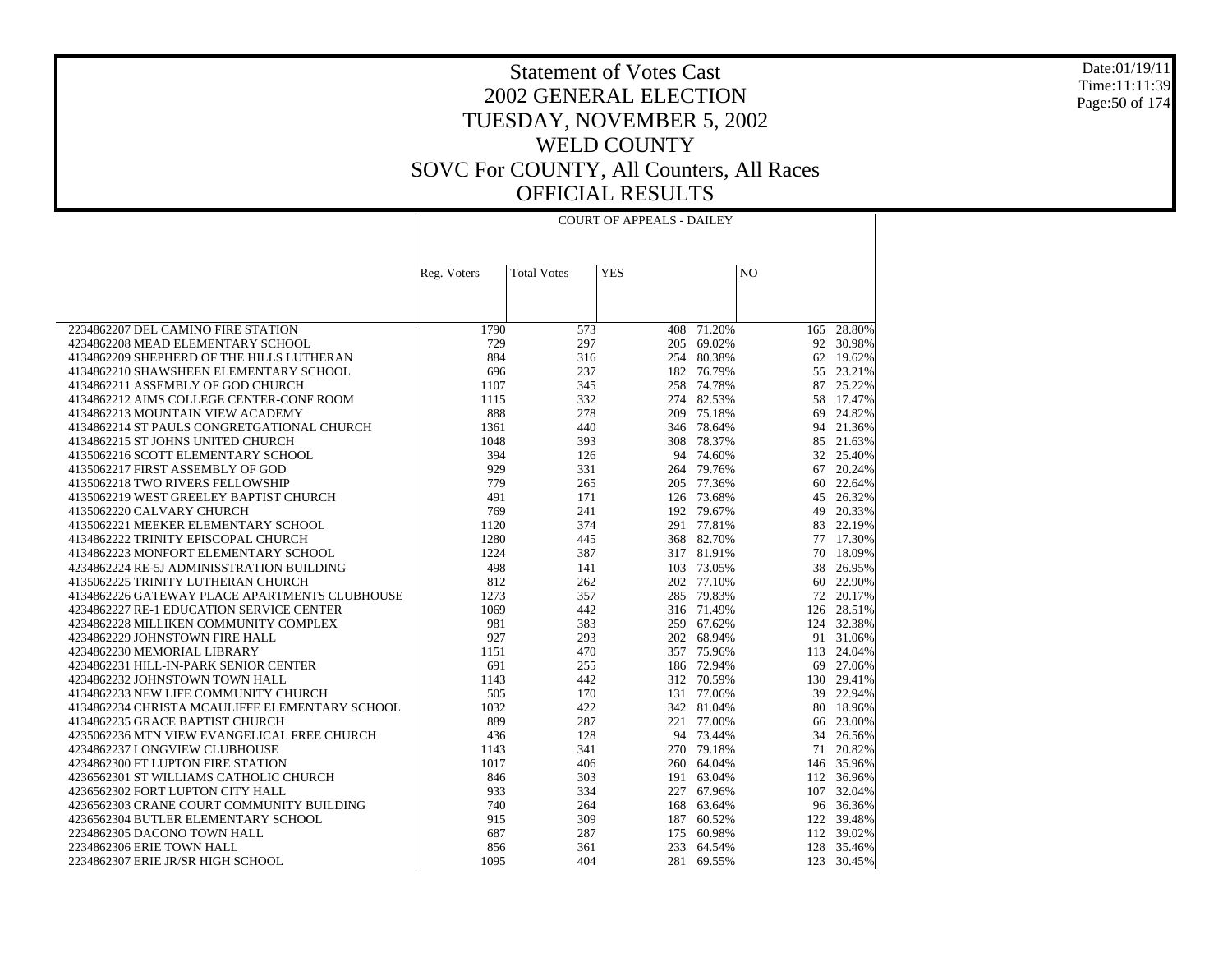Date:01/19/11 Time:11:11:39 Page:51 of 174

Τ

### Statement of Votes Cast 2002 GENERAL ELECTION TUESDAY, NOVEMBER 5, 2002 WELD COUNTY SOVC For COUNTY, All Counters, All Races OFFICIAL RESULTS

|                                            |                |                    | COURT OF APPEALS - DAILEY |              |                |            |
|--------------------------------------------|----------------|--------------------|---------------------------|--------------|----------------|------------|
|                                            |                |                    |                           |              |                |            |
|                                            |                |                    |                           |              |                |            |
|                                            |                | <b>Total Votes</b> | <b>YES</b>                |              | N <sub>O</sub> |            |
|                                            | Reg. Voters    |                    |                           |              |                |            |
|                                            |                |                    |                           |              |                |            |
|                                            |                |                    |                           |              |                |            |
| 4136562308 KERSEY TOWN HALL                | 1099           | 488                | 370                       | 75.82%       | 118            | 24.18%     |
| 4236562309 PELICAN LAKES SALES OFFICE      | 383            | 134                |                           | 100 74.63%   | 34             | 25.37%     |
| 4236562310 HUDSON TOWN HALL                | 971            | 352                | 220                       | 62.50%       |                | 132 37.50% |
| 4136562311 KEENESBURG FIRE HALL            | 1107           | 465                | 308                       | 66.24%       | 157            | 33.76%     |
| 4136562312 ROGGEN FIRE HOUSE               | 355            | 132                | 90                        | 68.18%       | 42             | 31.82%     |
| 4236562313 LOCHBUIE ELEMENTARY SCHOOL      | 573            | 222                | 130                       | 58.56%       | 92             | 41.44%     |
| 4236562314 AFTER GLOWS SENIOR CENTER       | 979            | 335                | 217                       | 64.78%       | 118            | 35.22%     |
| 4135062315 UNC CENTER (MAIN LEVEL)         | 933            | 174                | 141                       | 81.03%       | 33             | 18.97%     |
| 4135062316 EAST MEMORIAL ELEMENTARY SCHOOL | 1121           | 277                | 203                       | 73.29%       | 74             | 26.71%     |
| 4135062317 BETHEL BAPTIST CHURCH           | 709            | 290                | 229                       | 78.97%       | 61             | 21.03%     |
| 4135062318 JACKSON ELEMENTARY SCHOOL       | 801            | 262                | 209                       | 79.77%       | 53             | 20.23%     |
| 4135062319 GARDEN CITY TOWN HALL           | 531            | 177                | 137                       | 77.40%       | 40             | 22.60%     |
| 4135062320 BONELL TOWER (LOUNGE)           | 437            | 118                | 96                        | 81.36%       | 22             | 18.64%     |
| 4135062321 GREELEY MALL (NORTH ENTRANCE)   | 891            | 238                | 182                       | 76.47%       | 56             | 23.53%     |
| 4135062322 DOS RIOS ELEMENTARY SCHOOL      | 1062           | 368                | 291                       | 79.08%       | 77             | 20.92%     |
| 4135062323 CENTENNIAL ELEMENTARY SHOOL     | 959            | 300                | 237                       | 79.00%       | 63             | 21.00%     |
| 4135062324 CAVE CREEK CLUBHOUSE            | 969            | 291                | 233                       | 80.07%       | 58             | 19.93%     |
| 4135062325 EVANS COMMUNITY COMPLEX         | 684            | 227                | 172                       | 75.77%       | 55             | 24.23%     |
| 4134862326 FIRST BAPTIST CHURCH            | 1015           | 394                | 312                       | 79.19%       | 82             | 20.81%     |
| 2233362327 MAIL BALLOT PRECINCT            | 45             | 20                 | 12                        | 60.00%       | 8              | 40.00%     |
| <b>ABSENTEE 1</b>                          | $\theta$       | 10506              | 7897                      | 75.17%       | 2609           | 24.83%     |
| <b>ABSENTEE 2</b>                          | $\theta$       | 3673               | 2554                      | 69.53%       | 1119           | 30.47%     |
| <b>EARLY</b>                               | $\theta$       | 2065               | 1469                      | 71.14%       | 596            | 28.86%     |
| PROVISIONAL 1                              | $\overline{0}$ | 197                | 145                       | 73.60%       | 52             | 26.40%     |
| PROVISIONAL 2                              | $\Omega$       | 85                 | 53                        | 62.35%       |                | 32 37.65%  |
| Total                                      | 85161          | 46441              |                           | 33984 73.18% | 12457          | 26.82%     |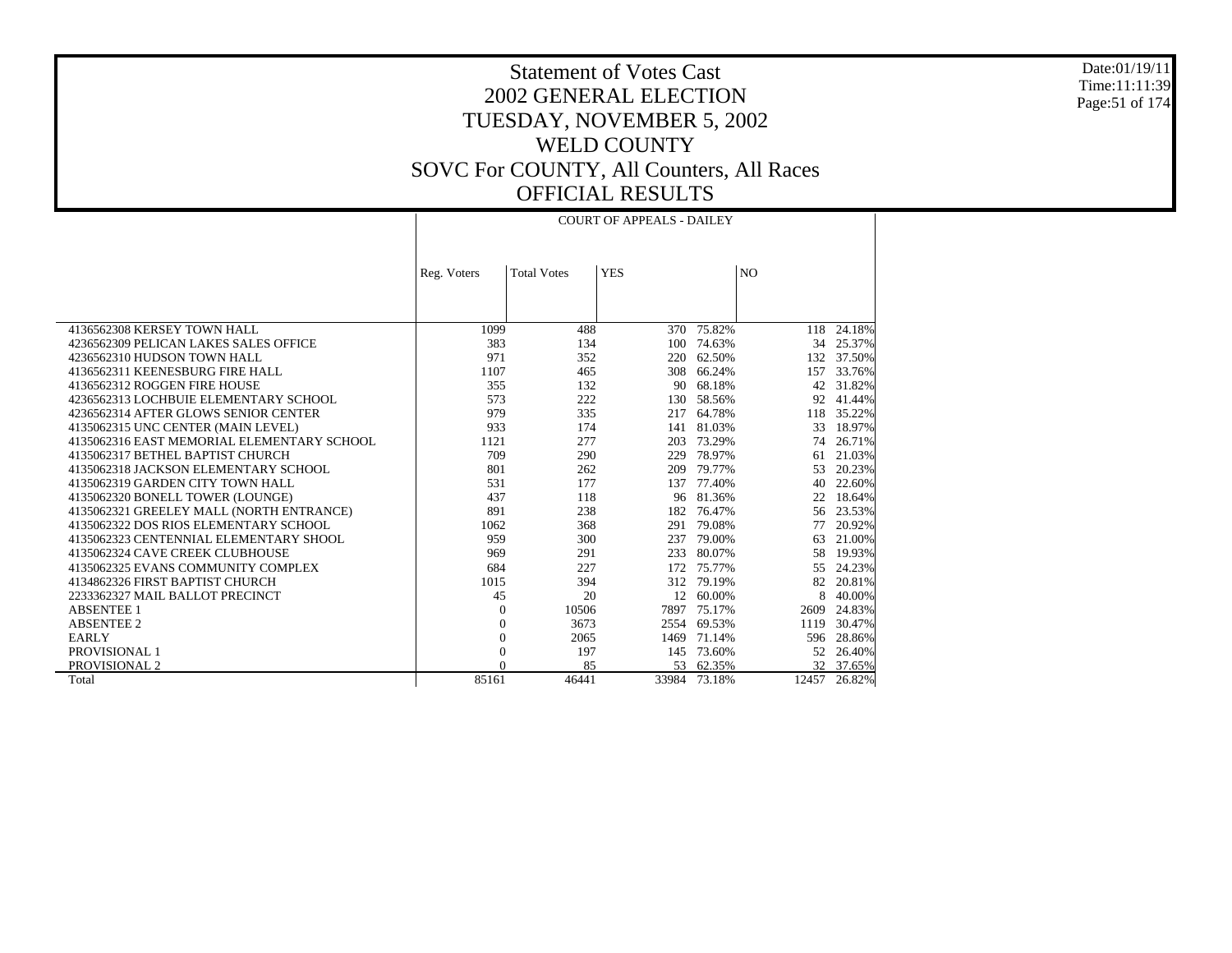#### Date:01/19/11 Time:11:11:39 Page:52 of 174

|                                                |             |                    | <b>COURT OF APPEALS - NIETO</b> |            |                |            |
|------------------------------------------------|-------------|--------------------|---------------------------------|------------|----------------|------------|
|                                                |             |                    |                                 |            |                |            |
|                                                | Reg. Voters | <b>Total Votes</b> | <b>YES</b>                      |            | N <sub>O</sub> |            |
|                                                |             |                    |                                 |            |                |            |
|                                                |             |                    |                                 |            |                |            |
| Jurisdiction Wide                              |             |                    |                                 |            |                |            |
| 4136562100 NUNN COMMUNITY BUILDING             | 746         | 317                |                                 | 195 61.51% |                | 122 38.49% |
| 4136562101 GROVER FIRE HALL                    | 337         | 141                | 92                              | 65.25%     | 49             | 34.75%     |
| 4136562102 PRAIRIE HIGH SCHOOL                 | 291         | 144                | 69                              | 47.92%     | 75             | 52.08%     |
| 4136562103 BRIGGSDALE HIGH SCHOOL              | 282         | 112                |                                 | 70 62.50%  |                | 42 37.50%  |
| 4136562104 GILL LIONS COMMUNITY BUILDING       | 1329        | 548                |                                 | 352 64.23% | 196            | 35.77%     |
| 4136562105 KERSEY SENIOR CITIZENS HALL         | 251         | 96                 |                                 | 60 62.50%  |                | 36 37.50%  |
| 4135062106 FRIENDLY VILLAGE CLUBHOUSE          | 910         | 279                | 205                             | 73.48%     | 74             | 26.52%     |
| 4135062107 GREELEY RECREATION CENTER           | 1340        | 357                |                                 | 254 71.15% | 103            | 28.85%     |
| 4135062108 MADISON ELEMENTARY SCHOOL           | 1065        | 336                |                                 | 234 69.64% | 102            | 30.36%     |
| 4135062109 GLORIA CHRISTI LUTHERAN CHURCH HALL | 828         | 257                |                                 | 191 74.32% | 66             | 25.68%     |
| 4135062110 FIRST UNITED METHODIST CHURCH       | 981         | 281                |                                 | 196 69.75% | 85             | 30.25%     |
| 4135062111 FIRST CHRISTIAN CHURCH              | 1198        | 371                |                                 | 284 76.55% | 87             | 23.45%     |
| 4135062112 CAMERON ELEMETARY SCHOOL            | 1054        | 330                |                                 | 238 72.12% | 92             | 27.88%     |
| 4134862113 WESTERN HILLS FIRE STATION          | 846         | 296                |                                 | 211 71.28% | 85             | 28.72%     |
| 4135062114 OUR SAVIORS LUTHERAN CHURCH         | 954         | 331                |                                 | 261 78.85% |                | 70 21.15%  |
| 4134962115 WINDSOR HIGH SCHOOLL COMMONS        | 1086        | 358                |                                 | 251 70.11% |                | 107 29.89% |
| 4134962116 FAITH UNITED CHURCH OF CHRIST       | 861         | 321                |                                 | 206 64.17% |                | 115 35.83% |
| 4136562117 SEVERANCE FIRE STATION              | 1210        | 470                |                                 | 317 67.45% | 153            | 32.55%     |
| 4136562118 EATON MIDDLE SCHOOL                 | 1177        | 461                |                                 | 298 64.64% |                | 163 35.36% |
| 4136562119 EVANGELICAL FREE CHURCH OF EATON    | 595         | 229                |                                 | 143 62.45% | 86             | 37.55%     |
| 4134862120 NORTH WELD CO WATER DISTRICT        | 404         | 181                |                                 | 121 66.85% | 60             | 33.15%     |
| 4134962121 COVENANT BIBLE COLLEGE (CLASSROOM)  | 1203        | 451                |                                 | 325 72.06% |                | 126 27.94% |
| 4134962122 PARK BUILDING-WINDSOR TOWN HALL     | 1177        | 483                |                                 | 331 68.53% | 152            | 31.47%     |
| 4134962123 CORNERSTONE BAPTIST CHURCH          | 1050        | 326                |                                 | 235 72.09% |                | 91 27.91%  |
| 4134862124 VICTORY CHRISTIAN FELLOWSHIP        | 967         | 320                |                                 | 262 81.88% | 58             | 18.13%     |
| 4134862125 NORTHRIDGE HIGH SCHOOL              | 630         | 227                |                                 | 183 80.62% | 44             | 19.38%     |
| 4136562126 PIERCE TOWN HALL                    | 795         | 332                |                                 | 213 64.16% |                | 119 35.84% |
| 4136562127 AULT TOWN HALL                      | 789         | 315                |                                 | 205 65.08% | 110            | 34.92%     |
| 4136562128 EATON TOWN HALL                     | 970         | 400                |                                 | 297 74.25% |                | 103 25.75% |
| 4134862129 WINDSOR-SEVERANCE PUBLIC LIBRARY    | 321         | 106                | 68                              | 64.15%     | 38             | 35.85%     |
| 4134962130 TOZER ELEMENTARY SCHOOL             | 774         | 293                | 237                             | 80.89%     | 56             | 19.11%     |
| 4234862200 MEAD TOWN HALL                      | 1229        | 532                |                                 | 348 65.41% | 184            | 34.59%     |
| 4234862201 PLATTEVILLE TOWN HALL               | 990         | 414                | 285                             | 68.84%     | 129            | 31.16%     |
| 4234862202 PLATTEVILLE BAPTIST CHURCH          | 564         | 220                |                                 | 148 67.27% |                | 72 32.73%  |
| 2234862203 FIRESTONE TOWN HALL                 | 1036        | 403                | 267                             | 66.25%     |                | 136 33.75% |
| 2234862204 TRI TOWN BAPTIST CHURCH             | 1206        | 375                | 268                             | 71.47%     | 107            | 28.53%     |
| 2234862205 FREDERICK TOWN HALL                 | 1206        | 418                | 268                             | 64.11%     |                | 150 35.89% |
| 2234862206 RINN UNITED METHODIST CHURCH        | 642         | 204                | 133                             | 65.20%     |                | 71 34.80%  |
|                                                |             |                    |                                 |            |                |            |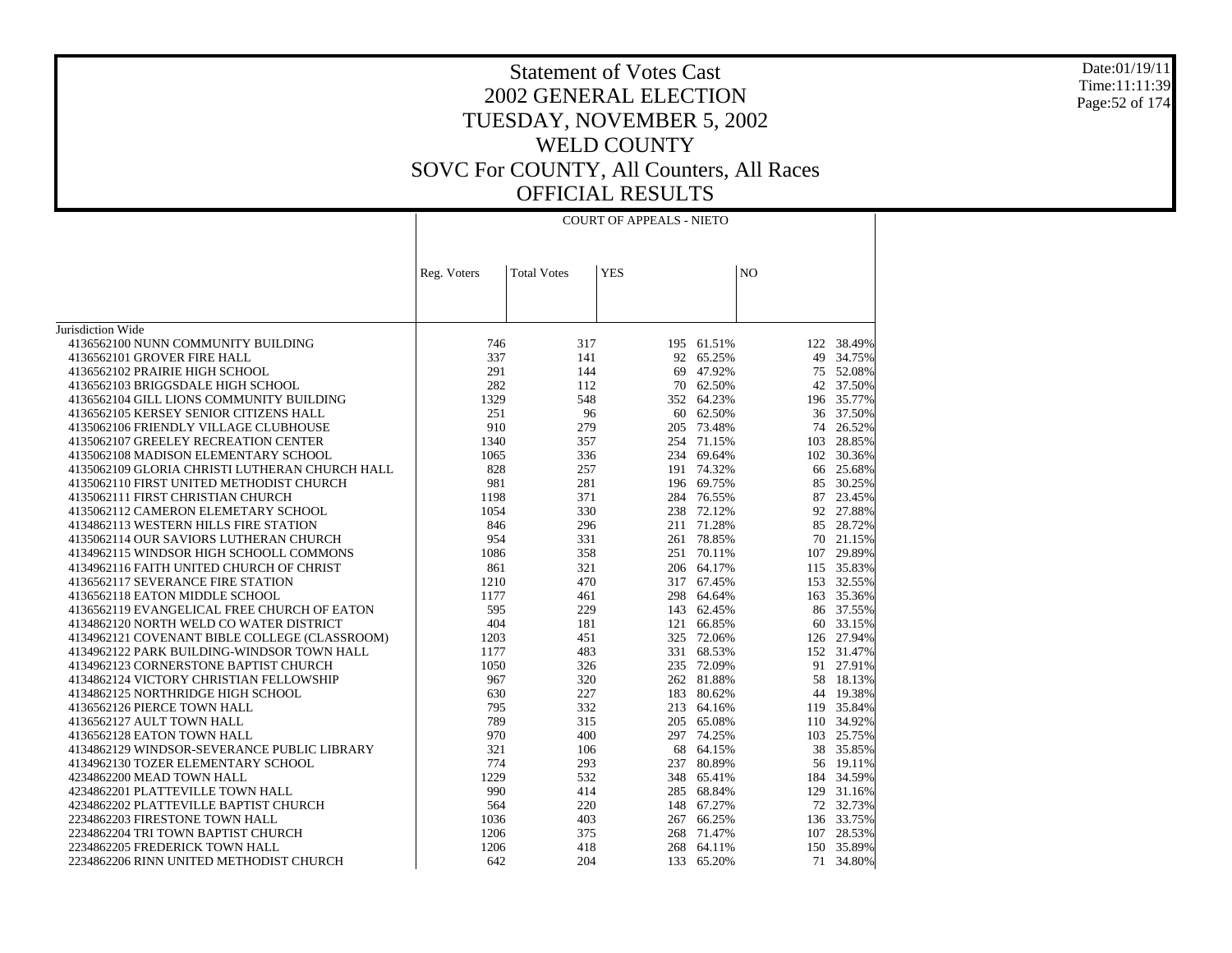Date:01/19/11 Time:11:11:39 Page:53 of 174

### Statement of Votes Cast 2002 GENERAL ELECTION TUESDAY, NOVEMBER 5, 2002 WELD COUNTY SOVC For COUNTY, All Counters, All Races OFFICIAL RESULTS

| <b>YES</b><br>N <sub>O</sub><br><b>Total Votes</b><br>Reg. Voters<br>1790<br>68.47%<br>$181 - 31.53%$<br>2234862207 DEL CAMINO FIRE STATION<br>574<br>393<br>729<br>296<br>4234862208 MEAD ELEMENTARY SCHOOL<br>200 67.57%<br>96 32.43%<br>884<br>312<br>77.88%<br>22.12%<br>4134862209 SHEPHERD OF THE HILLS LUTHERAN<br>243<br>69<br>4134862210 SHAWSHEEN ELEMENTARY SCHOOL<br>696<br>234<br>171 73.08%<br>26.92%<br>63<br>1107<br>345<br>4134862211 ASSEMBLY OF GOD CHURCH<br>253<br>73.33%<br>92<br>26.67%<br>333<br>266 79.88%<br>20.12%<br>4134862212 AIMS COLLEGE CENTER-CONF ROOM<br>1115<br>67<br>888<br>282<br>208 73.76%<br>74 26.24%<br>4134862213 MOUNTAIN VIEW ACADEMY<br>441<br>75.28%<br>24.72%<br>4134862214 ST PAULS CONGRETGATIONAL CHURCH<br>1361<br>332<br>109<br>1048<br>291 73.67%<br>104 26.33%<br>4134862215 ST JOHNS UNITED CHURCH<br>395<br>394<br>123<br>72.36%<br>4135062216 SCOTT ELEMENTARY SCHOOL<br>89<br>34<br>27.64%<br>929<br>332<br>4135062217 FIRST ASSEMBLY OF GOD<br>265 79.82%<br>67<br>20.18%<br>779<br>268<br>201 75.00%<br>25.00%<br>4135062218 TWO RIVERS FELLOWSHIP<br>67<br>491<br>127 73.84%<br>4135062219 WEST GREELEY BAPTIST CHURCH<br>172<br>45<br>26.16%<br>769<br>243<br>193 79.42%<br>50<br>20.58%<br>4135062220 CALVARY CHURCH<br>374<br>24.60%<br>4135062221 MEEKER ELEMENTARY SCHOOL<br>1120<br>282 75.40%<br>92<br>4134862222 TRINITY EPISCOPAL CHURCH<br>1280<br>439<br>348 79.27%<br>91<br>20.73%<br>4134862223 MONFORT ELEMENTARY SCHOOL<br>1224<br>386<br>306 79.27%<br>80<br>20.73% |  | <b>COURT OF APPEALS - NIETO</b> |  |  |
|-----------------------------------------------------------------------------------------------------------------------------------------------------------------------------------------------------------------------------------------------------------------------------------------------------------------------------------------------------------------------------------------------------------------------------------------------------------------------------------------------------------------------------------------------------------------------------------------------------------------------------------------------------------------------------------------------------------------------------------------------------------------------------------------------------------------------------------------------------------------------------------------------------------------------------------------------------------------------------------------------------------------------------------------------------------------------------------------------------------------------------------------------------------------------------------------------------------------------------------------------------------------------------------------------------------------------------------------------------------------------------------------------------------------------------------------------------------------------------------------------------------------------------------------------------|--|---------------------------------|--|--|
|                                                                                                                                                                                                                                                                                                                                                                                                                                                                                                                                                                                                                                                                                                                                                                                                                                                                                                                                                                                                                                                                                                                                                                                                                                                                                                                                                                                                                                                                                                                                                     |  |                                 |  |  |
|                                                                                                                                                                                                                                                                                                                                                                                                                                                                                                                                                                                                                                                                                                                                                                                                                                                                                                                                                                                                                                                                                                                                                                                                                                                                                                                                                                                                                                                                                                                                                     |  |                                 |  |  |
|                                                                                                                                                                                                                                                                                                                                                                                                                                                                                                                                                                                                                                                                                                                                                                                                                                                                                                                                                                                                                                                                                                                                                                                                                                                                                                                                                                                                                                                                                                                                                     |  |                                 |  |  |
|                                                                                                                                                                                                                                                                                                                                                                                                                                                                                                                                                                                                                                                                                                                                                                                                                                                                                                                                                                                                                                                                                                                                                                                                                                                                                                                                                                                                                                                                                                                                                     |  |                                 |  |  |
|                                                                                                                                                                                                                                                                                                                                                                                                                                                                                                                                                                                                                                                                                                                                                                                                                                                                                                                                                                                                                                                                                                                                                                                                                                                                                                                                                                                                                                                                                                                                                     |  |                                 |  |  |
|                                                                                                                                                                                                                                                                                                                                                                                                                                                                                                                                                                                                                                                                                                                                                                                                                                                                                                                                                                                                                                                                                                                                                                                                                                                                                                                                                                                                                                                                                                                                                     |  |                                 |  |  |
|                                                                                                                                                                                                                                                                                                                                                                                                                                                                                                                                                                                                                                                                                                                                                                                                                                                                                                                                                                                                                                                                                                                                                                                                                                                                                                                                                                                                                                                                                                                                                     |  |                                 |  |  |
|                                                                                                                                                                                                                                                                                                                                                                                                                                                                                                                                                                                                                                                                                                                                                                                                                                                                                                                                                                                                                                                                                                                                                                                                                                                                                                                                                                                                                                                                                                                                                     |  |                                 |  |  |
|                                                                                                                                                                                                                                                                                                                                                                                                                                                                                                                                                                                                                                                                                                                                                                                                                                                                                                                                                                                                                                                                                                                                                                                                                                                                                                                                                                                                                                                                                                                                                     |  |                                 |  |  |
|                                                                                                                                                                                                                                                                                                                                                                                                                                                                                                                                                                                                                                                                                                                                                                                                                                                                                                                                                                                                                                                                                                                                                                                                                                                                                                                                                                                                                                                                                                                                                     |  |                                 |  |  |
|                                                                                                                                                                                                                                                                                                                                                                                                                                                                                                                                                                                                                                                                                                                                                                                                                                                                                                                                                                                                                                                                                                                                                                                                                                                                                                                                                                                                                                                                                                                                                     |  |                                 |  |  |
|                                                                                                                                                                                                                                                                                                                                                                                                                                                                                                                                                                                                                                                                                                                                                                                                                                                                                                                                                                                                                                                                                                                                                                                                                                                                                                                                                                                                                                                                                                                                                     |  |                                 |  |  |
|                                                                                                                                                                                                                                                                                                                                                                                                                                                                                                                                                                                                                                                                                                                                                                                                                                                                                                                                                                                                                                                                                                                                                                                                                                                                                                                                                                                                                                                                                                                                                     |  |                                 |  |  |
|                                                                                                                                                                                                                                                                                                                                                                                                                                                                                                                                                                                                                                                                                                                                                                                                                                                                                                                                                                                                                                                                                                                                                                                                                                                                                                                                                                                                                                                                                                                                                     |  |                                 |  |  |
|                                                                                                                                                                                                                                                                                                                                                                                                                                                                                                                                                                                                                                                                                                                                                                                                                                                                                                                                                                                                                                                                                                                                                                                                                                                                                                                                                                                                                                                                                                                                                     |  |                                 |  |  |
|                                                                                                                                                                                                                                                                                                                                                                                                                                                                                                                                                                                                                                                                                                                                                                                                                                                                                                                                                                                                                                                                                                                                                                                                                                                                                                                                                                                                                                                                                                                                                     |  |                                 |  |  |
|                                                                                                                                                                                                                                                                                                                                                                                                                                                                                                                                                                                                                                                                                                                                                                                                                                                                                                                                                                                                                                                                                                                                                                                                                                                                                                                                                                                                                                                                                                                                                     |  |                                 |  |  |
|                                                                                                                                                                                                                                                                                                                                                                                                                                                                                                                                                                                                                                                                                                                                                                                                                                                                                                                                                                                                                                                                                                                                                                                                                                                                                                                                                                                                                                                                                                                                                     |  |                                 |  |  |
|                                                                                                                                                                                                                                                                                                                                                                                                                                                                                                                                                                                                                                                                                                                                                                                                                                                                                                                                                                                                                                                                                                                                                                                                                                                                                                                                                                                                                                                                                                                                                     |  |                                 |  |  |
|                                                                                                                                                                                                                                                                                                                                                                                                                                                                                                                                                                                                                                                                                                                                                                                                                                                                                                                                                                                                                                                                                                                                                                                                                                                                                                                                                                                                                                                                                                                                                     |  |                                 |  |  |
|                                                                                                                                                                                                                                                                                                                                                                                                                                                                                                                                                                                                                                                                                                                                                                                                                                                                                                                                                                                                                                                                                                                                                                                                                                                                                                                                                                                                                                                                                                                                                     |  |                                 |  |  |
|                                                                                                                                                                                                                                                                                                                                                                                                                                                                                                                                                                                                                                                                                                                                                                                                                                                                                                                                                                                                                                                                                                                                                                                                                                                                                                                                                                                                                                                                                                                                                     |  |                                 |  |  |
| 498<br>99 71.74%<br>4234862224 RE-5J ADMINISSTRATION BUILDING<br>138<br>39<br>28.26%                                                                                                                                                                                                                                                                                                                                                                                                                                                                                                                                                                                                                                                                                                                                                                                                                                                                                                                                                                                                                                                                                                                                                                                                                                                                                                                                                                                                                                                                |  |                                 |  |  |
| 812<br>260<br>196 75.38%<br>64 24.62%<br>4135062225 TRINITY LUTHERAN CHURCH                                                                                                                                                                                                                                                                                                                                                                                                                                                                                                                                                                                                                                                                                                                                                                                                                                                                                                                                                                                                                                                                                                                                                                                                                                                                                                                                                                                                                                                                         |  |                                 |  |  |
| 1273<br>353<br>275 77.90%<br>22.10%<br>4134862226 GATEWAY PLACE APARTMENTS CLUBHOUSE<br>78                                                                                                                                                                                                                                                                                                                                                                                                                                                                                                                                                                                                                                                                                                                                                                                                                                                                                                                                                                                                                                                                                                                                                                                                                                                                                                                                                                                                                                                          |  |                                 |  |  |
| 4234862227 RE-1 EDUCATION SERVICE CENTER<br>1069<br>444<br>301 67.79%<br>143 32.21%                                                                                                                                                                                                                                                                                                                                                                                                                                                                                                                                                                                                                                                                                                                                                                                                                                                                                                                                                                                                                                                                                                                                                                                                                                                                                                                                                                                                                                                                 |  |                                 |  |  |
| 981<br>382<br>4234862228 MILLIKEN COMMUNITY COMPLEX<br>259<br>67.80%<br>123 32.20%                                                                                                                                                                                                                                                                                                                                                                                                                                                                                                                                                                                                                                                                                                                                                                                                                                                                                                                                                                                                                                                                                                                                                                                                                                                                                                                                                                                                                                                                  |  |                                 |  |  |
| 4234862229 JOHNSTOWN FIRE HALL<br>927<br>291<br>183 62.89%<br>108 37.11%                                                                                                                                                                                                                                                                                                                                                                                                                                                                                                                                                                                                                                                                                                                                                                                                                                                                                                                                                                                                                                                                                                                                                                                                                                                                                                                                                                                                                                                                            |  |                                 |  |  |
| 4234862230 MEMORIAL LIBRARY<br>1151<br>470<br>343 72.98%<br>127<br>27.02%<br>691<br>250<br>176 70.40%<br>74 29.60%                                                                                                                                                                                                                                                                                                                                                                                                                                                                                                                                                                                                                                                                                                                                                                                                                                                                                                                                                                                                                                                                                                                                                                                                                                                                                                                                                                                                                                  |  |                                 |  |  |
| 4234862231 HILL-IN-PARK SENIOR CENTER                                                                                                                                                                                                                                                                                                                                                                                                                                                                                                                                                                                                                                                                                                                                                                                                                                                                                                                                                                                                                                                                                                                                                                                                                                                                                                                                                                                                                                                                                                               |  |                                 |  |  |
| 4234862232 JOHNSTOWN TOWN HALL<br>1143<br>445<br>298 66.97%<br>147 33.03%<br>505<br>4134862233 NEW LIFE COMMUNITY CHURCH<br>167<br>127<br>76.05%<br>40<br>23.95%                                                                                                                                                                                                                                                                                                                                                                                                                                                                                                                                                                                                                                                                                                                                                                                                                                                                                                                                                                                                                                                                                                                                                                                                                                                                                                                                                                                    |  |                                 |  |  |
| 4134862234 CHRISTA MCAULIFFE ELEMENTARY SCHOOL<br>1032<br>427<br>336 78.69%<br>21.31%<br>91                                                                                                                                                                                                                                                                                                                                                                                                                                                                                                                                                                                                                                                                                                                                                                                                                                                                                                                                                                                                                                                                                                                                                                                                                                                                                                                                                                                                                                                         |  |                                 |  |  |
| 889<br>217 75.87%<br>4134862235 GRACE BAPTIST CHURCH<br>286<br>69<br>24.13%                                                                                                                                                                                                                                                                                                                                                                                                                                                                                                                                                                                                                                                                                                                                                                                                                                                                                                                                                                                                                                                                                                                                                                                                                                                                                                                                                                                                                                                                         |  |                                 |  |  |
| 4235062236 MTN VIEW EVANGELICAL FREE CHURCH<br>436<br>123<br>85<br>69.11%<br>38<br>30.89%                                                                                                                                                                                                                                                                                                                                                                                                                                                                                                                                                                                                                                                                                                                                                                                                                                                                                                                                                                                                                                                                                                                                                                                                                                                                                                                                                                                                                                                           |  |                                 |  |  |
| 339<br>255 75.22%<br>84 24.78%<br>4234862237 LONGVIEW CLUBHOUSE<br>1143                                                                                                                                                                                                                                                                                                                                                                                                                                                                                                                                                                                                                                                                                                                                                                                                                                                                                                                                                                                                                                                                                                                                                                                                                                                                                                                                                                                                                                                                             |  |                                 |  |  |
| 4234862300 FT LUPTON FIRE STATION<br>1017<br>405<br>247 60.99%<br>39.01%<br>158                                                                                                                                                                                                                                                                                                                                                                                                                                                                                                                                                                                                                                                                                                                                                                                                                                                                                                                                                                                                                                                                                                                                                                                                                                                                                                                                                                                                                                                                     |  |                                 |  |  |
| 846<br>198 65.13%<br>106 34.87%<br>4236562301 ST WILLIAMS CATHOLIC CHURCH<br>304                                                                                                                                                                                                                                                                                                                                                                                                                                                                                                                                                                                                                                                                                                                                                                                                                                                                                                                                                                                                                                                                                                                                                                                                                                                                                                                                                                                                                                                                    |  |                                 |  |  |
| 933<br>335<br>232 69.25%<br>103<br>30.75%<br>4236562302 FORT LUPTON CITY HALL                                                                                                                                                                                                                                                                                                                                                                                                                                                                                                                                                                                                                                                                                                                                                                                                                                                                                                                                                                                                                                                                                                                                                                                                                                                                                                                                                                                                                                                                       |  |                                 |  |  |
| 4236562303 CRANE COURT COMMUNITY BUILDING<br>740<br>166 63.12%<br>36.88%<br>263<br>97                                                                                                                                                                                                                                                                                                                                                                                                                                                                                                                                                                                                                                                                                                                                                                                                                                                                                                                                                                                                                                                                                                                                                                                                                                                                                                                                                                                                                                                               |  |                                 |  |  |
| 915<br>306<br>176 57.52%<br>130 42.48%<br>4236562304 BUTLER ELEMENTARY SCHOOL                                                                                                                                                                                                                                                                                                                                                                                                                                                                                                                                                                                                                                                                                                                                                                                                                                                                                                                                                                                                                                                                                                                                                                                                                                                                                                                                                                                                                                                                       |  |                                 |  |  |
| 60.76%<br>2234862305 DACONO TOWN HALL<br>687<br>288<br>175<br>113<br>39.24%                                                                                                                                                                                                                                                                                                                                                                                                                                                                                                                                                                                                                                                                                                                                                                                                                                                                                                                                                                                                                                                                                                                                                                                                                                                                                                                                                                                                                                                                         |  |                                 |  |  |
| 36.99%<br>2234862306 ERIE TOWN HALL<br>856<br>365<br>230 63.01%<br>135                                                                                                                                                                                                                                                                                                                                                                                                                                                                                                                                                                                                                                                                                                                                                                                                                                                                                                                                                                                                                                                                                                                                                                                                                                                                                                                                                                                                                                                                              |  |                                 |  |  |
| 38.02%<br>2234862307 ERIE JR/SR HIGH SCHOOL<br>1095<br>405<br>251 61.98%<br>154                                                                                                                                                                                                                                                                                                                                                                                                                                                                                                                                                                                                                                                                                                                                                                                                                                                                                                                                                                                                                                                                                                                                                                                                                                                                                                                                                                                                                                                                     |  |                                 |  |  |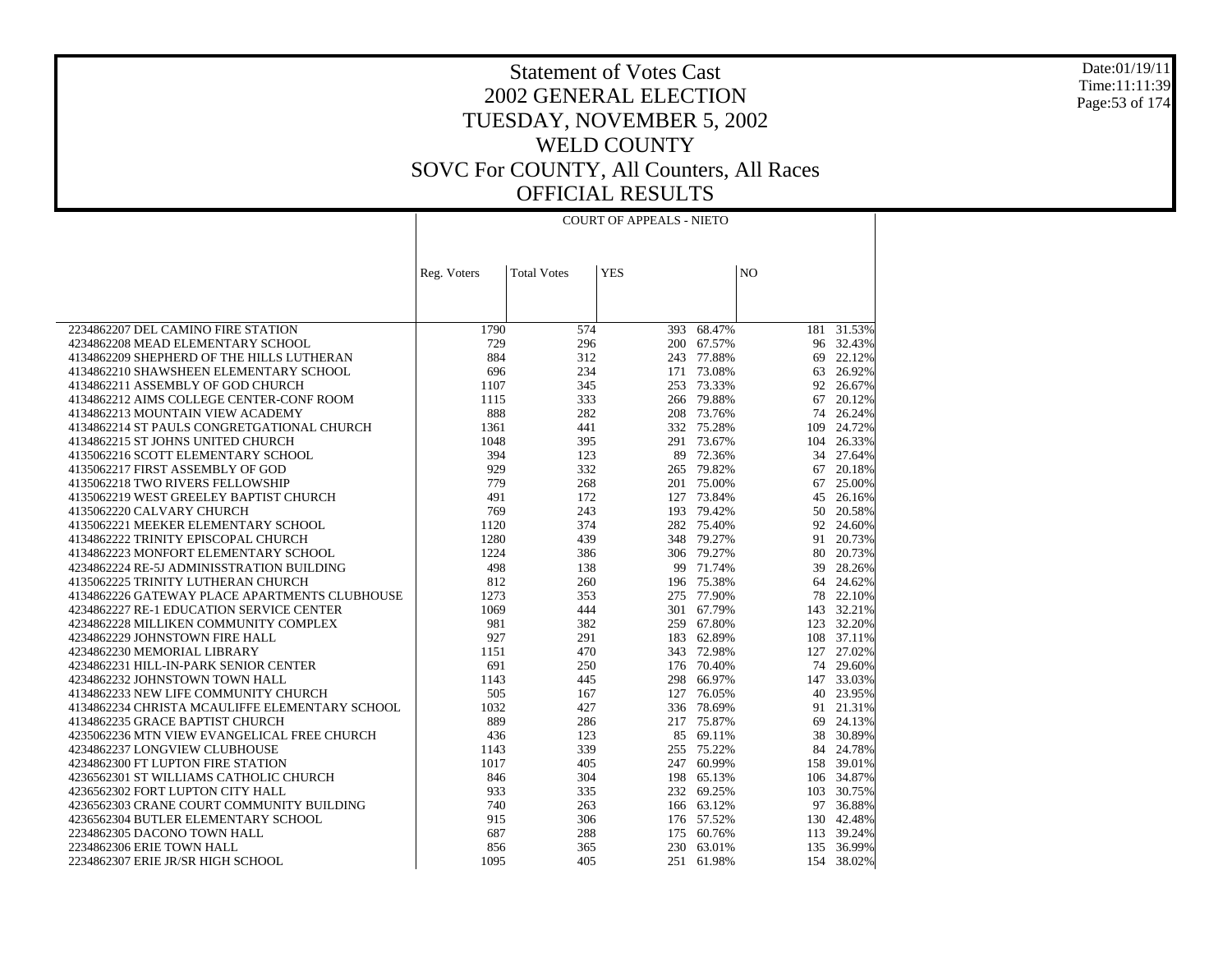Date:01/19/11 Time:11:11:39 Page:54 of 174

 $\mathbf{I}$ 

### Statement of Votes Cast 2002 GENERAL ELECTION TUESDAY, NOVEMBER 5, 2002 WELD COUNTY SOVC For COUNTY, All Counters, All Races OFFICIAL RESULTS

|                                            |                |                    | <b>COURT OF APPEALS - NIETO</b> |            |                |           |
|--------------------------------------------|----------------|--------------------|---------------------------------|------------|----------------|-----------|
|                                            |                |                    |                                 |            |                |           |
|                                            |                |                    |                                 |            |                |           |
|                                            | Reg. Voters    | <b>Total Votes</b> | <b>YES</b>                      |            | N <sub>O</sub> |           |
|                                            |                |                    |                                 |            |                |           |
|                                            |                |                    |                                 |            |                |           |
|                                            |                |                    |                                 |            |                |           |
| 4136562308 KERSEY TOWN HALL                | 1099           | 493                |                                 | 354 71.81% | 139            | 28.19%    |
| 4236562309 PELICAN LAKES SALES OFFICE      | 383            | 133                | 91                              | 68.42%     | 42             | 31.58%    |
| 4236562310 HUDSON TOWN HALL                | 971            | 352                | 214                             | 60.80%     | 138            | 39.20%    |
| 4136562311 KEENESBURG FIRE HALL            | 1107           | 464                | 283                             | 60.99%     | 181            | 39.01%    |
| 4136562312 ROGGEN FIRE HOUSE               | 355            | 132                | 83                              | 62.88%     | 49             | 37.12%    |
| 4236562313 LOCHBUIE ELEMENTARY SCHOOL      | 573            | 222                | 129                             | 58.11%     | 93             | 41.89%    |
| 4236562314 AFTER GLOWS SENIOR CENTER       | 979            | 336                | 213                             | 63.39%     | 123            | 36.61%    |
| 4135062315 UNC CENTER (MAIN LEVEL)         | 933            | 176                | 135                             | 76.70%     | 41             | 23.30%    |
| 4135062316 EAST MEMORIAL ELEMENTARY SCHOOL | 1121           | 269                | 201                             | 74.72%     | 68             | 25.28%    |
| 4135062317 BETHEL BAPTIST CHURCH           | 709            | 281                | 219                             | 77.94%     | 62             | 22.06%    |
| 4135062318 JACKSON ELEMENTARY SCHOOL       | 801            | 265                | 200                             | 75.47%     | 65             | 24.53%    |
| 4135062319 GARDEN CITY TOWN HALL           | 531            | 178                | 130                             | 73.03%     | 48             | 26.97%    |
| 4135062320 BONELL TOWER (LOUNGE)           | 437            | 116                | 90                              | 77.59%     | 26             | 22.41%    |
| 4135062321 GREELEY MALL (NORTH ENTRANCE)   | 891            | 239                | 178                             | 74.48%     | 61             | 25.52%    |
| 4135062322 DOS RIOS ELEMENTARY SCHOOL      | 1062           | 367                | 281                             | 76.57%     | 86             | 23.43%    |
| 4135062323 CENTENNIAL ELEMENTARY SHOOL     | 959            | 296                | 234                             | 79.05%     | 62             | 20.95%    |
| 4135062324 CAVE CREEK CLUBHOUSE            | 969            | 291                | 227                             | 78.01%     | 64             | 21.99%    |
| 4135062325 EVANS COMMUNITY COMPLEX         | 684            | 225                | 166                             | 73.78%     | 59             | 26.22%    |
| 4134862326 FIRST BAPTIST CHURCH            | 1015           | 394                | 300                             | 76.14%     | 94             | 23.86%    |
| 2233362327 MAIL BALLOT PRECINCT            | 45             | 21                 | 11                              | 52.38%     | 10             | 47.62%    |
| <b>ABSENTEE 1</b>                          | $\theta$       | 10499              | 7320                            | 69.72%     | 3179           | 30.28%    |
| <b>ABSENTEE 2</b>                          | $\theta$       | 3664               | 2305                            | 62.91%     | 1359           | 37.09%    |
| <b>EARLY</b>                               | $\theta$       | 2066               | 1400                            | 67.76%     | 666            | 32.24%    |
| PROVISIONAL 1                              | $\overline{0}$ | 193                | 142                             | 73.58%     |                | 51 26.42% |
| PROVISIONAL 2                              | $\Omega$       | 83                 | 51                              | 61.45%     |                | 32 38.55% |
| Total                                      | 85161          | 46385              | 32271                           | 69.57%     | 14114          | 30.43%    |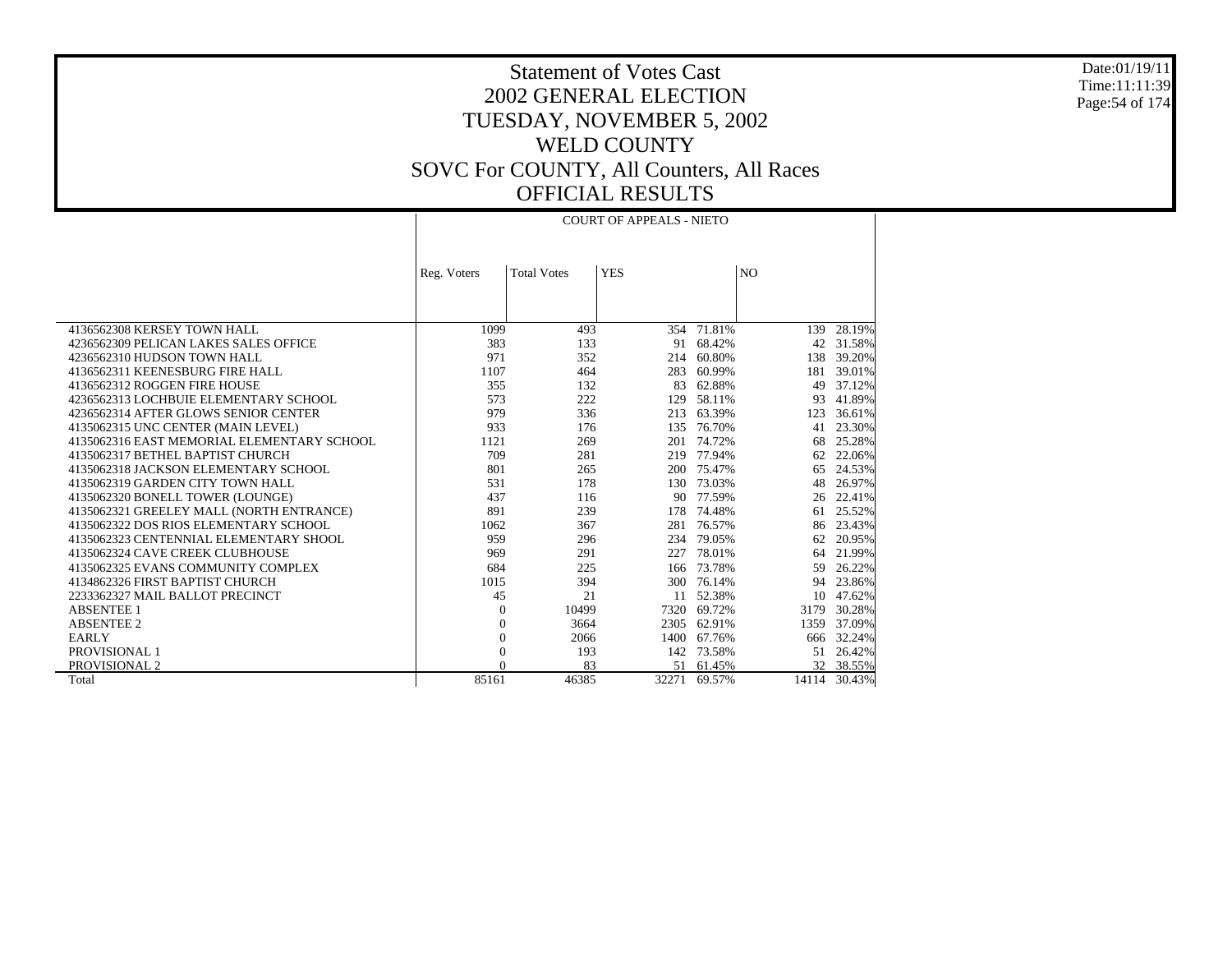#### Date:01/19/11 Time:11:11:39 Page:55 of 174

|                                                                                                        | DIST JUDGE 19TH DISTRICT |                |            |  |  |
|--------------------------------------------------------------------------------------------------------|--------------------------|----------------|------------|--|--|
|                                                                                                        |                          |                |            |  |  |
| <b>Total Votes</b><br><b>YES</b><br>Reg. Voters                                                        |                          | N <sub>O</sub> |            |  |  |
|                                                                                                        |                          |                |            |  |  |
|                                                                                                        |                          |                |            |  |  |
| Jurisdiction Wide                                                                                      |                          |                |            |  |  |
| 4136562100 NUNN COMMUNITY BUILDING<br>746<br>321                                                       | 197 61.37%               |                | 124 38.63% |  |  |
| 337<br>4136562101 GROVER FIRE HALL<br>144<br>100                                                       | 69.44%                   | 44             | 30.56%     |  |  |
| 291<br>4136562102 PRAIRIE HIGH SCHOOL<br>145<br>69                                                     | 47.59%                   | 76             | 52.41%     |  |  |
| 282<br>4136562103 BRIGGSDALE HIGH SCHOOL<br>116                                                        | 73 62.93%                | 43             | 37.07%     |  |  |
| 1329                                                                                                   |                          |                | 37.54%     |  |  |
| 4136562104 GILL LIONS COMMUNITY BUILDING<br>562<br>4136562105 KERSEY SENIOR CITIZENS HALL<br>251<br>98 | 351 62.46%<br>61 62.24%  | 211<br>37      | 37.76%     |  |  |
| 910<br>4135062106 FRIENDLY VILLAGE CLUBHOUSE<br>286                                                    | 194 67.83%               | 92             | 32.17%     |  |  |
|                                                                                                        |                          |                |            |  |  |
| 4135062107 GREELEY RECREATION CENTER<br>1340<br>371                                                    | 252 67.92%               | 119            | 32.08%     |  |  |
| 4135062108 MADISON ELEMENTARY SCHOOL<br>1065<br>344                                                    | 225 65.41%               |                | 119 34.59% |  |  |
| 828<br>4135062109 GLORIA CHRISTI LUTHERAN CHURCH HALL<br>266                                           | 190 71.43%               |                | 76 28.57%  |  |  |
| 4135062110 FIRST UNITED METHODIST CHURCH<br>981<br>290                                                 | 196 67.59%               | 94             | 32.41%     |  |  |
| 4135062111 FIRST CHRISTIAN CHURCH<br>1198<br>389                                                       | 269 69.15%               | 120            | 30.85%     |  |  |
| 4135062112 CAMERON ELEMETARY SCHOOL<br>1054<br>347                                                     | 235 67.72%               | 112            | 32.28%     |  |  |
| 4134862113 WESTERN HILLS FIRE STATION<br>846<br>305                                                    | 211 69.18%               | 94             | 30.82%     |  |  |
| 954<br>4135062114 OUR SAVIORS LUTHERAN CHURCH<br>351                                                   | 249 70.94%               |                | 102 29.06% |  |  |
| 4134962115 WINDSOR HIGH SCHOOLL COMMONS<br>1086<br>357                                                 | 251 70.31%               |                | 106 29.69% |  |  |
| 327<br>861<br>4134962116 FAITH UNITED CHURCH OF CHRIST                                                 | 211 64.53%               |                | 116 35.47% |  |  |
| 4136562117 SEVERANCE FIRE STATION<br>1210<br>477                                                       | 327 68.55%               |                | 150 31.45% |  |  |
| 4136562118 EATON MIDDLE SCHOOL<br>1177<br>481                                                          | 304 63.20%               |                | 177 36.80% |  |  |
| 595<br>4136562119 EVANGELICAL FREE CHURCH OF EATON<br>234                                              | 140 59.83%               | 94             | 40.17%     |  |  |
| 4134862120 NORTH WELD CO WATER DISTRICT<br>404<br>185                                                  | 121 65.41%               |                | 64 34.59%  |  |  |
| 4134962121 COVENANT BIBLE COLLEGE (CLASSROOM)<br>1203<br>454                                           | 330 72.69%               | 124            | 27.31%     |  |  |
| 4134962122 PARK BUILDING-WINDSOR TOWN HALL<br>1177<br>491                                              | 336 68.43%               | 155            | 31.57%     |  |  |
| 4134962123 CORNERSTONE BAPTIST CHURCH<br>1050<br>336                                                   | 229 68.15%               |                | 107 31.85% |  |  |
| 4134862124 VICTORY CHRISTIAN FELLOWSHIP<br>967<br>336                                                  | 249 74.11%               | 87             | 25.89%     |  |  |
| 4134862125 NORTHRIDGE HIGH SCHOOL<br>630<br>241                                                        | 188 78.01%               |                | 53 21.99%  |  |  |
| 795<br>4136562126 PIERCE TOWN HALL<br>347                                                              | 209 60.23%               | 138            | 39.77%     |  |  |
| 4136562127 AULT TOWN HALL<br>789<br>320                                                                | 206 64.38%               | 114            | 35.63%     |  |  |
| 970<br>4136562128 EATON TOWN HALL<br>411                                                               | 297 72.26%               |                | 114 27.74% |  |  |
| 4134862129 WINDSOR-SEVERANCE PUBLIC LIBRARY<br>321<br>73<br>106                                        | 68.87%                   | 33             | 31.13%     |  |  |
| 774<br>299<br>4134962130 TOZER ELEMENTARY SCHOOL                                                       | 234 78.26%               | 65             | 21.74%     |  |  |
| 1229<br>4234862200 MEAD TOWN HALL<br>534                                                               | 363 67.98%               | 171            | 32.02%     |  |  |
| 990<br>422<br>4234862201 PLATTEVILLE TOWN HALL                                                         | 274 64.93%               | 148            | 35.07%     |  |  |
| 4234862202 PLATTEVILLE BAPTIST CHURCH<br>564<br>219                                                    | 147 67.12%               |                | 72 32.88%  |  |  |
| 2234862203 FIRESTONE TOWN HALL<br>1036<br>405                                                          | 267 65.93%               | 138            | 34.07%     |  |  |
| 2234862204 TRI TOWN BAPTIST CHURCH<br>1206<br>374                                                      | 271 72.46%               | 103            | 27.54%     |  |  |
| 2234862205 FREDERICK TOWN HALL<br>1206<br>420                                                          | 261 62.14%               | 159            | 37.86%     |  |  |
| 642<br>199<br>133<br>2234862206 RINN UNITED METHODIST CHURCH                                           | 66.83%                   | 66             | 33.17%     |  |  |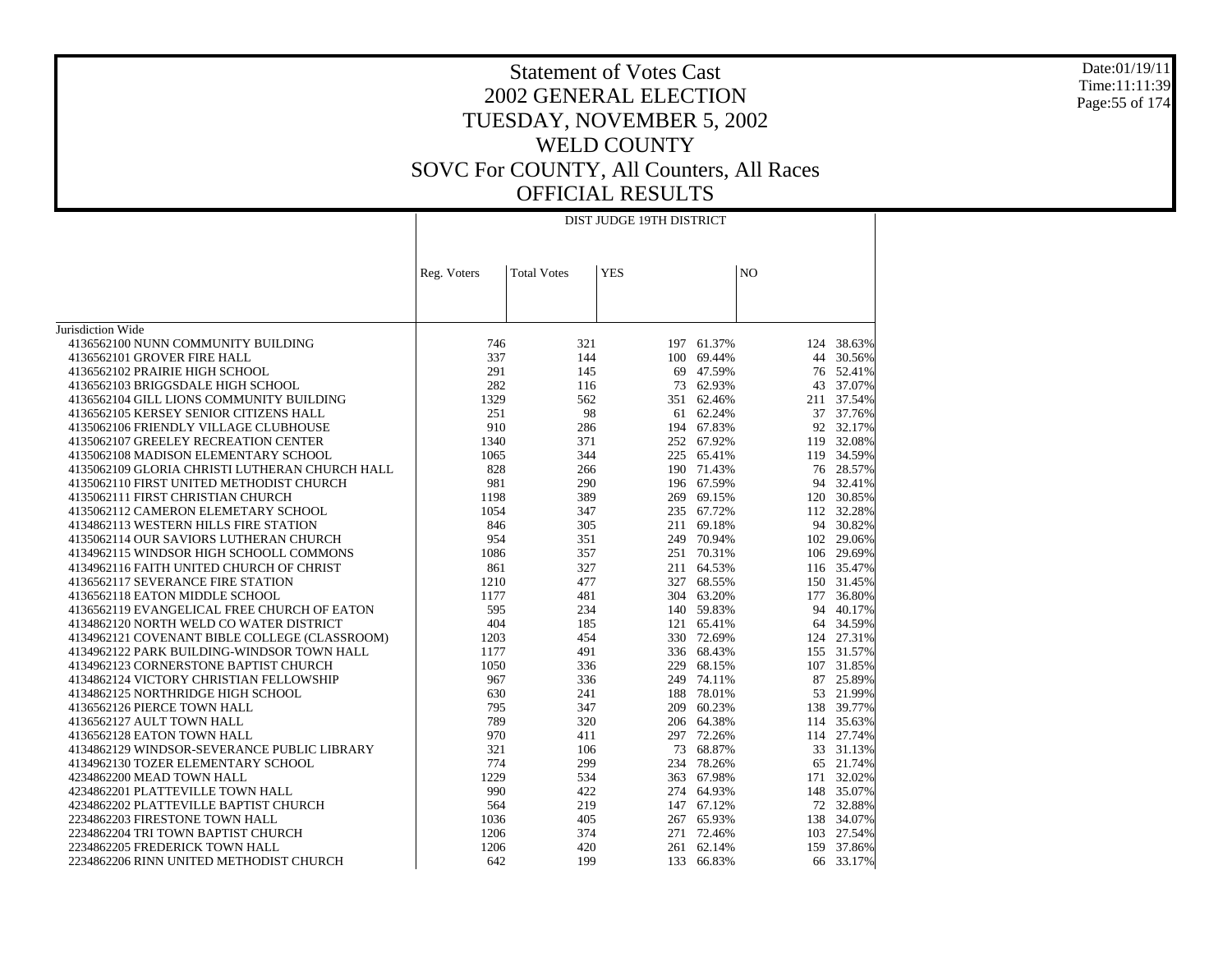Date:01/19/11 Time:11:11:39 Page:56 of 174

### Statement of Votes Cast 2002 GENERAL ELECTION TUESDAY, NOVEMBER 5, 2002 WELD COUNTY SOVC For COUNTY, All Counters, All Races OFFICIAL RESULTS

|                                                                        |             |                    | DIST JUDGE 19TH DISTRICT |                          |                |                         |
|------------------------------------------------------------------------|-------------|--------------------|--------------------------|--------------------------|----------------|-------------------------|
|                                                                        |             |                    |                          |                          |                |                         |
|                                                                        |             |                    |                          |                          |                |                         |
|                                                                        | Reg. Voters | <b>Total Votes</b> | <b>YES</b>               |                          | N <sub>O</sub> |                         |
|                                                                        |             |                    |                          |                          |                |                         |
|                                                                        |             |                    |                          |                          |                |                         |
| 2234862207 DEL CAMINO FIRE STATION                                     | 1790        | 575                | 397                      | 69.04%                   | 178            | 30.96%                  |
| 4234862208 MEAD ELEMENTARY SCHOOL                                      | 729         | 298                | 195                      | 65.44%                   |                | 103 34.56%              |
| 4134862209 SHEPHERD OF THE HILLS LUTHERAN                              | 884         | 328                |                          | 245 74.70%               | 83             | 25.30%                  |
| 4134862210 SHAWSHEEN ELEMENTARY SCHOOL                                 | 696         | 246                |                          | 171 69.51%               | 75             | 30.49%                  |
| 4134862211 ASSEMBLY OF GOD CHURCH                                      | 1107        | 356                | 255                      | 71.63%                   | 101            | 28.37%                  |
| 4134862212 AIMS COLLEGE CENTER-CONF ROOM                               | 1115        | 344                |                          | 253 73.55%               | 91             | 26.45%                  |
| 4134862213 MOUNTAIN VIEW ACADEMY                                       | 888         | 291                |                          | 198 68.04%               | 93             | 31.96%                  |
| 4134862214 ST PAULS CONGRETGATIONAL CHURCH                             | 1361        | 462                | 322                      | 69.70%                   | 140            | 30.30%                  |
| 4134862215 ST JOHNS UNITED CHURCH                                      | 1048        | 413                |                          | 305 73.85%               | 108            | 26.15%                  |
| 4135062216 SCOTT ELEMENTARY SCHOOL                                     | 394         | 134                | 85                       | 63.43%                   | 49             | 36.57%                  |
| 4135062217 FIRST ASSEMBLY OF GOD                                       | 929         | 343                |                          | 255 74.34%               | 88             | 25.66%                  |
| 4135062218 TWO RIVERS FELLOWSHIP                                       | 779         | 280                |                          | 204 72.86%               |                | 76 27.14%               |
| 4135062219 WEST GREELEY BAPTIST CHURCH                                 | 491         | 188                |                          | 133 70.74%               | 55             | 29.26%                  |
| 4135062220 CALVARY CHURCH                                              | 769         | 253                |                          | 183 72.33%               |                | 70 27.67%               |
| 4135062221 MEEKER ELEMENTARY SCHOOL                                    | 1120        | 397                | 277                      | 69.77%                   | 120            | 30.23%                  |
| 4134862222 TRINITY EPISCOPAL CHURCH                                    | 1280        | 464                |                          | 344 74.14%               | 120            | 25.86%                  |
| 4134862223 MONFORT ELEMENTARY SCHOOL                                   | 1224        | 415                |                          | 315 75.90%               | 100            | 24.10%                  |
| 4234862224 RE-5J ADMINISSTRATION BUILDING                              | 498         | 147                |                          | 99 67.35%                | 48             | 32.65%                  |
| 4135062225 TRINITY LUTHERAN CHURCH                                     | 812         | 269                |                          | 187 69.52%               |                | 82 30.48%               |
| 4134862226 GATEWAY PLACE APARTMENTS CLUBHOUSE                          | 1273        | 360                |                          | 269 74.72%               | 91             | 25.28%                  |
| 4234862227 RE-1 EDUCATION SERVICE CENTER                               | 1069        | 449                |                          | 296 65.92%               |                | 153 34.08%              |
| 4234862228 MILLIKEN COMMUNITY COMPLEX                                  | 981         | 385                | 253                      | 65.71%                   |                | 132 34.29%              |
| 4234862229 JOHNSTOWN FIRE HALL                                         | 927         | 294                |                          | 199 67.69%               |                | 95 32.31%               |
| 4234862230 MEMORIAL LIBRARY                                            | 1151<br>691 | 477<br>257         | 180                      | 358 75.05%<br>70.04%     |                | 119 24.95%<br>77 29.96% |
| 4234862231 HILL-IN-PARK SENIOR CENTER                                  |             |                    |                          |                          |                |                         |
| 4234862232 JOHNSTOWN TOWN HALL<br>4134862233 NEW LIFE COMMUNITY CHURCH | 1143<br>505 | 455<br>174         |                          | 308 67.69%<br>136 78.16% | 38             | 147 32.31%<br>21.84%    |
| 4134862234 CHRISTA MCAULIFFE ELEMENTARY SCHOOL                         | 1032        | 439                |                          | 333 75.85%               |                | 106 24.15%              |
| 4134862235 GRACE BAPTIST CHURCH                                        | 889         | 302                | 221                      | 73.18%                   | 81             | 26.82%                  |
| 4235062236 MTN VIEW EVANGELICAL FREE CHURCH                            | 436         | 132                |                          | 86 65.15%                |                | 46 34.85%               |
| 4234862237 LONGVIEW CLUBHOUSE                                          | 1143        | 336                |                          | 259 77.08%               |                | 77 22.92%               |
| 4234862300 FT LUPTON FIRE STATION                                      | 1017        | 406                |                          | 255 62.81%               |                | 151 37.19%              |
| 4236562301 ST WILLIAMS CATHOLIC CHURCH                                 | 846         | 304                |                          | 198 65.13%               |                | 106 34.87%              |
| 4236562302 FORT LUPTON CITY HALL                                       | 933         | 334                |                          | 218 65.27%               |                | 116 34.73%              |
| 4236562303 CRANE COURT COMMUNITY BUILDING                              | 740         | 264                |                          | 168 63.64%               |                | 96 36.36%               |
| 4236562304 BUTLER ELEMENTARY SCHOOL                                    | 915         | 314                |                          | 194 61.78%               | 120            | 38.22%                  |
| 2234862305 DACONO TOWN HALL                                            | 687         | 289                |                          | 180 62.28%               | 109            | 37.72%                  |
| 2234862306 ERIE TOWN HALL                                              | 856         | 366                |                          | 224 61.20%               |                | 142 38.80%              |
| 2234862307 ERIE JR/SR HIGH SCHOOL                                      | 1095        | 404                |                          | 262 64.85%               |                | 142 35.15%              |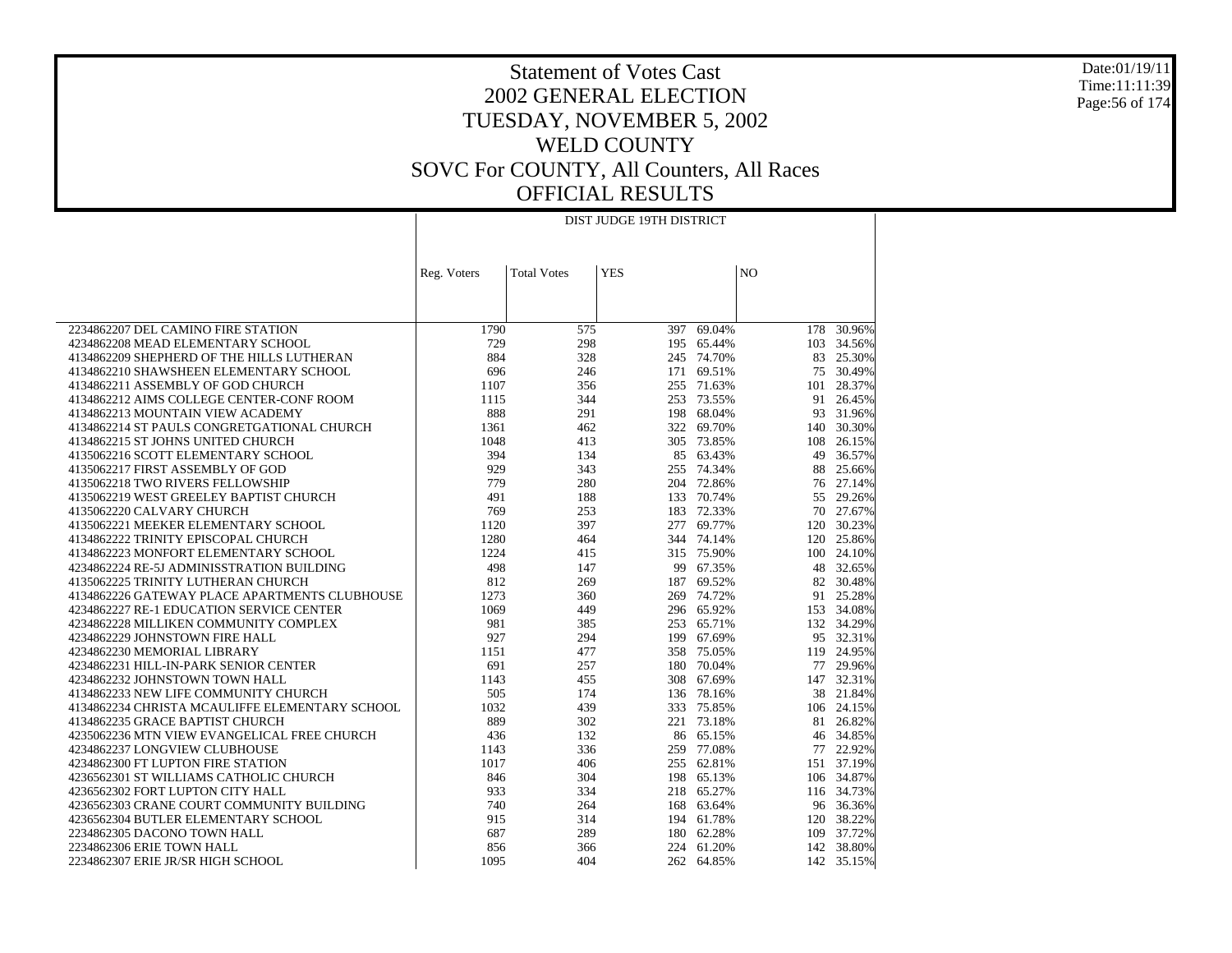Date:01/19/11 Time:11:11:39 Page:57 of 174

### Statement of Votes Cast 2002 GENERAL ELECTION TUESDAY, NOVEMBER 5, 2002 WELD COUNTY SOVC For COUNTY, All Counters, All Races OFFICIAL RESULTS

|                                            | DIST JUDGE 19TH DISTRICT |                    |            |              |                |        |
|--------------------------------------------|--------------------------|--------------------|------------|--------------|----------------|--------|
|                                            | Reg. Voters              | <b>Total Votes</b> | <b>YES</b> |              | N <sub>O</sub> |        |
|                                            |                          |                    |            |              |                |        |
| 4136562308 KERSEY TOWN HALL                | 1099                     | 503                | 352        | 69.98%       | 151            | 30.02% |
| 4236562309 PELICAN LAKES SALES OFFICE      | 383                      | 135                |            | 92 68.15%    | 43             | 31.85% |
| 4236562310 HUDSON TOWN HALL                | 971                      | 357                | 215        | 60.22%       | 142            | 39.78% |
| 4136562311 KEENESBURG FIRE HALL            | 1107                     | 467                | 285        | 61.03%       | 182            | 38.97% |
| 4136562312 ROGGEN FIRE HOUSE               | 355                      | 132                | 88         | 66.67%       | 44             | 33.33% |
| 4236562313 LOCHBUIE ELEMENTARY SCHOOL      | 573                      | 223                | 125        | 56.05%       | 98             | 43.95% |
| 4236562314 AFTER GLOWS SENIOR CENTER       | 979                      | 343                | 217        | 63.27%       | 126            | 36.73% |
| 4135062315 UNC CENTER (MAIN LEVEL)         | 933                      | 174                | 134        | 77.01%       | 40             | 22.99% |
| 4135062316 EAST MEMORIAL ELEMENTARY SCHOOL | 1121                     | 287                | 192        | 66.90%       | 95             | 33.10% |
| 4135062317 BETHEL BAPTIST CHURCH           | 709                      | 302                | 211        | 69.87%       | 91             | 30.13% |
| 4135062318 JACKSON ELEMENTARY SCHOOL       | 801                      | 282                |            | 219 77.66%   | 63             | 22.34% |
| 4135062319 GARDEN CITY TOWN HALL           | 531                      | 179                |            | 112 62.57%   | 67             | 37.43% |
| 4135062320 BONELL TOWER (LOUNGE)           | 437                      | 121                | 93         | 76.86%       | 28             | 23.14% |
| 4135062321 GREELEY MALL (NORTH ENTRANCE)   | 891                      | 243                |            | 164 67.49%   | 79             | 32.51% |
| 4135062322 DOS RIOS ELEMENTARY SCHOOL      | 1062                     | 379                |            | 280 73.88%   | 99             | 26.12% |
| 4135062323 CENTENNIAL ELEMENTARY SHOOL     | 959                      | 309                |            | 219 70.87%   | 90             | 29.13% |
| 4135062324 CAVE CREEK CLUBHOUSE            | 969                      | 296                |            | 220 74.32%   | 76             | 25.68% |
| 4135062325 EVANS COMMUNITY COMPLEX         | 684                      | 233                | 161        | 69.10%       | 72             | 30.90% |
| 4134862326 FIRST BAPTIST CHURCH            | 1015                     | 401                | 284        | 70.82%       | 117            | 29.18% |
| 2233362327 MAIL BALLOT PRECINCT            | 45                       | 20                 | 13         | 65.00%       |                | 35.00% |
| <b>ABSENTEE 1</b>                          | $\Omega$                 | 11130              | 7423       | 66.69%       | 3707           | 33.31% |
| <b>ABSENTEE 2</b>                          | $\theta$                 | 3750               | 2330       | 62.13%       | 1420           | 37.87% |
| <b>EARLY</b>                               | $\overline{0}$           | 2097               | 1398       | 66.67%       | 699            | 33.33% |
| PROVISIONAL 1                              | $\overline{0}$           | 200                |            | 142 71.00%   | 58             | 29.00% |
| PROVISIONAL 2                              | $\Omega$                 | 87                 |            | 50 57.47%    | 37             | 42.53% |
| Total                                      | 85161                    | 47904              |            | 32332 67.49% | 15572          | 32.51% |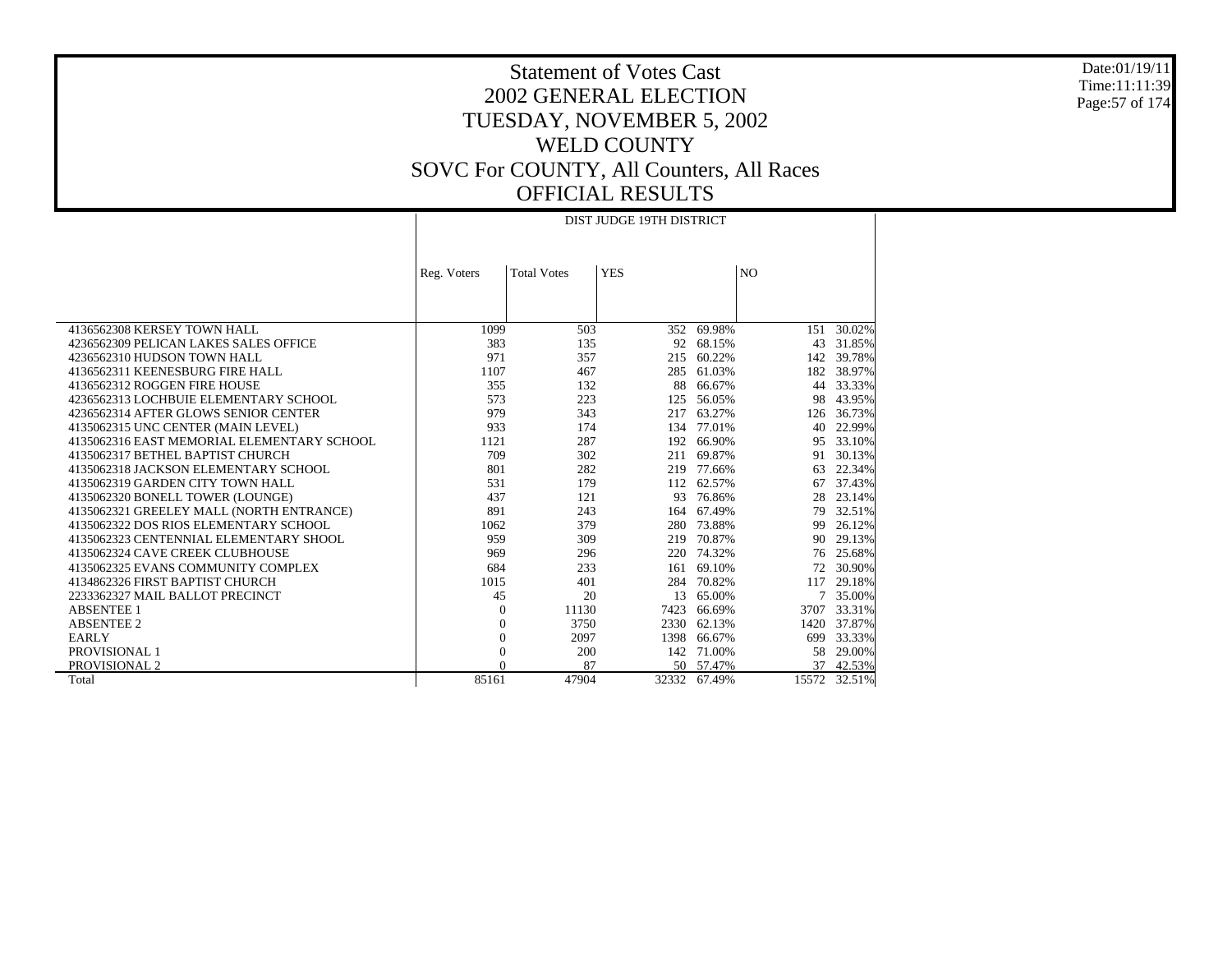#### Date:01/19/11 Time:11:11:39 Page:58 of 174

|                                                | COUNTY JUDGE, WELD |                    |            |            |                |            |
|------------------------------------------------|--------------------|--------------------|------------|------------|----------------|------------|
|                                                |                    |                    |            |            |                |            |
|                                                | Reg. Voters        | <b>Total Votes</b> | <b>YES</b> |            | N <sub>O</sub> |            |
|                                                |                    |                    |            |            |                |            |
|                                                |                    |                    |            |            |                |            |
| Jurisdiction Wide                              |                    |                    |            |            |                |            |
| 4136562100 NUNN COMMUNITY BUILDING             | 746                | 326                |            | 232 71.17% |                | 94 28.83%  |
| 4136562101 GROVER FIRE HALL                    | 337                | 147                | 108        | 73.47%     | 39             | 26.53%     |
| 4136562102 PRAIRIE HIGH SCHOOL                 | 291                | 144                | 78         | 54.17%     | 66             | 45.83%     |
| 4136562103 BRIGGSDALE HIGH SCHOOL              | 282                | 121                |            | 87 71.90%  | 34             | 28.10%     |
| 4136562104 GILL LIONS COMMUNITY BUILDING       | 1329               | 568                |            | 405 71.30% | 163            | 28.70%     |
| 4136562105 KERSEY SENIOR CITIZENS HALL         | 251                | 99                 |            | 71 71.72%  | 28             | 28.28%     |
| 4135062106 FRIENDLY VILLAGE CLUBHOUSE          | 910                | 291                |            | 222 76.29% | 69             | 23.71%     |
| 4135062107 GREELEY RECREATION CENTER           | 1340               | 370                | 280        | 75.68%     | 90             | 24.32%     |
| 4135062108 MADISON ELEMENTARY SCHOOL           | 1065               | 344                |            | 263 76.45% |                | 81 23.55%  |
| 4135062109 GLORIA CHRISTI LUTHERAN CHURCH HALL | 828                | 266                | 199        | 74.81%     | 67             | 25.19%     |
| 4135062110 FIRST UNITED METHODIST CHURCH       | 981                | 295                |            | 220 74.58% |                | 75 25.42%  |
| 4135062111 FIRST CHRISTIAN CHURCH              | 1198               | 390                |            | 315 80.77% | 75             | 19.23%     |
| 4135062112 CAMERON ELEMETARY SCHOOL            | 1054               | 351                | 282        | 80.34%     | 69             | 19.66%     |
| 4134862113 WESTERN HILLS FIRE STATION          | 846                | 308                |            | 243 78.90% | 65             | 21.10%     |
| 4135062114 OUR SAVIORS LUTHERAN CHURCH         | 954                | 356                |            | 305 85.67% | 51             | 14.33%     |
| 4134962115 WINDSOR HIGH SCHOOLL COMMONS        | 1086               | 360                |            | 267 74.17% |                | 93 25.83%  |
| 4134962116 FAITH UNITED CHURCH OF CHRIST       | 861                | 330                |            | 233 70.61% | 97             | 29.39%     |
| 4136562117 SEVERANCE FIRE STATION              | 1210               | 484                |            | 350 72.31% | 134            | 27.69%     |
| 4136562118 EATON MIDDLE SCHOOL                 | 1177               | 481                |            | 340 70.69% | 141            | 29.31%     |
| 4136562119 EVANGELICAL FREE CHURCH OF EATON    | 595                | 238                | 169        | 71.01%     | 69             | 28.99%     |
| 4134862120 NORTH WELD CO WATER DISTRICT        | 404                | 187                |            | 135 72.19% |                | 52 27.81%  |
| 4134962121 COVENANT BIBLE COLLEGE (CLASSROOM)  | 1203               | 454                |            | 351 77.31% | 103            | 22.69%     |
| 4134962122 PARK BUILDING-WINDSOR TOWN HALL     | 1177               | 485                |            | 349 71.96% | 136            | 28.04%     |
| 4134962123 CORNERSTONE BAPTIST CHURCH          | 1050               | 339                |            | 255 75.22% |                | 84 24.78%  |
| 4134862124 VICTORY CHRISTIAN FELLOWSHIP        | 967                | 332                | 268        | 80.72%     |                | 64 19.28%  |
| 4134862125 NORTHRIDGE HIGH SCHOOL              | 630                | 240                | 204        | 85.00%     |                | 36 15.00%  |
| 4136562126 PIERCE TOWN HALL                    | 795                | 342                |            | 232 67.84% |                | 110 32.16% |
| 4136562127 AULT TOWN HALL                      | 789                | 326                |            | 231 70.86% | 95             | 29.14%     |
| 4136562128 EATON TOWN HALL                     | 970                | 410                |            | 324 79.02% | 86             | 20.98%     |
| 4134862129 WINDSOR-SEVERANCE PUBLIC LIBRARY    | 321                | 108                |            | 84 77.78%  | 24             | 22.22%     |
| 4134962130 TOZER ELEMENTARY SCHOOL             | 774                | 301                |            | 251 83.39% |                | 50 16.61%  |
| 4234862200 MEAD TOWN HALL                      | 1229               | 539                |            | 391 72.54% | 148            | 27.46%     |
| 4234862201 PLATTEVILLE TOWN HALL               | 990                | 427                | 300        | 70.26%     | 127            | 29.74%     |
| 4234862202 PLATTEVILLE BAPTIST CHURCH          | 564                | 228                |            | 166 72.81% |                | 62 27.19%  |
| 2234862203 FIRESTONE TOWN HALL                 | 1036               | 378                | 264        | 69.84%     |                | 114 30.16% |
| 2234862204 TRI TOWN BAPTIST CHURCH             | 1206               | 352                | 270        | 76.70%     |                | 82 23.30%  |
|                                                |                    |                    |            |            |                | 146 37.06% |
| 2234862205 FREDERICK TOWN HALL                 | 1206<br>642        | 394<br>180         | 137        | 248 62.94% | 43             |            |
| 2234862206 RINN UNITED METHODIST CHURCH        |                    |                    |            | 76.11%     |                | 23.89%     |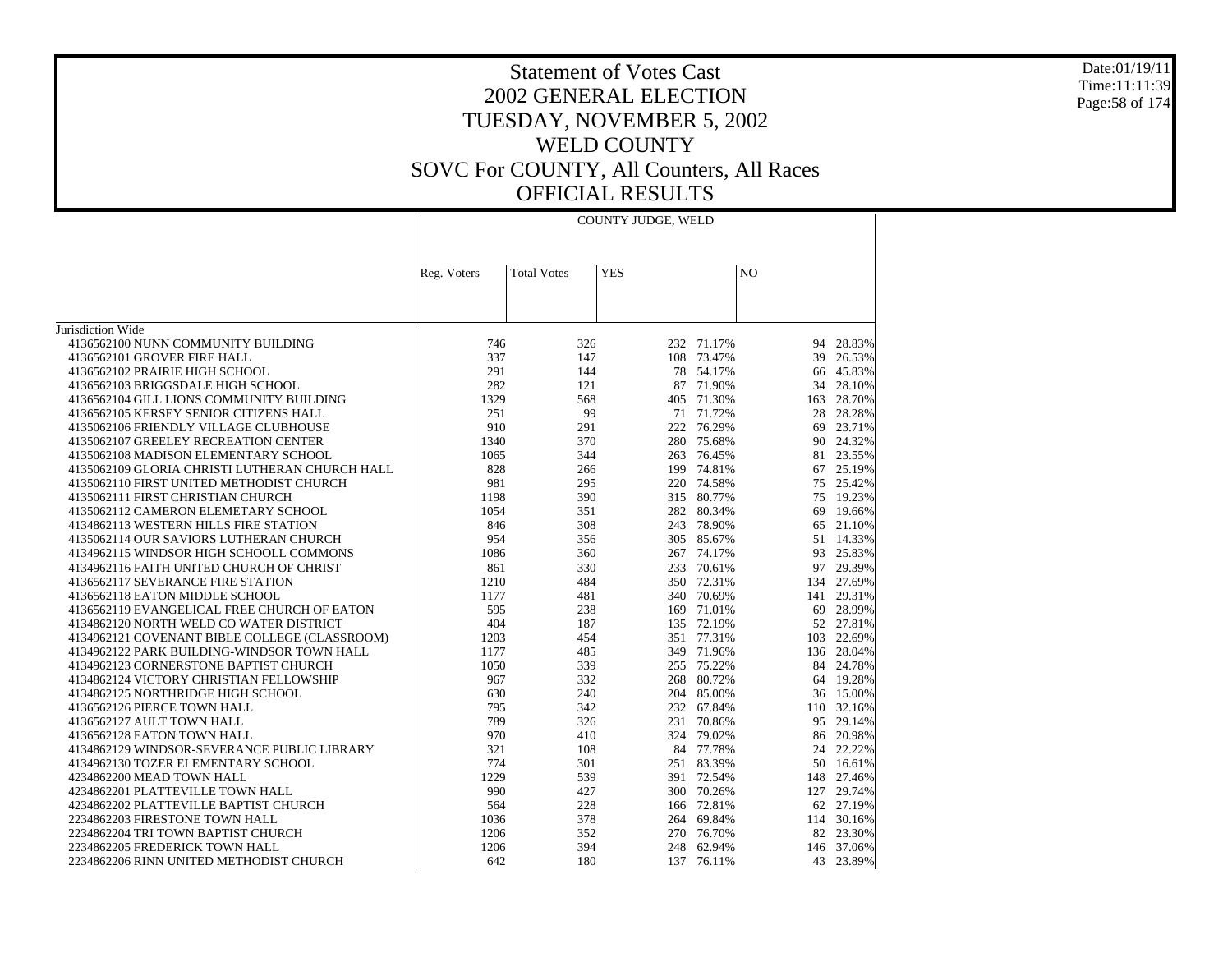Date:01/19/11 Time:11:11:39 Page:59 of 174

### Statement of Votes Cast 2002 GENERAL ELECTION TUESDAY, NOVEMBER 5, 2002 WELD COUNTY SOVC For COUNTY, All Counters, All Races OFFICIAL RESULTS

|                                                                            |             |                    | COUNTY JUDGE, WELD |                          |                |                     |
|----------------------------------------------------------------------------|-------------|--------------------|--------------------|--------------------------|----------------|---------------------|
|                                                                            |             |                    |                    |                          |                |                     |
|                                                                            |             |                    |                    |                          |                |                     |
|                                                                            | Reg. Voters | <b>Total Votes</b> | <b>YES</b>         |                          | N <sub>O</sub> |                     |
|                                                                            |             |                    |                    |                          |                |                     |
|                                                                            |             |                    |                    |                          |                |                     |
|                                                                            |             |                    |                    |                          |                |                     |
| 2234862207 DEL CAMINO FIRE STATION                                         | 1790        | 539                | 405                | 75.14%                   |                | 134 24.86%          |
| 4234862208 MEAD ELEMENTARY SCHOOL                                          | 729         | 307                | 222                | 72.31%                   |                | 85 27.69%           |
| 4134862209 SHEPHERD OF THE HILLS LUTHERAN                                  | 884         | 329                | 279                | 84.80%                   | 50             | 15.20%              |
| 4134862210 SHAWSHEEN ELEMENTARY SCHOOL                                     | 696         | 250                |                    | 196 78.40%               | 54             | 21.60%              |
| 4134862211 ASSEMBLY OF GOD CHURCH                                          | 1107        | 355                | 271                | 76.34%                   | 84             | 23.66%              |
| 4134862212 AIMS COLLEGE CENTER-CONF ROOM                                   | 1115        | 351                |                    | 294 83.76%               | 57             | 16.24%              |
| 4134862213 MOUNTAIN VIEW ACADEMY                                           | 888         | 295                | 231                | 78.31%                   | 64             | 21.69%              |
| 4134862214 ST PAULS CONGRETGATIONAL CHURCH                                 | 1361        | 476                |                    | 390 81.93%               | 86             | 18.07%              |
| 4134862215 ST JOHNS UNITED CHURCH                                          | 1048        | 409                |                    | 340 83.13%               | 69             | 16.87%              |
| 4135062216 SCOTT ELEMENTARY SCHOOL                                         | 394         | 135                | 103                | 76.30%                   | 32             | 23.70%              |
| 4135062217 FIRST ASSEMBLY OF GOD                                           | 929         | 347                |                    | 281 80.98%               |                | 66 19.02%           |
| 4135062218 TWO RIVERS FELLOWSHIP<br>4135062219 WEST GREELEY BAPTIST CHURCH | 779<br>491  | 277<br>189         | 153                | 214 77.26%<br>80.95%     |                | 63 22.74%<br>19.05% |
|                                                                            | 769         |                    |                    |                          | 36             |                     |
| 4135062220 CALVARY CHURCH<br>4135062221 MEEKER ELEMENTARY SCHOOL           | 1120        | 253<br>398         |                    | 207 81.82%<br>328 82.41% | 70             | 46 18.18%<br>17.59% |
| 4134862222 TRINITY EPISCOPAL CHURCH                                        | 1280        | 467                |                    | 401 85.87%               | 66             | 14.13%              |
| 4134862223 MONFORT ELEMENTARY SCHOOL                                       | 1224        | 411                |                    | 344 83.70%               | 67             | 16.30%              |
| 4234862224 RE-5J ADMINISSTRATION BUILDING                                  | 498         | 154                |                    | 110 71.43%               | 44             | 28.57%              |
| 4135062225 TRINITY LUTHERAN CHURCH                                         | 812         | 273                |                    | 215 78.75%               | 58             | 21.25%              |
| 4134862226 GATEWAY PLACE APARTMENTS CLUBHOUSE                              | 1273        | 368                |                    | 287 77.99%               | 81             | 22.01%              |
| 4234862227 RE-1 EDUCATION SERVICE CENTER                                   | 1069        | 450                | 327                | 72.67%                   |                | 123 27.33%          |
| 4234862228 MILLIKEN COMMUNITY COMPLEX                                      | 981         | 386                | 283                | 73.32%                   |                | 103 26.68%          |
| 4234862229 JOHNSTOWN FIRE HALL                                             | 927         | 295                |                    | 203 68.81%               |                | 92 31.19%           |
| 4234862230 MEMORIAL LIBRARY                                                | 1151        | 478                | 365                | 76.36%                   |                | 113 23.64%          |
| 4234862231 HILL-IN-PARK SENIOR CENTER                                      | 691         | 258                | 197                | 76.36%                   | 61             | 23.64%              |
| 4234862232 JOHNSTOWN TOWN HALL                                             | 1143        | 458                |                    | 331 72.27%               |                | 127 27.73%          |
| 4134862233 NEW LIFE COMMUNITY CHURCH                                       | 505         | 176                | 144                | 81.82%                   |                | 32 18.18%           |
| 4134862234 CHRISTA MCAULIFFE ELEMENTARY SCHOOL                             | 1032        | 439                |                    | 366 83.37%               | 73             | 16.63%              |
| 4134862235 GRACE BAPTIST CHURCH                                            | 889         | 304                |                    | 249 81.91%               | 55             | 18.09%              |
| 4235062236 MTN VIEW EVANGELICAL FREE CHURCH                                | 436         | 132                |                    | 98 74.24%                | 34             | 25.76%              |
| 4234862237 LONGVIEW CLUBHOUSE                                              | 1143        | 337                |                    | 276 81.90%               |                | 61 18.10%           |
| 4234862300 FT LUPTON FIRE STATION                                          | 1017        | 411                | 274                | 66.67%                   | 137            | 33.33%              |
| 4236562301 ST WILLIAMS CATHOLIC CHURCH                                     | 846         | 303                |                    | 205 67.66%               |                | 98 32.34%           |
| 4236562302 FORT LUPTON CITY HALL                                           | 933         | 340                | 237                | 69.71%                   | 103            | 30.29%              |
| 4236562303 CRANE COURT COMMUNITY BUILDING                                  | 740         | 269                |                    | 184 68.40%               |                | 85 31.60%           |
| 4236562304 BUTLER ELEMENTARY SCHOOL                                        | 915         | 315                |                    | 196 62.22%               |                | 119 37.78%          |
| 2234862305 DACONO TOWN HALL                                                | 687         | 269                |                    | 184 68.40%               | 85             | 31.60%              |
| 2234862306 ERIE TOWN HALL                                                  | 856         | 329                |                    | 215 65.35%               |                | 114 34.65%          |
| 2234862307 ERIE JR/SR HIGH SCHOOL                                          | 1095        | 381                |                    | 277 72.70%               |                | 104 27.30%          |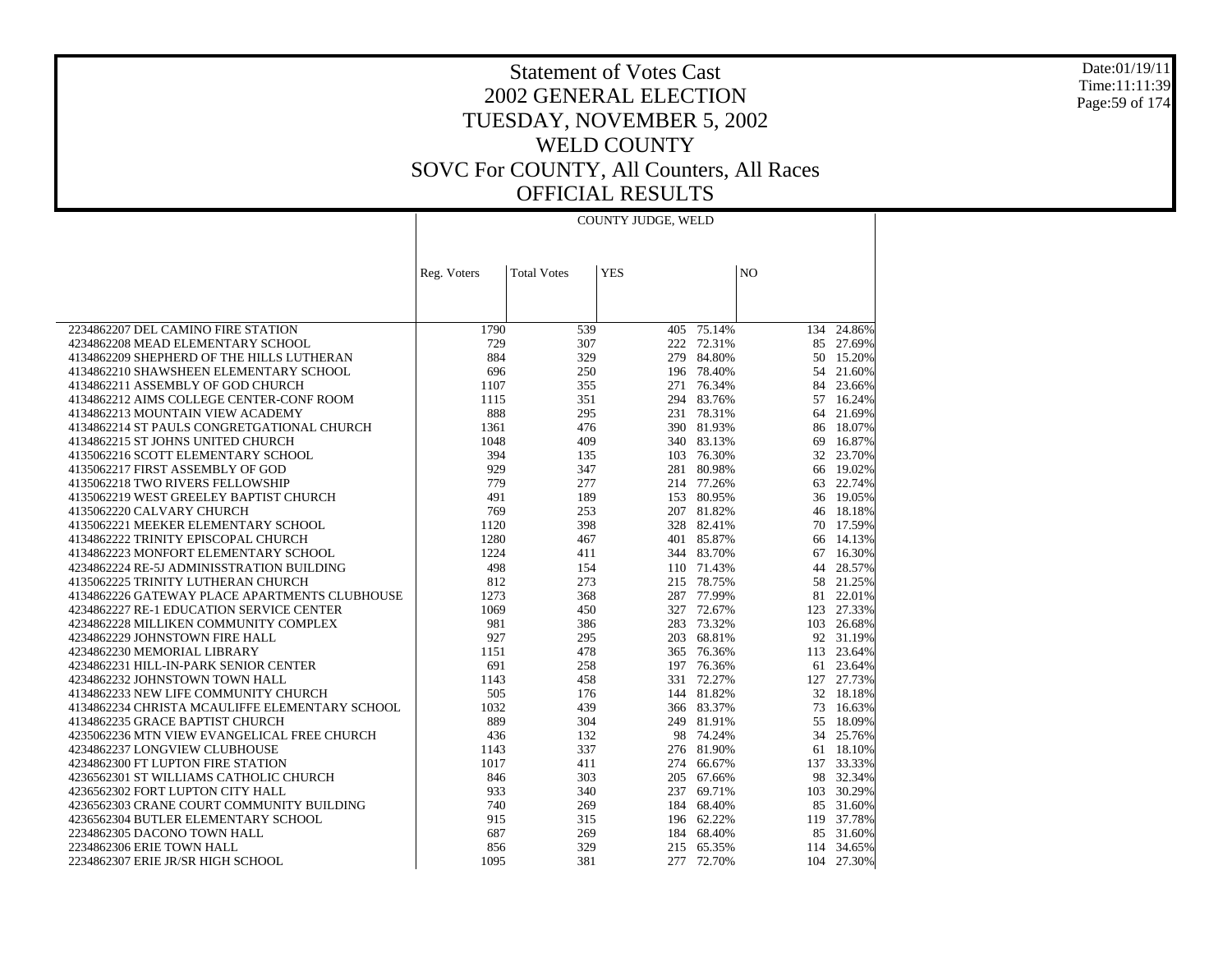Date:01/19/11 Time:11:11:39 Page:60 of 174

### Statement of Votes Cast 2002 GENERAL ELECTION TUESDAY, NOVEMBER 5, 2002 WELD COUNTY SOVC For COUNTY, All Counters, All Races OFFICIAL RESULTS

|                                            | <b>COUNTY JUDGE, WELD</b> |                    |            |            |                |              |
|--------------------------------------------|---------------------------|--------------------|------------|------------|----------------|--------------|
|                                            | Reg. Voters               | <b>Total Votes</b> | <b>YES</b> |            | N <sub>O</sub> |              |
|                                            |                           |                    |            |            |                |              |
| 4136562308 KERSEY TOWN HALL                | 1099                      | 516                |            | 396 76.74% | 120            | 23.26%       |
| 4236562309 PELICAN LAKES SALES OFFICE      | 383                       | 139                | 101        | 72.66%     | 38             | 27.34%       |
| 4236562310 HUDSON TOWN HALL                | 971                       | 359                |            | 235 65.46% | 124            | 34.54%       |
| 4136562311 KEENESBURG FIRE HALL            | 1107                      | 474                | 324        | 68.35%     | 150            | 31.65%       |
| 4136562312 ROGGEN FIRE HOUSE               | 355                       | 134                | 89         | 66.42%     | 45             | 33.58%       |
| 4236562313 LOCHBUIE ELEMENTARY SCHOOL      | 573                       | 223                | 143        | 64.13%     | 80             | 35.87%       |
| 4236562314 AFTER GLOWS SENIOR CENTER       | 979                       | 345                | 227        | 65.80%     | 118            | 34.20%       |
| 4135062315 UNC CENTER (MAIN LEVEL)         | 933                       | 179                | 145        | 81.01%     | 34             | 18.99%       |
| 4135062316 EAST MEMORIAL ELEMENTARY SCHOOL | 1121                      | 284                | 205        | 72.18%     | 79             | 27.82%       |
| 4135062317 BETHEL BAPTIST CHURCH           | 709                       | 307                | 247        | 80.46%     | 60             | 19.54%       |
| 4135062318 JACKSON ELEMENTARY SCHOOL       | 801                       | 281                |            | 230 81.85% | 51             | 18.15%       |
| 4135062319 GARDEN CITY TOWN HALL           | 531                       | 181                | 147        | 81.22%     | 34             | 18.78%       |
| 4135062320 BONELL TOWER (LOUNGE)           | 437                       | 126                |            | 106 84.13% | 20             | 15.87%       |
| 4135062321 GREELEY MALL (NORTH ENTRANCE)   | 891                       | 245                | 187        | 76.33%     | 58             | 23.67%       |
| 4135062322 DOS RIOS ELEMENTARY SCHOOL      | 1062                      | 381                |            | 297 77.95% | 84             | 22.05%       |
| 4135062323 CENTENNIAL ELEMENTARY SHOOL     | 959                       | 306                |            | 238 77.78% | 68             | 22.22%       |
| 4135062324 CAVE CREEK CLUBHOUSE            | 969                       | 295                | 240        | 81.36%     | 55             | 18.64%       |
| 4135062325 EVANS COMMUNITY COMPLEX         | 684                       | 238                | 182        | 76.47%     | 56             | 23.53%       |
| 4134862326 FIRST BAPTIST CHURCH            | 1015                      | 405                | 322        | 79.51%     | 83             | 20.49%       |
| 2233362327 MAIL BALLOT PRECINCT            | 45                        | 20                 | 12         | 60.00%     | 8              | 40.00%       |
| <b>ABSENTEE 1</b>                          | $\Omega$                  | 11166              | 8855       | 79.30%     | 2311           | 20.70%       |
| <b>ABSENTEE 2</b>                          | $\theta$                  | 3802               | 2741       | 72.09%     | 1061           | 27.91%       |
| <b>EARLY</b>                               | $\overline{0}$            | 2103               | 1563       | 74.32%     | 540            | 25.68%       |
| PROVISIONAL 1                              | $\theta$                  | 204                |            | 150 73.53% | 54             | 26.47%       |
| PROVISIONAL 2                              | $\Omega$                  | 87                 | 55         | 63.22%     |                | 32 36.78%    |
| Total                                      | 85161                     | 48004              | 36448      | 75.93%     |                | 11556 24.07% |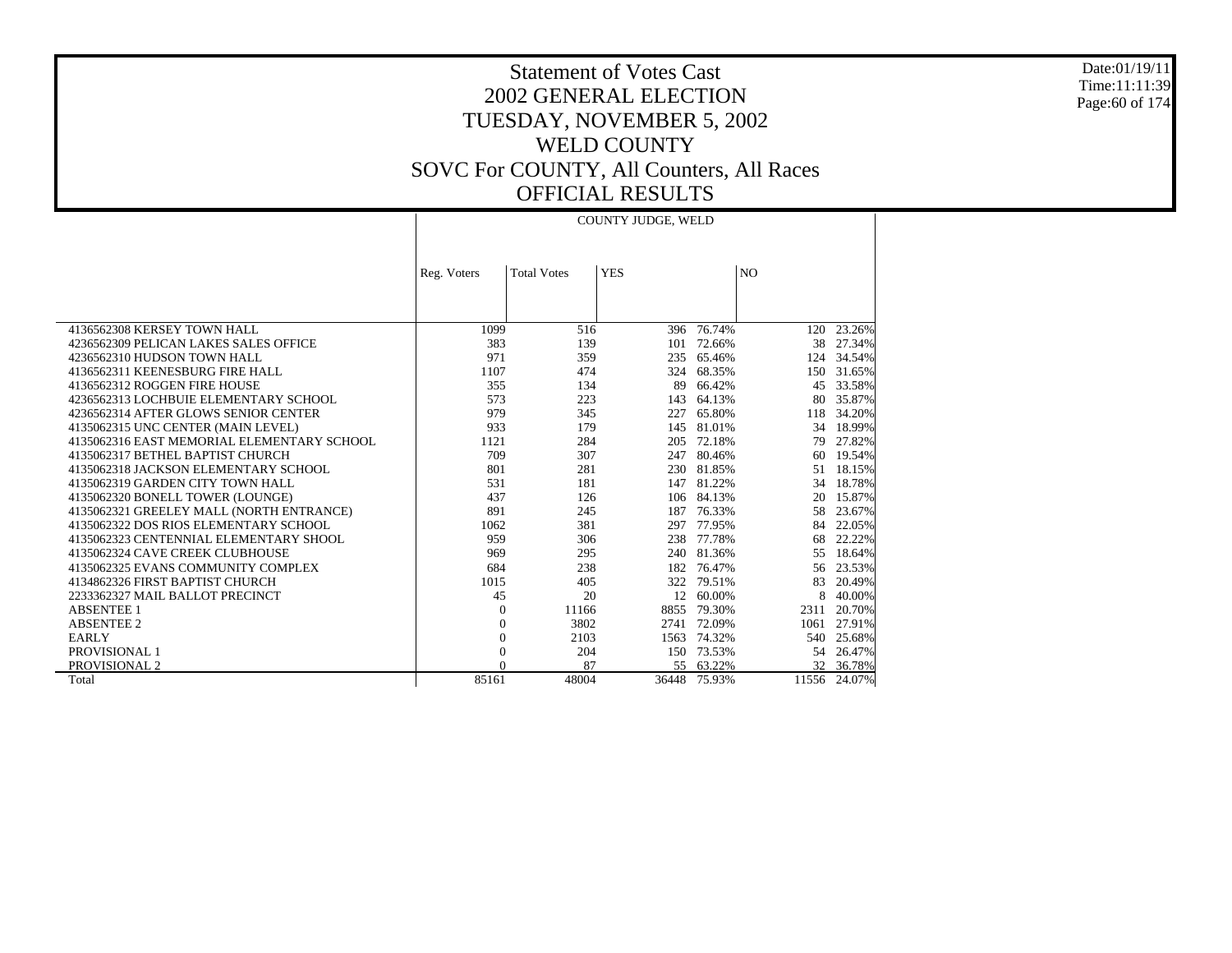Date:01/19/11 Time:11:11:39 Page:61 of 174

| <b>COUNTY COMMISSIONER AT-LARGE</b> |
|-------------------------------------|
|-------------------------------------|

|                                                | Reg. Voters | <b>Total Votes</b> | Michael J. Geile (R) |            | Bruce Lee Eckhart (L) |            |
|------------------------------------------------|-------------|--------------------|----------------------|------------|-----------------------|------------|
|                                                |             |                    |                      |            |                       |            |
|                                                |             |                    |                      |            |                       |            |
| Jurisdiction Wide                              |             |                    |                      |            |                       |            |
| 4136562100 NUNN COMMUNITY BUILDING             | 746         | 336                | 272                  | 80.95%     |                       | 64 19.05%  |
| 4136562101 GROVER FIRE HALL                    | 337         | 152                |                      | 133 87.50% | 19                    | 12.50%     |
| 4136562102 PRAIRIE HIGH SCHOOL                 | 291         | 155                |                      | 142 91.61% | 13                    | 8.39%      |
| 4136562103 BRIGGSDALE HIGH SCHOOL              | 282         | 135                |                      | 118 87.41% |                       | 17 12.59%  |
| 4136562104 GILL LIONS COMMUNITY BUILDING       | 1329        | 584                |                      | 483 82.71% |                       | 101 17.29% |
| 4136562105 KERSEY SENIOR CITIZENS HALL         | 251         | 102                | 88                   | 86.27%     | 14                    | 13.73%     |
| 4135062106 FRIENDLY VILLAGE CLUBHOUSE          | 910         | 290                |                      | 213 73.45% | 77                    | 26.55%     |
| 4135062107 GREELEY RECREATION CENTER           | 1340        | 340                |                      | 208 61.18% |                       | 132 38.82% |
| 4135062108 MADISON ELEMENTARY SCHOOL           | 1065        | 352                |                      | 263 74.72% | 89                    | 25.28%     |
| 4135062109 GLORIA CHRISTI LUTHERAN CHURCH HALL | 828         | 268                |                      | 209 77.99% | 59                    | 22.01%     |
| 4135062110 FIRST UNITED METHODIST CHURCH       | 981         | 282                |                      | 181 64.18% |                       | 101 35.82% |
| 4135062111 FIRST CHRISTIAN CHURCH              | 1198        | 386                |                      | 283 73.32% | 103                   | 26.68%     |
| 4135062112 CAMERON ELEMETARY SCHOOL            | 1054        | 351                |                      | 232 66.10% | 119                   | 33.90%     |
| 4134862113 WESTERN HILLS FIRE STATION          | 846         | 313                |                      | 243 77.64% | 70                    | 22.36%     |
| 4135062114 OUR SAVIORS LUTHERAN CHURCH         | 954         | 365                |                      | 289 79.18% |                       | 76 20.82%  |
| 4134962115 WINDSOR HIGH SCHOOLL COMMONS        | 1086        | 391                |                      | 321 82.10% | 70                    | 17.90%     |
| 4134962116 FAITH UNITED CHURCH OF CHRIST       | 861         | 333                |                      | 253 75.98% | 80                    | 24.02%     |
| 4136562117 SEVERANCE FIRE STATION              | 1210        | 505                |                      | 438 86.73% |                       | 67 13.27%  |
| 4136562118 EATON MIDDLE SCHOOL                 | 1177        | 510                |                      | 444 87.06% | 66                    | 12.94%     |
| 4136562119 EVANGELICAL FREE CHURCH OF EATON    | 595         | 244                |                      | 196 80.33% | 48                    | 19.67%     |
| 4134862120 NORTH WELD CO WATER DISTRICT        | 404         | 187                |                      | 159 85.03% |                       | 28 14.97%  |
| 4134962121 COVENANT BIBLE COLLEGE (CLASSROOM)  | 1203        | 495                |                      | 399 80.61% | 96                    | 19.39%     |
| 4134962122 PARK BUILDING-WINDSOR TOWN HALL     | 1177        | 502                |                      | 391 77.89% | 111                   | 22.11%     |
| 4134962123 CORNERSTONE BAPTIST CHURCH          | 1050        | 360                |                      | 290 80.56% |                       | 70 19.44%  |
| 4134862124 VICTORY CHRISTIAN FELLOWSHIP        | 967         | 342                |                      | 293 85.67% | 49                    | 14.33%     |
| 4134862125 NORTHRIDGE HIGH SCHOOL              | 630         | 246                |                      | 195 79.27% | 51                    | 20.73%     |
| 4136562126 PIERCE TOWN HALL                    | 795         | 334                |                      | 275 82.34% |                       | 59 17.66%  |
| 4136562127 AULT TOWN HALL                      | 789         | 326                |                      | 251 76.99% | 75                    | 23.01%     |
| 4136562128 EATON TOWN HALL                     | 970         | 413                |                      | 360 87.17% | 53                    | 12.83%     |
| 4134862129 WINDSOR-SEVERANCE PUBLIC LIBRARY    | 321         | 115                |                      | 97 84.35%  | 18                    | 15.65%     |
| 4134962130 TOZER ELEMENTARY SCHOOL             | 774         | 336                |                      | 296 88.10% | 40                    | 11.90%     |
| 4234862200 MEAD TOWN HALL                      | 1229        | 559                | 433                  | 77.46%     | 126                   | 22.54%     |
| 4234862201 PLATTEVILLE TOWN HALL               | 990         | 420                | 295                  | 70.24%     | 125                   | 29.76%     |
| 4234862202 PLATTEVILLE BAPTIST CHURCH          | 564         | 231                |                      | 169 73.16% |                       | 62 26.84%  |
| 2234862203 FIRESTONE TOWN HALL                 | 1036        | 401                | 299                  | 74.56%     |                       | 102 25.44% |
| 2234862204 TRI TOWN BAPTIST CHURCH             | 1206        | 385                |                      | 296 76.88% | 89                    | 23.12%     |
| 2234862205 FREDERICK TOWN HALL                 | 1206        | 401                | 261                  | 65.09%     |                       | 140 34.91% |
| 2234862206 RINN UNITED METHODIST CHURCH        | 642         | 200                | 144                  | 72.00%     |                       | 56 28.00%  |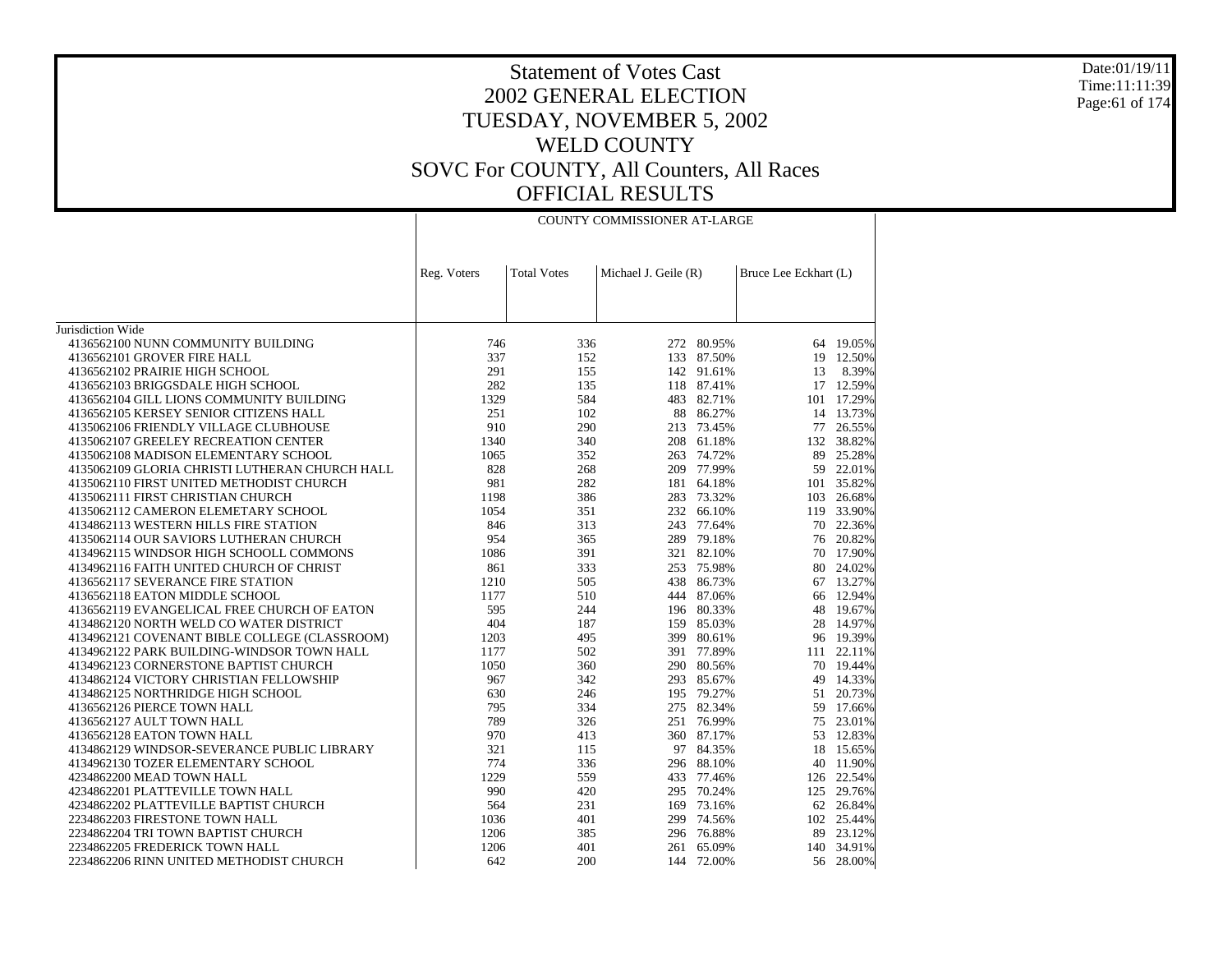#### Date:01/19/11 Time:11:11:39 Page:62 of 174

### Statement of Votes Cast 2002 GENERAL ELECTION TUESDAY, NOVEMBER 5, 2002 WELD COUNTY SOVC For COUNTY, All Counters, All Races OFFICIAL RESULTS

COUNTY COMMISSIONER AT-LARGE

|                                                | Reg. Voters | <b>Total Votes</b> | Michael J. Geile (R) |            | Bruce Lee Eckhart (L) |            |
|------------------------------------------------|-------------|--------------------|----------------------|------------|-----------------------|------------|
|                                                |             |                    |                      |            |                       |            |
|                                                |             |                    |                      |            |                       |            |
| 2234862207 DEL CAMINO FIRE STATION             | 1790        | 589                | 453                  | 76.91%     |                       | 136 23.09% |
| 4234862208 MEAD ELEMENTARY SCHOOL              | 729         | 344                | 285                  | 82.85%     |                       | 59 17.15%  |
| 4134862209 SHEPHERD OF THE HILLS LUTHERAN      | 884         | 331                |                      | 258 77.95% |                       | 73 22.05%  |
| 4134862210 SHAWSHEEN ELEMENTARY SCHOOL         | 696         | 247                |                      | 187 75.71% | 60                    | 24.29%     |
| 4134862211 ASSEMBLY OF GOD CHURCH              | 1107        | 359                |                      | 282 78.55% |                       | 77 21.45%  |
| 4134862212 AIMS COLLEGE CENTER-CONF ROOM       | 1115        | 355                |                      | 305 85.92% | 50                    | 14.08%     |
| 4134862213 MOUNTAIN VIEW ACADEMY               | 888         | 295                |                      | 249 84.41% |                       | 46 15.59%  |
| 4134862214 ST PAULS CONGRETGATIONAL CHURCH     | 1361        | 498                |                      | 430 86.35% | 68                    | 13.65%     |
| 4134862215 ST JOHNS UNITED CHURCH              | 1048        | 432                | 373                  | 86.34%     | 59                    | 13.66%     |
| 4135062216 SCOTT ELEMENTARY SCHOOL             | 394         | 132                |                      | 99 75.00%  | 33                    | 25.00%     |
| 4135062217 FIRST ASSEMBLY OF GOD               | 929         | 341                |                      | 245 71.85% | 96                    | 28.15%     |
| 4135062218 TWO RIVERS FELLOWSHIP               | 779         | 276                |                      | 219 79.35% | 57                    | 20.65%     |
| 4135062219 WEST GREELEY BAPTIST CHURCH         | 491         | 187                |                      | 153 81.82% |                       | 34 18.18%  |
| 4135062220 CALVARY CHURCH                      | 769         | 248                | 177                  | 71.37%     | 71                    | 28.63%     |
| 4135062221 MEEKER ELEMENTARY SCHOOL            | 1120        | 400                |                      | 326 81.50% |                       | 74 18.50%  |
| 4134862222 TRINITY EPISCOPAL CHURCH            | 1280        | 485                |                      | 423 87.22% | 62                    | 12.78%     |
| 4134862223 MONFORT ELEMENTARY SCHOOL           | 1224        | 417                |                      | 362 86.81% | 55                    | 13.19%     |
| 4234862224 RE-5J ADMINISSTRATION BUILDING      | 498         | 158                | 127                  | 80.38%     |                       | 31 19.62%  |
| 4135062225 TRINITY LUTHERAN CHURCH             | 812         | 278                |                      | 219 78.78% |                       | 59 21.22%  |
| 4134862226 GATEWAY PLACE APARTMENTS CLUBHOUSE  | 1273        | 387                | 302                  | 78.04%     |                       | 85 21.96%  |
| 4234862227 RE-1 EDUCATION SERVICE CENTER       | 1069        | 462                | 353                  | 76.41%     |                       | 109 23.59% |
| 4234862228 MILLIKEN COMMUNITY COMPLEX          | 981         | 384                | 269                  | 70.05%     |                       | 115 29.95% |
| 4234862229 JOHNSTOWN FIRE HALL                 | 927         | 304                | 239                  | 78.62%     |                       | 65 21.38%  |
| 4234862230 MEMORIAL LIBRARY                    | 1151        | 493                |                      | 402 81.54% |                       | 91 18.46%  |
| 4234862231 HILL-IN-PARK SENIOR CENTER          | 691         | 252                |                      | 180 71.43% |                       | 72 28.57%  |
| 4234862232 JOHNSTOWN TOWN HALL                 | 1143        | 457                |                      | 340 74.40% | 117                   | 25.60%     |
| 4134862233 NEW LIFE COMMUNITY CHURCH           | 505         | 181                |                      | 157 86.74% |                       | 24 13.26%  |
| 4134862234 CHRISTA MCAULIFFE ELEMENTARY SCHOOL | 1032        | 437                | 358                  | 81.92%     | 79                    | 18.08%     |
| 4134862235 GRACE BAPTIST CHURCH                | 889         | 319                | 281                  | 88.09%     | 38                    | 11.91%     |
| 4235062236 MTN VIEW EVANGELICAL FREE CHURCH    | 436         | 140                |                      | 121 86.43% | 19                    | 13.57%     |
| 4234862237 LONGVIEW CLUBHOUSE                  | 1143        | 362                | 278                  | 76.80%     |                       | 84 23.20%  |
| 4234862300 FT LUPTON FIRE STATION              | 1017        | 407                |                      | 296 72.73% |                       | 111 27.27% |
| 4236562301 ST WILLIAMS CATHOLIC CHURCH         | 846         | 308                |                      | 193 62.66% |                       | 115 37.34% |
| 4236562302 FORT LUPTON CITY HALL               | 933         | 323                | 199                  | 61.61%     |                       | 124 38.39% |
| 4236562303 CRANE COURT COMMUNITY BUILDING      | 740         | 259                |                      | 192 74.13% |                       | 67 25.87%  |
| 4236562304 BUTLER ELEMENTARY SCHOOL            | 915         | 317                |                      | 240 75.71% |                       | 77 24.29%  |
| 2234862305 DACONO TOWN HALL                    | 687         | 280                |                      | 188 67.14% |                       | 92 32.86%  |
| 2234862306 ERIE TOWN HALL                      | 856         | 351                |                      | 186 52.99% |                       | 165 47.01% |
| 2234862307 ERIE JR/SR HIGH SCHOOL              | 1095        | 409                |                      | 287 70.17% |                       | 122 29.83% |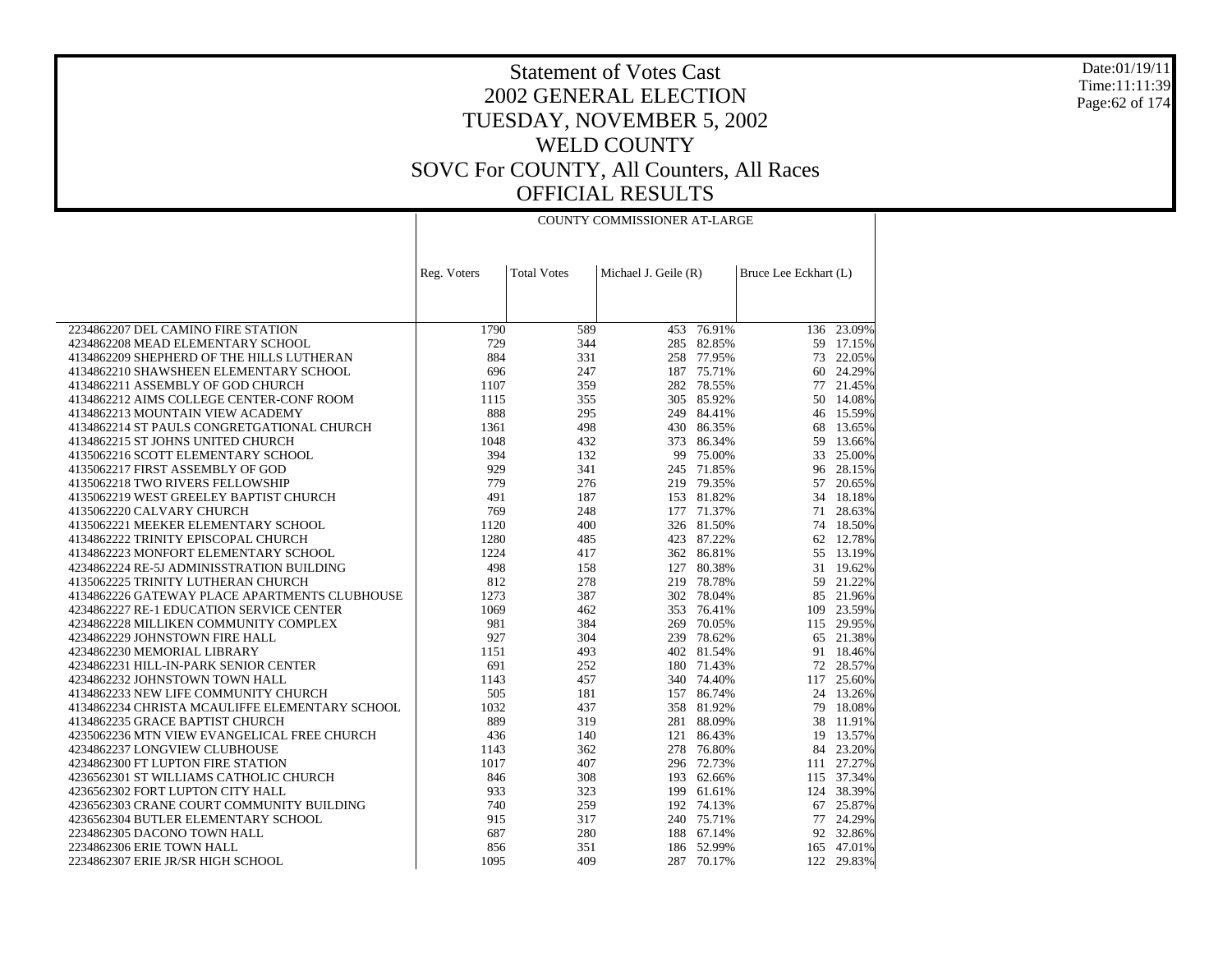#### Date:01/19/11 Time:11:11:39 Page:63 of 174

### Statement of Votes Cast 2002 GENERAL ELECTION TUESDAY, NOVEMBER 5, 2002 WELD COUNTY SOVC For COUNTY, All Counters, All Races OFFICIAL RESULTS

COUNTY COMMISSIONER AT-LARGE

|                                            | Reg. Voters  | <b>Total Votes</b> | Michael J. Geile (R) |        | Bruce Lee Eckhart (L) |        |
|--------------------------------------------|--------------|--------------------|----------------------|--------|-----------------------|--------|
|                                            |              |                    |                      |        |                       |        |
|                                            |              |                    |                      |        |                       |        |
| 4136562308 KERSEY TOWN HALL                | 1099         | 512                | 425                  | 83.01% | 87                    | 16.99% |
| 4236562309 PELICAN LAKES SALES OFFICE      | 383          | 151                | 120                  | 79.47% | 31                    | 20.53% |
| 4236562310 HUDSON TOWN HALL                | 971          | 387                | 286                  | 73.90% | 101                   | 26.10% |
| 4136562311 KEENESBURG FIRE HALL            | 1107         | 516                | 383                  | 74.22% | 133                   | 25.78% |
| 4136562312 ROGGEN FIRE HOUSE               | 355          | 161                | 132                  | 81.99% | 29                    | 18.01% |
| 4236562313 LOCHBUIE ELEMENTARY SCHOOL      | 573          | 225                | 154                  | 68.44% | 71                    | 31.56% |
| 4236562314 AFTER GLOWS SENIOR CENTER       | 979          | 360                | 225                  | 62.50% | 135                   | 37.50% |
| 4135062315 UNC CENTER (MAIN LEVEL)         | 933          | 188                | 99                   | 52.66% | 89                    | 47.34% |
| 4135062316 EAST MEMORIAL ELEMENTARY SCHOOL | 1121         | 285                | 191                  | 67.02% | 94                    | 32.98% |
| 4135062317 BETHEL BAPTIST CHURCH           | 709          | 293                | 243                  | 82.94% | 50                    | 17.06% |
| 4135062318 JACKSON ELEMENTARY SCHOOL       | 801          | 271                | 210                  | 77.49% | 61                    | 22.51% |
| 4135062319 GARDEN CITY TOWN HALL           | 531          | 184                | 142                  | 77.17% | 42                    | 22.83% |
| 4135062320 BONELL TOWER (LOUNGE)           | 437          | 133                | 100                  | 75.19% | 33                    | 24.81% |
| 4135062321 GREELEY MALL (NORTH ENTRANCE)   | 891          | 240                | 165                  | 68.75% | 75                    | 31.25% |
| 4135062322 DOS RIOS ELEMENTARY SCHOOL      | 1062         | 382                | 280                  | 73.30% | 102                   | 26.70% |
| 4135062323 CENTENNIAL ELEMENTARY SHOOL     | 959          | 306                | 230                  | 75.16% | 76                    | 24.84% |
| 4135062324 CAVE CREEK CLUBHOUSE            | 969          | 312                | 244                  | 78.21% | 68                    | 21.79% |
| 4135062325 EVANS COMMUNITY COMPLEX         | 684          | 234                | 159                  | 67.95% | 75                    | 32.05% |
| 4134862326 FIRST BAPTIST CHURCH            | 1015         | 405                | 279                  | 68.89% | 126                   | 31.11% |
| 2233362327 MAIL BALLOT PRECINCT            | 45           | 20                 | 13                   | 65.00% |                       | 35.00% |
| <b>ABSENTEE 1</b>                          | $\theta$     | 11316              | 9205                 | 81.34% | 2111                  | 18.66% |
| <b>ABSENTEE 2</b>                          | $\theta$     | 3961               | 3065                 | 77.38% | 896                   | 22.62% |
| <b>EARLY</b>                               | $\mathbf{0}$ | 2205               | 1802                 | 81.72% | 403                   | 18.28% |
| PROVISIONAL 1                              | $\mathbf{0}$ | 205                | 152                  | 74.15% | 53                    | 25.85% |
| PROVISIONAL 2                              | $\Omega$     | 93                 | 67                   | 72.04% | 26                    | 27.96% |
| Total                                      | 85161        | 49196              | 38516                | 78.29% | 10680                 | 21.71% |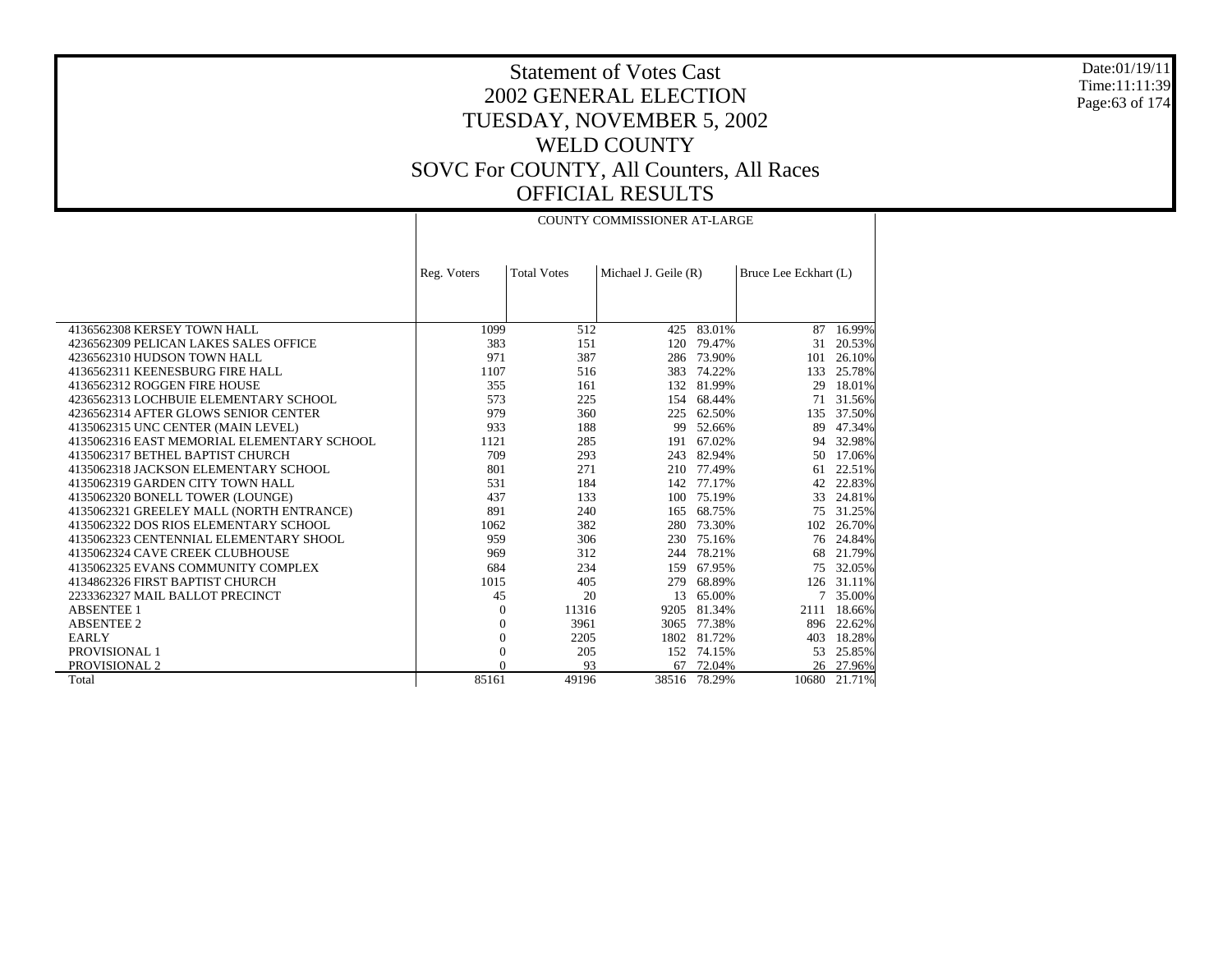Date:01/19/11 Time:11:11:39 Page:64 of 174

|                                                                                    | <b>COUNTY COMMISSIONER DIST 2</b> |                    |                |                            | COUNTY COUNCIL AT-LARGE |                    |                            |
|------------------------------------------------------------------------------------|-----------------------------------|--------------------|----------------|----------------------------|-------------------------|--------------------|----------------------------|
|                                                                                    | Reg. Voters                       | <b>Total Votes</b> | Glenn Vaad (R) |                            | Reg. Voters             | <b>Total Votes</b> | Dwaine D. Kurtz            |
|                                                                                    |                                   |                    |                |                            |                         |                    |                            |
| Jurisdiction Wide                                                                  |                                   |                    |                |                            |                         |                    |                            |
| 4136562100 NUNN COMMUNITY BUILDING                                                 |                                   |                    |                |                            | 746                     | 256                | 256 100.00%                |
| 4136562101 GROVER FIRE HALL                                                        |                                   |                    |                |                            | 337                     | 110                | 110 100.00%                |
| 4136562102 PRAIRIE HIGH SCHOOL                                                     |                                   |                    |                |                            | 291                     | 120                | 120 100.00%                |
| 4136562103 BRIGGSDALE HIGH SCHOOL                                                  |                                   |                    |                |                            | 282                     | 106                | 106 100.00%                |
| 4136562104 GILL LIONS COMMUNITY BUILDING<br>4136562105 KERSEY SENIOR CITIZENS HALL |                                   |                    |                |                            | 1329<br>251             | 454<br>77          | 454 100.00%<br>77 100.00%  |
| 4135062106 FRIENDLY VILLAGE CLUBHOUSE                                              |                                   |                    |                |                            | 910                     | 232                | 232 100.00%                |
| 4135062107 GREELEY RECREATION CENTER                                               |                                   |                    |                |                            | 1340                    | 265                | 265 100.00%                |
| 4135062108 MADISON ELEMENTARY SCHOOL                                               |                                   |                    |                |                            | 1065                    | 279                | 279 100.00%                |
| 4135062109 GLORIA CHRISTI LUTHERAN CHURCH HALL                                     |                                   |                    |                |                            | 828                     | 221                | 221 100.00%                |
| 4135062110 FIRST UNITED METHODIST CHURCH                                           |                                   |                    |                |                            | 981                     | 210                | 210 100.00%                |
| 4135062111 FIRST CHRISTIAN CHURCH                                                  |                                   |                    |                |                            | 1198                    | 317                | 317 100.00%                |
| 4135062112 CAMERON ELEMETARY SCHOOL                                                |                                   |                    |                |                            | 1054                    | 273                | 273 100.00%                |
| 4134862113 WESTERN HILLS FIRE STATION                                              |                                   |                    |                |                            | 846                     | 248                | 248 100.00%                |
| 4135062114 OUR SAVIORS LUTHERAN CHURCH                                             |                                   |                    |                |                            | 954                     | 281                | 281 100.00%                |
| 4134962115 WINDSOR HIGH SCHOOLL COMMONS                                            |                                   |                    |                |                            | 1086                    | 298                | 298 100.00%                |
| 4134962116 FAITH UNITED CHURCH OF CHRIST                                           |                                   |                    |                |                            | 861                     | 277                | 277 100.00%                |
| 4136562117 SEVERANCE FIRE STATION                                                  |                                   |                    |                |                            | 1210                    | 409                | 409 100.00%                |
| 4136562118 EATON MIDDLE SCHOOL                                                     |                                   |                    |                |                            | 1177                    | 410                | 410 100.00%                |
| 4136562119 EVANGELICAL FREE CHURCH OF EATON                                        |                                   |                    |                |                            | 595                     | 190                | 190 100.00%                |
| 4134862120 NORTH WELD CO WATER DISTRICT                                            |                                   |                    |                |                            | 404                     | 148                | 148 100.00%                |
| 4134962121 COVENANT BIBLE COLLEGE (CLASSROOM)                                      |                                   |                    |                |                            | 1203                    | 387                | 387 100.00%                |
| 4134962122 PARK BUILDING-WINDSOR TOWN HALL                                         |                                   |                    |                |                            | 1177                    | 397                | 397 100.00%                |
| 4134962123 CORNERSTONE BAPTIST CHURCH                                              |                                   |                    |                |                            | 1050                    | 274                | 274 100.00%                |
| 4134862124 VICTORY CHRISTIAN FELLOWSHIP                                            |                                   |                    |                |                            | 967                     | 279                | 279 100.00%                |
| 4134862125 NORTHRIDGE HIGH SCHOOL                                                  |                                   |                    |                |                            | 630                     | 199                | 199 100.00%                |
| 4136562126 PIERCE TOWN HALL                                                        |                                   |                    |                |                            | 795                     | 266                | 266 100.00%                |
| 4136562127 AULT TOWN HALL                                                          |                                   |                    |                |                            | 789                     | 260                | 260 100.00%                |
| 4136562128 EATON TOWN HALL                                                         |                                   |                    |                |                            | 970                     | 348                | 348 100.00%                |
| 4134862129 WINDSOR-SEVERANCE PUBLIC LIBRARY                                        |                                   |                    |                |                            | 321                     | 95                 | 95 100.00%                 |
| 4134962130 TOZER ELEMENTARY SCHOOL                                                 |                                   |                    |                |                            | 774                     | 256                | 256 100,00%                |
| 4234862200 MEAD TOWN HALL                                                          | 1229<br>990                       |                    | 492<br>351     | 492 100.00%<br>351 100.00% | 1229<br>990             | 431<br>321         | 431 100.00%<br>321 100.00% |
| 4234862201 PLATTEVILLE TOWN HALL<br>4234862202 PLATTEVILLE BAPTIST CHURCH          |                                   | 564                | 184            | 184 100.00%                | 564                     | 169                | 169 100.00%                |
| 2234862203 FIRESTONE TOWN HALL                                                     | 1036                              |                    | 344            | 344 100.00%                | 1036                    | 303                | 303 100.00%                |
| 2234862204 TRI TOWN BAPTIST CHURCH                                                 | 1206                              |                    | 333            | 333 100,00%                | 1206                    | 286                | 286 100.00%                |
| 2234862205 FREDERICK TOWN HALL                                                     | 1206                              |                    | 313            | 313 100.00%                | 1206                    | 285                | 285 100.00%                |
|                                                                                    |                                   |                    |                |                            |                         |                    |                            |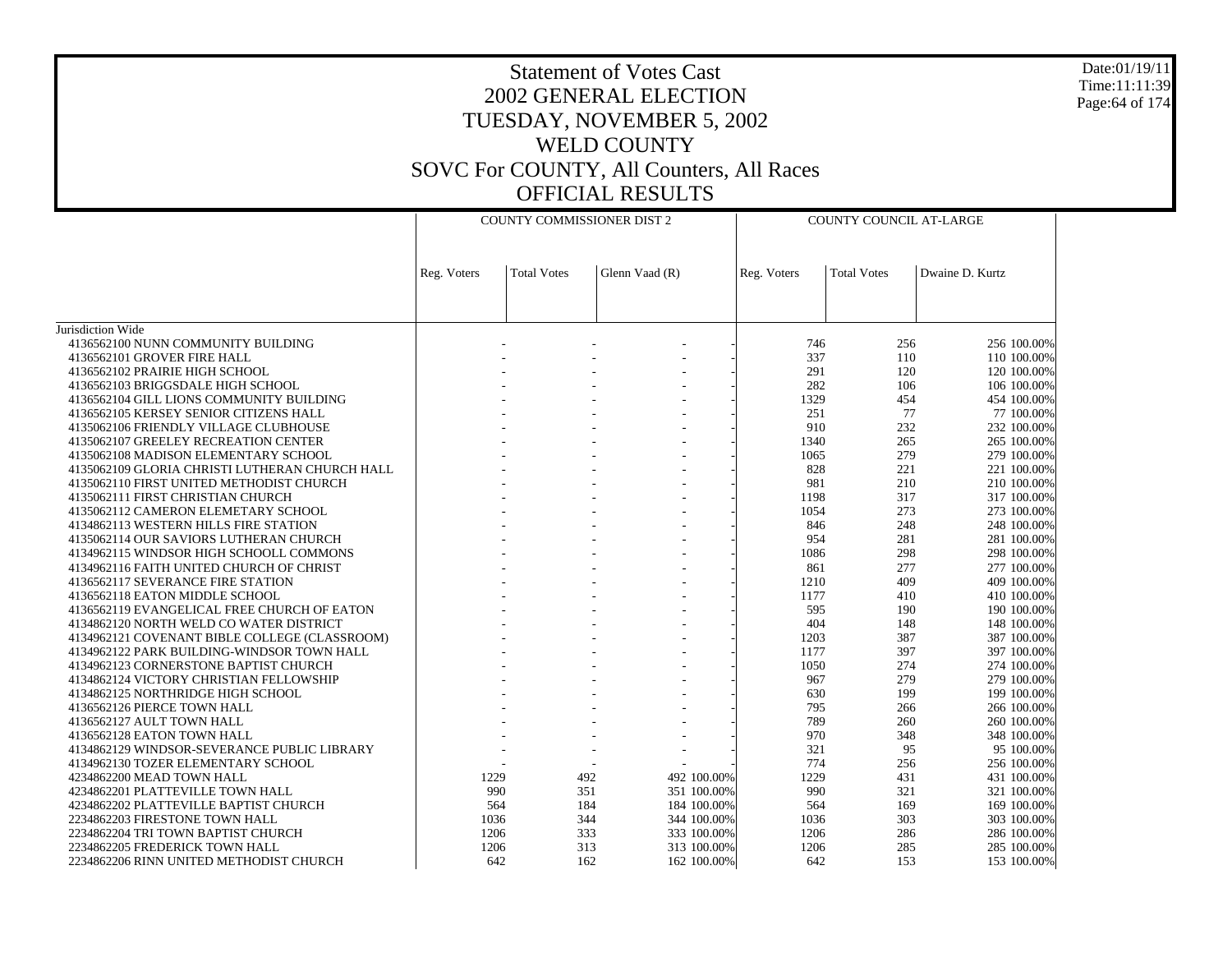Date:01/19/11 Time:11:11:39 Page:65 of 174

|                                                                                | <b>COUNTY COMMISSIONER DIST 2</b> |                    |                            | <b>COUNTY COUNCIL AT-LARGE</b> |                    |                            |
|--------------------------------------------------------------------------------|-----------------------------------|--------------------|----------------------------|--------------------------------|--------------------|----------------------------|
|                                                                                |                                   |                    |                            |                                |                    |                            |
|                                                                                | Reg. Voters                       | <b>Total Votes</b> | Glenn Vaad (R)             | Reg. Voters                    | <b>Total Votes</b> | Dwaine D. Kurtz            |
|                                                                                |                                   |                    |                            |                                |                    |                            |
|                                                                                |                                   |                    |                            |                                |                    |                            |
| 2234862207 DEL CAMINO FIRE STATION                                             | 1790                              | 525                | 525 100.00%                | 1790                           | 452                | 452 100.00%                |
| 4234862208 MEAD ELEMENTARY SCHOOL                                              | 729                               | 304                | 304 100.00%                | 729                            | 250                | 250 100.00%                |
| 4134862209 SHEPHERD OF THE HILLS LUTHERAN                                      | 884                               | 272                | 272 100.00%                | 884                            | 261                | 261 100.00%                |
| 4134862210 SHAWSHEEN ELEMENTARY SCHOOL                                         | 696                               | 208                | 208 100,00%                | 696                            | 196                | 196 100.00%                |
| 4134862211 ASSEMBLY OF GOD CHURCH                                              | 1107                              | 308<br>304         | 308 100.00%<br>304 100.00% | 1107                           | 292<br>281         | 292 100.00%                |
| 4134862212 AIMS COLLEGE CENTER-CONF ROOM                                       | 1115<br>888                       | 258                |                            | 1115<br>888                    | 230                | 281 100.00%                |
| 4134862213 MOUNTAIN VIEW ACADEMY<br>4134862214 ST PAULS CONGRETGATIONAL CHURCH | 1361                              | 428                | 258 100.00%<br>428 100,00% | 1361                           | 401                | 230 100.00%<br>401 100.00% |
| 4134862215 ST JOHNS UNITED CHURCH                                              | 1048                              | 370                | 370 100,00%                | 1048                           | 348                | 348 100.00%                |
| 4135062216 SCOTT ELEMENTARY SCHOOL                                             | 394                               | 106                | 106 100.00%                | 394                            | 98                 | 98 100.00%                 |
| 4135062217 FIRST ASSEMBLY OF GOD                                               | 929                               | 280                | 280 100.00%                | 929                            | 279                | 279 100.00%                |
| 4135062218 TWO RIVERS FELLOWSHIP                                               | 779                               | 224                | 224 100.00%                | 779                            | 215                | 215 100.00%                |
| 4135062219 WEST GREELEY BAPTIST CHURCH                                         | 491                               | 156                | 156 100,00%                | 491                            | 145                | 145 100.00%                |
| 4135062220 CALVARY CHURCH                                                      | 769                               | 208                | 208 100.00%                | 769                            | 196                | 196 100.00%                |
| 4135062221 MEEKER ELEMENTARY SCHOOL                                            | 1120                              | 338                | 338 100.00%                | 1120                           | 329                | 329 100.00%                |
| 4134862222 TRINITY EPISCOPAL CHURCH                                            | 1280                              | 408                | 408 100.00%                | 1280                           | 379                | 379 100.00%                |
| 4134862223 MONFORT ELEMENTARY SCHOOL                                           | 1224                              | 370                | 370 100.00%                | 1224                           | 337                | 337 100.00%                |
| 4234862224 RE-5J ADMINISSTRATION BUILDING                                      | 498                               | 130                | 130 100.00%                | 498                            | 112                | 112 100.00%                |
| 4135062225 TRINITY LUTHERAN CHURCH                                             | 812                               | 246                | 246 100.00%                | 812                            | 225                | 225 100.00%                |
| 4134862226 GATEWAY PLACE APARTMENTS CLUBHOUSE                                  | 1273                              | 325                | 325 100.00%                | 1273                           | 293                | 293 100.00%                |
| 4234862227 RE-1 EDUCATION SERVICE CENTER                                       | 1069                              | 395                | 395 100.00%                | 1069                           | 358                | 358 100.00%                |
| 4234862228 MILLIKEN COMMUNITY COMPLEX                                          | 981                               | 322                | 322 100.00%                | 981                            | 306                | 306 100.00%                |
| 4234862229 JOHNSTOWN FIRE HALL                                                 | 927                               | 267                | 267 100.00%                | 927                            | 242                | 242 100.00%                |
| 4234862230 MEMORIAL LIBRARY                                                    | 1151                              | 422                | 422 100.00%                | 1151                           | 384                | 384 100.00%                |
| 4234862231 HILL-IN-PARK SENIOR CENTER                                          | 691                               | 216                | 216 100.00%                | 691                            | 202                | 202 100.00%                |
| 4234862232 JOHNSTOWN TOWN HALL                                                 | 1143                              | 404                | 404 100.00%                | 1143                           | 347                | 347 100.00%                |
| 4134862233 NEW LIFE COMMUNITY CHURCH                                           | 505                               | 156                | 156 100.00%                | 505                            | 140                | 140 100.00%                |
| 4134862234 CHRISTA MCAULIFFE ELEMENTARY SCHOOL                                 | 1032                              | 391                | 391 100.00%                | 1032                           | 352                | 352 100.00%                |
| 4134862235 GRACE BAPTIST CHURCH                                                | 889                               | 282                | 282 100.00%                | 889                            | 253                | 253 100.00%                |
| 4235062236 MTN VIEW EVANGELICAL FREE CHURCH                                    | 436                               | 125                | 125 100,00%                | 436                            | 110                | 110 100.00%                |
| 4234862237 LONGVIEW CLUBHOUSE                                                  | 1143                              | 309                | 309 100.00%                | 1143                           | 262                | 262 100.00%                |
| 4234862300 FT LUPTON FIRE STATION                                              | L,                                |                    |                            | 1017                           | 305                | 305 100.00%                |
| 4236562301 ST WILLIAMS CATHOLIC CHURCH                                         |                                   |                    | $\overline{a}$             | 846                            | 220                | 220 100.00%                |
| 4236562302 FORT LUPTON CITY HALL                                               |                                   |                    |                            | 933                            | 250                | 250 100.00%                |
| 4236562303 CRANE COURT COMMUNITY BUILDING                                      |                                   |                    |                            | 740                            | 205                | 205 100.00%                |
| 4236562304 BUTLER ELEMENTARY SCHOOL<br>2234862305 DACONO TOWN HALL             |                                   |                    |                            | 915<br>687                     | 237<br>216         | 237 100.00%<br>216 100.00% |
| 2234862306 ERIE TOWN HALL                                                      |                                   |                    |                            | 856                            | 225                | 225 100.00%                |
| 2234862307 ERIE JR/SR HIGH SCHOOL                                              |                                   |                    | $\overline{a}$             | 1095                           | 284                | 284 100.00%                |
|                                                                                |                                   |                    |                            |                                |                    |                            |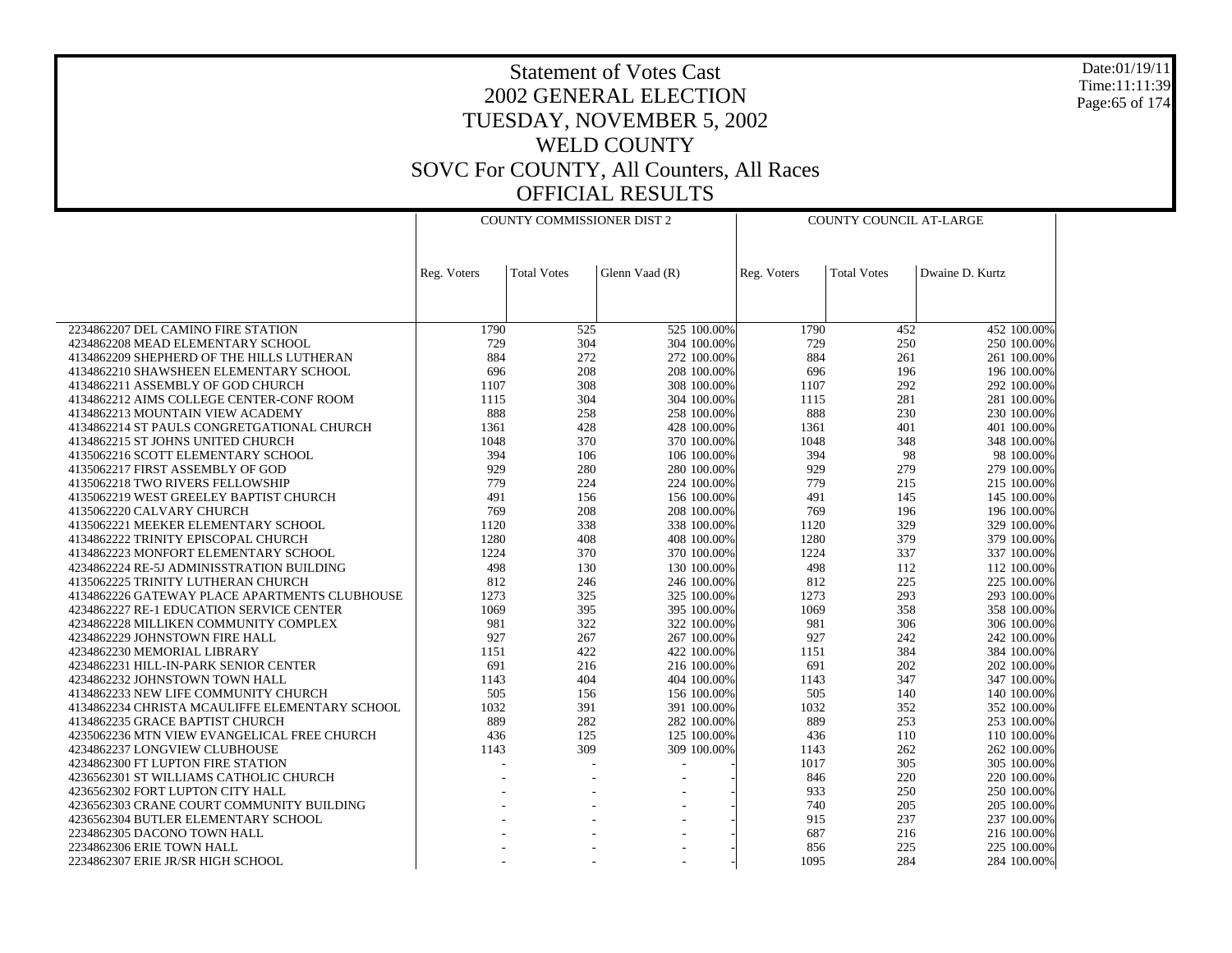Date:01/19/11 Time:11:11:39 Page:66 of 174

|                                            |             | <b>COUNTY COMMISSIONER DIST 2</b> |                  |             | <b>COUNTY COUNCIL AT-LARGE</b> |                 |  |  |
|--------------------------------------------|-------------|-----------------------------------|------------------|-------------|--------------------------------|-----------------|--|--|
|                                            |             |                                   |                  |             |                                |                 |  |  |
|                                            | Reg. Voters | <b>Total Votes</b>                | Glenn Vaad (R)   | Reg. Voters | <b>Total Votes</b>             | Dwaine D. Kurtz |  |  |
|                                            |             |                                   |                  |             |                                |                 |  |  |
|                                            |             |                                   |                  |             |                                |                 |  |  |
| 4136562308 KERSEY TOWN HALL                |             |                                   |                  | 1099        | 410                            | 410 100.00%     |  |  |
| 4236562309 PELICAN LAKES SALES OFFICE      |             |                                   |                  | 383         | 116                            | 116 100,00%     |  |  |
| 4236562310 HUDSON TOWN HALL                |             |                                   |                  | 971         | 291                            | 291 100.00%     |  |  |
| 4136562311 KEENESBURG FIRE HALL            |             |                                   |                  | 1107        | 385                            | 385 100.00%     |  |  |
| 4136562312 ROGGEN FIRE HOUSE               |             |                                   |                  | 355         | 115                            | 115 100.00%     |  |  |
|                                            |             |                                   |                  | 573         |                                |                 |  |  |
| 4236562313 LOCHBUIE ELEMENTARY SCHOOL      |             |                                   |                  |             | 169                            | 169 100.00%     |  |  |
| 4236562314 AFTER GLOWS SENIOR CENTER       |             |                                   |                  | 979         | 269                            | 269 100,00%     |  |  |
| 4135062315 UNC CENTER (MAIN LEVEL)         |             |                                   |                  | 933         | 157                            | 157 100.00%     |  |  |
| 4135062316 EAST MEMORIAL ELEMENTARY SCHOOL |             |                                   |                  | 1121        | 208                            | 208 100.00%     |  |  |
| 4135062317 BETHEL BAPTIST CHURCH           |             |                                   |                  | 709         | 231                            | 231 100.00%     |  |  |
| 4135062318 JACKSON ELEMENTARY SCHOOL       |             |                                   |                  | 801         | 215                            | 215 100.00%     |  |  |
| 4135062319 GARDEN CITY TOWN HALL           |             |                                   |                  | 531         | 148                            | 148 100.00%     |  |  |
| 4135062320 BONELL TOWER (LOUNGE)           |             |                                   |                  | 437         | 109                            | 109 100,00%     |  |  |
| 4135062321 GREELEY MALL (NORTH ENTRANCE)   |             |                                   |                  | 891         | 201                            | 201 100.00%     |  |  |
| 4135062322 DOS RIOS ELEMENTARY SCHOOL      |             |                                   |                  | 1062        | 313                            | 313 100.00%     |  |  |
| 4135062323 CENTENNIAL ELEMENTARY SHOOL     |             |                                   |                  | 959         | 252                            | 252 100.00%     |  |  |
| 4135062324 CAVE CREEK CLUBHOUSE            |             |                                   |                  | 969         | 235                            | 235 100,00%     |  |  |
| 4135062325 EVANS COMMUNITY COMPLEX         |             |                                   |                  | 684         | 185                            | 185 100.00%     |  |  |
| 4134862326 FIRST BAPTIST CHURCH            |             |                                   |                  | 1015        | 315                            | 315 100.00%     |  |  |
| 2233362327 MAIL BALLOT PRECINCT            |             |                                   |                  | 45          | 14                             | 14 100.00%      |  |  |
| <b>ABSENTEE 1</b>                          |             | $\theta$<br>4484                  | 4484 100.00%     | 0           | 8839                           | 8839 100.00%    |  |  |
| <b>ABSENTEE 2</b>                          |             | 1631<br>$\Omega$                  | 1631 100.00%     | $\Omega$    | 2991                           | 2991 100.00%    |  |  |
| <b>EARLY</b>                               |             | 1044<br>$\Omega$                  | 1044 100,00%     | $\Omega$    | 1652                           | 1652 100.00%    |  |  |
| PROVISIONAL 1                              |             | 41                                | 41 100.00%       |             | 145                            | 145 100.00%     |  |  |
| PROVISIONAL 2                              |             |                                   | 32<br>32 100.00% |             | 61                             | 61 100.00%      |  |  |
| Total                                      | 36027       | 18468                             | 18468 100.00%    | 85161       | 38133                          | 38133 100.00%   |  |  |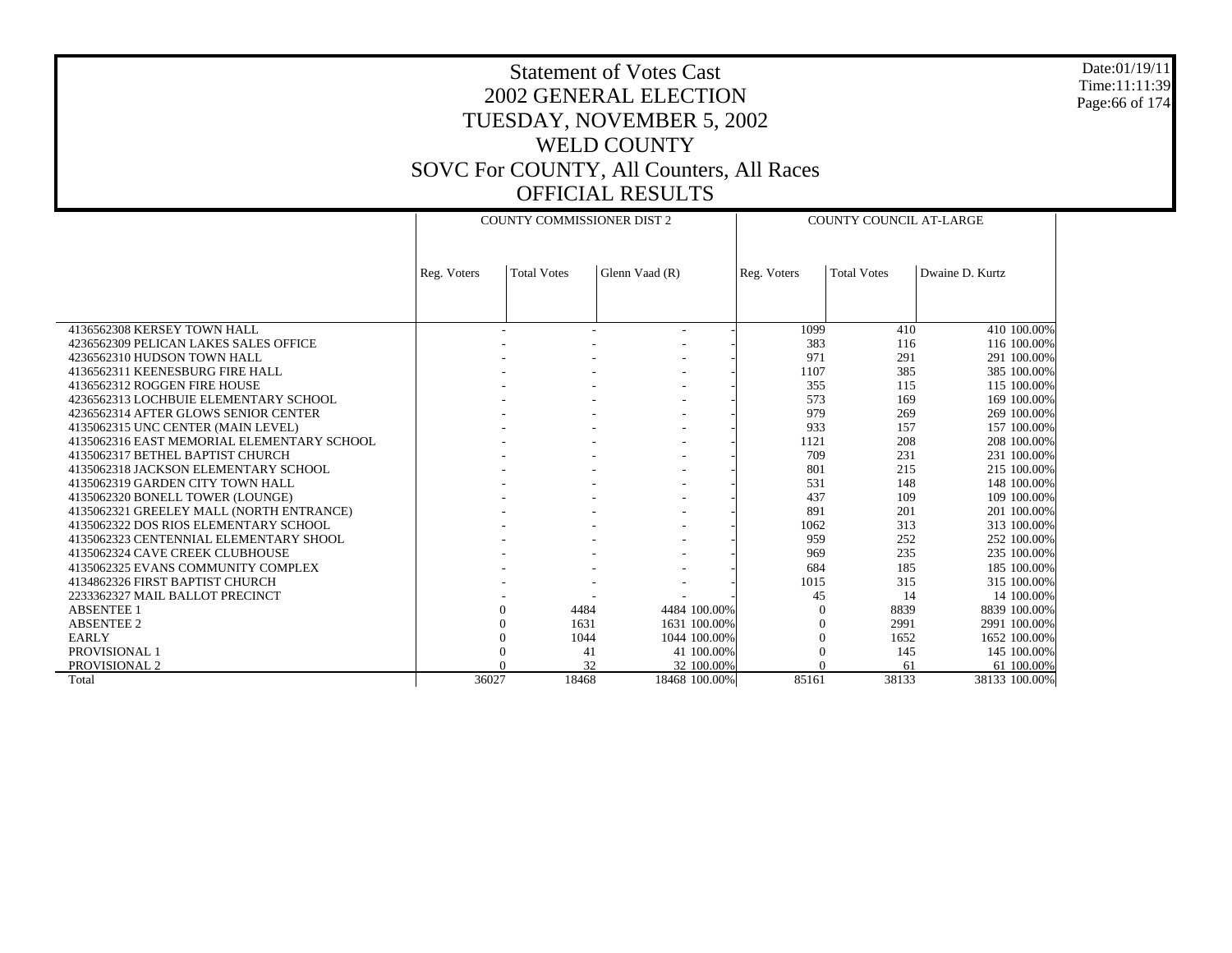Date:01/19/11 Time:11:11:39 Page:67 of 174

|                                                                                 | <b>COUNTY COUNCIL DIST 3</b> |                    |                      | COUNTY CLERK_RECORDER |                    |                            |
|---------------------------------------------------------------------------------|------------------------------|--------------------|----------------------|-----------------------|--------------------|----------------------------|
|                                                                                 | Reg. Voters                  | <b>Total Votes</b> | John R. (Chip) Marks | Reg. Voters           | <b>Total Votes</b> | Steve Moreno (R)           |
|                                                                                 |                              |                    |                      |                       |                    |                            |
| Jurisdiction Wide<br>4136562100 NUNN COMMUNITY BUILDING                         |                              |                    |                      | 746                   | 290                | 290 100.00%                |
| 4136562101 GROVER FIRE HALL                                                     |                              |                    |                      | 337                   | 137                | 137 100.00%                |
| 4136562102 PRAIRIE HIGH SCHOOL                                                  |                              |                    |                      | 291                   | 139                | 139 100.00%                |
| 4136562103 BRIGGSDALE HIGH SCHOOL                                               |                              |                    |                      | 282                   | 128                | 128 100.00%                |
| 4136562104 GILL LIONS COMMUNITY BUILDING                                        |                              |                    |                      | 1329                  | 520                | 520 100.00%                |
| 4136562105 KERSEY SENIOR CITIZENS HALL                                          |                              |                    |                      | 251                   | 92                 | 92 100.00%                 |
| 4135062106 FRIENDLY VILLAGE CLUBHOUSE                                           |                              |                    |                      | 910                   | 262                | 262 100.00%                |
| 4135062107 GREELEY RECREATION CENTER                                            |                              |                    |                      | 1340                  | 295                | 295 100.00%                |
| 4135062108 MADISON ELEMENTARY SCHOOL                                            |                              |                    |                      | 1065                  | 317                | 317 100.00%                |
| 4135062109 GLORIA CHRISTI LUTHERAN CHURCH HALL                                  |                              |                    |                      | 828                   | 241                | 241 100.00%                |
| 4135062110 FIRST UNITED METHODIST CHURCH                                        |                              |                    |                      | 981                   | 238                | 238 100.00%                |
| 4135062111 FIRST CHRISTIAN CHURCH                                               |                              |                    |                      | 1198                  | 337                | 337 100.00%                |
| 4135062112 CAMERON ELEMETARY SCHOOL                                             |                              |                    |                      | 1054<br>846           | 284<br>268         | 284 100,00%<br>268 100.00% |
| 4134862113 WESTERN HILLS FIRE STATION<br>4135062114 OUR SAVIORS LUTHERAN CHURCH |                              |                    |                      | 954                   | 308                | 308 100.00%                |
| 4134962115 WINDSOR HIGH SCHOOLL COMMONS                                         |                              |                    |                      | 1086                  | 355                | 355 100.00%                |
| 4134962116 FAITH UNITED CHURCH OF CHRIST                                        |                              |                    |                      | 861                   | 291                | 291 100.00%                |
| 4136562117 SEVERANCE FIRE STATION                                               |                              |                    |                      | 1210                  | 460                | 460 100.00%                |
| 4136562118 EATON MIDDLE SCHOOL                                                  |                              |                    |                      | 1177                  | 457                | 457 100.00%                |
| 4136562119 EVANGELICAL FREE CHURCH OF EATON                                     |                              |                    |                      | 595                   | 216                | 216 100.00%                |
| 4134862120 NORTH WELD CO WATER DISTRICT                                         |                              |                    |                      | 404                   | 166                | 166 100.00%                |
| 4134962121 COVENANT BIBLE COLLEGE (CLASSROOM)                                   |                              |                    |                      | 1203                  | 449                | 449 100,00%                |
| 4134962122 PARK BUILDING-WINDSOR TOWN HALL                                      |                              |                    |                      | 1177                  | 448                | 448 100.00%                |
| 4134962123 CORNERSTONE BAPTIST CHURCH                                           |                              |                    |                      | 1050                  | 335                | 335 100.00%                |
| 4134862124 VICTORY CHRISTIAN FELLOWSHIP                                         |                              |                    |                      | 967                   | 319                | 319 100.00%                |
| 4134862125 NORTHRIDGE HIGH SCHOOL                                               |                              |                    |                      | 630                   | 219                | 219 100.00%                |
| 4136562126 PIERCE TOWN HALL                                                     |                              |                    |                      | 795                   | 291                | 291 100.00%                |
| 4136562127 AULT TOWN HALL                                                       |                              |                    |                      | 789<br>970            | 286<br>378         | 286 100.00%                |
| 4136562128 EATON TOWN HALL<br>4134862129 WINDSOR-SEVERANCE PUBLIC LIBRARY       |                              |                    |                      | 321                   | 103                | 378 100.00%<br>103 100.00% |
| 4134962130 TOZER ELEMENTARY SCHOOL                                              |                              |                    |                      | 774                   | 301                | 301 100.00%                |
| 4234862200 MEAD TOWN HALL                                                       |                              |                    |                      | 1229                  | 489                | 489 100.00%                |
| 4234862201 PLATTEVILLE TOWN HALL                                                |                              |                    |                      | 990                   | 351                | 351 100.00%                |
| 4234862202 PLATTEVILLE BAPTIST CHURCH                                           |                              |                    |                      | 564                   | 187                | 187 100.00%                |
| 2234862203 FIRESTONE TOWN HALL                                                  |                              |                    |                      | 1036                  | 343                | 343 100.00%                |
| 2234862204 TRI TOWN BAPTIST CHURCH                                              |                              |                    |                      | 1206                  | 340                | 340 100,00%                |
| 2234862205 FREDERICK TOWN HALL                                                  |                              |                    |                      | 1206                  | 317                | 317 100.00%                |
| 2234862206 RINN UNITED METHODIST CHURCH                                         |                              |                    |                      | 642                   | 170                | 170 100.00%                |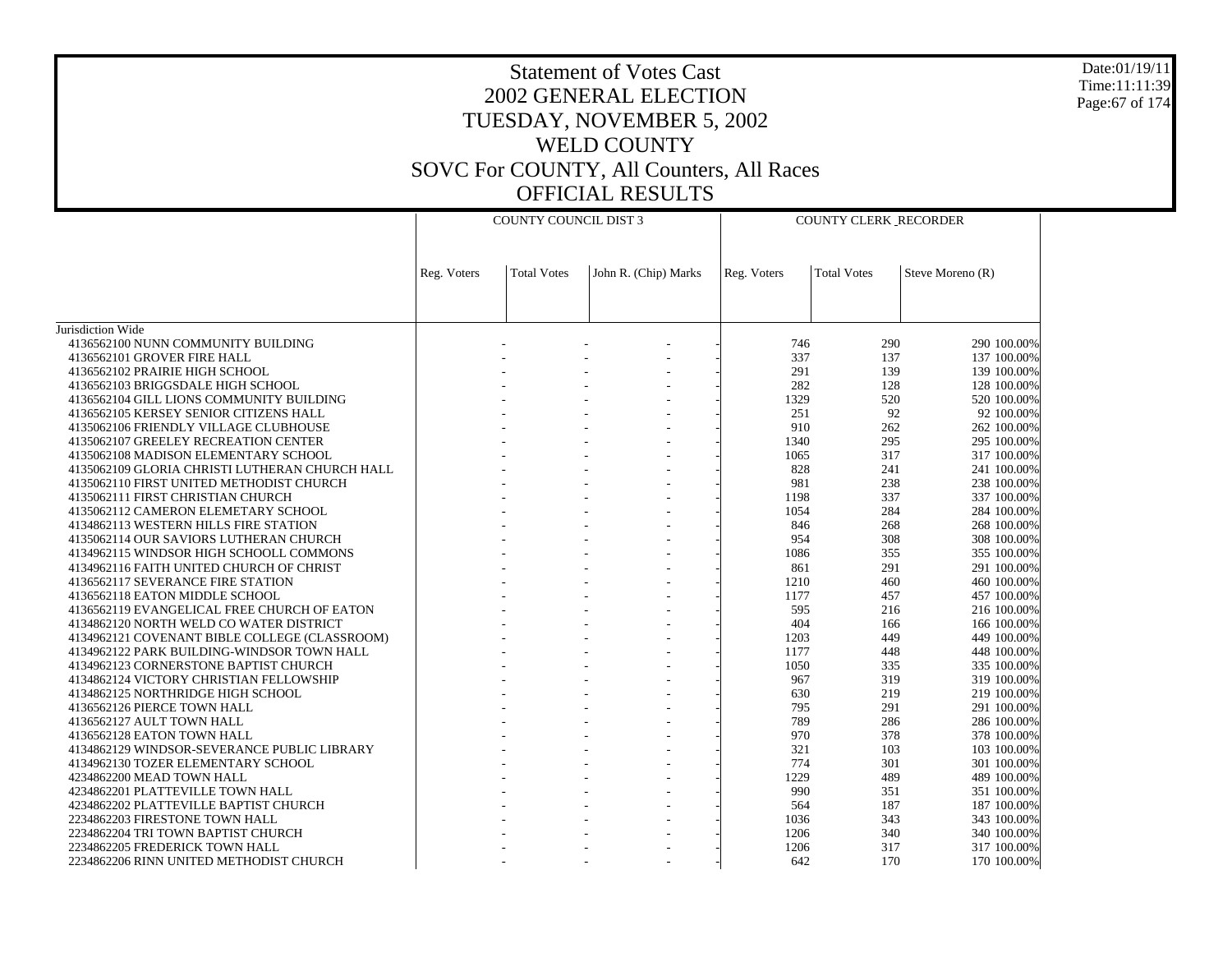Date:01/19/11 Time:11:11:39 Page:68 of 174

|                                                                             | <b>COUNTY COUNCIL DIST 3</b> |                    |                      | <b>COUNTY CLERK_RECORDER</b> |                    |                            |
|-----------------------------------------------------------------------------|------------------------------|--------------------|----------------------|------------------------------|--------------------|----------------------------|
|                                                                             |                              |                    |                      |                              |                    |                            |
|                                                                             |                              |                    |                      |                              |                    |                            |
|                                                                             | Reg. Voters                  | <b>Total Votes</b> | John R. (Chip) Marks | Reg. Voters                  | <b>Total Votes</b> | Steve Moreno (R)           |
|                                                                             |                              |                    |                      |                              |                    |                            |
|                                                                             |                              |                    |                      |                              |                    |                            |
| 2234862207 DEL CAMINO FIRE STATION                                          |                              |                    |                      | 1790                         | 522                | 522 100.00%                |
| 4234862208 MEAD ELEMENTARY SCHOOL                                           |                              |                    |                      | 729                          | 303                | 303 100.00%                |
| 4134862209 SHEPHERD OF THE HILLS LUTHERAN                                   |                              |                    |                      | 884                          | 287                | 287 100.00%                |
| 4134862210 SHAWSHEEN ELEMENTARY SCHOOL<br>4134862211 ASSEMBLY OF GOD CHURCH |                              |                    |                      | 696<br>1107                  | 216<br>315         | 216 100.00%<br>315 100.00% |
| 4134862212 AIMS COLLEGE CENTER-CONF ROOM                                    |                              |                    |                      | 1115                         | 308                | 308 100.00%                |
| 4134862213 MOUNTAIN VIEW ACADEMY                                            |                              |                    |                      | 888                          | 260                | 260 100.00%                |
| 4134862214 ST PAULS CONGRETGATIONAL CHURCH                                  |                              |                    |                      | 1361                         | 436                | 436 100.00%                |
| 4134862215 ST JOHNS UNITED CHURCH                                           |                              |                    |                      | 1048                         | 377                | 377 100.00%                |
| 4135062216 SCOTT ELEMENTARY SCHOOL                                          |                              |                    |                      | 394                          | 108                | 108 100.00%                |
| 4135062217 FIRST ASSEMBLY OF GOD                                            |                              |                    |                      | 929                          | 298                | 298 100.00%                |
| 4135062218 TWO RIVERS FELLOWSHIP                                            |                              |                    |                      | 779                          | 230                | 230 100.00%                |
| 4135062219 WEST GREELEY BAPTIST CHURCH                                      |                              |                    |                      | 491                          | 161                | 161 100.00%                |
| 4135062220 CALVARY CHURCH                                                   |                              |                    |                      | 769                          | 219                | 219 100.00%                |
| 4135062221 MEEKER ELEMENTARY SCHOOL                                         |                              |                    |                      | 1120                         | 352                | 352 100.00%                |
| 4134862222 TRINITY EPISCOPAL CHURCH                                         |                              |                    |                      | 1280                         | 412                | 412 100.00%                |
| 4134862223 MONFORT ELEMENTARY SCHOOL                                        |                              |                    |                      | 1224                         | 371                | 371 100.00%                |
| 4234862224 RE-5J ADMINISSTRATION BUILDING                                   |                              |                    |                      | 498                          | 132                | 132 100.00%                |
| 4135062225 TRINITY LUTHERAN CHURCH                                          |                              |                    |                      | 812                          | 254                | 254 100.00%                |
| 4134862226 GATEWAY PLACE APARTMENTS CLUBHOUSE                               |                              |                    |                      | 1273                         | 328                | 328 100.00%                |
| 4234862227 RE-1 EDUCATION SERVICE CENTER                                    |                              |                    |                      | 1069                         | 404                | 404 100.00%                |
| 4234862228 MILLIKEN COMMUNITY COMPLEX<br>4234862229 JOHNSTOWN FIRE HALL     |                              |                    |                      | 981<br>927                   | 331<br>263         | 331 100.00%<br>263 100.00% |
| 4234862230 MEMORIAL LIBRARY                                                 |                              |                    |                      | 1151                         | 428                | 428 100.00%                |
| 4234862231 HILL-IN-PARK SENIOR CENTER                                       |                              |                    |                      | 691                          | 219                | 219 100.00%                |
| 4234862232 JOHNSTOWN TOWN HALL                                              |                              |                    |                      | 1143                         | 397                | 397 100.00%                |
| 4134862233 NEW LIFE COMMUNITY CHURCH                                        |                              |                    |                      | 505                          | 158                | 158 100.00%                |
| 4134862234 CHRISTA MCAULIFFE ELEMENTARY SCHOOL                              |                              |                    |                      | 1032                         | 405                | 405 100.00%                |
| 4134862235 GRACE BAPTIST CHURCH                                             |                              |                    |                      | 889                          | 288                | 288 100.00%                |
| 4235062236 MTN VIEW EVANGELICAL FREE CHURCH                                 |                              |                    | ÷                    | 436                          | 122                | 122 100.00%                |
| 4234862237 LONGVIEW CLUBHOUSE                                               |                              |                    |                      | 1143                         | 300                | 300 100.00%                |
| 4234862300 FT LUPTON FIRE STATION                                           | 1017                         | 306                | 306 100.00%          | 1017                         | 323                | 323 100.00%                |
| 4236562301 ST WILLIAMS CATHOLIC CHURCH                                      | 846                          | 218                | 218 100.00%          | 846                          | 249                | 249 100.00%                |
| 4236562302 FORT LUPTON CITY HALL                                            | 933                          | 247                | 247 100.00%          | 933                          | 269                | 269 100.00%                |
| 4236562303 CRANE COURT COMMUNITY BUILDING                                   | 740                          | 197                | 197 100.00%          | 740                          | 213                | 213 100.00%                |
| 4236562304 BUTLER ELEMENTARY SCHOOL                                         | 915                          | 236                | 236 100.00%          | 915                          | 260                | 260 100.00%                |
| 2234862305 DACONO TOWN HALL                                                 | 687                          | 217                | 217 100,00%          | 687                          | 222                | 222 100.00%                |
| 2234862306 ERIE TOWN HALL                                                   | 856                          | 226                | 226 100.00%          | 856                          | 251                | 251 100.00%                |
| 2234862307 ERIE JR/SR HIGH SCHOOL                                           | 1095                         | 284                | 284 100.00%          | 1095                         | 321                | 321 100.00%                |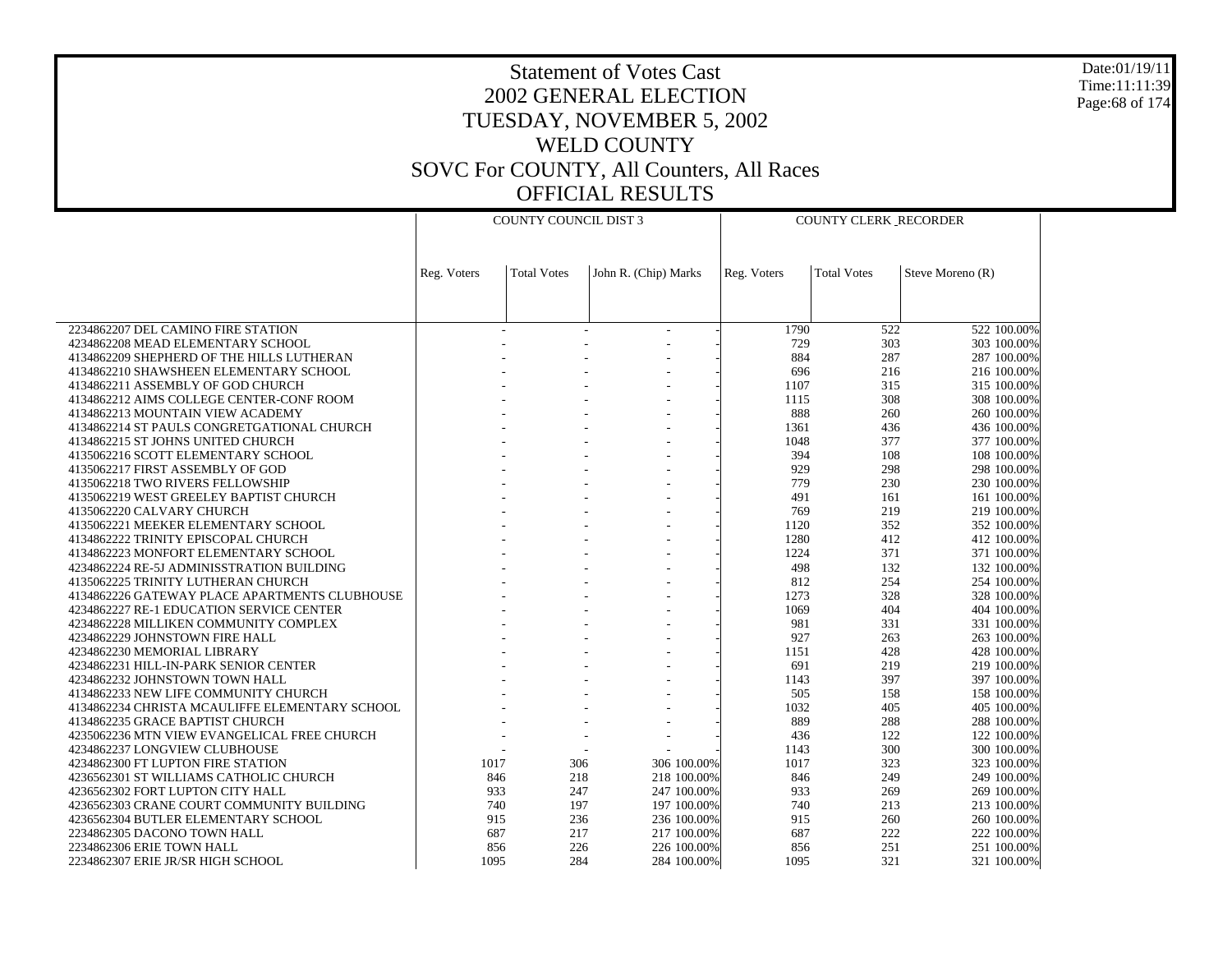Date:01/19/11 Time:11:11:39 Page:69 of 174

|                                            |             | <b>COUNTY COUNCIL DIST 3</b> |                      | <b>COUNTY CLERK RECORDER</b> |                    |                  |  |
|--------------------------------------------|-------------|------------------------------|----------------------|------------------------------|--------------------|------------------|--|
|                                            |             |                              |                      |                              |                    |                  |  |
|                                            |             |                              |                      |                              |                    |                  |  |
|                                            | Reg. Voters | <b>Total Votes</b>           | John R. (Chip) Marks | Reg. Voters                  | <b>Total Votes</b> | Steve Moreno (R) |  |
|                                            |             |                              |                      |                              |                    |                  |  |
|                                            |             |                              |                      |                              |                    |                  |  |
|                                            |             |                              |                      |                              |                    |                  |  |
| 4136562308 KERSEY TOWN HALL                | 1099        | 395                          | 395 100.00%          | 1099                         | 449                | 449 100.00%      |  |
| 4236562309 PELICAN LAKES SALES OFFICE      | 383         | 117                          | 117 100,00%          | 383                          | 122                | 122 100.00%      |  |
| 4236562310 HUDSON TOWN HALL                | 971         | 289                          | 289 100,00%          | 971                          | 315                | 315 100.00%      |  |
| 4136562311 KEENESBURG FIRE HALL            | 1107        | 380                          | 380 100,00%          | 1107                         | 428                | 428 100.00%      |  |
| 4136562312 ROGGEN FIRE HOUSE               | 355         | 107                          | 107 100,00%          | 355                          | 134                | 134 100.00%      |  |
| 4236562313 LOCHBUIE ELEMENTARY SCHOOL      | 573         | 169                          | 169 100.00%          | 573                          | 181                | 181 100.00%      |  |
| 4236562314 AFTER GLOWS SENIOR CENTER       | 979         | 272                          | 272 100.00%          | 979                          | 303                | 303 100.00%      |  |
| 4135062315 UNC CENTER (MAIN LEVEL)         | 933         | 159                          | 159 100.00%          | 933                          | 153                | 153 100.00%      |  |
| 4135062316 EAST MEMORIAL ELEMENTARY SCHOOL | 1121        | 203                          | 203 100.00%          | 1121                         | 221                | 221 100.00%      |  |
| 4135062317 BETHEL BAPTIST CHURCH           | 709         | 223                          | 223 100.00%          | 709                          | 240                | 240 100,00%      |  |
| 4135062318 JACKSON ELEMENTARY SCHOOL       | 801         | 207                          | 207 100,00%          | 801                          | 225                | 225 100.00%      |  |
| 4135062319 GARDEN CITY TOWN HALL           | 531         | 142                          | 142 100.00%          | 531                          | 161                | 161 100.00%      |  |
| 4135062320 BONELL TOWER (LOUNGE)           | 437         | 102                          | 102 100,00%          | 437                          | 108                | 108 100.00%      |  |
| 4135062321 GREELEY MALL (NORTH ENTRANCE)   | 891         | 192                          | 192 100.00%          | 891                          | 207                | 207 100.00%      |  |
| 4135062322 DOS RIOS ELEMENTARY SCHOOL      | 1062        | 304                          | 304 100.00%          | 1062                         | 342                | 342 100.00%      |  |
| 4135062323 CENTENNIAL ELEMENTARY SHOOL     | 959         | 252                          | 252 100.00%          | 959                          | 276                | 276 100.00%      |  |
| 4135062324 CAVE CREEK CLUBHOUSE            | 969         | 228                          | 228 100,00%          | 969                          | 271                | 271 100.00%      |  |
| 4135062325 EVANS COMMUNITY COMPLEX         | 684         | 179                          | 179 100,00%          | 684                          | 188                | 188 100.00%      |  |
| 4134862326 FIRST BAPTIST CHURCH            | 1015        | 310                          | 310 100,00%          | 1015                         | 330                | 330 100.00%      |  |
| 2233362327 MAIL BALLOT PRECINCT            | 45          | 13                           | 13 100.00%           | 45                           | 15                 | 15 100.00%       |  |
| <b>ABSENTEE 1</b>                          | $\Omega$    | 1453                         | 1453 100.00%         | 0                            | 9592               | 9592 100.00%     |  |
| <b>ABSENTEE 2</b>                          | $\Omega$    | 1181                         | 1181 100.00%         | $\Omega$                     | 3282               | 3282 100.00%     |  |
| <b>EARLY</b>                               | $\Omega$    | 294                          | 294 100.00%          | $\Omega$                     | 1998               | 1998 100.00%     |  |
| PROVISIONAL 1                              | $\Omega$    | 50                           | 50 100.00%           | $\Omega$                     | 170                | 170 100.00%      |  |
| PROVISIONAL 2                              |             | 24                           | 24 100,00%           |                              | 70                 | 70 100,00%       |  |
| Total                                      | 22713       | 9176                         | 9176 100.00%         | 85161                        | 42220              | 42220 100.00%    |  |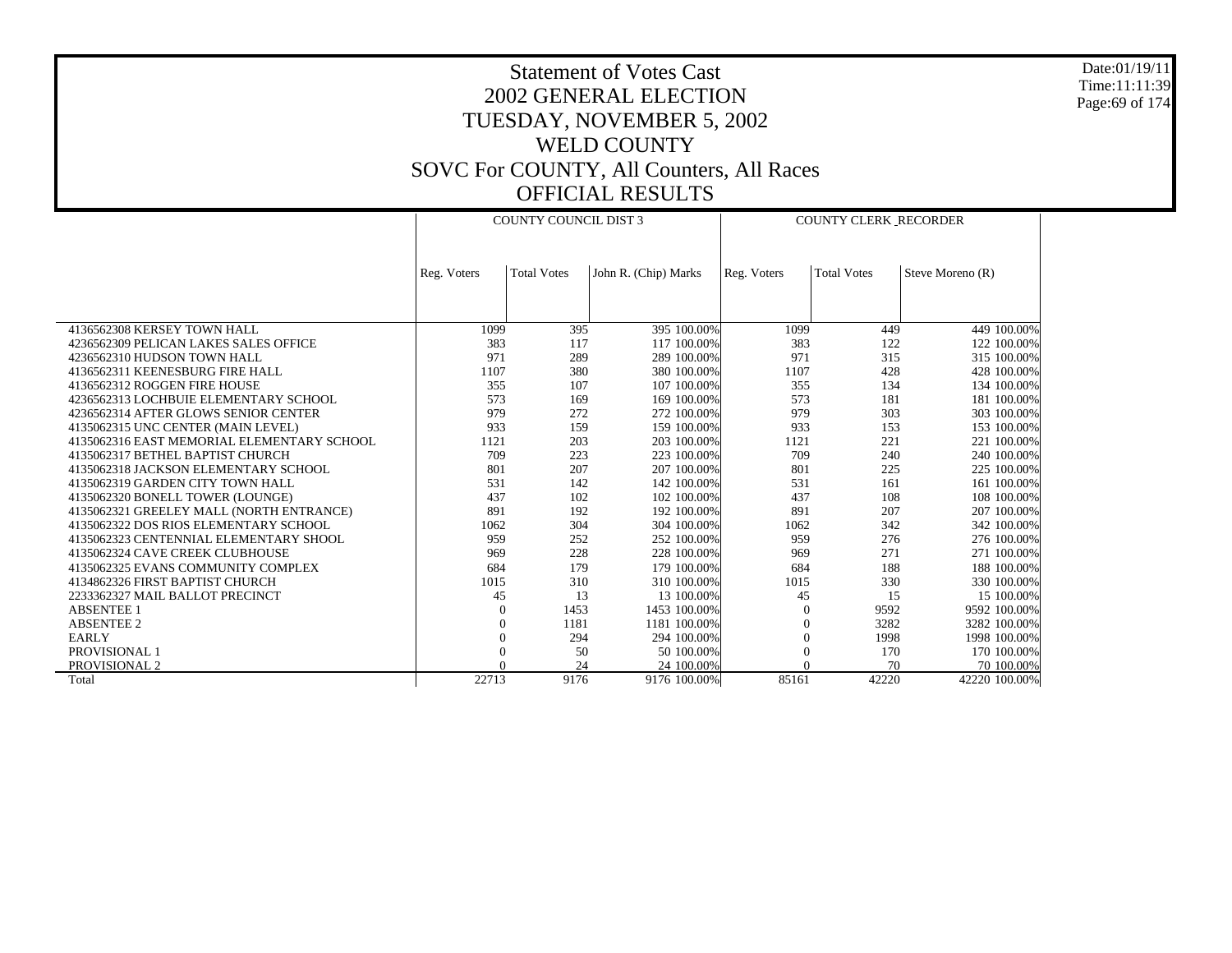Date:01/19/11 Time:11:11:39 Page:70 of 174

|                                                | COUNTY ASSESSOR |                    |                         | <b>COUNTY SHERIFF</b> |                    |                   |  |
|------------------------------------------------|-----------------|--------------------|-------------------------|-----------------------|--------------------|-------------------|--|
|                                                |                 |                    |                         |                       |                    |                   |  |
|                                                | Reg. Voters     | <b>Total Votes</b> | Stanley F. Sessions (R) | Reg. Voters           | <b>Total Votes</b> | John B. Cooke (R) |  |
|                                                |                 |                    |                         |                       |                    |                   |  |
|                                                |                 |                    |                         |                       |                    |                   |  |
| Jurisdiction Wide                              |                 |                    |                         |                       |                    |                   |  |
| 4136562100 NUNN COMMUNITY BUILDING             | 746             | 281                | 281 100.00%             | 746                   | 293                | 293 100.00%       |  |
| 4136562101 GROVER FIRE HALL                    | 337             | 128                | 128 100.00%             | 337                   | 135                | 135 100.00%       |  |
| 4136562102 PRAIRIE HIGH SCHOOL                 | 291             | 131                | 131 100.00%             | 291                   | 133                | 133 100.00%       |  |
| 4136562103 BRIGGSDALE HIGH SCHOOL              | 282             | 124                | 124 100.00%             | 282                   | 127                | 127 100.00%       |  |
| 4136562104 GILL LIONS COMMUNITY BUILDING       | 1329            | 505                | 505 100.00%             | 1329                  | 527                | 527 100.00%       |  |
| 4136562105 KERSEY SENIOR CITIZENS HALL         | 251             | 82                 | 82 100.00%              | 251                   | 92                 | 92 100.00%        |  |
| 4135062106 FRIENDLY VILLAGE CLUBHOUSE          | 910             | 240                | 240 100.00%             | 910                   | 249                | 249 100.00%       |  |
| 4135062107 GREELEY RECREATION CENTER           | 1340            | 264                | 264 100.00%             | 1340                  | 273                | 273 100.00%       |  |
| 4135062108 MADISON ELEMENTARY SCHOOL           | 1065            | 297                | 297 100.00%             | 1065                  | 294                | 294 100.00%       |  |
| 4135062109 GLORIA CHRISTI LUTHERAN CHURCH HALL | 828             | 227                | 227 100.00%             | 828                   | 232                | 232 100.00%       |  |
| 4135062110 FIRST UNITED METHODIST CHURCH       | 981             | 215                | 215 100.00%             | 981                   | 218                | 218 100.00%       |  |
| 4135062111 FIRST CHRISTIAN CHURCH              | 1198            | 323                | 323 100.00%             | 1198                  | 326                | 326 100.00%       |  |
| 4135062112 CAMERON ELEMETARY SCHOOL            | 1054            | 272                | 272 100.00%             | 1054                  | 272                | 272 100.00%       |  |
| 4134862113 WESTERN HILLS FIRE STATION          | 846             | 250                | 250 100.00%             | 846                   | 264                | 264 100.00%       |  |
| 4135062114 OUR SAVIORS LUTHERAN CHURCH         | 954             | 297                | 297 100.00%             | 954                   | 292                | 292 100.00%       |  |
| 4134962115 WINDSOR HIGH SCHOOLL COMMONS        | 1086            | 348                | 348 100.00%             | 1086                  | 339                | 339 100.00%       |  |
| 4134962116 FAITH UNITED CHURCH OF CHRIST       | 861             | 286                | 286 100.00%             | 861                   | 284                | 284 100.00%       |  |
| 4136562117 SEVERANCE FIRE STATION              | 1210            | 433                | 433 100.00%             | 1210                  | 456                | 456 100.00%       |  |
| 4136562118 EATON MIDDLE SCHOOL                 | 1177            | 444                | 444 100.00%             | 1177                  | 447                | 447 100.00%       |  |
| 4136562119 EVANGELICAL FREE CHURCH OF EATON    | 595             | 217                | 217 100.00%             | 595                   | 215                | 215 100.00%       |  |
| 4134862120 NORTH WELD CO WATER DISTRICT        | 404             | 160                | 160 100.00%             | 404                   | 162                | 162 100.00%       |  |
| 4134962121 COVENANT BIBLE COLLEGE (CLASSROOM)  | 1203            | 432                | 432 100.00%             | 1203                  | 438                | 438 100.00%       |  |
| 4134962122 PARK BUILDING-WINDSOR TOWN HALL     | 1177            | 428                | 428 100.00%             | 1177                  | 436                | 436 100.00%       |  |
| 4134962123 CORNERSTONE BAPTIST CHURCH          | 1050            | 326                | 326 100.00%             | 1050                  | 328                | 328 100.00%       |  |
| 4134862124 VICTORY CHRISTIAN FELLOWSHIP        | 967             | 301                | 301 100.00%             | 967                   | 310                | 310 100.00%       |  |
| 4134862125 NORTHRIDGE HIGH SCHOOL              | 630             | 211                | 211 100.00%             | 630                   | 217                | 217 100.00%       |  |
| 4136562126 PIERCE TOWN HALL                    | 795             | 281                | 281 100.00%             | 795                   | 290                | 290 100.00%       |  |
| 4136562127 AULT TOWN HALL                      | 789             | 278                | 278 100.00%             | 789                   | 281                | 281 100.00%       |  |
| 4136562128 EATON TOWN HALL                     | 970             | 362                | 362 100.00%             | 970                   | 371                | 371 100.00%       |  |
| 4134862129 WINDSOR-SEVERANCE PUBLIC LIBRARY    | 321             | 102                | 102 100.00%             | 321                   | 104                | 104 100.00%       |  |
| 4134962130 TOZER ELEMENTARY SCHOOL             | 774             | 295                | 295 100.00%             | 774                   | 302                | 302 100.00%       |  |
| 4234862200 MEAD TOWN HALL                      | 1229            | 481                | 481 100.00%             | 1229                  | 491                | 491 100.00%       |  |
| 4234862201 PLATTEVILLE TOWN HALL               | 990             | 337                | 337 100.00%             | 990                   | 356                | 356 100.00%       |  |
| 4234862202 PLATTEVILLE BAPTIST CHURCH          | 564             | 185                | 185 100.00%             | 564                   | 186                | 186 100.00%       |  |
| 2234862203 FIRESTONE TOWN HALL                 | 1036            | 338                | 338 100.00%             | 1036                  | 342                | 342 100.00%       |  |
| 2234862204 TRI TOWN BAPTIST CHURCH             | 1206            | 336                | 336 100.00%             | 1206                  | 342                | 342 100.00%       |  |
| 2234862205 FREDERICK TOWN HALL                 | 1206            | 305                | 305 100.00%             | 1206                  | 318                | 318 100.00%       |  |
| 2234862206 RINN UNITED METHODIST CHURCH        | 642             | 170                | 170 100.00%             | 642                   | 172                | 172 100.00%       |  |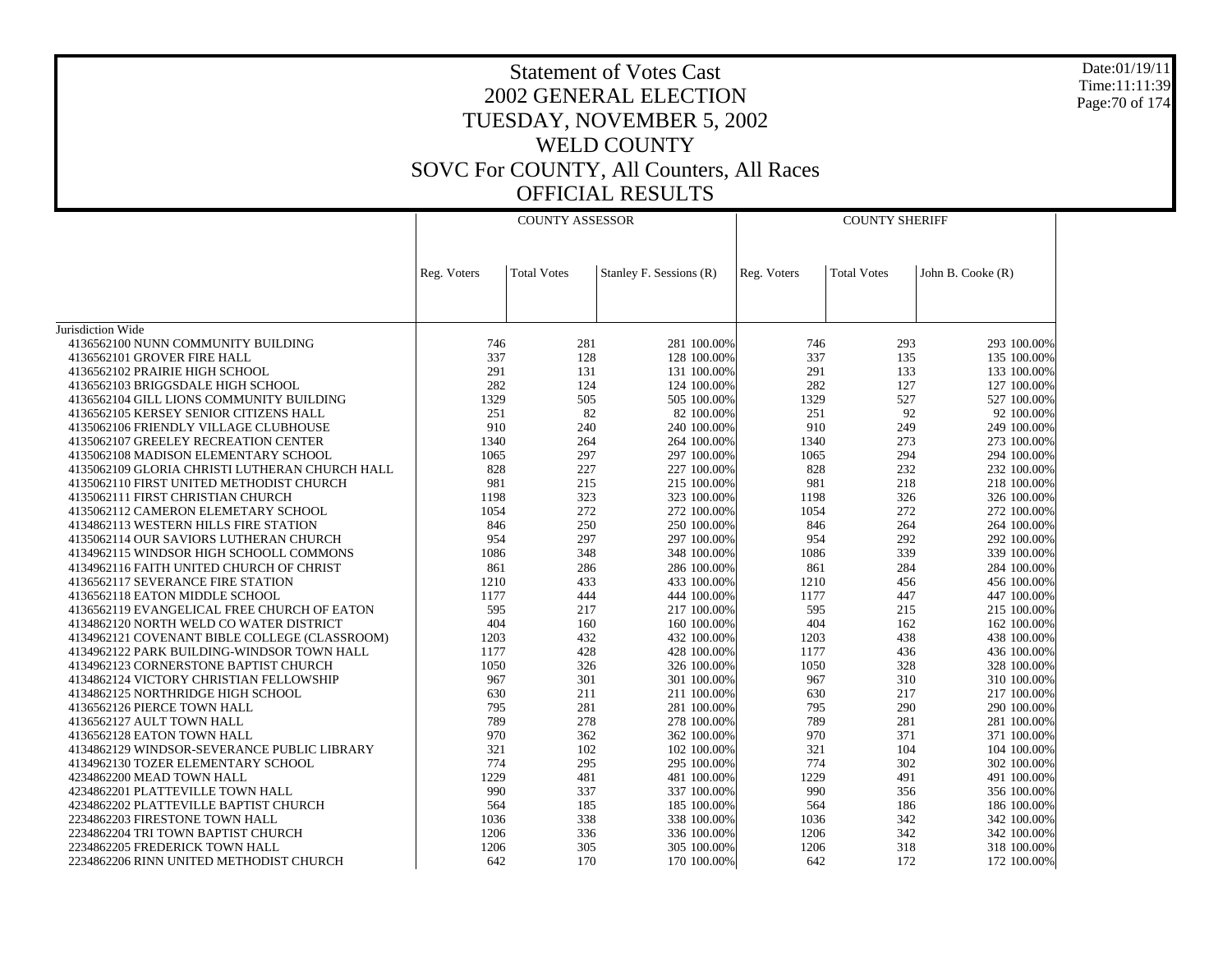Date:01/19/11 Time:11:11:39 Page:71 of 174

|                                                | <b>COUNTY ASSESSOR</b> |                    |                         | <b>COUNTY SHERIFF</b> |                    |                   |  |
|------------------------------------------------|------------------------|--------------------|-------------------------|-----------------------|--------------------|-------------------|--|
|                                                |                        |                    |                         |                       |                    |                   |  |
|                                                |                        |                    |                         |                       |                    |                   |  |
|                                                | Reg. Voters            | <b>Total Votes</b> | Stanley F. Sessions (R) | Reg. Voters           | <b>Total Votes</b> | John B. Cooke (R) |  |
|                                                |                        |                    |                         |                       |                    |                   |  |
|                                                |                        |                    |                         |                       |                    |                   |  |
|                                                |                        |                    |                         |                       |                    |                   |  |
| 2234862207 DEL CAMINO FIRE STATION             | 1790                   | 516                | 516 100.00%             | 1790                  | 521                | 521 100.00%       |  |
| 4234862208 MEAD ELEMENTARY SCHOOL              | 729                    | 295                | 295 100.00%             | 729                   | 298                | 298 100.00%       |  |
| 4134862209 SHEPHERD OF THE HILLS LUTHERAN      | 884                    | 278                | 278 100.00%             | 884                   | 279                | 279 100.00%       |  |
| 4134862210 SHAWSHEEN ELEMENTARY SCHOOL         | 696                    | 205                | 205 100.00%             | 696                   | 218                | 218 100,00%       |  |
| 4134862211 ASSEMBLY OF GOD CHURCH              | 1107                   | 305                | 305 100.00%             | 1107                  | 308                | 308 100.00%       |  |
| 4134862212 AIMS COLLEGE CENTER-CONF ROOM       | 1115                   | 301                | 301 100.00%             | 1115                  | 308                | 308 100.00%       |  |
| 4134862213 MOUNTAIN VIEW ACADEMY               | 888                    | 252                | 252 100.00%             | 888                   | 251                | 251 100.00%       |  |
| 4134862214 ST PAULS CONGRETGATIONAL CHURCH     | 1361                   | 431                | 431 100.00%             | 1361                  | 423                | 423 100,00%       |  |
| 4134862215 ST JOHNS UNITED CHURCH              | 1048                   | 379                | 379 100.00%             | 1048                  | 375                | 375 100.00%       |  |
| 4135062216 SCOTT ELEMENTARY SCHOOL             | 394                    | 104                | 104 100,00%             | 394                   | 107                | 107 100.00%       |  |
| 4135062217 FIRST ASSEMBLY OF GOD               | 929                    | 291                | 291 100.00%             | 929                   | 291                | 291 100.00%       |  |
| 4135062218 TWO RIVERS FELLOWSHIP               | 779                    | 219                | 219 100.00%             | 779                   | 218                | 218 100.00%       |  |
| 4135062219 WEST GREELEY BAPTIST CHURCH         | 491                    | 154                | 154 100.00%             | 491                   | 157                | 157 100,00%       |  |
| 4135062220 CALVARY CHURCH                      | 769                    | 211                | 211 100.00%             | 769                   | 210                | 210 100.00%       |  |
| 4135062221 MEEKER ELEMENTARY SCHOOL            | 1120                   | 334                | 334 100.00%             | 1120                  | 336                | 336 100.00%       |  |
| 4134862222 TRINITY EPISCOPAL CHURCH            | 1280                   | 404                | 404 100.00%             | 1280                  | 395                | 395 100.00%       |  |
| 4134862223 MONFORT ELEMENTARY SCHOOL           | 1224                   | 366                | 366 100.00%             | 1224                  | 375                | 375 100.00%       |  |
| 4234862224 RE-5J ADMINISSTRATION BUILDING      | 498                    | 126                | 126 100.00%             | 498                   | 131                | 131 100.00%       |  |
| 4135062225 TRINITY LUTHERAN CHURCH             | 812                    | 247                | 247 100.00%             | 812                   | 249                | 249 100.00%       |  |
| 4134862226 GATEWAY PLACE APARTMENTS CLUBHOUSE  | 1273                   | 325                | 325 100.00%             | 1273                  | 326                | 326 100.00%       |  |
| 4234862227 RE-1 EDUCATION SERVICE CENTER       | 1069                   | 394                | 394 100.00%             | 1069                  | 391                | 391 100.00%       |  |
| 4234862228 MILLIKEN COMMUNITY COMPLEX          | 981                    | 314                | 314 100.00%             | 981                   | 319                | 319 100.00%       |  |
| 4234862229 JOHNSTOWN FIRE HALL                 | 927                    | 262                | 262 100.00%             | 927                   | 263                | 263 100.00%       |  |
| 4234862230 MEMORIAL LIBRARY                    | 1151                   | 413                | 413 100.00%             | 1151                  | 407                | 407 100.00%       |  |
| 4234862231 HILL-IN-PARK SENIOR CENTER          | 691                    | 214                | 214 100.00%             | 691                   | 215                | 215 100.00%       |  |
| 4234862232 JOHNSTOWN TOWN HALL                 | 1143                   | 389                | 389 100.00%             | 1143                  | 384                | 384 100.00%       |  |
| 4134862233 NEW LIFE COMMUNITY CHURCH           | 505                    | 149                | 149 100.00%             | 505                   | 159                | 159 100.00%       |  |
| 4134862234 CHRISTA MCAULIFFE ELEMENTARY SCHOOL | 1032                   | 381                | 381 100.00%             | 1032                  | 388                | 388 100.00%       |  |
| 4134862235 GRACE BAPTIST CHURCH                | 889                    | 287                | 287 100.00%             | 889                   | 279                | 279 100.00%       |  |
| 4235062236 MTN VIEW EVANGELICAL FREE CHURCH    | 436                    | 115                | 115 100.00%             | 436                   | 124                | 124 100.00%       |  |
| 4234862237 LONGVIEW CLUBHOUSE                  | 1143                   | 289                | 289 100.00%             | 1143                  | 303                | 303 100.00%       |  |
| 4234862300 FT LUPTON FIRE STATION              | 1017                   | 320                | 320 100.00%             | 1017                  | 320                | 320 100.00%       |  |
| 4236562301 ST WILLIAMS CATHOLIC CHURCH         | 846                    | 228                | 228 100.00%             | 846                   | 228                | 228 100.00%       |  |
| 4236562302 FORT LUPTON CITY HALL               | 933                    | 255                | 255 100.00%             | 933                   | 254                | 254 100.00%       |  |
| 4236562303 CRANE COURT COMMUNITY BUILDING      | 740                    | 200                | 200 100.00%             | 740                   | 208                | 208 100.00%       |  |
| 4236562304 BUTLER ELEMENTARY SCHOOL            | 915                    | 254                | 254 100.00%             | 915                   | 252                | 252 100.00%       |  |
| 2234862305 DACONO TOWN HALL                    | 687                    | 219                | 219 100.00%             | 687                   | 226                | 226 100.00%       |  |
| 2234862306 ERIE TOWN HALL                      | 856                    | 242                | 242 100.00%             | 856                   | 250                | 250 100.00%       |  |
| 2234862307 ERIE JR/SR HIGH SCHOOL              | 1095                   | 313                | 313 100.00%             | 1095                  | 323                | 323 100.00%       |  |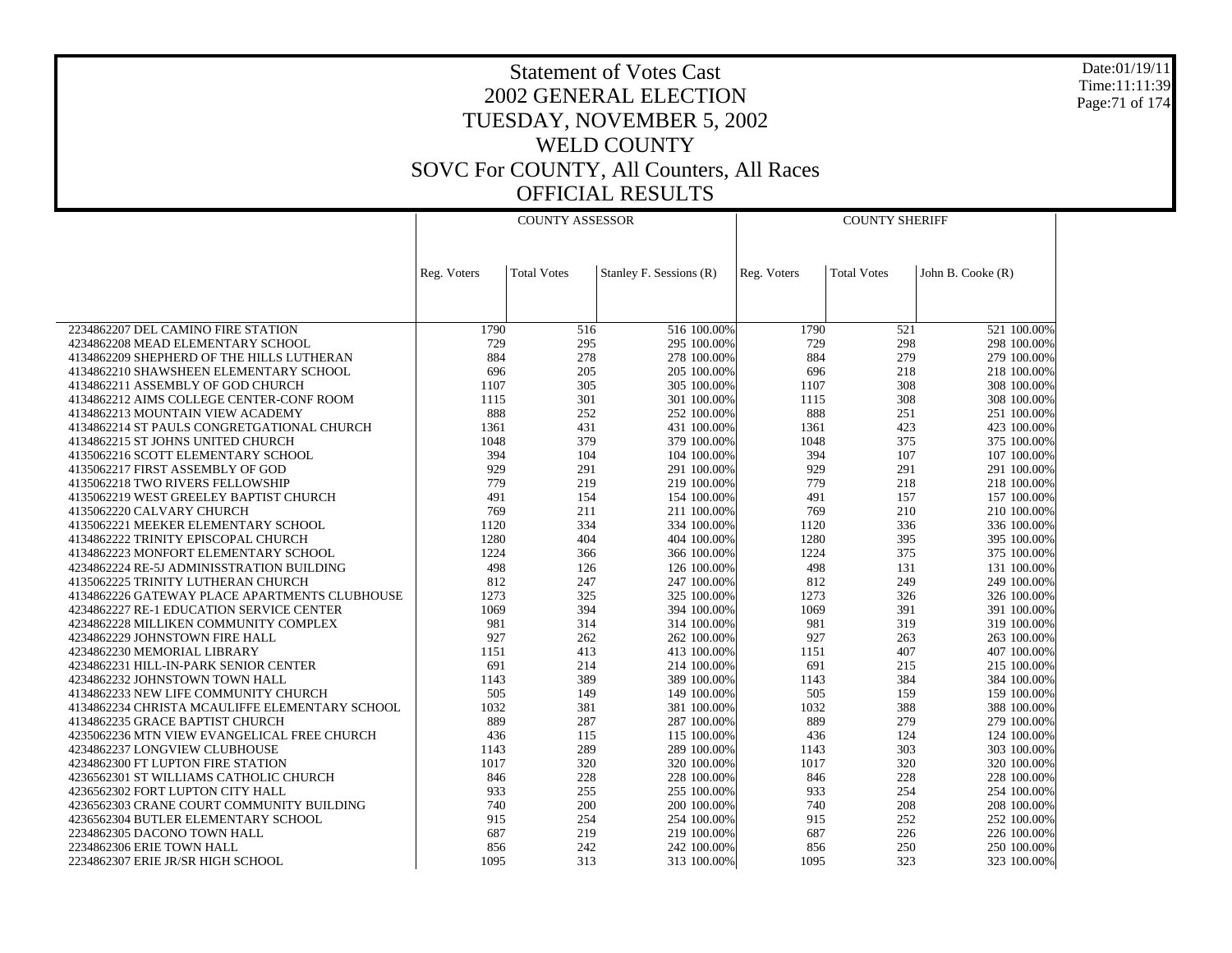Date:01/19/11 Time:11:11:39 Page:72 of 174

|                                            | <b>COUNTY ASSESSOR</b> |                    |                         | <b>COUNTY SHERIFF</b> |                    |                   |  |
|--------------------------------------------|------------------------|--------------------|-------------------------|-----------------------|--------------------|-------------------|--|
|                                            |                        |                    |                         |                       |                    |                   |  |
|                                            | Reg. Voters            | <b>Total Votes</b> | Stanley F. Sessions (R) | Reg. Voters           | <b>Total Votes</b> | John B. Cooke (R) |  |
|                                            |                        |                    |                         |                       |                    |                   |  |
|                                            |                        |                    |                         |                       |                    |                   |  |
| 4136562308 KERSEY TOWN HALL                | 1099                   | 436                | 436 100.00%             | 1099                  | 462                | 462 100.00%       |  |
| 4236562309 PELICAN LAKES SALES OFFICE      | 383                    | 125                | 125 100.00%             | 383                   | 119                | 119 100.00%       |  |
| 4236562310 HUDSON TOWN HALL                | 971                    | 311                | 311 100.00%             | 971                   | 312                | 312 100.00%       |  |
| 4136562311 KEENESBURG FIRE HALL            | 1107                   | 419                | 419 100.00%             | 1107                  | 427                | 427 100.00%       |  |
| 4136562312 ROGGEN FIRE HOUSE               | 355                    | 134                | 134 100.00%             | 355                   | 136                | 136 100.00%       |  |
| 4236562313 LOCHBUIE ELEMENTARY SCHOOL      | 573                    | 173                | 173 100.00%             | 573                   | 176                | 176 100.00%       |  |
| 4236562314 AFTER GLOWS SENIOR CENTER       | 979                    | 291                | 291 100.00%             | 979                   | 284                | 284 100.00%       |  |
| 4135062315 UNC CENTER (MAIN LEVEL)         | 933                    | 147                | 147 100,00%             | 933                   | 146                | 146 100.00%       |  |
| 4135062316 EAST MEMORIAL ELEMENTARY SCHOOL | 1121                   | 215                | 215 100,00%             | 1121                  | 217                | 217 100.00%       |  |
| 4135062317 BETHEL BAPTIST CHURCH           | 709                    | 233                | 233 100.00%             | 709                   | 237                | 237 100.00%       |  |
| 4135062318 JACKSON ELEMENTARY SCHOOL       | 801                    | 222                | 222 100,00%             | 801                   | 223                | 223 100.00%       |  |
| 4135062319 GARDEN CITY TOWN HALL           | 531                    | 151                | 151 100.00%             | 531                   | 148                | 148 100.00%       |  |
| 4135062320 BONELL TOWER (LOUNGE)           | 437                    | 106                | 106 100,00%             | 437                   | 111                | 111 100.00%       |  |
| 4135062321 GREELEY MALL (NORTH ENTRANCE)   | 891                    | 201                | 201 100.00%             | 891                   | 205                | 205 100.00%       |  |
| 4135062322 DOS RIOS ELEMENTARY SCHOOL      | 1062                   | 326                | 326 100.00%             | 1062                  | 330                | 330 100.00%       |  |
| 4135062323 CENTENNIAL ELEMENTARY SHOOL     | 959                    | 264                | 264 100,00%             | 959                   | 262                | 262 100.00%       |  |
| 4135062324 CAVE CREEK CLUBHOUSE            | 969                    | 269                | 269 100.00%             | 969                   | 264                | 264 100.00%       |  |
| 4135062325 EVANS COMMUNITY COMPLEX         | 684                    | 186                | 186 100,00%             | 684                   | 193                | 193 100.00%       |  |
| 4134862326 FIRST BAPTIST CHURCH            | 1015                   | 317                | 317 100.00%             | 1015                  | 327                | 327 100.00%       |  |
| 2233362327 MAIL BALLOT PRECINCT            | 45                     | 14                 | 14 100.00%              | 45                    | 16                 | 16 100.00%        |  |
| <b>ABSENTEE 1</b>                          | $\theta$               | 9354               | 9354 100.00%            |                       | 9355               | 9355 100.00%      |  |
| <b>ABSENTEE 2</b>                          | $\theta$               | 3196               | 3196 100.00%            | $^{0}$                | 3186               | 3186 100.00%      |  |
| <b>EARLY</b>                               | $\Omega$               | 1937               | 1937 100.00%            | $\Omega$              | 1973               | 1973 100.00%      |  |
| PROVISIONAL 1                              | $\Omega$               | 161                | 161 100.00%             |                       | 166                | 166 100.00%       |  |
| PROVISIONAL 2                              |                        | 68                 | 68 100,00%              |                       | 65                 | 65 100.00%        |  |
| Total                                      | 85161                  | 40929              | 40929 100.00%           | 85161                 | 41323              | 41323 100.00%     |  |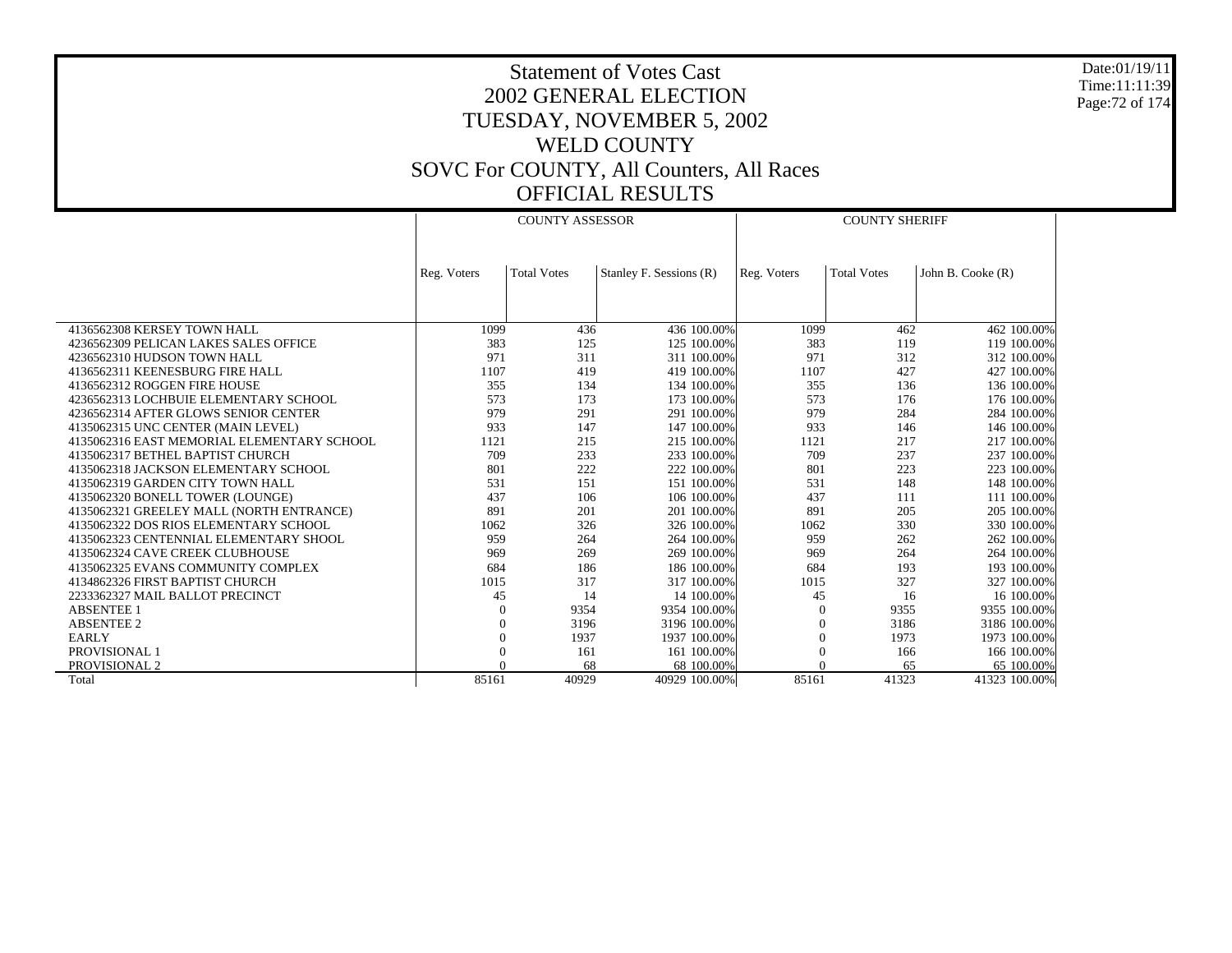#### Date:01/19/11 Time:11:11:39 Page:73 of 174

|                                                | <b>COLORADO AMENDMENT 27</b> |                    |            |            |                |            |  |
|------------------------------------------------|------------------------------|--------------------|------------|------------|----------------|------------|--|
|                                                |                              |                    |            |            |                |            |  |
|                                                | Reg. Voters                  | <b>Total Votes</b> | <b>YES</b> |            | N <sub>O</sub> |            |  |
|                                                |                              |                    |            |            |                |            |  |
| Jurisdiction Wide                              |                              |                    |            |            |                |            |  |
| 4136562100 NUNN COMMUNITY BUILDING             | 746                          | 351                |            | 203 57.83% |                | 148 42.17% |  |
| 4136562101 GROVER FIRE HALL                    | 337                          | 159                |            | 83 52.20%  |                | 76 47.80%  |  |
| 4136562102 PRAIRIE HIGH SCHOOL                 | 291                          | 165                | 60         | 36.36%     | 105            | 63.64%     |  |
| 4136562103 BRIGGSDALE HIGH SCHOOL              | 282                          | 140                |            | 63 45.00%  | 77             | 55.00%     |  |
| 4136562104 GILL LIONS COMMUNITY BUILDING       | 1329                         | 614                |            | 347 56.51% | 267            | 43.49%     |  |
| 4136562105 KERSEY SENIOR CITIZENS HALL         | 251                          | 101                |            | 68 67.33%  | 33             | 32.67%     |  |
| 4135062106 FRIENDLY VILLAGE CLUBHOUSE          | 910                          | 305                |            | 231 75.74% |                | 74 24.26%  |  |
| 4135062107 GREELEY RECREATION CENTER           | 1340                         | 371                |            | 261 70.35% | 110            | 29.65%     |  |
| 4135062108 MADISON ELEMENTARY SCHOOL           | 1065                         | 364                |            | 277 76.10% |                | 87 23.90%  |  |
| 4135062109 GLORIA CHRISTI LUTHERAN CHURCH HALL | 828                          | 285                |            | 207 72.63% | 78             | 27.37%     |  |
| 4135062110 FIRST UNITED METHODIST CHURCH       | 981                          | 307                |            | 210 68.40% | 97             | 31.60%     |  |
| 4135062111 FIRST CHRISTIAN CHURCH              | 1198                         | 418                |            | 295 70.57% | 123            | 29.43%     |  |
| 4135062112 CAMERON ELEMETARY SCHOOL            | 1054                         | 394                |            | 282 71.57% | 112            | 28.43%     |  |
| 4134862113 WESTERN HILLS FIRE STATION          | 846                          | 328                |            | 208 63.41% |                | 120 36.59% |  |
| 4135062114 OUR SAVIORS LUTHERAN CHURCH         | 954                          | 391                | 268        | 68.54%     |                | 123 31.46% |  |
| 4134962115 WINDSOR HIGH SCHOOLL COMMONS        | 1086                         | 418                |            | 255 61.00% | 163            | 39.00%     |  |
| 4134962116 FAITH UNITED CHURCH OF CHRIST       | 861                          | 359                |            | 239 66.57% |                | 120 33.43% |  |
| 4136562117 SEVERANCE FIRE STATION              | 1210                         | 530                |            | 347 65.47% | 183            | 34.53%     |  |
| 4136562118 EATON MIDDLE SCHOOL                 | 1177                         | 514                |            | 314 61.09% |                | 200 38.91% |  |
| 4136562119 EVANGELICAL FREE CHURCH OF EATON    | 595                          | 266                |            | 205 77.07% | 61             | 22.93%     |  |
| 4134862120 NORTH WELD CO WATER DISTRICT        | 404                          | 194                |            | 107 55.15% |                | 87 44.85%  |  |
| 4134962121 COVENANT BIBLE COLLEGE (CLASSROOM)  | 1203                         | 514                |            | 354 68.87% |                | 160 31.13% |  |
| 4134962122 PARK BUILDING-WINDSOR TOWN HALL     | 1177                         | 543                |            | 352 64.83% |                | 191 35.17% |  |
| 4134962123 CORNERSTONE BAPTIST CHURCH          | 1050                         | 403                |            | 267 66.25% |                | 136 33.75% |  |
| 4134862124 VICTORY CHRISTIAN FELLOWSHIP        | 967                          | 360                |            | 250 69.44% |                | 110 30.56% |  |
| 4134862125 NORTHRIDGE HIGH SCHOOL              | 630                          | 251                |            | 187 74.50% |                | 64 25.50%  |  |
| 4136562126 PIERCE TOWN HALL                    | 795                          | 355                |            | 235 66.20% | 120            | 33.80%     |  |
| 4136562127 AULT TOWN HALL                      | 789                          | 341                |            | 209 61.29% | 132            | 38.71%     |  |
| 4136562128 EATON TOWN HALL                     | 970                          | 419                |            | 250 59.67% |                | 169 40.33% |  |
| 4134862129 WINDSOR-SEVERANCE PUBLIC LIBRARY    | 321                          | 122                |            | 76 62.30%  |                | 46 37.70%  |  |
| 4134962130 TOZER ELEMENTARY SCHOOL             | 774                          | 362                |            | 232 64.09% | 130            | 35.91%     |  |
| 4234862200 MEAD TOWN HALL                      | 1229                         | 600                |            | 394 65.67% |                | 206 34.33% |  |
| 4234862201 PLATTEVILLE TOWN HALL               | 990                          | 456                |            | 301 66.01% | 155            | 33.99%     |  |
| 4234862202 PLATTEVILLE BAPTIST CHURCH          | 564                          | 244                |            | 155 63.52% | 89             | 36.48%     |  |
| 2234862203 FIRESTONE TOWN HALL                 | 1036                         | 465                |            | 304 65.38% | 161            | 34.62%     |  |
| 2234862204 TRI TOWN BAPTIST CHURCH             | 1206                         | 446                |            | 308 69.06% | 138            | 30.94%     |  |
| 2234862205 FREDERICK TOWN HALL                 | 1206                         | 479                |            | 315 65.76% |                | 164 34.24% |  |
| 2234862206 RINN UNITED METHODIST CHURCH        | 642                          | 232                | 153        | 65.95%     | 79             | 34.05%     |  |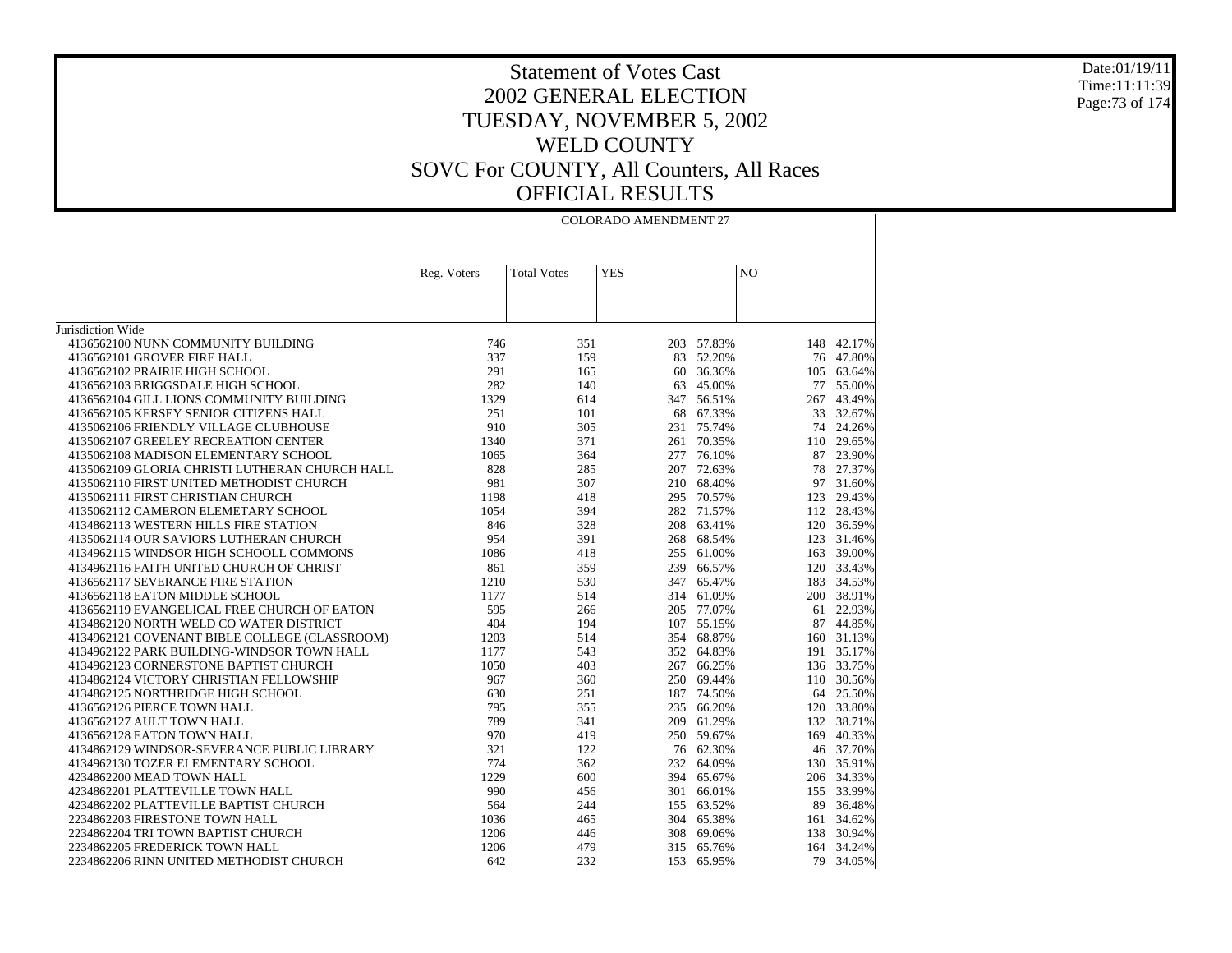Date:01/19/11 Time:11:11:39 Page:74 of 174

|                                                                                           | <b>COLORADO AMENDMENT 27</b> |                    |            |                          |                |                      |
|-------------------------------------------------------------------------------------------|------------------------------|--------------------|------------|--------------------------|----------------|----------------------|
|                                                                                           |                              |                    |            |                          |                |                      |
|                                                                                           |                              |                    |            |                          |                |                      |
|                                                                                           | Reg. Voters                  | <b>Total Votes</b> | <b>YES</b> |                          | N <sub>O</sub> |                      |
|                                                                                           |                              |                    |            |                          |                |                      |
|                                                                                           |                              |                    |            |                          |                |                      |
|                                                                                           |                              |                    |            |                          |                |                      |
| 2234862207 DEL CAMINO FIRE STATION<br>4234862208 MEAD ELEMENTARY SCHOOL                   | 1790<br>729                  | 675<br>361         | 423        | 62.67%<br>215 59.56%     | 146            | 252 37.33%<br>40.44% |
| 4134862209 SHEPHERD OF THE HILLS LUTHERAN                                                 | 884                          | 355                |            | 266 74.93%               | 89             | 25.07%               |
| 4134862210 SHAWSHEEN ELEMENTARY SCHOOL                                                    | 696                          | 272                |            | 193 70.96%               | 79             | 29.04%               |
| 4134862211 ASSEMBLY OF GOD CHURCH                                                         | 1107                         | 380                | 271        | 71.32%                   |                | 109 28.68%           |
| 4134862212 AIMS COLLEGE CENTER-CONF ROOM                                                  | 1115                         | 371                | 253        | 68.19%                   |                | 118 31.81%           |
| 4134862213 MOUNTAIN VIEW ACADEMY                                                          | 888                          | 324                |            | 247 76.23%               |                | 77 23.77%            |
| 4134862214 ST PAULS CONGRETGATIONAL CHURCH                                                | 1361                         | 514                | 352        | 68.48%                   |                | 162 31.52%           |
| 4134862215 ST JOHNS UNITED CHURCH                                                         | 1048                         | 443                | 293        | 66.14%                   |                | 150 33.86%           |
| 4135062216 SCOTT ELEMENTARY SCHOOL                                                        | 394                          | 136                |            | 100 73.53%               |                | 36 26.47%            |
| 4135062217 FIRST ASSEMBLY OF GOD                                                          | 929                          | 361                | 258        | 71.47%                   | 103            | 28.53%               |
| 4135062218 TWO RIVERS FELLOWSHIP                                                          | 779                          | 286                | 188        | 65.73%                   |                | 98 34.27%            |
| 4135062219 WEST GREELEY BAPTIST CHURCH                                                    | 491                          | 206                | 137        | 66.50%                   | 69             | 33.50%               |
| 4135062220 CALVARY CHURCH                                                                 | 769                          | 274                |            | 198 72.26%               |                | 76 27.74%            |
| 4135062221 MEEKER ELEMENTARY SCHOOL                                                       | 1120                         | 440                | 315        | 71.59%                   | 125            | 28.41%               |
| 4134862222 TRINITY EPISCOPAL CHURCH                                                       | 1280                         | 498                |            | 325 65.26%               |                | 173 34.74%           |
| 4134862223 MONFORT ELEMENTARY SCHOOL                                                      | 1224                         | 422                |            | 297 70.38%               | 125            | 29.62%               |
| 4234862224 RE-5J ADMINISSTRATION BUILDING                                                 | 498                          | 175                | 120        | 68.57%                   |                | 55 31.43%            |
| 4135062225 TRINITY LUTHERAN CHURCH                                                        | 812<br>1273                  | 298                |            | 219 73.49%<br>282 69.46% | 79             | 26.51%<br>124 30.54% |
| 4134862226 GATEWAY PLACE APARTMENTS CLUBHOUSE<br>4234862227 RE-1 EDUCATION SERVICE CENTER | 1069                         | 406<br>487         |            | 331 67.97%               |                | 156 32.03%           |
| 4234862228 MILLIKEN COMMUNITY COMPLEX                                                     | 981                          | 430                | 291        | 67.67%                   |                | 139 32.33%           |
| 4234862229 JOHNSTOWN FIRE HALL                                                            | 927                          | 339                |            | 196 57.82%               |                | 143 42.18%           |
| 4234862230 MEMORIAL LIBRARY                                                               | 1151                         | 516                |            | 349 67.64%               |                | 167 32.36%           |
| 4234862231 HILL-IN-PARK SENIOR CENTER                                                     | 691                          | 259                |            | 175 67.57%               |                | 84 32.43%            |
| 4234862232 JOHNSTOWN TOWN HALL                                                            | 1143                         | 492                |            | 322 65.45%               |                | 170 34.55%           |
| 4134862233 NEW LIFE COMMUNITY CHURCH                                                      | 505                          | 189                | 139        | 73.54%                   |                | 50 26.46%            |
| 4134862234 CHRISTA MCAULIFFE ELEMENTARY SCHOOL                                            | 1032                         | 465                |            | 346 74.41%               | 119            | 25.59%               |
| 4134862235 GRACE BAPTIST CHURCH                                                           | 889                          | 332                |            | 210 63.25%               |                | 122 36.75%           |
| 4235062236 MTN VIEW EVANGELICAL FREE CHURCH                                               | 436                          | 138                |            | 91 65.94%                | 47             | 34.06%               |
| 4234862237 LONGVIEW CLUBHOUSE                                                             | 1143                         | 384                |            | 245 63.80%               | 139            | 36.20%               |
| 4234862300 FT LUPTON FIRE STATION                                                         | 1017                         | 441                |            | 286 64.85%               |                | 155 35.15%           |
| 4236562301 ST WILLIAMS CATHOLIC CHURCH                                                    | 846                          | 341                | 227        | 66.57%                   |                | 114 33.43%           |
| 4236562302 FORT LUPTON CITY HALL                                                          | 933                          | 362                |            | 246 67.96%               |                | 116 32.04%           |
| 4236562303 CRANE COURT COMMUNITY BUILDING                                                 | 740                          | 281                |            | 191 67.97%               |                | 90 32.03%            |
| 4236562304 BUTLER ELEMENTARY SCHOOL                                                       | 915                          | 334                |            | 196 58.68%               |                | 138 41.32%           |
| 2234862305 DACONO TOWN HALL                                                               | 687                          | 305                | 203        | 66.56%                   |                | 102 33.44%           |
| 2234862306 ERIE TOWN HALL                                                                 | 856                          | 426                | 294        | 69.01%                   |                | 132 30.99%           |
| 2234862307 ERIE JR/SR HIGH SCHOOL                                                         | 1095                         | 488                |            | 314 64.34%               |                | 174 35.66%           |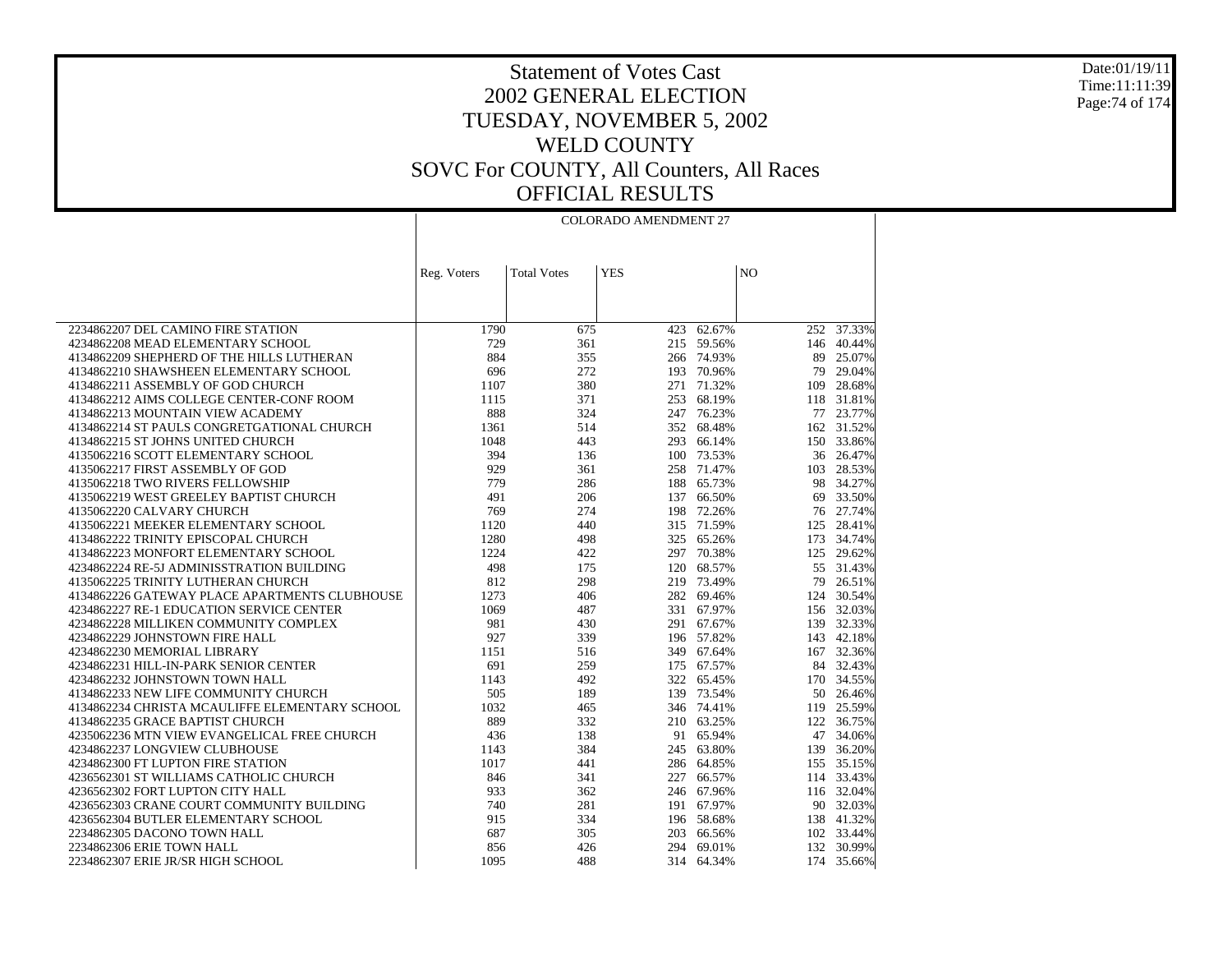Date:01/19/11 Time:11:11:40 Page:75 of 174

 $\mathbf{I}$ 

# Statement of Votes Cast 2002 GENERAL ELECTION TUESDAY, NOVEMBER 5, 2002 WELD COUNTY SOVC For COUNTY, All Counters, All Races OFFICIAL RESULTS

|                                            |                |                    | <b>COLORADO AMENDMENT 27</b> |            |                |            |
|--------------------------------------------|----------------|--------------------|------------------------------|------------|----------------|------------|
|                                            |                |                    |                              |            |                |            |
|                                            |                |                    |                              |            |                |            |
|                                            | Reg. Voters    | <b>Total Votes</b> | <b>YES</b>                   |            | N <sub>O</sub> |            |
|                                            |                |                    |                              |            |                |            |
|                                            |                |                    |                              |            |                |            |
|                                            |                |                    |                              |            |                |            |
| 4136562308 KERSEY TOWN HALL                | 1099           | 553                | 340                          | 61.48%     | 213            | 38.52%     |
| 4236562309 PELICAN LAKES SALES OFFICE      | 383            | 151                | 93                           | 61.59%     | 58             | 38.41%     |
| 4236562310 HUDSON TOWN HALL                | 971            | 390                | 242                          | 62.05%     | 148            | 37.95%     |
| 4136562311 KEENESBURG FIRE HALL            | 1107           | 527                | 349                          | 66.22%     | 178            | 33.78%     |
| 4136562312 ROGGEN FIRE HOUSE               | 355            | 168                | 99                           | 58.93%     | 69             | 41.07%     |
| 4236562313 LOCHBUIE ELEMENTARY SCHOOL      | 573            | 249                | 154                          | 61.85%     | 95             | 38.15%     |
| 4236562314 AFTER GLOWS SENIOR CENTER       | 979            | 374                | 259                          | 69.25%     | 115            | 30.75%     |
| 4135062315 UNC CENTER (MAIN LEVEL)         | 933            | 222                | 172                          | 77.48%     | 50             | 22.52%     |
| 4135062316 EAST MEMORIAL ELEMENTARY SCHOOL | 1121           | 307                | 222                          | 72.31%     | 85             | 27.69%     |
| 4135062317 BETHEL BAPTIST CHURCH           | 709            | 322                | 215                          | 66.77%     | 107            | 33.23%     |
| 4135062318 JACKSON ELEMENTARY SCHOOL       | 801            | 298                | 206                          | 69.13%     | 92             | 30.87%     |
| 4135062319 GARDEN CITY TOWN HALL           | 531            | 194                | 139                          | 71.65%     | 55             | 28.35%     |
| 4135062320 BONELL TOWER (LOUNGE)           | 437            | 130                | 90                           | 69.23%     | 40             | 30.77%     |
| 4135062321 GREELEY MALL (NORTH ENTRANCE)   | 891            | 258                | 178                          | 68.99%     | 80             | 31.01%     |
| 4135062322 DOS RIOS ELEMENTARY SCHOOL      | 1062           | 396                |                              | 284 71.72% | 112            | 28.28%     |
| 4135062323 CENTENNIAL ELEMENTARY SHOOL     | 959            | 327                | 210                          | 64.22%     | 117            | 35.78%     |
| 4135062324 CAVE CREEK CLUBHOUSE            | 969            | 332                | 220                          | 66.27%     | 112            | 33.73%     |
| 4135062325 EVANS COMMUNITY COMPLEX         | 684            | 247                | 180                          | 72.87%     | 67             | 27.13%     |
| 4134862326 FIRST BAPTIST CHURCH            | 1015           | 424                | 292                          | 68.87%     |                | 132 31.13% |
| 2233362327 MAIL BALLOT PRECINCT            | 45             | 24                 | 17                           | 70.83%     |                | 29.17%     |
| <b>ABSENTEE 1</b>                          | $\theta$       | 12181              | 8802                         | 72.26%     | 3379           | 27.74%     |
| <b>ABSENTEE 2</b>                          | $\theta$       | 4264               | 2958                         | 69.37%     | 1306           | 30.63%     |
| <b>EARLY</b>                               | $\theta$       | 2317               | 1371                         | 59.17%     | 946            | 40.83%     |
| PROVISIONAL 1                              | $\overline{0}$ | 230                | 161                          | 70.00%     | 69             | 30.00%     |
| PROVISIONAL 2                              | $\Omega$       | 96                 | 68                           | 70.83%     | 28             | 29.17%     |
| Total                                      | 85161          | 52753              | 35797                        | 67.86%     | 16956          | 32.14%     |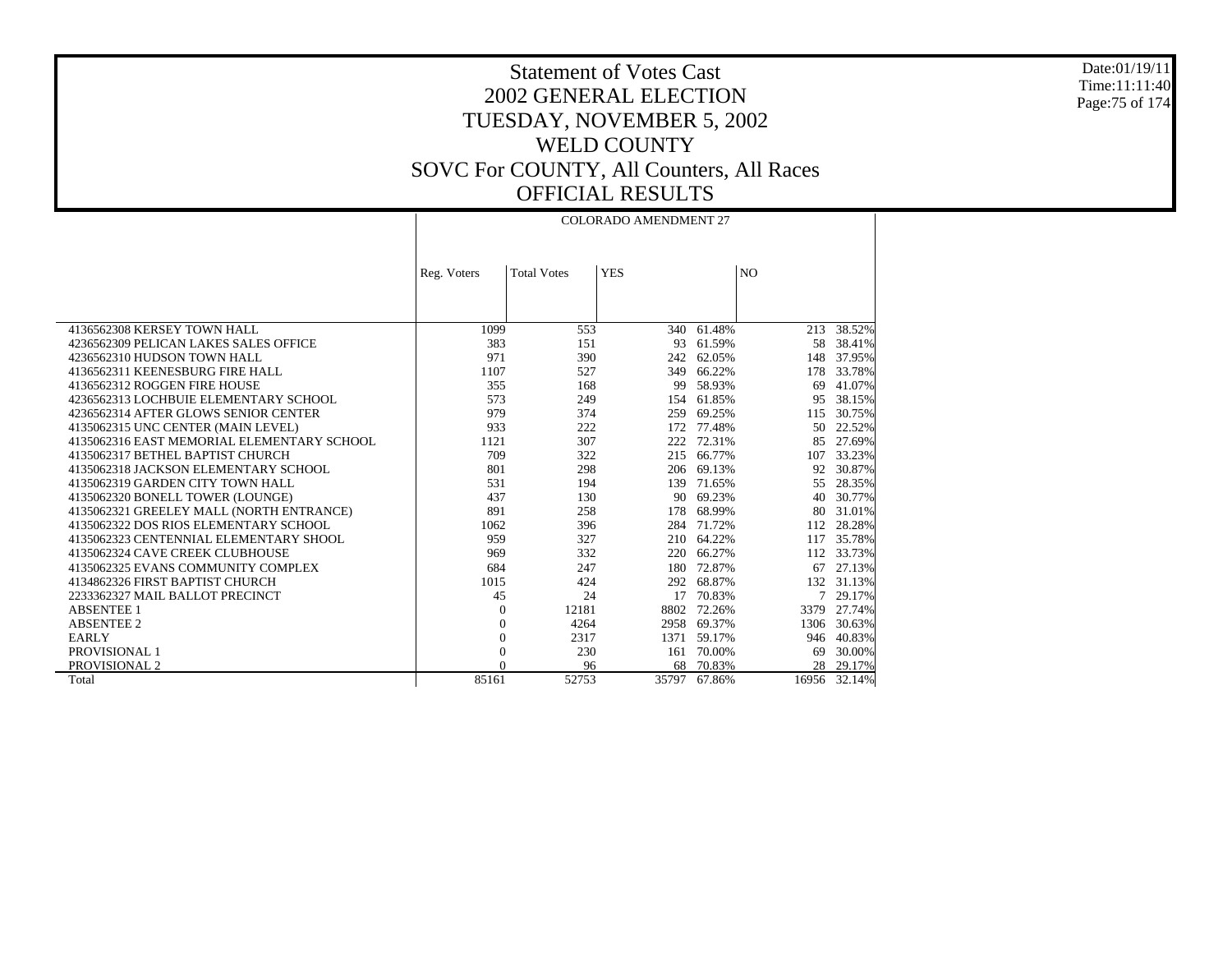### Date:01/19/11 Time:11:11:40 Page:76 of 174

|                                                | <b>COLORADO AMENDMENT 28</b> |                    |            |            |                |            |  |
|------------------------------------------------|------------------------------|--------------------|------------|------------|----------------|------------|--|
|                                                |                              |                    |            |            |                |            |  |
|                                                | Reg. Voters                  | <b>Total Votes</b> | <b>YES</b> |            | N <sub>O</sub> |            |  |
|                                                |                              |                    |            |            |                |            |  |
| Jurisdiction Wide                              |                              |                    |            |            |                |            |  |
| 4136562100 NUNN COMMUNITY BUILDING             | 746                          | 348                |            | 129 37.07% | 219            | 62.93%     |  |
| 4136562101 GROVER FIRE HALL                    | 337                          | 164                | 58         | 35.37%     |                | 106 64.63% |  |
| 4136562102 PRAIRIE HIGH SCHOOL                 | 291                          | 167                | 32         | 19.16%     | 135            | 80.84%     |  |
| 4136562103 BRIGGSDALE HIGH SCHOOL              | 282                          | 142                | 44         | 30.99%     | 98             | 69.01%     |  |
|                                                | 1329                         |                    |            | 224 36.42% |                |            |  |
| 4136562104 GILL LIONS COMMUNITY BUILDING       |                              | 615                |            |            | 391            | 63.58%     |  |
| 4136562105 KERSEY SENIOR CITIZENS HALL         | 251                          | 100                |            | 31 31.00%  | 69             | 69.00%     |  |
| 4135062106 FRIENDLY VILLAGE CLUBHOUSE          | 910                          | 304                |            | 147 48.36% |                | 157 51.64% |  |
| 4135062107 GREELEY RECREATION CENTER           | 1340                         | 383                |            | 194 50.65% | 189            | 49.35%     |  |
| 4135062108 MADISON ELEMENTARY SCHOOL           | 1065                         | 362                |            | 152 41.99% |                | 210 58.01% |  |
| 4135062109 GLORIA CHRISTI LUTHERAN CHURCH HALL | 828                          | 291                |            | 135 46.39% |                | 156 53.61% |  |
| 4135062110 FIRST UNITED METHODIST CHURCH       | 981                          | 313                |            | 152 48.56% | 161            | 51.44%     |  |
| 4135062111 FIRST CHRISTIAN CHURCH              | 1198                         | 423                |            | 184 43.50% |                | 239 56.50% |  |
| 4135062112 CAMERON ELEMETARY SCHOOL            | 1054                         | 377                |            | 178 47.21% | 199            | 52.79%     |  |
| 4134862113 WESTERN HILLS FIRE STATION          | 846                          | 334                |            | 137 41.02% |                | 197 58.98% |  |
| 4135062114 OUR SAVIORS LUTHERAN CHURCH         | 954                          | 390                |            | 161 41.28% | 229            | 58.72%     |  |
| 4134962115 WINDSOR HIGH SCHOOLL COMMONS        | 1086                         | 420                |            | 162 38.57% | 258            | 61.43%     |  |
| 4134962116 FAITH UNITED CHURCH OF CHRIST       | 861                          | 367                |            | 159 43.32% | 208            | 56.68%     |  |
| 4136562117 SEVERANCE FIRE STATION              | 1210                         | 541                |            | 207 38.26% | 334            | 61.74%     |  |
| 4136562118 EATON MIDDLE SCHOOL                 | 1177                         | 517                |            | 208 40.23% | 309            | 59.77%     |  |
| 4136562119 EVANGELICAL FREE CHURCH OF EATON    | 595                          | 261                |            | 84 32.18%  | 177            | 67.82%     |  |
| 4134862120 NORTH WELD CO WATER DISTRICT        | 404                          | 190                |            | 60 31.58%  | 130            | 68.42%     |  |
| 4134962121 COVENANT BIBLE COLLEGE (CLASSROOM)  | 1203                         | 520                |            | 216 41.54% |                | 304 58.46% |  |
| 4134962122 PARK BUILDING-WINDSOR TOWN HALL     | 1177                         | 545                |            | 223 40.92% | 322            | 59.08%     |  |
| 4134962123 CORNERSTONE BAPTIST CHURCH          | 1050                         | 391                |            | 156 39.90% |                | 235 60.10% |  |
| 4134862124 VICTORY CHRISTIAN FELLOWSHIP        | 967                          | 362                |            | 165 45.58% |                | 197 54.42% |  |
| 4134862125 NORTHRIDGE HIGH SCHOOL              | 630                          | 252                |            | 121 48.02% | 131            | 51.98%     |  |
| 4136562126 PIERCE TOWN HALL                    | 795                          | 363                |            | 142 39.12% | 221            | 60.88%     |  |
| 4136562127 AULT TOWN HALL                      | 789                          | 348                |            | 148 42.53% | 200            | 57.47%     |  |
| 4136562128 EATON TOWN HALL                     | 970                          | 430                |            | 150 34.88% |                | 280 65.12% |  |
| 4134862129 WINDSOR-SEVERANCE PUBLIC LIBRARY    | 321                          | 124                |            | 51 41.13%  | 73             | 58.87%     |  |
| 4134962130 TOZER ELEMENTARY SCHOOL             | 774                          | 352                |            | 148 42.05% | 204            | 57.95%     |  |
| 4234862200 MEAD TOWN HALL                      | 1229                         | 603                |            | 200 33.17% | 403            | 66.83%     |  |
| 4234862201 PLATTEVILLE TOWN HALL               | 990                          | 457                |            | 162 35.45% | 295            | 64.55%     |  |
| 4234862202 PLATTEVILLE BAPTIST CHURCH          | 564                          | 247                |            | 97 39.27%  | 150            | 60.73%     |  |
| 2234862203 FIRESTONE TOWN HALL                 | 1036                         | 459                |            | 172 37.47% |                | 287 62.53% |  |
| 2234862204 TRI TOWN BAPTIST CHURCH             | 1206                         | 444                |            | 185 41.67% | 259            | 58.33%     |  |
| 2234862205 FREDERICK TOWN HALL                 | 1206                         | 477                | 211        | 44.23%     |                | 266 55.77% |  |
| 2234862206 RINN UNITED METHODIST CHURCH        | 642                          | 233                |            | 83 35.62%  | 150            | 64.38%     |  |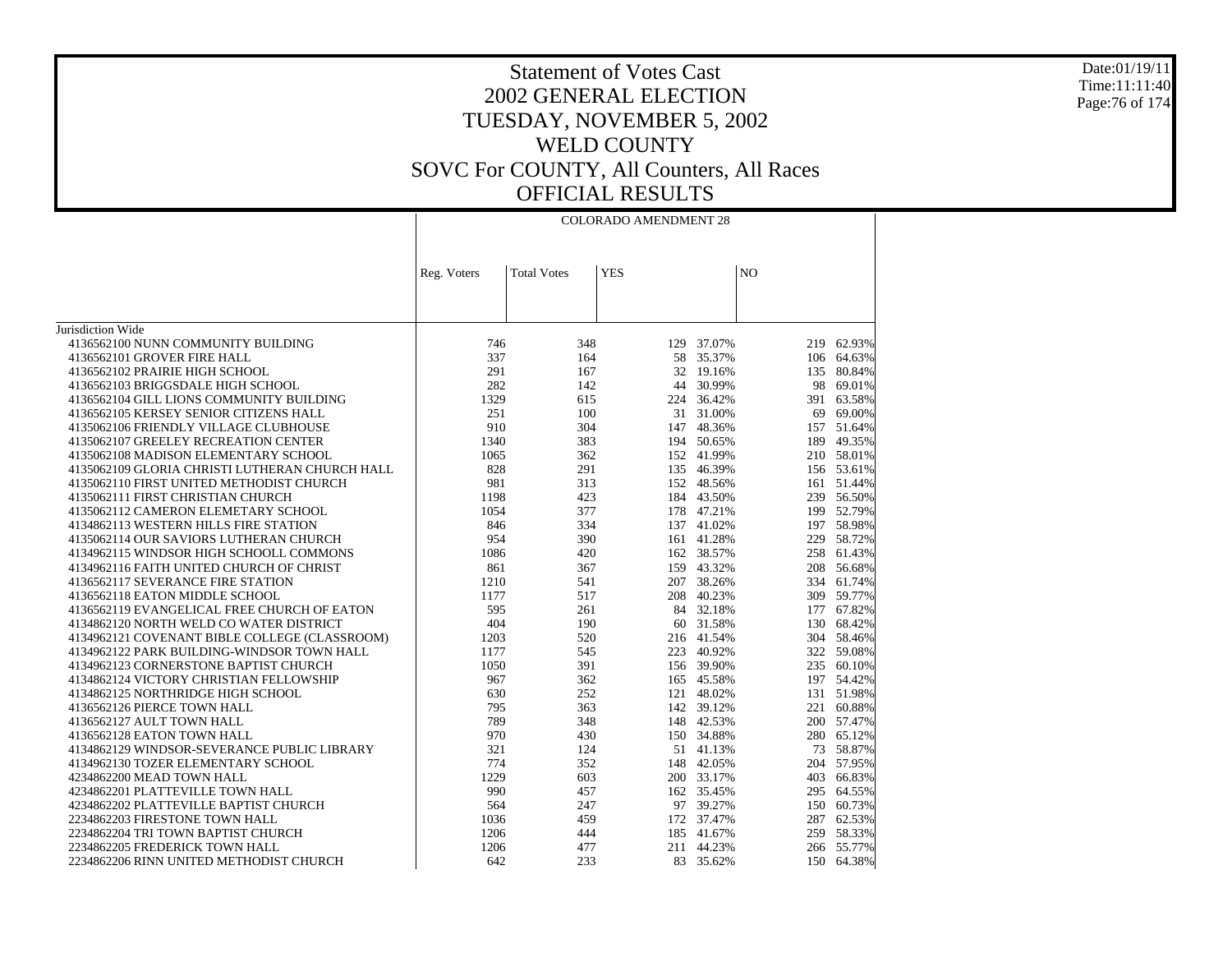Date:01/19/11 Time:11:11:40 Page:77 of 174

|                                                                                   | <b>COLORADO AMENDMENT 28</b> |                    |            |                          |                |                          |
|-----------------------------------------------------------------------------------|------------------------------|--------------------|------------|--------------------------|----------------|--------------------------|
|                                                                                   |                              |                    |            |                          |                |                          |
|                                                                                   |                              |                    |            |                          |                |                          |
|                                                                                   | Reg. Voters                  | <b>Total Votes</b> | <b>YES</b> |                          | N <sub>O</sub> |                          |
|                                                                                   |                              |                    |            |                          |                |                          |
|                                                                                   |                              |                    |            |                          |                |                          |
| 2234862207 DEL CAMINO FIRE STATION                                                | 1790                         | 669                | 256        | 38.27%                   |                | $413 - 61.73%$           |
| 4234862208 MEAD ELEMENTARY SCHOOL                                                 | 729                          | 364                |            | 116 31.87%               |                | 248 68.13%               |
| 4134862209 SHEPHERD OF THE HILLS LUTHERAN                                         | 884                          | 358                | 173        | 48.32%                   |                | 185 51.68%               |
| 4134862210 SHAWSHEEN ELEMENTARY SCHOOL                                            | 696<br>1107                  | 273<br>379         |            | 124 45.42%<br>190 50.13% |                | 149 54.58%<br>189 49.87% |
| 4134862211 ASSEMBLY OF GOD CHURCH<br>4134862212 AIMS COLLEGE CENTER-CONF ROOM     | 1115                         | 373                | 187        | 50.13%                   |                | 186 49.87%               |
| 4134862213 MOUNTAIN VIEW ACADEMY                                                  | 888                          | 324                |            | 158 48.77%               |                | 166 51.23%               |
| 4134862214 ST PAULS CONGRETGATIONAL CHURCH                                        | 1361                         | 507                | 188        | 37.08%                   |                | 319 62.92%               |
| 4134862215 ST JOHNS UNITED CHURCH                                                 | 1048                         | 438                |            | 173 39.50%               |                | 265 60.50%               |
| 4135062216 SCOTT ELEMENTARY SCHOOL                                                | 394                          | 141                | 66         | 46.81%                   |                | 75 53.19%                |
| 4135062217 FIRST ASSEMBLY OF GOD                                                  | 929                          | 358                |            | 161 44.97%               |                | 197 55.03%               |
| 4135062218 TWO RIVERS FELLOWSHIP                                                  | 779                          | 291                |            | 132 45.36%               |                | 159 54.64%               |
| 4135062219 WEST GREELEY BAPTIST CHURCH                                            | 491                          | 203                |            | 86 42.36%                |                | 117 57.64%               |
| 4135062220 CALVARY CHURCH                                                         | 769                          | 270                |            | 143 52.96%               |                | 127 47.04%               |
| 4135062221 MEEKER ELEMENTARY SCHOOL                                               | 1120                         | 441                |            | 202 45.80%               |                | 239 54.20%               |
| 4134862222 TRINITY EPISCOPAL CHURCH                                               | 1280                         | 492                | 201        | 40.85%                   |                | 291 59.15%               |
| 4134862223 MONFORT ELEMENTARY SCHOOL                                              | 1224                         | 423                |            | 178 42.08%               |                | 245 57.92%               |
| 4234862224 RE-5J ADMINISSTRATION BUILDING                                         | 498                          | 180                |            | 72 40.00%                |                | 108 60.00%               |
| 4135062225 TRINITY LUTHERAN CHURCH                                                | 812                          | 294                |            | 148 50.34%               |                | 146 49.66%               |
| 4134862226 GATEWAY PLACE APARTMENTS CLUBHOUSE                                     | 1273<br>1069                 | 405                |            | 195 48.15%               |                | 210 51.85%               |
| 4234862227 RE-1 EDUCATION SERVICE CENTER<br>4234862228 MILLIKEN COMMUNITY COMPLEX | 981                          | 481<br>426         | 193        | 176 36.59%<br>45.31%     |                | 305 63.41%<br>233 54.69% |
| 4234862229 JOHNSTOWN FIRE HALL                                                    | 927                          | 333                |            | 96 28.83%                |                | 237 71.17%               |
| 4234862230 MEMORIAL LIBRARY                                                       | 1151                         | 515                |            | 185 35.92%               |                | 330 64.08%               |
| 4234862231 HILL-IN-PARK SENIOR CENTER                                             | 691                          | 265                |            | 138 52.08%               |                | 127 47.92%               |
| 4234862232 JOHNSTOWN TOWN HALL                                                    | 1143                         | 492                |            | 189 38.41%               |                | 303 61.59%               |
| 4134862233 NEW LIFE COMMUNITY CHURCH                                              | 505                          | 186                |            | 91 48.92%                |                | 95 51.08%                |
| 4134862234 CHRISTA MCAULIFFE ELEMENTARY SCHOOL                                    | 1032                         | 456                |            | 224 49.12%               |                | 232 50.88%               |
| 4134862235 GRACE BAPTIST CHURCH                                                   | 889                          | 333                | 147        | 44.14%                   |                | 186 55.86%               |
| 4235062236 MTN VIEW EVANGELICAL FREE CHURCH                                       | 436                          | 140                |            | 69 49.29%                |                | 71 50.71%                |
| 4234862237 LONGVIEW CLUBHOUSE                                                     | 1143                         | 389                |            | 129 33.16%               |                | 260 66.84%               |
| 4234862300 FT LUPTON FIRE STATION                                                 | 1017                         | 450                |            | 195 43.33%               |                | 255 56.67%               |
| 4236562301 ST WILLIAMS CATHOLIC CHURCH                                            | 846                          | 340                |            | 138 40.59%               |                | 202 59.41%               |
| 4236562302 FORT LUPTON CITY HALL                                                  | 933                          | 370                | 173        | 46.76%                   |                | 197 53.24%               |
| 4236562303 CRANE COURT COMMUNITY BUILDING                                         | 740                          | 280                |            | 123 43.93%               |                | 157 56.07%               |
| 4236562304 BUTLER ELEMENTARY SCHOOL                                               | 915                          | 346                |            | 124 35.84%               |                | 222 64.16%               |
| 2234862305 DACONO TOWN HALL<br>2234862306 ERIE TOWN HALL                          | 687<br>856                   | 304<br>415         |            | 124 40.79%<br>174 41.93% |                | 180 59.21%<br>241 58.07% |
| 2234862307 ERIE JR/SR HIGH SCHOOL                                                 | 1095                         | 475                |            | 161 33.89%               |                | 314 66.11%               |
|                                                                                   |                              |                    |            |                          |                |                          |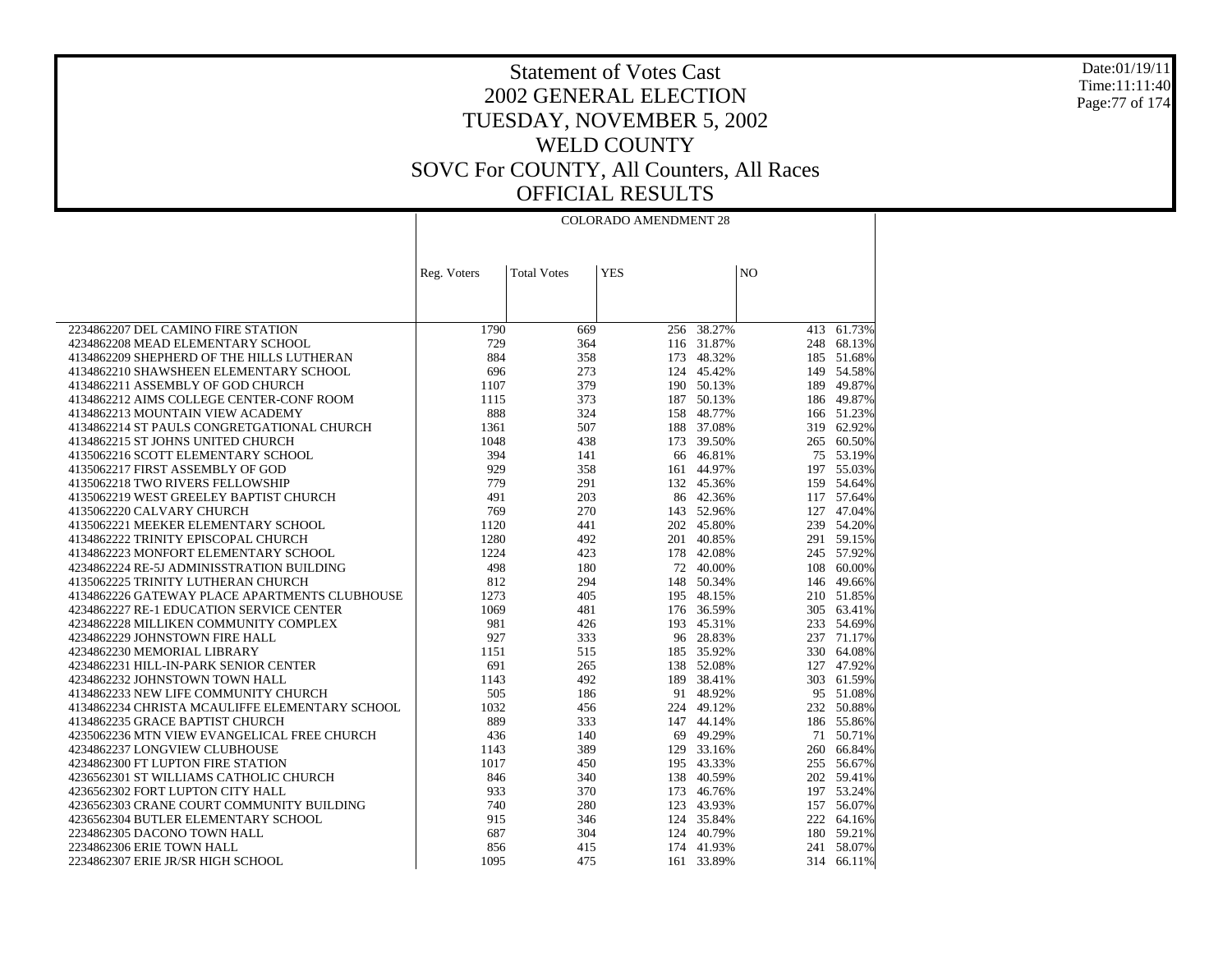Date:01/19/11 Time:11:11:40 Page:78 of 174

Τ

## Statement of Votes Cast 2002 GENERAL ELECTION TUESDAY, NOVEMBER 5, 2002 WELD COUNTY SOVC For COUNTY, All Counters, All Races OFFICIAL RESULTS

|                                            | <b>COLORADO AMENDMENT 28</b> |                    |            |            |                |           |  |  |
|--------------------------------------------|------------------------------|--------------------|------------|------------|----------------|-----------|--|--|
|                                            |                              |                    |            |            |                |           |  |  |
|                                            |                              |                    |            |            |                |           |  |  |
|                                            | Reg. Voters                  | <b>Total Votes</b> | <b>YES</b> |            | N <sub>O</sub> |           |  |  |
|                                            |                              |                    |            |            |                |           |  |  |
|                                            |                              |                    |            |            |                |           |  |  |
|                                            |                              |                    |            |            |                |           |  |  |
| 4136562308 KERSEY TOWN HALL                | 1099                         | 548                | 229        | 41.79%     | 319            | 58.21%    |  |  |
| 4236562309 PELICAN LAKES SALES OFFICE      | 383                          | 154                |            | 64 41.56%  | 90             | 58.44%    |  |  |
| 4236562310 HUDSON TOWN HALL                | 971                          | 409                |            | 155 37.90% | 254            | 62.10%    |  |  |
| 4136562311 KEENESBURG FIRE HALL            | 1107                         | 523                |            | 174 33.27% | 349            | 66.73%    |  |  |
| 4136562312 ROGGEN FIRE HOUSE               | 355                          | 168                |            | 51 30.36%  | 117            | 69.64%    |  |  |
| 4236562313 LOCHBUIE ELEMENTARY SCHOOL      | 573                          | 254                |            | 96 37.80%  | 158            | 62.20%    |  |  |
| 4236562314 AFTER GLOWS SENIOR CENTER       | 979                          | 380                | 169        | 44.47%     | 211            | 55.53%    |  |  |
| 4135062315 UNC CENTER (MAIN LEVEL)         | 933                          | 227                | 98         | 43.17%     | 129            | 56.83%    |  |  |
| 4135062316 EAST MEMORIAL ELEMENTARY SCHOOL | 1121                         | 309                | 161        | 52.10%     | 148            | 47.90%    |  |  |
| 4135062317 BETHEL BAPTIST CHURCH           | 709                          | 318                | 129        | 40.57%     | 189            | 59.43%    |  |  |
| 4135062318 JACKSON ELEMENTARY SCHOOL       | 801                          | 298                | 119        | 39.93%     | 179            | 60.07%    |  |  |
| 4135062319 GARDEN CITY TOWN HALL           | 531                          | 193                | 88         | 45.60%     | 105            | 54.40%    |  |  |
| 4135062320 BONELL TOWER (LOUNGE)           | 437                          | 134                | 55         | 41.04%     | 79             | 58.96%    |  |  |
| 4135062321 GREELEY MALL (NORTH ENTRANCE)   | 891                          | 265                | 122        | 46.04%     | 143            | 53.96%    |  |  |
| 4135062322 DOS RIOS ELEMENTARY SCHOOL      | 1062                         | 390                | 177        | 45.38%     | 213            | 54.62%    |  |  |
| 4135062323 CENTENNIAL ELEMENTARY SHOOL     | 959                          | 326                | 143        | 43.87%     | 183            | 56.13%    |  |  |
| 4135062324 CAVE CREEK CLUBHOUSE            | 969                          | 330                | 152        | 46.06%     | 178            | 53.94%    |  |  |
| 4135062325 EVANS COMMUNITY COMPLEX         | 684                          | 242                | 115        | 47.52%     | 127            | 52.48%    |  |  |
| 4134862326 FIRST BAPTIST CHURCH            | 1015                         | 438                | 209        | 47.72%     | 229            | 52.28%    |  |  |
| 2233362327 MAIL BALLOT PRECINCT            | 45                           | 23                 | 6          | 26.09%     | 17             | 73.91%    |  |  |
| <b>ABSENTEE 1</b>                          | $\boldsymbol{0}$             | 12062              | 6504       | 53.92%     | 5558           | 46.08%    |  |  |
| <b>ABSENTEE 2</b>                          | $\overline{0}$               | 4261               | 2014       | 47.27%     | 2247           | 52.73%    |  |  |
| <b>EARLY</b>                               | $\boldsymbol{0}$             | 2302               |            | 896 38.92% | 1406           | 61.08%    |  |  |
| PROVISIONAL 1                              | $\overline{0}$               | 224                | 107        | 47.77%     | 117            | 52.23%    |  |  |
| PROVISIONAL 2                              | $\Omega$                     | 95                 | 41         | 43.16%     |                | 54 56.84% |  |  |
| Total                                      | 85161                        | 52668              | 23540      | 44.70%     | 29128          | 55.30%    |  |  |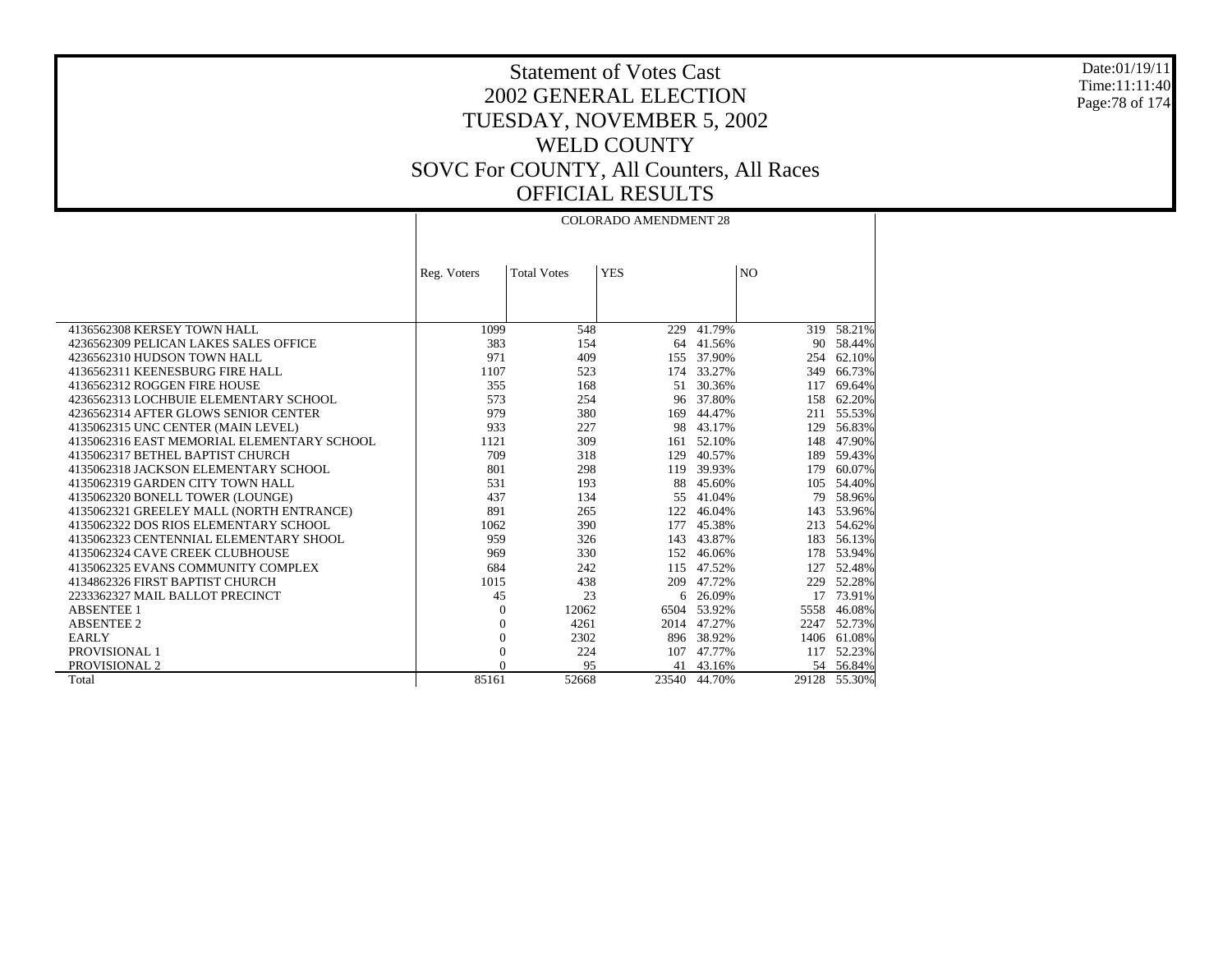#### Date:01/19/11 Time:11:11:40 Page:79 of 174

| N <sub>O</sub><br><b>Total Votes</b><br><b>YES</b><br>Reg. Voters<br>Jurisdiction Wide<br>4136562100 NUNN COMMUNITY BUILDING<br>746<br>346<br>36.13%<br>221<br>63.87%<br>125<br>337<br>4136562101 GROVER FIRE HALL<br>164<br>57<br>34.76%<br>107<br>65.24%<br>4136562102 PRAIRIE HIGH SCHOOL<br>291<br>35<br>21.74%<br>78.26%<br>161<br>126<br>282<br>69.85%<br>4136562103 BRIGGSDALE HIGH SCHOOL<br>41 30.15%<br>95<br>136<br>1329<br>605<br>205 33.88%<br>400 66.12%<br>4136562104 GILL LIONS COMMUNITY BUILDING<br>251<br>4136562105 KERSEY SENIOR CITIZENS HALL<br>99<br>28 28.28%<br>71 71.72%<br>4135062106 FRIENDLY VILLAGE CLUBHOUSE<br>910<br>298<br>153 51.34%<br>145 48.66%<br>4135062107 GREELEY RECREATION CENTER<br>1340<br>377<br>190 50.40%<br>187<br>49.60%<br>4135062108 MADISON ELEMENTARY SCHOOL<br>1065<br>360<br>159 44.17%<br>201 55.83%<br>4135062109 GLORIA CHRISTI LUTHERAN CHURCH HALL<br>828<br>286<br>150 52.45%<br>136 47.55%<br>981<br>155 49.68%<br>4135062110 FIRST UNITED METHODIST CHURCH<br>312<br>157 50.32%<br>4135062111 FIRST CHRISTIAN CHURCH<br>1198<br>409<br>194 47.43%<br>215 52.57%<br>4135062112 CAMERON ELEMETARY SCHOOL<br>1054<br>374<br>180 48.13%<br>51.87%<br>194<br>179 54.74%<br>4134862113 WESTERN HILLS FIRE STATION<br>846<br>327<br>148 45.26%<br>4135062114 OUR SAVIORS LUTHERAN CHURCH<br>954<br>380<br>182 47.89%<br>198 52.11%<br>63.61%<br>4134962115 WINDSOR HIGH SCHOOLL COMMONS<br>1086<br>151 36.39%<br>415<br>264<br>4134962116 FAITH UNITED CHURCH OF CHRIST<br>861<br>358<br>144 40.22%<br>214<br>59.78%<br>4136562117 SEVERANCE FIRE STATION<br>1210<br>525<br>226 43.05%<br>299 56.95%<br>4136562118 EATON MIDDLE SCHOOL<br>1177<br>506<br>186 36.76%<br>320<br>63.24%<br>595<br>4136562119 EVANGELICAL FREE CHURCH OF EATON<br>61.33%<br>256<br>99 38.67%<br>157<br>404<br>4134862120 NORTH WELD CO WATER DISTRICT<br>191<br>64 33.51%<br>127<br>66.49%<br>4134962121 COVENANT BIBLE COLLEGE (CLASSROOM)<br>1203<br>509<br>215 42.24%<br>294<br>57.76%<br>1177<br>538<br>210 39.03%<br>328<br>60.97%<br>4134962122 PARK BUILDING-WINDSOR TOWN HALL<br>1050<br>4134962123 CORNERSTONE BAPTIST CHURCH<br>381<br>147 38.58%<br>234<br>61.42%<br>967<br>147 42.24%<br>201 57.76%<br>4134862124 VICTORY CHRISTIAN FELLOWSHIP<br>348<br>4134862125 NORTHRIDGE HIGH SCHOOL<br>630<br>250<br>109 43.60%<br>56.40%<br>141<br>4136562126 PIERCE TOWN HALL<br>795<br>355<br>155 43.66%<br>200 56.34%<br>789<br>337<br>144 42.73%<br>193<br>57.27%<br>4136562127 AULT TOWN HALL<br>970<br>163 39.09%<br>60.91%<br>4136562128 EATON TOWN HALL<br>417<br>254<br>321<br>40 34.19%<br>65.81%<br>4134862129 WINDSOR-SEVERANCE PUBLIC LIBRARY<br>117<br>77<br>774<br>345<br>163 47.25%<br>182<br>52.75%<br>4134962130 TOZER ELEMENTARY SCHOOL<br>4234862200 MEAD TOWN HALL<br>1229<br>594<br>186 31.31%<br>408 68.69%<br>990<br>183 40.22%<br>272<br>59.78%<br>4234862201 PLATTEVILLE TOWN HALL<br>455<br>139 56.97%<br>4234862202 PLATTEVILLE BAPTIST CHURCH<br>564<br>244<br>105 43.03%<br>1036<br>291 64.52%<br>2234862203 FIRESTONE TOWN HALL<br>451<br>160 35.48% | <b>COLORADO AMENDMENT 29</b> |  |  |  |  |  |  |
|--------------------------------------------------------------------------------------------------------------------------------------------------------------------------------------------------------------------------------------------------------------------------------------------------------------------------------------------------------------------------------------------------------------------------------------------------------------------------------------------------------------------------------------------------------------------------------------------------------------------------------------------------------------------------------------------------------------------------------------------------------------------------------------------------------------------------------------------------------------------------------------------------------------------------------------------------------------------------------------------------------------------------------------------------------------------------------------------------------------------------------------------------------------------------------------------------------------------------------------------------------------------------------------------------------------------------------------------------------------------------------------------------------------------------------------------------------------------------------------------------------------------------------------------------------------------------------------------------------------------------------------------------------------------------------------------------------------------------------------------------------------------------------------------------------------------------------------------------------------------------------------------------------------------------------------------------------------------------------------------------------------------------------------------------------------------------------------------------------------------------------------------------------------------------------------------------------------------------------------------------------------------------------------------------------------------------------------------------------------------------------------------------------------------------------------------------------------------------------------------------------------------------------------------------------------------------------------------------------------------------------------------------------------------------------------------------------------------------------------------------------------------------------------------------------------------------------------------------------------------------------------------------------------------------------------------------------------------------------------------------------------------------------------------------------------------------------------------------------------------------------|------------------------------|--|--|--|--|--|--|
|                                                                                                                                                                                                                                                                                                                                                                                                                                                                                                                                                                                                                                                                                                                                                                                                                                                                                                                                                                                                                                                                                                                                                                                                                                                                                                                                                                                                                                                                                                                                                                                                                                                                                                                                                                                                                                                                                                                                                                                                                                                                                                                                                                                                                                                                                                                                                                                                                                                                                                                                                                                                                                                                                                                                                                                                                                                                                                                                                                                                                                                                                                                                |                              |  |  |  |  |  |  |
|                                                                                                                                                                                                                                                                                                                                                                                                                                                                                                                                                                                                                                                                                                                                                                                                                                                                                                                                                                                                                                                                                                                                                                                                                                                                                                                                                                                                                                                                                                                                                                                                                                                                                                                                                                                                                                                                                                                                                                                                                                                                                                                                                                                                                                                                                                                                                                                                                                                                                                                                                                                                                                                                                                                                                                                                                                                                                                                                                                                                                                                                                                                                |                              |  |  |  |  |  |  |
|                                                                                                                                                                                                                                                                                                                                                                                                                                                                                                                                                                                                                                                                                                                                                                                                                                                                                                                                                                                                                                                                                                                                                                                                                                                                                                                                                                                                                                                                                                                                                                                                                                                                                                                                                                                                                                                                                                                                                                                                                                                                                                                                                                                                                                                                                                                                                                                                                                                                                                                                                                                                                                                                                                                                                                                                                                                                                                                                                                                                                                                                                                                                |                              |  |  |  |  |  |  |
|                                                                                                                                                                                                                                                                                                                                                                                                                                                                                                                                                                                                                                                                                                                                                                                                                                                                                                                                                                                                                                                                                                                                                                                                                                                                                                                                                                                                                                                                                                                                                                                                                                                                                                                                                                                                                                                                                                                                                                                                                                                                                                                                                                                                                                                                                                                                                                                                                                                                                                                                                                                                                                                                                                                                                                                                                                                                                                                                                                                                                                                                                                                                |                              |  |  |  |  |  |  |
|                                                                                                                                                                                                                                                                                                                                                                                                                                                                                                                                                                                                                                                                                                                                                                                                                                                                                                                                                                                                                                                                                                                                                                                                                                                                                                                                                                                                                                                                                                                                                                                                                                                                                                                                                                                                                                                                                                                                                                                                                                                                                                                                                                                                                                                                                                                                                                                                                                                                                                                                                                                                                                                                                                                                                                                                                                                                                                                                                                                                                                                                                                                                |                              |  |  |  |  |  |  |
|                                                                                                                                                                                                                                                                                                                                                                                                                                                                                                                                                                                                                                                                                                                                                                                                                                                                                                                                                                                                                                                                                                                                                                                                                                                                                                                                                                                                                                                                                                                                                                                                                                                                                                                                                                                                                                                                                                                                                                                                                                                                                                                                                                                                                                                                                                                                                                                                                                                                                                                                                                                                                                                                                                                                                                                                                                                                                                                                                                                                                                                                                                                                |                              |  |  |  |  |  |  |
|                                                                                                                                                                                                                                                                                                                                                                                                                                                                                                                                                                                                                                                                                                                                                                                                                                                                                                                                                                                                                                                                                                                                                                                                                                                                                                                                                                                                                                                                                                                                                                                                                                                                                                                                                                                                                                                                                                                                                                                                                                                                                                                                                                                                                                                                                                                                                                                                                                                                                                                                                                                                                                                                                                                                                                                                                                                                                                                                                                                                                                                                                                                                |                              |  |  |  |  |  |  |
|                                                                                                                                                                                                                                                                                                                                                                                                                                                                                                                                                                                                                                                                                                                                                                                                                                                                                                                                                                                                                                                                                                                                                                                                                                                                                                                                                                                                                                                                                                                                                                                                                                                                                                                                                                                                                                                                                                                                                                                                                                                                                                                                                                                                                                                                                                                                                                                                                                                                                                                                                                                                                                                                                                                                                                                                                                                                                                                                                                                                                                                                                                                                |                              |  |  |  |  |  |  |
|                                                                                                                                                                                                                                                                                                                                                                                                                                                                                                                                                                                                                                                                                                                                                                                                                                                                                                                                                                                                                                                                                                                                                                                                                                                                                                                                                                                                                                                                                                                                                                                                                                                                                                                                                                                                                                                                                                                                                                                                                                                                                                                                                                                                                                                                                                                                                                                                                                                                                                                                                                                                                                                                                                                                                                                                                                                                                                                                                                                                                                                                                                                                |                              |  |  |  |  |  |  |
|                                                                                                                                                                                                                                                                                                                                                                                                                                                                                                                                                                                                                                                                                                                                                                                                                                                                                                                                                                                                                                                                                                                                                                                                                                                                                                                                                                                                                                                                                                                                                                                                                                                                                                                                                                                                                                                                                                                                                                                                                                                                                                                                                                                                                                                                                                                                                                                                                                                                                                                                                                                                                                                                                                                                                                                                                                                                                                                                                                                                                                                                                                                                |                              |  |  |  |  |  |  |
|                                                                                                                                                                                                                                                                                                                                                                                                                                                                                                                                                                                                                                                                                                                                                                                                                                                                                                                                                                                                                                                                                                                                                                                                                                                                                                                                                                                                                                                                                                                                                                                                                                                                                                                                                                                                                                                                                                                                                                                                                                                                                                                                                                                                                                                                                                                                                                                                                                                                                                                                                                                                                                                                                                                                                                                                                                                                                                                                                                                                                                                                                                                                |                              |  |  |  |  |  |  |
|                                                                                                                                                                                                                                                                                                                                                                                                                                                                                                                                                                                                                                                                                                                                                                                                                                                                                                                                                                                                                                                                                                                                                                                                                                                                                                                                                                                                                                                                                                                                                                                                                                                                                                                                                                                                                                                                                                                                                                                                                                                                                                                                                                                                                                                                                                                                                                                                                                                                                                                                                                                                                                                                                                                                                                                                                                                                                                                                                                                                                                                                                                                                |                              |  |  |  |  |  |  |
|                                                                                                                                                                                                                                                                                                                                                                                                                                                                                                                                                                                                                                                                                                                                                                                                                                                                                                                                                                                                                                                                                                                                                                                                                                                                                                                                                                                                                                                                                                                                                                                                                                                                                                                                                                                                                                                                                                                                                                                                                                                                                                                                                                                                                                                                                                                                                                                                                                                                                                                                                                                                                                                                                                                                                                                                                                                                                                                                                                                                                                                                                                                                |                              |  |  |  |  |  |  |
|                                                                                                                                                                                                                                                                                                                                                                                                                                                                                                                                                                                                                                                                                                                                                                                                                                                                                                                                                                                                                                                                                                                                                                                                                                                                                                                                                                                                                                                                                                                                                                                                                                                                                                                                                                                                                                                                                                                                                                                                                                                                                                                                                                                                                                                                                                                                                                                                                                                                                                                                                                                                                                                                                                                                                                                                                                                                                                                                                                                                                                                                                                                                |                              |  |  |  |  |  |  |
|                                                                                                                                                                                                                                                                                                                                                                                                                                                                                                                                                                                                                                                                                                                                                                                                                                                                                                                                                                                                                                                                                                                                                                                                                                                                                                                                                                                                                                                                                                                                                                                                                                                                                                                                                                                                                                                                                                                                                                                                                                                                                                                                                                                                                                                                                                                                                                                                                                                                                                                                                                                                                                                                                                                                                                                                                                                                                                                                                                                                                                                                                                                                |                              |  |  |  |  |  |  |
|                                                                                                                                                                                                                                                                                                                                                                                                                                                                                                                                                                                                                                                                                                                                                                                                                                                                                                                                                                                                                                                                                                                                                                                                                                                                                                                                                                                                                                                                                                                                                                                                                                                                                                                                                                                                                                                                                                                                                                                                                                                                                                                                                                                                                                                                                                                                                                                                                                                                                                                                                                                                                                                                                                                                                                                                                                                                                                                                                                                                                                                                                                                                |                              |  |  |  |  |  |  |
|                                                                                                                                                                                                                                                                                                                                                                                                                                                                                                                                                                                                                                                                                                                                                                                                                                                                                                                                                                                                                                                                                                                                                                                                                                                                                                                                                                                                                                                                                                                                                                                                                                                                                                                                                                                                                                                                                                                                                                                                                                                                                                                                                                                                                                                                                                                                                                                                                                                                                                                                                                                                                                                                                                                                                                                                                                                                                                                                                                                                                                                                                                                                |                              |  |  |  |  |  |  |
|                                                                                                                                                                                                                                                                                                                                                                                                                                                                                                                                                                                                                                                                                                                                                                                                                                                                                                                                                                                                                                                                                                                                                                                                                                                                                                                                                                                                                                                                                                                                                                                                                                                                                                                                                                                                                                                                                                                                                                                                                                                                                                                                                                                                                                                                                                                                                                                                                                                                                                                                                                                                                                                                                                                                                                                                                                                                                                                                                                                                                                                                                                                                |                              |  |  |  |  |  |  |
|                                                                                                                                                                                                                                                                                                                                                                                                                                                                                                                                                                                                                                                                                                                                                                                                                                                                                                                                                                                                                                                                                                                                                                                                                                                                                                                                                                                                                                                                                                                                                                                                                                                                                                                                                                                                                                                                                                                                                                                                                                                                                                                                                                                                                                                                                                                                                                                                                                                                                                                                                                                                                                                                                                                                                                                                                                                                                                                                                                                                                                                                                                                                |                              |  |  |  |  |  |  |
|                                                                                                                                                                                                                                                                                                                                                                                                                                                                                                                                                                                                                                                                                                                                                                                                                                                                                                                                                                                                                                                                                                                                                                                                                                                                                                                                                                                                                                                                                                                                                                                                                                                                                                                                                                                                                                                                                                                                                                                                                                                                                                                                                                                                                                                                                                                                                                                                                                                                                                                                                                                                                                                                                                                                                                                                                                                                                                                                                                                                                                                                                                                                |                              |  |  |  |  |  |  |
|                                                                                                                                                                                                                                                                                                                                                                                                                                                                                                                                                                                                                                                                                                                                                                                                                                                                                                                                                                                                                                                                                                                                                                                                                                                                                                                                                                                                                                                                                                                                                                                                                                                                                                                                                                                                                                                                                                                                                                                                                                                                                                                                                                                                                                                                                                                                                                                                                                                                                                                                                                                                                                                                                                                                                                                                                                                                                                                                                                                                                                                                                                                                |                              |  |  |  |  |  |  |
|                                                                                                                                                                                                                                                                                                                                                                                                                                                                                                                                                                                                                                                                                                                                                                                                                                                                                                                                                                                                                                                                                                                                                                                                                                                                                                                                                                                                                                                                                                                                                                                                                                                                                                                                                                                                                                                                                                                                                                                                                                                                                                                                                                                                                                                                                                                                                                                                                                                                                                                                                                                                                                                                                                                                                                                                                                                                                                                                                                                                                                                                                                                                |                              |  |  |  |  |  |  |
|                                                                                                                                                                                                                                                                                                                                                                                                                                                                                                                                                                                                                                                                                                                                                                                                                                                                                                                                                                                                                                                                                                                                                                                                                                                                                                                                                                                                                                                                                                                                                                                                                                                                                                                                                                                                                                                                                                                                                                                                                                                                                                                                                                                                                                                                                                                                                                                                                                                                                                                                                                                                                                                                                                                                                                                                                                                                                                                                                                                                                                                                                                                                |                              |  |  |  |  |  |  |
|                                                                                                                                                                                                                                                                                                                                                                                                                                                                                                                                                                                                                                                                                                                                                                                                                                                                                                                                                                                                                                                                                                                                                                                                                                                                                                                                                                                                                                                                                                                                                                                                                                                                                                                                                                                                                                                                                                                                                                                                                                                                                                                                                                                                                                                                                                                                                                                                                                                                                                                                                                                                                                                                                                                                                                                                                                                                                                                                                                                                                                                                                                                                |                              |  |  |  |  |  |  |
|                                                                                                                                                                                                                                                                                                                                                                                                                                                                                                                                                                                                                                                                                                                                                                                                                                                                                                                                                                                                                                                                                                                                                                                                                                                                                                                                                                                                                                                                                                                                                                                                                                                                                                                                                                                                                                                                                                                                                                                                                                                                                                                                                                                                                                                                                                                                                                                                                                                                                                                                                                                                                                                                                                                                                                                                                                                                                                                                                                                                                                                                                                                                |                              |  |  |  |  |  |  |
|                                                                                                                                                                                                                                                                                                                                                                                                                                                                                                                                                                                                                                                                                                                                                                                                                                                                                                                                                                                                                                                                                                                                                                                                                                                                                                                                                                                                                                                                                                                                                                                                                                                                                                                                                                                                                                                                                                                                                                                                                                                                                                                                                                                                                                                                                                                                                                                                                                                                                                                                                                                                                                                                                                                                                                                                                                                                                                                                                                                                                                                                                                                                |                              |  |  |  |  |  |  |
|                                                                                                                                                                                                                                                                                                                                                                                                                                                                                                                                                                                                                                                                                                                                                                                                                                                                                                                                                                                                                                                                                                                                                                                                                                                                                                                                                                                                                                                                                                                                                                                                                                                                                                                                                                                                                                                                                                                                                                                                                                                                                                                                                                                                                                                                                                                                                                                                                                                                                                                                                                                                                                                                                                                                                                                                                                                                                                                                                                                                                                                                                                                                |                              |  |  |  |  |  |  |
|                                                                                                                                                                                                                                                                                                                                                                                                                                                                                                                                                                                                                                                                                                                                                                                                                                                                                                                                                                                                                                                                                                                                                                                                                                                                                                                                                                                                                                                                                                                                                                                                                                                                                                                                                                                                                                                                                                                                                                                                                                                                                                                                                                                                                                                                                                                                                                                                                                                                                                                                                                                                                                                                                                                                                                                                                                                                                                                                                                                                                                                                                                                                |                              |  |  |  |  |  |  |
|                                                                                                                                                                                                                                                                                                                                                                                                                                                                                                                                                                                                                                                                                                                                                                                                                                                                                                                                                                                                                                                                                                                                                                                                                                                                                                                                                                                                                                                                                                                                                                                                                                                                                                                                                                                                                                                                                                                                                                                                                                                                                                                                                                                                                                                                                                                                                                                                                                                                                                                                                                                                                                                                                                                                                                                                                                                                                                                                                                                                                                                                                                                                |                              |  |  |  |  |  |  |
|                                                                                                                                                                                                                                                                                                                                                                                                                                                                                                                                                                                                                                                                                                                                                                                                                                                                                                                                                                                                                                                                                                                                                                                                                                                                                                                                                                                                                                                                                                                                                                                                                                                                                                                                                                                                                                                                                                                                                                                                                                                                                                                                                                                                                                                                                                                                                                                                                                                                                                                                                                                                                                                                                                                                                                                                                                                                                                                                                                                                                                                                                                                                |                              |  |  |  |  |  |  |
|                                                                                                                                                                                                                                                                                                                                                                                                                                                                                                                                                                                                                                                                                                                                                                                                                                                                                                                                                                                                                                                                                                                                                                                                                                                                                                                                                                                                                                                                                                                                                                                                                                                                                                                                                                                                                                                                                                                                                                                                                                                                                                                                                                                                                                                                                                                                                                                                                                                                                                                                                                                                                                                                                                                                                                                                                                                                                                                                                                                                                                                                                                                                |                              |  |  |  |  |  |  |
|                                                                                                                                                                                                                                                                                                                                                                                                                                                                                                                                                                                                                                                                                                                                                                                                                                                                                                                                                                                                                                                                                                                                                                                                                                                                                                                                                                                                                                                                                                                                                                                                                                                                                                                                                                                                                                                                                                                                                                                                                                                                                                                                                                                                                                                                                                                                                                                                                                                                                                                                                                                                                                                                                                                                                                                                                                                                                                                                                                                                                                                                                                                                |                              |  |  |  |  |  |  |
|                                                                                                                                                                                                                                                                                                                                                                                                                                                                                                                                                                                                                                                                                                                                                                                                                                                                                                                                                                                                                                                                                                                                                                                                                                                                                                                                                                                                                                                                                                                                                                                                                                                                                                                                                                                                                                                                                                                                                                                                                                                                                                                                                                                                                                                                                                                                                                                                                                                                                                                                                                                                                                                                                                                                                                                                                                                                                                                                                                                                                                                                                                                                |                              |  |  |  |  |  |  |
|                                                                                                                                                                                                                                                                                                                                                                                                                                                                                                                                                                                                                                                                                                                                                                                                                                                                                                                                                                                                                                                                                                                                                                                                                                                                                                                                                                                                                                                                                                                                                                                                                                                                                                                                                                                                                                                                                                                                                                                                                                                                                                                                                                                                                                                                                                                                                                                                                                                                                                                                                                                                                                                                                                                                                                                                                                                                                                                                                                                                                                                                                                                                |                              |  |  |  |  |  |  |
|                                                                                                                                                                                                                                                                                                                                                                                                                                                                                                                                                                                                                                                                                                                                                                                                                                                                                                                                                                                                                                                                                                                                                                                                                                                                                                                                                                                                                                                                                                                                                                                                                                                                                                                                                                                                                                                                                                                                                                                                                                                                                                                                                                                                                                                                                                                                                                                                                                                                                                                                                                                                                                                                                                                                                                                                                                                                                                                                                                                                                                                                                                                                |                              |  |  |  |  |  |  |
|                                                                                                                                                                                                                                                                                                                                                                                                                                                                                                                                                                                                                                                                                                                                                                                                                                                                                                                                                                                                                                                                                                                                                                                                                                                                                                                                                                                                                                                                                                                                                                                                                                                                                                                                                                                                                                                                                                                                                                                                                                                                                                                                                                                                                                                                                                                                                                                                                                                                                                                                                                                                                                                                                                                                                                                                                                                                                                                                                                                                                                                                                                                                |                              |  |  |  |  |  |  |
|                                                                                                                                                                                                                                                                                                                                                                                                                                                                                                                                                                                                                                                                                                                                                                                                                                                                                                                                                                                                                                                                                                                                                                                                                                                                                                                                                                                                                                                                                                                                                                                                                                                                                                                                                                                                                                                                                                                                                                                                                                                                                                                                                                                                                                                                                                                                                                                                                                                                                                                                                                                                                                                                                                                                                                                                                                                                                                                                                                                                                                                                                                                                |                              |  |  |  |  |  |  |
|                                                                                                                                                                                                                                                                                                                                                                                                                                                                                                                                                                                                                                                                                                                                                                                                                                                                                                                                                                                                                                                                                                                                                                                                                                                                                                                                                                                                                                                                                                                                                                                                                                                                                                                                                                                                                                                                                                                                                                                                                                                                                                                                                                                                                                                                                                                                                                                                                                                                                                                                                                                                                                                                                                                                                                                                                                                                                                                                                                                                                                                                                                                                |                              |  |  |  |  |  |  |
|                                                                                                                                                                                                                                                                                                                                                                                                                                                                                                                                                                                                                                                                                                                                                                                                                                                                                                                                                                                                                                                                                                                                                                                                                                                                                                                                                                                                                                                                                                                                                                                                                                                                                                                                                                                                                                                                                                                                                                                                                                                                                                                                                                                                                                                                                                                                                                                                                                                                                                                                                                                                                                                                                                                                                                                                                                                                                                                                                                                                                                                                                                                                |                              |  |  |  |  |  |  |
|                                                                                                                                                                                                                                                                                                                                                                                                                                                                                                                                                                                                                                                                                                                                                                                                                                                                                                                                                                                                                                                                                                                                                                                                                                                                                                                                                                                                                                                                                                                                                                                                                                                                                                                                                                                                                                                                                                                                                                                                                                                                                                                                                                                                                                                                                                                                                                                                                                                                                                                                                                                                                                                                                                                                                                                                                                                                                                                                                                                                                                                                                                                                |                              |  |  |  |  |  |  |
|                                                                                                                                                                                                                                                                                                                                                                                                                                                                                                                                                                                                                                                                                                                                                                                                                                                                                                                                                                                                                                                                                                                                                                                                                                                                                                                                                                                                                                                                                                                                                                                                                                                                                                                                                                                                                                                                                                                                                                                                                                                                                                                                                                                                                                                                                                                                                                                                                                                                                                                                                                                                                                                                                                                                                                                                                                                                                                                                                                                                                                                                                                                                |                              |  |  |  |  |  |  |
| 2234862204 TRI TOWN BAPTIST CHURCH<br>171 39.13%<br>266 60.87%<br>1206<br>437                                                                                                                                                                                                                                                                                                                                                                                                                                                                                                                                                                                                                                                                                                                                                                                                                                                                                                                                                                                                                                                                                                                                                                                                                                                                                                                                                                                                                                                                                                                                                                                                                                                                                                                                                                                                                                                                                                                                                                                                                                                                                                                                                                                                                                                                                                                                                                                                                                                                                                                                                                                                                                                                                                                                                                                                                                                                                                                                                                                                                                                  |                              |  |  |  |  |  |  |
| 2234862205 FREDERICK TOWN HALL<br>1206<br>458<br>206 44.98%<br>252<br>55.02%                                                                                                                                                                                                                                                                                                                                                                                                                                                                                                                                                                                                                                                                                                                                                                                                                                                                                                                                                                                                                                                                                                                                                                                                                                                                                                                                                                                                                                                                                                                                                                                                                                                                                                                                                                                                                                                                                                                                                                                                                                                                                                                                                                                                                                                                                                                                                                                                                                                                                                                                                                                                                                                                                                                                                                                                                                                                                                                                                                                                                                                   |                              |  |  |  |  |  |  |
| 642<br>229<br>73 31.88%<br>156 68.12%<br>2234862206 RINN UNITED METHODIST CHURCH                                                                                                                                                                                                                                                                                                                                                                                                                                                                                                                                                                                                                                                                                                                                                                                                                                                                                                                                                                                                                                                                                                                                                                                                                                                                                                                                                                                                                                                                                                                                                                                                                                                                                                                                                                                                                                                                                                                                                                                                                                                                                                                                                                                                                                                                                                                                                                                                                                                                                                                                                                                                                                                                                                                                                                                                                                                                                                                                                                                                                                               |                              |  |  |  |  |  |  |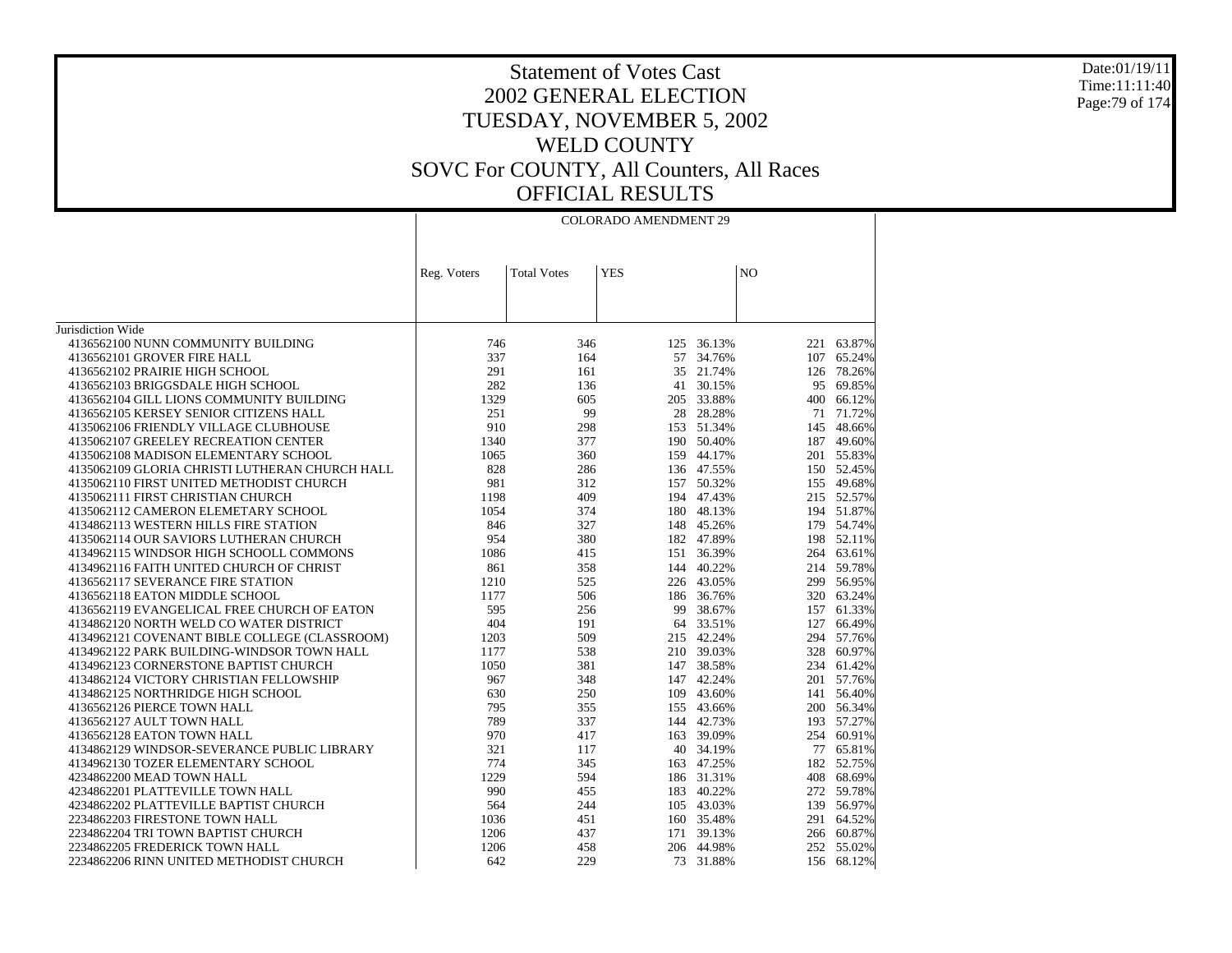Date:01/19/11 Time:11:11:40 Page:80 of 174

|                                                                                 | <b>COLORADO AMENDMENT 29</b> |                    |            |                          |                |                          |  |
|---------------------------------------------------------------------------------|------------------------------|--------------------|------------|--------------------------|----------------|--------------------------|--|
|                                                                                 |                              |                    |            |                          |                |                          |  |
|                                                                                 | Reg. Voters                  | <b>Total Votes</b> | <b>YES</b> |                          | N <sub>O</sub> |                          |  |
|                                                                                 |                              |                    |            |                          |                |                          |  |
|                                                                                 |                              |                    |            |                          |                |                          |  |
|                                                                                 |                              |                    |            |                          |                |                          |  |
| 2234862207 DEL CAMINO FIRE STATION                                              | 1790                         | 652                | 228        | 34.97%                   | 424            | 65.03%                   |  |
| 4234862208 MEAD ELEMENTARY SCHOOL                                               | 729                          | 355                | 107        | 30.14%                   |                | 248 69.86%               |  |
| 4134862209 SHEPHERD OF THE HILLS LUTHERAN                                       | 884                          | 342                | 162        | 47.37%                   |                | 180 52.63%               |  |
| 4134862210 SHAWSHEEN ELEMENTARY SCHOOL                                          | 696                          | 256                |            | 140 54.69%               |                | 116 45.31%               |  |
| 4134862211 ASSEMBLY OF GOD CHURCH                                               | 1107                         | 364                | 170        | 46.70%                   |                | 194 53.30%               |  |
| 4134862212 AIMS COLLEGE CENTER-CONF ROOM                                        | 1115<br>888                  | 367                | 170        | 46.32%                   |                | 197 53.68%               |  |
| 4134862213 MOUNTAIN VIEW ACADEMY                                                |                              | 314                |            | 149 47.45%               |                | 165 52.55%               |  |
| 4134862214 ST PAULS CONGRETGATIONAL CHURCH<br>4134862215 ST JOHNS UNITED CHURCH | 1361<br>1048                 | 496<br>428         |            | 189 38.10%<br>187 43.69% |                | 307 61.90%<br>241 56.31% |  |
| 4135062216 SCOTT ELEMENTARY SCHOOL                                              | 394                          | 136                | 66         | 48.53%                   |                | 70 51.47%                |  |
| 4135062217 FIRST ASSEMBLY OF GOD                                                | 929                          | 348                |            | 160 45.98%               |                | 188 54.02%               |  |
| 4135062218 TWO RIVERS FELLOWSHIP                                                | 779                          | 290                | 141        | 48.62%                   |                | 149 51.38%               |  |
| 4135062219 WEST GREELEY BAPTIST CHURCH                                          | 491                          | 206                |            | 86 41.75%                |                | 120 58.25%               |  |
| 4135062220 CALVARY CHURCH                                                       | 769                          | 269                | 133        | 49.44%                   |                | 136 50.56%               |  |
| 4135062221 MEEKER ELEMENTARY SCHOOL                                             | 1120                         | 425                | 188        | 44.24%                   |                | 237 55.76%               |  |
| 4134862222 TRINITY EPISCOPAL CHURCH                                             | 1280                         | 478                |            | 202 42.26%               |                | 276 57.74%               |  |
| 4134862223 MONFORT ELEMENTARY SCHOOL                                            | 1224                         | 409                | 183        | 44.74%                   |                | 226 55.26%               |  |
| 4234862224 RE-5J ADMINISSTRATION BUILDING                                       | 498                          | 177                |            | 77 43.50%                |                | 100 56.50%               |  |
| 4135062225 TRINITY LUTHERAN CHURCH                                              | 812                          | 282                | 138        | 48.94%                   |                | 144 51.06%               |  |
| 4134862226 GATEWAY PLACE APARTMENTS CLUBHOUSE                                   | 1273                         | 396                |            | 176 44.44%               |                | 220 55.56%               |  |
| 4234862227 RE-1 EDUCATION SERVICE CENTER                                        | 1069                         | 474                |            | 187 39.45%               |                | 287 60.55%               |  |
| 4234862228 MILLIKEN COMMUNITY COMPLEX                                           | 981                          | 422                | 191        | 45.26%                   |                | 231 54.74%               |  |
| 4234862229 JOHNSTOWN FIRE HALL                                                  | 927                          | 325                |            | 94 28.92%                |                | 231 71.08%               |  |
| 4234862230 MEMORIAL LIBRARY                                                     | 1151                         | 515                |            | 176 34.17%               | 339            | 65.83%                   |  |
| 4234862231 HILL-IN-PARK SENIOR CENTER                                           | 691                          | 263                | 133        | 50.57%                   |                | 130 49.43%               |  |
| 4234862232 JOHNSTOWN TOWN HALL                                                  | 1143                         | 487                |            | 182 37.37%               |                | 305 62.63%               |  |
| 4134862233 NEW LIFE COMMUNITY CHURCH                                            | 505                          | 184                |            | 89 48.37%                |                | 95 51.63%                |  |
| 4134862234 CHRISTA MCAULIFFE ELEMENTARY SCHOOL                                  | 1032                         | 441                |            | 195 44.22%               |                | 246 55.78%               |  |
| 4134862235 GRACE BAPTIST CHURCH                                                 | 889                          | 324                | 127        | 39.20%                   | 197            | 60.80%                   |  |
| 4235062236 MTN VIEW EVANGELICAL FREE CHURCH                                     | 436                          | 139                | 68         | 48.92%                   |                | 71 51.08%                |  |
| 4234862237 LONGVIEW CLUBHOUSE                                                   | 1143                         | 374                | 135        | 36.10%                   | 239            | 63.90%                   |  |
| 4234862300 FT LUPTON FIRE STATION                                               | 1017                         | 442                | 185        | 41.86%                   |                | 257 58.14%               |  |
| 4236562301 ST WILLIAMS CATHOLIC CHURCH                                          | 846                          | 336                | 147        | 43.75%                   |                | 189 56.25%               |  |
| 4236562302 FORT LUPTON CITY HALL                                                | 933                          | 356                | 149        | 41.85%                   |                | 207 58.15%               |  |
| 4236562303 CRANE COURT COMMUNITY BUILDING                                       | 740                          | 279                | 123        | 44.09%                   |                | 156 55.91%               |  |
| 4236562304 BUTLER ELEMENTARY SCHOOL                                             | 915                          | 342                | 111        | 32.46%                   |                | 231 67.54%               |  |
| 2234862305 DACONO TOWN HALL                                                     | 687                          | 299                |            | 131 43.81%               |                | 168 56.19%               |  |
| 2234862306 ERIE TOWN HALL                                                       | 856                          | 409                | 184        | 44.99%                   | 225            | 55.01%                   |  |
| 2234862307 ERIE JR/SR HIGH SCHOOL                                               | 1095                         | 469                |            | 174 37.10%               |                | 295 62.90%               |  |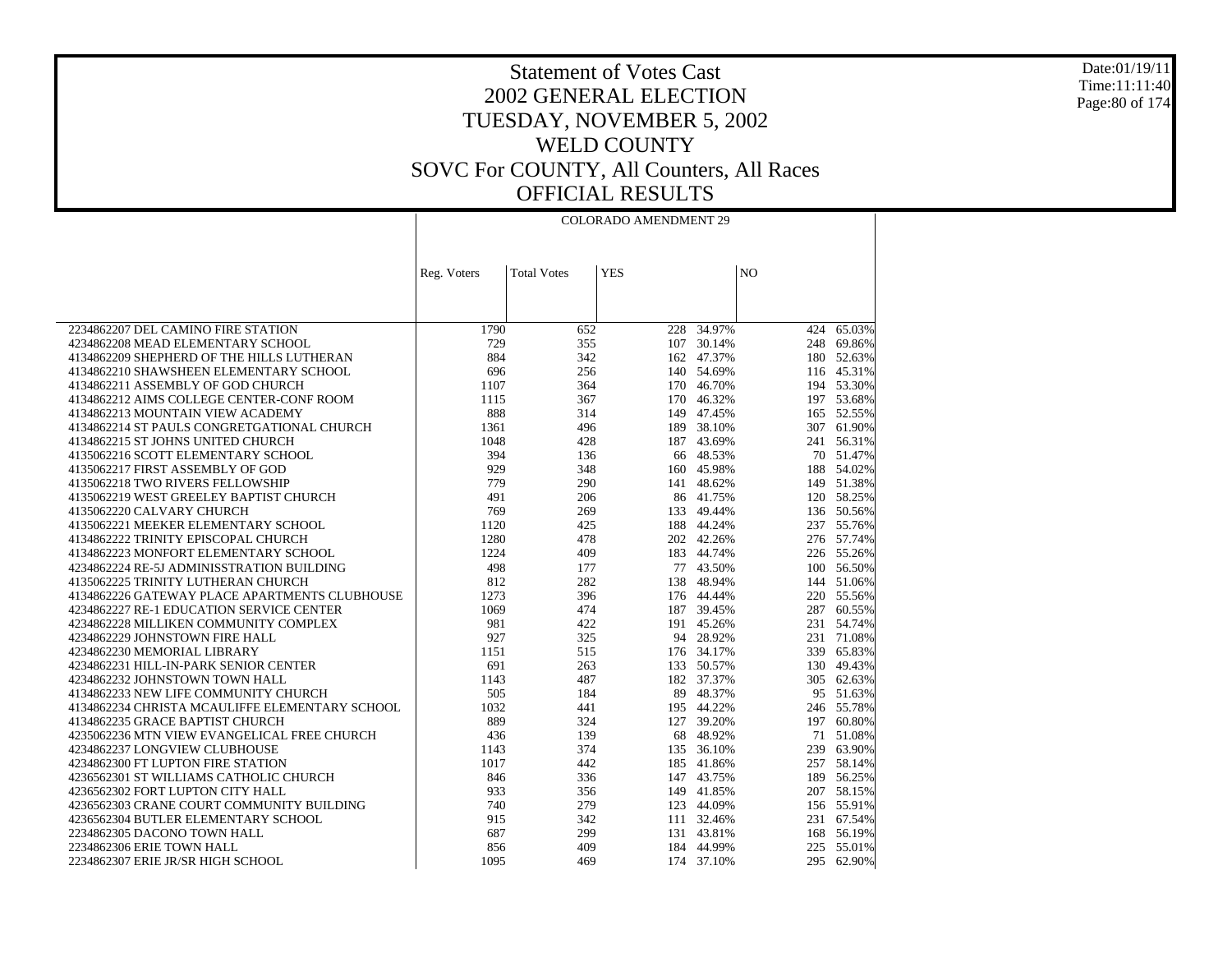### Date:01/19/11 Time:11:11:40 Page:81 of 174

 $\top$ 

|                                            |                |                    | <b>COLORADO AMENDMENT 29</b> |             |                |              |
|--------------------------------------------|----------------|--------------------|------------------------------|-------------|----------------|--------------|
|                                            |                |                    |                              |             |                |              |
|                                            |                |                    |                              |             |                |              |
|                                            | Reg. Voters    | <b>Total Votes</b> | <b>YES</b>                   |             | N <sub>O</sub> |              |
|                                            |                |                    |                              |             |                |              |
|                                            |                |                    |                              |             |                |              |
| 4136562308 KERSEY TOWN HALL                | 1099           | 535                |                              | 207 38.69%  | 328            | 61.31%       |
| 4236562309 PELICAN LAKES SALES OFFICE      | 383            | 151                | 63                           | 41.72%      | 88             | 58.28%       |
| 4236562310 HUDSON TOWN HALL                | 971            | 402                |                              | 155 38.56%  | 247            | 61.44%       |
| 4136562311 KEENESBURG FIRE HALL            | 1107           | 519                |                              | 185 35.65%  | 334            | 64.35%       |
| 4136562312 ROGGEN FIRE HOUSE               | 355            | 166                |                              | 48 28.92%   | 118            | 71.08%       |
| 4236562313 LOCHBUIE ELEMENTARY SCHOOL      | 573            | 252                |                              | 90 35.71%   |                | 162 64.29%   |
| 4236562314 AFTER GLOWS SENIOR CENTER       | 979            | 376                | 177                          | 47.07%      | 199            | 52.93%       |
| 4135062315 UNC CENTER (MAIN LEVEL)         | 933            | 211                |                              | 119 56.40%  | 92             | 43.60%       |
| 4135062316 EAST MEMORIAL ELEMENTARY SCHOOL | 1121           | 297                |                              | 161 54.21%  | 136            | 45.79%       |
| 4135062317 BETHEL BAPTIST CHURCH           | 709            | 312                |                              | 152 48.72%  | 160            | 51.28%       |
| 4135062318 JACKSON ELEMENTARY SCHOOL       | 801            | 285                |                              | 114 40.00%  | 171            | 60.00%       |
| 4135062319 GARDEN CITY TOWN HALL           | 531            | 193                | 78                           | 40.41%      | 115            | 59.59%       |
| 4135062320 BONELL TOWER (LOUNGE)           | 437            | 129                | 58                           | 44.96%      | 71             | 55.04%       |
| 4135062321 GREELEY MALL (NORTH ENTRANCE)   | 891            | 263                |                              | 120 45.63%  | 143            | 54.37%       |
| 4135062322 DOS RIOS ELEMENTARY SCHOOL      | 1062           | 388                |                              | 183 47.16%  | 205            | 52.84%       |
| 4135062323 CENTENNIAL ELEMENTARY SHOOL     | 959            | 322                |                              | 145 45.03%  | 177            | 54.97%       |
| 4135062324 CAVE CREEK CLUBHOUSE            | 969            | 318                | 145                          | 45.60%      | 173            | 54.40%       |
| 4135062325 EVANS COMMUNITY COMPLEX         | 684            | 239                | 123                          | 51.46%      | 116            | 48.54%       |
| 4134862326 FIRST BAPTIST CHURCH            | 1015           | 427                | 202                          | 47.31%      | 225            | 52.69%       |
| 2233362327 MAIL BALLOT PRECINCT            | 45             | 22                 | 9                            | 40.91%      | 13             | 59.09%       |
| <b>ABSENTEE 1</b>                          | $\overline{0}$ | 11820              | 5207                         | 44.05%      | 6613           | 55.95%       |
| <b>ABSENTEE 2</b>                          | $\overline{0}$ | 4211               |                              | 1642 38.99% | 2569           | 61.01%       |
| <b>EARLY</b>                               | $\overline{0}$ | 2231               | 817                          | 36.62%      | 1414           | 63.38%       |
| PROVISIONAL 1                              | $\overline{0}$ | 225                | 109                          | 48.44%      |                | 116 51.56%   |
| PROVISIONAL 2                              | $\Omega$       | 91                 |                              | 42 46.15%   |                | 49 53.85%    |
| Total                                      | 85161          | 51605              | 21621                        | 41.90%      |                | 29984 58.10% |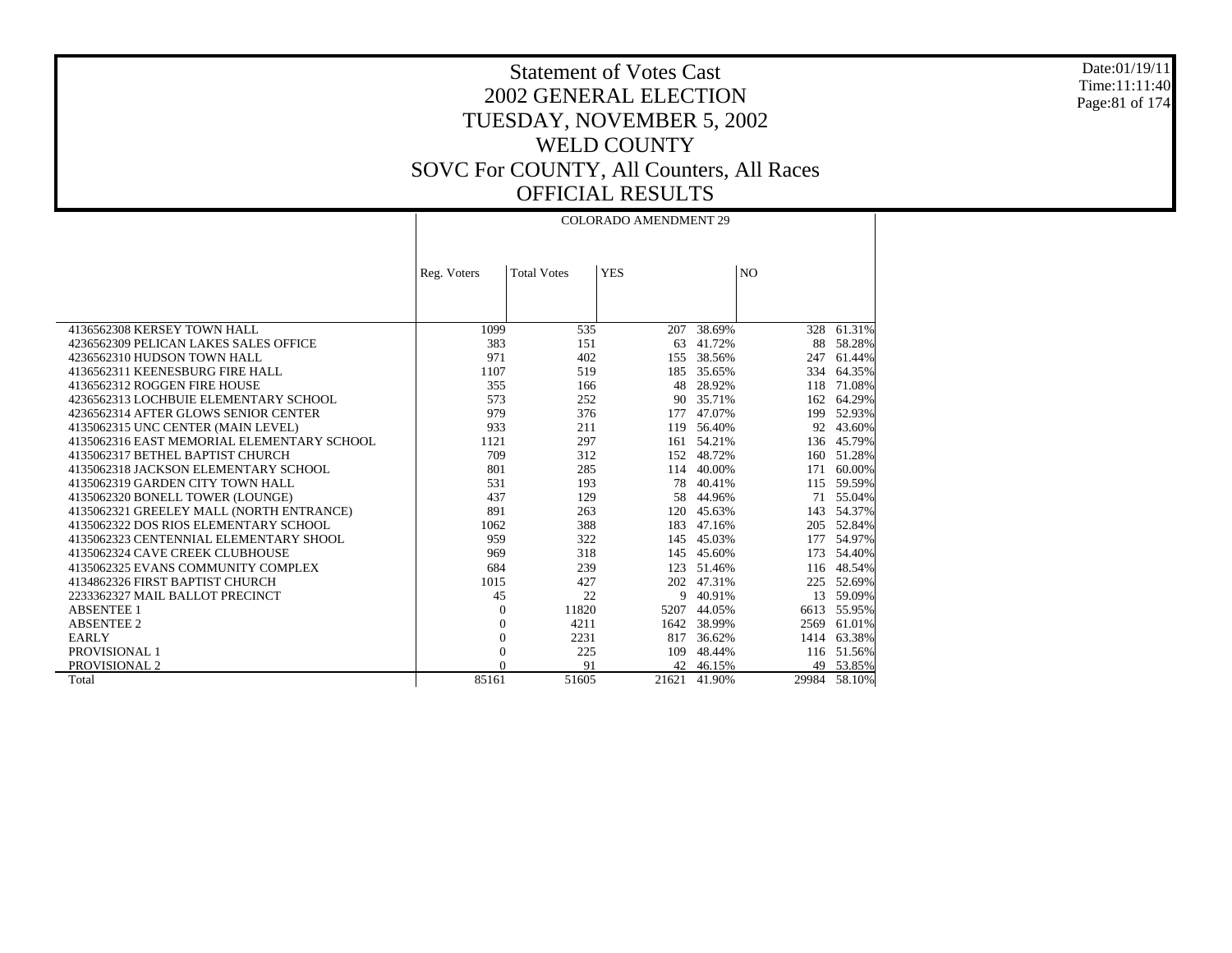### Date:01/19/11 Time:11:11:40 Page:82 of 174

|                                                | <b>COLORADO AMENDMENT 30</b> |                    |            |            |                |            |  |
|------------------------------------------------|------------------------------|--------------------|------------|------------|----------------|------------|--|
|                                                |                              |                    |            |            |                |            |  |
|                                                |                              |                    |            |            |                |            |  |
|                                                | Reg. Voters                  | <b>Total Votes</b> | <b>YES</b> |            | N <sub>O</sub> |            |  |
|                                                |                              |                    |            |            |                |            |  |
|                                                |                              |                    |            |            |                |            |  |
| Jurisdiction Wide                              |                              |                    |            |            |                |            |  |
| 4136562100 NUNN COMMUNITY BUILDING             | 746                          | 355                | 133        | 37.46%     | 222            | 62.54%     |  |
| 4136562101 GROVER FIRE HALL                    | 337                          | 169                | 58         | 34.32%     | 111            | 65.68%     |  |
| 4136562102 PRAIRIE HIGH SCHOOL                 | 291                          | 168                | 36         | 21.43%     | 132            | 78.57%     |  |
| 4136562103 BRIGGSDALE HIGH SCHOOL              | 282                          | 139                |            | 31 22.30%  | 108            | 77.70%     |  |
| 4136562104 GILL LIONS COMMUNITY BUILDING       | 1329                         | 623                |            | 191 30.66% | 432            | 69.34%     |  |
| 4136562105 KERSEY SENIOR CITIZENS HALL         | 251                          | 102                |            | 36 35.29%  |                | 66 64.71%  |  |
| 4135062106 FRIENDLY VILLAGE CLUBHOUSE          | 910                          | 308                |            | 138 44.81% |                | 170 55.19% |  |
| 4135062107 GREELEY RECREATION CENTER           | 1340                         | 392                |            | 200 51.02% | 192            | 48.98%     |  |
| 4135062108 MADISON ELEMENTARY SCHOOL           | 1065                         | 378                |            | 150 39.68% |                | 228 60.32% |  |
| 4135062109 GLORIA CHRISTI LUTHERAN CHURCH HALL | 828                          | 296                |            | 133 44.93% | 163            | 55.07%     |  |
| 4135062110 FIRST UNITED METHODIST CHURCH       | 981                          | 321                |            | 152 47.35% | 169            | 52.65%     |  |
| 4135062111 FIRST CHRISTIAN CHURCH              | 1198                         | 432                |            | 148 34.26% | 284            | 65.74%     |  |
| 4135062112 CAMERON ELEMETARY SCHOOL            | 1054                         | 401                |            | 198 49.38% | 203            | 50.62%     |  |
| 4134862113 WESTERN HILLS FIRE STATION          | 846                          | 340                |            | 119 35.00% | 221            | 65.00%     |  |
| 4135062114 OUR SAVIORS LUTHERAN CHURCH         | 954                          | 407                |            | 137 33.66% |                | 270 66.34% |  |
| 4134962115 WINDSOR HIGH SCHOOLL COMMONS        | 1086                         | 437                | 158        | 36.16%     | 279            | 63.84%     |  |
| 4134962116 FAITH UNITED CHURCH OF CHRIST       | 861                          | 373                |            | 146 39.14% | 227            | 60.86%     |  |
| 4136562117 SEVERANCE FIRE STATION              | 1210                         | 543                |            | 194 35.73% | 349            | 64.27%     |  |
| 4136562118 EATON MIDDLE SCHOOL                 | 1177                         | 524                |            | 163 31.11% | 361            | 68.89%     |  |
| 4136562119 EVANGELICAL FREE CHURCH OF EATON    | 595                          | 267                |            | 87 32.58%  |                | 180 67.42% |  |
| 4134862120 NORTH WELD CO WATER DISTRICT        | 404                          | 200                |            | 67 33.50%  | 133            | 66.50%     |  |
| 4134962121 COVENANT BIBLE COLLEGE (CLASSROOM)  | 1203                         | 533                |            | 227 42.59% |                | 306 57.41% |  |
| 4134962122 PARK BUILDING-WINDSOR TOWN HALL     | 1177                         | 557                | 217        | 38.96%     | 340            | 61.04%     |  |
| 4134962123 CORNERSTONE BAPTIST CHURCH          | 1050                         | 409                |            | 174 42.54% |                | 235 57.46% |  |
| 4134862124 VICTORY CHRISTIAN FELLOWSHIP        | 967                          | 367                |            | 130 35.42% | 237            | 64.58%     |  |
| 4134862125 NORTHRIDGE HIGH SCHOOL              | 630                          | 269                |            | 100 37.17% |                | 169 62.83% |  |
| 4136562126 PIERCE TOWN HALL                    | 795                          | 367                |            | 155 42.23% |                | 212 57.77% |  |
| 4136562127 AULT TOWN HALL                      | 789                          | 354                | 129        | 36.44%     | 225            | 63.56%     |  |
| 4136562128 EATON TOWN HALL                     | 970                          | 445                |            | 140 31.46% | 305            | 68.54%     |  |
| 4134862129 WINDSOR-SEVERANCE PUBLIC LIBRARY    | 321                          | 125                |            | 33 26.40%  |                | 92 73.60%  |  |
| 4134962130 TOZER ELEMENTARY SCHOOL             | 774                          | 362                |            | 152 41.99% | 210            | 58.01%     |  |
| 4234862200 MEAD TOWN HALL                      | 1229                         | 617                |            | 210 34.04% |                | 407 65.96% |  |
| 4234862201 PLATTEVILLE TOWN HALL               | 990                          | 470                |            | 180 38.30% | 290            | 61.70%     |  |
| 4234862202 PLATTEVILLE BAPTIST CHURCH          | 564                          | 252                |            | 95 37.70%  | 157            | 62.30%     |  |
| 2234862203 FIRESTONE TOWN HALL                 | 1036                         | 474                |            | 182 38.40% | 292            | 61.60%     |  |
| 2234862204 TRI TOWN BAPTIST CHURCH             | 1206                         | 452                |            | 198 43.81% | 254            | 56.19%     |  |
| 2234862205 FREDERICK TOWN HALL                 | 1206                         | 489                |            | 219 44.79% |                | 270 55.21% |  |
| 2234862206 RINN UNITED METHODIST CHURCH        | 642                          | 232                |            | 80 34.48%  |                | 152 65.52% |  |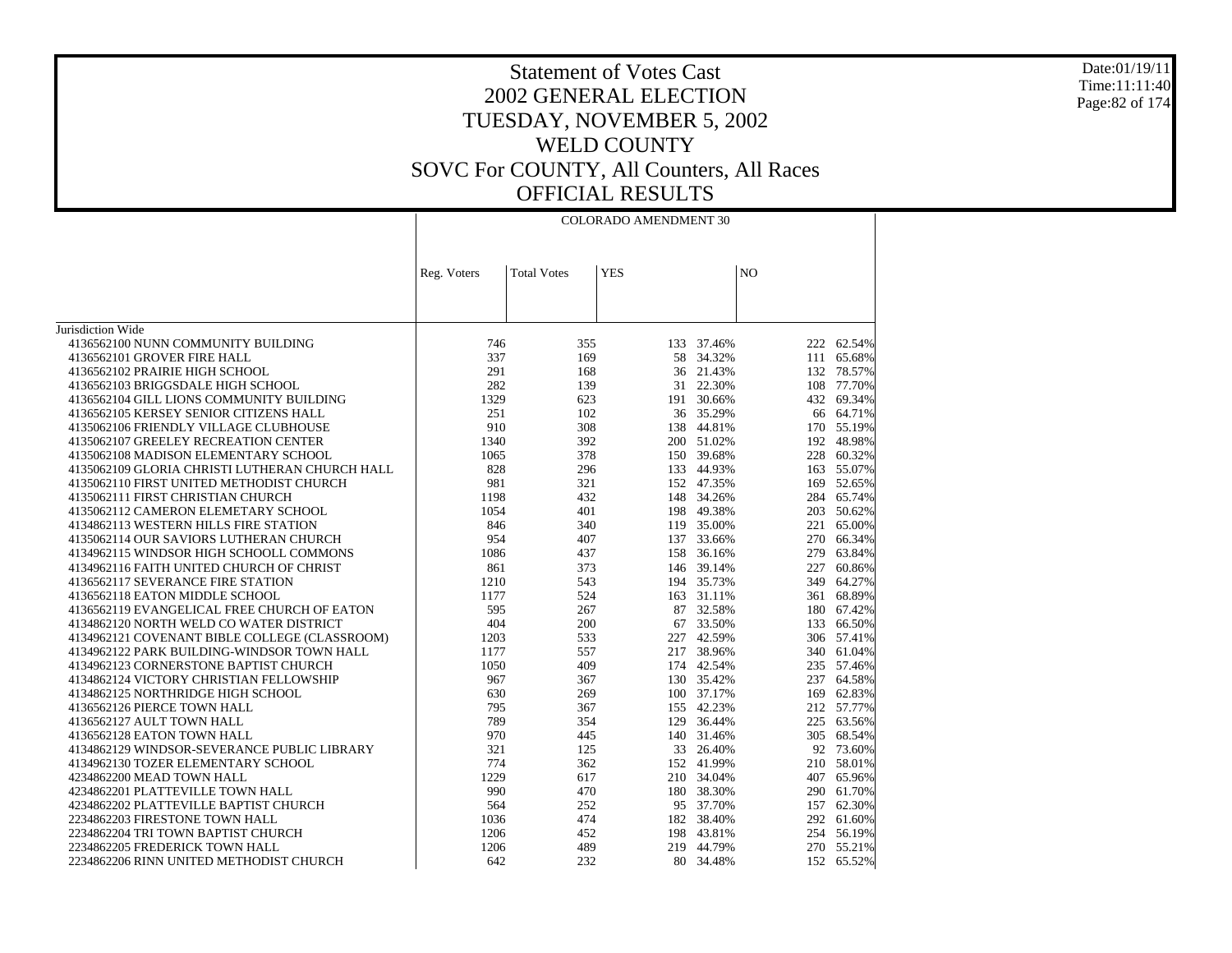Date:01/19/11 Time:11:11:40 Page:83 of 174

|                                                                                 | <b>COLORADO AMENDMENT 30</b> |                    |            |                          |                |                          |
|---------------------------------------------------------------------------------|------------------------------|--------------------|------------|--------------------------|----------------|--------------------------|
|                                                                                 |                              |                    |            |                          |                |                          |
|                                                                                 |                              |                    |            |                          |                |                          |
|                                                                                 | Reg. Voters                  | <b>Total Votes</b> | <b>YES</b> |                          | N <sub>O</sub> |                          |
|                                                                                 |                              |                    |            |                          |                |                          |
|                                                                                 |                              |                    |            |                          |                |                          |
| 2234862207 DEL CAMINO FIRE STATION                                              | 1790                         | 689                | 297        | 43.11%                   |                | 392 56.89%               |
| 4234862208 MEAD ELEMENTARY SCHOOL                                               | 729                          | 374                |            | 108 28.88%               |                | 266 71.12%               |
| 4134862209 SHEPHERD OF THE HILLS LUTHERAN                                       | 884                          | 370                | 158        | 42.70%                   |                | 212 57.30%               |
| 4134862210 SHAWSHEEN ELEMENTARY SCHOOL                                          | 696                          | 282                |            | 107 37.94%               |                | 175 62.06%               |
| 4134862211 ASSEMBLY OF GOD CHURCH                                               | 1107                         | 391                | 173        | 44.25%                   |                | 218 55.75%               |
| 4134862212 AIMS COLLEGE CENTER-CONF ROOM                                        | 1115                         | 388                |            | 150 38.66%               | 238            | 61.34%                   |
| 4134862213 MOUNTAIN VIEW ACADEMY                                                | 888                          | 332<br>539         |            | 142 42.77%<br>156 28.94% |                | 190 57.23%               |
| 4134862214 ST PAULS CONGRETGATIONAL CHURCH<br>4134862215 ST JOHNS UNITED CHURCH | 1361<br>1048                 | 453                |            | 125 27.59%               | 383            | 71.06%<br>328 72.41%     |
| 4135062216 SCOTT ELEMENTARY SCHOOL                                              | 394                          | 142                | 57         | 40.14%                   |                | 85 59.86%                |
| 4135062217 FIRST ASSEMBLY OF GOD                                                | 929                          | 379                | 163        | 43.01%                   |                | 216 56.99%               |
| 4135062218 TWO RIVERS FELLOWSHIP                                                | 779                          | 300                |            | 105 35.00%               |                | 195 65.00%               |
| 4135062219 WEST GREELEY BAPTIST CHURCH                                          | 491                          | 216                |            | 79 36.57%                |                | 137 63.43%               |
| 4135062220 CALVARY CHURCH                                                       | 769                          | 281                |            | 144 51.25%               |                | 137 48.75%               |
| 4135062221 MEEKER ELEMENTARY SCHOOL                                             | 1120                         | 454                | 167        | 36.78%                   |                | 287 63.22%               |
| 4134862222 TRINITY EPISCOPAL CHURCH                                             | 1280                         | 514                |            | 171 33.27%               |                | 343 66.73%               |
| 4134862223 MONFORT ELEMENTARY SCHOOL                                            | 1224                         | 446                |            | 171 38.34%               |                | 275 61.66%               |
| 4234862224 RE-5J ADMINISSTRATION BUILDING                                       | 498                          | 185                |            | 57 30.81%                | 128            | 69.19%                   |
| 4135062225 TRINITY LUTHERAN CHURCH                                              | 812                          | 305                |            | 155 50.82%               |                | 150 49.18%               |
| 4134862226 GATEWAY PLACE APARTMENTS CLUBHOUSE                                   | 1273                         | 422                | 187        | 44.31%                   |                | 235 55.69%               |
| 4234862227 RE-1 EDUCATION SERVICE CENTER                                        | 1069                         | 500                |            | 189 37.80%               |                | 311 62.20%               |
| 4234862228 MILLIKEN COMMUNITY COMPLEX                                           | 981                          | 441                |            | 214 48.53%               |                | 227 51.47%               |
| 4234862229 JOHNSTOWN FIRE HALL<br>4234862230 MEMORIAL LIBRARY                   | 927<br>1151                  | 343<br>539         |            | 129 37.61%<br>194 35.99% |                | 214 62.39%<br>345 64.01% |
| 4234862231 HILL-IN-PARK SENIOR CENTER                                           | 691                          | 271                | 134        | 49.45%                   |                | 137 50.55%               |
| 4234862232 JOHNSTOWN TOWN HALL                                                  | 1143                         | 507                |            | 188 37.08%               |                | 319 62.92%               |
| 4134862233 NEW LIFE COMMUNITY CHURCH                                            | 505                          | 193                | 91         | 47.15%                   |                | 102 52.85%               |
| 4134862234 CHRISTA MCAULIFFE ELEMENTARY SCHOOL                                  | 1032                         | 476                |            | 211 44.33%               |                | 265 55.67%               |
| 4134862235 GRACE BAPTIST CHURCH                                                 | 889                          | 353                |            | 138 39.09%               |                | 215 60.91%               |
| 4235062236 MTN VIEW EVANGELICAL FREE CHURCH                                     | 436                          | 145                | 64         | 44.14%                   | 81             | 55.86%                   |
| 4234862237 LONGVIEW CLUBHOUSE                                                   | 1143                         | 402                |            | 133 33.08%               |                | 269 66.92%               |
| 4234862300 FT LUPTON FIRE STATION                                               | 1017                         | 455                | 173        | 38.02%                   |                | 282 61.98%               |
| 4236562301 ST WILLIAMS CATHOLIC CHURCH                                          | 846                          | 350                |            | 160 45.71%               |                | 190 54.29%               |
| 4236562302 FORT LUPTON CITY HALL                                                | 933                          | 380                | 185        | 48.68%                   |                | 195 51.32%               |
| 4236562303 CRANE COURT COMMUNITY BUILDING                                       | 740                          | 292                |            | 124 42.47%               |                | 168 57.53%               |
| 4236562304 BUTLER ELEMENTARY SCHOOL                                             | 915                          | 351                |            | 135 38.46%               |                | 216 61.54%               |
| 2234862305 DACONO TOWN HALL                                                     | 687                          | 308                |            | 138 44.81%               |                | 170 55.19%               |
| 2234862306 ERIE TOWN HALL                                                       | 856                          | 427                |            | 177 41.45%               |                | 250 58.55%               |
| 2234862307 ERIE JR/SR HIGH SCHOOL                                               | 1095                         | 491                |            | 175 35.64%               |                | 316 64.36%               |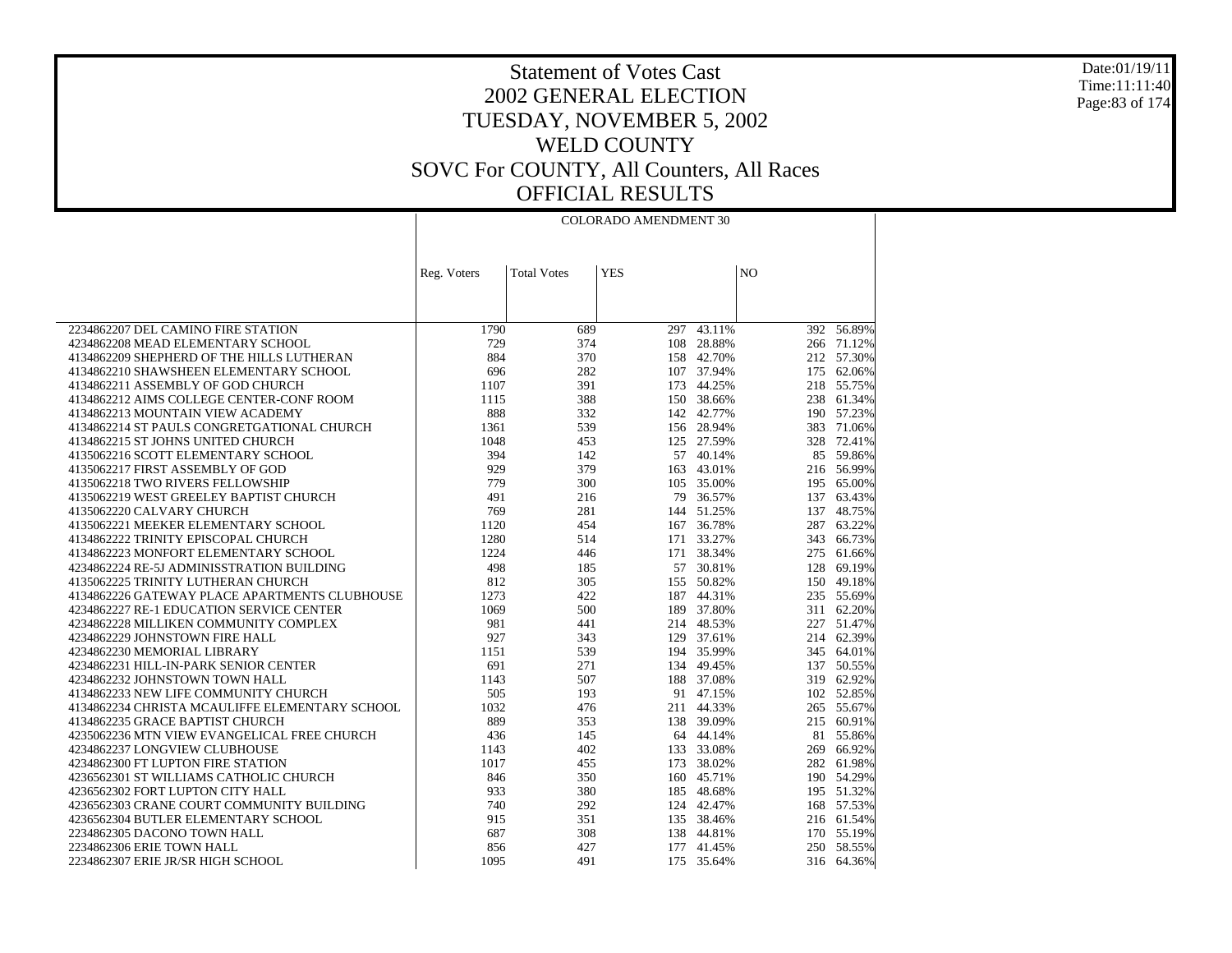Date:01/19/11 Time:11:11:40 Page:84 of 174

|                                            | <b>COLORADO AMENDMENT 30</b> |                    |            |            |                |        |  |  |
|--------------------------------------------|------------------------------|--------------------|------------|------------|----------------|--------|--|--|
|                                            |                              |                    |            |            |                |        |  |  |
|                                            |                              |                    |            |            |                |        |  |  |
|                                            | Reg. Voters                  | <b>Total Votes</b> | <b>YES</b> |            | N <sub>O</sub> |        |  |  |
|                                            |                              |                    |            |            |                |        |  |  |
|                                            |                              |                    |            |            |                |        |  |  |
|                                            |                              |                    |            |            |                |        |  |  |
| 4136562308 KERSEY TOWN HALL                | 1099                         | 563                | 199        | 35.35%     | 364            | 64.65% |  |  |
| 4236562309 PELICAN LAKES SALES OFFICE      | 383                          | 158                |            | 66 41.77%  | 92             | 58.23% |  |  |
| 4236562310 HUDSON TOWN HALL                | 971                          | 413                |            | 154 37.29% | 259            | 62.71% |  |  |
| 4136562311 KEENESBURG FIRE HALL            | 1107                         | 534                | 188        | 35.21%     | 346            | 64.79% |  |  |
| 4136562312 ROGGEN FIRE HOUSE               | 355                          | 173                | 48         | 27.75%     | 125            | 72.25% |  |  |
| 4236562313 LOCHBUIE ELEMENTARY SCHOOL      | 573                          | 255                |            | 96 37.65%  | 159            | 62.35% |  |  |
| 4236562314 AFTER GLOWS SENIOR CENTER       | 979                          | 390                | 186        | 47.69%     | 204            | 52.31% |  |  |
| 4135062315 UNC CENTER (MAIN LEVEL)         | 933                          | 230                | 148        | 64.35%     | 82             | 35.65% |  |  |
| 4135062316 EAST MEMORIAL ELEMENTARY SCHOOL | 1121                         | 313                | 167        | 53.35%     | 146            | 46.65% |  |  |
| 4135062317 BETHEL BAPTIST CHURCH           | 709                          | 328                | 101        | 30.79%     | 227            | 69.21% |  |  |
| 4135062318 JACKSON ELEMENTARY SCHOOL       | 801                          | 304                |            | 107 35.20% | 197            | 64.80% |  |  |
| 4135062319 GARDEN CITY TOWN HALL           | 531                          | 204                | 77         | 37.75%     | 127            | 62.25% |  |  |
| 4135062320 BONELL TOWER (LOUNGE)           | 437                          | 138                | 60         | 43.48%     | 78             | 56.52% |  |  |
| 4135062321 GREELEY MALL (NORTH ENTRANCE)   | 891                          | 270                | 110        | 40.74%     | 160            | 59.26% |  |  |
| 4135062322 DOS RIOS ELEMENTARY SCHOOL      | 1062                         | 416                |            | 197 47.36% | 219            | 52.64% |  |  |
| 4135062323 CENTENNIAL ELEMENTARY SHOOL     | 959                          | 331                | 169        | 51.06%     | 162            | 48.94% |  |  |
| 4135062324 CAVE CREEK CLUBHOUSE            | 969                          | 338                | 164        | 48.52%     | 174            | 51.48% |  |  |
| 4135062325 EVANS COMMUNITY COMPLEX         | 684                          | 249                | 110        | 44.18%     | 139            | 55.82% |  |  |
| 4134862326 FIRST BAPTIST CHURCH            | 1015                         | 450                | 194        | 43.11%     | 256            | 56.89% |  |  |
| 2233362327 MAIL BALLOT PRECINCT            | 45                           | 25                 | 7          | 28.00%     | 18             | 72.00% |  |  |
| <b>ABSENTEE 1</b>                          | $\theta$                     | 12540              | 4694       | 37.43%     | 7846           | 62.57% |  |  |
| <b>ABSENTEE 2</b>                          | $\overline{0}$               | 4416               | 1468       | 33.24%     | 2948           | 66.76% |  |  |
| <b>EARLY</b>                               | $\overline{0}$               | 2340               | 842        | 35.98%     | 1498           | 64.02% |  |  |
| PROVISIONAL 1                              | $\overline{0}$               | 243                | 144        | 59.26%     | 99             | 40.74% |  |  |
| PROVISIONAL 2                              | $\Omega$                     | 101                |            | 54 53.47%  | 47             | 46.53% |  |  |
| Total                                      | 85161                        | 54357              | 20870      | 38.39%     | 33487          | 61.61% |  |  |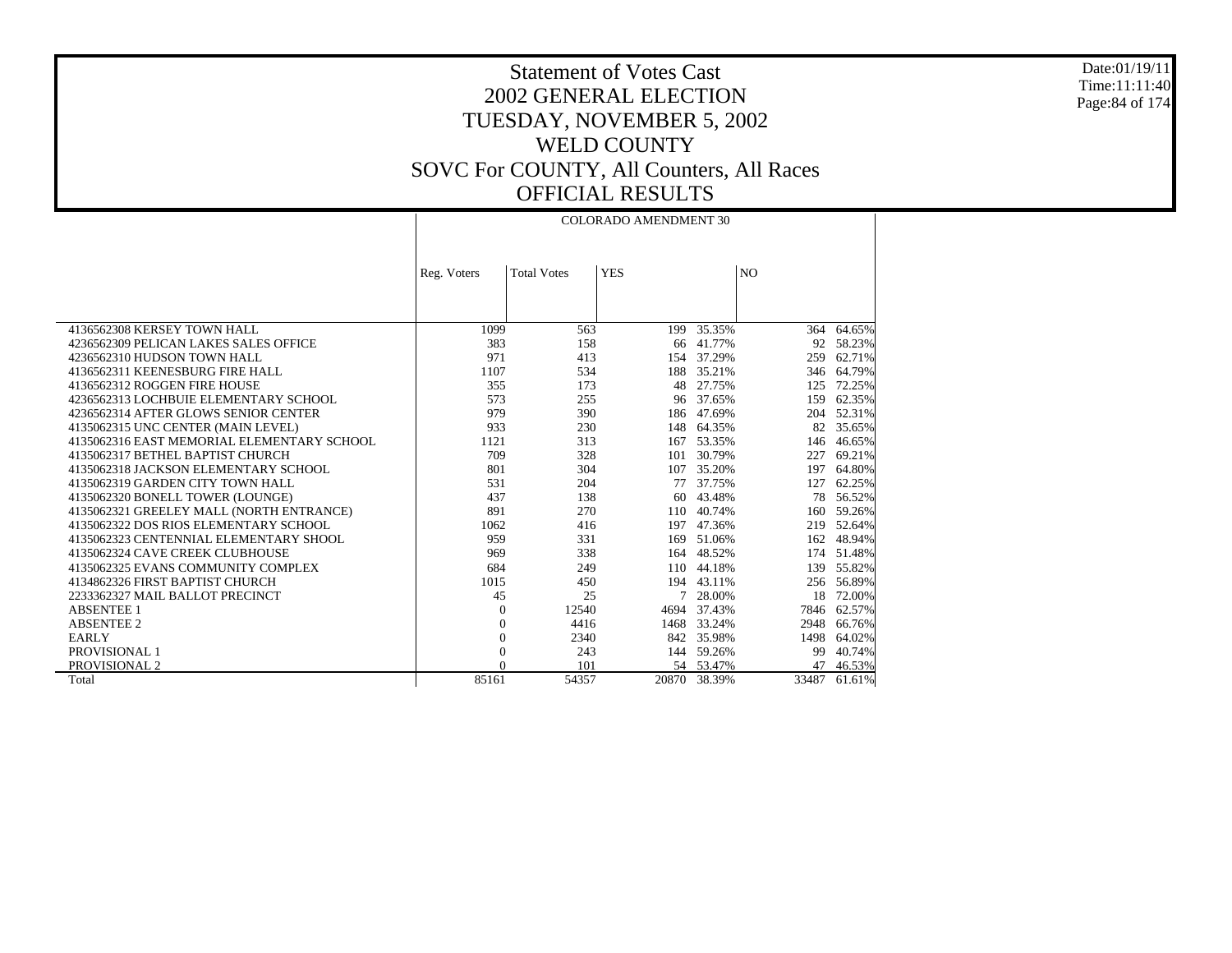### Date:01/19/11 Time:11:11:40 Page:85 of 174

|                                                                                             |              |                    | <b>COLORADO AMENDMENT 31</b> |                          |                |                      |
|---------------------------------------------------------------------------------------------|--------------|--------------------|------------------------------|--------------------------|----------------|----------------------|
|                                                                                             |              |                    |                              |                          |                |                      |
|                                                                                             | Reg. Voters  | <b>Total Votes</b> | <b>YES</b>                   |                          | N <sub>O</sub> |                      |
|                                                                                             |              |                    |                              |                          |                |                      |
|                                                                                             |              |                    |                              |                          |                |                      |
| Jurisdiction Wide                                                                           |              |                    |                              |                          |                |                      |
| 4136562100 NUNN COMMUNITY BUILDING                                                          | 746          | 356                |                              | 182 51.12%               | 174            | 48.88%               |
| 4136562101 GROVER FIRE HALL                                                                 | 337          | 180                |                              | 100 55.56%               | 80             | 44.44%               |
| 4136562102 PRAIRIE HIGH SCHOOL                                                              | 291          | 170                | 77                           | 45.29%                   | 93             | 54.71%               |
| 4136562103 BRIGGSDALE HIGH SCHOOL                                                           | 282          | 142                |                              | 91 64.08%                |                | 51 35.92%            |
| 4136562104 GILL LIONS COMMUNITY BUILDING                                                    | 1329         | 637                |                              | 363 56.99%               |                | 274 43.01%           |
| 4136562105 KERSEY SENIOR CITIZENS HALL                                                      | 251          | 111                | 51                           | 45.95%                   |                | 60 54.05%            |
| 4135062106 FRIENDLY VILLAGE CLUBHOUSE                                                       | 910          | 325                |                              | 176 54.15%               |                | 149 45.85%           |
| 4135062107 GREELEY RECREATION CENTER                                                        | 1340         | 406                |                              | 156 38.42%               |                | 250 61.58%           |
| 4135062108 MADISON ELEMENTARY SCHOOL                                                        | 1065         | 388                |                              | 180 46.39%               |                | 208 53.61%           |
| 4135062109 GLORIA CHRISTI LUTHERAN CHURCH HALL                                              | 828          | 309                |                              | 154 49.84%               |                | 155 50.16%           |
| 4135062110 FIRST UNITED METHODIST CHURCH                                                    | 981          | 340                |                              | 134 39.41%               |                | 206 60.59%           |
| 4135062111 FIRST CHRISTIAN CHURCH                                                           | 1198         | 437                |                              | 200 45.77%               |                | 237 54.23%           |
| 4135062112 CAMERON ELEMETARY SCHOOL                                                         | 1054         | 414                |                              | 154 37.20%               |                | 260 62.80%           |
| 4134862113 WESTERN HILLS FIRE STATION                                                       | 846          | 345                |                              | 164 47.54%               |                | 181 52.46%           |
| 4135062114 OUR SAVIORS LUTHERAN CHURCH                                                      | 954          | 419                |                              | 177 42.24%               |                | 242 57.76%           |
| 4134962115 WINDSOR HIGH SCHOOLL COMMONS                                                     | 1086         | 447                |                              | 207 46.31%               |                | 240 53.69%           |
| 4134962116 FAITH UNITED CHURCH OF CHRIST                                                    | 861          | 389                |                              | 171 43.96%               |                | 218 56.04%           |
| 4136562117 SEVERANCE FIRE STATION                                                           | 1210         | 562                |                              | 268 47.69%               | 294            | 52.31%               |
| 4136562118 EATON MIDDLE SCHOOL                                                              | 1177         | 535                |                              | 269 50.28%               |                | 266 49.72%           |
| 4136562119 EVANGELICAL FREE CHURCH OF EATON                                                 | 595          | 273                |                              | 139 50.92%               |                | 134 49.08%           |
| 4134862120 NORTH WELD CO WATER DISTRICT                                                     | 404          | 200                |                              | 116 58.00%               |                | 84 42.00%            |
|                                                                                             |              |                    |                              |                          |                |                      |
| 4134962121 COVENANT BIBLE COLLEGE (CLASSROOM)<br>4134962122 PARK BUILDING-WINDSOR TOWN HALL | 1203<br>1177 | 549<br>567         |                              | 226 41.17%<br>236 41.62% | 331            | 323 58.83%<br>58.38% |
|                                                                                             |              |                    |                              |                          |                |                      |
| 4134962123 CORNERSTONE BAPTIST CHURCH                                                       | 1050         | 425                |                              | 196 46.12%               |                | 229 53.88%           |
| 4134862124 VICTORY CHRISTIAN FELLOWSHIP                                                     | 967          | 380                |                              | 173 45.53%               |                | 207 54.47%           |
| 4134862125 NORTHRIDGE HIGH SCHOOL                                                           | 630          | 274                |                              | 136 49.64%               |                | 138 50.36%           |
| 4136562126 PIERCE TOWN HALL                                                                 | 795          | 374                |                              | 180 48.13%               |                | 194 51.87%           |
| 4136562127 AULT TOWN HALL                                                                   | 789          | 366                |                              | 184 50.27%               |                | 182 49.73%           |
| 4136562128 EATON TOWN HALL                                                                  | 970          | 445                |                              | 228 51.24%               |                | 217 48.76%           |
| 4134862129 WINDSOR-SEVERANCE PUBLIC LIBRARY                                                 | 321          | 126                |                              | 61 48.41%                |                | 65 51.59%            |
| 4134962130 TOZER ELEMENTARY SCHOOL                                                          | 774          | 371                |                              | 170 45.82%               | 201            | 54.18%               |
| 4234862200 MEAD TOWN HALL                                                                   | 1229         | 627                |                              | 344 54.86%               |                | 283 45.14%           |
| 4234862201 PLATTEVILLE TOWN HALL                                                            | 990          | 476                |                              | 241 50.63%               |                | 235 49.37%           |
| 4234862202 PLATTEVILLE BAPTIST CHURCH                                                       | 564          | 261                |                              | 152 58.24%               |                | 109 41.76%           |
| 2234862203 FIRESTONE TOWN HALL                                                              | 1036         | 491                |                              | 257 52.34%               |                | 234 47.66%           |
| 2234862204 TRI TOWN BAPTIST CHURCH                                                          | 1206         | 475                |                              | 263 55.37%               |                | 212 44.63%           |
| 2234862205 FREDERICK TOWN HALL                                                              | 1206         | 498                |                              | 256 51.41%               |                | 242 48.59%           |
| 2234862206 RINN UNITED METHODIST CHURCH                                                     | 642          | 237                |                              | 152 64.14%               |                | 85 35.86%            |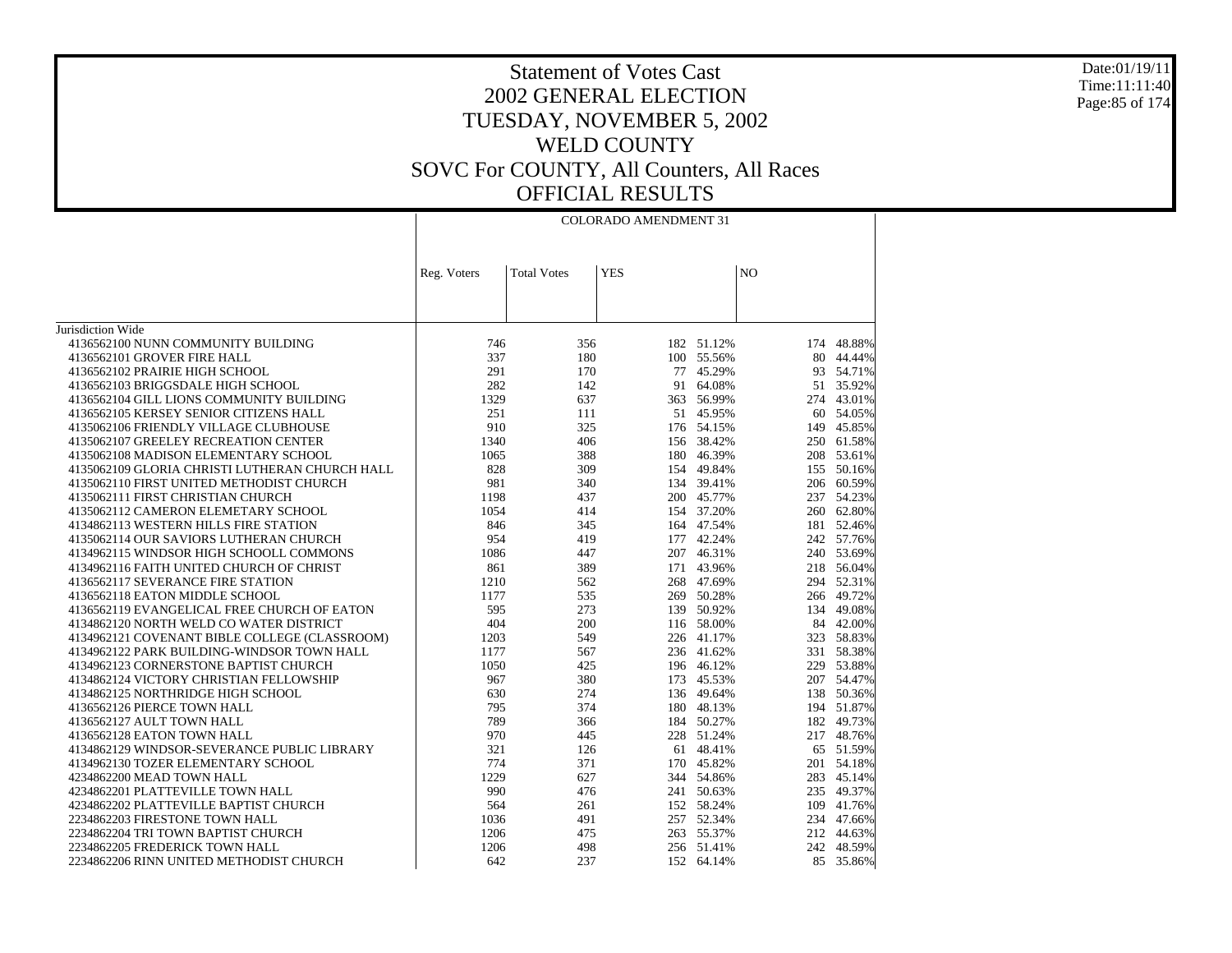Date:01/19/11 Time:11:11:40 Page:86 of 174

# Statement of Votes Cast 2002 GENERAL ELECTION TUESDAY, NOVEMBER 5, 2002 WELD COUNTY SOVC For COUNTY, All Counters, All Races OFFICIAL RESULTS

|                                                | <b>COLORADO AMENDMENT 31</b> |                    |            |            |                |                 |
|------------------------------------------------|------------------------------|--------------------|------------|------------|----------------|-----------------|
|                                                |                              |                    |            |            |                |                 |
|                                                |                              |                    |            |            |                |                 |
|                                                | Reg. Voters                  | <b>Total Votes</b> | <b>YES</b> |            | N <sub>O</sub> |                 |
|                                                |                              |                    |            |            |                |                 |
|                                                |                              |                    |            |            |                |                 |
| 2234862207 DEL CAMINO FIRE STATION             | 1790                         | 718                |            | 402 55.99% |                | $316 - 44.01\%$ |
| 4234862208 MEAD ELEMENTARY SCHOOL              | 729                          | 382                | 225        | 58.90%     |                | 157 41.10%      |
| 4134862209 SHEPHERD OF THE HILLS LUTHERAN      | 884                          | 380                |            | 175 46.05% |                | 205 53.95%      |
| 4134862210 SHAWSHEEN ELEMENTARY SCHOOL         | 696                          | 293                |            | 142 48.46% |                | 151 51.54%      |
| 4134862211 ASSEMBLY OF GOD CHURCH              | 1107                         | 405                | 205        | 50.62%     |                | 200 49.38%      |
| 4134862212 AIMS COLLEGE CENTER-CONF ROOM       | 1115                         | 395                |            | 181 45.82% |                | 214 54.18%      |
| 4134862213 MOUNTAIN VIEW ACADEMY               | 888                          | 344                |            | 157 45.64% |                | 187 54.36%      |
| 4134862214 ST PAULS CONGRETGATIONAL CHURCH     | 1361                         | 549                |            | 251 45.72% |                | 298 54.28%      |
| 4134862215 ST JOHNS UNITED CHURCH              | 1048                         | 476                |            | 242 50.84% |                | 234 49.16%      |
| 4135062216 SCOTT ELEMENTARY SCHOOL             | 394                          | 149                | 65         | 43.62%     |                | 84 56.38%       |
| 4135062217 FIRST ASSEMBLY OF GOD               | 929                          | 389                |            | 151 38.82% |                | 238 61.18%      |
| 4135062218 TWO RIVERS FELLOWSHIP               | 779                          | 311                |            | 135 43.41% |                | 176 56.59%      |
| 4135062219 WEST GREELEY BAPTIST CHURCH         | 491                          | 215                |            | 91 42.33%  |                | 124 57.67%      |
| 4135062220 CALVARY CHURCH                      | 769                          | 290                |            | 120 41.38% |                | 170 58.62%      |
| 4135062221 MEEKER ELEMENTARY SCHOOL            | 1120                         | 462                |            | 210 45.45% |                | 252 54.55%      |
| 4134862222 TRINITY EPISCOPAL CHURCH            | 1280                         | 533                |            | 234 43.90% |                | 299 56.10%      |
| 4134862223 MONFORT ELEMENTARY SCHOOL           | 1224                         | 463                |            | 220 47.52% |                | 243 52.48%      |
| 4234862224 RE-5J ADMINISSTRATION BUILDING      | 498                          | 191                |            | 78 40.84%  |                | 113 59.16%      |
| 4135062225 TRINITY LUTHERAN CHURCH             | 812                          | 318                |            | 152 47.80% |                | 166 52.20%      |
| 4134862226 GATEWAY PLACE APARTMENTS CLUBHOUSE  | 1273                         | 439                |            | 205 46.70% |                | 234 53.30%      |
| 4234862227 RE-1 EDUCATION SERVICE CENTER       | 1069                         | 510                |            | 253 49.61% |                | 257 50.39%      |
| 4234862228 MILLIKEN COMMUNITY COMPLEX          | 981                          | 448                |            | 207 46.21% |                | 241 53.79%      |
| 4234862229 JOHNSTOWN FIRE HALL                 | 927                          | 347                |            | 182 52.45% |                | 165 47.55%      |
| 4234862230 MEMORIAL LIBRARY                    | 1151                         | 548                |            | 267 48.72% |                | 281 51.28%      |
| 4234862231 HILL-IN-PARK SENIOR CENTER          | 691                          | 274                |            | 122 44.53% |                | 152 55.47%      |
| 4234862232 JOHNSTOWN TOWN HALL                 | 1143                         | 529                |            | 244 46.12% |                | 285 53.88%      |
| 4134862233 NEW LIFE COMMUNITY CHURCH           | 505                          | 208                |            | 105 50.48% |                | 103 49.52%      |
| 4134862234 CHRISTA MCAULIFFE ELEMENTARY SCHOOL | 1032                         | 488                |            | 224 45.90% |                | 264 54.10%      |
| 4134862235 GRACE BAPTIST CHURCH                | 889                          | 358                |            | 171 47.77% |                | 187 52.23%      |
| 4235062236 MTN VIEW EVANGELICAL FREE CHURCH    | 436                          | 149                |            | 78 52.35%  |                | 71 47.65%       |
| 4234862237 LONGVIEW CLUBHOUSE                  | 1143                         | 410                |            | 220 53.66% |                | 190 46.34%      |
| 4234862300 FT LUPTON FIRE STATION              | 1017                         | 466                |            | 294 63.09% | 172            | 36.91%          |
| 4236562301 ST WILLIAMS CATHOLIC CHURCH         | 846                          | 366                |            | 162 44.26% |                | 204 55.74%      |
| 4236562302 FORT LUPTON CITY HALL               | 933                          | 390                |            | 176 45.13% |                | 214 54.87%      |
| 4236562303 CRANE COURT COMMUNITY BUILDING      | 740                          | 307                |            | 140 45.60% |                | 167 54.40%      |
| 4236562304 BUTLER ELEMENTARY SCHOOL            | 915                          | 359                |            | 199 55.43% |                | 160 44.57%      |
| 2234862305 DACONO TOWN HALL                    | 687                          | 325                |            | 182 56.00% |                | 143 44.00%      |
| 2234862306 ERIE TOWN HALL                      | 856                          | 445                |            | 203 45.62% |                | 242 54.38%      |
| 2234862307 ERIE JR/SR HIGH SCHOOL              | 1095                         | 504                |            | 270 53.57% |                | 234 46.43%      |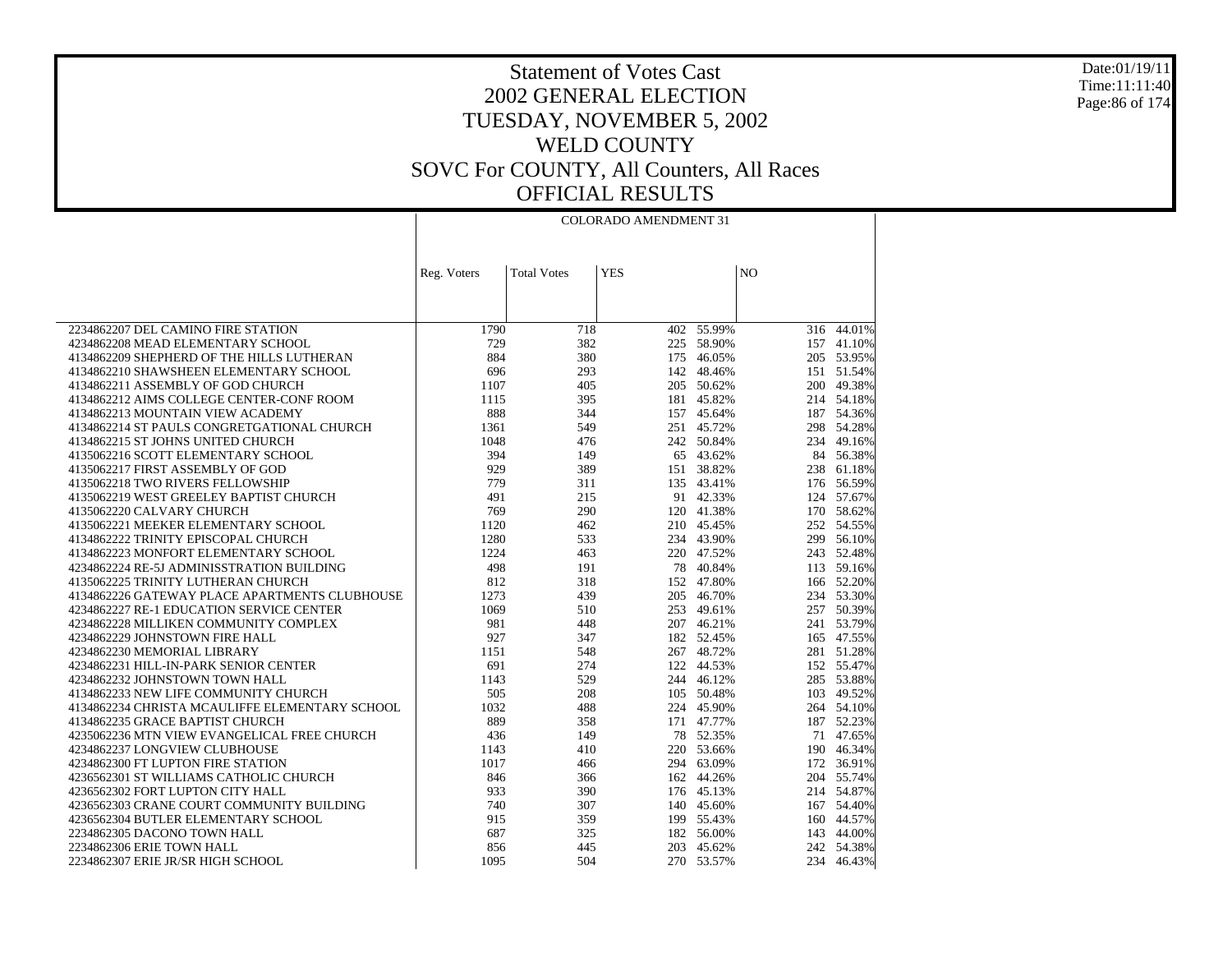Date:01/19/11 Time:11:11:40 Page:87 of 174

Τ

# Statement of Votes Cast 2002 GENERAL ELECTION TUESDAY, NOVEMBER 5, 2002 WELD COUNTY SOVC For COUNTY, All Counters, All Races OFFICIAL RESULTS

|                                            | <b>COLORADO AMENDMENT 31</b> |                    |            |             |                |             |
|--------------------------------------------|------------------------------|--------------------|------------|-------------|----------------|-------------|
|                                            |                              |                    |            |             |                |             |
|                                            |                              |                    |            |             |                |             |
|                                            | Reg. Voters                  | <b>Total Votes</b> | <b>YES</b> |             | N <sub>O</sub> |             |
|                                            |                              |                    |            |             |                |             |
|                                            |                              |                    |            |             |                |             |
|                                            |                              |                    |            |             |                |             |
| 4136562308 KERSEY TOWN HALL                | 1099                         | 584                | 303        | 51.88%      | 281            | 48.12%      |
| 4236562309 PELICAN LAKES SALES OFFICE      | 383                          | 162                |            | 97 59.88%   | 65             | 40.12%      |
| 4236562310 HUDSON TOWN HALL                | 971                          | 414                | 273        | 65.94%      | 141            | 34.06%      |
| 4136562311 KEENESBURG FIRE HALL            | 1107                         | 556                | 357        | 64.21%      | 199            | 35.79%      |
| 4136562312 ROGGEN FIRE HOUSE               | 355                          | 177                | 113        | 63.84%      | 64             | 36.16%      |
| 4236562313 LOCHBUIE ELEMENTARY SCHOOL      | 573                          | 252                |            | 144 57.14%  | 108            | 42.86%      |
| 4236562314 AFTER GLOWS SENIOR CENTER       | 979                          | 396                |            | 220 55.56%  | 176            | 44.44%      |
| 4135062315 UNC CENTER (MAIN LEVEL)         | 933                          | 243                | 67         | 27.57%      | 176            | 72.43%      |
| 4135062316 EAST MEMORIAL ELEMENTARY SCHOOL | 1121                         | 317                | 146        | 46.06%      | 171            | 53.94%      |
| 4135062317 BETHEL BAPTIST CHURCH           | 709                          | 343                | 144        | 41.98%      | 199            | 58.02%      |
| 4135062318 JACKSON ELEMENTARY SCHOOL       | 801                          | 314                | 146        | 46.50%      | 168            | 53.50%      |
| 4135062319 GARDEN CITY TOWN HALL           | 531                          | 211                | 86         | 40.76%      | 125            | 59.24%      |
| 4135062320 BONELL TOWER (LOUNGE)           | 437                          | 143                | 62         | 43.36%      | 81             | 56.64%      |
| 4135062321 GREELEY MALL (NORTH ENTRANCE)   | 891                          | 277                | 134        | 48.38%      | 143            | 51.62%      |
| 4135062322 DOS RIOS ELEMENTARY SCHOOL      | 1062                         | 428                |            | 192 44.86%  |                | 236 55.14%  |
| 4135062323 CENTENNIAL ELEMENTARY SHOOL     | 959                          | 339                | 163        | 48.08%      |                | 176 51.92%  |
| 4135062324 CAVE CREEK CLUBHOUSE            | 969                          | 349                |            | 182 52.15%  | 167            | 47.85%      |
| 4135062325 EVANS COMMUNITY COMPLEX         | 684                          | 248                | 132        | 53.23%      | 116            | 46.77%      |
| 4134862326 FIRST BAPTIST CHURCH            | 1015                         | 456                | 201        | 44.08%      |                | 255 55.92%  |
| 2233362327 MAIL BALLOT PRECINCT            | 45                           | 24                 | 11         | 45.83%      | 13             | 54.17%      |
| <b>ABSENTEE 1</b>                          | $\theta$                     | 12782              | 6158       | 48.18%      | 6624           | 51.82%      |
| <b>ABSENTEE 2</b>                          | $\mathbf{0}$                 | 4471               | 2235       | 49.99%      |                | 2236 50.01% |
| <b>EARLY</b>                               | $\boldsymbol{0}$             | 2409               |            | 1313 54.50% | 1096           | 45.50%      |
| PROVISIONAL 1                              | $\overline{0}$               | 251                | 123        | 49.00%      |                | 128 51.00%  |
| PROVISIONAL 2                              | $\Omega$                     | 105                |            | 58 55.24%   | 47             | 44.76%      |
| Total                                      | 85161                        | 55711              | 27384      | 49.15%      | 28327          | 50.85%      |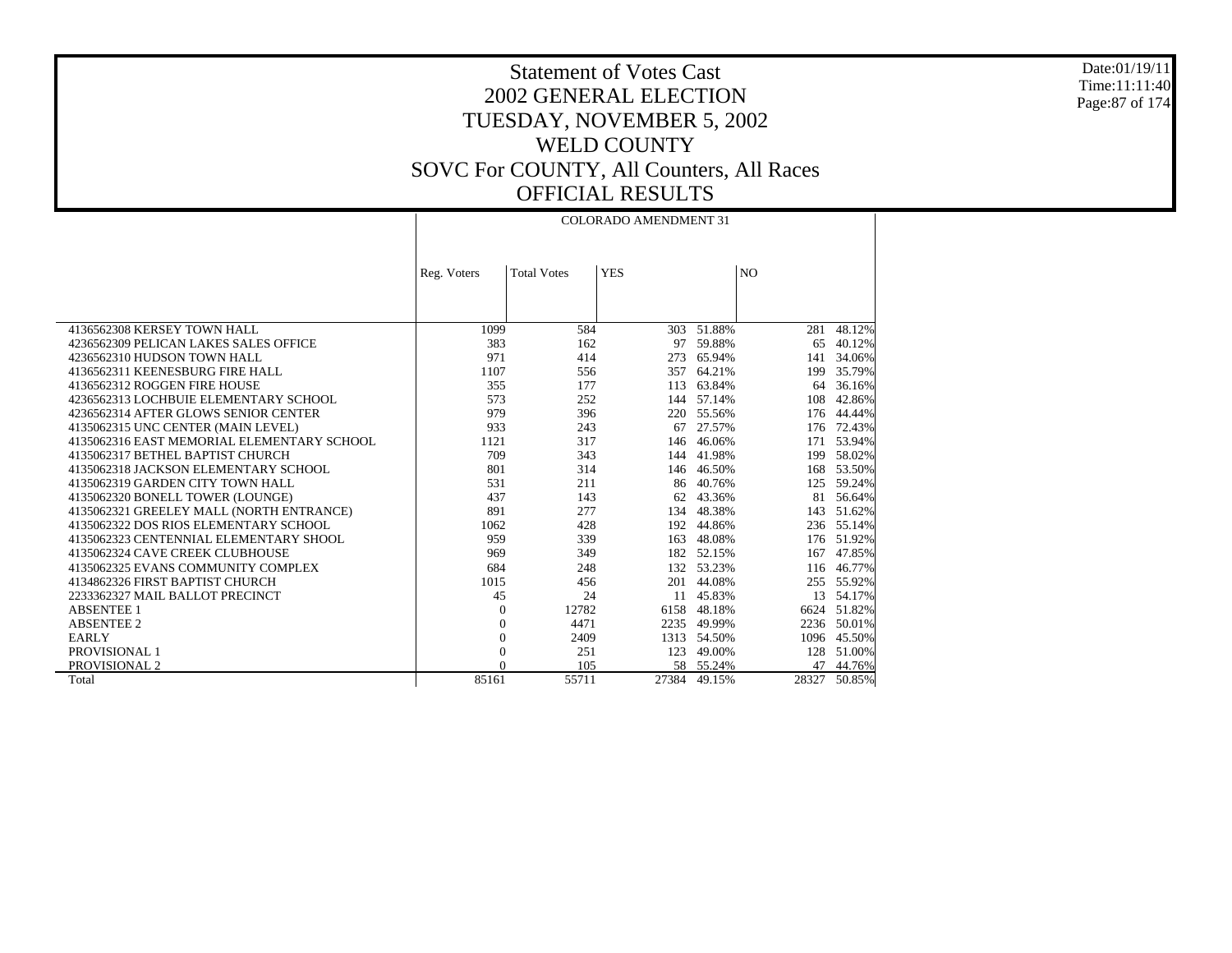#### Date:01/19/11 Time:11:11:40 Page:88 of 174

|                                                |             |                    | COLORADO REFERENDUM A |            |                |            |
|------------------------------------------------|-------------|--------------------|-----------------------|------------|----------------|------------|
|                                                |             |                    |                       |            |                |            |
|                                                | Reg. Voters | <b>Total Votes</b> | <b>YES</b>            |            | N <sub>O</sub> |            |
|                                                |             |                    |                       |            |                |            |
|                                                |             |                    |                       |            |                |            |
|                                                |             |                    |                       |            |                |            |
| Jurisdiction Wide                              |             |                    |                       |            |                |            |
| 4136562100 NUNN COMMUNITY BUILDING             | 746         | 339                | 88                    | 25.96%     |                | 251 74.04% |
| 4136562101 GROVER FIRE HALL                    | 337         | 162                | 59                    | 36.42%     |                | 103 63.58% |
| 4136562102 PRAIRIE HIGH SCHOOL                 | 291         | 155                |                       | 42 27.10%  | 113            | 72.90%     |
| 4136562103 BRIGGSDALE HIGH SCHOOL              | 282         | 137                |                       | 40 29.20%  | 97             | 70.80%     |
| 4136562104 GILL LIONS COMMUNITY BUILDING       | 1329        | 604                |                       | 212 35.10% |                | 392 64.90% |
| 4136562105 KERSEY SENIOR CITIZENS HALL         | 251         | 100                |                       | 32 32.00%  | 68             | 68.00%     |
| 4135062106 FRIENDLY VILLAGE CLUBHOUSE          | 910         | 303                |                       | 105 34.65% | 198            | 65.35%     |
| 4135062107 GREELEY RECREATION CENTER           | 1340        | 377                |                       | 130 34.48% | 247            | 65.52%     |
| 4135062108 MADISON ELEMENTARY SCHOOL           | 1065        | 357                |                       | 110 30.81% | 247            | 69.19%     |
| 4135062109 GLORIA CHRISTI LUTHERAN CHURCH HALL | 828         | 287                |                       | 94 32.75%  |                | 193 67.25% |
| 4135062110 FIRST UNITED METHODIST CHURCH       | 981         | 303                |                       | 112 36.96% |                | 191 63.04% |
| 4135062111 FIRST CHRISTIAN CHURCH              | 1198        | 413                |                       | 170 41.16% | 243            | 58.84%     |
| 4135062112 CAMERON ELEMETARY SCHOOL            | 1054        | 384                |                       | 149 38.80% | 235            | 61.20%     |
| 4134862113 WESTERN HILLS FIRE STATION          | 846         | 333                |                       | 117 35.14% |                | 216 64.86% |
| 4135062114 OUR SAVIORS LUTHERAN CHURCH         | 954         | 399                |                       | 200 50.13% |                | 199 49.87% |
| 4134962115 WINDSOR HIGH SCHOOLL COMMONS        | 1086        | 419                |                       | 125 29.83% |                | 294 70.17% |
| 4134962116 FAITH UNITED CHURCH OF CHRIST       | 861         | 357                |                       | 135 37.82% | 222            | 62.18%     |
| 4136562117 SEVERANCE FIRE STATION              | 1210        | 530                |                       | 193 36.42% | 337            | 63.58%     |
| 4136562118 EATON MIDDLE SCHOOL                 | 1177        | 504                |                       | 183 36.31% | 321            | 63.69%     |
| 4136562119 EVANGELICAL FREE CHURCH OF EATON    | 595         | 250                |                       | 89 35.60%  | 161            | 64.40%     |
| 4134862120 NORTH WELD CO WATER DISTRICT        | 404         | 189                |                       | 55 29.10%  | 134            | 70.90%     |
| 4134962121 COVENANT BIBLE COLLEGE (CLASSROOM)  | 1203        | 511                |                       | 181 35.42% |                | 330 64.58% |
| 4134962122 PARK BUILDING-WINDSOR TOWN HALL     | 1177        | 528                |                       | 177 33.52% |                | 351 66.48% |
| 4134962123 CORNERSTONE BAPTIST CHURCH          | 1050        | 394                |                       | 104 26.40% |                | 290 73.60% |
| 4134862124 VICTORY CHRISTIAN FELLOWSHIP        | 967         | 358                |                       | 147 41.06% | 211            | 58.94%     |
| 4134862125 NORTHRIDGE HIGH SCHOOL              | 630         | 252                |                       | 109 43.25% | 143            | 56.75%     |
| 4136562126 PIERCE TOWN HALL                    | 795         | 356                |                       | 102 28.65% |                | 254 71.35% |
| 4136562127 AULT TOWN HALL                      | 789         | 344                |                       | 121 35.17% | 223            | 64.83%     |
| 4136562128 EATON TOWN HALL                     | 970         | 421                |                       | 183 43.47% |                | 238 56.53% |
| 4134862129 WINDSOR-SEVERANCE PUBLIC LIBRARY    | 321         | 115                |                       | 47 40.87%  |                | 68 59.13%  |
| 4134962130 TOZER ELEMENTARY SCHOOL             | 774         | 347                |                       | 121 34.87% |                | 226 65.13% |
| 4234862200 MEAD TOWN HALL                      | 1229        | 595                |                       | 163 27.39% |                | 432 72.61% |
| 4234862201 PLATTEVILLE TOWN HALL               | 990         | 455                |                       | 144 31.65% | 311            | 68.35%     |
| 4234862202 PLATTEVILLE BAPTIST CHURCH          | 564         | 245                |                       | 82 33.47%  | 163            | 66.53%     |
| 2234862203 FIRESTONE TOWN HALL                 | 1036        | 457                |                       | 108 23.63% |                | 349 76.37% |
| 2234862204 TRI TOWN BAPTIST CHURCH             | 1206        | 444                |                       | 112 25.23% |                | 332 74.77% |
| 2234862205 FREDERICK TOWN HALL                 | 1206        | 468                |                       | 150 32.05% |                | 318 67.95% |
| 2234862206 RINN UNITED METHODIST CHURCH        | 642         | 225                |                       | 56 24.89%  | 169            | 75.11%     |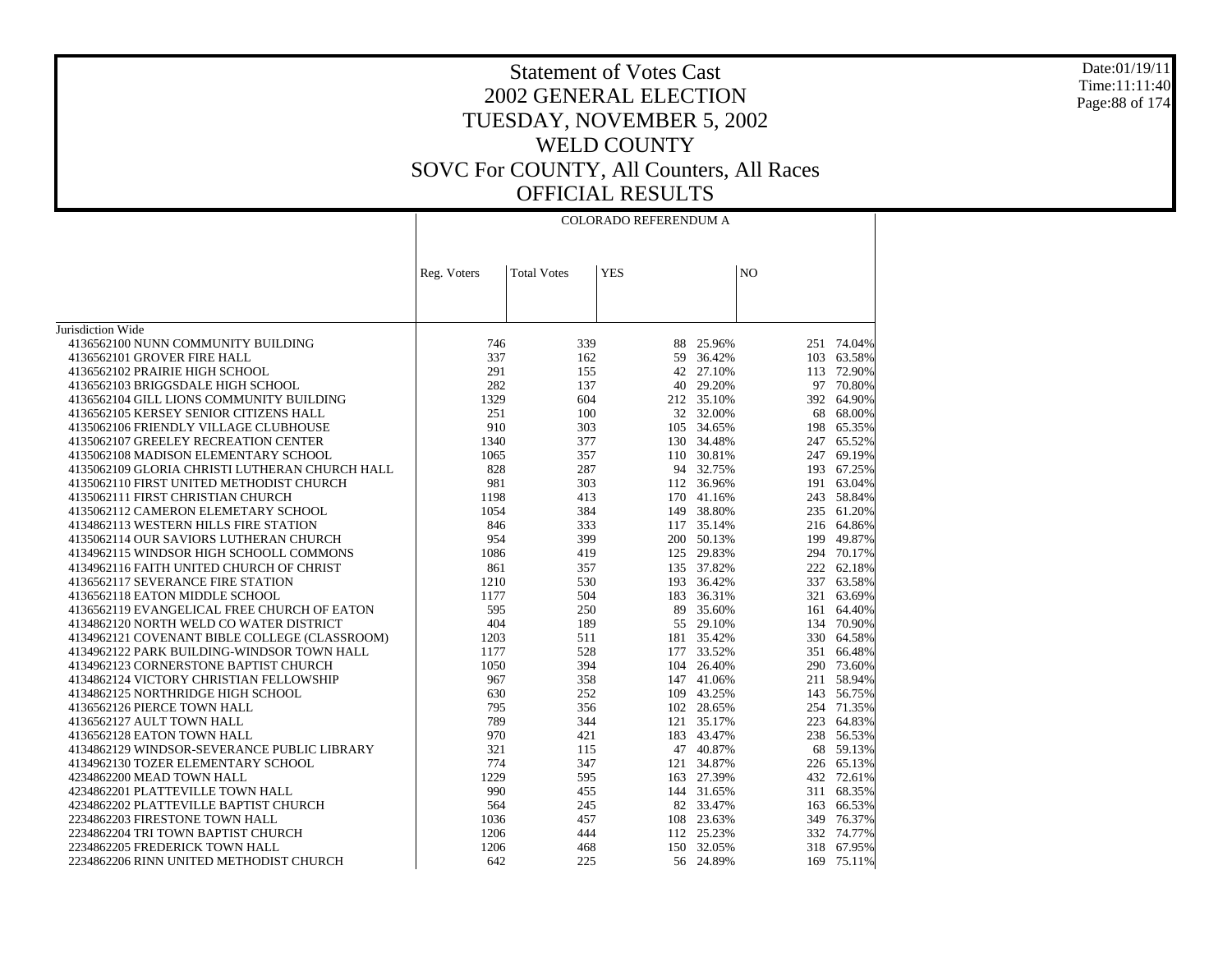Date:01/19/11 Time:11:11:40 Page:89 of 174

|                                                | COLORADO REFERENDUM A |                    |            |            |                |            |
|------------------------------------------------|-----------------------|--------------------|------------|------------|----------------|------------|
|                                                | Reg. Voters           | <b>Total Votes</b> | <b>YES</b> |            | N <sub>O</sub> |            |
|                                                |                       |                    |            |            |                |            |
|                                                |                       |                    |            |            |                |            |
| 2234862207 DEL CAMINO FIRE STATION             | 1790                  | 673                | 164        | 24.37%     | 509            | 75.63%     |
| 4234862208 MEAD ELEMENTARY SCHOOL              | 729                   | 365                |            | 106 29.04% | 259            | 70.96%     |
| 4134862209 SHEPHERD OF THE HILLS LUTHERAN      | 884                   | 357                | 144        | 40.34%     |                | 213 59.66% |
| 4134862210 SHAWSHEEN ELEMENTARY SCHOOL         | 696                   | 272                |            | 116 42.65% |                | 156 57.35% |
| 4134862211 ASSEMBLY OF GOD CHURCH              | 1107                  | 375                | 147        | 39.20%     |                | 228 60.80% |
| 4134862212 AIMS COLLEGE CENTER-CONF ROOM       | 1115                  | 373                | 164        | 43.97%     | 209            | 56.03%     |
| 4134862213 MOUNTAIN VIEW ACADEMY               | 888                   | 320                | 111        | 34.69%     | 209            | 65.31%     |
| 4134862214 ST PAULS CONGRETGATIONAL CHURCH     | 1361                  | 508                | 210        | 41.34%     | 298            | 58.66%     |
| 4134862215 ST JOHNS UNITED CHURCH              | 1048                  | 438                | 181        | 41.32%     | 257            | 58.68%     |
| 4135062216 SCOTT ELEMENTARY SCHOOL             | 394                   | 139                | 55         | 39.57%     |                | 84 60.43%  |
| 4135062217 FIRST ASSEMBLY OF GOD               | 929                   | 361                | 134        | 37.12%     |                | 227 62.88% |
| 4135062218 TWO RIVERS FELLOWSHIP               | 779                   | 289                |            | 124 42.91% |                | 165 57.09% |
| 4135062219 WEST GREELEY BAPTIST CHURCH         | 491                   | 205                | 85         | 41.46%     |                | 120 58.54% |
| 4135062220 CALVARY CHURCH                      | 769                   | 268                | 114        | 42.54%     |                | 154 57.46% |
| 4135062221 MEEKER ELEMENTARY SCHOOL            | 1120                  | 426                |            | 180 42.25% |                | 246 57.75% |
| 4134862222 TRINITY EPISCOPAL CHURCH            | 1280                  | 499                | 248        | 49.70%     |                | 251 50.30% |
| 4134862223 MONFORT ELEMENTARY SCHOOL           | 1224                  | 427                | 177        | 41.45%     |                | 250 58.55% |
| 4234862224 RE-5J ADMINISSTRATION BUILDING      | 498                   | 172                | 60         | 34.88%     |                | 112 65.12% |
| 4135062225 TRINITY LUTHERAN CHURCH             | 812                   | 288                | 99         | 34.38%     | 189            | 65.63%     |
| 4134862226 GATEWAY PLACE APARTMENTS CLUBHOUSE  | 1273                  | 402                | 141        | 35.07%     |                | 261 64.93% |
| 4234862227 RE-1 EDUCATION SERVICE CENTER       | 1069                  | 477                | 174        | 36.48%     |                | 303 63.52% |
| 4234862228 MILLIKEN COMMUNITY COMPLEX          | 981                   | 432                |            | 136 31.48% |                | 296 68.52% |
| 4234862229 JOHNSTOWN FIRE HALL                 | 927                   | 332                | 93         | 28.01%     | 239            | 71.99%     |
| 4234862230 MEMORIAL LIBRARY                    | 1151                  | 518                | 172        | 33.20%     |                | 346 66.80% |
| 4234862231 HILL-IN-PARK SENIOR CENTER          | 691                   | 262                | 106        | 40.46%     |                | 156 59.54% |
| 4234862232 JOHNSTOWN TOWN HALL                 | 1143                  | 496                | 138        | 27.82%     | 358            | 72.18%     |
| 4134862233 NEW LIFE COMMUNITY CHURCH           | 505                   | 188                |            | 73 38.83%  |                | 115 61.17% |
| 4134862234 CHRISTA MCAULIFFE ELEMENTARY SCHOOL | 1032                  | 453                |            | 160 35.32% |                | 293 64.68% |
| 4134862235 GRACE BAPTIST CHURCH                | 889                   | 328                |            | 137 41.77% |                | 191 58.23% |
| 4235062236 MTN VIEW EVANGELICAL FREE CHURCH    | 436                   | 139                | 61         | 43.88%     |                | 78 56.12%  |
| 4234862237 LONGVIEW CLUBHOUSE                  | 1143                  | 381                | 116        | 30.45%     |                | 265 69.55% |
| 4234862300 FT LUPTON FIRE STATION              | 1017                  | 447                |            | 134 29.98% |                | 313 70.02% |
| 4236562301 ST WILLIAMS CATHOLIC CHURCH         | 846                   | 331                |            | 112 33.84% | 219            | 66.16%     |
| 4236562302 FORT LUPTON CITY HALL               | 933                   | 368                | 122        | 33.15%     | 246            | 66.85%     |
| 4236562303 CRANE COURT COMMUNITY BUILDING      | 740                   | 282                | 93         | 32.98%     |                | 189 67.02% |
| 4236562304 BUTLER ELEMENTARY SCHOOL            | 915                   | 343                | 83         | 24.20%     |                | 260 75.80% |
| 2234862305 DACONO TOWN HALL                    | 687                   | 304                | 94         | 30.92%     |                | 210 69.08% |
| 2234862306 ERIE TOWN HALL                      | 856                   | 404                |            | 134 33.17% | 270            | 66.83%     |
| 2234862307 ERIE JR/SR HIGH SCHOOL              | 1095                  | 476                |            | 131 27.52% |                | 345 72.48% |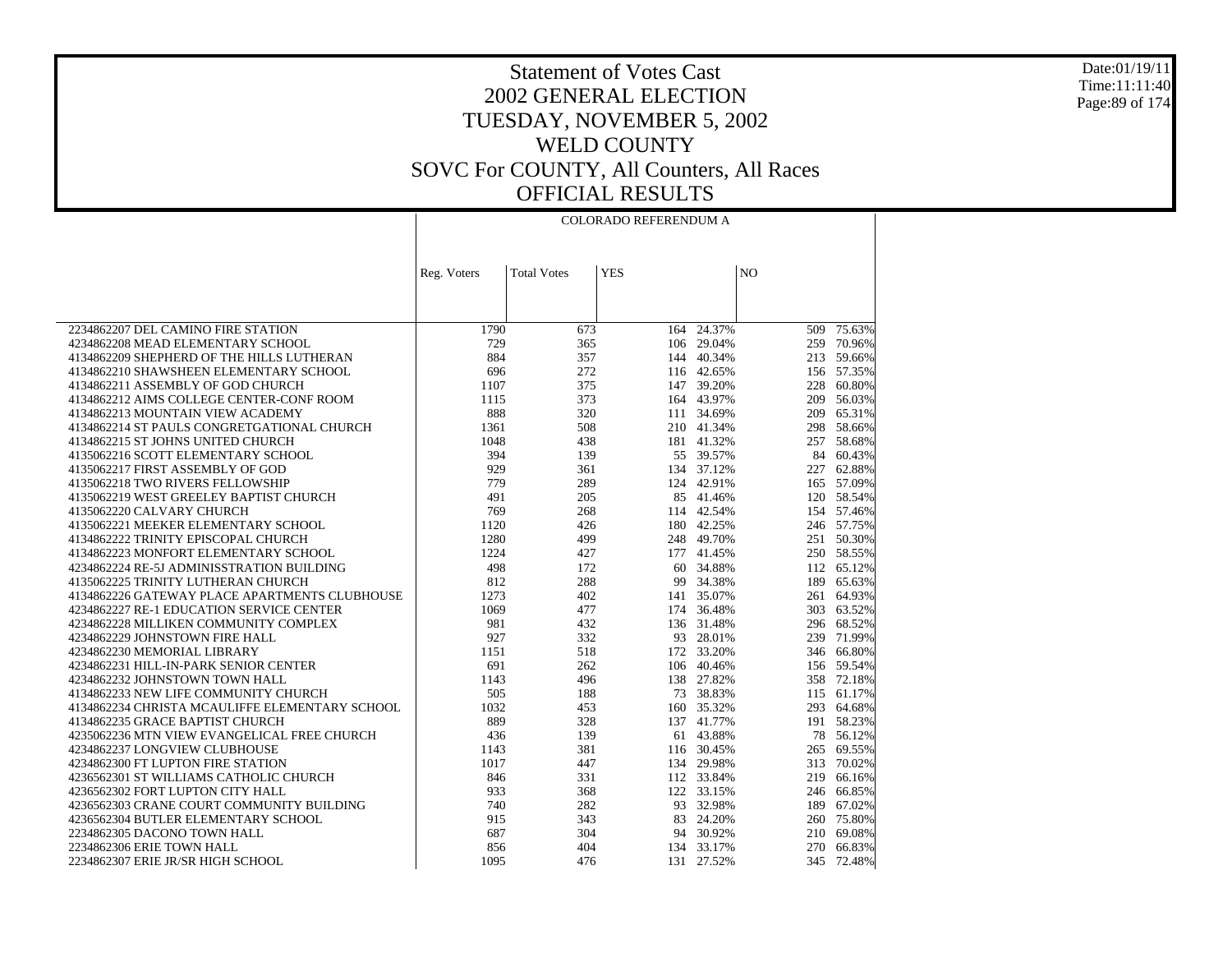Date:01/19/11 Time:11:11:40 Page:90 of 174

Τ

# Statement of Votes Cast 2002 GENERAL ELECTION TUESDAY, NOVEMBER 5, 2002 WELD COUNTY SOVC For COUNTY, All Counters, All Races OFFICIAL RESULTS

|                                            | <b>COLORADO REFERENDUM A</b> |                    |            |              |                |        |
|--------------------------------------------|------------------------------|--------------------|------------|--------------|----------------|--------|
|                                            |                              |                    |            |              |                |        |
|                                            |                              |                    |            |              |                |        |
|                                            | Reg. Voters                  | <b>Total Votes</b> | <b>YES</b> |              | N <sub>O</sub> |        |
|                                            |                              |                    |            |              |                |        |
|                                            |                              |                    |            |              |                |        |
|                                            |                              |                    |            |              |                |        |
| 4136562308 KERSEY TOWN HALL                | 1099                         | 545                | 175        | 32.11%       | 370            | 67.89% |
| 4236562309 PELICAN LAKES SALES OFFICE      | 383                          | 154                | 39         | 25.32%       | 115            | 74.68% |
| 4236562310 HUDSON TOWN HALL                | 971                          | 399                | 120        | 30.08%       | 279            | 69.92% |
| 4136562311 KEENESBURG FIRE HALL            | 1107                         | 528                | 162        | 30.68%       | 366            | 69.32% |
| 4136562312 ROGGEN FIRE HOUSE               | 355                          | 158                | 46         | 29.11%       | 112            | 70.89% |
| 4236562313 LOCHBUIE ELEMENTARY SCHOOL      | 573                          | 249                | 64         | 25.70%       | 185            | 74.30% |
| 4236562314 AFTER GLOWS SENIOR CENTER       | 979                          | 378                | 117        | 30.95%       | 261            | 69.05% |
| 4135062315 UNC CENTER (MAIN LEVEL)         | 933                          | 218                | 64         | 29.36%       | 154            | 70.64% |
| 4135062316 EAST MEMORIAL ELEMENTARY SCHOOL | 1121                         | 299                | 95         | 31.77%       | 204            | 68.23% |
| 4135062317 BETHEL BAPTIST CHURCH           | 709                          | 308                | 163        | 52.92%       | 145            | 47.08% |
| 4135062318 JACKSON ELEMENTARY SCHOOL       | 801                          | 291                | 123        | 42.27%       | 168            | 57.73% |
| 4135062319 GARDEN CITY TOWN HALL           | 531                          | 194                | 77         | 39.69%       | 117            | 60.31% |
| 4135062320 BONELL TOWER (LOUNGE)           | 437                          | 131                | 56         | 42.75%       | 75             | 57.25% |
| 4135062321 GREELEY MALL (NORTH ENTRANCE)   | 891                          | 258                | 98         | 37.98%       | 160            | 62.02% |
| 4135062322 DOS RIOS ELEMENTARY SCHOOL      | 1062                         | 401                |            | 142 35.41%   | 259            | 64.59% |
| 4135062323 CENTENNIAL ELEMENTARY SHOOL     | 959                          | 322                | 115        | 35.71%       | 207            | 64.29% |
| 4135062324 CAVE CREEK CLUBHOUSE            | 969                          | 328                |            | 112 34.15%   | 216            | 65.85% |
| 4135062325 EVANS COMMUNITY COMPLEX         | 684                          | 240                | 85         | 35.42%       | 155            | 64.58% |
| 4134862326 FIRST BAPTIST CHURCH            | 1015                         | 428                | 160        | 37.38%       | 268            | 62.62% |
| 2233362327 MAIL BALLOT PRECINCT            | 45                           | 24                 | 3          | 12.50%       | 21             | 87.50% |
| <b>ABSENTEE 1</b>                          | $\overline{0}$               | 12128              | 4383       | 36.14%       | 7745           | 63.86% |
| <b>ABSENTEE 2</b>                          | $\overline{0}$               | 4279               | 1373       | 32.09%       | 2906           | 67.91% |
| <b>EARLY</b>                               | $\mathbf{0}$                 | 2261               | 828        | 36.62%       | 1433           | 63.38% |
| PROVISIONAL 1                              | $\overline{0}$               | 230                | 85         | 36.96%       | 145            | 63.04% |
| PROVISIONAL 2                              | $\Omega$                     | 96                 |            | 26 27.08%    | 70             | 72.92% |
| Total                                      | 85161                        | 52382              |            | 18287 34.91% | 34095          | 65.09% |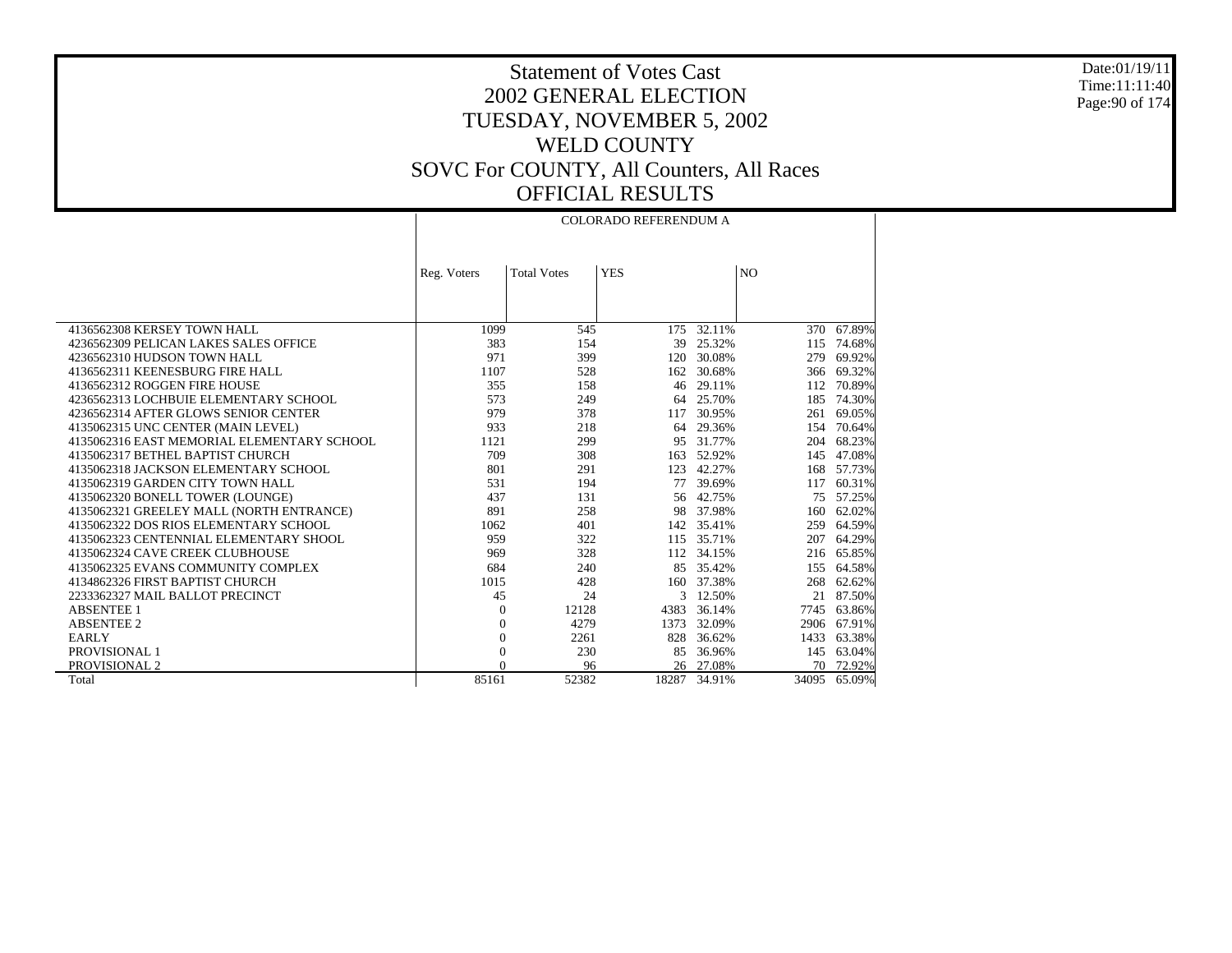#### Date:01/19/11 Time:11:11:40 Page:91 of 174

| N <sub>O</sub><br><b>Total Votes</b><br><b>YES</b><br>Reg. Voters<br>Jurisdiction Wide<br>4136562100 NUNN COMMUNITY BUILDING<br>746<br>333<br>102<br>30.63%<br>231<br>69.37%<br>4136562101 GROVER FIRE HALL<br>337<br>159<br>30.82%<br>49<br>110 69.18%<br>291<br>4136562102 PRAIRIE HIGH SCHOOL<br>154<br>36 23.38%<br>118<br>76.62%<br>282<br>135<br>42 31.11%<br>93<br>68.89%<br>4136562103 BRIGGSDALE HIGH SCHOOL<br>1329<br>596<br>201 33.72%<br>395 66.28%<br>4136562104 GILL LIONS COMMUNITY BUILDING<br>251<br>32 33.33%<br>4136562105 KERSEY SENIOR CITIZENS HALL<br>96<br>64<br>66.67%<br>4135062106 FRIENDLY VILLAGE CLUBHOUSE<br>910<br>302<br>141 46.69%<br>161 53.31%<br>1340<br>371<br>215 57.95%<br>4135062107 GREELEY RECREATION CENTER<br>156 42.05%<br>4135062108 MADISON ELEMENTARY SCHOOL<br>1065<br>349<br>146 41.83%<br>203 58.17%<br>828<br>4135062109 GLORIA CHRISTI LUTHERAN CHURCH HALL<br>278<br>132 47.48%<br>146 52.52%<br>981<br>137 45.97%<br>161 54.03%<br>4135062110 FIRST UNITED METHODIST CHURCH<br>298<br>4135062111 FIRST CHRISTIAN CHURCH<br>1198<br>395<br>170 43.04%<br>225 56.96%<br>1054<br>370<br>180<br>48.65%<br>4135062112 CAMERON ELEMETARY SCHOOL<br>190 51.35%<br>4134862113 WESTERN HILLS FIRE STATION<br>846<br>324<br>111 34.26%<br>213<br>65.74%<br>954<br>49.32%<br>4135062114 OUR SAVIORS LUTHERAN CHURCH<br>369<br>187 50.68%<br>182<br>4134962115 WINDSOR HIGH SCHOOLL COMMONS<br>1086<br>143 35.31%<br>262 64.69%<br>405<br>141 40.29%<br>4134962116 FAITH UNITED CHURCH OF CHRIST<br>861<br>350<br>209 59.71%<br>4136562117 SEVERANCE FIRE STATION<br>1210<br>516<br>200 38.76%<br>316 61.24%<br>312 63.93%<br>4136562118 EATON MIDDLE SCHOOL<br>1177<br>488<br>176 36.07%<br>595<br>4136562119 EVANGELICAL FREE CHURCH OF EATON<br>87 34.94%<br>162<br>65.06%<br>249 |
|-----------------------------------------------------------------------------------------------------------------------------------------------------------------------------------------------------------------------------------------------------------------------------------------------------------------------------------------------------------------------------------------------------------------------------------------------------------------------------------------------------------------------------------------------------------------------------------------------------------------------------------------------------------------------------------------------------------------------------------------------------------------------------------------------------------------------------------------------------------------------------------------------------------------------------------------------------------------------------------------------------------------------------------------------------------------------------------------------------------------------------------------------------------------------------------------------------------------------------------------------------------------------------------------------------------------------------------------------------------------------------------------------------------------------------------------------------------------------------------------------------------------------------------------------------------------------------------------------------------------------------------------------------------------------------------------------------------------------------------------------------------------------------------------------------------------------------------|
|                                                                                                                                                                                                                                                                                                                                                                                                                                                                                                                                                                                                                                                                                                                                                                                                                                                                                                                                                                                                                                                                                                                                                                                                                                                                                                                                                                                                                                                                                                                                                                                                                                                                                                                                                                                                                                   |
|                                                                                                                                                                                                                                                                                                                                                                                                                                                                                                                                                                                                                                                                                                                                                                                                                                                                                                                                                                                                                                                                                                                                                                                                                                                                                                                                                                                                                                                                                                                                                                                                                                                                                                                                                                                                                                   |
|                                                                                                                                                                                                                                                                                                                                                                                                                                                                                                                                                                                                                                                                                                                                                                                                                                                                                                                                                                                                                                                                                                                                                                                                                                                                                                                                                                                                                                                                                                                                                                                                                                                                                                                                                                                                                                   |
|                                                                                                                                                                                                                                                                                                                                                                                                                                                                                                                                                                                                                                                                                                                                                                                                                                                                                                                                                                                                                                                                                                                                                                                                                                                                                                                                                                                                                                                                                                                                                                                                                                                                                                                                                                                                                                   |
|                                                                                                                                                                                                                                                                                                                                                                                                                                                                                                                                                                                                                                                                                                                                                                                                                                                                                                                                                                                                                                                                                                                                                                                                                                                                                                                                                                                                                                                                                                                                                                                                                                                                                                                                                                                                                                   |
|                                                                                                                                                                                                                                                                                                                                                                                                                                                                                                                                                                                                                                                                                                                                                                                                                                                                                                                                                                                                                                                                                                                                                                                                                                                                                                                                                                                                                                                                                                                                                                                                                                                                                                                                                                                                                                   |
|                                                                                                                                                                                                                                                                                                                                                                                                                                                                                                                                                                                                                                                                                                                                                                                                                                                                                                                                                                                                                                                                                                                                                                                                                                                                                                                                                                                                                                                                                                                                                                                                                                                                                                                                                                                                                                   |
|                                                                                                                                                                                                                                                                                                                                                                                                                                                                                                                                                                                                                                                                                                                                                                                                                                                                                                                                                                                                                                                                                                                                                                                                                                                                                                                                                                                                                                                                                                                                                                                                                                                                                                                                                                                                                                   |
|                                                                                                                                                                                                                                                                                                                                                                                                                                                                                                                                                                                                                                                                                                                                                                                                                                                                                                                                                                                                                                                                                                                                                                                                                                                                                                                                                                                                                                                                                                                                                                                                                                                                                                                                                                                                                                   |
|                                                                                                                                                                                                                                                                                                                                                                                                                                                                                                                                                                                                                                                                                                                                                                                                                                                                                                                                                                                                                                                                                                                                                                                                                                                                                                                                                                                                                                                                                                                                                                                                                                                                                                                                                                                                                                   |
|                                                                                                                                                                                                                                                                                                                                                                                                                                                                                                                                                                                                                                                                                                                                                                                                                                                                                                                                                                                                                                                                                                                                                                                                                                                                                                                                                                                                                                                                                                                                                                                                                                                                                                                                                                                                                                   |
|                                                                                                                                                                                                                                                                                                                                                                                                                                                                                                                                                                                                                                                                                                                                                                                                                                                                                                                                                                                                                                                                                                                                                                                                                                                                                                                                                                                                                                                                                                                                                                                                                                                                                                                                                                                                                                   |
|                                                                                                                                                                                                                                                                                                                                                                                                                                                                                                                                                                                                                                                                                                                                                                                                                                                                                                                                                                                                                                                                                                                                                                                                                                                                                                                                                                                                                                                                                                                                                                                                                                                                                                                                                                                                                                   |
|                                                                                                                                                                                                                                                                                                                                                                                                                                                                                                                                                                                                                                                                                                                                                                                                                                                                                                                                                                                                                                                                                                                                                                                                                                                                                                                                                                                                                                                                                                                                                                                                                                                                                                                                                                                                                                   |
|                                                                                                                                                                                                                                                                                                                                                                                                                                                                                                                                                                                                                                                                                                                                                                                                                                                                                                                                                                                                                                                                                                                                                                                                                                                                                                                                                                                                                                                                                                                                                                                                                                                                                                                                                                                                                                   |
|                                                                                                                                                                                                                                                                                                                                                                                                                                                                                                                                                                                                                                                                                                                                                                                                                                                                                                                                                                                                                                                                                                                                                                                                                                                                                                                                                                                                                                                                                                                                                                                                                                                                                                                                                                                                                                   |
|                                                                                                                                                                                                                                                                                                                                                                                                                                                                                                                                                                                                                                                                                                                                                                                                                                                                                                                                                                                                                                                                                                                                                                                                                                                                                                                                                                                                                                                                                                                                                                                                                                                                                                                                                                                                                                   |
|                                                                                                                                                                                                                                                                                                                                                                                                                                                                                                                                                                                                                                                                                                                                                                                                                                                                                                                                                                                                                                                                                                                                                                                                                                                                                                                                                                                                                                                                                                                                                                                                                                                                                                                                                                                                                                   |
|                                                                                                                                                                                                                                                                                                                                                                                                                                                                                                                                                                                                                                                                                                                                                                                                                                                                                                                                                                                                                                                                                                                                                                                                                                                                                                                                                                                                                                                                                                                                                                                                                                                                                                                                                                                                                                   |
|                                                                                                                                                                                                                                                                                                                                                                                                                                                                                                                                                                                                                                                                                                                                                                                                                                                                                                                                                                                                                                                                                                                                                                                                                                                                                                                                                                                                                                                                                                                                                                                                                                                                                                                                                                                                                                   |
|                                                                                                                                                                                                                                                                                                                                                                                                                                                                                                                                                                                                                                                                                                                                                                                                                                                                                                                                                                                                                                                                                                                                                                                                                                                                                                                                                                                                                                                                                                                                                                                                                                                                                                                                                                                                                                   |
|                                                                                                                                                                                                                                                                                                                                                                                                                                                                                                                                                                                                                                                                                                                                                                                                                                                                                                                                                                                                                                                                                                                                                                                                                                                                                                                                                                                                                                                                                                                                                                                                                                                                                                                                                                                                                                   |
|                                                                                                                                                                                                                                                                                                                                                                                                                                                                                                                                                                                                                                                                                                                                                                                                                                                                                                                                                                                                                                                                                                                                                                                                                                                                                                                                                                                                                                                                                                                                                                                                                                                                                                                                                                                                                                   |
|                                                                                                                                                                                                                                                                                                                                                                                                                                                                                                                                                                                                                                                                                                                                                                                                                                                                                                                                                                                                                                                                                                                                                                                                                                                                                                                                                                                                                                                                                                                                                                                                                                                                                                                                                                                                                                   |
|                                                                                                                                                                                                                                                                                                                                                                                                                                                                                                                                                                                                                                                                                                                                                                                                                                                                                                                                                                                                                                                                                                                                                                                                                                                                                                                                                                                                                                                                                                                                                                                                                                                                                                                                                                                                                                   |
| 404<br>4134862120 NORTH WELD CO WATER DISTRICT<br>188<br>64 34.04%<br>65.96%<br>124                                                                                                                                                                                                                                                                                                                                                                                                                                                                                                                                                                                                                                                                                                                                                                                                                                                                                                                                                                                                                                                                                                                                                                                                                                                                                                                                                                                                                                                                                                                                                                                                                                                                                                                                               |
| 4134962121 COVENANT BIBLE COLLEGE (CLASSROOM)<br>1203<br>283 57.29%<br>494<br>211 42.71%                                                                                                                                                                                                                                                                                                                                                                                                                                                                                                                                                                                                                                                                                                                                                                                                                                                                                                                                                                                                                                                                                                                                                                                                                                                                                                                                                                                                                                                                                                                                                                                                                                                                                                                                          |
| 4134962122 PARK BUILDING-WINDSOR TOWN HALL<br>1177<br>519<br>203 39.11%<br>316 60.89%                                                                                                                                                                                                                                                                                                                                                                                                                                                                                                                                                                                                                                                                                                                                                                                                                                                                                                                                                                                                                                                                                                                                                                                                                                                                                                                                                                                                                                                                                                                                                                                                                                                                                                                                             |
| 1050<br>147 39.20%<br>4134962123 CORNERSTONE BAPTIST CHURCH<br>375<br>228<br>60.80%                                                                                                                                                                                                                                                                                                                                                                                                                                                                                                                                                                                                                                                                                                                                                                                                                                                                                                                                                                                                                                                                                                                                                                                                                                                                                                                                                                                                                                                                                                                                                                                                                                                                                                                                               |
| 4134862124 VICTORY CHRISTIAN FELLOWSHIP<br>967<br>336<br>149 44.35%<br>187<br>55.65%                                                                                                                                                                                                                                                                                                                                                                                                                                                                                                                                                                                                                                                                                                                                                                                                                                                                                                                                                                                                                                                                                                                                                                                                                                                                                                                                                                                                                                                                                                                                                                                                                                                                                                                                              |
| 50.86%<br>4134862125 NORTHRIDGE HIGH SCHOOL<br>630<br>232<br>114 49.14%<br>118                                                                                                                                                                                                                                                                                                                                                                                                                                                                                                                                                                                                                                                                                                                                                                                                                                                                                                                                                                                                                                                                                                                                                                                                                                                                                                                                                                                                                                                                                                                                                                                                                                                                                                                                                    |
| 4136562126 PIERCE TOWN HALL<br>795<br>132 38.26%<br>213 61.74%<br>345                                                                                                                                                                                                                                                                                                                                                                                                                                                                                                                                                                                                                                                                                                                                                                                                                                                                                                                                                                                                                                                                                                                                                                                                                                                                                                                                                                                                                                                                                                                                                                                                                                                                                                                                                             |
| 789<br>339<br>213<br>62.83%<br>4136562127 AULT TOWN HALL<br>126 37.17%                                                                                                                                                                                                                                                                                                                                                                                                                                                                                                                                                                                                                                                                                                                                                                                                                                                                                                                                                                                                                                                                                                                                                                                                                                                                                                                                                                                                                                                                                                                                                                                                                                                                                                                                                            |
| 970<br>165 40.94%<br>238 59.06%<br>4136562128 EATON TOWN HALL<br>403                                                                                                                                                                                                                                                                                                                                                                                                                                                                                                                                                                                                                                                                                                                                                                                                                                                                                                                                                                                                                                                                                                                                                                                                                                                                                                                                                                                                                                                                                                                                                                                                                                                                                                                                                              |
| 321<br>4134862129 WINDSOR-SEVERANCE PUBLIC LIBRARY<br>111<br>39 35.14%<br>72 64.86%                                                                                                                                                                                                                                                                                                                                                                                                                                                                                                                                                                                                                                                                                                                                                                                                                                                                                                                                                                                                                                                                                                                                                                                                                                                                                                                                                                                                                                                                                                                                                                                                                                                                                                                                               |
| 774<br>336<br>141 41.96%<br>58.04%<br>4134962130 TOZER ELEMENTARY SCHOOL<br>195                                                                                                                                                                                                                                                                                                                                                                                                                                                                                                                                                                                                                                                                                                                                                                                                                                                                                                                                                                                                                                                                                                                                                                                                                                                                                                                                                                                                                                                                                                                                                                                                                                                                                                                                                   |
| 4234862200 MEAD TOWN HALL<br>1229<br>582<br>202 34.71%<br>380<br>65.29%                                                                                                                                                                                                                                                                                                                                                                                                                                                                                                                                                                                                                                                                                                                                                                                                                                                                                                                                                                                                                                                                                                                                                                                                                                                                                                                                                                                                                                                                                                                                                                                                                                                                                                                                                           |
| 990<br>156 35.06%<br>289<br>64.94%<br>4234862201 PLATTEVILLE TOWN HALL<br>445                                                                                                                                                                                                                                                                                                                                                                                                                                                                                                                                                                                                                                                                                                                                                                                                                                                                                                                                                                                                                                                                                                                                                                                                                                                                                                                                                                                                                                                                                                                                                                                                                                                                                                                                                     |
| 4234862202 PLATTEVILLE BAPTIST CHURCH<br>564<br>239<br>81 33.89%<br>66.11%<br>158                                                                                                                                                                                                                                                                                                                                                                                                                                                                                                                                                                                                                                                                                                                                                                                                                                                                                                                                                                                                                                                                                                                                                                                                                                                                                                                                                                                                                                                                                                                                                                                                                                                                                                                                                 |
| 2234862203 FIRESTONE TOWN HALL<br>1036<br>453<br>149 32.89%<br>304 67.11%                                                                                                                                                                                                                                                                                                                                                                                                                                                                                                                                                                                                                                                                                                                                                                                                                                                                                                                                                                                                                                                                                                                                                                                                                                                                                                                                                                                                                                                                                                                                                                                                                                                                                                                                                         |
| 2234862204 TRI TOWN BAPTIST CHURCH<br>146 33.87%<br>285<br>66.13%<br>1206<br>431                                                                                                                                                                                                                                                                                                                                                                                                                                                                                                                                                                                                                                                                                                                                                                                                                                                                                                                                                                                                                                                                                                                                                                                                                                                                                                                                                                                                                                                                                                                                                                                                                                                                                                                                                  |
| 2234862205 FREDERICK TOWN HALL<br>1206<br>454<br>176 38.77%<br>278 61.23%                                                                                                                                                                                                                                                                                                                                                                                                                                                                                                                                                                                                                                                                                                                                                                                                                                                                                                                                                                                                                                                                                                                                                                                                                                                                                                                                                                                                                                                                                                                                                                                                                                                                                                                                                         |
| 642<br>223<br>76 34.08%<br>147<br>65.92%<br>2234862206 RINN UNITED METHODIST CHURCH                                                                                                                                                                                                                                                                                                                                                                                                                                                                                                                                                                                                                                                                                                                                                                                                                                                                                                                                                                                                                                                                                                                                                                                                                                                                                                                                                                                                                                                                                                                                                                                                                                                                                                                                               |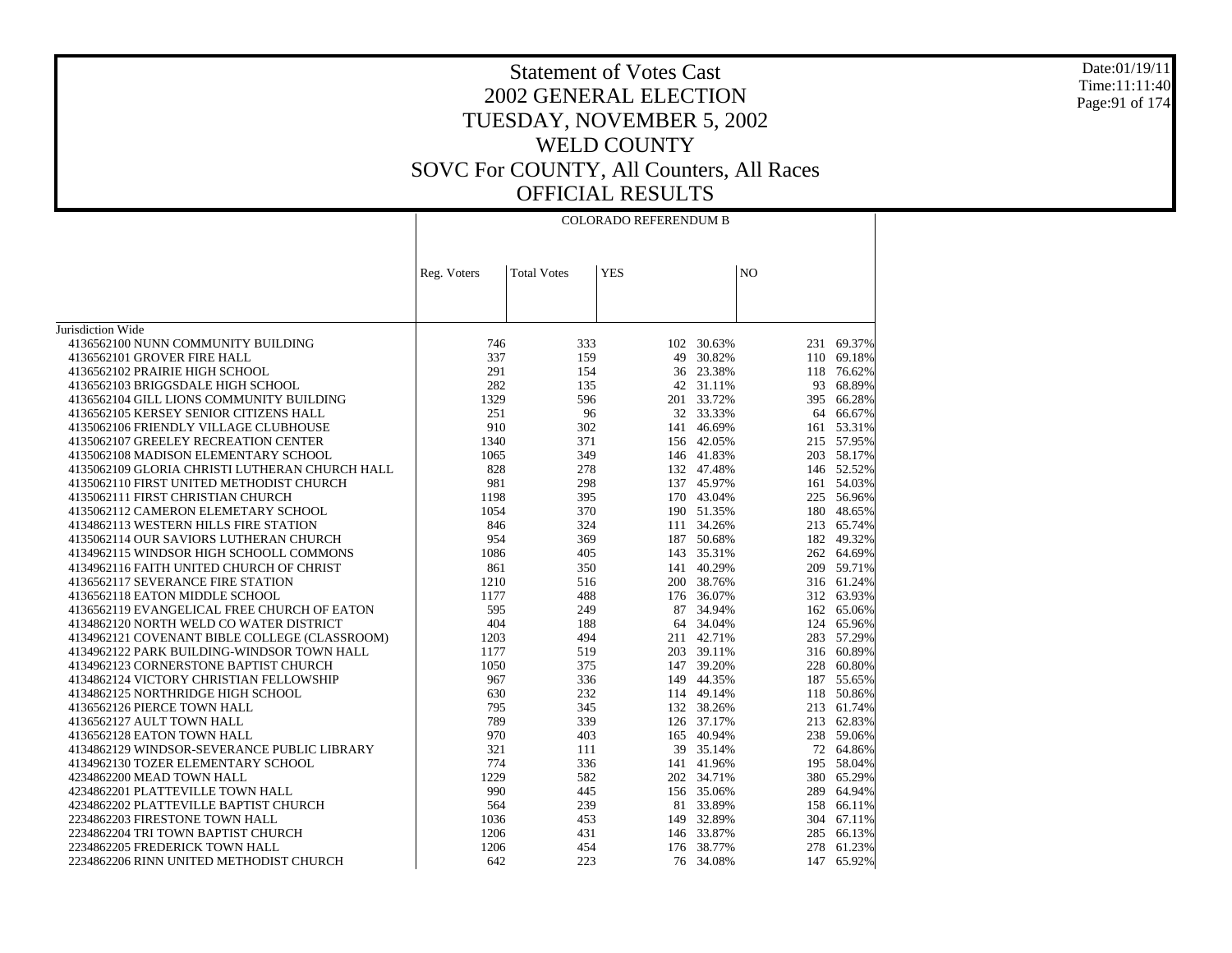Date:01/19/11 Time:11:11:40 Page:92 of 174

|                                                | <b>COLORADO REFERENDUM B</b> |                    |            |            |                |            |
|------------------------------------------------|------------------------------|--------------------|------------|------------|----------------|------------|
|                                                | Reg. Voters                  | <b>Total Votes</b> | <b>YES</b> |            | N <sub>O</sub> |            |
|                                                |                              |                    |            |            |                |            |
|                                                |                              |                    |            |            |                |            |
|                                                |                              |                    |            |            |                |            |
| 2234862207 DEL CAMINO FIRE STATION             | 1790                         | 642                | 249        | 38.79%     | 393            | 61.21%     |
| 4234862208 MEAD ELEMENTARY SCHOOL              | 729                          | 351                |            | 125 35.61% |                | 226 64.39% |
| 4134862209 SHEPHERD OF THE HILLS LUTHERAN      | 884                          | 337                | 141        | 41.84%     |                | 196 58.16% |
| 4134862210 SHAWSHEEN ELEMENTARY SCHOOL         | 696                          | 256                |            | 116 45.31% |                | 140 54.69% |
| 4134862211 ASSEMBLY OF GOD CHURCH              | 1107                         | 370                |            | 158 42.70% |                | 212 57.30% |
| 4134862212 AIMS COLLEGE CENTER-CONF ROOM       | 1115                         | 352                | 162        | 46.02%     |                | 190 53.98% |
| 4134862213 MOUNTAIN VIEW ACADEMY               | 888                          | 302                | 139        | 46.03%     |                | 163 53.97% |
| 4134862214 ST PAULS CONGRETGATIONAL CHURCH     | 1361                         | 487                | 213        | 43.74%     |                | 274 56.26% |
| 4134862215 ST JOHNS UNITED CHURCH              | 1048                         | 418                |            | 187 44.74% |                | 231 55.26% |
| 4135062216 SCOTT ELEMENTARY SCHOOL             | 394                          | 135                |            | 57 42.22%  |                | 78 57.78%  |
| 4135062217 FIRST ASSEMBLY OF GOD               | 929                          | 350                | 135        | 38.57%     |                | 215 61.43% |
| 4135062218 TWO RIVERS FELLOWSHIP               | 779                          | 283                |            | 129 45.58% |                | 154 54.42% |
| 4135062219 WEST GREELEY BAPTIST CHURCH         | 491                          | 190                |            | 82 43.16%  |                | 108 56.84% |
| 4135062220 CALVARY CHURCH                      | 769                          | 263                | 118        | 44.87%     |                | 145 55.13% |
| 4135062221 MEEKER ELEMENTARY SCHOOL            | 1120                         | 404                |            | 191 47.28% |                | 213 52.72% |
| 4134862222 TRINITY EPISCOPAL CHURCH            | 1280                         | 469                |            | 214 45.63% |                | 255 54.37% |
| 4134862223 MONFORT ELEMENTARY SCHOOL           | 1224                         | 401                |            | 168 41.90% |                | 233 58.10% |
| 4234862224 RE-5J ADMINISSTRATION BUILDING      | 498                          | 161                | 67         | 41.61%     |                | 94 58.39%  |
| 4135062225 TRINITY LUTHERAN CHURCH             | 812                          | 281                | 129        | 45.91%     |                | 152 54.09% |
| 4134862226 GATEWAY PLACE APARTMENTS CLUBHOUSE  | 1273                         | 385                |            | 170 44.16% |                | 215 55.84% |
| 4234862227 RE-1 EDUCATION SERVICE CENTER       | 1069                         | 459                | 191        | 41.61%     | 268            | 58.39%     |
| 4234862228 MILLIKEN COMMUNITY COMPLEX          | 981                          | 411                |            | 153 37.23% |                | 258 62.77% |
| 4234862229 JOHNSTOWN FIRE HALL                 | 927                          | 321                |            | 96 29.91%  | 225            | 70.09%     |
| 4234862230 MEMORIAL LIBRARY                    | 1151                         | 496                |            | 195 39.31% | 301            | 60.69%     |
| 4234862231 HILL-IN-PARK SENIOR CENTER          | 691                          | 256                | 111        | 43.36%     |                | 145 56.64% |
| 4234862232 JOHNSTOWN TOWN HALL                 | 1143                         | 476                | 174        | 36.55%     |                | 302 63.45% |
| 4134862233 NEW LIFE COMMUNITY CHURCH           | 505                          | 180                |            | 94 52.22%  |                | 86 47.78%  |
| 4134862234 CHRISTA MCAULIFFE ELEMENTARY SCHOOL | 1032                         | 424                |            | 202 47.64% |                | 222 52.36% |
| 4134862235 GRACE BAPTIST CHURCH                | 889                          | 321                | 132        | 41.12%     | 189            | 58.88%     |
| 4235062236 MTN VIEW EVANGELICAL FREE CHURCH    | 436                          | 134                |            | 59 44.03%  |                | 75 55.97%  |
| 4234862237 LONGVIEW CLUBHOUSE                  | 1143                         | 369                | 129        | 34.96%     |                | 240 65.04% |
| 4234862300 FT LUPTON FIRE STATION              | 1017                         | 430                |            | 142 33.02% | 288            | 66.98%     |
| 4236562301 ST WILLIAMS CATHOLIC CHURCH         | 846                          | 319                | 129        | 40.44%     |                | 190 59.56% |
| 4236562302 FORT LUPTON CITY HALL               | 933                          | 358                | 149        | 41.62%     | 209            | 58.38%     |
| 4236562303 CRANE COURT COMMUNITY BUILDING      | 740                          | 267                |            | 96 35.96%  |                | 171 64.04% |
| 4236562304 BUTLER ELEMENTARY SCHOOL            | 915                          | 332                | 115        | 34.64%     |                | 217 65.36% |
| 2234862305 DACONO TOWN HALL                    | 687                          | 297                |            | 97 32.66%  |                | 200 67.34% |
| 2234862306 ERIE TOWN HALL                      | 856                          | 399                | 181        | 45.36%     |                | 218 54.64% |
| 2234862307 ERIE JR/SR HIGH SCHOOL              | 1095                         | 459                |            | 156 33.99% | 303            | 66.01%     |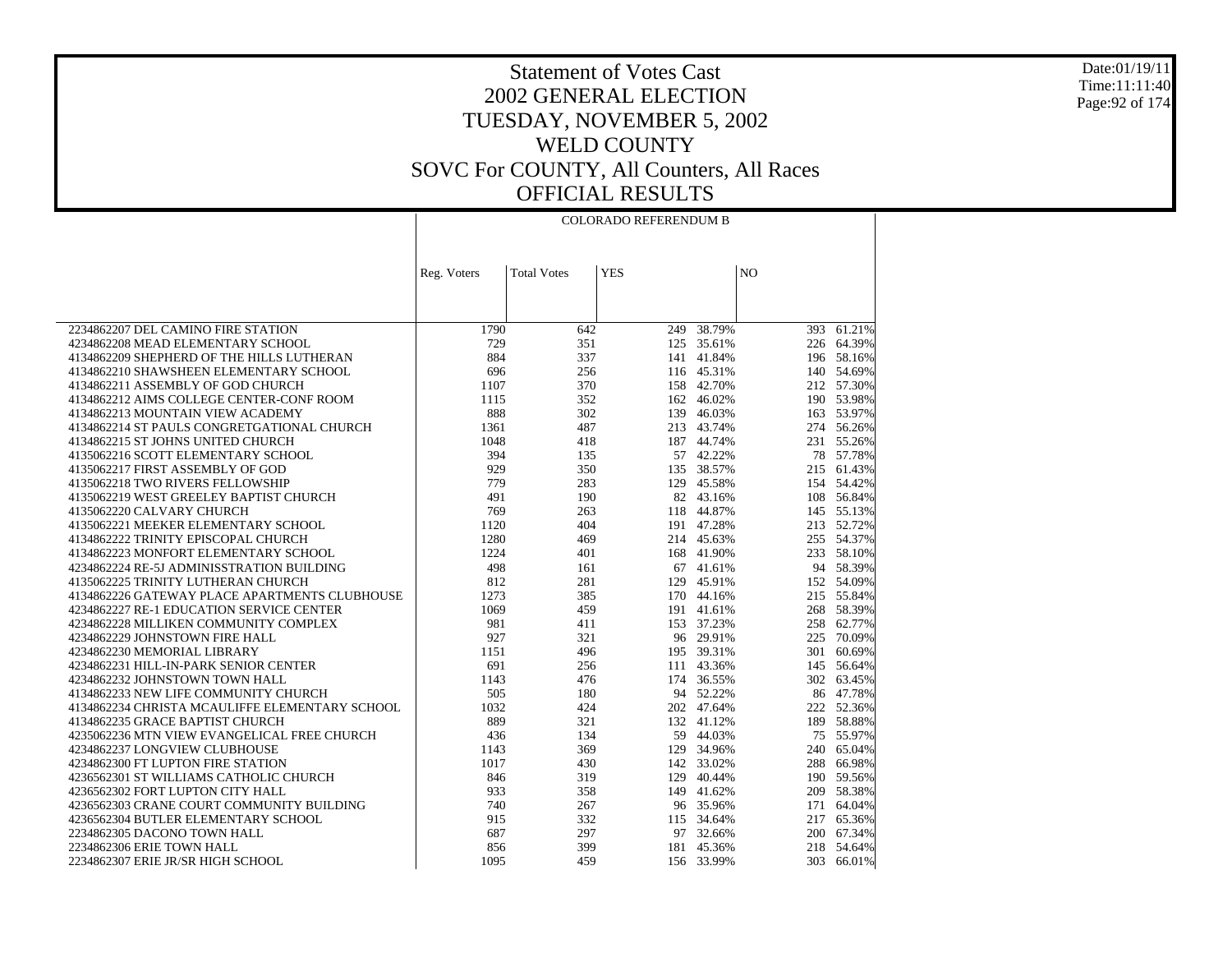Date:01/19/11 Time:11:11:40 Page:93 of 174

|                                            | <b>COLORADO REFERENDUM B</b> |                    |            |            |                |        |
|--------------------------------------------|------------------------------|--------------------|------------|------------|----------------|--------|
|                                            |                              |                    |            |            |                |        |
|                                            |                              |                    |            |            |                |        |
|                                            | Reg. Voters                  | <b>Total Votes</b> | <b>YES</b> |            | N <sub>O</sub> |        |
|                                            |                              |                    |            |            |                |        |
|                                            |                              |                    |            |            |                |        |
|                                            |                              |                    |            |            |                |        |
| 4136562308 KERSEY TOWN HALL                | 1099                         | 528                | 180        | 34.09%     | 348            | 65.91% |
| 4236562309 PELICAN LAKES SALES OFFICE      | 383                          | 152                | 49         | 32.24%     | 103            | 67.76% |
| 4236562310 HUDSON TOWN HALL                | 971                          | 387                |            | 138 35.66% | 249            | 64.34% |
| 4136562311 KEENESBURG FIRE HALL            | 1107                         | 513                | 193        | 37.62%     | 320            | 62.38% |
| 4136562312 ROGGEN FIRE HOUSE               | 355                          | 157                | 48         | 30.57%     | 109            | 69.43% |
| 4236562313 LOCHBUIE ELEMENTARY SCHOOL      | 573                          | 249                | 88         | 35.34%     | 161            | 64.66% |
| 4236562314 AFTER GLOWS SENIOR CENTER       | 979                          | 368                | 132        | 35.87%     | 236            | 64.13% |
| 4135062315 UNC CENTER (MAIN LEVEL)         | 933                          | 201                | 93         | 46.27%     | 108            | 53.73% |
| 4135062316 EAST MEMORIAL ELEMENTARY SCHOOL | 1121                         | 288                | 123        | 42.71%     | 165            | 57.29% |
| 4135062317 BETHEL BAPTIST CHURCH           | 709                          | 295                | 138        | 46.78%     | 157            | 53.22% |
| 4135062318 JACKSON ELEMENTARY SCHOOL       | 801                          | 280                | 127        | 45.36%     | 153            | 54.64% |
| 4135062319 GARDEN CITY TOWN HALL           | 531                          | 180                | 61         | 33.89%     | 119            | 66.11% |
| 4135062320 BONELL TOWER (LOUNGE)           | 437                          | 126                | 61         | 48.41%     | 65             | 51.59% |
| 4135062321 GREELEY MALL (NORTH ENTRANCE)   | 891                          | 254                | 119        | 46.85%     | 135            | 53.15% |
| 4135062322 DOS RIOS ELEMENTARY SCHOOL      | 1062                         | 386                | 178        | 46.11%     | 208            | 53.89% |
| 4135062323 CENTENNIAL ELEMENTARY SHOOL     | 959                          | 313                |            | 135 43.13% | 178            | 56.87% |
| 4135062324 CAVE CREEK CLUBHOUSE            | 969                          | 322                | 120        | 37.27%     | 202            | 62.73% |
| 4135062325 EVANS COMMUNITY COMPLEX         | 684                          | 237                | 108        | 45.57%     | 129            | 54.43% |
| 4134862326 FIRST BAPTIST CHURCH            | 1015                         | 408                | 168        | 41.18%     | 240            | 58.82% |
| 2233362327 MAIL BALLOT PRECINCT            | 45                           | 21                 | 7          | 33.33%     | 14             | 66.67% |
| <b>ABSENTEE 1</b>                          | $\theta$                     | 11542              | 4591       | 39.78%     | 6951           | 60.22% |
| <b>ABSENTEE 2</b>                          | $\theta$                     | 4087               | 1439       | 35.21%     | 2648           | 64.79% |
| <b>EARLY</b>                               | $\mathbf{0}$                 | 2178               | 861        | 39.53%     | 1317           | 60.47% |
| PROVISIONAL 1                              | $\mathbf{0}$                 | 226                | 93         | 41.15%     | 133            | 58.85% |
| PROVISIONAL 2                              | $\Omega$                     | 93                 | 31         | 33.33%     | 62             | 66.67% |
| Total                                      | 85161                        | 50378              | 19888      | 39.48%     | 30490          | 60.52% |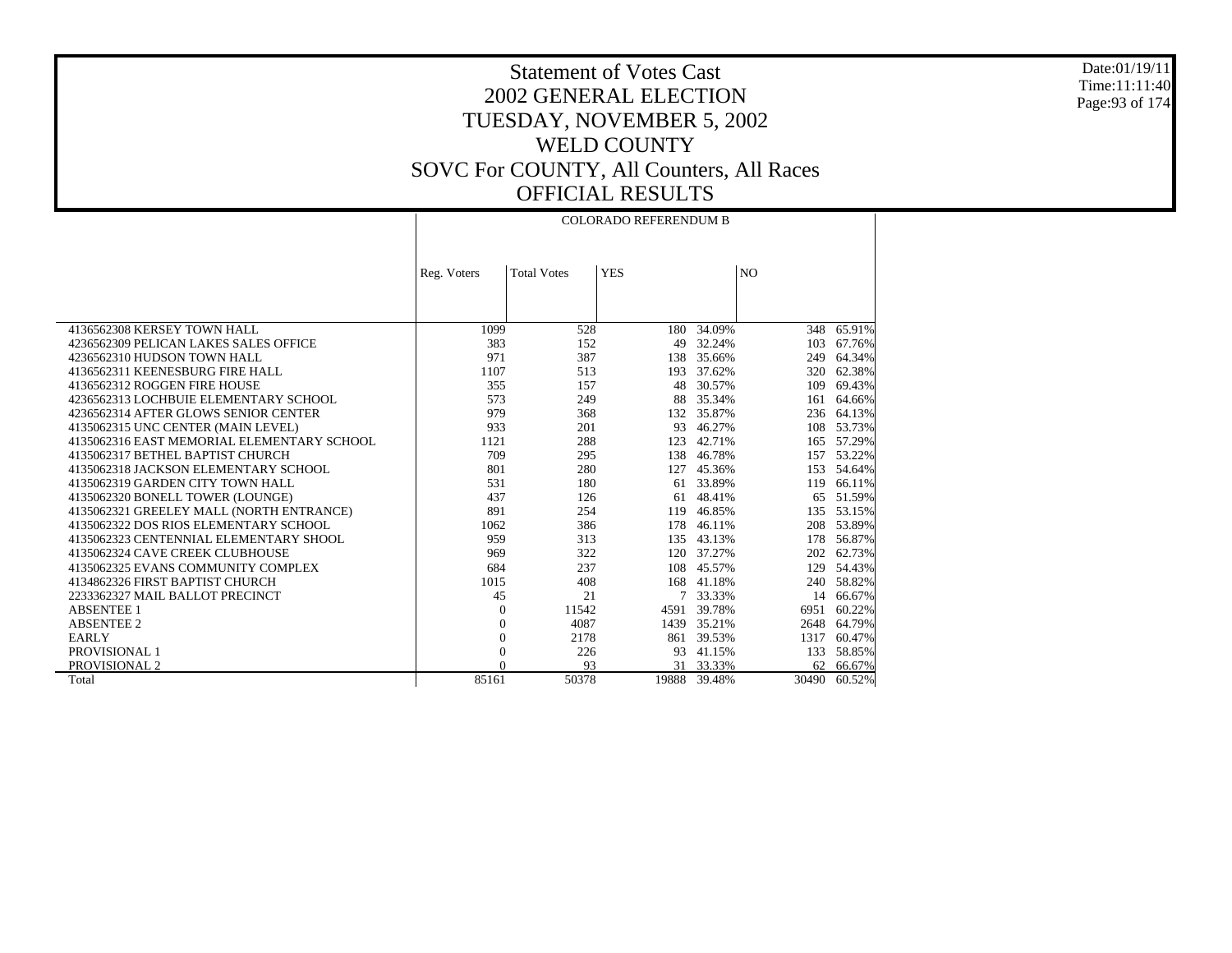#### Date:01/19/11 Time:11:11:40 Page:94 of 174

|                                                         | <b>COLORADO REFERENDUM C</b> |                    |            |                     |                |                     |
|---------------------------------------------------------|------------------------------|--------------------|------------|---------------------|----------------|---------------------|
|                                                         |                              |                    |            |                     |                |                     |
|                                                         |                              |                    |            |                     |                |                     |
|                                                         | Reg. Voters                  | <b>Total Votes</b> | <b>YES</b> |                     | N <sub>O</sub> |                     |
|                                                         |                              |                    |            |                     |                |                     |
|                                                         |                              |                    |            |                     |                |                     |
|                                                         |                              |                    |            |                     |                |                     |
| Jurisdiction Wide<br>4136562100 NUNN COMMUNITY BUILDING | 746                          | 334                |            | 191 57.19%          |                | 143 42.81%          |
| 4136562101 GROVER FIRE HALL                             | 337                          |                    |            |                     |                |                     |
| 4136562102 PRAIRIE HIGH SCHOOL                          | 291                          | 156<br>154         |            | 78 50.00%<br>46.10% | 83             | 78 50.00%<br>53.90% |
|                                                         |                              |                    | 71         |                     |                |                     |
| 4136562103 BRIGGSDALE HIGH SCHOOL                       | 282                          | 135                | 65         | 48.15%              |                | 70 51.85%           |
| 4136562104 GILL LIONS COMMUNITY BUILDING                | 1329                         | 599                |            | 366 61.10%          |                | 233 38.90%          |
| 4136562105 KERSEY SENIOR CITIZENS HALL                  | 251                          | 100                | 64         | 64.00%              | 36             | 36.00%              |
| 4135062106 FRIENDLY VILLAGE CLUBHOUSE                   | 910                          | 303                |            | 224 73.93%          | 79             | 26.07%              |
| 4135062107 GREELEY RECREATION CENTER                    | 1340                         | 367                | 263        | 71.66%              | 104            | 28.34%              |
| 4135062108 MADISON ELEMENTARY SCHOOL                    | 1065                         | 352                |            | 263 74.72%          | 89             | 25.28%              |
| 4135062109 GLORIA CHRISTI LUTHERAN CHURCH HALL          | 828                          | 283                |            | 206 72.79%          |                | 77 27.21%           |
| 4135062110 FIRST UNITED METHODIST CHURCH                | 981                          | 298                |            | 211 70.81%          | 87             | 29.19%              |
| 4135062111 FIRST CHRISTIAN CHURCH                       | 1198                         | 405                |            | 289 71.36%          | 116            | 28.64%              |
| 4135062112 CAMERON ELEMETARY SCHOOL                     | 1054                         | 375                |            | 287 76.53%          | 88             | 23.47%              |
| 4134862113 WESTERN HILLS FIRE STATION                   | 846                          | 330                |            | 231 70.00%          | 99             | 30.00%              |
| 4135062114 OUR SAVIORS LUTHERAN CHURCH                  | 954                          | 381                | 271        | 71.13%              |                | 110 28.87%          |
| 4134962115 WINDSOR HIGH SCHOOLL COMMONS                 | 1086                         | 406                |            | 286 70.44%          | 120            | 29.56%              |
| 4134962116 FAITH UNITED CHURCH OF CHRIST                | 861                          | 348                |            | 254 72.99%          |                | 94 27.01%           |
| 4136562117 SEVERANCE FIRE STATION                       | 1210                         | 520                |            | 362 69.62%          | 158            | 30.38%              |
| 4136562118 EATON MIDDLE SCHOOL                          | 1177                         | 500                |            | 326 65.20%          |                | 174 34.80%          |
| 4136562119 EVANGELICAL FREE CHURCH OF EATON             | 595                          | 249                |            | 174 69.88%          | 75             | 30.12%              |
| 4134862120 NORTH WELD CO WATER DISTRICT                 | 404                          | 187                |            | 121 64.71%          | 66             | 35.29%              |
| 4134962121 COVENANT BIBLE COLLEGE (CLASSROOM)           | 1203                         | 506                |            | 379 74.90%          | 127            | 25.10%              |
| 4134962122 PARK BUILDING-WINDSOR TOWN HALL              | 1177                         | 524                |            | 393 75.00%          | 131            | 25.00%              |
| 4134962123 CORNERSTONE BAPTIST CHURCH                   | 1050                         | 390                |            | 258 66.15%          |                | 132 33.85%          |
| 4134862124 VICTORY CHRISTIAN FELLOWSHIP                 | 967                          | 353                | 278        | 78.75%              | 75             | 21.25%              |
| 4134862125 NORTHRIDGE HIGH SCHOOL                       | 630                          | 247                |            | 202 81.78%          | 45             | 18.22%              |
| 4136562126 PIERCE TOWN HALL                             | 795                          | 349                |            | 244 69.91%          |                | 105 30.09%          |
| 4136562127 AULT TOWN HALL                               | 789                          | 337                |            | 211 62.61%          | 126            | 37.39%              |
| 4136562128 EATON TOWN HALL                              | 970                          | 410                |            | 300 73.17%          |                | 110 26.83%          |
| 4134862129 WINDSOR-SEVERANCE PUBLIC LIBRARY             | 321                          | 117                |            | 80 68.38%           | 37             | 31.62%              |
| 4134962130 TOZER ELEMENTARY SCHOOL                      | 774                          | 342                |            | 251 73.39%          | 91             | 26.61%              |
| 4234862200 MEAD TOWN HALL                               | 1229                         | 591                |            | 401 67.85%          |                | 190 32.15%          |
| 4234862201 PLATTEVILLE TOWN HALL                        | 990                          | 446                |            | 286 64.13%          | 160            | 35.87%              |
| 4234862202 PLATTEVILLE BAPTIST CHURCH                   | 564                          | 236                |            | 140 59.32%          |                | 96 40.68%           |
| 2234862203 FIRESTONE TOWN HALL                          | 1036                         | 446                |            | 314 70.40%          |                | 132 29.60%          |
| 2234862204 TRI TOWN BAPTIST CHURCH                      | 1206                         | 428                |            | 317 74.07%          | 111            | 25.93%              |
| 2234862205 FREDERICK TOWN HALL                          | 1206                         | 454                |            | 310 68.28%          |                | 144 31.72%          |
| 2234862206 RINN UNITED METHODIST CHURCH                 | 642                          | 226                | 159        | 70.35%              |                | 67 29.65%           |
|                                                         |                              |                    |            |                     |                |                     |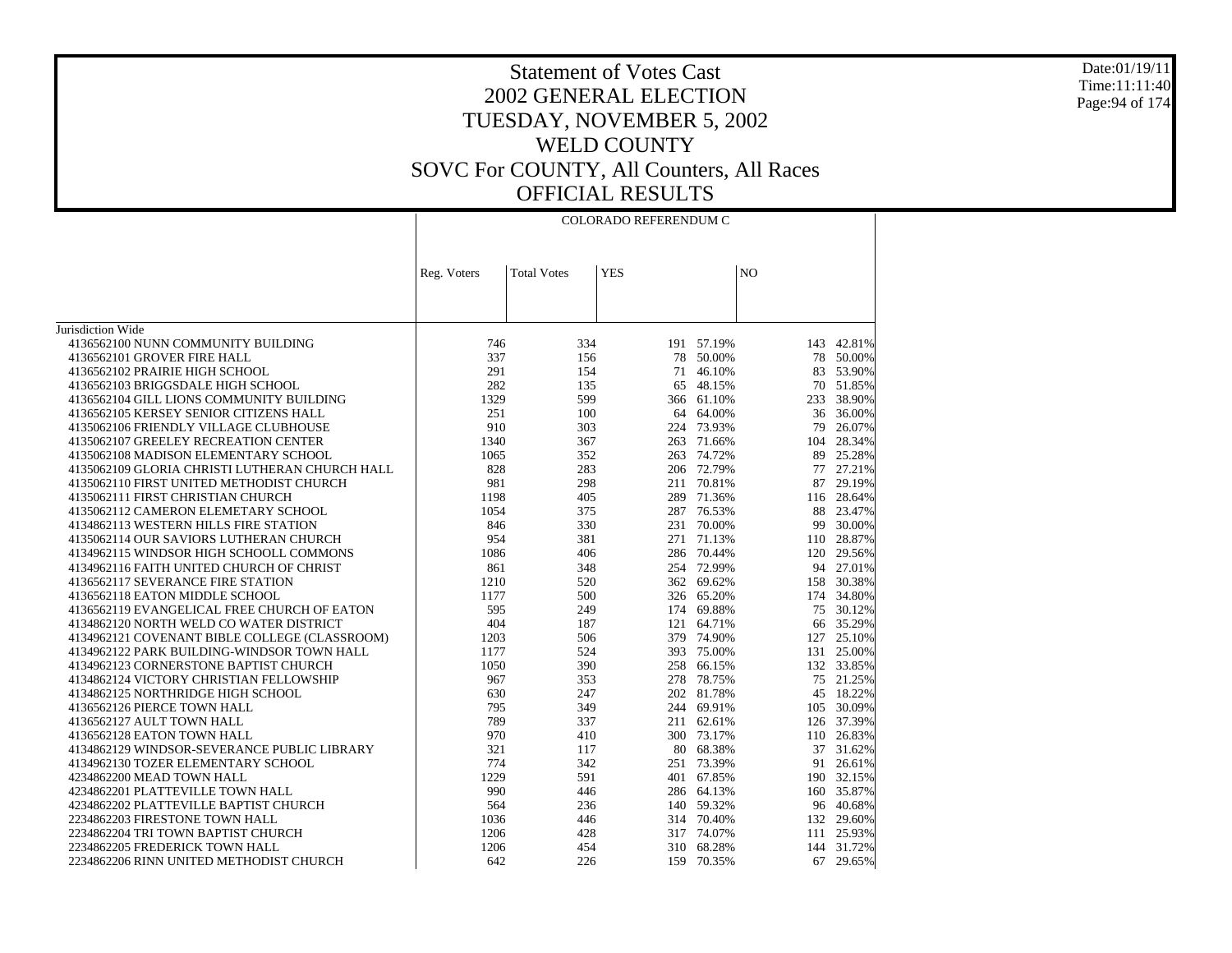Date:01/19/11 Time:11:11:40 Page:95 of 174

| N <sub>O</sub><br><b>Total Votes</b><br><b>YES</b><br>Reg. Voters<br>2234862207 DEL CAMINO FIRE STATION<br>1790<br>482<br>73.81%<br>171<br>26.19%<br>653<br>4234862208 MEAD ELEMENTARY SCHOOL<br>729<br>355<br>233<br>65.63%<br>122 34.37%<br>884<br>342<br>242<br>4134862209 SHEPHERD OF THE HILLS LUTHERAN<br>70.76%<br>100 29.24%<br>696<br>264<br>218<br>82.58%<br>46 17.42%<br>4134862210 SHAWSHEEN ELEMENTARY SCHOOL<br>4134862211 ASSEMBLY OF GOD CHURCH<br>374<br>274<br>73.26%<br>100 26.74%<br>1107<br>364<br>287<br>78.85%<br>21.15%<br>4134862212 AIMS COLLEGE CENTER-CONF ROOM<br>1115<br>77<br>888<br>4134862213 MOUNTAIN VIEW ACADEMY<br>313<br>244<br>77.96%<br>69<br>22.04%<br>125 25.30%<br>4134862214 ST PAULS CONGRETGATIONAL CHURCH<br>1361<br>494<br>369<br>74.70%<br>4134862215 ST JOHNS UNITED CHURCH<br>1048<br>430<br>323<br>75.12%<br>107<br>24.88%<br>394<br>74.64%<br>4135062216 SCOTT ELEMENTARY SCHOOL<br>138<br>103<br>35 25.36%<br>929<br>360<br>27.22%<br>4135062217 FIRST ASSEMBLY OF GOD<br>262<br>72.78%<br>98<br>4135062218 TWO RIVERS FELLOWSHIP<br>779<br>283<br>202 71.38%<br>28.62%<br>81<br>4135062219 WEST GREELEY BAPTIST CHURCH<br>491<br>200<br>145<br>72.50%<br>55<br>27.50%<br>769<br>198<br>73.61%<br>26.39%<br>4135062220 CALVARY CHURCH<br>269<br>71<br>313<br>75.42%<br>4135062221 MEEKER ELEMENTARY SCHOOL<br>1120<br>415<br>102 24.58%<br>1280<br>4134862222 TRINITY EPISCOPAL CHURCH<br>483<br>362<br>74.95%<br>121<br>25.05%<br>4134862223 MONFORT ELEMENTARY SCHOOL<br>1224<br>321 76.98%<br>96 23.02%<br>417<br>498<br>4234862224 RE-5J ADMINISSTRATION BUILDING<br>162<br>105<br>64.81%<br>57<br>35.19%<br>812<br>287<br>27.53%<br>4135062225 TRINITY LUTHERAN CHURCH<br>208<br>72.47%<br>79<br>1273<br>387<br>112 28.94%<br>4134862226 GATEWAY PLACE APARTMENTS CLUBHOUSE<br>275<br>71.06%<br>1069<br>156 33.19%<br>4234862227 RE-1 EDUCATION SERVICE CENTER<br>470<br>314<br>66.81%<br>981<br>418<br>298<br>120 28.71%<br>4234862228 MILLIKEN COMMUNITY COMPLEX<br>71.29%<br>4234862229 JOHNSTOWN FIRE HALL<br>927<br>320<br>194<br>60.63%<br>126 39.38%<br>151 29.90%<br>4234862230 MEMORIAL LIBRARY<br>1151<br>505<br>354<br>70.10%<br>691<br>4234862231 HILL-IN-PARK SENIOR CENTER<br>260<br>189 72.69%<br>71 27.31%<br>4234862232 JOHNSTOWN TOWN HALL<br>1143<br>485<br>352<br>72.58%<br>133<br>27.42%<br>505<br>76.09%<br>44 23.91%<br>4134862233 NEW LIFE COMMUNITY CHURCH<br>184<br>140<br>1032<br>443<br>78.10%<br>21.90%<br>4134862234 CHRISTA MCAULIFFE ELEMENTARY SCHOOL<br>346<br>97<br>889<br>23.01%<br>4134862235 GRACE BAPTIST CHURCH<br>326<br>251<br>76.99%<br>75<br>4235062236 MTN VIEW EVANGELICAL FREE CHURCH<br>436<br>135<br>100 74.07%<br>35 25.93%<br>125 33.69%<br>4234862237 LONGVIEW CLUBHOUSE<br>1143<br>371<br>246<br>66.31%<br>4234862300 FT LUPTON FIRE STATION<br>1017<br>66.97%<br>147 33.03%<br>445<br>298<br>846<br>322<br>218<br>104 32.30%<br>4236562301 ST WILLIAMS CATHOLIC CHURCH<br>67.70%<br>933<br>4236562302 FORT LUPTON CITY HALL<br>367<br>269<br>73.30%<br>98<br>26.70%<br>4236562303 CRANE COURT COMMUNITY BUILDING<br>740<br>273<br>191<br>69.96%<br>82<br>30.04%<br>4236562304 BUTLER ELEMENTARY SCHOOL<br>915<br>334<br>221<br>113 33.83%<br>66.17%<br>114 37.87%<br>2234862305 DACONO TOWN HALL<br>687<br>301<br>187<br>62.13%<br>283<br>112 28.35%<br>2234862306 ERIE TOWN HALL<br>856<br>395<br>71.65%<br>328<br>70.54%<br>137<br>29.46%<br>2234862307 ERIE JR/SR HIGH SCHOOL<br>1095<br>465 | COLORADO REFERENDUM C |  |  |  |  |  |
|------------------------------------------------------------------------------------------------------------------------------------------------------------------------------------------------------------------------------------------------------------------------------------------------------------------------------------------------------------------------------------------------------------------------------------------------------------------------------------------------------------------------------------------------------------------------------------------------------------------------------------------------------------------------------------------------------------------------------------------------------------------------------------------------------------------------------------------------------------------------------------------------------------------------------------------------------------------------------------------------------------------------------------------------------------------------------------------------------------------------------------------------------------------------------------------------------------------------------------------------------------------------------------------------------------------------------------------------------------------------------------------------------------------------------------------------------------------------------------------------------------------------------------------------------------------------------------------------------------------------------------------------------------------------------------------------------------------------------------------------------------------------------------------------------------------------------------------------------------------------------------------------------------------------------------------------------------------------------------------------------------------------------------------------------------------------------------------------------------------------------------------------------------------------------------------------------------------------------------------------------------------------------------------------------------------------------------------------------------------------------------------------------------------------------------------------------------------------------------------------------------------------------------------------------------------------------------------------------------------------------------------------------------------------------------------------------------------------------------------------------------------------------------------------------------------------------------------------------------------------------------------------------------------------------------------------------------------------------------------------------------------------------------------------------------------------------------------------------------------------------------------------------------------------------------------------------------------------------------------------------------------------------------------------------------------------------------------------------------------------------------------------------------------------------------------------------------------------------------------------------------------|-----------------------|--|--|--|--|--|
|                                                                                                                                                                                                                                                                                                                                                                                                                                                                                                                                                                                                                                                                                                                                                                                                                                                                                                                                                                                                                                                                                                                                                                                                                                                                                                                                                                                                                                                                                                                                                                                                                                                                                                                                                                                                                                                                                                                                                                                                                                                                                                                                                                                                                                                                                                                                                                                                                                                                                                                                                                                                                                                                                                                                                                                                                                                                                                                                                                                                                                                                                                                                                                                                                                                                                                                                                                                                                                                                                                                  |                       |  |  |  |  |  |
|                                                                                                                                                                                                                                                                                                                                                                                                                                                                                                                                                                                                                                                                                                                                                                                                                                                                                                                                                                                                                                                                                                                                                                                                                                                                                                                                                                                                                                                                                                                                                                                                                                                                                                                                                                                                                                                                                                                                                                                                                                                                                                                                                                                                                                                                                                                                                                                                                                                                                                                                                                                                                                                                                                                                                                                                                                                                                                                                                                                                                                                                                                                                                                                                                                                                                                                                                                                                                                                                                                                  |                       |  |  |  |  |  |
|                                                                                                                                                                                                                                                                                                                                                                                                                                                                                                                                                                                                                                                                                                                                                                                                                                                                                                                                                                                                                                                                                                                                                                                                                                                                                                                                                                                                                                                                                                                                                                                                                                                                                                                                                                                                                                                                                                                                                                                                                                                                                                                                                                                                                                                                                                                                                                                                                                                                                                                                                                                                                                                                                                                                                                                                                                                                                                                                                                                                                                                                                                                                                                                                                                                                                                                                                                                                                                                                                                                  |                       |  |  |  |  |  |
|                                                                                                                                                                                                                                                                                                                                                                                                                                                                                                                                                                                                                                                                                                                                                                                                                                                                                                                                                                                                                                                                                                                                                                                                                                                                                                                                                                                                                                                                                                                                                                                                                                                                                                                                                                                                                                                                                                                                                                                                                                                                                                                                                                                                                                                                                                                                                                                                                                                                                                                                                                                                                                                                                                                                                                                                                                                                                                                                                                                                                                                                                                                                                                                                                                                                                                                                                                                                                                                                                                                  |                       |  |  |  |  |  |
|                                                                                                                                                                                                                                                                                                                                                                                                                                                                                                                                                                                                                                                                                                                                                                                                                                                                                                                                                                                                                                                                                                                                                                                                                                                                                                                                                                                                                                                                                                                                                                                                                                                                                                                                                                                                                                                                                                                                                                                                                                                                                                                                                                                                                                                                                                                                                                                                                                                                                                                                                                                                                                                                                                                                                                                                                                                                                                                                                                                                                                                                                                                                                                                                                                                                                                                                                                                                                                                                                                                  |                       |  |  |  |  |  |
|                                                                                                                                                                                                                                                                                                                                                                                                                                                                                                                                                                                                                                                                                                                                                                                                                                                                                                                                                                                                                                                                                                                                                                                                                                                                                                                                                                                                                                                                                                                                                                                                                                                                                                                                                                                                                                                                                                                                                                                                                                                                                                                                                                                                                                                                                                                                                                                                                                                                                                                                                                                                                                                                                                                                                                                                                                                                                                                                                                                                                                                                                                                                                                                                                                                                                                                                                                                                                                                                                                                  |                       |  |  |  |  |  |
|                                                                                                                                                                                                                                                                                                                                                                                                                                                                                                                                                                                                                                                                                                                                                                                                                                                                                                                                                                                                                                                                                                                                                                                                                                                                                                                                                                                                                                                                                                                                                                                                                                                                                                                                                                                                                                                                                                                                                                                                                                                                                                                                                                                                                                                                                                                                                                                                                                                                                                                                                                                                                                                                                                                                                                                                                                                                                                                                                                                                                                                                                                                                                                                                                                                                                                                                                                                                                                                                                                                  |                       |  |  |  |  |  |
|                                                                                                                                                                                                                                                                                                                                                                                                                                                                                                                                                                                                                                                                                                                                                                                                                                                                                                                                                                                                                                                                                                                                                                                                                                                                                                                                                                                                                                                                                                                                                                                                                                                                                                                                                                                                                                                                                                                                                                                                                                                                                                                                                                                                                                                                                                                                                                                                                                                                                                                                                                                                                                                                                                                                                                                                                                                                                                                                                                                                                                                                                                                                                                                                                                                                                                                                                                                                                                                                                                                  |                       |  |  |  |  |  |
|                                                                                                                                                                                                                                                                                                                                                                                                                                                                                                                                                                                                                                                                                                                                                                                                                                                                                                                                                                                                                                                                                                                                                                                                                                                                                                                                                                                                                                                                                                                                                                                                                                                                                                                                                                                                                                                                                                                                                                                                                                                                                                                                                                                                                                                                                                                                                                                                                                                                                                                                                                                                                                                                                                                                                                                                                                                                                                                                                                                                                                                                                                                                                                                                                                                                                                                                                                                                                                                                                                                  |                       |  |  |  |  |  |
|                                                                                                                                                                                                                                                                                                                                                                                                                                                                                                                                                                                                                                                                                                                                                                                                                                                                                                                                                                                                                                                                                                                                                                                                                                                                                                                                                                                                                                                                                                                                                                                                                                                                                                                                                                                                                                                                                                                                                                                                                                                                                                                                                                                                                                                                                                                                                                                                                                                                                                                                                                                                                                                                                                                                                                                                                                                                                                                                                                                                                                                                                                                                                                                                                                                                                                                                                                                                                                                                                                                  |                       |  |  |  |  |  |
|                                                                                                                                                                                                                                                                                                                                                                                                                                                                                                                                                                                                                                                                                                                                                                                                                                                                                                                                                                                                                                                                                                                                                                                                                                                                                                                                                                                                                                                                                                                                                                                                                                                                                                                                                                                                                                                                                                                                                                                                                                                                                                                                                                                                                                                                                                                                                                                                                                                                                                                                                                                                                                                                                                                                                                                                                                                                                                                                                                                                                                                                                                                                                                                                                                                                                                                                                                                                                                                                                                                  |                       |  |  |  |  |  |
|                                                                                                                                                                                                                                                                                                                                                                                                                                                                                                                                                                                                                                                                                                                                                                                                                                                                                                                                                                                                                                                                                                                                                                                                                                                                                                                                                                                                                                                                                                                                                                                                                                                                                                                                                                                                                                                                                                                                                                                                                                                                                                                                                                                                                                                                                                                                                                                                                                                                                                                                                                                                                                                                                                                                                                                                                                                                                                                                                                                                                                                                                                                                                                                                                                                                                                                                                                                                                                                                                                                  |                       |  |  |  |  |  |
|                                                                                                                                                                                                                                                                                                                                                                                                                                                                                                                                                                                                                                                                                                                                                                                                                                                                                                                                                                                                                                                                                                                                                                                                                                                                                                                                                                                                                                                                                                                                                                                                                                                                                                                                                                                                                                                                                                                                                                                                                                                                                                                                                                                                                                                                                                                                                                                                                                                                                                                                                                                                                                                                                                                                                                                                                                                                                                                                                                                                                                                                                                                                                                                                                                                                                                                                                                                                                                                                                                                  |                       |  |  |  |  |  |
|                                                                                                                                                                                                                                                                                                                                                                                                                                                                                                                                                                                                                                                                                                                                                                                                                                                                                                                                                                                                                                                                                                                                                                                                                                                                                                                                                                                                                                                                                                                                                                                                                                                                                                                                                                                                                                                                                                                                                                                                                                                                                                                                                                                                                                                                                                                                                                                                                                                                                                                                                                                                                                                                                                                                                                                                                                                                                                                                                                                                                                                                                                                                                                                                                                                                                                                                                                                                                                                                                                                  |                       |  |  |  |  |  |
|                                                                                                                                                                                                                                                                                                                                                                                                                                                                                                                                                                                                                                                                                                                                                                                                                                                                                                                                                                                                                                                                                                                                                                                                                                                                                                                                                                                                                                                                                                                                                                                                                                                                                                                                                                                                                                                                                                                                                                                                                                                                                                                                                                                                                                                                                                                                                                                                                                                                                                                                                                                                                                                                                                                                                                                                                                                                                                                                                                                                                                                                                                                                                                                                                                                                                                                                                                                                                                                                                                                  |                       |  |  |  |  |  |
|                                                                                                                                                                                                                                                                                                                                                                                                                                                                                                                                                                                                                                                                                                                                                                                                                                                                                                                                                                                                                                                                                                                                                                                                                                                                                                                                                                                                                                                                                                                                                                                                                                                                                                                                                                                                                                                                                                                                                                                                                                                                                                                                                                                                                                                                                                                                                                                                                                                                                                                                                                                                                                                                                                                                                                                                                                                                                                                                                                                                                                                                                                                                                                                                                                                                                                                                                                                                                                                                                                                  |                       |  |  |  |  |  |
|                                                                                                                                                                                                                                                                                                                                                                                                                                                                                                                                                                                                                                                                                                                                                                                                                                                                                                                                                                                                                                                                                                                                                                                                                                                                                                                                                                                                                                                                                                                                                                                                                                                                                                                                                                                                                                                                                                                                                                                                                                                                                                                                                                                                                                                                                                                                                                                                                                                                                                                                                                                                                                                                                                                                                                                                                                                                                                                                                                                                                                                                                                                                                                                                                                                                                                                                                                                                                                                                                                                  |                       |  |  |  |  |  |
|                                                                                                                                                                                                                                                                                                                                                                                                                                                                                                                                                                                                                                                                                                                                                                                                                                                                                                                                                                                                                                                                                                                                                                                                                                                                                                                                                                                                                                                                                                                                                                                                                                                                                                                                                                                                                                                                                                                                                                                                                                                                                                                                                                                                                                                                                                                                                                                                                                                                                                                                                                                                                                                                                                                                                                                                                                                                                                                                                                                                                                                                                                                                                                                                                                                                                                                                                                                                                                                                                                                  |                       |  |  |  |  |  |
|                                                                                                                                                                                                                                                                                                                                                                                                                                                                                                                                                                                                                                                                                                                                                                                                                                                                                                                                                                                                                                                                                                                                                                                                                                                                                                                                                                                                                                                                                                                                                                                                                                                                                                                                                                                                                                                                                                                                                                                                                                                                                                                                                                                                                                                                                                                                                                                                                                                                                                                                                                                                                                                                                                                                                                                                                                                                                                                                                                                                                                                                                                                                                                                                                                                                                                                                                                                                                                                                                                                  |                       |  |  |  |  |  |
|                                                                                                                                                                                                                                                                                                                                                                                                                                                                                                                                                                                                                                                                                                                                                                                                                                                                                                                                                                                                                                                                                                                                                                                                                                                                                                                                                                                                                                                                                                                                                                                                                                                                                                                                                                                                                                                                                                                                                                                                                                                                                                                                                                                                                                                                                                                                                                                                                                                                                                                                                                                                                                                                                                                                                                                                                                                                                                                                                                                                                                                                                                                                                                                                                                                                                                                                                                                                                                                                                                                  |                       |  |  |  |  |  |
|                                                                                                                                                                                                                                                                                                                                                                                                                                                                                                                                                                                                                                                                                                                                                                                                                                                                                                                                                                                                                                                                                                                                                                                                                                                                                                                                                                                                                                                                                                                                                                                                                                                                                                                                                                                                                                                                                                                                                                                                                                                                                                                                                                                                                                                                                                                                                                                                                                                                                                                                                                                                                                                                                                                                                                                                                                                                                                                                                                                                                                                                                                                                                                                                                                                                                                                                                                                                                                                                                                                  |                       |  |  |  |  |  |
|                                                                                                                                                                                                                                                                                                                                                                                                                                                                                                                                                                                                                                                                                                                                                                                                                                                                                                                                                                                                                                                                                                                                                                                                                                                                                                                                                                                                                                                                                                                                                                                                                                                                                                                                                                                                                                                                                                                                                                                                                                                                                                                                                                                                                                                                                                                                                                                                                                                                                                                                                                                                                                                                                                                                                                                                                                                                                                                                                                                                                                                                                                                                                                                                                                                                                                                                                                                                                                                                                                                  |                       |  |  |  |  |  |
|                                                                                                                                                                                                                                                                                                                                                                                                                                                                                                                                                                                                                                                                                                                                                                                                                                                                                                                                                                                                                                                                                                                                                                                                                                                                                                                                                                                                                                                                                                                                                                                                                                                                                                                                                                                                                                                                                                                                                                                                                                                                                                                                                                                                                                                                                                                                                                                                                                                                                                                                                                                                                                                                                                                                                                                                                                                                                                                                                                                                                                                                                                                                                                                                                                                                                                                                                                                                                                                                                                                  |                       |  |  |  |  |  |
|                                                                                                                                                                                                                                                                                                                                                                                                                                                                                                                                                                                                                                                                                                                                                                                                                                                                                                                                                                                                                                                                                                                                                                                                                                                                                                                                                                                                                                                                                                                                                                                                                                                                                                                                                                                                                                                                                                                                                                                                                                                                                                                                                                                                                                                                                                                                                                                                                                                                                                                                                                                                                                                                                                                                                                                                                                                                                                                                                                                                                                                                                                                                                                                                                                                                                                                                                                                                                                                                                                                  |                       |  |  |  |  |  |
|                                                                                                                                                                                                                                                                                                                                                                                                                                                                                                                                                                                                                                                                                                                                                                                                                                                                                                                                                                                                                                                                                                                                                                                                                                                                                                                                                                                                                                                                                                                                                                                                                                                                                                                                                                                                                                                                                                                                                                                                                                                                                                                                                                                                                                                                                                                                                                                                                                                                                                                                                                                                                                                                                                                                                                                                                                                                                                                                                                                                                                                                                                                                                                                                                                                                                                                                                                                                                                                                                                                  |                       |  |  |  |  |  |
|                                                                                                                                                                                                                                                                                                                                                                                                                                                                                                                                                                                                                                                                                                                                                                                                                                                                                                                                                                                                                                                                                                                                                                                                                                                                                                                                                                                                                                                                                                                                                                                                                                                                                                                                                                                                                                                                                                                                                                                                                                                                                                                                                                                                                                                                                                                                                                                                                                                                                                                                                                                                                                                                                                                                                                                                                                                                                                                                                                                                                                                                                                                                                                                                                                                                                                                                                                                                                                                                                                                  |                       |  |  |  |  |  |
|                                                                                                                                                                                                                                                                                                                                                                                                                                                                                                                                                                                                                                                                                                                                                                                                                                                                                                                                                                                                                                                                                                                                                                                                                                                                                                                                                                                                                                                                                                                                                                                                                                                                                                                                                                                                                                                                                                                                                                                                                                                                                                                                                                                                                                                                                                                                                                                                                                                                                                                                                                                                                                                                                                                                                                                                                                                                                                                                                                                                                                                                                                                                                                                                                                                                                                                                                                                                                                                                                                                  |                       |  |  |  |  |  |
|                                                                                                                                                                                                                                                                                                                                                                                                                                                                                                                                                                                                                                                                                                                                                                                                                                                                                                                                                                                                                                                                                                                                                                                                                                                                                                                                                                                                                                                                                                                                                                                                                                                                                                                                                                                                                                                                                                                                                                                                                                                                                                                                                                                                                                                                                                                                                                                                                                                                                                                                                                                                                                                                                                                                                                                                                                                                                                                                                                                                                                                                                                                                                                                                                                                                                                                                                                                                                                                                                                                  |                       |  |  |  |  |  |
|                                                                                                                                                                                                                                                                                                                                                                                                                                                                                                                                                                                                                                                                                                                                                                                                                                                                                                                                                                                                                                                                                                                                                                                                                                                                                                                                                                                                                                                                                                                                                                                                                                                                                                                                                                                                                                                                                                                                                                                                                                                                                                                                                                                                                                                                                                                                                                                                                                                                                                                                                                                                                                                                                                                                                                                                                                                                                                                                                                                                                                                                                                                                                                                                                                                                                                                                                                                                                                                                                                                  |                       |  |  |  |  |  |
|                                                                                                                                                                                                                                                                                                                                                                                                                                                                                                                                                                                                                                                                                                                                                                                                                                                                                                                                                                                                                                                                                                                                                                                                                                                                                                                                                                                                                                                                                                                                                                                                                                                                                                                                                                                                                                                                                                                                                                                                                                                                                                                                                                                                                                                                                                                                                                                                                                                                                                                                                                                                                                                                                                                                                                                                                                                                                                                                                                                                                                                                                                                                                                                                                                                                                                                                                                                                                                                                                                                  |                       |  |  |  |  |  |
|                                                                                                                                                                                                                                                                                                                                                                                                                                                                                                                                                                                                                                                                                                                                                                                                                                                                                                                                                                                                                                                                                                                                                                                                                                                                                                                                                                                                                                                                                                                                                                                                                                                                                                                                                                                                                                                                                                                                                                                                                                                                                                                                                                                                                                                                                                                                                                                                                                                                                                                                                                                                                                                                                                                                                                                                                                                                                                                                                                                                                                                                                                                                                                                                                                                                                                                                                                                                                                                                                                                  |                       |  |  |  |  |  |
|                                                                                                                                                                                                                                                                                                                                                                                                                                                                                                                                                                                                                                                                                                                                                                                                                                                                                                                                                                                                                                                                                                                                                                                                                                                                                                                                                                                                                                                                                                                                                                                                                                                                                                                                                                                                                                                                                                                                                                                                                                                                                                                                                                                                                                                                                                                                                                                                                                                                                                                                                                                                                                                                                                                                                                                                                                                                                                                                                                                                                                                                                                                                                                                                                                                                                                                                                                                                                                                                                                                  |                       |  |  |  |  |  |
|                                                                                                                                                                                                                                                                                                                                                                                                                                                                                                                                                                                                                                                                                                                                                                                                                                                                                                                                                                                                                                                                                                                                                                                                                                                                                                                                                                                                                                                                                                                                                                                                                                                                                                                                                                                                                                                                                                                                                                                                                                                                                                                                                                                                                                                                                                                                                                                                                                                                                                                                                                                                                                                                                                                                                                                                                                                                                                                                                                                                                                                                                                                                                                                                                                                                                                                                                                                                                                                                                                                  |                       |  |  |  |  |  |
|                                                                                                                                                                                                                                                                                                                                                                                                                                                                                                                                                                                                                                                                                                                                                                                                                                                                                                                                                                                                                                                                                                                                                                                                                                                                                                                                                                                                                                                                                                                                                                                                                                                                                                                                                                                                                                                                                                                                                                                                                                                                                                                                                                                                                                                                                                                                                                                                                                                                                                                                                                                                                                                                                                                                                                                                                                                                                                                                                                                                                                                                                                                                                                                                                                                                                                                                                                                                                                                                                                                  |                       |  |  |  |  |  |
|                                                                                                                                                                                                                                                                                                                                                                                                                                                                                                                                                                                                                                                                                                                                                                                                                                                                                                                                                                                                                                                                                                                                                                                                                                                                                                                                                                                                                                                                                                                                                                                                                                                                                                                                                                                                                                                                                                                                                                                                                                                                                                                                                                                                                                                                                                                                                                                                                                                                                                                                                                                                                                                                                                                                                                                                                                                                                                                                                                                                                                                                                                                                                                                                                                                                                                                                                                                                                                                                                                                  |                       |  |  |  |  |  |
|                                                                                                                                                                                                                                                                                                                                                                                                                                                                                                                                                                                                                                                                                                                                                                                                                                                                                                                                                                                                                                                                                                                                                                                                                                                                                                                                                                                                                                                                                                                                                                                                                                                                                                                                                                                                                                                                                                                                                                                                                                                                                                                                                                                                                                                                                                                                                                                                                                                                                                                                                                                                                                                                                                                                                                                                                                                                                                                                                                                                                                                                                                                                                                                                                                                                                                                                                                                                                                                                                                                  |                       |  |  |  |  |  |
|                                                                                                                                                                                                                                                                                                                                                                                                                                                                                                                                                                                                                                                                                                                                                                                                                                                                                                                                                                                                                                                                                                                                                                                                                                                                                                                                                                                                                                                                                                                                                                                                                                                                                                                                                                                                                                                                                                                                                                                                                                                                                                                                                                                                                                                                                                                                                                                                                                                                                                                                                                                                                                                                                                                                                                                                                                                                                                                                                                                                                                                                                                                                                                                                                                                                                                                                                                                                                                                                                                                  |                       |  |  |  |  |  |
|                                                                                                                                                                                                                                                                                                                                                                                                                                                                                                                                                                                                                                                                                                                                                                                                                                                                                                                                                                                                                                                                                                                                                                                                                                                                                                                                                                                                                                                                                                                                                                                                                                                                                                                                                                                                                                                                                                                                                                                                                                                                                                                                                                                                                                                                                                                                                                                                                                                                                                                                                                                                                                                                                                                                                                                                                                                                                                                                                                                                                                                                                                                                                                                                                                                                                                                                                                                                                                                                                                                  |                       |  |  |  |  |  |
|                                                                                                                                                                                                                                                                                                                                                                                                                                                                                                                                                                                                                                                                                                                                                                                                                                                                                                                                                                                                                                                                                                                                                                                                                                                                                                                                                                                                                                                                                                                                                                                                                                                                                                                                                                                                                                                                                                                                                                                                                                                                                                                                                                                                                                                                                                                                                                                                                                                                                                                                                                                                                                                                                                                                                                                                                                                                                                                                                                                                                                                                                                                                                                                                                                                                                                                                                                                                                                                                                                                  |                       |  |  |  |  |  |
|                                                                                                                                                                                                                                                                                                                                                                                                                                                                                                                                                                                                                                                                                                                                                                                                                                                                                                                                                                                                                                                                                                                                                                                                                                                                                                                                                                                                                                                                                                                                                                                                                                                                                                                                                                                                                                                                                                                                                                                                                                                                                                                                                                                                                                                                                                                                                                                                                                                                                                                                                                                                                                                                                                                                                                                                                                                                                                                                                                                                                                                                                                                                                                                                                                                                                                                                                                                                                                                                                                                  |                       |  |  |  |  |  |
|                                                                                                                                                                                                                                                                                                                                                                                                                                                                                                                                                                                                                                                                                                                                                                                                                                                                                                                                                                                                                                                                                                                                                                                                                                                                                                                                                                                                                                                                                                                                                                                                                                                                                                                                                                                                                                                                                                                                                                                                                                                                                                                                                                                                                                                                                                                                                                                                                                                                                                                                                                                                                                                                                                                                                                                                                                                                                                                                                                                                                                                                                                                                                                                                                                                                                                                                                                                                                                                                                                                  |                       |  |  |  |  |  |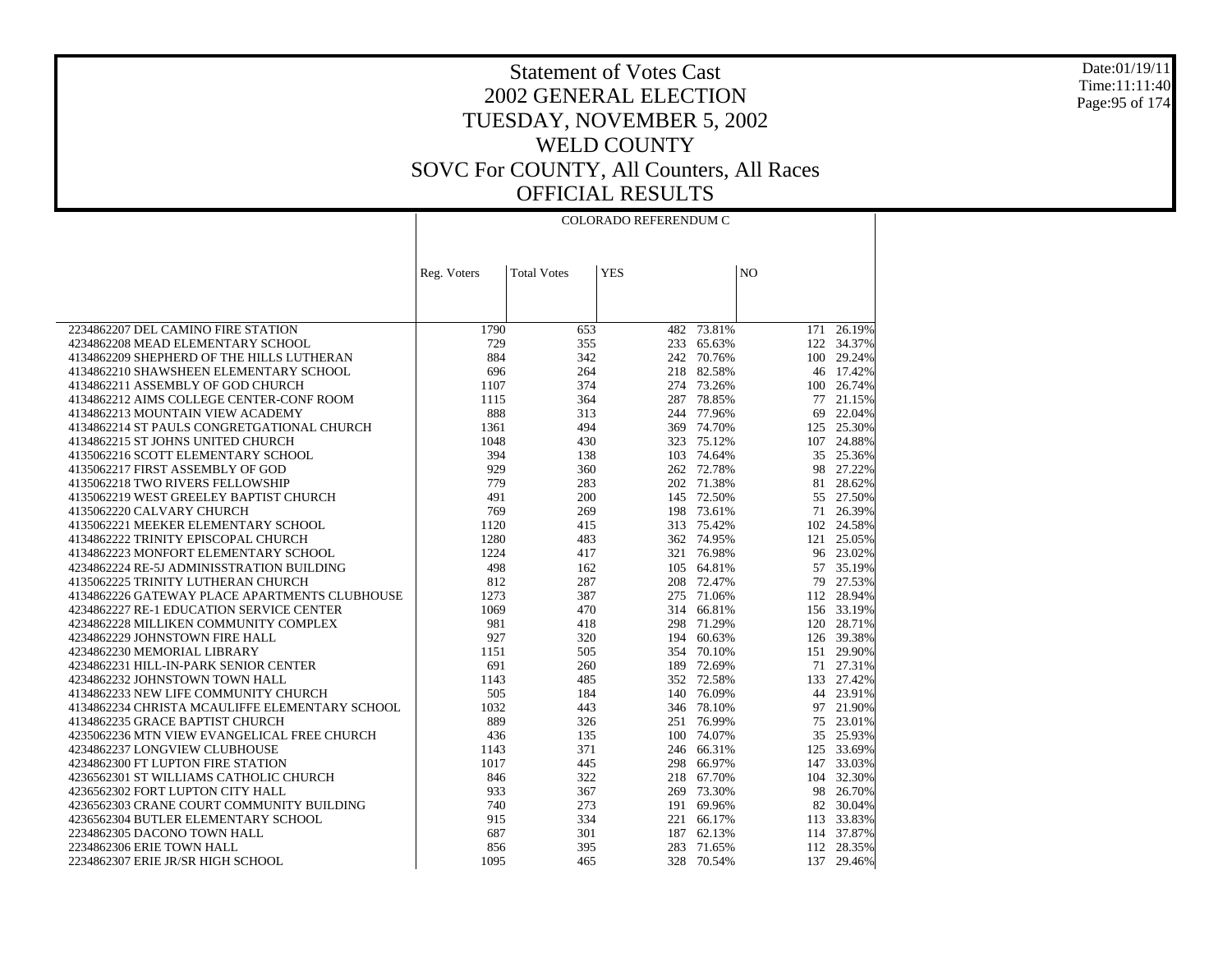Date:01/19/11 Time:11:11:40 Page:96 of 174

# Statement of Votes Cast 2002 GENERAL ELECTION TUESDAY, NOVEMBER 5, 2002 WELD COUNTY SOVC For COUNTY, All Counters, All Races OFFICIAL RESULTS

|                                            | COLORADO REFERENDUM C |                    |            |            |                |           |
|--------------------------------------------|-----------------------|--------------------|------------|------------|----------------|-----------|
|                                            |                       |                    |            |            |                |           |
|                                            |                       |                    |            |            |                |           |
|                                            | Reg. Voters           | <b>Total Votes</b> | <b>YES</b> |            | N <sub>O</sub> |           |
|                                            |                       |                    |            |            |                |           |
|                                            |                       |                    |            |            |                |           |
|                                            |                       |                    |            |            |                |           |
| 4136562308 KERSEY TOWN HALL                | 1099                  | 532                | 338        | 63.53%     | 194            | 36.47%    |
| 4236562309 PELICAN LAKES SALES OFFICE      | 383                   | 151                | 102        | 67.55%     | 49             | 32.45%    |
| 4236562310 HUDSON TOWN HALL                | 971                   | 389                |            | 245 62.98% | 144            | 37.02%    |
| 4136562311 KEENESBURG FIRE HALL            | 1107                  | 517                |            | 335 64.80% | 182            | 35.20%    |
| 4136562312 ROGGEN FIRE HOUSE               | 355                   | 157                |            | 90 57.32%  | 67             | 42.68%    |
| 4236562313 LOCHBUIE ELEMENTARY SCHOOL      | 573                   | 249                | 165        | 66.27%     | 84             | 33.73%    |
| 4236562314 AFTER GLOWS SENIOR CENTER       | 979                   | 370                | 279        | 75.41%     | 91             | 24.59%    |
| 4135062315 UNC CENTER (MAIN LEVEL)         | 933                   | 204                | 160        | 78.43%     | 44             | 21.57%    |
| 4135062316 EAST MEMORIAL ELEMENTARY SCHOOL | 1121                  | 290                |            | 216 74.48% | 74             | 25.52%    |
| 4135062317 BETHEL BAPTIST CHURCH           | 709                   | 302                | 214        | 70.86%     | 88             | 29.14%    |
| 4135062318 JACKSON ELEMENTARY SCHOOL       | 801                   | 289                | 207        | 71.63%     | 82             | 28.37%    |
| 4135062319 GARDEN CITY TOWN HALL           | 531                   | 186                | 137        | 73.66%     | 49             | 26.34%    |
| 4135062320 BONELL TOWER (LOUNGE)           | 437                   | 120                | 75         | 62.50%     | 45             | 37.50%    |
| 4135062321 GREELEY MALL (NORTH ENTRANCE)   | 891                   | 254                | 187        | 73.62%     | 67             | 26.38%    |
| 4135062322 DOS RIOS ELEMENTARY SCHOOL      | 1062                  | 390                |            | 296 75.90% | 94             | 24.10%    |
| 4135062323 CENTENNIAL ELEMENTARY SHOOL     | 959                   | 313                | 228        | 72.84%     | 85             | 27.16%    |
| 4135062324 CAVE CREEK CLUBHOUSE            | 969                   | 322                |            | 240 74.53% | 82             | 25.47%    |
| 4135062325 EVANS COMMUNITY COMPLEX         | 684                   | 234                | 164        | 70.09%     | 70             | 29.91%    |
| 4134862326 FIRST BAPTIST CHURCH            | 1015                  | 419                | 288        | 68.74%     | 131            | 31.26%    |
| 2233362327 MAIL BALLOT PRECINCT            | 45                    | 23                 | 17         | 73.91%     | 6              | 26.09%    |
| <b>ABSENTEE 1</b>                          | $\boldsymbol{0}$      | 11978              | 9065       | 75.68%     | 2913           | 24.32%    |
| <b>ABSENTEE 2</b>                          | $\overline{0}$        | 4225               | 3013       | 71.31%     | 1212           | 28.69%    |
| <b>EARLY</b>                               | $\boldsymbol{0}$      | 2210               | 1572       | 71.13%     | 638            | 28.87%    |
| PROVISIONAL 1                              | $\overline{0}$        | 225                | 167        | 74.22%     | 58             | 25.78%    |
| PROVISIONAL 2                              | $\Omega$              | 96                 |            | 70 72.92%  |                | 26 27.08% |
| Total                                      | 85161                 | 51438              | 36941      | 71.82%     | 14497          | 28.18%    |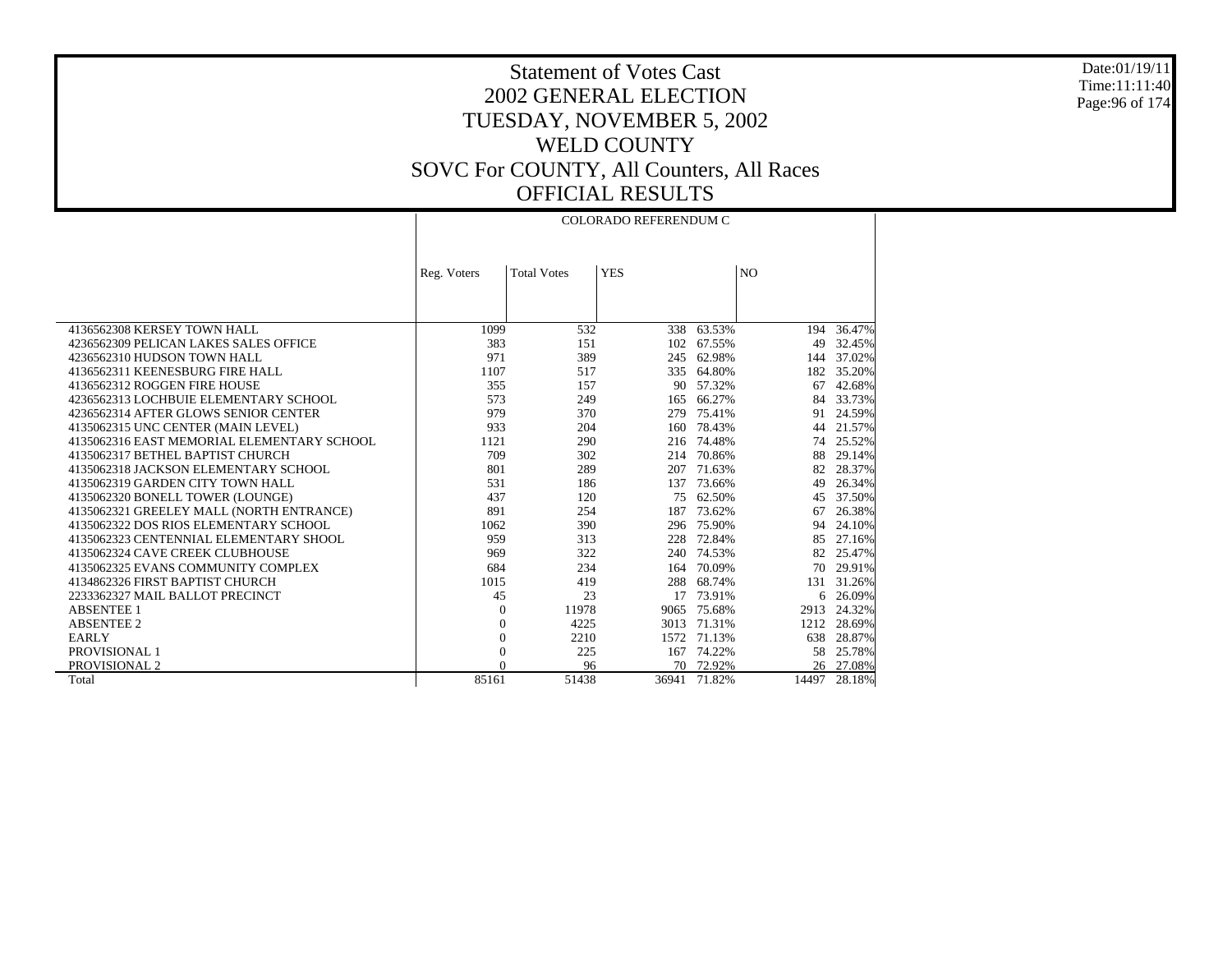#### Date:01/19/11 Time:11:11:40 Page:97 of 174

|                                                                                        |             |                    | COLORADO REFERENDUM D |            |                |                      |
|----------------------------------------------------------------------------------------|-------------|--------------------|-----------------------|------------|----------------|----------------------|
|                                                                                        |             |                    |                       |            |                |                      |
|                                                                                        | Reg. Voters | <b>Total Votes</b> | <b>YES</b>            |            | N <sub>O</sub> |                      |
|                                                                                        |             |                    |                       |            |                |                      |
|                                                                                        |             |                    |                       |            |                |                      |
| Jurisdiction Wide                                                                      |             |                    |                       |            |                |                      |
| 4136562100 NUNN COMMUNITY BUILDING                                                     | 746         | 332                | 175                   | 52.71%     | 157            | 47.29%               |
| 4136562101 GROVER FIRE HALL                                                            | 337         | 155                | 90                    | 58.06%     | 65             | 41.94%               |
| 4136562102 PRAIRIE HIGH SCHOOL                                                         | 291         | 156                | 72                    | 46.15%     | 84             | 53.85%               |
| 4136562103 BRIGGSDALE HIGH SCHOOL                                                      | 282         | 133                |                       | 61 45.86%  |                | 72 54.14%            |
| 4136562104 GILL LIONS COMMUNITY BUILDING                                               | 1329        | 587                |                       | 348 59.28% | 239            | 40.72%               |
| 4136562105 KERSEY SENIOR CITIZENS HALL                                                 | 251         | 96                 |                       | 54 56.25%  |                | 42 43.75%            |
| 4135062106 FRIENDLY VILLAGE CLUBHOUSE                                                  | 910         | 297                |                       | 207 69.70% |                | 90 30.30%            |
| 4135062107 GREELEY RECREATION CENTER                                                   | 1340        | 361                | 217                   | 60.11%     | 144            | 39.89%               |
|                                                                                        |             |                    |                       | 240 68.97% |                |                      |
| 4135062108 MADISON ELEMENTARY SCHOOL<br>4135062109 GLORIA CHRISTI LUTHERAN CHURCH HALL | 1065<br>828 | 348<br>272         |                       | 182 66.91% | 90             | 108 31.03%<br>33.09% |
| 4135062110 FIRST UNITED METHODIST CHURCH                                               | 981         | 294                |                       | 204 69.39% |                |                      |
|                                                                                        |             |                    |                       |            | 90             | 30.61%               |
| 4135062111 FIRST CHRISTIAN CHURCH                                                      | 1198        | 396                |                       | 303 76.52% | 93             | 23.48%               |
| 4135062112 CAMERON ELEMETARY SCHOOL                                                    | 1054        | 365                | 273                   | 74.79%     | 92             | 25.21%               |
| 4134862113 WESTERN HILLS FIRE STATION                                                  | 846         | 319                |                       | 188 58.93% | 131            | 41.07%               |
| 4135062114 OUR SAVIORS LUTHERAN CHURCH                                                 | 954         | 372                |                       | 283 76.08% |                | 89 23.92%            |
| 4134962115 WINDSOR HIGH SCHOOLL COMMONS                                                | 1086        | 403                | 272                   | 67.49%     |                | 131 32.51%           |
| 4134962116 FAITH UNITED CHURCH OF CHRIST                                               | 861         | 341                |                       | 242 70.97% | 99             | 29.03%               |
| 4136562117 SEVERANCE FIRE STATION                                                      | 1210        | 519                | 363                   | 69.94%     |                | 156 30.06%           |
| 4136562118 EATON MIDDLE SCHOOL                                                         | 1177        | 492                |                       | 290 58.94% |                | 202 41.06%           |
| 4136562119 EVANGELICAL FREE CHURCH OF EATON                                            | 595         | 247                |                       | 159 64.37% | 88             | 35.63%               |
| 4134862120 NORTH WELD CO WATER DISTRICT                                                | 404         | 182                |                       | 103 56.59% | 79             | 43.41%               |
| 4134962121 COVENANT BIBLE COLLEGE (CLASSROOM)                                          | 1203        | 496                |                       | 354 71.37% | 142            | 28.63%               |
| 4134962122 PARK BUILDING-WINDSOR TOWN HALL                                             | 1177        | 522                | 343                   | 65.71%     | 179            | 34.29%               |
| 4134962123 CORNERSTONE BAPTIST CHURCH                                                  | 1050        | 370                |                       | 239 64.59% |                | 131 35.41%           |
| 4134862124 VICTORY CHRISTIAN FELLOWSHIP                                                | 967         | 339                |                       | 261 76.99% | 78             | 23.01%               |
| 4134862125 NORTHRIDGE HIGH SCHOOL                                                      | 630         | 241                |                       | 194 80.50% | 47             | 19.50%               |
| 4136562126 PIERCE TOWN HALL                                                            | 795         | 346                |                       | 202 58.38% | 144            | 41.62%               |
| 4136562127 AULT TOWN HALL                                                              | 789         | 337                | 203                   | 60.24%     | 134            | 39.76%               |
| 4136562128 EATON TOWN HALL                                                             | 970         | 412                |                       | 295 71.60% | 117            | 28.40%               |
| 4134862129 WINDSOR-SEVERANCE PUBLIC LIBRARY                                            | 321         | 116                | 78                    | 67.24%     | 38             | 32.76%               |
| 4134962130 TOZER ELEMENTARY SCHOOL                                                     | 774         | 335                | 245                   | 73.13%     |                | 90 26.87%            |
| 4234862200 MEAD TOWN HALL                                                              | 1229        | 579                |                       | 367 63.39% | 212            | 36.61%               |
| 4234862201 PLATTEVILLE TOWN HALL                                                       | 990         | 441                | 247                   | 56.01%     | 194            | 43.99%               |
| 4234862202 PLATTEVILLE BAPTIST CHURCH                                                  | 564         | 231                | 139                   | 60.17%     |                | 92 39.83%            |
| 2234862203 FIRESTONE TOWN HALL                                                         | 1036        | 434                |                       | 258 59.45% |                | 176 40.55%           |
| 2234862204 TRI TOWN BAPTIST CHURCH                                                     | 1206        | 411                |                       | 291 70.80% | 120            | 29.20%               |
| 2234862205 FREDERICK TOWN HALL                                                         | 1206        | 440                |                       | 284 64.55% |                | 156 35.45%           |
| 2234862206 RINN UNITED METHODIST CHURCH                                                | 642         | 224                |                       | 126 56.25% | 98             | 43.75%               |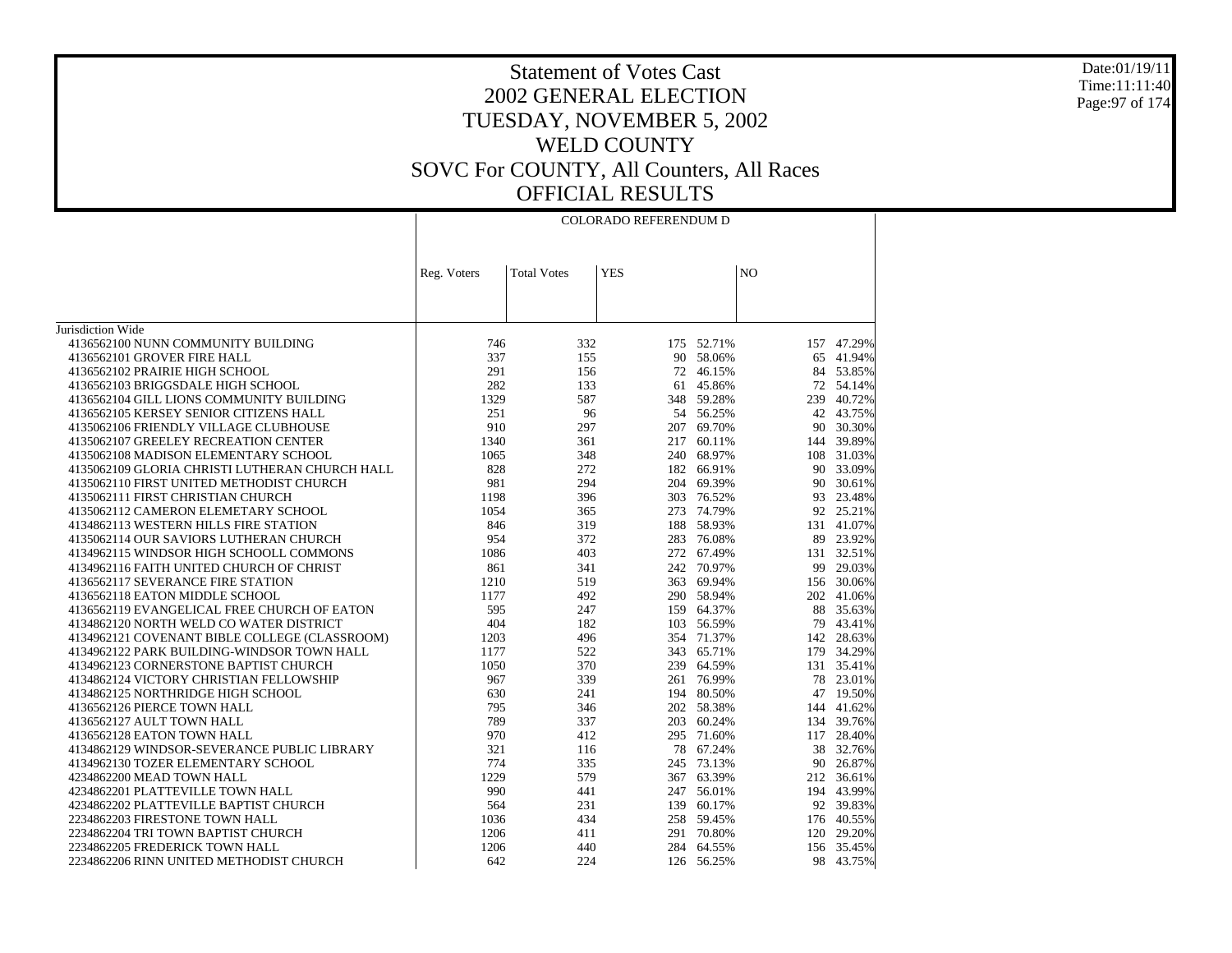Date:01/19/11 Time:11:11:40 Page:98 of 174

|                                                |             |                    | <b>COLORADO REFERENDUM D</b> |            |                |            |
|------------------------------------------------|-------------|--------------------|------------------------------|------------|----------------|------------|
|                                                | Reg. Voters | <b>Total Votes</b> | <b>YES</b>                   |            | N <sub>O</sub> |            |
|                                                |             |                    |                              |            |                |            |
| 2234862207 DEL CAMINO FIRE STATION             | 1790        | 628                | 418                          | 66.56%     |                | 210 33.44% |
| 4234862208 MEAD ELEMENTARY SCHOOL              | 729         | 343                | 227                          | 66.18%     |                | 116 33.82% |
| 4134862209 SHEPHERD OF THE HILLS LUTHERAN      | 884         | 330                | 235                          | 71.21%     | 95             | 28.79%     |
| 4134862210 SHAWSHEEN ELEMENTARY SCHOOL         | 696         | 261                | 200                          | 76.63%     | 61             | 23.37%     |
| 4134862211 ASSEMBLY OF GOD CHURCH              | 1107        | 364                | 258                          | 70.88%     |                | 106 29.12% |
| 4134862212 AIMS COLLEGE CENTER-CONF ROOM       | 1115        | 358                | 263                          | 73.46%     | 95             | 26.54%     |
| 4134862213 MOUNTAIN VIEW ACADEMY               | 888         | 306                | 240                          | 78.43%     | 66             | 21.57%     |
| 4134862214 ST PAULS CONGRETGATIONAL CHURCH     | 1361        | 488                | 363                          | 74.39%     | 125            | 25.61%     |
| 4134862215 ST JOHNS UNITED CHURCH              | 1048        | 424                | 330                          | 77.83%     | 94             | 22.17%     |
| 4135062216 SCOTT ELEMENTARY SCHOOL             | 394         | 136                | 92                           | 67.65%     |                | 44 32.35%  |
| 4135062217 FIRST ASSEMBLY OF GOD               | 929         | 353                | 248                          | 70.25%     |                | 105 29.75% |
| 4135062218 TWO RIVERS FELLOWSHIP               | 779         | 278                |                              | 206 74.10% |                | 72 25.90%  |
| 4135062219 WEST GREELEY BAPTIST CHURCH         | 491         | 198                | 138                          | 69.70%     | 60             | 30.30%     |
| 4135062220 CALVARY CHURCH                      | 769         | 261                | 188                          | 72.03%     | 73             | 27.97%     |
| 4135062221 MEEKER ELEMENTARY SCHOOL            | 1120        | 411                |                              | 316 76.89% | 95             | 23.11%     |
| 4134862222 TRINITY EPISCOPAL CHURCH            | 1280        | 468                | 350                          | 74.79%     |                | 118 25.21% |
| 4134862223 MONFORT ELEMENTARY SCHOOL           | 1224        | 400                |                              | 291 72.75% |                | 109 27.25% |
| 4234862224 RE-5J ADMINISSTRATION BUILDING      | 498         | 166                | 105                          | 63.25%     | 61             | 36.75%     |
| 4135062225 TRINITY LUTHERAN CHURCH             | 812         | 277                | 189                          | 68.23%     | 88             | 31.77%     |
| 4134862226 GATEWAY PLACE APARTMENTS CLUBHOUSE  | 1273        | 376                | 264                          | 70.21%     |                | 112 29.79% |
| 4234862227 RE-1 EDUCATION SERVICE CENTER       | 1069        | 469                | 298                          | 63.54%     |                | 171 36.46% |
| 4234862228 MILLIKEN COMMUNITY COMPLEX          | 981         | 403                | 261                          | 64.76%     |                | 142 35.24% |
| 4234862229 JOHNSTOWN FIRE HALL                 | 927         | 325                | 198                          | 60.92%     |                | 127 39.08% |
| 4234862230 MEMORIAL LIBRARY                    | 1151        | 502                |                              | 326 64.94% |                | 176 35.06% |
| 4234862231 HILL-IN-PARK SENIOR CENTER          | 691         | 256                | 161                          | 62.89%     |                | 95 37.11%  |
| 4234862232 JOHNSTOWN TOWN HALL                 | 1143        | 471                | 306                          | 64.97%     |                | 165 35.03% |
| 4134862233 NEW LIFE COMMUNITY CHURCH           | 505         | 178                | 125                          | 70.22%     | 53             | 29.78%     |
| 4134862234 CHRISTA MCAULIFFE ELEMENTARY SCHOOL | 1032        | 438                | 343                          | 78.31%     | 95             | 21.69%     |
| 4134862235 GRACE BAPTIST CHURCH                | 889         | 316                | 233                          | 73.73%     | 83             | 26.27%     |
| 4235062236 MTN VIEW EVANGELICAL FREE CHURCH    | 436         | 134                | 105                          | 78.36%     | 29             | 21.64%     |
| 4234862237 LONGVIEW CLUBHOUSE                  | 1143        | 362                | 253                          | 69.89%     | 109            | 30.11%     |
| 4234862300 FT LUPTON FIRE STATION              | 1017        | 432                | 278                          | 64.35%     |                | 154 35.65% |
| 4236562301 ST WILLIAMS CATHOLIC CHURCH         | 846         | 314                | 168                          | 53.50%     |                | 146 46.50% |
| 4236562302 FORT LUPTON CITY HALL               | 933         | 357                | 216                          | 60.50%     |                | 141 39.50% |
| 4236562303 CRANE COURT COMMUNITY BUILDING      | 740         | 270                | 185                          | 68.52%     |                | 85 31.48%  |
| 4236562304 BUTLER ELEMENTARY SCHOOL            | 915         | 330                | 199                          | 60.30%     |                | 131 39.70% |
| 2234862305 DACONO TOWN HALL                    | 687         | 294                | 172                          | 58.50%     |                | 122 41.50% |
| 2234862306 ERIE TOWN HALL                      | 856         | 402                | 278                          | 69.15%     |                | 124 30.85% |
| 2234862307 ERIE JR/SR HIGH SCHOOL              | 1095        | 452                | 313                          | 69.25%     | 139            | 30.75%     |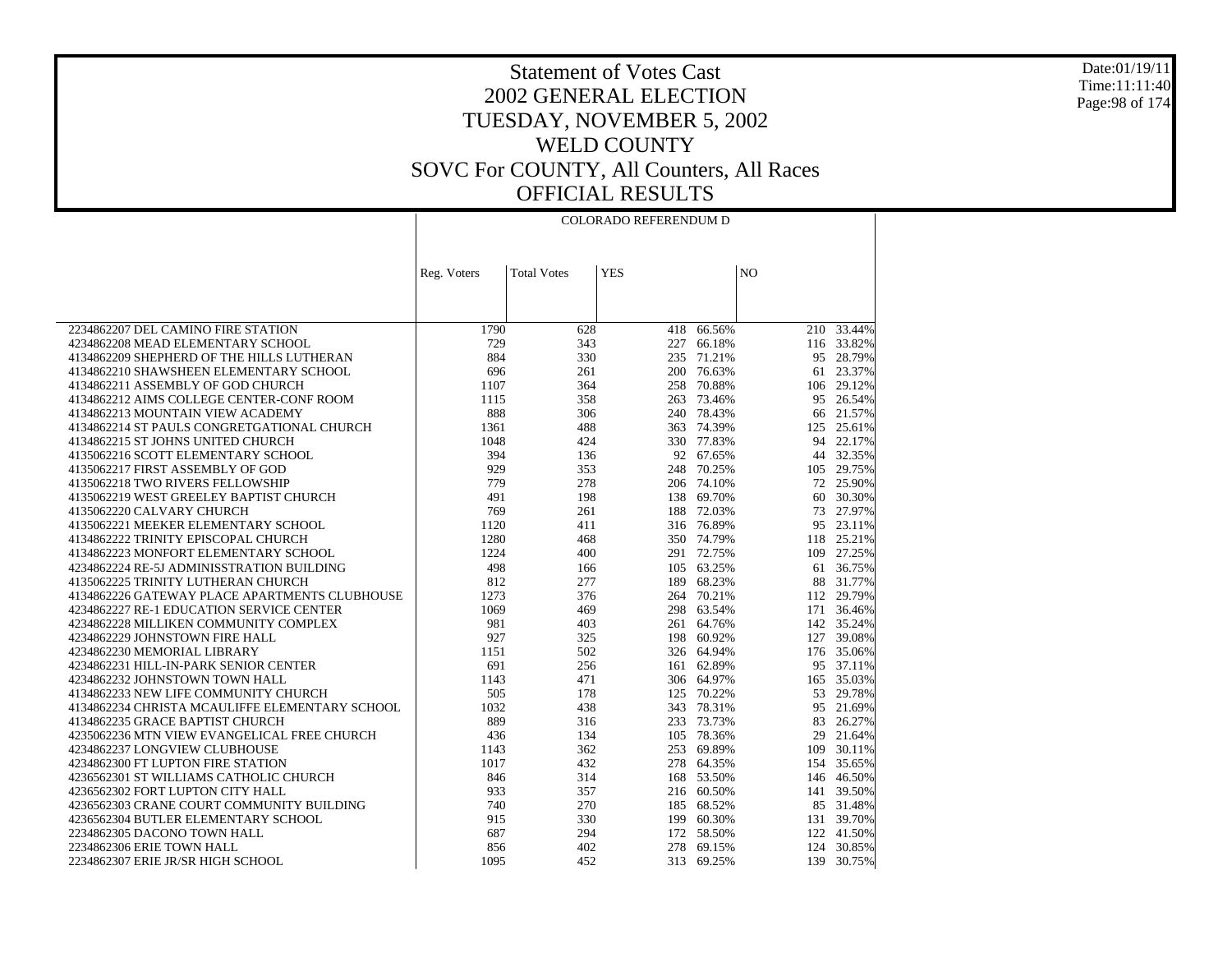Date:01/19/11 Time:11:11:40 Page:99 of 174

 $\top$ 

|                                            |                |                    | <b>COLORADO REFERENDUM D</b> |            |                |            |
|--------------------------------------------|----------------|--------------------|------------------------------|------------|----------------|------------|
|                                            |                |                    |                              |            |                |            |
|                                            |                |                    |                              |            |                |            |
|                                            | Reg. Voters    | <b>Total Votes</b> | <b>YES</b>                   |            | N <sub>O</sub> |            |
|                                            |                |                    |                              |            |                |            |
|                                            |                |                    |                              |            |                |            |
| 4136562308 KERSEY TOWN HALL                | 1099           | 522                | 309                          | 59.20%     | 213            | 40.80%     |
| 4236562309 PELICAN LAKES SALES OFFICE      | 383            | 149                | 95                           | 63.76%     | 54             | 36.24%     |
| 4236562310 HUDSON TOWN HALL                | 971            | 379                | 215                          | 56.73%     | 164            | 43.27%     |
| 4136562311 KEENESBURG FIRE HALL            | 1107           | 504                | 283                          | 56.15%     | 221            | 43.85%     |
| 4136562312 ROGGEN FIRE HOUSE               | 355            | 154                | 88                           | 57.14%     | 66             | 42.86%     |
| 4236562313 LOCHBUIE ELEMENTARY SCHOOL      | 573            | 244                | 149                          | 61.07%     | 95             | 38.93%     |
| 4236562314 AFTER GLOWS SENIOR CENTER       | 979            | 365                |                              | 216 59.18% | 149            | 40.82%     |
| 4135062315 UNC CENTER (MAIN LEVEL)         | 933            | 193                | 140                          | 72.54%     | 53             | 27.46%     |
| 4135062316 EAST MEMORIAL ELEMENTARY SCHOOL | 1121           | 284                | 187                          | 65.85%     | 97             | 34.15%     |
| 4135062317 BETHEL BAPTIST CHURCH           | 709            | 301                | 237                          | 78.74%     | 64             | 21.26%     |
| 4135062318 JACKSON ELEMENTARY SCHOOL       | 801            | 280                | 195                          | 69.64%     | 85             | 30.36%     |
| 4135062319 GARDEN CITY TOWN HALL           | 531            | 185                | 129                          | 69.73%     | 56             | 30.27%     |
| 4135062320 BONELL TOWER (LOUNGE)           | 437            | 121                | 79                           | 65.29%     | 42             | 34.71%     |
| 4135062321 GREELEY MALL (NORTH ENTRANCE)   | 891            | 249                | 164                          | 65.86%     | 85             | 34.14%     |
| 4135062322 DOS RIOS ELEMENTARY SCHOOL      | 1062           | 388                | 273                          | 70.36%     | 115            | 29.64%     |
| 4135062323 CENTENNIAL ELEMENTARY SHOOL     | 959            | 307                | 204                          | 66.45%     | 103            | 33.55%     |
| 4135062324 CAVE CREEK CLUBHOUSE            | 969            | 303                | 194                          | 64.03%     | 109            | 35.97%     |
| 4135062325 EVANS COMMUNITY COMPLEX         | 684            | 233                | 158                          | 67.81%     | 75             | 32.19%     |
| 4134862326 FIRST BAPTIST CHURCH            | 1015           | 413                | 275                          | 66.59%     |                | 138 33.41% |
| 2233362327 MAIL BALLOT PRECINCT            | 45             | 20                 | 11                           | 55.00%     | 9              | 45.00%     |
| <b>ABSENTEE 1</b>                          | $\theta$       | 11690              | 8829                         | 75.53%     | 2861           | 24.47%     |
| <b>ABSENTEE 2</b>                          | $\mathbf{0}$   | 4135               | 2890                         | 69.89%     | 1245           | 30.11%     |
| <b>EARLY</b>                               | $\mathbf{0}$   | 2171               | 1460                         | 67.25%     | 711            | 32.75%     |
| PROVISIONAL 1                              | $\overline{0}$ | 215                | 144                          | 66.98%     | 71             | 33.02%     |
| PROVISIONAL 2                              | $\Omega$       | 90                 | 59                           | 65.56%     |                | 31 34.44%  |
| Total                                      | 85161          | 50367              | 34774                        | 69.04%     | 15593          | 30.96%     |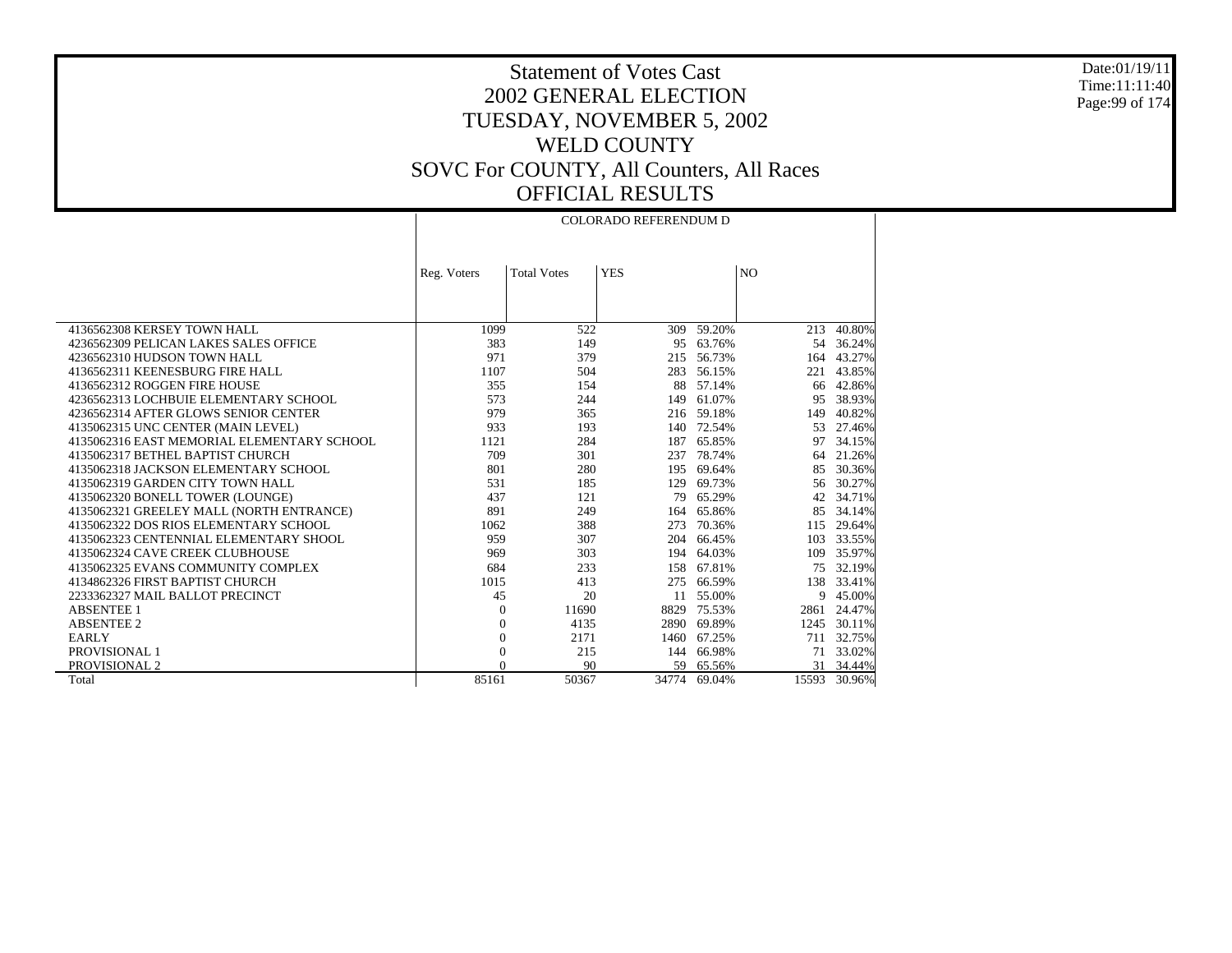### Date:01/19/11 Time:11:11:40 Page:100 of 174

|                                                |             |                    | <b>COLORADO REFERENDUM E</b> |            |                |            |
|------------------------------------------------|-------------|--------------------|------------------------------|------------|----------------|------------|
|                                                | Reg. Voters | <b>Total Votes</b> | <b>YES</b>                   |            | N <sub>O</sub> |            |
|                                                |             |                    |                              |            |                |            |
| Jurisdiction Wide                              |             |                    |                              |            |                |            |
| 4136562100 NUNN COMMUNITY BUILDING             | 746         | 349                |                              | 40 11.46%  | 309            | 88.54%     |
| 4136562101 GROVER FIRE HALL                    | 337         | 167                | 12                           | 7.19%      |                | 155 92.81% |
| 4136562102 PRAIRIE HIGH SCHOOL                 | 291         | 165                |                              | 17 10.30%  |                | 148 89.70% |
| 4136562103 BRIGGSDALE HIGH SCHOOL              | 282         | 141                | 8                            | 5.67%      | 133            | 94.33%     |
| 4136562104 GILL LIONS COMMUNITY BUILDING       | 1329        | 619                | 65                           | 10.50%     | 554            | 89.50%     |
| 4136562105 KERSEY SENIOR CITIZENS HALL         | 251         | 105                |                              | 11 10.48%  |                | 94 89.52%  |
| 4135062106 FRIENDLY VILLAGE CLUBHOUSE          | 910         | 313                |                              | 75 23.96%  |                | 238 76.04% |
| 4135062107 GREELEY RECREATION CENTER           | 1340        | 384                |                              | 173 45.05% | 211            | 54.95%     |
| 4135062108 MADISON ELEMENTARY SCHOOL           | 1065        | 373                |                              | 80 21.45%  | 293            | 78.55%     |
| 4135062109 GLORIA CHRISTI LUTHERAN CHURCH HALL | 828         | 299                |                              | 70 23.41%  | 229            | 76.59%     |
| 4135062110 FIRST UNITED METHODIST CHURCH       | 981         | 319                |                              | 119 37.30% |                | 200 62.70% |
| 4135062111 FIRST CHRISTIAN CHURCH              | 1198        | 425                |                              | 96 22.59%  | 329            | 77.41%     |
| 4135062112 CAMERON ELEMETARY SCHOOL            | 1054        | 396                |                              | 149 37.63% |                | 247 62.37% |
| 4134862113 WESTERN HILLS FIRE STATION          | 846         | 336                |                              | 47 13.99%  | 289            | 86.01%     |
| 4135062114 OUR SAVIORS LUTHERAN CHURCH         | 954         | 402                |                              | 95 23.63%  | 307            | 76.37%     |
| 4134962115 WINDSOR HIGH SCHOOLL COMMONS        | 1086        | 428                |                              | 56 13.08%  | 372            | 86.92%     |
| 4134962116 FAITH UNITED CHURCH OF CHRIST       | 861         | 369                |                              | 53 14.36%  |                | 316 85.64% |
| 4136562117 SEVERANCE FIRE STATION              | 1210        | 542                |                              | 56 10.33%  |                | 486 89.67% |
| 4136562118 EATON MIDDLE SCHOOL                 | 1177        | 520                | 69                           | 13.27%     | 451            | 86.73%     |
| 4136562119 EVANGELICAL FREE CHURCH OF EATON    | 595         | 262                |                              | 39 14.89%  | 223            | 85.11%     |
| 4134862120 NORTH WELD CO WATER DISTRICT        | 404         | 197                | 16                           | 8.12%      | 181            | 91.88%     |
| 4134962121 COVENANT BIBLE COLLEGE (CLASSROOM)  | 1203        | 531                |                              | 66 12.43%  |                | 465 87.57% |
| 4134962122 PARK BUILDING-WINDSOR TOWN HALL     | 1177        | 550                |                              | 97 17.64%  | 453            | 82.36%     |
| 4134962123 CORNERSTONE BAPTIST CHURCH          | 1050        | 412                |                              | 49 11.89%  | 363            | 88.11%     |
| 4134862124 VICTORY CHRISTIAN FELLOWSHIP        | 967         | 368                |                              | 66 17.93%  |                | 302 82.07% |
| 4134862125 NORTHRIDGE HIGH SCHOOL              | 630         | 261                |                              | 37 14.18%  | 224            | 85.82%     |
| 4136562126 PIERCE TOWN HALL                    | 795         | 366                |                              | 57 15.57%  | 309            | 84.43%     |
| 4136562127 AULT TOWN HALL                      | 789         | 354                |                              | 57 16.10%  | 297            | 83.90%     |
| 4136562128 EATON TOWN HALL                     | 970         | 438                | 59                           | 13.47%     | 379            | 86.53%     |
| 4134862129 WINDSOR-SEVERANCE PUBLIC LIBRARY    | 321         | 123                | 6                            | 4.88%      |                | 117 95.12% |
| 4134962130 TOZER ELEMENTARY SCHOOL             | 774         | 361                |                              | 55 15.24%  |                | 306 84.76% |
| 4234862200 MEAD TOWN HALL                      | 1229        | 611                |                              | 82 13.42%  |                | 529 86.58% |
| 4234862201 PLATTEVILLE TOWN HALL               | 990         | 465                |                              | 100 21.51% |                | 365 78.49% |
| 4234862202 PLATTEVILLE BAPTIST CHURCH          | 564         | 249                |                              | 54 21.69%  | 195            | 78.31%     |
| 2234862203 FIRESTONE TOWN HALL                 | 1036        | 464                |                              | 100 21.55% |                | 364 78.45% |
| 2234862204 TRI TOWN BAPTIST CHURCH             | 1206        | 454                |                              | 85 18.72%  | 369            | 81.28%     |
| 2234862205 FREDERICK TOWN HALL                 | 1206        | 483                |                              | 102 21.12% | 381            | 78.88%     |
| 2234862206 RINN UNITED METHODIST CHURCH        | 642         | 232                |                              | 27 11.64%  |                | 205 88.36% |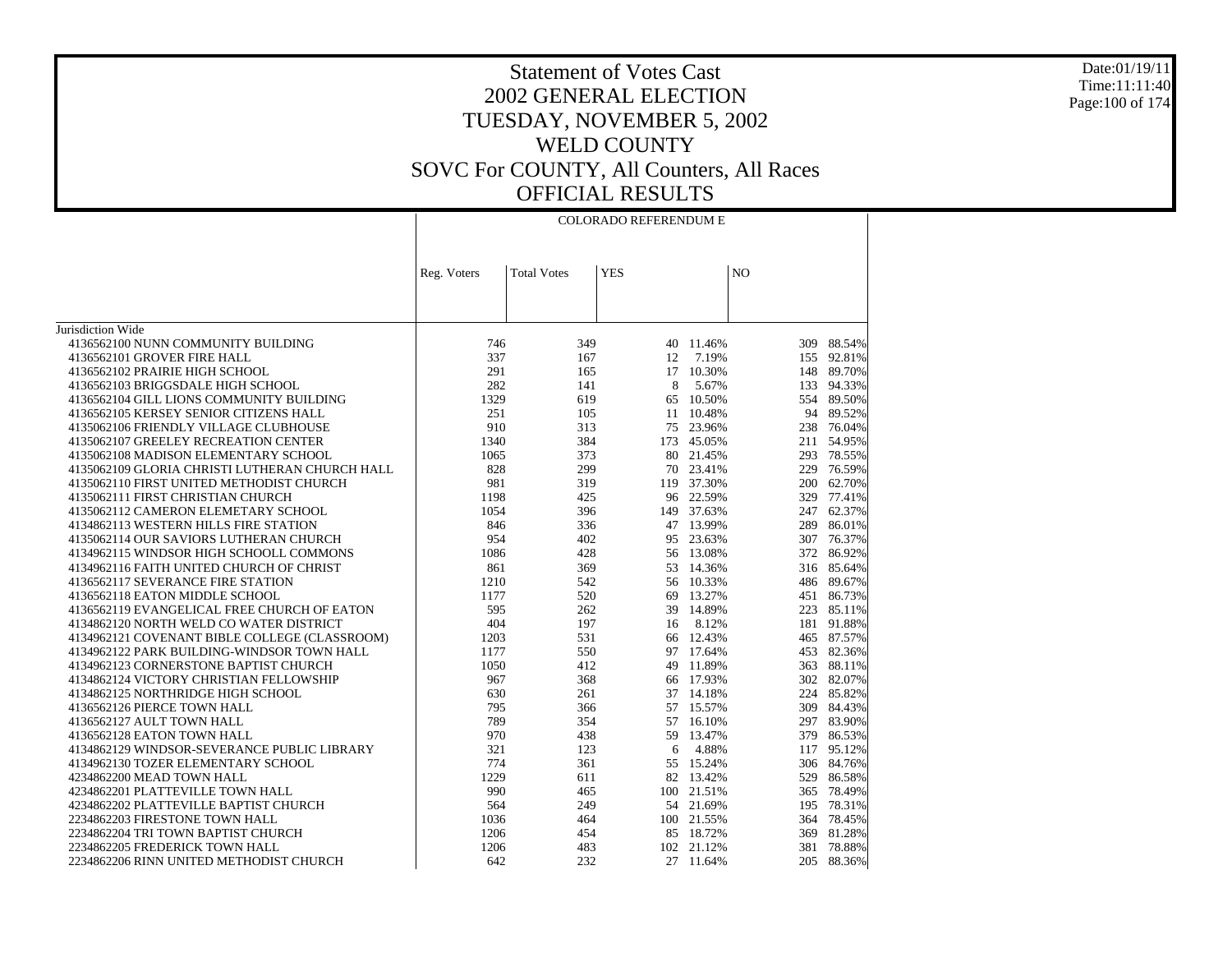Date:01/19/11 Time:11:11:40 Page:101 of 174

| <b>YES</b><br>NO<br><b>Total Votes</b><br>Reg. Voters<br>15.08%<br>84.92%<br>2234862207 DEL CAMINO FIRE STATION<br>1790<br>683<br>103<br>580<br>729<br>339 90.88%<br>4234862208 MEAD ELEMENTARY SCHOOL<br>373<br>34<br>9.12%<br>884<br>70<br>19.23%<br>294 80.77%<br>4134862209 SHEPHERD OF THE HILLS LUTHERAN<br>364<br>696<br>68 24.29%<br>4134862210 SHAWSHEEN ELEMENTARY SCHOOL<br>280<br>212 75.71%<br>22.28%<br>307 77.72%<br>4134862211 ASSEMBLY OF GOD CHURCH<br>1107<br>395<br>88<br>17.78%<br>319 82.22%<br>4134862212 AIMS COLLEGE CENTER-CONF ROOM<br>1115<br>388<br>69<br>888<br>17.77%<br>273 82.23%<br>4134862213 MOUNTAIN VIEW ACADEMY<br>332<br>59<br>4134862214 ST PAULS CONGRETGATIONAL CHURCH<br>56 10.63%<br>471<br>89.37%<br>1361<br>527<br>4134862215 ST JOHNS UNITED CHURCH<br>1048<br>457<br>62 13.57%<br>395 86.43%<br>394<br>4135062216 SCOTT ELEMENTARY SCHOOL<br>144<br>33<br>22.92%<br>111<br>77.08%<br>4135062217 FIRST ASSEMBLY OF GOD<br>929<br>85 22.67%<br>290 77.33%<br>375<br>779<br>237 80.34%<br>4135062218 TWO RIVERS FELLOWSHIP<br>295<br>58<br>19.66%<br>4135062219 WEST GREELEY BAPTIST CHURCH<br>491<br>208<br>39<br>18.75%<br>169<br>81.25%<br>769<br>205 74.82%<br>274<br>69 25.18%<br>4135062220 CALVARY CHURCH<br>4135062221 MEEKER ELEMENTARY SCHOOL<br>1120<br>85<br>19.32%<br>355 80.68%<br>440<br>4134862222 TRINITY EPISCOPAL CHURCH<br>1280<br>82 15.98%<br>431 84.02%<br>513<br>1224<br>387 86.38%<br>4134862223 MONFORT ELEMENTARY SCHOOL<br>448<br>13.62%<br>61<br>4234862224 RE-5J ADMINISSTRATION BUILDING<br>498<br>27 15.52%<br>147<br>84.48%<br>174<br>812<br>67<br>21.97%<br>238 78.03%<br>4135062225 TRINITY LUTHERAN CHURCH<br>305<br>1273<br>75<br>17.73%<br>348<br>82.27%<br>4134862226 GATEWAY PLACE APARTMENTS CLUBHOUSE<br>423<br>4234862227 RE-1 EDUCATION SERVICE CENTER<br>1069<br>20.80%<br>396 79.20%<br>500<br>104<br>981<br>112<br>324 74.31%<br>4234862228 MILLIKEN COMMUNITY COMPLEX<br>436<br>25.69%<br>4234862229 JOHNSTOWN FIRE HALL<br>927<br>26<br>7.65%<br>314 92.35%<br>340<br>1151<br>13.40%<br>459 86.60%<br>4234862230 MEMORIAL LIBRARY<br>530<br>71<br>691<br>57 21.35%<br>210 78.65%<br>4234862231 HILL-IN-PARK SENIOR CENTER<br>267<br>391 77.58%<br>4234862232 JOHNSTOWN TOWN HALL<br>1143<br>504<br>113 22.42%<br>505<br>163 82.74%<br>4134862233 NEW LIFE COMMUNITY CHURCH<br>197<br>34 17.26%<br>1032<br>4134862234 CHRISTA MCAULIFFE ELEMENTARY SCHOOL<br>99 21.02%<br>372 78.98%<br>471<br>889<br>35 10.23%<br>307 89.77%<br>4134862235 GRACE BAPTIST CHURCH<br>342<br>4235062236 MTN VIEW EVANGELICAL FREE CHURCH<br>436<br>12<br>8.51%<br>129<br>91.49%<br>141<br>52 13.30%<br>339 86.70%<br>4234862237 LONGVIEW CLUBHOUSE<br>1143<br>391<br>4234862300 FT LUPTON FIRE STATION<br>1017<br>67<br>14.57%<br>393<br>85.43%<br>460<br>4236562301 ST WILLIAMS CATHOLIC CHURCH<br>846<br>118 34.20%<br>227<br>65.80%<br>345<br>121 32.97%<br>67.03%<br>4236562302 FORT LUPTON CITY HALL<br>933<br>367<br>246<br>4236562303 CRANE COURT COMMUNITY BUILDING<br>740<br>291<br>71 24.40%<br>220 75.60%<br>915<br>67 18.87%<br>288<br>81.13%<br>4236562304 BUTLER ELEMENTARY SCHOOL<br>355<br>2234862305 DACONO TOWN HALL<br>687<br>313<br>67<br>21.41%<br>246<br>78.59% |  | <b>COLORADO REFERENDUM E</b> |  |  |
|-------------------------------------------------------------------------------------------------------------------------------------------------------------------------------------------------------------------------------------------------------------------------------------------------------------------------------------------------------------------------------------------------------------------------------------------------------------------------------------------------------------------------------------------------------------------------------------------------------------------------------------------------------------------------------------------------------------------------------------------------------------------------------------------------------------------------------------------------------------------------------------------------------------------------------------------------------------------------------------------------------------------------------------------------------------------------------------------------------------------------------------------------------------------------------------------------------------------------------------------------------------------------------------------------------------------------------------------------------------------------------------------------------------------------------------------------------------------------------------------------------------------------------------------------------------------------------------------------------------------------------------------------------------------------------------------------------------------------------------------------------------------------------------------------------------------------------------------------------------------------------------------------------------------------------------------------------------------------------------------------------------------------------------------------------------------------------------------------------------------------------------------------------------------------------------------------------------------------------------------------------------------------------------------------------------------------------------------------------------------------------------------------------------------------------------------------------------------------------------------------------------------------------------------------------------------------------------------------------------------------------------------------------------------------------------------------------------------------------------------------------------------------------------------------------------------------------------------------------------------------------------------------------------------------------------------------------------------------------------------------------------------------------------------------------------------------------------------------------------------------------------------------------------------------------------------------------------------------------------------------------------------|--|------------------------------|--|--|
|                                                                                                                                                                                                                                                                                                                                                                                                                                                                                                                                                                                                                                                                                                                                                                                                                                                                                                                                                                                                                                                                                                                                                                                                                                                                                                                                                                                                                                                                                                                                                                                                                                                                                                                                                                                                                                                                                                                                                                                                                                                                                                                                                                                                                                                                                                                                                                                                                                                                                                                                                                                                                                                                                                                                                                                                                                                                                                                                                                                                                                                                                                                                                                                                                                                                   |  |                              |  |  |
|                                                                                                                                                                                                                                                                                                                                                                                                                                                                                                                                                                                                                                                                                                                                                                                                                                                                                                                                                                                                                                                                                                                                                                                                                                                                                                                                                                                                                                                                                                                                                                                                                                                                                                                                                                                                                                                                                                                                                                                                                                                                                                                                                                                                                                                                                                                                                                                                                                                                                                                                                                                                                                                                                                                                                                                                                                                                                                                                                                                                                                                                                                                                                                                                                                                                   |  |                              |  |  |
|                                                                                                                                                                                                                                                                                                                                                                                                                                                                                                                                                                                                                                                                                                                                                                                                                                                                                                                                                                                                                                                                                                                                                                                                                                                                                                                                                                                                                                                                                                                                                                                                                                                                                                                                                                                                                                                                                                                                                                                                                                                                                                                                                                                                                                                                                                                                                                                                                                                                                                                                                                                                                                                                                                                                                                                                                                                                                                                                                                                                                                                                                                                                                                                                                                                                   |  |                              |  |  |
|                                                                                                                                                                                                                                                                                                                                                                                                                                                                                                                                                                                                                                                                                                                                                                                                                                                                                                                                                                                                                                                                                                                                                                                                                                                                                                                                                                                                                                                                                                                                                                                                                                                                                                                                                                                                                                                                                                                                                                                                                                                                                                                                                                                                                                                                                                                                                                                                                                                                                                                                                                                                                                                                                                                                                                                                                                                                                                                                                                                                                                                                                                                                                                                                                                                                   |  |                              |  |  |
|                                                                                                                                                                                                                                                                                                                                                                                                                                                                                                                                                                                                                                                                                                                                                                                                                                                                                                                                                                                                                                                                                                                                                                                                                                                                                                                                                                                                                                                                                                                                                                                                                                                                                                                                                                                                                                                                                                                                                                                                                                                                                                                                                                                                                                                                                                                                                                                                                                                                                                                                                                                                                                                                                                                                                                                                                                                                                                                                                                                                                                                                                                                                                                                                                                                                   |  |                              |  |  |
|                                                                                                                                                                                                                                                                                                                                                                                                                                                                                                                                                                                                                                                                                                                                                                                                                                                                                                                                                                                                                                                                                                                                                                                                                                                                                                                                                                                                                                                                                                                                                                                                                                                                                                                                                                                                                                                                                                                                                                                                                                                                                                                                                                                                                                                                                                                                                                                                                                                                                                                                                                                                                                                                                                                                                                                                                                                                                                                                                                                                                                                                                                                                                                                                                                                                   |  |                              |  |  |
|                                                                                                                                                                                                                                                                                                                                                                                                                                                                                                                                                                                                                                                                                                                                                                                                                                                                                                                                                                                                                                                                                                                                                                                                                                                                                                                                                                                                                                                                                                                                                                                                                                                                                                                                                                                                                                                                                                                                                                                                                                                                                                                                                                                                                                                                                                                                                                                                                                                                                                                                                                                                                                                                                                                                                                                                                                                                                                                                                                                                                                                                                                                                                                                                                                                                   |  |                              |  |  |
|                                                                                                                                                                                                                                                                                                                                                                                                                                                                                                                                                                                                                                                                                                                                                                                                                                                                                                                                                                                                                                                                                                                                                                                                                                                                                                                                                                                                                                                                                                                                                                                                                                                                                                                                                                                                                                                                                                                                                                                                                                                                                                                                                                                                                                                                                                                                                                                                                                                                                                                                                                                                                                                                                                                                                                                                                                                                                                                                                                                                                                                                                                                                                                                                                                                                   |  |                              |  |  |
|                                                                                                                                                                                                                                                                                                                                                                                                                                                                                                                                                                                                                                                                                                                                                                                                                                                                                                                                                                                                                                                                                                                                                                                                                                                                                                                                                                                                                                                                                                                                                                                                                                                                                                                                                                                                                                                                                                                                                                                                                                                                                                                                                                                                                                                                                                                                                                                                                                                                                                                                                                                                                                                                                                                                                                                                                                                                                                                                                                                                                                                                                                                                                                                                                                                                   |  |                              |  |  |
|                                                                                                                                                                                                                                                                                                                                                                                                                                                                                                                                                                                                                                                                                                                                                                                                                                                                                                                                                                                                                                                                                                                                                                                                                                                                                                                                                                                                                                                                                                                                                                                                                                                                                                                                                                                                                                                                                                                                                                                                                                                                                                                                                                                                                                                                                                                                                                                                                                                                                                                                                                                                                                                                                                                                                                                                                                                                                                                                                                                                                                                                                                                                                                                                                                                                   |  |                              |  |  |
|                                                                                                                                                                                                                                                                                                                                                                                                                                                                                                                                                                                                                                                                                                                                                                                                                                                                                                                                                                                                                                                                                                                                                                                                                                                                                                                                                                                                                                                                                                                                                                                                                                                                                                                                                                                                                                                                                                                                                                                                                                                                                                                                                                                                                                                                                                                                                                                                                                                                                                                                                                                                                                                                                                                                                                                                                                                                                                                                                                                                                                                                                                                                                                                                                                                                   |  |                              |  |  |
|                                                                                                                                                                                                                                                                                                                                                                                                                                                                                                                                                                                                                                                                                                                                                                                                                                                                                                                                                                                                                                                                                                                                                                                                                                                                                                                                                                                                                                                                                                                                                                                                                                                                                                                                                                                                                                                                                                                                                                                                                                                                                                                                                                                                                                                                                                                                                                                                                                                                                                                                                                                                                                                                                                                                                                                                                                                                                                                                                                                                                                                                                                                                                                                                                                                                   |  |                              |  |  |
|                                                                                                                                                                                                                                                                                                                                                                                                                                                                                                                                                                                                                                                                                                                                                                                                                                                                                                                                                                                                                                                                                                                                                                                                                                                                                                                                                                                                                                                                                                                                                                                                                                                                                                                                                                                                                                                                                                                                                                                                                                                                                                                                                                                                                                                                                                                                                                                                                                                                                                                                                                                                                                                                                                                                                                                                                                                                                                                                                                                                                                                                                                                                                                                                                                                                   |  |                              |  |  |
|                                                                                                                                                                                                                                                                                                                                                                                                                                                                                                                                                                                                                                                                                                                                                                                                                                                                                                                                                                                                                                                                                                                                                                                                                                                                                                                                                                                                                                                                                                                                                                                                                                                                                                                                                                                                                                                                                                                                                                                                                                                                                                                                                                                                                                                                                                                                                                                                                                                                                                                                                                                                                                                                                                                                                                                                                                                                                                                                                                                                                                                                                                                                                                                                                                                                   |  |                              |  |  |
|                                                                                                                                                                                                                                                                                                                                                                                                                                                                                                                                                                                                                                                                                                                                                                                                                                                                                                                                                                                                                                                                                                                                                                                                                                                                                                                                                                                                                                                                                                                                                                                                                                                                                                                                                                                                                                                                                                                                                                                                                                                                                                                                                                                                                                                                                                                                                                                                                                                                                                                                                                                                                                                                                                                                                                                                                                                                                                                                                                                                                                                                                                                                                                                                                                                                   |  |                              |  |  |
|                                                                                                                                                                                                                                                                                                                                                                                                                                                                                                                                                                                                                                                                                                                                                                                                                                                                                                                                                                                                                                                                                                                                                                                                                                                                                                                                                                                                                                                                                                                                                                                                                                                                                                                                                                                                                                                                                                                                                                                                                                                                                                                                                                                                                                                                                                                                                                                                                                                                                                                                                                                                                                                                                                                                                                                                                                                                                                                                                                                                                                                                                                                                                                                                                                                                   |  |                              |  |  |
|                                                                                                                                                                                                                                                                                                                                                                                                                                                                                                                                                                                                                                                                                                                                                                                                                                                                                                                                                                                                                                                                                                                                                                                                                                                                                                                                                                                                                                                                                                                                                                                                                                                                                                                                                                                                                                                                                                                                                                                                                                                                                                                                                                                                                                                                                                                                                                                                                                                                                                                                                                                                                                                                                                                                                                                                                                                                                                                                                                                                                                                                                                                                                                                                                                                                   |  |                              |  |  |
|                                                                                                                                                                                                                                                                                                                                                                                                                                                                                                                                                                                                                                                                                                                                                                                                                                                                                                                                                                                                                                                                                                                                                                                                                                                                                                                                                                                                                                                                                                                                                                                                                                                                                                                                                                                                                                                                                                                                                                                                                                                                                                                                                                                                                                                                                                                                                                                                                                                                                                                                                                                                                                                                                                                                                                                                                                                                                                                                                                                                                                                                                                                                                                                                                                                                   |  |                              |  |  |
|                                                                                                                                                                                                                                                                                                                                                                                                                                                                                                                                                                                                                                                                                                                                                                                                                                                                                                                                                                                                                                                                                                                                                                                                                                                                                                                                                                                                                                                                                                                                                                                                                                                                                                                                                                                                                                                                                                                                                                                                                                                                                                                                                                                                                                                                                                                                                                                                                                                                                                                                                                                                                                                                                                                                                                                                                                                                                                                                                                                                                                                                                                                                                                                                                                                                   |  |                              |  |  |
|                                                                                                                                                                                                                                                                                                                                                                                                                                                                                                                                                                                                                                                                                                                                                                                                                                                                                                                                                                                                                                                                                                                                                                                                                                                                                                                                                                                                                                                                                                                                                                                                                                                                                                                                                                                                                                                                                                                                                                                                                                                                                                                                                                                                                                                                                                                                                                                                                                                                                                                                                                                                                                                                                                                                                                                                                                                                                                                                                                                                                                                                                                                                                                                                                                                                   |  |                              |  |  |
|                                                                                                                                                                                                                                                                                                                                                                                                                                                                                                                                                                                                                                                                                                                                                                                                                                                                                                                                                                                                                                                                                                                                                                                                                                                                                                                                                                                                                                                                                                                                                                                                                                                                                                                                                                                                                                                                                                                                                                                                                                                                                                                                                                                                                                                                                                                                                                                                                                                                                                                                                                                                                                                                                                                                                                                                                                                                                                                                                                                                                                                                                                                                                                                                                                                                   |  |                              |  |  |
|                                                                                                                                                                                                                                                                                                                                                                                                                                                                                                                                                                                                                                                                                                                                                                                                                                                                                                                                                                                                                                                                                                                                                                                                                                                                                                                                                                                                                                                                                                                                                                                                                                                                                                                                                                                                                                                                                                                                                                                                                                                                                                                                                                                                                                                                                                                                                                                                                                                                                                                                                                                                                                                                                                                                                                                                                                                                                                                                                                                                                                                                                                                                                                                                                                                                   |  |                              |  |  |
|                                                                                                                                                                                                                                                                                                                                                                                                                                                                                                                                                                                                                                                                                                                                                                                                                                                                                                                                                                                                                                                                                                                                                                                                                                                                                                                                                                                                                                                                                                                                                                                                                                                                                                                                                                                                                                                                                                                                                                                                                                                                                                                                                                                                                                                                                                                                                                                                                                                                                                                                                                                                                                                                                                                                                                                                                                                                                                                                                                                                                                                                                                                                                                                                                                                                   |  |                              |  |  |
|                                                                                                                                                                                                                                                                                                                                                                                                                                                                                                                                                                                                                                                                                                                                                                                                                                                                                                                                                                                                                                                                                                                                                                                                                                                                                                                                                                                                                                                                                                                                                                                                                                                                                                                                                                                                                                                                                                                                                                                                                                                                                                                                                                                                                                                                                                                                                                                                                                                                                                                                                                                                                                                                                                                                                                                                                                                                                                                                                                                                                                                                                                                                                                                                                                                                   |  |                              |  |  |
|                                                                                                                                                                                                                                                                                                                                                                                                                                                                                                                                                                                                                                                                                                                                                                                                                                                                                                                                                                                                                                                                                                                                                                                                                                                                                                                                                                                                                                                                                                                                                                                                                                                                                                                                                                                                                                                                                                                                                                                                                                                                                                                                                                                                                                                                                                                                                                                                                                                                                                                                                                                                                                                                                                                                                                                                                                                                                                                                                                                                                                                                                                                                                                                                                                                                   |  |                              |  |  |
|                                                                                                                                                                                                                                                                                                                                                                                                                                                                                                                                                                                                                                                                                                                                                                                                                                                                                                                                                                                                                                                                                                                                                                                                                                                                                                                                                                                                                                                                                                                                                                                                                                                                                                                                                                                                                                                                                                                                                                                                                                                                                                                                                                                                                                                                                                                                                                                                                                                                                                                                                                                                                                                                                                                                                                                                                                                                                                                                                                                                                                                                                                                                                                                                                                                                   |  |                              |  |  |
|                                                                                                                                                                                                                                                                                                                                                                                                                                                                                                                                                                                                                                                                                                                                                                                                                                                                                                                                                                                                                                                                                                                                                                                                                                                                                                                                                                                                                                                                                                                                                                                                                                                                                                                                                                                                                                                                                                                                                                                                                                                                                                                                                                                                                                                                                                                                                                                                                                                                                                                                                                                                                                                                                                                                                                                                                                                                                                                                                                                                                                                                                                                                                                                                                                                                   |  |                              |  |  |
|                                                                                                                                                                                                                                                                                                                                                                                                                                                                                                                                                                                                                                                                                                                                                                                                                                                                                                                                                                                                                                                                                                                                                                                                                                                                                                                                                                                                                                                                                                                                                                                                                                                                                                                                                                                                                                                                                                                                                                                                                                                                                                                                                                                                                                                                                                                                                                                                                                                                                                                                                                                                                                                                                                                                                                                                                                                                                                                                                                                                                                                                                                                                                                                                                                                                   |  |                              |  |  |
|                                                                                                                                                                                                                                                                                                                                                                                                                                                                                                                                                                                                                                                                                                                                                                                                                                                                                                                                                                                                                                                                                                                                                                                                                                                                                                                                                                                                                                                                                                                                                                                                                                                                                                                                                                                                                                                                                                                                                                                                                                                                                                                                                                                                                                                                                                                                                                                                                                                                                                                                                                                                                                                                                                                                                                                                                                                                                                                                                                                                                                                                                                                                                                                                                                                                   |  |                              |  |  |
|                                                                                                                                                                                                                                                                                                                                                                                                                                                                                                                                                                                                                                                                                                                                                                                                                                                                                                                                                                                                                                                                                                                                                                                                                                                                                                                                                                                                                                                                                                                                                                                                                                                                                                                                                                                                                                                                                                                                                                                                                                                                                                                                                                                                                                                                                                                                                                                                                                                                                                                                                                                                                                                                                                                                                                                                                                                                                                                                                                                                                                                                                                                                                                                                                                                                   |  |                              |  |  |
|                                                                                                                                                                                                                                                                                                                                                                                                                                                                                                                                                                                                                                                                                                                                                                                                                                                                                                                                                                                                                                                                                                                                                                                                                                                                                                                                                                                                                                                                                                                                                                                                                                                                                                                                                                                                                                                                                                                                                                                                                                                                                                                                                                                                                                                                                                                                                                                                                                                                                                                                                                                                                                                                                                                                                                                                                                                                                                                                                                                                                                                                                                                                                                                                                                                                   |  |                              |  |  |
|                                                                                                                                                                                                                                                                                                                                                                                                                                                                                                                                                                                                                                                                                                                                                                                                                                                                                                                                                                                                                                                                                                                                                                                                                                                                                                                                                                                                                                                                                                                                                                                                                                                                                                                                                                                                                                                                                                                                                                                                                                                                                                                                                                                                                                                                                                                                                                                                                                                                                                                                                                                                                                                                                                                                                                                                                                                                                                                                                                                                                                                                                                                                                                                                                                                                   |  |                              |  |  |
|                                                                                                                                                                                                                                                                                                                                                                                                                                                                                                                                                                                                                                                                                                                                                                                                                                                                                                                                                                                                                                                                                                                                                                                                                                                                                                                                                                                                                                                                                                                                                                                                                                                                                                                                                                                                                                                                                                                                                                                                                                                                                                                                                                                                                                                                                                                                                                                                                                                                                                                                                                                                                                                                                                                                                                                                                                                                                                                                                                                                                                                                                                                                                                                                                                                                   |  |                              |  |  |
|                                                                                                                                                                                                                                                                                                                                                                                                                                                                                                                                                                                                                                                                                                                                                                                                                                                                                                                                                                                                                                                                                                                                                                                                                                                                                                                                                                                                                                                                                                                                                                                                                                                                                                                                                                                                                                                                                                                                                                                                                                                                                                                                                                                                                                                                                                                                                                                                                                                                                                                                                                                                                                                                                                                                                                                                                                                                                                                                                                                                                                                                                                                                                                                                                                                                   |  |                              |  |  |
|                                                                                                                                                                                                                                                                                                                                                                                                                                                                                                                                                                                                                                                                                                                                                                                                                                                                                                                                                                                                                                                                                                                                                                                                                                                                                                                                                                                                                                                                                                                                                                                                                                                                                                                                                                                                                                                                                                                                                                                                                                                                                                                                                                                                                                                                                                                                                                                                                                                                                                                                                                                                                                                                                                                                                                                                                                                                                                                                                                                                                                                                                                                                                                                                                                                                   |  |                              |  |  |
|                                                                                                                                                                                                                                                                                                                                                                                                                                                                                                                                                                                                                                                                                                                                                                                                                                                                                                                                                                                                                                                                                                                                                                                                                                                                                                                                                                                                                                                                                                                                                                                                                                                                                                                                                                                                                                                                                                                                                                                                                                                                                                                                                                                                                                                                                                                                                                                                                                                                                                                                                                                                                                                                                                                                                                                                                                                                                                                                                                                                                                                                                                                                                                                                                                                                   |  |                              |  |  |
|                                                                                                                                                                                                                                                                                                                                                                                                                                                                                                                                                                                                                                                                                                                                                                                                                                                                                                                                                                                                                                                                                                                                                                                                                                                                                                                                                                                                                                                                                                                                                                                                                                                                                                                                                                                                                                                                                                                                                                                                                                                                                                                                                                                                                                                                                                                                                                                                                                                                                                                                                                                                                                                                                                                                                                                                                                                                                                                                                                                                                                                                                                                                                                                                                                                                   |  |                              |  |  |
|                                                                                                                                                                                                                                                                                                                                                                                                                                                                                                                                                                                                                                                                                                                                                                                                                                                                                                                                                                                                                                                                                                                                                                                                                                                                                                                                                                                                                                                                                                                                                                                                                                                                                                                                                                                                                                                                                                                                                                                                                                                                                                                                                                                                                                                                                                                                                                                                                                                                                                                                                                                                                                                                                                                                                                                                                                                                                                                                                                                                                                                                                                                                                                                                                                                                   |  |                              |  |  |
|                                                                                                                                                                                                                                                                                                                                                                                                                                                                                                                                                                                                                                                                                                                                                                                                                                                                                                                                                                                                                                                                                                                                                                                                                                                                                                                                                                                                                                                                                                                                                                                                                                                                                                                                                                                                                                                                                                                                                                                                                                                                                                                                                                                                                                                                                                                                                                                                                                                                                                                                                                                                                                                                                                                                                                                                                                                                                                                                                                                                                                                                                                                                                                                                                                                                   |  |                              |  |  |
|                                                                                                                                                                                                                                                                                                                                                                                                                                                                                                                                                                                                                                                                                                                                                                                                                                                                                                                                                                                                                                                                                                                                                                                                                                                                                                                                                                                                                                                                                                                                                                                                                                                                                                                                                                                                                                                                                                                                                                                                                                                                                                                                                                                                                                                                                                                                                                                                                                                                                                                                                                                                                                                                                                                                                                                                                                                                                                                                                                                                                                                                                                                                                                                                                                                                   |  |                              |  |  |
| 2234862306 ERIE TOWN HALL<br>856<br>127<br>30.17%<br>69.83%<br>421<br>294                                                                                                                                                                                                                                                                                                                                                                                                                                                                                                                                                                                                                                                                                                                                                                                                                                                                                                                                                                                                                                                                                                                                                                                                                                                                                                                                                                                                                                                                                                                                                                                                                                                                                                                                                                                                                                                                                                                                                                                                                                                                                                                                                                                                                                                                                                                                                                                                                                                                                                                                                                                                                                                                                                                                                                                                                                                                                                                                                                                                                                                                                                                                                                                         |  |                              |  |  |
| 1095<br>489<br>12.88%<br>426 87.12%<br>2234862307 ERIE JR/SR HIGH SCHOOL<br>63                                                                                                                                                                                                                                                                                                                                                                                                                                                                                                                                                                                                                                                                                                                                                                                                                                                                                                                                                                                                                                                                                                                                                                                                                                                                                                                                                                                                                                                                                                                                                                                                                                                                                                                                                                                                                                                                                                                                                                                                                                                                                                                                                                                                                                                                                                                                                                                                                                                                                                                                                                                                                                                                                                                                                                                                                                                                                                                                                                                                                                                                                                                                                                                    |  |                              |  |  |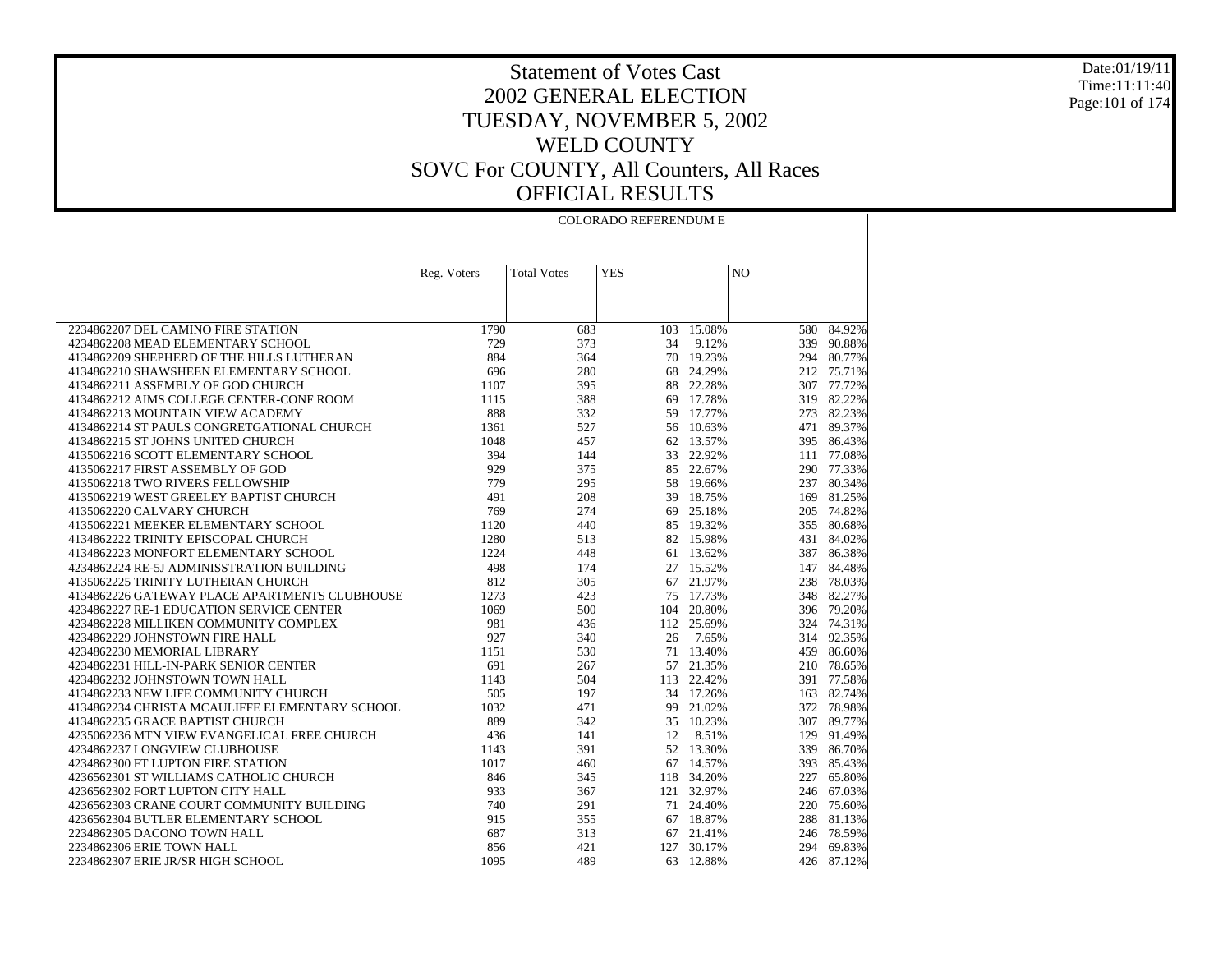Date:01/19/11 Time:11:11:40 Page:102 of 174

## Statement of Votes Cast 2002 GENERAL ELECTION TUESDAY, NOVEMBER 5, 2002 WELD COUNTY SOVC For COUNTY, All Counters, All Races OFFICIAL RESULTS

COLORADO REFERENDUM E

 $\perp$ 

|                                            | Reg. Voters    | <b>Total Votes</b> | <b>YES</b> |             | N <sub>O</sub> |            |
|--------------------------------------------|----------------|--------------------|------------|-------------|----------------|------------|
|                                            |                |                    |            |             |                |            |
| 4136562308 KERSEY TOWN HALL                | 1099           | 551                | 61         | 11.07%      | 490            | 88.93%     |
| 4236562309 PELICAN LAKES SALES OFFICE      | 383            | 153                |            | 20 13.07%   | 133            | 86.93%     |
| 4236562310 HUDSON TOWN HALL                | 971            | 404                |            | 46 11.39%   | 358            | 88.61%     |
| 4136562311 KEENESBURG FIRE HALL            | 1107           | 540                | 51         | 9.44%       | 489            | 90.56%     |
| 4136562312 ROGGEN FIRE HOUSE               | 355            | 163                | 14         | 8.59%       | 149            | 91.41%     |
| 4236562313 LOCHBUIE ELEMENTARY SCHOOL      | 573            | 251                |            | 36 14.34%   | 215            | 85.66%     |
| 4236562314 AFTER GLOWS SENIOR CENTER       | 979            | 379                | 80         | 21.11%      | 299            | 78.89%     |
| 4135062315 UNC CENTER (MAIN LEVEL)         | 933            | 223                | 126        | 56.50%      | 97             | 43.50%     |
| 4135062316 EAST MEMORIAL ELEMENTARY SCHOOL | 1121           | 307                |            | 97 31.60%   | 210            | 68.40%     |
| 4135062317 BETHEL BAPTIST CHURCH           | 709            | 327                | 63         | 19.27%      | 264            | 80.73%     |
| 4135062318 JACKSON ELEMENTARY SCHOOL       | 801            | 302                |            | 68 22.52%   | 234            | 77.48%     |
| 4135062319 GARDEN CITY TOWN HALL           | 531            | 200                |            | 34 17.00%   | 166            | 83.00%     |
| 4135062320 BONELL TOWER (LOUNGE)           | 437            | 134                | 31         | 23.13%      | 103            | 76.87%     |
| 4135062321 GREELEY MALL (NORTH ENTRANCE)   | 891            | 269                | 62         | 23.05%      | 207            | 76.95%     |
| 4135062322 DOS RIOS ELEMENTARY SCHOOL      | 1062           | 415                | 87         | 20.96%      | 328            | 79.04%     |
| 4135062323 CENTENNIAL ELEMENTARY SHOOL     | 959            | 320                |            | 72 22.50%   | 248            | 77.50%     |
| 4135062324 CAVE CREEK CLUBHOUSE            | 969            | 342                |            | 79 23.10%   | 263            | 76.90%     |
| 4135062325 EVANS COMMUNITY COMPLEX         | 684            | 239                | 39         | 16.32%      | 200            | 83.68%     |
| 4134862326 FIRST BAPTIST CHURCH            | 1015           | 441                | 80         | 18.14%      | 361            | 81.86%     |
| 2233362327 MAIL BALLOT PRECINCT            | 45             | 25                 | $\Omega$   | 0.00%       |                | 25 100.00% |
| <b>ABSENTEE 1</b>                          | $\Omega$       | 12621              | 1794       | 14.21%      | 10827          | 85.79%     |
| <b>ABSENTEE 2</b>                          | 0              | 4425               | 581        | 13.13%      | 3844           | 86.87%     |
| <b>EARLY</b>                               | $\overline{0}$ | 2340               | 405        | 17.31%      | 1935           | 82.69%     |
| PROVISIONAL 1                              | $\overline{0}$ | 238                | 68         | 28.57%      | 170            | 71.43%     |
| PROVISIONAL 2                              | $\Omega$       | 94                 |            | 16 17.02%   | 78             | 82.98%     |
| Total                                      | 85161          | 54094              |            | 9161 16.94% | 44933          | 83.06%     |

 $\mathbf{L}$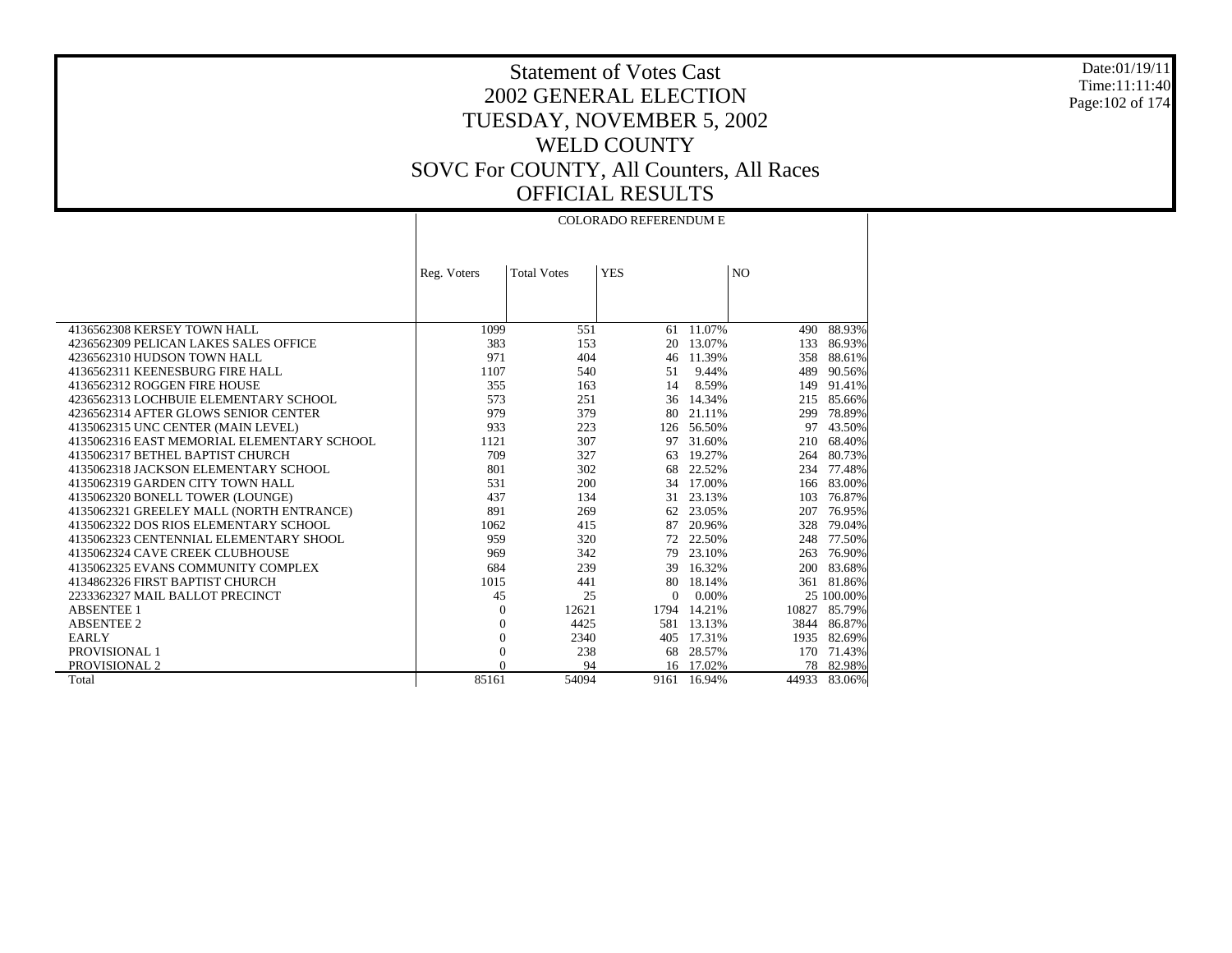# Statement of Votes Cast 2002 GENERAL ELECTION TUESDAY, NOVEMBER 5, 2002 WELD COUNTY SOVC For COUNTY, All Counters, All Races OFFICIAL RESULTS

Date:01/19/11 Time:11:11:41 Page:103 of 174

|                                                                                     |             |                       | CITY OF BRIGHTON QUESTION 2A |                                    |             |                       | CITY OF BRIGHTON QUESTION 2B |                                    |
|-------------------------------------------------------------------------------------|-------------|-----------------------|------------------------------|------------------------------------|-------------|-----------------------|------------------------------|------------------------------------|
|                                                                                     |             |                       |                              |                                    |             |                       |                              |                                    |
|                                                                                     |             |                       |                              |                                    |             |                       |                              |                                    |
|                                                                                     | Reg. Voters | Total Votes   FOR THE | <b>AMENDMENT</b>             | <b>AGAINST</b><br><b>AMENDMENT</b> | Reg. Voters | Total Votes   FOR THE | <b>AMENDMENT</b>             | <b>AGAINST</b><br><b>AMENDMENT</b> |
|                                                                                     |             |                       |                              |                                    |             |                       |                              |                                    |
|                                                                                     |             |                       |                              |                                    |             |                       |                              |                                    |
| Jurisdiction Wide                                                                   |             |                       |                              |                                    |             |                       |                              |                                    |
| 4136562100 NUNN COMMUNITY BUILDING                                                  |             |                       |                              |                                    |             |                       |                              |                                    |
| 4136562101 GROVER FIRE HALL                                                         |             |                       |                              |                                    |             |                       |                              |                                    |
| 4136562102 PRAIRIE HIGH SCHOOL                                                      |             |                       |                              |                                    |             |                       |                              |                                    |
| 4136562103 BRIGGSDALE HIGH SCHOOL                                                   |             |                       |                              |                                    |             |                       |                              |                                    |
| 4136562104 GILL LIONS COMMUNITY BUILDING                                            |             |                       |                              |                                    |             |                       |                              |                                    |
| 4136562105 KERSEY SENIOR CITIZENS HALL                                              |             |                       |                              |                                    |             |                       |                              |                                    |
| 4135062106 FRIENDLY VILLAGE CLUBHOUSE                                               |             |                       |                              |                                    |             |                       |                              |                                    |
| 4135062107 GREELEY RECREATION CENTER                                                |             |                       |                              |                                    |             |                       |                              |                                    |
| 4135062108 MADISON ELEMENTARY SCHOOL                                                |             |                       |                              |                                    |             |                       |                              |                                    |
| 4135062109 GLORIA CHRISTI LUTHERAN CHURCH HALL                                      |             |                       |                              |                                    |             |                       |                              |                                    |
| 4135062110 FIRST UNITED METHODIST CHURCH                                            |             |                       |                              |                                    |             |                       |                              |                                    |
| 4135062111 FIRST CHRISTIAN CHURCH                                                   |             |                       |                              |                                    |             |                       |                              |                                    |
| 4135062112 CAMERON ELEMETARY SCHOOL                                                 |             |                       |                              |                                    |             |                       |                              |                                    |
| 4134862113 WESTERN HILLS FIRE STATION                                               |             |                       |                              |                                    |             |                       |                              |                                    |
| 4135062114 OUR SAVIORS LUTHERAN CHURCH                                              |             |                       |                              |                                    |             |                       |                              |                                    |
| 4134962115 WINDSOR HIGH SCHOOLL COMMONS<br>4134962116 FAITH UNITED CHURCH OF CHRIST |             |                       |                              |                                    |             |                       |                              |                                    |
| 4136562117 SEVERANCE FIRE STATION                                                   |             |                       |                              |                                    |             |                       |                              |                                    |
| 4136562118 EATON MIDDLE SCHOOL                                                      |             |                       |                              |                                    |             |                       |                              |                                    |
| 4136562119 EVANGELICAL FREE CHURCH OF EATON                                         |             |                       |                              |                                    |             |                       |                              |                                    |
| 4134862120 NORTH WELD CO WATER DISTRICT                                             |             |                       |                              |                                    |             |                       |                              |                                    |
| 4134962121 COVENANT BIBLE COLLEGE (CLASSROOM)                                       |             |                       |                              |                                    |             |                       |                              |                                    |
| 4134962122 PARK BUILDING-WINDSOR TOWN HALL                                          |             |                       |                              |                                    |             |                       |                              |                                    |
| 4134962123 CORNERSTONE BAPTIST CHURCH                                               |             |                       |                              |                                    |             |                       |                              |                                    |
| 4134862124 VICTORY CHRISTIAN FELLOWSHIP                                             |             |                       |                              |                                    |             |                       |                              |                                    |
| 4134862125 NORTHRIDGE HIGH SCHOOL                                                   |             |                       |                              |                                    |             |                       |                              |                                    |
| 4136562126 PIERCE TOWN HALL                                                         |             |                       |                              |                                    |             |                       |                              |                                    |
| 4136562127 AULT TOWN HALL                                                           |             |                       |                              |                                    |             |                       |                              |                                    |
| 4136562128 EATON TOWN HALL                                                          |             |                       |                              |                                    |             |                       |                              |                                    |
| 4134862129 WINDSOR-SEVERANCE PUBLIC LIBRARY                                         |             |                       |                              |                                    |             |                       |                              |                                    |
| 4134962130 TOZER ELEMENTARY SCHOOL                                                  |             |                       |                              |                                    |             |                       |                              |                                    |
| 4234862200 MEAD TOWN HALL                                                           |             |                       |                              |                                    |             |                       |                              |                                    |
| 4234862201 PLATTEVILLE TOWN HALL                                                    |             |                       |                              |                                    |             |                       |                              |                                    |
| 4234862202 PLATTEVILLE BAPTIST CHURCH                                               |             |                       |                              |                                    |             |                       |                              |                                    |
| 2234862203 FIRESTONE TOWN HALL                                                      |             |                       |                              |                                    |             |                       |                              |                                    |
| 2234862204 TRI TOWN BAPTIST CHURCH                                                  |             |                       |                              |                                    |             |                       |                              |                                    |
| 2234862205 FREDERICK TOWN HALL                                                      |             |                       |                              |                                    |             |                       |                              |                                    |
| 2234862206 RINN UNITED METHODIST CHURCH                                             |             |                       |                              |                                    |             |                       |                              |                                    |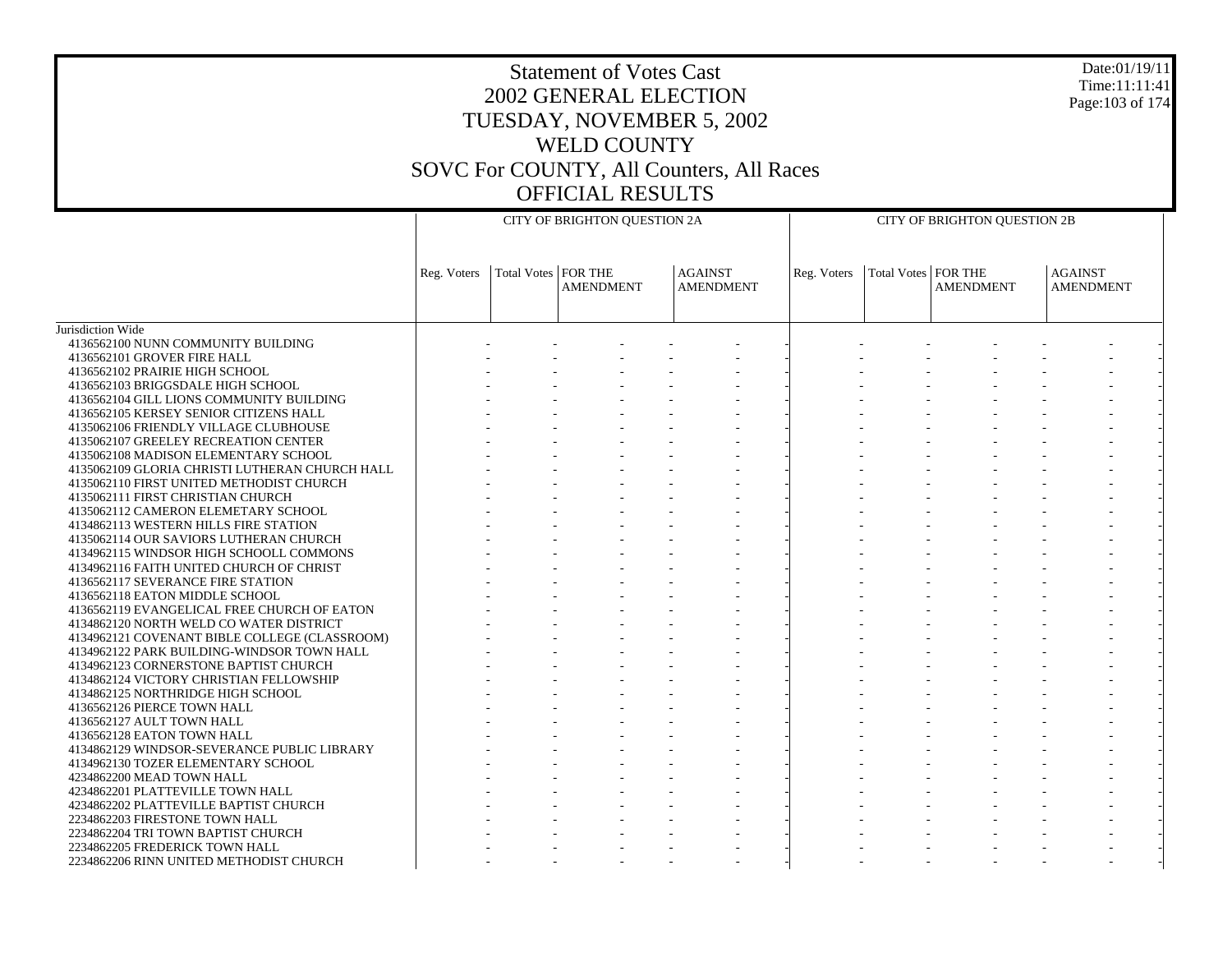# Statement of Votes Cast 2002 GENERAL ELECTION TUESDAY, NOVEMBER 5, 2002 WELD COUNTY SOVC For COUNTY, All Counters, All Races OFFICIAL RESULTS

Date:01/19/11 Time:11:11:41 Page:104 of 174

|                                                |             |                       | CITY OF BRIGHTON QUESTION 2A |           |                                    |             |                       | CITY OF BRIGHTON QUESTION 2B |           |                                    |             |  |
|------------------------------------------------|-------------|-----------------------|------------------------------|-----------|------------------------------------|-------------|-----------------------|------------------------------|-----------|------------------------------------|-------------|--|
|                                                |             |                       |                              |           |                                    |             |                       |                              |           |                                    |             |  |
|                                                | Reg. Voters | Total Votes   FOR THE | <b>AMENDMENT</b>             |           | <b>AGAINST</b><br><b>AMENDMENT</b> | Reg. Voters | Total Votes   FOR THE | <b>AMENDMENT</b>             |           | <b>AGAINST</b><br><b>AMENDMENT</b> |             |  |
|                                                |             |                       |                              |           |                                    |             |                       |                              |           |                                    |             |  |
| 2234862207 DEL CAMINO FIRE STATION             |             |                       |                              |           |                                    |             |                       |                              |           |                                    |             |  |
| 4234862208 MEAD ELEMENTARY SCHOOL              |             |                       |                              |           |                                    |             |                       |                              |           |                                    |             |  |
| 4134862209 SHEPHERD OF THE HILLS LUTHERAN      |             |                       |                              |           |                                    |             |                       |                              |           |                                    |             |  |
| 4134862210 SHAWSHEEN ELEMENTARY SCHOOL         |             |                       |                              |           |                                    |             |                       |                              |           |                                    |             |  |
| 4134862211 ASSEMBLY OF GOD CHURCH              |             |                       |                              |           |                                    |             |                       |                              |           |                                    |             |  |
| 4134862212 AIMS COLLEGE CENTER-CONF ROOM       |             |                       |                              |           |                                    |             |                       |                              |           |                                    |             |  |
| 4134862213 MOUNTAIN VIEW ACADEMY               |             |                       |                              |           |                                    |             |                       |                              |           |                                    |             |  |
| 4134862214 ST PAULS CONGRETGATIONAL CHURCH     |             |                       |                              |           |                                    |             |                       |                              |           |                                    |             |  |
| 4134862215 ST JOHNS UNITED CHURCH              |             |                       |                              |           |                                    |             |                       |                              |           |                                    |             |  |
| 4135062216 SCOTT ELEMENTARY SCHOOL             |             |                       |                              |           |                                    |             |                       |                              |           |                                    |             |  |
| 4135062217 FIRST ASSEMBLY OF GOD               |             |                       |                              |           |                                    |             |                       |                              |           |                                    |             |  |
| 4135062218 TWO RIVERS FELLOWSHIP               |             |                       |                              |           |                                    |             |                       |                              |           |                                    |             |  |
| 4135062219 WEST GREELEY BAPTIST CHURCH         |             |                       |                              |           |                                    |             |                       |                              |           |                                    |             |  |
| 4135062220 CALVARY CHURCH                      |             |                       |                              |           |                                    |             |                       |                              |           |                                    |             |  |
| 4135062221 MEEKER ELEMENTARY SCHOOL            |             |                       |                              |           |                                    |             |                       |                              |           |                                    |             |  |
| 4134862222 TRINITY EPISCOPAL CHURCH            |             |                       |                              |           |                                    |             |                       |                              |           |                                    |             |  |
| 4134862223 MONFORT ELEMENTARY SCHOOL           |             |                       |                              |           |                                    |             |                       |                              |           |                                    |             |  |
| 4234862224 RE-5J ADMINISSTRATION BUILDING      |             |                       |                              |           |                                    |             |                       |                              |           |                                    |             |  |
| 4135062225 TRINITY LUTHERAN CHURCH             |             |                       |                              |           |                                    |             |                       |                              |           |                                    |             |  |
| 4134862226 GATEWAY PLACE APARTMENTS CLUBHOUSE  |             |                       |                              |           |                                    |             |                       |                              |           |                                    |             |  |
| 4234862227 RE-1 EDUCATION SERVICE CENTER       |             |                       |                              |           |                                    |             |                       |                              |           |                                    |             |  |
| 4234862228 MILLIKEN COMMUNITY COMPLEX          |             |                       |                              |           |                                    |             |                       |                              |           |                                    |             |  |
| 4234862229 JOHNSTOWN FIRE HALL                 |             |                       |                              |           |                                    |             |                       |                              |           |                                    |             |  |
| 4234862230 MEMORIAL LIBRARY                    |             |                       |                              |           |                                    |             |                       |                              |           |                                    |             |  |
| 4234862231 HILL-IN-PARK SENIOR CENTER          |             |                       |                              |           |                                    |             |                       |                              |           |                                    |             |  |
| 4234862232 JOHNSTOWN TOWN HALL                 |             |                       |                              |           |                                    |             |                       |                              |           |                                    |             |  |
| 4134862233 NEW LIFE COMMUNITY CHURCH           |             |                       |                              |           |                                    |             |                       |                              |           |                                    |             |  |
| 4134862234 CHRISTA MCAULIFFE ELEMENTARY SCHOOL |             |                       |                              |           |                                    |             |                       |                              |           |                                    |             |  |
| 4134862235 GRACE BAPTIST CHURCH                |             |                       |                              |           |                                    |             |                       |                              |           |                                    |             |  |
| 4235062236 MTN VIEW EVANGELICAL FREE CHURCH    |             |                       |                              |           |                                    |             |                       |                              |           |                                    |             |  |
| 4234862237 LONGVIEW CLUBHOUSE                  |             |                       |                              |           |                                    |             |                       |                              |           |                                    |             |  |
| 4234862300 FT LUPTON FIRE STATION              |             |                       |                              |           |                                    |             |                       |                              |           |                                    |             |  |
| 4236562301 ST WILLIAMS CATHOLIC CHURCH         |             |                       |                              |           |                                    |             |                       |                              |           |                                    |             |  |
| 4236562302 FORT LUPTON CITY HALL               |             |                       |                              |           |                                    |             |                       |                              |           |                                    |             |  |
| 4236562303 CRANE COURT COMMUNITY BUILDING      |             |                       |                              |           |                                    |             |                       |                              |           |                                    |             |  |
| 4236562304 BUTLER ELEMENTARY SCHOOL            | 103         | 28                    |                              | 14 50.00% | 14 50.00%                          | 103         | 29                    |                              | 20 68.97% |                                    | 9<br>31.03% |  |
| 2234862305 DACONO TOWN HALL                    |             |                       |                              |           |                                    |             |                       |                              |           |                                    |             |  |
| 2234862306 ERIE TOWN HALL                      |             |                       |                              |           |                                    |             |                       |                              |           |                                    |             |  |
| 2234862307 ERIE JR/SR HIGH SCHOOL              |             |                       |                              |           |                                    |             |                       |                              |           |                                    |             |  |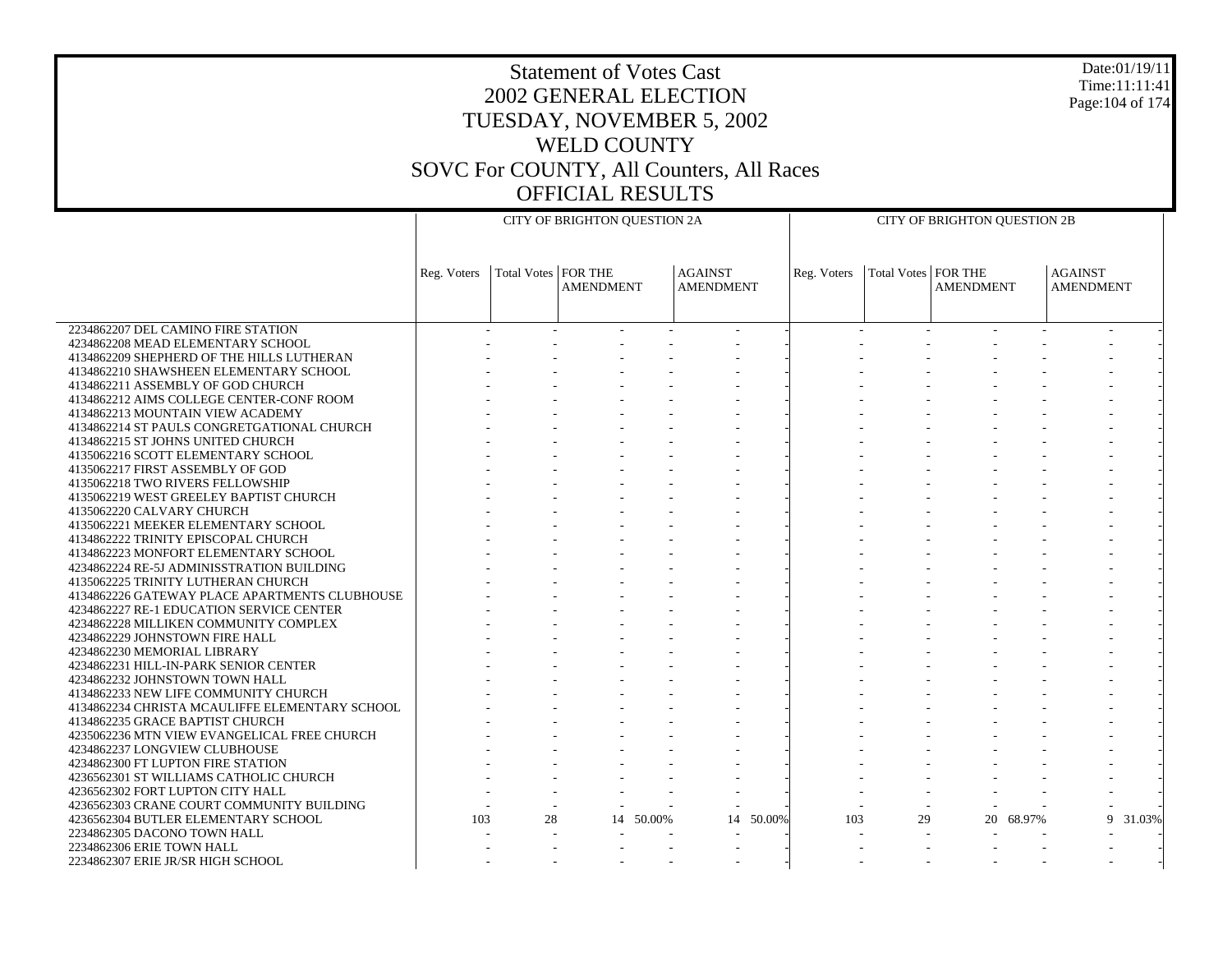# Statement of Votes Cast 2002 GENERAL ELECTION TUESDAY, NOVEMBER 5, 2002 WELD COUNTY SOVC For COUNTY, All Counters, All Races OFFICIAL RESULTS

Date:01/19/11 Time:11:11:41 Page:105 of 174

|                                            |             |                       | CITY OF BRIGHTON QUESTION 2A |           |                                    |           |             |                       | <b>CITY OF BRIGHTON QUESTION 2B</b> |           |                                    |           |
|--------------------------------------------|-------------|-----------------------|------------------------------|-----------|------------------------------------|-----------|-------------|-----------------------|-------------------------------------|-----------|------------------------------------|-----------|
|                                            | Reg. Voters | Total Votes   FOR THE | <b>AMENDMENT</b>             |           | <b>AGAINST</b><br><b>AMENDMENT</b> |           | Reg. Voters | Total Votes   FOR THE | <b>AMENDMENT</b>                    |           | <b>AGAINST</b><br><b>AMENDMENT</b> |           |
| 4136562308 KERSEY TOWN HALL                |             |                       |                              |           |                                    |           |             |                       |                                     |           |                                    |           |
| 4236562309 PELICAN LAKES SALES OFFICE      |             |                       |                              |           |                                    |           |             |                       |                                     |           |                                    |           |
| 4236562310 HUDSON TOWN HALL                |             |                       |                              |           |                                    |           |             |                       |                                     |           |                                    |           |
| 4136562311 KEENESBURG FIRE HALL            |             |                       |                              |           |                                    |           |             |                       |                                     |           |                                    |           |
| 4136562312 ROGGEN FIRE HOUSE               |             |                       |                              |           |                                    |           |             |                       |                                     |           |                                    |           |
| 4236562313 LOCHBUIE ELEMENTARY SCHOOL      |             |                       |                              |           |                                    |           |             |                       |                                     |           |                                    |           |
| 4236562314 AFTER GLOWS SENIOR CENTER       |             | 3                     |                              | 1 33.33%  |                                    | 2 66.67%  | 5           | $\overline{2}$        |                                     | 50.00%    |                                    | 50.00%    |
| 4135062315 UNC CENTER (MAIN LEVEL)         |             |                       |                              |           |                                    |           |             |                       |                                     |           |                                    |           |
| 4135062316 EAST MEMORIAL ELEMENTARY SCHOOL |             |                       |                              |           |                                    |           |             |                       |                                     |           |                                    |           |
| 4135062317 BETHEL BAPTIST CHURCH           |             |                       |                              |           |                                    |           |             |                       |                                     |           |                                    |           |
| 4135062318 JACKSON ELEMENTARY SCHOOL       |             |                       |                              |           |                                    |           |             |                       |                                     |           |                                    |           |
| 4135062319 GARDEN CITY TOWN HALL           |             |                       |                              |           |                                    |           |             |                       |                                     |           |                                    |           |
| 4135062320 BONELL TOWER (LOUNGE)           |             |                       |                              |           |                                    |           |             |                       |                                     |           |                                    |           |
| 4135062321 GREELEY MALL (NORTH ENTRANCE)   |             |                       |                              |           |                                    |           |             |                       |                                     |           |                                    |           |
| 4135062322 DOS RIOS ELEMENTARY SCHOOL      |             |                       |                              |           |                                    |           |             |                       |                                     |           |                                    |           |
| 4135062323 CENTENNIAL ELEMENTARY SHOOL     |             |                       |                              |           |                                    |           |             |                       |                                     |           |                                    |           |
| 4135062324 CAVE CREEK CLUBHOUSE            |             |                       |                              |           |                                    |           |             |                       |                                     |           |                                    |           |
| 4135062325 EVANS COMMUNITY COMPLEX         |             |                       |                              |           |                                    |           |             |                       |                                     |           |                                    |           |
| 4134862326 FIRST BAPTIST CHURCH            |             |                       |                              |           |                                    |           |             |                       |                                     |           |                                    |           |
| 2233362327 MAIL BALLOT PRECINCT            |             |                       |                              |           |                                    |           |             |                       |                                     |           |                                    |           |
| <b>ABSENTEE 1</b>                          |             |                       |                              |           |                                    |           |             |                       |                                     |           |                                    |           |
| <b>ABSENTEE 2</b>                          |             | 27                    |                              | 20 74.07% |                                    | 25.93%    | $\Omega$    | 27                    | 21                                  | 77.78%    | 6                                  | 22.22%    |
| <b>EARLY</b>                               |             |                       |                              | 25.00%    | 3                                  | 75.00%    | $\theta$    |                       | 2                                   | 50.00%    | $\overline{2}$                     | 50.00%    |
| PROVISIONAL 1                              |             |                       |                              |           |                                    |           |             |                       |                                     |           |                                    |           |
| PROVISIONAL 2                              |             |                       |                              |           |                                    |           |             |                       | $\Omega$                            |           |                                    |           |
| Total                                      | 108         | 62                    |                              | 36 58.06% |                                    | 26 41.94% | 108         | 62                    |                                     | 44 70.97% |                                    | 18 29.03% |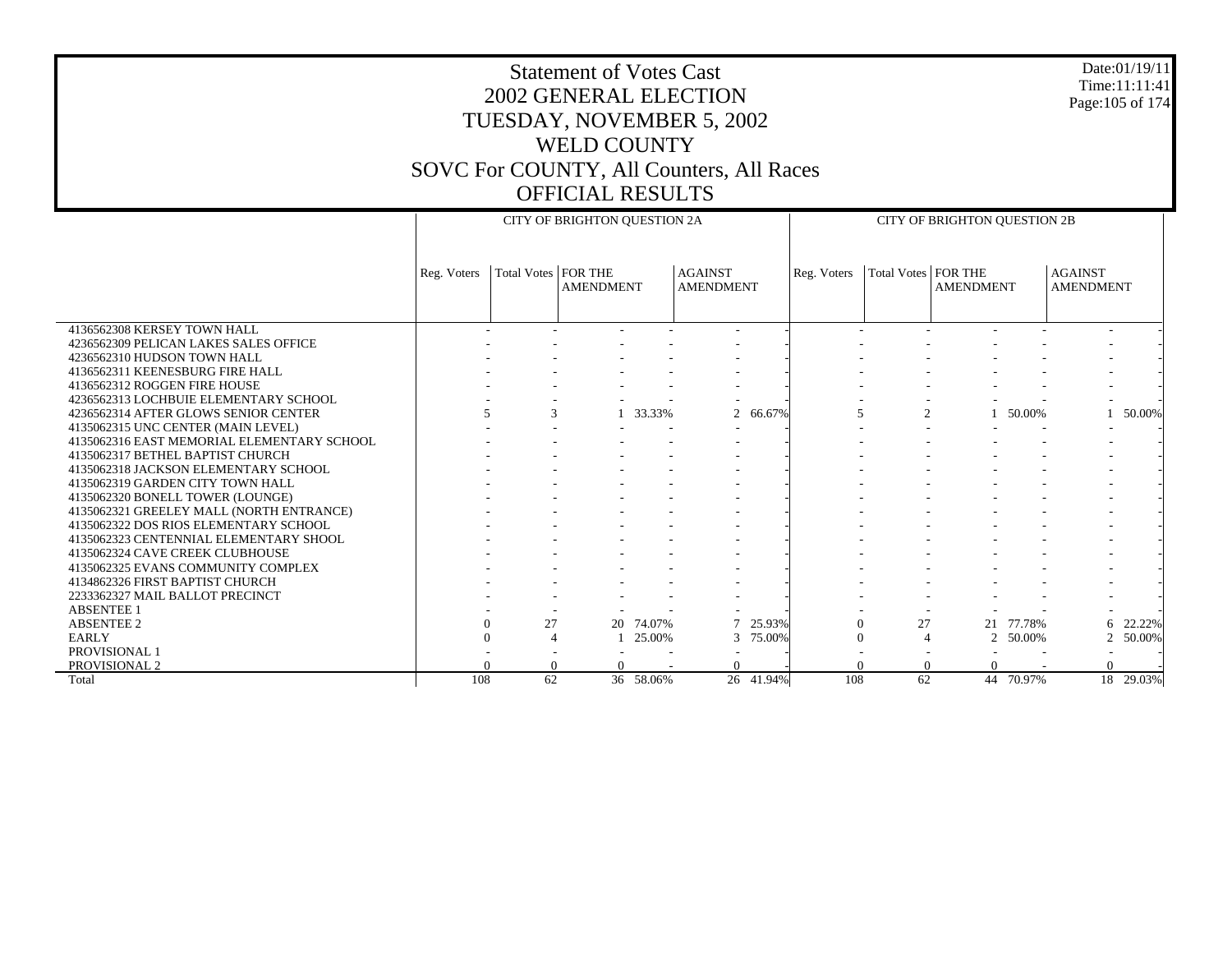### Date:01/19/11 Time:11:11:41 Page:106 of 174

# Statement of Votes Cast 2002 GENERAL ELECTION TUESDAY, NOVEMBER 5, 2002 WELD COUNTY SOVC For COUNTY, All Counters, All Races OFFICIAL RESULTS

CITY OF BRIGHTON QUESTION 2C

|                                                | Reg. Voters | Total Votes   FOR THE | <b>AMENDMENT</b> | <b>AGAINST</b><br><b>AMENDMENT</b> |  |
|------------------------------------------------|-------------|-----------------------|------------------|------------------------------------|--|
| Jurisdiction Wide                              |             |                       |                  |                                    |  |
| 4136562100 NUNN COMMUNITY BUILDING             |             |                       |                  |                                    |  |
| 4136562101 GROVER FIRE HALL                    |             |                       |                  |                                    |  |
| 4136562102 PRAIRIE HIGH SCHOOL                 |             |                       |                  |                                    |  |
| 4136562103 BRIGGSDALE HIGH SCHOOL              |             |                       |                  |                                    |  |
| 4136562104 GILL LIONS COMMUNITY BUILDING       |             |                       |                  |                                    |  |
| 4136562105 KERSEY SENIOR CITIZENS HALL         |             |                       |                  |                                    |  |
| 4135062106 FRIENDLY VILLAGE CLUBHOUSE          |             |                       |                  |                                    |  |
| 4135062107 GREELEY RECREATION CENTER           |             |                       |                  |                                    |  |
| 4135062108 MADISON ELEMENTARY SCHOOL           |             |                       |                  |                                    |  |
| 4135062109 GLORIA CHRISTI LUTHERAN CHURCH HALL |             |                       |                  |                                    |  |
| 4135062110 FIRST UNITED METHODIST CHURCH       |             |                       |                  |                                    |  |
| 4135062111 FIRST CHRISTIAN CHURCH              |             |                       |                  |                                    |  |
| 4135062112 CAMERON ELEMETARY SCHOOL            |             |                       |                  |                                    |  |
| 4134862113 WESTERN HILLS FIRE STATION          |             |                       |                  |                                    |  |
| 4135062114 OUR SAVIORS LUTHERAN CHURCH         |             |                       |                  |                                    |  |
| 4134962115 WINDSOR HIGH SCHOOLL COMMONS        |             |                       |                  |                                    |  |
| 4134962116 FAITH UNITED CHURCH OF CHRIST       |             |                       |                  |                                    |  |
| 4136562117 SEVERANCE FIRE STATION              |             |                       |                  |                                    |  |
| 4136562118 EATON MIDDLE SCHOOL                 |             |                       |                  |                                    |  |
| 4136562119 EVANGELICAL FREE CHURCH OF EATON    |             |                       |                  |                                    |  |
| 4134862120 NORTH WELD CO WATER DISTRICT        |             |                       |                  |                                    |  |
| 4134962121 COVENANT BIBLE COLLEGE (CLASSROOM)  |             |                       |                  |                                    |  |
| 4134962122 PARK BUILDING-WINDSOR TOWN HALL     |             |                       |                  |                                    |  |
| 4134962123 CORNERSTONE BAPTIST CHURCH          |             |                       |                  |                                    |  |
| 4134862124 VICTORY CHRISTIAN FELLOWSHIP        |             |                       |                  |                                    |  |
| 4134862125 NORTHRIDGE HIGH SCHOOL              |             |                       |                  |                                    |  |
| 4136562126 PIERCE TOWN HALL                    |             |                       |                  |                                    |  |
| 4136562127 AULT TOWN HALL                      |             |                       |                  |                                    |  |
| 4136562128 EATON TOWN HALL                     |             |                       |                  |                                    |  |
| 4134862129 WINDSOR-SEVERANCE PUBLIC LIBRARY    |             |                       |                  |                                    |  |
| 4134962130 TOZER ELEMENTARY SCHOOL             |             |                       |                  |                                    |  |
| 4234862200 MEAD TOWN HALL                      |             |                       |                  |                                    |  |
| 4234862201 PLATTEVILLE TOWN HALL               |             |                       |                  |                                    |  |
| 4234862202 PLATTEVILLE BAPTIST CHURCH          |             |                       |                  |                                    |  |
| 2234862203 FIRESTONE TOWN HALL                 |             |                       |                  |                                    |  |
| 2234862204 TRI TOWN BAPTIST CHURCH             |             |                       |                  |                                    |  |
| 2234862205 FREDERICK TOWN HALL                 |             |                       |                  |                                    |  |
| 2234862206 RINN UNITED METHODIST CHURCH        |             |                       |                  |                                    |  |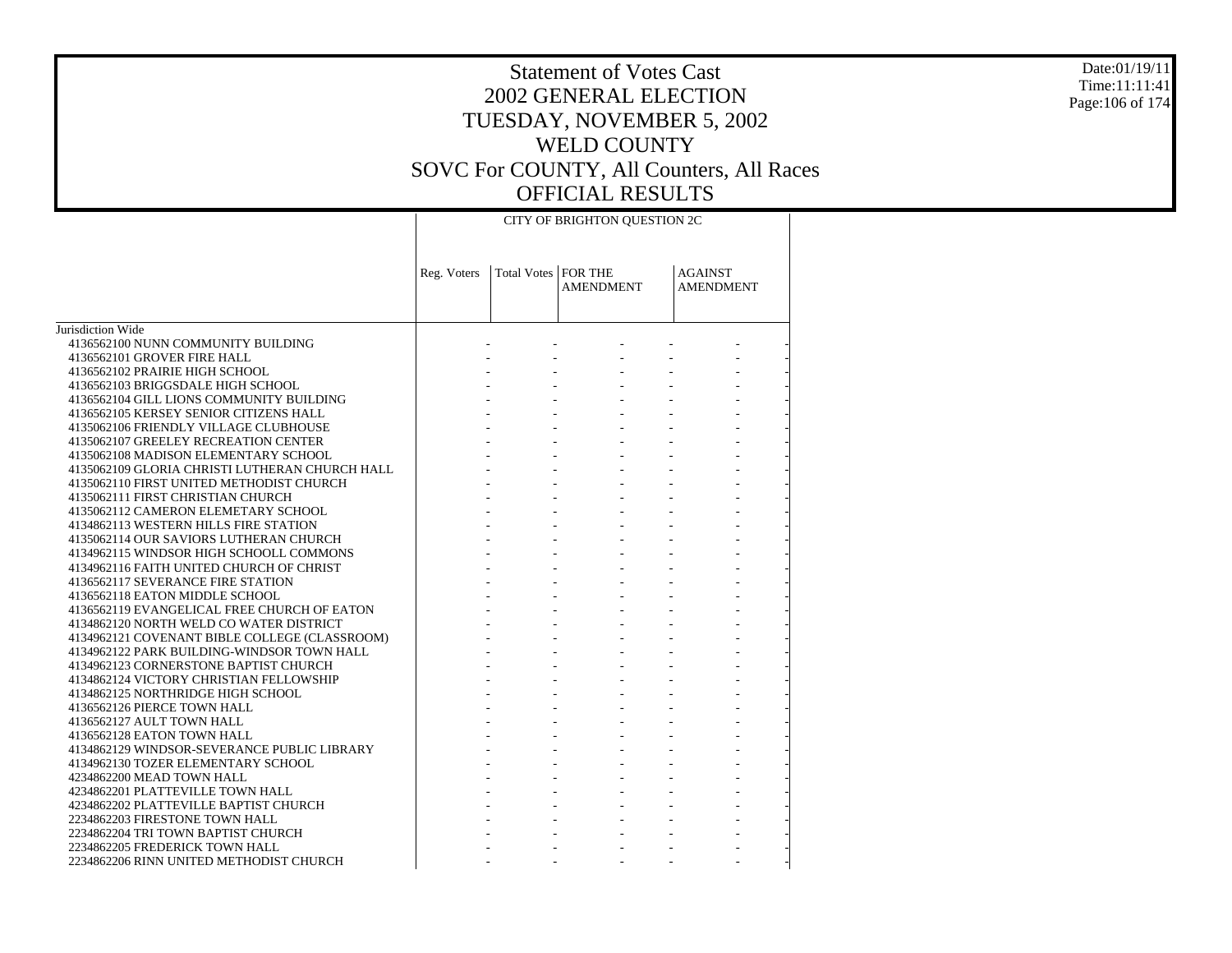Date:01/19/11 Time:11:11:41 Page:107 of 174

|                                                |             |                     | CITY OF BRIGHTON QUESTION 2C |              |                                    |          |
|------------------------------------------------|-------------|---------------------|------------------------------|--------------|------------------------------------|----------|
|                                                | Reg. Voters | Total Votes FOR THE | <b>AMENDMENT</b>             |              | <b>AGAINST</b><br><b>AMENDMENT</b> |          |
| 2234862207 DEL CAMINO FIRE STATION             |             | $\sim$              | $\sim$                       | $\mathbf{r}$ |                                    |          |
| 4234862208 MEAD ELEMENTARY SCHOOL              |             |                     |                              |              |                                    |          |
| 4134862209 SHEPHERD OF THE HILLS LUTHERAN      |             |                     |                              |              |                                    |          |
| 4134862210 SHAWSHEEN ELEMENTARY SCHOOL         |             |                     |                              |              |                                    |          |
| 4134862211 ASSEMBLY OF GOD CHURCH              |             |                     |                              |              |                                    |          |
| 4134862212 AIMS COLLEGE CENTER-CONF ROOM       |             |                     |                              |              |                                    |          |
| 4134862213 MOUNTAIN VIEW ACADEMY               |             |                     |                              |              |                                    |          |
| 4134862214 ST PAULS CONGRETGATIONAL CHURCH     |             |                     |                              |              |                                    |          |
| 4134862215 ST JOHNS UNITED CHURCH              |             |                     |                              |              |                                    |          |
| 4135062216 SCOTT ELEMENTARY SCHOOL             |             |                     |                              |              |                                    |          |
| 4135062217 FIRST ASSEMBLY OF GOD               |             |                     |                              |              |                                    |          |
| 4135062218 TWO RIVERS FELLOWSHIP               |             |                     |                              |              |                                    |          |
| 4135062219 WEST GREELEY BAPTIST CHURCH         |             |                     |                              |              |                                    |          |
| 4135062220 CALVARY CHURCH                      |             |                     |                              |              |                                    |          |
| 4135062221 MEEKER ELEMENTARY SCHOOL            |             |                     |                              |              |                                    |          |
| 4134862222 TRINITY EPISCOPAL CHURCH            |             |                     |                              |              |                                    |          |
| 4134862223 MONFORT ELEMENTARY SCHOOL           |             |                     |                              |              |                                    |          |
| 4234862224 RE-5J ADMINISSTRATION BUILDING      |             |                     |                              |              |                                    |          |
| 4135062225 TRINITY LUTHERAN CHURCH             |             |                     |                              |              |                                    |          |
| 4134862226 GATEWAY PLACE APARTMENTS CLUBHOUSE  |             |                     |                              |              |                                    |          |
| 4234862227 RE-1 EDUCATION SERVICE CENTER       |             |                     |                              |              |                                    |          |
| 4234862228 MILLIKEN COMMUNITY COMPLEX          |             |                     |                              |              |                                    |          |
| 4234862229 JOHNSTOWN FIRE HALL                 |             |                     |                              |              |                                    |          |
| 4234862230 MEMORIAL LIBRARY                    |             |                     |                              |              |                                    |          |
| 4234862231 HILL-IN-PARK SENIOR CENTER          |             |                     |                              |              |                                    |          |
| 4234862232 JOHNSTOWN TOWN HALL                 |             |                     |                              |              |                                    |          |
| 4134862233 NEW LIFE COMMUNITY CHURCH           |             |                     |                              |              |                                    |          |
| 4134862234 CHRISTA MCAULIFFE ELEMENTARY SCHOOL |             |                     |                              |              |                                    |          |
| 4134862235 GRACE BAPTIST CHURCH                |             |                     |                              |              |                                    |          |
| 4235062236 MTN VIEW EVANGELICAL FREE CHURCH    |             |                     |                              |              |                                    |          |
| 4234862237 LONGVIEW CLUBHOUSE                  |             |                     |                              |              |                                    |          |
| 4234862300 FT LUPTON FIRE STATION              |             |                     |                              |              |                                    |          |
| 4236562301 ST WILLIAMS CATHOLIC CHURCH         |             |                     |                              |              |                                    |          |
| 4236562302 FORT LUPTON CITY HALL               |             |                     |                              |              |                                    |          |
| 4236562303 CRANE COURT COMMUNITY BUILDING      |             |                     |                              |              |                                    |          |
| 4236562304 BUTLER ELEMENTARY SCHOOL            | 103         | 29                  |                              | 22 75.86%    |                                    | 7 24.14% |
| 2234862305 DACONO TOWN HALL                    |             |                     |                              |              |                                    |          |
| 2234862306 ERIE TOWN HALL                      |             |                     |                              |              |                                    |          |
| 2234862307 ERIE JR/SR HIGH SCHOOL              |             |                     |                              |              |                                    |          |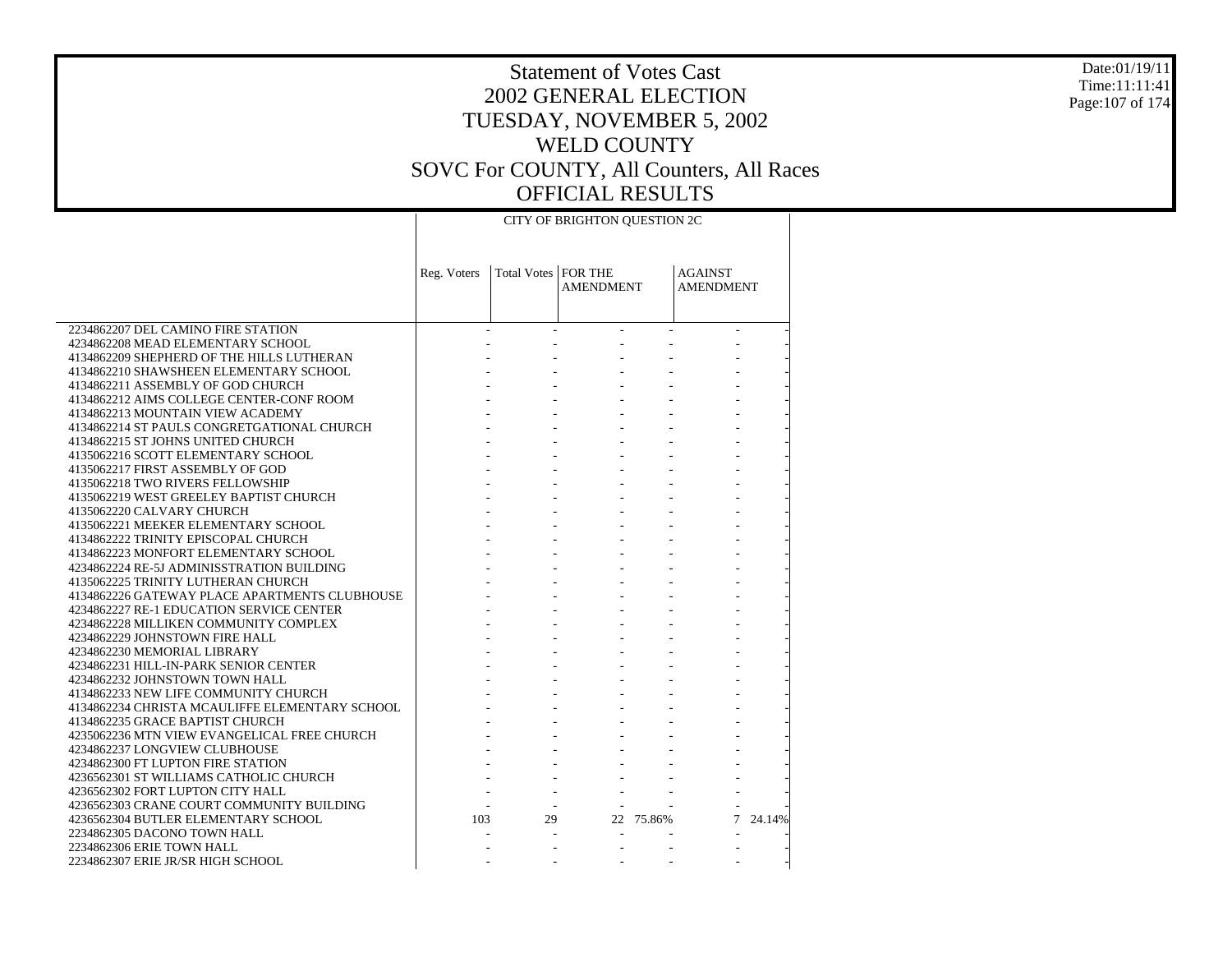Date:01/19/11 Time:11:11:41 Page:108 of 174

|                                            |             |                       | CITY OF BRIGHTON QUESTION 2C |           |                                    |           |
|--------------------------------------------|-------------|-----------------------|------------------------------|-----------|------------------------------------|-----------|
|                                            | Reg. Voters | Total Votes   FOR THE | <b>AMENDMENT</b>             |           | <b>AGAINST</b><br><b>AMENDMENT</b> |           |
| 4136562308 KERSEY TOWN HALL                |             |                       |                              |           |                                    |           |
| 4236562309 PELICAN LAKES SALES OFFICE      |             |                       |                              |           |                                    |           |
| 4236562310 HUDSON TOWN HALL                |             |                       |                              |           |                                    |           |
| 4136562311 KEENESBURG FIRE HALL            |             |                       |                              |           |                                    |           |
| 4136562312 ROGGEN FIRE HOUSE               |             |                       |                              |           |                                    |           |
| 4236562313 LOCHBUIE ELEMENTARY SCHOOL      |             |                       |                              |           |                                    |           |
| 4236562314 AFTER GLOWS SENIOR CENTER       |             | $\overline{5}$        | $\Omega$                     | $0.00\%$  |                                    | 1 100,00% |
| 4135062315 UNC CENTER (MAIN LEVEL)         |             |                       |                              |           |                                    |           |
| 4135062316 EAST MEMORIAL ELEMENTARY SCHOOL |             |                       |                              |           |                                    |           |
| 4135062317 BETHEL BAPTIST CHURCH           |             |                       |                              |           |                                    |           |
| 4135062318 JACKSON ELEMENTARY SCHOOL       |             |                       |                              |           |                                    |           |
| 4135062319 GARDEN CITY TOWN HALL           |             |                       |                              |           |                                    |           |
| 4135062320 BONELL TOWER (LOUNGE)           |             |                       |                              |           |                                    |           |
| 4135062321 GREELEY MALL (NORTH ENTRANCE)   |             |                       |                              |           |                                    |           |
| 4135062322 DOS RIOS ELEMENTARY SCHOOL      |             |                       |                              |           |                                    |           |
| 4135062323 CENTENNIAL ELEMENTARY SHOOL     |             |                       |                              |           |                                    |           |
| 4135062324 CAVE CREEK CLUBHOUSE            |             |                       |                              |           |                                    |           |
| 4135062325 EVANS COMMUNITY COMPLEX         |             |                       |                              |           |                                    |           |
| 4134862326 FIRST BAPTIST CHURCH            |             |                       |                              |           |                                    |           |
| 2233362327 MAIL BALLOT PRECINCT            |             |                       |                              |           |                                    |           |
| <b>ABSENTEE 1</b>                          |             |                       |                              |           |                                    |           |
| <b>ABSENTEE 2</b>                          |             | $\Omega$<br>27        |                              | 22 81.48% |                                    | 18.52%    |
| EARLY                                      |             | 0<br>4                |                              | 2 50.00%  |                                    | 2 50.00%  |
| PROVISIONAL 1                              |             |                       |                              |           |                                    |           |
| PROVISIONAL 2                              |             | $\Omega$              | $\Omega$                     |           | $\Omega$                           |           |
| Total                                      | 108         | 61                    |                              | 46 75.41% | 15                                 | 24.59%    |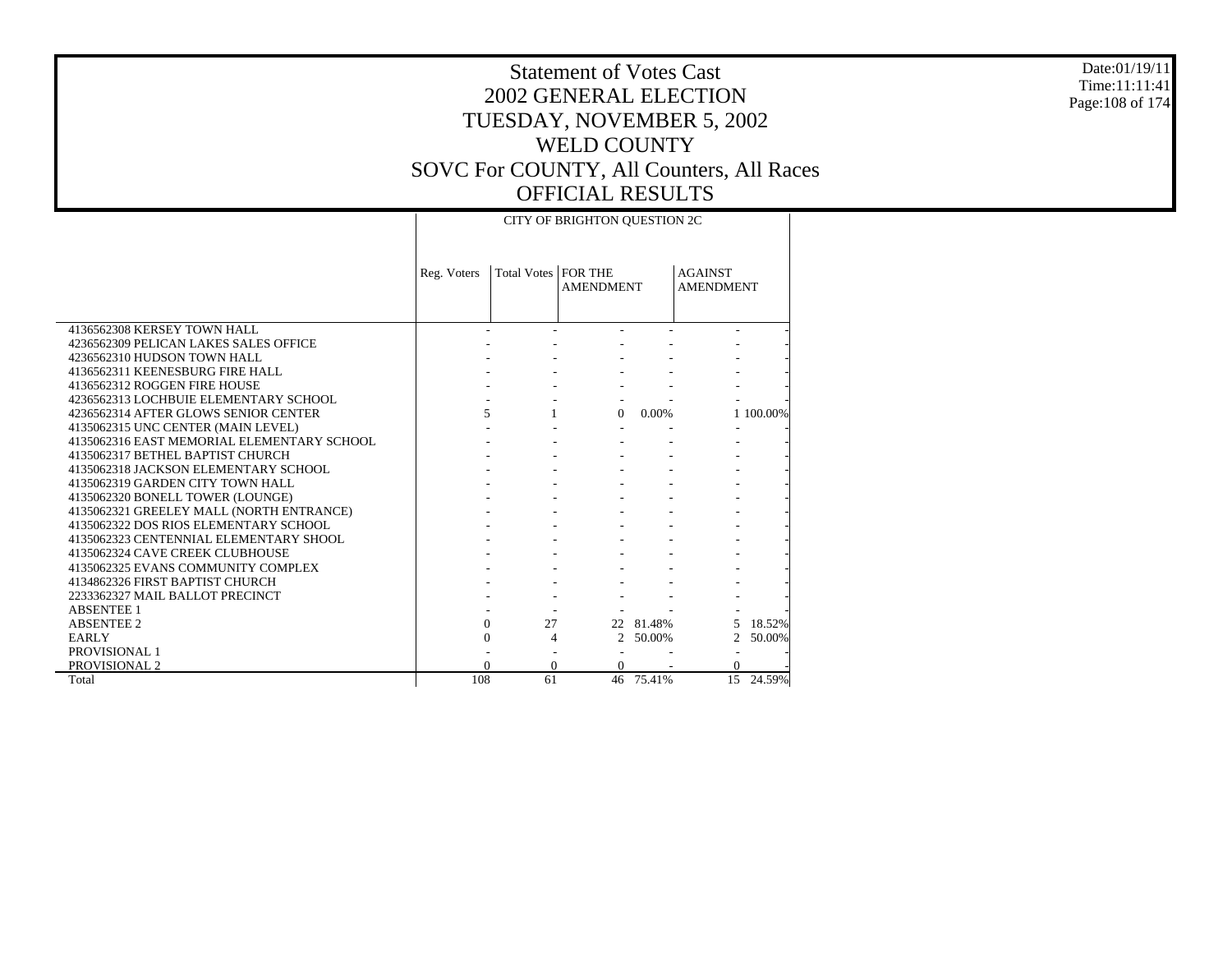#### Date:01/19/11 Time:11:11:41 Page:109 of 174

|                                                | CITY OF EVANS ISSUE 2A |                    |            |  |                |  |  |  |  |
|------------------------------------------------|------------------------|--------------------|------------|--|----------------|--|--|--|--|
|                                                | Reg. Voters            | <b>Total Votes</b> | <b>YES</b> |  | N <sub>O</sub> |  |  |  |  |
|                                                |                        |                    |            |  |                |  |  |  |  |
| Jurisdiction Wide                              |                        |                    |            |  |                |  |  |  |  |
| 4136562100 NUNN COMMUNITY BUILDING             |                        |                    |            |  |                |  |  |  |  |
| 4136562101 GROVER FIRE HALL                    |                        |                    |            |  |                |  |  |  |  |
| 4136562102 PRAIRIE HIGH SCHOOL                 |                        |                    |            |  |                |  |  |  |  |
| 4136562103 BRIGGSDALE HIGH SCHOOL              |                        |                    |            |  |                |  |  |  |  |
| 4136562104 GILL LIONS COMMUNITY BUILDING       |                        |                    |            |  |                |  |  |  |  |
| 4136562105 KERSEY SENIOR CITIZENS HALL         |                        |                    |            |  |                |  |  |  |  |
| 4135062106 FRIENDLY VILLAGE CLUBHOUSE          |                        |                    |            |  |                |  |  |  |  |
| 4135062107 GREELEY RECREATION CENTER           |                        |                    |            |  |                |  |  |  |  |
| 4135062108 MADISON ELEMENTARY SCHOOL           |                        |                    |            |  |                |  |  |  |  |
| 4135062109 GLORIA CHRISTI LUTHERAN CHURCH HALL |                        |                    |            |  |                |  |  |  |  |
| 4135062110 FIRST UNITED METHODIST CHURCH       |                        |                    |            |  |                |  |  |  |  |
| 4135062111 FIRST CHRISTIAN CHURCH              |                        |                    |            |  |                |  |  |  |  |
| 4135062112 CAMERON ELEMETARY SCHOOL            |                        |                    |            |  |                |  |  |  |  |
| 4134862113 WESTERN HILLS FIRE STATION          |                        |                    |            |  |                |  |  |  |  |
| 4135062114 OUR SAVIORS LUTHERAN CHURCH         |                        |                    |            |  |                |  |  |  |  |
| 4134962115 WINDSOR HIGH SCHOOLL COMMONS        |                        |                    |            |  |                |  |  |  |  |
| 4134962116 FAITH UNITED CHURCH OF CHRIST       |                        |                    |            |  |                |  |  |  |  |
| 4136562117 SEVERANCE FIRE STATION              |                        |                    |            |  |                |  |  |  |  |
| 4136562118 EATON MIDDLE SCHOOL                 |                        |                    |            |  |                |  |  |  |  |
| 4136562119 EVANGELICAL FREE CHURCH OF EATON    |                        |                    |            |  |                |  |  |  |  |
| 4134862120 NORTH WELD CO WATER DISTRICT        |                        |                    |            |  |                |  |  |  |  |
| 4134962121 COVENANT BIBLE COLLEGE (CLASSROOM)  |                        |                    |            |  |                |  |  |  |  |
| 4134962122 PARK BUILDING-WINDSOR TOWN HALL     |                        |                    |            |  |                |  |  |  |  |
| 4134962123 CORNERSTONE BAPTIST CHURCH          |                        |                    |            |  |                |  |  |  |  |
| 4134862124 VICTORY CHRISTIAN FELLOWSHIP        |                        |                    |            |  |                |  |  |  |  |
| 4134862125 NORTHRIDGE HIGH SCHOOL              |                        |                    |            |  |                |  |  |  |  |
| 4136562126 PIERCE TOWN HALL                    |                        |                    |            |  |                |  |  |  |  |
| 4136562127 AULT TOWN HALL                      |                        |                    |            |  |                |  |  |  |  |
| 4136562128 EATON TOWN HALL                     |                        |                    |            |  |                |  |  |  |  |
| 4134862129 WINDSOR-SEVERANCE PUBLIC LIBRARY    |                        |                    |            |  |                |  |  |  |  |
| 4134962130 TOZER ELEMENTARY SCHOOL             |                        |                    |            |  |                |  |  |  |  |
| 4234862200 MEAD TOWN HALL                      |                        |                    |            |  |                |  |  |  |  |
| 4234862201 PLATTEVILLE TOWN HALL               |                        |                    |            |  |                |  |  |  |  |
| 4234862202 PLATTEVILLE BAPTIST CHURCH          |                        |                    |            |  |                |  |  |  |  |
| 2234862203 FIRESTONE TOWN HALL                 |                        |                    |            |  |                |  |  |  |  |
| 2234862204 TRI TOWN BAPTIST CHURCH             |                        |                    |            |  |                |  |  |  |  |
| 2234862205 FREDERICK TOWN HALL                 |                        |                    |            |  |                |  |  |  |  |
| 2234862206 RINN UNITED METHODIST CHURCH        |                        |                    |            |  |                |  |  |  |  |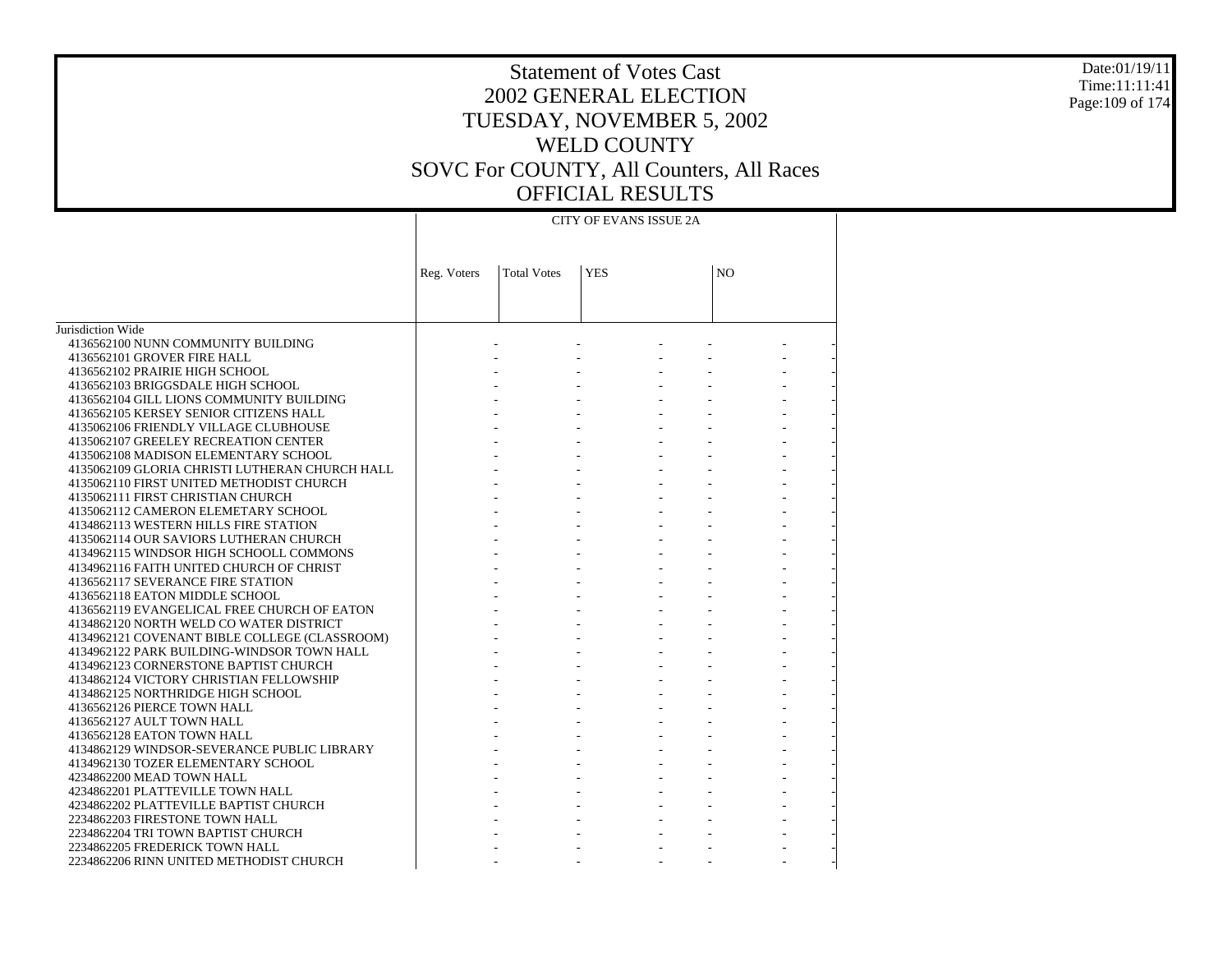#### Date:01/19/11 Time:11:11:41 Page:110 of 174

### Statement of Votes Cast 2002 GENERAL ELECTION TUESDAY, NOVEMBER 5, 2002 WELD COUNTY SOVC For COUNTY, All Counters, All Races OFFICIAL RESULTS

### CITY OF EVANS ISSUE 2A

|                                                | Reg. Voters    | <b>Total Votes</b> | <b>YES</b> |            | NO       |        |
|------------------------------------------------|----------------|--------------------|------------|------------|----------|--------|
|                                                |                |                    |            |            |          |        |
|                                                |                |                    |            |            |          |        |
|                                                |                |                    |            |            |          |        |
| 2234862207 DEL CAMINO FIRE STATION             |                |                    |            |            |          |        |
| 4234862208 MEAD ELEMENTARY SCHOOL              |                |                    |            |            |          |        |
| 4134862209 SHEPHERD OF THE HILLS LUTHERAN      |                |                    |            |            |          |        |
| 4134862210 SHAWSHEEN ELEMENTARY SCHOOL         |                |                    |            |            |          |        |
| 4134862211 ASSEMBLY OF GOD CHURCH              |                |                    |            |            |          |        |
| 4134862212 AIMS COLLEGE CENTER-CONF ROOM       |                |                    |            |            |          |        |
| 4134862213 MOUNTAIN VIEW ACADEMY               |                |                    |            |            |          |        |
| 4134862214 ST PAULS CONGRETGATIONAL CHURCH     |                |                    |            |            |          |        |
| 4134862215 ST JOHNS UNITED CHURCH              |                |                    |            |            |          |        |
| 4135062216 SCOTT ELEMENTARY SCHOOL             |                |                    |            |            |          |        |
| 4135062217 FIRST ASSEMBLY OF GOD               |                |                    |            |            |          |        |
| 4135062218 TWO RIVERS FELLOWSHIP               |                |                    |            |            |          |        |
| 4135062219 WEST GREELEY BAPTIST CHURCH         |                |                    |            |            |          |        |
| 4135062220 CALVARY CHURCH                      |                |                    |            |            |          |        |
| 4135062221 MEEKER ELEMENTARY SCHOOL            |                |                    |            |            |          |        |
| 4134862222 TRINITY EPISCOPAL CHURCH            |                |                    |            |            |          |        |
| 4134862223 MONFORT ELEMENTARY SCHOOL           |                |                    |            |            |          |        |
| 4234862224 RE-5J ADMINISSTRATION BUILDING      |                |                    |            |            |          |        |
| 4135062225 TRINITY LUTHERAN CHURCH             | 498            | 199                |            | 167 83.92% | 32       | 16.08% |
| 4134862226 GATEWAY PLACE APARTMENTS CLUBHOUSE  |                |                    |            |            |          |        |
| 4234862227 RE-1 EDUCATION SERVICE CENTER       |                |                    |            |            |          |        |
| 4234862228 MILLIKEN COMMUNITY COMPLEX          |                |                    |            |            |          |        |
| 4234862229 JOHNSTOWN FIRE HALL                 |                |                    |            |            |          |        |
| 4234862230 MEMORIAL LIBRARY                    |                |                    |            |            |          |        |
| 4234862231 HILL-IN-PARK SENIOR CENTER          | $\overline{c}$ | $\overline{c}$     |            | 2 100,00%  | $\theta$ | 0.00%  |
| 4234862232 JOHNSTOWN TOWN HALL                 |                |                    |            |            |          |        |
| 4134862233 NEW LIFE COMMUNITY CHURCH           |                |                    |            |            |          |        |
| 4134862234 CHRISTA MCAULIFFE ELEMENTARY SCHOOL |                |                    |            |            |          |        |
| 4134862235 GRACE BAPTIST CHURCH                |                |                    |            |            |          |        |
| 4235062236 MTN VIEW EVANGELICAL FREE CHURCH    |                |                    |            | 1 100,00%  | $\Omega$ | 0.00%  |
| 4234862237 LONGVIEW CLUBHOUSE                  |                |                    |            |            |          |        |
| 4234862300 FT LUPTON FIRE STATION              |                |                    |            |            |          |        |
| 4236562301 ST WILLIAMS CATHOLIC CHURCH         |                |                    |            |            |          |        |
| 4236562302 FORT LUPTON CITY HALL               |                |                    |            |            |          |        |
| 4236562303 CRANE COURT COMMUNITY BUILDING      |                |                    |            |            |          |        |
| 4236562304 BUTLER ELEMENTARY SCHOOL            |                |                    |            |            |          |        |
| 2234862305 DACONO TOWN HALL                    |                |                    |            |            |          |        |
| 2234862306 ERIE TOWN HALL                      |                |                    |            |            |          |        |
| 2234862307 ERIE JR/SR HIGH SCHOOL              |                |                    |            |            |          |        |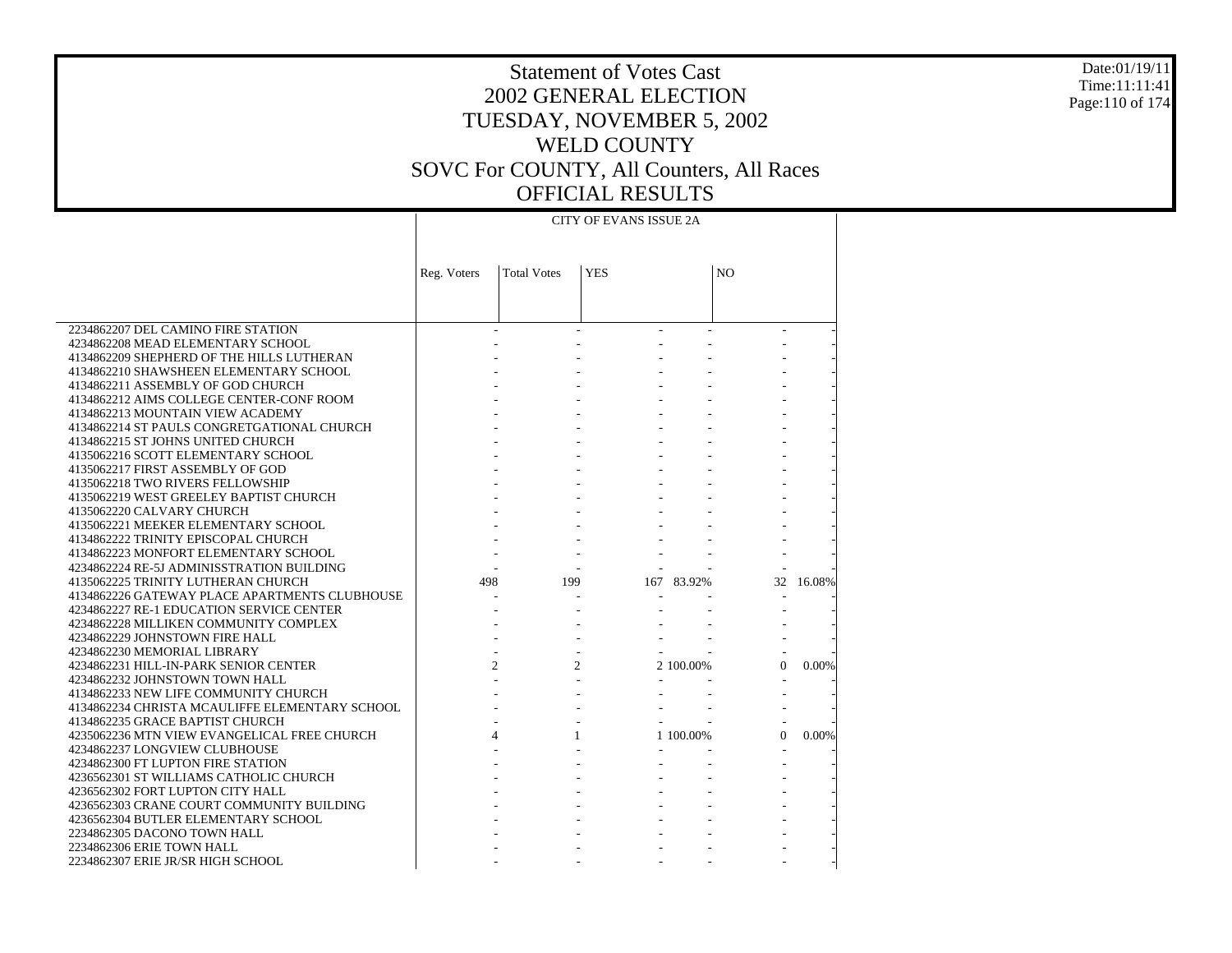#### Date:01/19/11 Time:11:11:41 Page:111 of 174

# Statement of Votes Cast 2002 GENERAL ELECTION TUESDAY, NOVEMBER 5, 2002 WELD COUNTY SOVC For COUNTY, All Counters, All Races OFFICIAL RESULTS

|                                            | <b>Total Votes</b><br>Reg. Voters |      | <b>YES</b>           |             | N <sub>O</sub> |            |  |  |  |  |
|--------------------------------------------|-----------------------------------|------|----------------------|-------------|----------------|------------|--|--|--|--|
|                                            |                                   |      |                      |             |                |            |  |  |  |  |
| 4136562308 KERSEY TOWN HALL                |                                   |      |                      |             |                |            |  |  |  |  |
| 4236562309 PELICAN LAKES SALES OFFICE      |                                   |      |                      |             |                |            |  |  |  |  |
| 4236562310 HUDSON TOWN HALL                |                                   |      |                      |             |                |            |  |  |  |  |
| 4136562311 KEENESBURG FIRE HALL            |                                   |      |                      |             |                |            |  |  |  |  |
| 4136562312 ROGGEN FIRE HOUSE               |                                   |      |                      |             |                |            |  |  |  |  |
| 4236562313 LOCHBUIE ELEMENTARY SCHOOL      |                                   |      |                      |             |                |            |  |  |  |  |
| 4236562314 AFTER GLOWS SENIOR CENTER       |                                   |      |                      |             |                |            |  |  |  |  |
| 4135062315 UNC CENTER (MAIN LEVEL)         |                                   |      |                      |             |                |            |  |  |  |  |
| 4135062316 EAST MEMORIAL ELEMENTARY SCHOOL |                                   |      |                      |             |                |            |  |  |  |  |
| 4135062317 BETHEL BAPTIST CHURCH           |                                   |      |                      |             |                |            |  |  |  |  |
| 4135062318 JACKSON ELEMENTARY SCHOOL       |                                   |      |                      |             |                |            |  |  |  |  |
| 4135062319 GARDEN CITY TOWN HALL           |                                   |      |                      |             |                |            |  |  |  |  |
| 4135062320 BONELL TOWER (LOUNGE)           |                                   |      |                      |             |                |            |  |  |  |  |
| 4135062321 GREELEY MALL (NORTH ENTRANCE)   |                                   |      |                      |             |                |            |  |  |  |  |
| 4135062322 DOS RIOS ELEMENTARY SCHOOL      | 1062                              | 427  |                      | 247 57.85%  | 180            | 42.15%     |  |  |  |  |
| 4135062323 CENTENNIAL ELEMENTARY SHOOL     | 959                               | 333  |                      | 186 55.86%  | 147            | 44.14%     |  |  |  |  |
| 4135062324 CAVE CREEK CLUBHOUSE            | 876                               | 326  |                      | 229 70.25%  | 97             | 29.75%     |  |  |  |  |
| 4135062325 EVANS COMMUNITY COMPLEX         | 677                               | 242  |                      | 126 52.07%  |                | 116 47.93% |  |  |  |  |
| 4134862326 FIRST BAPTIST CHURCH            |                                   |      |                      |             |                |            |  |  |  |  |
| 2233362327 MAIL BALLOT PRECINCT            |                                   |      |                      |             |                |            |  |  |  |  |
| <b>ABSENTEE 1</b>                          | $\Omega$                          | 647  |                      | 386 59.66%  | 261            | 40.34%     |  |  |  |  |
| <b>ABSENTEE 2</b>                          | $\Omega$                          |      | $\overline{c}$       | 2 100,00%   | $\Omega$       | 0.00%      |  |  |  |  |
| <b>EARLY</b>                               | $\theta$                          | 121  |                      | 70 57.85%   | 51             | 42.15%     |  |  |  |  |
| PROVISIONAL 1                              | 0                                 | 14   | 10                   | 71.43%      | 4              | 28.57%     |  |  |  |  |
| PROVISIONAL 2                              |                                   |      | $\Omega$<br>$\Omega$ |             | $\Omega$       |            |  |  |  |  |
| Total                                      | 4078                              | 2314 |                      | 1426 61.62% | 888            | 38.38%     |  |  |  |  |

 $\mathbf{L}$ 

### CITY OF EVANS ISSUE 2A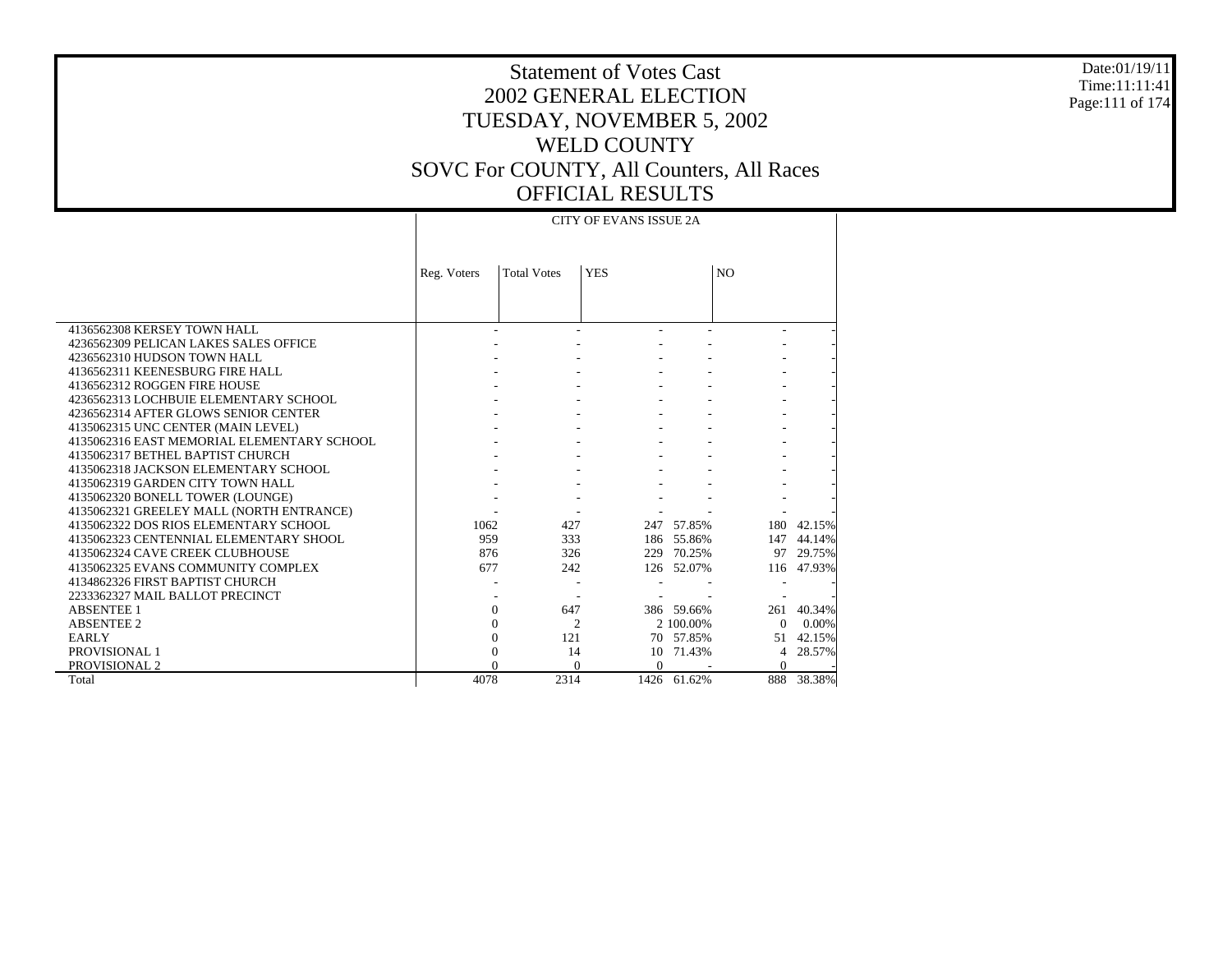#### Date:01/19/11 Time:11:11:41 Page:112 of 174

|                                                | TOWN OF FIRESTONE ISSUE 2A |                    |                                |            |                |           |  |  |  |
|------------------------------------------------|----------------------------|--------------------|--------------------------------|------------|----------------|-----------|--|--|--|
|                                                |                            |                    |                                |            |                |           |  |  |  |
|                                                | Reg. Voters                | <b>Total Votes</b> | <b>YES</b>                     |            | NO             |           |  |  |  |
|                                                |                            |                    |                                |            |                |           |  |  |  |
|                                                |                            |                    |                                |            |                |           |  |  |  |
| Jurisdiction Wide                              |                            |                    |                                |            |                |           |  |  |  |
| 4136562100 NUNN COMMUNITY BUILDING             |                            |                    |                                |            |                |           |  |  |  |
| 4136562101 GROVER FIRE HALL                    |                            |                    |                                |            |                |           |  |  |  |
| 4136562102 PRAIRIE HIGH SCHOOL                 |                            |                    |                                |            |                |           |  |  |  |
| 4136562103 BRIGGSDALE HIGH SCHOOL              |                            |                    |                                |            |                |           |  |  |  |
| 4136562104 GILL LIONS COMMUNITY BUILDING       |                            |                    |                                |            |                |           |  |  |  |
| 4136562105 KERSEY SENIOR CITIZENS HALL         |                            |                    |                                |            |                |           |  |  |  |
| 4135062106 FRIENDLY VILLAGE CLUBHOUSE          |                            |                    |                                |            |                |           |  |  |  |
| 4135062107 GREELEY RECREATION CENTER           |                            |                    |                                |            |                |           |  |  |  |
| 4135062108 MADISON ELEMENTARY SCHOOL           |                            |                    |                                |            |                |           |  |  |  |
| 4135062109 GLORIA CHRISTI LUTHERAN CHURCH HALL |                            |                    |                                |            |                |           |  |  |  |
| 4135062110 FIRST UNITED METHODIST CHURCH       |                            |                    |                                |            |                |           |  |  |  |
| 4135062111 FIRST CHRISTIAN CHURCH              |                            |                    |                                |            |                |           |  |  |  |
| 4135062112 CAMERON ELEMETARY SCHOOL            |                            |                    |                                |            |                |           |  |  |  |
| 4134862113 WESTERN HILLS FIRE STATION          |                            |                    |                                |            |                |           |  |  |  |
| 4135062114 OUR SAVIORS LUTHERAN CHURCH         |                            |                    |                                |            |                |           |  |  |  |
| 4134962115 WINDSOR HIGH SCHOOLL COMMONS        |                            |                    |                                |            |                |           |  |  |  |
| 4134962116 FAITH UNITED CHURCH OF CHRIST       |                            |                    |                                |            |                |           |  |  |  |
| 4136562117 SEVERANCE FIRE STATION              |                            |                    |                                |            |                |           |  |  |  |
| 4136562118 EATON MIDDLE SCHOOL                 |                            |                    |                                |            |                |           |  |  |  |
| 4136562119 EVANGELICAL FREE CHURCH OF EATON    |                            |                    |                                |            |                |           |  |  |  |
| 4134862120 NORTH WELD CO WATER DISTRICT        |                            |                    |                                |            |                |           |  |  |  |
| 4134962121 COVENANT BIBLE COLLEGE (CLASSROOM)  |                            |                    |                                |            |                |           |  |  |  |
| 4134962122 PARK BUILDING-WINDSOR TOWN HALL     |                            |                    |                                |            |                |           |  |  |  |
| 4134962123 CORNERSTONE BAPTIST CHURCH          |                            |                    |                                |            |                |           |  |  |  |
| 4134862124 VICTORY CHRISTIAN FELLOWSHIP        |                            |                    |                                |            |                |           |  |  |  |
| 4134862125 NORTHRIDGE HIGH SCHOOL              |                            |                    |                                |            |                |           |  |  |  |
| 4136562126 PIERCE TOWN HALL                    |                            |                    |                                |            |                |           |  |  |  |
| 4136562127 AULT TOWN HALL                      |                            |                    |                                |            |                |           |  |  |  |
| 4136562128 EATON TOWN HALL                     |                            |                    |                                |            |                |           |  |  |  |
| 4134862129 WINDSOR-SEVERANCE PUBLIC LIBRARY    |                            |                    |                                |            |                |           |  |  |  |
| 4134962130 TOZER ELEMENTARY SCHOOL             |                            |                    |                                |            |                |           |  |  |  |
| 4234862200 MEAD TOWN HALL                      |                            |                    |                                |            |                |           |  |  |  |
| 4234862201 PLATTEVILLE TOWN HALL               |                            |                    |                                |            |                |           |  |  |  |
| 4234862202 PLATTEVILLE BAPTIST CHURCH          |                            |                    |                                |            |                |           |  |  |  |
| 2234862203 FIRESTONE TOWN HALL                 | 826                        | 407                |                                | 127 31.20% | 280            | 68.80%    |  |  |  |
| 2234862204 TRI TOWN BAPTIST CHURCH             |                            | 2                  | $\mathbf{0}$<br>$\overline{0}$ |            | $\Omega$       |           |  |  |  |
| 2234862205 FREDERICK TOWN HALL                 |                            | 7                  | 2<br>$\mathbf{0}$              | $0.00\%$   |                | 2 100.00% |  |  |  |
| 2234862206 RINN UNITED METHODIST CHURCH        |                            |                    |                                |            | $\overline{a}$ |           |  |  |  |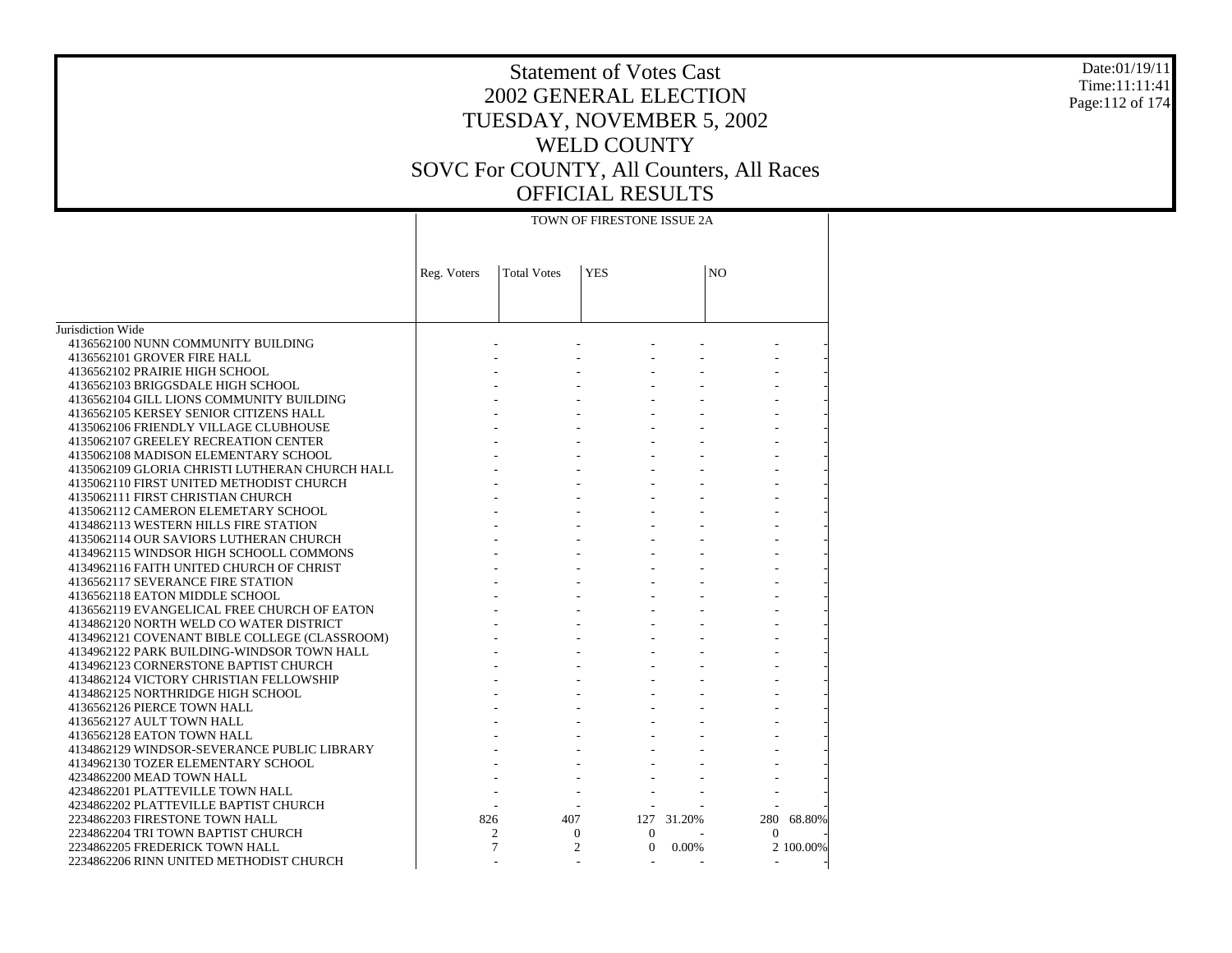#### Date:01/19/11 Time:11:11:41 Page:113 of 174

# Statement of Votes Cast 2002 GENERAL ELECTION TUESDAY, NOVEMBER 5, 2002 WELD COUNTY SOVC For COUNTY, All Counters, All Races OFFICIAL RESULTS

| NO<br><b>Total Votes</b><br><b>YES</b><br>Reg. Voters<br>1354<br>529<br>$195 - 36.86\%$<br>$334 - 63.14\%$<br>2234862207 DEL CAMINO FIRE STATION<br>4234862208 MEAD ELEMENTARY SCHOOL<br>4134862209 SHEPHERD OF THE HILLS LUTHERAN<br>4134862210 SHAWSHEEN ELEMENTARY SCHOOL<br>4134862211 ASSEMBLY OF GOD CHURCH<br>4134862212 AIMS COLLEGE CENTER-CONF ROOM<br>4134862213 MOUNTAIN VIEW ACADEMY<br>4134862214 ST PAULS CONGRETGATIONAL CHURCH<br>4134862215 ST JOHNS UNITED CHURCH<br>4135062216 SCOTT ELEMENTARY SCHOOL<br>4135062217 FIRST ASSEMBLY OF GOD<br>$\omega_{\rm{max}}$<br>4135062218 TWO RIVERS FELLOWSHIP<br>4135062219 WEST GREELEY BAPTIST CHURCH<br>4135062220 CALVARY CHURCH<br>$\mathcal{L}$<br>4135062221 MEEKER ELEMENTARY SCHOOL<br>4134862222 TRINITY EPISCOPAL CHURCH<br>4134862223 MONFORT ELEMENTARY SCHOOL<br>4234862224 RE-5J ADMINISSTRATION BUILDING<br>4135062225 TRINITY LUTHERAN CHURCH<br>4134862226 GATEWAY PLACE APARTMENTS CLUBHOUSE<br>4234862227 RE-1 EDUCATION SERVICE CENTER<br>4234862228 MILLIKEN COMMUNITY COMPLEX<br>4234862229 JOHNSTOWN FIRE HALL<br>4234862230 MEMORIAL LIBRARY<br>4234862231 HILL-IN-PARK SENIOR CENTER<br>4234862232 JOHNSTOWN TOWN HALL<br>4134862233 NEW LIFE COMMUNITY CHURCH<br>4134862234 CHRISTA MCAULIFFE ELEMENTARY SCHOOL<br>4134862235 GRACE BAPTIST CHURCH<br>4235062236 MTN VIEW EVANGELICAL FREE CHURCH<br>$\Omega$<br>$\Omega$<br>$\mathbf{1}$<br>4234862237 LONGVIEW CLUBHOUSE<br>$\Omega$<br>4234862300 FT LUPTON FIRE STATION<br>4236562301 ST WILLIAMS CATHOLIC CHURCH<br>4236562302 FORT LUPTON CITY HALL<br>4236562303 CRANE COURT COMMUNITY BUILDING<br>4236562304 BUTLER ELEMENTARY SCHOOL<br>2234862305 DACONO TOWN HALL<br>2234862306 ERIE TOWN HALL |                                   | TOWN OF FIRESTONE ISSUE 2A |  |        |  |  |  |  |
|--------------------------------------------------------------------------------------------------------------------------------------------------------------------------------------------------------------------------------------------------------------------------------------------------------------------------------------------------------------------------------------------------------------------------------------------------------------------------------------------------------------------------------------------------------------------------------------------------------------------------------------------------------------------------------------------------------------------------------------------------------------------------------------------------------------------------------------------------------------------------------------------------------------------------------------------------------------------------------------------------------------------------------------------------------------------------------------------------------------------------------------------------------------------------------------------------------------------------------------------------------------------------------------------------------------------------------------------------------------------------------------------------------------------------------------------------------------------------------------------------------------------------------------------------------------------------------------------------------------------------------------------------------------------------------------------------------------------------------------------------|-----------------------------------|----------------------------|--|--------|--|--|--|--|
|                                                                                                                                                                                                                                                                                                                                                                                                                                                                                                                                                                                                                                                                                                                                                                                                                                                                                                                                                                                                                                                                                                                                                                                                                                                                                                                                                                                                                                                                                                                                                                                                                                                                                                                                                  |                                   |                            |  |        |  |  |  |  |
|                                                                                                                                                                                                                                                                                                                                                                                                                                                                                                                                                                                                                                                                                                                                                                                                                                                                                                                                                                                                                                                                                                                                                                                                                                                                                                                                                                                                                                                                                                                                                                                                                                                                                                                                                  |                                   |                            |  |        |  |  |  |  |
|                                                                                                                                                                                                                                                                                                                                                                                                                                                                                                                                                                                                                                                                                                                                                                                                                                                                                                                                                                                                                                                                                                                                                                                                                                                                                                                                                                                                                                                                                                                                                                                                                                                                                                                                                  |                                   |                            |  |        |  |  |  |  |
|                                                                                                                                                                                                                                                                                                                                                                                                                                                                                                                                                                                                                                                                                                                                                                                                                                                                                                                                                                                                                                                                                                                                                                                                                                                                                                                                                                                                                                                                                                                                                                                                                                                                                                                                                  |                                   |                            |  |        |  |  |  |  |
|                                                                                                                                                                                                                                                                                                                                                                                                                                                                                                                                                                                                                                                                                                                                                                                                                                                                                                                                                                                                                                                                                                                                                                                                                                                                                                                                                                                                                                                                                                                                                                                                                                                                                                                                                  |                                   |                            |  |        |  |  |  |  |
|                                                                                                                                                                                                                                                                                                                                                                                                                                                                                                                                                                                                                                                                                                                                                                                                                                                                                                                                                                                                                                                                                                                                                                                                                                                                                                                                                                                                                                                                                                                                                                                                                                                                                                                                                  |                                   |                            |  |        |  |  |  |  |
|                                                                                                                                                                                                                                                                                                                                                                                                                                                                                                                                                                                                                                                                                                                                                                                                                                                                                                                                                                                                                                                                                                                                                                                                                                                                                                                                                                                                                                                                                                                                                                                                                                                                                                                                                  |                                   |                            |  |        |  |  |  |  |
|                                                                                                                                                                                                                                                                                                                                                                                                                                                                                                                                                                                                                                                                                                                                                                                                                                                                                                                                                                                                                                                                                                                                                                                                                                                                                                                                                                                                                                                                                                                                                                                                                                                                                                                                                  |                                   |                            |  |        |  |  |  |  |
|                                                                                                                                                                                                                                                                                                                                                                                                                                                                                                                                                                                                                                                                                                                                                                                                                                                                                                                                                                                                                                                                                                                                                                                                                                                                                                                                                                                                                                                                                                                                                                                                                                                                                                                                                  |                                   |                            |  |        |  |  |  |  |
|                                                                                                                                                                                                                                                                                                                                                                                                                                                                                                                                                                                                                                                                                                                                                                                                                                                                                                                                                                                                                                                                                                                                                                                                                                                                                                                                                                                                                                                                                                                                                                                                                                                                                                                                                  |                                   |                            |  |        |  |  |  |  |
|                                                                                                                                                                                                                                                                                                                                                                                                                                                                                                                                                                                                                                                                                                                                                                                                                                                                                                                                                                                                                                                                                                                                                                                                                                                                                                                                                                                                                                                                                                                                                                                                                                                                                                                                                  |                                   |                            |  |        |  |  |  |  |
|                                                                                                                                                                                                                                                                                                                                                                                                                                                                                                                                                                                                                                                                                                                                                                                                                                                                                                                                                                                                                                                                                                                                                                                                                                                                                                                                                                                                                                                                                                                                                                                                                                                                                                                                                  |                                   |                            |  |        |  |  |  |  |
|                                                                                                                                                                                                                                                                                                                                                                                                                                                                                                                                                                                                                                                                                                                                                                                                                                                                                                                                                                                                                                                                                                                                                                                                                                                                                                                                                                                                                                                                                                                                                                                                                                                                                                                                                  |                                   |                            |  |        |  |  |  |  |
|                                                                                                                                                                                                                                                                                                                                                                                                                                                                                                                                                                                                                                                                                                                                                                                                                                                                                                                                                                                                                                                                                                                                                                                                                                                                                                                                                                                                                                                                                                                                                                                                                                                                                                                                                  |                                   |                            |  |        |  |  |  |  |
|                                                                                                                                                                                                                                                                                                                                                                                                                                                                                                                                                                                                                                                                                                                                                                                                                                                                                                                                                                                                                                                                                                                                                                                                                                                                                                                                                                                                                                                                                                                                                                                                                                                                                                                                                  |                                   |                            |  |        |  |  |  |  |
|                                                                                                                                                                                                                                                                                                                                                                                                                                                                                                                                                                                                                                                                                                                                                                                                                                                                                                                                                                                                                                                                                                                                                                                                                                                                                                                                                                                                                                                                                                                                                                                                                                                                                                                                                  |                                   |                            |  |        |  |  |  |  |
|                                                                                                                                                                                                                                                                                                                                                                                                                                                                                                                                                                                                                                                                                                                                                                                                                                                                                                                                                                                                                                                                                                                                                                                                                                                                                                                                                                                                                                                                                                                                                                                                                                                                                                                                                  |                                   |                            |  |        |  |  |  |  |
|                                                                                                                                                                                                                                                                                                                                                                                                                                                                                                                                                                                                                                                                                                                                                                                                                                                                                                                                                                                                                                                                                                                                                                                                                                                                                                                                                                                                                                                                                                                                                                                                                                                                                                                                                  |                                   |                            |  |        |  |  |  |  |
|                                                                                                                                                                                                                                                                                                                                                                                                                                                                                                                                                                                                                                                                                                                                                                                                                                                                                                                                                                                                                                                                                                                                                                                                                                                                                                                                                                                                                                                                                                                                                                                                                                                                                                                                                  |                                   |                            |  |        |  |  |  |  |
|                                                                                                                                                                                                                                                                                                                                                                                                                                                                                                                                                                                                                                                                                                                                                                                                                                                                                                                                                                                                                                                                                                                                                                                                                                                                                                                                                                                                                                                                                                                                                                                                                                                                                                                                                  |                                   |                            |  |        |  |  |  |  |
|                                                                                                                                                                                                                                                                                                                                                                                                                                                                                                                                                                                                                                                                                                                                                                                                                                                                                                                                                                                                                                                                                                                                                                                                                                                                                                                                                                                                                                                                                                                                                                                                                                                                                                                                                  |                                   |                            |  |        |  |  |  |  |
|                                                                                                                                                                                                                                                                                                                                                                                                                                                                                                                                                                                                                                                                                                                                                                                                                                                                                                                                                                                                                                                                                                                                                                                                                                                                                                                                                                                                                                                                                                                                                                                                                                                                                                                                                  |                                   |                            |  |        |  |  |  |  |
|                                                                                                                                                                                                                                                                                                                                                                                                                                                                                                                                                                                                                                                                                                                                                                                                                                                                                                                                                                                                                                                                                                                                                                                                                                                                                                                                                                                                                                                                                                                                                                                                                                                                                                                                                  |                                   |                            |  |        |  |  |  |  |
|                                                                                                                                                                                                                                                                                                                                                                                                                                                                                                                                                                                                                                                                                                                                                                                                                                                                                                                                                                                                                                                                                                                                                                                                                                                                                                                                                                                                                                                                                                                                                                                                                                                                                                                                                  |                                   |                            |  |        |  |  |  |  |
|                                                                                                                                                                                                                                                                                                                                                                                                                                                                                                                                                                                                                                                                                                                                                                                                                                                                                                                                                                                                                                                                                                                                                                                                                                                                                                                                                                                                                                                                                                                                                                                                                                                                                                                                                  |                                   |                            |  |        |  |  |  |  |
|                                                                                                                                                                                                                                                                                                                                                                                                                                                                                                                                                                                                                                                                                                                                                                                                                                                                                                                                                                                                                                                                                                                                                                                                                                                                                                                                                                                                                                                                                                                                                                                                                                                                                                                                                  |                                   |                            |  |        |  |  |  |  |
|                                                                                                                                                                                                                                                                                                                                                                                                                                                                                                                                                                                                                                                                                                                                                                                                                                                                                                                                                                                                                                                                                                                                                                                                                                                                                                                                                                                                                                                                                                                                                                                                                                                                                                                                                  |                                   |                            |  |        |  |  |  |  |
|                                                                                                                                                                                                                                                                                                                                                                                                                                                                                                                                                                                                                                                                                                                                                                                                                                                                                                                                                                                                                                                                                                                                                                                                                                                                                                                                                                                                                                                                                                                                                                                                                                                                                                                                                  |                                   |                            |  |        |  |  |  |  |
|                                                                                                                                                                                                                                                                                                                                                                                                                                                                                                                                                                                                                                                                                                                                                                                                                                                                                                                                                                                                                                                                                                                                                                                                                                                                                                                                                                                                                                                                                                                                                                                                                                                                                                                                                  |                                   |                            |  |        |  |  |  |  |
|                                                                                                                                                                                                                                                                                                                                                                                                                                                                                                                                                                                                                                                                                                                                                                                                                                                                                                                                                                                                                                                                                                                                                                                                                                                                                                                                                                                                                                                                                                                                                                                                                                                                                                                                                  |                                   |                            |  |        |  |  |  |  |
|                                                                                                                                                                                                                                                                                                                                                                                                                                                                                                                                                                                                                                                                                                                                                                                                                                                                                                                                                                                                                                                                                                                                                                                                                                                                                                                                                                                                                                                                                                                                                                                                                                                                                                                                                  |                                   |                            |  |        |  |  |  |  |
|                                                                                                                                                                                                                                                                                                                                                                                                                                                                                                                                                                                                                                                                                                                                                                                                                                                                                                                                                                                                                                                                                                                                                                                                                                                                                                                                                                                                                                                                                                                                                                                                                                                                                                                                                  |                                   |                            |  |        |  |  |  |  |
|                                                                                                                                                                                                                                                                                                                                                                                                                                                                                                                                                                                                                                                                                                                                                                                                                                                                                                                                                                                                                                                                                                                                                                                                                                                                                                                                                                                                                                                                                                                                                                                                                                                                                                                                                  |                                   |                            |  |        |  |  |  |  |
|                                                                                                                                                                                                                                                                                                                                                                                                                                                                                                                                                                                                                                                                                                                                                                                                                                                                                                                                                                                                                                                                                                                                                                                                                                                                                                                                                                                                                                                                                                                                                                                                                                                                                                                                                  |                                   |                            |  |        |  |  |  |  |
|                                                                                                                                                                                                                                                                                                                                                                                                                                                                                                                                                                                                                                                                                                                                                                                                                                                                                                                                                                                                                                                                                                                                                                                                                                                                                                                                                                                                                                                                                                                                                                                                                                                                                                                                                  |                                   |                            |  |        |  |  |  |  |
|                                                                                                                                                                                                                                                                                                                                                                                                                                                                                                                                                                                                                                                                                                                                                                                                                                                                                                                                                                                                                                                                                                                                                                                                                                                                                                                                                                                                                                                                                                                                                                                                                                                                                                                                                  |                                   |                            |  |        |  |  |  |  |
|                                                                                                                                                                                                                                                                                                                                                                                                                                                                                                                                                                                                                                                                                                                                                                                                                                                                                                                                                                                                                                                                                                                                                                                                                                                                                                                                                                                                                                                                                                                                                                                                                                                                                                                                                  |                                   |                            |  |        |  |  |  |  |
|                                                                                                                                                                                                                                                                                                                                                                                                                                                                                                                                                                                                                                                                                                                                                                                                                                                                                                                                                                                                                                                                                                                                                                                                                                                                                                                                                                                                                                                                                                                                                                                                                                                                                                                                                  |                                   |                            |  |        |  |  |  |  |
|                                                                                                                                                                                                                                                                                                                                                                                                                                                                                                                                                                                                                                                                                                                                                                                                                                                                                                                                                                                                                                                                                                                                                                                                                                                                                                                                                                                                                                                                                                                                                                                                                                                                                                                                                  |                                   |                            |  |        |  |  |  |  |
|                                                                                                                                                                                                                                                                                                                                                                                                                                                                                                                                                                                                                                                                                                                                                                                                                                                                                                                                                                                                                                                                                                                                                                                                                                                                                                                                                                                                                                                                                                                                                                                                                                                                                                                                                  | 2234862307 ERIE JR/SR HIGH SCHOOL |                            |  | $\sim$ |  |  |  |  |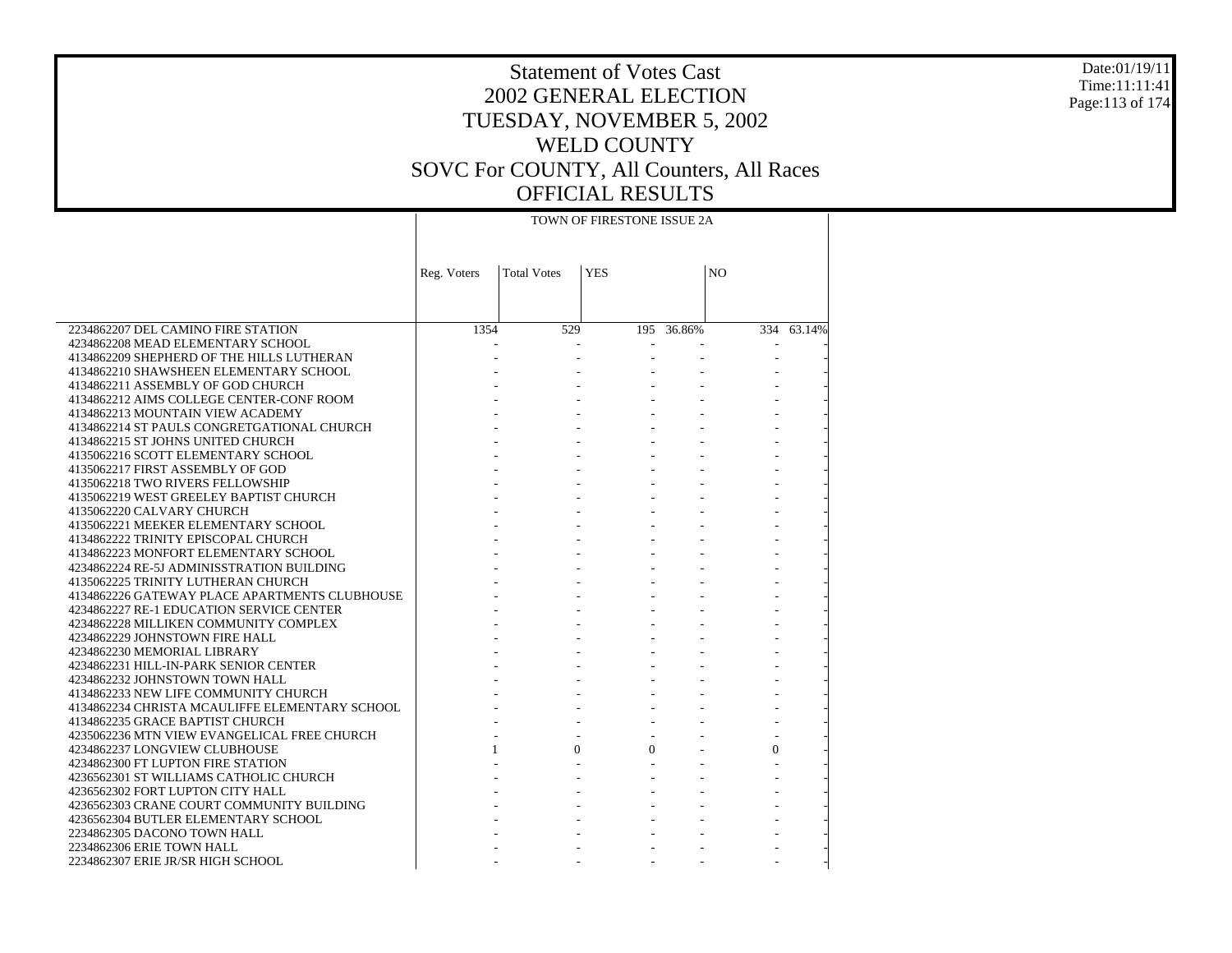#### Date:01/19/11 Time:11:11:41 Page:114 of 174

|                                            |             |                    | TOWN OF FIRESTONE ISSUE 2A |            |                |        |
|--------------------------------------------|-------------|--------------------|----------------------------|------------|----------------|--------|
|                                            |             |                    |                            |            |                |        |
|                                            | Reg. Voters | <b>Total Votes</b> | <b>YES</b>                 |            | N <sub>O</sub> |        |
|                                            |             |                    |                            |            |                |        |
|                                            |             |                    |                            |            |                |        |
| 4136562308 KERSEY TOWN HALL                |             |                    |                            |            |                |        |
| 4236562309 PELICAN LAKES SALES OFFICE      |             |                    |                            |            |                |        |
| 4236562310 HUDSON TOWN HALL                |             |                    |                            |            |                |        |
| 4136562311 KEENESBURG FIRE HALL            |             |                    |                            |            |                |        |
| 4136562312 ROGGEN FIRE HOUSE               |             |                    |                            |            |                |        |
| 4236562313 LOCHBUIE ELEMENTARY SCHOOL      |             |                    |                            |            |                |        |
| 4236562314 AFTER GLOWS SENIOR CENTER       |             |                    |                            |            |                |        |
| 4135062315 UNC CENTER (MAIN LEVEL)         |             |                    |                            |            |                |        |
| 4135062316 EAST MEMORIAL ELEMENTARY SCHOOL |             |                    |                            |            |                |        |
| 4135062317 BETHEL BAPTIST CHURCH           |             |                    |                            |            |                |        |
| 4135062318 JACKSON ELEMENTARY SCHOOL       |             |                    |                            |            |                |        |
| 4135062319 GARDEN CITY TOWN HALL           |             |                    |                            |            |                |        |
| 4135062320 BONELL TOWER (LOUNGE)           |             |                    |                            |            |                |        |
| 4135062321 GREELEY MALL (NORTH ENTRANCE)   |             |                    |                            |            |                |        |
| 4135062322 DOS RIOS ELEMENTARY SCHOOL      |             |                    |                            |            |                |        |
| 4135062323 CENTENNIAL ELEMENTARY SHOOL     |             |                    |                            |            |                |        |
| 4135062324 CAVE CREEK CLUBHOUSE            |             |                    |                            |            |                |        |
| 4135062325 EVANS COMMUNITY COMPLEX         |             |                    |                            |            |                |        |
| 4134862326 FIRST BAPTIST CHURCH            |             |                    |                            |            |                |        |
| 2233362327 MAIL BALLOT PRECINCT            |             |                    |                            |            |                |        |
| <b>ABSENTEE 1</b>                          |             | 334<br>$\Omega$    |                            | 115 34.43% | 219            | 65.57% |
| <b>ABSENTEE 2</b>                          |             | $\Omega$           | $\Omega$<br>$\Omega$       |            | $\Omega$       |        |
| <b>EARLY</b>                               |             | 104<br>$\Omega$    |                            | 31 29.81%  | 73             | 70.19% |
| PROVISIONAL 1                              |             | $\Omega$           | $\overline{2}$<br>-1       | 50.00%     |                | 50.00% |
| PROVISIONAL 2                              |             | $\Omega$           | $\Omega$<br>$\Omega$       |            | $\Omega$       |        |
| Total                                      | 2190        | 1378               |                            | 469 34.03% | 909            | 65.97% |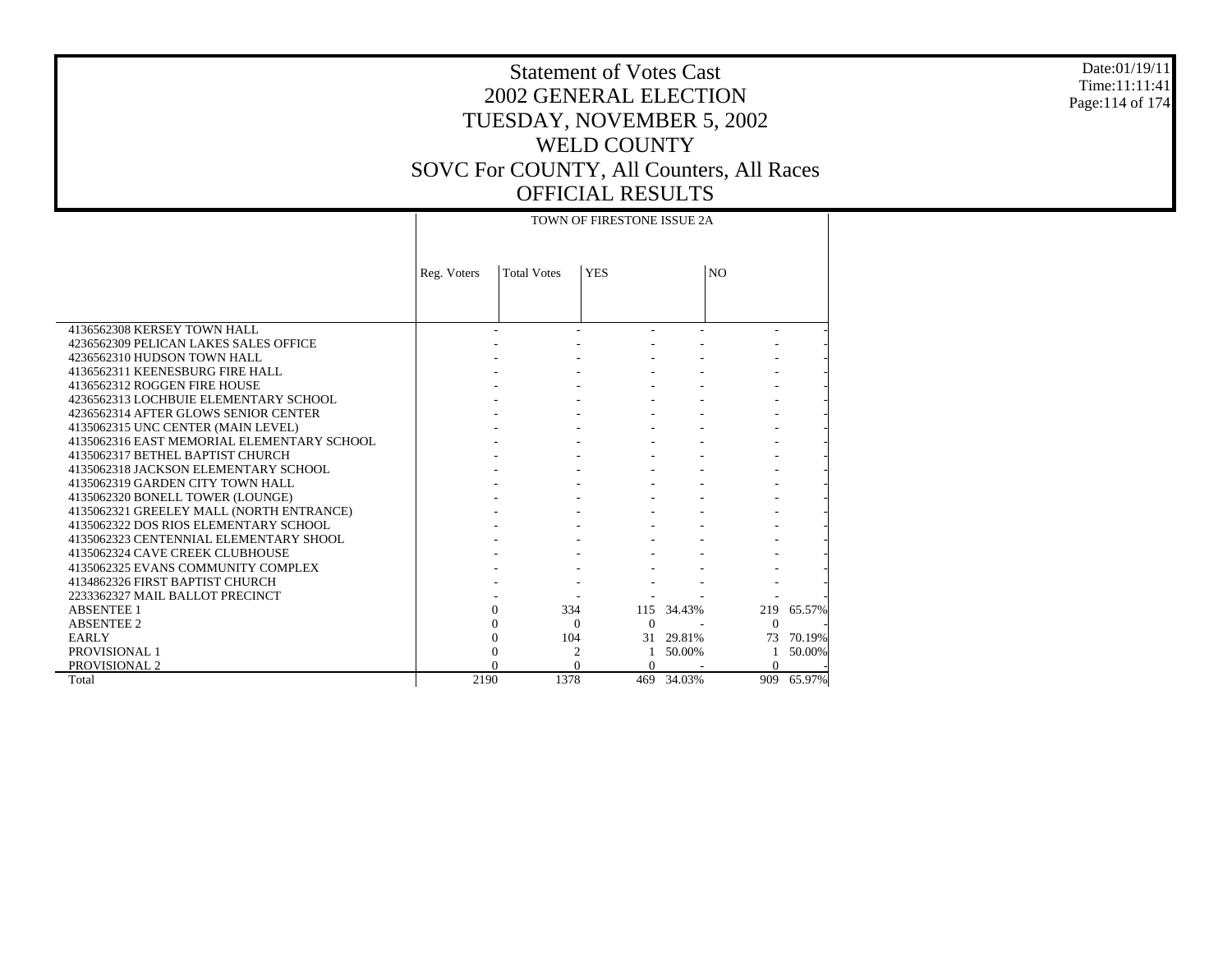#### Date:01/19/11 Time:11:11:41 Page:115 of 174

|                                                | CITY OF FT LUPTON ISSUE 2A |                    |            |  |                |  |  |  |  |  |
|------------------------------------------------|----------------------------|--------------------|------------|--|----------------|--|--|--|--|--|
|                                                | Reg. Voters                | <b>Total Votes</b> | <b>YES</b> |  | N <sub>O</sub> |  |  |  |  |  |
|                                                |                            |                    |            |  |                |  |  |  |  |  |
| Jurisdiction Wide                              |                            |                    |            |  |                |  |  |  |  |  |
| 4136562100 NUNN COMMUNITY BUILDING             |                            |                    |            |  |                |  |  |  |  |  |
| 4136562101 GROVER FIRE HALL                    |                            |                    |            |  |                |  |  |  |  |  |
| 4136562102 PRAIRIE HIGH SCHOOL                 |                            |                    |            |  |                |  |  |  |  |  |
| 4136562103 BRIGGSDALE HIGH SCHOOL              |                            |                    |            |  |                |  |  |  |  |  |
| 4136562104 GILL LIONS COMMUNITY BUILDING       |                            |                    |            |  |                |  |  |  |  |  |
| 4136562105 KERSEY SENIOR CITIZENS HALL         |                            |                    |            |  |                |  |  |  |  |  |
| 4135062106 FRIENDLY VILLAGE CLUBHOUSE          |                            |                    |            |  |                |  |  |  |  |  |
| 4135062107 GREELEY RECREATION CENTER           |                            |                    |            |  |                |  |  |  |  |  |
| 4135062108 MADISON ELEMENTARY SCHOOL           |                            |                    |            |  |                |  |  |  |  |  |
| 4135062109 GLORIA CHRISTI LUTHERAN CHURCH HALL |                            |                    |            |  |                |  |  |  |  |  |
| 4135062110 FIRST UNITED METHODIST CHURCH       |                            |                    |            |  |                |  |  |  |  |  |
| 4135062111 FIRST CHRISTIAN CHURCH              |                            |                    |            |  |                |  |  |  |  |  |
| 4135062112 CAMERON ELEMETARY SCHOOL            |                            |                    |            |  |                |  |  |  |  |  |
| 4134862113 WESTERN HILLS FIRE STATION          |                            |                    |            |  |                |  |  |  |  |  |
| 4135062114 OUR SAVIORS LUTHERAN CHURCH         |                            |                    |            |  |                |  |  |  |  |  |
| 4134962115 WINDSOR HIGH SCHOOLL COMMONS        |                            |                    |            |  |                |  |  |  |  |  |
| 4134962116 FAITH UNITED CHURCH OF CHRIST       |                            |                    |            |  |                |  |  |  |  |  |
| 4136562117 SEVERANCE FIRE STATION              |                            |                    |            |  |                |  |  |  |  |  |
| 4136562118 EATON MIDDLE SCHOOL                 |                            |                    |            |  |                |  |  |  |  |  |
| 4136562119 EVANGELICAL FREE CHURCH OF EATON    |                            |                    |            |  |                |  |  |  |  |  |
| 4134862120 NORTH WELD CO WATER DISTRICT        |                            |                    |            |  |                |  |  |  |  |  |
| 4134962121 COVENANT BIBLE COLLEGE (CLASSROOM)  |                            |                    |            |  |                |  |  |  |  |  |
| 4134962122 PARK BUILDING-WINDSOR TOWN HALL     |                            |                    |            |  |                |  |  |  |  |  |
| 4134962123 CORNERSTONE BAPTIST CHURCH          |                            |                    |            |  |                |  |  |  |  |  |
| 4134862124 VICTORY CHRISTIAN FELLOWSHIP        |                            |                    |            |  |                |  |  |  |  |  |
| 4134862125 NORTHRIDGE HIGH SCHOOL              |                            |                    |            |  |                |  |  |  |  |  |
| 4136562126 PIERCE TOWN HALL                    |                            |                    |            |  |                |  |  |  |  |  |
| 4136562127 AULT TOWN HALL                      |                            |                    |            |  |                |  |  |  |  |  |
| 4136562128 EATON TOWN HALL                     |                            |                    |            |  |                |  |  |  |  |  |
| 4134862129 WINDSOR-SEVERANCE PUBLIC LIBRARY    |                            |                    |            |  |                |  |  |  |  |  |
| 4134962130 TOZER ELEMENTARY SCHOOL             |                            |                    |            |  |                |  |  |  |  |  |
| 4234862200 MEAD TOWN HALL                      |                            |                    |            |  |                |  |  |  |  |  |
| 4234862201 PLATTEVILLE TOWN HALL               |                            |                    |            |  |                |  |  |  |  |  |
| 4234862202 PLATTEVILLE BAPTIST CHURCH          |                            |                    |            |  |                |  |  |  |  |  |
| 2234862203 FIRESTONE TOWN HALL                 |                            |                    |            |  |                |  |  |  |  |  |
| 2234862204 TRI TOWN BAPTIST CHURCH             |                            |                    |            |  |                |  |  |  |  |  |
| 2234862205 FREDERICK TOWN HALL                 |                            |                    |            |  |                |  |  |  |  |  |
| 2234862206 RINN UNITED METHODIST CHURCH        |                            |                    |            |  |                |  |  |  |  |  |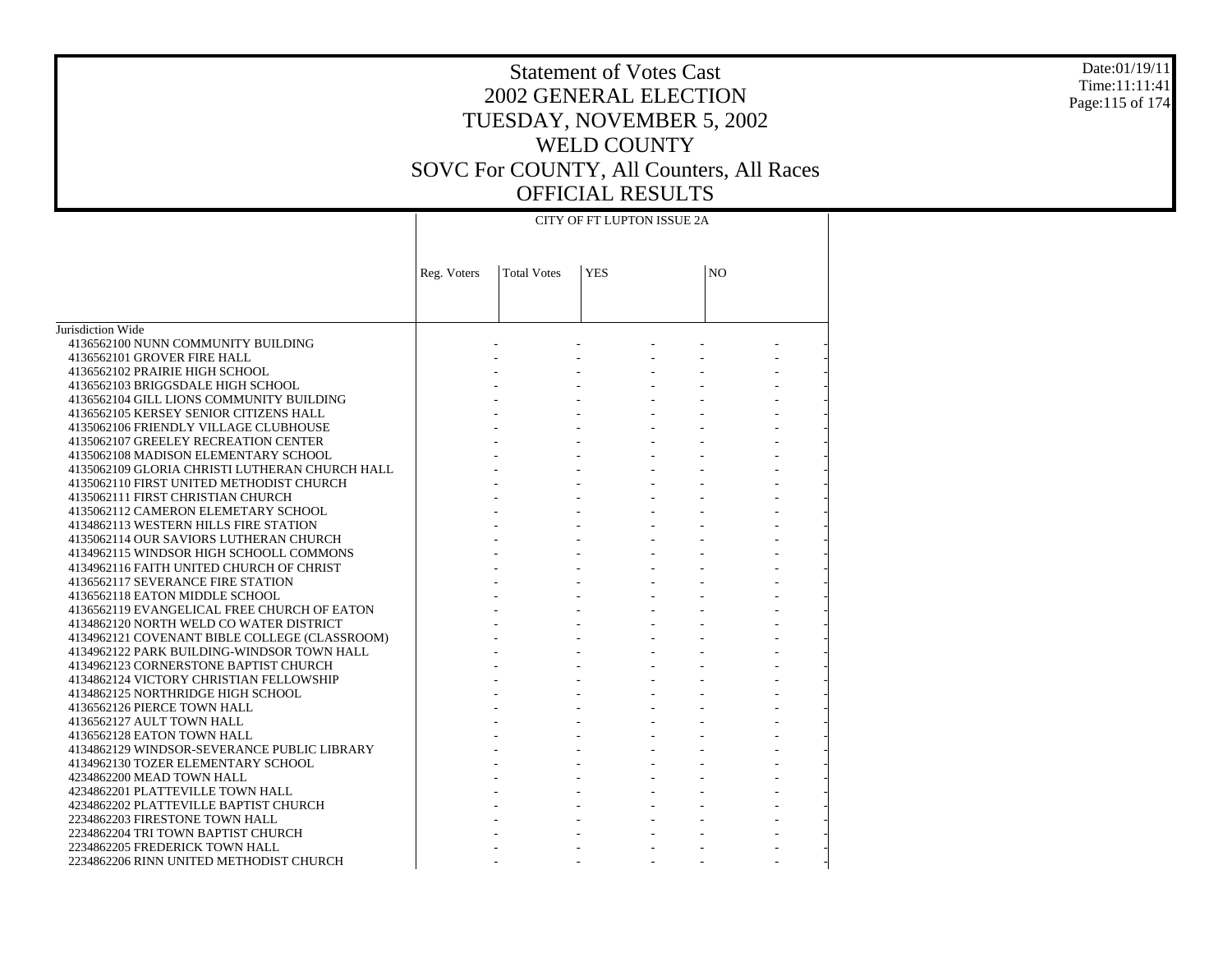#### Date:01/19/11 Time:11:11:41 Page:116 of 174

### Statement of Votes Cast 2002 GENERAL ELECTION TUESDAY, NOVEMBER 5, 2002 WELD COUNTY SOVC For COUNTY, All Counters, All Races OFFICIAL RESULTS CITY OF FT LUPTON ISSUE 2A

 $\perp$ 

|                                                                                     | Reg. Voters | <b>Total Votes</b> | <b>YES</b>                 |            | N <sub>O</sub> |            |
|-------------------------------------------------------------------------------------|-------------|--------------------|----------------------------|------------|----------------|------------|
|                                                                                     |             |                    |                            |            |                |            |
|                                                                                     |             |                    |                            |            |                |            |
| 2234862207 DEL CAMINO FIRE STATION                                                  |             |                    |                            |            |                |            |
| 4234862208 MEAD ELEMENTARY SCHOOL                                                   |             |                    |                            |            |                |            |
| 4134862209 SHEPHERD OF THE HILLS LUTHERAN                                           |             |                    |                            |            |                |            |
| 4134862210 SHAWSHEEN ELEMENTARY SCHOOL                                              |             |                    |                            |            |                |            |
| 4134862211 ASSEMBLY OF GOD CHURCH                                                   |             |                    |                            |            |                |            |
| 4134862212 AIMS COLLEGE CENTER-CONF ROOM                                            |             |                    |                            |            |                |            |
| 4134862213 MOUNTAIN VIEW ACADEMY                                                    |             |                    |                            |            |                |            |
| 4134862214 ST PAULS CONGRETGATIONAL CHURCH                                          |             |                    |                            |            |                |            |
| 4134862215 ST JOHNS UNITED CHURCH                                                   |             |                    |                            |            |                |            |
| 4135062216 SCOTT ELEMENTARY SCHOOL                                                  |             |                    |                            |            |                |            |
| 4135062217 FIRST ASSEMBLY OF GOD                                                    |             |                    |                            |            |                |            |
| 4135062218 TWO RIVERS FELLOWSHIP                                                    |             |                    |                            |            |                |            |
| 4135062219 WEST GREELEY BAPTIST CHURCH                                              |             |                    |                            |            |                |            |
| 4135062220 CALVARY CHURCH                                                           |             |                    |                            |            |                |            |
| 4135062221 MEEKER ELEMENTARY SCHOOL                                                 |             |                    |                            |            |                |            |
| 4134862222 TRINITY EPISCOPAL CHURCH                                                 |             |                    |                            |            |                |            |
| 4134862223 MONFORT ELEMENTARY SCHOOL                                                |             |                    |                            |            |                |            |
| 4234862224 RE-5J ADMINISSTRATION BUILDING                                           |             |                    |                            |            |                |            |
| 4135062225 TRINITY LUTHERAN CHURCH<br>4134862226 GATEWAY PLACE APARTMENTS CLUBHOUSE |             |                    |                            |            |                |            |
| 4234862227 RE-1 EDUCATION SERVICE CENTER                                            |             |                    |                            |            |                |            |
| 4234862228 MILLIKEN COMMUNITY COMPLEX                                               |             |                    |                            |            |                |            |
| 4234862229 JOHNSTOWN FIRE HALL                                                      |             |                    |                            |            |                |            |
| 4234862230 MEMORIAL LIBRARY                                                         |             |                    |                            |            |                |            |
| 4234862231 HILL-IN-PARK SENIOR CENTER                                               |             |                    |                            |            |                |            |
| 4234862232 JOHNSTOWN TOWN HALL                                                      |             |                    |                            |            |                |            |
| 4134862233 NEW LIFE COMMUNITY CHURCH                                                |             |                    |                            |            |                |            |
| 4134862234 CHRISTA MCAULIFFE ELEMENTARY SCHOOL                                      |             |                    |                            |            |                |            |
| 4134862235 GRACE BAPTIST CHURCH                                                     |             |                    |                            |            |                |            |
| 4235062236 MTN VIEW EVANGELICAL FREE CHURCH                                         |             |                    |                            |            |                |            |
| 4234862237 LONGVIEW CLUBHOUSE                                                       |             |                    |                            |            |                |            |
| 4234862300 FT LUPTON FIRE STATION                                                   |             | $\mathbf{0}$       | $\Omega$<br>$\overline{0}$ |            | $\Omega$       |            |
| 4236562301 ST WILLIAMS CATHOLIC CHURCH                                              | 805         | 345                |                            | 202 58.55% |                | 143 41.45% |
| 4236562302 FORT LUPTON CITY HALL                                                    | 933         | 387                |                            | 241 62.27% |                | 146 37.73% |
| 4236562303 CRANE COURT COMMUNITY BUILDING                                           | 662         | 278                |                            | 171 61.51% |                | 107 38.49% |
| 4236562304 BUTLER ELEMENTARY SCHOOL                                                 |             |                    | $\Omega$<br>$\Omega$       |            | $\Omega$       |            |
| 2234862305 DACONO TOWN HALL                                                         |             |                    |                            |            |                |            |
| 2234862306 ERIE TOWN HALL                                                           |             |                    |                            |            |                |            |
| 2234862307 ERIE JR/SR HIGH SCHOOL                                                   |             |                    |                            |            |                |            |

 $\mathbb{R}$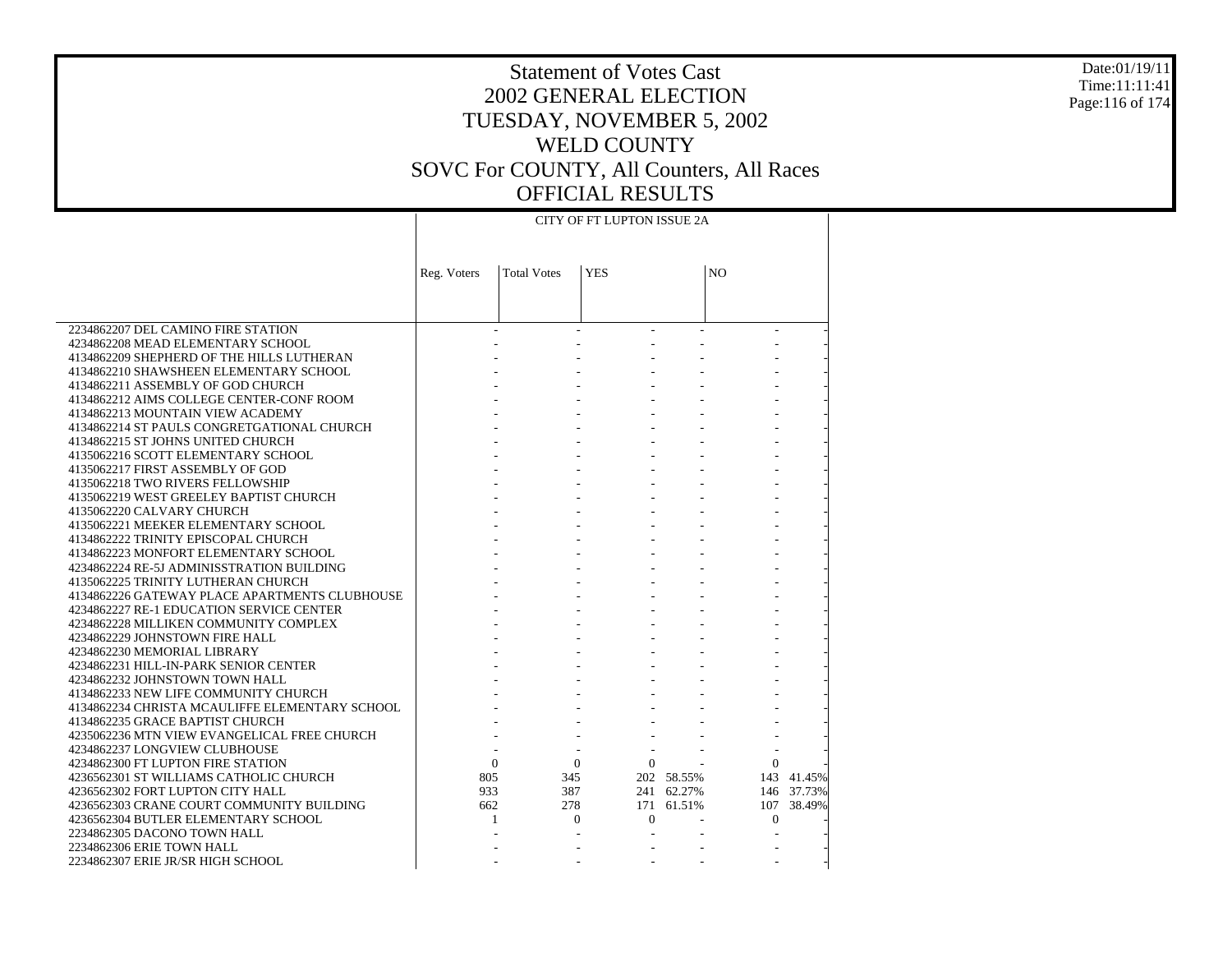#### Date:01/19/11 Time:11:11:41 Page:117 of 174

### Statement of Votes Cast 2002 GENERAL ELECTION TUESDAY, NOVEMBER 5, 2002 WELD COUNTY SOVC For COUNTY, All Counters, All Races OFFICIAL RESULTS CITY OF FT LUPTON ISSUE 2A

|                                            | <b>CITY OF FT LUPTON ISSUE 2A</b> |                    |            |            |                          |            |  |  |  |
|--------------------------------------------|-----------------------------------|--------------------|------------|------------|--------------------------|------------|--|--|--|
|                                            | Reg. Voters                       | <b>Total Votes</b> | <b>YES</b> |            | N <sub>O</sub>           |            |  |  |  |
|                                            |                                   |                    |            |            |                          |            |  |  |  |
| 4136562308 KERSEY TOWN HALL                |                                   |                    |            |            | $\overline{\phantom{a}}$ |            |  |  |  |
| 4236562309 PELICAN LAKES SALES OFFICE      |                                   |                    |            |            |                          |            |  |  |  |
| 4236562310 HUDSON TOWN HALL                |                                   |                    |            |            |                          |            |  |  |  |
| 4136562311 KEENESBURG FIRE HALL            |                                   |                    |            |            |                          |            |  |  |  |
| 4136562312 ROGGEN FIRE HOUSE               |                                   |                    |            |            |                          |            |  |  |  |
| 4236562313 LOCHBUIE ELEMENTARY SCHOOL      |                                   |                    |            |            |                          |            |  |  |  |
| 4236562314 AFTER GLOWS SENIOR CENTER       |                                   |                    |            |            |                          |            |  |  |  |
| 4135062315 UNC CENTER (MAIN LEVEL)         |                                   |                    |            |            |                          |            |  |  |  |
| 4135062316 EAST MEMORIAL ELEMENTARY SCHOOL |                                   |                    |            |            |                          |            |  |  |  |
| 4135062317 BETHEL BAPTIST CHURCH           |                                   |                    |            |            |                          |            |  |  |  |
| 4135062318 JACKSON ELEMENTARY SCHOOL       |                                   |                    |            |            |                          |            |  |  |  |
| 4135062319 GARDEN CITY TOWN HALL           |                                   |                    |            |            |                          |            |  |  |  |
| 4135062320 BONELL TOWER (LOUNGE)           |                                   |                    |            |            |                          |            |  |  |  |
| 4135062321 GREELEY MALL (NORTH ENTRANCE)   |                                   |                    |            |            |                          |            |  |  |  |
| 4135062322 DOS RIOS ELEMENTARY SCHOOL      |                                   |                    |            |            |                          |            |  |  |  |
| 4135062323 CENTENNIAL ELEMENTARY SHOOL     |                                   |                    |            |            |                          |            |  |  |  |
| 4135062324 CAVE CREEK CLUBHOUSE            |                                   |                    |            |            |                          |            |  |  |  |
| 4135062325 EVANS COMMUNITY COMPLEX         |                                   |                    |            |            |                          |            |  |  |  |
| 4134862326 FIRST BAPTIST CHURCH            |                                   |                    |            |            |                          |            |  |  |  |
| 2233362327 MAIL BALLOT PRECINCT            |                                   |                    |            |            |                          |            |  |  |  |
| <b>ABSENTEE 1</b>                          |                                   |                    |            |            |                          |            |  |  |  |
| <b>ABSENTEE 2</b>                          |                                   | $\Omega$<br>460    |            | 228 49.57% |                          | 232 50.43% |  |  |  |
| <b>EARLY</b>                               |                                   | $\mathbf{0}$       | 14<br>9    | 64.29%     | $\mathfrak{F}$           | 35.71%     |  |  |  |
| <b>PROVISIONAL 1</b>                       |                                   |                    |            |            |                          |            |  |  |  |
| PROVISIONAL 2                              |                                   | $\Omega$           | 12         | 8 66.67%   |                          | 4 33.33%   |  |  |  |
| Total                                      | 2401                              | 1496               |            | 859 57.42% | 637                      | 42.58%     |  |  |  |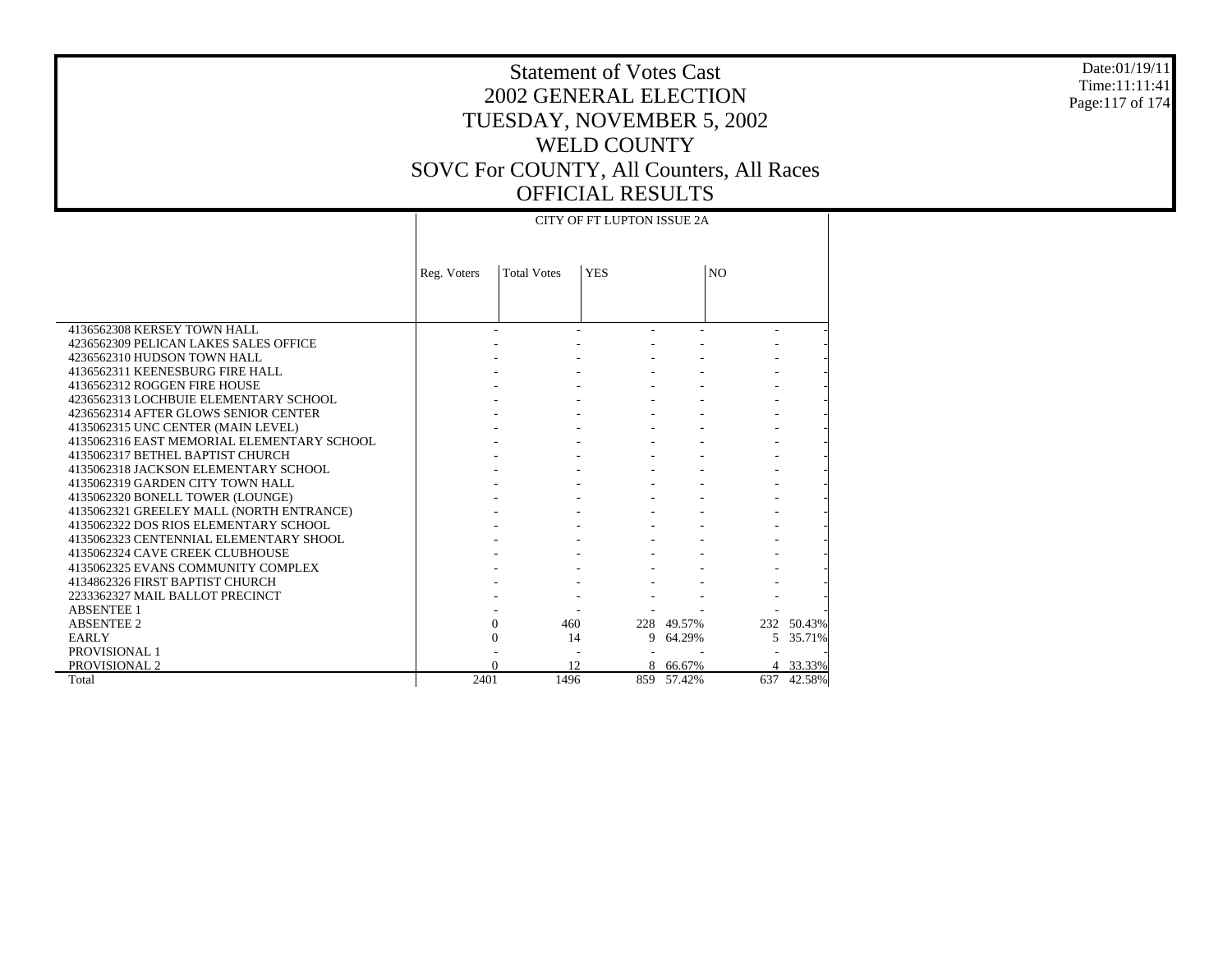#### Date:01/19/11 Time:11:11:41 Page:118 of 174

|                                                | CITY OF FT LUPTON ISSUE 2B |                    |            |  |    |  |  |  |  |
|------------------------------------------------|----------------------------|--------------------|------------|--|----|--|--|--|--|
|                                                | Reg. Voters                | <b>Total Votes</b> | <b>YES</b> |  | NO |  |  |  |  |
|                                                |                            |                    |            |  |    |  |  |  |  |
| Jurisdiction Wide                              |                            |                    |            |  |    |  |  |  |  |
| 4136562100 NUNN COMMUNITY BUILDING             |                            |                    |            |  |    |  |  |  |  |
| 4136562101 GROVER FIRE HALL                    |                            |                    |            |  |    |  |  |  |  |
| 4136562102 PRAIRIE HIGH SCHOOL                 |                            |                    |            |  |    |  |  |  |  |
| 4136562103 BRIGGSDALE HIGH SCHOOL              |                            |                    |            |  |    |  |  |  |  |
| 4136562104 GILL LIONS COMMUNITY BUILDING       |                            |                    |            |  |    |  |  |  |  |
| 4136562105 KERSEY SENIOR CITIZENS HALL         |                            |                    |            |  |    |  |  |  |  |
| 4135062106 FRIENDLY VILLAGE CLUBHOUSE          |                            |                    |            |  |    |  |  |  |  |
| 4135062107 GREELEY RECREATION CENTER           |                            |                    |            |  |    |  |  |  |  |
| 4135062108 MADISON ELEMENTARY SCHOOL           |                            |                    |            |  |    |  |  |  |  |
| 4135062109 GLORIA CHRISTI LUTHERAN CHURCH HALL |                            |                    |            |  |    |  |  |  |  |
| 4135062110 FIRST UNITED METHODIST CHURCH       |                            |                    |            |  |    |  |  |  |  |
| 4135062111 FIRST CHRISTIAN CHURCH              |                            |                    |            |  |    |  |  |  |  |
| 4135062112 CAMERON ELEMETARY SCHOOL            |                            |                    |            |  |    |  |  |  |  |
| 4134862113 WESTERN HILLS FIRE STATION          |                            |                    |            |  |    |  |  |  |  |
| 4135062114 OUR SAVIORS LUTHERAN CHURCH         |                            |                    |            |  |    |  |  |  |  |
| 4134962115 WINDSOR HIGH SCHOOLL COMMONS        |                            |                    |            |  |    |  |  |  |  |
| 4134962116 FAITH UNITED CHURCH OF CHRIST       |                            |                    |            |  |    |  |  |  |  |
| 4136562117 SEVERANCE FIRE STATION              |                            |                    |            |  |    |  |  |  |  |
| 4136562118 EATON MIDDLE SCHOOL                 |                            |                    |            |  |    |  |  |  |  |
| 4136562119 EVANGELICAL FREE CHURCH OF EATON    |                            |                    |            |  |    |  |  |  |  |
| 4134862120 NORTH WELD CO WATER DISTRICT        |                            |                    |            |  |    |  |  |  |  |
| 4134962121 COVENANT BIBLE COLLEGE (CLASSROOM)  |                            |                    |            |  |    |  |  |  |  |
| 4134962122 PARK BUILDING-WINDSOR TOWN HALL     |                            |                    |            |  |    |  |  |  |  |
| 4134962123 CORNERSTONE BAPTIST CHURCH          |                            |                    |            |  |    |  |  |  |  |
| 4134862124 VICTORY CHRISTIAN FELLOWSHIP        |                            |                    |            |  |    |  |  |  |  |
| 4134862125 NORTHRIDGE HIGH SCHOOL              |                            |                    |            |  |    |  |  |  |  |
| 4136562126 PIERCE TOWN HALL                    |                            |                    |            |  |    |  |  |  |  |
| 4136562127 AULT TOWN HALL                      |                            |                    |            |  |    |  |  |  |  |
| 4136562128 EATON TOWN HALL                     |                            |                    |            |  |    |  |  |  |  |
| 4134862129 WINDSOR-SEVERANCE PUBLIC LIBRARY    |                            |                    |            |  |    |  |  |  |  |
| 4134962130 TOZER ELEMENTARY SCHOOL             |                            |                    |            |  |    |  |  |  |  |
| 4234862200 MEAD TOWN HALL                      |                            |                    |            |  |    |  |  |  |  |
| 4234862201 PLATTEVILLE TOWN HALL               |                            |                    |            |  |    |  |  |  |  |
| 4234862202 PLATTEVILLE BAPTIST CHURCH          |                            |                    |            |  |    |  |  |  |  |
| 2234862203 FIRESTONE TOWN HALL                 |                            |                    |            |  |    |  |  |  |  |
| 2234862204 TRI TOWN BAPTIST CHURCH             |                            |                    |            |  |    |  |  |  |  |
| 2234862205 FREDERICK TOWN HALL                 |                            |                    |            |  |    |  |  |  |  |
| 2234862206 RINN UNITED METHODIST CHURCH        |                            |                    |            |  |    |  |  |  |  |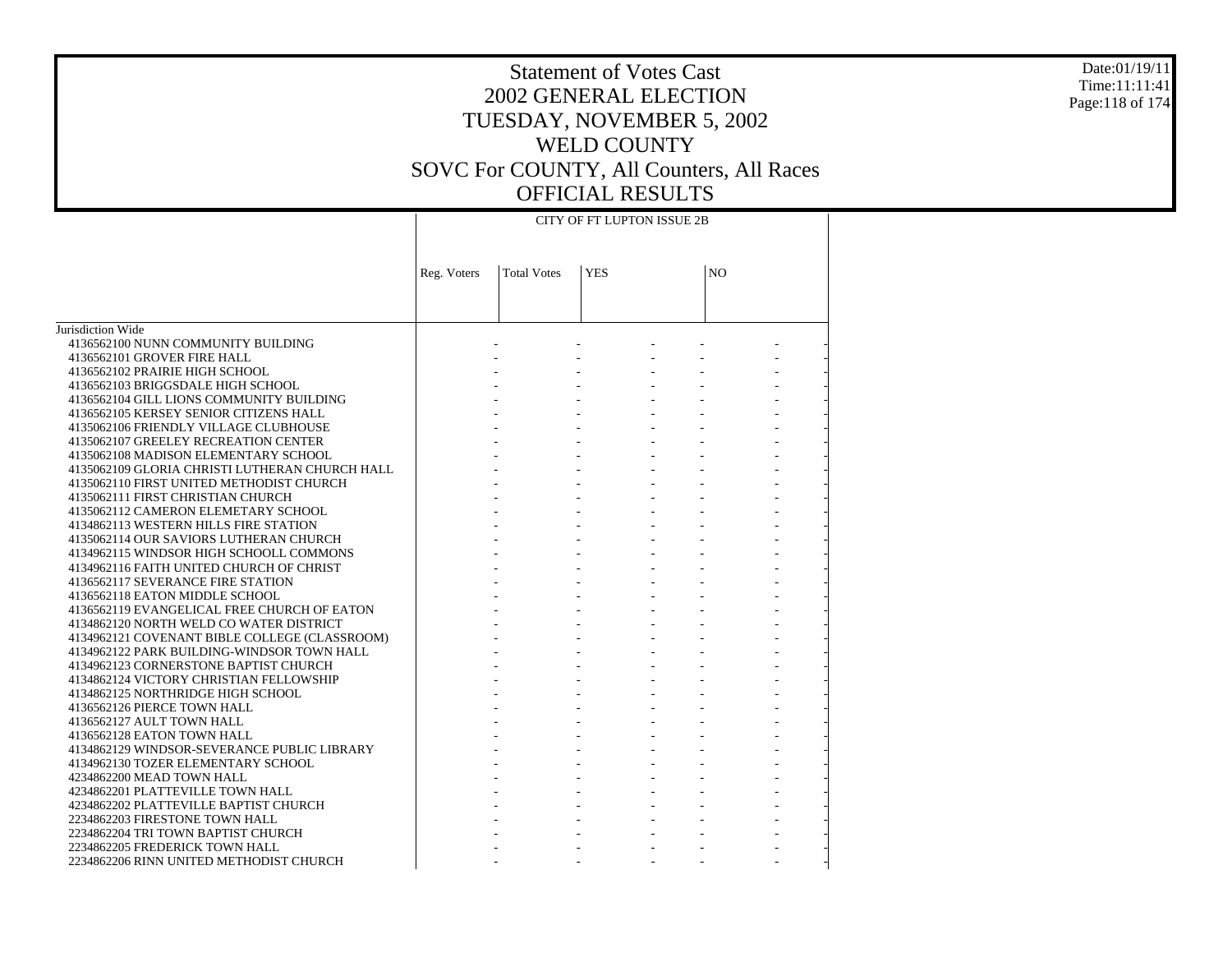#### Date:01/19/11 Time:11:11:41 Page:119 of 174

### Statement of Votes Cast 2002 GENERAL ELECTION TUESDAY, NOVEMBER 5, 2002 WELD COUNTY SOVC For COUNTY, All Counters, All Races OFFICIAL RESULTS CITY OF FT LUPTON ISSUE 2B

 $\top$ 

|                                                | Reg. Voters | <b>Total Votes</b> | <b>YES</b>                 | N <sub>O</sub> |                |            |  |
|------------------------------------------------|-------------|--------------------|----------------------------|----------------|----------------|------------|--|
|                                                |             |                    |                            |                |                |            |  |
|                                                |             |                    |                            |                |                |            |  |
|                                                |             |                    |                            |                |                |            |  |
| 2234862207 DEL CAMINO FIRE STATION             |             |                    |                            |                |                |            |  |
| 4234862208 MEAD ELEMENTARY SCHOOL              |             |                    |                            |                |                |            |  |
| 4134862209 SHEPHERD OF THE HILLS LUTHERAN      |             |                    |                            |                |                |            |  |
| 4134862210 SHAWSHEEN ELEMENTARY SCHOOL         |             |                    |                            |                |                |            |  |
| 4134862211 ASSEMBLY OF GOD CHURCH              |             |                    |                            |                |                |            |  |
| 4134862212 AIMS COLLEGE CENTER-CONF ROOM       |             |                    |                            |                |                |            |  |
| 4134862213 MOUNTAIN VIEW ACADEMY               |             |                    |                            |                |                |            |  |
| 4134862214 ST PAULS CONGRETGATIONAL CHURCH     |             |                    |                            |                |                |            |  |
| 4134862215 ST JOHNS UNITED CHURCH              |             |                    |                            |                |                |            |  |
| 4135062216 SCOTT ELEMENTARY SCHOOL             |             |                    |                            |                |                |            |  |
| 4135062217 FIRST ASSEMBLY OF GOD               |             |                    |                            |                |                |            |  |
| 4135062218 TWO RIVERS FELLOWSHIP               |             |                    |                            |                |                |            |  |
| 4135062219 WEST GREELEY BAPTIST CHURCH         |             |                    |                            |                |                |            |  |
| 4135062220 CALVARY CHURCH                      |             |                    |                            |                |                |            |  |
| 4135062221 MEEKER ELEMENTARY SCHOOL            |             |                    |                            |                |                |            |  |
| 4134862222 TRINITY EPISCOPAL CHURCH            |             |                    |                            |                |                |            |  |
| 4134862223 MONFORT ELEMENTARY SCHOOL           |             |                    |                            |                |                |            |  |
| 4234862224 RE-5J ADMINISSTRATION BUILDING      |             |                    |                            |                |                |            |  |
| 4135062225 TRINITY LUTHERAN CHURCH             |             |                    |                            |                |                |            |  |
| 4134862226 GATEWAY PLACE APARTMENTS CLUBHOUSE  |             |                    |                            |                |                |            |  |
| 4234862227 RE-1 EDUCATION SERVICE CENTER       |             |                    |                            |                |                |            |  |
| 4234862228 MILLIKEN COMMUNITY COMPLEX          |             |                    |                            |                |                |            |  |
| 4234862229 JOHNSTOWN FIRE HALL                 |             |                    |                            |                |                |            |  |
| 4234862230 MEMORIAL LIBRARY                    |             |                    |                            |                |                |            |  |
| 4234862231 HILL-IN-PARK SENIOR CENTER          |             |                    |                            |                |                |            |  |
| 4234862232 JOHNSTOWN TOWN HALL                 |             |                    |                            |                |                |            |  |
| 4134862233 NEW LIFE COMMUNITY CHURCH           |             |                    |                            |                |                |            |  |
| 4134862234 CHRISTA MCAULIFFE ELEMENTARY SCHOOL |             |                    |                            |                |                |            |  |
| 4134862235 GRACE BAPTIST CHURCH                |             |                    |                            |                |                |            |  |
| 4235062236 MTN VIEW EVANGELICAL FREE CHURCH    |             |                    |                            |                |                |            |  |
| 4234862237 LONGVIEW CLUBHOUSE                  |             |                    |                            |                |                |            |  |
| 4234862300 FT LUPTON FIRE STATION              |             | $\Omega$           | $\Omega$<br>$\overline{0}$ |                | $\Omega$       |            |  |
| 4236562301 ST WILLIAMS CATHOLIC CHURCH         | 805         | 343                |                            | 227 66.18%     |                | 116 33.82% |  |
| 4236562302 FORT LUPTON CITY HALL               | 933         | 387                |                            | 267 68.99%     |                | 120 31.01% |  |
| 4236562303 CRANE COURT COMMUNITY BUILDING      | 662         | 276                |                            | 168 60.87%     |                | 108 39.13% |  |
| 4236562304 BUTLER ELEMENTARY SCHOOL            |             | -1                 | $\theta$<br>$\theta$       |                | $\overline{0}$ |            |  |
| 2234862305 DACONO TOWN HALL                    |             |                    |                            |                |                |            |  |
| 2234862306 ERIE TOWN HALL                      |             |                    |                            |                |                |            |  |
| 2234862307 ERIE JR/SR HIGH SCHOOL              |             |                    |                            |                |                |            |  |

 $\top$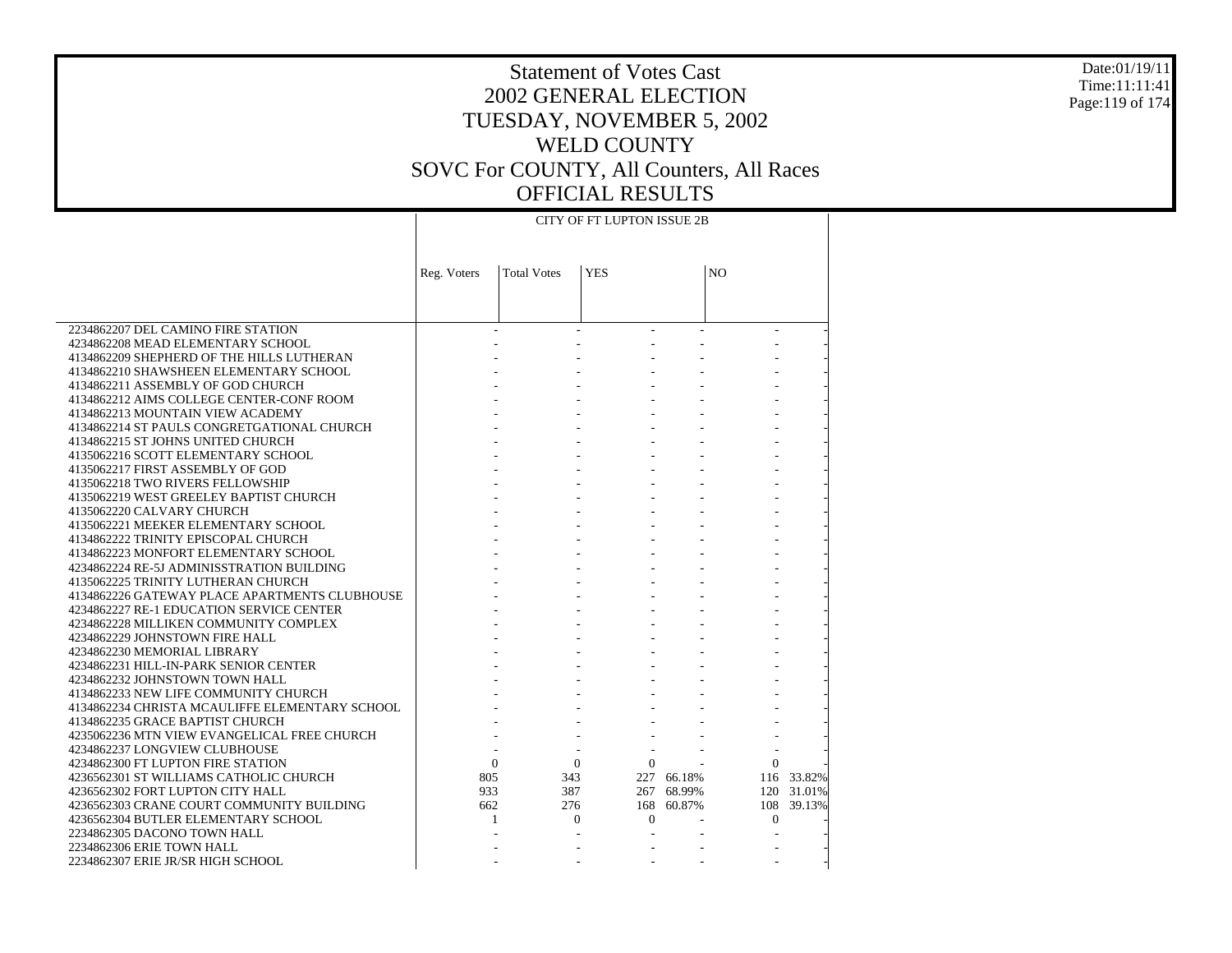#### Date:01/19/11 Time:11:11:41 Page:120 of 174

# Statement of Votes Cast 2002 GENERAL ELECTION TUESDAY, NOVEMBER 5, 2002 WELD COUNTY SOVC For COUNTY, All Counters, All Races OFFICIAL RESULTS

 $\top$ 

|                                            |             |                    | <b>CITY OF FT LUPTON ISSUE 2B</b> |            |                |            |
|--------------------------------------------|-------------|--------------------|-----------------------------------|------------|----------------|------------|
|                                            |             |                    |                                   |            |                |            |
|                                            | Reg. Voters | <b>Total Votes</b> | <b>YES</b>                        |            | N <sub>O</sub> |            |
|                                            |             |                    |                                   |            |                |            |
|                                            |             |                    |                                   |            |                |            |
|                                            |             |                    |                                   |            |                |            |
| 4136562308 KERSEY TOWN HALL                |             |                    |                                   |            |                |            |
| 4236562309 PELICAN LAKES SALES OFFICE      |             |                    |                                   |            |                |            |
| 4236562310 HUDSON TOWN HALL                |             |                    |                                   |            |                |            |
| 4136562311 KEENESBURG FIRE HALL            |             |                    |                                   |            |                |            |
| 4136562312 ROGGEN FIRE HOUSE               |             |                    |                                   |            |                |            |
| 4236562313 LOCHBUIE ELEMENTARY SCHOOL      |             |                    |                                   |            |                |            |
| 4236562314 AFTER GLOWS SENIOR CENTER       |             |                    |                                   |            |                |            |
| 4135062315 UNC CENTER (MAIN LEVEL)         |             |                    |                                   |            |                |            |
| 4135062316 EAST MEMORIAL ELEMENTARY SCHOOL |             |                    |                                   |            |                |            |
| 4135062317 BETHEL BAPTIST CHURCH           |             |                    |                                   |            |                |            |
| 4135062318 JACKSON ELEMENTARY SCHOOL       |             |                    |                                   |            |                |            |
| 4135062319 GARDEN CITY TOWN HALL           |             |                    |                                   |            |                |            |
| 4135062320 BONELL TOWER (LOUNGE)           |             |                    |                                   |            |                |            |
| 4135062321 GREELEY MALL (NORTH ENTRANCE)   |             |                    |                                   |            |                |            |
| 4135062322 DOS RIOS ELEMENTARY SCHOOL      |             |                    |                                   |            |                |            |
| 4135062323 CENTENNIAL ELEMENTARY SHOOL     |             |                    |                                   |            |                |            |
| 4135062324 CAVE CREEK CLUBHOUSE            |             |                    |                                   |            |                |            |
| 4135062325 EVANS COMMUNITY COMPLEX         |             |                    |                                   |            |                |            |
| 4134862326 FIRST BAPTIST CHURCH            |             |                    |                                   |            |                |            |
| 2233362327 MAIL BALLOT PRECINCT            |             |                    |                                   |            |                |            |
| <b>ABSENTEE 1</b>                          |             |                    |                                   |            |                |            |
| <b>ABSENTEE 2</b>                          |             | 0<br>457           |                                   | 238 52.08% |                | 219 47.92% |
| <b>EARLY</b>                               |             | $\overline{0}$     | 14                                | 10 71.43%  | 4              | 28.57%     |
| PROVISIONAL 1                              |             |                    |                                   |            |                |            |
| PROVISIONAL 2                              |             | 11                 |                                   | 8 72.73%   |                | 3 27.27%   |
| Total                                      | 2401        | 1488               |                                   | 918 61.69% |                | 570 38.31% |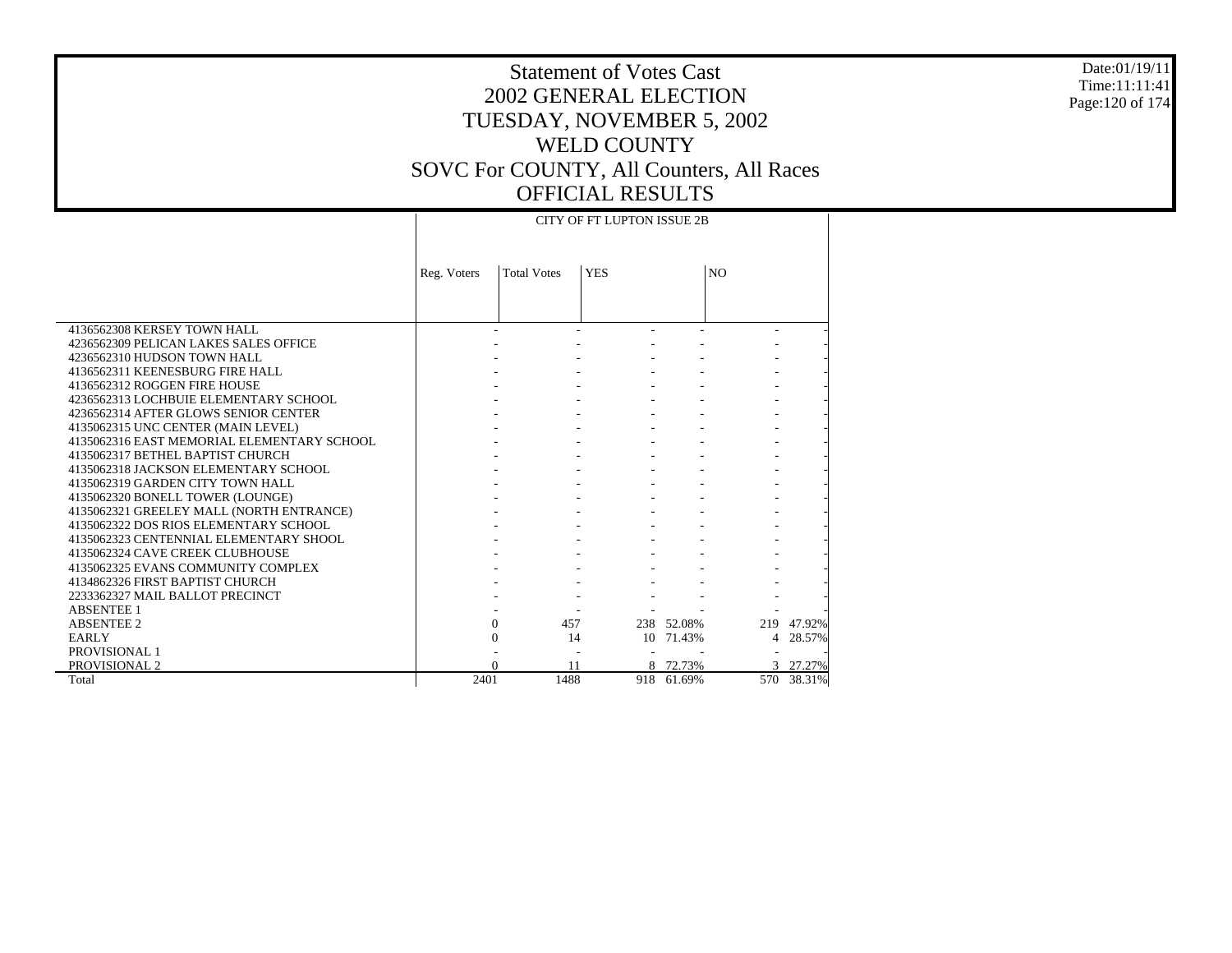#### Date:01/19/11 Time:11:11:41 Page:121 of 174

|                                                | CITY OF GREELEY ISSUE 2A |                    |            |            |                |            |  |  |  |  |  |
|------------------------------------------------|--------------------------|--------------------|------------|------------|----------------|------------|--|--|--|--|--|
|                                                |                          |                    |            |            |                |            |  |  |  |  |  |
|                                                | Reg. Voters              | <b>Total Votes</b> | <b>YES</b> |            | N <sub>O</sub> |            |  |  |  |  |  |
|                                                |                          |                    |            |            |                |            |  |  |  |  |  |
| Jurisdiction Wide                              |                          |                    |            |            |                |            |  |  |  |  |  |
| 4136562100 NUNN COMMUNITY BUILDING             |                          |                    |            |            |                |            |  |  |  |  |  |
| 4136562101 GROVER FIRE HALL                    |                          |                    |            |            |                |            |  |  |  |  |  |
| 4136562102 PRAIRIE HIGH SCHOOL                 |                          |                    |            |            |                |            |  |  |  |  |  |
| 4136562103 BRIGGSDALE HIGH SCHOOL              |                          |                    |            |            |                |            |  |  |  |  |  |
| 4136562104 GILL LIONS COMMUNITY BUILDING       |                          |                    |            |            |                |            |  |  |  |  |  |
| 4136562105 KERSEY SENIOR CITIZENS HALL         |                          |                    |            |            |                |            |  |  |  |  |  |
| 4135062106 FRIENDLY VILLAGE CLUBHOUSE          | 907                      | 314                | 141        | 44.90%     | 173            | 55.10%     |  |  |  |  |  |
| 4135062107 GREELEY RECREATION CENTER           | 1140                     | 324                |            | 162 50.00% | 162            | 50.00%     |  |  |  |  |  |
| 4135062108 MADISON ELEMENTARY SCHOOL           | 1065                     | 376                |            | 169 44.95% |                | 207 55.05% |  |  |  |  |  |
| 4135062109 GLORIA CHRISTI LUTHERAN CHURCH HALL | 828                      | 301                |            | 173 57.48% |                | 128 42.52% |  |  |  |  |  |
| 4135062110 FIRST UNITED METHODIST CHURCH       | 981                      | 332                |            | 181 54.52% |                | 151 45.48% |  |  |  |  |  |
| 4135062111 FIRST CHRISTIAN CHURCH              | 1198                     | 418                |            | 201 48.09% |                | 217 51.91% |  |  |  |  |  |
| 4135062112 CAMERON ELEMETARY SCHOOL            | 1054                     | 404                |            | 272 67.33% |                | 132 32.67% |  |  |  |  |  |
| 4134862113 WESTERN HILLS FIRE STATION          | 199                      | 51                 |            | 25 49.02%  |                | 26 50.98%  |  |  |  |  |  |
| 4135062114 OUR SAVIORS LUTHERAN CHURCH         | 954                      | 412                |            | 260 63.11% |                | 152 36.89% |  |  |  |  |  |
| 4134962115 WINDSOR HIGH SCHOOLL COMMONS        |                          |                    |            |            |                |            |  |  |  |  |  |
| 4134962116 FAITH UNITED CHURCH OF CHRIST       |                          |                    |            |            |                |            |  |  |  |  |  |
| 4136562117 SEVERANCE FIRE STATION              |                          |                    |            |            |                |            |  |  |  |  |  |
| 4136562118 EATON MIDDLE SCHOOL                 |                          |                    |            |            |                |            |  |  |  |  |  |
| 4136562119 EVANGELICAL FREE CHURCH OF EATON    |                          |                    |            |            |                |            |  |  |  |  |  |
| 4134862120 NORTH WELD CO WATER DISTRICT        | 28                       | 13                 | 5          | 38.46%     | 8              | 61.54%     |  |  |  |  |  |
| 4134962121 COVENANT BIBLE COLLEGE (CLASSROOM)  |                          |                    |            |            |                |            |  |  |  |  |  |
| 4134962122 PARK BUILDING-WINDSOR TOWN HALL     |                          |                    |            |            |                |            |  |  |  |  |  |
| 4134962123 CORNERSTONE BAPTIST CHURCH          |                          |                    |            |            |                |            |  |  |  |  |  |
| 4134862124 VICTORY CHRISTIAN FELLOWSHIP        | 962                      | 377                | 238        | 63.13%     | 139            | 36.87%     |  |  |  |  |  |
| 4134862125 NORTHRIDGE HIGH SCHOOL              | 527                      | 231                | 170        | 73.59%     | 61             | 26.41%     |  |  |  |  |  |
| 4136562126 PIERCE TOWN HALL                    |                          |                    |            |            |                |            |  |  |  |  |  |
| 4136562127 AULT TOWN HALL                      |                          |                    |            |            |                |            |  |  |  |  |  |
| 4136562128 EATON TOWN HALL                     |                          |                    |            |            |                |            |  |  |  |  |  |
| 4134862129 WINDSOR-SEVERANCE PUBLIC LIBRARY    | 13                       | $\Omega$           | $\Omega$   |            | $\Omega$       |            |  |  |  |  |  |
| 4134962130 TOZER ELEMENTARY SCHOOL             |                          |                    |            |            |                |            |  |  |  |  |  |
| 4234862200 MEAD TOWN HALL                      |                          |                    |            |            |                |            |  |  |  |  |  |
| 4234862201 PLATTEVILLE TOWN HALL               |                          |                    |            |            |                |            |  |  |  |  |  |
| 4234862202 PLATTEVILLE BAPTIST CHURCH          |                          |                    |            |            |                |            |  |  |  |  |  |
| 2234862203 FIRESTONE TOWN HALL                 |                          |                    |            |            |                |            |  |  |  |  |  |
| 2234862204 TRI TOWN BAPTIST CHURCH             |                          |                    |            |            |                |            |  |  |  |  |  |
| 2234862205 FREDERICK TOWN HALL                 |                          |                    |            |            |                |            |  |  |  |  |  |
| 2234862206 RINN UNITED METHODIST CHURCH        |                          |                    |            |            |                |            |  |  |  |  |  |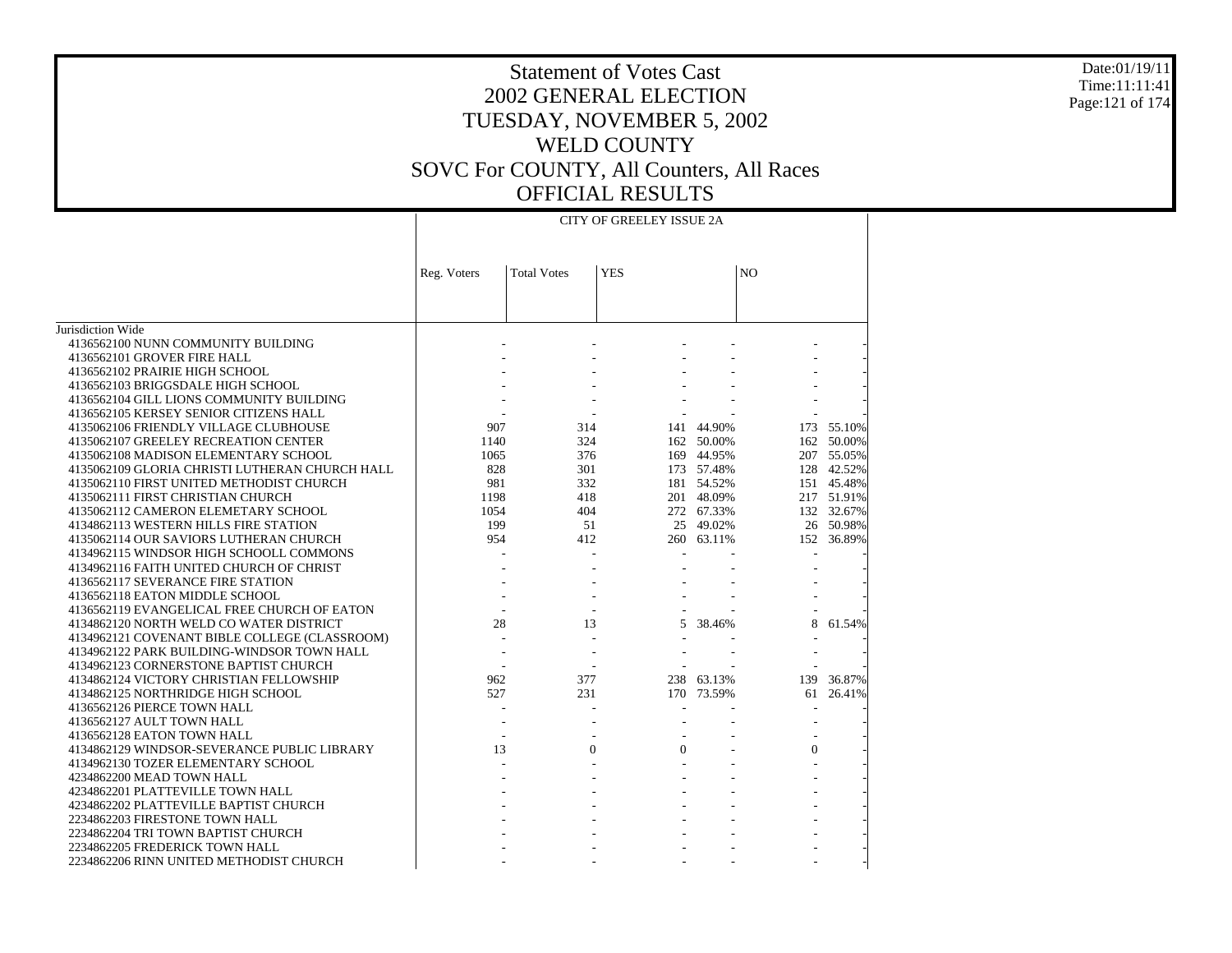Date:01/19/11 Time:11:11:41 Page:122 of 174

|                                                | CITY OF GREELEY ISSUE 2A |                    |                          |            |                |            |  |  |  |  |  |  |
|------------------------------------------------|--------------------------|--------------------|--------------------------|------------|----------------|------------|--|--|--|--|--|--|
|                                                | Reg. Voters              | <b>Total Votes</b> | <b>YES</b>               |            | N <sub>O</sub> |            |  |  |  |  |  |  |
|                                                |                          |                    |                          |            |                |            |  |  |  |  |  |  |
| 2234862207 DEL CAMINO FIRE STATION             |                          |                    |                          |            |                |            |  |  |  |  |  |  |
| 4234862208 MEAD ELEMENTARY SCHOOL              |                          |                    |                          |            |                |            |  |  |  |  |  |  |
| 4134862209 SHEPHERD OF THE HILLS LUTHERAN      | 884                      | 380                |                          | 244 64.21% |                | 136 35.79% |  |  |  |  |  |  |
| 4134862210 SHAWSHEEN ELEMENTARY SCHOOL         | 696                      | 286                |                          | 168 58.74% |                | 118 41.26% |  |  |  |  |  |  |
| 4134862211 ASSEMBLY OF GOD CHURCH              | 1045                     | 366                |                          | 188 51.37% |                | 178 48.63% |  |  |  |  |  |  |
| 4134862212 AIMS COLLEGE CENTER-CONF ROOM       | 1115                     | 397                |                          | 275 69.27% |                | 122 30.73% |  |  |  |  |  |  |
| 4134862213 MOUNTAIN VIEW ACADEMY               | 692                      | 263                |                          | 172 65.40% |                | 91 34.60%  |  |  |  |  |  |  |
| 4134862214 ST PAULS CONGRETGATIONAL CHURCH     | 1361                     | 542                |                          | 304 56.09% |                | 238 43.91% |  |  |  |  |  |  |
| 4134862215 ST JOHNS UNITED CHURCH              | 1048                     | 470                |                          | 295 62.77% |                | 175 37.23% |  |  |  |  |  |  |
| 4135062216 SCOTT ELEMENTARY SCHOOL             | 394                      | 150                |                          | 79 52.67%  |                | 71 47.33%  |  |  |  |  |  |  |
| 4135062217 FIRST ASSEMBLY OF GOD               | 929                      | 387                |                          | 229 59.17% |                | 158 40.83% |  |  |  |  |  |  |
| 4135062218 TWO RIVERS FELLOWSHIP               | 779                      | 302                |                          | 179 59.27% |                | 123 40.73% |  |  |  |  |  |  |
| 4135062219 WEST GREELEY BAPTIST CHURCH         | 491                      | 213                |                          | 133 62.44% |                | 80 37.56%  |  |  |  |  |  |  |
| 4135062220 CALVARY CHURCH                      | 769                      | 283                |                          | 155 54.77% |                | 128 45.23% |  |  |  |  |  |  |
| 4135062221 MEEKER ELEMENTARY SCHOOL            | 1120                     | 459                |                          | 255 55.56% |                | 204 44.44% |  |  |  |  |  |  |
| 4134862222 TRINITY EPISCOPAL CHURCH            | 1280                     | 524                |                          | 312 59.54% |                | 212 40.46% |  |  |  |  |  |  |
| 4134862223 MONFORT ELEMENTARY SCHOOL           | 1206                     | 457                |                          | 274 59.96% | 183            | 40.04%     |  |  |  |  |  |  |
| 4234862224 RE-5J ADMINISSTRATION BUILDING      |                          | ÷,                 | $\overline{\phantom{a}}$ |            |                |            |  |  |  |  |  |  |
| 4135062225 TRINITY LUTHERAN CHURCH             | 6                        | $\overline{4}$     |                          | 2 50.00%   | $\overline{2}$ | 50.00%     |  |  |  |  |  |  |
| 4134862226 GATEWAY PLACE APARTMENTS CLUBHOUSE  | 1263                     | 422                |                          | 246 58.29% | 176            | 41.71%     |  |  |  |  |  |  |
| 4234862227 RE-1 EDUCATION SERVICE CENTER       |                          |                    |                          |            |                |            |  |  |  |  |  |  |
| 4234862228 MILLIKEN COMMUNITY COMPLEX          |                          |                    |                          |            |                |            |  |  |  |  |  |  |
| 4234862229 JOHNSTOWN FIRE HALL                 |                          |                    |                          |            |                |            |  |  |  |  |  |  |
| 4234862230 MEMORIAL LIBRARY                    |                          |                    |                          |            |                |            |  |  |  |  |  |  |
| 4234862231 HILL-IN-PARK SENIOR CENTER          | 14                       | 4                  | $\mathbf{0}$             | 0.00%      |                | 4 100.00%  |  |  |  |  |  |  |
| 4234862232 JOHNSTOWN TOWN HALL                 | $\mathbf{0}$             | $\mathbf{0}$       | $\overline{0}$           |            | $\Omega$       |            |  |  |  |  |  |  |
| 4134862233 NEW LIFE COMMUNITY CHURCH           | 505                      | 208                |                          | 147 70.67% | 61             | 29.33%     |  |  |  |  |  |  |
| 4134862234 CHRISTA MCAULIFFE ELEMENTARY SCHOOL | 1032                     | 486                |                          | 317 65.23% | 169            | 34.77%     |  |  |  |  |  |  |
| 4134862235 GRACE BAPTIST CHURCH                | 646                      | 267                | 159                      | 59.55%     | 108            | 40.45%     |  |  |  |  |  |  |
| 4235062236 MTN VIEW EVANGELICAL FREE CHURCH    |                          |                    |                          |            |                |            |  |  |  |  |  |  |
| 4234862237 LONGVIEW CLUBHOUSE                  |                          |                    |                          |            |                |            |  |  |  |  |  |  |
| 4234862300 FT LUPTON FIRE STATION              |                          |                    |                          |            |                |            |  |  |  |  |  |  |
| 4236562301 ST WILLIAMS CATHOLIC CHURCH         |                          |                    |                          |            |                |            |  |  |  |  |  |  |
| 4236562302 FORT LUPTON CITY HALL               |                          |                    |                          |            |                |            |  |  |  |  |  |  |
| 4236562303 CRANE COURT COMMUNITY BUILDING      |                          |                    |                          |            |                |            |  |  |  |  |  |  |
| 4236562304 BUTLER ELEMENTARY SCHOOL            |                          |                    |                          |            |                |            |  |  |  |  |  |  |
| 2234862305 DACONO TOWN HALL                    |                          |                    |                          |            |                |            |  |  |  |  |  |  |
| 2234862306 ERIE TOWN HALL                      |                          |                    |                          |            |                |            |  |  |  |  |  |  |
| 2234862307 ERIE JR/SR HIGH SCHOOL              |                          |                    |                          |            |                |            |  |  |  |  |  |  |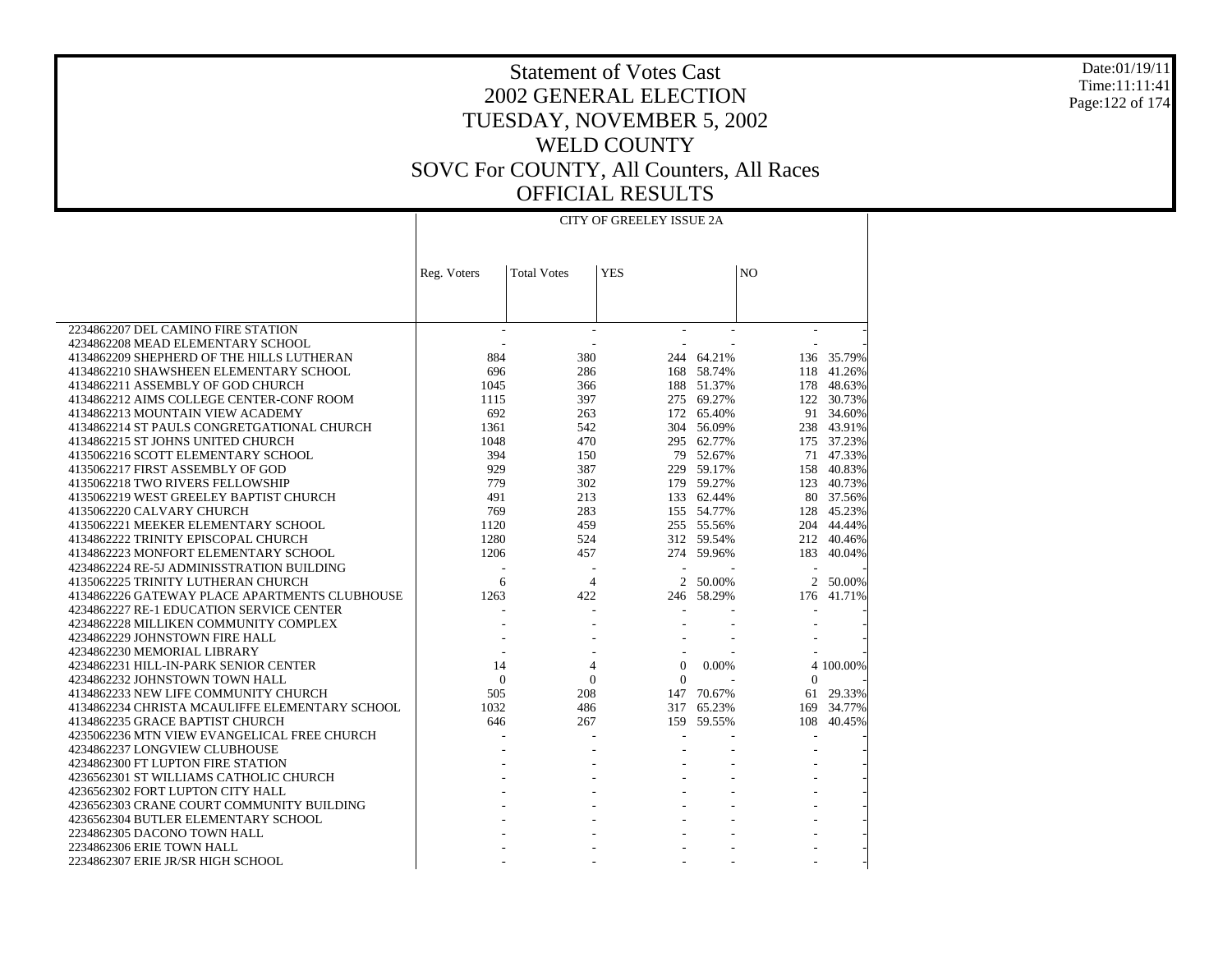#### Date:01/19/11 Time:11:11:41 Page:123 of 174

 $\perp$ 

### Statement of Votes Cast 2002 GENERAL ELECTION TUESDAY, NOVEMBER 5, 2002 WELD COUNTY SOVC For COUNTY, All Counters, All Races OFFICIAL RESULTS

|                                            | <b>CITY OF GREELEY ISSUE 2A</b> |                        |            |              |                |             |  |  |  |  |  |  |
|--------------------------------------------|---------------------------------|------------------------|------------|--------------|----------------|-------------|--|--|--|--|--|--|
|                                            |                                 |                        |            |              |                |             |  |  |  |  |  |  |
|                                            | Reg. Voters                     | <b>Total Votes</b>     | <b>YES</b> |              | N <sub>O</sub> |             |  |  |  |  |  |  |
|                                            |                                 |                        |            |              |                |             |  |  |  |  |  |  |
|                                            |                                 |                        |            |              |                |             |  |  |  |  |  |  |
| 4136562308 KERSEY TOWN HALL                |                                 |                        |            |              |                |             |  |  |  |  |  |  |
| 4236562309 PELICAN LAKES SALES OFFICE      |                                 |                        |            |              |                |             |  |  |  |  |  |  |
| 4236562310 HUDSON TOWN HALL                |                                 |                        |            |              |                |             |  |  |  |  |  |  |
| 4136562311 KEENESBURG FIRE HALL            |                                 |                        |            |              |                |             |  |  |  |  |  |  |
| 4136562312 ROGGEN FIRE HOUSE               |                                 |                        |            |              |                |             |  |  |  |  |  |  |
| 4236562313 LOCHBUIE ELEMENTARY SCHOOL      |                                 |                        |            |              |                |             |  |  |  |  |  |  |
| 4236562314 AFTER GLOWS SENIOR CENTER       |                                 |                        |            |              |                |             |  |  |  |  |  |  |
| 4135062315 UNC CENTER (MAIN LEVEL)         | 933                             | 224                    |            | 155 69.20%   | 69             | 30.80%      |  |  |  |  |  |  |
| 4135062316 EAST MEMORIAL ELEMENTARY SCHOOL | 1062                            | 291                    |            | 155 53.26%   | 136            | 46.74%      |  |  |  |  |  |  |
| 4135062317 BETHEL BAPTIST CHURCH           | 709                             | 333                    |            | 211 63.36%   | 122            | 36.64%      |  |  |  |  |  |  |
| 4135062318 JACKSON ELEMENTARY SCHOOL       | 801                             | 307                    |            | 163 53.09%   | 144            | 46.91%      |  |  |  |  |  |  |
| 4135062319 GARDEN CITY TOWN HALL           | 453                             | 177                    |            | 78 44.07%    | 99             | 55.93%      |  |  |  |  |  |  |
| 4135062320 BONELL TOWER (LOUNGE)           | 435                             | 132                    |            | 59 44.70%    | 73             | 55.30%      |  |  |  |  |  |  |
| 4135062321 GREELEY MALL (NORTH ENTRANCE)   | 891                             | 267                    |            | 152 56.93%   | 115            | 43.07%      |  |  |  |  |  |  |
| 4135062322 DOS RIOS ELEMENTARY SCHOOL      |                                 |                        |            |              |                |             |  |  |  |  |  |  |
| 4135062323 CENTENNIAL ELEMENTARY SHOOL     |                                 |                        |            |              |                |             |  |  |  |  |  |  |
| 4135062324 CAVE CREEK CLUBHOUSE            |                                 |                        |            |              |                |             |  |  |  |  |  |  |
| 4135062325 EVANS COMMUNITY COMPLEX         |                                 |                        |            |              |                |             |  |  |  |  |  |  |
| 4134862326 FIRST BAPTIST CHURCH            |                                 |                        |            |              |                |             |  |  |  |  |  |  |
| 2233362327 MAIL BALLOT PRECINCT            |                                 |                        |            |              |                |             |  |  |  |  |  |  |
| <b>ABSENTEE 1</b>                          |                                 | 7441<br>$\overline{0}$ |            | 3745 50.33%  |                | 3696 49.67% |  |  |  |  |  |  |
| <b>ABSENTEE 2</b>                          |                                 | 0<br>6                 | $\Omega$   | 0.00%        |                | 6 100,00%   |  |  |  |  |  |  |
| <b>EARLY</b>                               | $\Omega$                        | 1118                   |            | 578 51.70%   | 540            | 48.30%      |  |  |  |  |  |  |
| PROVISIONAL 1                              | 0                               | 133                    |            | 76 57.14%    | 57             | 42.86%      |  |  |  |  |  |  |
| PROVISIONAL 2                              |                                 | $\Omega$               | $\Omega$   |              | $\Omega$       |             |  |  |  |  |  |  |
| Total                                      | 32415                           | 20852                  |            | 11502 55.16% | 9350           | 44.84%      |  |  |  |  |  |  |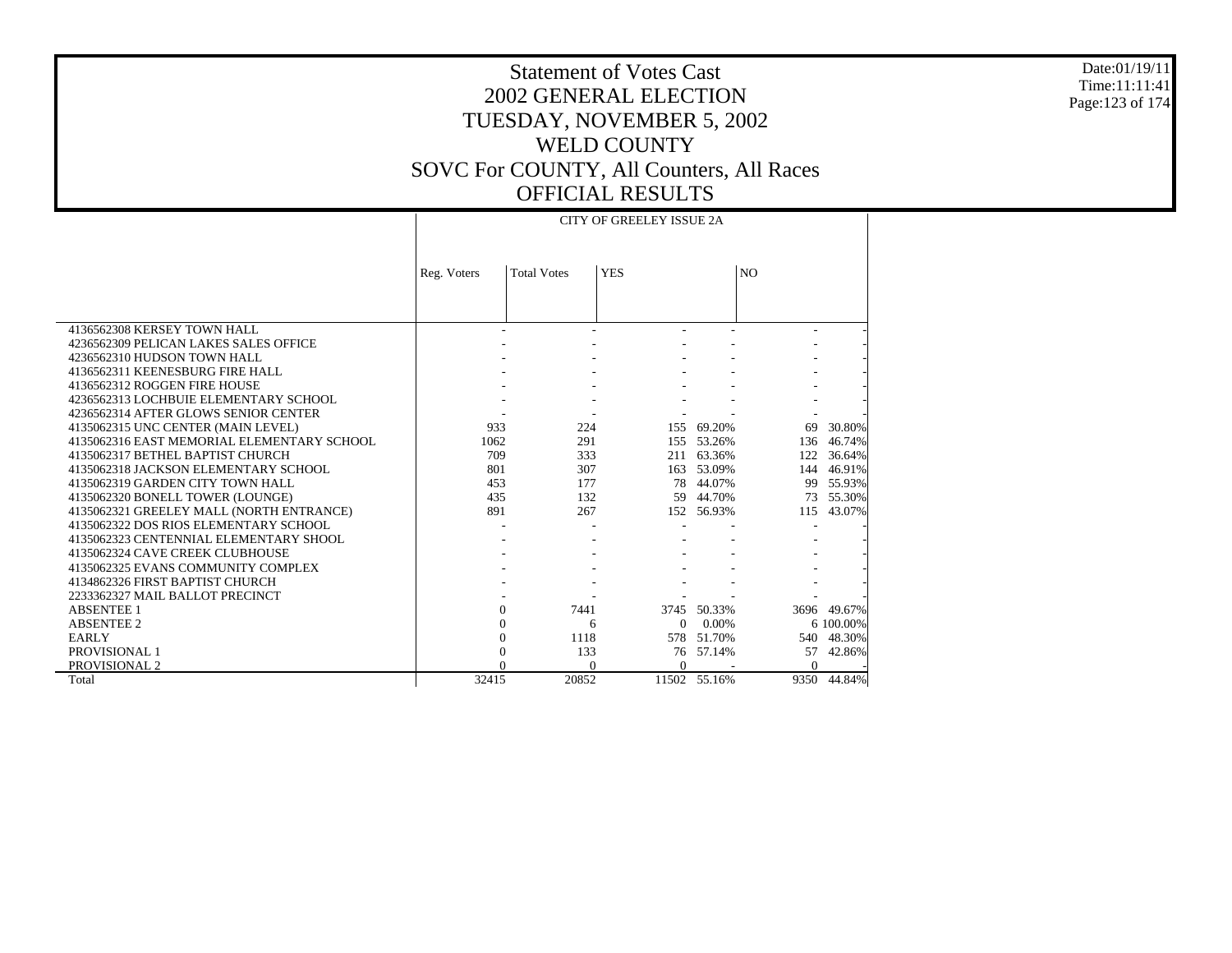#### Date:01/19/11 Time:11:11:41 Page:124 of 174

|                                                | TOWN OF JOHNSTOWN ISSUE 2A |                    |            |  |                |  |  |  |  |  |  |
|------------------------------------------------|----------------------------|--------------------|------------|--|----------------|--|--|--|--|--|--|
|                                                | Reg. Voters                | <b>Total Votes</b> | <b>YES</b> |  | N <sub>O</sub> |  |  |  |  |  |  |
|                                                |                            |                    |            |  |                |  |  |  |  |  |  |
| Jurisdiction Wide                              |                            |                    |            |  |                |  |  |  |  |  |  |
| 4136562100 NUNN COMMUNITY BUILDING             |                            |                    |            |  |                |  |  |  |  |  |  |
| 4136562101 GROVER FIRE HALL                    |                            |                    |            |  |                |  |  |  |  |  |  |
| 4136562102 PRAIRIE HIGH SCHOOL                 |                            |                    |            |  |                |  |  |  |  |  |  |
| 4136562103 BRIGGSDALE HIGH SCHOOL              |                            |                    |            |  |                |  |  |  |  |  |  |
| 4136562104 GILL LIONS COMMUNITY BUILDING       |                            |                    |            |  |                |  |  |  |  |  |  |
| 4136562105 KERSEY SENIOR CITIZENS HALL         |                            |                    |            |  |                |  |  |  |  |  |  |
| 4135062106 FRIENDLY VILLAGE CLUBHOUSE          |                            |                    |            |  |                |  |  |  |  |  |  |
| 4135062107 GREELEY RECREATION CENTER           |                            |                    |            |  |                |  |  |  |  |  |  |
| 4135062108 MADISON ELEMENTARY SCHOOL           |                            |                    |            |  |                |  |  |  |  |  |  |
| 4135062109 GLORIA CHRISTI LUTHERAN CHURCH HALL |                            |                    |            |  |                |  |  |  |  |  |  |
| 4135062110 FIRST UNITED METHODIST CHURCH       |                            |                    |            |  |                |  |  |  |  |  |  |
| 4135062111 FIRST CHRISTIAN CHURCH              |                            |                    |            |  |                |  |  |  |  |  |  |
| 4135062112 CAMERON ELEMETARY SCHOOL            |                            |                    |            |  |                |  |  |  |  |  |  |
| 4134862113 WESTERN HILLS FIRE STATION          |                            |                    |            |  |                |  |  |  |  |  |  |
| 4135062114 OUR SAVIORS LUTHERAN CHURCH         |                            |                    |            |  |                |  |  |  |  |  |  |
| 4134962115 WINDSOR HIGH SCHOOLL COMMONS        |                            |                    |            |  |                |  |  |  |  |  |  |
| 4134962116 FAITH UNITED CHURCH OF CHRIST       |                            |                    |            |  |                |  |  |  |  |  |  |
| 4136562117 SEVERANCE FIRE STATION              |                            |                    |            |  |                |  |  |  |  |  |  |
| 4136562118 EATON MIDDLE SCHOOL                 |                            |                    |            |  |                |  |  |  |  |  |  |
| 4136562119 EVANGELICAL FREE CHURCH OF EATON    |                            |                    |            |  |                |  |  |  |  |  |  |
| 4134862120 NORTH WELD CO WATER DISTRICT        |                            |                    |            |  |                |  |  |  |  |  |  |
| 4134962121 COVENANT BIBLE COLLEGE (CLASSROOM)  |                            |                    |            |  |                |  |  |  |  |  |  |
| 4134962122 PARK BUILDING-WINDSOR TOWN HALL     |                            |                    |            |  |                |  |  |  |  |  |  |
| 4134962123 CORNERSTONE BAPTIST CHURCH          |                            |                    |            |  |                |  |  |  |  |  |  |
| 4134862124 VICTORY CHRISTIAN FELLOWSHIP        |                            |                    |            |  |                |  |  |  |  |  |  |
| 4134862125 NORTHRIDGE HIGH SCHOOL              |                            |                    |            |  |                |  |  |  |  |  |  |
| 4136562126 PIERCE TOWN HALL                    |                            |                    |            |  |                |  |  |  |  |  |  |
| 4136562127 AULT TOWN HALL                      |                            |                    |            |  |                |  |  |  |  |  |  |
| 4136562128 EATON TOWN HALL                     |                            |                    |            |  |                |  |  |  |  |  |  |
| 4134862129 WINDSOR-SEVERANCE PUBLIC LIBRARY    |                            |                    |            |  |                |  |  |  |  |  |  |
| 4134962130 TOZER ELEMENTARY SCHOOL             |                            |                    |            |  |                |  |  |  |  |  |  |
| 4234862200 MEAD TOWN HALL                      |                            |                    |            |  |                |  |  |  |  |  |  |
| 4234862201 PLATTEVILLE TOWN HALL               |                            |                    |            |  |                |  |  |  |  |  |  |
| 4234862202 PLATTEVILLE BAPTIST CHURCH          |                            |                    |            |  |                |  |  |  |  |  |  |
| 2234862203 FIRESTONE TOWN HALL                 |                            |                    |            |  |                |  |  |  |  |  |  |
| 2234862204 TRI TOWN BAPTIST CHURCH             |                            |                    |            |  |                |  |  |  |  |  |  |
| 2234862205 FREDERICK TOWN HALL                 |                            |                    |            |  |                |  |  |  |  |  |  |
| 2234862206 RINN UNITED METHODIST CHURCH        |                            |                    |            |  |                |  |  |  |  |  |  |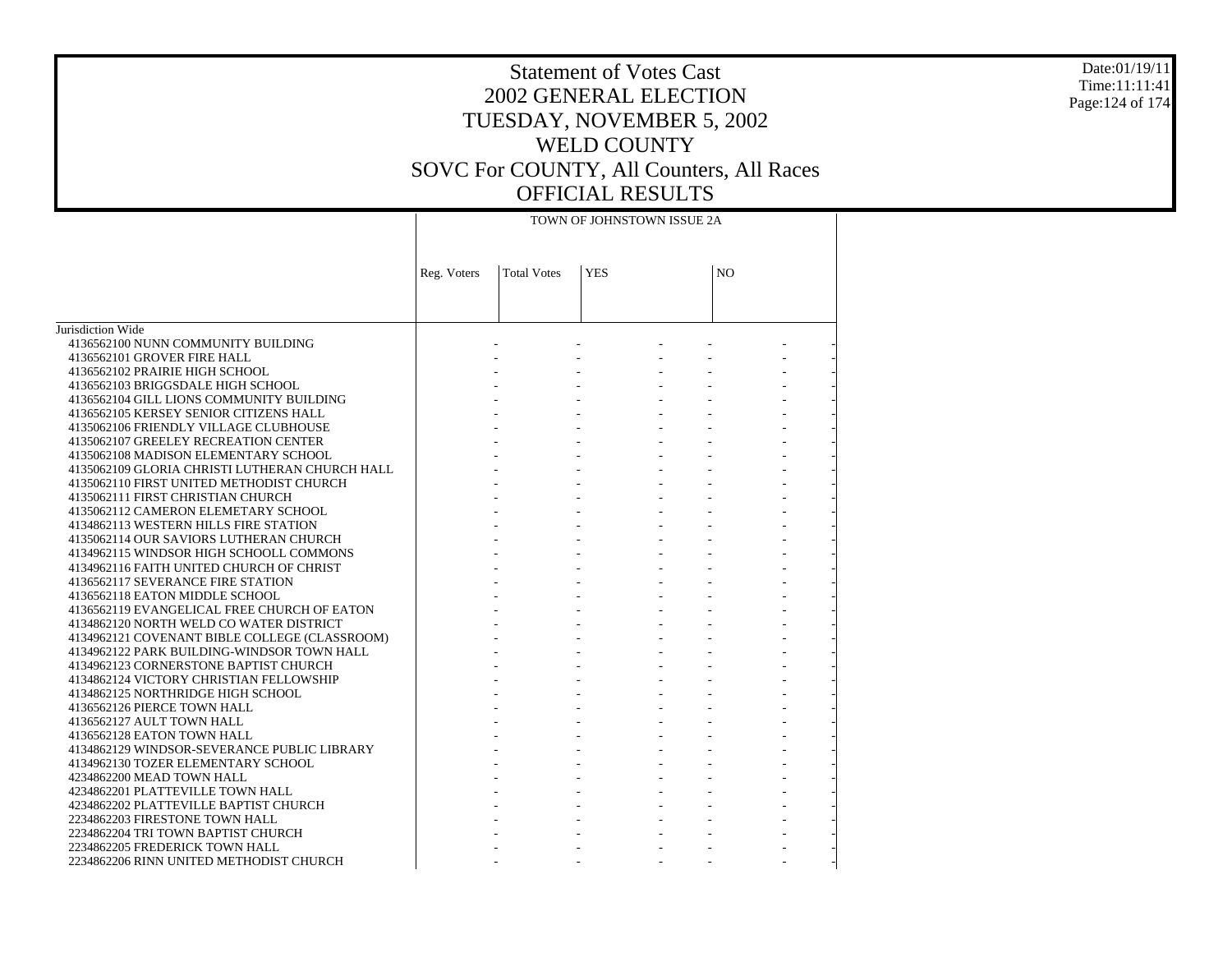#### Date:01/19/11 Time:11:11:41 Page:125 of 174

# Statement of Votes Cast 2002 GENERAL ELECTION TUESDAY, NOVEMBER 5, 2002 WELD COUNTY SOVC For COUNTY, All Counters, All Races OFFICIAL RESULTS

|                                                                                 |             |                    | TOWN OF JOHNSTOWN ISSUE 2A |            |                |            |
|---------------------------------------------------------------------------------|-------------|--------------------|----------------------------|------------|----------------|------------|
|                                                                                 | Reg. Voters | <b>Total Votes</b> | <b>YES</b>                 |            | N <sub>O</sub> |            |
|                                                                                 |             |                    |                            |            |                |            |
| 2234862207 DEL CAMINO FIRE STATION                                              |             |                    |                            |            |                |            |
| 4234862208 MEAD ELEMENTARY SCHOOL                                               |             |                    |                            |            |                |            |
| 4134862209 SHEPHERD OF THE HILLS LUTHERAN                                       |             |                    |                            |            |                |            |
| 4134862210 SHAWSHEEN ELEMENTARY SCHOOL                                          |             |                    |                            |            |                |            |
| 4134862211 ASSEMBLY OF GOD CHURCH                                               |             |                    |                            |            |                |            |
| 4134862212 AIMS COLLEGE CENTER-CONF ROOM                                        |             |                    |                            |            |                |            |
| 4134862213 MOUNTAIN VIEW ACADEMY                                                |             |                    |                            |            |                |            |
| 4134862214 ST PAULS CONGRETGATIONAL CHURCH                                      |             |                    |                            |            |                |            |
| 4134862215 ST JOHNS UNITED CHURCH                                               |             |                    |                            |            |                |            |
| 4135062216 SCOTT ELEMENTARY SCHOOL                                              |             |                    |                            |            |                |            |
| 4135062217 FIRST ASSEMBLY OF GOD                                                |             |                    |                            |            |                |            |
| 4135062218 TWO RIVERS FELLOWSHIP                                                |             |                    |                            |            |                |            |
| 4135062219 WEST GREELEY BAPTIST CHURCH                                          |             |                    |                            |            |                |            |
| 4135062220 CALVARY CHURCH                                                       |             |                    |                            |            |                |            |
| 4135062221 MEEKER ELEMENTARY SCHOOL                                             |             |                    |                            |            |                |            |
| 4134862222 TRINITY EPISCOPAL CHURCH                                             |             |                    |                            |            |                |            |
| 4134862223 MONFORT ELEMENTARY SCHOOL                                            |             |                    |                            |            |                |            |
| 4234862224 RE-5J ADMINISSTRATION BUILDING<br>4135062225 TRINITY LUTHERAN CHURCH |             |                    |                            |            |                |            |
| 4134862226 GATEWAY PLACE APARTMENTS CLUBHOUSE                                   |             |                    |                            |            |                |            |
| 4234862227 RE-1 EDUCATION SERVICE CENTER                                        |             |                    |                            |            |                |            |
| 4234862228 MILLIKEN COMMUNITY COMPLEX                                           |             |                    |                            |            |                |            |
| 4234862229 JOHNSTOWN FIRE HALL                                                  | 225         | 98                 |                            | 62 63.27%  |                | 36 36.73%  |
| 4234862230 MEMORIAL LIBRARY                                                     | 1069        | 514                |                            | 368 71.60% |                | 146 28.40% |
| 4234862231 HILL-IN-PARK SENIOR CENTER                                           |             |                    |                            |            |                |            |
| 4234862232 JOHNSTOWN TOWN HALL                                                  | 1007        | 458                |                            | 313 68.34% |                | 145 31.66% |
| 4134862233 NEW LIFE COMMUNITY CHURCH                                            |             |                    |                            |            |                |            |
| 4134862234 CHRISTA MCAULIFFE ELEMENTARY SCHOOL                                  |             |                    |                            |            |                |            |
| 4134862235 GRACE BAPTIST CHURCH                                                 |             |                    |                            |            |                |            |
| 4235062236 MTN VIEW EVANGELICAL FREE CHURCH                                     |             |                    |                            |            |                |            |
| 4234862237 LONGVIEW CLUBHOUSE                                                   |             |                    |                            |            |                |            |
| 4234862300 FT LUPTON FIRE STATION                                               |             |                    |                            |            |                |            |
| 4236562301 ST WILLIAMS CATHOLIC CHURCH                                          |             |                    |                            |            |                |            |
| 4236562302 FORT LUPTON CITY HALL                                                |             |                    |                            |            |                |            |
| 4236562303 CRANE COURT COMMUNITY BUILDING                                       |             |                    |                            |            |                |            |
| 4236562304 BUTLER ELEMENTARY SCHOOL                                             |             |                    |                            |            |                |            |
| 2234862305 DACONO TOWN HALL                                                     |             |                    |                            |            |                |            |
| 2234862306 ERIE TOWN HALL                                                       |             |                    |                            |            |                |            |
| 2234862307 ERIE JR/SR HIGH SCHOOL                                               |             |                    |                            |            |                |            |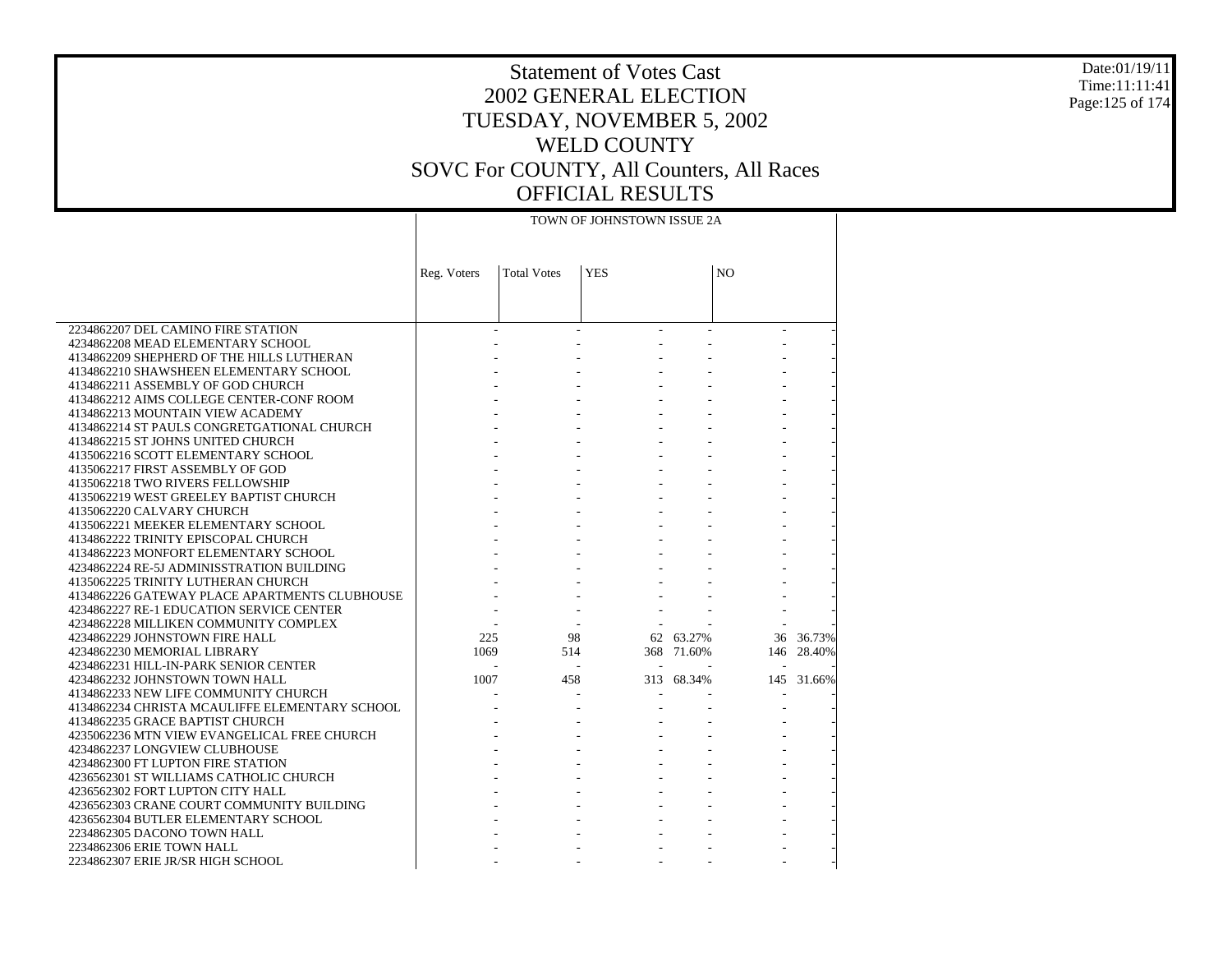#### Date:01/19/11 Time:11:11:41 Page:126 of 174

# Statement of Votes Cast 2002 GENERAL ELECTION TUESDAY, NOVEMBER 5, 2002 WELD COUNTY SOVC For COUNTY, All Counters, All Races OFFICIAL RESULTS

|                                            |             |                     | TOWN OF JOHNSTOWN ISSUE 2A |             |                |            |
|--------------------------------------------|-------------|---------------------|----------------------------|-------------|----------------|------------|
|                                            |             |                     |                            |             |                |            |
|                                            | Reg. Voters | <b>Total Votes</b>  | <b>YES</b>                 |             | N <sub>O</sub> |            |
|                                            |             |                     |                            |             |                |            |
|                                            |             |                     |                            |             |                |            |
| 4136562308 KERSEY TOWN HALL                |             |                     |                            |             |                |            |
| 4236562309 PELICAN LAKES SALES OFFICE      |             |                     |                            |             |                |            |
| 4236562310 HUDSON TOWN HALL                |             |                     |                            |             |                |            |
| 4136562311 KEENESBURG FIRE HALL            |             |                     |                            |             |                |            |
| 4136562312 ROGGEN FIRE HOUSE               |             |                     |                            |             |                |            |
| 4236562313 LOCHBUIE ELEMENTARY SCHOOL      |             |                     |                            |             |                |            |
| 4236562314 AFTER GLOWS SENIOR CENTER       |             |                     |                            |             |                |            |
| 4135062315 UNC CENTER (MAIN LEVEL)         |             |                     |                            |             |                |            |
| 4135062316 EAST MEMORIAL ELEMENTARY SCHOOL |             |                     |                            |             |                |            |
| 4135062317 BETHEL BAPTIST CHURCH           |             |                     |                            |             |                |            |
| 4135062318 JACKSON ELEMENTARY SCHOOL       |             |                     |                            |             |                |            |
| 4135062319 GARDEN CITY TOWN HALL           |             |                     |                            |             |                |            |
| 4135062320 BONELL TOWER (LOUNGE)           |             |                     |                            |             |                |            |
| 4135062321 GREELEY MALL (NORTH ENTRANCE)   |             |                     |                            |             |                |            |
| 4135062322 DOS RIOS ELEMENTARY SCHOOL      |             |                     |                            |             |                |            |
| 4135062323 CENTENNIAL ELEMENTARY SHOOL     |             |                     |                            |             |                |            |
| 4135062324 CAVE CREEK CLUBHOUSE            |             |                     |                            |             |                |            |
| 4135062325 EVANS COMMUNITY COMPLEX         |             |                     |                            |             |                |            |
| 4134862326 FIRST BAPTIST CHURCH            |             |                     |                            |             |                |            |
| 2233362327 MAIL BALLOT PRECINCT            |             |                     |                            |             |                |            |
| <b>ABSENTEE 1</b>                          |             |                     |                            |             |                |            |
| <b>ABSENTEE 2</b>                          |             | $\mathbf{0}$<br>346 |                            | 250 72.25%  |                | 96 27.75%  |
| <b>EARLY</b>                               |             | $\mathbf{0}$        | 39<br>29                   | 74.36%      | 10             | 25.64%     |
| PROVISIONAL 1                              |             |                     |                            |             |                |            |
| <b>PROVISIONAL 2</b>                       |             | $\Omega$            | 9                          | 2 22.22%    |                | 77.78%     |
| Total                                      | 2301        | 1464                |                            | 1024 69.95% |                | 440 30.05% |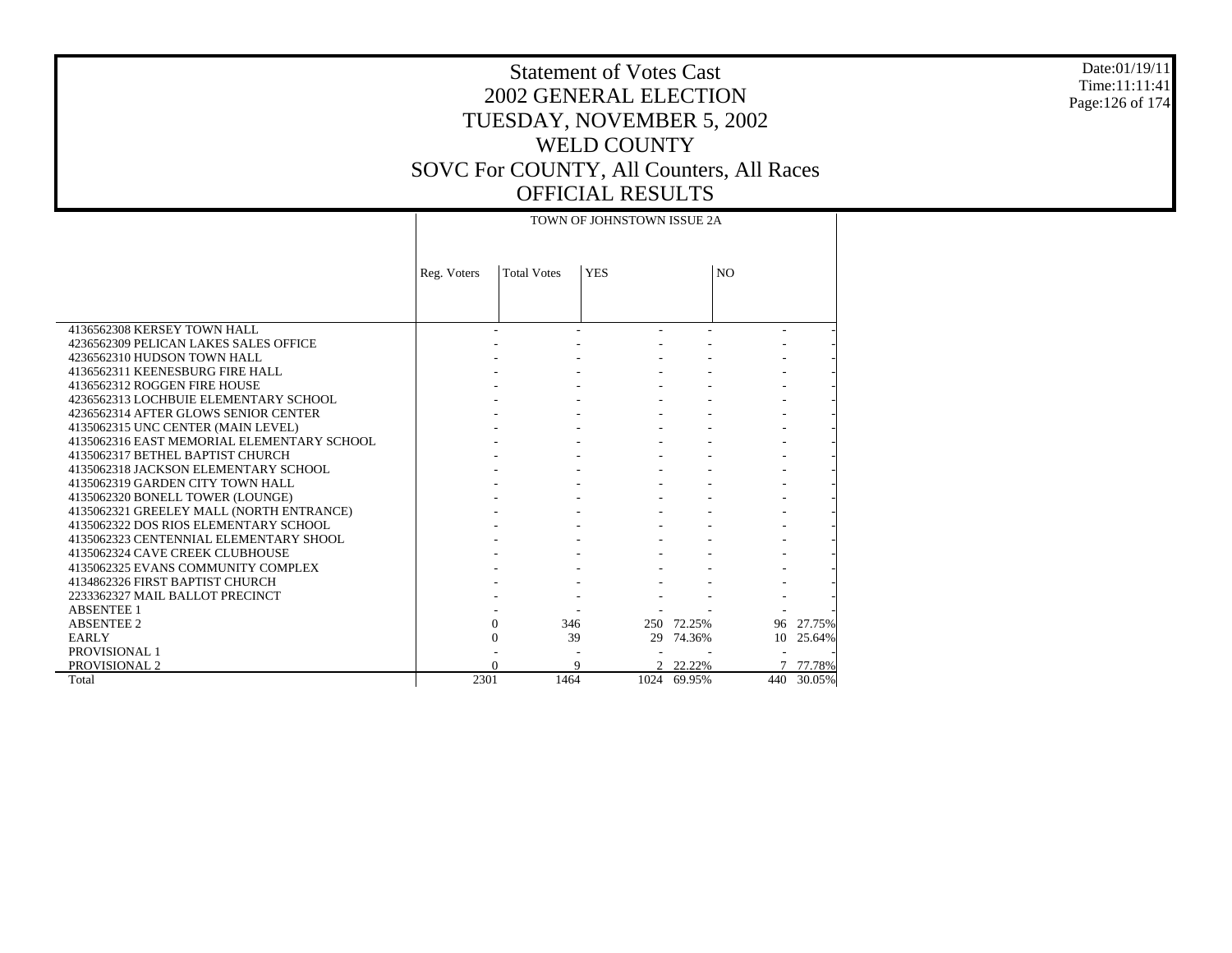# Statement of Votes Cast 2002 GENERAL ELECTION TUESDAY, NOVEMBER 5, 2002 WELD COUNTY SOVC For COUNTY, All Counters, All Races OFFICIAL RESULTS

Date:01/19/11 Time:11:11:41 Page:127 of 174

|                                                |                           | TOWN OF LOCHBUIE ISSUE 2A | CITY OF LONGMONT QUESTION 2A |                |        |       |               |  |                |  |
|------------------------------------------------|---------------------------|---------------------------|------------------------------|----------------|--------|-------|---------------|--|----------------|--|
|                                                |                           |                           |                              |                |        |       |               |  |                |  |
|                                                | Reg. Voters   Total Votes |                           | <b>YES</b>                   | N <sub>O</sub> | Reg.   | Total | <b>YES</b>    |  | N <sub>O</sub> |  |
|                                                |                           |                           |                              |                | Voters | Votes |               |  |                |  |
|                                                |                           |                           |                              |                |        |       |               |  |                |  |
| Jurisdiction Wide                              |                           |                           |                              |                |        |       |               |  |                |  |
| 4136562100 NUNN COMMUNITY BUILDING             |                           |                           |                              |                |        |       |               |  |                |  |
| 4136562101 GROVER FIRE HALL                    |                           |                           |                              |                |        |       |               |  |                |  |
| 4136562102 PRAIRIE HIGH SCHOOL                 |                           |                           |                              |                |        |       |               |  |                |  |
| 4136562103 BRIGGSDALE HIGH SCHOOL              |                           |                           |                              |                |        |       |               |  |                |  |
| 4136562104 GILL LIONS COMMUNITY BUILDING       |                           |                           |                              |                |        |       |               |  |                |  |
| 4136562105 KERSEY SENIOR CITIZENS HALL         |                           |                           |                              |                |        |       |               |  |                |  |
| 4135062106 FRIENDLY VILLAGE CLUBHOUSE          |                           |                           |                              |                |        |       |               |  |                |  |
| 4135062107 GREELEY RECREATION CENTER           |                           |                           |                              |                |        |       |               |  |                |  |
| 4135062108 MADISON ELEMENTARY SCHOOL           |                           |                           |                              |                |        |       |               |  |                |  |
| 4135062109 GLORIA CHRISTI LUTHERAN CHURCH HALL |                           |                           |                              |                |        |       |               |  |                |  |
| 4135062110 FIRST UNITED METHODIST CHURCH       |                           |                           |                              |                |        |       |               |  |                |  |
| 4135062111 FIRST CHRISTIAN CHURCH              |                           |                           |                              |                |        |       |               |  |                |  |
| 4135062112 CAMERON ELEMETARY SCHOOL            |                           |                           |                              |                |        |       |               |  |                |  |
| 4134862113 WESTERN HILLS FIRE STATION          |                           |                           |                              |                |        |       |               |  |                |  |
| 4135062114 OUR SAVIORS LUTHERAN CHURCH         |                           |                           |                              |                |        |       |               |  |                |  |
| 4134962115 WINDSOR HIGH SCHOOLL COMMONS        |                           |                           |                              |                |        |       |               |  |                |  |
| 4134962116 FAITH UNITED CHURCH OF CHRIST       |                           |                           |                              |                |        |       |               |  |                |  |
| 4136562117 SEVERANCE FIRE STATION              |                           |                           |                              |                |        |       |               |  |                |  |
| 4136562118 EATON MIDDLE SCHOOL                 |                           |                           |                              |                |        |       |               |  |                |  |
| 4136562119 EVANGELICAL FREE CHURCH OF EATON    |                           |                           |                              |                |        |       |               |  |                |  |
| 4134862120 NORTH WELD CO WATER DISTRICT        |                           |                           |                              |                |        |       |               |  |                |  |
| 4134962121 COVENANT BIBLE COLLEGE (CLASSROOM)  |                           |                           |                              |                |        |       |               |  |                |  |
| 4134962122 PARK BUILDING-WINDSOR TOWN HALL     |                           |                           |                              |                |        |       |               |  |                |  |
| 4134962123 CORNERSTONE BAPTIST CHURCH          |                           |                           |                              |                |        |       |               |  |                |  |
| 4134862124 VICTORY CHRISTIAN FELLOWSHIP        |                           |                           |                              |                |        |       |               |  |                |  |
| 4134862125 NORTHRIDGE HIGH SCHOOL              |                           |                           |                              |                |        |       |               |  |                |  |
| 4136562126 PIERCE TOWN HALL                    |                           |                           |                              |                |        |       |               |  |                |  |
| 4136562127 AULT TOWN HALL                      |                           |                           |                              |                |        |       |               |  |                |  |
| 4136562128 EATON TOWN HALL                     |                           |                           |                              |                |        |       |               |  |                |  |
| 4134862129 WINDSOR-SEVERANCE PUBLIC LIBRARY    |                           |                           |                              |                |        |       |               |  |                |  |
| 4134962130 TOZER ELEMENTARY SCHOOL             |                           |                           |                              |                |        |       |               |  |                |  |
| 4234862200 MEAD TOWN HALL                      |                           |                           |                              |                |        |       |               |  |                |  |
| 4234862201 PLATTEVILLE TOWN HALL               |                           |                           |                              |                |        |       |               |  |                |  |
| 4234862202 PLATTEVILLE BAPTIST CHURCH          |                           |                           |                              |                |        |       |               |  |                |  |
| 2234862203 FIRESTONE TOWN HALL                 |                           |                           |                              |                |        |       |               |  |                |  |
| 2234862204 TRI TOWN BAPTIST CHURCH             |                           |                           |                              |                |        |       |               |  |                |  |
| 2234862205 FREDERICK TOWN HALL                 |                           |                           |                              |                |        |       |               |  |                |  |
| 2234862206 RINN UNITED METHODIST CHURCH        |                           |                           |                              |                |        |       | $\Omega$<br>0 |  | $\Omega$       |  |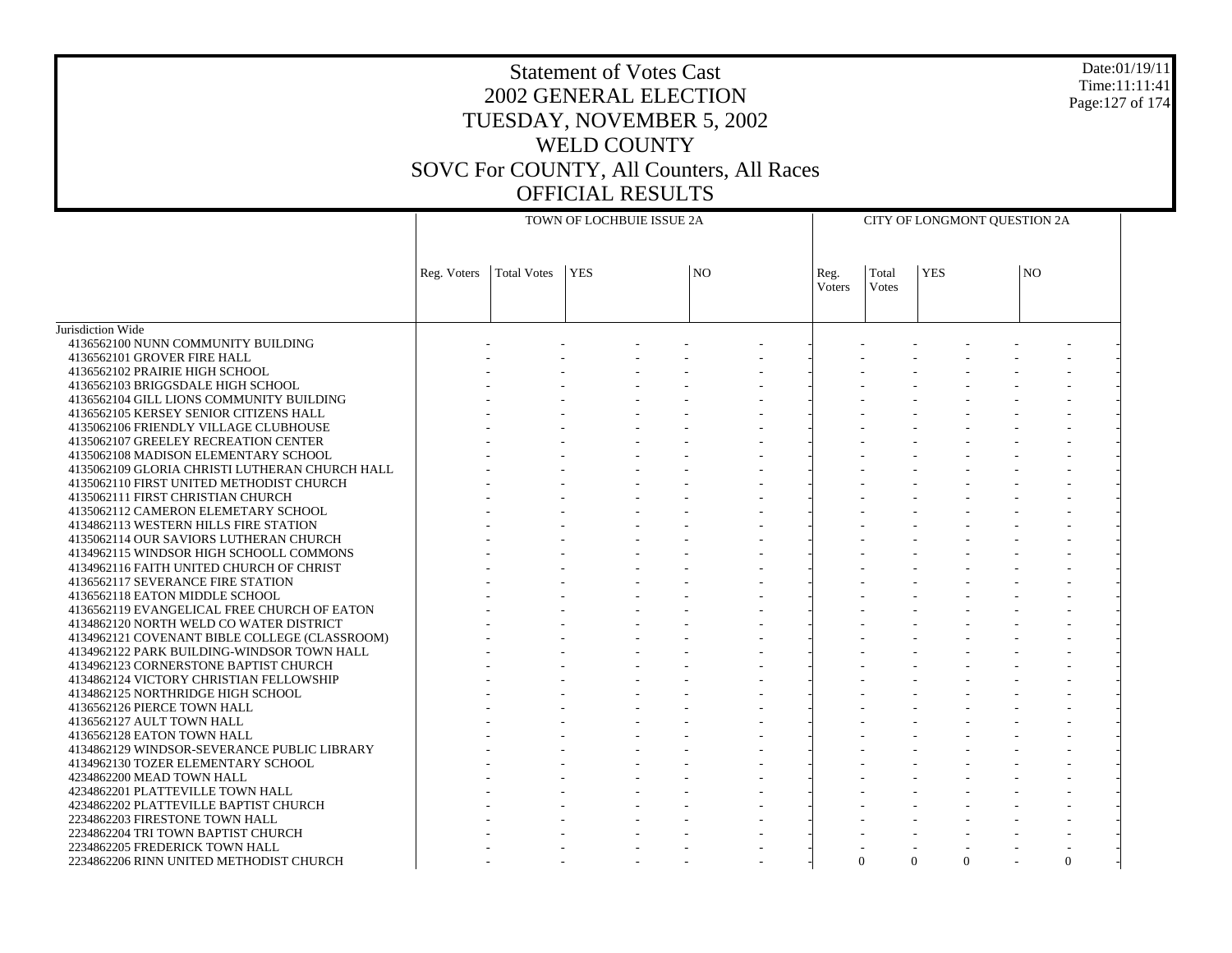#### Date:01/19/11 Time:11:11:41 Page:128 of 174

### Statement of Votes Cast 2002 GENERAL ELECTION TUESDAY, NOVEMBER 5, 2002 WELD COUNTY SOVC For COUNTY, All Counters, All Races OFFICIAL RESULTS

| CITY OF LONGMONT QUESTION 2A |
|------------------------------|

|                                                                                        | TOWN OF LOCHBUIE ISSUE 2A |                    |            |  |           |  |        | CITY OF LONGMONT QUESTION 2A |                      |        |                |           |  |
|----------------------------------------------------------------------------------------|---------------------------|--------------------|------------|--|-----------|--|--------|------------------------------|----------------------|--------|----------------|-----------|--|
|                                                                                        |                           |                    |            |  |           |  |        |                              |                      |        |                |           |  |
|                                                                                        |                           |                    |            |  |           |  |        |                              |                      |        |                |           |  |
|                                                                                        | Reg. Voters               | <b>Total Votes</b> | <b>YES</b> |  | <b>NO</b> |  | Reg.   | Total                        | <b>YES</b>           |        | N <sub>O</sub> |           |  |
|                                                                                        |                           |                    |            |  |           |  | Voters | <b>Votes</b>                 |                      |        |                |           |  |
|                                                                                        |                           |                    |            |  |           |  |        |                              |                      |        |                |           |  |
| 2234862207 DEL CAMINO FIRE STATION                                                     |                           |                    |            |  |           |  |        | $\theta$                     | $\Omega$<br>$\Omega$ | $\sim$ | $\Omega$       |           |  |
| 4234862208 MEAD ELEMENTARY SCHOOL                                                      |                           |                    |            |  |           |  |        |                              |                      |        |                |           |  |
| 4134862209 SHEPHERD OF THE HILLS LUTHERAN                                              |                           |                    |            |  |           |  |        |                              |                      |        |                |           |  |
| 4134862210 SHAWSHEEN ELEMENTARY SCHOOL                                                 |                           |                    |            |  |           |  |        |                              |                      |        |                |           |  |
| 4134862211 ASSEMBLY OF GOD CHURCH                                                      |                           |                    |            |  |           |  |        |                              |                      |        |                |           |  |
| 4134862212 AIMS COLLEGE CENTER-CONF ROOM                                               |                           |                    |            |  |           |  |        |                              |                      |        |                |           |  |
| 4134862213 MOUNTAIN VIEW ACADEMY                                                       |                           |                    |            |  |           |  |        |                              |                      |        |                |           |  |
| 4134862214 ST PAULS CONGRETGATIONAL CHURCH                                             |                           |                    |            |  |           |  |        |                              |                      |        |                |           |  |
| 4134862215 ST JOHNS UNITED CHURCH                                                      |                           |                    |            |  |           |  |        |                              |                      |        |                |           |  |
| 4135062216 SCOTT ELEMENTARY SCHOOL                                                     |                           |                    |            |  |           |  |        |                              |                      |        |                |           |  |
| 4135062217 FIRST ASSEMBLY OF GOD                                                       |                           |                    |            |  |           |  |        |                              |                      |        |                |           |  |
| 4135062218 TWO RIVERS FELLOWSHIP                                                       |                           |                    |            |  |           |  |        |                              |                      |        |                |           |  |
| 4135062219 WEST GREELEY BAPTIST CHURCH                                                 |                           |                    |            |  |           |  |        |                              |                      |        |                |           |  |
| 4135062220 CALVARY CHURCH                                                              |                           |                    |            |  |           |  |        |                              |                      |        |                |           |  |
| 4135062221 MEEKER ELEMENTARY SCHOOL                                                    |                           |                    |            |  |           |  |        |                              |                      |        |                |           |  |
| 4134862222 TRINITY EPISCOPAL CHURCH                                                    |                           |                    |            |  |           |  |        |                              |                      |        |                |           |  |
| 4134862223 MONFORT ELEMENTARY SCHOOL                                                   |                           |                    |            |  |           |  |        |                              |                      |        |                |           |  |
| 4234862224 RE-5J ADMINISSTRATION BUILDING                                              |                           |                    |            |  |           |  |        |                              |                      |        |                |           |  |
| 4135062225 TRINITY LUTHERAN CHURCH                                                     |                           |                    |            |  |           |  |        |                              |                      |        |                |           |  |
| 4134862226 GATEWAY PLACE APARTMENTS CLUBHOUSE                                          |                           |                    |            |  |           |  |        |                              |                      |        |                |           |  |
| 4234862227 RE-1 EDUCATION SERVICE CENTER                                               |                           |                    |            |  |           |  |        |                              |                      |        |                |           |  |
| 4234862228 MILLIKEN COMMUNITY COMPLEX                                                  |                           |                    |            |  |           |  |        |                              |                      |        |                |           |  |
| 4234862229 JOHNSTOWN FIRE HALL                                                         |                           |                    |            |  |           |  |        |                              |                      |        |                |           |  |
| 4234862230 MEMORIAL LIBRARY                                                            |                           |                    |            |  |           |  |        |                              |                      |        |                |           |  |
| 4234862231 HILL-IN-PARK SENIOR CENTER                                                  |                           |                    |            |  |           |  |        |                              |                      |        |                |           |  |
| 4234862232 JOHNSTOWN TOWN HALL                                                         |                           |                    |            |  |           |  |        |                              |                      |        |                |           |  |
| 4134862233 NEW LIFE COMMUNITY CHURCH<br>4134862234 CHRISTA MCAULIFFE ELEMENTARY SCHOOL |                           |                    |            |  |           |  |        |                              |                      |        |                |           |  |
| 4134862235 GRACE BAPTIST CHURCH                                                        |                           |                    |            |  |           |  |        |                              |                      |        |                |           |  |
| 4235062236 MTN VIEW EVANGELICAL FREE CHURCH                                            |                           |                    |            |  |           |  |        |                              |                      |        |                |           |  |
| 4234862237 LONGVIEW CLUBHOUSE                                                          |                           |                    |            |  |           |  |        | 5                            | $\Omega$             | 0.00%  |                | 1 100,00% |  |
| 4234862300 FT LUPTON FIRE STATION                                                      |                           |                    |            |  |           |  |        |                              |                      |        |                |           |  |
| 4236562301 ST WILLIAMS CATHOLIC CHURCH                                                 |                           |                    |            |  |           |  |        |                              |                      |        |                |           |  |
| 4236562302 FORT LUPTON CITY HALL                                                       |                           |                    |            |  |           |  |        |                              |                      |        |                |           |  |
| 4236562303 CRANE COURT COMMUNITY BUILDING                                              |                           |                    |            |  |           |  |        |                              |                      |        |                |           |  |
| 4236562304 BUTLER ELEMENTARY SCHOOL                                                    |                           |                    |            |  |           |  |        |                              |                      |        |                |           |  |
| 2234862305 DACONO TOWN HALL                                                            |                           |                    |            |  |           |  |        |                              |                      |        |                |           |  |
| 2234862306 ERIE TOWN HALL                                                              |                           |                    |            |  |           |  |        |                              |                      |        |                |           |  |
| 2234862307 ERIE JR/SR HIGH SCHOOL                                                      |                           |                    |            |  |           |  |        |                              |                      |        |                |           |  |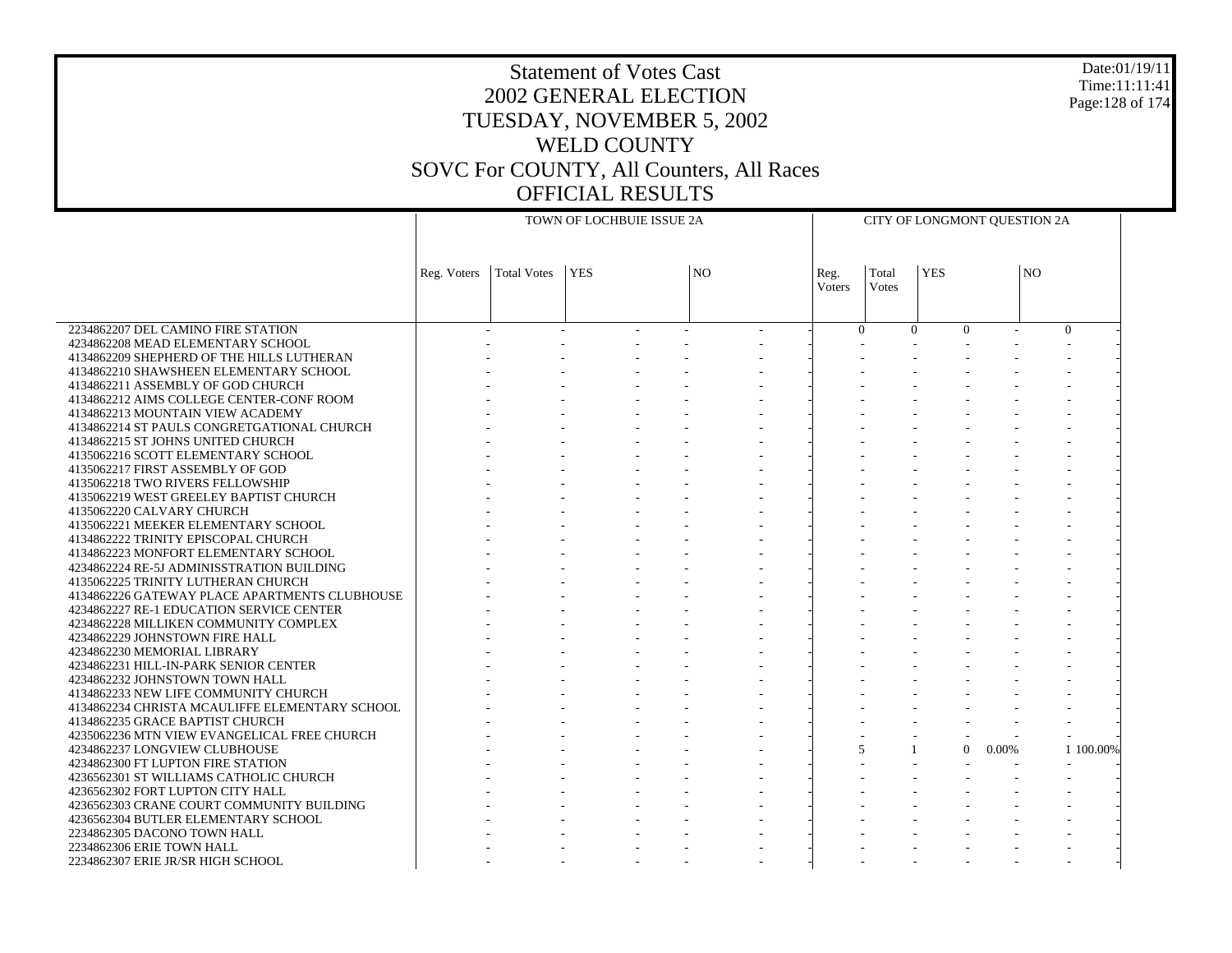#### Date:01/19/11 Time:11:11:42 Page:129 of 174

|                                            |             | TOWN OF LOCHBUIE ISSUE 2A |            | CITY OF LONGMONT OUESTION 2A |           |            |                |                |              |                   |                 |           |
|--------------------------------------------|-------------|---------------------------|------------|------------------------------|-----------|------------|----------------|----------------|--------------|-------------------|-----------------|-----------|
|                                            | Reg. Voters | <b>Total Votes</b>        | <b>YES</b> |                              | <b>NO</b> |            | Reg.<br>Voters | Total<br>Votes | <b>YES</b>   |                   | NO <sub>1</sub> |           |
| 4136562308 KERSEY TOWN HALL                |             |                           |            |                              |           |            |                |                |              |                   |                 |           |
| 4236562309 PELICAN LAKES SALES OFFICE      |             |                           |            |                              |           |            |                |                |              |                   |                 |           |
| 4236562310 HUDSON TOWN HALL                |             |                           |            |                              |           |            |                |                |              |                   |                 |           |
| 4136562311 KEENESBURG FIRE HALL            |             |                           |            |                              |           |            |                |                |              |                   |                 |           |
| 4136562312 ROGGEN FIRE HOUSE               |             |                           |            |                              |           |            |                |                |              |                   |                 |           |
| 4236562313 LOCHBUIE ELEMENTARY SCHOOL      |             |                           |            |                              |           |            |                |                |              |                   |                 |           |
| 4236562314 AFTER GLOWS SENIOR CENTER       | 846         | 338                       | 79         | 23.37%                       | 259       | 76.63%     |                |                |              |                   |                 |           |
| 4135062315 UNC CENTER (MAIN LEVEL)         |             |                           |            |                              |           |            |                |                |              |                   |                 |           |
| 4135062316 EAST MEMORIAL ELEMENTARY SCHOOL |             |                           |            |                              |           |            |                |                |              |                   |                 |           |
| 4135062317 BETHEL BAPTIST CHURCH           |             |                           |            |                              |           |            |                |                |              |                   |                 |           |
| 4135062318 JACKSON ELEMENTARY SCHOOL       |             |                           |            |                              |           |            |                |                |              |                   |                 |           |
| 4135062319 GARDEN CITY TOWN HALL           |             |                           |            |                              |           |            |                |                |              |                   |                 |           |
| 4135062320 BONELL TOWER (LOUNGE)           |             |                           |            |                              |           |            |                |                |              |                   |                 |           |
| 4135062321 GREELEY MALL (NORTH ENTRANCE)   |             |                           |            |                              |           |            |                |                |              |                   |                 |           |
| 4135062322 DOS RIOS ELEMENTARY SCHOOL      |             |                           |            |                              |           |            |                |                |              |                   |                 |           |
| 4135062323 CENTENNIAL ELEMENTARY SHOOL     |             |                           |            |                              |           |            |                |                |              |                   |                 |           |
| 4135062324 CAVE CREEK CLUBHOUSE            |             |                           |            |                              |           |            |                |                |              |                   |                 |           |
| 4135062325 EVANS COMMUNITY COMPLEX         |             |                           |            |                              |           |            |                |                |              |                   |                 |           |
| 4134862326 FIRST BAPTIST CHURCH            |             |                           |            |                              |           |            |                |                |              |                   |                 |           |
| 2233362327 MAIL BALLOT PRECINCT            |             |                           |            |                              |           |            |                |                |              |                   |                 |           |
| <b>ABSENTEE 1</b>                          |             |                           |            |                              |           |            |                | $\Omega$       | $\Omega$     | $\Omega$          | $\Omega$        |           |
| <b>ABSENTEE 2</b>                          |             | 104                       | 23         | 22.12%                       | 81        | 77.88%     |                | $\theta$       |              | $\Omega$<br>0.00% |                 | 2 100.00% |
| <b>EARLY</b>                               |             | 4                         |            | 2 50.00%                     |           | 2 50.00%   |                | $\Omega$       | $\Omega$     | $\Omega$          |                 |           |
| PROVISIONAL 1                              |             |                           |            |                              |           |            |                | $\Omega$       | $\Omega$     | $\Omega$          |                 |           |
| PROVISIONAL 2                              |             | 10                        |            | 10.00%                       |           | 9 90.00%   |                | $\theta$       |              |                   |                 |           |
| Total                                      | 846         | 456                       |            | 105 23.03%                   |           | 351 76.97% |                | 5              | $\mathbf{3}$ | $\Omega$<br>0.00% |                 | 3 100,00% |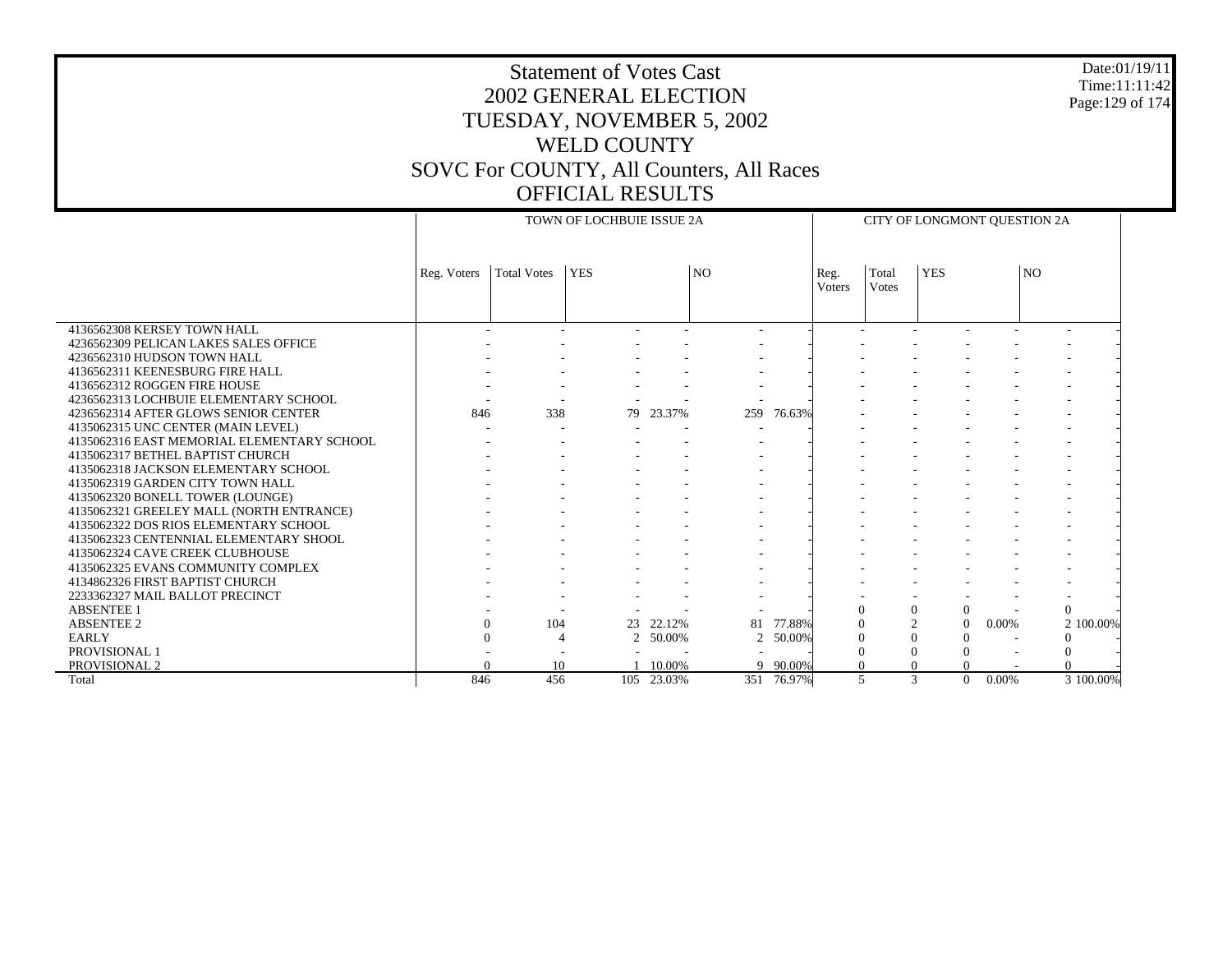# Statement of Votes Cast 2002 GENERAL ELECTION TUESDAY, NOVEMBER 5, 2002 WELD COUNTY SOVC For COUNTY, All Counters, All Races OFFICIAL RESULTS

Date:01/19/11 Time:11:11:42 Page:130 of 174

|                                                |                |                | CITY OF LONGMONT QUESTION 2B |                |             | TOWN OF MILLIKEN ISSUE 2A |            |     |  |  |  |
|------------------------------------------------|----------------|----------------|------------------------------|----------------|-------------|---------------------------|------------|-----|--|--|--|
|                                                | Reg.<br>Voters | Total<br>Votes | <b>YES</b>                   | N <sub>O</sub> | Reg. Voters | <b>Total Votes</b>        | <b>YES</b> | NO. |  |  |  |
| Jurisdiction Wide                              |                |                |                              |                |             |                           |            |     |  |  |  |
| 4136562100 NUNN COMMUNITY BUILDING             |                |                |                              |                |             |                           |            |     |  |  |  |
| 4136562101 GROVER FIRE HALL                    |                |                |                              |                |             |                           |            |     |  |  |  |
| 4136562102 PRAIRIE HIGH SCHOOL                 |                |                |                              |                |             |                           |            |     |  |  |  |
| 4136562103 BRIGGSDALE HIGH SCHOOL              |                |                |                              |                |             |                           |            |     |  |  |  |
| 4136562104 GILL LIONS COMMUNITY BUILDING       |                |                |                              |                |             |                           |            |     |  |  |  |
| 4136562105 KERSEY SENIOR CITIZENS HALL         |                |                |                              |                |             |                           |            |     |  |  |  |
| 4135062106 FRIENDLY VILLAGE CLUBHOUSE          |                |                |                              |                |             |                           |            |     |  |  |  |
| 4135062107 GREELEY RECREATION CENTER           |                |                |                              |                |             |                           |            |     |  |  |  |
| 4135062108 MADISON ELEMENTARY SCHOOL           |                |                |                              |                |             |                           |            |     |  |  |  |
| 4135062109 GLORIA CHRISTI LUTHERAN CHURCH HALL |                |                |                              |                |             |                           |            |     |  |  |  |
| 4135062110 FIRST UNITED METHODIST CHURCH       |                |                |                              |                |             |                           |            |     |  |  |  |
| 4135062111 FIRST CHRISTIAN CHURCH              |                |                |                              |                |             |                           |            |     |  |  |  |
| 4135062112 CAMERON ELEMETARY SCHOOL            |                |                |                              |                |             |                           |            |     |  |  |  |
| 4134862113 WESTERN HILLS FIRE STATION          |                |                |                              |                |             |                           |            |     |  |  |  |
| 4135062114 OUR SAVIORS LUTHERAN CHURCH         |                |                |                              |                |             |                           |            |     |  |  |  |
| 4134962115 WINDSOR HIGH SCHOOLL COMMONS        |                |                |                              |                |             |                           |            |     |  |  |  |
| 4134962116 FAITH UNITED CHURCH OF CHRIST       |                |                |                              |                |             |                           |            |     |  |  |  |
| 4136562117 SEVERANCE FIRE STATION              |                |                |                              |                |             |                           |            |     |  |  |  |
| 4136562118 EATON MIDDLE SCHOOL                 |                |                |                              |                |             |                           |            |     |  |  |  |
| 4136562119 EVANGELICAL FREE CHURCH OF EATON    |                |                |                              |                |             |                           |            |     |  |  |  |
| 4134862120 NORTH WELD CO WATER DISTRICT        |                |                |                              |                |             |                           |            |     |  |  |  |
| 4134962121 COVENANT BIBLE COLLEGE (CLASSROOM)  |                |                |                              |                |             |                           |            |     |  |  |  |
| 4134962122 PARK BUILDING-WINDSOR TOWN HALL     |                |                |                              |                |             |                           |            |     |  |  |  |
| 4134962123 CORNERSTONE BAPTIST CHURCH          |                |                |                              |                |             |                           |            |     |  |  |  |
| 4134862124 VICTORY CHRISTIAN FELLOWSHIP        |                |                |                              |                |             |                           |            |     |  |  |  |
| 4134862125 NORTHRIDGE HIGH SCHOOL              |                |                |                              |                |             |                           |            |     |  |  |  |
| 4136562126 PIERCE TOWN HALL                    |                |                |                              |                |             |                           |            |     |  |  |  |
| 4136562127 AULT TOWN HALL                      |                |                |                              |                |             |                           |            |     |  |  |  |
| 4136562128 EATON TOWN HALL                     |                |                |                              |                |             |                           |            |     |  |  |  |
| 4134862129 WINDSOR-SEVERANCE PUBLIC LIBRARY    |                |                |                              |                |             |                           |            |     |  |  |  |
| 4134962130 TOZER ELEMENTARY SCHOOL             |                |                |                              |                |             |                           |            |     |  |  |  |
| 4234862200 MEAD TOWN HALL                      |                |                |                              |                |             |                           |            |     |  |  |  |
| 4234862201 PLATTEVILLE TOWN HALL               |                |                |                              |                |             |                           |            |     |  |  |  |
| 4234862202 PLATTEVILLE BAPTIST CHURCH          |                |                |                              |                |             |                           |            |     |  |  |  |
| 2234862203 FIRESTONE TOWN HALL                 |                |                |                              |                |             |                           |            |     |  |  |  |
| 2234862204 TRI TOWN BAPTIST CHURCH             |                |                |                              |                |             |                           |            |     |  |  |  |
| 2234862205 FREDERICK TOWN HALL                 |                |                |                              |                |             |                           |            |     |  |  |  |
| 2234862206 RINN UNITED METHODIST CHURCH        |                | $\Omega$       | $\Omega$<br>$\Omega$         | $\Omega$       |             |                           |            |     |  |  |  |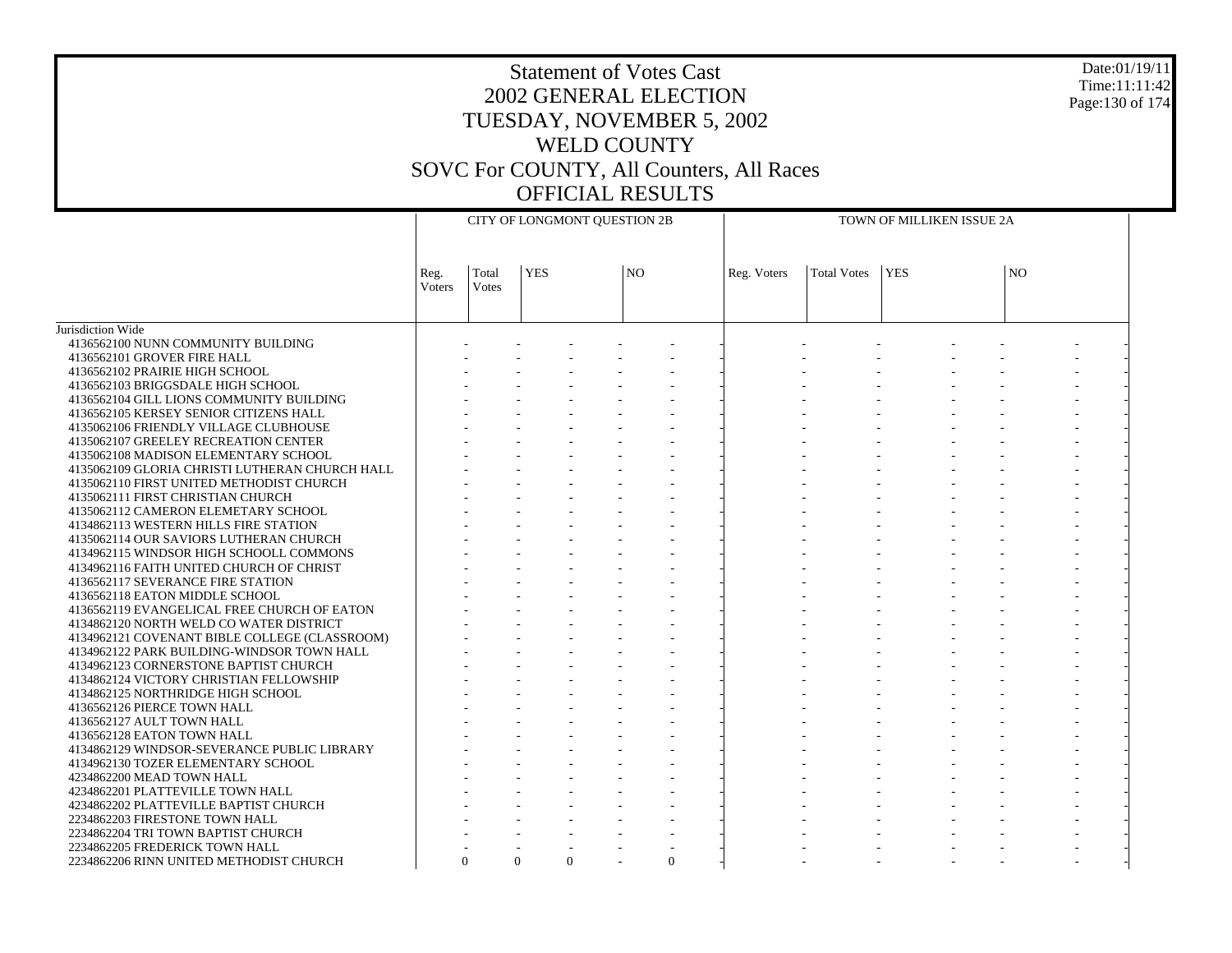### Statement of Votes Cast 2002 GENERAL ELECTION TUESDAY, NOVEMBER 5, 2002 WELD COUNTY SOVC For COUNTY, All Counters, All Races OFFICIAL RESULTS

Date:01/19/11 Time:11:11:42 Page:131 of 174

|                                                                         | CITY OF LONGMONT QUESTION 2B |                          |            |           |                 |          | TOWN OF MILLIKEN ISSUE 2A |                    |            |            |                |            |  |
|-------------------------------------------------------------------------|------------------------------|--------------------------|------------|-----------|-----------------|----------|---------------------------|--------------------|------------|------------|----------------|------------|--|
|                                                                         |                              |                          |            |           |                 |          |                           |                    |            |            |                |            |  |
|                                                                         | Reg.<br>Voters               | Total<br>Votes           | <b>YES</b> |           | NO <sub>1</sub> |          | Reg. Voters               | <b>Total Votes</b> | <b>YES</b> |            | N <sub>O</sub> |            |  |
|                                                                         |                              |                          |            |           |                 |          |                           |                    |            |            |                |            |  |
| 2234862207 DEL CAMINO FIRE STATION                                      |                              | $\Omega$                 | $\Omega$   | $\Omega$  | $\overline{0}$  |          |                           |                    |            |            |                |            |  |
| 4234862208 MEAD ELEMENTARY SCHOOL                                       |                              |                          |            |           |                 |          |                           |                    |            |            |                |            |  |
| 4134862209 SHEPHERD OF THE HILLS LUTHERAN                               |                              |                          |            |           |                 |          |                           |                    |            |            |                |            |  |
| 4134862210 SHAWSHEEN ELEMENTARY SCHOOL                                  |                              |                          |            |           |                 |          |                           |                    |            |            |                |            |  |
| 4134862211 ASSEMBLY OF GOD CHURCH                                       |                              |                          |            |           |                 |          |                           |                    |            |            |                |            |  |
| 4134862212 AIMS COLLEGE CENTER-CONF ROOM                                |                              |                          |            |           |                 |          |                           |                    |            |            |                |            |  |
| 4134862213 MOUNTAIN VIEW ACADEMY                                        |                              |                          |            |           |                 |          |                           |                    |            |            |                |            |  |
| 4134862214 ST PAULS CONGRETGATIONAL CHURCH                              |                              |                          |            |           |                 |          |                           |                    |            |            |                |            |  |
| 4134862215 ST JOHNS UNITED CHURCH<br>4135062216 SCOTT ELEMENTARY SCHOOL |                              |                          |            |           |                 |          |                           |                    |            |            |                |            |  |
| 4135062217 FIRST ASSEMBLY OF GOD                                        |                              |                          |            |           |                 |          |                           |                    |            |            |                |            |  |
| 4135062218 TWO RIVERS FELLOWSHIP                                        |                              |                          |            |           |                 |          |                           |                    |            |            |                |            |  |
| 4135062219 WEST GREELEY BAPTIST CHURCH                                  |                              |                          |            |           |                 |          |                           |                    |            |            |                |            |  |
| 4135062220 CALVARY CHURCH                                               |                              |                          |            |           |                 |          |                           |                    |            |            |                |            |  |
| 4135062221 MEEKER ELEMENTARY SCHOOL                                     |                              |                          |            |           |                 |          |                           |                    |            |            |                |            |  |
| 4134862222 TRINITY EPISCOPAL CHURCH                                     |                              |                          |            |           |                 |          |                           |                    |            |            |                |            |  |
| 4134862223 MONFORT ELEMENTARY SCHOOL                                    |                              |                          |            |           |                 |          |                           |                    |            |            |                |            |  |
| 4234862224 RE-5J ADMINISSTRATION BUILDING                               |                              |                          |            |           |                 |          | 407                       | 148                |            | 88 59.46%  | 60             | 40.54%     |  |
| 4135062225 TRINITY LUTHERAN CHURCH                                      |                              |                          |            |           |                 |          |                           |                    |            |            |                |            |  |
| 4134862226 GATEWAY PLACE APARTMENTS CLUBHOUSE                           |                              |                          |            |           |                 |          |                           |                    |            |            |                |            |  |
| 4234862227 RE-1 EDUCATION SERVICE CENTER                                |                              |                          |            |           |                 |          |                           |                    |            |            |                |            |  |
| 4234862228 MILLIKEN COMMUNITY COMPLEX                                   |                              |                          |            |           |                 |          | 955                       | 439                |            | 277 63.10% |                | 162 36.90% |  |
| 4234862229 JOHNSTOWN FIRE HALL                                          |                              |                          |            |           |                 |          |                           |                    |            |            |                |            |  |
| 4234862230 MEMORIAL LIBRARY                                             |                              |                          |            |           |                 |          |                           |                    |            |            |                |            |  |
| 4234862231 HILL-IN-PARK SENIOR CENTER                                   |                              |                          |            |           |                 |          |                           |                    |            |            |                |            |  |
| 4234862232 JOHNSTOWN TOWN HALL                                          |                              |                          |            |           |                 |          |                           |                    |            |            |                |            |  |
| 4134862233 NEW LIFE COMMUNITY CHURCH                                    |                              |                          |            |           |                 |          |                           |                    |            |            |                |            |  |
| 4134862234 CHRISTA MCAULIFFE ELEMENTARY SCHOOL                          |                              |                          |            |           |                 |          |                           |                    |            |            |                |            |  |
| 4134862235 GRACE BAPTIST CHURCH                                         |                              |                          |            |           |                 |          |                           |                    |            |            |                |            |  |
| 4235062236 MTN VIEW EVANGELICAL FREE CHURCH                             |                              |                          |            |           |                 |          |                           |                    |            |            |                |            |  |
| 4234862237 LONGVIEW CLUBHOUSE                                           |                              | $\overline{\phantom{0}}$ |            | 1 100,00% | $\Omega$        | $0.00\%$ |                           |                    |            |            |                |            |  |
| 4234862300 FT LUPTON FIRE STATION                                       |                              |                          |            |           |                 |          |                           |                    |            |            |                |            |  |
| 4236562301 ST WILLIAMS CATHOLIC CHURCH                                  |                              |                          |            |           |                 |          |                           |                    |            |            |                |            |  |
| 4236562302 FORT LUPTON CITY HALL                                        |                              |                          |            |           |                 |          |                           |                    |            |            |                |            |  |
| 4236562303 CRANE COURT COMMUNITY BUILDING                               |                              |                          |            |           |                 |          |                           |                    |            |            |                |            |  |
| 4236562304 BUTLER ELEMENTARY SCHOOL<br>2234862305 DACONO TOWN HALL      |                              |                          |            |           |                 |          |                           |                    |            |            |                |            |  |
| 2234862306 ERIE TOWN HALL                                               |                              |                          |            |           |                 |          |                           |                    |            |            |                |            |  |
| 2234862307 ERIE JR/SR HIGH SCHOOL                                       |                              |                          |            |           |                 |          |                           |                    |            |            |                |            |  |
|                                                                         |                              |                          |            |           |                 |          |                           |                    |            |            |                |            |  |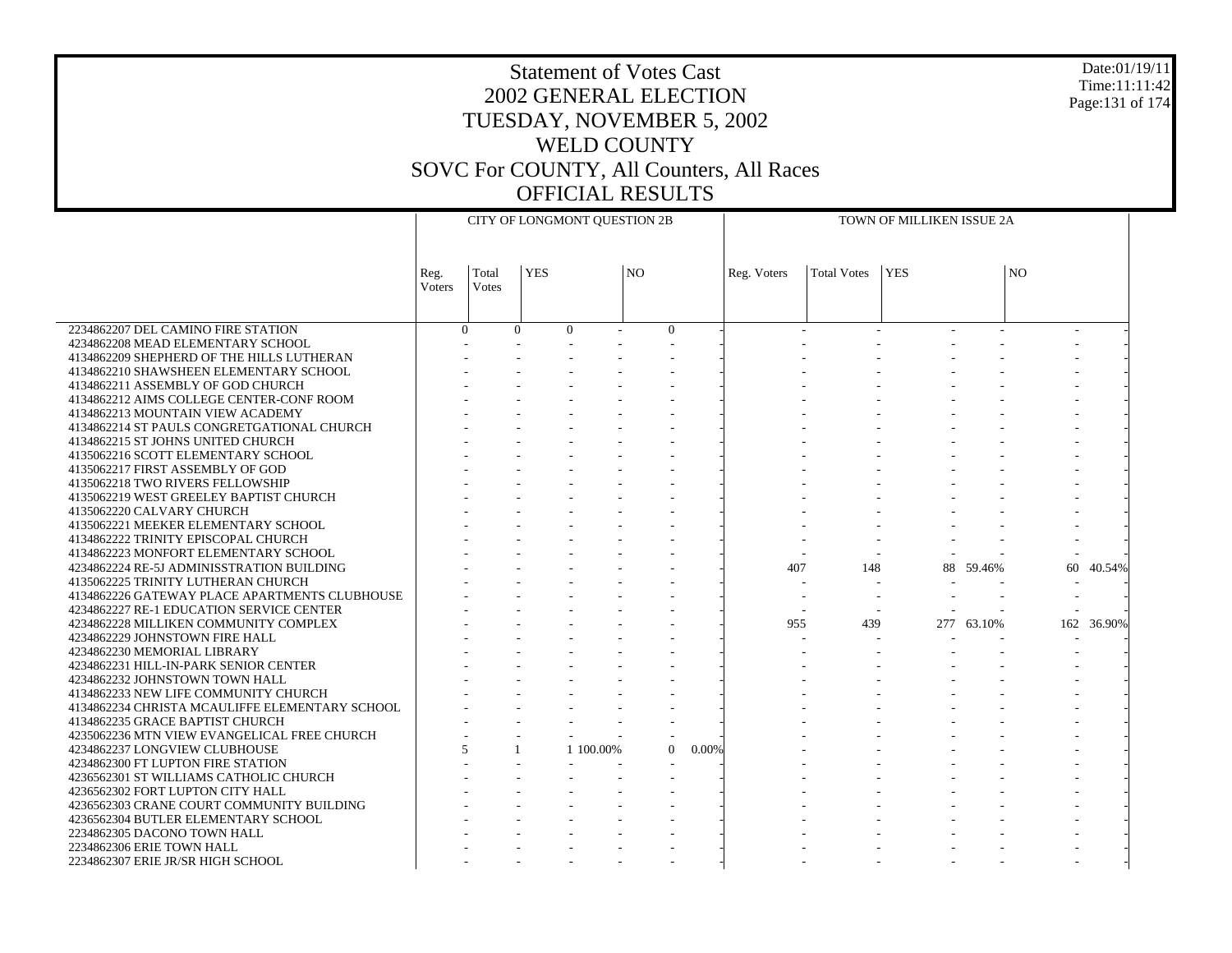# 2002 GENERAL ELECTION TUESDAY, NOVEMBER 5, 2002 Page:132 of 174

Date:01/19/11 Time:11:11:42

### WELD COUNTY SOVC For COUNTY, All Counters, All Races OFFICIAL RESULTS

Statement of Votes Cast

|                                            | CITY OF LONGMONT QUESTION 2B |                |               |        | TOWN OF MILLIKEN ISSUE 2A |             |             |            |            |    |            |
|--------------------------------------------|------------------------------|----------------|---------------|--------|---------------------------|-------------|-------------|------------|------------|----|------------|
|                                            |                              |                |               |        |                           |             |             |            |            |    |            |
|                                            | Reg.<br>Voters               | Total<br>Votes | <b>YES</b>    |        | N <sub>O</sub>            | Reg. Voters | Total Votes | <b>YES</b> |            | NO |            |
|                                            |                              |                |               |        |                           |             |             |            |            |    |            |
|                                            |                              |                |               |        |                           |             |             |            |            |    |            |
| 4136562308 KERSEY TOWN HALL                |                              |                |               |        |                           |             |             |            |            |    |            |
| 4236562309 PELICAN LAKES SALES OFFICE      |                              |                |               |        |                           |             |             |            |            |    |            |
| 4236562310 HUDSON TOWN HALL                |                              |                |               |        |                           |             |             |            |            |    |            |
| 4136562311 KEENESBURG FIRE HALL            |                              |                |               |        |                           |             |             |            |            |    |            |
| 4136562312 ROGGEN FIRE HOUSE               |                              |                |               |        |                           |             |             |            |            |    |            |
| 4236562313 LOCHBUIE ELEMENTARY SCHOOL      |                              |                |               |        |                           |             |             |            |            |    |            |
| 4236562314 AFTER GLOWS SENIOR CENTER       |                              |                |               |        |                           |             |             |            |            |    |            |
| 4135062315 UNC CENTER (MAIN LEVEL)         |                              |                |               |        |                           |             |             |            |            |    |            |
| 4135062316 EAST MEMORIAL ELEMENTARY SCHOOL |                              |                |               |        |                           |             |             |            |            |    |            |
| 4135062317 BETHEL BAPTIST CHURCH           |                              |                |               |        |                           |             |             |            |            |    |            |
| 4135062318 JACKSON ELEMENTARY SCHOOL       |                              |                |               |        |                           |             |             |            |            |    |            |
| 4135062319 GARDEN CITY TOWN HALL           |                              |                |               |        |                           |             |             |            |            |    |            |
| 4135062320 BONELL TOWER (LOUNGE)           |                              |                |               |        |                           |             |             |            |            |    |            |
| 4135062321 GREELEY MALL (NORTH ENTRANCE)   |                              |                |               |        |                           |             |             |            |            |    |            |
| 4135062322 DOS RIOS ELEMENTARY SCHOOL      |                              |                |               |        |                           |             |             |            |            |    |            |
| 4135062323 CENTENNIAL ELEMENTARY SHOOL     |                              |                |               |        |                           |             |             |            |            |    |            |
| 4135062324 CAVE CREEK CLUBHOUSE            |                              |                |               |        |                           |             |             |            |            |    |            |
| 4135062325 EVANS COMMUNITY COMPLEX         |                              |                |               |        |                           |             |             |            |            |    |            |
| 4134862326 FIRST BAPTIST CHURCH            |                              |                |               |        |                           |             |             |            |            |    |            |
| 2233362327 MAIL BALLOT PRECINCT            |                              |                |               |        |                           |             |             |            |            |    |            |
| <b>ABSENTEE 1</b>                          | $\Omega$                     | $\theta$       | $\theta$      |        | $\overline{0}$            |             |             |            |            |    |            |
| <b>ABSENTEE 2</b>                          |                              |                | $\Omega$      | 0.00%  | 2 100,00%                 |             | 204<br>0    |            | 111 54.41% | 93 | 45.59%     |
| <b>EARLY</b>                               | $\Omega$                     |                | $\Omega$<br>0 |        | $\Omega$                  |             | 39<br>0     | 24         | 61.54%     | 15 | 38.46%     |
| PROVISIONAL 1                              |                              | $\Omega$       | 0             |        | $\mathbf{0}$              |             |             |            |            |    |            |
| PROVISIONAL 2                              | $\Omega$                     | $\Omega$       |               |        |                           |             |             | 6          | 3 50.00%   | 3  | 50.00%     |
| Total                                      | $\overline{\phantom{0}}$     |                | 3             | 33.33% | 2 66.67%                  | 1362        | 836         |            | 503 60.17% |    | 333 39.83% |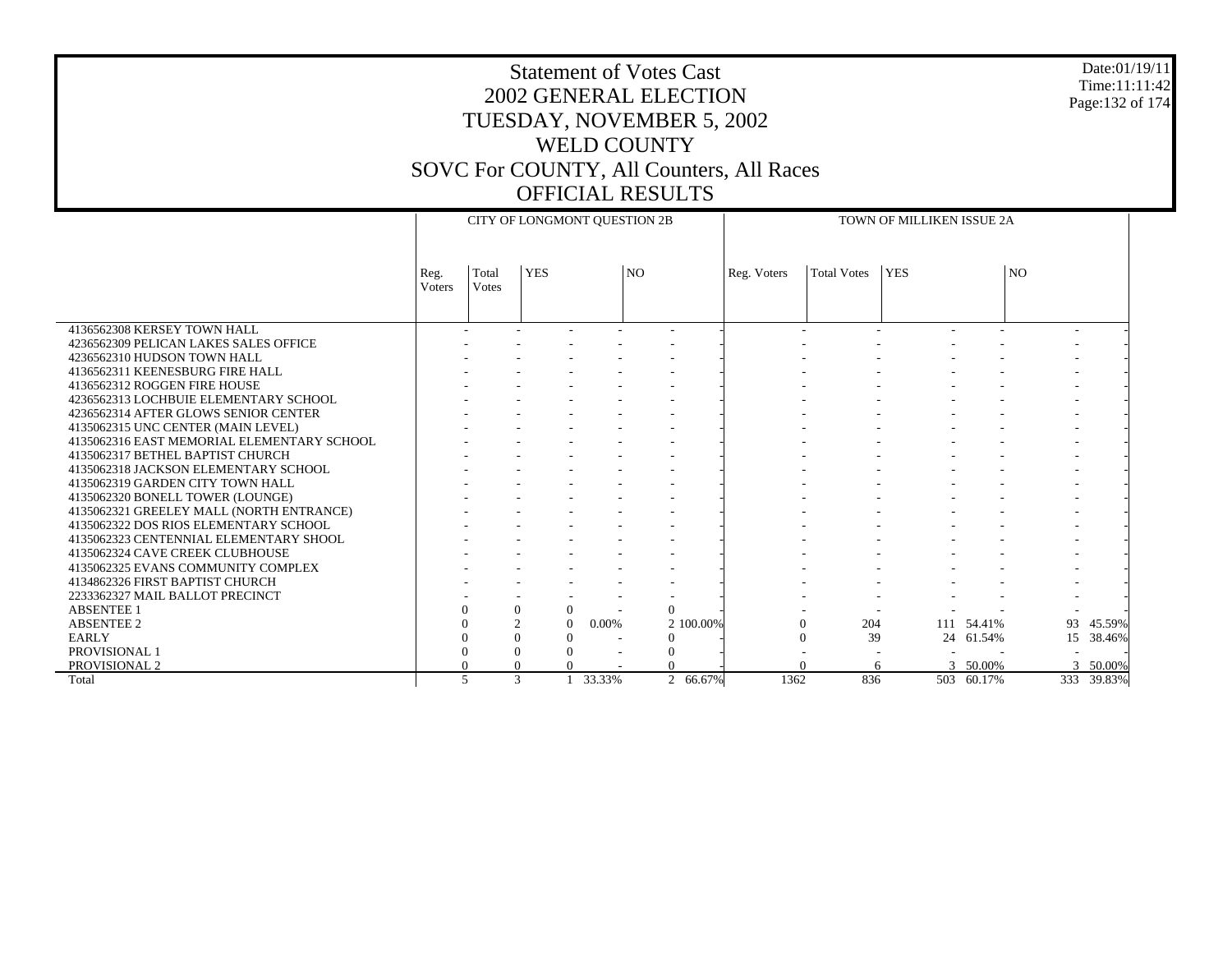#### Date:01/19/11 Time:11:11:42 Page:133 of 174

|                                                                                          | TOWN OF SEVERANCE QUESTION 2A |                    |            |           |    |        |  |  |
|------------------------------------------------------------------------------------------|-------------------------------|--------------------|------------|-----------|----|--------|--|--|
|                                                                                          | Reg. Voters                   | <b>Total Votes</b> | <b>YES</b> | NO        |    |        |  |  |
|                                                                                          |                               |                    |            |           |    |        |  |  |
| Jurisdiction Wide                                                                        |                               |                    |            |           |    |        |  |  |
| 4136562100 NUNN COMMUNITY BUILDING                                                       |                               |                    |            |           |    |        |  |  |
| 4136562101 GROVER FIRE HALL                                                              |                               |                    |            |           |    |        |  |  |
| 4136562102 PRAIRIE HIGH SCHOOL                                                           |                               |                    |            |           |    |        |  |  |
| 4136562103 BRIGGSDALE HIGH SCHOOL                                                        |                               |                    |            |           |    |        |  |  |
| 4136562104 GILL LIONS COMMUNITY BUILDING                                                 |                               |                    |            |           |    |        |  |  |
| 4136562105 KERSEY SENIOR CITIZENS HALL                                                   |                               |                    |            |           |    |        |  |  |
| 4135062106 FRIENDLY VILLAGE CLUBHOUSE                                                    |                               |                    |            |           |    |        |  |  |
| 4135062107 GREELEY RECREATION CENTER                                                     |                               |                    |            |           |    |        |  |  |
| 4135062108 MADISON ELEMENTARY SCHOOL                                                     |                               |                    |            |           |    |        |  |  |
| 4135062109 GLORIA CHRISTI LUTHERAN CHURCH HALL                                           |                               |                    |            |           |    |        |  |  |
| 4135062110 FIRST UNITED METHODIST CHURCH                                                 |                               |                    |            |           |    |        |  |  |
| 4135062111 FIRST CHRISTIAN CHURCH                                                        |                               |                    |            |           |    |        |  |  |
| 4135062112 CAMERON ELEMETARY SCHOOL                                                      |                               |                    |            |           |    |        |  |  |
| 4134862113 WESTERN HILLS FIRE STATION                                                    |                               |                    |            |           |    |        |  |  |
| 4135062114 OUR SAVIORS LUTHERAN CHURCH                                                   |                               |                    |            |           |    |        |  |  |
| 4134962115 WINDSOR HIGH SCHOOLL COMMONS                                                  |                               |                    |            |           |    |        |  |  |
| 4134962116 FAITH UNITED CHURCH OF CHRIST                                                 |                               |                    |            |           |    |        |  |  |
| 4136562117 SEVERANCE FIRE STATION                                                        | 377                           | 168                |            | 87 51.79% | 81 | 48.21% |  |  |
| 4136562118 EATON MIDDLE SCHOOL                                                           |                               |                    |            |           |    |        |  |  |
| 4136562119 EVANGELICAL FREE CHURCH OF EATON                                              |                               |                    |            |           |    |        |  |  |
| 4134862120 NORTH WELD CO WATER DISTRICT<br>4134962121 COVENANT BIBLE COLLEGE (CLASSROOM) |                               |                    |            |           |    |        |  |  |
| 4134962122 PARK BUILDING-WINDSOR TOWN HALL                                               |                               |                    |            |           |    |        |  |  |
| 4134962123 CORNERSTONE BAPTIST CHURCH                                                    |                               |                    |            |           |    |        |  |  |
| 4134862124 VICTORY CHRISTIAN FELLOWSHIP                                                  |                               |                    |            |           |    |        |  |  |
| 4134862125 NORTHRIDGE HIGH SCHOOL                                                        |                               |                    |            |           |    |        |  |  |
| 4136562126 PIERCE TOWN HALL                                                              |                               |                    |            |           |    |        |  |  |
| 4136562127 AULT TOWN HALL                                                                |                               |                    |            |           |    |        |  |  |
| 4136562128 EATON TOWN HALL                                                               |                               |                    |            |           |    |        |  |  |
| 4134862129 WINDSOR-SEVERANCE PUBLIC LIBRARY                                              |                               |                    |            |           |    |        |  |  |
| 4134962130 TOZER ELEMENTARY SCHOOL                                                       |                               |                    |            |           |    |        |  |  |
| 4234862200 MEAD TOWN HALL                                                                |                               |                    |            |           |    |        |  |  |
| 4234862201 PLATTEVILLE TOWN HALL                                                         |                               |                    |            |           |    |        |  |  |
| 4234862202 PLATTEVILLE BAPTIST CHURCH                                                    |                               |                    |            |           |    |        |  |  |
| 2234862203 FIRESTONE TOWN HALL                                                           |                               |                    |            |           |    |        |  |  |
| 2234862204 TRI TOWN BAPTIST CHURCH                                                       |                               |                    |            |           |    |        |  |  |
| 2234862205 FREDERICK TOWN HALL                                                           |                               |                    |            |           |    |        |  |  |
| 2234862206 RINN UNITED METHODIST CHURCH                                                  |                               |                    |            |           |    |        |  |  |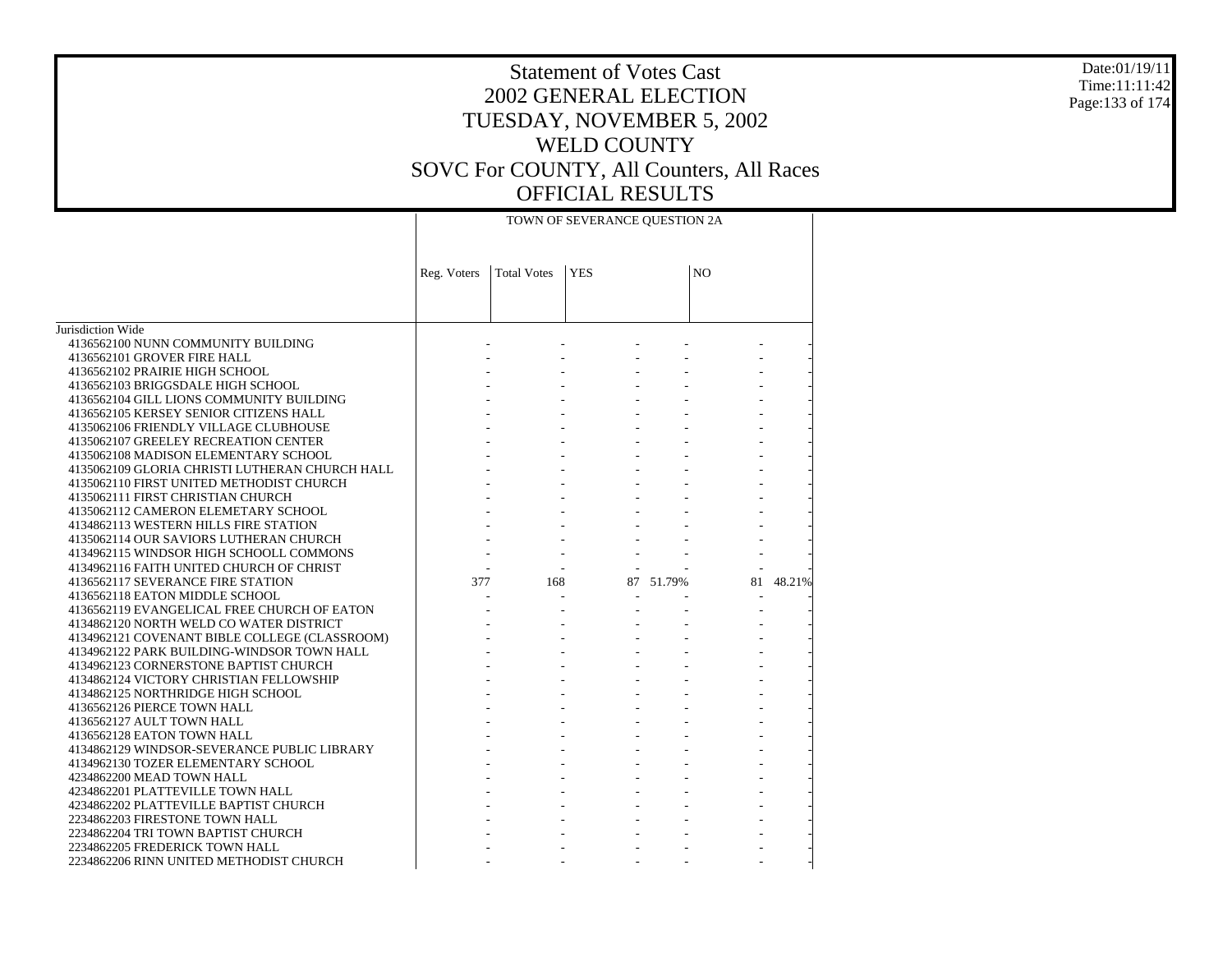#### Date:01/19/11 Time:11:11:42 Page:134 of 174

|                                                                         | TOWN OF SEVERANCE QUESTION 2A |                    |            |                           |    |  |  |  |  |
|-------------------------------------------------------------------------|-------------------------------|--------------------|------------|---------------------------|----|--|--|--|--|
|                                                                         | Reg. Voters                   | <b>Total Votes</b> | <b>YES</b> |                           | NO |  |  |  |  |
|                                                                         |                               |                    |            |                           |    |  |  |  |  |
|                                                                         |                               |                    |            |                           |    |  |  |  |  |
| 2234862207 DEL CAMINO FIRE STATION                                      |                               |                    |            |                           |    |  |  |  |  |
| 4234862208 MEAD ELEMENTARY SCHOOL                                       |                               |                    |            |                           |    |  |  |  |  |
| 4134862209 SHEPHERD OF THE HILLS LUTHERAN                               |                               |                    |            |                           |    |  |  |  |  |
| 4134862210 SHAWSHEEN ELEMENTARY SCHOOL                                  |                               |                    |            |                           |    |  |  |  |  |
| 4134862211 ASSEMBLY OF GOD CHURCH                                       |                               |                    |            |                           |    |  |  |  |  |
| 4134862212 AIMS COLLEGE CENTER-CONF ROOM                                |                               |                    |            |                           |    |  |  |  |  |
| 4134862213 MOUNTAIN VIEW ACADEMY                                        |                               |                    |            |                           |    |  |  |  |  |
| 4134862214 ST PAULS CONGRETGATIONAL CHURCH                              |                               |                    |            | $\omega_{\rm{max}}$       |    |  |  |  |  |
| 4134862215 ST JOHNS UNITED CHURCH                                       |                               |                    |            |                           |    |  |  |  |  |
| 4135062216 SCOTT ELEMENTARY SCHOOL                                      |                               |                    |            |                           |    |  |  |  |  |
| 4135062217 FIRST ASSEMBLY OF GOD                                        |                               |                    |            |                           |    |  |  |  |  |
| 4135062218 TWO RIVERS FELLOWSHIP                                        |                               |                    |            |                           |    |  |  |  |  |
| 4135062219 WEST GREELEY BAPTIST CHURCH                                  |                               |                    |            | $\omega_{\rm{max}}$       |    |  |  |  |  |
| 4135062220 CALVARY CHURCH                                               |                               |                    |            |                           |    |  |  |  |  |
| 4135062221 MEEKER ELEMENTARY SCHOOL                                     |                               |                    |            |                           |    |  |  |  |  |
| 4134862222 TRINITY EPISCOPAL CHURCH                                     |                               |                    |            |                           |    |  |  |  |  |
| 4134862223 MONFORT ELEMENTARY SCHOOL                                    |                               |                    |            | $\omega_{\rm{max}}$       |    |  |  |  |  |
| 4234862224 RE-5J ADMINISSTRATION BUILDING                               |                               |                    |            |                           |    |  |  |  |  |
| 4135062225 TRINITY LUTHERAN CHURCH                                      |                               |                    |            |                           |    |  |  |  |  |
| 4134862226 GATEWAY PLACE APARTMENTS CLUBHOUSE                           |                               |                    |            |                           |    |  |  |  |  |
| 4234862227 RE-1 EDUCATION SERVICE CENTER                                |                               |                    |            |                           |    |  |  |  |  |
| 4234862228 MILLIKEN COMMUNITY COMPLEX                                   |                               |                    |            | $\mathbf{L}^{\text{max}}$ |    |  |  |  |  |
| 4234862229 JOHNSTOWN FIRE HALL                                          |                               |                    |            |                           |    |  |  |  |  |
| 4234862230 MEMORIAL LIBRARY                                             |                               |                    |            |                           |    |  |  |  |  |
| 4234862231 HILL-IN-PARK SENIOR CENTER<br>4234862232 JOHNSTOWN TOWN HALL |                               |                    |            |                           |    |  |  |  |  |
| 4134862233 NEW LIFE COMMUNITY CHURCH                                    |                               |                    |            | $\omega_{\rm{max}}$       |    |  |  |  |  |
| 4134862234 CHRISTA MCAULIFFE ELEMENTARY SCHOOL                          |                               |                    |            |                           |    |  |  |  |  |
| 4134862235 GRACE BAPTIST CHURCH                                         |                               |                    |            |                           |    |  |  |  |  |
| 4235062236 MTN VIEW EVANGELICAL FREE CHURCH                             |                               |                    |            |                           |    |  |  |  |  |
| 4234862237 LONGVIEW CLUBHOUSE                                           |                               |                    |            |                           |    |  |  |  |  |
| 4234862300 FT LUPTON FIRE STATION                                       |                               |                    |            |                           |    |  |  |  |  |
| 4236562301 ST WILLIAMS CATHOLIC CHURCH                                  |                               |                    |            |                           |    |  |  |  |  |
| 4236562302 FORT LUPTON CITY HALL                                        |                               |                    |            |                           |    |  |  |  |  |
| 4236562303 CRANE COURT COMMUNITY BUILDING                               |                               |                    |            |                           |    |  |  |  |  |
| 4236562304 BUTLER ELEMENTARY SCHOOL                                     |                               |                    |            |                           |    |  |  |  |  |
| 2234862305 DACONO TOWN HALL                                             |                               |                    |            |                           |    |  |  |  |  |
| 2234862306 ERIE TOWN HALL                                               |                               |                    |            |                           |    |  |  |  |  |
| 2234862307 ERIE JR/SR HIGH SCHOOL                                       |                               |                    |            |                           |    |  |  |  |  |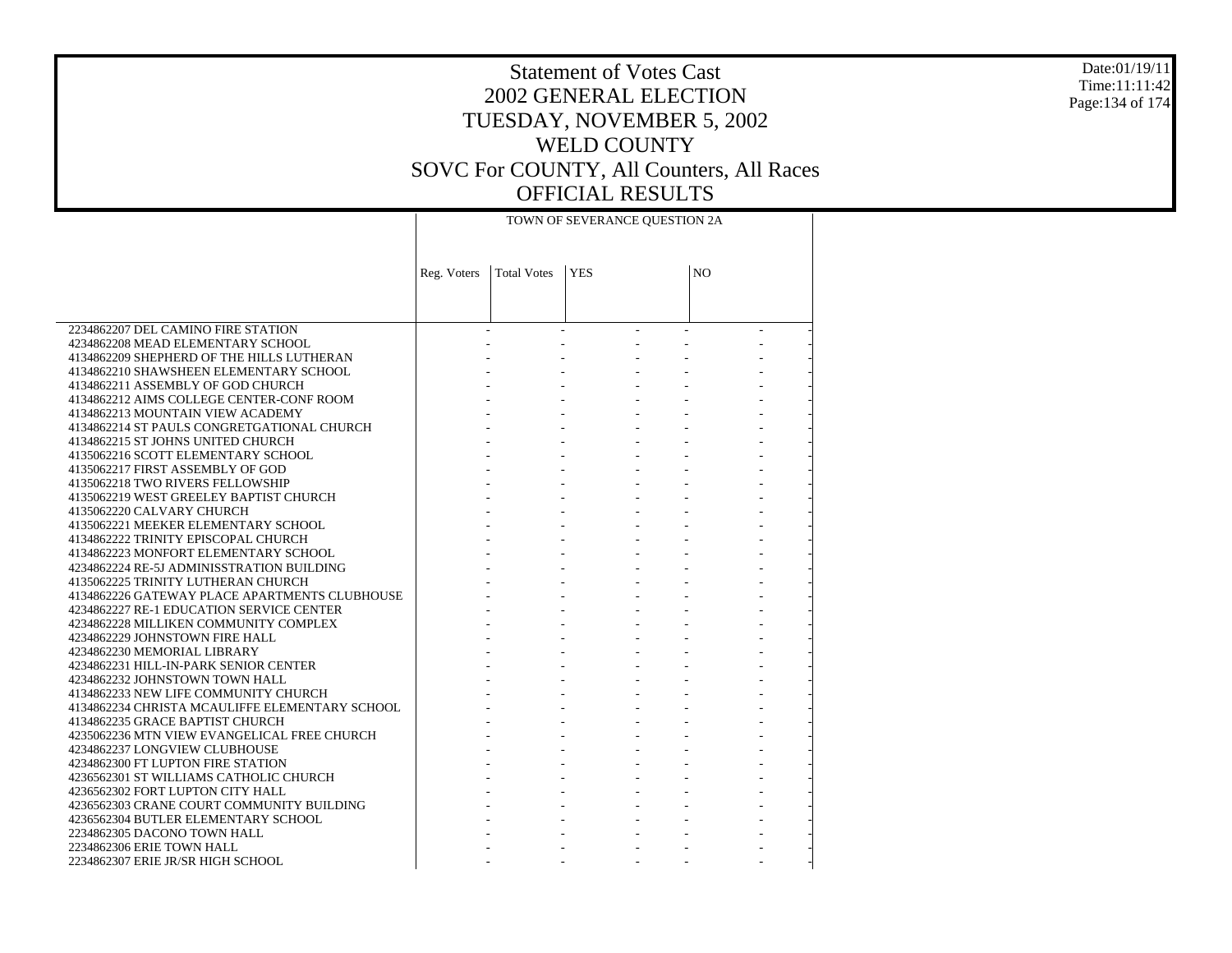#### Date:01/19/11 Time:11:11:42 Page:135 of 174

|                                            |             |                                  | TOWN OF SEVERANCE QUESTION 2A |            |                |           |
|--------------------------------------------|-------------|----------------------------------|-------------------------------|------------|----------------|-----------|
|                                            | Reg. Voters | <b>Total Votes</b><br><b>YES</b> |                               |            | N <sub>O</sub> |           |
|                                            |             |                                  |                               |            |                |           |
| 4136562308 KERSEY TOWN HALL                |             |                                  |                               |            |                |           |
| 4236562309 PELICAN LAKES SALES OFFICE      |             |                                  |                               |            |                |           |
| 4236562310 HUDSON TOWN HALL                |             |                                  |                               |            |                |           |
| 4136562311 KEENESBURG FIRE HALL            |             |                                  |                               |            |                |           |
| 4136562312 ROGGEN FIRE HOUSE               |             |                                  |                               |            |                |           |
| 4236562313 LOCHBUIE ELEMENTARY SCHOOL      |             |                                  |                               |            |                |           |
| 4236562314 AFTER GLOWS SENIOR CENTER       |             |                                  |                               |            |                |           |
| 4135062315 UNC CENTER (MAIN LEVEL)         |             |                                  |                               |            |                |           |
| 4135062316 EAST MEMORIAL ELEMENTARY SCHOOL |             |                                  |                               |            |                |           |
| 4135062317 BETHEL BAPTIST CHURCH           |             |                                  |                               |            |                |           |
| 4135062318 JACKSON ELEMENTARY SCHOOL       |             |                                  |                               |            |                |           |
| 4135062319 GARDEN CITY TOWN HALL           |             |                                  |                               |            |                |           |
| 4135062320 BONELL TOWER (LOUNGE)           |             |                                  |                               |            |                |           |
| 4135062321 GREELEY MALL (NORTH ENTRANCE)   |             |                                  |                               |            |                |           |
| 4135062322 DOS RIOS ELEMENTARY SCHOOL      |             |                                  |                               |            |                |           |
| 4135062323 CENTENNIAL ELEMENTARY SHOOL     |             |                                  |                               |            |                |           |
| 4135062324 CAVE CREEK CLUBHOUSE            |             |                                  |                               |            |                |           |
| 4135062325 EVANS COMMUNITY COMPLEX         |             |                                  |                               |            |                |           |
| 4134862326 FIRST BAPTIST CHURCH            |             |                                  |                               |            |                |           |
| 2233362327 MAIL BALLOT PRECINCT            |             |                                  |                               |            |                |           |
| <b>ABSENTEE 1</b>                          |             | $\Omega$                         | 3<br>$\Omega$                 | $0.00\%$   |                | 3 100,00% |
| <b>ABSENTEE 2</b>                          |             | 47<br>0                          |                               | 18 38.30%  | 29             | 61.70%    |
| EARLY                                      |             | $\mathbf{0}$                     | 4<br>$\mathbf{1}$             | 25.00%     | 3              | 75.00%    |
| PROVISIONAL 1                              |             | $\theta$                         | $\Omega$<br>$\Omega$          |            | $\Omega$       |           |
| PROVISIONAL 2                              |             | 0                                | 2<br>0                        | $0.00\%$   |                | 2 100.00% |
| Total                                      | 377         | 224                              |                               | 106 47.32% | 118            | 52.68%    |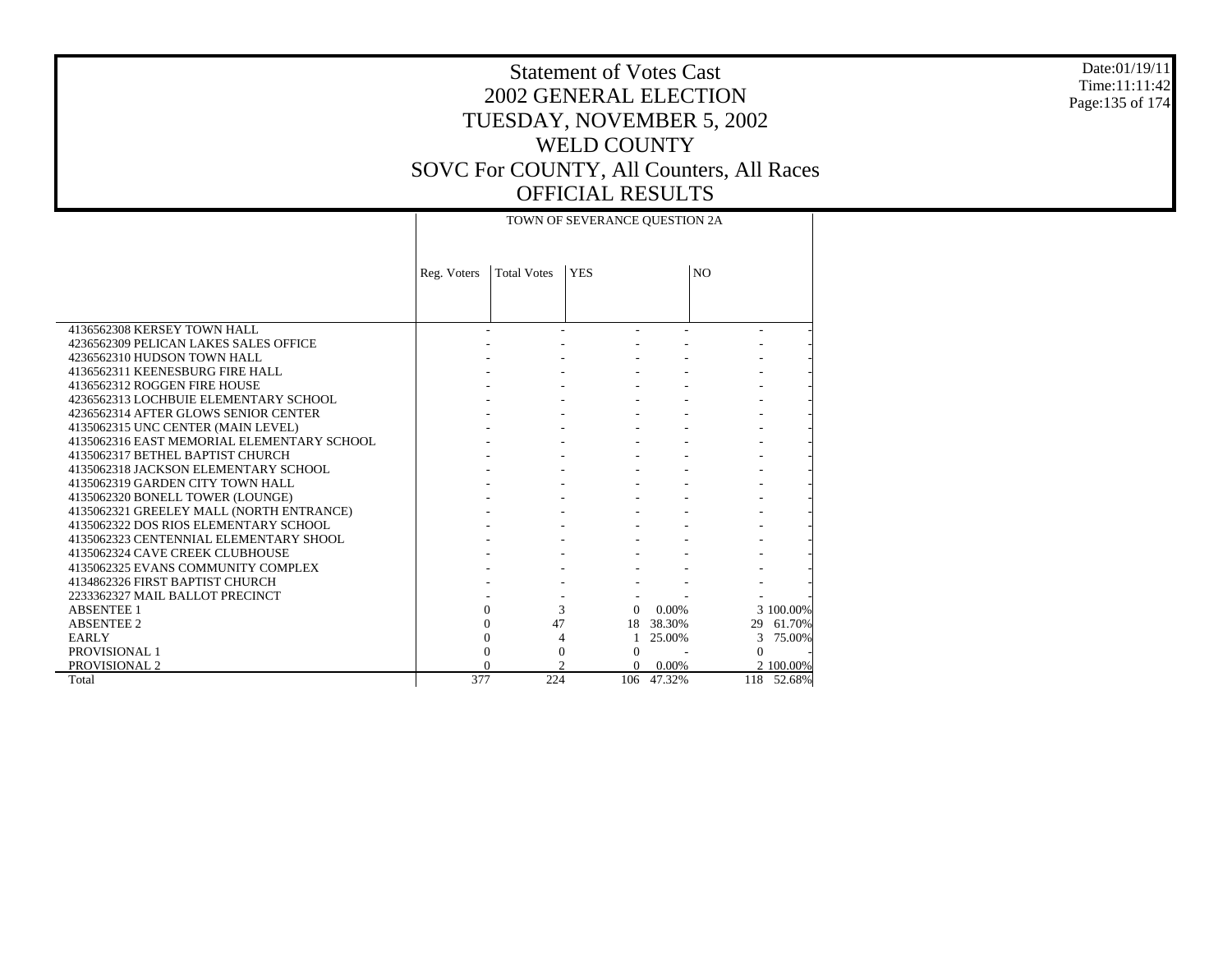# Statement of Votes Cast2002 GENERAL ELECTIONTUESDAY, NOVEMBER 5, 2002 WELD COUNTYSOVC For COUNTY, All Counters, All Races OFFICIAL RESULTS

Jurisdiction Wide 4136562100 NUNN COMMUNITY BUILDING 4136562101 GROVER FIRE HALL 4136562102 PRAIRIE HIGH SCHOOL 4136562103 BRIGGSDALE HIGH SCHOOL 4136562104 GILL LIONS COMMUNITY BUILDING 4136562105 KERSEY SENIOR CITIZENS HALL 4135062106 FRIENDLY VILLAGE CLUBHOUSE 4135062107 GREELEY RECREATION CENTER 4135062108 MADISON ELEMENTARY SCHOOL 4135062109 GLORIA CHRISTI LUTHERAN CHURCH HALL 4135062110 FIRST UNITED METHODIST CHURCH 4135062111 FIRST CHRISTIAN CHURCH 4135062112 CAMERON ELEMETARY SCHOOL 4134862113 WESTERN HILLS FIRE STATION 4135062114 OUR SAVIORS LUTHERAN CHURCH 4134962115 WINDSOR HIGH SCHOOLL COMMONS 4134962116 FAITH UNITED CHURCH OF CHRIST 4136562117 SEVERANCE FIRE STATION 4136562118 EATON MIDDLE SCHOOL 4136562119 EVANGELICAL FREE CHURCH OF EATON 4134862120 NORTH WELD CO WATER DISTRICT 4134962121 COVENANT BIBLE COLLEGE (CLASSROOM) 4134962122 PARK BUILDING-WINDSOR TOWN HALL 4134962123 CORNERSTONE BAPTIST CHURCH 4134862124 VICTORY CHRISTIAN FELLOWSHIP 4134862125 NORTHRIDGE HIGH SCHOOL 4136562126 PIERCE TOWN HALL 4136562127 AULT TOWN HALL 4136562128 EATON TOWN HALL 4134862129 WINDSOR-SEVERANCE PUBLIC LIBRARY 4134962130 TOZER ELEMENTARY SCHOOL 4234862200 MEAD TOWN HALL 4234862201 PLATTEVILLE TOWN HALL 4234862202 PLATTEVILLE BAPTIST CHURCH 2234862203 FIRESTONE TOWN HALL 2234862204 TRI TOWN BAPTIST CHURCH 2234862205 FREDERICK TOWN HALL 2234862206 RINN UNITED METHODIST CHURCHReg. Voters | Total Votes | YES | NO RE-1J ST VRAIN ISSUE 3A - - - - - - - - - - - - - - - - - - - - - - - - - - - - - - - - - - - - - - - - - - - - - - - - - - - - - - - - - - - - - - - - - - - - - - - - - - - - - - - - - - - - - - - - - - - - - - - - - - - - - - - - - - - - - - - - - - - - - - - - - - - - - - - - - - - - - - - - - - - - - - - - - - - - - - - - - - - 1036 546 322 58.97% 224 41.03% 1 1 0 0.00% 1 100.00% - - - - - - 1036 485 297 61.24% 188 38.76% 1206 471 322 68.37% 149 31.63% 1206 485 262 54.02% 223 45.98% 642 229 114 49.78%115 50.22%

Date:01/19/11Time:11:11:42Page:136 of 174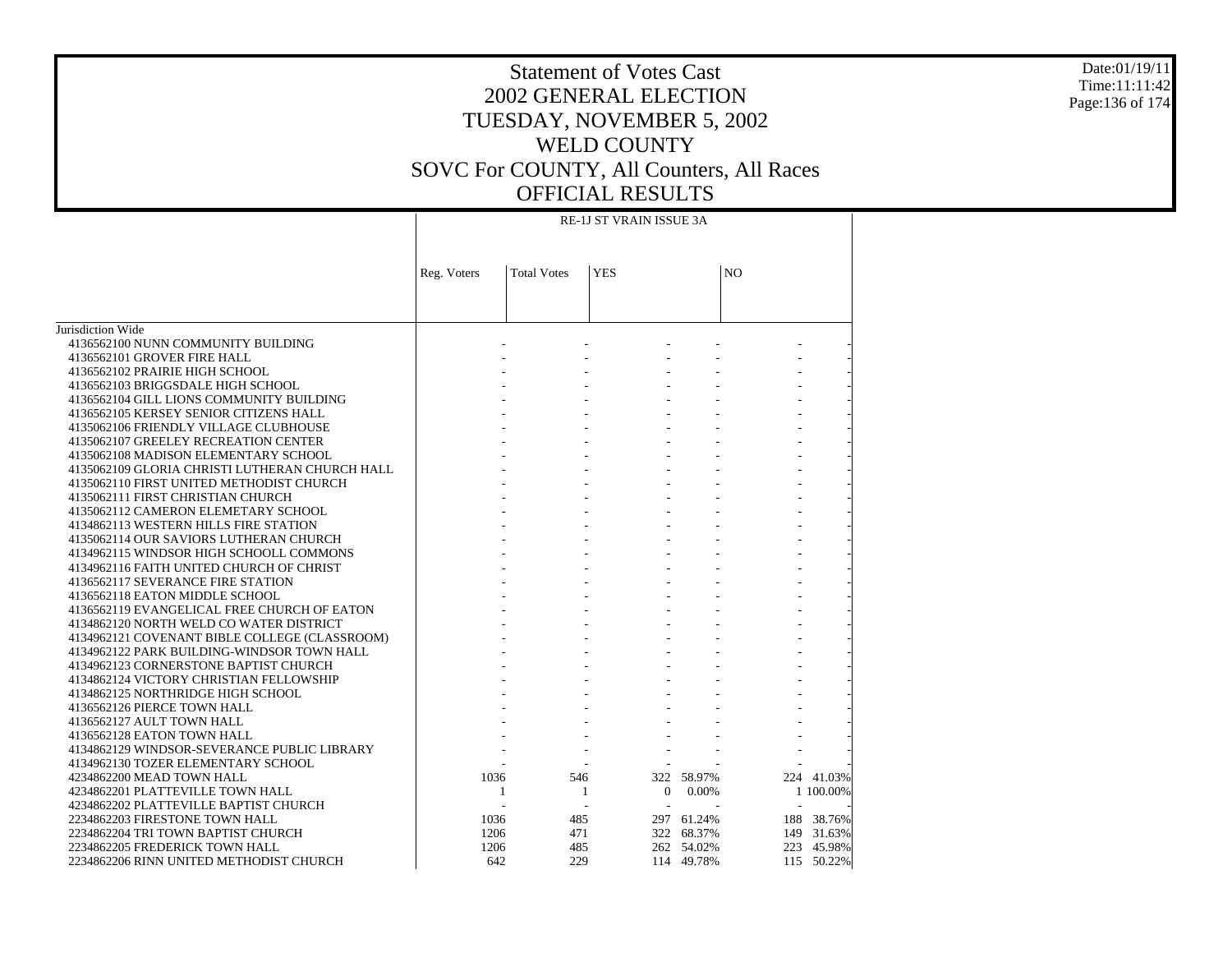#### Date:01/19/11 Time:11:11:42 Page:137 of 174

# Statement of Votes Cast 2002 GENERAL ELECTION TUESDAY, NOVEMBER 5, 2002 WELD COUNTY SOVC For COUNTY, All Counters, All Races OFFICIAL RESULTS

|                                                                               | <b>RE-1J ST VRAIN ISSUE 3A</b> |                    |            |                 |                |            |  |
|-------------------------------------------------------------------------------|--------------------------------|--------------------|------------|-----------------|----------------|------------|--|
|                                                                               |                                |                    |            |                 |                |            |  |
|                                                                               | Reg. Voters                    | <b>Total Votes</b> | <b>YES</b> |                 | N <sub>O</sub> |            |  |
|                                                                               |                                |                    |            |                 |                |            |  |
|                                                                               |                                |                    |            |                 |                |            |  |
|                                                                               |                                |                    |            |                 |                |            |  |
| 2234862207 DEL CAMINO FIRE STATION                                            | 1773                           | 704                |            | $517 - 73.44\%$ | 187            | 26.56%     |  |
| 4234862208 MEAD ELEMENTARY SCHOOL                                             | 726                            | 377                |            | 233 61.80%      |                | 144 38.20% |  |
| 4134862209 SHEPHERD OF THE HILLS LUTHERAN                                     |                                |                    |            |                 |                |            |  |
| 4134862210 SHAWSHEEN ELEMENTARY SCHOOL                                        |                                |                    |            |                 |                |            |  |
| 4134862211 ASSEMBLY OF GOD CHURCH<br>4134862212 AIMS COLLEGE CENTER-CONF ROOM |                                |                    |            |                 |                |            |  |
| 4134862213 MOUNTAIN VIEW ACADEMY                                              |                                |                    |            |                 |                |            |  |
| 4134862214 ST PAULS CONGRETGATIONAL CHURCH                                    |                                |                    |            |                 |                |            |  |
| 4134862215 ST JOHNS UNITED CHURCH                                             |                                |                    |            |                 |                |            |  |
| 4135062216 SCOTT ELEMENTARY SCHOOL                                            |                                |                    |            |                 |                |            |  |
| 4135062217 FIRST ASSEMBLY OF GOD                                              |                                |                    |            |                 |                |            |  |
| 4135062218 TWO RIVERS FELLOWSHIP                                              |                                |                    |            |                 |                |            |  |
| 4135062219 WEST GREELEY BAPTIST CHURCH                                        |                                |                    |            |                 |                |            |  |
| 4135062220 CALVARY CHURCH                                                     |                                |                    |            |                 |                |            |  |
| 4135062221 MEEKER ELEMENTARY SCHOOL                                           |                                |                    |            |                 |                |            |  |
| 4134862222 TRINITY EPISCOPAL CHURCH                                           |                                |                    |            |                 |                |            |  |
| 4134862223 MONFORT ELEMENTARY SCHOOL                                          |                                |                    |            |                 |                |            |  |
| 4234862224 RE-5J ADMINISSTRATION BUILDING                                     |                                |                    |            |                 |                |            |  |
| 4135062225 TRINITY LUTHERAN CHURCH                                            |                                |                    |            |                 |                |            |  |
| 4134862226 GATEWAY PLACE APARTMENTS CLUBHOUSE                                 |                                |                    |            |                 |                |            |  |
| 4234862227 RE-1 EDUCATION SERVICE CENTER                                      |                                |                    |            |                 |                |            |  |
| 4234862228 MILLIKEN COMMUNITY COMPLEX                                         |                                |                    |            |                 |                |            |  |
| 4234862229 JOHNSTOWN FIRE HALL                                                |                                |                    |            |                 |                |            |  |
| 4234862230 MEMORIAL LIBRARY                                                   |                                |                    |            |                 |                |            |  |
| 4234862231 HILL-IN-PARK SENIOR CENTER                                         |                                |                    |            |                 |                |            |  |
| 4234862232 JOHNSTOWN TOWN HALL                                                |                                |                    |            |                 |                |            |  |
| 4134862233 NEW LIFE COMMUNITY CHURCH                                          |                                |                    |            |                 |                |            |  |
| 4134862234 CHRISTA MCAULIFFE ELEMENTARY SCHOOL                                |                                |                    |            |                 |                |            |  |
| 4134862235 GRACE BAPTIST CHURCH                                               |                                |                    |            |                 |                |            |  |
| 4235062236 MTN VIEW EVANGELICAL FREE CHURCH                                   |                                |                    |            |                 |                |            |  |
| 4234862237 LONGVIEW CLUBHOUSE                                                 | 1037                           | 363                |            | 223 61.43%      | 140            | 38.57%     |  |
| 4234862300 FT LUPTON FIRE STATION                                             | 7                              | 1                  |            | 1 100,00%       | $\Omega$       | 0.00%      |  |
| 4236562301 ST WILLIAMS CATHOLIC CHURCH                                        |                                |                    |            |                 |                |            |  |
| 4236562302 FORT LUPTON CITY HALL                                              |                                |                    |            |                 |                |            |  |
| 4236562303 CRANE COURT COMMUNITY BUILDING                                     |                                |                    |            |                 |                |            |  |
| 4236562304 BUTLER ELEMENTARY SCHOOL                                           |                                |                    |            |                 |                |            |  |
| 2234862305 DACONO TOWN HALL                                                   | 622                            | 284                |            | 168 59.15%      |                | 116 40.85% |  |
| 2234862306 ERIE TOWN HALL                                                     | 856                            | 422                |            | 282 66.82%      |                | 140 33.18% |  |
| 2234862307 ERIE JR/SR HIGH SCHOOL                                             | 1095                           | 480                |            | 292 60.83%      |                | 188 39.17% |  |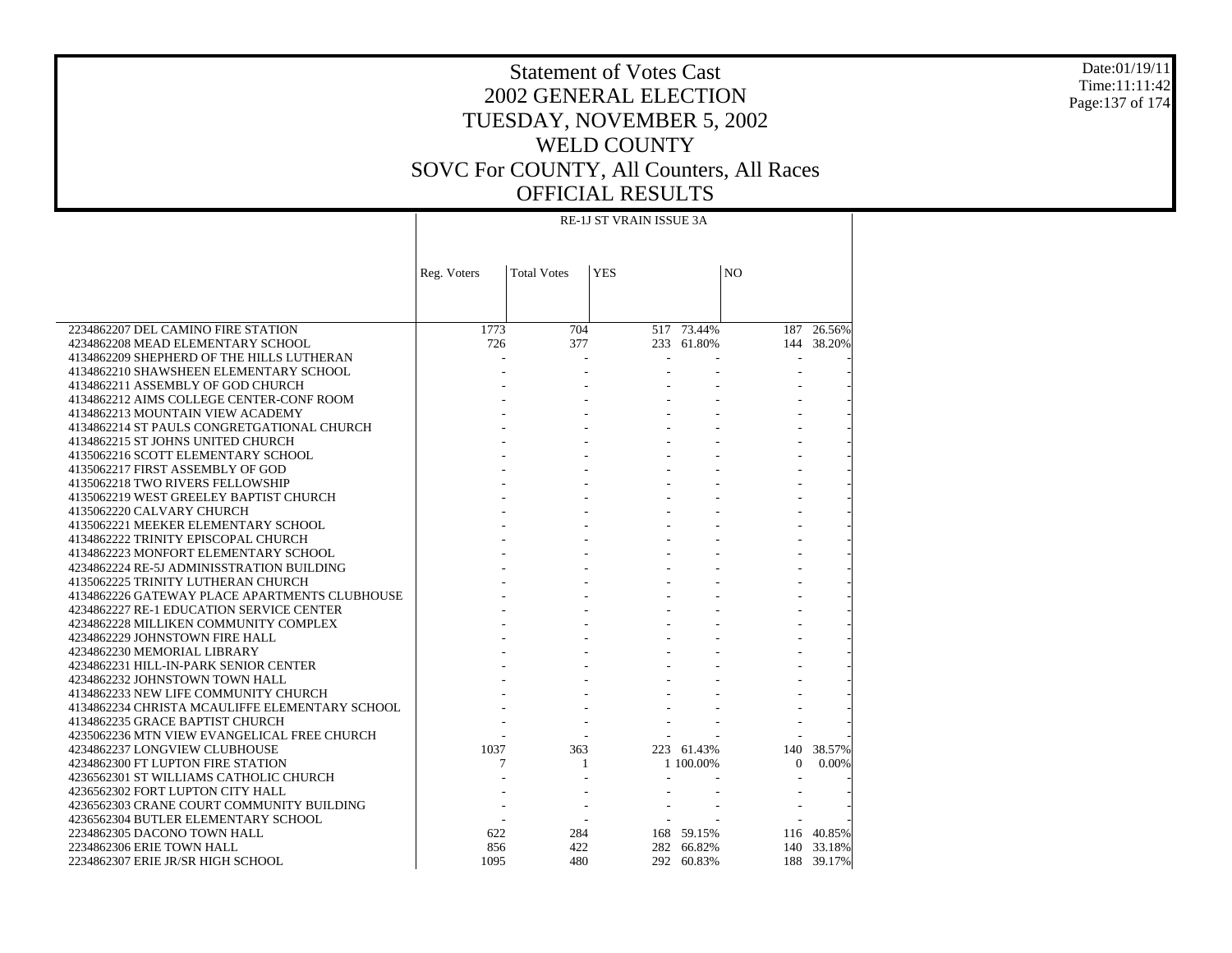#### Date:01/19/11 Time:11:11:42 Page:138 of 174

### Statement of Votes Cast 2002 GENERAL ELECTION TUESDAY, NOVEMBER 5, 2002 WELD COUNTY SOVC For COUNTY, All Counters, All Races OFFICIAL RESULTS RE-1J ST VRAIN ISSUE 3A

Τ

|                                            |             |                    | <b>RE-1J ST VRAIN ISSUE 3A</b> |            |                |             |
|--------------------------------------------|-------------|--------------------|--------------------------------|------------|----------------|-------------|
|                                            | Reg. Voters | <b>Total Votes</b> | <b>YES</b>                     |            | N <sub>O</sub> |             |
|                                            |             |                    |                                |            |                |             |
| 4136562308 KERSEY TOWN HALL                |             |                    |                                |            |                |             |
| 4236562309 PELICAN LAKES SALES OFFICE      |             |                    |                                |            |                |             |
| 4236562310 HUDSON TOWN HALL                |             |                    |                                |            |                |             |
| 4136562311 KEENESBURG FIRE HALL            |             |                    |                                |            |                |             |
| 4136562312 ROGGEN FIRE HOUSE               |             |                    |                                |            |                |             |
| 4236562313 LOCHBUIE ELEMENTARY SCHOOL      |             |                    |                                |            |                |             |
| 4236562314 AFTER GLOWS SENIOR CENTER       |             |                    |                                |            |                |             |
| 4135062315 UNC CENTER (MAIN LEVEL)         |             |                    |                                |            |                |             |
| 4135062316 EAST MEMORIAL ELEMENTARY SCHOOL |             |                    |                                |            |                |             |
| 4135062317 BETHEL BAPTIST CHURCH           |             |                    |                                |            |                |             |
| 4135062318 JACKSON ELEMENTARY SCHOOL       |             |                    |                                |            |                |             |
| 4135062319 GARDEN CITY TOWN HALL           |             |                    |                                |            |                |             |
| 4135062320 BONELL TOWER (LOUNGE)           |             |                    |                                |            |                |             |
| 4135062321 GREELEY MALL (NORTH ENTRANCE)   |             |                    |                                |            |                |             |
| 4135062322 DOS RIOS ELEMENTARY SCHOOL      |             |                    |                                |            |                |             |
| 4135062323 CENTENNIAL ELEMENTARY SHOOL     |             |                    |                                |            |                |             |
| 4135062324 CAVE CREEK CLUBHOUSE            |             |                    |                                |            |                |             |
| 4135062325 EVANS COMMUNITY COMPLEX         |             |                    |                                |            |                |             |
| 4134862326 FIRST BAPTIST CHURCH            |             |                    |                                |            |                |             |
| 2233362327 MAIL BALLOT PRECINCT            |             | 45                 | 22                             | 5 22.73%   |                | 17 77.27%   |
| <b>ABSENTEE 1</b>                          |             | 1559<br>$\Omega$   |                                | 867 55.61% | 692            | 44.39%      |
| <b>ABSENTEE 2</b>                          |             | 522<br>0           |                                | 298 57.09% |                | 224 42.91%  |
| <b>EARLY</b>                               |             | 429<br>0           |                                | 257 59.91% | 172            | 40.09%      |
| PROVISIONAL 1                              |             | 0                  | 19                             | 12 63.16%  |                | 36.84%      |
| PROVISIONAL 2                              |             |                    |                                | 25.00%     |                | 75.00%      |
| Total                                      | 11288       | 7403               | 4473                           | 60.42%     |                | 2930 39.58% |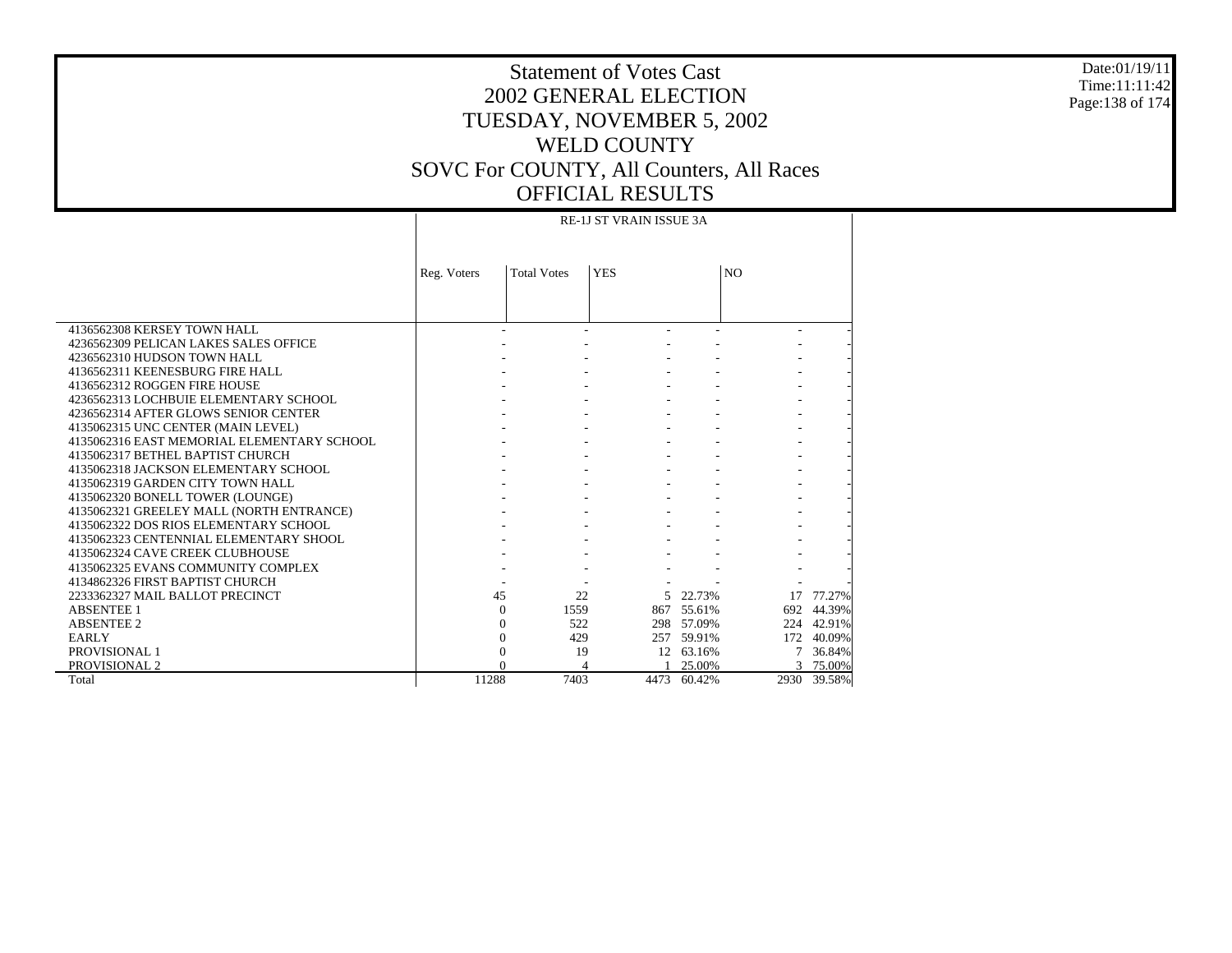#### Date:01/19/11 Time:11:11:42 Page:139 of 174

|                                                |             | RE-3J SCHOOL DIST ISSUE 3A |                            |                |             |  |  |  |
|------------------------------------------------|-------------|----------------------------|----------------------------|----------------|-------------|--|--|--|
|                                                | Reg. Voters | <b>Total Votes</b>         | <b>YES</b>                 | N <sub>O</sub> |             |  |  |  |
|                                                |             |                            |                            |                |             |  |  |  |
|                                                |             |                            |                            |                |             |  |  |  |
|                                                |             |                            |                            |                |             |  |  |  |
| Jurisdiction Wide                              |             |                            |                            |                |             |  |  |  |
| 4136562100 NUNN COMMUNITY BUILDING             |             |                            |                            |                |             |  |  |  |
| 4136562101 GROVER FIRE HALL                    |             |                            |                            |                |             |  |  |  |
| 4136562102 PRAIRIE HIGH SCHOOL                 |             |                            |                            |                |             |  |  |  |
| 4136562103 BRIGGSDALE HIGH SCHOOL              |             |                            |                            |                |             |  |  |  |
| 4136562104 GILL LIONS COMMUNITY BUILDING       |             |                            |                            |                |             |  |  |  |
| 4136562105 KERSEY SENIOR CITIZENS HALL         |             |                            |                            |                |             |  |  |  |
| 4135062106 FRIENDLY VILLAGE CLUBHOUSE          |             |                            |                            |                |             |  |  |  |
| 4135062107 GREELEY RECREATION CENTER           |             |                            |                            |                |             |  |  |  |
| 4135062108 MADISON ELEMENTARY SCHOOL           |             |                            |                            |                |             |  |  |  |
| 4135062109 GLORIA CHRISTI LUTHERAN CHURCH HALL |             |                            |                            |                |             |  |  |  |
| 4135062110 FIRST UNITED METHODIST CHURCH       |             |                            |                            |                |             |  |  |  |
| 4135062111 FIRST CHRISTIAN CHURCH              |             |                            |                            |                |             |  |  |  |
| 4135062112 CAMERON ELEMETARY SCHOOL            |             |                            |                            |                |             |  |  |  |
| 4134862113 WESTERN HILLS FIRE STATION          |             |                            |                            |                |             |  |  |  |
| 4135062114 OUR SAVIORS LUTHERAN CHURCH         |             |                            |                            |                |             |  |  |  |
| 4134962115 WINDSOR HIGH SCHOOLL COMMONS        |             |                            |                            |                |             |  |  |  |
| 4134962116 FAITH UNITED CHURCH OF CHRIST       |             |                            |                            |                |             |  |  |  |
| 4136562117 SEVERANCE FIRE STATION              |             |                            |                            |                |             |  |  |  |
| 4136562118 EATON MIDDLE SCHOOL                 |             |                            |                            |                |             |  |  |  |
| 4136562119 EVANGELICAL FREE CHURCH OF EATON    |             |                            |                            |                |             |  |  |  |
| 4134862120 NORTH WELD CO WATER DISTRICT        |             |                            |                            |                |             |  |  |  |
| 4134962121 COVENANT BIBLE COLLEGE (CLASSROOM)  |             |                            |                            |                |             |  |  |  |
| 4134962122 PARK BUILDING-WINDSOR TOWN HALL     |             |                            |                            |                |             |  |  |  |
| 4134962123 CORNERSTONE BAPTIST CHURCH          |             |                            |                            |                |             |  |  |  |
| 4134862124 VICTORY CHRISTIAN FELLOWSHIP        |             |                            |                            |                |             |  |  |  |
| 4134862125 NORTHRIDGE HIGH SCHOOL              |             |                            |                            |                |             |  |  |  |
| 4136562126 PIERCE TOWN HALL                    |             |                            |                            |                |             |  |  |  |
| 4136562127 AULT TOWN HALL                      |             |                            |                            |                |             |  |  |  |
| 4136562128 EATON TOWN HALL                     |             |                            |                            |                |             |  |  |  |
| 4134862129 WINDSOR-SEVERANCE PUBLIC LIBRARY    |             |                            |                            |                |             |  |  |  |
| 4134962130 TOZER ELEMENTARY SCHOOL             |             |                            |                            |                |             |  |  |  |
| 4234862200 MEAD TOWN HALL                      |             |                            |                            |                |             |  |  |  |
| 4234862201 PLATTEVILLE TOWN HALL               |             |                            |                            |                |             |  |  |  |
| 4234862202 PLATTEVILLE BAPTIST CHURCH          |             | 22                         | $\mathbf{2}^{\prime}$<br>6 | 33.33%         | 4<br>66.67% |  |  |  |
| 2234862203 FIRESTONE TOWN HALL                 |             |                            |                            |                |             |  |  |  |
| 2234862204 TRI TOWN BAPTIST CHURCH             |             |                            |                            |                |             |  |  |  |
| 2234862205 FREDERICK TOWN HALL                 |             |                            |                            |                |             |  |  |  |
| 2234862206 RINN UNITED METHODIST CHURCH        |             |                            |                            |                |             |  |  |  |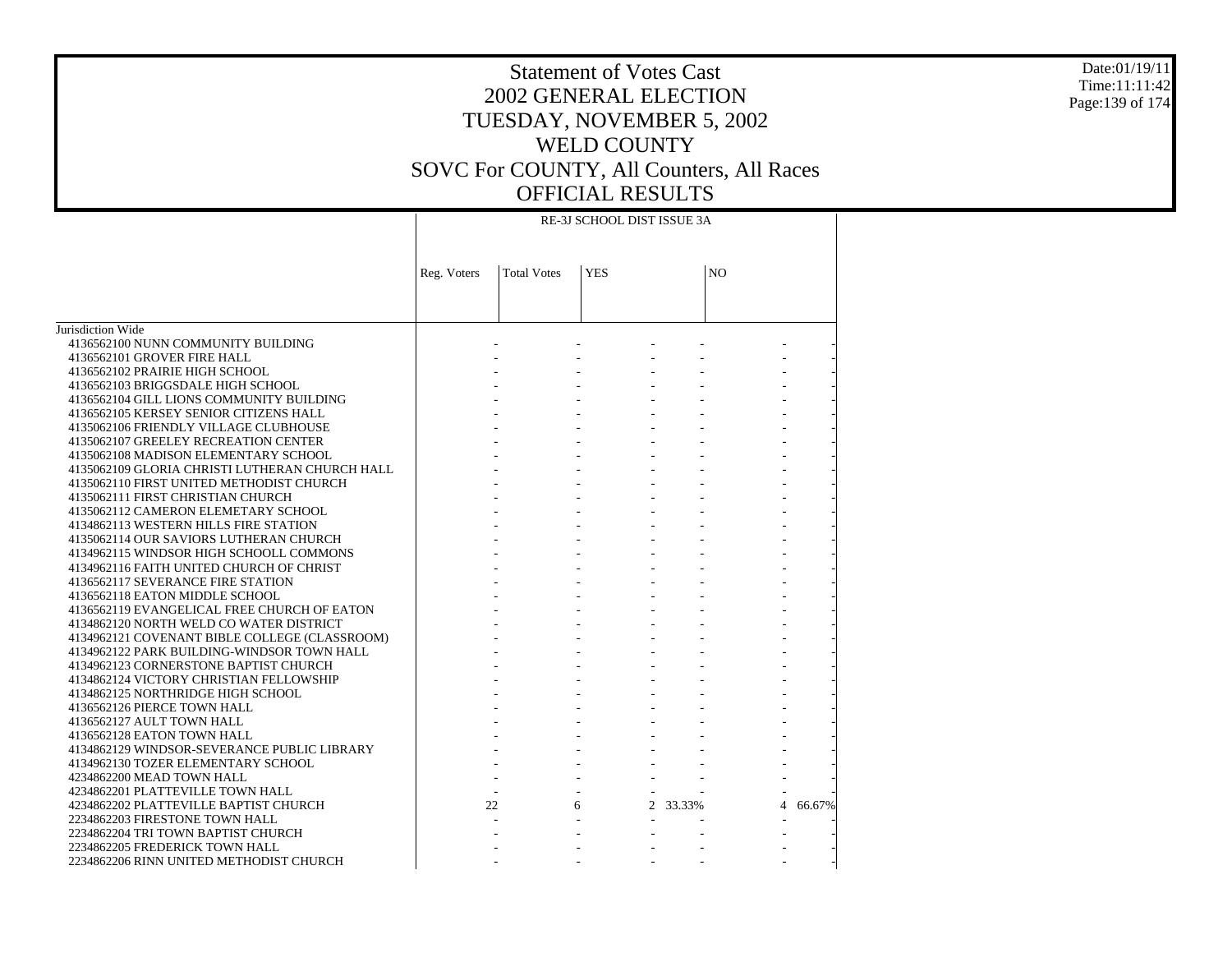#### Date:01/19/11 Time:11:11:42 Page:140 of 174

# Statement of Votes Cast 2002 GENERAL ELECTION TUESDAY, NOVEMBER 5, 2002 WELD COUNTY SOVC For COUNTY, All Counters, All Races OFFICIAL RESULTS

|                                                                                 | RE-3J SCHOOL DIST ISSUE 3A |                    |            |          |                |        |  |  |  |
|---------------------------------------------------------------------------------|----------------------------|--------------------|------------|----------|----------------|--------|--|--|--|
|                                                                                 | Reg. Voters                | <b>Total Votes</b> | <b>YES</b> |          | N <sub>O</sub> |        |  |  |  |
|                                                                                 |                            |                    |            |          |                |        |  |  |  |
| 2234862207 DEL CAMINO FIRE STATION                                              |                            |                    |            |          |                |        |  |  |  |
| 4234862208 MEAD ELEMENTARY SCHOOL                                               |                            |                    |            |          |                |        |  |  |  |
| 4134862209 SHEPHERD OF THE HILLS LUTHERAN                                       |                            |                    |            |          |                |        |  |  |  |
| 4134862210 SHAWSHEEN ELEMENTARY SCHOOL                                          |                            |                    |            |          |                |        |  |  |  |
| 4134862211 ASSEMBLY OF GOD CHURCH                                               |                            |                    |            |          |                |        |  |  |  |
| 4134862212 AIMS COLLEGE CENTER-CONF ROOM                                        |                            |                    |            |          |                |        |  |  |  |
| 4134862213 MOUNTAIN VIEW ACADEMY                                                |                            |                    |            |          |                |        |  |  |  |
| 4134862214 ST PAULS CONGRETGATIONAL CHURCH<br>4134862215 ST JOHNS UNITED CHURCH |                            |                    |            |          |                |        |  |  |  |
| 4135062216 SCOTT ELEMENTARY SCHOOL                                              |                            |                    |            |          |                |        |  |  |  |
| 4135062217 FIRST ASSEMBLY OF GOD                                                |                            |                    |            |          |                |        |  |  |  |
| 4135062218 TWO RIVERS FELLOWSHIP                                                |                            |                    |            |          |                |        |  |  |  |
| 4135062219 WEST GREELEY BAPTIST CHURCH                                          |                            |                    |            |          |                |        |  |  |  |
| 4135062220 CALVARY CHURCH                                                       |                            |                    |            |          |                |        |  |  |  |
| 4135062221 MEEKER ELEMENTARY SCHOOL                                             |                            |                    |            |          |                |        |  |  |  |
| 4134862222 TRINITY EPISCOPAL CHURCH                                             |                            |                    |            |          |                |        |  |  |  |
| 4134862223 MONFORT ELEMENTARY SCHOOL                                            |                            |                    |            |          |                |        |  |  |  |
| 4234862224 RE-5J ADMINISSTRATION BUILDING                                       |                            |                    |            |          |                |        |  |  |  |
| 4135062225 TRINITY LUTHERAN CHURCH                                              |                            |                    |            |          |                |        |  |  |  |
| 4134862226 GATEWAY PLACE APARTMENTS CLUBHOUSE                                   |                            |                    |            |          |                |        |  |  |  |
| 4234862227 RE-1 EDUCATION SERVICE CENTER                                        |                            |                    |            |          |                |        |  |  |  |
| 4234862228 MILLIKEN COMMUNITY COMPLEX                                           |                            |                    |            |          |                |        |  |  |  |
| 4234862229 JOHNSTOWN FIRE HALL                                                  |                            |                    |            |          |                |        |  |  |  |
| 4234862230 MEMORIAL LIBRARY                                                     |                            |                    |            |          |                |        |  |  |  |
| 4234862231 HILL-IN-PARK SENIOR CENTER                                           |                            |                    |            |          |                |        |  |  |  |
| 4234862232 JOHNSTOWN TOWN HALL                                                  |                            |                    |            |          |                |        |  |  |  |
| 4134862233 NEW LIFE COMMUNITY CHURCH                                            |                            |                    |            |          |                |        |  |  |  |
| 4134862234 CHRISTA MCAULIFFE ELEMENTARY SCHOOL                                  |                            |                    |            |          |                |        |  |  |  |
| 4134862235 GRACE BAPTIST CHURCH                                                 |                            |                    |            |          |                |        |  |  |  |
| 4235062236 MTN VIEW EVANGELICAL FREE CHURCH                                     |                            |                    |            |          |                |        |  |  |  |
| 4234862237 LONGVIEW CLUBHOUSE                                                   |                            |                    |            |          |                |        |  |  |  |
| 4234862300 FT LUPTON FIRE STATION                                               | 10                         | 9                  |            | 5 55.56% | $\overline{4}$ | 44.44% |  |  |  |
| 4236562301 ST WILLIAMS CATHOLIC CHURCH                                          |                            |                    |            |          |                |        |  |  |  |
| 4236562302 FORT LUPTON CITY HALL                                                |                            |                    |            |          |                |        |  |  |  |
| 4236562303 CRANE COURT COMMUNITY BUILDING                                       |                            |                    |            |          |                |        |  |  |  |
| 4236562304 BUTLER ELEMENTARY SCHOOL                                             |                            |                    |            |          |                |        |  |  |  |
| 2234862305 DACONO TOWN HALL                                                     |                            |                    |            |          |                |        |  |  |  |
| 2234862306 ERIE TOWN HALL                                                       |                            |                    |            |          |                |        |  |  |  |
| 2234862307 ERIE JR/SR HIGH SCHOOL                                               |                            |                    |            |          |                |        |  |  |  |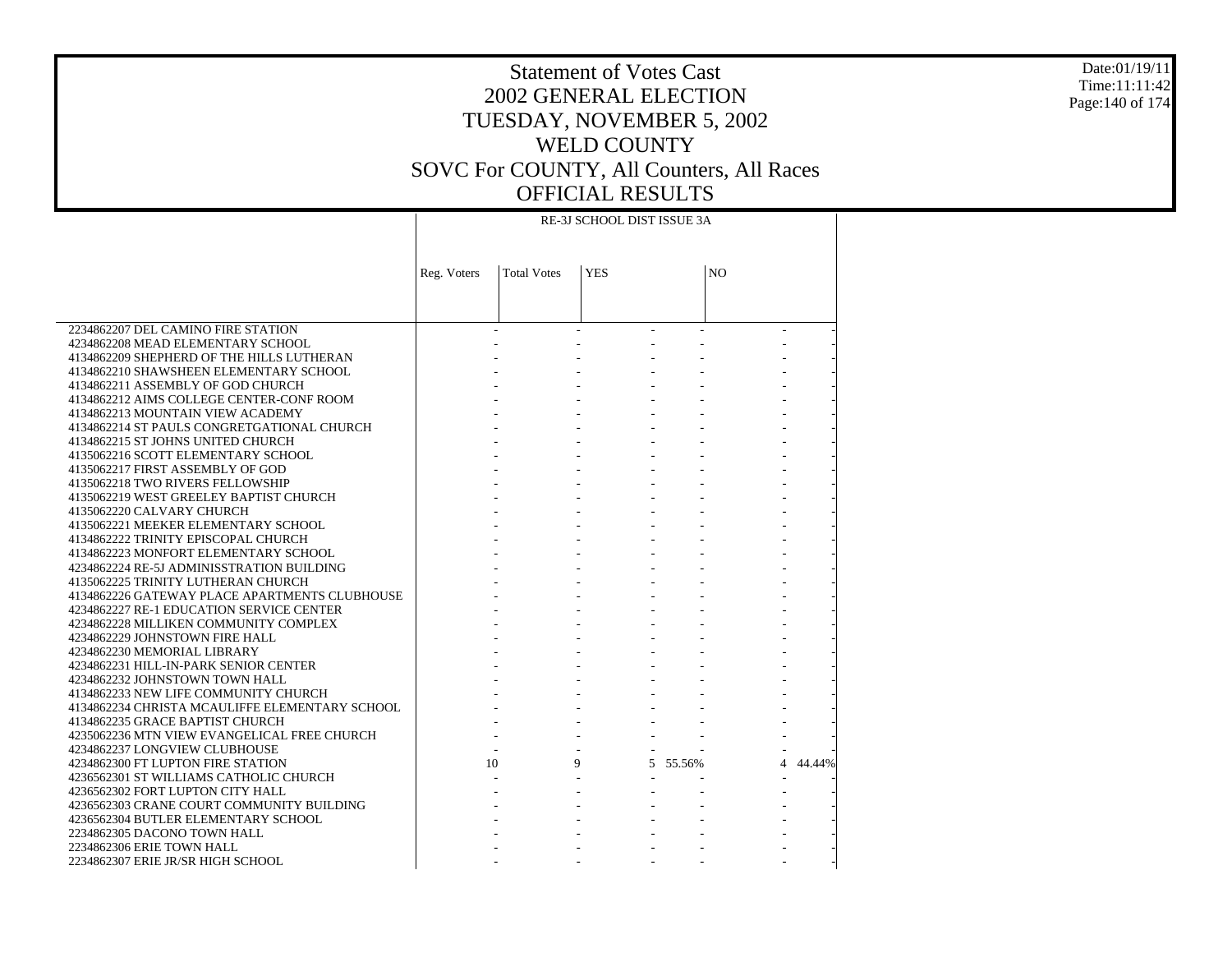Date:01/19/11 Time:11:11:42 Page:141 of 174

### Statement of Votes Cast 2002 GENERAL ELECTION TUESDAY, NOVEMBER 5, 2002 WELD COUNTY SOVC For COUNTY, All Counters, All Races OFFICIAL RESULTS RE-3J SCHOOL DIST ISSUE 3A

|                                            | Reg. Voters  | <b>Total Votes</b> | <b>YES</b> |            | N <sub>O</sub> |           |
|--------------------------------------------|--------------|--------------------|------------|------------|----------------|-----------|
|                                            |              |                    |            |            |                |           |
|                                            |              |                    |            |            |                |           |
| 4136562308 KERSEY TOWN HALL                |              |                    |            |            |                |           |
| 4236562309 PELICAN LAKES SALES OFFICE      | 175          | 56                 | 28         | 50.00%     | 28             | 50.00%    |
| 4236562310 HUDSON TOWN HALL                | 925          | 393                |            | 138 35.11% | 255            | 64.89%    |
| 4136562311 KEENESBURG FIRE HALL            | 1033         | 521                | 222        | 42.61%     | 299            | 57.39%    |
| 4136562312 ROGGEN FIRE HOUSE               | 311          | 150                | 36         | 24.00%     | 114            | 76.00%    |
| 4236562313 LOCHBUIE ELEMENTARY SCHOOL      | 469          | 209                |            | 76 36.36%  | 133            | 63.64%    |
| 4236562314 AFTER GLOWS SENIOR CENTER       | 974          | 381                | 123        | 32.28%     | 258            | 67.72%    |
| 4135062315 UNC CENTER (MAIN LEVEL)         |              |                    |            |            |                |           |
| 4135062316 EAST MEMORIAL ELEMENTARY SCHOOL |              |                    |            |            |                |           |
| 4135062317 BETHEL BAPTIST CHURCH           |              |                    |            |            |                |           |
| 4135062318 JACKSON ELEMENTARY SCHOOL       |              |                    |            |            |                |           |
| 4135062319 GARDEN CITY TOWN HALL           |              |                    |            |            |                |           |
| 4135062320 BONELL TOWER (LOUNGE)           |              |                    |            |            |                |           |
| 4135062321 GREELEY MALL (NORTH ENTRANCE)   |              |                    |            |            |                |           |
| 4135062322 DOS RIOS ELEMENTARY SCHOOL      |              |                    |            |            |                |           |
| 4135062323 CENTENNIAL ELEMENTARY SHOOL     |              |                    |            |            |                |           |
| 4135062324 CAVE CREEK CLUBHOUSE            |              |                    |            |            |                |           |
| 4135062325 EVANS COMMUNITY COMPLEX         |              |                    |            |            |                |           |
| 4134862326 FIRST BAPTIST CHURCH            |              |                    |            |            |                |           |
| 2233362327 MAIL BALLOT PRECINCT            |              |                    |            |            |                |           |
| <b>ABSENTEE 1</b>                          |              |                    |            |            |                |           |
| <b>ABSENTEE 2</b>                          | $\Omega$     | 668                | 205        | 30.69%     | 463            | 69.31%    |
| <b>EARLY</b>                               | $\mathbf{0}$ | 37                 | 14         | 37.84%     | 23             | 62.16%    |
| <b>PROVISIONAL 1</b>                       |              |                    |            |            |                |           |
| PROVISIONAL 2                              |              | 24                 |            | 10 41.67%  |                | 14 58.33% |
| Total                                      | 3919         | 2454               |            | 859 35.00% | 1595           | 65.00%    |

 $\mathbb{R}$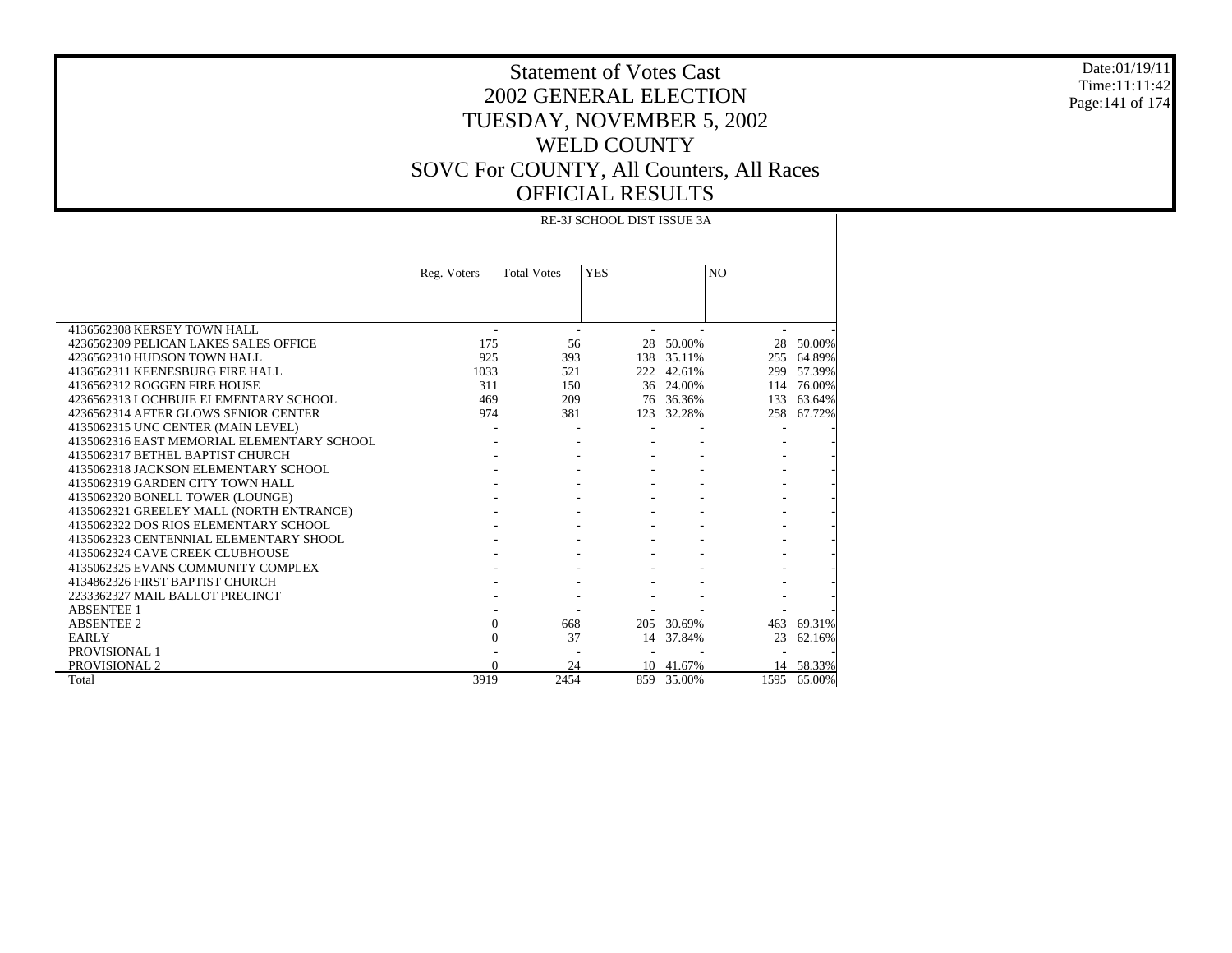#### Date:01/19/11 Time:11:11:42 Page:142 of 174

|                                                                                          | RE-3J SCHOOL DIST QUESTION 3B |                    |            |          |                |        |  |  |  |
|------------------------------------------------------------------------------------------|-------------------------------|--------------------|------------|----------|----------------|--------|--|--|--|
|                                                                                          |                               |                    |            |          |                |        |  |  |  |
|                                                                                          | Reg. Voters                   | <b>Total Votes</b> | <b>YES</b> |          | N <sub>O</sub> |        |  |  |  |
|                                                                                          |                               |                    |            |          |                |        |  |  |  |
| Jurisdiction Wide                                                                        |                               |                    |            |          |                |        |  |  |  |
| 4136562100 NUNN COMMUNITY BUILDING                                                       |                               |                    |            |          |                |        |  |  |  |
| 4136562101 GROVER FIRE HALL                                                              |                               |                    |            |          |                |        |  |  |  |
| 4136562102 PRAIRIE HIGH SCHOOL                                                           |                               |                    |            |          |                |        |  |  |  |
| 4136562103 BRIGGSDALE HIGH SCHOOL                                                        |                               |                    |            |          |                |        |  |  |  |
| 4136562104 GILL LIONS COMMUNITY BUILDING                                                 |                               |                    |            |          |                |        |  |  |  |
| 4136562105 KERSEY SENIOR CITIZENS HALL                                                   |                               |                    |            |          |                |        |  |  |  |
| 4135062106 FRIENDLY VILLAGE CLUBHOUSE                                                    |                               |                    |            |          |                |        |  |  |  |
| 4135062107 GREELEY RECREATION CENTER                                                     |                               |                    |            |          |                |        |  |  |  |
| 4135062108 MADISON ELEMENTARY SCHOOL                                                     |                               |                    |            |          |                |        |  |  |  |
| 4135062109 GLORIA CHRISTI LUTHERAN CHURCH HALL                                           |                               |                    |            |          |                |        |  |  |  |
| 4135062110 FIRST UNITED METHODIST CHURCH                                                 |                               |                    |            |          |                |        |  |  |  |
| 4135062111 FIRST CHRISTIAN CHURCH                                                        |                               |                    |            |          |                |        |  |  |  |
| 4135062112 CAMERON ELEMETARY SCHOOL                                                      |                               |                    |            |          |                |        |  |  |  |
| 4134862113 WESTERN HILLS FIRE STATION                                                    |                               |                    |            |          |                |        |  |  |  |
| 4135062114 OUR SAVIORS LUTHERAN CHURCH                                                   |                               |                    |            |          |                |        |  |  |  |
| 4134962115 WINDSOR HIGH SCHOOLL COMMONS                                                  |                               |                    |            |          |                |        |  |  |  |
| 4134962116 FAITH UNITED CHURCH OF CHRIST                                                 |                               |                    |            |          |                |        |  |  |  |
| 4136562117 SEVERANCE FIRE STATION                                                        |                               |                    |            |          |                |        |  |  |  |
| 4136562118 EATON MIDDLE SCHOOL                                                           |                               |                    |            |          |                |        |  |  |  |
| 4136562119 EVANGELICAL FREE CHURCH OF EATON                                              |                               |                    |            |          |                |        |  |  |  |
| 4134862120 NORTH WELD CO WATER DISTRICT<br>4134962121 COVENANT BIBLE COLLEGE (CLASSROOM) |                               |                    |            |          |                |        |  |  |  |
| 4134962122 PARK BUILDING-WINDSOR TOWN HALL                                               |                               |                    |            |          |                |        |  |  |  |
| 4134962123 CORNERSTONE BAPTIST CHURCH                                                    |                               |                    |            |          |                |        |  |  |  |
| 4134862124 VICTORY CHRISTIAN FELLOWSHIP                                                  |                               |                    |            |          |                |        |  |  |  |
| 4134862125 NORTHRIDGE HIGH SCHOOL                                                        |                               |                    |            |          |                |        |  |  |  |
| 4136562126 PIERCE TOWN HALL                                                              |                               |                    |            |          |                |        |  |  |  |
| 4136562127 AULT TOWN HALL                                                                |                               |                    |            |          |                |        |  |  |  |
| 4136562128 EATON TOWN HALL                                                               |                               |                    |            |          |                |        |  |  |  |
| 4134862129 WINDSOR-SEVERANCE PUBLIC LIBRARY                                              |                               |                    |            |          |                |        |  |  |  |
| 4134962130 TOZER ELEMENTARY SCHOOL                                                       |                               |                    |            |          |                |        |  |  |  |
| 4234862200 MEAD TOWN HALL                                                                |                               |                    |            |          |                |        |  |  |  |
| 4234862201 PLATTEVILLE TOWN HALL                                                         |                               |                    |            |          |                |        |  |  |  |
| 4234862202 PLATTEVILLE BAPTIST CHURCH                                                    | 22                            |                    | 6          | 4 66.67% | $\mathfrak{D}$ | 33.33% |  |  |  |
| 2234862203 FIRESTONE TOWN HALL                                                           |                               |                    |            |          |                |        |  |  |  |
| 2234862204 TRI TOWN BAPTIST CHURCH                                                       |                               |                    |            |          |                |        |  |  |  |
| 2234862205 FREDERICK TOWN HALL                                                           |                               |                    |            |          |                |        |  |  |  |
| 2234862206 RINN UNITED METHODIST CHURCH                                                  |                               |                    |            |          |                |        |  |  |  |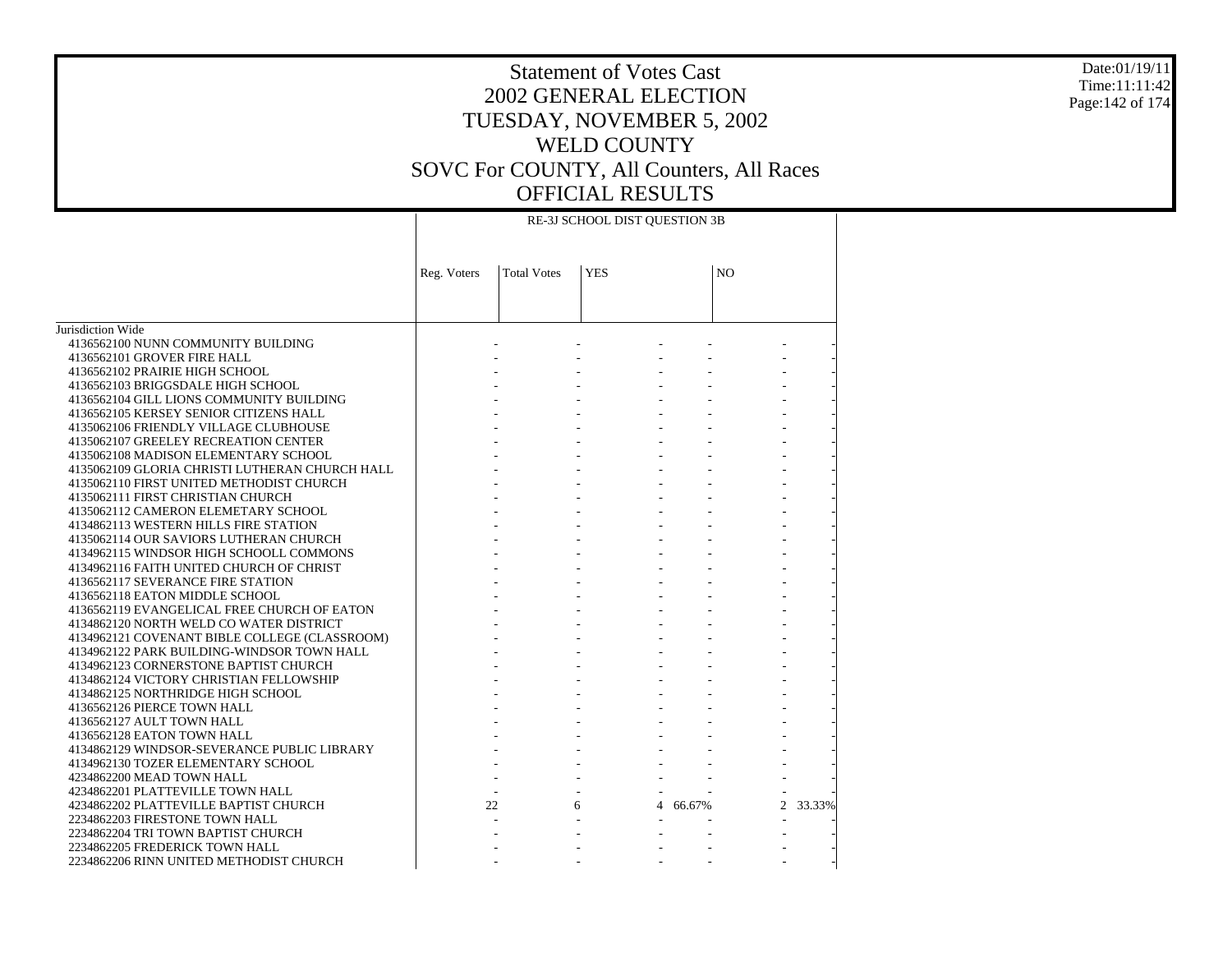#### Date:01/19/11 Time:11:11:42 Page:143 of 174

# Statement of Votes Cast 2002 GENERAL ELECTION TUESDAY, NOVEMBER 5, 2002 WELD COUNTY SOVC For COUNTY, All Counters, All Races OFFICIAL RESULTS

|                                                                     | RE-3J SCHOOL DIST QUESTION 3B |                    |            |          |                |        |  |  |
|---------------------------------------------------------------------|-------------------------------|--------------------|------------|----------|----------------|--------|--|--|
|                                                                     | Reg. Voters                   | <b>Total Votes</b> | <b>YES</b> |          | N <sub>O</sub> |        |  |  |
|                                                                     |                               |                    |            |          |                |        |  |  |
| 2234862207 DEL CAMINO FIRE STATION                                  |                               |                    |            |          |                |        |  |  |
| 4234862208 MEAD ELEMENTARY SCHOOL                                   |                               |                    |            |          |                |        |  |  |
| 4134862209 SHEPHERD OF THE HILLS LUTHERAN                           |                               |                    |            |          |                |        |  |  |
| 4134862210 SHAWSHEEN ELEMENTARY SCHOOL                              |                               |                    |            |          |                |        |  |  |
| 4134862211 ASSEMBLY OF GOD CHURCH                                   |                               |                    |            |          |                |        |  |  |
| 4134862212 AIMS COLLEGE CENTER-CONF ROOM                            |                               |                    |            |          |                |        |  |  |
| 4134862213 MOUNTAIN VIEW ACADEMY                                    |                               |                    |            |          |                |        |  |  |
| 4134862214 ST PAULS CONGRETGATIONAL CHURCH                          |                               |                    |            |          |                |        |  |  |
| 4134862215 ST JOHNS UNITED CHURCH                                   |                               |                    |            |          |                |        |  |  |
| 4135062216 SCOTT ELEMENTARY SCHOOL                                  |                               |                    |            |          |                |        |  |  |
| 4135062217 FIRST ASSEMBLY OF GOD                                    |                               |                    |            |          |                |        |  |  |
| 4135062218 TWO RIVERS FELLOWSHIP                                    |                               |                    |            |          |                |        |  |  |
| 4135062219 WEST GREELEY BAPTIST CHURCH<br>4135062220 CALVARY CHURCH |                               |                    |            |          |                |        |  |  |
| 4135062221 MEEKER ELEMENTARY SCHOOL                                 |                               |                    |            |          |                |        |  |  |
| 4134862222 TRINITY EPISCOPAL CHURCH                                 |                               |                    |            |          |                |        |  |  |
| 4134862223 MONFORT ELEMENTARY SCHOOL                                |                               |                    |            |          |                |        |  |  |
| 4234862224 RE-5J ADMINISSTRATION BUILDING                           |                               |                    |            |          |                |        |  |  |
| 4135062225 TRINITY LUTHERAN CHURCH                                  |                               |                    |            |          |                |        |  |  |
| 4134862226 GATEWAY PLACE APARTMENTS CLUBHOUSE                       |                               |                    |            |          |                |        |  |  |
| 4234862227 RE-1 EDUCATION SERVICE CENTER                            |                               |                    |            |          |                |        |  |  |
| 4234862228 MILLIKEN COMMUNITY COMPLEX                               |                               |                    |            |          |                |        |  |  |
| 4234862229 JOHNSTOWN FIRE HALL                                      |                               |                    |            |          |                |        |  |  |
| 4234862230 MEMORIAL LIBRARY                                         |                               |                    |            |          |                |        |  |  |
| 4234862231 HILL-IN-PARK SENIOR CENTER                               |                               |                    |            |          |                |        |  |  |
| 4234862232 JOHNSTOWN TOWN HALL                                      |                               |                    |            |          |                |        |  |  |
| 4134862233 NEW LIFE COMMUNITY CHURCH                                |                               |                    |            |          |                |        |  |  |
| 4134862234 CHRISTA MCAULIFFE ELEMENTARY SCHOOL                      |                               |                    |            |          |                |        |  |  |
| 4134862235 GRACE BAPTIST CHURCH                                     |                               |                    |            |          |                |        |  |  |
| 4235062236 MTN VIEW EVANGELICAL FREE CHURCH                         |                               |                    |            |          |                |        |  |  |
| 4234862237 LONGVIEW CLUBHOUSE                                       |                               |                    |            |          |                |        |  |  |
| 4234862300 FT LUPTON FIRE STATION                                   | 10                            |                    | 9          | 6 66.67% | 3              | 33.33% |  |  |
| 4236562301 ST WILLIAMS CATHOLIC CHURCH                              |                               |                    |            |          |                |        |  |  |
| 4236562302 FORT LUPTON CITY HALL                                    |                               |                    |            |          |                |        |  |  |
| 4236562303 CRANE COURT COMMUNITY BUILDING                           |                               |                    |            |          |                |        |  |  |
| 4236562304 BUTLER ELEMENTARY SCHOOL                                 |                               |                    |            |          |                |        |  |  |
| 2234862305 DACONO TOWN HALL                                         |                               |                    |            |          |                |        |  |  |
| 2234862306 ERIE TOWN HALL                                           |                               |                    |            |          |                |        |  |  |
| 2234862307 ERIE JR/SR HIGH SCHOOL                                   |                               |                    |            |          |                |        |  |  |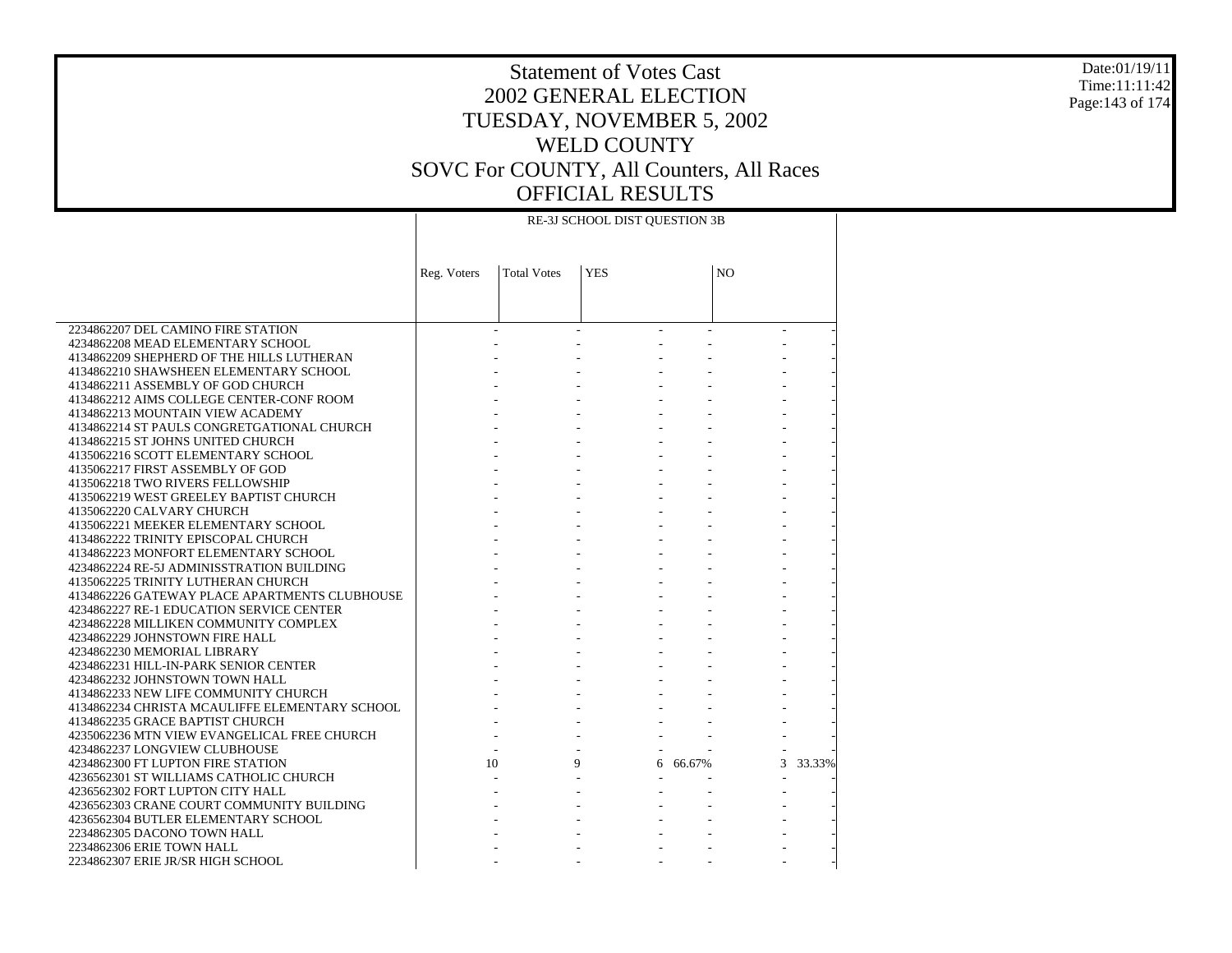#### Date:01/19/11 Time:11:11:42 Page:144 of 174

### Statement of Votes Cast 2002 GENERAL ELECTION TUESDAY, NOVEMBER 5, 2002 WELD COUNTY SOVC For COUNTY, All Counters, All Races OFFICIAL RESULTS RE-3J SCHOOL DIST QUESTION 3B

|                                            | Reg. Voters              | <b>Total Votes</b> | <b>YES</b> |            | N <sub>O</sub> |          |  |  |
|--------------------------------------------|--------------------------|--------------------|------------|------------|----------------|----------|--|--|
|                                            |                          |                    |            |            |                |          |  |  |
| 4136562308 KERSEY TOWN HALL                | $\overline{\phantom{a}}$ |                    |            |            |                |          |  |  |
| 4236562309 PELICAN LAKES SALES OFFICE      | 175                      | 57                 |            | 33 57.89%  | 24             | 42.11%   |  |  |
| 4236562310 HUDSON TOWN HALL                | 925                      | 387                | 237        | 61.24%     | 150            | 38.76%   |  |  |
| 4136562311 KEENESBURG FIRE HALL            | 1033                     | 519                |            | 308 59.34% | 211            | 40.66%   |  |  |
| 4136562312 ROGGEN FIRE HOUSE               | 311                      | 151                | 78         | 51.66%     | 73             | 48.34%   |  |  |
| 4236562313 LOCHBUIE ELEMENTARY SCHOOL      | 469                      | 208                | 129        | 62.02%     | 79             | 37.98%   |  |  |
| 4236562314 AFTER GLOWS SENIOR CENTER       | 974                      | 378                |            | 243 64.29% | 135            | 35.71%   |  |  |
| 4135062315 UNC CENTER (MAIN LEVEL)         |                          |                    |            |            |                |          |  |  |
| 4135062316 EAST MEMORIAL ELEMENTARY SCHOOL |                          |                    |            |            |                |          |  |  |
| 4135062317 BETHEL BAPTIST CHURCH           |                          |                    |            |            |                |          |  |  |
| 4135062318 JACKSON ELEMENTARY SCHOOL       |                          |                    |            |            |                |          |  |  |
| 4135062319 GARDEN CITY TOWN HALL           |                          |                    |            |            |                |          |  |  |
| 4135062320 BONELL TOWER (LOUNGE)           |                          |                    |            |            |                |          |  |  |
| 4135062321 GREELEY MALL (NORTH ENTRANCE)   |                          |                    |            |            |                |          |  |  |
| 4135062322 DOS RIOS ELEMENTARY SCHOOL      |                          |                    |            |            |                |          |  |  |
| 4135062323 CENTENNIAL ELEMENTARY SHOOL     |                          |                    |            |            |                |          |  |  |
| 4135062324 CAVE CREEK CLUBHOUSE            |                          |                    |            |            |                |          |  |  |
| 4135062325 EVANS COMMUNITY COMPLEX         |                          |                    |            |            |                |          |  |  |
| 4134862326 FIRST BAPTIST CHURCH            |                          |                    |            |            |                |          |  |  |
| 2233362327 MAIL BALLOT PRECINCT            |                          |                    |            |            |                |          |  |  |
| <b>ABSENTEE 1</b>                          |                          |                    |            |            |                |          |  |  |
| <b>ABSENTEE 2</b>                          | $\Omega$                 | 670                | 405        | 60.45%     | 265            | 39.55%   |  |  |
| <b>EARLY</b>                               | $\Omega$                 | 37                 | 20         | 54.05%     | 17             | 45.95%   |  |  |
| PROVISIONAL 1                              |                          |                    |            |            |                |          |  |  |
| PROVISIONAL 2                              | $\Omega$                 | 22                 |            | 14 63.64%  |                | 8 36.36% |  |  |
| Total                                      | 3919                     | 2444               | 1477       | 60.43%     | 967            | 39.57%   |  |  |

 $\top$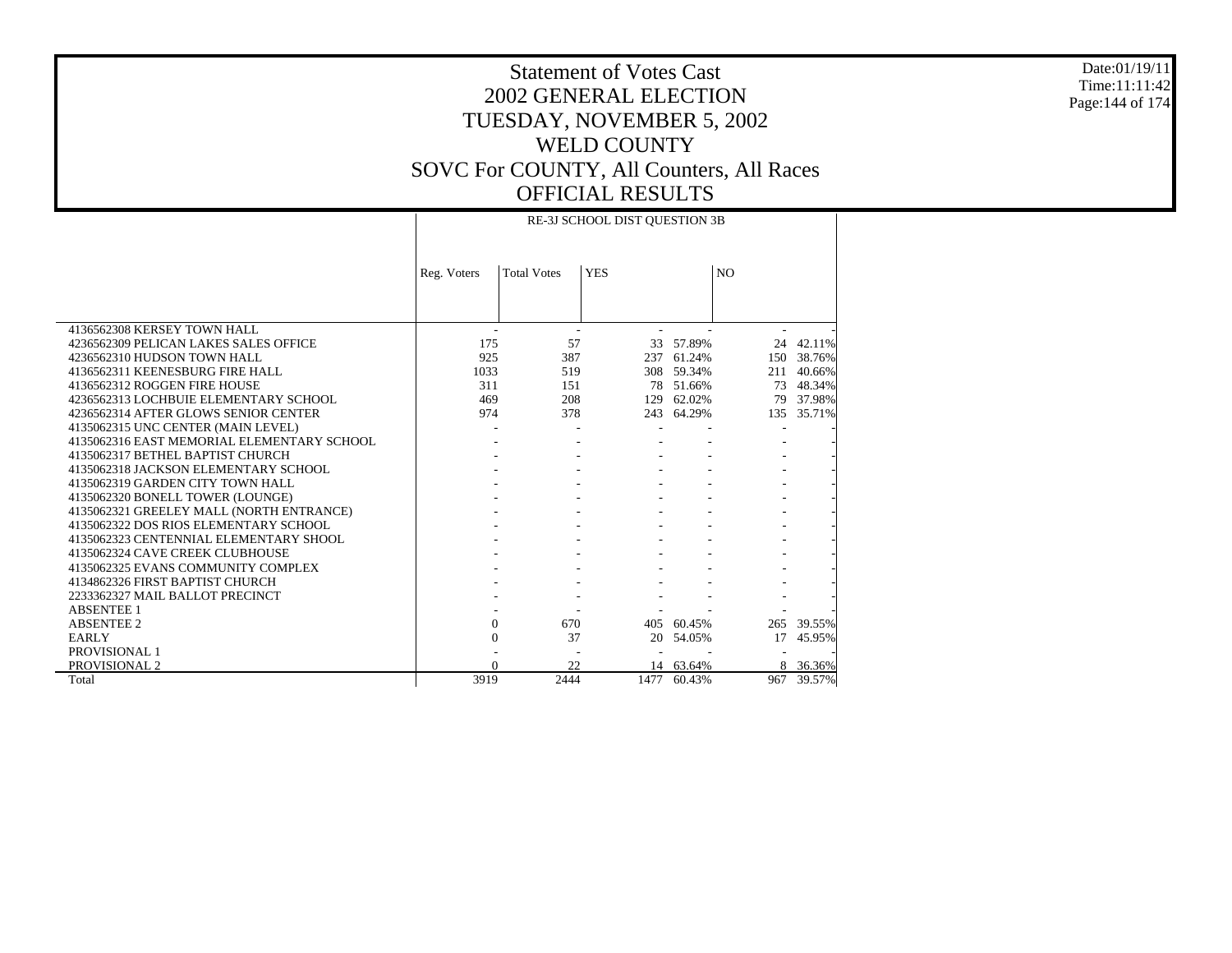#### Date:01/19/11 Time:11:11:42 Page:145 of 174

| <b>YES</b><br>NO<br><b>Total Votes</b><br>Reg. Voters<br>Jurisdiction Wide<br>4136562100 NUNN COMMUNITY BUILDING<br>4136562101 GROVER FIRE HALL<br>4136562102 PRAIRIE HIGH SCHOOL<br>4136562103 BRIGGSDALE HIGH SCHOOL<br>4136562104 GILL LIONS COMMUNITY BUILDING<br>4136562105 KERSEY SENIOR CITIZENS HALL<br>4135062106 FRIENDLY VILLAGE CLUBHOUSE<br>4135062107 GREELEY RECREATION CENTER<br>4135062108 MADISON ELEMENTARY SCHOOL<br>4135062109 GLORIA CHRISTI LUTHERAN CHURCH HALL<br>4135062110 FIRST UNITED METHODIST CHURCH<br>4135062111 FIRST CHRISTIAN CHURCH<br>4135062112 CAMERON ELEMETARY SCHOOL<br>4134862113 WESTERN HILLS FIRE STATION<br>4135062114 OUR SAVIORS LUTHERAN CHURCH<br>1086<br>151 36.21%<br>4134962115 WINDSOR HIGH SCHOOLL COMMONS<br>417<br>266 63.79%<br>4134962116 FAITH UNITED CHURCH OF CHRIST<br>861<br>367<br>169 46.05%<br>198<br>53.95%<br>861<br>4136562117 SEVERANCE FIRE STATION<br>366<br>179 48.91%<br>187<br>51.09%<br>4136562118 EATON MIDDLE SCHOOL<br>4136562119 EVANGELICAL FREE CHURCH OF EATON<br>$\overline{\phantom{a}}$<br>10 37.04%<br>4134862120 NORTH WELD CO WATER DISTRICT<br>51<br>27<br>17 62.96%<br>4134962121 COVENANT BIBLE COLLEGE (CLASSROOM)<br>1203<br>519<br>210 40.46%<br>59.54%<br>309<br>537<br>4134962122 PARK BUILDING-WINDSOR TOWN HALL<br>1177<br>211 39.29%<br>326 60.71%<br>4134962123 CORNERSTONE BAPTIST CHURCH<br>1050<br>403<br>167 41.44%<br>236 58.56%<br>4134862124 VICTORY CHRISTIAN FELLOWSHIP<br>3<br>-1<br>1 100.00%<br>$\overline{0}$<br>0.00%<br>18<br>5<br>4134862125 NORTHRIDGE HIGH SCHOOL<br>6<br>1 16.67%<br>83.33%<br>123<br>39<br>58.97%<br>4136562126 PIERCE TOWN HALL<br>16 41.03%<br>23<br>4136562127 AULT TOWN HALL<br>4136562128 EATON TOWN HALL<br>$\overline{\phantom{a}}$<br>321<br>39 33.33%<br>4134862129 WINDSOR-SEVERANCE PUBLIC LIBRARY<br>117<br>78<br>66.67%<br>774<br>354<br>207<br>4134962130 TOZER ELEMENTARY SCHOOL<br>147 41.53%<br>58.47%<br>4234862200 MEAD TOWN HALL<br>4234862201 PLATTEVILLE TOWN HALL<br>4234862202 PLATTEVILLE BAPTIST CHURCH<br>2234862203 FIRESTONE TOWN HALL<br>2234862204 TRI TOWN BAPTIST CHURCH<br>2234862205 FREDERICK TOWN HALL |                                         | RE-4 SCHOOL DIST QUESTION 3A |  |  |  |  |  |  |
|-----------------------------------------------------------------------------------------------------------------------------------------------------------------------------------------------------------------------------------------------------------------------------------------------------------------------------------------------------------------------------------------------------------------------------------------------------------------------------------------------------------------------------------------------------------------------------------------------------------------------------------------------------------------------------------------------------------------------------------------------------------------------------------------------------------------------------------------------------------------------------------------------------------------------------------------------------------------------------------------------------------------------------------------------------------------------------------------------------------------------------------------------------------------------------------------------------------------------------------------------------------------------------------------------------------------------------------------------------------------------------------------------------------------------------------------------------------------------------------------------------------------------------------------------------------------------------------------------------------------------------------------------------------------------------------------------------------------------------------------------------------------------------------------------------------------------------------------------------------------------------------------------------------------------------------------------------------------------------------------------------------------------------------------------------------------------------------------------------------------------------------------------------------------------------------------|-----------------------------------------|------------------------------|--|--|--|--|--|--|
|                                                                                                                                                                                                                                                                                                                                                                                                                                                                                                                                                                                                                                                                                                                                                                                                                                                                                                                                                                                                                                                                                                                                                                                                                                                                                                                                                                                                                                                                                                                                                                                                                                                                                                                                                                                                                                                                                                                                                                                                                                                                                                                                                                                         |                                         |                              |  |  |  |  |  |  |
|                                                                                                                                                                                                                                                                                                                                                                                                                                                                                                                                                                                                                                                                                                                                                                                                                                                                                                                                                                                                                                                                                                                                                                                                                                                                                                                                                                                                                                                                                                                                                                                                                                                                                                                                                                                                                                                                                                                                                                                                                                                                                                                                                                                         |                                         |                              |  |  |  |  |  |  |
|                                                                                                                                                                                                                                                                                                                                                                                                                                                                                                                                                                                                                                                                                                                                                                                                                                                                                                                                                                                                                                                                                                                                                                                                                                                                                                                                                                                                                                                                                                                                                                                                                                                                                                                                                                                                                                                                                                                                                                                                                                                                                                                                                                                         |                                         |                              |  |  |  |  |  |  |
|                                                                                                                                                                                                                                                                                                                                                                                                                                                                                                                                                                                                                                                                                                                                                                                                                                                                                                                                                                                                                                                                                                                                                                                                                                                                                                                                                                                                                                                                                                                                                                                                                                                                                                                                                                                                                                                                                                                                                                                                                                                                                                                                                                                         |                                         |                              |  |  |  |  |  |  |
|                                                                                                                                                                                                                                                                                                                                                                                                                                                                                                                                                                                                                                                                                                                                                                                                                                                                                                                                                                                                                                                                                                                                                                                                                                                                                                                                                                                                                                                                                                                                                                                                                                                                                                                                                                                                                                                                                                                                                                                                                                                                                                                                                                                         |                                         |                              |  |  |  |  |  |  |
|                                                                                                                                                                                                                                                                                                                                                                                                                                                                                                                                                                                                                                                                                                                                                                                                                                                                                                                                                                                                                                                                                                                                                                                                                                                                                                                                                                                                                                                                                                                                                                                                                                                                                                                                                                                                                                                                                                                                                                                                                                                                                                                                                                                         |                                         |                              |  |  |  |  |  |  |
|                                                                                                                                                                                                                                                                                                                                                                                                                                                                                                                                                                                                                                                                                                                                                                                                                                                                                                                                                                                                                                                                                                                                                                                                                                                                                                                                                                                                                                                                                                                                                                                                                                                                                                                                                                                                                                                                                                                                                                                                                                                                                                                                                                                         |                                         |                              |  |  |  |  |  |  |
|                                                                                                                                                                                                                                                                                                                                                                                                                                                                                                                                                                                                                                                                                                                                                                                                                                                                                                                                                                                                                                                                                                                                                                                                                                                                                                                                                                                                                                                                                                                                                                                                                                                                                                                                                                                                                                                                                                                                                                                                                                                                                                                                                                                         |                                         |                              |  |  |  |  |  |  |
|                                                                                                                                                                                                                                                                                                                                                                                                                                                                                                                                                                                                                                                                                                                                                                                                                                                                                                                                                                                                                                                                                                                                                                                                                                                                                                                                                                                                                                                                                                                                                                                                                                                                                                                                                                                                                                                                                                                                                                                                                                                                                                                                                                                         |                                         |                              |  |  |  |  |  |  |
|                                                                                                                                                                                                                                                                                                                                                                                                                                                                                                                                                                                                                                                                                                                                                                                                                                                                                                                                                                                                                                                                                                                                                                                                                                                                                                                                                                                                                                                                                                                                                                                                                                                                                                                                                                                                                                                                                                                                                                                                                                                                                                                                                                                         |                                         |                              |  |  |  |  |  |  |
|                                                                                                                                                                                                                                                                                                                                                                                                                                                                                                                                                                                                                                                                                                                                                                                                                                                                                                                                                                                                                                                                                                                                                                                                                                                                                                                                                                                                                                                                                                                                                                                                                                                                                                                                                                                                                                                                                                                                                                                                                                                                                                                                                                                         |                                         |                              |  |  |  |  |  |  |
|                                                                                                                                                                                                                                                                                                                                                                                                                                                                                                                                                                                                                                                                                                                                                                                                                                                                                                                                                                                                                                                                                                                                                                                                                                                                                                                                                                                                                                                                                                                                                                                                                                                                                                                                                                                                                                                                                                                                                                                                                                                                                                                                                                                         |                                         |                              |  |  |  |  |  |  |
|                                                                                                                                                                                                                                                                                                                                                                                                                                                                                                                                                                                                                                                                                                                                                                                                                                                                                                                                                                                                                                                                                                                                                                                                                                                                                                                                                                                                                                                                                                                                                                                                                                                                                                                                                                                                                                                                                                                                                                                                                                                                                                                                                                                         |                                         |                              |  |  |  |  |  |  |
|                                                                                                                                                                                                                                                                                                                                                                                                                                                                                                                                                                                                                                                                                                                                                                                                                                                                                                                                                                                                                                                                                                                                                                                                                                                                                                                                                                                                                                                                                                                                                                                                                                                                                                                                                                                                                                                                                                                                                                                                                                                                                                                                                                                         |                                         |                              |  |  |  |  |  |  |
|                                                                                                                                                                                                                                                                                                                                                                                                                                                                                                                                                                                                                                                                                                                                                                                                                                                                                                                                                                                                                                                                                                                                                                                                                                                                                                                                                                                                                                                                                                                                                                                                                                                                                                                                                                                                                                                                                                                                                                                                                                                                                                                                                                                         |                                         |                              |  |  |  |  |  |  |
|                                                                                                                                                                                                                                                                                                                                                                                                                                                                                                                                                                                                                                                                                                                                                                                                                                                                                                                                                                                                                                                                                                                                                                                                                                                                                                                                                                                                                                                                                                                                                                                                                                                                                                                                                                                                                                                                                                                                                                                                                                                                                                                                                                                         |                                         |                              |  |  |  |  |  |  |
|                                                                                                                                                                                                                                                                                                                                                                                                                                                                                                                                                                                                                                                                                                                                                                                                                                                                                                                                                                                                                                                                                                                                                                                                                                                                                                                                                                                                                                                                                                                                                                                                                                                                                                                                                                                                                                                                                                                                                                                                                                                                                                                                                                                         |                                         |                              |  |  |  |  |  |  |
|                                                                                                                                                                                                                                                                                                                                                                                                                                                                                                                                                                                                                                                                                                                                                                                                                                                                                                                                                                                                                                                                                                                                                                                                                                                                                                                                                                                                                                                                                                                                                                                                                                                                                                                                                                                                                                                                                                                                                                                                                                                                                                                                                                                         |                                         |                              |  |  |  |  |  |  |
|                                                                                                                                                                                                                                                                                                                                                                                                                                                                                                                                                                                                                                                                                                                                                                                                                                                                                                                                                                                                                                                                                                                                                                                                                                                                                                                                                                                                                                                                                                                                                                                                                                                                                                                                                                                                                                                                                                                                                                                                                                                                                                                                                                                         |                                         |                              |  |  |  |  |  |  |
|                                                                                                                                                                                                                                                                                                                                                                                                                                                                                                                                                                                                                                                                                                                                                                                                                                                                                                                                                                                                                                                                                                                                                                                                                                                                                                                                                                                                                                                                                                                                                                                                                                                                                                                                                                                                                                                                                                                                                                                                                                                                                                                                                                                         |                                         |                              |  |  |  |  |  |  |
|                                                                                                                                                                                                                                                                                                                                                                                                                                                                                                                                                                                                                                                                                                                                                                                                                                                                                                                                                                                                                                                                                                                                                                                                                                                                                                                                                                                                                                                                                                                                                                                                                                                                                                                                                                                                                                                                                                                                                                                                                                                                                                                                                                                         |                                         |                              |  |  |  |  |  |  |
|                                                                                                                                                                                                                                                                                                                                                                                                                                                                                                                                                                                                                                                                                                                                                                                                                                                                                                                                                                                                                                                                                                                                                                                                                                                                                                                                                                                                                                                                                                                                                                                                                                                                                                                                                                                                                                                                                                                                                                                                                                                                                                                                                                                         |                                         |                              |  |  |  |  |  |  |
|                                                                                                                                                                                                                                                                                                                                                                                                                                                                                                                                                                                                                                                                                                                                                                                                                                                                                                                                                                                                                                                                                                                                                                                                                                                                                                                                                                                                                                                                                                                                                                                                                                                                                                                                                                                                                                                                                                                                                                                                                                                                                                                                                                                         |                                         |                              |  |  |  |  |  |  |
|                                                                                                                                                                                                                                                                                                                                                                                                                                                                                                                                                                                                                                                                                                                                                                                                                                                                                                                                                                                                                                                                                                                                                                                                                                                                                                                                                                                                                                                                                                                                                                                                                                                                                                                                                                                                                                                                                                                                                                                                                                                                                                                                                                                         |                                         |                              |  |  |  |  |  |  |
|                                                                                                                                                                                                                                                                                                                                                                                                                                                                                                                                                                                                                                                                                                                                                                                                                                                                                                                                                                                                                                                                                                                                                                                                                                                                                                                                                                                                                                                                                                                                                                                                                                                                                                                                                                                                                                                                                                                                                                                                                                                                                                                                                                                         |                                         |                              |  |  |  |  |  |  |
|                                                                                                                                                                                                                                                                                                                                                                                                                                                                                                                                                                                                                                                                                                                                                                                                                                                                                                                                                                                                                                                                                                                                                                                                                                                                                                                                                                                                                                                                                                                                                                                                                                                                                                                                                                                                                                                                                                                                                                                                                                                                                                                                                                                         |                                         |                              |  |  |  |  |  |  |
|                                                                                                                                                                                                                                                                                                                                                                                                                                                                                                                                                                                                                                                                                                                                                                                                                                                                                                                                                                                                                                                                                                                                                                                                                                                                                                                                                                                                                                                                                                                                                                                                                                                                                                                                                                                                                                                                                                                                                                                                                                                                                                                                                                                         |                                         |                              |  |  |  |  |  |  |
|                                                                                                                                                                                                                                                                                                                                                                                                                                                                                                                                                                                                                                                                                                                                                                                                                                                                                                                                                                                                                                                                                                                                                                                                                                                                                                                                                                                                                                                                                                                                                                                                                                                                                                                                                                                                                                                                                                                                                                                                                                                                                                                                                                                         |                                         |                              |  |  |  |  |  |  |
|                                                                                                                                                                                                                                                                                                                                                                                                                                                                                                                                                                                                                                                                                                                                                                                                                                                                                                                                                                                                                                                                                                                                                                                                                                                                                                                                                                                                                                                                                                                                                                                                                                                                                                                                                                                                                                                                                                                                                                                                                                                                                                                                                                                         |                                         |                              |  |  |  |  |  |  |
|                                                                                                                                                                                                                                                                                                                                                                                                                                                                                                                                                                                                                                                                                                                                                                                                                                                                                                                                                                                                                                                                                                                                                                                                                                                                                                                                                                                                                                                                                                                                                                                                                                                                                                                                                                                                                                                                                                                                                                                                                                                                                                                                                                                         |                                         |                              |  |  |  |  |  |  |
|                                                                                                                                                                                                                                                                                                                                                                                                                                                                                                                                                                                                                                                                                                                                                                                                                                                                                                                                                                                                                                                                                                                                                                                                                                                                                                                                                                                                                                                                                                                                                                                                                                                                                                                                                                                                                                                                                                                                                                                                                                                                                                                                                                                         |                                         |                              |  |  |  |  |  |  |
|                                                                                                                                                                                                                                                                                                                                                                                                                                                                                                                                                                                                                                                                                                                                                                                                                                                                                                                                                                                                                                                                                                                                                                                                                                                                                                                                                                                                                                                                                                                                                                                                                                                                                                                                                                                                                                                                                                                                                                                                                                                                                                                                                                                         |                                         |                              |  |  |  |  |  |  |
|                                                                                                                                                                                                                                                                                                                                                                                                                                                                                                                                                                                                                                                                                                                                                                                                                                                                                                                                                                                                                                                                                                                                                                                                                                                                                                                                                                                                                                                                                                                                                                                                                                                                                                                                                                                                                                                                                                                                                                                                                                                                                                                                                                                         |                                         |                              |  |  |  |  |  |  |
|                                                                                                                                                                                                                                                                                                                                                                                                                                                                                                                                                                                                                                                                                                                                                                                                                                                                                                                                                                                                                                                                                                                                                                                                                                                                                                                                                                                                                                                                                                                                                                                                                                                                                                                                                                                                                                                                                                                                                                                                                                                                                                                                                                                         |                                         |                              |  |  |  |  |  |  |
|                                                                                                                                                                                                                                                                                                                                                                                                                                                                                                                                                                                                                                                                                                                                                                                                                                                                                                                                                                                                                                                                                                                                                                                                                                                                                                                                                                                                                                                                                                                                                                                                                                                                                                                                                                                                                                                                                                                                                                                                                                                                                                                                                                                         |                                         |                              |  |  |  |  |  |  |
|                                                                                                                                                                                                                                                                                                                                                                                                                                                                                                                                                                                                                                                                                                                                                                                                                                                                                                                                                                                                                                                                                                                                                                                                                                                                                                                                                                                                                                                                                                                                                                                                                                                                                                                                                                                                                                                                                                                                                                                                                                                                                                                                                                                         |                                         |                              |  |  |  |  |  |  |
|                                                                                                                                                                                                                                                                                                                                                                                                                                                                                                                                                                                                                                                                                                                                                                                                                                                                                                                                                                                                                                                                                                                                                                                                                                                                                                                                                                                                                                                                                                                                                                                                                                                                                                                                                                                                                                                                                                                                                                                                                                                                                                                                                                                         |                                         |                              |  |  |  |  |  |  |
|                                                                                                                                                                                                                                                                                                                                                                                                                                                                                                                                                                                                                                                                                                                                                                                                                                                                                                                                                                                                                                                                                                                                                                                                                                                                                                                                                                                                                                                                                                                                                                                                                                                                                                                                                                                                                                                                                                                                                                                                                                                                                                                                                                                         |                                         |                              |  |  |  |  |  |  |
|                                                                                                                                                                                                                                                                                                                                                                                                                                                                                                                                                                                                                                                                                                                                                                                                                                                                                                                                                                                                                                                                                                                                                                                                                                                                                                                                                                                                                                                                                                                                                                                                                                                                                                                                                                                                                                                                                                                                                                                                                                                                                                                                                                                         |                                         |                              |  |  |  |  |  |  |
|                                                                                                                                                                                                                                                                                                                                                                                                                                                                                                                                                                                                                                                                                                                                                                                                                                                                                                                                                                                                                                                                                                                                                                                                                                                                                                                                                                                                                                                                                                                                                                                                                                                                                                                                                                                                                                                                                                                                                                                                                                                                                                                                                                                         |                                         |                              |  |  |  |  |  |  |
|                                                                                                                                                                                                                                                                                                                                                                                                                                                                                                                                                                                                                                                                                                                                                                                                                                                                                                                                                                                                                                                                                                                                                                                                                                                                                                                                                                                                                                                                                                                                                                                                                                                                                                                                                                                                                                                                                                                                                                                                                                                                                                                                                                                         | 2234862206 RINN UNITED METHODIST CHURCH |                              |  |  |  |  |  |  |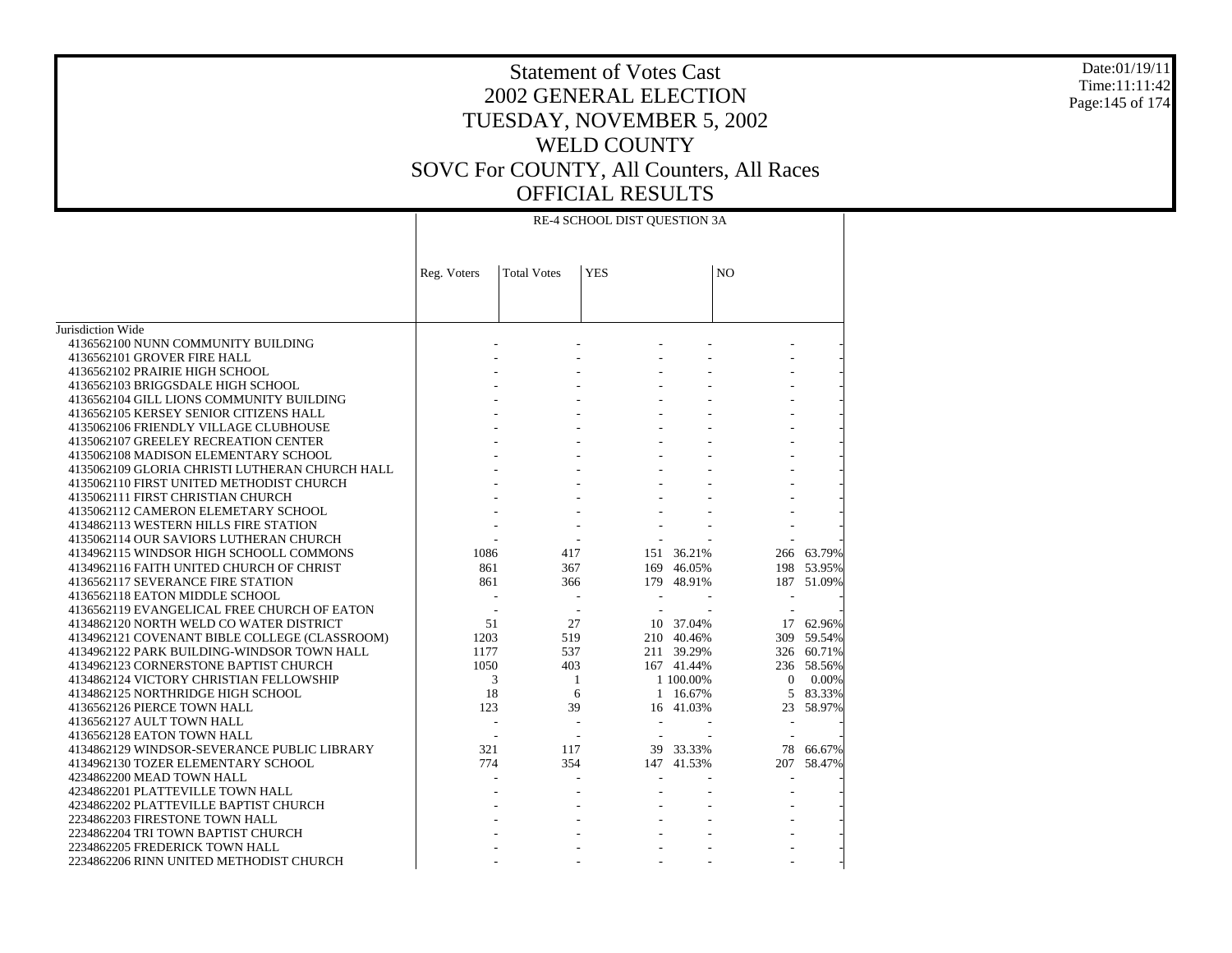#### Date:01/19/11 Time:11:11:42 Page:146 of 174

# Statement of Votes Cast 2002 GENERAL ELECTION TUESDAY, NOVEMBER 5, 2002 WELD COUNTY SOVC For COUNTY, All Counters, All Races OFFICIAL RESULTS

|                                                                                           | RE-4 SCHOOL DIST QUESTION 3A |                    |            |           |                |        |
|-------------------------------------------------------------------------------------------|------------------------------|--------------------|------------|-----------|----------------|--------|
|                                                                                           |                              | <b>Total Votes</b> | <b>YES</b> |           | N <sub>O</sub> |        |
|                                                                                           | Reg. Voters                  |                    |            |           |                |        |
|                                                                                           |                              |                    |            |           |                |        |
|                                                                                           |                              |                    |            |           |                |        |
| 2234862207 DEL CAMINO FIRE STATION                                                        |                              | $\mathbf{r}$       |            |           |                |        |
| 4234862208 MEAD ELEMENTARY SCHOOL                                                         |                              |                    |            |           |                |        |
| 4134862209 SHEPHERD OF THE HILLS LUTHERAN                                                 |                              |                    |            |           |                |        |
| 4134862210 SHAWSHEEN ELEMENTARY SCHOOL                                                    |                              |                    |            |           |                |        |
| 4134862211 ASSEMBLY OF GOD CHURCH                                                         |                              |                    |            |           |                |        |
| 4134862212 AIMS COLLEGE CENTER-CONF ROOM                                                  |                              |                    |            |           |                |        |
| 4134862213 MOUNTAIN VIEW ACADEMY                                                          | 54                           | 23                 |            | 10 43.48% | 13             | 56.52% |
| 4134862214 ST PAULS CONGRETGATIONAL CHURCH                                                |                              |                    |            |           | $\sim$         |        |
| 4134862215 ST JOHNS UNITED CHURCH                                                         |                              |                    |            |           |                |        |
| 4135062216 SCOTT ELEMENTARY SCHOOL                                                        |                              |                    |            |           |                |        |
| 4135062217 FIRST ASSEMBLY OF GOD                                                          |                              |                    |            |           |                |        |
| 4135062218 TWO RIVERS FELLOWSHIP                                                          |                              |                    |            |           |                |        |
| 4135062219 WEST GREELEY BAPTIST CHURCH                                                    |                              |                    |            |           |                |        |
| 4135062220 CALVARY CHURCH                                                                 |                              |                    |            |           |                |        |
| 4135062221 MEEKER ELEMENTARY SCHOOL                                                       |                              |                    |            |           |                |        |
| 4134862222 TRINITY EPISCOPAL CHURCH                                                       |                              |                    |            |           |                |        |
| 4134862223 MONFORT ELEMENTARY SCHOOL                                                      |                              |                    |            |           |                |        |
| 4234862224 RE-5J ADMINISSTRATION BUILDING                                                 | $\Omega$                     | $\Omega$           | $\Omega$   |           | $\Omega$       |        |
| 4135062225 TRINITY LUTHERAN CHURCH                                                        |                              |                    |            |           |                |        |
| 4134862226 GATEWAY PLACE APARTMENTS CLUBHOUSE<br>4234862227 RE-1 EDUCATION SERVICE CENTER |                              |                    |            |           |                |        |
| 4234862228 MILLIKEN COMMUNITY COMPLEX                                                     | $\theta$                     | $\Omega$           | $\Omega$   |           | $\mathbf{0}$   |        |
| 4234862229 JOHNSTOWN FIRE HALL                                                            |                              |                    |            |           |                |        |
| 4234862230 MEMORIAL LIBRARY                                                               |                              |                    |            |           |                |        |
| 4234862231 HILL-IN-PARK SENIOR CENTER                                                     | 33                           | 11                 |            | 5 45.45%  | 6              | 54.55% |
| 4234862232 JOHNSTOWN TOWN HALL                                                            |                              |                    |            |           |                |        |
| 4134862233 NEW LIFE COMMUNITY CHURCH                                                      |                              |                    |            |           |                |        |
| 4134862234 CHRISTA MCAULIFFE ELEMENTARY SCHOOL                                            |                              |                    |            |           |                |        |
| 4134862235 GRACE BAPTIST CHURCH                                                           |                              |                    |            |           |                |        |
| 4235062236 MTN VIEW EVANGELICAL FREE CHURCH                                               |                              |                    |            |           |                |        |
| 4234862237 LONGVIEW CLUBHOUSE                                                             |                              |                    |            |           |                |        |
| 4234862300 FT LUPTON FIRE STATION                                                         |                              |                    |            |           |                |        |
| 4236562301 ST WILLIAMS CATHOLIC CHURCH                                                    |                              |                    |            |           |                |        |
| 4236562302 FORT LUPTON CITY HALL                                                          |                              |                    |            |           |                |        |
| 4236562303 CRANE COURT COMMUNITY BUILDING                                                 |                              |                    |            |           |                |        |
| 4236562304 BUTLER ELEMENTARY SCHOOL                                                       |                              |                    |            |           |                |        |
| 2234862305 DACONO TOWN HALL                                                               |                              |                    |            |           |                |        |
| 2234862306 ERIE TOWN HALL                                                                 |                              |                    |            |           |                |        |
| 2234862307 ERIE JR/SR HIGH SCHOOL                                                         |                              |                    |            |           |                |        |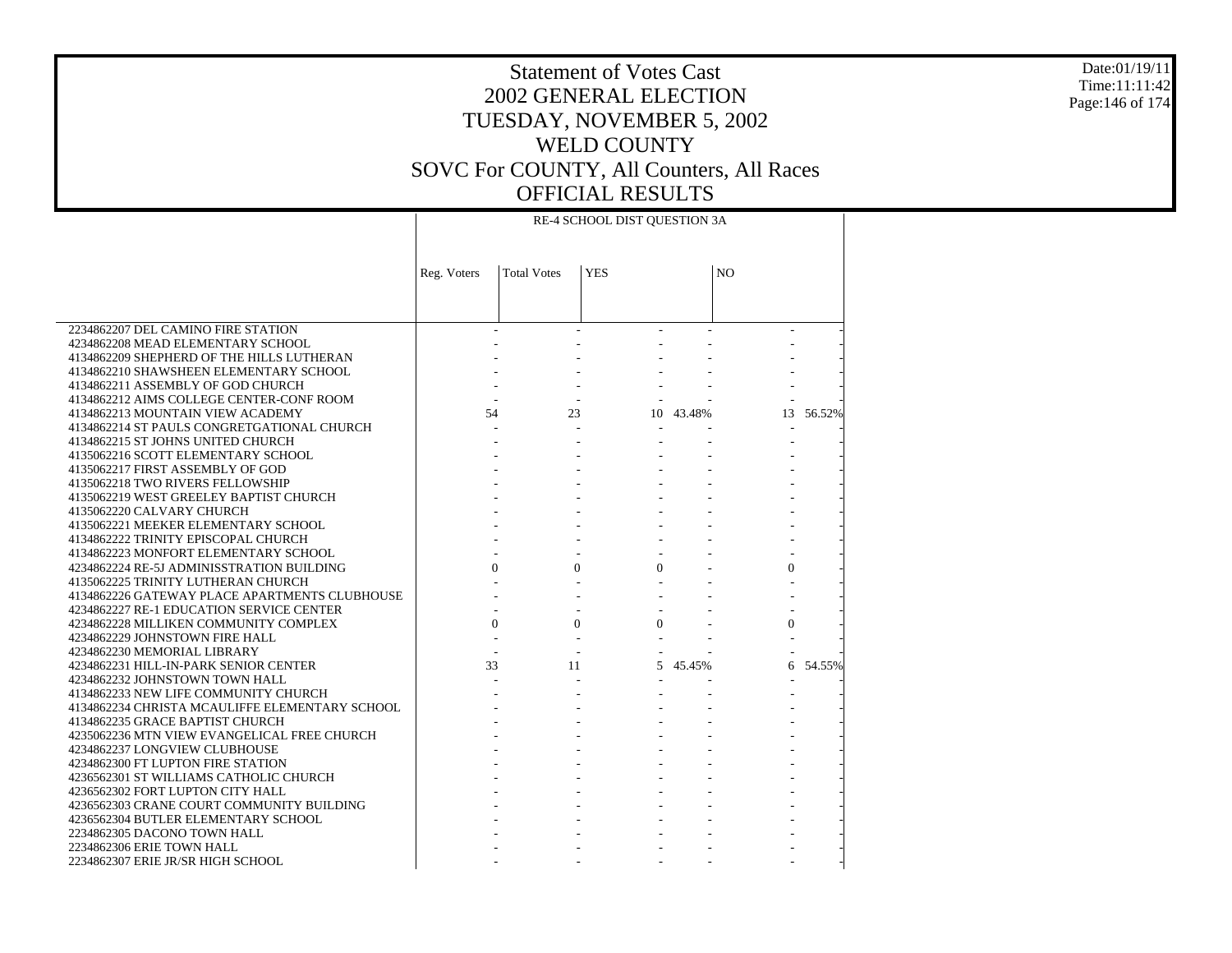#### Date:01/19/11 Time:11:11:42 Page:147 of 174

|                                            |             |                    | RE-4 SCHOOL DIST OUESTION 3A |            |                |             |
|--------------------------------------------|-------------|--------------------|------------------------------|------------|----------------|-------------|
|                                            | Reg. Voters | <b>Total Votes</b> | <b>YES</b>                   |            | N <sub>O</sub> |             |
|                                            |             |                    |                              |            |                |             |
| 4136562308 KERSEY TOWN HALL                |             |                    |                              |            |                |             |
| 4236562309 PELICAN LAKES SALES OFFICE      |             |                    |                              |            |                |             |
| 4236562310 HUDSON TOWN HALL                |             |                    |                              |            |                |             |
| 4136562311 KEENESBURG FIRE HALL            |             |                    |                              |            |                |             |
| 4136562312 ROGGEN FIRE HOUSE               |             |                    |                              |            |                |             |
| 4236562313 LOCHBUIE ELEMENTARY SCHOOL      |             |                    |                              |            |                |             |
| 4236562314 AFTER GLOWS SENIOR CENTER       |             |                    |                              |            |                |             |
| 4135062315 UNC CENTER (MAIN LEVEL)         |             |                    |                              |            |                |             |
| 4135062316 EAST MEMORIAL ELEMENTARY SCHOOL |             |                    |                              |            |                |             |
| 4135062317 BETHEL BAPTIST CHURCH           |             |                    |                              |            |                |             |
| 4135062318 JACKSON ELEMENTARY SCHOOL       |             |                    |                              |            |                |             |
| 4135062319 GARDEN CITY TOWN HALL           |             |                    |                              |            |                |             |
| 4135062320 BONELL TOWER (LOUNGE)           |             |                    |                              |            |                |             |
| 4135062321 GREELEY MALL (NORTH ENTRANCE)   |             |                    |                              |            |                |             |
| 4135062322 DOS RIOS ELEMENTARY SCHOOL      |             |                    |                              |            |                |             |
| 4135062323 CENTENNIAL ELEMENTARY SHOOL     |             |                    |                              |            |                |             |
| 4135062324 CAVE CREEK CLUBHOUSE            |             |                    |                              |            |                |             |
| 4135062325 EVANS COMMUNITY COMPLEX         |             |                    |                              |            |                |             |
| 4134862326 FIRST BAPTIST CHURCH            |             |                    |                              |            |                |             |
| 2233362327 MAIL BALLOT PRECINCT            |             |                    |                              |            |                |             |
| <b>ABSENTEE 1</b>                          |             | 1168<br>0          |                              | 448 38.36% | 720            | 61.64%      |
| <b>ABSENTEE 2</b>                          |             | 185<br>$\Omega$    |                              | 84 45.41%  | 101            | 54.59%      |
| <b>EARLY</b>                               |             | $\theta$<br>126    |                              | 62 49.21%  |                | 64 50.79%   |
| PROVISIONAL 1                              |             | 35<br>0            | 17                           | 48.57%     |                | 18 51.43%   |
| PROVISIONAL 2                              |             |                    | 2                            | 66.67%     |                | 33.33%      |
| Total                                      | 7615        | 4704               | 1929                         | 41.01%     |                | 2775 58.99% |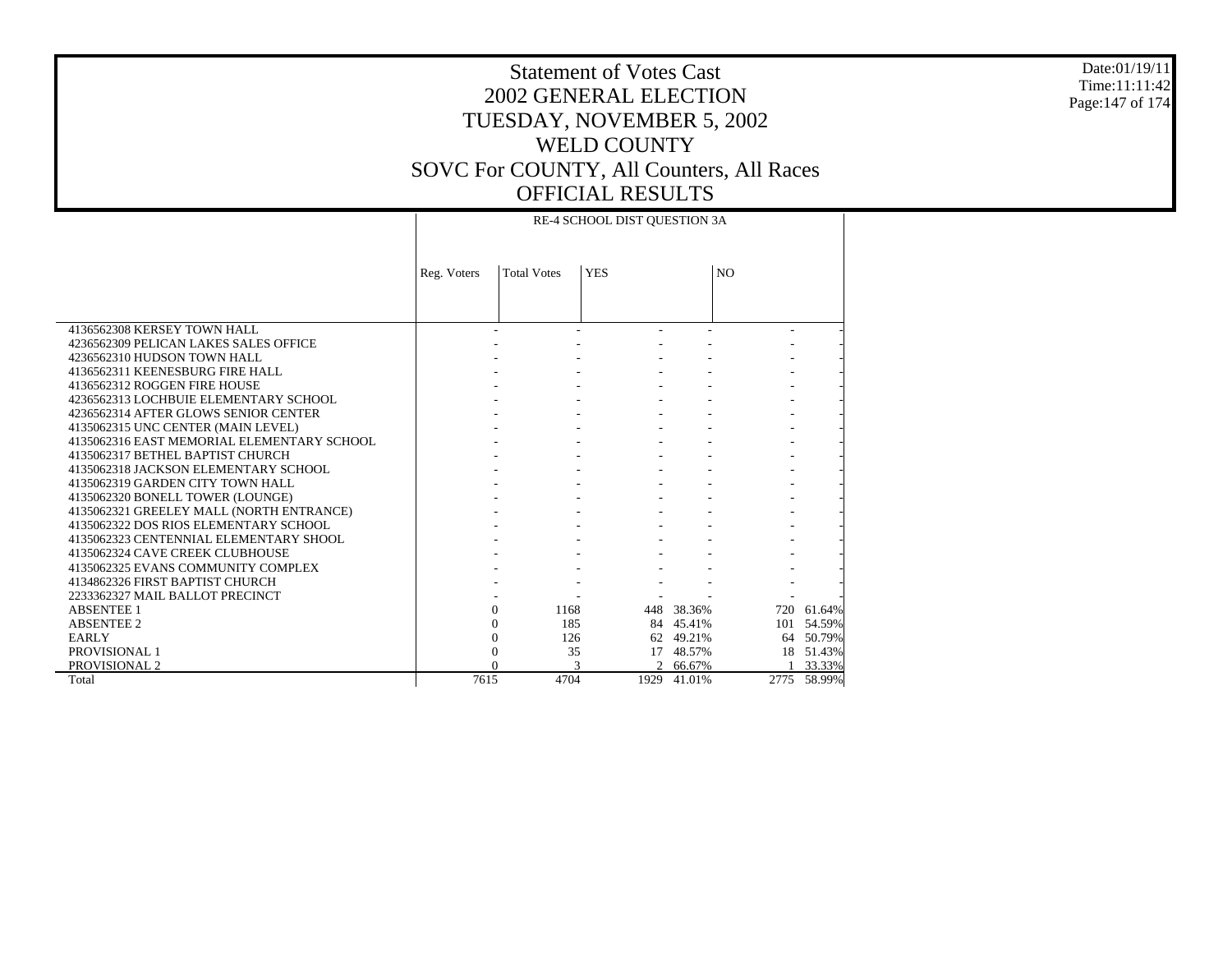#### Date:01/19/11 Time:11:11:42 Page:148 of 174

|                                                | RE-9 SCHOOL DIST QUESTION 3A |                    |            |            |                |            |
|------------------------------------------------|------------------------------|--------------------|------------|------------|----------------|------------|
|                                                | Reg. Voters                  | <b>Total Votes</b> | <b>YES</b> |            | N <sub>O</sub> |            |
|                                                |                              |                    |            |            |                |            |
| Jurisdiction Wide                              |                              |                    |            |            |                |            |
| 4136562100 NUNN COMMUNITY BUILDING             | 735                          | 339                |            | 97 28.61%  |                | 242 71.39% |
| 4136562101 GROVER FIRE HALL                    | $\Omega$                     | $\Omega$           | $\Omega$   |            | $\Omega$       |            |
| 4136562102 PRAIRIE HIGH SCHOOL                 |                              |                    |            |            |                |            |
| 4136562103 BRIGGSDALE HIGH SCHOOL              | $\Omega$                     | $\Omega$           | $\Omega$   |            | $\Omega$       |            |
| 4136562104 GILL LIONS COMMUNITY BUILDING       |                              |                    |            |            |                |            |
| 4136562105 KERSEY SENIOR CITIZENS HALL         |                              |                    |            |            |                |            |
| 4135062106 FRIENDLY VILLAGE CLUBHOUSE          |                              |                    |            |            |                |            |
| 4135062107 GREELEY RECREATION CENTER           |                              |                    |            |            |                |            |
| 4135062108 MADISON ELEMENTARY SCHOOL           |                              |                    |            |            |                |            |
| 4135062109 GLORIA CHRISTI LUTHERAN CHURCH HALL |                              |                    |            |            |                |            |
| 4135062110 FIRST UNITED METHODIST CHURCH       |                              |                    |            |            |                |            |
| 4135062111 FIRST CHRISTIAN CHURCH              |                              |                    |            |            |                |            |
| 4135062112 CAMERON ELEMETARY SCHOOL            |                              |                    |            |            |                |            |
| 4134862113 WESTERN HILLS FIRE STATION          |                              |                    |            |            |                |            |
| 4135062114 OUR SAVIORS LUTHERAN CHURCH         |                              |                    |            |            |                |            |
| 4134962115 WINDSOR HIGH SCHOOLL COMMONS        |                              |                    |            |            |                |            |
| 4134962116 FAITH UNITED CHURCH OF CHRIST       |                              |                    |            |            |                |            |
| 4136562117 SEVERANCE FIRE STATION              | 95                           | 43                 |            | 12 27.91%  | 31             | 72.09%     |
| 4136562118 EATON MIDDLE SCHOOL                 | 49                           | 24                 |            | 10 41.67%  | 14             | 58.33%     |
| 4136562119 EVANGELICAL FREE CHURCH OF EATON    |                              |                    |            |            |                |            |
| 4134862120 NORTH WELD CO WATER DISTRICT        |                              |                    |            |            |                |            |
| 4134962121 COVENANT BIBLE COLLEGE (CLASSROOM)  |                              |                    |            |            |                |            |
| 4134962122 PARK BUILDING-WINDSOR TOWN HALL     |                              |                    |            |            |                |            |
| 4134962123 CORNERSTONE BAPTIST CHURCH          |                              |                    |            |            |                |            |
| 4134862124 VICTORY CHRISTIAN FELLOWSHIP        |                              |                    |            |            |                |            |
| 4134862125 NORTHRIDGE HIGH SCHOOL              |                              |                    |            |            |                |            |
| 4136562126 PIERCE TOWN HALL                    | 664                          | 322                |            | 91 28.26%  |                | 231 71.74% |
| 4136562127 AULT TOWN HALL                      | 742                          | 335                |            | 105 31.34% |                | 230 68.66% |
| 4136562128 EATON TOWN HALL                     | 9                            | 1                  | $\Omega$   | 0.00%      |                | 1 100,00%  |
| 4134862129 WINDSOR-SEVERANCE PUBLIC LIBRARY    |                              |                    |            |            |                |            |
| 4134962130 TOZER ELEMENTARY SCHOOL             |                              |                    |            |            |                |            |
| 4234862200 MEAD TOWN HALL                      |                              |                    |            |            |                |            |
| 4234862201 PLATTEVILLE TOWN HALL               |                              |                    |            |            |                |            |
| 4234862202 PLATTEVILLE BAPTIST CHURCH          |                              |                    |            |            |                |            |
| 2234862203 FIRESTONE TOWN HALL                 |                              |                    |            |            |                |            |
| 2234862204 TRI TOWN BAPTIST CHURCH             |                              |                    |            |            |                |            |
| 2234862205 FREDERICK TOWN HALL                 |                              |                    |            |            |                |            |
| 2234862206 RINN UNITED METHODIST CHURCH        |                              |                    |            |            |                |            |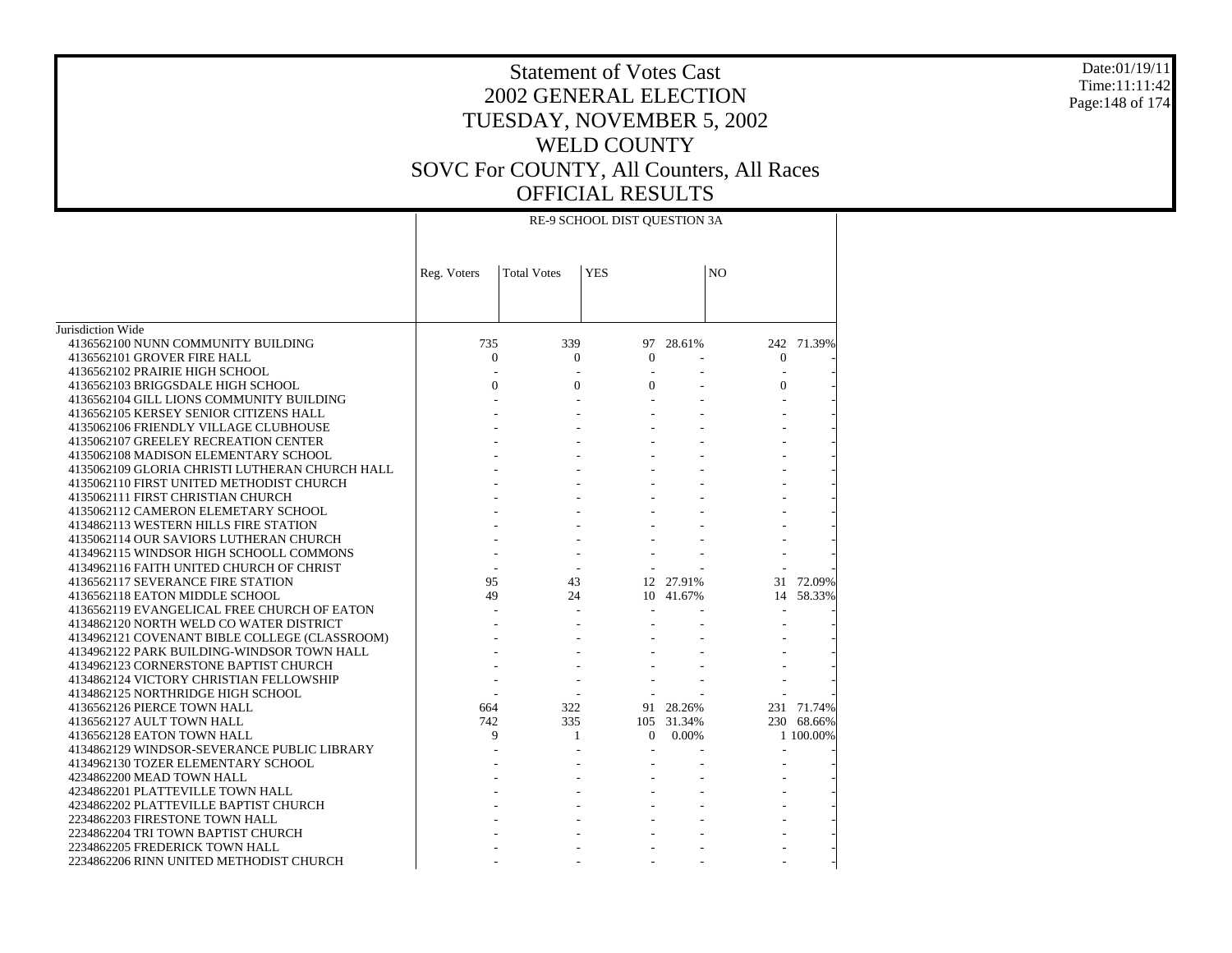#### Date:01/19/11 Time:11:11:42 Page:149 of 174

# Statement of Votes Cast 2002 GENERAL ELECTION TUESDAY, NOVEMBER 5, 2002 WELD COUNTY SOVC For COUNTY, All Counters, All Races OFFICIAL RESULTS

|                                                                                  | RE-9 SCHOOL DIST QUESTION 3A |                    |                        |    |  |  |
|----------------------------------------------------------------------------------|------------------------------|--------------------|------------------------|----|--|--|
|                                                                                  | Reg. Voters                  | <b>Total Votes</b> | <b>YES</b>             | NO |  |  |
|                                                                                  |                              |                    |                        |    |  |  |
| 2234862207 DEL CAMINO FIRE STATION                                               |                              |                    | $\Delta \sim 10^{-10}$ |    |  |  |
| 4234862208 MEAD ELEMENTARY SCHOOL                                                |                              |                    |                        |    |  |  |
| 4134862209 SHEPHERD OF THE HILLS LUTHERAN                                        |                              |                    |                        |    |  |  |
| 4134862210 SHAWSHEEN ELEMENTARY SCHOOL                                           |                              |                    |                        |    |  |  |
| 4134862211 ASSEMBLY OF GOD CHURCH                                                |                              |                    |                        |    |  |  |
| 4134862212 AIMS COLLEGE CENTER-CONF ROOM                                         |                              |                    |                        |    |  |  |
| 4134862213 MOUNTAIN VIEW ACADEMY                                                 |                              |                    |                        |    |  |  |
| 4134862214 ST PAULS CONGRETGATIONAL CHURCH                                       |                              |                    |                        |    |  |  |
| 4134862215 ST JOHNS UNITED CHURCH                                                |                              |                    |                        |    |  |  |
| 4135062216 SCOTT ELEMENTARY SCHOOL                                               |                              |                    |                        |    |  |  |
| 4135062217 FIRST ASSEMBLY OF GOD                                                 |                              |                    |                        |    |  |  |
| 4135062218 TWO RIVERS FELLOWSHIP                                                 |                              |                    |                        |    |  |  |
| 4135062219 WEST GREELEY BAPTIST CHURCH<br>4135062220 CALVARY CHURCH              |                              |                    |                        |    |  |  |
| 4135062221 MEEKER ELEMENTARY SCHOOL                                              |                              |                    |                        |    |  |  |
| 4134862222 TRINITY EPISCOPAL CHURCH                                              |                              |                    |                        |    |  |  |
| 4134862223 MONFORT ELEMENTARY SCHOOL                                             |                              |                    |                        |    |  |  |
| 4234862224 RE-5J ADMINISSTRATION BUILDING                                        |                              |                    |                        |    |  |  |
| 4135062225 TRINITY LUTHERAN CHURCH                                               |                              |                    |                        |    |  |  |
| 4134862226 GATEWAY PLACE APARTMENTS CLUBHOUSE                                    |                              |                    |                        |    |  |  |
| 4234862227 RE-1 EDUCATION SERVICE CENTER                                         |                              |                    |                        |    |  |  |
| 4234862228 MILLIKEN COMMUNITY COMPLEX                                            |                              |                    |                        |    |  |  |
| 4234862229 JOHNSTOWN FIRE HALL                                                   |                              |                    |                        |    |  |  |
| 4234862230 MEMORIAL LIBRARY                                                      |                              |                    |                        |    |  |  |
| 4234862231 HILL-IN-PARK SENIOR CENTER                                            |                              |                    |                        |    |  |  |
| 4234862232 JOHNSTOWN TOWN HALL                                                   |                              |                    |                        |    |  |  |
| 4134862233 NEW LIFE COMMUNITY CHURCH                                             |                              |                    |                        |    |  |  |
| 4134862234 CHRISTA MCAULIFFE ELEMENTARY SCHOOL                                   |                              |                    |                        |    |  |  |
| 4134862235 GRACE BAPTIST CHURCH                                                  |                              |                    |                        |    |  |  |
| 4235062236 MTN VIEW EVANGELICAL FREE CHURCH                                      |                              |                    |                        |    |  |  |
| 4234862237 LONGVIEW CLUBHOUSE                                                    |                              |                    |                        |    |  |  |
| 4234862300 FT LUPTON FIRE STATION                                                |                              |                    |                        |    |  |  |
| 4236562301 ST WILLIAMS CATHOLIC CHURCH                                           |                              |                    |                        |    |  |  |
| 4236562302 FORT LUPTON CITY HALL                                                 |                              |                    |                        |    |  |  |
| 4236562303 CRANE COURT COMMUNITY BUILDING<br>4236562304 BUTLER ELEMENTARY SCHOOL |                              |                    |                        |    |  |  |
| 2234862305 DACONO TOWN HALL                                                      |                              |                    |                        |    |  |  |
| 2234862306 ERIE TOWN HALL                                                        |                              |                    |                        |    |  |  |
| 2234862307 ERIE JR/SR HIGH SCHOOL                                                |                              |                    |                        |    |  |  |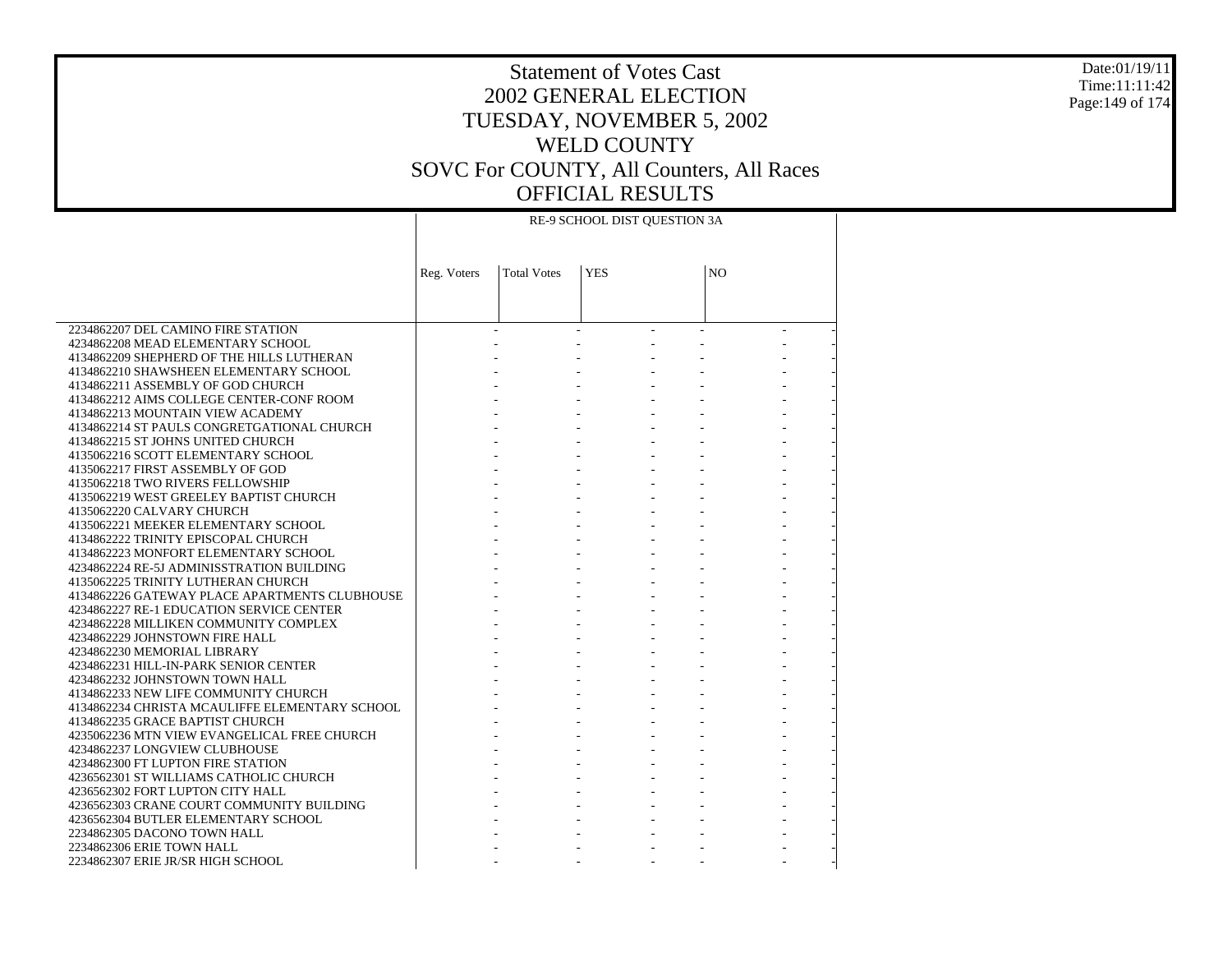#### Date:01/19/11 Time:11:11:42 Page:150 of 174

### Statement of Votes Cast 2002 GENERAL ELECTION TUESDAY, NOVEMBER 5, 2002 WELD COUNTY SOVC For COUNTY, All Counters, All Races OFFICIAL RESULTS RE-9 SCHOOL DIST QUESTION 3A

|                                            | Reg. Voters | <b>Total Votes</b> | <b>YES</b> |            | N <sub>O</sub> |             |  |
|--------------------------------------------|-------------|--------------------|------------|------------|----------------|-------------|--|
|                                            |             |                    |            |            |                |             |  |
| 4136562308 KERSEY TOWN HALL                |             |                    |            |            |                |             |  |
| 4236562309 PELICAN LAKES SALES OFFICE      |             |                    |            |            |                |             |  |
| 4236562310 HUDSON TOWN HALL                |             |                    |            |            |                |             |  |
| 4136562311 KEENESBURG FIRE HALL            |             |                    |            |            |                |             |  |
| 4136562312 ROGGEN FIRE HOUSE               |             |                    |            |            |                |             |  |
| 4236562313 LOCHBUIE ELEMENTARY SCHOOL      |             |                    |            |            |                |             |  |
| 4236562314 AFTER GLOWS SENIOR CENTER       |             |                    |            |            |                |             |  |
| 4135062315 UNC CENTER (MAIN LEVEL)         |             |                    |            |            |                |             |  |
| 4135062316 EAST MEMORIAL ELEMENTARY SCHOOL |             |                    |            |            |                |             |  |
| 4135062317 BETHEL BAPTIST CHURCH           |             |                    |            |            |                |             |  |
| 4135062318 JACKSON ELEMENTARY SCHOOL       |             |                    |            |            |                |             |  |
| 4135062319 GARDEN CITY TOWN HALL           |             |                    |            |            |                |             |  |
| 4135062320 BONELL TOWER (LOUNGE)           |             |                    |            |            |                |             |  |
| 4135062321 GREELEY MALL (NORTH ENTRANCE)   |             |                    |            |            |                |             |  |
| 4135062322 DOS RIOS ELEMENTARY SCHOOL      |             |                    |            |            |                |             |  |
| 4135062323 CENTENNIAL ELEMENTARY SHOOL     |             |                    |            |            |                |             |  |
| 4135062324 CAVE CREEK CLUBHOUSE            |             |                    |            |            |                |             |  |
| 4135062325 EVANS COMMUNITY COMPLEX         |             |                    |            |            |                |             |  |
| 4134862326 FIRST BAPTIST CHURCH            |             |                    |            |            |                |             |  |
| 2233362327 MAIL BALLOT PRECINCT            |             |                    |            |            |                |             |  |
| <b>ABSENTEE 1</b>                          |             | 115<br>$\Omega$    |            | 26 22.61%  |                | 89 77.39%   |  |
| <b>ABSENTEE 2</b>                          |             | 240<br>$\Omega$    |            | 75 31.25%  | 165            | 68.75%      |  |
| <b>EARLY</b>                               |             | $\theta$<br>27     |            | 9 33.33%   |                | 18 66.67%   |  |
| <b>PROVISIONAL 1</b>                       |             | 0                  | $\Omega$   | 0.00%      |                | 1 100.00%   |  |
| PROVISIONAL 2                              |             |                    |            | 3 42.86%   |                | 4 57.14%    |  |
| Total                                      | 2294        | 1454               |            | 428 29.44% |                | 1026 70.56% |  |

 $\top$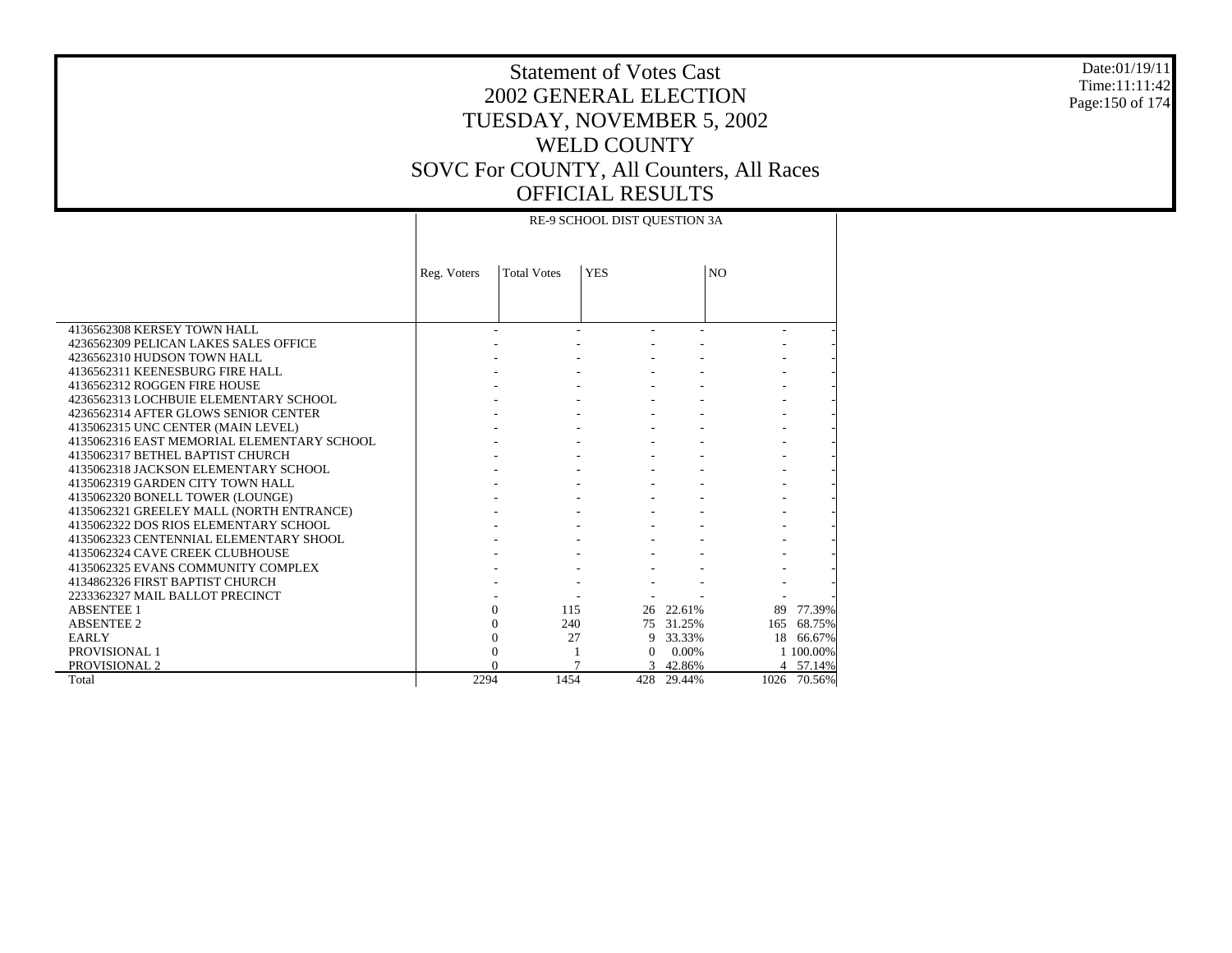#### Date:01/19/11 Time:11:11:42 Page:151 of 174

|                                                |                |                    | CENTRAL GROUND WATER ISSUE 4A |        |                |           |
|------------------------------------------------|----------------|--------------------|-------------------------------|--------|----------------|-----------|
|                                                | Reg. Voters    | <b>Total Votes</b> | <b>YES</b>                    |        | N <sub>O</sub> |           |
|                                                |                |                    |                               |        |                |           |
| Jurisdiction Wide                              |                |                    |                               |        |                |           |
| 4136562100 NUNN COMMUNITY BUILDING             |                |                    |                               |        |                |           |
| 4136562101 GROVER FIRE HALL                    |                |                    |                               |        |                |           |
| 4136562102 PRAIRIE HIGH SCHOOL                 |                |                    |                               |        |                |           |
| 4136562103 BRIGGSDALE HIGH SCHOOL              |                |                    |                               |        |                |           |
| 4136562104 GILL LIONS COMMUNITY BUILDING       | 34             | 14                 | 6                             | 42.86% | 8              | 57.14%    |
| 4136562105 KERSEY SENIOR CITIZENS HALL         | 182            | 73                 | 44                            | 60.27% | 29             | 39.73%    |
| 4135062106 FRIENDLY VILLAGE CLUBHOUSE          |                |                    |                               |        |                |           |
| 4135062107 GREELEY RECREATION CENTER           | 13             | 4                  | 3                             | 75.00% | 1              | 25.00%    |
| 4135062108 MADISON ELEMENTARY SCHOOL           |                |                    |                               |        |                |           |
| 4135062109 GLORIA CHRISTI LUTHERAN CHURCH HALL |                |                    |                               |        |                |           |
| 4135062110 FIRST UNITED METHODIST CHURCH       |                |                    |                               |        |                |           |
| 4135062111 FIRST CHRISTIAN CHURCH              |                |                    |                               |        |                |           |
| 4135062112 CAMERON ELEMETARY SCHOOL            |                |                    |                               |        |                |           |
| 4134862113 WESTERN HILLS FIRE STATION          | 183            | 90                 | 43                            | 47.78% | 47             | 52.22%    |
| 4135062114 OUR SAVIORS LUTHERAN CHURCH         |                |                    |                               |        |                |           |
| 4134962115 WINDSOR HIGH SCHOOLL COMMONS        |                |                    |                               |        |                |           |
| 4134962116 FAITH UNITED CHURCH OF CHRIST       |                |                    |                               |        |                |           |
| 4136562117 SEVERANCE FIRE STATION              |                |                    |                               |        |                |           |
| 4136562118 EATON MIDDLE SCHOOL                 |                |                    |                               |        |                |           |
| 4136562119 EVANGELICAL FREE CHURCH OF EATON    |                |                    |                               |        |                |           |
| 4134862120 NORTH WELD CO WATER DISTRICT        |                |                    |                               |        |                |           |
| 4134962121 COVENANT BIBLE COLLEGE (CLASSROOM)  |                |                    |                               |        |                |           |
| 4134962122 PARK BUILDING-WINDSOR TOWN HALL     |                |                    |                               |        |                |           |
| 4134962123 CORNERSTONE BAPTIST CHURCH          |                |                    |                               |        |                |           |
| 4134862124 VICTORY CHRISTIAN FELLOWSHIP        |                |                    |                               |        |                |           |
| 4134862125 NORTHRIDGE HIGH SCHOOL              |                |                    |                               |        |                |           |
| 4136562126 PIERCE TOWN HALL                    |                |                    |                               |        |                |           |
| 4136562127 AULT TOWN HALL                      |                |                    |                               |        |                |           |
| 4136562128 EATON TOWN HALL                     | $\overline{c}$ | $\overline{c}$     | $\theta$                      | 0.00%  |                | 2 100.00% |
| 4134862129 WINDSOR-SEVERANCE PUBLIC LIBRARY    |                |                    |                               |        |                |           |
| 4134962130 TOZER ELEMENTARY SCHOOL             |                |                    |                               |        |                |           |
| 4234862200 MEAD TOWN HALL                      |                |                    |                               |        |                |           |
| 4234862201 PLATTEVILLE TOWN HALL               | 282            | 124                | 64                            | 51.61% | 60             | 48.39%    |
| 4234862202 PLATTEVILLE BAPTIST CHURCH          | 178            | 76                 | 48                            | 63.16% | 28             | 36.84%    |
| 2234862203 FIRESTONE TOWN HALL                 |                |                    |                               |        |                |           |
| 2234862204 TRI TOWN BAPTIST CHURCH             |                |                    |                               |        |                |           |
| 2234862205 FREDERICK TOWN HALL                 |                |                    |                               |        |                |           |
| 2234862206 RINN UNITED METHODIST CHURCH        | $\Omega$       | $\Omega$           | $\Omega$                      |        | $\theta$       |           |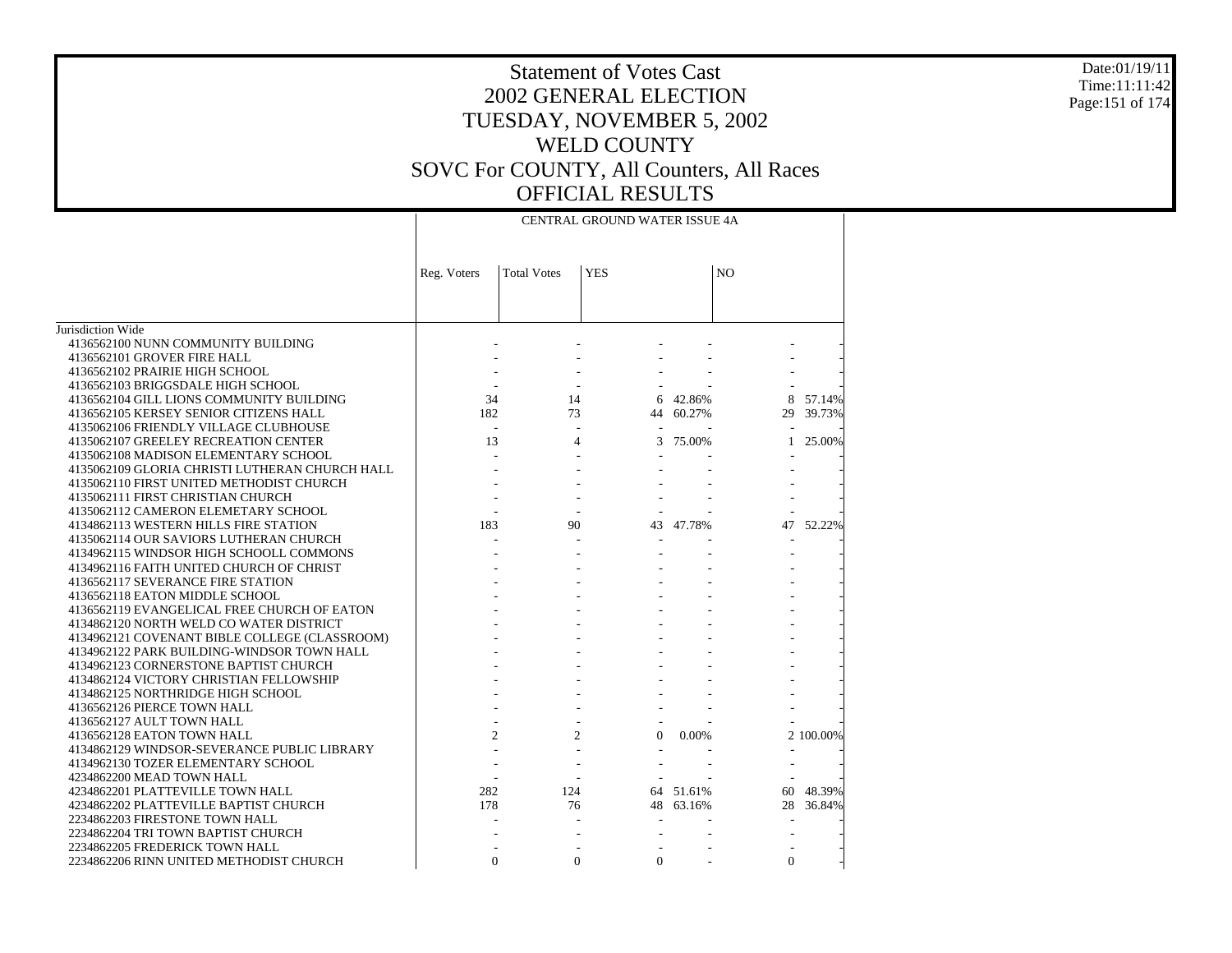#### Date:01/19/11 Time:11:11:42 Page:152 of 174

|                                                                         | CENTRAL GROUND WATER ISSUE 4A |                    |                    |            |                |            |
|-------------------------------------------------------------------------|-------------------------------|--------------------|--------------------|------------|----------------|------------|
|                                                                         |                               |                    |                    |            |                |            |
|                                                                         | Reg. Voters                   | <b>Total Votes</b> | <b>YES</b>         |            | N <sub>O</sub> |            |
|                                                                         |                               |                    |                    |            |                |            |
|                                                                         |                               |                    |                    |            |                |            |
| 2234862207 DEL CAMINO FIRE STATION                                      | 3                             | $\Omega$           | $\Omega$           |            | $\overline{0}$ |            |
| 4234862208 MEAD ELEMENTARY SCHOOL                                       |                               |                    |                    |            |                |            |
| 4134862209 SHEPHERD OF THE HILLS LUTHERAN                               |                               |                    |                    |            |                |            |
| 4134862210 SHAWSHEEN ELEMENTARY SCHOOL                                  |                               |                    |                    |            |                |            |
| 4134862211 ASSEMBLY OF GOD CHURCH                                       |                               |                    |                    |            |                |            |
| 4134862212 AIMS COLLEGE CENTER-CONF ROOM                                |                               |                    |                    |            |                |            |
| 4134862213 MOUNTAIN VIEW ACADEMY                                        |                               |                    |                    |            |                |            |
| 4134862214 ST PAULS CONGRETGATIONAL CHURCH                              |                               |                    |                    |            |                |            |
| 4134862215 ST JOHNS UNITED CHURCH                                       |                               |                    |                    |            |                |            |
| 4135062216 SCOTT ELEMENTARY SCHOOL                                      |                               |                    |                    |            |                |            |
| 4135062217 FIRST ASSEMBLY OF GOD                                        |                               |                    |                    |            |                |            |
| 4135062218 TWO RIVERS FELLOWSHIP                                        |                               |                    |                    |            |                |            |
| 4135062219 WEST GREELEY BAPTIST CHURCH                                  |                               |                    |                    |            |                |            |
| 4135062220 CALVARY CHURCH                                               |                               |                    |                    |            |                |            |
| 4135062221 MEEKER ELEMENTARY SCHOOL                                     |                               |                    |                    |            |                |            |
| 4134862222 TRINITY EPISCOPAL CHURCH                                     |                               |                    |                    |            |                |            |
| 4134862223 MONFORT ELEMENTARY SCHOOL                                    |                               |                    |                    |            |                |            |
| 4234862224 RE-5J ADMINISSTRATION BUILDING                               | 190                           | 66                 |                    | 47 71.21%  | 19             | 28.79%     |
| 4135062225 TRINITY LUTHERAN CHURCH                                      |                               |                    |                    |            |                |            |
| 4134862226 GATEWAY PLACE APARTMENTS CLUBHOUSE                           | 973                           |                    |                    | 247 60.84% |                |            |
| 4234862227 RE-1 EDUCATION SERVICE CENTER                                |                               | 406<br>19          |                    | 78.95%     | 159            | 39.16%     |
| 4234862228 MILLIKEN COMMUNITY COMPLEX<br>4234862229 JOHNSTOWN FIRE HALL | 45<br>$\overline{c}$          | $\Omega$           | 15<br>$\mathbf{0}$ |            | 4<br>$\Omega$  | 21.05%     |
| 4234862230 MEMORIAL LIBRARY                                             | L,                            |                    |                    |            |                |            |
| 4234862231 HILL-IN-PARK SENIOR CENTER                                   | 80                            | 29                 | 17                 | 58.62%     |                | 12 41.38%  |
| 4234862232 JOHNSTOWN TOWN HALL                                          | $\overline{c}$                | $\mathbf{1}$       | $\Omega$           | 0.00%      |                | 1 100,00%  |
| 4134862233 NEW LIFE COMMUNITY CHURCH                                    |                               |                    |                    |            |                |            |
| 4134862234 CHRISTA MCAULIFFE ELEMENTARY SCHOOL                          |                               |                    |                    |            |                |            |
| 4134862235 GRACE BAPTIST CHURCH                                         |                               |                    |                    |            |                |            |
| 4235062236 MTN VIEW EVANGELICAL FREE CHURCH                             | 55                            | 16                 | 11                 | 68.75%     | 5              | 31.25%     |
| 4234862237 LONGVIEW CLUBHOUSE                                           |                               | $\sim$             |                    |            |                |            |
| 4234862300 FT LUPTON FIRE STATION                                       | 283                           | 113                |                    | 64 56.64%  | 49             | 43.36%     |
| 4236562301 ST WILLIAMS CATHOLIC CHURCH                                  | 805                           | 330                |                    | 170 51.52% |                | 160 48.48% |
| 4236562302 FORT LUPTON CITY HALL                                        | 818                           | 324                |                    | 178 54.94% |                | 146 45.06% |
| 4236562303 CRANE COURT COMMUNITY BUILDING                               | 740                           | 280                |                    | 171 61.07% | 109            | 38.93%     |
| 4236562304 BUTLER ELEMENTARY SCHOOL                                     | 660                           | 207                |                    | 102 49.28% |                | 105 50.72% |
| 2234862305 DACONO TOWN HALL                                             | 7                             | 4                  | 2                  | 50.00%     | $\overline{2}$ | 50.00%     |
| 2234862306 ERIE TOWN HALL                                               |                               |                    | $\overline{a}$     |            |                |            |
| 2234862307 ERIE JR/SR HIGH SCHOOL                                       | 9                             | 1                  | $\mathbf{0}$       | 0.00%      |                | 1 100.00%  |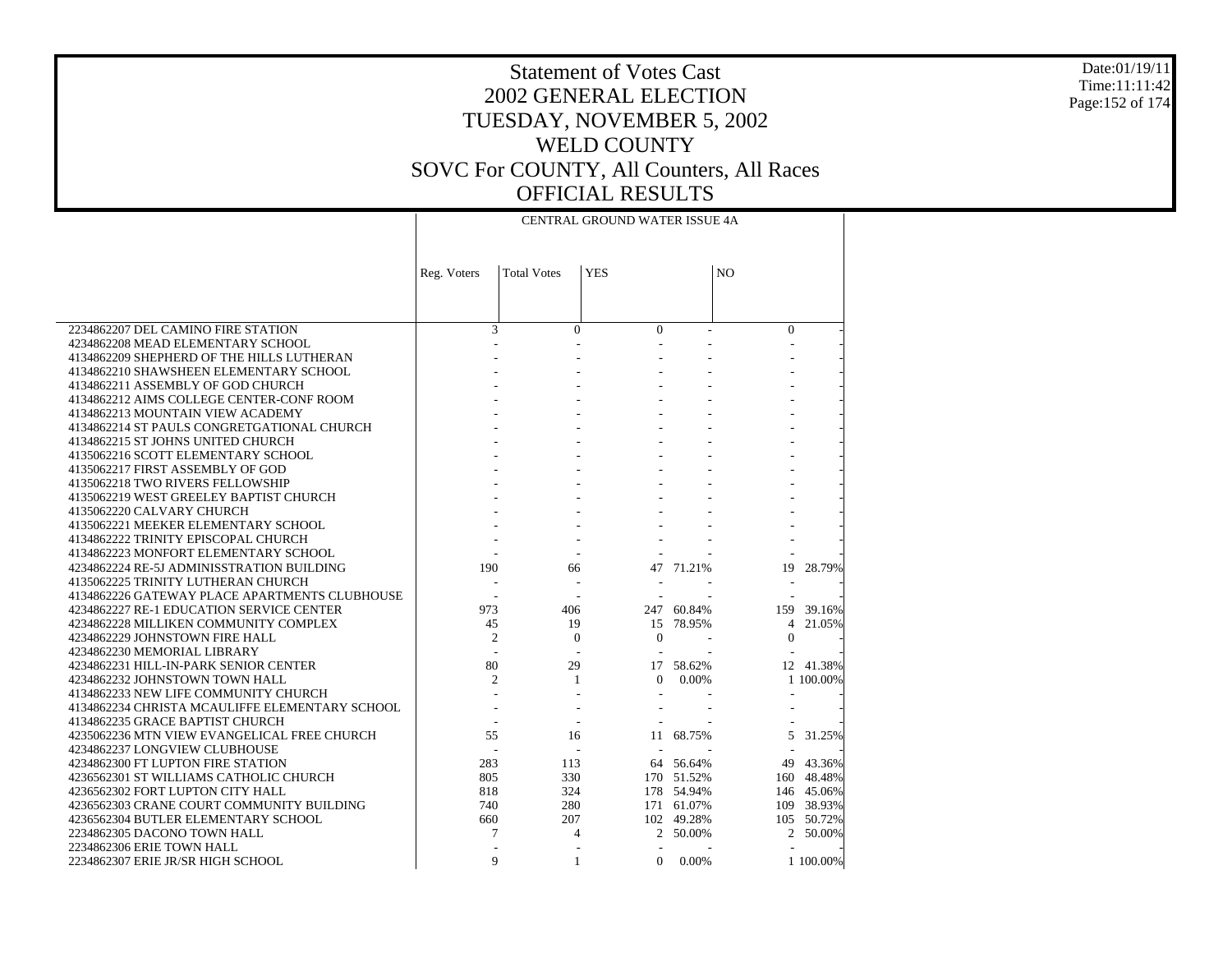Date:01/19/11 Time:11:11:42 Page:153 of 174

|                                            | Reg. Voters              | <b>Total Votes</b> | <b>YES</b> |            | N <sub>O</sub>              |        |
|--------------------------------------------|--------------------------|--------------------|------------|------------|-----------------------------|--------|
|                                            |                          |                    |            |            |                             |        |
| 4136562308 KERSEY TOWN HALL                | 465                      | 240                | 119        | 49.58%     | 121                         | 50.42% |
| 4236562309 PELICAN LAKES SALES OFFICE      | 248                      | 96                 |            | 58 60.42%  | 38                          | 39.58% |
| 4236562310 HUDSON TOWN HALL                | 812                      | 319                |            | 166 52.04% | 153                         | 47.96% |
| 4136562311 KEENESBURG FIRE HALL            | 137                      | 49                 | 27         | 55.10%     | 22                          | 44.90% |
| 4136562312 ROGGEN FIRE HOUSE               | 8                        | $\overline{4}$     |            | 4 100.00%  | $\Omega$                    | 0.00%  |
| 4236562313 LOCHBUIE ELEMENTARY SCHOOL      | 382                      | 164                |            | 84 51.22%  | 80                          | 48.78% |
| 4236562314 AFTER GLOWS SENIOR CENTER       | 927                      | 355                | 171        | 48.17%     | 184                         | 51.83% |
| 4135062315 UNC CENTER (MAIN LEVEL)         | 178                      | 55                 | 40         | 72.73%     | 15                          | 27.27% |
| 4135062316 EAST MEMORIAL ELEMENTARY SCHOOL | 31                       | 6                  | 3          | 50.00%     | 3                           | 50.00% |
| 4135062317 BETHEL BAPTIST CHURCH           |                          |                    |            |            |                             |        |
| 4135062318 JACKSON ELEMENTARY SCHOOL       |                          |                    |            |            |                             |        |
| 4135062319 GARDEN CITY TOWN HALL           | 97                       | 31                 | 18         | 58.06%     | 13                          | 41.94% |
| 4135062320 BONELL TOWER (LOUNGE)           | 247                      | 63                 | 38         | 60.32%     | 25                          | 39.68% |
| 4135062321 GREELEY MALL (NORTH ENTRANCE)   | $\overline{\phantom{a}}$ |                    |            |            |                             |        |
| 4135062322 DOS RIOS ELEMENTARY SCHOOL      | 233                      | 80                 | 43         | 53.75%     | 37                          | 46.25% |
| 4135062323 CENTENNIAL ELEMENTARY SHOOL     | 84                       | 33                 | 15         | 45.45%     | 18                          | 54.55% |
| 4135062324 CAVE CREEK CLUBHOUSE            | 71                       | 13                 | 6.         | 46.15%     |                             | 53.85% |
| 4135062325 EVANS COMMUNITY COMPLEX         | $\overline{7}$           | 5                  | 3          | 60.00%     | $\mathcal{D}_{\mathcal{L}}$ | 40.00% |
| 4134862326 FIRST BAPTIST CHURCH            | 205                      | 82                 | 34         | 41.46%     | 48                          | 58.54% |
| 2233362327 MAIL BALLOT PRECINCT            |                          |                    |            |            |                             |        |
| <b>ABSENTEE 1</b>                          | $\Omega$                 | 265                | 157        | 59.25%     | 108                         | 40.75% |
| <b>ABSENTEE 2</b>                          | $\Omega$                 | 1421               |            | 796 56.02% | 625                         | 43.98% |
| <b>EARLY</b>                               | $\theta$                 | 128                | 60         | 46.88%     | 68                          | 53.13% |
| <b>PROVISIONAL 1</b>                       | $\Omega$                 | 4                  | 2          | 50.00%     | 2                           | 50.00% |
| PROVISIONAL 2                              |                          | 35                 | 21         | 60.00%     | 14                          | 40.00% |
| Total                                      | 9678                     | 5627               | 3097       | 55.04%     | 2530                        | 44.96% |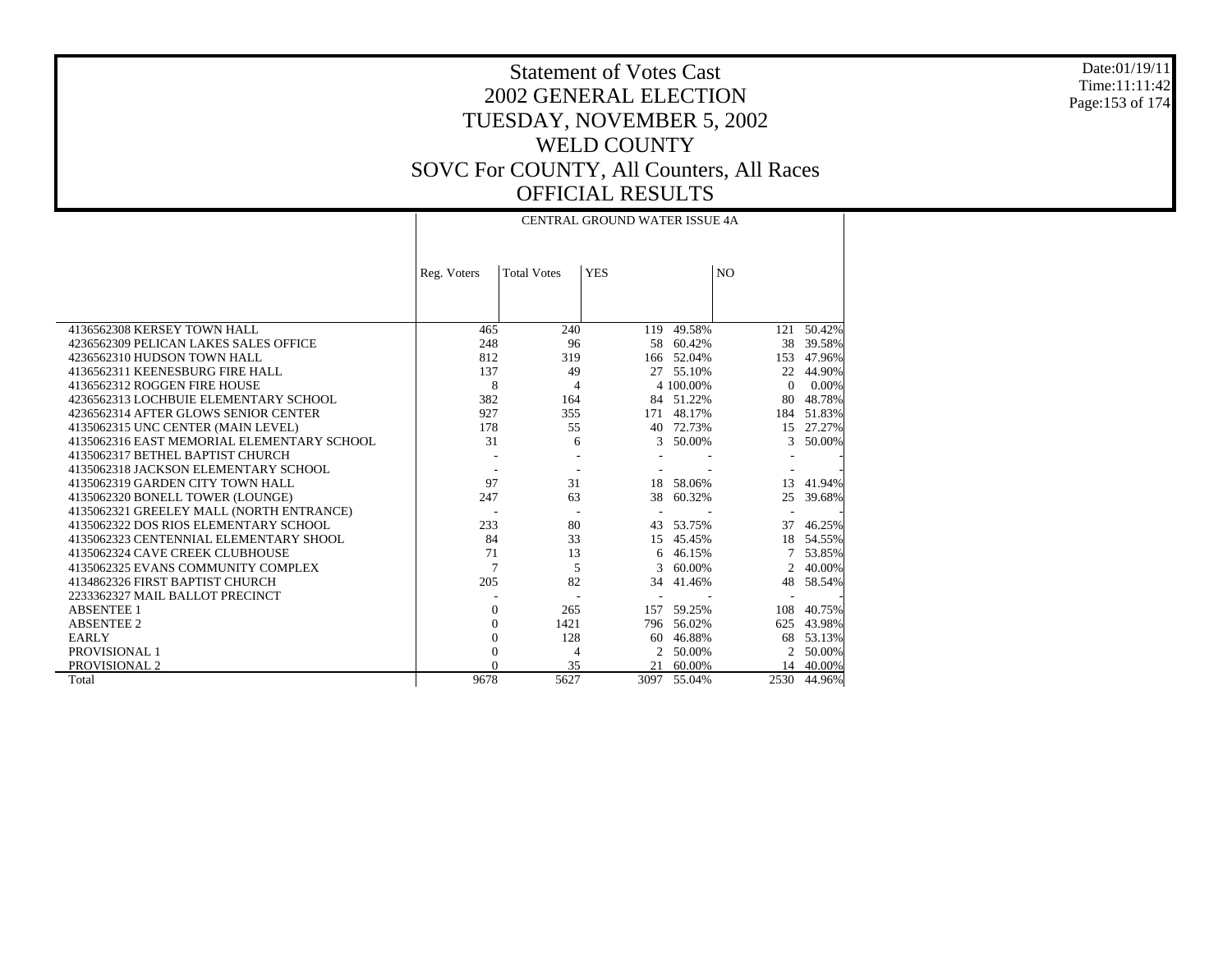### Date:01/19/11 Time:11:11:42 Page:154 of 174

# Statement of Votes Cast 2002 GENERAL ELECTION TUESDAY, NOVEMBER 5, 2002 WELD COUNTY SOVC For COUNTY, All Counters, All Races OFFICIAL RESULTS

SE WELD FIRE DIST ISSUE 4B

|                                                | Reg. Voters | <b>Total Votes</b> | <b>YES</b> | N <sub>O</sub> |  |
|------------------------------------------------|-------------|--------------------|------------|----------------|--|
|                                                |             |                    |            |                |  |
|                                                |             |                    |            |                |  |
|                                                |             |                    |            |                |  |
| Jurisdiction Wide                              |             |                    |            |                |  |
| 4136562100 NUNN COMMUNITY BUILDING             |             |                    |            |                |  |
| 4136562101 GROVER FIRE HALL                    |             |                    |            |                |  |
| 4136562102 PRAIRIE HIGH SCHOOL                 |             |                    |            |                |  |
| 4136562103 BRIGGSDALE HIGH SCHOOL              |             |                    |            |                |  |
| 4136562104 GILL LIONS COMMUNITY BUILDING       |             |                    |            |                |  |
| 4136562105 KERSEY SENIOR CITIZENS HALL         |             |                    |            |                |  |
| 4135062106 FRIENDLY VILLAGE CLUBHOUSE          |             |                    |            |                |  |
| 4135062107 GREELEY RECREATION CENTER           |             |                    |            |                |  |
| 4135062108 MADISON ELEMENTARY SCHOOL           |             |                    |            |                |  |
| 4135062109 GLORIA CHRISTI LUTHERAN CHURCH HALL |             |                    |            |                |  |
| 4135062110 FIRST UNITED METHODIST CHURCH       |             |                    |            |                |  |
| 4135062111 FIRST CHRISTIAN CHURCH              |             |                    |            |                |  |
| 4135062112 CAMERON ELEMETARY SCHOOL            |             |                    |            |                |  |
| 4134862113 WESTERN HILLS FIRE STATION          |             |                    |            |                |  |
| 4135062114 OUR SAVIORS LUTHERAN CHURCH         |             |                    |            |                |  |
| 4134962115 WINDSOR HIGH SCHOOLL COMMONS        |             |                    |            |                |  |
| 4134962116 FAITH UNITED CHURCH OF CHRIST       |             |                    |            |                |  |
| 4136562117 SEVERANCE FIRE STATION              |             |                    |            |                |  |
| 4136562118 EATON MIDDLE SCHOOL                 |             |                    |            |                |  |
| 4136562119 EVANGELICAL FREE CHURCH OF EATON    |             |                    |            |                |  |
| 4134862120 NORTH WELD CO WATER DISTRICT        |             |                    |            |                |  |
| 4134962121 COVENANT BIBLE COLLEGE (CLASSROOM)  |             |                    |            |                |  |
| 4134962122 PARK BUILDING-WINDSOR TOWN HALL     |             |                    |            |                |  |
| 4134962123 CORNERSTONE BAPTIST CHURCH          |             |                    |            |                |  |
| 4134862124 VICTORY CHRISTIAN FELLOWSHIP        |             |                    |            |                |  |
| 4134862125 NORTHRIDGE HIGH SCHOOL              |             |                    |            |                |  |
| 4136562126 PIERCE TOWN HALL                    |             |                    |            |                |  |
| 4136562127 AULT TOWN HALL                      |             |                    |            |                |  |
| 4136562128 EATON TOWN HALL                     |             |                    |            |                |  |
| 4134862129 WINDSOR-SEVERANCE PUBLIC LIBRARY    |             |                    |            |                |  |
| 4134962130 TOZER ELEMENTARY SCHOOL             |             |                    |            |                |  |
| 4234862200 MEAD TOWN HALL                      |             |                    |            |                |  |
| 4234862201 PLATTEVILLE TOWN HALL               |             |                    |            |                |  |
| 4234862202 PLATTEVILLE BAPTIST CHURCH          |             |                    |            |                |  |
| 2234862203 FIRESTONE TOWN HALL                 |             |                    |            |                |  |
| 2234862204 TRI TOWN BAPTIST CHURCH             |             |                    |            |                |  |
| 2234862205 FREDERICK TOWN HALL                 |             |                    |            |                |  |
| 2234862206 RINN UNITED METHODIST CHURCH        |             |                    |            |                |  |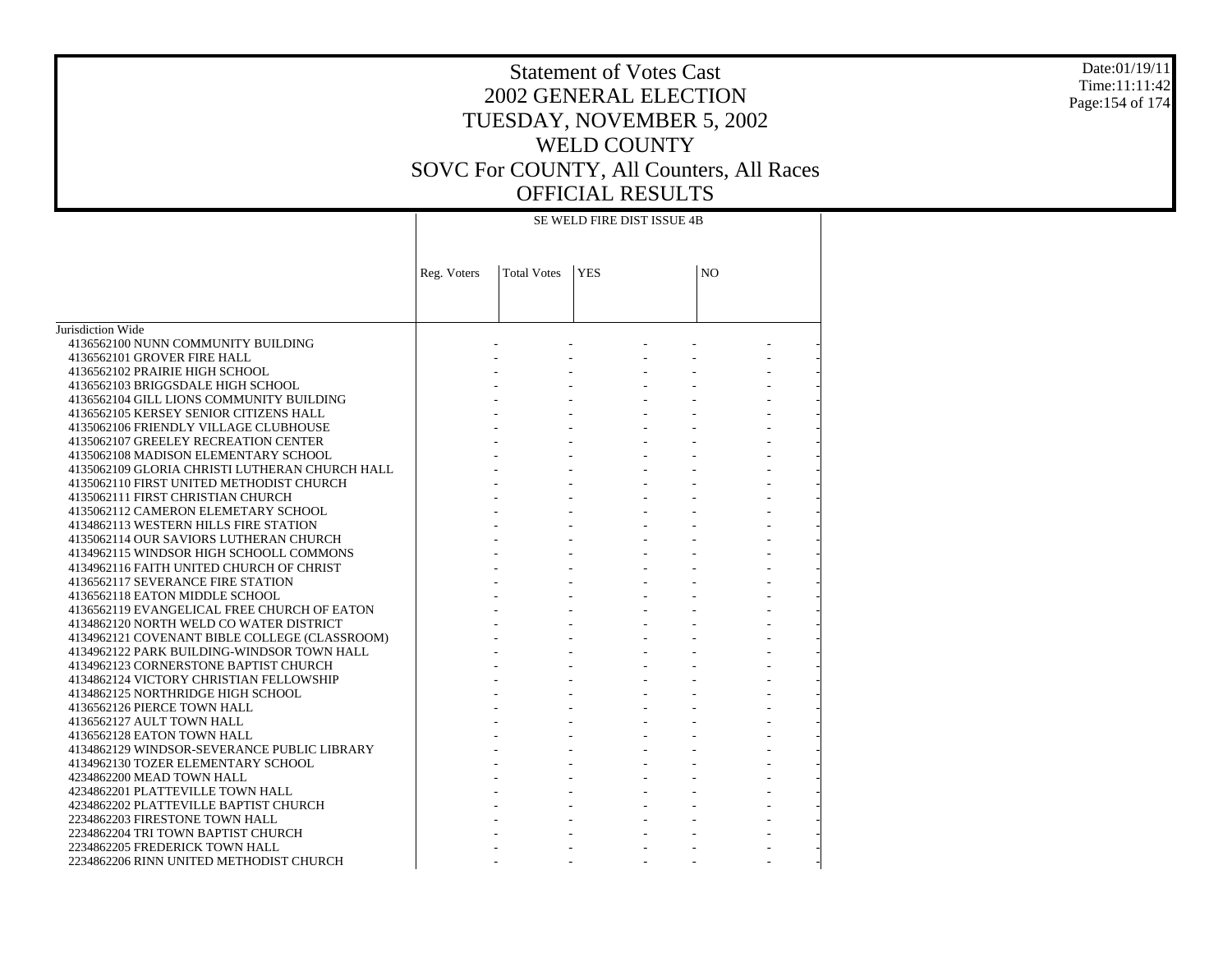#### Date:01/19/11 Time:11:11:42 Page:155 of 174

# Statement of Votes Cast 2002 GENERAL ELECTION TUESDAY, NOVEMBER 5, 2002 WELD COUNTY SOVC For COUNTY, All Counters, All Races OFFICIAL RESULTS

SE WELD FIRE DIST ISSUE 4B

|                                                | Reg. Voters | <b>Total Votes</b> | <b>YES</b> | N <sub>O</sub> |  |
|------------------------------------------------|-------------|--------------------|------------|----------------|--|
|                                                |             |                    |            |                |  |
|                                                |             |                    |            |                |  |
|                                                |             |                    |            |                |  |
| 2234862207 DEL CAMINO FIRE STATION             |             |                    |            |                |  |
| 4234862208 MEAD ELEMENTARY SCHOOL              |             |                    |            |                |  |
| 4134862209 SHEPHERD OF THE HILLS LUTHERAN      |             |                    |            |                |  |
| 4134862210 SHAWSHEEN ELEMENTARY SCHOOL         |             |                    |            |                |  |
| 4134862211 ASSEMBLY OF GOD CHURCH              |             |                    |            |                |  |
| 4134862212 AIMS COLLEGE CENTER-CONF ROOM       |             |                    |            |                |  |
| 4134862213 MOUNTAIN VIEW ACADEMY               |             |                    |            |                |  |
| 4134862214 ST PAULS CONGRETGATIONAL CHURCH     |             |                    |            |                |  |
| 4134862215 ST JOHNS UNITED CHURCH              |             |                    |            |                |  |
| 4135062216 SCOTT ELEMENTARY SCHOOL             |             |                    |            |                |  |
| 4135062217 FIRST ASSEMBLY OF GOD               |             |                    |            |                |  |
| 4135062218 TWO RIVERS FELLOWSHIP               |             |                    |            |                |  |
| 4135062219 WEST GREELEY BAPTIST CHURCH         |             |                    |            |                |  |
| 4135062220 CALVARY CHURCH                      |             |                    |            |                |  |
| 4135062221 MEEKER ELEMENTARY SCHOOL            |             |                    |            |                |  |
| 4134862222 TRINITY EPISCOPAL CHURCH            |             |                    |            |                |  |
| 4134862223 MONFORT ELEMENTARY SCHOOL           |             |                    |            |                |  |
| 4234862224 RE-5J ADMINISSTRATION BUILDING      |             |                    |            |                |  |
| 4135062225 TRINITY LUTHERAN CHURCH             |             |                    |            |                |  |
| 4134862226 GATEWAY PLACE APARTMENTS CLUBHOUSE  |             |                    |            |                |  |
| 4234862227 RE-1 EDUCATION SERVICE CENTER       |             |                    |            |                |  |
| 4234862228 MILLIKEN COMMUNITY COMPLEX          |             |                    |            |                |  |
| 4234862229 JOHNSTOWN FIRE HALL                 |             |                    |            |                |  |
| 4234862230 MEMORIAL LIBRARY                    |             |                    |            |                |  |
| 4234862231 HILL-IN-PARK SENIOR CENTER          |             |                    |            |                |  |
| 4234862232 JOHNSTOWN TOWN HALL                 |             |                    |            |                |  |
| 4134862233 NEW LIFE COMMUNITY CHURCH           |             |                    |            |                |  |
| 4134862234 CHRISTA MCAULIFFE ELEMENTARY SCHOOL |             |                    |            |                |  |
| 4134862235 GRACE BAPTIST CHURCH                |             |                    |            |                |  |
| 4235062236 MTN VIEW EVANGELICAL FREE CHURCH    |             |                    |            |                |  |
| 4234862237 LONGVIEW CLUBHOUSE                  |             |                    |            |                |  |
| 4234862300 FT LUPTON FIRE STATION              |             |                    |            |                |  |
| 4236562301 ST WILLIAMS CATHOLIC CHURCH         |             |                    |            |                |  |
| 4236562302 FORT LUPTON CITY HALL               |             |                    |            |                |  |
| 4236562303 CRANE COURT COMMUNITY BUILDING      |             |                    |            |                |  |
| 4236562304 BUTLER ELEMENTARY SCHOOL            |             |                    |            |                |  |
| 2234862305 DACONO TOWN HALL                    |             |                    |            |                |  |
| 2234862306 ERIE TOWN HALL                      |             |                    |            |                |  |
| 2234862307 ERIE JR/SR HIGH SCHOOL              |             |                    |            |                |  |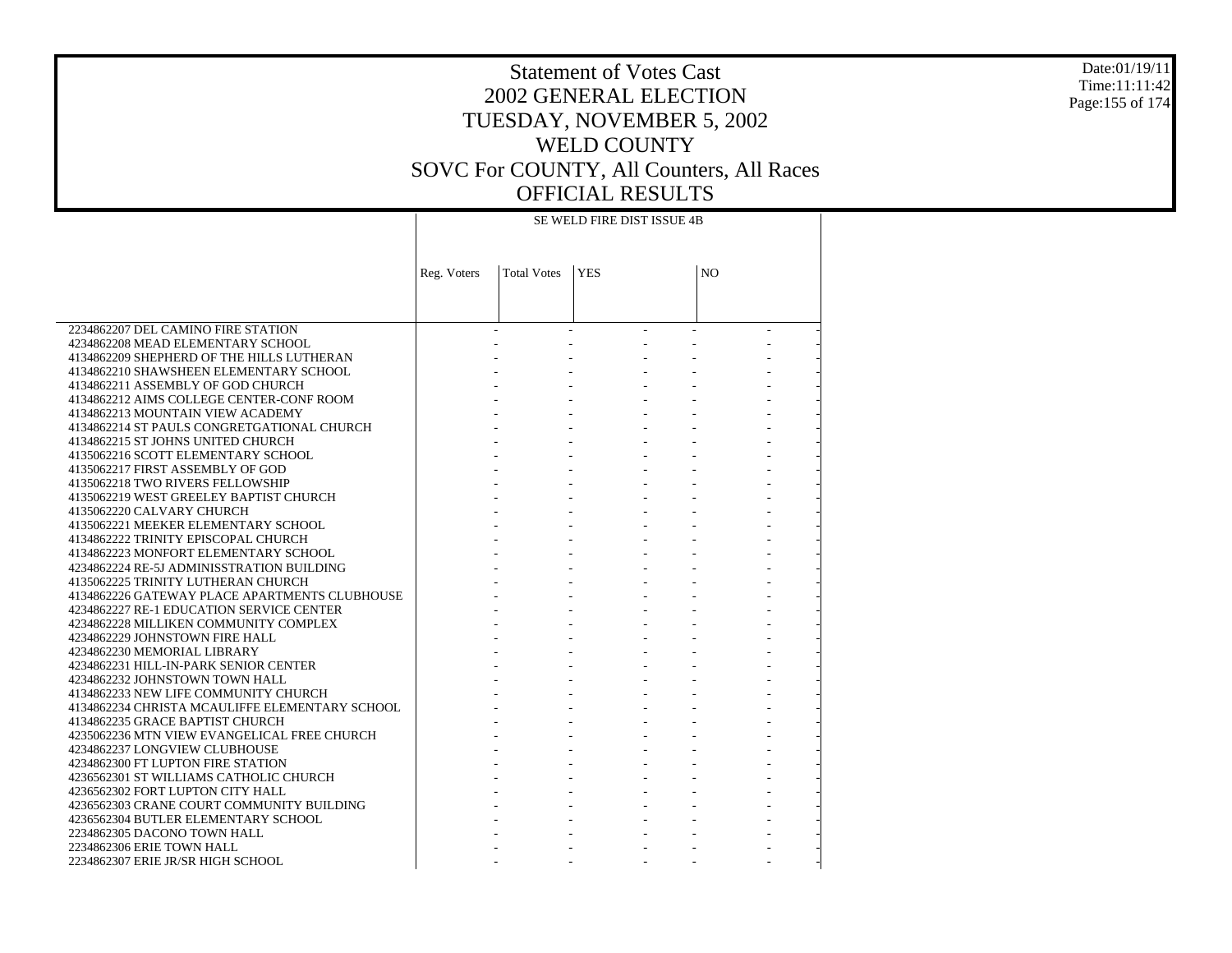#### Date:01/19/11 Time:11:11:43 Page:156 of 174

# Statement of Votes Cast 2002 GENERAL ELECTION TUESDAY, NOVEMBER 5, 2002 WELD COUNTY SOVC For COUNTY, All Counters, All Races OFFICIAL RESULTS

### SE WELD FIRE DIST ISSUE 4B

|                                            | Reg. Voters | <b>Total Votes</b> | <b>YES</b> |            | N <sub>O</sub> |        |
|--------------------------------------------|-------------|--------------------|------------|------------|----------------|--------|
|                                            |             |                    |            |            |                |        |
|                                            |             |                    |            |            |                |        |
| 4136562308 KERSEY TOWN HALL                |             |                    |            |            |                |        |
| 4236562309 PELICAN LAKES SALES OFFICE      |             |                    |            |            |                |        |
| 4236562310 HUDSON TOWN HALL                |             |                    |            |            |                |        |
| 4136562311 KEENESBURG FIRE HALL            | 958         | 451                |            | 254 56.32% | 197            | 43.68% |
| 4136562312 ROGGEN FIRE HOUSE               | 333         | 141                |            | 68 48.23%  | 73             | 51.77% |
| 4236562313 LOCHBUIE ELEMENTARY SCHOOL      |             |                    |            |            |                |        |
| 4236562314 AFTER GLOWS SENIOR CENTER       |             |                    |            |            |                |        |
| 4135062315 UNC CENTER (MAIN LEVEL)         |             |                    |            |            |                |        |
| 4135062316 EAST MEMORIAL ELEMENTARY SCHOOL |             |                    |            |            |                |        |
| 4135062317 BETHEL BAPTIST CHURCH           |             |                    |            |            |                |        |
| 4135062318 JACKSON ELEMENTARY SCHOOL       |             |                    |            |            |                |        |
| 4135062319 GARDEN CITY TOWN HALL           |             |                    |            |            |                |        |
| 4135062320 BONELL TOWER (LOUNGE)           |             |                    |            |            |                |        |
| 4135062321 GREELEY MALL (NORTH ENTRANCE)   |             |                    |            |            |                |        |
| 4135062322 DOS RIOS ELEMENTARY SCHOOL      |             |                    |            |            |                |        |
| 4135062323 CENTENNIAL ELEMENTARY SHOOL     |             |                    |            |            |                |        |
| 4135062324 CAVE CREEK CLUBHOUSE            |             |                    |            |            |                |        |
| 4135062325 EVANS COMMUNITY COMPLEX         |             |                    |            |            |                |        |
| 4134862326 FIRST BAPTIST CHURCH            |             |                    |            |            |                |        |
| 2233362327 MAIL BALLOT PRECINCT            |             |                    |            |            |                |        |
| <b>ABSENTEE 1</b>                          |             |                    |            |            |                |        |
| <b>ABSENTEE 2</b>                          | $\Omega$    | 224                |            | 118 52.68% | 106            | 47.32% |
| <b>EARLY</b>                               | 0           | 11                 | 5          | 45.45%     | 6              | 54.55% |
| PROVISIONAL 1                              |             |                    |            |            |                |        |
| <b>PROVISIONAL 2</b>                       | $\Omega$    | $\overline{7}$     |            | 71.43%     |                | 28.57% |
| Total                                      | 1291        | 834                |            | 450 53.96% | 384            | 46.04% |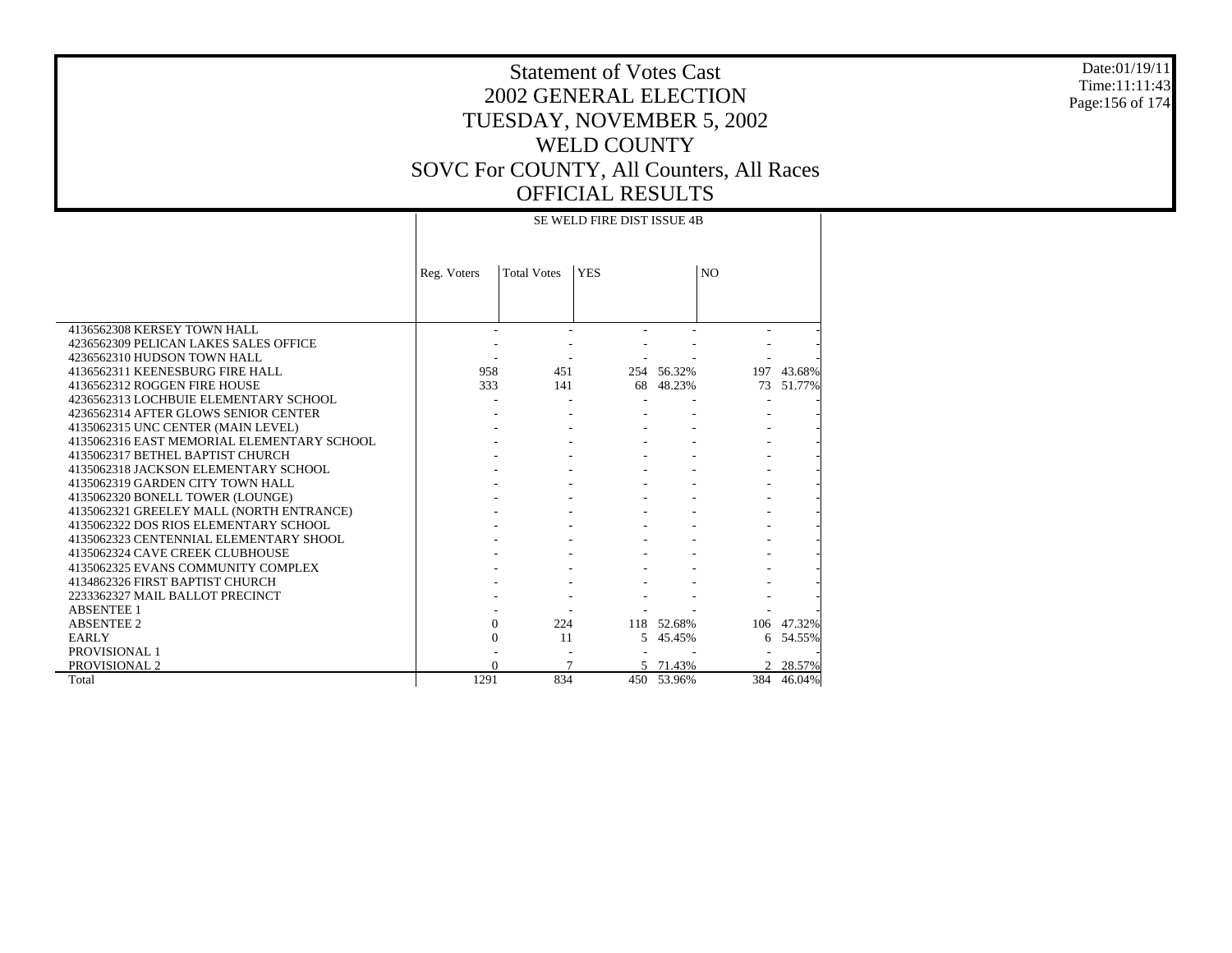#### Date:01/19/11 Time:11:11:43 Page:157 of 174

|                                                                           | WIGGINS FIRE BALLOT #4B |                   |  |                |  |  |  |  |
|---------------------------------------------------------------------------|-------------------------|-------------------|--|----------------|--|--|--|--|
|                                                                           | Reg.<br>Voters          | Total Votes   YES |  | N <sub>O</sub> |  |  |  |  |
|                                                                           |                         |                   |  |                |  |  |  |  |
| Jurisdiction Wide                                                         |                         |                   |  |                |  |  |  |  |
| 4136562100 NUNN COMMUNITY BUILDING                                        |                         |                   |  |                |  |  |  |  |
| 4136562101 GROVER FIRE HALL                                               |                         |                   |  |                |  |  |  |  |
| 4136562102 PRAIRIE HIGH SCHOOL                                            |                         |                   |  |                |  |  |  |  |
| 4136562103 BRIGGSDALE HIGH SCHOOL                                         |                         |                   |  |                |  |  |  |  |
| 4136562104 GILL LIONS COMMUNITY BUILDING                                  |                         |                   |  |                |  |  |  |  |
| 4136562105 KERSEY SENIOR CITIZENS HALL                                    |                         |                   |  |                |  |  |  |  |
| 4135062106 FRIENDLY VILLAGE CLUBHOUSE                                     |                         |                   |  |                |  |  |  |  |
| 4135062107 GREELEY RECREATION CENTER                                      |                         |                   |  |                |  |  |  |  |
| 4135062108 MADISON ELEMENTARY SCHOOL                                      |                         |                   |  |                |  |  |  |  |
| 4135062109 GLORIA CHRISTI LUTHERAN CHURCH HALL                            |                         |                   |  |                |  |  |  |  |
| 4135062110 FIRST UNITED METHODIST CHURCH                                  |                         |                   |  |                |  |  |  |  |
| 4135062111 FIRST CHRISTIAN CHURCH                                         |                         |                   |  |                |  |  |  |  |
| 4135062112 CAMERON ELEMETARY SCHOOL                                       |                         |                   |  |                |  |  |  |  |
| 4134862113 WESTERN HILLS FIRE STATION                                     |                         |                   |  |                |  |  |  |  |
| 4135062114 OUR SAVIORS LUTHERAN CHURCH                                    |                         |                   |  |                |  |  |  |  |
| 4134962115 WINDSOR HIGH SCHOOLL COMMONS                                   |                         |                   |  |                |  |  |  |  |
| 4134962116 FAITH UNITED CHURCH OF CHRIST                                  |                         |                   |  |                |  |  |  |  |
| 4136562117 SEVERANCE FIRE STATION                                         |                         |                   |  |                |  |  |  |  |
| 4136562118 EATON MIDDLE SCHOOL                                            |                         |                   |  |                |  |  |  |  |
| 4136562119 EVANGELICAL FREE CHURCH OF EATON                               |                         |                   |  |                |  |  |  |  |
| 4134862120 NORTH WELD CO WATER DISTRICT                                   |                         |                   |  |                |  |  |  |  |
| 4134962121 COVENANT BIBLE COLLEGE (CLASSROOM)                             |                         |                   |  |                |  |  |  |  |
| 4134962122 PARK BUILDING-WINDSOR TOWN HALL                                |                         |                   |  |                |  |  |  |  |
| 4134962123 CORNERSTONE BAPTIST CHURCH                                     |                         |                   |  |                |  |  |  |  |
| 4134862124 VICTORY CHRISTIAN FELLOWSHIP                                   |                         |                   |  |                |  |  |  |  |
| 4134862125 NORTHRIDGE HIGH SCHOOL                                         |                         |                   |  |                |  |  |  |  |
| 4136562126 PIERCE TOWN HALL                                               |                         |                   |  |                |  |  |  |  |
| 4136562127 AULT TOWN HALL                                                 |                         |                   |  |                |  |  |  |  |
| 4136562128 EATON TOWN HALL<br>4134862129 WINDSOR-SEVERANCE PUBLIC LIBRARY |                         |                   |  |                |  |  |  |  |
| 4134962130 TOZER ELEMENTARY SCHOOL                                        |                         |                   |  |                |  |  |  |  |
| 4234862200 MEAD TOWN HALL                                                 |                         |                   |  |                |  |  |  |  |
| 4234862201 PLATTEVILLE TOWN HALL                                          |                         |                   |  |                |  |  |  |  |
| 4234862202 PLATTEVILLE BAPTIST CHURCH                                     |                         |                   |  |                |  |  |  |  |
| 2234862203 FIRESTONE TOWN HALL                                            |                         |                   |  |                |  |  |  |  |
| 2234862204 TRI TOWN BAPTIST CHURCH                                        |                         |                   |  |                |  |  |  |  |
| 2234862205 FREDERICK TOWN HALL                                            |                         |                   |  |                |  |  |  |  |
| 2234862206 RINN UNITED METHODIST CHURCH                                   |                         |                   |  |                |  |  |  |  |
|                                                                           |                         |                   |  |                |  |  |  |  |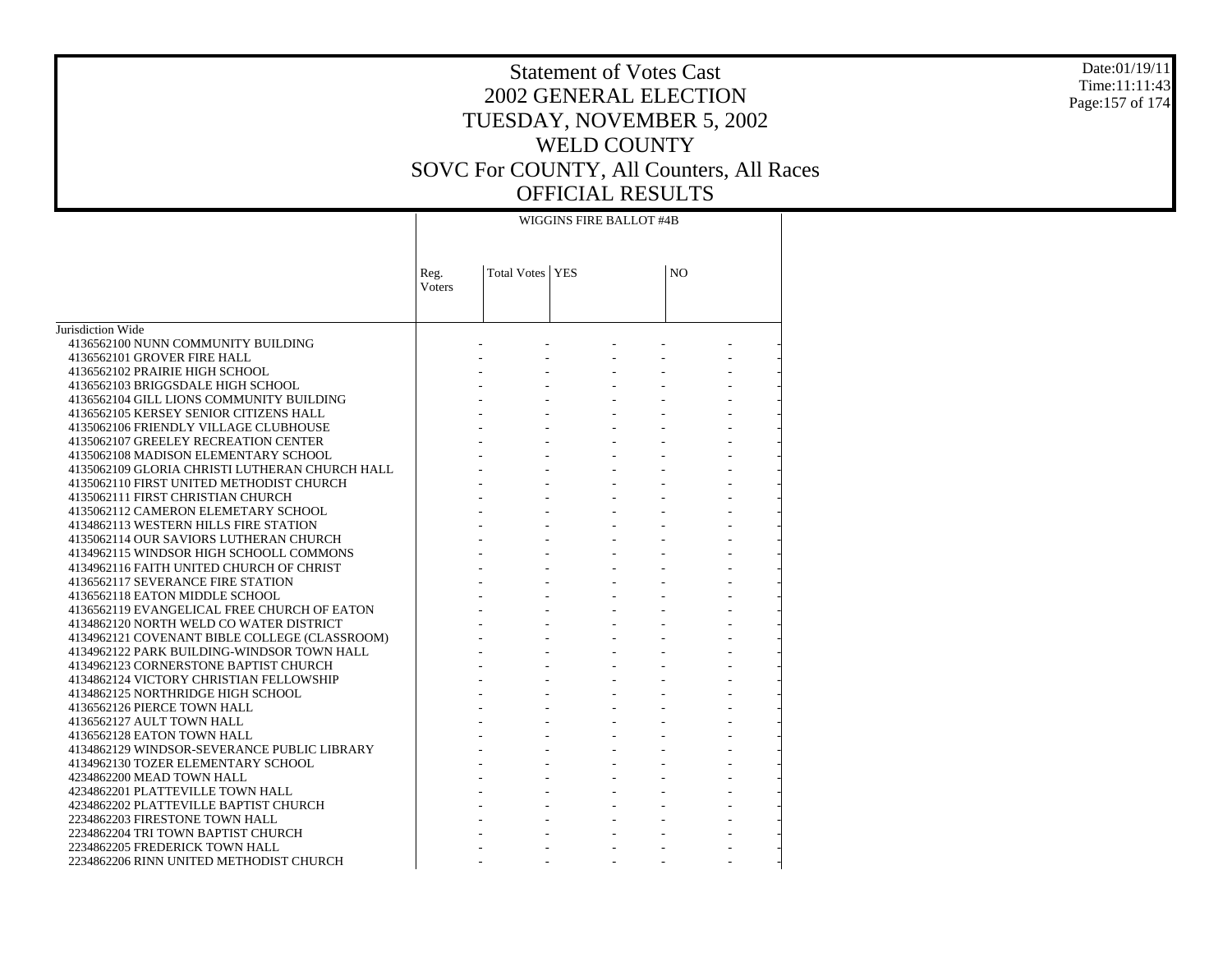#### Date:01/19/11 Time:11:11:43 Page:158 of 174

# Statement of Votes Cast 2002 GENERAL ELECTION TUESDAY, NOVEMBER 5, 2002 WELD COUNTY SOVC For COUNTY, All Counters, All Races OFFICIAL RESULTS

### WIGGINS FIRE BALLOT #4B

|                                                | Reg.                     | Total Votes   YES |        | N <sub>O</sub> |                |
|------------------------------------------------|--------------------------|-------------------|--------|----------------|----------------|
|                                                | Voters                   |                   |        |                |                |
|                                                |                          |                   |        |                |                |
| 2234862207 DEL CAMINO FIRE STATION             | $\overline{\phantom{a}}$ | $\sim$            | $\sim$ |                | $\overline{a}$ |
| 4234862208 MEAD ELEMENTARY SCHOOL              |                          |                   |        |                |                |
| 4134862209 SHEPHERD OF THE HILLS LUTHERAN      |                          |                   |        |                |                |
| 4134862210 SHAWSHEEN ELEMENTARY SCHOOL         |                          |                   |        |                |                |
| 4134862211 ASSEMBLY OF GOD CHURCH              |                          |                   |        |                |                |
| 4134862212 AIMS COLLEGE CENTER-CONF ROOM       |                          |                   |        |                |                |
| 4134862213 MOUNTAIN VIEW ACADEMY               |                          |                   |        |                |                |
| 4134862214 ST PAULS CONGRETGATIONAL CHURCH     |                          |                   |        |                |                |
| 4134862215 ST JOHNS UNITED CHURCH              |                          |                   |        |                |                |
| 4135062216 SCOTT ELEMENTARY SCHOOL             |                          |                   |        |                |                |
| 4135062217 FIRST ASSEMBLY OF GOD               |                          |                   |        |                |                |
| 4135062218 TWO RIVERS FELLOWSHIP               |                          |                   |        |                |                |
| 4135062219 WEST GREELEY BAPTIST CHURCH         |                          |                   |        |                |                |
| 4135062220 CALVARY CHURCH                      |                          |                   |        |                |                |
| 4135062221 MEEKER ELEMENTARY SCHOOL            |                          |                   |        |                |                |
| 4134862222 TRINITY EPISCOPAL CHURCH            |                          |                   |        |                |                |
| 4134862223 MONFORT ELEMENTARY SCHOOL           |                          |                   |        |                |                |
| 4234862224 RE-5J ADMINISSTRATION BUILDING      |                          |                   |        |                |                |
| 4135062225 TRINITY LUTHERAN CHURCH             |                          |                   |        |                |                |
| 4134862226 GATEWAY PLACE APARTMENTS CLUBHOUSE  |                          |                   |        |                |                |
| 4234862227 RE-1 EDUCATION SERVICE CENTER       |                          |                   |        |                |                |
| 4234862228 MILLIKEN COMMUNITY COMPLEX          |                          |                   |        |                |                |
| 4234862229 JOHNSTOWN FIRE HALL                 |                          |                   |        |                |                |
| 4234862230 MEMORIAL LIBRARY                    |                          |                   |        |                |                |
| 4234862231 HILL-IN-PARK SENIOR CENTER          |                          |                   |        |                |                |
| 4234862232 JOHNSTOWN TOWN HALL                 |                          |                   |        |                |                |
| 4134862233 NEW LIFE COMMUNITY CHURCH           |                          |                   |        |                |                |
| 4134862234 CHRISTA MCAULIFFE ELEMENTARY SCHOOL |                          |                   |        |                |                |
| 4134862235 GRACE BAPTIST CHURCH                |                          |                   |        |                |                |
| 4235062236 MTN VIEW EVANGELICAL FREE CHURCH    |                          |                   |        |                |                |
| 4234862237 LONGVIEW CLUBHOUSE                  |                          |                   |        |                |                |
| 4234862300 FT LUPTON FIRE STATION              |                          |                   |        |                |                |
| 4236562301 ST WILLIAMS CATHOLIC CHURCH         |                          |                   |        |                |                |
| 4236562302 FORT LUPTON CITY HALL               |                          |                   |        |                |                |
| 4236562303 CRANE COURT COMMUNITY BUILDING      |                          |                   |        |                |                |
| 4236562304 BUTLER ELEMENTARY SCHOOL            |                          |                   |        |                |                |
| 2234862305 DACONO TOWN HALL                    |                          |                   |        |                |                |
| 2234862306 ERIE TOWN HALL                      |                          |                   |        |                |                |
| 2234862307 ERIE JR/SR HIGH SCHOOL              |                          |                   |        |                |                |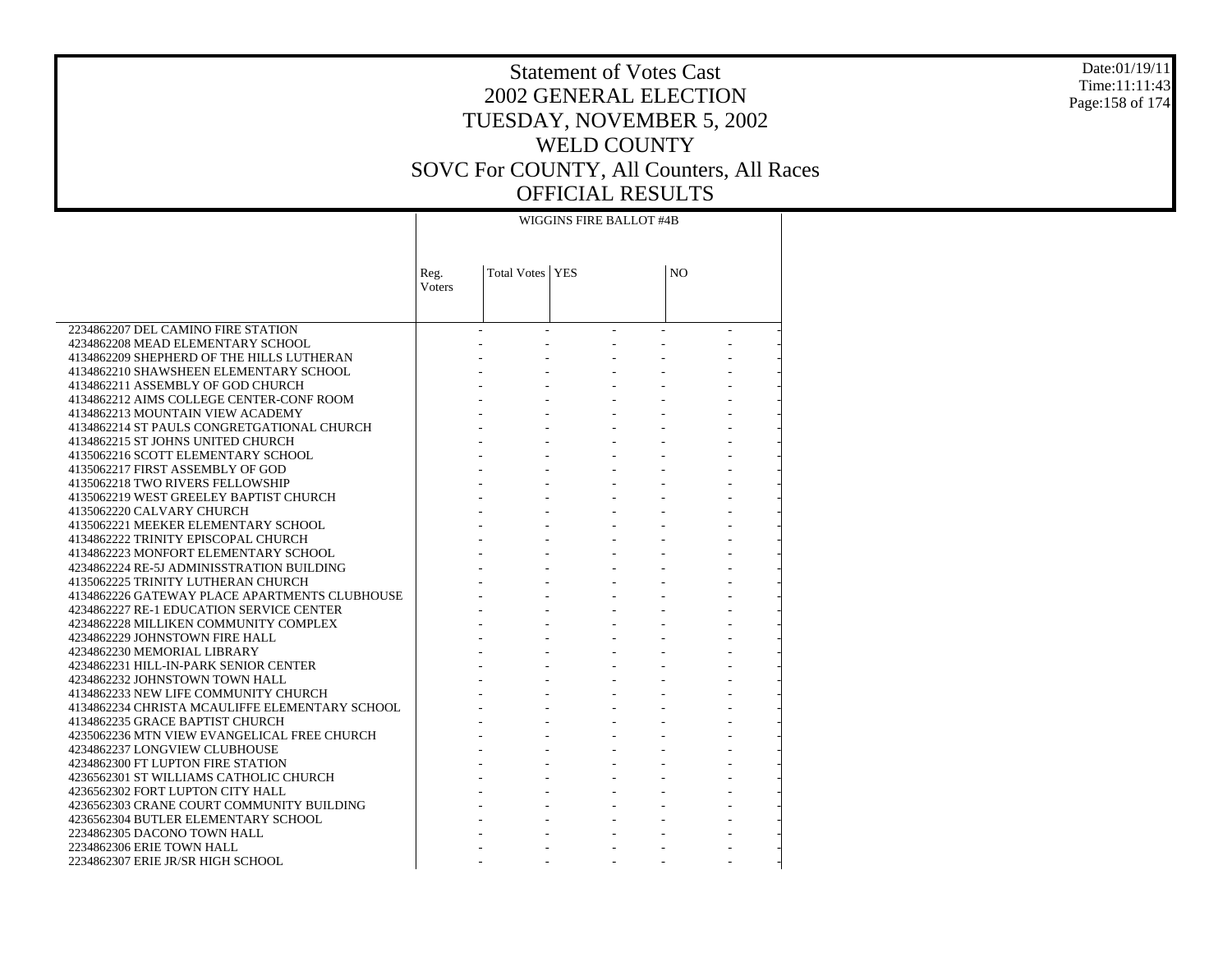#### Date:01/19/11 Time:11:11:43 Page:159 of 174

|                                            | WIGGINS FIRE BALLOT #4B |                    |                |          |                |          |  |  |
|--------------------------------------------|-------------------------|--------------------|----------------|----------|----------------|----------|--|--|
|                                            | Reg.<br>Voters          | <b>Total Votes</b> | <b>YES</b>     |          | N <sub>O</sub> |          |  |  |
| 4136562308 KERSEY TOWN HALL                | 24                      | 14                 |                | 9 64.29% |                | 5 35.71% |  |  |
| 4236562309 PELICAN LAKES SALES OFFICE      |                         |                    |                |          |                |          |  |  |
| 4236562310 HUDSON TOWN HALL                |                         |                    |                |          |                |          |  |  |
| 4136562311 KEENESBURG FIRE HALL            | $\Omega$                | $\Omega$           | $\Omega$       |          | $\Omega$       |          |  |  |
| 4136562312 ROGGEN FIRE HOUSE               | 21                      | 10                 | $\mathfrak{D}$ | 20.00%   | 8              | 80.00%   |  |  |
| 4236562313 LOCHBUIE ELEMENTARY SCHOOL      |                         |                    |                |          |                |          |  |  |
| 4236562314 AFTER GLOWS SENIOR CENTER       |                         |                    |                |          |                |          |  |  |
| 4135062315 UNC CENTER (MAIN LEVEL)         |                         |                    |                |          |                |          |  |  |
| 4135062316 EAST MEMORIAL ELEMENTARY SCHOOL |                         |                    |                |          |                |          |  |  |
| 4135062317 BETHEL BAPTIST CHURCH           |                         |                    |                |          |                |          |  |  |
| 4135062318 JACKSON ELEMENTARY SCHOOL       |                         |                    |                |          |                |          |  |  |
| 4135062319 GARDEN CITY TOWN HALL           |                         |                    |                |          |                |          |  |  |
| 4135062320 BONELL TOWER (LOUNGE)           |                         |                    |                |          |                |          |  |  |
| 4135062321 GREELEY MALL (NORTH ENTRANCE)   |                         |                    |                |          |                |          |  |  |
| 4135062322 DOS RIOS ELEMENTARY SCHOOL      |                         |                    |                |          |                |          |  |  |
| 4135062323 CENTENNIAL ELEMENTARY SHOOL     |                         |                    |                |          |                |          |  |  |
| 4135062324 CAVE CREEK CLUBHOUSE            |                         |                    |                |          |                |          |  |  |
| 4135062325 EVANS COMMUNITY COMPLEX         |                         |                    |                |          |                |          |  |  |
| 4134862326 FIRST BAPTIST CHURCH            |                         |                    |                |          |                |          |  |  |
| 2233362327 MAIL BALLOT PRECINCT            |                         |                    |                |          |                |          |  |  |
| <b>ABSENTEE 1</b>                          |                         |                    |                |          |                |          |  |  |
| <b>ABSENTEE 2</b>                          | $\Omega$                | 6                  | 4              | 66.67%   | $\overline{2}$ | 33.33%   |  |  |
| <b>EARLY</b>                               | $\Omega$                | $\Omega$           | $\theta$       |          | $\Omega$       |          |  |  |
| PROVISIONAL 1                              |                         |                    |                |          |                |          |  |  |
| PROVISIONAL 2                              | $\Omega$                | $\Omega$           | $\Omega$       |          | 0              |          |  |  |
| Total                                      | 45                      | 30                 | 15             | 50.00%   | 15             | 50.00%   |  |  |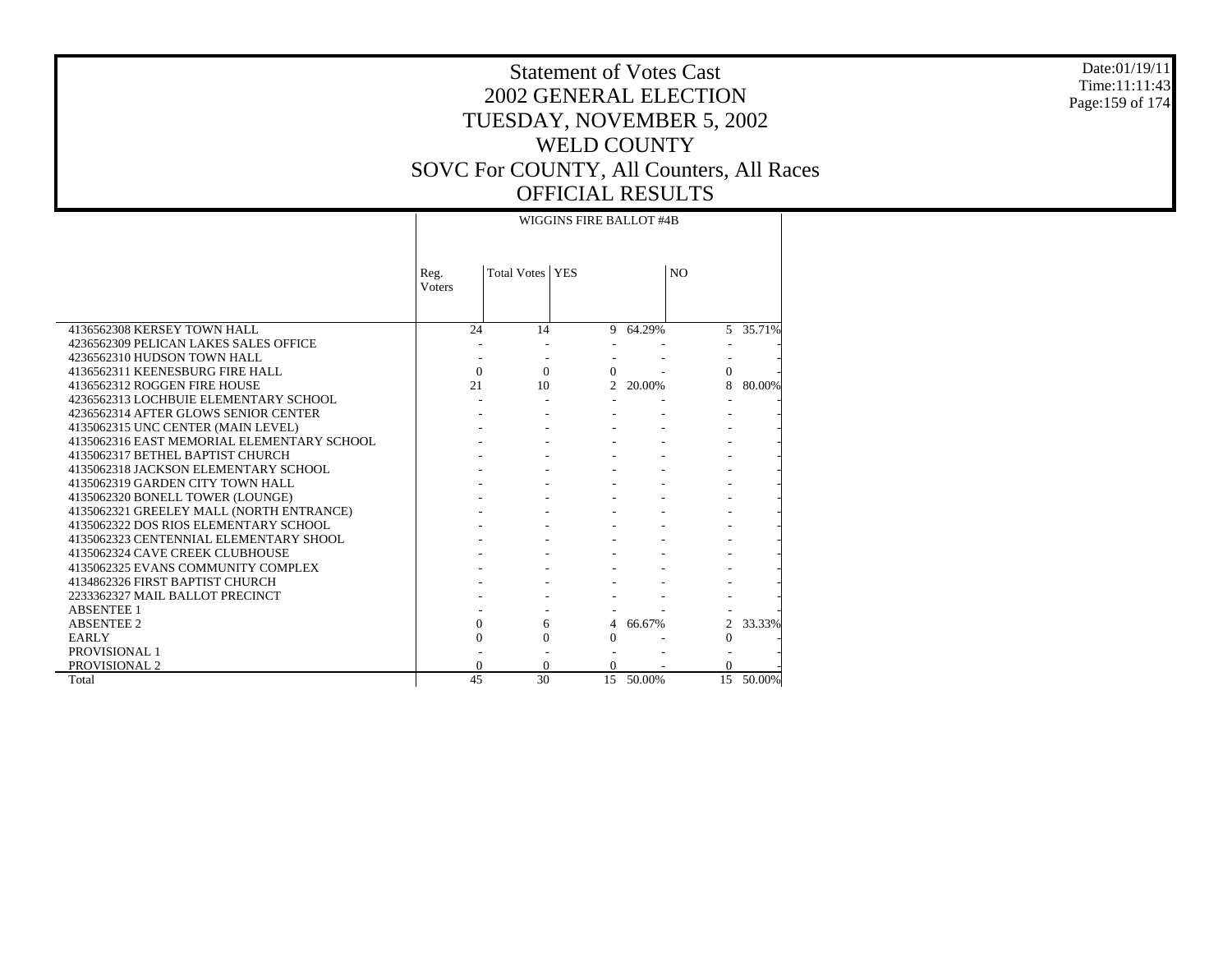#### Date:01/19/11 Time:11:11:43 Page:160 of 174

|                                                                               | <b>AULT FIRE DIST ISSUE 5A</b> |                    |            |            |                |            |  |  |  |
|-------------------------------------------------------------------------------|--------------------------------|--------------------|------------|------------|----------------|------------|--|--|--|
|                                                                               | Reg. Voters                    | <b>Total Votes</b> | <b>YES</b> |            | NO             |            |  |  |  |
|                                                                               |                                |                    |            |            |                |            |  |  |  |
| Jurisdiction Wide                                                             |                                |                    |            |            |                |            |  |  |  |
| 4136562100 NUNN COMMUNITY BUILDING                                            |                                |                    |            |            |                |            |  |  |  |
| 4136562101 GROVER FIRE HALL                                                   |                                |                    |            |            |                |            |  |  |  |
| 4136562102 PRAIRIE HIGH SCHOOL                                                |                                |                    |            |            |                |            |  |  |  |
| 4136562103 BRIGGSDALE HIGH SCHOOL                                             |                                |                    |            |            | $\overline{c}$ |            |  |  |  |
| 4136562104 GILL LIONS COMMUNITY BUILDING                                      | $\overline{4}$                 |                    | 3          | 1 33.33%   |                | 66.67%     |  |  |  |
| 4136562105 KERSEY SENIOR CITIZENS HALL                                        |                                |                    |            |            |                |            |  |  |  |
| 4135062106 FRIENDLY VILLAGE CLUBHOUSE<br>4135062107 GREELEY RECREATION CENTER |                                |                    |            |            |                |            |  |  |  |
| 4135062108 MADISON ELEMENTARY SCHOOL                                          |                                |                    |            |            |                |            |  |  |  |
| 4135062109 GLORIA CHRISTI LUTHERAN CHURCH HALL                                |                                |                    |            |            |                |            |  |  |  |
| 4135062110 FIRST UNITED METHODIST CHURCH                                      |                                |                    |            |            |                |            |  |  |  |
| 4135062111 FIRST CHRISTIAN CHURCH                                             |                                |                    |            |            |                |            |  |  |  |
| 4135062112 CAMERON ELEMETARY SCHOOL                                           |                                |                    |            |            |                |            |  |  |  |
| 4134862113 WESTERN HILLS FIRE STATION                                         |                                |                    |            |            |                |            |  |  |  |
| 4135062114 OUR SAVIORS LUTHERAN CHURCH                                        |                                |                    |            |            |                |            |  |  |  |
| 4134962115 WINDSOR HIGH SCHOOLL COMMONS                                       |                                |                    |            |            |                |            |  |  |  |
| 4134962116 FAITH UNITED CHURCH OF CHRIST                                      |                                |                    |            |            |                |            |  |  |  |
| 4136562117 SEVERANCE FIRE STATION                                             | 94                             | 43                 |            | 18 41.86%  |                | 25 58.14%  |  |  |  |
| 4136562118 EATON MIDDLE SCHOOL                                                | 49                             | 26                 |            | 14 53.85%  | 12             | 46.15%     |  |  |  |
| 4136562119 EVANGELICAL FREE CHURCH OF EATON                                   |                                |                    |            |            | $\blacksquare$ |            |  |  |  |
| 4134862120 NORTH WELD CO WATER DISTRICT                                       |                                |                    |            |            |                |            |  |  |  |
| 4134962121 COVENANT BIBLE COLLEGE (CLASSROOM)                                 |                                |                    |            |            |                |            |  |  |  |
| 4134962122 PARK BUILDING-WINDSOR TOWN HALL                                    |                                |                    |            |            |                |            |  |  |  |
| 4134962123 CORNERSTONE BAPTIST CHURCH                                         |                                |                    |            |            |                |            |  |  |  |
| 4134862124 VICTORY CHRISTIAN FELLOWSHIP                                       |                                |                    |            |            |                |            |  |  |  |
| 4134862125 NORTHRIDGE HIGH SCHOOL                                             |                                |                    |            |            |                |            |  |  |  |
| 4136562126 PIERCE TOWN HALL                                                   | 681                            | 332                |            | 198 59.64% |                | 134 40.36% |  |  |  |
| 4136562127 AULT TOWN HALL                                                     | 785                            | 359                |            | 240 66.85% |                | 119 33.15% |  |  |  |
| 4136562128 EATON TOWN HALL                                                    | 83                             | 32                 |            | 24 75.00%  |                | 8 25.00%   |  |  |  |
| 4134862129 WINDSOR-SEVERANCE PUBLIC LIBRARY                                   |                                |                    |            |            |                |            |  |  |  |
| 4134962130 TOZER ELEMENTARY SCHOOL                                            |                                |                    |            |            |                |            |  |  |  |
| 4234862200 MEAD TOWN HALL                                                     |                                |                    |            |            |                |            |  |  |  |
| 4234862201 PLATTEVILLE TOWN HALL                                              |                                |                    |            |            |                |            |  |  |  |
| 4234862202 PLATTEVILLE BAPTIST CHURCH                                         |                                |                    |            |            |                |            |  |  |  |
| 2234862203 FIRESTONE TOWN HALL                                                |                                |                    |            |            |                |            |  |  |  |
| 2234862204 TRI TOWN BAPTIST CHURCH                                            |                                |                    |            |            |                |            |  |  |  |
| 2234862205 FREDERICK TOWN HALL                                                |                                |                    |            |            |                |            |  |  |  |
| 2234862206 RINN UNITED METHODIST CHURCH                                       |                                |                    |            |            |                |            |  |  |  |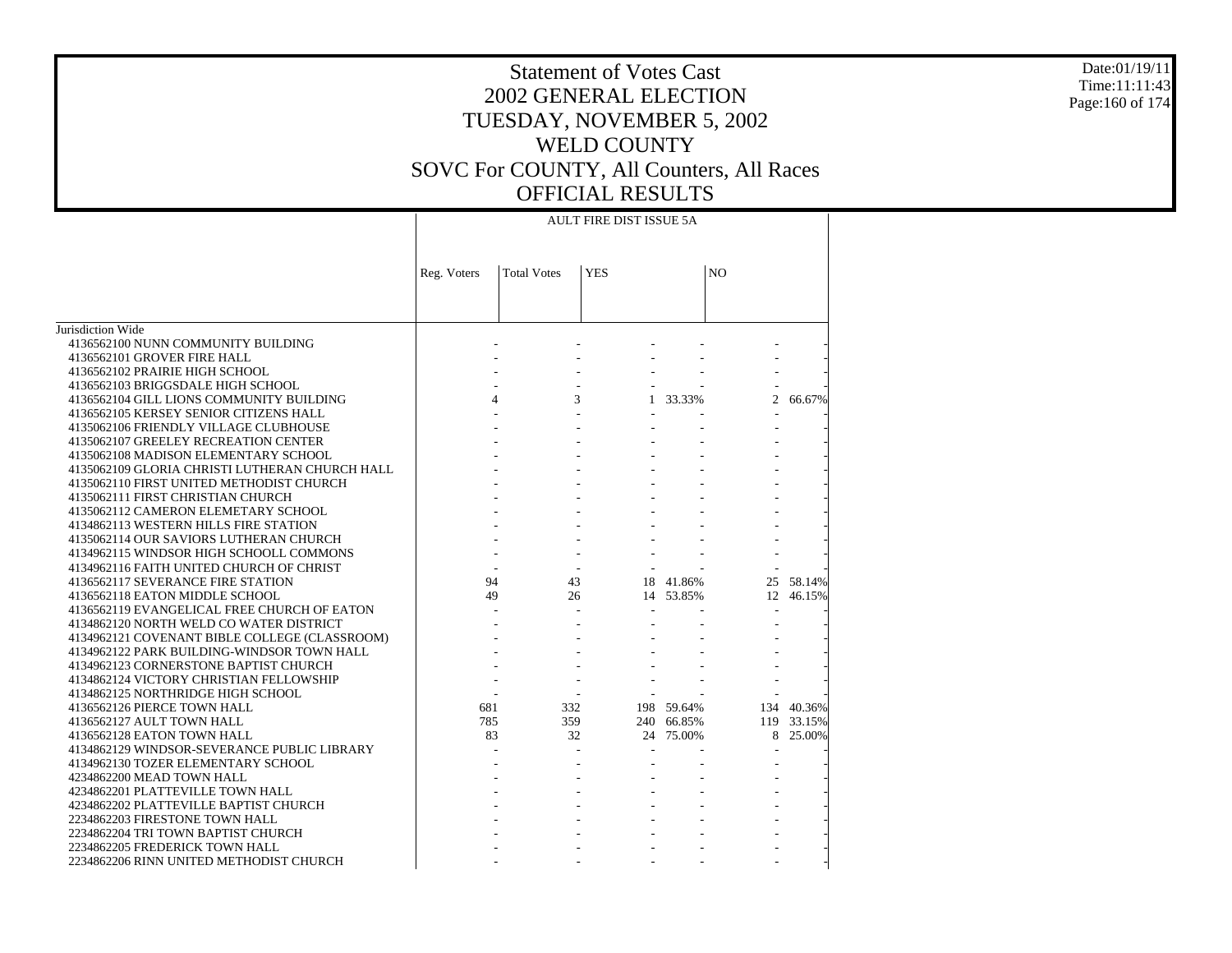#### Date:01/19/11 Time:11:11:43 Page:161 of 174

|                                                                                        | <b>AULT FIRE DIST ISSUE 5A</b> |                    |                     |                |  |  |  |  |
|----------------------------------------------------------------------------------------|--------------------------------|--------------------|---------------------|----------------|--|--|--|--|
|                                                                                        | Reg. Voters                    | <b>Total Votes</b> | <b>YES</b>          | N <sub>O</sub> |  |  |  |  |
|                                                                                        |                                |                    |                     |                |  |  |  |  |
| 2234862207 DEL CAMINO FIRE STATION                                                     |                                |                    |                     |                |  |  |  |  |
| 4234862208 MEAD ELEMENTARY SCHOOL                                                      |                                |                    |                     |                |  |  |  |  |
| 4134862209 SHEPHERD OF THE HILLS LUTHERAN                                              |                                |                    |                     |                |  |  |  |  |
| 4134862210 SHAWSHEEN ELEMENTARY SCHOOL                                                 |                                |                    |                     |                |  |  |  |  |
| 4134862211 ASSEMBLY OF GOD CHURCH                                                      |                                |                    |                     |                |  |  |  |  |
| 4134862212 AIMS COLLEGE CENTER-CONF ROOM                                               |                                |                    |                     |                |  |  |  |  |
| 4134862213 MOUNTAIN VIEW ACADEMY                                                       |                                |                    |                     |                |  |  |  |  |
| 4134862214 ST PAULS CONGRETGATIONAL CHURCH                                             |                                |                    |                     |                |  |  |  |  |
| 4134862215 ST JOHNS UNITED CHURCH                                                      |                                |                    |                     |                |  |  |  |  |
| 4135062216 SCOTT ELEMENTARY SCHOOL                                                     |                                |                    |                     |                |  |  |  |  |
| 4135062217 FIRST ASSEMBLY OF GOD                                                       |                                |                    |                     |                |  |  |  |  |
| 4135062218 TWO RIVERS FELLOWSHIP                                                       |                                |                    | $\omega_{\rm{max}}$ |                |  |  |  |  |
| 4135062219 WEST GREELEY BAPTIST CHURCH                                                 |                                |                    |                     |                |  |  |  |  |
| 4135062220 CALVARY CHURCH                                                              |                                |                    |                     |                |  |  |  |  |
| 4135062221 MEEKER ELEMENTARY SCHOOL                                                    |                                |                    |                     |                |  |  |  |  |
| 4134862222 TRINITY EPISCOPAL CHURCH                                                    |                                |                    |                     |                |  |  |  |  |
| 4134862223 MONFORT ELEMENTARY SCHOOL                                                   |                                |                    | $\omega_{\rm{eff}}$ |                |  |  |  |  |
| 4234862224 RE-5J ADMINISSTRATION BUILDING                                              |                                |                    |                     |                |  |  |  |  |
| 4135062225 TRINITY LUTHERAN CHURCH                                                     |                                |                    |                     |                |  |  |  |  |
| 4134862226 GATEWAY PLACE APARTMENTS CLUBHOUSE                                          |                                |                    |                     |                |  |  |  |  |
| 4234862227 RE-1 EDUCATION SERVICE CENTER                                               |                                |                    |                     |                |  |  |  |  |
| 4234862228 MILLIKEN COMMUNITY COMPLEX                                                  |                                |                    | $\omega_{\rm{max}}$ |                |  |  |  |  |
| 4234862229 JOHNSTOWN FIRE HALL                                                         |                                |                    | $\omega_{\rm{max}}$ |                |  |  |  |  |
| 4234862230 MEMORIAL LIBRARY                                                            |                                |                    |                     |                |  |  |  |  |
| 4234862231 HILL-IN-PARK SENIOR CENTER                                                  |                                |                    |                     |                |  |  |  |  |
| 4234862232 JOHNSTOWN TOWN HALL                                                         |                                |                    |                     |                |  |  |  |  |
| 4134862233 NEW LIFE COMMUNITY CHURCH<br>4134862234 CHRISTA MCAULIFFE ELEMENTARY SCHOOL |                                |                    | $\omega_{\rm{max}}$ |                |  |  |  |  |
| 4134862235 GRACE BAPTIST CHURCH                                                        |                                |                    |                     |                |  |  |  |  |
|                                                                                        |                                |                    |                     |                |  |  |  |  |
| 4235062236 MTN VIEW EVANGELICAL FREE CHURCH<br>4234862237 LONGVIEW CLUBHOUSE           |                                |                    |                     |                |  |  |  |  |
|                                                                                        |                                |                    |                     |                |  |  |  |  |
| 4234862300 FT LUPTON FIRE STATION<br>4236562301 ST WILLIAMS CATHOLIC CHURCH            |                                |                    | $\omega_{\rm{max}}$ |                |  |  |  |  |
| 4236562302 FORT LUPTON CITY HALL                                                       |                                |                    |                     |                |  |  |  |  |
| 4236562303 CRANE COURT COMMUNITY BUILDING                                              |                                |                    |                     |                |  |  |  |  |
| 4236562304 BUTLER ELEMENTARY SCHOOL                                                    |                                |                    |                     |                |  |  |  |  |
| 2234862305 DACONO TOWN HALL                                                            |                                |                    |                     |                |  |  |  |  |
| 2234862306 ERIE TOWN HALL                                                              |                                |                    |                     |                |  |  |  |  |
| 2234862307 ERIE JR/SR HIGH SCHOOL                                                      |                                |                    |                     |                |  |  |  |  |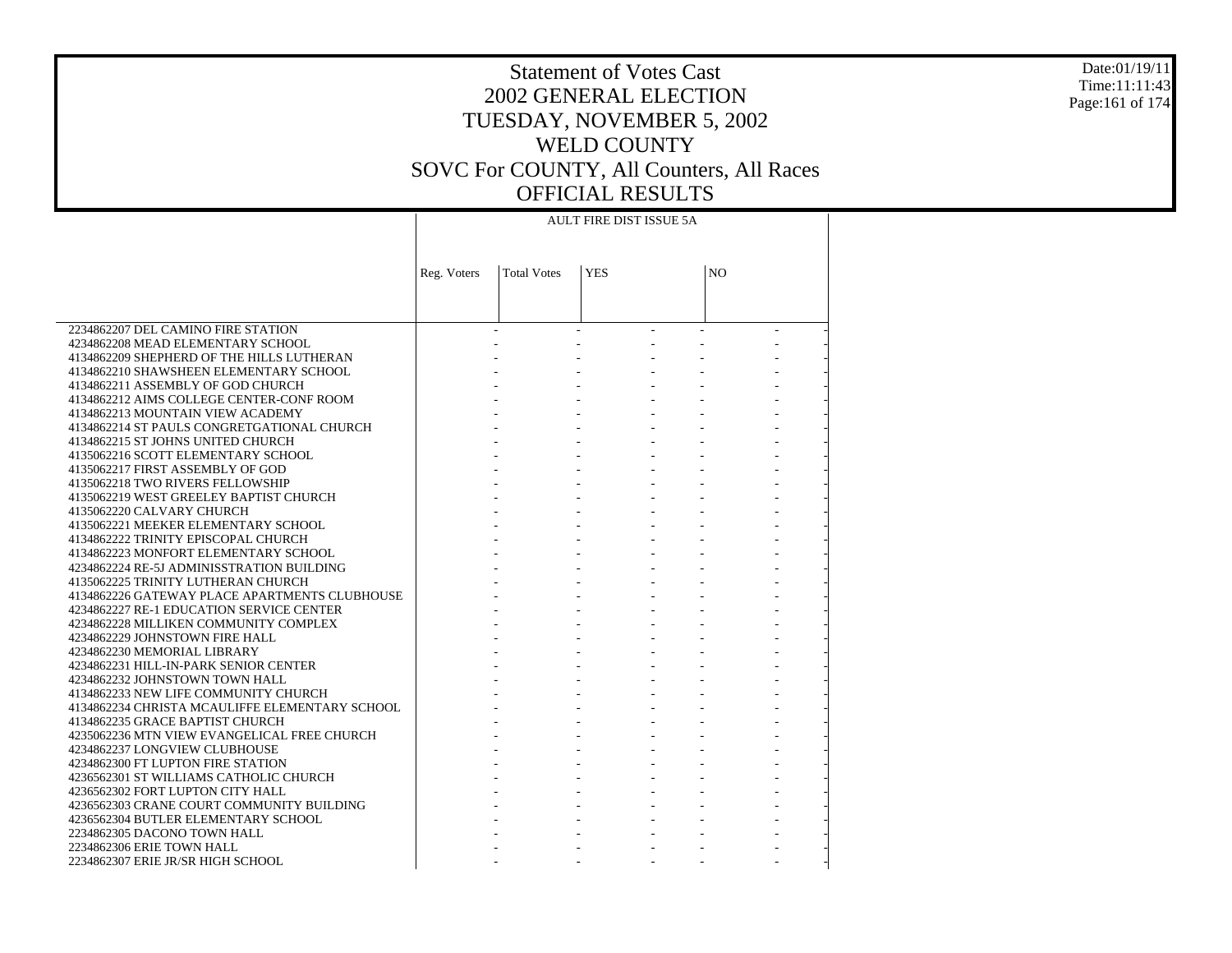#### Date:01/19/11 Time:11:11:43 Page:162 of 174

# Statement of Votes Cast 2002 GENERAL ELECTION TUESDAY, NOVEMBER 5, 2002 WELD COUNTY SOVC For COUNTY, All Counters, All Races OFFICIAL RESULTS

|                                            |             |                    | <b>AULT FIRE DIST ISSUE 5A</b> |            |                |            |
|--------------------------------------------|-------------|--------------------|--------------------------------|------------|----------------|------------|
|                                            |             |                    |                                |            |                |            |
|                                            | Reg. Voters | <b>Total Votes</b> | <b>YES</b>                     |            | N <sub>O</sub> |            |
|                                            |             |                    |                                |            |                |            |
|                                            |             |                    |                                |            |                |            |
|                                            |             |                    |                                |            |                |            |
| 4136562308 KERSEY TOWN HALL                |             |                    | $\overline{\phantom{a}}$       |            |                |            |
| 4236562309 PELICAN LAKES SALES OFFICE      |             |                    |                                |            |                |            |
| 4236562310 HUDSON TOWN HALL                |             |                    |                                |            |                |            |
| 4136562311 KEENESBURG FIRE HALL            |             |                    |                                |            |                |            |
| 4136562312 ROGGEN FIRE HOUSE               |             |                    |                                |            |                |            |
| 4236562313 LOCHBUIE ELEMENTARY SCHOOL      |             |                    |                                |            |                |            |
| 4236562314 AFTER GLOWS SENIOR CENTER       |             |                    |                                |            |                |            |
| 4135062315 UNC CENTER (MAIN LEVEL)         |             |                    |                                |            |                |            |
| 4135062316 EAST MEMORIAL ELEMENTARY SCHOOL |             |                    |                                |            |                |            |
| 4135062317 BETHEL BAPTIST CHURCH           |             |                    |                                |            |                |            |
| 4135062318 JACKSON ELEMENTARY SCHOOL       |             |                    |                                |            |                |            |
| 4135062319 GARDEN CITY TOWN HALL           |             |                    |                                |            |                |            |
| 4135062320 BONELL TOWER (LOUNGE)           |             |                    |                                |            |                |            |
| 4135062321 GREELEY MALL (NORTH ENTRANCE)   |             |                    |                                |            |                |            |
| 4135062322 DOS RIOS ELEMENTARY SCHOOL      |             |                    |                                |            |                |            |
| 4135062323 CENTENNIAL ELEMENTARY SHOOL     |             |                    |                                |            |                |            |
| 4135062324 CAVE CREEK CLUBHOUSE            |             |                    |                                |            |                |            |
| 4135062325 EVANS COMMUNITY COMPLEX         |             |                    |                                |            |                |            |
| 4134862326 FIRST BAPTIST CHURCH            |             |                    |                                |            |                |            |
| 2233362327 MAIL BALLOT PRECINCT            |             |                    |                                |            |                |            |
| <b>ABSENTEE 1</b>                          |             | $\Omega$           | 27                             | 19 70.37%  | 8              | 29.63%     |
| <b>ABSENTEE 2</b>                          |             | $\theta$<br>247    |                                | 137 55.47% |                | 110 44.53% |
| <b>EARLY</b>                               |             | $\Omega$           | 21                             | 14 66.67%  |                | 33.33%     |
| PROVISIONAL 1                              |             | $\theta$           | $\overline{0}$<br>$\Omega$     |            | $\Omega$       |            |
| PROVISIONAL 2                              |             | $\Omega$           | 7                              | 3 42.86%   |                | 4 57.14%   |
| Total                                      | 1696        | 1097               |                                | 668 60.89% | 429            | 39.11%     |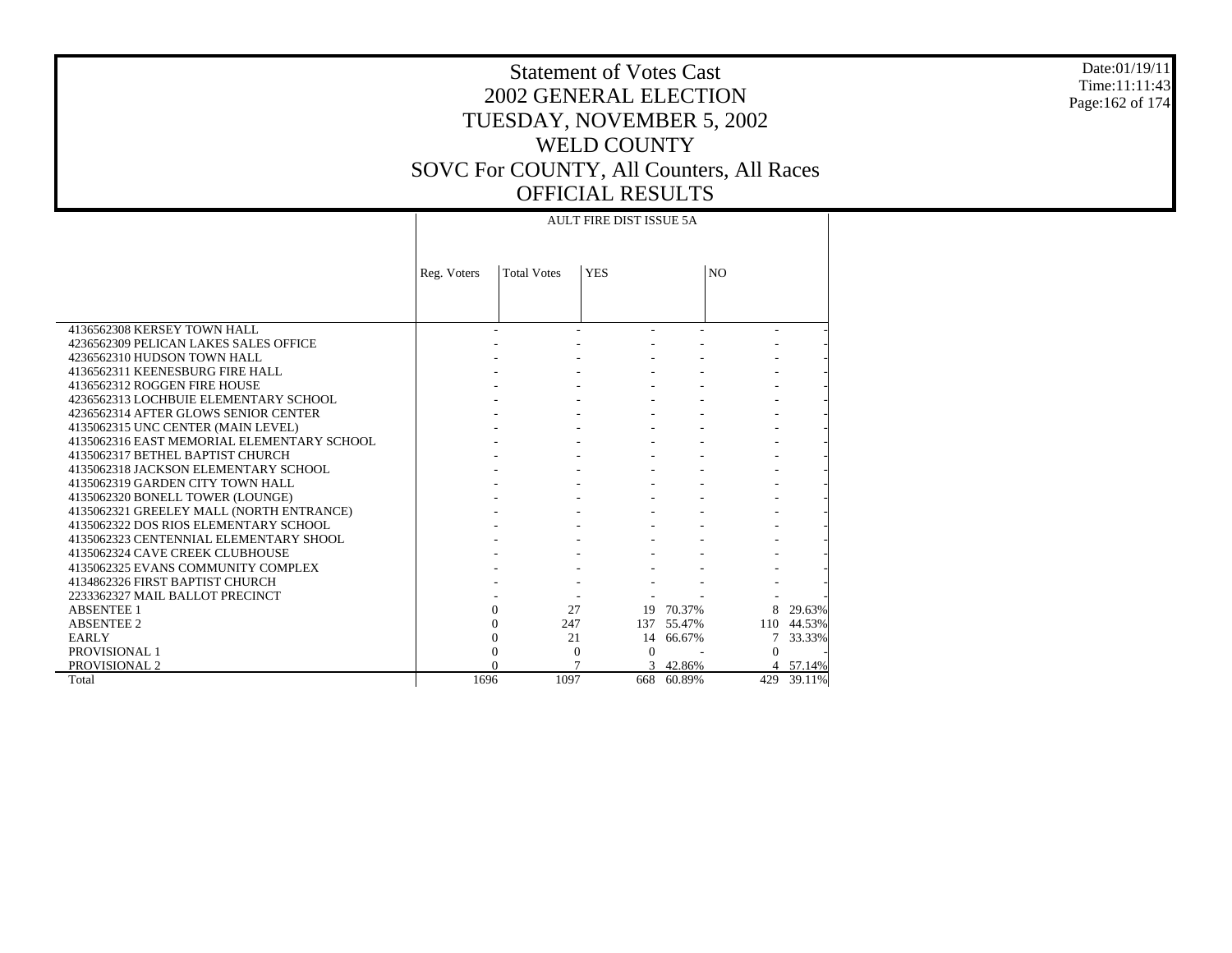#### Date:01/19/11 Time:11:11:43 Page:163 of 174

|                                                | FRED-FIRE FIRE DIST ISSUE 5A |                    |            |            |                |            |  |  |
|------------------------------------------------|------------------------------|--------------------|------------|------------|----------------|------------|--|--|
|                                                |                              |                    |            |            |                |            |  |  |
|                                                | Reg. Voters                  | <b>Total Votes</b> | <b>YES</b> |            | N <sub>O</sub> |            |  |  |
|                                                |                              |                    |            |            |                |            |  |  |
|                                                |                              |                    |            |            |                |            |  |  |
| Jurisdiction Wide                              |                              |                    |            |            |                |            |  |  |
| 4136562100 NUNN COMMUNITY BUILDING             |                              |                    |            |            |                |            |  |  |
| 4136562101 GROVER FIRE HALL                    |                              |                    |            |            |                |            |  |  |
| 4136562102 PRAIRIE HIGH SCHOOL                 |                              |                    |            |            |                |            |  |  |
| 4136562103 BRIGGSDALE HIGH SCHOOL              |                              |                    |            |            |                |            |  |  |
| 4136562104 GILL LIONS COMMUNITY BUILDING       |                              |                    |            |            |                |            |  |  |
| 4136562105 KERSEY SENIOR CITIZENS HALL         |                              |                    |            |            |                |            |  |  |
| 4135062106 FRIENDLY VILLAGE CLUBHOUSE          |                              |                    |            |            |                |            |  |  |
| 4135062107 GREELEY RECREATION CENTER           |                              |                    |            |            |                |            |  |  |
| 4135062108 MADISON ELEMENTARY SCHOOL           |                              |                    |            |            |                |            |  |  |
| 4135062109 GLORIA CHRISTI LUTHERAN CHURCH HALL |                              |                    |            |            |                |            |  |  |
| 4135062110 FIRST UNITED METHODIST CHURCH       |                              |                    |            |            |                |            |  |  |
| 4135062111 FIRST CHRISTIAN CHURCH              |                              |                    |            |            |                |            |  |  |
| 4135062112 CAMERON ELEMETARY SCHOOL            |                              |                    |            |            |                |            |  |  |
| 4134862113 WESTERN HILLS FIRE STATION          |                              |                    |            |            |                |            |  |  |
| 4135062114 OUR SAVIORS LUTHERAN CHURCH         |                              |                    |            |            |                |            |  |  |
| 4134962115 WINDSOR HIGH SCHOOLL COMMONS        |                              |                    |            |            |                |            |  |  |
| 4134962116 FAITH UNITED CHURCH OF CHRIST       |                              |                    |            |            |                |            |  |  |
| 4136562117 SEVERANCE FIRE STATION              |                              |                    |            |            |                |            |  |  |
| 4136562118 EATON MIDDLE SCHOOL                 |                              |                    |            |            |                |            |  |  |
| 4136562119 EVANGELICAL FREE CHURCH OF EATON    |                              |                    |            |            |                |            |  |  |
| 4134862120 NORTH WELD CO WATER DISTRICT        |                              |                    |            |            |                |            |  |  |
| 4134962121 COVENANT BIBLE COLLEGE (CLASSROOM)  |                              |                    |            |            |                |            |  |  |
| 4134962122 PARK BUILDING-WINDSOR TOWN HALL     |                              |                    |            |            |                |            |  |  |
| 4134962123 CORNERSTONE BAPTIST CHURCH          |                              |                    |            |            |                |            |  |  |
| 4134862124 VICTORY CHRISTIAN FELLOWSHIP        |                              |                    |            |            |                |            |  |  |
| 4134862125 NORTHRIDGE HIGH SCHOOL              |                              |                    |            |            |                |            |  |  |
| 4136562126 PIERCE TOWN HALL                    |                              |                    |            |            |                |            |  |  |
| 4136562127 AULT TOWN HALL                      |                              |                    |            |            |                |            |  |  |
| 4136562128 EATON TOWN HALL                     |                              |                    |            |            |                |            |  |  |
| 4134862129 WINDSOR-SEVERANCE PUBLIC LIBRARY    |                              |                    |            |            |                |            |  |  |
| 4134962130 TOZER ELEMENTARY SCHOOL             |                              |                    |            |            |                |            |  |  |
| 4234862200 MEAD TOWN HALL                      |                              |                    |            |            |                |            |  |  |
| 4234862201 PLATTEVILLE TOWN HALL               |                              |                    |            |            |                |            |  |  |
| 4234862202 PLATTEVILLE BAPTIST CHURCH          |                              |                    |            |            |                |            |  |  |
| 2234862203 FIRESTONE TOWN HALL                 | 1034                         | 485                |            | 298 61.44% | 187            | 38.56%     |  |  |
| 2234862204 TRI TOWN BAPTIST CHURCH             | 1206                         | 463                |            | 340 73.43% | 123            | 26.57%     |  |  |
| 2234862205 FREDERICK TOWN HALL                 | 657                          | 294                |            | 182 61.90% |                | 112 38.10% |  |  |
| 2234862206 RINN UNITED METHODIST CHURCH        | 246                          | 90                 |            | 55 61.11%  | 35             | 38.89%     |  |  |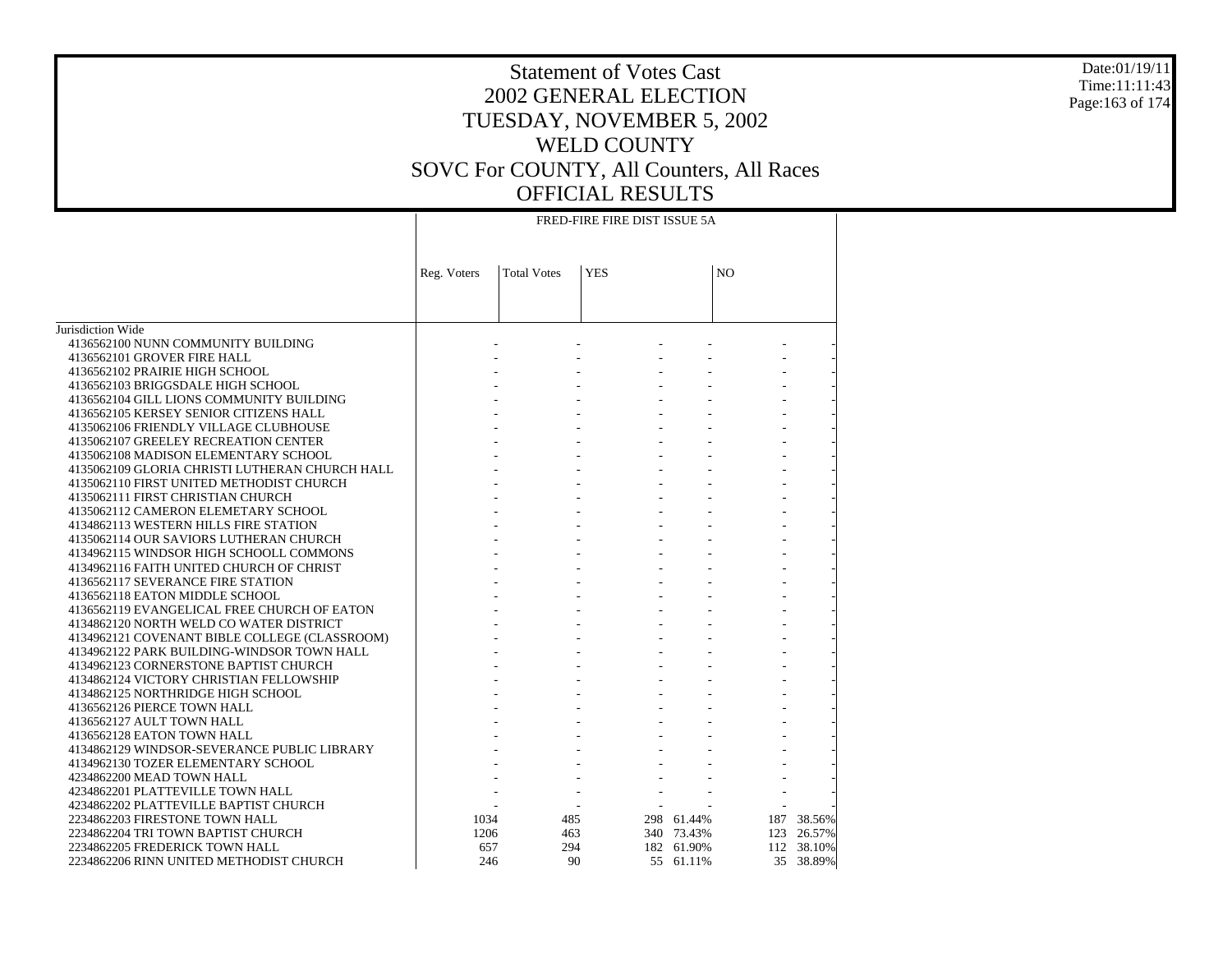#### Date:01/19/11 Time:11:11:43 Page:164 of 174

# Statement of Votes Cast 2002 GENERAL ELECTION TUESDAY, NOVEMBER 5, 2002 WELD COUNTY SOVC For COUNTY, All Counters, All Races OFFICIAL RESULTS

|                                                | FRED-FIRE FIRE DIST ISSUE 5A |                    |                          |                |                          |           |  |
|------------------------------------------------|------------------------------|--------------------|--------------------------|----------------|--------------------------|-----------|--|
|                                                | Reg. Voters                  | <b>Total Votes</b> | <b>YES</b>               |                | N <sub>O</sub>           |           |  |
|                                                |                              |                    |                          |                |                          |           |  |
| 2234862207 DEL CAMINO FIRE STATION             | 383                          | 164                |                          | $92 - 56.10\%$ |                          | 72 43.90% |  |
| 4234862208 MEAD ELEMENTARY SCHOOL              |                              |                    | $\overline{\phantom{a}}$ |                | $\overline{\phantom{a}}$ |           |  |
| 4134862209 SHEPHERD OF THE HILLS LUTHERAN      |                              |                    |                          |                |                          |           |  |
| 4134862210 SHAWSHEEN ELEMENTARY SCHOOL         |                              |                    |                          |                |                          |           |  |
| 4134862211 ASSEMBLY OF GOD CHURCH              |                              |                    |                          |                |                          |           |  |
| 4134862212 AIMS COLLEGE CENTER-CONF ROOM       |                              |                    |                          |                |                          |           |  |
| 4134862213 MOUNTAIN VIEW ACADEMY               |                              |                    |                          |                |                          |           |  |
| 4134862214 ST PAULS CONGRETGATIONAL CHURCH     |                              |                    |                          |                |                          |           |  |
| 4134862215 ST JOHNS UNITED CHURCH              |                              |                    |                          |                |                          |           |  |
| 4135062216 SCOTT ELEMENTARY SCHOOL             |                              |                    |                          |                |                          |           |  |
| 4135062217 FIRST ASSEMBLY OF GOD               |                              |                    |                          |                |                          |           |  |
| 4135062218 TWO RIVERS FELLOWSHIP               |                              |                    |                          |                |                          |           |  |
| 4135062219 WEST GREELEY BAPTIST CHURCH         |                              |                    |                          |                |                          |           |  |
| 4135062220 CALVARY CHURCH                      |                              |                    |                          |                |                          |           |  |
| 4135062221 MEEKER ELEMENTARY SCHOOL            |                              |                    |                          |                |                          |           |  |
| 4134862222 TRINITY EPISCOPAL CHURCH            |                              |                    |                          |                |                          |           |  |
| 4134862223 MONFORT ELEMENTARY SCHOOL           |                              |                    |                          |                |                          |           |  |
| 4234862224 RE-5J ADMINISSTRATION BUILDING      |                              |                    |                          |                |                          |           |  |
| 4135062225 TRINITY LUTHERAN CHURCH             |                              |                    |                          |                |                          |           |  |
| 4134862226 GATEWAY PLACE APARTMENTS CLUBHOUSE  |                              |                    |                          |                |                          |           |  |
| 4234862227 RE-1 EDUCATION SERVICE CENTER       |                              |                    |                          |                |                          |           |  |
| 4234862228 MILLIKEN COMMUNITY COMPLEX          |                              |                    |                          |                |                          |           |  |
| 4234862229 JOHNSTOWN FIRE HALL                 |                              |                    |                          |                |                          |           |  |
| 4234862230 MEMORIAL LIBRARY                    |                              |                    |                          |                |                          |           |  |
| 4234862231 HILL-IN-PARK SENIOR CENTER          |                              |                    |                          |                |                          |           |  |
| 4234862232 JOHNSTOWN TOWN HALL                 |                              |                    |                          |                |                          |           |  |
| 4134862233 NEW LIFE COMMUNITY CHURCH           |                              |                    |                          |                |                          |           |  |
| 4134862234 CHRISTA MCAULIFFE ELEMENTARY SCHOOL |                              |                    |                          |                |                          |           |  |
| 4134862235 GRACE BAPTIST CHURCH                |                              |                    |                          |                |                          |           |  |
| 4235062236 MTN VIEW EVANGELICAL FREE CHURCH    |                              |                    |                          |                |                          |           |  |
| 4234862237 LONGVIEW CLUBHOUSE                  | 1                            | $\Omega$           | $\Omega$                 |                | $\Omega$                 |           |  |
| 4234862300 FT LUPTON FIRE STATION              | 6                            | $\mathbf{1}$       |                          | 1 100,00%      | $\Omega$                 | 0.00%     |  |
| 4236562301 ST WILLIAMS CATHOLIC CHURCH         |                              |                    |                          |                |                          |           |  |
| 4236562302 FORT LUPTON CITY HALL               |                              |                    |                          |                |                          |           |  |
| 4236562303 CRANE COURT COMMUNITY BUILDING      |                              |                    |                          |                |                          |           |  |
| 4236562304 BUTLER ELEMENTARY SCHOOL            |                              |                    |                          |                |                          |           |  |
| 2234862305 DACONO TOWN HALL                    |                              |                    |                          |                |                          |           |  |
| 2234862306 ERIE TOWN HALL                      |                              | 5                  |                          |                |                          | 20.00%    |  |
| 2234862307 ERIE JR/SR HIGH SCHOOL              | 19                           |                    |                          | 4 80.00%       | 1                        |           |  |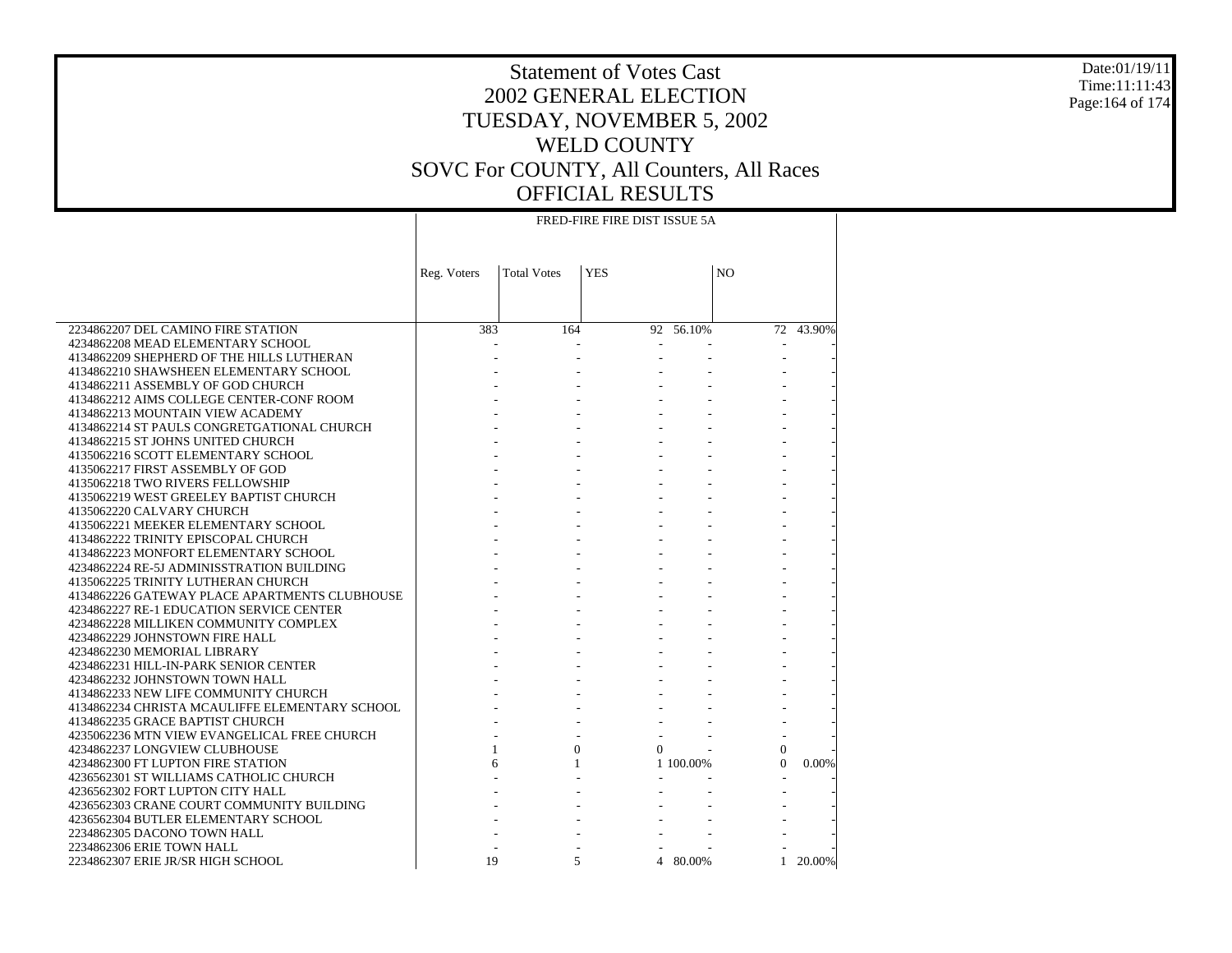#### Date:01/19/11 Time:11:11:43 Page:165 of 174

### Statement of Votes Cast 2002 GENERAL ELECTION TUESDAY, NOVEMBER 5, 2002 WELD COUNTY SOVC For COUNTY, All Counters, All Races OFFICIAL RESULTS FRED-FIRE FIRE DIST ISSUE 5A

|                                            | <b>Total Votes</b><br>Reg. Voters |      | <b>YES</b>           |             | N <sub>O</sub> |        |  |  |  |
|--------------------------------------------|-----------------------------------|------|----------------------|-------------|----------------|--------|--|--|--|
|                                            |                                   |      |                      |             |                |        |  |  |  |
| 4136562308 KERSEY TOWN HALL                |                                   |      |                      |             |                |        |  |  |  |
| 4236562309 PELICAN LAKES SALES OFFICE      |                                   |      |                      |             |                |        |  |  |  |
| 4236562310 HUDSON TOWN HALL                |                                   |      |                      |             |                |        |  |  |  |
| 4136562311 KEENESBURG FIRE HALL            |                                   |      |                      |             |                |        |  |  |  |
| 4136562312 ROGGEN FIRE HOUSE               |                                   |      |                      |             |                |        |  |  |  |
| 4236562313 LOCHBUIE ELEMENTARY SCHOOL      |                                   |      |                      |             |                |        |  |  |  |
| 4236562314 AFTER GLOWS SENIOR CENTER       |                                   |      |                      |             |                |        |  |  |  |
| 4135062315 UNC CENTER (MAIN LEVEL)         |                                   |      |                      |             |                |        |  |  |  |
| 4135062316 EAST MEMORIAL ELEMENTARY SCHOOL |                                   |      |                      |             |                |        |  |  |  |
| 4135062317 BETHEL BAPTIST CHURCH           |                                   |      |                      |             |                |        |  |  |  |
| 4135062318 JACKSON ELEMENTARY SCHOOL       |                                   |      |                      |             |                |        |  |  |  |
| 4135062319 GARDEN CITY TOWN HALL           |                                   |      |                      |             |                |        |  |  |  |
| 4135062320 BONELL TOWER (LOUNGE)           |                                   |      |                      |             |                |        |  |  |  |
| 4135062321 GREELEY MALL (NORTH ENTRANCE)   |                                   |      |                      |             |                |        |  |  |  |
| 4135062322 DOS RIOS ELEMENTARY SCHOOL      |                                   |      |                      |             |                |        |  |  |  |
| 4135062323 CENTENNIAL ELEMENTARY SHOOL     |                                   |      |                      |             |                |        |  |  |  |
| 4135062324 CAVE CREEK CLUBHOUSE            |                                   |      |                      |             |                |        |  |  |  |
| 4135062325 EVANS COMMUNITY COMPLEX         |                                   |      |                      |             |                |        |  |  |  |
| 4134862326 FIRST BAPTIST CHURCH            |                                   |      |                      |             |                |        |  |  |  |
| 2233362327 MAIL BALLOT PRECINCT            |                                   |      |                      |             |                |        |  |  |  |
| <b>ABSENTEE 1</b>                          | $\Omega$                          | 656  |                      | 423 64.48%  | 233            | 35.52% |  |  |  |
| <b>ABSENTEE 2</b>                          | 0                                 |      | $\Omega$<br>$\Omega$ |             | $\Omega$       |        |  |  |  |
| <b>EARLY</b>                               | $\theta$                          | 143  |                      | 104 72.73%  | 39             | 27.27% |  |  |  |
| PROVISIONAL 1                              | 0                                 | 12   | 9                    | 75.00%      | 3              | 25.00% |  |  |  |
| PROVISIONAL 2                              |                                   |      | $\Omega$             |             | $\Omega$       |        |  |  |  |
| Total                                      | 3552                              | 2313 |                      | 1508 65.20% | 805            | 34.80% |  |  |  |

 $\top$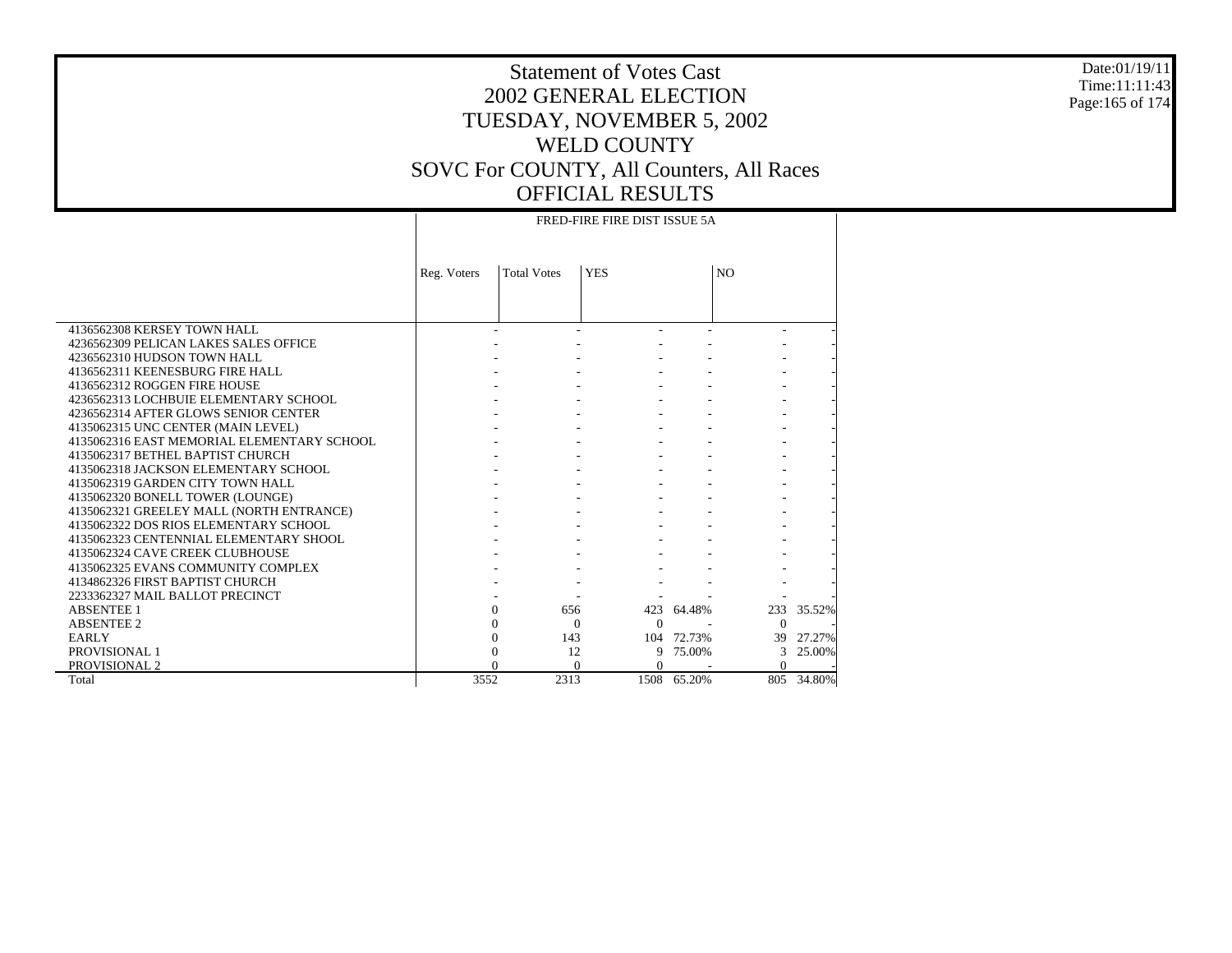#### Date:01/19/11 Time:11:11:43 Page:166 of 174

|                                                | N WELD WATER DIST QUESTION 5A |                    |              |            |              |           |  |
|------------------------------------------------|-------------------------------|--------------------|--------------|------------|--------------|-----------|--|
|                                                | Reg. Voters                   | <b>Total Votes</b> | <b>YES</b>   |            | NO           |           |  |
|                                                |                               |                    |              |            |              |           |  |
| Jurisdiction Wide                              |                               |                    |              |            |              |           |  |
| 4136562100 NUNN COMMUNITY BUILDING             | 44                            | 17                 |              | 6 35.29%   |              | 11 64.71% |  |
| 4136562101 GROVER FIRE HALL                    |                               |                    |              |            |              |           |  |
| 4136562102 PRAIRIE HIGH SCHOOL                 |                               |                    |              |            |              |           |  |
| 4136562103 BRIGGSDALE HIGH SCHOOL              |                               |                    |              |            |              |           |  |
| 4136562104 GILL LIONS COMMUNITY BUILDING       | 921                           | 436                |              | 166 38.07% | 270          | 61.93%    |  |
| 4136562105 KERSEY SENIOR CITIZENS HALL         |                               |                    |              |            |              |           |  |
| 4135062106 FRIENDLY VILLAGE CLUBHOUSE          |                               |                    |              |            |              |           |  |
| 4135062107 GREELEY RECREATION CENTER           | 53                            | 17                 | 7            | 41.18%     | 10           | 58.82%    |  |
| 4135062108 MADISON ELEMENTARY SCHOOL           |                               |                    |              |            |              |           |  |
| 4135062109 GLORIA CHRISTI LUTHERAN CHURCH HALL |                               |                    |              |            |              |           |  |
| 4135062110 FIRST UNITED METHODIST CHURCH       |                               |                    |              |            |              |           |  |
| 4135062111 FIRST CHRISTIAN CHURCH              |                               |                    |              |            |              |           |  |
| 4135062112 CAMERON ELEMETARY SCHOOL            |                               |                    |              |            |              |           |  |
| 4134862113 WESTERN HILLS FIRE STATION          | 173                           | 60                 | 19           | 31.67%     | 41           | 68.33%    |  |
| 4135062114 OUR SAVIORS LUTHERAN CHURCH         |                               |                    |              |            |              |           |  |
| 4134962115 WINDSOR HIGH SCHOOLL COMMONS        | 396                           | 148                | 50           | 33.78%     | 98           | 66.22%    |  |
| 4134962116 FAITH UNITED CHURCH OF CHRIST       |                               |                    |              |            |              |           |  |
| 4136562117 SEVERANCE FIRE STATION              | 1168                          | 501                |              | 217 43.31% | 284          | 56.69%    |  |
| 4136562118 EATON MIDDLE SCHOOL                 | 177                           | 71                 |              | 22 30.99%  | 49           | 69.01%    |  |
| 4136562119 EVANGELICAL FREE CHURCH OF EATON    |                               |                    |              |            |              |           |  |
| 4134862120 NORTH WELD CO WATER DISTRICT        | 375                           | 175                | 70           | 40.00%     | 105          | 60.00%    |  |
| 4134962121 COVENANT BIBLE COLLEGE (CLASSROOM)  | $\overline{4}$                | $\Omega$           | $\Omega$     |            | $\Omega$     |           |  |
| 4134962122 PARK BUILDING-WINDSOR TOWN HALL     |                               |                    |              |            |              |           |  |
| 4134962123 CORNERSTONE BAPTIST CHURCH          |                               |                    |              |            |              |           |  |
| 4134862124 VICTORY CHRISTIAN FELLOWSHIP        |                               |                    |              |            |              |           |  |
| 4134862125 NORTHRIDGE HIGH SCHOOL              | 92                            | 33                 |              | 14 42.42%  | 19           | 57.58%    |  |
| 4136562126 PIERCE TOWN HALL                    | 366                           | 161                |              | 49 30.43%  | 112          | 69.57%    |  |
| 4136562127 AULT TOWN HALL                      | 149                           | 70                 |              | 16 22.86%  |              | 54 77.14% |  |
| 4136562128 EATON TOWN HALL                     | 528                           | 244                |              | 101 41.39% | 143          | 58.61%    |  |
| 4134862129 WINDSOR-SEVERANCE PUBLIC LIBRARY    | 138                           | 49                 |              | 20 40.82%  |              | 29 59.18% |  |
| 4134962130 TOZER ELEMENTARY SCHOOL             | $\mathbf{0}$                  | $\overline{0}$     | $\mathbf{0}$ |            | $\mathbf{0}$ |           |  |
| 4234862200 MEAD TOWN HALL                      |                               |                    |              |            |              |           |  |
| 4234862201 PLATTEVILLE TOWN HALL               |                               |                    |              |            |              |           |  |
| 4234862202 PLATTEVILLE BAPTIST CHURCH          |                               |                    |              |            |              |           |  |
| 2234862203 FIRESTONE TOWN HALL                 |                               |                    |              |            |              |           |  |
| 2234862204 TRI TOWN BAPTIST CHURCH             |                               |                    |              |            |              |           |  |
| 2234862205 FREDERICK TOWN HALL                 |                               |                    |              |            |              |           |  |
| 2234862206 RINN UNITED METHODIST CHURCH        |                               |                    |              |            |              |           |  |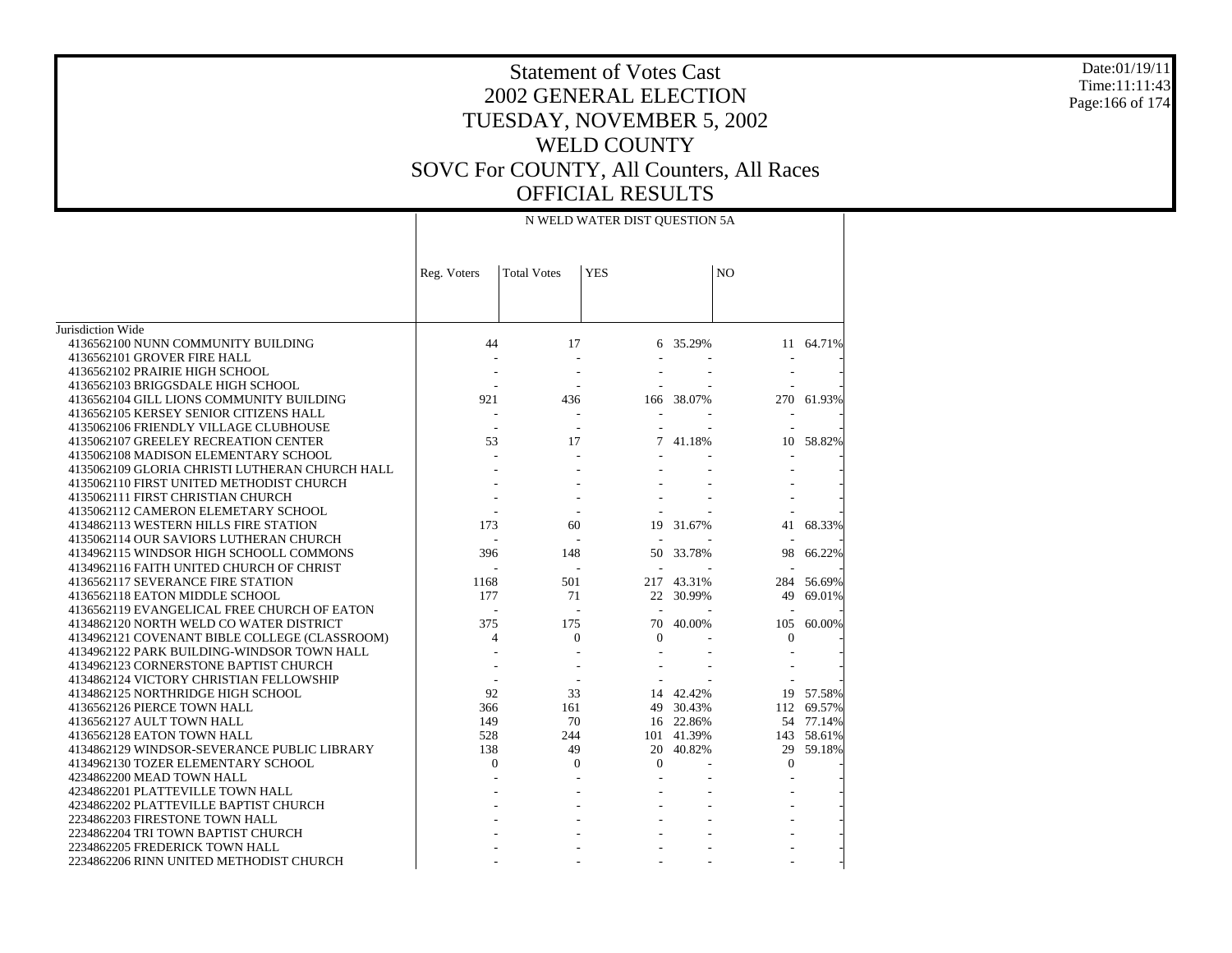#### Date:01/19/11 Time:11:11:43 Page:167 of 174

# Statement of Votes Cast 2002 GENERAL ELECTION TUESDAY, NOVEMBER 5, 2002 WELD COUNTY SOVC For COUNTY, All Counters, All Races OFFICIAL RESULTS

|                                                                         | N WELD WATER DIST QUESTION 5A |                    |            |                |    |        |  |  |
|-------------------------------------------------------------------------|-------------------------------|--------------------|------------|----------------|----|--------|--|--|
|                                                                         |                               |                    |            |                |    |        |  |  |
|                                                                         |                               |                    |            |                |    |        |  |  |
|                                                                         | Reg. Voters                   | <b>Total Votes</b> | <b>YES</b> | N <sub>O</sub> |    |        |  |  |
|                                                                         |                               |                    |            |                |    |        |  |  |
|                                                                         |                               |                    |            |                |    |        |  |  |
|                                                                         |                               |                    |            |                |    |        |  |  |
| 2234862207 DEL CAMINO FIRE STATION                                      |                               |                    |            |                |    |        |  |  |
| 4234862208 MEAD ELEMENTARY SCHOOL                                       |                               |                    |            |                |    |        |  |  |
| 4134862209 SHEPHERD OF THE HILLS LUTHERAN                               |                               |                    |            |                |    |        |  |  |
| 4134862210 SHAWSHEEN ELEMENTARY SCHOOL                                  |                               |                    |            |                |    |        |  |  |
| 4134862211 ASSEMBLY OF GOD CHURCH                                       |                               |                    |            |                |    |        |  |  |
| 4134862212 AIMS COLLEGE CENTER-CONF ROOM                                |                               |                    |            |                |    |        |  |  |
| 4134862213 MOUNTAIN VIEW ACADEMY                                        | 129                           | 53                 |            | 18 33.96%      | 35 | 66.04% |  |  |
| 4134862214 ST PAULS CONGRETGATIONAL CHURCH                              |                               |                    |            |                |    |        |  |  |
| 4134862215 ST JOHNS UNITED CHURCH                                       |                               |                    |            |                |    |        |  |  |
| 4135062216 SCOTT ELEMENTARY SCHOOL                                      |                               |                    |            |                |    |        |  |  |
| 4135062217 FIRST ASSEMBLY OF GOD                                        |                               |                    |            |                |    |        |  |  |
| 4135062218 TWO RIVERS FELLOWSHIP                                        |                               |                    |            |                |    |        |  |  |
| 4135062219 WEST GREELEY BAPTIST CHURCH                                  |                               |                    |            |                |    |        |  |  |
| 4135062220 CALVARY CHURCH                                               |                               |                    |            |                |    |        |  |  |
| 4135062221 MEEKER ELEMENTARY SCHOOL                                     |                               |                    |            |                |    |        |  |  |
| 4134862222 TRINITY EPISCOPAL CHURCH                                     |                               |                    |            |                |    |        |  |  |
| 4134862223 MONFORT ELEMENTARY SCHOOL                                    |                               |                    |            |                |    |        |  |  |
| 4234862224 RE-5J ADMINISSTRATION BUILDING                               |                               |                    |            |                |    |        |  |  |
| 4135062225 TRINITY LUTHERAN CHURCH                                      |                               |                    |            |                |    |        |  |  |
| 4134862226 GATEWAY PLACE APARTMENTS CLUBHOUSE                           |                               |                    |            |                |    |        |  |  |
| 4234862227 RE-1 EDUCATION SERVICE CENTER                                |                               |                    |            |                |    |        |  |  |
| 4234862228 MILLIKEN COMMUNITY COMPLEX                                   |                               |                    |            |                |    |        |  |  |
| 4234862229 JOHNSTOWN FIRE HALL<br>4234862230 MEMORIAL LIBRARY           |                               |                    |            |                |    |        |  |  |
|                                                                         |                               |                    |            |                |    |        |  |  |
| 4234862231 HILL-IN-PARK SENIOR CENTER<br>4234862232 JOHNSTOWN TOWN HALL |                               |                    |            |                |    |        |  |  |
| 4134862233 NEW LIFE COMMUNITY CHURCH                                    |                               |                    |            |                |    |        |  |  |
| 4134862234 CHRISTA MCAULIFFE ELEMENTARY SCHOOL                          |                               |                    |            |                |    |        |  |  |
| 4134862235 GRACE BAPTIST CHURCH                                         |                               |                    |            |                |    |        |  |  |
| 4235062236 MTN VIEW EVANGELICAL FREE CHURCH                             |                               |                    |            |                |    |        |  |  |
| 4234862237 LONGVIEW CLUBHOUSE                                           |                               |                    |            |                |    |        |  |  |
| 4234862300 FT LUPTON FIRE STATION                                       |                               |                    |            |                |    |        |  |  |
| 4236562301 ST WILLIAMS CATHOLIC CHURCH                                  |                               |                    |            |                |    |        |  |  |
| 4236562302 FORT LUPTON CITY HALL                                        |                               |                    |            |                |    |        |  |  |
| 4236562303 CRANE COURT COMMUNITY BUILDING                               |                               |                    |            |                |    |        |  |  |
| 4236562304 BUTLER ELEMENTARY SCHOOL                                     |                               |                    |            |                |    |        |  |  |
| 2234862305 DACONO TOWN HALL                                             |                               |                    |            |                |    |        |  |  |
| 2234862306 ERIE TOWN HALL                                               |                               |                    |            |                |    |        |  |  |
| 2234862307 ERIE JR/SR HIGH SCHOOL                                       |                               |                    |            |                |    |        |  |  |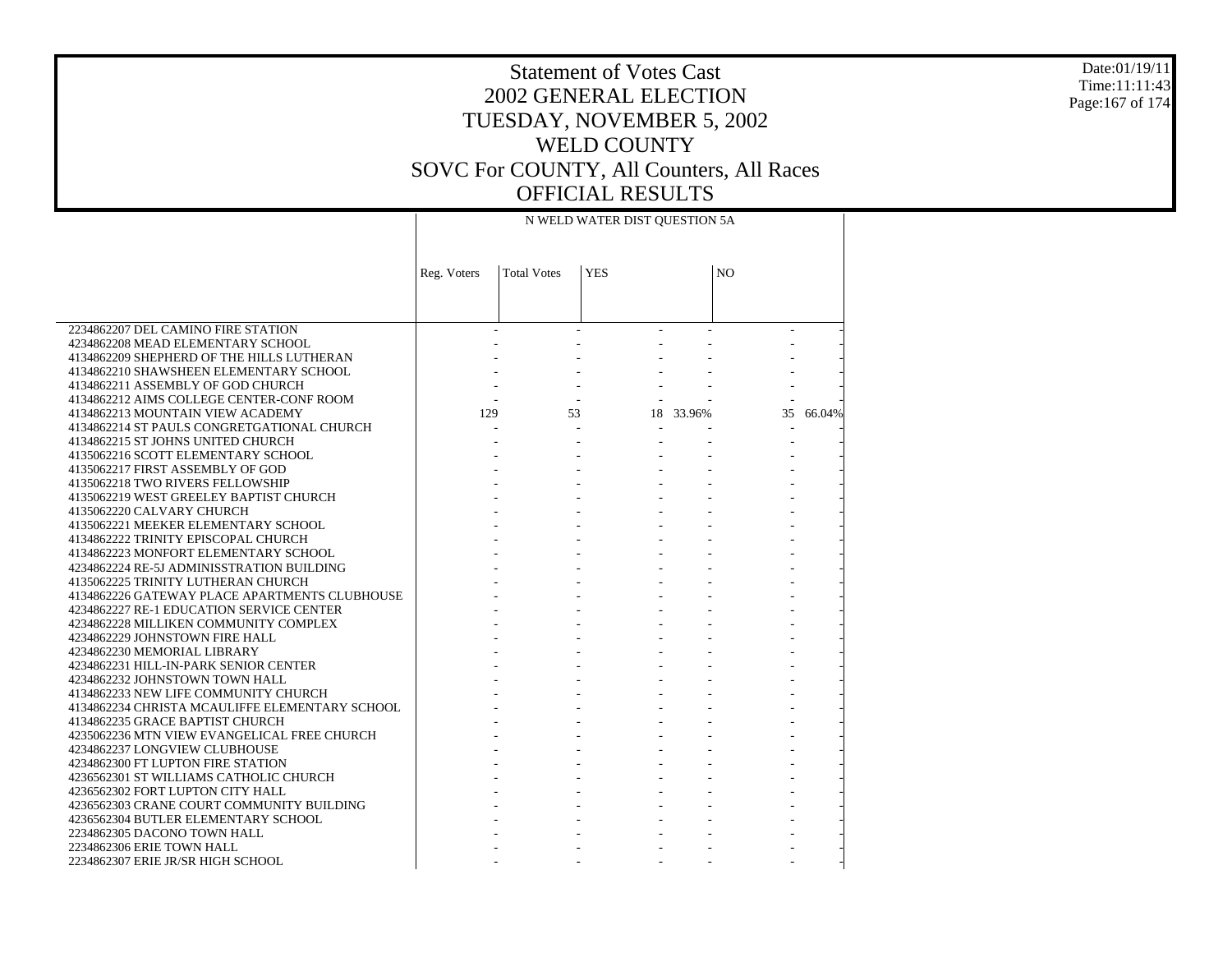#### Date:01/19/11 Time:11:11:43 Page:168 of 174

|                                            |             |                    | N WELD WATER DIST QUESTION 5A |             |                |             |
|--------------------------------------------|-------------|--------------------|-------------------------------|-------------|----------------|-------------|
|                                            |             |                    |                               |             |                |             |
|                                            |             |                    |                               |             |                |             |
|                                            | Reg. Voters | <b>Total Votes</b> | <b>YES</b>                    |             | N <sub>O</sub> |             |
|                                            |             |                    |                               |             |                |             |
|                                            |             |                    |                               |             |                |             |
| 4136562308 KERSEY TOWN HALL                |             |                    |                               |             |                |             |
| 4236562309 PELICAN LAKES SALES OFFICE      |             |                    |                               |             |                |             |
| 4236562310 HUDSON TOWN HALL                |             |                    |                               |             |                |             |
| 4136562311 KEENESBURG FIRE HALL            |             |                    |                               |             |                |             |
| 4136562312 ROGGEN FIRE HOUSE               |             |                    |                               |             |                |             |
| 4236562313 LOCHBUIE ELEMENTARY SCHOOL      |             |                    |                               |             |                |             |
| 4236562314 AFTER GLOWS SENIOR CENTER       |             |                    |                               |             |                |             |
| 4135062315 UNC CENTER (MAIN LEVEL)         |             |                    |                               |             |                |             |
| 4135062316 EAST MEMORIAL ELEMENTARY SCHOOL |             |                    |                               |             |                |             |
| 4135062317 BETHEL BAPTIST CHURCH           |             |                    |                               |             |                |             |
| 4135062318 JACKSON ELEMENTARY SCHOOL       |             |                    |                               |             |                |             |
| 4135062319 GARDEN CITY TOWN HALL           |             |                    |                               |             |                |             |
| 4135062320 BONELL TOWER (LOUNGE)           |             |                    |                               |             |                |             |
| 4135062321 GREELEY MALL (NORTH ENTRANCE)   |             |                    |                               |             |                |             |
| 4135062322 DOS RIOS ELEMENTARY SCHOOL      |             |                    |                               |             |                |             |
| 4135062323 CENTENNIAL ELEMENTARY SHOOL     |             |                    |                               |             |                |             |
| 4135062324 CAVE CREEK CLUBHOUSE            |             |                    |                               |             |                |             |
| 4135062325 EVANS COMMUNITY COMPLEX         |             |                    |                               |             |                |             |
| 4134862326 FIRST BAPTIST CHURCH            |             |                    |                               |             |                |             |
| 2233362327 MAIL BALLOT PRECINCT            |             |                    |                               |             |                |             |
| <b>ABSENTEE 1</b>                          |             | 622<br>$\Omega$    |                               | 232 37.30%  | 390            | 62.70%      |
| <b>ABSENTEE 2</b>                          |             | 250<br>0           |                               | 96 38.40%   | 154            | 61.60%      |
| <b>EARLY</b>                               |             | 114<br>$\theta$    |                               | 53 46.49%   | 61             | 53.51%      |
| PROVISIONAL 1                              |             | 0                  | 9                             | 2 22.22%    |                | 77.78%      |
| PROVISIONAL 2                              |             |                    |                               | 4 57.14%    | 3              | 42.86%      |
| Total                                      | 4713        | 3037               |                               | 1162 38.26% |                | 1875 61.74% |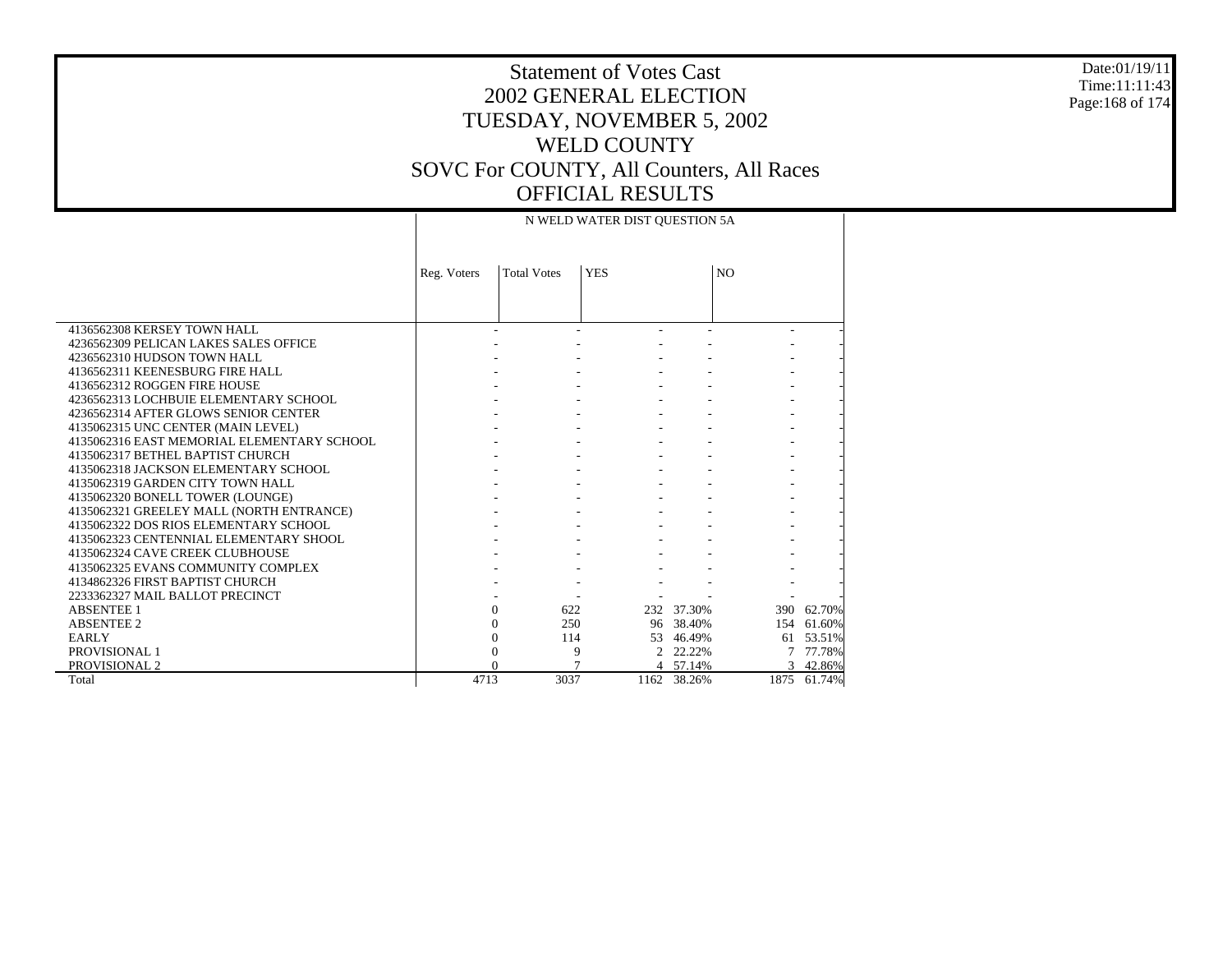#### Date:01/19/11 Time:11:11:43 Page:169 of 174

|                                                                                     | PLATTE VALLEY FIRE ISSUE 5A |                    |            |           |                |            |
|-------------------------------------------------------------------------------------|-----------------------------|--------------------|------------|-----------|----------------|------------|
|                                                                                     | Reg. Voters                 | <b>Total Votes</b> | <b>YES</b> |           | N <sub>O</sub> |            |
|                                                                                     |                             |                    |            |           |                |            |
| Jurisdiction Wide                                                                   |                             |                    |            |           |                |            |
| 4136562100 NUNN COMMUNITY BUILDING                                                  |                             |                    |            |           |                |            |
| 4136562101 GROVER FIRE HALL                                                         |                             |                    |            |           |                |            |
| 4136562102 PRAIRIE HIGH SCHOOL                                                      |                             |                    |            |           |                |            |
| 4136562103 BRIGGSDALE HIGH SCHOOL                                                   |                             |                    |            |           |                |            |
| 4136562104 GILL LIONS COMMUNITY BUILDING                                            | 437                         | 228                |            | 86 37.72% |                | 142 62.28% |
| 4136562105 KERSEY SENIOR CITIZENS HALL                                              | 251                         | 106                |            | 40 37.74% |                | 66 62.26%  |
| 4135062106 FRIENDLY VILLAGE CLUBHOUSE                                               |                             |                    |            |           | ÷              |            |
| 4135062107 GREELEY RECREATION CENTER                                                |                             |                    |            |           |                |            |
| 4135062108 MADISON ELEMENTARY SCHOOL                                                |                             |                    |            |           |                |            |
| 4135062109 GLORIA CHRISTI LUTHERAN CHURCH HALL                                      |                             |                    |            |           |                |            |
| 4135062110 FIRST UNITED METHODIST CHURCH                                            |                             |                    |            |           |                |            |
| 4135062111 FIRST CHRISTIAN CHURCH                                                   |                             |                    |            |           |                |            |
| 4135062112 CAMERON ELEMETARY SCHOOL                                                 | $\mathbf{r}$                | $\sim$             |            |           |                |            |
| 4134862113 WESTERN HILLS FIRE STATION<br>4135062114 OUR SAVIORS LUTHERAN CHURCH     | 52                          | 26                 |            | 5 19.23%  | 21             | 80.77%     |
|                                                                                     |                             |                    |            |           |                |            |
| 4134962115 WINDSOR HIGH SCHOOLL COMMONS<br>4134962116 FAITH UNITED CHURCH OF CHRIST |                             |                    |            |           |                |            |
| 4136562117 SEVERANCE FIRE STATION                                                   |                             |                    |            |           |                |            |
| 4136562118 EATON MIDDLE SCHOOL                                                      |                             |                    |            |           |                |            |
| 4136562119 EVANGELICAL FREE CHURCH OF EATON                                         |                             |                    |            |           |                |            |
| 4134862120 NORTH WELD CO WATER DISTRICT                                             |                             |                    |            |           |                |            |
| 4134962121 COVENANT BIBLE COLLEGE (CLASSROOM)                                       |                             |                    |            |           |                |            |
| 4134962122 PARK BUILDING-WINDSOR TOWN HALL                                          |                             |                    |            |           |                |            |
| 4134962123 CORNERSTONE BAPTIST CHURCH                                               |                             |                    |            |           |                |            |
| 4134862124 VICTORY CHRISTIAN FELLOWSHIP                                             |                             |                    |            |           |                |            |
| 4134862125 NORTHRIDGE HIGH SCHOOL                                                   |                             |                    |            |           |                |            |
| 4136562126 PIERCE TOWN HALL                                                         |                             |                    |            |           |                |            |
| 4136562127 AULT TOWN HALL                                                           |                             |                    |            |           |                |            |
| 4136562128 EATON TOWN HALL                                                          |                             |                    |            |           |                |            |
| 4134862129 WINDSOR-SEVERANCE PUBLIC LIBRARY                                         |                             |                    |            |           |                |            |
| 4134962130 TOZER ELEMENTARY SCHOOL                                                  |                             |                    |            |           |                |            |
| 4234862200 MEAD TOWN HALL                                                           |                             |                    |            |           |                |            |
| 4234862201 PLATTEVILLE TOWN HALL                                                    |                             |                    |            |           |                |            |
| 4234862202 PLATTEVILLE BAPTIST CHURCH                                               |                             |                    |            |           |                |            |
| 2234862203 FIRESTONE TOWN HALL                                                      |                             |                    |            |           |                |            |
| 2234862204 TRI TOWN BAPTIST CHURCH                                                  |                             |                    |            |           |                |            |
| 2234862205 FREDERICK TOWN HALL                                                      |                             |                    |            |           |                |            |
| 2234862206 RINN UNITED METHODIST CHURCH                                             |                             |                    |            |           |                |            |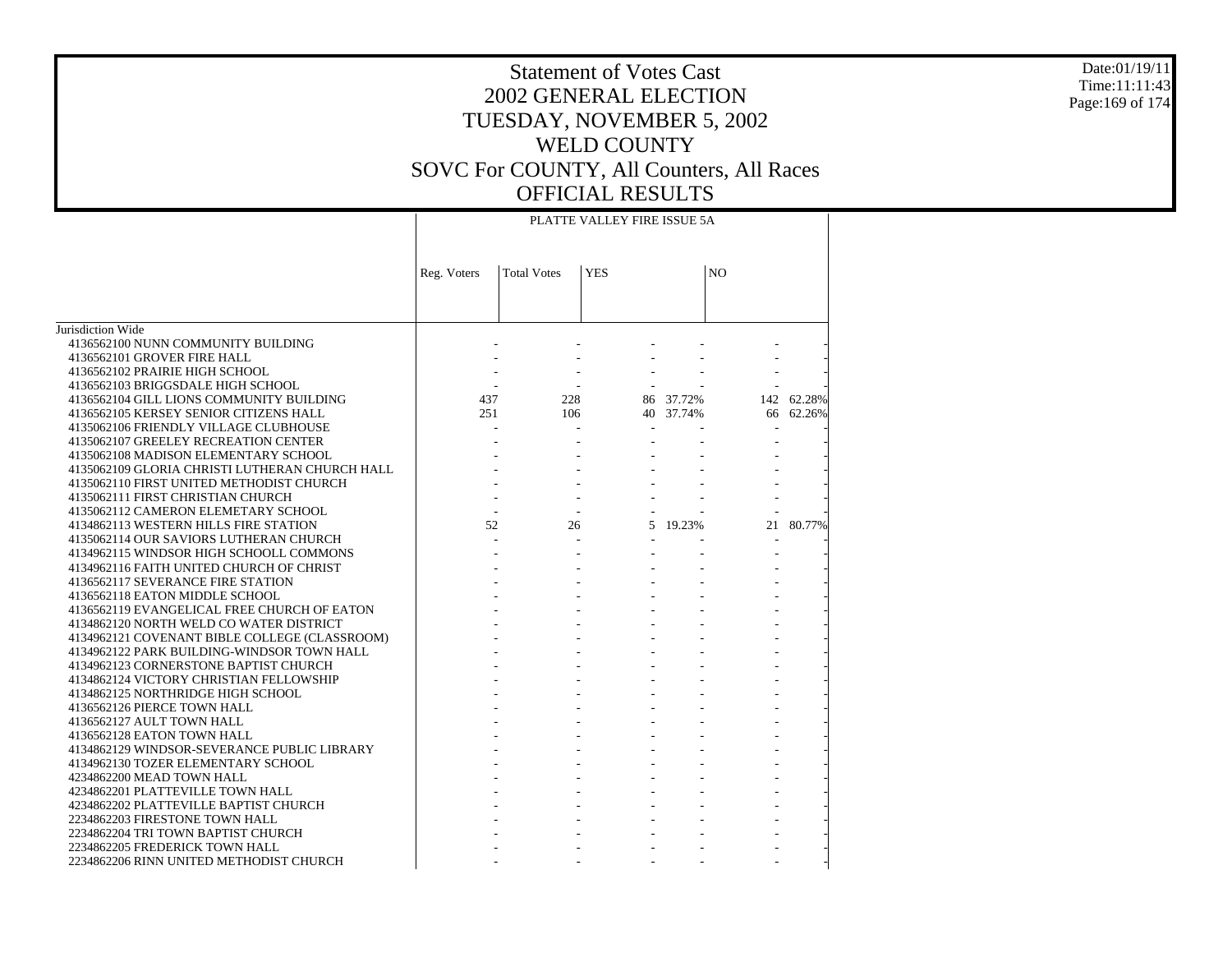#### Date:01/19/11 Time:11:11:43 Page:170 of 174

# Statement of Votes Cast 2002 GENERAL ELECTION TUESDAY, NOVEMBER 5, 2002 WELD COUNTY SOVC For COUNTY, All Counters, All Races OFFICIAL RESULTS

 $\top$ 

|                                                                                   | PLATTE VALLEY FIRE ISSUE 5A |                    |            |  |                |  |
|-----------------------------------------------------------------------------------|-----------------------------|--------------------|------------|--|----------------|--|
|                                                                                   | Reg. Voters                 | <b>Total Votes</b> | <b>YES</b> |  | N <sub>O</sub> |  |
|                                                                                   |                             |                    |            |  |                |  |
| 2234862207 DEL CAMINO FIRE STATION                                                |                             |                    |            |  |                |  |
| 4234862208 MEAD ELEMENTARY SCHOOL                                                 |                             |                    |            |  |                |  |
| 4134862209 SHEPHERD OF THE HILLS LUTHERAN                                         |                             |                    |            |  |                |  |
| 4134862210 SHAWSHEEN ELEMENTARY SCHOOL                                            |                             |                    |            |  |                |  |
| 4134862211 ASSEMBLY OF GOD CHURCH                                                 |                             |                    |            |  |                |  |
| 4134862212 AIMS COLLEGE CENTER-CONF ROOM                                          |                             |                    |            |  |                |  |
| 4134862213 MOUNTAIN VIEW ACADEMY                                                  |                             |                    |            |  |                |  |
| 4134862214 ST PAULS CONGRETGATIONAL CHURCH                                        |                             |                    |            |  |                |  |
| 4134862215 ST JOHNS UNITED CHURCH                                                 |                             |                    |            |  |                |  |
| 4135062216 SCOTT ELEMENTARY SCHOOL<br>4135062217 FIRST ASSEMBLY OF GOD            |                             |                    |            |  |                |  |
| 4135062218 TWO RIVERS FELLOWSHIP                                                  |                             |                    |            |  |                |  |
| 4135062219 WEST GREELEY BAPTIST CHURCH                                            |                             |                    |            |  |                |  |
| 4135062220 CALVARY CHURCH                                                         |                             |                    |            |  |                |  |
| 4135062221 MEEKER ELEMENTARY SCHOOL                                               |                             |                    |            |  |                |  |
| 4134862222 TRINITY EPISCOPAL CHURCH                                               |                             |                    |            |  |                |  |
| 4134862223 MONFORT ELEMENTARY SCHOOL                                              |                             |                    |            |  |                |  |
| 4234862224 RE-5J ADMINISSTRATION BUILDING                                         |                             |                    |            |  |                |  |
| 4135062225 TRINITY LUTHERAN CHURCH                                                |                             |                    |            |  |                |  |
| 4134862226 GATEWAY PLACE APARTMENTS CLUBHOUSE                                     |                             |                    |            |  |                |  |
| 4234862227 RE-1 EDUCATION SERVICE CENTER                                          |                             |                    |            |  |                |  |
| 4234862228 MILLIKEN COMMUNITY COMPLEX                                             |                             |                    |            |  |                |  |
| 4234862229 JOHNSTOWN FIRE HALL                                                    |                             |                    |            |  |                |  |
| 4234862230 MEMORIAL LIBRARY                                                       |                             |                    |            |  |                |  |
| 4234862231 HILL-IN-PARK SENIOR CENTER                                             |                             |                    |            |  |                |  |
| 4234862232 JOHNSTOWN TOWN HALL                                                    |                             |                    |            |  |                |  |
| 4134862233 NEW LIFE COMMUNITY CHURCH                                              |                             |                    |            |  |                |  |
| 4134862234 CHRISTA MCAULIFFE ELEMENTARY SCHOOL<br>4134862235 GRACE BAPTIST CHURCH |                             |                    |            |  |                |  |
| 4235062236 MTN VIEW EVANGELICAL FREE CHURCH                                       |                             |                    |            |  |                |  |
| 4234862237 LONGVIEW CLUBHOUSE                                                     |                             |                    |            |  |                |  |
| 4234862300 FT LUPTON FIRE STATION                                                 |                             |                    |            |  |                |  |
| 4236562301 ST WILLIAMS CATHOLIC CHURCH                                            |                             |                    |            |  |                |  |
| 4236562302 FORT LUPTON CITY HALL                                                  |                             |                    |            |  |                |  |
| 4236562303 CRANE COURT COMMUNITY BUILDING                                         |                             |                    |            |  |                |  |
| 4236562304 BUTLER ELEMENTARY SCHOOL                                               |                             |                    |            |  |                |  |
| 2234862305 DACONO TOWN HALL                                                       |                             |                    |            |  |                |  |
| 2234862306 ERIE TOWN HALL                                                         |                             |                    |            |  |                |  |
| 2234862307 ERIE JR/SR HIGH SCHOOL                                                 |                             |                    |            |  |                |  |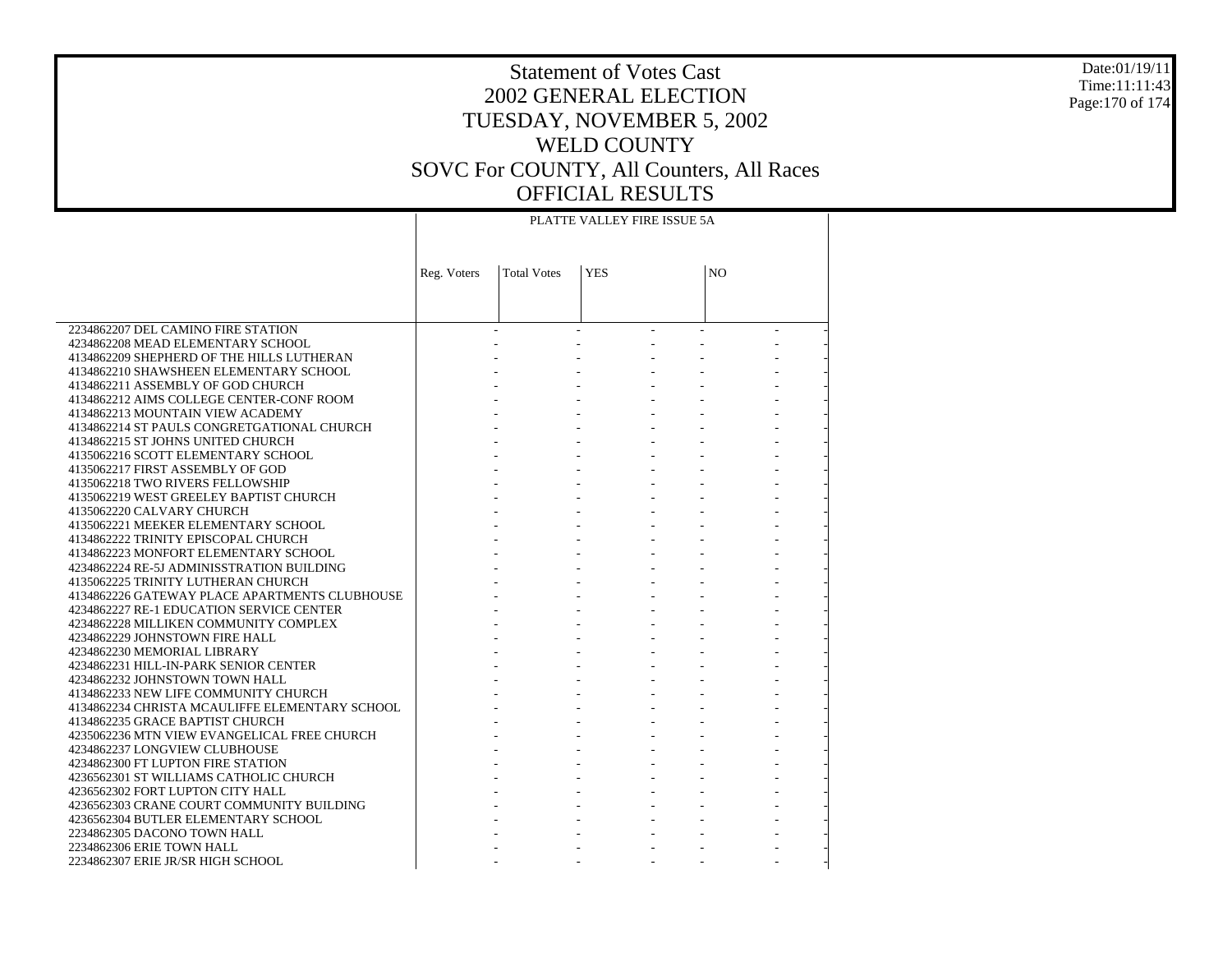#### Date:01/19/11 Time:11:11:43 Page:171 of 174

### Statement of Votes Cast 2002 GENERAL ELECTION TUESDAY, NOVEMBER 5, 2002 WELD COUNTY SOVC For COUNTY, All Counters, All Races OFFICIAL RESULTS PLATTE VALLEY FIRE ISSUE 5A

 $\overline{\phantom{a}}$ 

|                                                                                | Reg. Voters | <b>Total Votes</b> | <b>YES</b> |            | N <sub>O</sub> |            |
|--------------------------------------------------------------------------------|-------------|--------------------|------------|------------|----------------|------------|
|                                                                                |             |                    |            |            |                |            |
| 4136562308 KERSEY TOWN HALL                                                    | 1030        | 532                |            | 194 36.47% |                | 338 63.53% |
| 4236562309 PELICAN LAKES SALES OFFICE                                          |             |                    |            |            |                |            |
| 4236562310 HUDSON TOWN HALL                                                    |             |                    |            |            |                |            |
| 4136562311 KEENESBURG FIRE HALL                                                | 69          | 20                 |            | 11 55.00%  | 9              | 45.00%     |
| 4136562312 ROGGEN FIRE HOUSE                                                   |             |                    |            |            |                |            |
| 4236562313 LOCHBUIE ELEMENTARY SCHOOL                                          |             |                    |            |            |                |            |
| 4236562314 AFTER GLOWS SENIOR CENTER                                           |             |                    |            |            |                |            |
| 4135062315 UNC CENTER (MAIN LEVEL)                                             |             |                    |            |            |                |            |
| 4135062316 EAST MEMORIAL ELEMENTARY SCHOOL<br>4135062317 BETHEL BAPTIST CHURCH |             |                    |            |            |                |            |
| 4135062318 JACKSON ELEMENTARY SCHOOL                                           |             |                    |            |            |                |            |
| 4135062319 GARDEN CITY TOWN HALL                                               |             |                    |            |            |                |            |
| 4135062320 BONELL TOWER (LOUNGE)                                               |             |                    |            |            |                |            |
| 4135062321 GREELEY MALL (NORTH ENTRANCE)                                       |             |                    |            |            |                |            |
| 4135062322 DOS RIOS ELEMENTARY SCHOOL                                          |             |                    |            |            |                |            |
| 4135062323 CENTENNIAL ELEMENTARY SHOOL                                         |             |                    |            |            |                |            |
| 4135062324 CAVE CREEK CLUBHOUSE                                                |             |                    |            |            |                |            |
| 4135062325 EVANS COMMUNITY COMPLEX                                             |             |                    |            |            |                |            |
| 4134862326 FIRST BAPTIST CHURCH                                                | 8           | 2                  | $\Omega$   | 0.00%      |                | 2 100,00%  |
| 2233362327 MAIL BALLOT PRECINCT                                                |             |                    |            |            |                |            |
| <b>ABSENTEE 1</b>                                                              | $\Omega$    | 147                | 48         | 32.65%     | 99             | 67.35%     |
| <b>ABSENTEE 2</b>                                                              | $\Omega$    | 180                | 50         | 27.78%     | 130            | 72.22%     |
| EARLY                                                                          | $\Omega$    | 50                 |            | 22 44.00%  | 28             | 56.00%     |
| <b>PROVISIONAL 1</b>                                                           | $\Omega$    |                    |            | 1 100.00%  | $\Omega$       | 0.00%      |
| <b>PROVISIONAL 2</b>                                                           |             |                    | $\Omega$   | 0.00%      |                | 1 100.00%  |
| Total                                                                          | 1847        | 1293               | 457        | 35.34%     |                | 836 64.66% |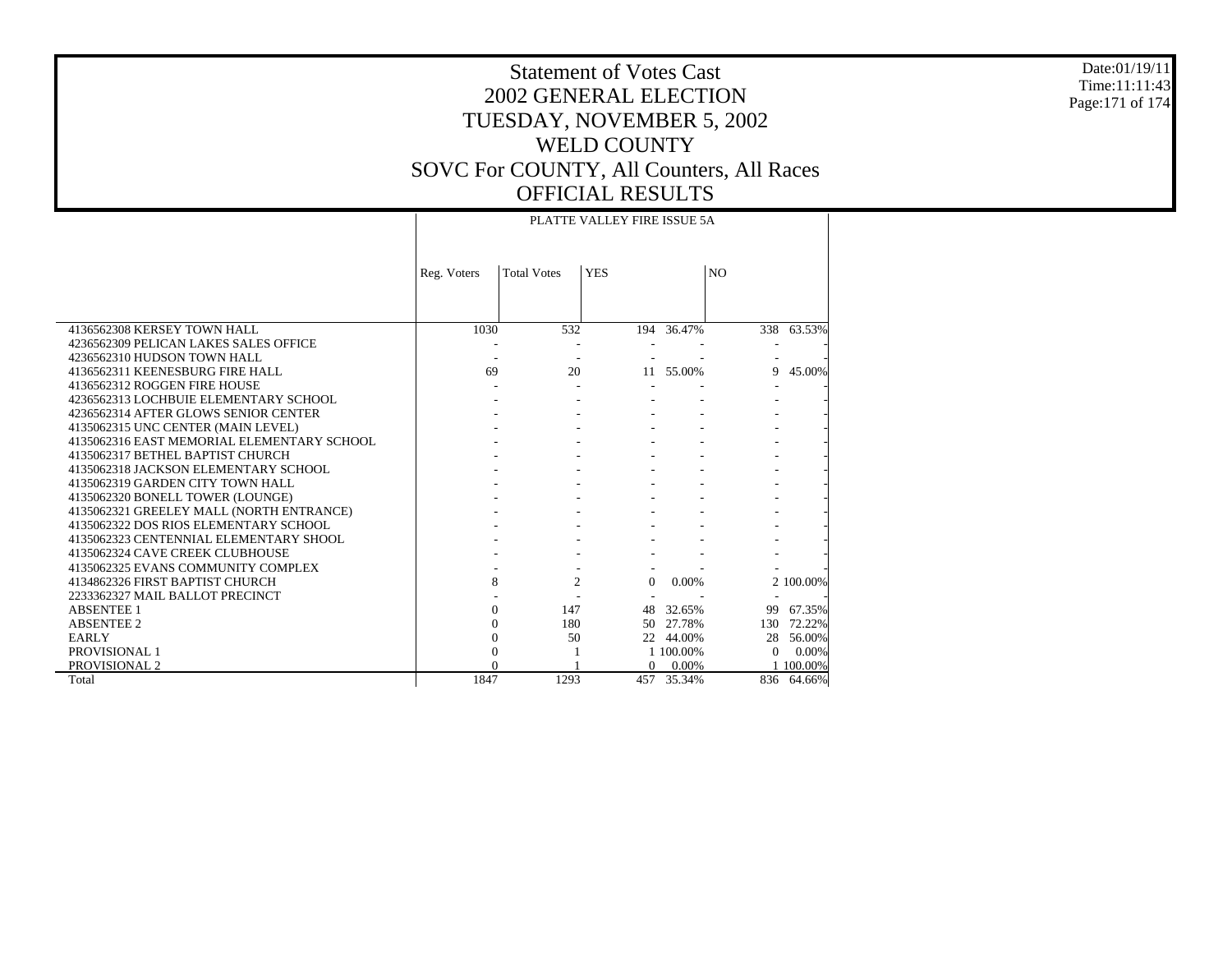#### Date:01/19/11 Time:11:11:43 Page:172 of 174

# Statement of Votes Cast 2002 GENERAL ELECTION TUESDAY, NOVEMBER 5, 2002 WELD COUNTY SOVC For COUNTY, All Counters, All Races OFFICIAL RESULTS

|                                                | PLATTE VALLEY FIRE ISSUE 5B |                    |               |            |                          |           |
|------------------------------------------------|-----------------------------|--------------------|---------------|------------|--------------------------|-----------|
|                                                | Reg. Voters                 | <b>Total Votes</b> | <b>YES</b>    |            | N <sub>O</sub>           |           |
|                                                |                             |                    |               |            |                          |           |
| Jurisdiction Wide                              |                             |                    |               |            |                          |           |
| 4136562100 NUNN COMMUNITY BUILDING             |                             |                    |               |            |                          |           |
| 4136562101 GROVER FIRE HALL                    |                             |                    |               |            |                          |           |
| 4136562102 PRAIRIE HIGH SCHOOL                 |                             |                    |               |            |                          |           |
| 4136562103 BRIGGSDALE HIGH SCHOOL              |                             |                    |               |            |                          |           |
| 4136562104 GILL LIONS COMMUNITY BUILDING       | 437                         | 212                |               | 123 58.02% |                          | 89 41.98% |
| 4136562105 KERSEY SENIOR CITIZENS HALL         | 251                         | 106                |               | 74 69.81%  |                          | 32 30.19% |
| 4135062106 FRIENDLY VILLAGE CLUBHOUSE          |                             |                    | $\mathcal{L}$ |            | $\overline{\phantom{a}}$ |           |
| 4135062107 GREELEY RECREATION CENTER           |                             |                    |               |            |                          |           |
| 4135062108 MADISON ELEMENTARY SCHOOL           |                             |                    |               |            |                          |           |
| 4135062109 GLORIA CHRISTI LUTHERAN CHURCH HALL |                             |                    |               |            |                          |           |
| 4135062110 FIRST UNITED METHODIST CHURCH       |                             |                    |               |            |                          |           |
| 4135062111 FIRST CHRISTIAN CHURCH              |                             |                    |               |            |                          |           |
| 4135062112 CAMERON ELEMETARY SCHOOL            | $\sim$                      |                    |               |            |                          |           |
| 4134862113 WESTERN HILLS FIRE STATION          | 52                          | 26                 |               | 15 57.69%  | 11                       | 42.31%    |
| 4135062114 OUR SAVIORS LUTHERAN CHURCH         |                             |                    |               |            |                          |           |
| 4134962115 WINDSOR HIGH SCHOOLL COMMONS        |                             |                    |               |            |                          |           |
| 4134962116 FAITH UNITED CHURCH OF CHRIST       |                             |                    |               |            |                          |           |
| 4136562117 SEVERANCE FIRE STATION              |                             |                    |               |            |                          |           |
| 4136562118 EATON MIDDLE SCHOOL                 |                             |                    |               |            |                          |           |
| 4136562119 EVANGELICAL FREE CHURCH OF EATON    |                             |                    |               |            |                          |           |
| 4134862120 NORTH WELD CO WATER DISTRICT        |                             |                    |               |            |                          |           |
| 4134962121 COVENANT BIBLE COLLEGE (CLASSROOM)  |                             |                    |               |            |                          |           |
| 4134962122 PARK BUILDING-WINDSOR TOWN HALL     |                             |                    | $\mathcal{L}$ |            |                          |           |
| 4134962123 CORNERSTONE BAPTIST CHURCH          |                             |                    |               |            |                          |           |
| 4134862124 VICTORY CHRISTIAN FELLOWSHIP        |                             |                    |               |            |                          |           |
| 4134862125 NORTHRIDGE HIGH SCHOOL              |                             |                    |               |            |                          |           |
| 4136562126 PIERCE TOWN HALL                    |                             |                    |               |            |                          |           |
| 4136562127 AULT TOWN HALL                      |                             |                    |               |            |                          |           |
| 4136562128 EATON TOWN HALL                     |                             |                    |               |            |                          |           |
| 4134862129 WINDSOR-SEVERANCE PUBLIC LIBRARY    |                             |                    |               |            |                          |           |
| 4134962130 TOZER ELEMENTARY SCHOOL             |                             |                    |               |            |                          |           |
| 4234862200 MEAD TOWN HALL                      |                             |                    |               |            |                          |           |
| 4234862201 PLATTEVILLE TOWN HALL               |                             |                    |               |            |                          |           |
| 4234862202 PLATTEVILLE BAPTIST CHURCH          |                             |                    |               |            |                          |           |
| 2234862203 FIRESTONE TOWN HALL                 |                             |                    |               |            |                          |           |
| 2234862204 TRI TOWN BAPTIST CHURCH             |                             |                    |               |            |                          |           |
| 2234862205 FREDERICK TOWN HALL                 |                             |                    |               |            |                          |           |
| 2234862206 RINN UNITED METHODIST CHURCH        |                             |                    |               |            |                          |           |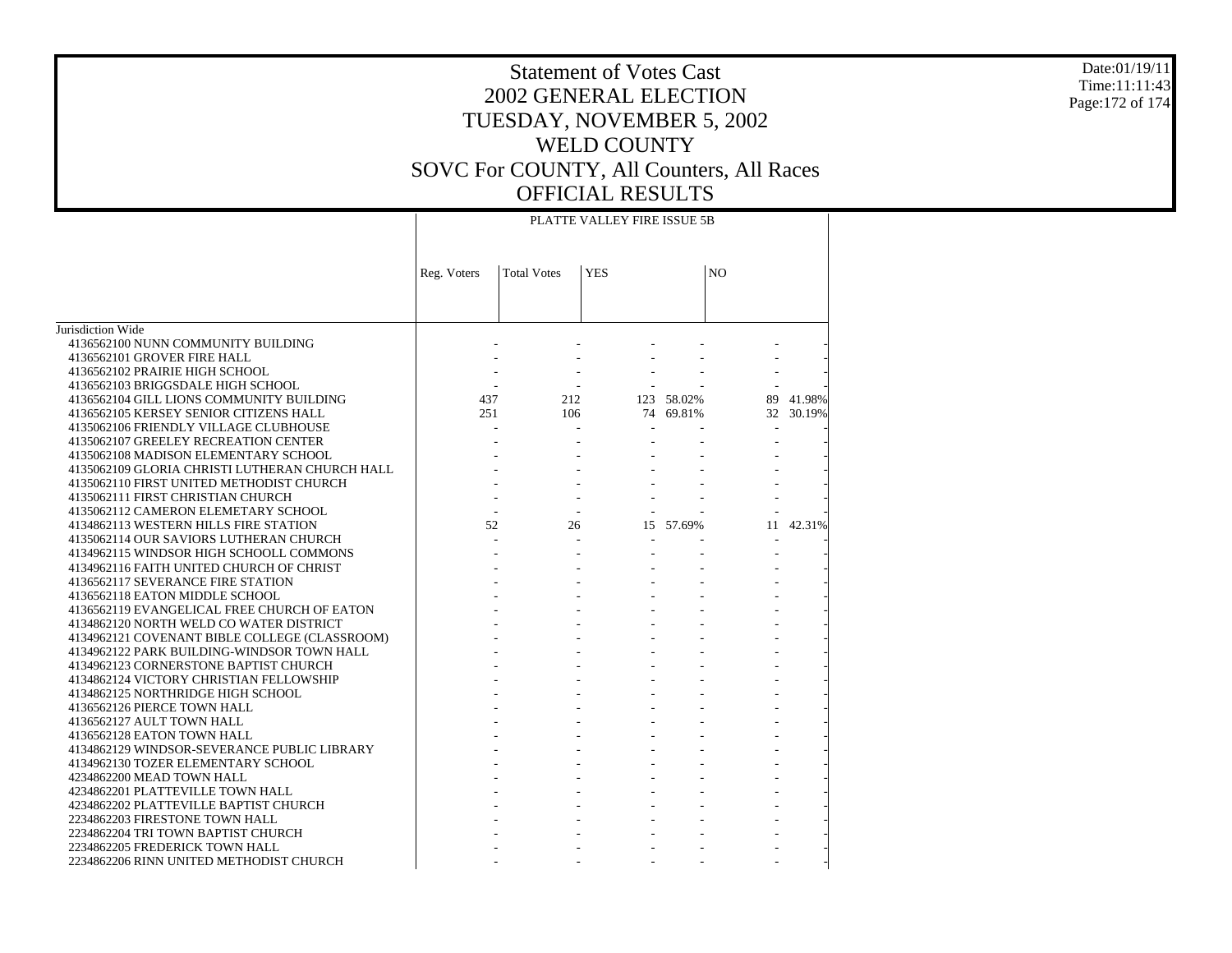#### Date:01/19/11 Time:11:11:43 Page:173 of 174

# Statement of Votes Cast 2002 GENERAL ELECTION TUESDAY, NOVEMBER 5, 2002 WELD COUNTY SOVC For COUNTY, All Counters, All Races OFFICIAL RESULTS

 $\top$ 

|                                                                      | PLATTE VALLEY FIRE ISSUE 5B |                    |            |  |    |  |
|----------------------------------------------------------------------|-----------------------------|--------------------|------------|--|----|--|
|                                                                      |                             |                    |            |  |    |  |
|                                                                      | Reg. Voters                 | <b>Total Votes</b> | <b>YES</b> |  | NO |  |
|                                                                      |                             |                    |            |  |    |  |
|                                                                      |                             |                    |            |  |    |  |
| 2234862207 DEL CAMINO FIRE STATION                                   |                             |                    |            |  |    |  |
| 4234862208 MEAD ELEMENTARY SCHOOL                                    |                             |                    |            |  |    |  |
| 4134862209 SHEPHERD OF THE HILLS LUTHERAN                            |                             |                    |            |  |    |  |
| 4134862210 SHAWSHEEN ELEMENTARY SCHOOL                               |                             |                    |            |  |    |  |
| 4134862211 ASSEMBLY OF GOD CHURCH                                    |                             |                    |            |  |    |  |
| 4134862212 AIMS COLLEGE CENTER-CONF ROOM                             |                             |                    |            |  |    |  |
| 4134862213 MOUNTAIN VIEW ACADEMY                                     |                             |                    |            |  |    |  |
| 4134862214 ST PAULS CONGRETGATIONAL CHURCH                           |                             |                    |            |  |    |  |
| 4134862215 ST JOHNS UNITED CHURCH                                    |                             |                    |            |  |    |  |
| 4135062216 SCOTT ELEMENTARY SCHOOL                                   |                             |                    |            |  |    |  |
| 4135062217 FIRST ASSEMBLY OF GOD                                     |                             |                    |            |  |    |  |
| 4135062218 TWO RIVERS FELLOWSHIP                                     |                             |                    |            |  |    |  |
| 4135062219 WEST GREELEY BAPTIST CHURCH                               |                             |                    |            |  |    |  |
| 4135062220 CALVARY CHURCH                                            |                             |                    |            |  |    |  |
| 4135062221 MEEKER ELEMENTARY SCHOOL                                  |                             |                    |            |  |    |  |
| 4134862222 TRINITY EPISCOPAL CHURCH                                  |                             |                    |            |  |    |  |
| 4134862223 MONFORT ELEMENTARY SCHOOL                                 |                             |                    |            |  |    |  |
| 4234862224 RE-5J ADMINISSTRATION BUILDING                            |                             |                    |            |  |    |  |
| 4135062225 TRINITY LUTHERAN CHURCH                                   |                             |                    |            |  |    |  |
| 4134862226 GATEWAY PLACE APARTMENTS CLUBHOUSE                        |                             |                    |            |  |    |  |
| 4234862227 RE-1 EDUCATION SERVICE CENTER                             |                             |                    |            |  |    |  |
| 4234862228 MILLIKEN COMMUNITY COMPLEX                                |                             |                    |            |  |    |  |
| 4234862229 JOHNSTOWN FIRE HALL                                       |                             |                    |            |  |    |  |
| 4234862230 MEMORIAL LIBRARY<br>4234862231 HILL-IN-PARK SENIOR CENTER |                             |                    |            |  |    |  |
| 4234862232 JOHNSTOWN TOWN HALL                                       |                             |                    |            |  |    |  |
| 4134862233 NEW LIFE COMMUNITY CHURCH                                 |                             |                    |            |  |    |  |
| 4134862234 CHRISTA MCAULIFFE ELEMENTARY SCHOOL                       |                             |                    |            |  |    |  |
| 4134862235 GRACE BAPTIST CHURCH                                      |                             |                    |            |  |    |  |
| 4235062236 MTN VIEW EVANGELICAL FREE CHURCH                          |                             |                    |            |  |    |  |
| 4234862237 LONGVIEW CLUBHOUSE                                        |                             |                    |            |  |    |  |
| 4234862300 FT LUPTON FIRE STATION                                    |                             |                    |            |  |    |  |
| 4236562301 ST WILLIAMS CATHOLIC CHURCH                               |                             |                    |            |  |    |  |
| 4236562302 FORT LUPTON CITY HALL                                     |                             |                    |            |  |    |  |
| 4236562303 CRANE COURT COMMUNITY BUILDING                            |                             |                    |            |  |    |  |
| 4236562304 BUTLER ELEMENTARY SCHOOL                                  |                             |                    |            |  |    |  |
| 2234862305 DACONO TOWN HALL                                          |                             |                    |            |  |    |  |
| 2234862306 ERIE TOWN HALL                                            |                             |                    |            |  |    |  |
| 2234862307 ERIE JR/SR HIGH SCHOOL                                    |                             |                    |            |  |    |  |